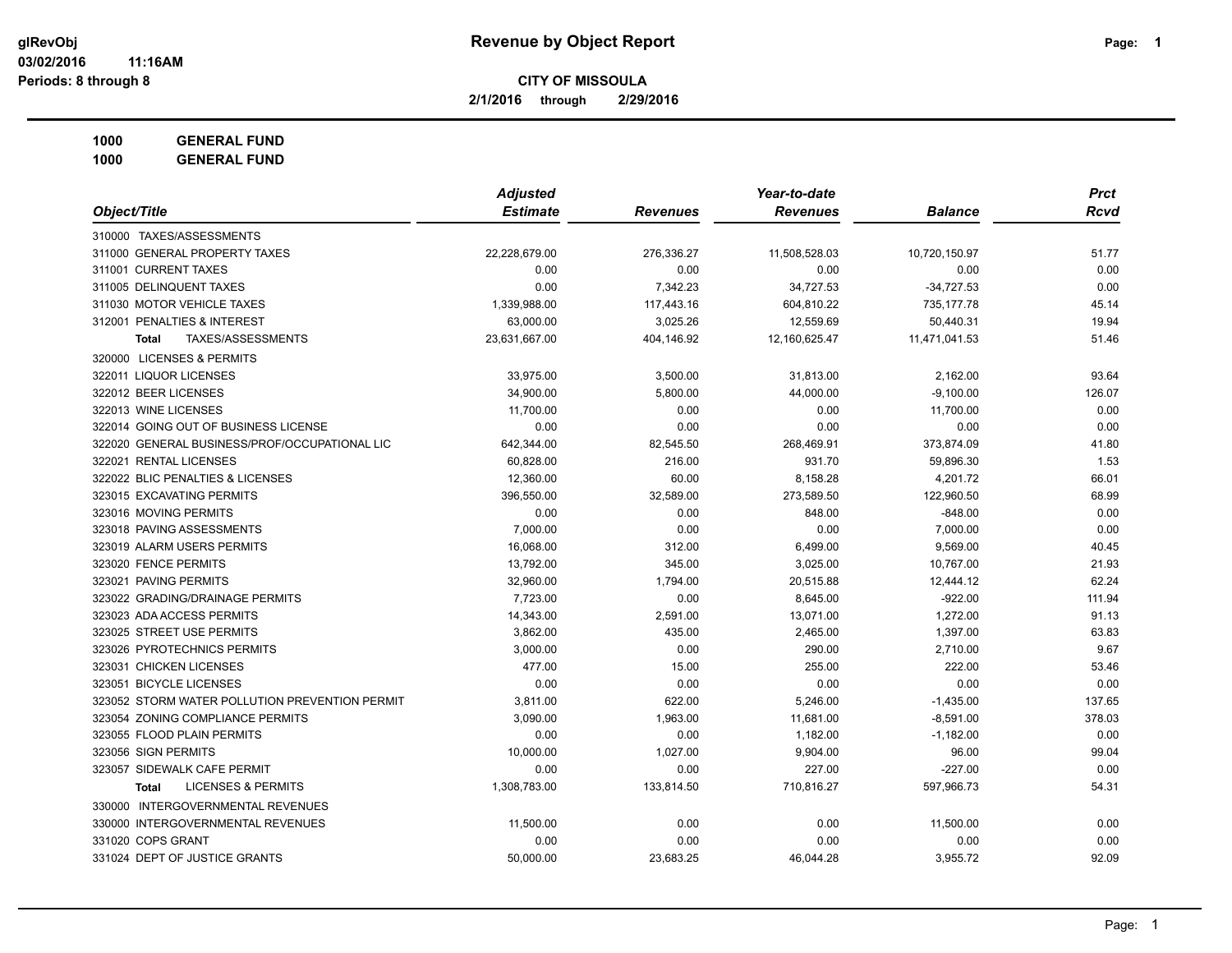**2/1/2016 through 2/29/2016**

**1000 GENERAL FUND 1000 GENERAL FUND**

|                                                   | <b>Adjusted</b> |                 | Year-to-date    |                | <b>Prct</b> |
|---------------------------------------------------|-----------------|-----------------|-----------------|----------------|-------------|
| Object/Title                                      | <b>Estimate</b> | <b>Revenues</b> | <b>Revenues</b> | <b>Balance</b> | Rcvd        |
| 331025 DV ACCOUNTABILITY PROJECT                  | 0.00            | 0.00            | 0.00            | 0.00           | 0.00        |
| 331050 ISTEA/CTEP GRANT                           | 0.00            | 0.00            | 0.00            | 0.00           | 0.00        |
| 331054 FHWA PL GRANT                              | 0.00            | 0.00            | 0.00            | 0.00           | 0.00        |
| 331055 FTA GRANT                                  | 0.00            | 0.00            | 0.00            | 0.00           | 0.00        |
| 331056 MDT FEDERAL CMAQ                           | 0.00            | 0.00            | 0.00            | 0.00           | 0.00        |
| 331057 TRANSIT-MUTD CMAQ                          | 0.00            | 0.00            | 0.00            | 0.00           | 0.00        |
| 331091 US DOT HMEP GRANT                          | 0.00            | 0.00            | 12,000.00       | $-12,000.00$   | 0.00        |
| 331112 SAFER GRANT                                | 0.00            | 0.00            | 0.00            | 0.00           | 0.00        |
| 331113 *** Title Not Found ***                    | 0.00            | 0.00            | 0.00            | 0.00           | 0.00        |
| 331114 TITLE III GRANT-MSLA CO                    | 14,500.00       | 0.00            | 0.00            | 14,500.00      | 0.00        |
| 331160 SAFE ROUTES TO SCHOOLS fY08 \$82,500       | 0.00            | 0.00            | 0.00            | 0.00           | 0.00        |
| 331170 HISTORICAL PRESERVATION GRANT              | 0.00            | 0.00            | 0.00            | 0.00           | 0.00        |
| 331178 DUI TASK FORCE                             | 0.00            | 0.00            | 0.00            | 0.00           | 0.00        |
| 334014 *** Title Not Found ***                    | 0.00            | 0.00            | 0.00            | 0.00           | 0.00        |
| 334017 SCHOOL RESOURCE OFFICER                    | 240,000.00      | 0.00            | 248,850.00      | $-8,850.00$    | 103.69      |
| 335075 STATE GAMBLING/VIDEO/KENO/BINGO FEES       | 127,650.00      | 8,439.19        | 107,689.19      | 19,960.81      | 84.36       |
| 335076 STATE GAMBLING LICENSE FEES                | 0.00            | 0.00            | 0.00            | 0.00           | 0.00        |
| 335077 STATE KENO/BINGO PROCEEDS TAX              | 0.00            | 0.00            | 0.00            | 0.00           | 0.00        |
| 335210 PERSONAL PROPERTY TAX REIMBURSEMENT        | 428,686.00      | 0.00            | 0.00            | 428,686.00     | 0.00        |
| 335230 HB 124 REVENUE                             | 7,773,820.00    | 0.00            | 4,101,252.88    | 3,672,567.12   | 52.76       |
| 336021 STATE CONTRIB - POLICE RETIREMENT          | 2,257,772.00    | 0.00            | 1,284,197.86    | 973,574.14     | 56.88       |
| 336022 STATE CONTRIB. - FIRE RETIREMENT           | 2,265,164.00    | 0.00            | 1,287,425.52    | 977,738.48     | 56.84       |
| 336023 STATE CONTRIB. - PERS                      | 9,986.00        | 0.00            | 6,319.96        | 3,666.04       | 63.29       |
| 336030 COUNTY CONTRIBUTION                        | 0.00            | 0.00            | 0.00            | 0.00           | 0.00        |
| 337009 *** Title Not Found ***                    | 0.00            | 0.00            | 7,525.00        | $-7,525.00$    | 0.00        |
| 337012 LEGAL SERVICES-CONTRACTED/REIMB.           | 0.00            | 0.00            | 0.00            | 0.00           | 0.00        |
| 337013 MUTD SIGN MAINTENANCE AGREEMENT            | 3,000.00        | 0.00            | 0.00            | 3,000.00       | 0.00        |
| 338000 LOCAL SHARING OF TAX INCREMENT             | 0.00            | 0.00            | 0.00            | 0.00           | 0.00        |
| 338100 PLANNING MILLS PASSED THRU COUNTY          | 0.00            | 0.00            | 0.00            | 0.00           | 0.00        |
| 339000 PAYMENT IN LIEU OF TAXES                   | 34,056.00       | 0.00            | 14,678.00       | 19,378.00      | 43.10       |
| <b>INTERGOVERNMENTAL REVENUES</b><br><b>Total</b> | 13,216,134.00   | 32,122.44       | 7,115,982.69    | 6,100,151.31   | 53.84       |
| 340000 CHARGES FOR SERVICES                       |                 |                 |                 |                |             |
| 341009 BLDG ADMIN FEES                            | 310.310.00      | 0.00            | 155,155.00      | 155,155.00     | 50.00       |
| 341010 MISCELLANEOUS COLLECTIONS                  | 350.00          | 0.00            | 0.00            | 350.00         | 0.00        |
| 341011 TRANSPORTATION ADMIN FEES                  | 24,720.00       | 0.00            | 12,360.00       | 12,360.00      | 50.00       |
| 341012 MAYORS PROCLAMATION FEES                   | 100.00          | 0.00            | 0.00            | 100.00         | 0.00        |
| 341013 AIR FUND FEES                              | 250.00          | 0.00            | 0.00            | 250.00         | 0.00        |
| 341015 SEWER ADMINISTRATION FEES                  | 1,227,202.00    | 0.00            | 586,664.00      | 640,538.00     | 47.81       |
| 341016 MRA ADMINISTRATION FEES                    | 138,879.00      | 0.00            | 69,440.00       | 69,439.00      | 50.00       |
|                                                   |                 |                 |                 |                |             |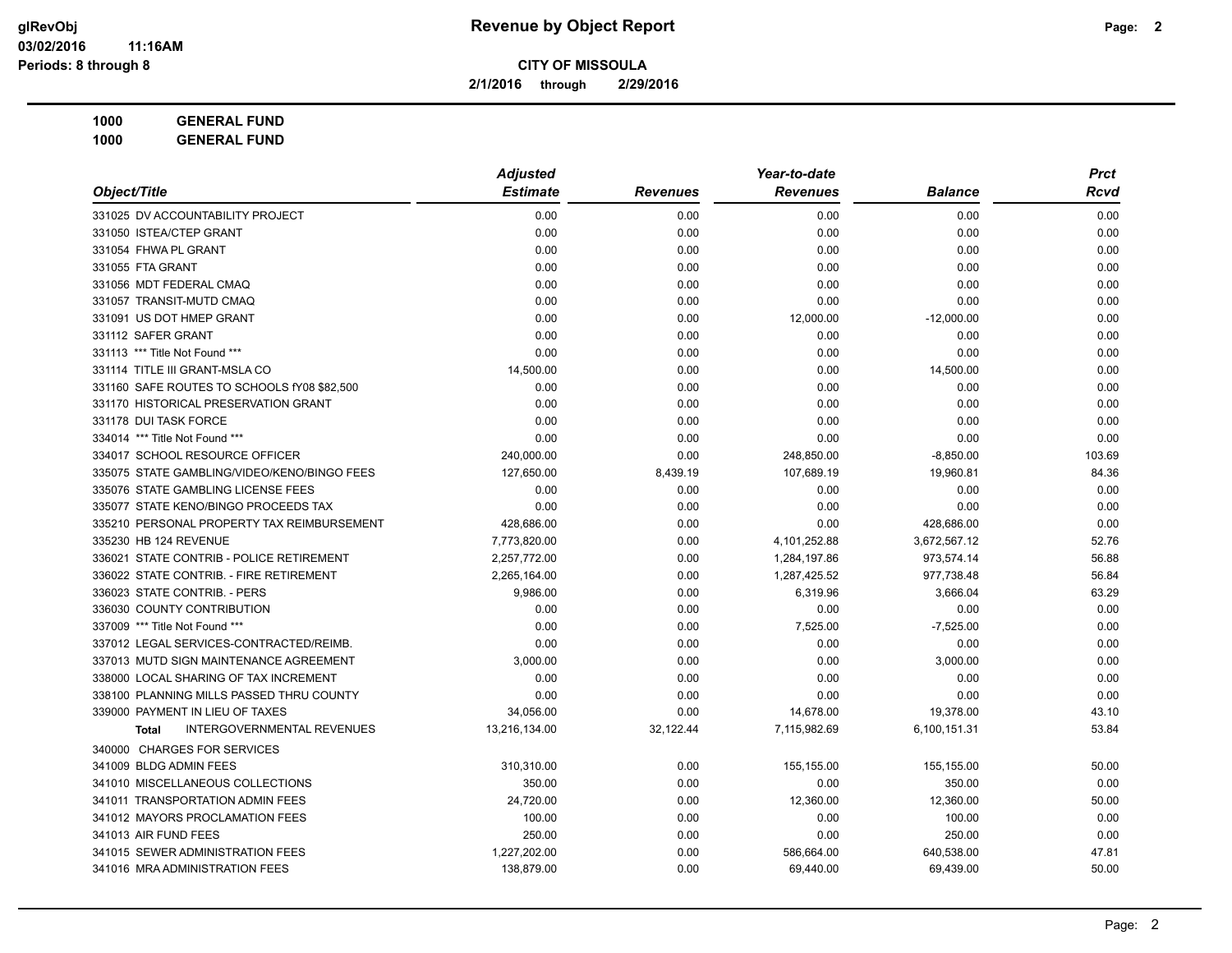**2/1/2016 through 2/29/2016**

**1000 GENERAL FUND 1000 GENERAL FUND**

| Object/Title                             | <b>Adjusted</b> |                 | Year-to-date    |                | <b>Prct</b> |
|------------------------------------------|-----------------|-----------------|-----------------|----------------|-------------|
|                                          | <b>Estimate</b> | <b>Revenues</b> | <b>Revenues</b> | <b>Balance</b> | Rcvd        |
| 341017 LIGHTING ADMINISTRATION FEES      | 15,452.00       | 0.00            | 7,726.00        | 7,726.00       | 50.00       |
| 341018 PARKING COMM ADMIN FEES           | 188,805.00      | 0.00            | 94,403.00       | 94,402.00      | 50.00       |
| 341019 *** Title Not Found ***           | 4,512.00        | 0.00            | 2,256.00        | 2,256.00       | 50.00       |
| 341021 SID ADMINISTRATION FEES           | 0.00            | 0.00            | 0.00            | 0.00           | 0.00        |
| 341022 PROJECT ADMIN FEES                | 0.00            | 0.00            | 0.00            | 0.00           | 0.00        |
| 341023 PLANNING ADMIN FEES               | 24,720.00       | 0.00            | 12,000.00       | 12,720.00      | 48.54       |
| 341031 STATE REIMB MUNI COURT            | 0.00            | 0.00            | 0.00            | 0.00           | 0.00        |
| 341041 SEWER EXTENSION RECORDING FEES    | 4,500.00        | 313.00          | 2,176.00        | 2,324.00       | 48.36       |
| 341052 MUNICIPAL COURT FILING FEES       | 283,400.00      | 0.00            | 178,856.84      | 104,543.16     | 63.11       |
| 341055 CRIME VICTIM SURCHARGE            | 2,500.00        | 0.00            | 785.99          | 1,714.01       | 31.44       |
| 341067 SUBDIVISION EXEMPTION AFFIDAVITS  | 0.00            | 1,000.00        | 4,800.00        | $-4,800.00$    | 0.00        |
| 341068 SUBDIVISON FEES                   | 5,000.00        | 0.00            | 5,176.00        | $-176.00$      | 103.52      |
| 341069 REZONING FEES                     | 5,000.00        | 0.00            | 4,727.00        | 273.00         | 94.54       |
| 341070 DESIGN REVIEW BOARD               | 15,000.00       | 2,866.48        | 21,696.39       | $-6,696.39$    | 144.64      |
| 341071 BOARD OF ADJUST. ZONING, SIGNS    | 0.00            | 0.00            | 0.00            | 0.00           | 0.00        |
| 341072 FLOOD PLAIN-0THER FEES            | 0.00            | 0.00            | 0.00            | 0.00           | 0.00        |
| 341073 FIRE PLAN CHECK FEES              | 27,981.00       | 1,572.00        | 18,462.00       | 9,519.00       | 65.98       |
| 341074 FIRE INSPECTION FEES              | 25,000.00       | 4,918.00        | 38,376.49       | $-13,376.49$   | 153.51      |
| 341076 ENGINEERING PLAN CHECK FEES       | 33,478.00       | 2,906.00        | 26,173.00       | 7,305.00       | 78.18       |
| 341077 ZONING COMPLIANCE INSPECTIONS     | 0.00            | 0.00            | 0.00            | 0.00           | 0.00        |
| 341078 ENGINEERING MAP FEES              | 120.00          | 30.00           | 210.00          | $-90.00$       | 175.00      |
| 341079 GREASE INTERCEPTOR APPEAL FEES    | 2,000.00        | 0.00            | 463.50          | 1,536.50       | 23.18       |
| 341090 STREET VACATION PETITION FEES     | 0.00            | 0.00            | 1,981.00        | $-1,981.00$    | 0.00        |
| 341091 INSPECTION CODE BOOKS & COPIES    | 0.00            | 0.00            | 0.00            | 0.00           | 0.00        |
| 341100 GRANT ADMINISTRATION SERVICE FEES | 0.00            | 0.00            | 0.00            | 0.00           | 0.00        |
| 342010 POLICE/BID AGREEMENT              | 0.00            | 23,842.00       | 47,684.00       | $-47,684.00$   | 0.00        |
| 342012 PD REIMBURSABLE SERVICES          | 0.00            | 0.00            | 0.00            | 0.00           | 0.00        |
| 342013 SECURITY INVEST FEES              | 11,000.00       | 845.50          | 7,101.25        | 3,898.75       | 64.56       |
| 342014 POLICE DEPARTMENT SERVICE FEES    | 15,000.00       | 1,793.00        | 12,376.00       | 2,624.00       | 82.51       |
| 342015 POLICE OVERTIME FEES              | 84,000.00       | 906.27          | 71,287.87       | 12,712.13      | 84.87       |
| 342016 POLICE TRAINING FEES              | 36,000.00       | 0.00            | 11,463.31       | 24,536.69      | 31.84       |
| 342017 CATERING FEES                     | 7,200.00        | 70.00           | 3,675.00        | 3,525.00       | 51.04       |
| 342018 DESK REPORTS                      | 20,000.00       | 1,624.00        | 23,071.00       | $-3,071.00$    | 115.36      |
| 342019 ABANDONED VEHICLE REVENUE FEES    | 12,500.00       | 145.00          | 9,635.00        | 2,865.00       | 77.08       |
| 342020 FIRE DEPARTMENT FEES              | 100.00          | 98.50           | 481.50          | $-381.50$      | 481.50      |
| 342021 CPR EDUCATION PROGRAM             | 7,435.00        | 875.00          | 4,315.00        | 3,120.00       | 58.04       |
| 342022 OUTSIDE HIRES                     | 524,890.00      | 472,891.22      | 499,476.00      | 25,414.00      | 95.16       |
| 342060 BIKE PROGRAM SALES & FEES         | 2,700.00        | 0.00            | 0.00            | 2,700.00       | 0.00        |
| 343000 PW REIMBURSABLE SERVICES          | 31,258.00       | 0.00            | 11,997.33       | 19,260.67      | 38.38       |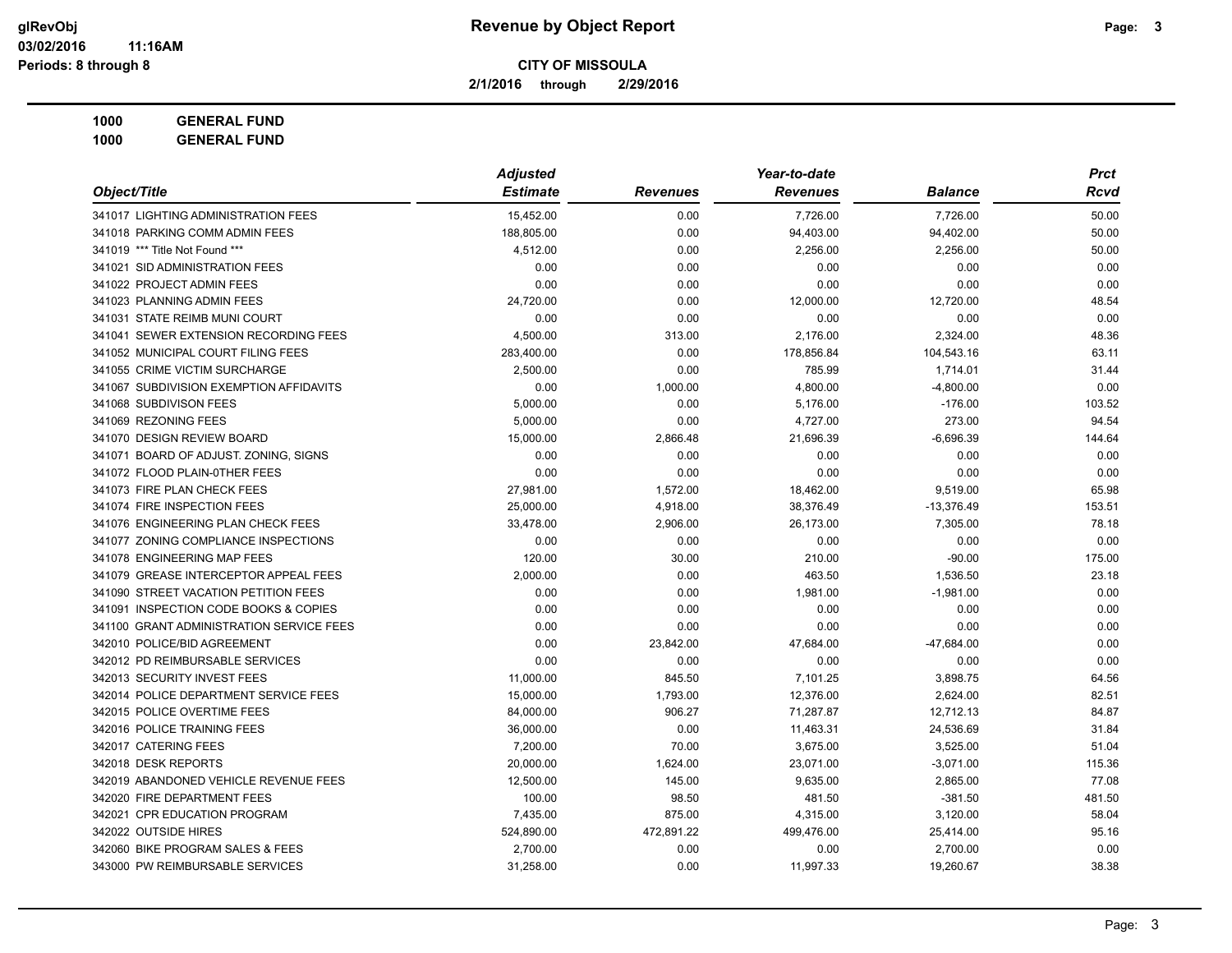**2/1/2016 through 2/29/2016**

| <b>GENERAL FUND</b><br>1000 |
|-----------------------------|
|-----------------------------|

|                                             | <b>Adjusted</b> |                 | Year-to-date    |                | <b>Prct</b> |
|---------------------------------------------|-----------------|-----------------|-----------------|----------------|-------------|
| Object/Title                                | <b>Estimate</b> | <b>Revenues</b> | <b>Revenues</b> | <b>Balance</b> | <b>Rcvd</b> |
| 343001 SIGN FABRICATION & CONTRACTS         | 500.00          | 0.00            | 0.00            | 500.00         | 0.00        |
| 343002 OTHER AGENCIES - VEH MAINT           | 48,000.00       | 64.00           | 17,896.90       | 30,103.10      | 37.29       |
| 343003 STATE PAYMENT - TRAFFIC COUNTS       | 4,450.00        | 0.00            | 0.00            | 4,450.00       | 0.00        |
| 343004 SPECIAL STATE CONTRACTS              | 80,000.00       | 0.00            | 184,223.13      | $-104,223.13$  | 230.28      |
| 343006 OTHER GOVT AGENCY-STREET PROJECTS    | 98,318.00       | 0.00            | 0.00            | 98,318.00      | 0.00        |
| 343008 PRIVATE COMPANY STREET PAYMENTS      | 0.00            | 0.00            | 0.00            | 0.00           | 0.00        |
| 343010 STREET DEPT SALES & SERVICES         | 19,195.00       | 0.00            | 0.00            | 19,195.00      | 0.00        |
| 343013 SNOW REMOVAL FEES                    | 1.500.00        | 217.50          | 868.76          | 631.24         | 57.92       |
| 343018 *** Title Not Found ***              | 0.00            | 0.00            | 823.35          | $-823.35$      | 0.00        |
| 343080 STATE MAINTENANCE CONTRACT           | 530,082.00      | 0.00            | 251,492.09      | 278,589.91     | 47.44       |
| 343082 MDT URBAN PROJECTS                   | 0.00            | 0.00            | 0.00            | 0.00           | 0.00        |
| 343083 CONTRACT SEWER APPLICATIONS          | 0.00            | 0.00            | 0.00            | 0.00           | 0.00        |
| 343084 STREET MAINTENANCE MATERIALS REIMB   | 55,500.00       | 0.00            | 81,932.31       | $-26,432.31$   | 147.63      |
| 343097 SIDEWALK AND CURB FEES               | 340,000.00      | 899.00          | 239,560.03      | 100,439.97     | 70.46       |
| 343311 SALE OF NICHES                       | 3,200.00        | 0.00            | 0.00            | 3,200.00       | 0.00        |
| 343320 CEMETERY - SALE OF PLOTS             | 12,870.00       | 950.00          | 9,850.00        | 3,020.00       | 76.53       |
| 343321 CEMETERY FOUNDATIONS                 | 1,570.00        | 0.00            | 1,240.00        | 330.00         | 78.98       |
| 343322 CEMETERY FLOWER CARE                 | 4,250.00        | 60.00           | 60.00           | 4,190.00       | 1.41        |
| 343323 CEMETERY - LINER INSTALL FEES        | 5,580.00        | 1,500.00        | 8,250.00        | $-2,670.00$    | 147.85      |
| 343324 OTHER CEMETERY FEES                  | 1,500.00        | 150.00          | 1,200.00        | 300.00         | 80.00       |
| 343325 2ND INTERMENT RIGHT                  | 0.00            | 200.00          | 1,200.00        | $-1,200.00$    | 0.00        |
| 343340 CEMETERY - OPENINGS & CLOSINGS       | 10,950.00       | 1,375.00        | 8,250.00        | 2,700.00       | 75.34       |
| 343350 CEMETERY CARE, FEES                  | 24,000.00       | 0.00            | 0.00            | 24,000.00      | 0.00        |
| 343360 WEED CONTROL                         | 3,000.00        | 0.00            | 1,024.93        | 1,975.07       | 34.16       |
| 346029 PARKS PETTY CASH FUND                | 0.00            | 0.00            | 0.00            | 0.00           | 0.00        |
| 346031 RECREATION FEES                      | 243,088.00      | 2,537.50        | 84,560.00       | 158,528.00     | 34.79       |
| 346033 PARK FEES/FACILITY RENTALS           | 170,000.00      | 5,025.44        | 43,285.85       | 126,714.15     | 25.46       |
| 346034 GROUNDS MAINTENANCE CONTRACT         | 0.00            | 0.00            | 48,367.20       | $-48,367.20$   | 0.00        |
| 346036 PARK CONCESSION FEES                 | 3,000.00        | 0.00            | 666.44          | 2,333.56       | 22.21       |
| 346037 YOUTH DRUG COURT CONTRACT            | 11,700.00       | 0.00            | 0.00            | 11,700.00      | 0.00        |
| 346050 COUNTY PLAYGROUND CONTRACT           | 3,150.00        | 0.00            | 0.00            | 3,150.00       | 0.00        |
| 346051 MONTANA PARKS/REC CONFERENCE 2012    | 4,500.00        | 0.00            | 1,779.45        | 2,720.55       | 39.54       |
| 346070 RECREATION GENERAL MERCHANDISE       | 0.00            | 0.00            | 0.00            | 0.00           | 0.00        |
| <b>CHARGES FOR SERVICES</b><br><b>Total</b> | 4,771,265.00    | 529,674.41      | 2,932,981.91    | 1,838,283.09   | 61.47       |
| 350000 FINES & FORFEITURES                  |                 |                 |                 |                |             |
| 351022 LAW ENFORCEMENT ACADEMY SURCHARGE #5 | 0.00            | 0.00            | 16,266.21       | $-16,266.21$   | 0.00        |
| 351031 TRAFFIC FINES                        | 1,325,000.00    | 0.00            | 622,570.35      | 702,429.65     | 46.99       |
| 351032 SURCHARGE ON FINES                   | 129,089.00      | 0.00            | 54,196.86       | 74,892.14      | 41.98       |
| 351034 CELLULAR PHONE FINES                 | 80,000.00       | 0.00            | 43,402.00       | 36,598.00      | 54.25       |
|                                             |                 |                 |                 |                |             |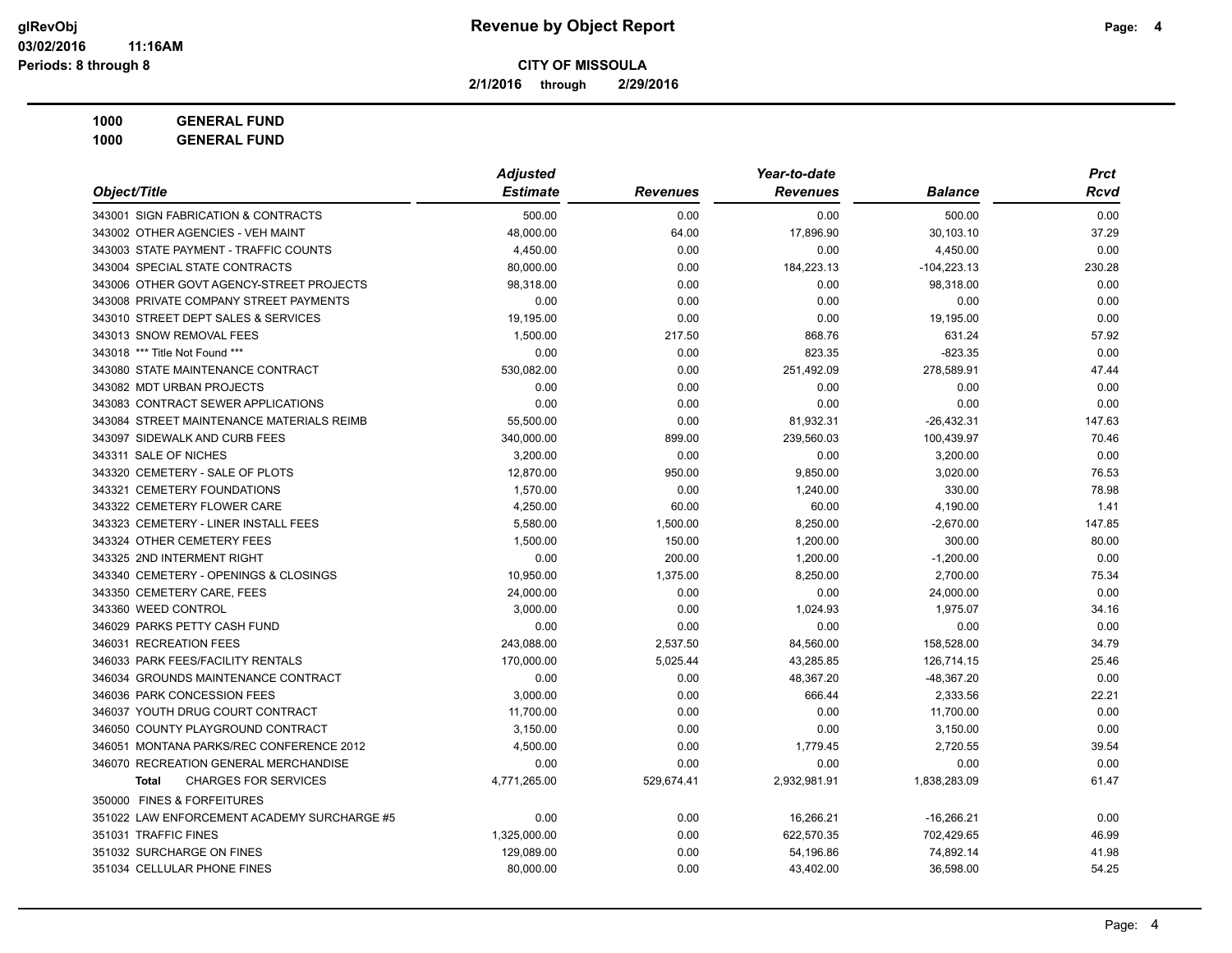**2/1/2016 through 2/29/2016**

**1000 GENERAL FUND 1000 GENERAL FUND**

|                                                | <b>Adjusted</b> |                 | Year-to-date    |                | <b>Prct</b> |
|------------------------------------------------|-----------------|-----------------|-----------------|----------------|-------------|
| Object/Title                                   | <b>Estimate</b> | <b>Revenues</b> | <b>Revenues</b> | <b>Balance</b> | Rcvd        |
| 351035 CELL PHONE FINES: EDUCATION             | 0.00            | 0.00            | 43,402.00       | $-43,402.00$   | 0.00        |
| 355000 FALSE ALARM PENALTY                     | 10.000.00       | 208.00          | 5,980.00        | 4,020.00       | 59.80       |
| <b>FINES &amp; FORFEITURES</b><br><b>Total</b> | 1,544,089.00    | 208.00          | 785,817.42      | 758,271.58     | 50.89       |
| 360000 MISCELLANEOUS REVENUES                  |                 |                 |                 |                |             |
| 360000 MISCELLANEOUS REVENUES                  | 0.00            | 0.00            | 0.00            | 0.00           | 0.00        |
| 360001 COPIES                                  | 2.200.00        | 0.00            | 1,484.24        | 715.76         | 67.47       |
| 360002 PHONES                                  | 0.00            | 0.00            | 0.00            | 0.00           | 0.00        |
| 360003 MMIA REIMBURSEMENT-ATTORNEY             | 0.00            | 0.00            | 203.37          | $-203.37$      | 0.00        |
| 360010 MISCELLANEOUS                           | 15,000.00       | 1,216.30        | 6,826.09        | 8,173.91       | 45.51       |
| 360011 ENERGY REBATES FOR COMPUTER UPGRADES    | 0.00            | 0.00            | 0.00            | 0.00           | 0.00        |
| 360050 OVER/SHORT                              | 0.00            | 0.00            | $-20.00$        | 20.00          | 0.00        |
| 360100 REFUNDS                                 | 200.00          | 0.00            | 0.00            | 200.00         | 0.00        |
| 362000 OTHER MISCELLANEOUS REVENUE             | 8,000.00        | 0.00            | 0.00            | 8,000.00       | 0.00        |
| 362001 MUNICIPAL COURT BAD CHECK CHARGES       | 0.00            | 0.00            | 0.00            | 0.00           | 0.00        |
| 362002 BAD CHECK CHARGES                       | 500.00          | 90.00           | 270.00          | 230.00         | 54.00       |
| 362003 US BANK FEE REIMBURSEMENT               | 0.00            | 0.00            | 0.00            | 0.00           | 0.00        |
| 362004 URD III FACADE IMPROVEMENT LOAN REC     | 0.00            | 0.00            | 0.00            | 0.00           | 0.00        |
| 362011 SALE OF UNCLAIMED PROPERTY              | 0.00            | 0.00            | 0.00            | 0.00           | 0.00        |
| 362012 REC/GREEN TAG PROGRAM                   | 300.00          | 0.00            | 0.00            | 300.00         | 0.00        |
| 364012 SALE OF SURPLUS PROPERTY                | 40,000.00       | 0.00            | 0.00            | 40,000.00      | 0.00        |
| 364040 INSURANCE AND DAMAGE RECOVERY           | 40,000.00       | 69.50           | 8,351.52        | 31,648.48      | 20.88       |
| 364041 WORKERS COMPENSATION REIMBURSEMENT      | 2,500.00        | 0.00            | 0.00            | 2,500.00       | 0.00        |
| 364042 EXPENDITURE REIMBURSEMENTS              | 1,200.00        | 266.26          | 7,883.49        | $-6,683.49$    | 656.96      |
| 364043 RATTLESNAKE CORRIDOR REIMBURSEMENT      | 10,000.00       | 572.00          | 4,004.00        | 5,996.00       | 40.04       |
| 364044 EMERGENCY RESPONSE REIMBURSEMENT        | 50,000.00       | 0.00            | 0.00            | 50,000.00      | 0.00        |
| 364047 MMIA EXPENDITURE REIMBURSEMENT          | 0.00            | 0.00            | 0.00            | 0.00           | 0.00        |
| 364051 DOT RADAR GRANT                         | 0.00            | 0.00            | 0.00            | 0.00           | 0.00        |
| 364053 EXPENDITURE REIMB-FIRE SERVICES         | 0.00            | 0.00            | 0.00            | 0.00           | 0.00        |
| 364060 REIMB LETTER OF CREDIT-709 PARKVIEW     | 0.00            | 0.00            | 0.00            | 0.00           | 0.00        |
| 364061 REIMB LETTER OF CREDIT-LINNEA LANE      | 0.00            | 0.00            | 0.00            | 0.00           | 0.00        |
| 365000 DONATIONS                               | 0.00            | 0.00            | 0.00            | 0.00           | 0.00        |
| 365001 *** Title Not Found ***                 | 0.00            | 500.00          | 500.00          | $-500.00$      | 0.00        |
| 365003 DONATIONS - SMOKE ALARMS                | 0.00            | 0.00            | 0.00            | 0.00           | 0.00        |
| 365004 GRANT CR TRAIL ASSN DONATION            | 0.00            | 0.00            | 0.00            | 0.00           | 0.00        |
| 365015 DONATIONS - COMBAT CHALLENGE            | 0.00            | 0.00            | 0.00            | 0.00           | 0.00        |
| 365016 LOCAL MATCH MDT                         | 0.00            | 0.00            | 0.00            | 0.00           | 0.00        |
| 365017 LOCAL MATCH TRANSIT                     | 0.00            | 0.00            | 0.00            | 0.00           | 0.00        |
| 365018 DONATIONS - THERMAL IMAGING             | 0.00            | 0.00            | 0.00            | 0.00           | 0.00        |
| 365021 COMBAT CHALLENGE DONATIONS              | 0.00            | 0.00            | 0.00            | 0.00           | 0.00        |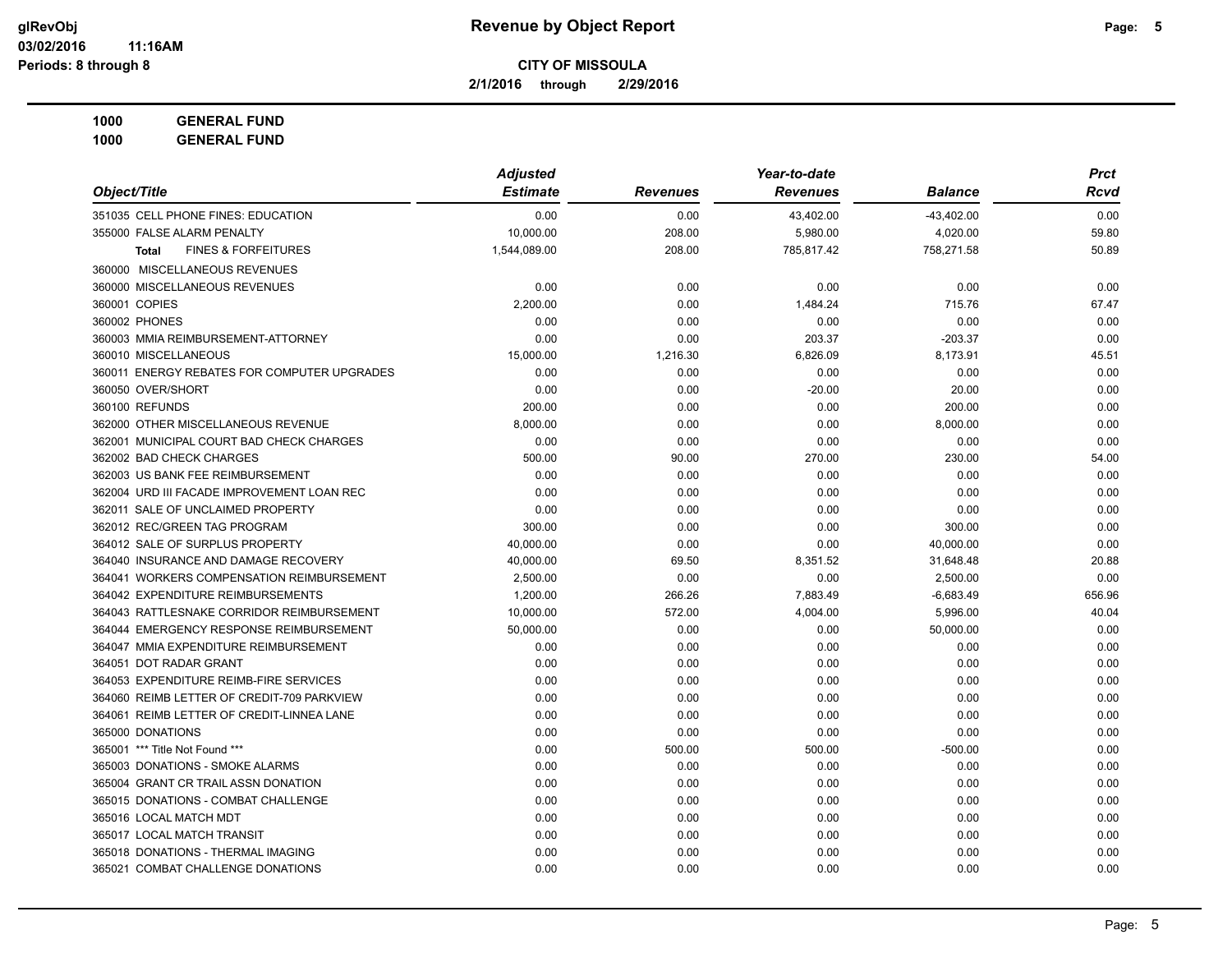**2/1/2016 through 2/29/2016**

**1000 GENERAL FUND**

**1000 GENERAL FUND**

|                                                           | <b>Adjusted</b> |                 | Year-to-date    |                | <b>Prct</b> |
|-----------------------------------------------------------|-----------------|-----------------|-----------------|----------------|-------------|
| Object/Title                                              | <b>Estimate</b> | <b>Revenues</b> | <b>Revenues</b> | <b>Balance</b> | <b>Rcvd</b> |
| 365022 NEIGHBORHOOD COUNCIL DONATIONS                     | 0.00            | 0.00            | 0.00            | 0.00           | 0.00        |
| 368000 SALE OF COINS                                      | 0.00            | 0.00            | 0.00            | 0.00           | 0.00        |
| 368001 SALE OF POLICE PROMOTIONS                          | 0.00            | 0.00            | 0.00            | 0.00           | 0.00        |
| 368002 SALE OF FIRE PROMOTIONS                            | 0.00            | 0.00            | 0.00            | 0.00           | 0.00        |
| MISCELLANEOUS REVENUES<br><b>Total</b>                    | 169,900.00      | 2,714.06        | 29,502.71       | 140,397.29     | 17.36       |
| 370000 INVESTMENTS & ROYALTY EARNINGS                     |                 |                 |                 |                |             |
| 371010 INTEREST ON INVESTMENTS                            | 3,500.00        | 0.00            | 827.41          | 2,672.59       | 23.64       |
| 371020 GAIN/LOSS IN MARKET VALUE OF INVESTMENTS           | 0.00            | 0.00            | 0.00            | 0.00           | 0.00        |
| <b>INVESTMENTS &amp; ROYALTY EARNINGS</b><br><b>Total</b> | 3,500.00        | 0.00            | 827.41          | 2,672.59       | 23.64       |
| 380000 OTHER FINANCING SOURCES                            |                 |                 |                 |                |             |
| 381070 PROCEEDS FROM NOTES/LOANS/INTERCAP                 | 0.00            | 0.00            | 0.00            | 0.00           | 0.00        |
| 381090 PROCEEDS FROM CAPITAL LEASE                        | 0.00            | 0.00            | 260,875.00      | -260,875.00    | 0.00        |
| 382010 SALE OF FIXED ASSETS                               | 0.00            | 0.00            | 0.00            | 0.00           | 0.00        |
| 383000 OPERATING TRANSFERS                                | 0.00            | 0.00            | 0.00            | 0.00           | 0.00        |
| 383001 TRANS FR FLUSHING DISTRICT                         | 27.281.00       | 0.00            | 13,641.00       | 13,640.00      | 50.00       |
| 383002 TRANS FR GAS TAX                                   | 564,000.00      | 0.00            | 282,000.00      | 282,000.00     | 50.00       |
| 383003 TRANS FR COMPREHENSIVE INSURANCE LEVY              | 0.00            | 0.00            | 0.00            | 0.00           | 0.00        |
| 383004 TRANS FR EMPLOYEE HEALTH INSURANCE LEVY            | 4,409,908.00    | 0.00            | 2,204,954.00    | 2,204,954.00   | 50.00       |
| 383007 TRANS FR CABLE FRANCHISE                           | 251.433.00      | 0.00            | 125,717.00      | 125,716.00     | 50.00       |
| 383008 TRANS FR RUSSELL PARK DISTRICT                     | 0.00            | 0.00            | 0.00            | 0.00           | 0.00        |
| 383009 TRANS FR TITLE I                                   | 0.00            | 0.00            | 0.00            | 0.00           | 0.00        |
| 383010 TRANS FR CIP                                       | 0.00            | 0.00            | 0.00            | 0.00           | 0.00        |
| 383011 TRANS FR SID REVOLVING                             | 100.000.00      | 0.00            | 0.00            | 100,000.00     | 0.00        |
| 383014 TRANS FR MRA                                       | 0.00            | 0.00            | 0.00            | 0.00           | 0.00        |
| 383015 TRANS FR MPC                                       | 0.00            | 0.00            | 0.00            | 0.00           | 0.00        |
| 383017 TRANS FR BUILDING                                  | 0.00            | 0.00            | 0.00            | 0.00           | 0.00        |
| 383018 TRANS FR WILLOWWOOD PARK DISTRICT                  | 0.00            | 0.00            | 0.00            | 0.00           | 0.00        |
| 383020 TRANS FR CEMETERY CARE                             | 9,545.00        | 0.00            | 0.00            | 9,545.00       | 0.00        |
| 383021 TRANS FR P&R TRAILS DEVLP                          | 50,000.00       | 0.00            | 0.00            | 50,000.00      | 0.00        |
| 383024 TRANS FR SEWER CLEARING                            | 0.00            | 0.00            | 0.00            | 0.00           | 0.00        |
| 383027 TRANS FR URD                                       | 0.00            | 0.00            | 0.00            | 0.00           | 0.00        |
| 383028 TRANS FROM GF FOR HEALTH RESERVE                   | 0.00            | 0.00            | 0.00            | 0.00           | 0.00        |
| 383046 TRANS FR PARKS MAINTENANCE DIST                    | 0.00            | 0.00            | 0.00            | 0.00           | 0.00        |
| 383047 TRANS FR STREET MAINTENANCE DISTRICT               | 0.00            | 0.00            | 0.00            | 0.00           | 0.00        |
| 383050 TRANSFER FROM IMPACT FEES                          | 0.00            | 0.00            | 0.00            | 0.00           | 0.00        |
| 383065 TRANSFER FROM WWTF                                 | 0.00            | 0.00            | 0.00            | 0.00           | 0.00        |
| OTHER FINANCING SOURCES<br><b>Total</b>                   | 5,412,167.00    | 0.00            | 2,887,187.00    | 2,524,980.00   | 53.35       |
|                                                           |                 |                 |                 |                |             |

390000 INTERNAL SERVICES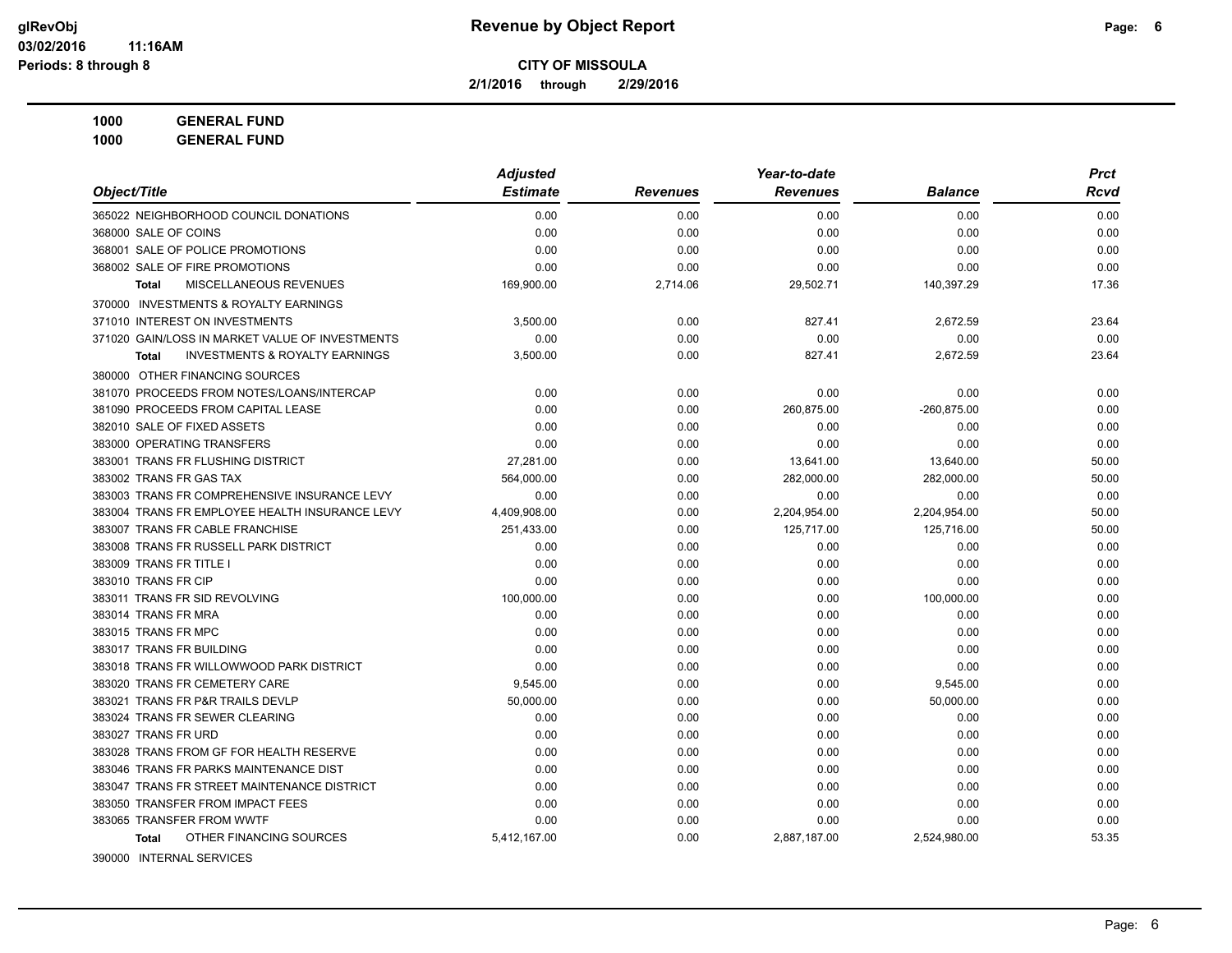**2/1/2016 through 2/29/2016**

**1000 GENERAL FUND 1000 GENERAL FUND**

|                                          | <b>Adjusted</b> |                 |                 | Prct           |       |
|------------------------------------------|-----------------|-----------------|-----------------|----------------|-------|
| Object/Title                             | <b>Estimate</b> | <b>Revenues</b> | <b>Revenues</b> | <b>Balance</b> | Rcvd  |
| 399999 NEW REQUESTS FUNDING              | 0.00            | 0.00            | 0.00            | 0.00           | 0.00  |
| <b>INTERNAL SERVICES</b><br><b>Total</b> | 0.00            | 0.00            | 0.00            | 0.00           | 0.00  |
| <b>GENERAL FUND</b><br>Total             | 50,057,505.00   | .102.680.33     | 26,623,740.88   | 23,433,764.12  | 53.19 |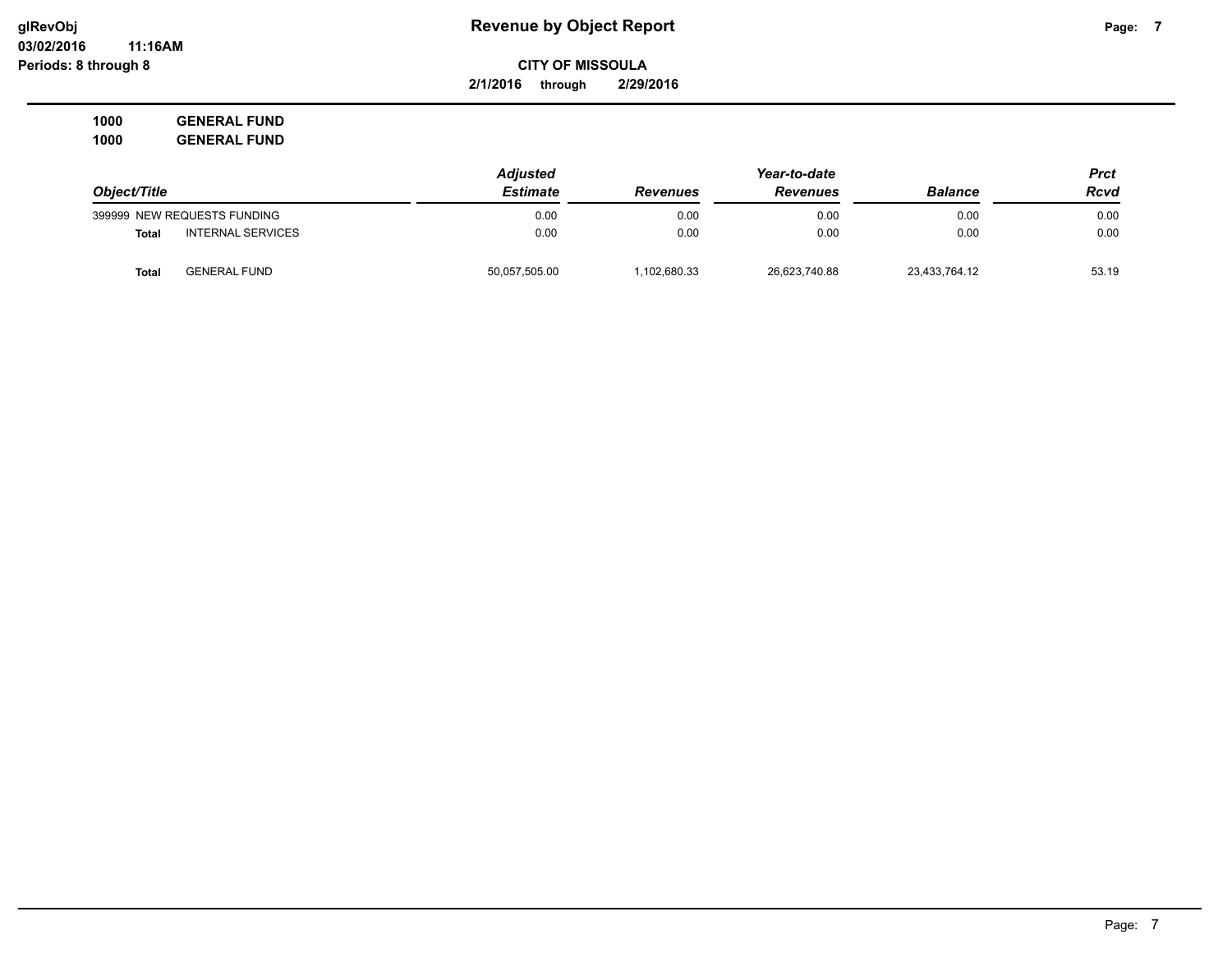**2/1/2016 through 2/29/2016**

| <b>Estimate</b><br><b>Revenues</b><br><b>Balance</b><br>Rcvd<br><b>Revenues</b><br>22,228,679.00<br>276,336.27<br>11,508,528.03<br>10,720,150.97<br>51.77<br>0.00<br>0.00<br>0.00<br>0.00<br>0.00<br>0.00<br>7,342.23<br>34,727.53<br>$-34,727.53$<br>0.00<br>117,443.16<br>1,339,988.00<br>604,810.22<br>735,177.78<br>45.14<br>63,000.00<br>3,025.26<br>12,559.69<br>50,440.31<br>19.94<br>TAXES/ASSESSMENTS<br>23,631,667.00<br>404,146.92<br>12,160,625.47<br>11,471,041.53<br>51.46<br><b>Total</b><br>33,975.00<br>3,500.00<br>31,813.00<br>2,162.00<br>93.64<br>34,900.00<br>5,800.00<br>44,000.00<br>$-9,100.00$<br>126.07<br>0.00<br>11,700.00<br>0.00<br>0.00<br>11,700.00<br>0.00<br>0.00<br>0.00<br>0.00<br>0.00<br>642,344.00<br>82,545.50<br>268,469.91<br>373,874.09<br>41.80<br>60,828.00<br>216.00<br>931.70<br>59,896.30<br>1.53<br>60.00<br>12,360.00<br>8,158.28<br>4,201.72<br>66.01<br>396,550.00<br>32,589.00<br>273,589.50<br>122,960.50<br>68.99<br>0.00<br>0.00<br>848.00<br>$-848.00$<br>0.00<br>0.00<br>0.00<br>7,000.00<br>0.00<br>7,000.00<br>16,068.00<br>312.00<br>6,499.00<br>9,569.00<br>40.45<br>13,792.00<br>345.00<br>3,025.00<br>10,767.00<br>21.93<br>62.24<br>32,960.00<br>1,794.00<br>20,515.88<br>12,444.12<br>7,723.00<br>0.00<br>8,645.00<br>$-922.00$<br>111.94<br>14,343.00<br>2,591.00<br>13,071.00<br>1,272.00<br>91.13<br>1,397.00<br>3,862.00<br>435.00<br>2,465.00<br>63.83<br>0.00<br>9.67<br>3,000.00<br>290.00<br>2,710.00<br>477.00<br>15.00<br>255.00<br>222.00<br>53.46<br>0.00<br>0.00<br>0.00<br>0.00<br>0.00<br>3,811.00<br>622.00<br>5,246.00<br>$-1,435.00$<br>137.65<br>3,090.00<br>1,963.00<br>11,681.00<br>$-8,591.00$<br>378.03 |                                               | <b>Adjusted</b> | Year-to-date | <b>Prct</b> |
|---------------------------------------------------------------------------------------------------------------------------------------------------------------------------------------------------------------------------------------------------------------------------------------------------------------------------------------------------------------------------------------------------------------------------------------------------------------------------------------------------------------------------------------------------------------------------------------------------------------------------------------------------------------------------------------------------------------------------------------------------------------------------------------------------------------------------------------------------------------------------------------------------------------------------------------------------------------------------------------------------------------------------------------------------------------------------------------------------------------------------------------------------------------------------------------------------------------------------------------------------------------------------------------------------------------------------------------------------------------------------------------------------------------------------------------------------------------------------------------------------------------------------------------------------------------------------------------------------------------------------------------------------------------------------------------------------|-----------------------------------------------|-----------------|--------------|-------------|
|                                                                                                                                                                                                                                                                                                                                                                                                                                                                                                                                                                                                                                                                                                                                                                                                                                                                                                                                                                                                                                                                                                                                                                                                                                                                                                                                                                                                                                                                                                                                                                                                                                                                                                   | Object/Title                                  |                 |              |             |
|                                                                                                                                                                                                                                                                                                                                                                                                                                                                                                                                                                                                                                                                                                                                                                                                                                                                                                                                                                                                                                                                                                                                                                                                                                                                                                                                                                                                                                                                                                                                                                                                                                                                                                   | 310000 TAXES/ASSESSMENTS                      |                 |              |             |
|                                                                                                                                                                                                                                                                                                                                                                                                                                                                                                                                                                                                                                                                                                                                                                                                                                                                                                                                                                                                                                                                                                                                                                                                                                                                                                                                                                                                                                                                                                                                                                                                                                                                                                   | 311000 GENERAL PROPERTY TAXES                 |                 |              |             |
|                                                                                                                                                                                                                                                                                                                                                                                                                                                                                                                                                                                                                                                                                                                                                                                                                                                                                                                                                                                                                                                                                                                                                                                                                                                                                                                                                                                                                                                                                                                                                                                                                                                                                                   | 311001 CURRENT TAXES                          |                 |              |             |
|                                                                                                                                                                                                                                                                                                                                                                                                                                                                                                                                                                                                                                                                                                                                                                                                                                                                                                                                                                                                                                                                                                                                                                                                                                                                                                                                                                                                                                                                                                                                                                                                                                                                                                   | 311005 DELINQUENT TAXES                       |                 |              |             |
|                                                                                                                                                                                                                                                                                                                                                                                                                                                                                                                                                                                                                                                                                                                                                                                                                                                                                                                                                                                                                                                                                                                                                                                                                                                                                                                                                                                                                                                                                                                                                                                                                                                                                                   | 311030 MOTOR VEHICLE TAXES                    |                 |              |             |
|                                                                                                                                                                                                                                                                                                                                                                                                                                                                                                                                                                                                                                                                                                                                                                                                                                                                                                                                                                                                                                                                                                                                                                                                                                                                                                                                                                                                                                                                                                                                                                                                                                                                                                   | 312001 PENALTIES & INTEREST                   |                 |              |             |
|                                                                                                                                                                                                                                                                                                                                                                                                                                                                                                                                                                                                                                                                                                                                                                                                                                                                                                                                                                                                                                                                                                                                                                                                                                                                                                                                                                                                                                                                                                                                                                                                                                                                                                   |                                               |                 |              |             |
|                                                                                                                                                                                                                                                                                                                                                                                                                                                                                                                                                                                                                                                                                                                                                                                                                                                                                                                                                                                                                                                                                                                                                                                                                                                                                                                                                                                                                                                                                                                                                                                                                                                                                                   | 320000 LICENSES & PERMITS                     |                 |              |             |
|                                                                                                                                                                                                                                                                                                                                                                                                                                                                                                                                                                                                                                                                                                                                                                                                                                                                                                                                                                                                                                                                                                                                                                                                                                                                                                                                                                                                                                                                                                                                                                                                                                                                                                   | 322011 LIQUOR LICENSES                        |                 |              |             |
|                                                                                                                                                                                                                                                                                                                                                                                                                                                                                                                                                                                                                                                                                                                                                                                                                                                                                                                                                                                                                                                                                                                                                                                                                                                                                                                                                                                                                                                                                                                                                                                                                                                                                                   | 322012 BEER LICENSES                          |                 |              |             |
|                                                                                                                                                                                                                                                                                                                                                                                                                                                                                                                                                                                                                                                                                                                                                                                                                                                                                                                                                                                                                                                                                                                                                                                                                                                                                                                                                                                                                                                                                                                                                                                                                                                                                                   | 322013 WINE LICENSES                          |                 |              |             |
|                                                                                                                                                                                                                                                                                                                                                                                                                                                                                                                                                                                                                                                                                                                                                                                                                                                                                                                                                                                                                                                                                                                                                                                                                                                                                                                                                                                                                                                                                                                                                                                                                                                                                                   | 322014 GOING OUT OF BUSINESS LICENSE          |                 |              |             |
|                                                                                                                                                                                                                                                                                                                                                                                                                                                                                                                                                                                                                                                                                                                                                                                                                                                                                                                                                                                                                                                                                                                                                                                                                                                                                                                                                                                                                                                                                                                                                                                                                                                                                                   | 322020 GENERAL BUSINESS/PROF/OCCUPATIONAL LIC |                 |              |             |
|                                                                                                                                                                                                                                                                                                                                                                                                                                                                                                                                                                                                                                                                                                                                                                                                                                                                                                                                                                                                                                                                                                                                                                                                                                                                                                                                                                                                                                                                                                                                                                                                                                                                                                   | 322021 RENTAL LICENSES                        |                 |              |             |
|                                                                                                                                                                                                                                                                                                                                                                                                                                                                                                                                                                                                                                                                                                                                                                                                                                                                                                                                                                                                                                                                                                                                                                                                                                                                                                                                                                                                                                                                                                                                                                                                                                                                                                   | 322022 BLIC PENALTIES & LICENSES              |                 |              |             |
|                                                                                                                                                                                                                                                                                                                                                                                                                                                                                                                                                                                                                                                                                                                                                                                                                                                                                                                                                                                                                                                                                                                                                                                                                                                                                                                                                                                                                                                                                                                                                                                                                                                                                                   | 323015 EXCAVATING PERMITS                     |                 |              |             |
|                                                                                                                                                                                                                                                                                                                                                                                                                                                                                                                                                                                                                                                                                                                                                                                                                                                                                                                                                                                                                                                                                                                                                                                                                                                                                                                                                                                                                                                                                                                                                                                                                                                                                                   | 323016 MOVING PERMITS                         |                 |              |             |
|                                                                                                                                                                                                                                                                                                                                                                                                                                                                                                                                                                                                                                                                                                                                                                                                                                                                                                                                                                                                                                                                                                                                                                                                                                                                                                                                                                                                                                                                                                                                                                                                                                                                                                   | 323018 PAVING ASSESSMENTS                     |                 |              |             |
|                                                                                                                                                                                                                                                                                                                                                                                                                                                                                                                                                                                                                                                                                                                                                                                                                                                                                                                                                                                                                                                                                                                                                                                                                                                                                                                                                                                                                                                                                                                                                                                                                                                                                                   | 323019 ALARM USERS PERMITS                    |                 |              |             |
|                                                                                                                                                                                                                                                                                                                                                                                                                                                                                                                                                                                                                                                                                                                                                                                                                                                                                                                                                                                                                                                                                                                                                                                                                                                                                                                                                                                                                                                                                                                                                                                                                                                                                                   | 323020 FENCE PERMITS                          |                 |              |             |
|                                                                                                                                                                                                                                                                                                                                                                                                                                                                                                                                                                                                                                                                                                                                                                                                                                                                                                                                                                                                                                                                                                                                                                                                                                                                                                                                                                                                                                                                                                                                                                                                                                                                                                   | 323021 PAVING PERMITS                         |                 |              |             |
|                                                                                                                                                                                                                                                                                                                                                                                                                                                                                                                                                                                                                                                                                                                                                                                                                                                                                                                                                                                                                                                                                                                                                                                                                                                                                                                                                                                                                                                                                                                                                                                                                                                                                                   | 323022 GRADING/DRAINAGE PERMITS               |                 |              |             |
|                                                                                                                                                                                                                                                                                                                                                                                                                                                                                                                                                                                                                                                                                                                                                                                                                                                                                                                                                                                                                                                                                                                                                                                                                                                                                                                                                                                                                                                                                                                                                                                                                                                                                                   | 323023 ADA ACCESS PERMITS                     |                 |              |             |
|                                                                                                                                                                                                                                                                                                                                                                                                                                                                                                                                                                                                                                                                                                                                                                                                                                                                                                                                                                                                                                                                                                                                                                                                                                                                                                                                                                                                                                                                                                                                                                                                                                                                                                   | 323025 STREET USE PERMITS                     |                 |              |             |
|                                                                                                                                                                                                                                                                                                                                                                                                                                                                                                                                                                                                                                                                                                                                                                                                                                                                                                                                                                                                                                                                                                                                                                                                                                                                                                                                                                                                                                                                                                                                                                                                                                                                                                   | 323026 PYROTECHNICS PERMITS                   |                 |              |             |
|                                                                                                                                                                                                                                                                                                                                                                                                                                                                                                                                                                                                                                                                                                                                                                                                                                                                                                                                                                                                                                                                                                                                                                                                                                                                                                                                                                                                                                                                                                                                                                                                                                                                                                   | 323031 CHICKEN LICENSES                       |                 |              |             |
|                                                                                                                                                                                                                                                                                                                                                                                                                                                                                                                                                                                                                                                                                                                                                                                                                                                                                                                                                                                                                                                                                                                                                                                                                                                                                                                                                                                                                                                                                                                                                                                                                                                                                                   | 323051 BICYCLE LICENSES                       |                 |              |             |
|                                                                                                                                                                                                                                                                                                                                                                                                                                                                                                                                                                                                                                                                                                                                                                                                                                                                                                                                                                                                                                                                                                                                                                                                                                                                                                                                                                                                                                                                                                                                                                                                                                                                                                   | 323052 STORM WATER POLLUTION PREVENTION PERN  |                 |              |             |
|                                                                                                                                                                                                                                                                                                                                                                                                                                                                                                                                                                                                                                                                                                                                                                                                                                                                                                                                                                                                                                                                                                                                                                                                                                                                                                                                                                                                                                                                                                                                                                                                                                                                                                   | 323054 ZONING COMPLIANCE PERMITS              |                 |              |             |
| 0.00<br>0.00<br>1,182.00<br>$-1,182.00$<br>0.00                                                                                                                                                                                                                                                                                                                                                                                                                                                                                                                                                                                                                                                                                                                                                                                                                                                                                                                                                                                                                                                                                                                                                                                                                                                                                                                                                                                                                                                                                                                                                                                                                                                   | 323055 FLOOD PLAIN PERMITS                    |                 |              |             |
| 10,000.00<br>1,027.00<br>9,904.00<br>96.00<br>99.04                                                                                                                                                                                                                                                                                                                                                                                                                                                                                                                                                                                                                                                                                                                                                                                                                                                                                                                                                                                                                                                                                                                                                                                                                                                                                                                                                                                                                                                                                                                                                                                                                                               | 323056 SIGN PERMITS                           |                 |              |             |
| 0.00<br>0.00<br>227.00<br>$-227.00$<br>0.00                                                                                                                                                                                                                                                                                                                                                                                                                                                                                                                                                                                                                                                                                                                                                                                                                                                                                                                                                                                                                                                                                                                                                                                                                                                                                                                                                                                                                                                                                                                                                                                                                                                       | 323057 SIDEWALK CAFE PERMIT                   |                 |              |             |
| <b>LICENSES &amp; PERMITS</b><br>1,308,783.00<br>133,814.50<br>710,816.27<br>597,966.73<br>54.31<br><b>Total</b>                                                                                                                                                                                                                                                                                                                                                                                                                                                                                                                                                                                                                                                                                                                                                                                                                                                                                                                                                                                                                                                                                                                                                                                                                                                                                                                                                                                                                                                                                                                                                                                  |                                               |                 |              |             |
|                                                                                                                                                                                                                                                                                                                                                                                                                                                                                                                                                                                                                                                                                                                                                                                                                                                                                                                                                                                                                                                                                                                                                                                                                                                                                                                                                                                                                                                                                                                                                                                                                                                                                                   | 330000 INTERGOVERNMENTAL REVENUES             |                 |              |             |
| 0.00<br>0.00<br>11,500.00<br>11,500.00<br>0.00                                                                                                                                                                                                                                                                                                                                                                                                                                                                                                                                                                                                                                                                                                                                                                                                                                                                                                                                                                                                                                                                                                                                                                                                                                                                                                                                                                                                                                                                                                                                                                                                                                                    | 330000 INTERGOVERNMENTAL REVENUES             |                 |              |             |
| 0.00<br>0.00<br>0.00<br>0.00<br>0.00                                                                                                                                                                                                                                                                                                                                                                                                                                                                                                                                                                                                                                                                                                                                                                                                                                                                                                                                                                                                                                                                                                                                                                                                                                                                                                                                                                                                                                                                                                                                                                                                                                                              | 331020 COPS GRANT                             |                 |              |             |
| 50,000.00<br>23,683.25<br>46,044.28<br>3,955.72<br>92.09                                                                                                                                                                                                                                                                                                                                                                                                                                                                                                                                                                                                                                                                                                                                                                                                                                                                                                                                                                                                                                                                                                                                                                                                                                                                                                                                                                                                                                                                                                                                                                                                                                          | 331024 DEPT OF JUSTICE GRANTS                 |                 |              |             |
| 0.00<br>0.00<br>0.00<br>0.00<br>0.00                                                                                                                                                                                                                                                                                                                                                                                                                                                                                                                                                                                                                                                                                                                                                                                                                                                                                                                                                                                                                                                                                                                                                                                                                                                                                                                                                                                                                                                                                                                                                                                                                                                              | 331025 DV ACCOUNTABILITY PROJECT              |                 |              |             |
| 0.00<br>0.00<br>0.00<br>0.00<br>0.00                                                                                                                                                                                                                                                                                                                                                                                                                                                                                                                                                                                                                                                                                                                                                                                                                                                                                                                                                                                                                                                                                                                                                                                                                                                                                                                                                                                                                                                                                                                                                                                                                                                              | 331050 ISTEA/CTEP GRANT                       |                 |              |             |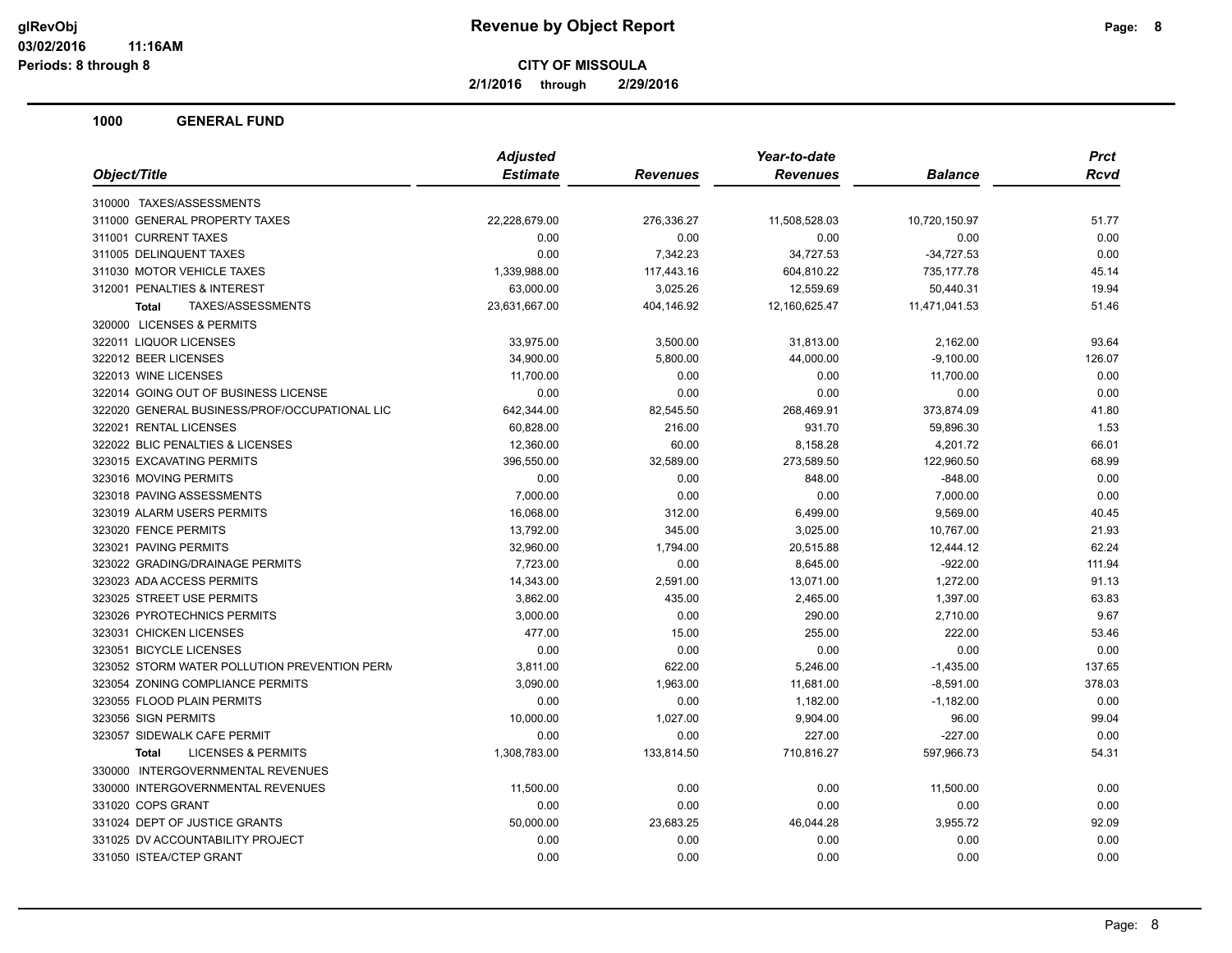**2/1/2016 through 2/29/2016**

| Object/Title                                      | <b>Adjusted</b> |                 | Year-to-date    |                | <b>Prct</b> |
|---------------------------------------------------|-----------------|-----------------|-----------------|----------------|-------------|
|                                                   | <b>Estimate</b> | <b>Revenues</b> | <b>Revenues</b> | <b>Balance</b> | Rcvd        |
| 331054 FHWA PL GRANT                              | 0.00            | 0.00            | 0.00            | 0.00           | 0.00        |
| 331055 FTA GRANT                                  | 0.00            | 0.00            | 0.00            | 0.00           | 0.00        |
| 331056 MDT FEDERAL CMAQ                           | 0.00            | 0.00            | 0.00            | 0.00           | 0.00        |
| 331057 TRANSIT-MUTD CMAQ                          | 0.00            | 0.00            | 0.00            | 0.00           | 0.00        |
| 331091 US DOT HMEP GRANT                          | 0.00            | 0.00            | 12,000.00       | $-12,000.00$   | 0.00        |
| 331112 SAFER GRANT                                | 0.00            | 0.00            | 0.00            | 0.00           | 0.00        |
| 331113 *** Title Not Found ***                    | 0.00            | 0.00            | 0.00            | 0.00           | 0.00        |
| 331114 TITLE III GRANT-MSLA CO                    | 14,500.00       | 0.00            | 0.00            | 14,500.00      | 0.00        |
| 331160 SAFE ROUTES TO SCHOOLS fY08 \$82,500       | 0.00            | 0.00            | 0.00            | 0.00           | 0.00        |
| 331170 HISTORICAL PRESERVATION GRANT              | 0.00            | 0.00            | 0.00            | 0.00           | 0.00        |
| 331178 DUI TASK FORCE                             | 0.00            | 0.00            | 0.00            | 0.00           | 0.00        |
| 334014 *** Title Not Found ***                    | 0.00            | 0.00            | 0.00            | 0.00           | 0.00        |
| 334017 SCHOOL RESOURCE OFFICER                    | 240,000.00      | 0.00            | 248,850.00      | $-8,850.00$    | 103.69      |
| 335075 STATE GAMBLING/VIDEO/KENO/BINGO FEES       | 127,650.00      | 8,439.19        | 107,689.19      | 19,960.81      | 84.36       |
| 335076 STATE GAMBLING LICENSE FEES                | 0.00            | 0.00            | 0.00            | 0.00           | 0.00        |
| 335077 STATE KENO/BINGO PROCEEDS TAX              | 0.00            | 0.00            | 0.00            | 0.00           | 0.00        |
| 335210 PERSONAL PROPERTY TAX REIMBURSEMENT        | 428,686.00      | 0.00            | 0.00            | 428,686.00     | 0.00        |
| 335230 HB 124 REVENUE                             | 7,773,820.00    | 0.00            | 4,101,252.88    | 3,672,567.12   | 52.76       |
| 336021 STATE CONTRIB - POLICE RETIREMENT          | 2,257,772.00    | 0.00            | 1,284,197.86    | 973,574.14     | 56.88       |
| 336022 STATE CONTRIB. - FIRE RETIREMENT           | 2,265,164.00    | 0.00            | 1,287,425.52    | 977,738.48     | 56.84       |
| 336023 STATE CONTRIB. - PERS                      | 9,986.00        | 0.00            | 6,319.96        | 3,666.04       | 63.29       |
| 336030 COUNTY CONTRIBUTION                        | 0.00            | 0.00            | 0.00            | 0.00           | 0.00        |
| 337009 *** Title Not Found ***                    | 0.00            | 0.00            | 7,525.00        | $-7,525.00$    | 0.00        |
| 337012 LEGAL SERVICES-CONTRACTED/REIMB.           | 0.00            | 0.00            | 0.00            | 0.00           | 0.00        |
| 337013 MUTD SIGN MAINTENANCE AGREEMENT            | 3,000.00        | 0.00            | 0.00            | 3,000.00       | 0.00        |
| 338000 LOCAL SHARING OF TAX INCREMENT             | 0.00            | 0.00            | 0.00            | 0.00           | 0.00        |
| 338100 PLANNING MILLS PASSED THRU COUNTY          | 0.00            | 0.00            | 0.00            | 0.00           | 0.00        |
| 339000 PAYMENT IN LIEU OF TAXES                   | 34,056.00       | 0.00            | 14,678.00       | 19,378.00      | 43.10       |
| <b>INTERGOVERNMENTAL REVENUES</b><br><b>Total</b> | 13,216,134.00   | 32,122.44       | 7,115,982.69    | 6,100,151.31   | 53.84       |
| 340000 CHARGES FOR SERVICES                       |                 |                 |                 |                |             |
| 341009 BLDG ADMIN FEES                            | 310,310.00      | 0.00            | 155,155.00      | 155,155.00     | 50.00       |
| 341010 MISCELLANEOUS COLLECTIONS                  | 350.00          | 0.00            | 0.00            | 350.00         | 0.00        |
| 341011 TRANSPORTATION ADMIN FEES                  | 24,720.00       | 0.00            | 12,360.00       | 12,360.00      | 50.00       |
| 341012 MAYORS PROCLAMATION FEES                   | 100.00          | 0.00            | 0.00            | 100.00         | 0.00        |
| 341013 AIR FUND FEES                              | 250.00          | 0.00            | 0.00            | 250.00         | 0.00        |
| 341015 SEWER ADMINISTRATION FEES                  | 1,227,202.00    | 0.00            | 586,664.00      | 640,538.00     | 47.81       |
| 341016 MRA ADMINISTRATION FEES                    | 138,879.00      | 0.00            | 69,440.00       | 69,439.00      | 50.00       |
| 341017 LIGHTING ADMINISTRATION FEES               | 15,452.00       | 0.00            | 7,726.00        | 7,726.00       | 50.00       |
| 341018 PARKING COMM ADMIN FEES                    | 188,805.00      | 0.00            | 94,403.00       | 94,402.00      | 50.00       |
| 341019 *** Title Not Found ***                    | 4,512.00        | 0.00            | 2,256.00        | 2,256.00       | 50.00       |
|                                                   |                 |                 |                 |                |             |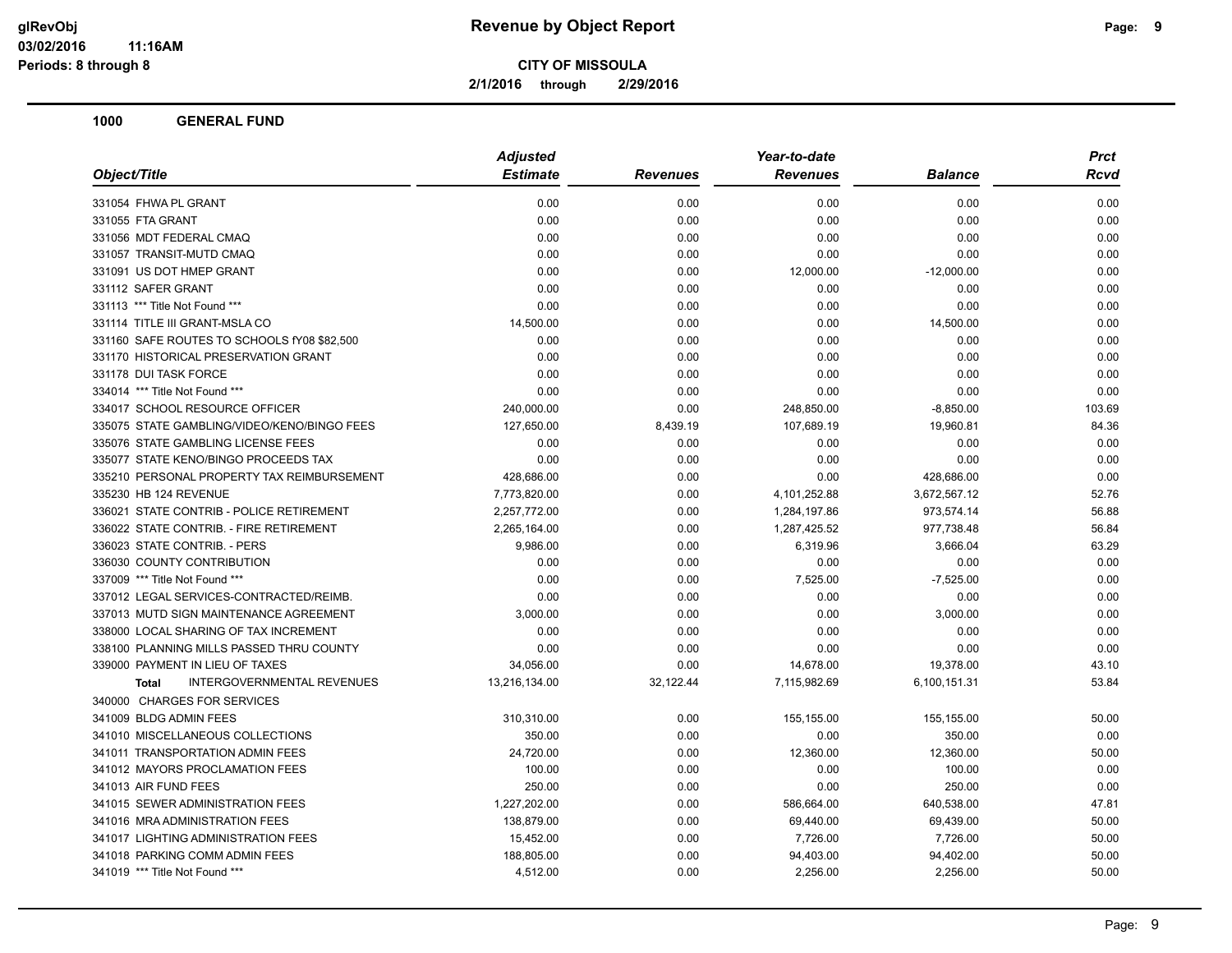**2/1/2016 through 2/29/2016**

| <b>Estimate</b><br>Object/Title<br><b>Revenues</b><br><b>Revenues</b><br><b>Balance</b><br>0.00<br>0.00<br>341021 SID ADMINISTRATION FEES<br>0.00<br>0.00<br>0.00<br>0.00<br>0.00<br>341022 PROJECT ADMIN FEES<br>0.00<br>341023 PLANNING ADMIN FEES<br>0.00<br>12,000.00<br>12,720.00<br>24,720.00<br>0.00<br>341031 STATE REIMB MUNI COURT<br>0.00<br>0.00<br>0.00<br>341041 SEWER EXTENSION RECORDING FEES<br>4,500.00<br>2,176.00<br>2,324.00<br>313.00<br>341052 MUNICIPAL COURT FILING FEES<br>283,400.00<br>0.00<br>178,856.84<br>104,543.16<br>341055 CRIME VICTIM SURCHARGE<br>2,500.00<br>0.00<br>785.99<br>1,714.01<br>341067 SUBDIVISION EXEMPTION AFFIDAVITS<br>0.00<br>1,000.00<br>4,800.00<br>$-4,800.00$<br>5,000.00<br>0.00<br>341068 SUBDIVISON FEES<br>5,176.00<br>$-176.00$<br>341069 REZONING FEES<br>5,000.00<br>0.00<br>4,727.00<br>273.00<br>341070 DESIGN REVIEW BOARD<br>15,000.00<br>2,866.48<br>21,696.39<br>$-6,696.39$<br>341071 BOARD OF ADJUST. ZONING, SIGNS<br>0.00<br>0.00<br>0.00<br>0.00<br>0.00<br>0.00<br>0.00<br>0.00<br>341072 FLOOD PLAIN-0THER FEES<br>341073 FIRE PLAN CHECK FEES<br>27,981.00<br>1,572.00<br>18,462.00<br>9,519.00<br>341074 FIRE INSPECTION FEES<br>25,000.00<br>4,918.00<br>38,376.49<br>$-13,376.49$<br>341076 ENGINEERING PLAN CHECK FEES<br>33,478.00<br>2,906.00<br>26,173.00<br>7,305.00<br>341077 ZONING COMPLIANCE INSPECTIONS<br>0.00<br>0.00<br>0.00<br>0.00<br>341078 ENGINEERING MAP FEES<br>120.00<br>30.00<br>210.00<br>$-90.00$<br>341079 GREASE INTERCEPTOR APPEAL FEES<br>2,000.00<br>0.00<br>463.50<br>1,536.50<br>341090 STREET VACATION PETITION FEES<br>0.00<br>0.00<br>1,981.00<br>$-1,981.00$<br>341091 INSPECTION CODE BOOKS & COPIES<br>0.00<br>0.00<br>0.00<br>0.00<br>341100 GRANT ADMINISTRATION SERVICE FEES<br>0.00<br>0.00<br>0.00<br>0.00<br>342010 POLICE/BID AGREEMENT<br>23,842.00<br>0.00<br>47,684.00<br>$-47,684.00$<br>342012 PD REIMBURSABLE SERVICES<br>0.00<br>0.00<br>0.00<br>0.00<br>845.50<br>342013 SECURITY INVEST FEES<br>11,000.00<br>7,101.25<br>3,898.75<br>342014 POLICE DEPARTMENT SERVICE FEES<br>15,000.00<br>1,793.00<br>12,376.00<br>2,624.00<br>342015 POLICE OVERTIME FEES<br>906.27<br>84,000.00<br>71,287.87<br>12,712.13<br>342016 POLICE TRAINING FEES<br>0.00<br>11,463.31<br>24,536.69<br>36,000.00 |  | <b>Adjusted</b> | Year-to-date | <b>Prct</b> |
|------------------------------------------------------------------------------------------------------------------------------------------------------------------------------------------------------------------------------------------------------------------------------------------------------------------------------------------------------------------------------------------------------------------------------------------------------------------------------------------------------------------------------------------------------------------------------------------------------------------------------------------------------------------------------------------------------------------------------------------------------------------------------------------------------------------------------------------------------------------------------------------------------------------------------------------------------------------------------------------------------------------------------------------------------------------------------------------------------------------------------------------------------------------------------------------------------------------------------------------------------------------------------------------------------------------------------------------------------------------------------------------------------------------------------------------------------------------------------------------------------------------------------------------------------------------------------------------------------------------------------------------------------------------------------------------------------------------------------------------------------------------------------------------------------------------------------------------------------------------------------------------------------------------------------------------------------------------------------------------------------------------------------------------------------------------------------------------------------------------------------------------------------------------------------------------------------------------------------------------------------------------------------------------------------------------------------------|--|-----------------|--------------|-------------|
|                                                                                                                                                                                                                                                                                                                                                                                                                                                                                                                                                                                                                                                                                                                                                                                                                                                                                                                                                                                                                                                                                                                                                                                                                                                                                                                                                                                                                                                                                                                                                                                                                                                                                                                                                                                                                                                                                                                                                                                                                                                                                                                                                                                                                                                                                                                                    |  |                 |              | <b>Rcvd</b> |
|                                                                                                                                                                                                                                                                                                                                                                                                                                                                                                                                                                                                                                                                                                                                                                                                                                                                                                                                                                                                                                                                                                                                                                                                                                                                                                                                                                                                                                                                                                                                                                                                                                                                                                                                                                                                                                                                                                                                                                                                                                                                                                                                                                                                                                                                                                                                    |  |                 |              | 0.00        |
|                                                                                                                                                                                                                                                                                                                                                                                                                                                                                                                                                                                                                                                                                                                                                                                                                                                                                                                                                                                                                                                                                                                                                                                                                                                                                                                                                                                                                                                                                                                                                                                                                                                                                                                                                                                                                                                                                                                                                                                                                                                                                                                                                                                                                                                                                                                                    |  |                 |              | 0.00        |
|                                                                                                                                                                                                                                                                                                                                                                                                                                                                                                                                                                                                                                                                                                                                                                                                                                                                                                                                                                                                                                                                                                                                                                                                                                                                                                                                                                                                                                                                                                                                                                                                                                                                                                                                                                                                                                                                                                                                                                                                                                                                                                                                                                                                                                                                                                                                    |  |                 |              | 48.54       |
|                                                                                                                                                                                                                                                                                                                                                                                                                                                                                                                                                                                                                                                                                                                                                                                                                                                                                                                                                                                                                                                                                                                                                                                                                                                                                                                                                                                                                                                                                                                                                                                                                                                                                                                                                                                                                                                                                                                                                                                                                                                                                                                                                                                                                                                                                                                                    |  |                 |              | 0.00        |
|                                                                                                                                                                                                                                                                                                                                                                                                                                                                                                                                                                                                                                                                                                                                                                                                                                                                                                                                                                                                                                                                                                                                                                                                                                                                                                                                                                                                                                                                                                                                                                                                                                                                                                                                                                                                                                                                                                                                                                                                                                                                                                                                                                                                                                                                                                                                    |  |                 |              | 48.36       |
|                                                                                                                                                                                                                                                                                                                                                                                                                                                                                                                                                                                                                                                                                                                                                                                                                                                                                                                                                                                                                                                                                                                                                                                                                                                                                                                                                                                                                                                                                                                                                                                                                                                                                                                                                                                                                                                                                                                                                                                                                                                                                                                                                                                                                                                                                                                                    |  |                 |              | 63.11       |
|                                                                                                                                                                                                                                                                                                                                                                                                                                                                                                                                                                                                                                                                                                                                                                                                                                                                                                                                                                                                                                                                                                                                                                                                                                                                                                                                                                                                                                                                                                                                                                                                                                                                                                                                                                                                                                                                                                                                                                                                                                                                                                                                                                                                                                                                                                                                    |  |                 |              | 31.44       |
|                                                                                                                                                                                                                                                                                                                                                                                                                                                                                                                                                                                                                                                                                                                                                                                                                                                                                                                                                                                                                                                                                                                                                                                                                                                                                                                                                                                                                                                                                                                                                                                                                                                                                                                                                                                                                                                                                                                                                                                                                                                                                                                                                                                                                                                                                                                                    |  |                 |              | 0.00        |
|                                                                                                                                                                                                                                                                                                                                                                                                                                                                                                                                                                                                                                                                                                                                                                                                                                                                                                                                                                                                                                                                                                                                                                                                                                                                                                                                                                                                                                                                                                                                                                                                                                                                                                                                                                                                                                                                                                                                                                                                                                                                                                                                                                                                                                                                                                                                    |  |                 |              | 103.52      |
|                                                                                                                                                                                                                                                                                                                                                                                                                                                                                                                                                                                                                                                                                                                                                                                                                                                                                                                                                                                                                                                                                                                                                                                                                                                                                                                                                                                                                                                                                                                                                                                                                                                                                                                                                                                                                                                                                                                                                                                                                                                                                                                                                                                                                                                                                                                                    |  |                 |              | 94.54       |
|                                                                                                                                                                                                                                                                                                                                                                                                                                                                                                                                                                                                                                                                                                                                                                                                                                                                                                                                                                                                                                                                                                                                                                                                                                                                                                                                                                                                                                                                                                                                                                                                                                                                                                                                                                                                                                                                                                                                                                                                                                                                                                                                                                                                                                                                                                                                    |  |                 |              | 144.64      |
|                                                                                                                                                                                                                                                                                                                                                                                                                                                                                                                                                                                                                                                                                                                                                                                                                                                                                                                                                                                                                                                                                                                                                                                                                                                                                                                                                                                                                                                                                                                                                                                                                                                                                                                                                                                                                                                                                                                                                                                                                                                                                                                                                                                                                                                                                                                                    |  |                 |              | 0.00        |
|                                                                                                                                                                                                                                                                                                                                                                                                                                                                                                                                                                                                                                                                                                                                                                                                                                                                                                                                                                                                                                                                                                                                                                                                                                                                                                                                                                                                                                                                                                                                                                                                                                                                                                                                                                                                                                                                                                                                                                                                                                                                                                                                                                                                                                                                                                                                    |  |                 |              | 0.00        |
|                                                                                                                                                                                                                                                                                                                                                                                                                                                                                                                                                                                                                                                                                                                                                                                                                                                                                                                                                                                                                                                                                                                                                                                                                                                                                                                                                                                                                                                                                                                                                                                                                                                                                                                                                                                                                                                                                                                                                                                                                                                                                                                                                                                                                                                                                                                                    |  |                 |              | 65.98       |
|                                                                                                                                                                                                                                                                                                                                                                                                                                                                                                                                                                                                                                                                                                                                                                                                                                                                                                                                                                                                                                                                                                                                                                                                                                                                                                                                                                                                                                                                                                                                                                                                                                                                                                                                                                                                                                                                                                                                                                                                                                                                                                                                                                                                                                                                                                                                    |  |                 |              | 153.51      |
|                                                                                                                                                                                                                                                                                                                                                                                                                                                                                                                                                                                                                                                                                                                                                                                                                                                                                                                                                                                                                                                                                                                                                                                                                                                                                                                                                                                                                                                                                                                                                                                                                                                                                                                                                                                                                                                                                                                                                                                                                                                                                                                                                                                                                                                                                                                                    |  |                 |              | 78.18       |
|                                                                                                                                                                                                                                                                                                                                                                                                                                                                                                                                                                                                                                                                                                                                                                                                                                                                                                                                                                                                                                                                                                                                                                                                                                                                                                                                                                                                                                                                                                                                                                                                                                                                                                                                                                                                                                                                                                                                                                                                                                                                                                                                                                                                                                                                                                                                    |  |                 |              | 0.00        |
|                                                                                                                                                                                                                                                                                                                                                                                                                                                                                                                                                                                                                                                                                                                                                                                                                                                                                                                                                                                                                                                                                                                                                                                                                                                                                                                                                                                                                                                                                                                                                                                                                                                                                                                                                                                                                                                                                                                                                                                                                                                                                                                                                                                                                                                                                                                                    |  |                 |              | 175.00      |
|                                                                                                                                                                                                                                                                                                                                                                                                                                                                                                                                                                                                                                                                                                                                                                                                                                                                                                                                                                                                                                                                                                                                                                                                                                                                                                                                                                                                                                                                                                                                                                                                                                                                                                                                                                                                                                                                                                                                                                                                                                                                                                                                                                                                                                                                                                                                    |  |                 |              | 23.18       |
|                                                                                                                                                                                                                                                                                                                                                                                                                                                                                                                                                                                                                                                                                                                                                                                                                                                                                                                                                                                                                                                                                                                                                                                                                                                                                                                                                                                                                                                                                                                                                                                                                                                                                                                                                                                                                                                                                                                                                                                                                                                                                                                                                                                                                                                                                                                                    |  |                 |              | 0.00        |
|                                                                                                                                                                                                                                                                                                                                                                                                                                                                                                                                                                                                                                                                                                                                                                                                                                                                                                                                                                                                                                                                                                                                                                                                                                                                                                                                                                                                                                                                                                                                                                                                                                                                                                                                                                                                                                                                                                                                                                                                                                                                                                                                                                                                                                                                                                                                    |  |                 |              | 0.00        |
|                                                                                                                                                                                                                                                                                                                                                                                                                                                                                                                                                                                                                                                                                                                                                                                                                                                                                                                                                                                                                                                                                                                                                                                                                                                                                                                                                                                                                                                                                                                                                                                                                                                                                                                                                                                                                                                                                                                                                                                                                                                                                                                                                                                                                                                                                                                                    |  |                 |              | 0.00        |
|                                                                                                                                                                                                                                                                                                                                                                                                                                                                                                                                                                                                                                                                                                                                                                                                                                                                                                                                                                                                                                                                                                                                                                                                                                                                                                                                                                                                                                                                                                                                                                                                                                                                                                                                                                                                                                                                                                                                                                                                                                                                                                                                                                                                                                                                                                                                    |  |                 |              | 0.00        |
|                                                                                                                                                                                                                                                                                                                                                                                                                                                                                                                                                                                                                                                                                                                                                                                                                                                                                                                                                                                                                                                                                                                                                                                                                                                                                                                                                                                                                                                                                                                                                                                                                                                                                                                                                                                                                                                                                                                                                                                                                                                                                                                                                                                                                                                                                                                                    |  |                 |              | 0.00        |
|                                                                                                                                                                                                                                                                                                                                                                                                                                                                                                                                                                                                                                                                                                                                                                                                                                                                                                                                                                                                                                                                                                                                                                                                                                                                                                                                                                                                                                                                                                                                                                                                                                                                                                                                                                                                                                                                                                                                                                                                                                                                                                                                                                                                                                                                                                                                    |  |                 |              | 64.56       |
|                                                                                                                                                                                                                                                                                                                                                                                                                                                                                                                                                                                                                                                                                                                                                                                                                                                                                                                                                                                                                                                                                                                                                                                                                                                                                                                                                                                                                                                                                                                                                                                                                                                                                                                                                                                                                                                                                                                                                                                                                                                                                                                                                                                                                                                                                                                                    |  |                 |              | 82.51       |
|                                                                                                                                                                                                                                                                                                                                                                                                                                                                                                                                                                                                                                                                                                                                                                                                                                                                                                                                                                                                                                                                                                                                                                                                                                                                                                                                                                                                                                                                                                                                                                                                                                                                                                                                                                                                                                                                                                                                                                                                                                                                                                                                                                                                                                                                                                                                    |  |                 |              | 84.87       |
|                                                                                                                                                                                                                                                                                                                                                                                                                                                                                                                                                                                                                                                                                                                                                                                                                                                                                                                                                                                                                                                                                                                                                                                                                                                                                                                                                                                                                                                                                                                                                                                                                                                                                                                                                                                                                                                                                                                                                                                                                                                                                                                                                                                                                                                                                                                                    |  |                 |              | 31.84       |
| 342017 CATERING FEES<br>70.00<br>7,200.00<br>3,675.00<br>3,525.00                                                                                                                                                                                                                                                                                                                                                                                                                                                                                                                                                                                                                                                                                                                                                                                                                                                                                                                                                                                                                                                                                                                                                                                                                                                                                                                                                                                                                                                                                                                                                                                                                                                                                                                                                                                                                                                                                                                                                                                                                                                                                                                                                                                                                                                                  |  |                 |              | 51.04       |
| 342018 DESK REPORTS<br>20,000.00<br>23,071.00<br>$-3,071.00$<br>1,624.00                                                                                                                                                                                                                                                                                                                                                                                                                                                                                                                                                                                                                                                                                                                                                                                                                                                                                                                                                                                                                                                                                                                                                                                                                                                                                                                                                                                                                                                                                                                                                                                                                                                                                                                                                                                                                                                                                                                                                                                                                                                                                                                                                                                                                                                           |  |                 |              | 115.36      |
| 342019 ABANDONED VEHICLE REVENUE FEES<br>12,500.00<br>145.00<br>9,635.00<br>2,865.00                                                                                                                                                                                                                                                                                                                                                                                                                                                                                                                                                                                                                                                                                                                                                                                                                                                                                                                                                                                                                                                                                                                                                                                                                                                                                                                                                                                                                                                                                                                                                                                                                                                                                                                                                                                                                                                                                                                                                                                                                                                                                                                                                                                                                                               |  |                 |              | 77.08       |
| 342020 FIRE DEPARTMENT FEES<br>100.00<br>98.50<br>$-381.50$<br>481.50                                                                                                                                                                                                                                                                                                                                                                                                                                                                                                                                                                                                                                                                                                                                                                                                                                                                                                                                                                                                                                                                                                                                                                                                                                                                                                                                                                                                                                                                                                                                                                                                                                                                                                                                                                                                                                                                                                                                                                                                                                                                                                                                                                                                                                                              |  |                 |              | 481.50      |
| 342021 CPR EDUCATION PROGRAM<br>7,435.00<br>875.00<br>4,315.00<br>3,120.00                                                                                                                                                                                                                                                                                                                                                                                                                                                                                                                                                                                                                                                                                                                                                                                                                                                                                                                                                                                                                                                                                                                                                                                                                                                                                                                                                                                                                                                                                                                                                                                                                                                                                                                                                                                                                                                                                                                                                                                                                                                                                                                                                                                                                                                         |  |                 |              | 58.04       |
| 342022 OUTSIDE HIRES<br>524,890.00<br>472,891.22<br>499,476.00<br>25,414.00                                                                                                                                                                                                                                                                                                                                                                                                                                                                                                                                                                                                                                                                                                                                                                                                                                                                                                                                                                                                                                                                                                                                                                                                                                                                                                                                                                                                                                                                                                                                                                                                                                                                                                                                                                                                                                                                                                                                                                                                                                                                                                                                                                                                                                                        |  |                 |              | 95.16       |
| 342060 BIKE PROGRAM SALES & FEES<br>2,700.00<br>0.00<br>0.00<br>2,700.00                                                                                                                                                                                                                                                                                                                                                                                                                                                                                                                                                                                                                                                                                                                                                                                                                                                                                                                                                                                                                                                                                                                                                                                                                                                                                                                                                                                                                                                                                                                                                                                                                                                                                                                                                                                                                                                                                                                                                                                                                                                                                                                                                                                                                                                           |  |                 |              | 0.00        |
| 0.00<br>343000 PW REIMBURSABLE SERVICES<br>31,258.00<br>11,997.33<br>19,260.67                                                                                                                                                                                                                                                                                                                                                                                                                                                                                                                                                                                                                                                                                                                                                                                                                                                                                                                                                                                                                                                                                                                                                                                                                                                                                                                                                                                                                                                                                                                                                                                                                                                                                                                                                                                                                                                                                                                                                                                                                                                                                                                                                                                                                                                     |  |                 |              | 38.38       |
| 343001 SIGN FABRICATION & CONTRACTS<br>500.00<br>0.00<br>0.00<br>500.00                                                                                                                                                                                                                                                                                                                                                                                                                                                                                                                                                                                                                                                                                                                                                                                                                                                                                                                                                                                                                                                                                                                                                                                                                                                                                                                                                                                                                                                                                                                                                                                                                                                                                                                                                                                                                                                                                                                                                                                                                                                                                                                                                                                                                                                            |  |                 |              | 0.00        |
| 343002 OTHER AGENCIES - VEH MAINT<br>48,000.00<br>64.00<br>17,896.90<br>30,103.10                                                                                                                                                                                                                                                                                                                                                                                                                                                                                                                                                                                                                                                                                                                                                                                                                                                                                                                                                                                                                                                                                                                                                                                                                                                                                                                                                                                                                                                                                                                                                                                                                                                                                                                                                                                                                                                                                                                                                                                                                                                                                                                                                                                                                                                  |  |                 |              | 37.29       |
| 343003 STATE PAYMENT - TRAFFIC COUNTS<br>4,450.00<br>0.00<br>0.00<br>4,450.00                                                                                                                                                                                                                                                                                                                                                                                                                                                                                                                                                                                                                                                                                                                                                                                                                                                                                                                                                                                                                                                                                                                                                                                                                                                                                                                                                                                                                                                                                                                                                                                                                                                                                                                                                                                                                                                                                                                                                                                                                                                                                                                                                                                                                                                      |  |                 |              | 0.00        |
| 343004 SPECIAL STATE CONTRACTS<br>0.00<br>80,000.00<br>184,223.13<br>$-104,223.13$                                                                                                                                                                                                                                                                                                                                                                                                                                                                                                                                                                                                                                                                                                                                                                                                                                                                                                                                                                                                                                                                                                                                                                                                                                                                                                                                                                                                                                                                                                                                                                                                                                                                                                                                                                                                                                                                                                                                                                                                                                                                                                                                                                                                                                                 |  |                 |              | 230.28      |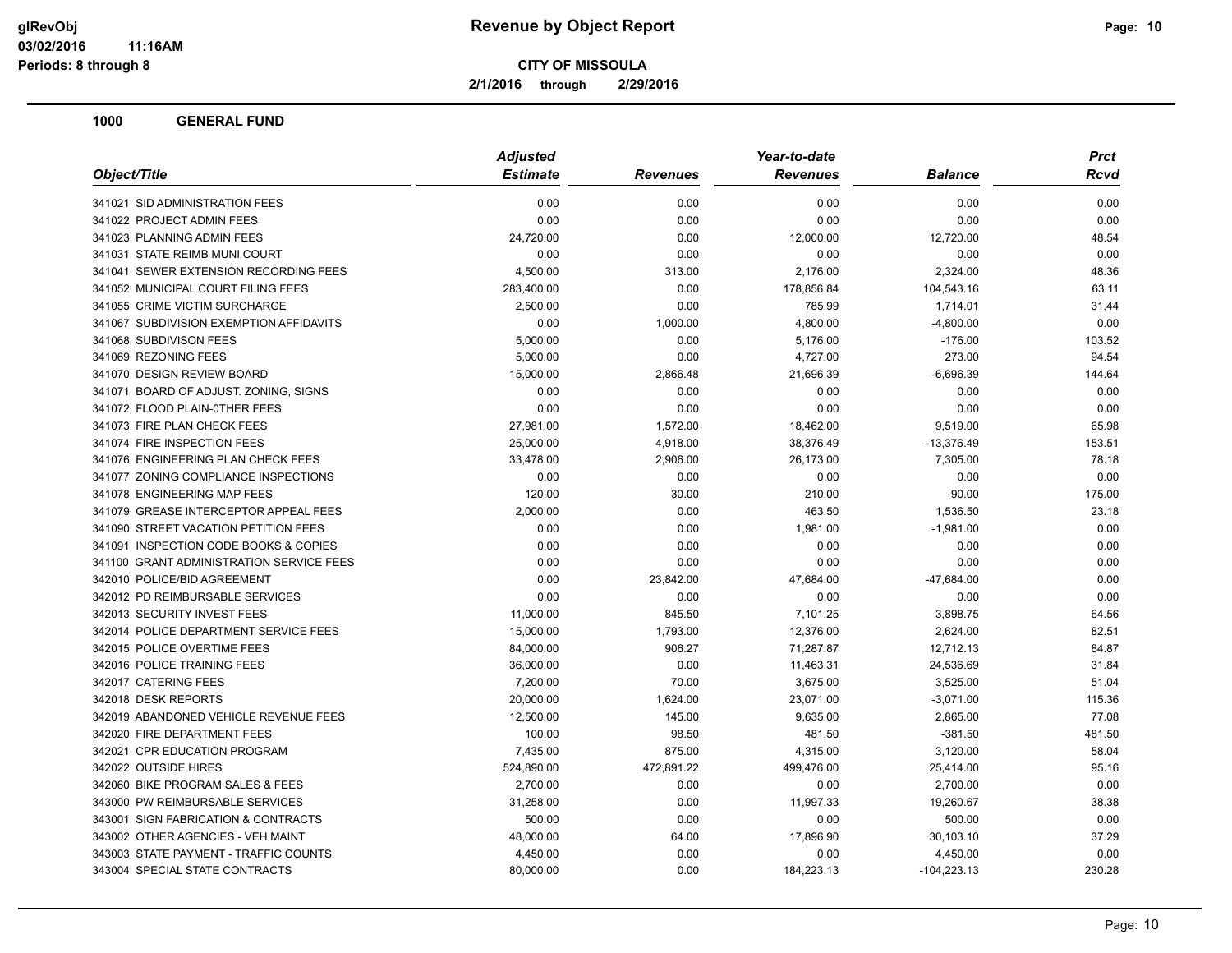**2/1/2016 through 2/29/2016**

|                                                | <b>Adjusted</b> |                 | Year-to-date    |                | Prct        |
|------------------------------------------------|-----------------|-----------------|-----------------|----------------|-------------|
| Object/Title                                   | <b>Estimate</b> | <b>Revenues</b> | <b>Revenues</b> | <b>Balance</b> | <b>Rcvd</b> |
| 343006 OTHER GOVT AGENCY-STREET PROJECTS       | 98,318.00       | 0.00            | 0.00            | 98,318.00      | 0.00        |
| 343008 PRIVATE COMPANY STREET PAYMENTS         | 0.00            | 0.00            | 0.00            | 0.00           | 0.00        |
| 343010 STREET DEPT SALES & SERVICES            | 19,195.00       | 0.00            | 0.00            | 19,195.00      | 0.00        |
| 343013 SNOW REMOVAL FEES                       | 1,500.00        | 217.50          | 868.76          | 631.24         | 57.92       |
| 343018 *** Title Not Found ***                 | 0.00            | 0.00            | 823.35          | $-823.35$      | 0.00        |
| 343080 STATE MAINTENANCE CONTRACT              | 530,082.00      | 0.00            | 251,492.09      | 278,589.91     | 47.44       |
| 343082 MDT URBAN PROJECTS                      | 0.00            | 0.00            | 0.00            | 0.00           | 0.00        |
| 343083 CONTRACT SEWER APPLICATIONS             | 0.00            | 0.00            | 0.00            | 0.00           | 0.00        |
| 343084 STREET MAINTENANCE MATERIALS REIMB      | 55,500.00       | 0.00            | 81,932.31       | $-26,432.31$   | 147.63      |
| 343097 SIDEWALK AND CURB FEES                  | 340,000.00      | 899.00          | 239,560.03      | 100,439.97     | 70.46       |
| 343311 SALE OF NICHES                          | 3,200.00        | 0.00            | 0.00            | 3,200.00       | 0.00        |
| 343320 CEMETERY - SALE OF PLOTS                | 12,870.00       | 950.00          | 9,850.00        | 3,020.00       | 76.53       |
| 343321 CEMETERY FOUNDATIONS                    | 1,570.00        | 0.00            | 1,240.00        | 330.00         | 78.98       |
| 343322 CEMETERY FLOWER CARE                    | 4,250.00        | 60.00           | 60.00           | 4,190.00       | 1.41        |
| 343323 CEMETERY - LINER INSTALL FEES           | 5,580.00        | 1,500.00        | 8,250.00        | $-2,670.00$    | 147.85      |
| 343324 OTHER CEMETERY FEES                     | 1,500.00        | 150.00          | 1,200.00        | 300.00         | 80.00       |
| 343325 2ND INTERMENT RIGHT                     | 0.00            | 200.00          | 1,200.00        | $-1,200.00$    | 0.00        |
| 343340 CEMETERY - OPENINGS & CLOSINGS          | 10,950.00       | 1,375.00        | 8,250.00        | 2,700.00       | 75.34       |
| 343350 CEMETERY CARE, FEES                     | 24,000.00       | 0.00            | 0.00            | 24,000.00      | 0.00        |
| 343360 WEED CONTROL                            | 3,000.00        | 0.00            | 1,024.93        | 1,975.07       | 34.16       |
| 346029 PARKS PETTY CASH FUND                   | 0.00            | 0.00            | 0.00            | 0.00           | 0.00        |
| 346031 RECREATION FEES                         | 243,088.00      | 2,537.50        | 84,560.00       | 158,528.00     | 34.79       |
| 346033 PARK FEES/FACILITY RENTALS              | 170,000.00      | 5,025.44        | 43,285.85       | 126,714.15     | 25.46       |
| 346034 GROUNDS MAINTENANCE CONTRACT            | 0.00            | 0.00            | 48,367.20       | $-48,367.20$   | 0.00        |
| 346036 PARK CONCESSION FEES                    | 3,000.00        | 0.00            | 666.44          | 2,333.56       | 22.21       |
| 346037 YOUTH DRUG COURT CONTRACT               | 11,700.00       | 0.00            | 0.00            | 11,700.00      | 0.00        |
| 346050 COUNTY PLAYGROUND CONTRACT              | 3,150.00        | 0.00            | 0.00            | 3,150.00       | 0.00        |
| 346051 MONTANA PARKS/REC CONFERENCE 2012       | 4,500.00        | 0.00            | 1,779.45        | 2,720.55       | 39.54       |
| 346070 RECREATION GENERAL MERCHANDISE          | 0.00            | 0.00            | 0.00            | 0.00           | 0.00        |
| <b>CHARGES FOR SERVICES</b><br><b>Total</b>    | 4,771,265.00    | 529,674.41      | 2,932,981.91    | 1,838,283.09   | 61.47       |
| 350000 FINES & FORFEITURES                     |                 |                 |                 |                |             |
| 351022 LAW ENFORCEMENT ACADEMY SURCHARGE #!    | 0.00            | 0.00            | 16,266.21       | $-16,266.21$   | 0.00        |
| 351031 TRAFFIC FINES                           | 1,325,000.00    | 0.00            | 622.570.35      | 702,429.65     | 46.99       |
| 351032 SURCHARGE ON FINES                      | 129,089.00      | 0.00            | 54,196.86       | 74,892.14      | 41.98       |
| 351034 CELLULAR PHONE FINES                    | 80,000.00       | 0.00            | 43,402.00       | 36,598.00      | 54.25       |
| 351035 CELL PHONE FINES: EDUCATION             | 0.00            | 0.00            | 43,402.00       | $-43,402.00$   | 0.00        |
| 355000 FALSE ALARM PENALTY                     | 10,000.00       | 208.00          | 5,980.00        | 4,020.00       | 59.80       |
| <b>FINES &amp; FORFEITURES</b><br><b>Total</b> | 1,544,089.00    | 208.00          | 785,817.42      | 758,271.58     | 50.89       |
| 360000 MISCELLANEOUS REVENUES                  |                 |                 |                 |                |             |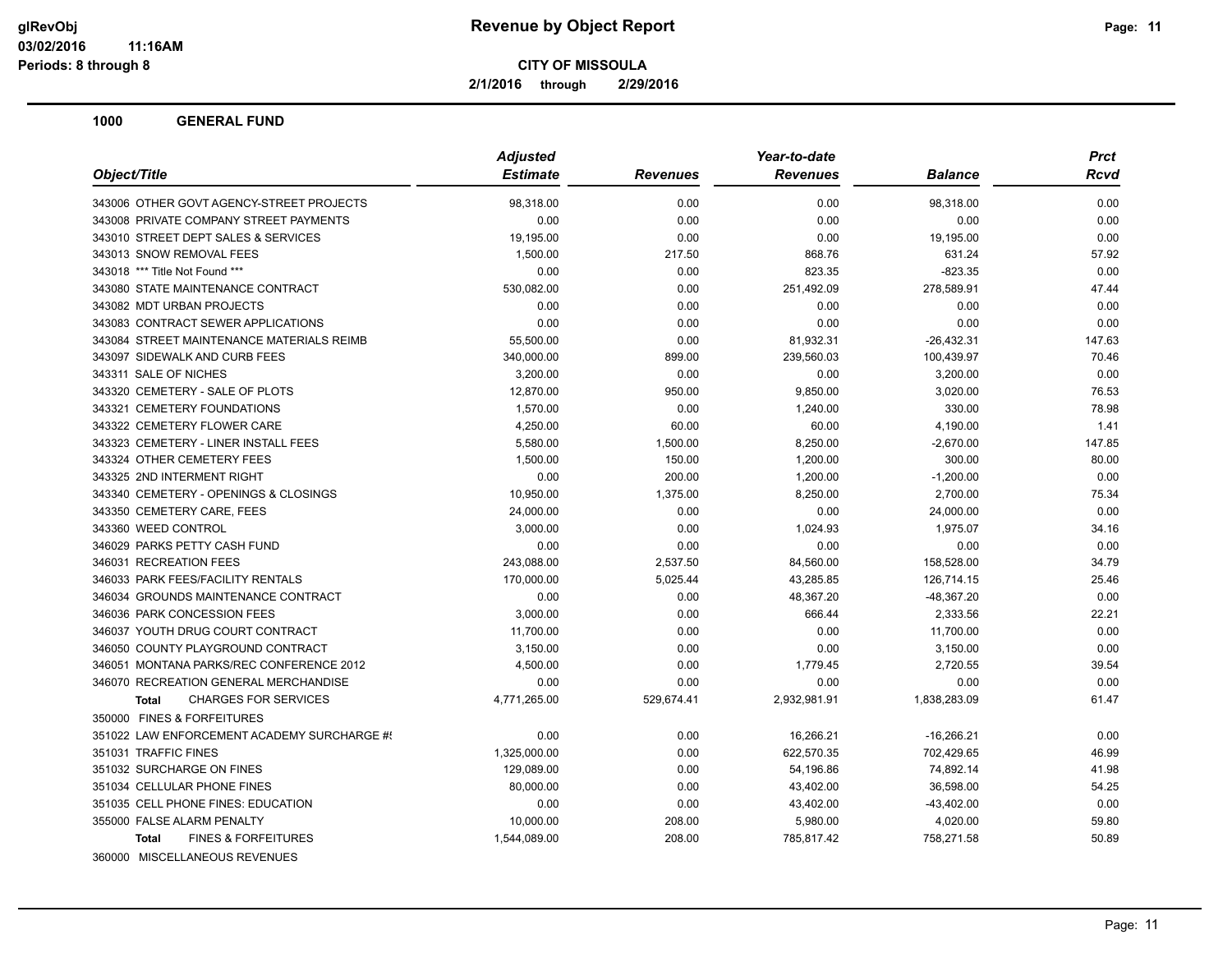**2/1/2016 through 2/29/2016**

|                                             | <b>Adjusted</b> |                 | Year-to-date    |                | <b>Prct</b> |
|---------------------------------------------|-----------------|-----------------|-----------------|----------------|-------------|
| Object/Title                                | <b>Estimate</b> | <b>Revenues</b> | <b>Revenues</b> | <b>Balance</b> | Rcvd        |
| 360000 MISCELLANEOUS REVENUES               | 0.00            | 0.00            | 0.00            | 0.00           | 0.00        |
| 360001 COPIES                               | 2,200.00        | 0.00            | 1,484.24        | 715.76         | 67.47       |
| 360002 PHONES                               | 0.00            | 0.00            | 0.00            | 0.00           | 0.00        |
| 360003 MMIA REIMBURSEMENT-ATTORNEY          | 0.00            | 0.00            | 203.37          | $-203.37$      | 0.00        |
| 360010 MISCELLANEOUS                        | 15,000.00       | 1,216.30        | 6,826.09        | 8,173.91       | 45.51       |
| 360011 ENERGY REBATES FOR COMPUTER UPGRADES | 0.00            | 0.00            | 0.00            | 0.00           | 0.00        |
| 360050 OVER/SHORT                           | 0.00            | 0.00            | $-20.00$        | 20.00          | 0.00        |
| 360100 REFUNDS                              | 200.00          | 0.00            | 0.00            | 200.00         | 0.00        |
| 362000 OTHER MISCELLANEOUS REVENUE          | 8,000.00        | 0.00            | 0.00            | 8,000.00       | 0.00        |
| 362001 MUNICIPAL COURT BAD CHECK CHARGES    | 0.00            | 0.00            | 0.00            | 0.00           | 0.00        |
| 362002 BAD CHECK CHARGES                    | 500.00          | 90.00           | 270.00          | 230.00         | 54.00       |
| 362003 US BANK FEE REIMBURSEMENT            | 0.00            | 0.00            | 0.00            | 0.00           | 0.00        |
| 362004 URD III FACADE IMPROVEMENT LOAN REC  | 0.00            | 0.00            | 0.00            | 0.00           | 0.00        |
| 362011 SALE OF UNCLAIMED PROPERTY           | 0.00            | 0.00            | 0.00            | 0.00           | 0.00        |
| 362012 REC/GREEN TAG PROGRAM                | 300.00          | 0.00            | 0.00            | 300.00         | 0.00        |
| 364012 SALE OF SURPLUS PROPERTY             | 40,000.00       | 0.00            | 0.00            | 40,000.00      | 0.00        |
| 364040 INSURANCE AND DAMAGE RECOVERY        | 40,000.00       | 69.50           | 8,351.52        | 31,648.48      | 20.88       |
| 364041 WORKERS COMPENSATION REIMBURSEMENT   | 2,500.00        | 0.00            | 0.00            | 2,500.00       | 0.00        |
| 364042 EXPENDITURE REIMBURSEMENTS           | 1,200.00        | 266.26          | 7,883.49        | $-6,683.49$    | 656.96      |
| 364043 RATTLESNAKE CORRIDOR REIMBURSEMENT   | 10,000.00       | 572.00          | 4,004.00        | 5,996.00       | 40.04       |
| 364044 EMERGENCY RESPONSE REIMBURSEMENT     | 50,000.00       | 0.00            | 0.00            | 50,000.00      | 0.00        |
| 364047 MMIA EXPENDITURE REIMBURSEMENT       | 0.00            | 0.00            | 0.00            | 0.00           | 0.00        |
| 364051 DOT RADAR GRANT                      | 0.00            | 0.00            | 0.00            | 0.00           | 0.00        |
| 364053 EXPENDITURE REIMB-FIRE SERVICES      | 0.00            | 0.00            | 0.00            | 0.00           | 0.00        |
| 364060 REIMB LETTER OF CREDIT-709 PARKVIEW  | 0.00            | 0.00            | 0.00            | 0.00           | 0.00        |
| 364061 REIMB LETTER OF CREDIT-LINNEA LANE   | 0.00            | 0.00            | 0.00            | 0.00           | 0.00        |
| 365000 DONATIONS                            | 0.00            | 0.00            | 0.00            | 0.00           | 0.00        |
| 365001 *** Title Not Found ***              | 0.00            | 500.00          | 500.00          | $-500.00$      | 0.00        |
| 365003 DONATIONS - SMOKE ALARMS             | 0.00            | 0.00            | 0.00            | 0.00           | 0.00        |
| 365004 GRANT CR TRAIL ASSN DONATION         | 0.00            | 0.00            | 0.00            | 0.00           | 0.00        |
| 365015 DONATIONS - COMBAT CHALLENGE         | 0.00            | 0.00            | 0.00            | 0.00           | 0.00        |
| 365016 LOCAL MATCH MDT                      | 0.00            | 0.00            | 0.00            | 0.00           | 0.00        |
| 365017 LOCAL MATCH TRANSIT                  | 0.00            | 0.00            | 0.00            | 0.00           | 0.00        |
| 365018 DONATIONS - THERMAL IMAGING          | 0.00            | 0.00            | 0.00            | 0.00           | 0.00        |
| 365021 COMBAT CHALLENGE DONATIONS           | 0.00            | 0.00            | 0.00            | 0.00           | 0.00        |
| 365022 NEIGHBORHOOD COUNCIL DONATIONS       | 0.00            | 0.00            | 0.00            | 0.00           | 0.00        |
| 368000 SALE OF COINS                        | 0.00            | 0.00            | 0.00            | 0.00           | 0.00        |
| 368001 SALE OF POLICE PROMOTIONS            | 0.00            | 0.00            | 0.00            | 0.00           | 0.00        |
| 368002 SALE OF FIRE PROMOTIONS              | 0.00            | 0.00            | 0.00            | 0.00           | 0.00        |
| <b>MISCELLANEOUS REVENUES</b><br>Total      | 169,900.00      | 2,714.06        | 29,502.71       | 140,397.29     | 17.36       |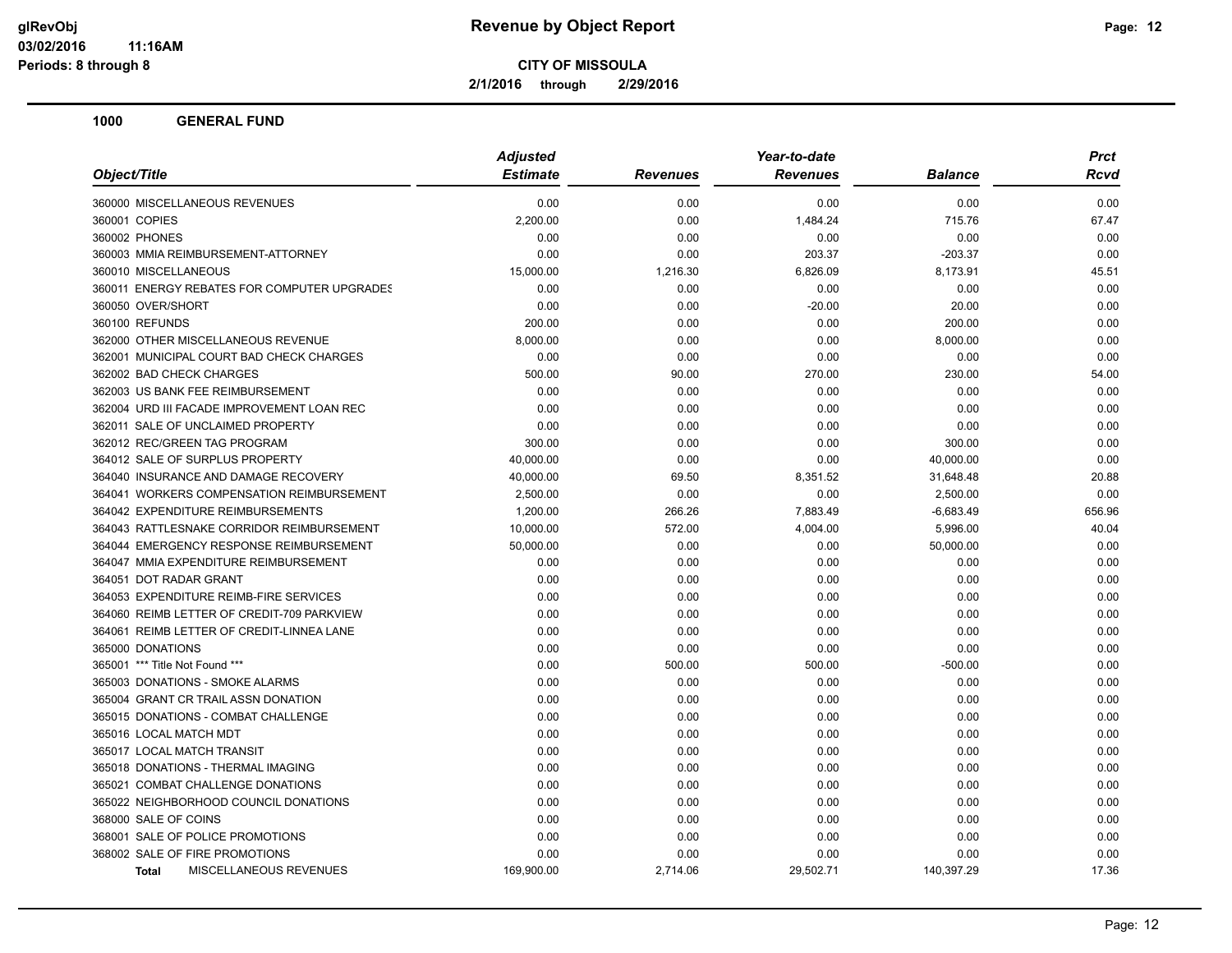**2/1/2016 through 2/29/2016**

|                                                           | <b>Adjusted</b> |                 | Year-to-date    |                | <b>Prct</b> |
|-----------------------------------------------------------|-----------------|-----------------|-----------------|----------------|-------------|
| Object/Title                                              | <b>Estimate</b> | <b>Revenues</b> | <b>Revenues</b> | <b>Balance</b> | <b>Rcvd</b> |
| 370000 INVESTMENTS & ROYALTY EARNINGS                     |                 |                 |                 |                |             |
| 371010 INTEREST ON INVESTMENTS                            | 3,500.00        | 0.00            | 827.41          | 2,672.59       | 23.64       |
| 371020 GAIN/LOSS IN MARKET VALUE OF INVESTMENT            | 0.00            | 0.00            | 0.00            | 0.00           | 0.00        |
| <b>INVESTMENTS &amp; ROYALTY EARNINGS</b><br><b>Total</b> | 3,500.00        | 0.00            | 827.41          | 2,672.59       | 23.64       |
| 380000 OTHER FINANCING SOURCES                            |                 |                 |                 |                |             |
| 381070 PROCEEDS FROM NOTES/LOANS/INTERCAP                 | 0.00            | 0.00            | 0.00            | 0.00           | 0.00        |
| 381090 PROCEEDS FROM CAPITAL LEASE                        | 0.00            | 0.00            | 260,875.00      | $-260,875.00$  | 0.00        |
| 382010 SALE OF FIXED ASSETS                               | 0.00            | 0.00            | 0.00            | 0.00           | 0.00        |
| 383000 OPERATING TRANSFERS                                | 0.00            | 0.00            | 0.00            | 0.00           | 0.00        |
| 383001 TRANS FR FLUSHING DISTRICT                         | 27,281.00       | 0.00            | 13,641.00       | 13,640.00      | 50.00       |
| 383002 TRANS FR GAS TAX                                   | 564,000.00      | 0.00            | 282,000.00      | 282,000.00     | 50.00       |
| 383003 TRANS FR COMPREHENSIVE INSURANCE LEVY              | 0.00            | 0.00            | 0.00            | 0.00           | 0.00        |
| 383004 TRANS FR EMPLOYEE HEALTH INSURANCE LEV             | 4,409,908.00    | 0.00            | 2,204,954.00    | 2,204,954.00   | 50.00       |
| 383007 TRANS FR CABLE FRANCHISE                           | 251,433.00      | 0.00            | 125,717.00      | 125,716.00     | 50.00       |
| 383008 TRANS FR RUSSELL PARK DISTRICT                     | 0.00            | 0.00            | 0.00            | 0.00           | 0.00        |
| 383009 TRANS FR TITLE I                                   | 0.00            | 0.00            | 0.00            | 0.00           | 0.00        |
| 383010 TRANS FR CIP                                       | 0.00            | 0.00            | 0.00            | 0.00           | 0.00        |
| 383011 TRANS FR SID REVOLVING                             | 100,000.00      | 0.00            | 0.00            | 100,000.00     | 0.00        |
| 383014 TRANS FR MRA                                       | 0.00            | 0.00            | 0.00            | 0.00           | 0.00        |
| 383015 TRANS FR MPC                                       | 0.00            | 0.00            | 0.00            | 0.00           | 0.00        |
| 383017 TRANS FR BUILDING                                  | 0.00            | 0.00            | 0.00            | 0.00           | 0.00        |
| 383018 TRANS FR WILLOWWOOD PARK DISTRICT                  | 0.00            | 0.00            | 0.00            | 0.00           | 0.00        |
| 383020 TRANS FR CEMETERY CARE                             | 9,545.00        | 0.00            | 0.00            | 9,545.00       | 0.00        |
| 383021 TRANS FR P&R TRAILS DEVLP                          | 50,000.00       | 0.00            | 0.00            | 50,000.00      | 0.00        |
| 383024 TRANS FR SEWER CLEARING                            | 0.00            | 0.00            | 0.00            | 0.00           | 0.00        |
| 383027 TRANS FR URD                                       | 0.00            | 0.00            | 0.00            | 0.00           | 0.00        |
| 383028 TRANS FROM GF FOR HEALTH RESERVE                   | 0.00            | 0.00            | 0.00            | 0.00           | 0.00        |
| 383046 TRANS FR PARKS MAINTENANCE DIST                    | 0.00            | 0.00            | 0.00            | 0.00           | 0.00        |
| 383047 TRANS FR STREET MAINTENANCE DISTRICT               | 0.00            | 0.00            | 0.00            | 0.00           | 0.00        |
| 383050 TRANSFER FROM IMPACT FEES                          | 0.00            | 0.00            | 0.00            | 0.00           | 0.00        |
| 383065 TRANSFER FROM WWTF                                 | 0.00            | 0.00            | 0.00            | 0.00           | 0.00        |
| OTHER FINANCING SOURCES<br><b>Total</b>                   | 5,412,167.00    | 0.00            | 2,887,187.00    | 2,524,980.00   | 53.35       |
| 390000 INTERNAL SERVICES                                  |                 |                 |                 |                |             |
| 399999 NEW REQUESTS FUNDING                               | 0.00            | 0.00            | 0.00            | 0.00           | 0.00        |
| <b>INTERNAL SERVICES</b><br>Total                         | 0.00            | 0.00            | 0.00            | 0.00           | 0.00        |
| <b>GENERAL FUND</b><br><b>Total</b>                       | 50,057,505.00   | 1,102,680.33    | 26,623,740.88   | 23,433,764.12  | 53.19       |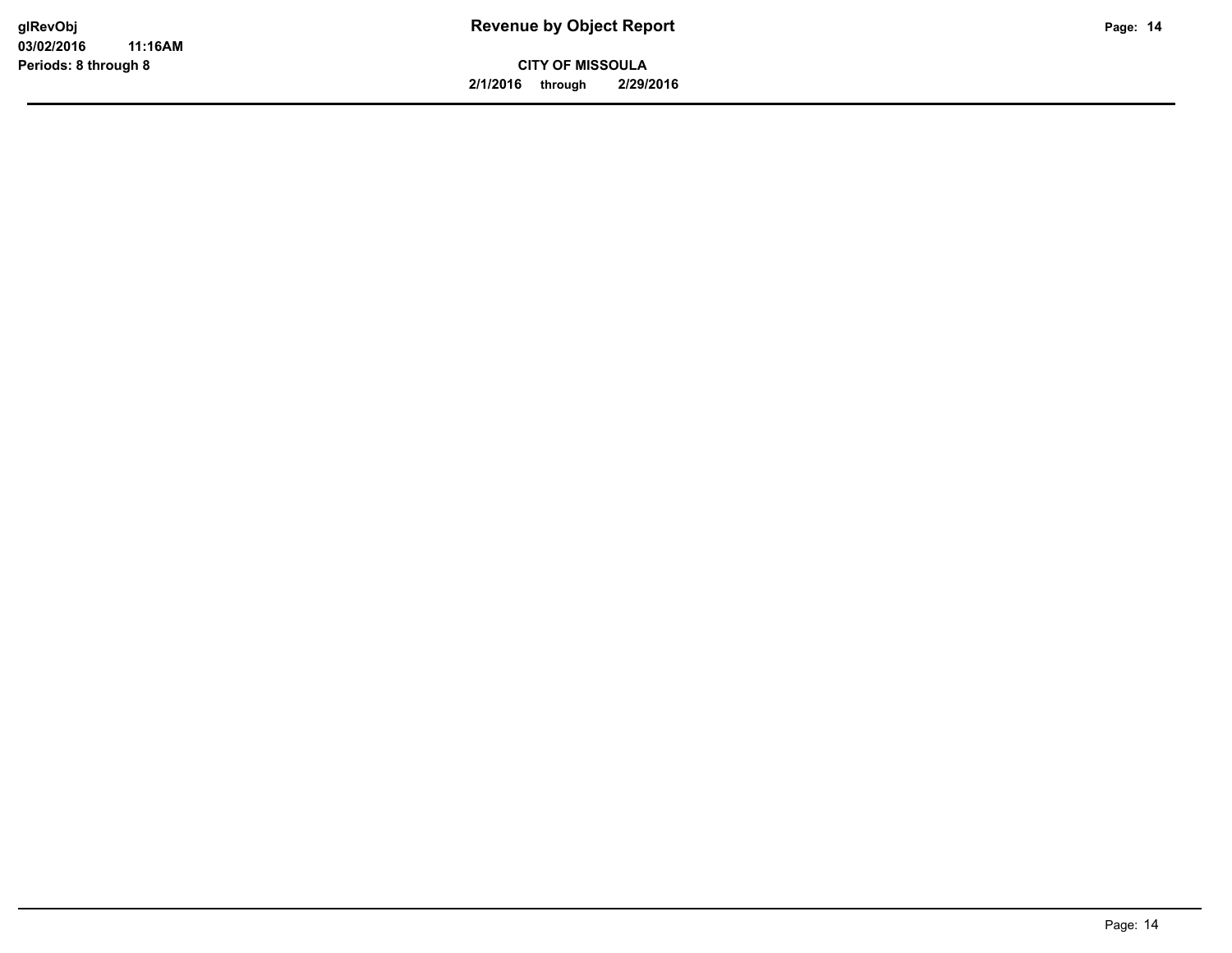**2/1/2016 through 2/29/2016**

## **1211 PARK ACQUISITION & DEVELOPMENT**

#### **1211 PARK ACQUISITION & DEVELOPMENT**

|                                                           | <b>Adjusted</b> |                 | Year-to-date    |                | <b>Prct</b><br>Rcvd |
|-----------------------------------------------------------|-----------------|-----------------|-----------------|----------------|---------------------|
| Object/Title                                              | <b>Estimate</b> | <b>Revenues</b> | <b>Revenues</b> | <b>Balance</b> |                     |
| 340000 CHARGES FOR SERVICES                               |                 |                 |                 |                |                     |
| 346080 PAYMENT IN LIEU OF PARKS                           | 213,578.00      | 0.00            | 4,822.25        | 208,755.75     | 2.26                |
| 346082 HIGH PARK EASEMENT EXCHANGE                        | 0.00            | 0.00            | 0.00            | 0.00           | 0.00                |
| <b>CHARGES FOR SERVICES</b><br><b>Total</b>               | 213,578.00      | 0.00            | 4,822.25        | 208,755.75     | 2.26                |
| MISCELLANEOUS REVENUES<br>360000                          |                 |                 |                 |                |                     |
| 360010 MISCELLANEOUS                                      | 0.00            | 0.00            | 10.00           | $-10.00$       | 0.00                |
| 360016 LAFRAY PARK DONATIONS                              | 0.00            | 0.00            | 0.00            | 0.00           | 0.00                |
| 360017 PARK PLANS FORFEITURE                              | 0.00            | 0.00            | 860.00          | $-860.00$      | 0.00                |
| 360020 GREENOUGH PARK ENCROACHMENTS                       | 0.00            | 0.00            | 0.00            | 0.00           | 0.00                |
| 365102 RECREATION YOUTH & ADULT SPORTS                    | 0.00            | 0.00            | 0.00            | 0.00           | 0.00                |
| MISCELLANEOUS REVENUES<br><b>Total</b>                    | 0.00            | 0.00            | 870.00          | $-870.00$      | 0.00                |
| <b>INVESTMENTS &amp; ROYALTY EARNINGS</b><br>370000       |                 |                 |                 |                |                     |
| 371010 INTEREST ON INVESTMENTS                            | 0.00            | 0.00            | 0.00            | 0.00           | 0.00                |
| 371020 GAIN/LOSS IN MARKET VALUE OF INVESTMENTS           | 0.00            | 0.00            | 0.00            | 0.00           | 0.00                |
| <b>INVESTMENTS &amp; ROYALTY EARNINGS</b><br><b>Total</b> | 0.00            | 0.00            | 0.00            | 0.00           | 0.00                |
| OTHER FINANCING SOURCES<br>380000                         |                 |                 |                 |                |                     |
| 383000 OPERATING TRANSFERS                                | 0.00            | 0.00            | 0.00            | 0.00           | 0.00                |
| 383029 TRANS FR GENERAL                                   | 0.00            | 0.00            | 0.00            | 0.00           | 0.00                |
| OTHER FINANCING SOURCES<br><b>Total</b>                   | 0.00            | 0.00            | 0.00            | 0.00           | 0.00                |
| PARK ACQUISITION & DEVELOPMENT<br><b>Total</b>            | 213.578.00      | 0.00            | 5.692.25        | 207.885.75     | 2.67                |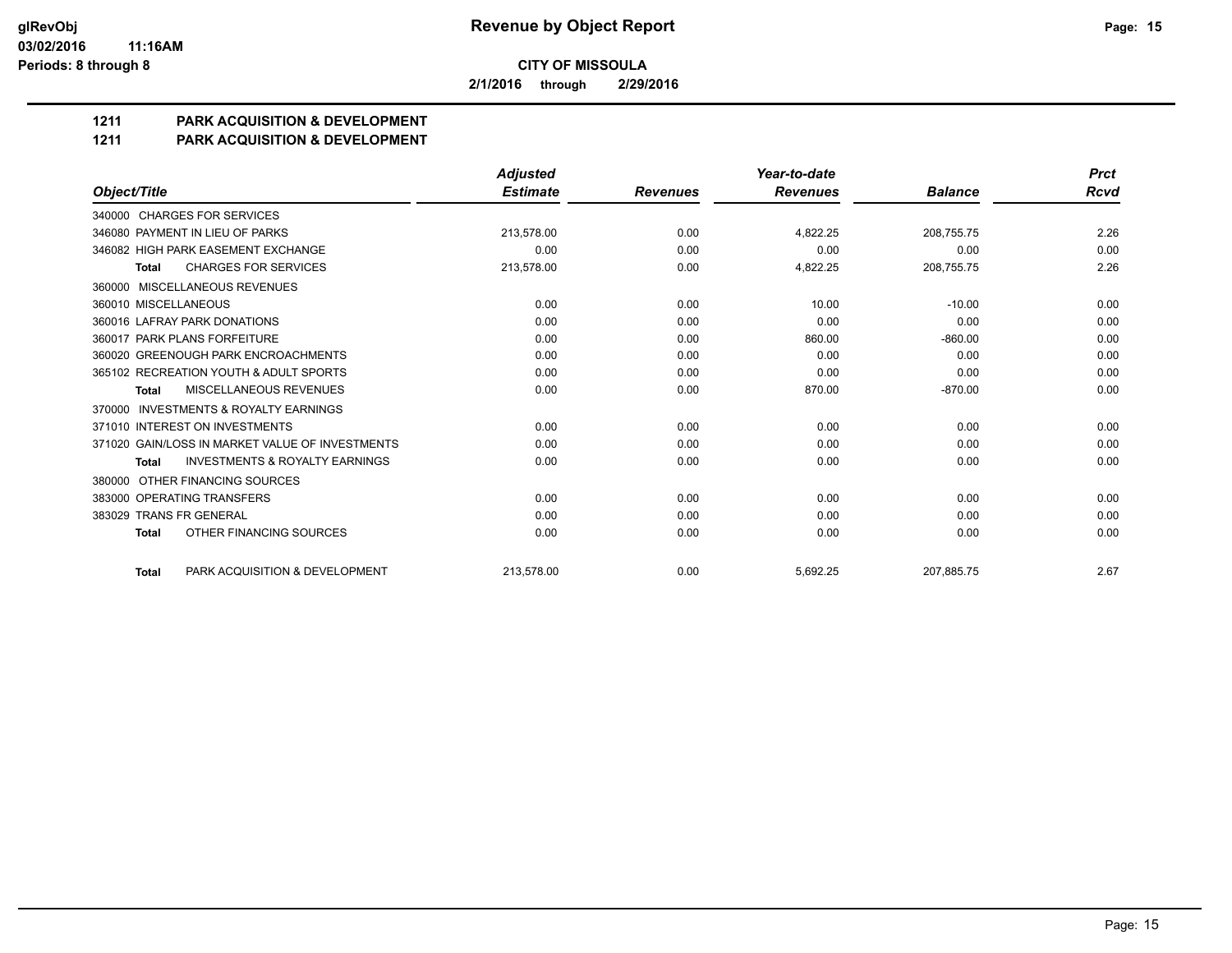**2/1/2016 through 2/29/2016**

## **1211 PARK ACQUISITION & DEVELOPMENT**

|                                                           | <b>Adjusted</b> |                 | Year-to-date    |                | <b>Prct</b><br>Rcvd |
|-----------------------------------------------------------|-----------------|-----------------|-----------------|----------------|---------------------|
| Object/Title                                              | <b>Estimate</b> | <b>Revenues</b> | <b>Revenues</b> | <b>Balance</b> |                     |
| 340000 CHARGES FOR SERVICES                               |                 |                 |                 |                |                     |
| 346080 PAYMENT IN LIEU OF PARKS                           | 213,578.00      | 0.00            | 4,822.25        | 208,755.75     | 2.26                |
| 346082 HIGH PARK EASEMENT EXCHANGE                        | 0.00            | 0.00            | 0.00            | 0.00           | 0.00                |
| <b>CHARGES FOR SERVICES</b><br><b>Total</b>               | 213,578.00      | 0.00            | 4,822.25        | 208,755.75     | 2.26                |
| 360000 MISCELLANEOUS REVENUES                             |                 |                 |                 |                |                     |
| 360010 MISCELLANEOUS                                      | 0.00            | 0.00            | 10.00           | $-10.00$       | 0.00                |
| 360016 LAFRAY PARK DONATIONS                              | 0.00            | 0.00            | 0.00            | 0.00           | 0.00                |
| 360017 PARK PLANS FORFEITURE                              | 0.00            | 0.00            | 860.00          | $-860.00$      | 0.00                |
| 360020 GREENOUGH PARK ENCROACHMENTS                       | 0.00            | 0.00            | 0.00            | 0.00           | 0.00                |
| 365102 RECREATION YOUTH & ADULT SPORTS                    | 0.00            | 0.00            | 0.00            | 0.00           | 0.00                |
| <b>MISCELLANEOUS REVENUES</b><br><b>Total</b>             | 0.00            | 0.00            | 870.00          | $-870.00$      | 0.00                |
| <b>INVESTMENTS &amp; ROYALTY EARNINGS</b><br>370000       |                 |                 |                 |                |                     |
| 371010 INTEREST ON INVESTMENTS                            | 0.00            | 0.00            | 0.00            | 0.00           | 0.00                |
| 371020 GAIN/LOSS IN MARKET VALUE OF INVESTMENT            | 0.00            | 0.00            | 0.00            | 0.00           | 0.00                |
| <b>INVESTMENTS &amp; ROYALTY EARNINGS</b><br><b>Total</b> | 0.00            | 0.00            | 0.00            | 0.00           | 0.00                |
| OTHER FINANCING SOURCES<br>380000                         |                 |                 |                 |                |                     |
| 383000 OPERATING TRANSFERS                                | 0.00            | 0.00            | 0.00            | 0.00           | 0.00                |
| 383029 TRANS FR GENERAL                                   | 0.00            | 0.00            | 0.00            | 0.00           | 0.00                |
| OTHER FINANCING SOURCES<br><b>Total</b>                   | 0.00            | 0.00            | 0.00            | 0.00           | 0.00                |
| PARK ACQUISITION & DEVELOPMENT<br><b>Total</b>            | 213,578.00      | 0.00            | 5,692.25        | 207,885.75     | 2.67                |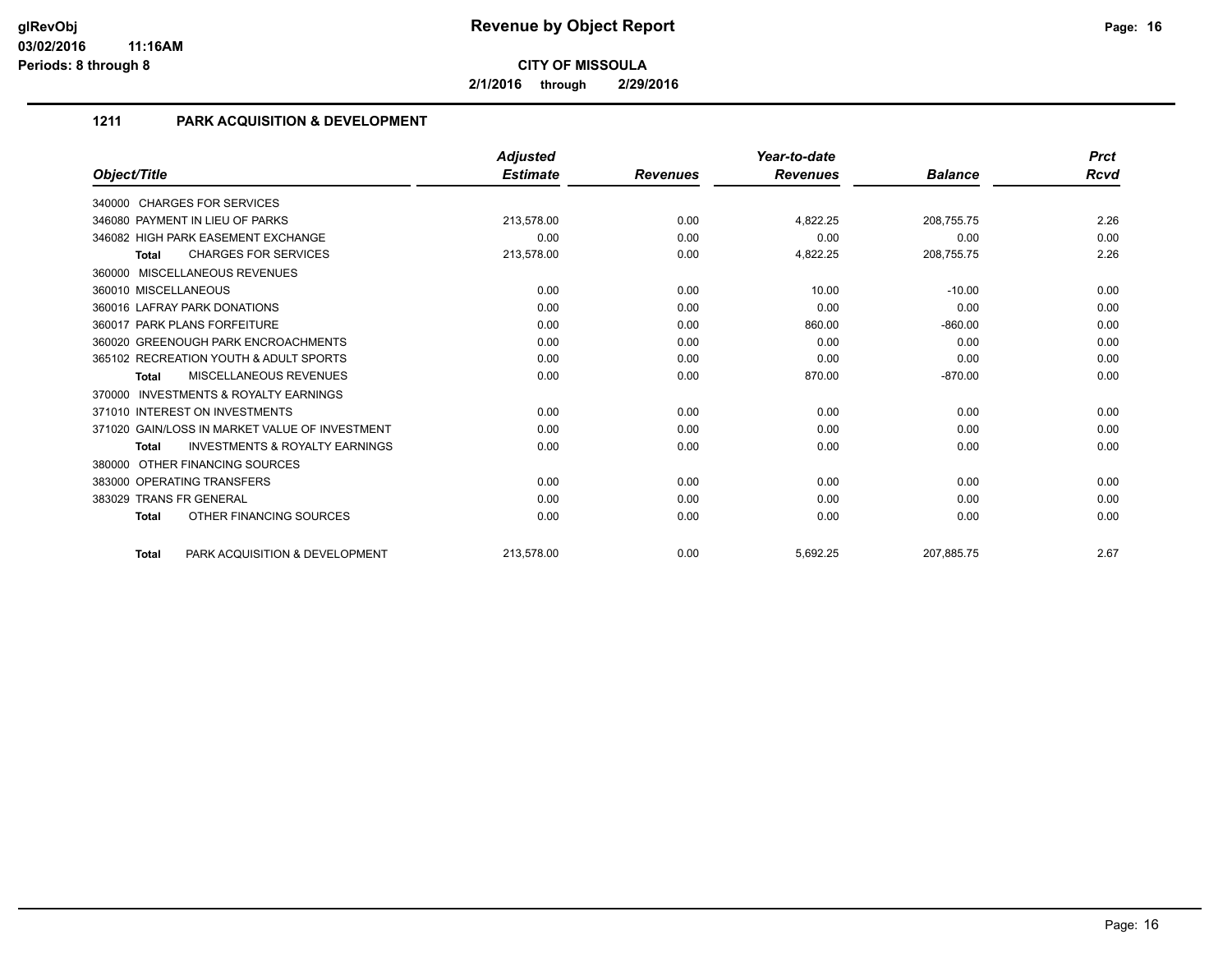**2/1/2016 through 2/29/2016**

**1212 PARK ENTERPRISE FUND**

**1212 PARK ENTERPRISE FUND**

|                                                           | <b>Adjusted</b> |                 | Year-to-date    |                | <b>Prct</b> |
|-----------------------------------------------------------|-----------------|-----------------|-----------------|----------------|-------------|
| Object/Title                                              | <b>Estimate</b> | <b>Revenues</b> | <b>Revenues</b> | <b>Balance</b> | <b>Rcvd</b> |
| 340000 CHARGES FOR SERVICES                               |                 |                 |                 |                |             |
| 346000 FEES                                               | 220,000.00      | 1,493.56        | 22,792.45       | 197,207.55     | 10.36       |
| 346001 TENNIS FEE                                         | 0.00            | 0.00            | 1,410.00        | $-1,410.00$    | 0.00        |
| 346030 SWIMMING POOL FEES                                 | 0.00            | 0.00            | 750.00          | $-750.00$      | 0.00        |
| 346040 MCCORMICK SWIMMING POOL                            | 0.00            | 0.00            | 0.00            | 0.00           | 0.00        |
| 346056 PICNIC SITE FEES                                   | 0.00            | 0.00            | 0.00            | 0.00           | 0.00        |
| 346060 CURRENTS SWIMMING FACILITY                         | 0.00            | 0.00            | 0.00            | 0.00           | 0.00        |
| <b>CHARGES FOR SERVICES</b><br><b>Total</b>               | 220,000.00      | 1,493.56        | 24,952.45       | 195,047.55     | 11.34       |
| MISCELLANEOUS REVENUES<br>360000                          |                 |                 |                 |                |             |
| 360010 MISCELLANEOUS                                      | 0.00            | 0.00            | 0.00            | 0.00           | 0.00        |
| <b>MISCELLANEOUS REVENUES</b><br><b>Total</b>             | 0.00            | 0.00            | 0.00            | 0.00           | 0.00        |
| <b>INVESTMENTS &amp; ROYALTY EARNINGS</b><br>370000       |                 |                 |                 |                |             |
| 371010 INTEREST ON INVESTMENTS                            | 0.00            | 0.00            | 0.00            | 0.00           | 0.00        |
| 371020 GAIN/LOSS IN MARKET VALUE OF INVESTMENTS           | 0.00            | 0.00            | 0.00            | 0.00           | 0.00        |
| <b>INVESTMENTS &amp; ROYALTY EARNINGS</b><br><b>Total</b> | 0.00            | 0.00            | 0.00            | 0.00           | 0.00        |
| PARK ENTERPRISE FUND<br><b>Total</b>                      | 220,000.00      | 1,493.56        | 24,952.45       | 195,047.55     | 11.34       |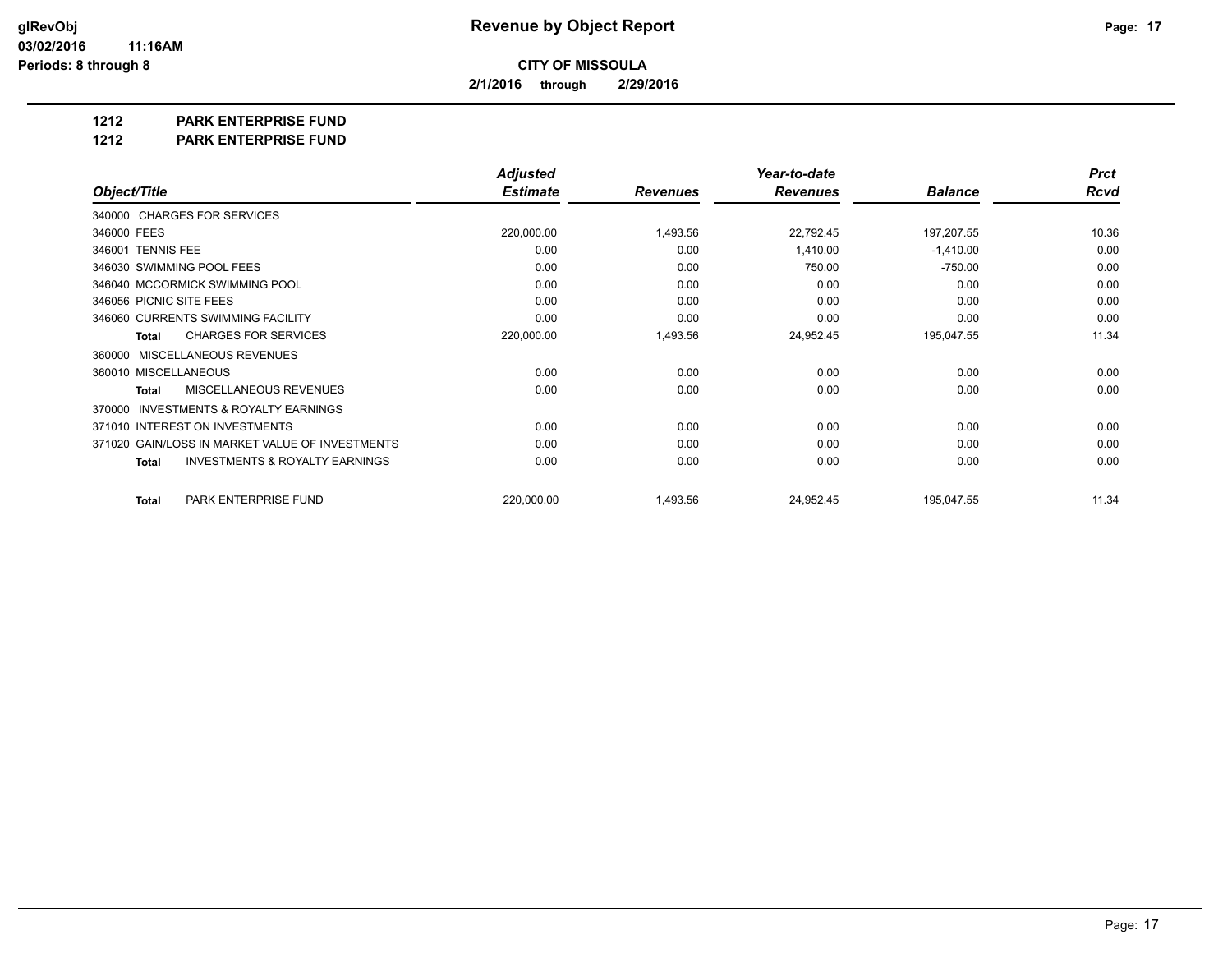**2/1/2016 through 2/29/2016**

#### **1212 PARK ENTERPRISE FUND**

|                                                           | <b>Adjusted</b> |                 | Year-to-date    |                | <b>Prct</b> |
|-----------------------------------------------------------|-----------------|-----------------|-----------------|----------------|-------------|
| Object/Title                                              | <b>Estimate</b> | <b>Revenues</b> | <b>Revenues</b> | <b>Balance</b> | <b>Rcvd</b> |
| 340000 CHARGES FOR SERVICES                               |                 |                 |                 |                |             |
| 346000 FEES                                               | 220,000.00      | 1,493.56        | 22,792.45       | 197,207.55     | 10.36       |
| 346001 TENNIS FEE                                         | 0.00            | 0.00            | 1,410.00        | $-1,410.00$    | 0.00        |
| 346030 SWIMMING POOL FEES                                 | 0.00            | 0.00            | 750.00          | $-750.00$      | 0.00        |
| 346040 MCCORMICK SWIMMING POOL                            | 0.00            | 0.00            | 0.00            | 0.00           | 0.00        |
| 346056 PICNIC SITE FEES                                   | 0.00            | 0.00            | 0.00            | 0.00           | 0.00        |
| 346060 CURRENTS SWIMMING FACILITY                         | 0.00            | 0.00            | 0.00            | 0.00           | 0.00        |
| <b>CHARGES FOR SERVICES</b><br><b>Total</b>               | 220,000.00      | 1,493.56        | 24,952.45       | 195,047.55     | 11.34       |
| MISCELLANEOUS REVENUES<br>360000                          |                 |                 |                 |                |             |
| 360010 MISCELLANEOUS                                      | 0.00            | 0.00            | 0.00            | 0.00           | 0.00        |
| <b>MISCELLANEOUS REVENUES</b><br><b>Total</b>             | 0.00            | 0.00            | 0.00            | 0.00           | 0.00        |
| <b>INVESTMENTS &amp; ROYALTY EARNINGS</b><br>370000       |                 |                 |                 |                |             |
| 371010 INTEREST ON INVESTMENTS                            | 0.00            | 0.00            | 0.00            | 0.00           | 0.00        |
| 371020 GAIN/LOSS IN MARKET VALUE OF INVESTMENT            | 0.00            | 0.00            | 0.00            | 0.00           | 0.00        |
| <b>INVESTMENTS &amp; ROYALTY EARNINGS</b><br><b>Total</b> | 0.00            | 0.00            | 0.00            | 0.00           | 0.00        |
| PARK ENTERPRISE FUND<br><b>Total</b>                      | 220,000.00      | 1,493.56        | 24,952.45       | 195,047.55     | 11.34       |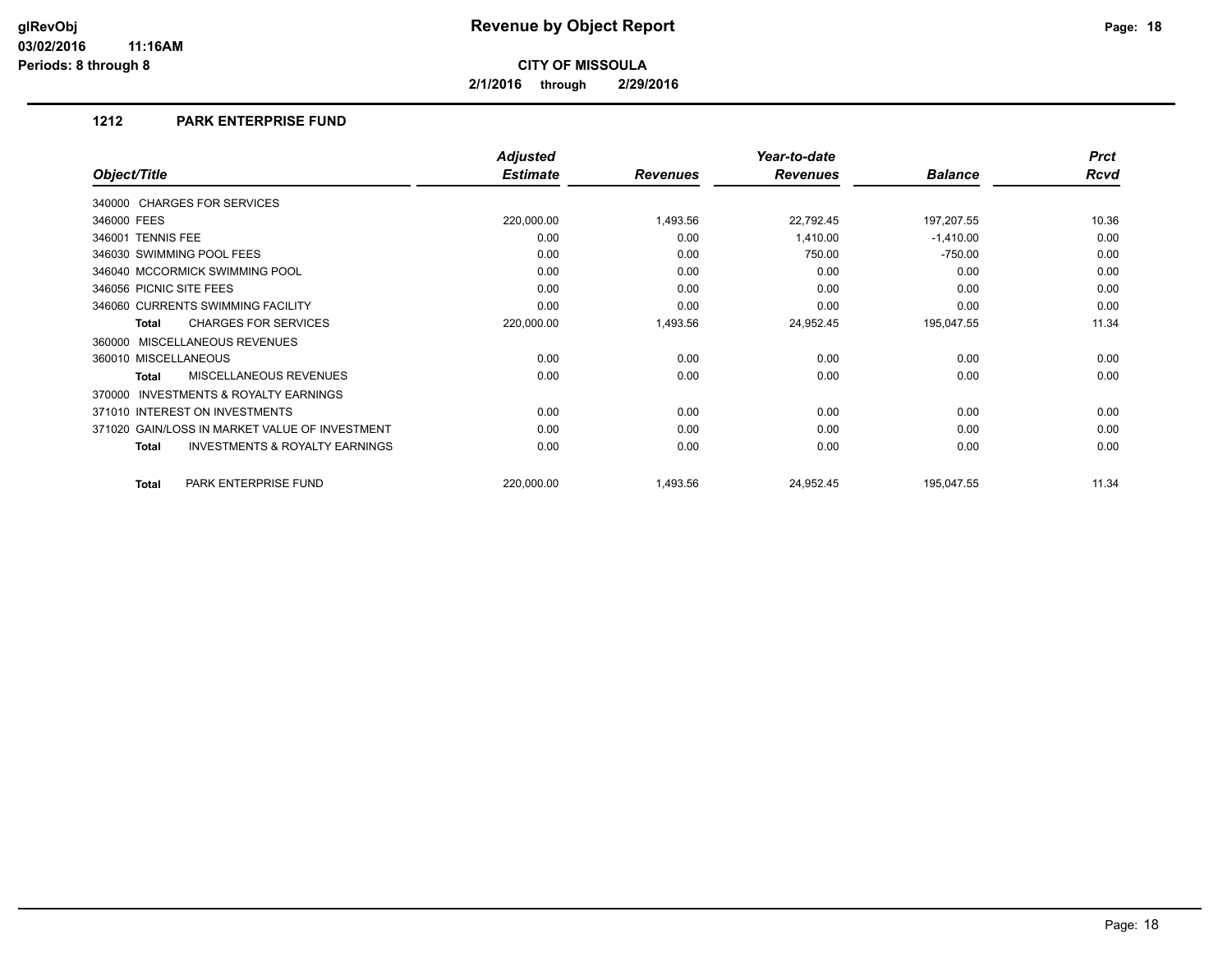**2/1/2016 through 2/29/2016**

**1216 PARKS & REC TRAILS, DEV**

| 1216 | <b>PARKS &amp; REC TRAILS, DEV</b> |
|------|------------------------------------|
|------|------------------------------------|

| Object/Title                                      | <b>Adjusted</b> |                 | Year-to-date    |                | <b>Prct</b> |
|---------------------------------------------------|-----------------|-----------------|-----------------|----------------|-------------|
|                                                   | <b>Estimate</b> | <b>Revenues</b> | <b>Revenues</b> | <b>Balance</b> | Rcvd        |
| 330000 INTERGOVERNMENTAL REVENUES                 |                 |                 |                 |                |             |
| 331013 NORTHSIDE PED BRIDGE ARRA GRANT            | 0.00            | 0.00            | 0.00            | 0.00           | 0.00        |
| 331014 WHITE PINE PLAYGROUND-CDBG GRANT           | 158,650.00      | 0.00            | 0.00            | 158,650.00     | 0.00        |
| 334025 COUNTY WEED                                | 15,000.00       | 0.00            | 639.73          | 14,360.27      | 4.26        |
| 334026 FOREST HEALTH GRANT                        | 0.00            | 0.00            | 0.00            | 0.00           | 0.00        |
| 334028 DEPT OF AG INTERN GRANT                    | 0.00            | 0.00            | 0.00            | 0.00           | 0.00        |
| 334121 DNRC GRANT                                 | 59,000.00       | 0.00            | 30,000.00       | 29,000.00      | 50.85       |
| 334125 FWP GRANT                                  | 90,000.00       | 0.00            | 0.00            | 90,000.00      | 0.00        |
| 334251 RTP/TAP STATE GRANTS                       | 0.00            | 0.00            | 5,000.00        | $-5,000.00$    | 0.00        |
| 336023 STATE CONTRIB. - PERS                      | 0.00            | 0.00            | 4.69            | $-4.69$        | 0.00        |
| <b>INTERGOVERNMENTAL REVENUES</b><br><b>Total</b> | 322,650.00      | 0.00            | 35,644.42       | 287,005.58     | 11.05       |
| 340000 CHARGES FOR SERVICES                       |                 |                 |                 |                |             |
| 343036 *** Title Not Found ***                    | 0.00            | 0.00            | 0.00            | 0.00           | 0.00        |
| 343302 PARKS SOIL PROJECT                         | 0.00            | 0.00            | 0.00            | 0.00           | 0.00        |
| 346034 GROUNDS MAINTENANCE CONTRACT               | 0.00            | 0.00            | 0.00            | 0.00           | 0.00        |
| 346052 PLAYGROUND SAFETY TRAINING                 | 0.00            | 0.00            | 6,931.65        | $-6,931.65$    | 0.00        |
| 346055 COUNTY PARK SUPPORT                        | 0.00            | 0.00            | 0.00            | 0.00           | 0.00        |
| <b>CHARGES FOR SERVICES</b><br><b>Total</b>       | 0.00            | 0.00            | 6,931.65        | $-6,931.65$    | 0.00        |
| 360000 MISCELLANEOUS REVENUES                     |                 |                 |                 |                |             |
| 360000 MISCELLANEOUS REVENUES                     | 25,000.00       | 0.00            | 0.00            | 25,000.00      | 0.00        |
| 360010 MISCELLANEOUS                              | 0.00            | 0.00            | 0.00            | 0.00           | 0.00        |
| 361000 RATTLESNAKE LAND LEASES                    | 1,100.00        | 0.00            | 100.00          | 1,000.00       | 9.09        |
| 361003 CARAS PARK CONCERT REVENUE                 | 0.00            | 0.00            | 0.00            | 0.00           | 0.00        |
| 364040 INSURANCE AND DAMAGE RECOVERY              | 0.00            | 314.36          | 604.84          | $-604.84$      | 0.00        |
| 365000 DONATIONS                                  | 0.00            | 0.00            | 0.00            | 0.00           | 0.00        |
| 365001 *** Title Not Found ***                    | 0.00            | 0.00            | 2,800.00        | $-2,800.00$    | 0.00        |
| 365002 OTHER RECREATION DONATIONS                 | 70.000.00       | 1,351.41        | 12,058.50       | 57,941.50      | 17.23       |
| 365003 DONATIONS - SMOKE ALARMS                   | 0.00            | 0.00            | 99.45           | $-99.45$       | 0.00        |
| 365004 GRANT CR TRAIL ASSN DONATION               | 0.00            | 0.00            | 0.00            | 0.00           | 0.00        |
| 365005 DONATIONS - ARCO                           | 157,270.00      | 0.00            | 15,000.00       | 142,270.00     | 9.54        |
| 365009 DONATIONS - BASKETBALL/TENNIS COURT        | 65,000.00       | 0.00            | 7,000.00        | 58,000.00      | 10.77       |
| 365019 PARKS DONATIONS                            | 150,000.00      | 2,841.88        | 14,695.02       | 135,304.98     | 9.80        |
| 365020 OPEN SPACE DONATIONS                       | 10,000.00       | 0.00            | 25.00           | 9,975.00       | 0.25        |
| 365100 RECREATION OUTDOOR                         | 30,000.00       | 0.00            | 3,216.00        | 26,784.00      | 10.72       |
| 365101 RECREATION SCHOLARSHIP                     | 0.00            | 294.31          | 7,330.05        | $-7,330.05$    | 0.00        |
| 365102 RECREATION YOUTH & ADULT SPORTS            | 60,000.00       | 0.00            | 8.00            | 59,992.00      | 0.01        |
| 365103 URBAN FORESTRY PROGRAMS                    | 55,000.00       | 640.00          | 16,651.62       | 38,348.38      | 30.28       |
| 365109 CONSERVATION LANDS DONATIONS               | 0.00            | 0.00            | 0.00            | 0.00           | 0.00        |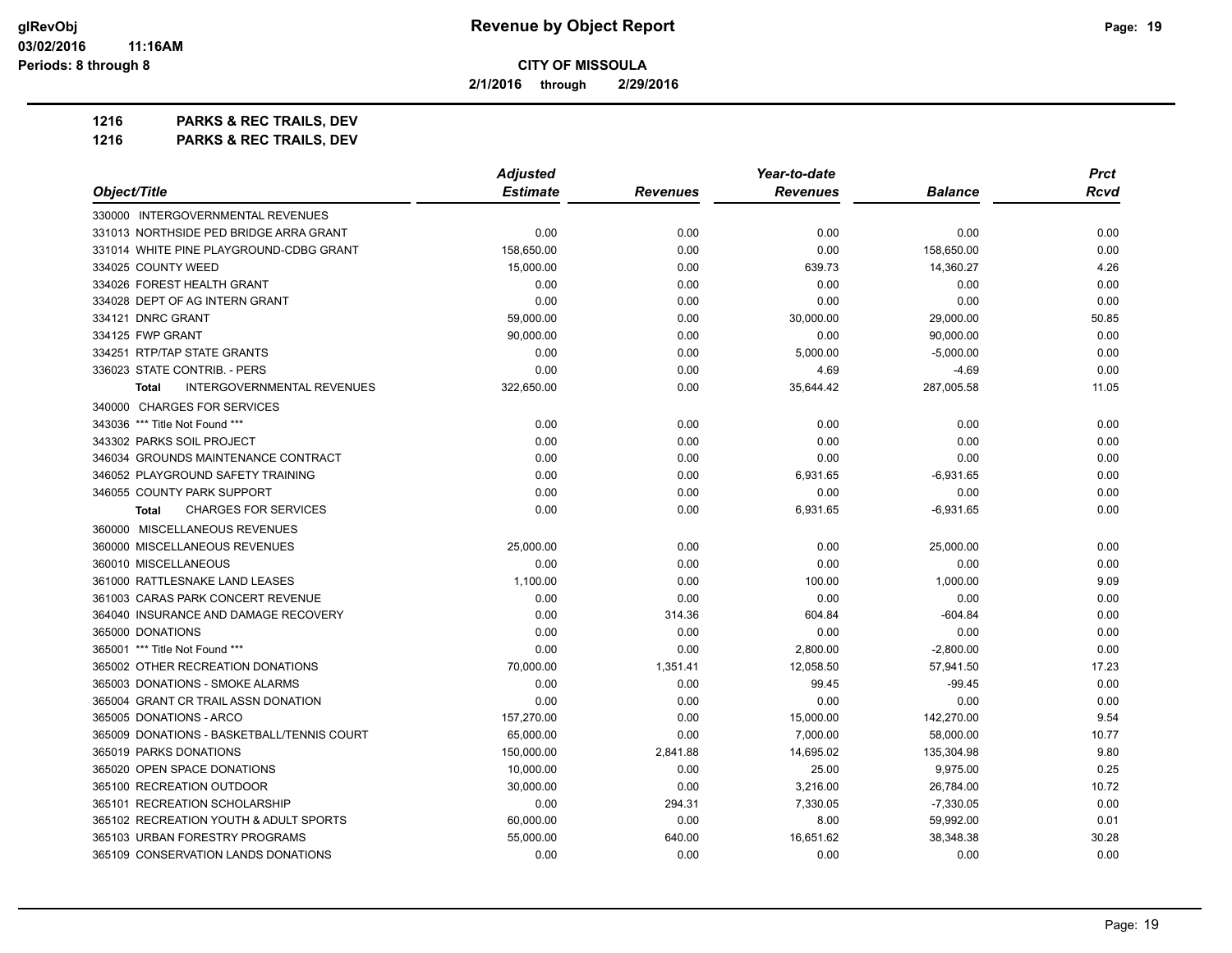**2/1/2016 through 2/29/2016**

**1216 PARKS & REC TRAILS, DEV 1216 PARKS & REC TRAILS, DEV**

|                                                    | <b>Adjusted</b> |                 | Year-to-date    |                | <b>Prct</b> |
|----------------------------------------------------|-----------------|-----------------|-----------------|----------------|-------------|
| Object/Title                                       | <b>Estimate</b> | <b>Revenues</b> | <b>Revenues</b> | <b>Balance</b> | Rcvd        |
| <b>MISCELLANEOUS REVENUES</b><br><b>Total</b>      | 623,370.00      | 5,441.96        | 79,588.48       | 543,781.52     | 12.77       |
| 370000 INVESTMENTS & ROYALTY EARNINGS              |                 |                 |                 |                |             |
| 371010 INTEREST ON INVESTMENTS                     | 0.00            | 0.00            | 0.00            | 0.00           | 0.00        |
| 371020 GAIN/LOSS IN MARKET VALUE OF INVESTMENTS    | 0.00            | 0.00            | 0.00            | 0.00           | 0.00        |
| <b>INVESTMENTS &amp; ROYALTY EARNINGS</b><br>Total | 0.00            | 0.00            | 0.00            | 0.00           | 0.00        |
| 380000 OTHER FINANCING SOURCES                     |                 |                 |                 |                |             |
| 383000 OPERATING TRANSFERS                         | 10.000.00       | 0.00            | 0.00            | 10.000.00      | 0.00        |
| 383001 TRANS FR FLUSHING DISTRICT                  | 0.00            | 0.00            | 0.00            | 0.00           | 0.00        |
| 383026 TRANS FR CDBG                               | 0.00            | 0.00            | 0.00            | 0.00           | 0.00        |
| 383043 TRANSFERS FROM IMPACT FEES                  | 0.00            | 0.00            | 0.00            | 0.00           | 0.00        |
| OTHER FINANCING SOURCES<br><b>Total</b>            | 10,000.00       | 0.00            | 0.00            | 10,000.00      | 0.00        |
| <b>Total</b><br>PARKS & REC TRAILS, DEV            | 956.020.00      | 5.441.96        | 122.164.55      | 833.855.45     | 12.78       |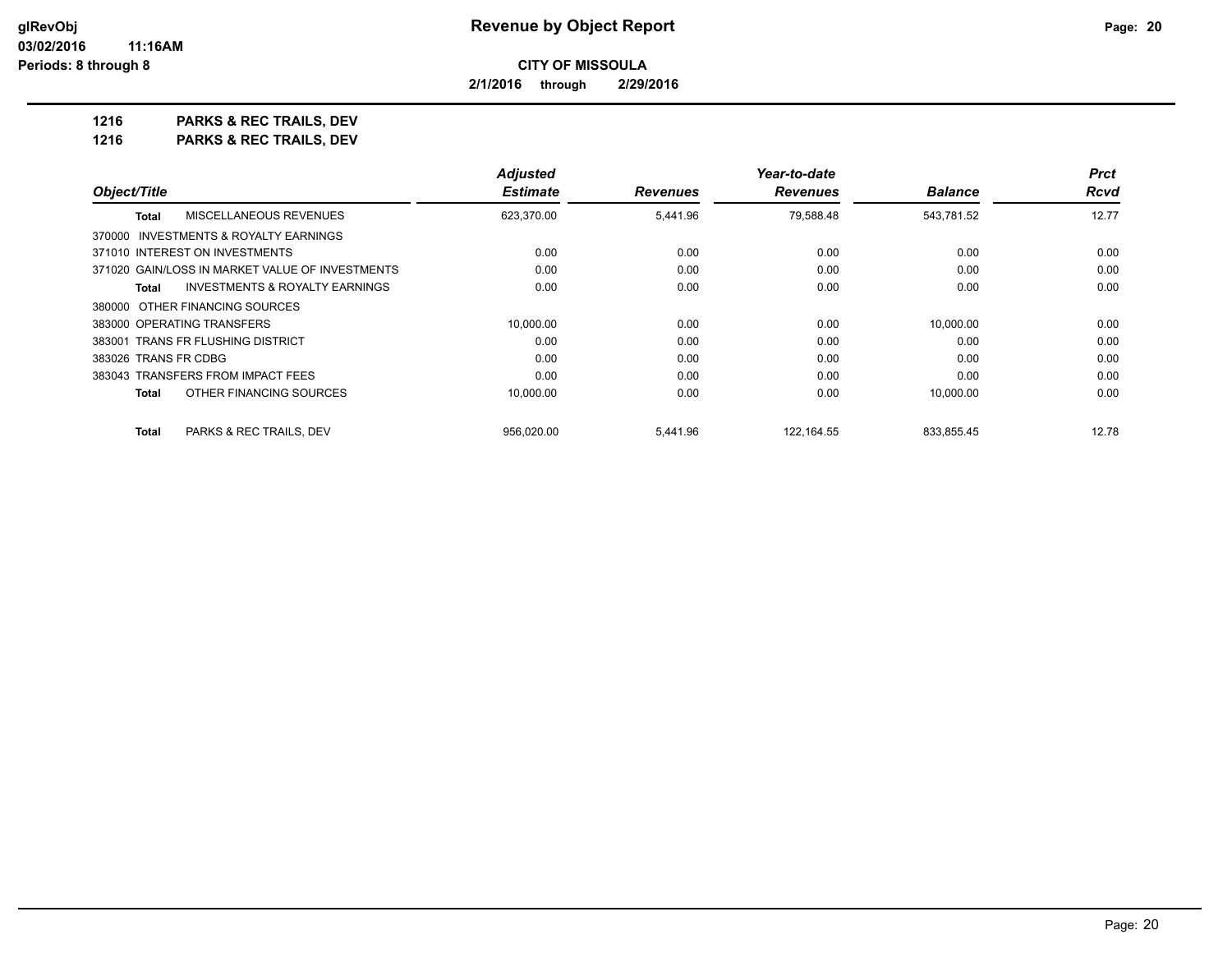**2/1/2016 through 2/29/2016**

#### **1216 PARKS & REC TRAILS, DEV**

| Object/Title                                  | <b>Adjusted</b> |          | Year-to-date    |                | <b>Prct</b> |
|-----------------------------------------------|-----------------|----------|-----------------|----------------|-------------|
|                                               | <b>Estimate</b> | Revenues | <b>Revenues</b> | <b>Balance</b> | Rcvd        |
| 330000 INTERGOVERNMENTAL REVENUES             |                 |          |                 |                |             |
| 331013 NORTHSIDE PED BRIDGE ARRA GRANT        | 0.00            | 0.00     | 0.00            | 0.00           | 0.00        |
| 331014 WHITE PINE PLAYGROUND-CDBG GRANT       | 158,650.00      | 0.00     | 0.00            | 158,650.00     | 0.00        |
| 334025 COUNTY WEED                            | 15,000.00       | 0.00     | 639.73          | 14,360.27      | 4.26        |
| 334026 FOREST HEALTH GRANT                    | 0.00            | 0.00     | 0.00            | 0.00           | 0.00        |
| 334028 DEPT OF AG INTERN GRANT                | 0.00            | 0.00     | 0.00            | 0.00           | 0.00        |
| 334121 DNRC GRANT                             | 59,000.00       | 0.00     | 30,000.00       | 29,000.00      | 50.85       |
| 334125 FWP GRANT                              | 90,000.00       | 0.00     | 0.00            | 90,000.00      | 0.00        |
| 334251 RTP/TAP STATE GRANTS                   | 0.00            | 0.00     | 5,000.00        | $-5,000.00$    | 0.00        |
| 336023 STATE CONTRIB. - PERS                  | 0.00            | 0.00     | 4.69            | $-4.69$        | 0.00        |
| INTERGOVERNMENTAL REVENUES<br><b>Total</b>    | 322,650.00      | 0.00     | 35,644.42       | 287,005.58     | 11.05       |
| 340000 CHARGES FOR SERVICES                   |                 |          |                 |                |             |
| 343036 *** Title Not Found ***                | 0.00            | 0.00     | 0.00            | 0.00           | 0.00        |
| 343302 PARKS SOIL PROJECT                     | 0.00            | 0.00     | 0.00            | 0.00           | 0.00        |
| 346034 GROUNDS MAINTENANCE CONTRACT           | 0.00            | 0.00     | 0.00            | 0.00           | 0.00        |
| 346052 PLAYGROUND SAFETY TRAINING             | 0.00            | 0.00     | 6,931.65        | $-6,931.65$    | 0.00        |
| 346055 COUNTY PARK SUPPORT                    | 0.00            | 0.00     | 0.00            | 0.00           | 0.00        |
| <b>CHARGES FOR SERVICES</b><br><b>Total</b>   | 0.00            | 0.00     | 6,931.65        | $-6,931.65$    | 0.00        |
| 360000 MISCELLANEOUS REVENUES                 |                 |          |                 |                |             |
| 360000 MISCELLANEOUS REVENUES                 | 25,000.00       | 0.00     | 0.00            | 25,000.00      | 0.00        |
| 360010 MISCELLANEOUS                          | 0.00            | 0.00     | 0.00            | 0.00           | 0.00        |
| 361000 RATTLESNAKE LAND LEASES                | 1,100.00        | 0.00     | 100.00          | 1,000.00       | 9.09        |
| 361003 CARAS PARK CONCERT REVENUE             | 0.00            | 0.00     | 0.00            | 0.00           | 0.00        |
| 364040 INSURANCE AND DAMAGE RECOVERY          | 0.00            | 314.36   | 604.84          | $-604.84$      | 0.00        |
| 365000 DONATIONS                              | 0.00            | 0.00     | 0.00            | 0.00           | 0.00        |
| 365001 *** Title Not Found ***                | 0.00            | 0.00     | 2,800.00        | $-2,800.00$    | 0.00        |
| 365002 OTHER RECREATION DONATIONS             | 70,000.00       | 1,351.41 | 12,058.50       | 57,941.50      | 17.23       |
| 365003 DONATIONS - SMOKE ALARMS               | 0.00            | 0.00     | 99.45           | -99.45         | 0.00        |
| 365004 GRANT CR TRAIL ASSN DONATION           | 0.00            | 0.00     | 0.00            | 0.00           | 0.00        |
| 365005 DONATIONS - ARCO                       | 157,270.00      | 0.00     | 15,000.00       | 142,270.00     | 9.54        |
| 365009 DONATIONS - BASKETBALL/TENNIS COURT    | 65,000.00       | 0.00     | 7,000.00        | 58,000.00      | 10.77       |
| 365019 PARKS DONATIONS                        | 150,000.00      | 2,841.88 | 14,695.02       | 135,304.98     | 9.80        |
| 365020 OPEN SPACE DONATIONS                   | 10,000.00       | 0.00     | 25.00           | 9,975.00       | 0.25        |
| 365100 RECREATION OUTDOOR                     | 30,000.00       | 0.00     | 3,216.00        | 26,784.00      | 10.72       |
| 365101 RECREATION SCHOLARSHIP                 | 0.00            | 294.31   | 7,330.05        | $-7,330.05$    | 0.00        |
| 365102 RECREATION YOUTH & ADULT SPORTS        | 60,000.00       | 0.00     | 8.00            | 59,992.00      | 0.01        |
| 365103 URBAN FORESTRY PROGRAMS                | 55,000.00       | 640.00   | 16,651.62       | 38,348.38      | 30.28       |
| 365109 CONSERVATION LANDS DONATIONS           | 0.00            | 0.00     | 0.00            | 0.00           | 0.00        |
| <b>MISCELLANEOUS REVENUES</b><br><b>Total</b> | 623.370.00      | 5.441.96 | 79.588.48       | 543.781.52     | 12.77       |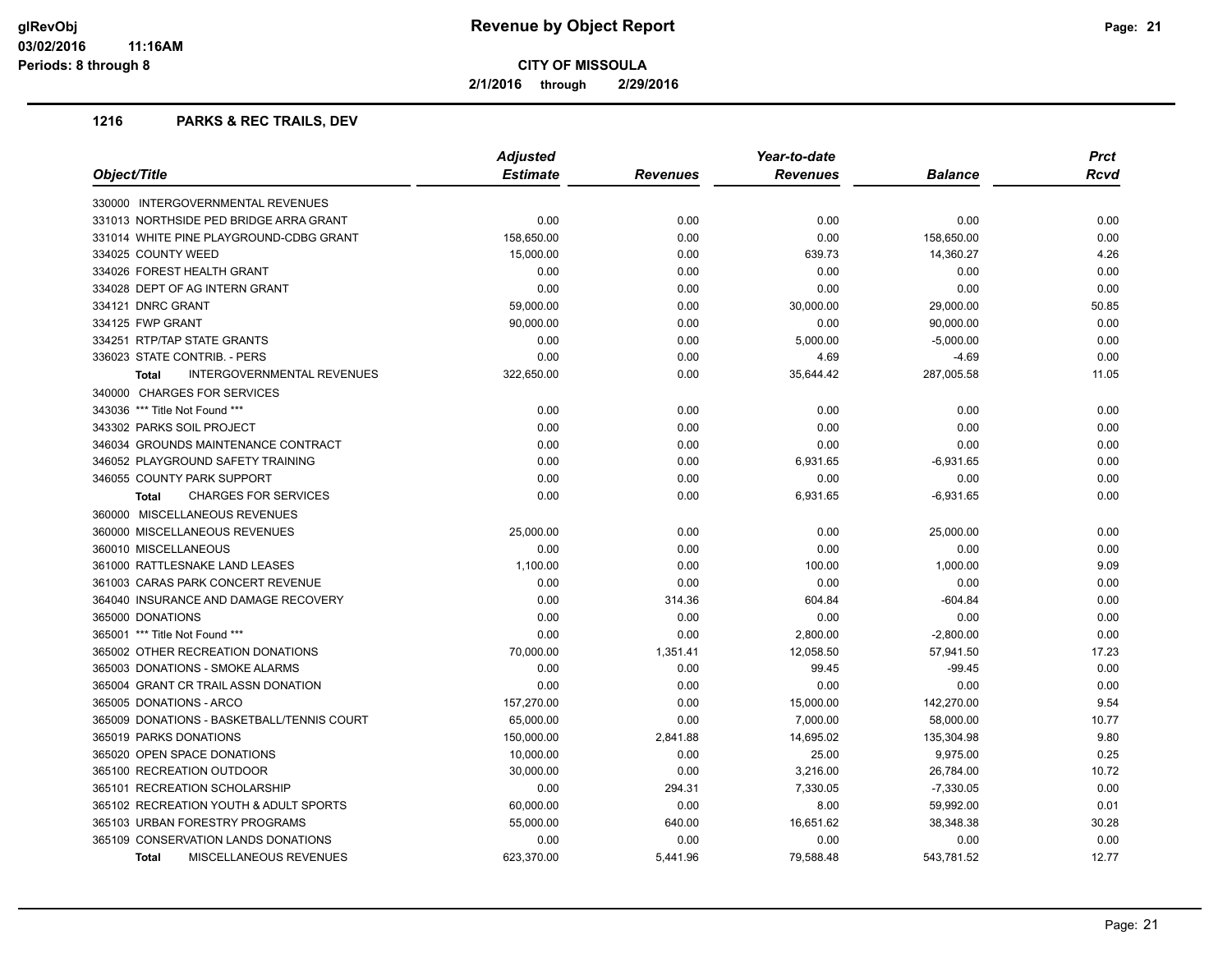**2/1/2016 through 2/29/2016**

#### **1216 PARKS & REC TRAILS, DEV**

|                                                    | <b>Adjusted</b> |                 | Year-to-date    |                | <b>Prct</b> |
|----------------------------------------------------|-----------------|-----------------|-----------------|----------------|-------------|
| Object/Title                                       | <b>Estimate</b> | <b>Revenues</b> | <b>Revenues</b> | <b>Balance</b> | <b>Rcvd</b> |
| 370000 INVESTMENTS & ROYALTY EARNINGS              |                 |                 |                 |                |             |
| 371010 INTEREST ON INVESTMENTS                     | 0.00            | 0.00            | 0.00            | 0.00           | 0.00        |
| 371020 GAIN/LOSS IN MARKET VALUE OF INVESTMENT     | 0.00            | 0.00            | 0.00            | 0.00           | 0.00        |
| <b>INVESTMENTS &amp; ROYALTY EARNINGS</b><br>Total | 0.00            | 0.00            | 0.00            | 0.00           | 0.00        |
| 380000 OTHER FINANCING SOURCES                     |                 |                 |                 |                |             |
| 383000 OPERATING TRANSFERS                         | 10.000.00       | 0.00            | 0.00            | 10.000.00      | 0.00        |
| 383001 TRANS FR FLUSHING DISTRICT                  | 0.00            | 0.00            | 0.00            | 0.00           | 0.00        |
| 383026 TRANS FR CDBG                               | 0.00            | 0.00            | 0.00            | 0.00           | 0.00        |
| 383043 TRANSFERS FROM IMPACT FEES                  | 0.00            | 0.00            | 0.00            | 0.00           | 0.00        |
| OTHER FINANCING SOURCES<br>Total                   | 10.000.00       | 0.00            | 0.00            | 10.000.00      | 0.00        |
| PARKS & REC TRAILS, DEV<br>Total                   | 956.020.00      | 5.441.96        | 122.164.55      | 833,855.45     | 12.78       |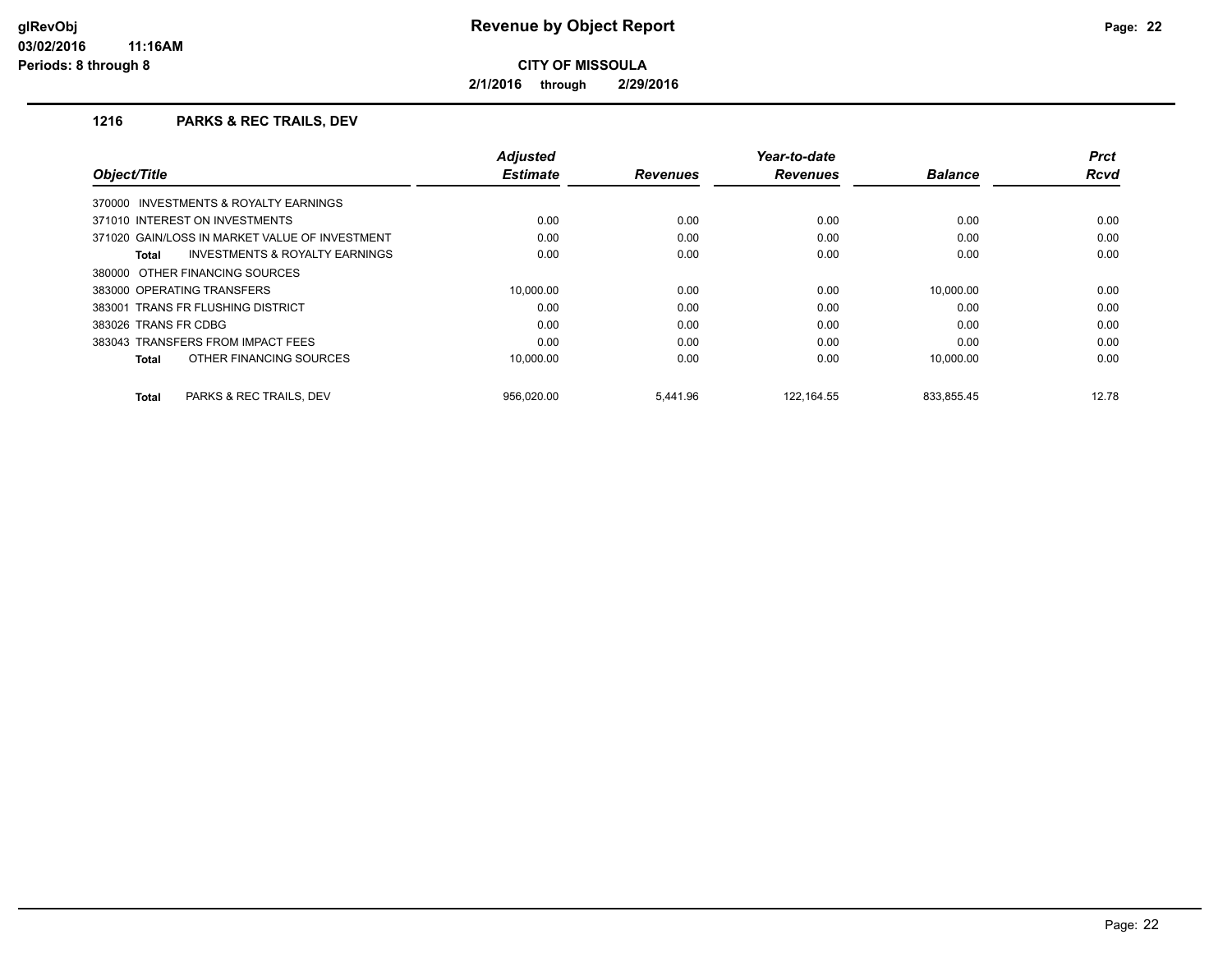**2/1/2016 through 2/29/2016**

## **1217 PARKS CITY LIFE GYM LEASE**

**1217 PARKS CITY LIFE GYM LEASE**

|                                                   | <b>Adjusted</b> |                 | Year-to-date    |                | <b>Prct</b> |
|---------------------------------------------------|-----------------|-----------------|-----------------|----------------|-------------|
| Object/Title                                      | <b>Estimate</b> | <b>Revenues</b> | <b>Revenues</b> | <b>Balance</b> | <b>Rcvd</b> |
| 330000 INTERGOVERNMENTAL REVENUES                 |                 |                 |                 |                |             |
| 336023 STATE CONTRIB. - PERS                      | 0.00            | 0.00            | 0.00            | 0.00           | 0.00        |
| <b>INTERGOVERNMENTAL REVENUES</b><br><b>Total</b> | 0.00            | 0.00            | 0.00            | 0.00           | 0.00        |
| 340000 CHARGES FOR SERVICES                       |                 |                 |                 |                |             |
| 346031 RECREATION FEES                            | 30,900.00       | 1,212.50        | 38,353.50       | $-7,453.50$    | 124.12      |
| 346032 PRESCHOOL PROGRAMS                         | 0.00            | 0.00            | 0.00            | 0.00           | 0.00        |
| 346053 CITY LIFE PROGRAMS                         | 12,500.00       | 795.00          | 6,120.00        | 6,380.00       | 48.96       |
| <b>CHARGES FOR SERVICES</b><br>Total              | 43,400.00       | 2,007.50        | 44,473.50       | $-1,073.50$    | 102.47      |
| 360000 MISCELLANEOUS REVENUES                     |                 |                 |                 |                |             |
| 365019 PARKS DONATIONS                            | 0.00            | 0.00            | 0.00            | 0.00           | 0.00        |
| MISCELLANEOUS REVENUES<br><b>Total</b>            | 0.00            | 0.00            | 0.00            | 0.00           | 0.00        |
| <b>Total</b><br>PARKS CITY LIFE GYM LEASE         | 43.400.00       | 2,007.50        | 44,473.50       | $-1,073.50$    | 102.47      |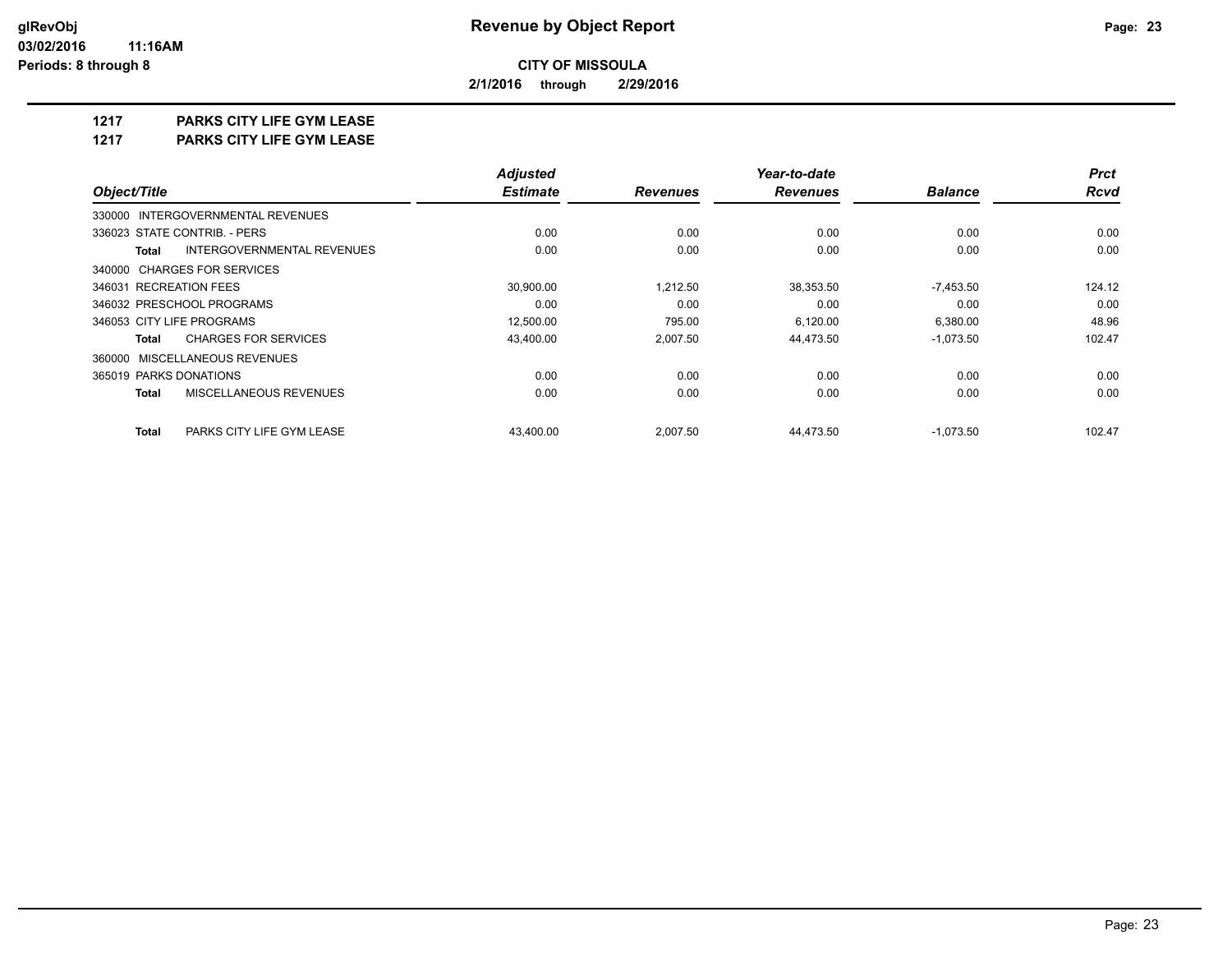**2/1/2016 through 2/29/2016**

## **1217 PARKS CITY LIFE GYM LEASE**

| Object/Title                                | Adjusted<br><b>Estimate</b> | <b>Revenues</b> | Year-to-date<br><b>Revenues</b> | <b>Balance</b> | <b>Prct</b><br><b>Rcvd</b> |
|---------------------------------------------|-----------------------------|-----------------|---------------------------------|----------------|----------------------------|
| INTERGOVERNMENTAL REVENUES<br>330000        |                             |                 |                                 |                |                            |
| 336023 STATE CONTRIB. - PERS                | 0.00                        | 0.00            | 0.00                            | 0.00           | 0.00                       |
| INTERGOVERNMENTAL REVENUES<br><b>Total</b>  | 0.00                        | 0.00            | 0.00                            | 0.00           | 0.00                       |
| 340000 CHARGES FOR SERVICES                 |                             |                 |                                 |                |                            |
| 346031 RECREATION FEES                      | 30.900.00                   | 1,212.50        | 38,353.50                       | $-7,453.50$    | 124.12                     |
| 346032 PRESCHOOL PROGRAMS                   | 0.00                        | 0.00            | 0.00                            | 0.00           | 0.00                       |
| 346053 CITY LIFE PROGRAMS                   | 12,500.00                   | 795.00          | 6,120.00                        | 6,380.00       | 48.96                      |
| <b>CHARGES FOR SERVICES</b><br><b>Total</b> | 43,400.00                   | 2,007.50        | 44,473.50                       | $-1,073.50$    | 102.47                     |
| 360000 MISCELLANEOUS REVENUES               |                             |                 |                                 |                |                            |
| 365019 PARKS DONATIONS                      | 0.00                        | 0.00            | 0.00                            | 0.00           | 0.00                       |
| MISCELLANEOUS REVENUES<br><b>Total</b>      | 0.00                        | 0.00            | 0.00                            | 0.00           | 0.00                       |
| PARKS CITY LIFE GYM LEASE<br><b>Total</b>   | 43,400.00                   | 2,007.50        | 44,473.50                       | $-1,073.50$    | 102.47                     |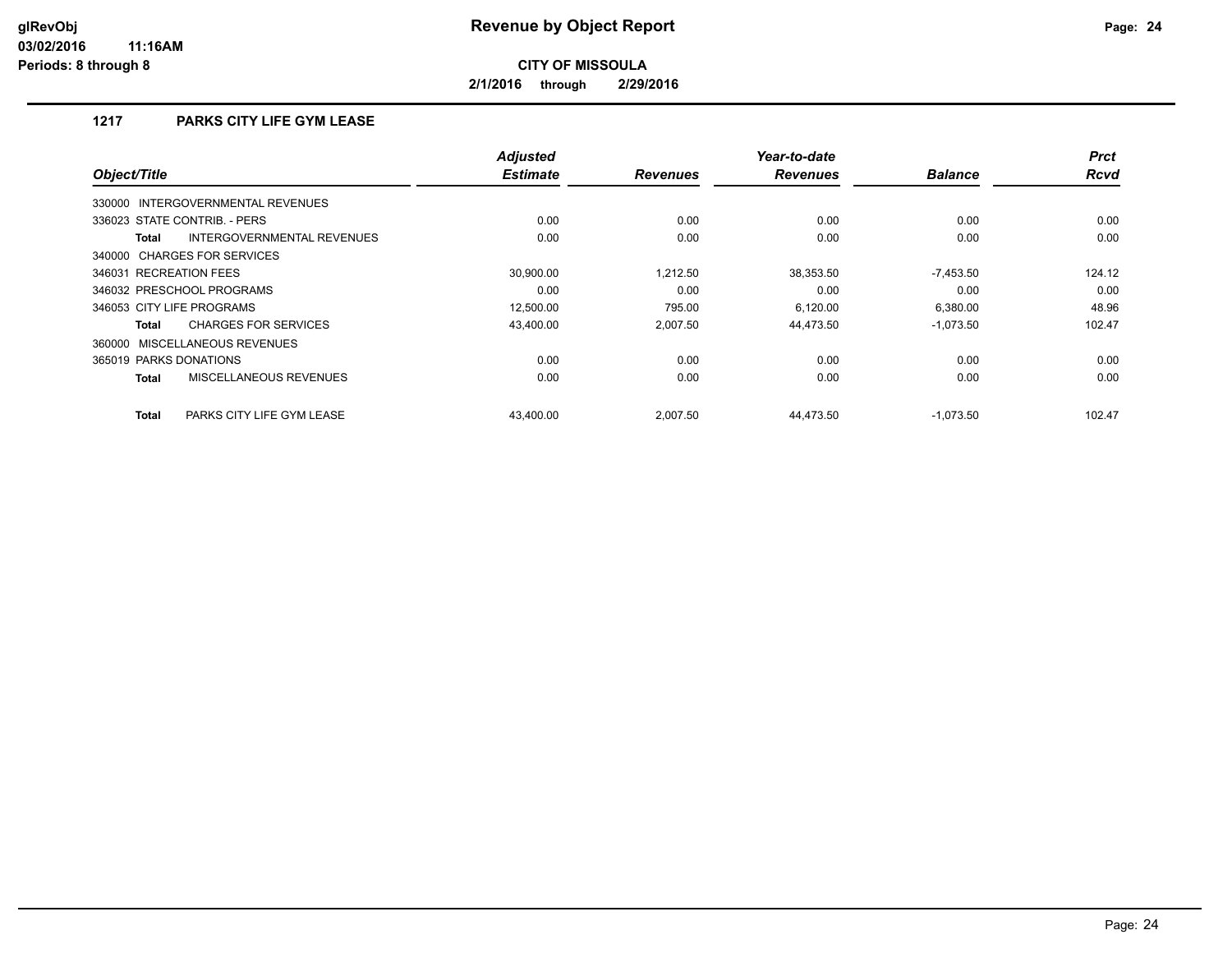**2/1/2016 through 2/29/2016**

#### **1218 ALL ABILITIES PLAYGROUND**

**1218 ALL ABILITIES PLAYGROUND**

|                                               | <b>Adjusted</b> |                 | Year-to-date    |                | <b>Prct</b> |
|-----------------------------------------------|-----------------|-----------------|-----------------|----------------|-------------|
| Object/Title                                  | <b>Estimate</b> | <b>Revenues</b> | <b>Revenues</b> | <b>Balance</b> | <b>Rcvd</b> |
| 360000 MISCELLANEOUS REVENUES                 |                 |                 |                 |                |             |
| 365019 PARKS DONATIONS                        | 490.861.00      | 30.000.00       | 30.000.00       | 460.861.00     | 6.11        |
| <b>MISCELLANEOUS REVENUES</b><br><b>Total</b> | 490,861.00      | 30,000.00       | 30,000.00       | 460.861.00     | 6.11        |
| 380000 OTHER FINANCING SOURCES                |                 |                 |                 |                |             |
| 383010 TRANS FR CIP                           | 0.00            | 0.00            | 0.00            | 0.00           | 0.00        |
| OTHER FINANCING SOURCES<br><b>Total</b>       | 0.00            | 0.00            | 0.00            | 0.00           | 0.00        |
|                                               |                 |                 |                 |                |             |
| ALL ABILITIES PLAYGROUND<br><b>Total</b>      | 490.861.00      | 30.000.00       | 30.000.00       | 460.861.00     | 6.11        |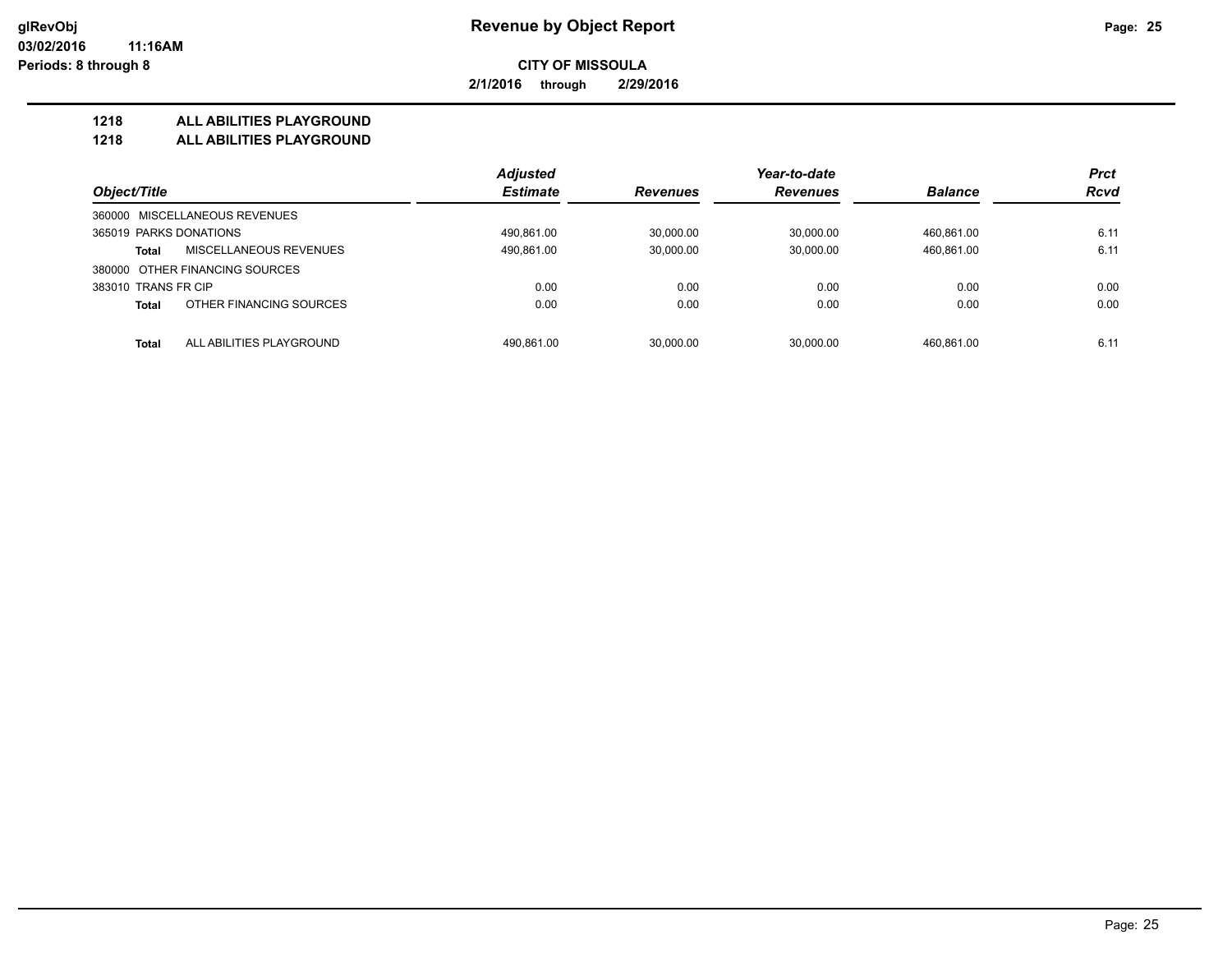**2/1/2016 through 2/29/2016**

## **1218 ALL ABILITIES PLAYGROUND**

|                        |                                | <b>Adjusted</b> |                 | Year-to-date    |                | <b>Prct</b> |
|------------------------|--------------------------------|-----------------|-----------------|-----------------|----------------|-------------|
| Object/Title           |                                | <b>Estimate</b> | <b>Revenues</b> | <b>Revenues</b> | <b>Balance</b> | <b>Rcvd</b> |
| 360000                 | MISCELLANEOUS REVENUES         |                 |                 |                 |                |             |
| 365019 PARKS DONATIONS |                                | 490.861.00      | 30.000.00       | 30.000.00       | 460.861.00     | 6.11        |
| Total                  | MISCELLANEOUS REVENUES         | 490.861.00      | 30.000.00       | 30.000.00       | 460,861.00     | 6.11        |
|                        | 380000 OTHER FINANCING SOURCES |                 |                 |                 |                |             |
| 383010 TRANS FR CIP    |                                | 0.00            | 0.00            | 0.00            | 0.00           | 0.00        |
| <b>Total</b>           | OTHER FINANCING SOURCES        | 0.00            | 0.00            | 0.00            | 0.00           | 0.00        |
| Total                  | ALL ABILITIES PLAYGROUND       | 490.861.00      | 30.000.00       | 30.000.00       | 460.861.00     | 6.11        |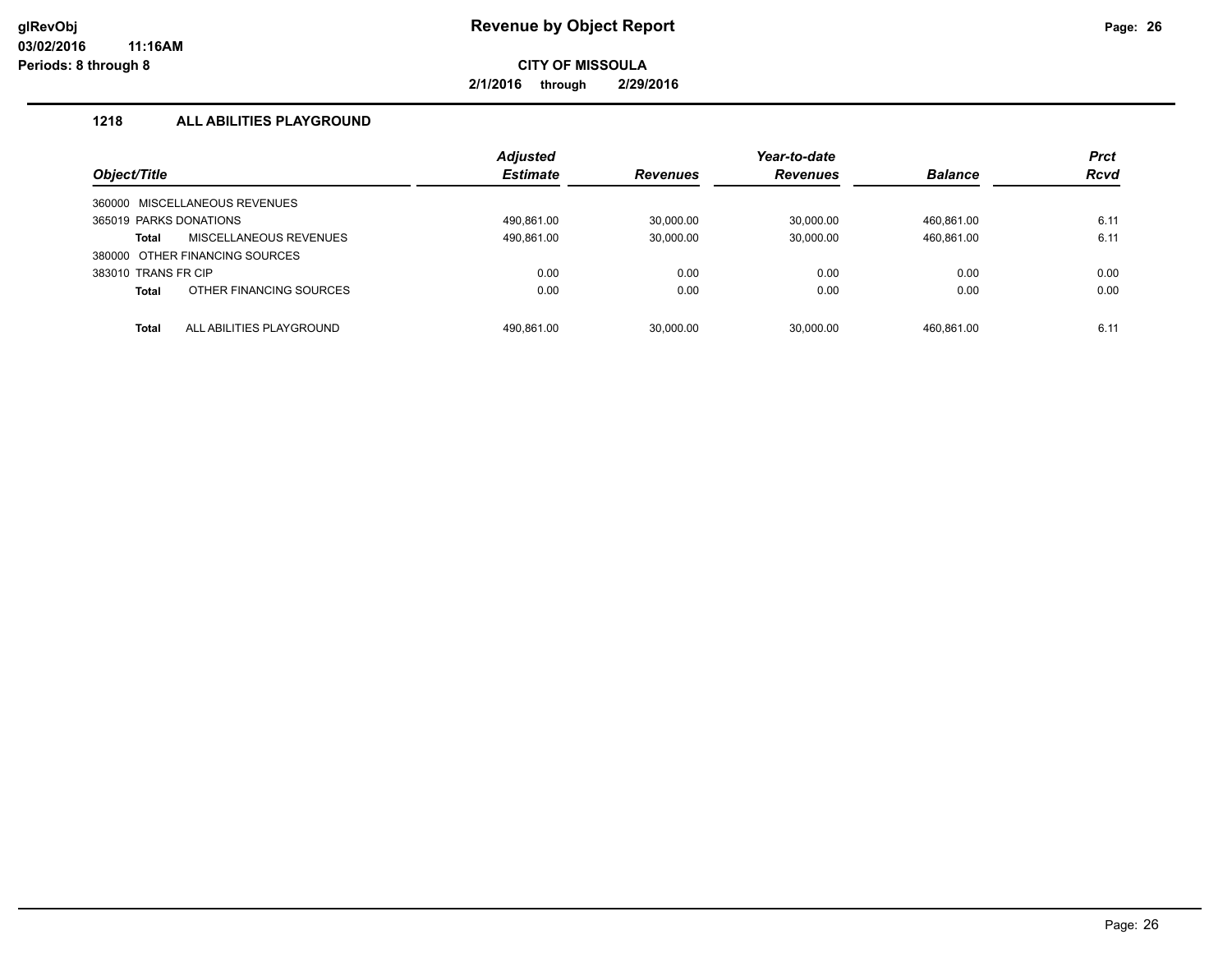**2/1/2016 through 2/29/2016**

**1219 FY14 PARK & TRAIL BOND**

**1219 FY14 PARK & TRAIL BOND**

|                                                   | <b>Adjusted</b> |                 | Year-to-date    |                | <b>Prct</b> |
|---------------------------------------------------|-----------------|-----------------|-----------------|----------------|-------------|
| Object/Title                                      | <b>Estimate</b> | <b>Revenues</b> | <b>Revenues</b> | <b>Balance</b> | Rcvd        |
| 330000 INTERGOVERNMENTAL REVENUES                 |                 |                 |                 |                |             |
| 330000 INTERGOVERNMENTAL REVENUES                 | 0.00            | 0.00            | 76.395.77       | -76.395.77     | 0.00        |
| INTERGOVERNMENTAL REVENUES<br>Total               | 0.00            | 0.00            | 76.395.77       | -76.395.77     | 0.00        |
| 380000 OTHER FINANCING SOURCES                    |                 |                 |                 |                |             |
| 381010 BOND PROCEEDS                              | 0.00            | 0.00            | 0.00            | 0.00           | 0.00        |
| 383050 TRANSFER FROM IMPACT FEES                  | 0.00            | 0.00            | 0.00            | 0.00           | 0.00        |
| OTHER FINANCING SOURCES<br>Total                  | 0.00            | 0.00            | 0.00            | 0.00           | 0.00        |
|                                                   |                 |                 |                 |                |             |
| <b>FY14 PARK &amp; TRAIL BOND</b><br><b>Total</b> | 0.00            | 0.00            | 76.395.77       | -76.395.77     | 0.00        |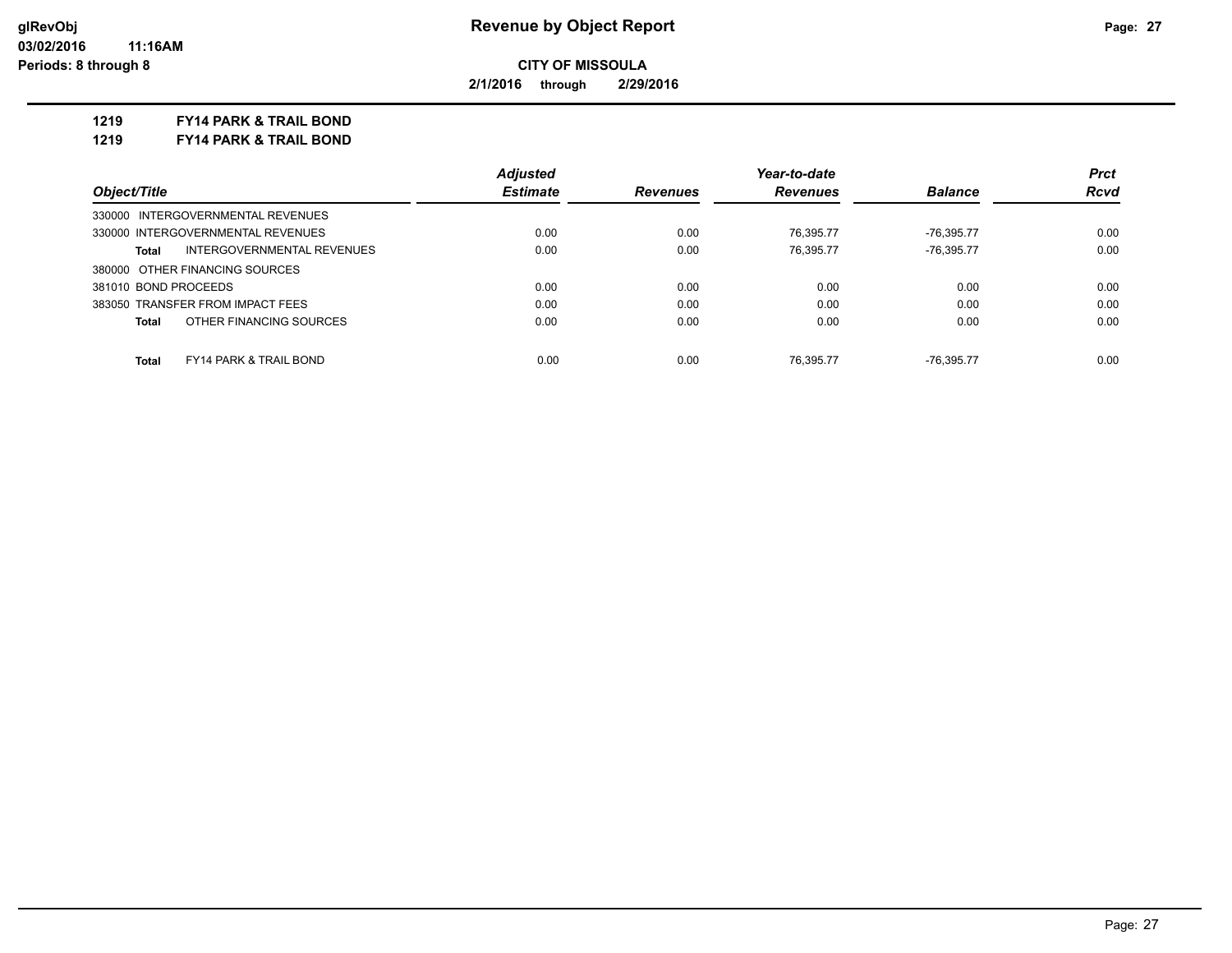**2/1/2016 through 2/29/2016**

## **1219 FY14 PARK & TRAIL BOND**

|                                            | <b>Adjusted</b> |                 | Year-to-date    |                | <b>Prct</b> |
|--------------------------------------------|-----------------|-----------------|-----------------|----------------|-------------|
| Object/Title                               | <b>Estimate</b> | <b>Revenues</b> | <b>Revenues</b> | <b>Balance</b> | <b>Rcvd</b> |
| 330000 INTERGOVERNMENTAL REVENUES          |                 |                 |                 |                |             |
| 330000 INTERGOVERNMENTAL REVENUES          | 0.00            | 0.00            | 76.395.77       | $-76.395.77$   | 0.00        |
| INTERGOVERNMENTAL REVENUES<br>Total        | 0.00            | 0.00            | 76.395.77       | $-76.395.77$   | 0.00        |
| 380000 OTHER FINANCING SOURCES             |                 |                 |                 |                |             |
| 381010 BOND PROCEEDS                       | 0.00            | 0.00            | 0.00            | 0.00           | 0.00        |
| 383050 TRANSFER FROM IMPACT FEES           | 0.00            | 0.00            | 0.00            | 0.00           | 0.00        |
| OTHER FINANCING SOURCES<br>Total           | 0.00            | 0.00            | 0.00            | 0.00           | 0.00        |
|                                            |                 |                 |                 |                |             |
| Total<br><b>FY14 PARK &amp; TRAIL BOND</b> | 0.00            | 0.00            | 76.395.77       | -76.395.77     | 0.00        |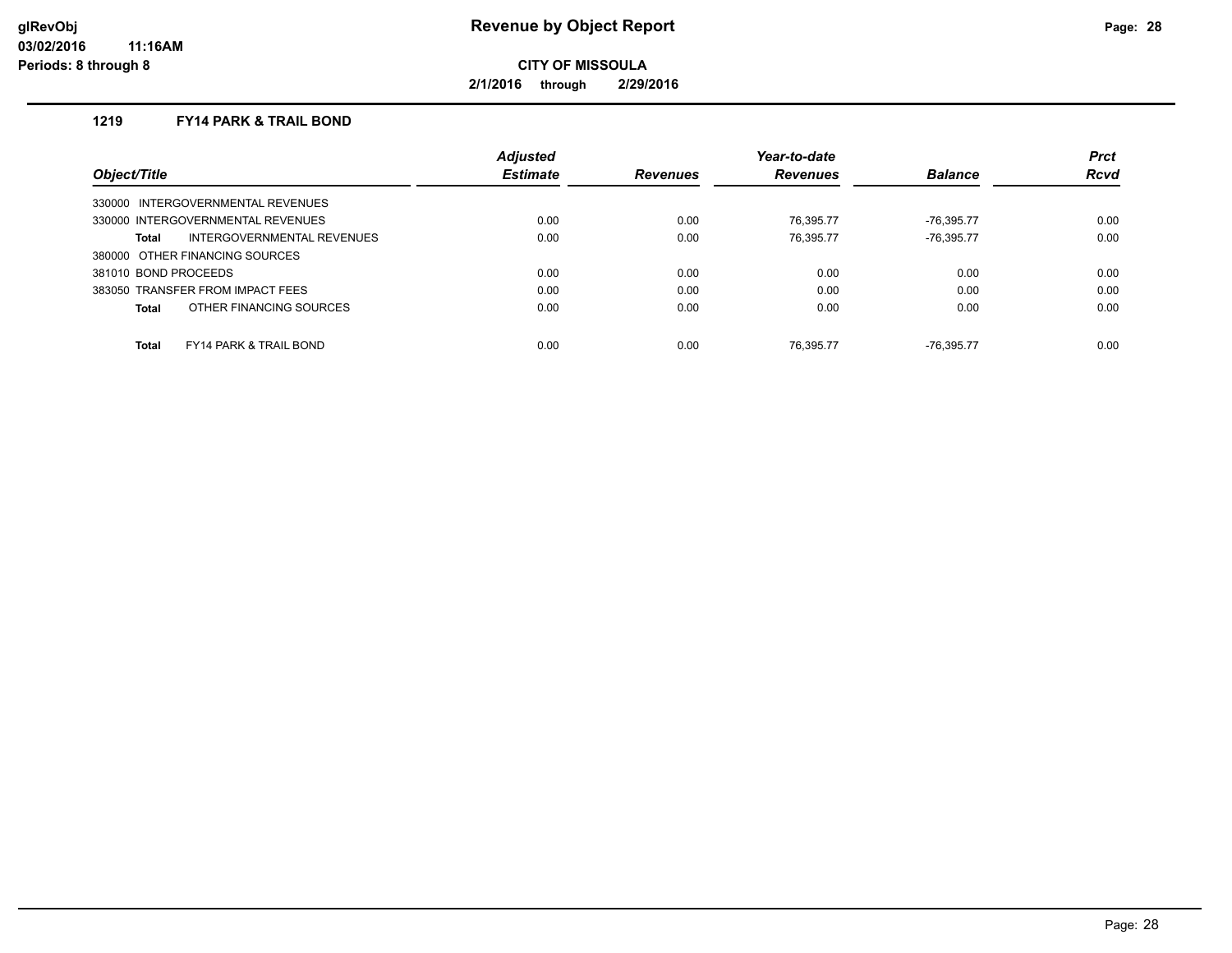**2/1/2016 through 2/29/2016**

# **1241 CREMAIN WALL & CEMETERY DONATIONS FUND**

## **1241 CREMAIN WALL & CEMETERY DONATIONS FUND**

|                                                                | <b>Adjusted</b> |                 | Year-to-date    |                | <b>Prct</b> |
|----------------------------------------------------------------|-----------------|-----------------|-----------------|----------------|-------------|
| Object/Title                                                   | <b>Estimate</b> | <b>Revenues</b> | <b>Revenues</b> | <b>Balance</b> | <b>Rcvd</b> |
| 340000 CHARGES FOR SERVICES                                    |                 |                 |                 |                |             |
| 343310 SALE OF NICHE NAMEPLATES & VASES                        | 0.00            | 1,000.00        | 11,100.00       | $-11,100.00$   | 0.00        |
| 343311 SALE OF NICHES                                          | 0.00            | 0.00            | 0.00            | 0.00           | 0.00        |
| <b>CHARGES FOR SERVICES</b><br>Total                           | 0.00            | 1,000.00        | 11,100.00       | $-11,100.00$   | 0.00        |
| MISCELLANEOUS REVENUES<br>360000                               |                 |                 |                 |                |             |
| 360010 MISCELLANEOUS                                           | 0.00            | 0.00            | 0.00            | 0.00           | 0.00        |
| 365000 DONATIONS                                               | 0.00            | 0.00            | 0.00            | 0.00           | 0.00        |
| MISCELLANEOUS REVENUES<br>Total                                | 0.00            | 0.00            | 0.00            | 0.00           | 0.00        |
| INVESTMENTS & ROYALTY EARNINGS<br>370000                       |                 |                 |                 |                |             |
| 371010 INTEREST ON INVESTMENTS                                 | 0.00            | 0.00            | 0.00            | 0.00           | 0.00        |
| 371020 GAIN/LOSS IN MARKET VALUE OF INVESTMENTS                | 0.00            | 0.00            | 0.00            | 0.00           | 0.00        |
| <b>INVESTMENTS &amp; ROYALTY EARNINGS</b><br>Total             | 0.00            | 0.00            | 0.00            | 0.00           | 0.00        |
| <b>CREMAIN WALL &amp; CEMETERY DONATIONS F</b><br><b>Total</b> | 0.00            | 1,000.00        | 11,100.00       | $-11,100.00$   | 0.00        |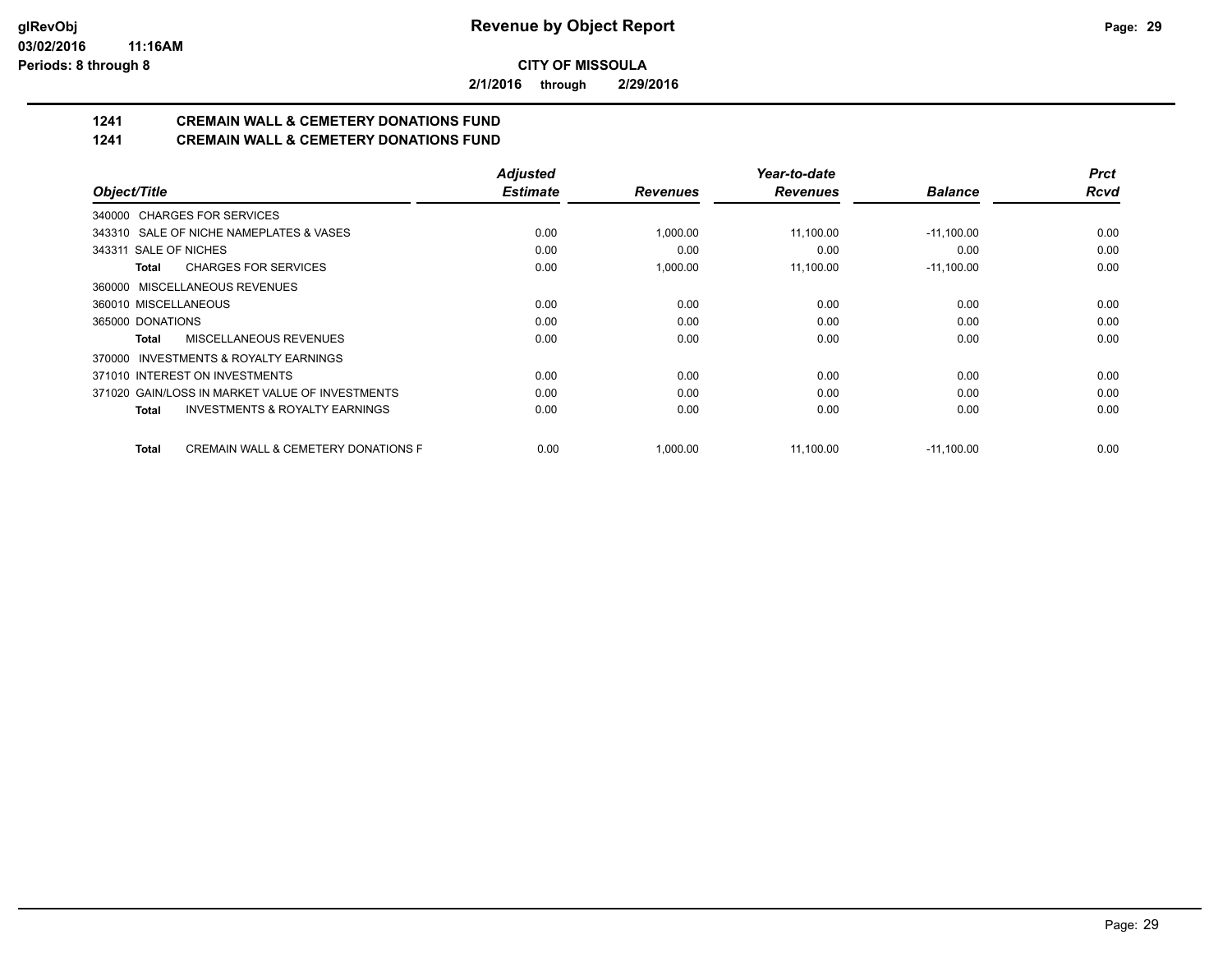**2/1/2016 through 2/29/2016**

## **1241 CREMAIN WALL & CEMETERY DONATIONS FUND**

| Object/Title                                            | <b>Adjusted</b><br><b>Estimate</b> | <b>Revenues</b> | Year-to-date<br><b>Revenues</b> | <b>Balance</b> | <b>Prct</b><br><b>Rcvd</b> |
|---------------------------------------------------------|------------------------------------|-----------------|---------------------------------|----------------|----------------------------|
|                                                         |                                    |                 |                                 |                |                            |
| 340000 CHARGES FOR SERVICES                             |                                    |                 |                                 |                |                            |
| 343310 SALE OF NICHE NAMEPLATES & VASES                 | 0.00                               | 1,000.00        | 11,100.00                       | $-11,100.00$   | 0.00                       |
| 343311 SALE OF NICHES                                   | 0.00                               | 0.00            | 0.00                            | 0.00           | 0.00                       |
| <b>CHARGES FOR SERVICES</b><br>Total                    | 0.00                               | 1,000.00        | 11,100.00                       | $-11,100.00$   | 0.00                       |
| 360000 MISCELLANEOUS REVENUES                           |                                    |                 |                                 |                |                            |
| 360010 MISCELLANEOUS                                    | 0.00                               | 0.00            | 0.00                            | 0.00           | 0.00                       |
| 365000 DONATIONS                                        | 0.00                               | 0.00            | 0.00                            | 0.00           | 0.00                       |
| MISCELLANEOUS REVENUES<br>Total                         | 0.00                               | 0.00            | 0.00                            | 0.00           | 0.00                       |
| <b>INVESTMENTS &amp; ROYALTY EARNINGS</b><br>370000     |                                    |                 |                                 |                |                            |
| 371010 INTEREST ON INVESTMENTS                          | 0.00                               | 0.00            | 0.00                            | 0.00           | 0.00                       |
| 371020 GAIN/LOSS IN MARKET VALUE OF INVESTMENT          | 0.00                               | 0.00            | 0.00                            | 0.00           | 0.00                       |
| <b>INVESTMENTS &amp; ROYALTY EARNINGS</b><br>Total      | 0.00                               | 0.00            | 0.00                            | 0.00           | 0.00                       |
|                                                         |                                    |                 |                                 |                |                            |
| <b>CREMAIN WALL &amp; CEMETERY DONATIONS F</b><br>Total | 0.00                               | 1,000.00        | 11,100.00                       | $-11,100.00$   | 0.00                       |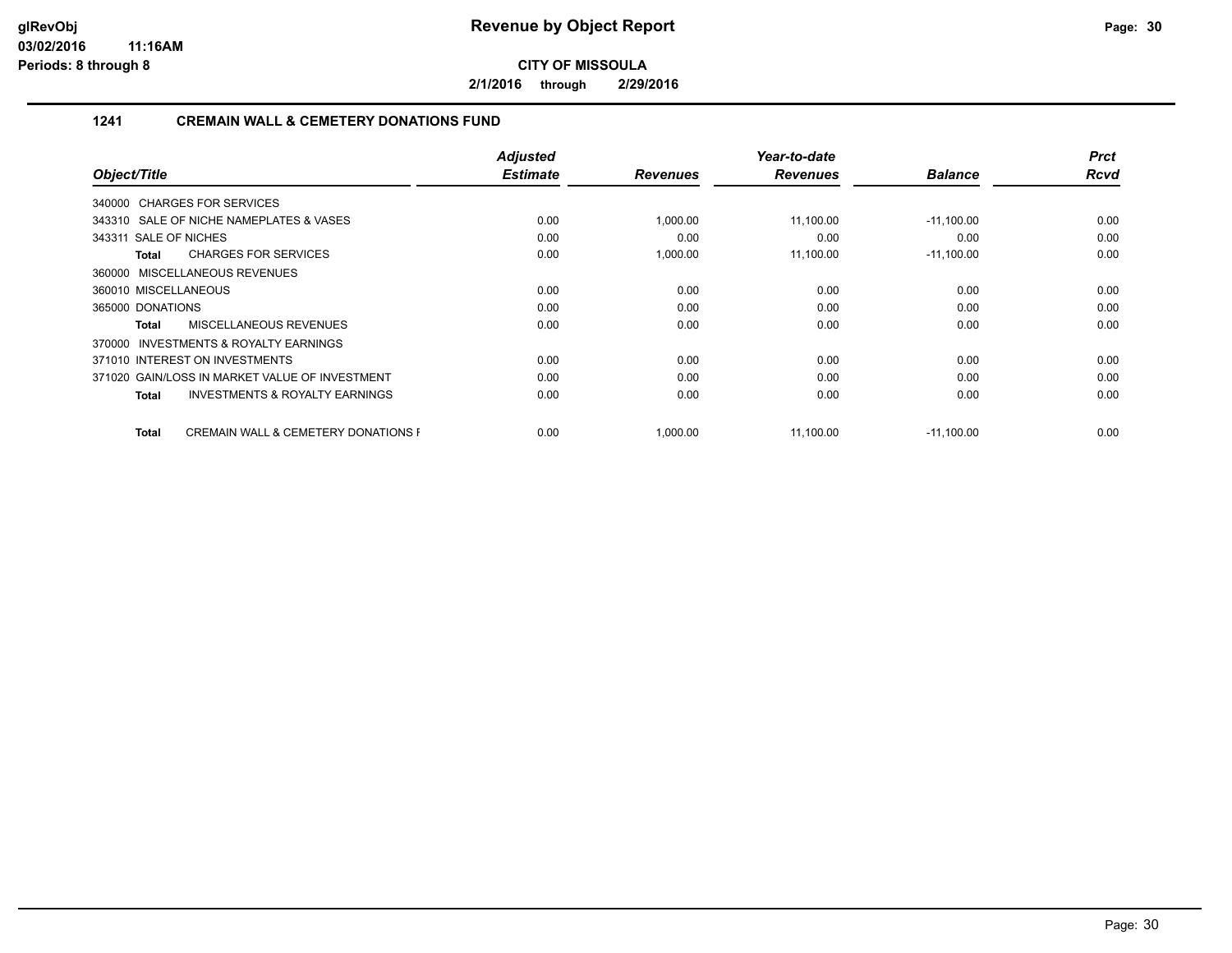**2/1/2016 through 2/29/2016**

## **1242 CEMETERY CARE FUND**

**1242 CEMETERY CARE FUND**

|                                                           | <b>Adjusted</b> |                 | Year-to-date    |                | <b>Prct</b> |
|-----------------------------------------------------------|-----------------|-----------------|-----------------|----------------|-------------|
| Object/Title                                              | <b>Estimate</b> | <b>Revenues</b> | <b>Revenues</b> | <b>Balance</b> | Rcvd        |
| 340000 CHARGES FOR SERVICES                               |                 |                 |                 |                |             |
| 343320 CEMETERY - SALE OF PLOTS                           | 0.00            | 950.00          | 9,850.00        | $-9,850.00$    | 0.00        |
| 343321 CEMETERY FOUNDATIONS                               | 0.00            | 0.00            | 1.240.00        | $-1.240.00$    | 0.00        |
| 343322 CEMETERY FLOWER CARE                               | 0.00            | 60.00           | 60.00           | $-60.00$       | 0.00        |
| 343323 CEMETERY - LINER INSTALL FEES                      | 0.00            | 1,500.00        | 8,250.00        | $-8,250.00$    | 0.00        |
| 343324 OTHER CEMETERY FEES                                | 0.00            | 150.00          | 1.200.00        | $-1,200.00$    | 0.00        |
| 343325 2ND INTERMENT RIGHT                                | 0.00            | 200.00          | 1.200.00        | $-1.200.00$    | 0.00        |
| 343340 CEMETERY - OPENINGS & CLOSINGS                     | 0.00            | 1,375.00        | 8,250.00        | $-8,250.00$    | 0.00        |
| 343350 CEMETERY CARE, FEES                                | 75,000.00       | 0.00            | 0.00            | 75,000.00      | 0.00        |
| <b>CHARGES FOR SERVICES</b><br><b>Total</b>               | 75,000.00       | 4,235.00        | 30,050.00       | 44,950.00      | 40.07       |
| MISCELLANEOUS REVENUES<br>360000                          |                 |                 |                 |                |             |
| 360010 MISCELLANEOUS                                      | 0.00            | 0.00            | 0.00            | 0.00           | 0.00        |
| MISCELLANEOUS REVENUES<br><b>Total</b>                    | 0.00            | 0.00            | 0.00            | 0.00           | 0.00        |
| <b>INVESTMENTS &amp; ROYALTY EARNINGS</b><br>370000       |                 |                 |                 |                |             |
| 371010 INTEREST ON INVESTMENTS                            | 0.00            | 0.00            | 0.00            | 0.00           | 0.00        |
| 371020 GAIN/LOSS IN MARKET VALUE OF INVESTMENTS           | 0.00            | 0.00            | 0.00            | 0.00           | 0.00        |
| <b>INVESTMENTS &amp; ROYALTY EARNINGS</b><br><b>Total</b> | 0.00            | 0.00            | 0.00            | 0.00           | 0.00        |
| OTHER FINANCING SOURCES<br>380000                         |                 |                 |                 |                |             |
| 382010 SALE OF FIXED ASSETS                               | 0.00            | 0.00            | 0.00            | 0.00           | 0.00        |
| OTHER FINANCING SOURCES<br><b>Total</b>                   | 0.00            | 0.00            | 0.00            | 0.00           | 0.00        |
| <b>CEMETERY CARE FUND</b><br><b>Total</b>                 | 75.000.00       | 4,235.00        | 30,050.00       | 44,950.00      | 40.07       |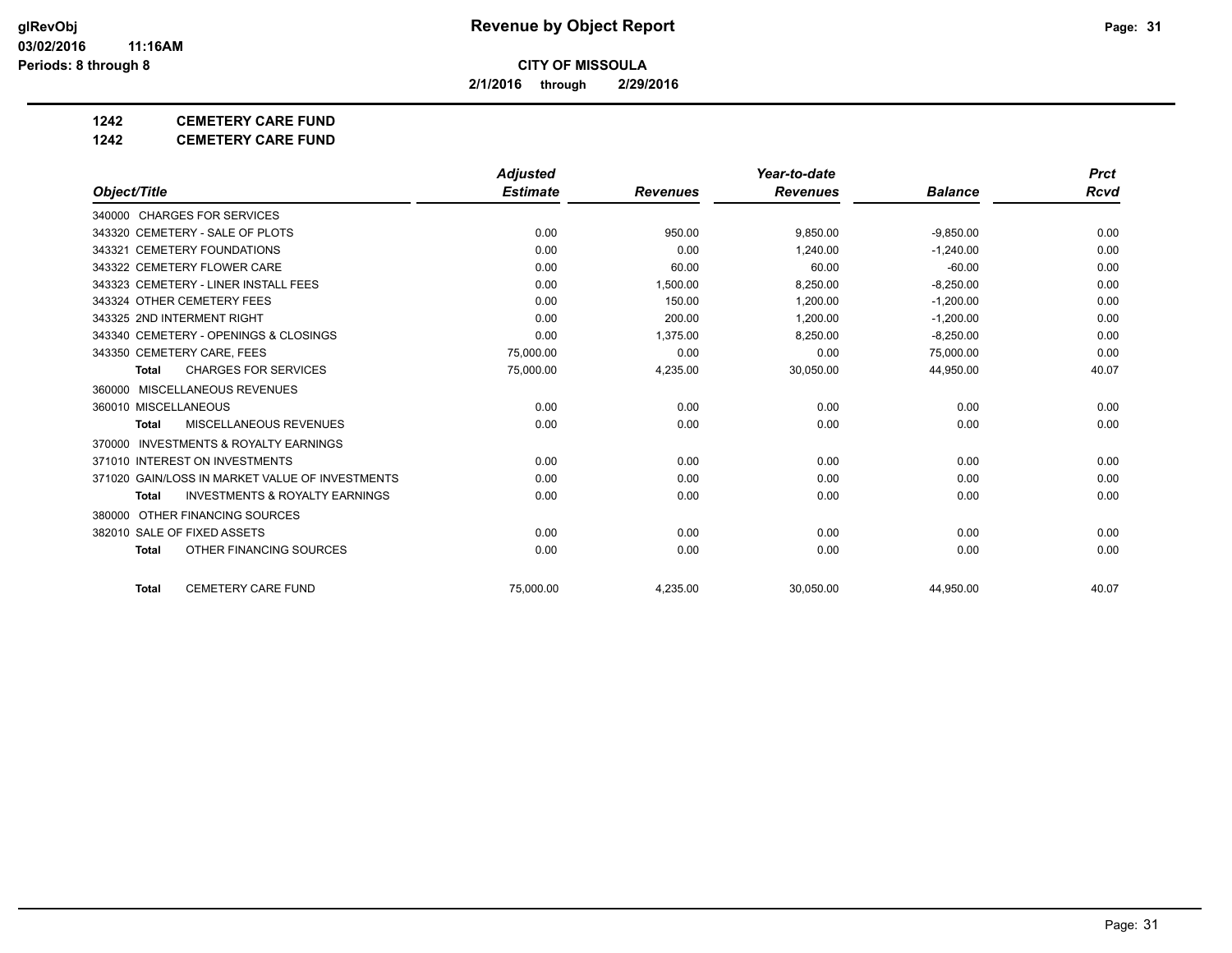**2/1/2016 through 2/29/2016**

#### **1242 CEMETERY CARE FUND**

|                                                           | <b>Adjusted</b> |                 | Year-to-date    |                | <b>Prct</b> |
|-----------------------------------------------------------|-----------------|-----------------|-----------------|----------------|-------------|
| Object/Title                                              | <b>Estimate</b> | <b>Revenues</b> | <b>Revenues</b> | <b>Balance</b> | Rcvd        |
| 340000 CHARGES FOR SERVICES                               |                 |                 |                 |                |             |
| 343320 CEMETERY - SALE OF PLOTS                           | 0.00            | 950.00          | 9.850.00        | $-9,850.00$    | 0.00        |
| 343321 CEMETERY FOUNDATIONS                               | 0.00            | 0.00            | 1.240.00        | $-1.240.00$    | 0.00        |
| 343322 CEMETERY FLOWER CARE                               | 0.00            | 60.00           | 60.00           | $-60.00$       | 0.00        |
| 343323 CEMETERY - LINER INSTALL FEES                      | 0.00            | 1,500.00        | 8,250.00        | $-8,250.00$    | 0.00        |
| 343324 OTHER CEMETERY FEES                                | 0.00            | 150.00          | 1.200.00        | $-1,200.00$    | 0.00        |
| 343325 2ND INTERMENT RIGHT                                | 0.00            | 200.00          | 1,200.00        | $-1,200.00$    | 0.00        |
| 343340 CEMETERY - OPENINGS & CLOSINGS                     | 0.00            | 1,375.00        | 8,250.00        | $-8,250.00$    | 0.00        |
| 343350 CEMETERY CARE, FEES                                | 75,000.00       | 0.00            | 0.00            | 75,000.00      | 0.00        |
| <b>CHARGES FOR SERVICES</b><br><b>Total</b>               | 75,000.00       | 4,235.00        | 30,050.00       | 44,950.00      | 40.07       |
| 360000 MISCELLANEOUS REVENUES                             |                 |                 |                 |                |             |
| 360010 MISCELLANEOUS                                      | 0.00            | 0.00            | 0.00            | 0.00           | 0.00        |
| <b>MISCELLANEOUS REVENUES</b><br><b>Total</b>             | 0.00            | 0.00            | 0.00            | 0.00           | 0.00        |
| 370000 INVESTMENTS & ROYALTY EARNINGS                     |                 |                 |                 |                |             |
| 371010 INTEREST ON INVESTMENTS                            | 0.00            | 0.00            | 0.00            | 0.00           | 0.00        |
| 371020 GAIN/LOSS IN MARKET VALUE OF INVESTMENT            | 0.00            | 0.00            | 0.00            | 0.00           | 0.00        |
| <b>INVESTMENTS &amp; ROYALTY EARNINGS</b><br><b>Total</b> | 0.00            | 0.00            | 0.00            | 0.00           | 0.00        |
| 380000 OTHER FINANCING SOURCES                            |                 |                 |                 |                |             |
| 382010 SALE OF FIXED ASSETS                               | 0.00            | 0.00            | 0.00            | 0.00           | 0.00        |
| OTHER FINANCING SOURCES<br><b>Total</b>                   | 0.00            | 0.00            | 0.00            | 0.00           | 0.00        |
| <b>CEMETERY CARE FUND</b><br><b>Total</b>                 | 75.000.00       | 4,235.00        | 30,050.00       | 44,950.00      | 40.07       |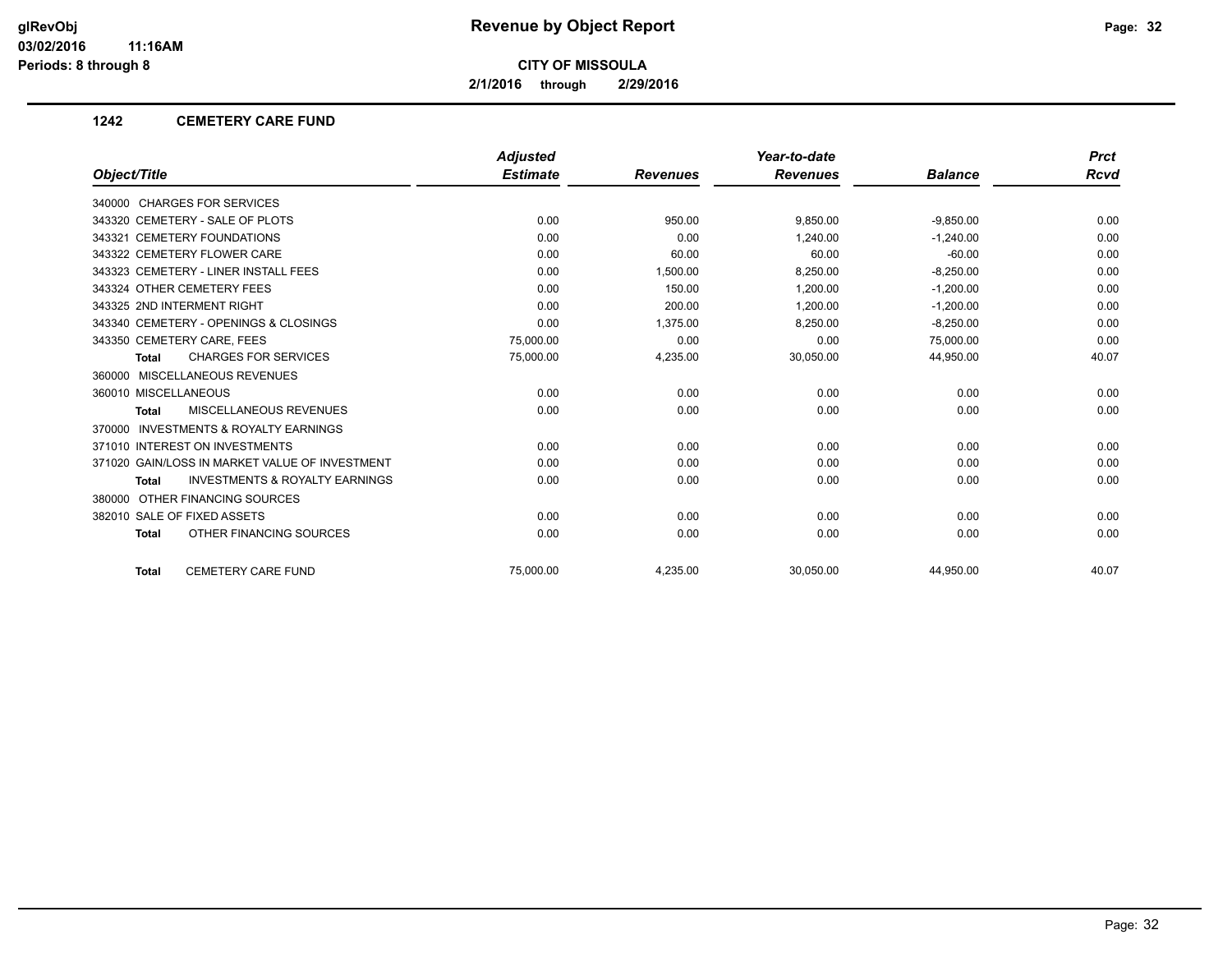**2/1/2016 through 2/29/2016**

## **1243 CEMETERY MEMORIAL FUND**

**1243 CEMETERY MEMORIAL FUND**

|                                                 | <b>Adjusted</b> |                 | Year-to-date    |                | <b>Prct</b> |
|-------------------------------------------------|-----------------|-----------------|-----------------|----------------|-------------|
| Object/Title                                    | <b>Estimate</b> | <b>Revenues</b> | <b>Revenues</b> | <b>Balance</b> | <b>Rcvd</b> |
| 360000 MISCELLANEOUS REVENUES                   |                 |                 |                 |                |             |
| 360010 MISCELLANEOUS                            | 0.00            | 0.00            | 0.00            | 0.00           | 0.00        |
| 365000 DONATIONS                                | 1.500.00        | 0.00            | 1.840.79        | $-340.79$      | 122.72      |
| MISCELLANEOUS REVENUES<br>Total                 | 1.500.00        | 0.00            | 1.840.79        | $-340.79$      | 122.72      |
| 370000 INVESTMENTS & ROYALTY EARNINGS           |                 |                 |                 |                |             |
| 371010 INTEREST ON INVESTMENTS                  | 0.00            | 0.00            | 0.00            | 0.00           | 0.00        |
| 371020 GAIN/LOSS IN MARKET VALUE OF INVESTMENTS | 0.00            | 0.00            | 0.00            | 0.00           | 0.00        |
| INVESTMENTS & ROYALTY EARNINGS<br>Total         | 0.00            | 0.00            | 0.00            | 0.00           | 0.00        |
| <b>CEMETERY MEMORIAL FUND</b><br>Total          | 1.500.00        | 0.00            | 1.840.79        | $-340.79$      | 122.72      |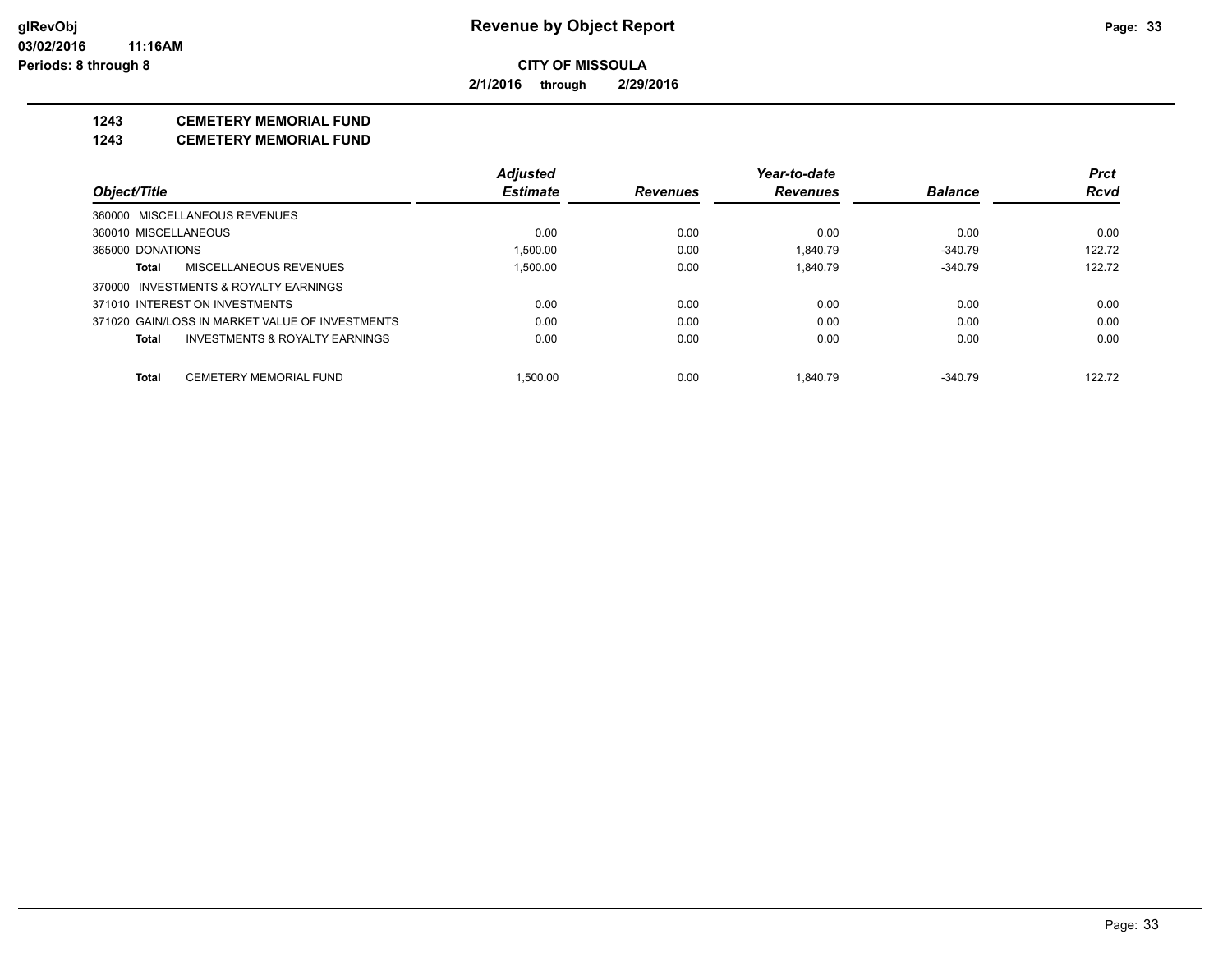**2/1/2016 through 2/29/2016**

## **1243 CEMETERY MEMORIAL FUND**

|                                                | <b>Adjusted</b> |                 | Year-to-date    |                | <b>Prct</b> |
|------------------------------------------------|-----------------|-----------------|-----------------|----------------|-------------|
| Object/Title                                   | <b>Estimate</b> | <b>Revenues</b> | <b>Revenues</b> | <b>Balance</b> | <b>Rcvd</b> |
| 360000 MISCELLANEOUS REVENUES                  |                 |                 |                 |                |             |
| 360010 MISCELLANEOUS                           | 0.00            | 0.00            | 0.00            | 0.00           | 0.00        |
| 365000 DONATIONS                               | 1.500.00        | 0.00            | 1.840.79        | $-340.79$      | 122.72      |
| MISCELLANEOUS REVENUES<br>Total                | 1.500.00        | 0.00            | 1.840.79        | $-340.79$      | 122.72      |
| 370000 INVESTMENTS & ROYALTY EARNINGS          |                 |                 |                 |                |             |
| 371010 INTEREST ON INVESTMENTS                 | 0.00            | 0.00            | 0.00            | 0.00           | 0.00        |
| 371020 GAIN/LOSS IN MARKET VALUE OF INVESTMENT | 0.00            | 0.00            | 0.00            | 0.00           | 0.00        |
| INVESTMENTS & ROYALTY EARNINGS<br>Total        | 0.00            | 0.00            | 0.00            | 0.00           | 0.00        |
| <b>CEMETERY MEMORIAL FUND</b><br><b>Total</b>  | .500.00         | 0.00            | 1.840.79        | $-340.79$      | 122.72      |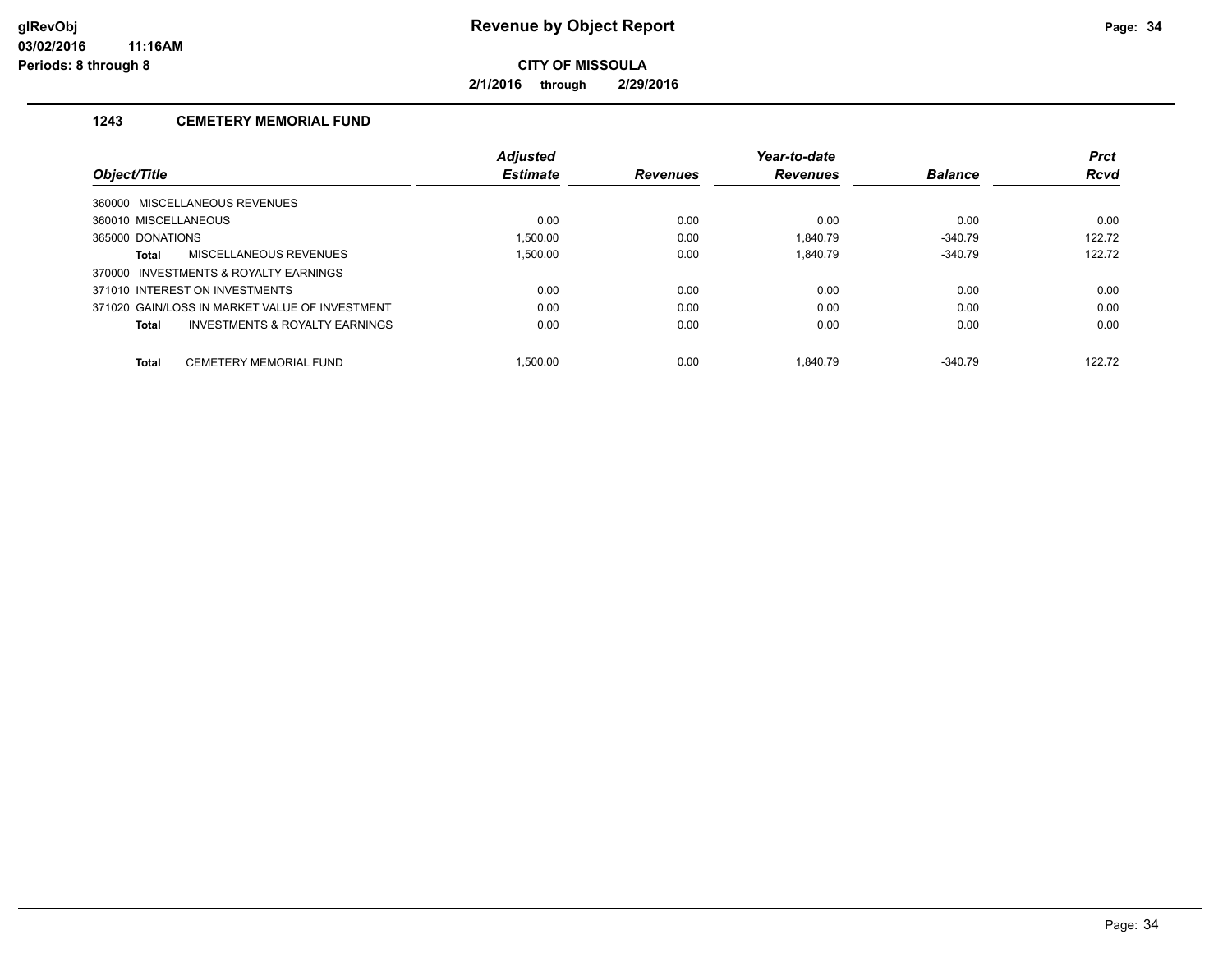**2/1/2016 through 2/29/2016**

**1265 TITLE 1 PROJECTS FUND**

**1265 TITLE 1 PROJECTS FUND**

|                                |                                           | <b>Adjusted</b> |                 | Year-to-date    |                | <b>Prct</b> |
|--------------------------------|-------------------------------------------|-----------------|-----------------|-----------------|----------------|-------------|
| Object/Title                   |                                           | <b>Estimate</b> | <b>Revenues</b> | <b>Revenues</b> | <b>Balance</b> | Rcvd        |
| 360000 MISCELLANEOUS REVENUES  |                                           |                 |                 |                 |                |             |
| 360010 MISCELLANEOUS           |                                           | 0.00            | 0.00            | 0.00            | 0.00           | 0.00        |
| Total                          | MISCELLANEOUS REVENUES                    | 0.00            | 0.00            | 0.00            | 0.00           | 0.00        |
|                                | 370000 INVESTMENTS & ROYALTY EARNINGS     |                 |                 |                 |                |             |
| 371010 INTEREST ON INVESTMENTS |                                           | 0.00            | 0.00            | 0.00            | 0.00           | 0.00        |
|                                | 373002 LOAN REPAYMENT - FAMILY SERVICES   | 70.000.00       | 0.00            | 0.00            | 70.000.00      | 0.00        |
| 373006 BURNS ST COMMONS        |                                           | 0.00            | 0.00            | 0.00            | 0.00           | 0.00        |
| Total                          | <b>INVESTMENTS &amp; ROYALTY EARNINGS</b> | 70.000.00       | 0.00            | 0.00            | 70.000.00      | 0.00        |
| Total                          | TITLE 1 PROJECTS FUND                     | 70.000.00       | 0.00            | 0.00            | 70.000.00      | 0.00        |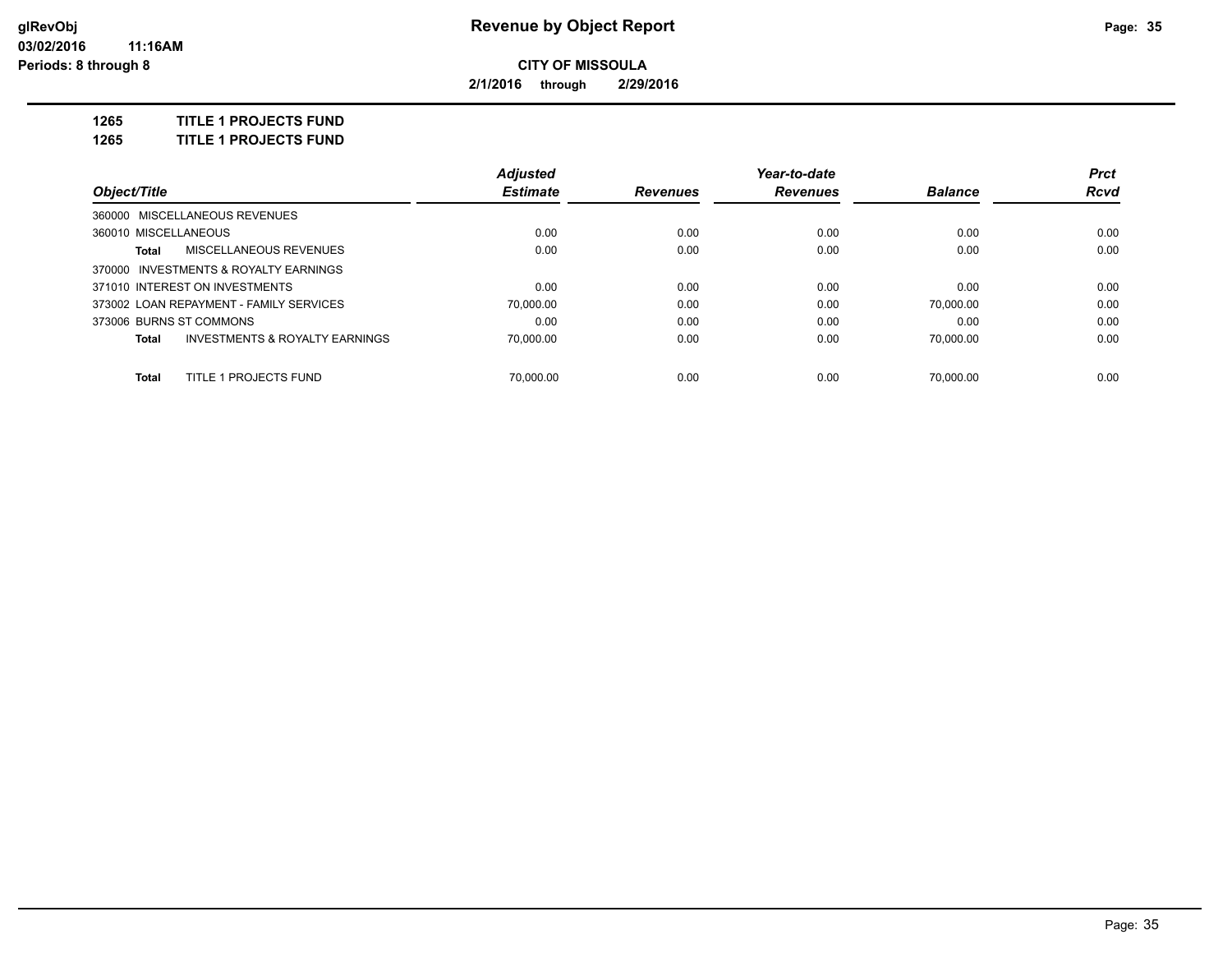**2/1/2016 through 2/29/2016**

## **1265 TITLE 1 PROJECTS FUND**

| <i><b>Object/Title</b></i>                                | <b>Adjusted</b> |                 | Year-to-date    |                | <b>Prct</b> |
|-----------------------------------------------------------|-----------------|-----------------|-----------------|----------------|-------------|
|                                                           | <b>Estimate</b> | <b>Revenues</b> | <b>Revenues</b> | <b>Balance</b> | <b>Rcvd</b> |
| 360000 MISCELLANEOUS REVENUES                             |                 |                 |                 |                |             |
| 360010 MISCELLANEOUS                                      | 0.00            | 0.00            | 0.00            | 0.00           | 0.00        |
| MISCELLANEOUS REVENUES<br><b>Total</b>                    | 0.00            | 0.00            | 0.00            | 0.00           | 0.00        |
| 370000 INVESTMENTS & ROYALTY EARNINGS                     |                 |                 |                 |                |             |
| 371010 INTEREST ON INVESTMENTS                            | 0.00            | 0.00            | 0.00            | 0.00           | 0.00        |
| 373002 LOAN REPAYMENT - FAMILY SERVICES                   | 70.000.00       | 0.00            | 0.00            | 70.000.00      | 0.00        |
| 373006 BURNS ST COMMONS                                   | 0.00            | 0.00            | 0.00            | 0.00           | 0.00        |
| <b>INVESTMENTS &amp; ROYALTY EARNINGS</b><br><b>Total</b> | 70.000.00       | 0.00            | 0.00            | 70.000.00      | 0.00        |
| TITLE 1 PROJECTS FUND<br><b>Total</b>                     | 70.000.00       | 0.00            | 0.00            | 70.000.00      | 0.00        |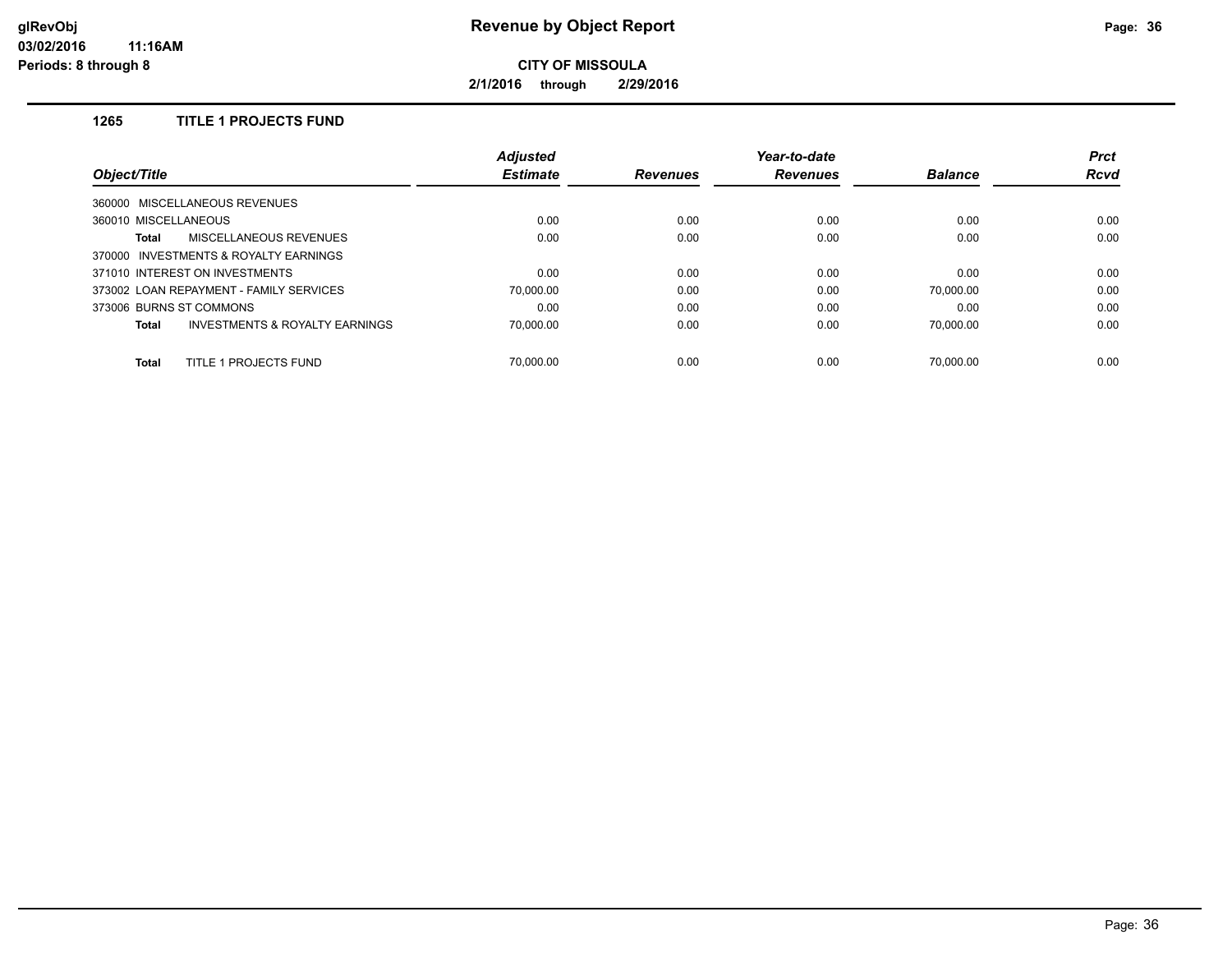**2/1/2016 through 2/29/2016**

#### **1396 PROGRAM INCOME REVOLVING LOAN PROGRAM 1396 PROGRAM INCOME REVOLVING LOAN PROGRAM**

|                                                    | <b>Adjusted</b> |                 | Year-to-date    |                | <b>Prct</b> |
|----------------------------------------------------|-----------------|-----------------|-----------------|----------------|-------------|
| Object/Title                                       | <b>Estimate</b> | <b>Revenues</b> | <b>Revenues</b> | <b>Balance</b> | Rcvd        |
| 330000 INTERGOVERNMENTAL REVENUES                  |                 |                 |                 |                |             |
| 331010 ENTITLEMENT - CDBG                          | 0.00            | 0.00            | 0.00            | 0.00           | 0.00        |
| <b>INTERGOVERNMENTAL REVENUES</b><br><b>Total</b>  | 0.00            | 0.00            | 0.00            | 0.00           | 0.00        |
| 360000 MISCELLANEOUS REVENUES                      |                 |                 |                 |                |             |
| 360005 LOAN REPAYMENTS                             | 0.00            | 0.00            | 0.00            | 0.00           | 0.00        |
| 360010 MISCELLANEOUS                               | 0.00            | 0.00            | 0.00            | 0.00           | 0.00        |
| 360013 REPAYMENT OF SEWER GRANT                    | 7,000.00        | 0.00            | 5,390.00        | 1,610.00       | 77.00       |
| 360014 REPAYMENT OF LOAN/MHA                       | 0.00            | 0.00            | 0.00            | 0.00           | 0.00        |
| 361013 CLOSED GRANT REPAYMENTS                     | 0.00            | 0.00            | 0.00            | 0.00           | 0.00        |
| MISCELLANEOUS REVENUES<br>Total                    | 7,000.00        | 0.00            | 5,390.00        | 1,610.00       | 77.00       |
| 370000 INVESTMENTS & ROYALTY EARNINGS              |                 |                 |                 |                |             |
| 371010 INTEREST ON INVESTMENTS                     | 0.00            | 0.00            | 0.00            | 0.00           | 0.00        |
| 371020 GAIN/LOSS IN MARKET VALUE OF INVESTMENTS    | 0.00            | 0.00            | 0.00            | 0.00           | 0.00        |
| <b>INVESTMENTS &amp; ROYALTY EARNINGS</b><br>Total | 0.00            | 0.00            | 0.00            | 0.00           | 0.00        |
| 380000 OTHER FINANCING SOURCES                     |                 |                 |                 |                |             |
| 383026 TRANS FR CDBG                               | 0.00            | 0.00            | 0.00            | 0.00           | 0.00        |
| OTHER FINANCING SOURCES<br>Total                   | 0.00            | 0.00            | 0.00            | 0.00           | 0.00        |
| PROGRAM INCOME REVOLVING LOAN PRO<br><b>Total</b>  | 7,000.00        | 0.00            | 5,390.00        | 1,610.00       | 77.00       |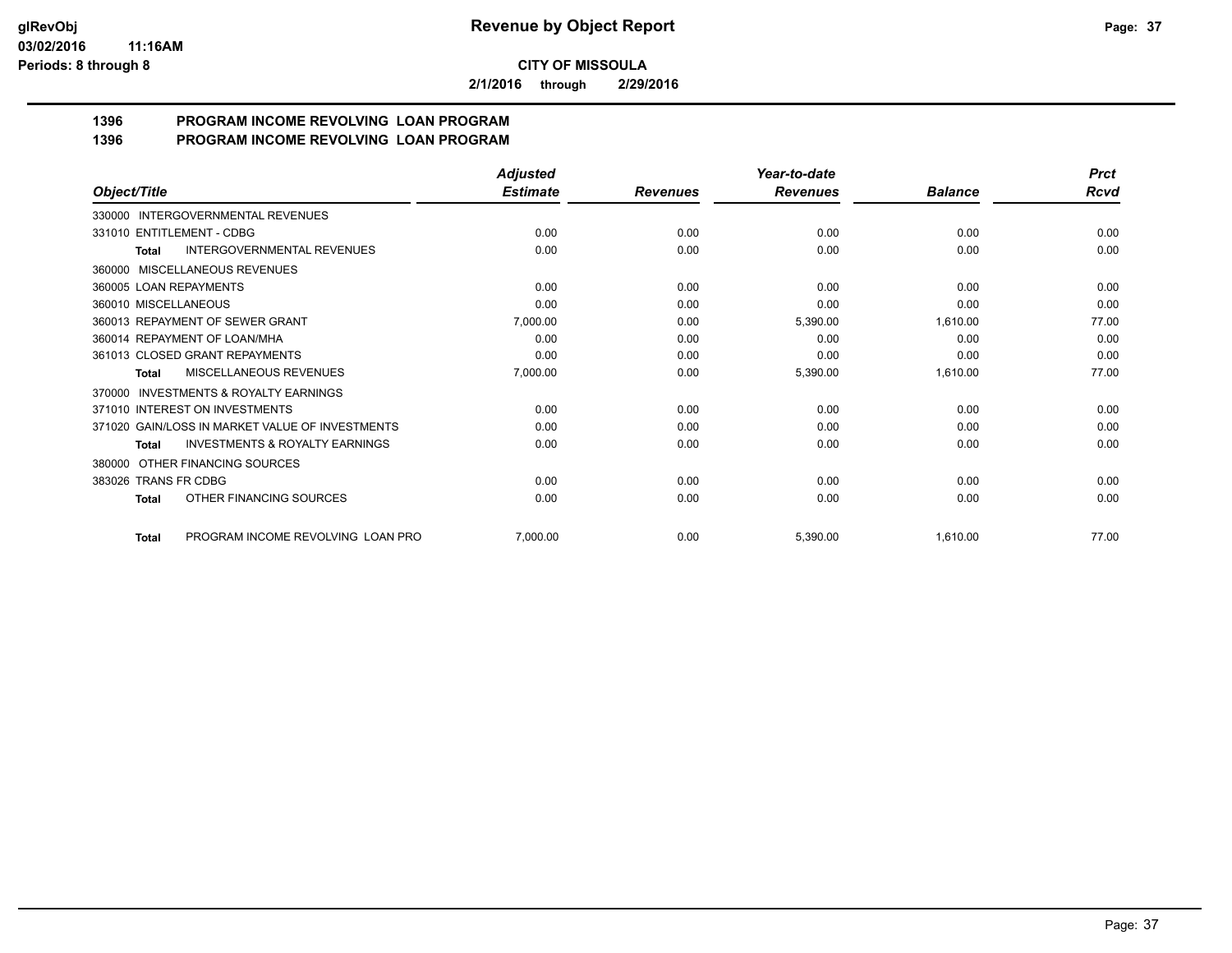**2/1/2016 through 2/29/2016**

## **1396 PROGRAM INCOME REVOLVING LOAN PROGRAM**

|                                                           | <b>Adjusted</b> |                 | Year-to-date    |                | <b>Prct</b> |
|-----------------------------------------------------------|-----------------|-----------------|-----------------|----------------|-------------|
| Object/Title                                              | <b>Estimate</b> | <b>Revenues</b> | <b>Revenues</b> | <b>Balance</b> | <b>Rcvd</b> |
| 330000 INTERGOVERNMENTAL REVENUES                         |                 |                 |                 |                |             |
| 331010 ENTITLEMENT - CDBG                                 | 0.00            | 0.00            | 0.00            | 0.00           | 0.00        |
| <b>INTERGOVERNMENTAL REVENUES</b><br>Total                | 0.00            | 0.00            | 0.00            | 0.00           | 0.00        |
| 360000 MISCELLANEOUS REVENUES                             |                 |                 |                 |                |             |
| 360005 LOAN REPAYMENTS                                    | 0.00            | 0.00            | 0.00            | 0.00           | 0.00        |
| 360010 MISCELLANEOUS                                      | 0.00            | 0.00            | 0.00            | 0.00           | 0.00        |
| 360013 REPAYMENT OF SEWER GRANT                           | 7,000.00        | 0.00            | 5,390.00        | 1,610.00       | 77.00       |
| 360014 REPAYMENT OF LOAN/MHA                              | 0.00            | 0.00            | 0.00            | 0.00           | 0.00        |
| 361013 CLOSED GRANT REPAYMENTS                            | 0.00            | 0.00            | 0.00            | 0.00           | 0.00        |
| MISCELLANEOUS REVENUES<br>Total                           | 7,000.00        | 0.00            | 5,390.00        | 1,610.00       | 77.00       |
| <b>INVESTMENTS &amp; ROYALTY EARNINGS</b><br>370000       |                 |                 |                 |                |             |
| 371010 INTEREST ON INVESTMENTS                            | 0.00            | 0.00            | 0.00            | 0.00           | 0.00        |
| 371020 GAIN/LOSS IN MARKET VALUE OF INVESTMENT            | 0.00            | 0.00            | 0.00            | 0.00           | 0.00        |
| <b>INVESTMENTS &amp; ROYALTY EARNINGS</b><br><b>Total</b> | 0.00            | 0.00            | 0.00            | 0.00           | 0.00        |
| 380000 OTHER FINANCING SOURCES                            |                 |                 |                 |                |             |
| 383026 TRANS FR CDBG                                      | 0.00            | 0.00            | 0.00            | 0.00           | 0.00        |
| OTHER FINANCING SOURCES<br>Total                          | 0.00            | 0.00            | 0.00            | 0.00           | 0.00        |
| PROGRAM INCOME REVOLVING LOAN PRC<br><b>Total</b>         | 7,000.00        | 0.00            | 5,390.00        | 1,610.00       | 77.00       |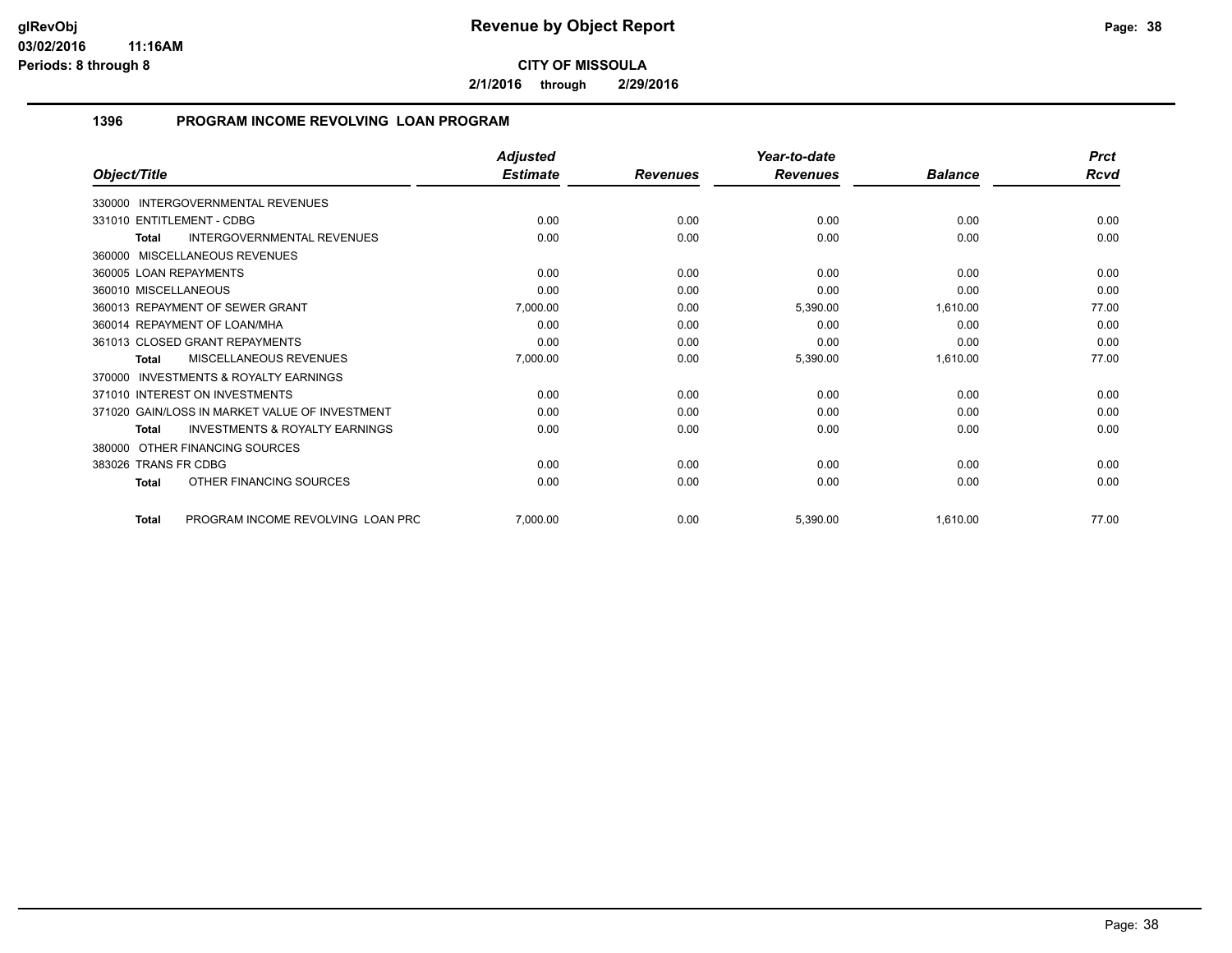**2/1/2016 through 2/29/2016**

#### **1397 STATE HOME PROGRAM INCOME**

**1397 STATE HOME PROGRAM INCOME**

|                                                    | <b>Adjusted</b> |                 | Year-to-date    |                | <b>Prct</b> |
|----------------------------------------------------|-----------------|-----------------|-----------------|----------------|-------------|
| Object/Title                                       | <b>Estimate</b> | <b>Revenues</b> | <b>Revenues</b> | <b>Balance</b> | <b>Rcvd</b> |
| INTERGOVERNMENTAL REVENUES<br>330000               |                 |                 |                 |                |             |
| 331003 STATE HOME PROGRAM INCOME                   | 186,935.00      | 0.00            | 0.00            | 186,935.00     | 0.00        |
| <b>INTERGOVERNMENTAL REVENUES</b><br>Total         | 186,935.00      | 0.00            | 0.00            | 186,935.00     | 0.00        |
| 360000 MISCELLANEOUS REVENUES                      |                 |                 |                 |                |             |
| 360005 LOAN REPAYMENTS                             | 0.00            | 0.00            | 20.000.00       | $-20.000.00$   | 0.00        |
| MISCELLANEOUS REVENUES<br>Total                    | 0.00            | 0.00            | 20.000.00       | $-20.000.00$   | 0.00        |
| INVESTMENTS & ROYALTY EARNINGS<br>370000           |                 |                 |                 |                |             |
| 371010 INTEREST ON INVESTMENTS                     | 0.00            | 0.00            | 0.00            | 0.00           | 0.00        |
| <b>INVESTMENTS &amp; ROYALTY EARNINGS</b><br>Total | 0.00            | 0.00            | 0.00            | 0.00           | 0.00        |
| STATE HOME PROGRAM INCOME<br>Total                 | 186.935.00      | 0.00            | 20.000.00       | 166.935.00     | 10.70       |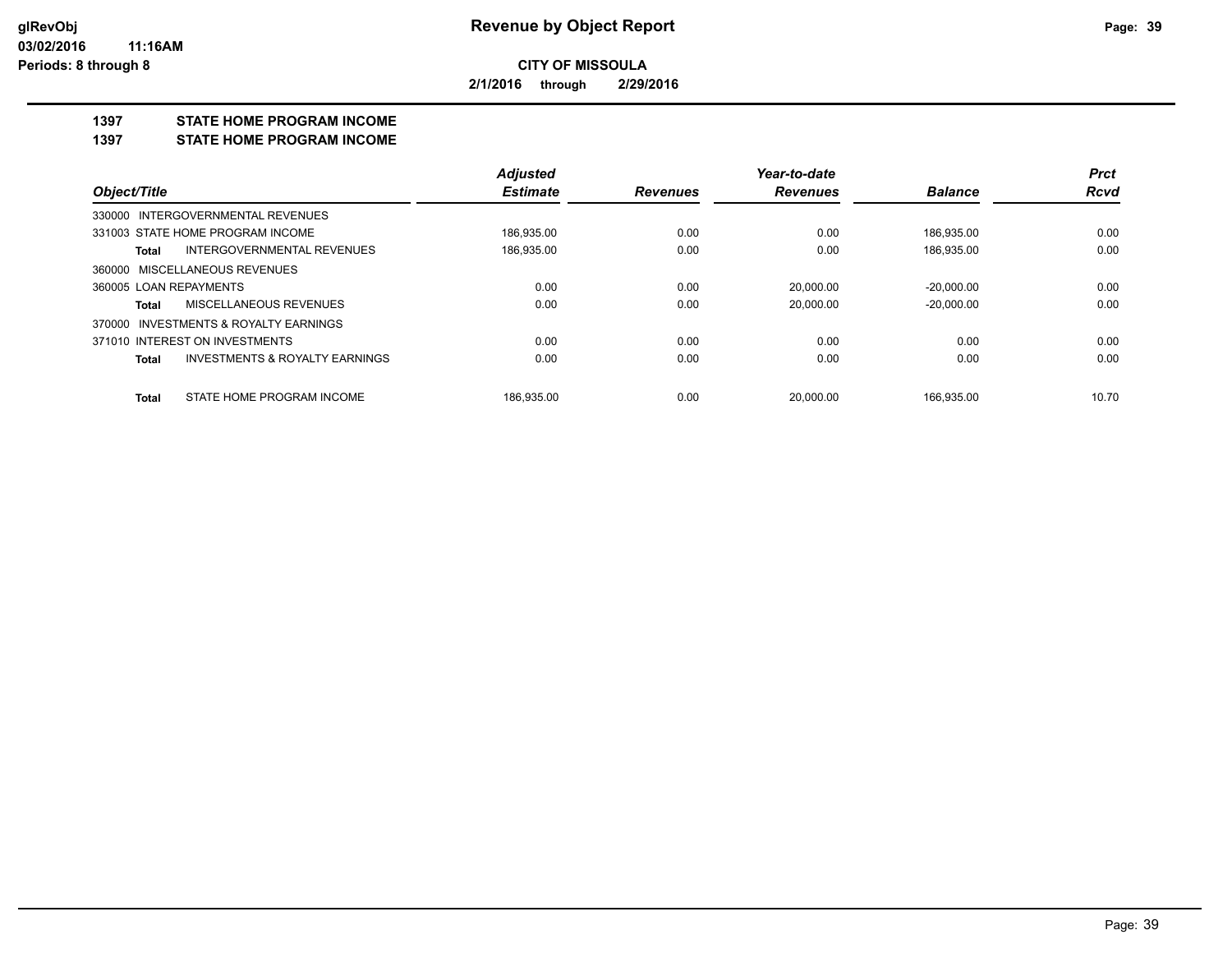**2/1/2016 through 2/29/2016**

## **1397 STATE HOME PROGRAM INCOME**

| Object/Title           |                                           | <b>Adjusted</b><br><b>Estimate</b> | <b>Revenues</b> | Year-to-date<br><b>Revenues</b> | <b>Balance</b> | <b>Prct</b><br><b>Rcvd</b> |
|------------------------|-------------------------------------------|------------------------------------|-----------------|---------------------------------|----------------|----------------------------|
|                        |                                           |                                    |                 |                                 |                |                            |
|                        | 330000 INTERGOVERNMENTAL REVENUES         |                                    |                 |                                 |                |                            |
|                        | 331003 STATE HOME PROGRAM INCOME          | 186.935.00                         | 0.00            | 0.00                            | 186.935.00     | 0.00                       |
| Total                  | INTERGOVERNMENTAL REVENUES                | 186,935.00                         | 0.00            | 0.00                            | 186,935.00     | 0.00                       |
|                        | 360000 MISCELLANEOUS REVENUES             |                                    |                 |                                 |                |                            |
| 360005 LOAN REPAYMENTS |                                           | 0.00                               | 0.00            | 20,000.00                       | $-20,000.00$   | 0.00                       |
| Total                  | MISCELLANEOUS REVENUES                    | 0.00                               | 0.00            | 20.000.00                       | $-20.000.00$   | 0.00                       |
| 370000                 | INVESTMENTS & ROYALTY EARNINGS            |                                    |                 |                                 |                |                            |
|                        | 371010 INTEREST ON INVESTMENTS            | 0.00                               | 0.00            | 0.00                            | 0.00           | 0.00                       |
| <b>Total</b>           | <b>INVESTMENTS &amp; ROYALTY EARNINGS</b> | 0.00                               | 0.00            | 0.00                            | 0.00           | 0.00                       |
| <b>Total</b>           | STATE HOME PROGRAM INCOME                 | 186.935.00                         | 0.00            | 20.000.00                       | 166.935.00     | 10.70                      |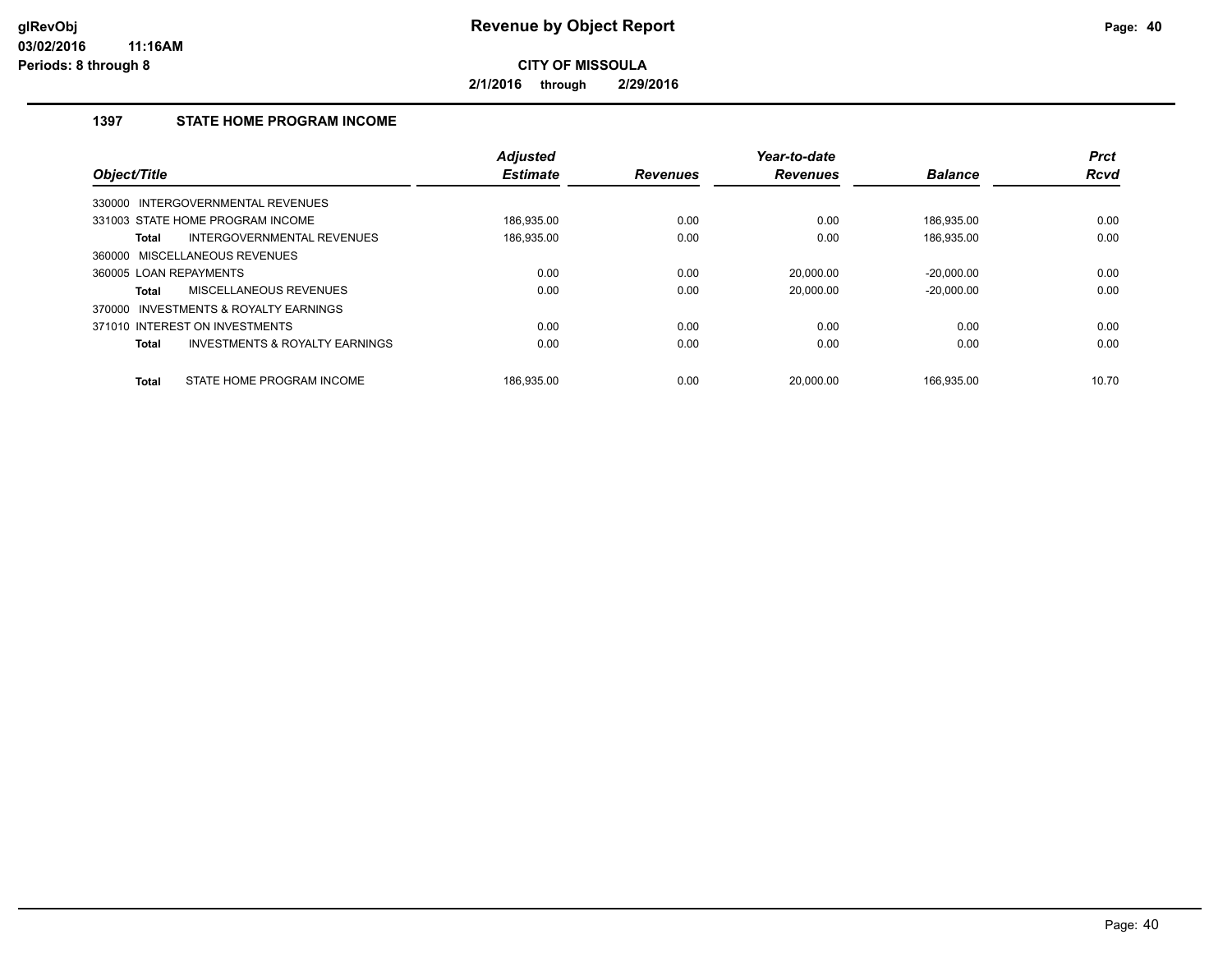**2/1/2016 through 2/29/2016**

**2250 PLANNING FUND**

**2250 PLANNING FUND**

|                                                           | <b>Adjusted</b> |                 | Year-to-date    |                | <b>Prct</b> |
|-----------------------------------------------------------|-----------------|-----------------|-----------------|----------------|-------------|
| Object/Title                                              | <b>Estimate</b> | <b>Revenues</b> | <b>Revenues</b> | <b>Balance</b> | <b>Rcvd</b> |
| 330000 INTERGOVERNMENTAL REVENUES                         |                 |                 |                 |                |             |
| 331054 FHWA PL GRANT                                      | 0.00            | 0.00            | 0.00            | 0.00           | 0.00        |
| 331055 FTA GRANT                                          | 0.00            | 0.00            | 0.00            | 0.00           | 0.00        |
| 331056 MDT FEDERAL CMAQ                                   | 0.00            | 0.00            | 0.00            | 0.00           | 0.00        |
| 331057 TRANSIT-MUTD CMAQ                                  | 0.00            | 0.00            | 0.00            | 0.00           | 0.00        |
| 331170 HISTORICAL PRESERVATION GRANT                      | 5,500.00        | 0.00            | 5,500.00        | 0.00           | 100.00      |
| 336023 STATE CONTRIB. - PERS                              | 0.00            | 0.00            | 142.54          | $-142.54$      | 0.00        |
| 336030 COUNTY CONTRIBUTION                                | 0.00            | 0.00            | 0.00            | 0.00           | 0.00        |
| 338100 PLANNING MILLS PASSED THRU COUNTY                  | 329,157.00      | 0.00            | 300,000.00      | 29,157.00      | 91.14       |
| <b>INTERGOVERNMENTAL REVENUES</b><br><b>Total</b>         | 334,657.00      | 0.00            | 305,642.54      | 29,014.46      | 91.33       |
| MISCELLANEOUS REVENUES<br>360000                          |                 |                 |                 |                |             |
| 365016 LOCAL MATCH MDT                                    | 0.00            | 0.00            | 0.00            | 0.00           | 0.00        |
| 365017 LOCAL MATCH TRANSIT                                | 0.00            | 0.00            | 0.00            | 0.00           | 0.00        |
| MISCELLANEOUS REVENUES<br><b>Total</b>                    | 0.00            | 0.00            | 0.00            | 0.00           | 0.00        |
| <b>INVESTMENTS &amp; ROYALTY EARNINGS</b><br>370000       |                 |                 |                 |                |             |
| 371010 INTEREST ON INVESTMENTS                            | 0.00            | 0.00            | 0.00            | 0.00           | 0.00        |
| <b>INVESTMENTS &amp; ROYALTY EARNINGS</b><br><b>Total</b> | 0.00            | 0.00            | 0.00            | 0.00           | 0.00        |
| OTHER FINANCING SOURCES<br>380000                         |                 |                 |                 |                |             |
| 383000 OPERATING TRANSFERS                                | 0.00            | 0.00            | 0.00            | 0.00           | 0.00        |
| 383029 TRANS FR GENERAL                                   | 83,734.00       | 0.00            | 0.00            | 83,734.00      | 0.00        |
| OTHER FINANCING SOURCES<br><b>Total</b>                   | 83,734.00       | 0.00            | 0.00            | 83,734.00      | 0.00        |
| <b>PLANNING FUND</b><br><b>Total</b>                      | 418,391.00      | 0.00            | 305,642.54      | 112,748.46     | 73.05       |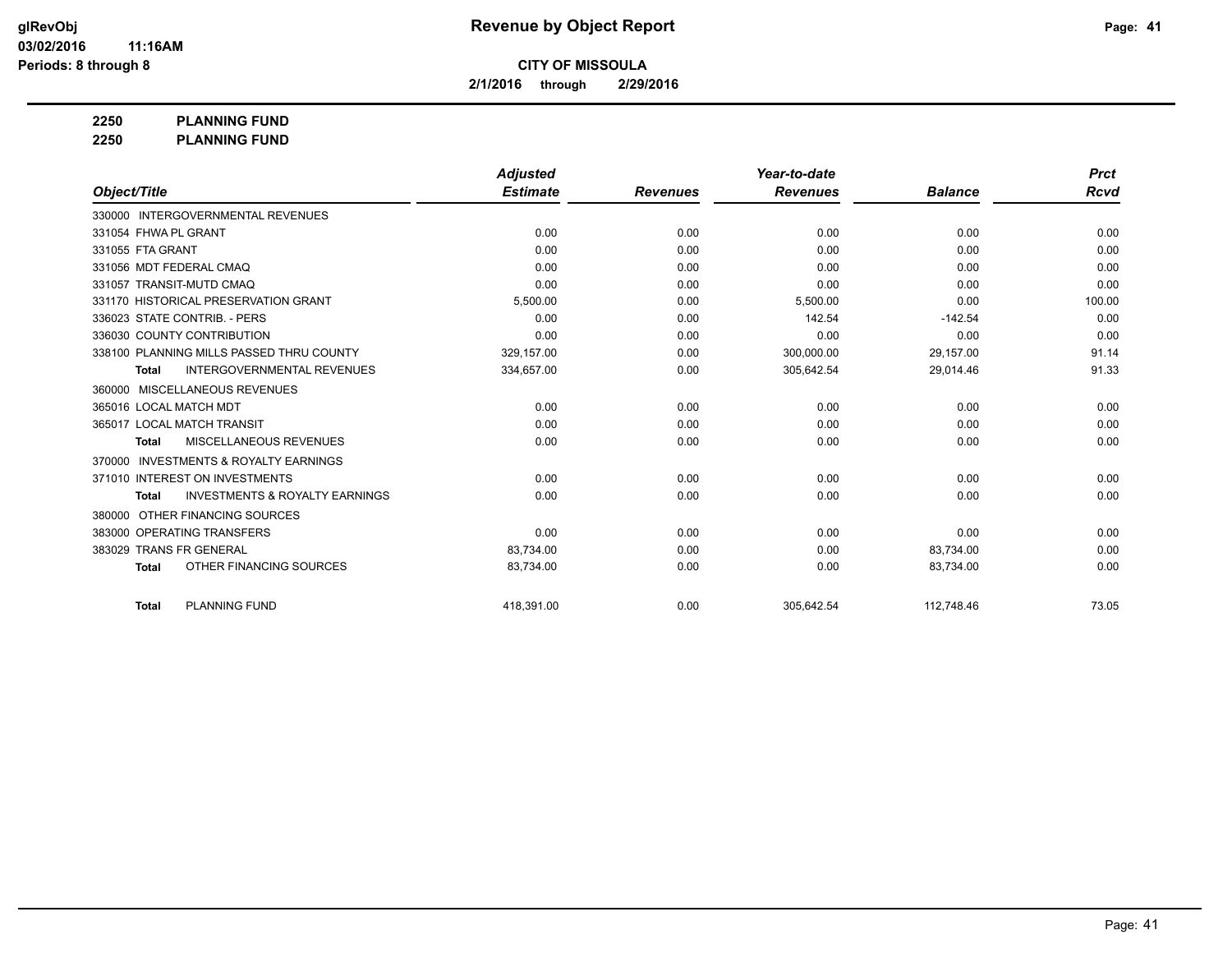**2/1/2016 through 2/29/2016**

#### **2250 PLANNING FUND**

|                                                           | <b>Adjusted</b> |                 | Year-to-date    |                | <b>Prct</b> |
|-----------------------------------------------------------|-----------------|-----------------|-----------------|----------------|-------------|
| Object/Title                                              | <b>Estimate</b> | <b>Revenues</b> | <b>Revenues</b> | <b>Balance</b> | Rcvd        |
| 330000 INTERGOVERNMENTAL REVENUES                         |                 |                 |                 |                |             |
| 331054 FHWA PL GRANT                                      | 0.00            | 0.00            | 0.00            | 0.00           | 0.00        |
| 331055 FTA GRANT                                          | 0.00            | 0.00            | 0.00            | 0.00           | 0.00        |
| 331056 MDT FEDERAL CMAQ                                   | 0.00            | 0.00            | 0.00            | 0.00           | 0.00        |
| 331057 TRANSIT-MUTD CMAQ                                  | 0.00            | 0.00            | 0.00            | 0.00           | 0.00        |
| 331170 HISTORICAL PRESERVATION GRANT                      | 5,500.00        | 0.00            | 5,500.00        | 0.00           | 100.00      |
| 336023 STATE CONTRIB. - PERS                              | 0.00            | 0.00            | 142.54          | $-142.54$      | 0.00        |
| 336030 COUNTY CONTRIBUTION                                | 0.00            | 0.00            | 0.00            | 0.00           | 0.00        |
| 338100 PLANNING MILLS PASSED THRU COUNTY                  | 329,157.00      | 0.00            | 300,000.00      | 29,157.00      | 91.14       |
| <b>INTERGOVERNMENTAL REVENUES</b><br>Total                | 334,657.00      | 0.00            | 305,642.54      | 29,014.46      | 91.33       |
| 360000 MISCELLANEOUS REVENUES                             |                 |                 |                 |                |             |
| 365016 LOCAL MATCH MDT                                    | 0.00            | 0.00            | 0.00            | 0.00           | 0.00        |
| 365017 LOCAL MATCH TRANSIT                                | 0.00            | 0.00            | 0.00            | 0.00           | 0.00        |
| MISCELLANEOUS REVENUES<br><b>Total</b>                    | 0.00            | 0.00            | 0.00            | 0.00           | 0.00        |
| <b>INVESTMENTS &amp; ROYALTY EARNINGS</b><br>370000       |                 |                 |                 |                |             |
| 371010 INTEREST ON INVESTMENTS                            | 0.00            | 0.00            | 0.00            | 0.00           | 0.00        |
| <b>INVESTMENTS &amp; ROYALTY EARNINGS</b><br><b>Total</b> | 0.00            | 0.00            | 0.00            | 0.00           | 0.00        |
| OTHER FINANCING SOURCES<br>380000                         |                 |                 |                 |                |             |
| 383000 OPERATING TRANSFERS                                | 0.00            | 0.00            | 0.00            | 0.00           | 0.00        |
| 383029 TRANS FR GENERAL                                   | 83,734.00       | 0.00            | 0.00            | 83,734.00      | 0.00        |
| OTHER FINANCING SOURCES<br><b>Total</b>                   | 83,734.00       | 0.00            | 0.00            | 83,734.00      | 0.00        |
| <b>PLANNING FUND</b><br><b>Total</b>                      | 418.391.00      | 0.00            | 305.642.54      | 112.748.46     | 73.05       |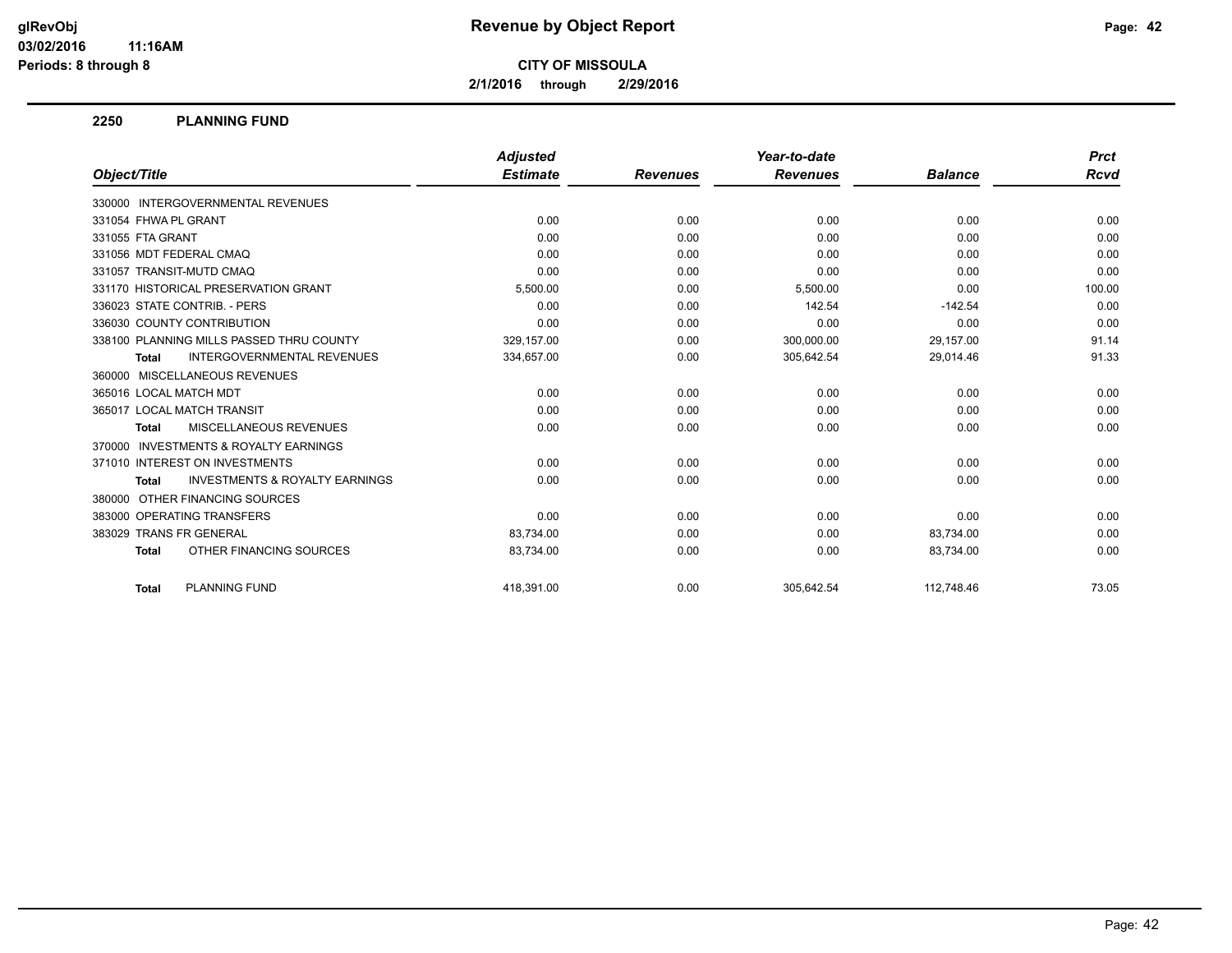**2/1/2016 through 2/29/2016**

# **2310 PUBLIC SAFETY INFORMATION SYSTEMS**

## **2310 PUBLIC SAFETY INFORMATION SYSTEMS**

|                                                    | <b>Adjusted</b> |                 | Year-to-date    |                | <b>Prct</b> |
|----------------------------------------------------|-----------------|-----------------|-----------------|----------------|-------------|
| Object/Title                                       | <b>Estimate</b> | <b>Revenues</b> | <b>Revenues</b> | <b>Balance</b> | <b>Rcvd</b> |
| INTERGOVERNMENTAL REVENUES<br>330000               |                 |                 |                 |                |             |
| 330000 INTERGOVERNMENTAL REVENUES                  | 18,000.00       | 0.00            | 18,000.00       | 0.00           | 100.00      |
| <b>INTERGOVERNMENTAL REVENUES</b><br>Total         | 18,000.00       | 0.00            | 18.000.00       | 0.00           | 100.00      |
| MISCELLANEOUS REVENUES<br>360000                   |                 |                 |                 |                |             |
| 363000 ASSESSMENTS PAID                            | 0.00            | 0.00            | 0.00            | 0.00           | 0.00        |
| MISCELLANEOUS REVENUES<br>Total                    | 0.00            | 0.00            | 0.00            | 0.00           | 0.00        |
| INVESTMENTS & ROYALTY EARNINGS<br>370000           |                 |                 |                 |                |             |
| 371010 INTEREST ON INVESTMENTS                     | 0.00            | 0.00            | 0.00            | 0.00           | 0.00        |
| <b>INVESTMENTS &amp; ROYALTY EARNINGS</b><br>Total | 0.00            | 0.00            | 0.00            | 0.00           | 0.00        |
| OTHER FINANCING SOURCES<br>380000                  |                 |                 |                 |                |             |
| 383029 TRANS FR GENERAL                            | 6,000.00        | 0.00            | 8,700.00        | $-2,700.00$    | 145.00      |
| OTHER FINANCING SOURCES<br><b>Total</b>            | 6,000.00        | 0.00            | 8,700.00        | $-2,700.00$    | 145.00      |
|                                                    |                 |                 |                 |                |             |
| PUBLIC SAFETY INFORMATION SYSTEMS<br><b>Total</b>  | 24.000.00       | 0.00            | 26.700.00       | $-2,700.00$    | 111.25      |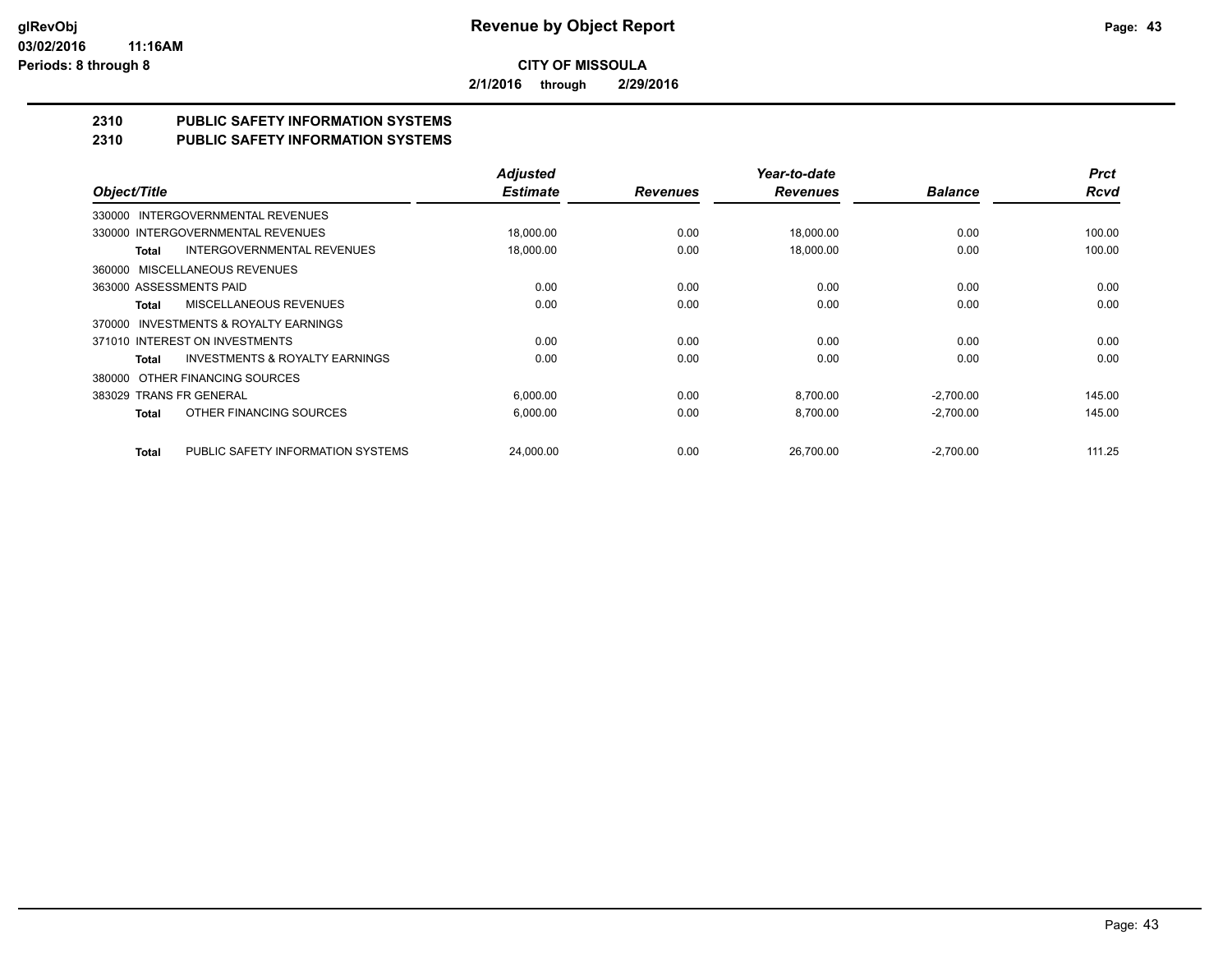**2/1/2016 through 2/29/2016**

## **2310 PUBLIC SAFETY INFORMATION SYSTEMS**

| Object/Title                                | <b>Adjusted</b><br><b>Estimate</b> | <b>Revenues</b> | Year-to-date<br><b>Revenues</b> | <b>Balance</b> | <b>Prct</b><br><b>Rcvd</b> |
|---------------------------------------------|------------------------------------|-----------------|---------------------------------|----------------|----------------------------|
|                                             |                                    |                 |                                 |                |                            |
| <b>INTERGOVERNMENTAL REVENUES</b><br>330000 |                                    |                 |                                 |                |                            |
| 330000 INTERGOVERNMENTAL REVENUES           | 18,000.00                          | 0.00            | 18,000.00                       | 0.00           | 100.00                     |
| INTERGOVERNMENTAL REVENUES<br>Total         | 18,000.00                          | 0.00            | 18,000.00                       | 0.00           | 100.00                     |
| 360000 MISCELLANEOUS REVENUES               |                                    |                 |                                 |                |                            |
| 363000 ASSESSMENTS PAID                     | 0.00                               | 0.00            | 0.00                            | 0.00           | 0.00                       |
| <b>MISCELLANEOUS REVENUES</b><br>Total      | 0.00                               | 0.00            | 0.00                            | 0.00           | 0.00                       |
| INVESTMENTS & ROYALTY EARNINGS<br>370000    |                                    |                 |                                 |                |                            |
| 371010 INTEREST ON INVESTMENTS              | 0.00                               | 0.00            | 0.00                            | 0.00           | 0.00                       |
| INVESTMENTS & ROYALTY EARNINGS<br>Total     | 0.00                               | 0.00            | 0.00                            | 0.00           | 0.00                       |
| OTHER FINANCING SOURCES<br>380000           |                                    |                 |                                 |                |                            |
| 383029 TRANS FR GENERAL                     | 6,000.00                           | 0.00            | 8,700.00                        | $-2,700.00$    | 145.00                     |
| OTHER FINANCING SOURCES<br>Total            | 6,000.00                           | 0.00            | 8,700.00                        | $-2,700.00$    | 145.00                     |
|                                             |                                    |                 |                                 |                |                            |
| PUBLIC SAFETY INFORMATION SYSTEMS<br>Total  | 24,000.00                          | 0.00            | 26,700.00                       | $-2,700.00$    | 111.25                     |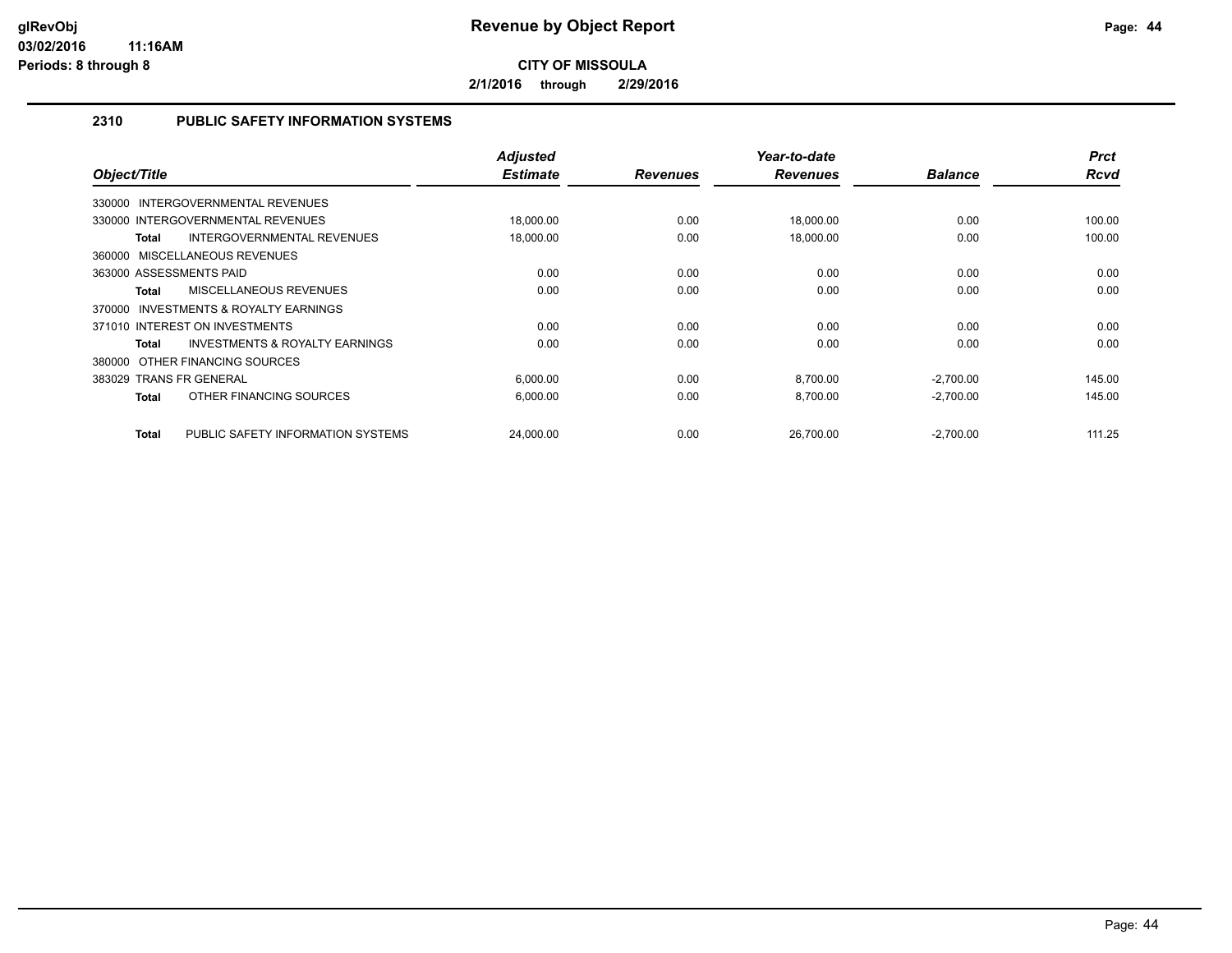**2/1/2016 through 2/29/2016**

**2321 IMPACT FEE FUND**

| <b>IMPACT FEE FUND</b><br>2321 |
|--------------------------------|
|--------------------------------|

|                                                           | <b>Adjusted</b> |                 | Year-to-date    |                | <b>Prct</b> |
|-----------------------------------------------------------|-----------------|-----------------|-----------------|----------------|-------------|
| Object/Title                                              | <b>Estimate</b> | <b>Revenues</b> | <b>Revenues</b> | <b>Balance</b> | Rcvd        |
| 340000 CHARGES FOR SERVICES                               |                 |                 |                 |                |             |
| 341032 IMPACT FEE CLEARING ACCOUNT                        | 1,200,000.00    | 53,969.57       | 711,433.93      | 488.566.07     | 59.29       |
| 341033 IMPACT FEES-PARKS SHARE                            | 0.00            | 0.00            | 0.00            | 0.00           | 0.00        |
| 341034 IMPACT FEES-FIRE SHARE                             | 0.00            | 0.00            | 0.00            | 0.00           | 0.00        |
| 341035 IMPACT FEES-POLICE SHARE                           | 0.00            | 0.00            | 0.00            | 0.00           | 0.00        |
| 341036 IMPACT FEES-COMMUNITY SERVICE SHARE                | 0.00            | 0.00            | 0.00            | 0.00           | 0.00        |
| 341037 IMPACT FEE-ROAD SHARE                              | 0.00            | 0.00            | 0.00            | 0.00           | 0.00        |
| <b>CHARGES FOR SERVICES</b><br>Total                      | 1,200,000.00    | 53,969.57       | 711,433.93      | 488,566.07     | 59.29       |
| 370000 INVESTMENTS & ROYALTY EARNINGS                     |                 |                 |                 |                |             |
| 371010 INTEREST ON INVESTMENTS                            | 0.00            | 0.00            | 0.00            | 0.00           | 0.00        |
| <b>INVESTMENTS &amp; ROYALTY EARNINGS</b><br><b>Total</b> | 0.00            | 0.00            | 0.00            | 0.00           | 0.00        |
| <b>IMPACT FEE FUND</b><br><b>Total</b>                    | .200.000.00     | 53.969.57       | 711.433.93      | 488.566.07     | 59.29       |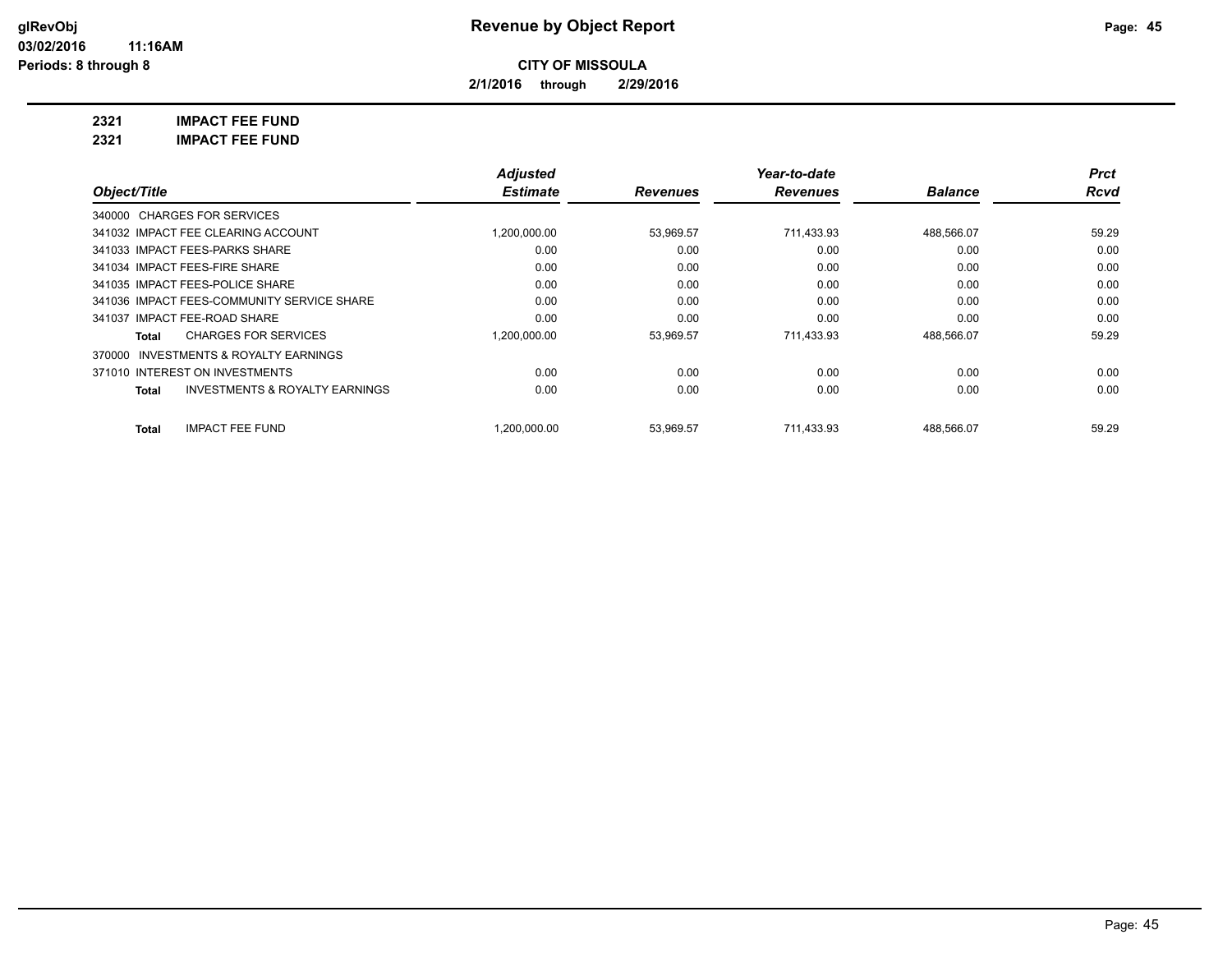**2/1/2016 through 2/29/2016**

#### **2321 IMPACT FEE FUND**

| Object/Title                                        | <b>Adjusted</b><br><b>Estimate</b> | <b>Revenues</b> | Year-to-date<br><b>Revenues</b> | <b>Balance</b> | <b>Prct</b><br><b>Rcvd</b> |
|-----------------------------------------------------|------------------------------------|-----------------|---------------------------------|----------------|----------------------------|
|                                                     |                                    |                 |                                 |                |                            |
| 340000 CHARGES FOR SERVICES                         |                                    |                 |                                 |                |                            |
| 341032 IMPACT FEE CLEARING ACCOUNT                  | 1.200.000.00                       | 53,969.57       | 711,433.93                      | 488,566.07     | 59.29                      |
| 341033 IMPACT FEES-PARKS SHARE                      | 0.00                               | 0.00            | 0.00                            | 0.00           | 0.00                       |
| 341034 IMPACT FEES-FIRE SHARE                       | 0.00                               | 0.00            | 0.00                            | 0.00           | 0.00                       |
| 341035 IMPACT FEES-POLICE SHARE                     | 0.00                               | 0.00            | 0.00                            | 0.00           | 0.00                       |
| 341036 IMPACT FEES-COMMUNITY SERVICE SHARE          | 0.00                               | 0.00            | 0.00                            | 0.00           | 0.00                       |
| 341037 IMPACT FEE-ROAD SHARE                        | 0.00                               | 0.00            | 0.00                            | 0.00           | 0.00                       |
| <b>CHARGES FOR SERVICES</b><br>Total                | 1.200.000.00                       | 53,969.57       | 711,433.93                      | 488,566.07     | 59.29                      |
| <b>INVESTMENTS &amp; ROYALTY EARNINGS</b><br>370000 |                                    |                 |                                 |                |                            |
| 371010 INTEREST ON INVESTMENTS                      | 0.00                               | 0.00            | 0.00                            | 0.00           | 0.00                       |
| <b>INVESTMENTS &amp; ROYALTY EARNINGS</b><br>Total  | 0.00                               | 0.00            | 0.00                            | 0.00           | 0.00                       |
| <b>IMPACT FEE FUND</b><br><b>Total</b>              | 1.200.000.00                       | 53,969.57       | 711.433.93                      | 488,566.07     | 59.29                      |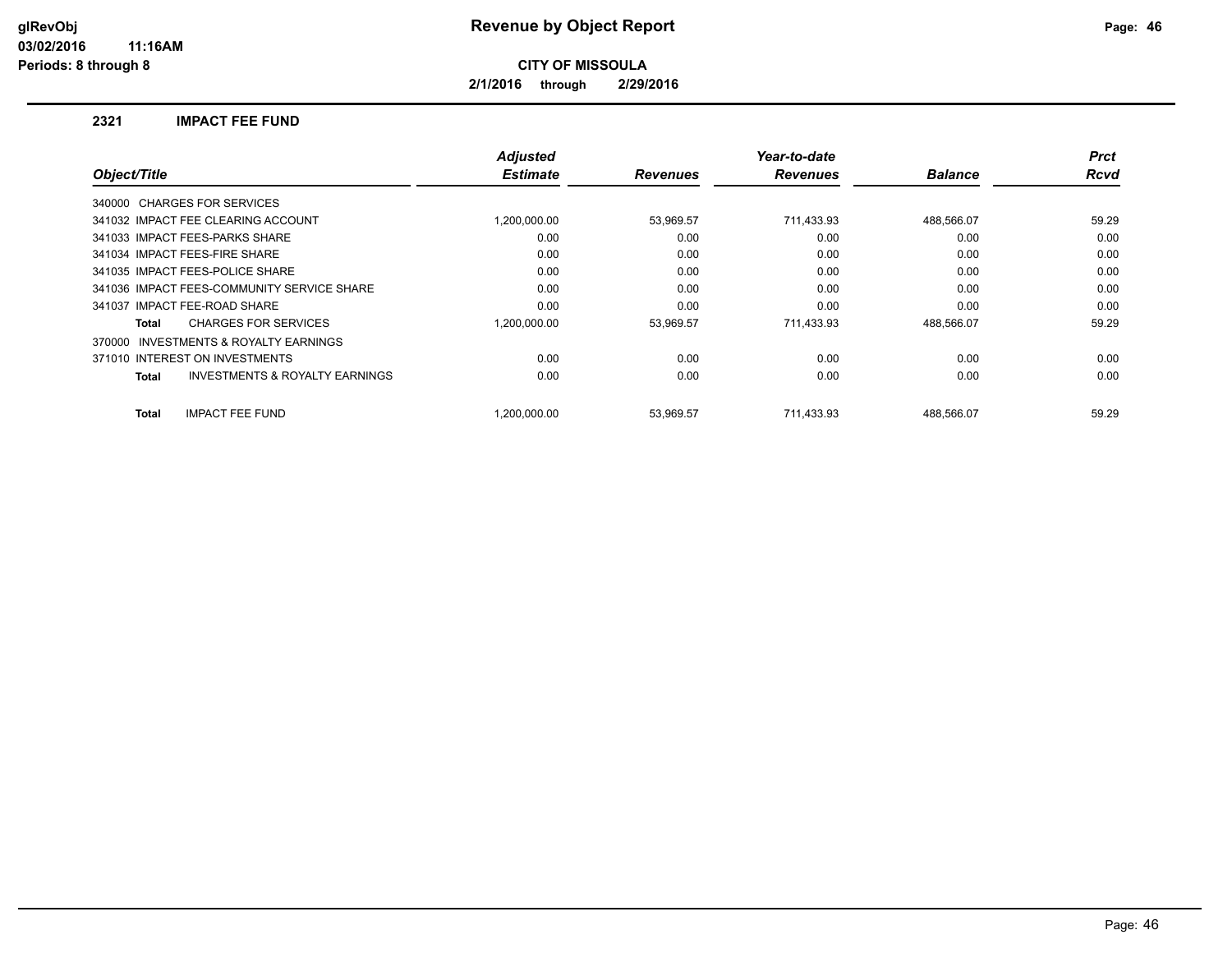**2/1/2016 through 2/29/2016**

## **2322 GEORGE ELMER/CATTLE DR INTERSECTION**

## **2322 GEORGE ELMER/CATTLE DR INTERSECTION**

|                                                     | <b>Adjusted</b> |                 | Year-to-date    |                | <b>Prct</b> |
|-----------------------------------------------------|-----------------|-----------------|-----------------|----------------|-------------|
| Object/Title                                        | <b>Estimate</b> | <b>Revenues</b> | <b>Revenues</b> | <b>Balance</b> | <b>Rcvd</b> |
| 310000 TAXES/ASSESSMENTS                            |                 |                 |                 |                |             |
| 312001 PENALTIES & INTEREST                         | 0.00            | 0.00            | 0.00            | 0.00           | 0.00        |
| TAXES/ASSESSMENTS<br>Total                          | 0.00            | 0.00            | 0.00            | 0.00           | 0.00        |
| 360000 MISCELLANEOUS REVENUES                       |                 |                 |                 |                |             |
| 365000 DEVELOPER CONRIBUTIONS                       | 15.000.00       | 0.00            | 0.00            | 15.000.00      | 0.00        |
| MISCELLANEOUS REVENUES<br>Total                     | 15,000.00       | 0.00            | 0.00            | 15,000.00      | 0.00        |
| 370000 INVESTMENTS & ROYALTY EARNINGS               |                 |                 |                 |                |             |
| 371010 INTEREST ON INVESTMENTS                      | 0.00            | 0.00            | 0.00            | 0.00           | 0.00        |
| 371020 GAIN/LOSS IN MARKET VALUE OF INVESTMENTS     | 0.00            | 0.00            | 0.00            | 0.00           | 0.00        |
| <b>INVESTMENTS &amp; ROYALTY EARNINGS</b><br>Total  | 0.00            | 0.00            | 0.00            | 0.00           | 0.00        |
| <b>GEORGE ELMER/CATTLE DR INTERSECTION</b><br>Total | 15.000.00       | 0.00            | 0.00            | 15.000.00      | 0.00        |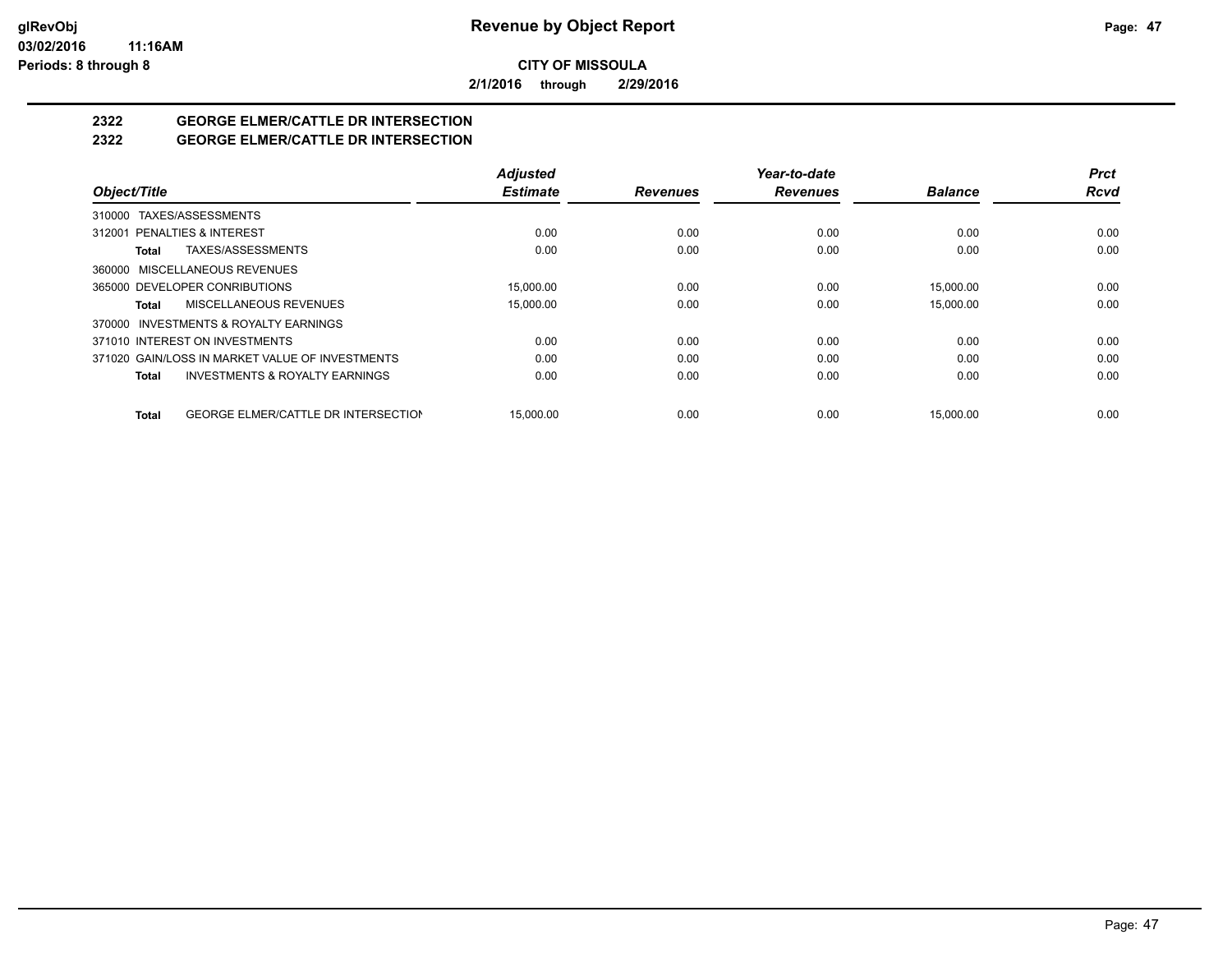**2/1/2016 through 2/29/2016**

## **2322 GEORGE ELMER/CATTLE DR INTERSECTION**

|                             |                                                | <b>Adjusted</b> |                 | Year-to-date    |                | <b>Prct</b> |
|-----------------------------|------------------------------------------------|-----------------|-----------------|-----------------|----------------|-------------|
| Object/Title                |                                                | <b>Estimate</b> | <b>Revenues</b> | <b>Revenues</b> | <b>Balance</b> | <b>Rcvd</b> |
| 310000                      | TAXES/ASSESSMENTS                              |                 |                 |                 |                |             |
| 312001 PENALTIES & INTEREST |                                                | 0.00            | 0.00            | 0.00            | 0.00           | 0.00        |
| Total                       | TAXES/ASSESSMENTS                              | 0.00            | 0.00            | 0.00            | 0.00           | 0.00        |
|                             | 360000 MISCELLANEOUS REVENUES                  |                 |                 |                 |                |             |
|                             | 365000 DEVELOPER CONRIBUTIONS                  | 15.000.00       | 0.00            | 0.00            | 15.000.00      | 0.00        |
| Total                       | MISCELLANEOUS REVENUES                         | 15,000.00       | 0.00            | 0.00            | 15,000.00      | 0.00        |
| 370000                      | INVESTMENTS & ROYALTY EARNINGS                 |                 |                 |                 |                |             |
|                             | 371010 INTEREST ON INVESTMENTS                 | 0.00            | 0.00            | 0.00            | 0.00           | 0.00        |
|                             | 371020 GAIN/LOSS IN MARKET VALUE OF INVESTMENT | 0.00            | 0.00            | 0.00            | 0.00           | 0.00        |
| Total                       | <b>INVESTMENTS &amp; ROYALTY EARNINGS</b>      | 0.00            | 0.00            | 0.00            | 0.00           | 0.00        |
|                             |                                                |                 |                 |                 |                |             |
| Total                       | <b>GEORGE ELMER/CATTLE DR INTERSECTIOL</b>     | 15.000.00       | 0.00            | 0.00            | 15.000.00      | 0.00        |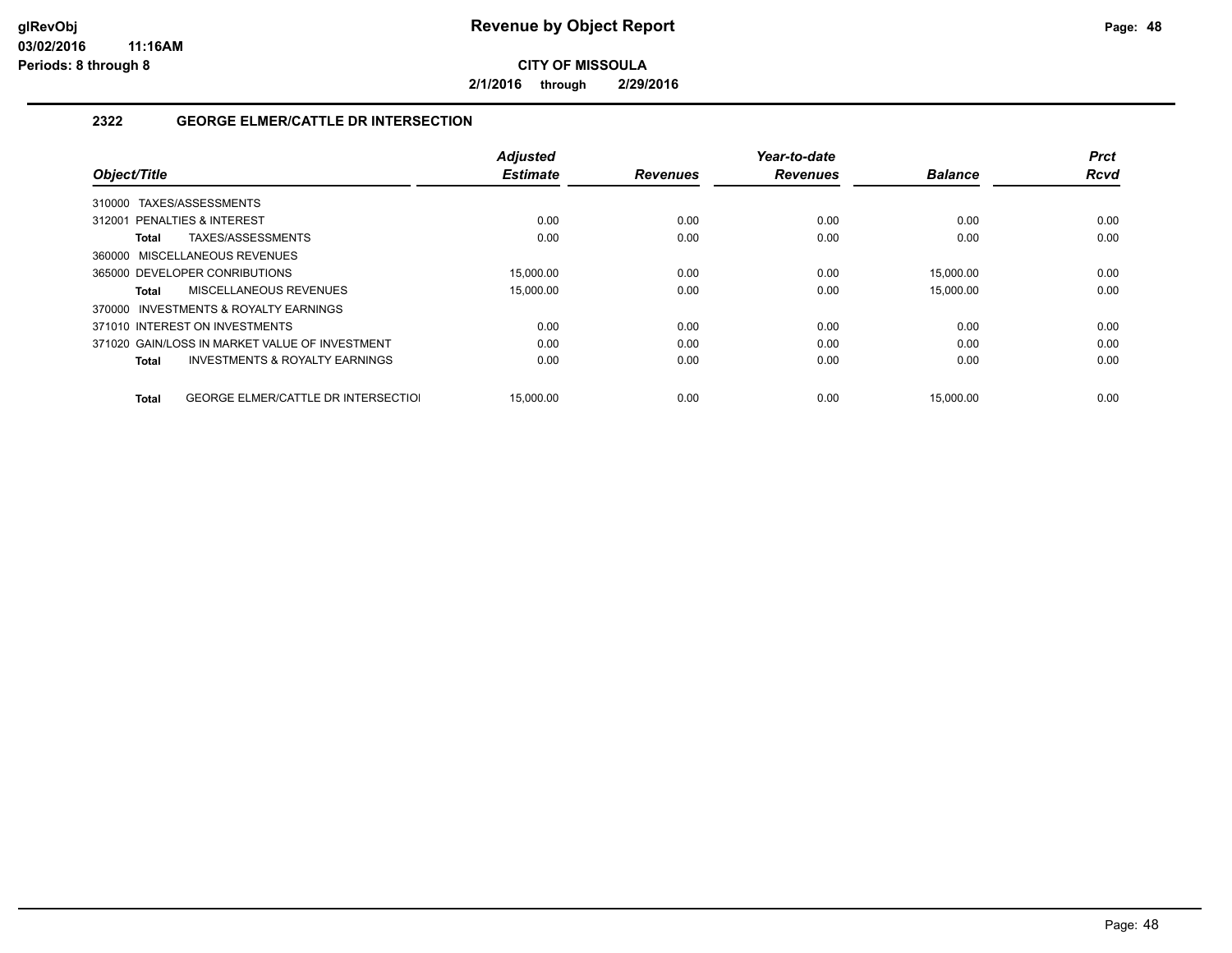**2/1/2016 through 2/29/2016**

**2365 PUBLIC ART FUND**

**2365 PUBLIC ART FUND**

|                                                           | <b>Adjusted</b> |                 | Year-to-date    |                | <b>Prct</b> |
|-----------------------------------------------------------|-----------------|-----------------|-----------------|----------------|-------------|
| Object/Title                                              | <b>Estimate</b> | <b>Revenues</b> | <b>Revenues</b> | <b>Balance</b> | <b>Rcvd</b> |
| 330000 INTERGOVERNMENTAL REVENUES                         |                 |                 |                 |                |             |
| 337000 LOCAL GRANTS                                       | 0.00            | 0.00            | 9.000.00        | $-9.000.00$    | 0.00        |
| 337002 MRA GRANT                                          | 0.00            | 0.00            | 0.00            | 0.00           | 0.00        |
| <b>INTERGOVERNMENTAL REVENUES</b><br><b>Total</b>         | 0.00            | 0.00            | 9,000.00        | $-9,000.00$    | 0.00        |
| MISCELLANEOUS REVENUES<br>360000                          |                 |                 |                 |                |             |
| 360010 MISCELLANEOUS                                      | 0.00            | 0.00            | 0.00            | 0.00           | 0.00        |
| 364040 INSURANCE AND DAMAGE RECOVERY                      | 0.00            | 0.00            | 0.00            | 0.00           | 0.00        |
| 365000 DONATIONS                                          | 0.00            | 0.00            | 8,000.00        | $-8,000.00$    | 0.00        |
| 368010 SALE OF T-SHIRTS                                   | 0.00            | 0.00            | 0.00            | 0.00           | 0.00        |
| <b>MISCELLANEOUS REVENUES</b><br><b>Total</b>             | 0.00            | 0.00            | 8,000.00        | $-8,000.00$    | 0.00        |
| <b>INVESTMENTS &amp; ROYALTY EARNINGS</b><br>370000       |                 |                 |                 |                |             |
| 371010 INTEREST ON INVESTMENTS                            | 0.00            | 0.00            | 0.00            | 0.00           | 0.00        |
| 371020 GAIN/LOSS IN MARKET VALUE OF INVESTMENTS           | 0.00            | 0.00            | 0.00            | 0.00           | 0.00        |
| <b>INVESTMENTS &amp; ROYALTY EARNINGS</b><br><b>Total</b> | 0.00            | 0.00            | 0.00            | 0.00           | 0.00        |
| OTHER FINANCING SOURCES<br>380000                         |                 |                 |                 |                |             |
| 383000 OPERATING TRANSFERS                                | 0.00            | 0.00            | 0.00            | 0.00           | 0.00        |
| 383029 TRANS FR GENERAL                                   | 0.00            | 0.00            | 0.00            | 0.00           | 0.00        |
| OTHER FINANCING SOURCES<br><b>Total</b>                   | 0.00            | 0.00            | 0.00            | 0.00           | 0.00        |
| PUBLIC ART FUND<br><b>Total</b>                           | 0.00            | 0.00            | 17,000.00       | $-17,000.00$   | 0.00        |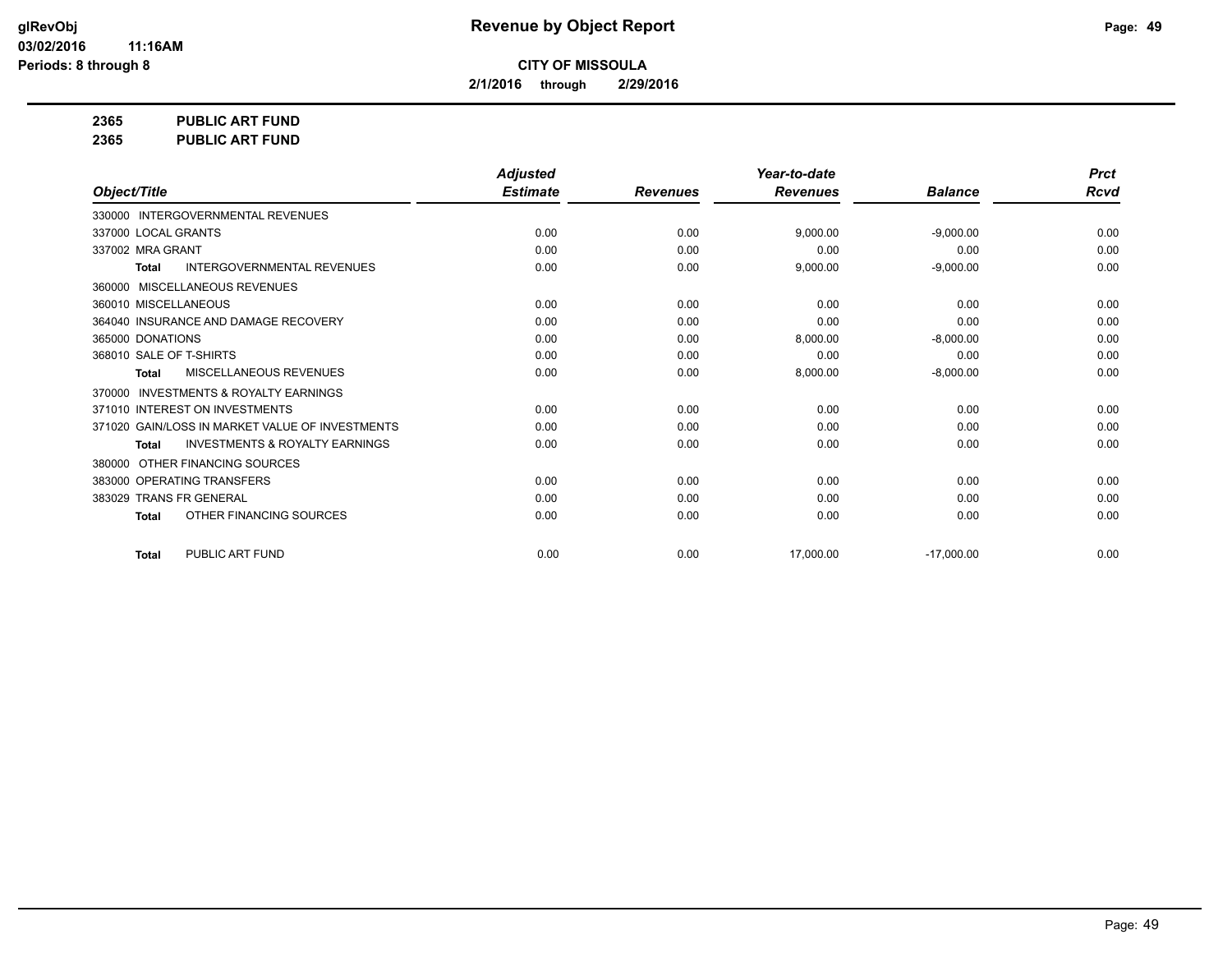**2/1/2016 through 2/29/2016**

#### **2365 PUBLIC ART FUND**

|                                                           | <b>Adjusted</b> |                 | Year-to-date    |                | <b>Prct</b> |
|-----------------------------------------------------------|-----------------|-----------------|-----------------|----------------|-------------|
| Object/Title                                              | <b>Estimate</b> | <b>Revenues</b> | <b>Revenues</b> | <b>Balance</b> | Rcvd        |
| 330000 INTERGOVERNMENTAL REVENUES                         |                 |                 |                 |                |             |
| 337000 LOCAL GRANTS                                       | 0.00            | 0.00            | 9,000.00        | $-9,000.00$    | 0.00        |
| 337002 MRA GRANT                                          | 0.00            | 0.00            | 0.00            | 0.00           | 0.00        |
| <b>INTERGOVERNMENTAL REVENUES</b><br><b>Total</b>         | 0.00            | 0.00            | 9,000.00        | $-9,000.00$    | 0.00        |
| MISCELLANEOUS REVENUES<br>360000                          |                 |                 |                 |                |             |
| 360010 MISCELLANEOUS                                      | 0.00            | 0.00            | 0.00            | 0.00           | 0.00        |
| 364040 INSURANCE AND DAMAGE RECOVERY                      | 0.00            | 0.00            | 0.00            | 0.00           | 0.00        |
| 365000 DONATIONS                                          | 0.00            | 0.00            | 8,000.00        | $-8,000.00$    | 0.00        |
| 368010 SALE OF T-SHIRTS                                   | 0.00            | 0.00            | 0.00            | 0.00           | 0.00        |
| <b>MISCELLANEOUS REVENUES</b><br><b>Total</b>             | 0.00            | 0.00            | 8,000.00        | $-8,000.00$    | 0.00        |
| <b>INVESTMENTS &amp; ROYALTY EARNINGS</b><br>370000       |                 |                 |                 |                |             |
| 371010 INTEREST ON INVESTMENTS                            | 0.00            | 0.00            | 0.00            | 0.00           | 0.00        |
| 371020 GAIN/LOSS IN MARKET VALUE OF INVESTMENT            | 0.00            | 0.00            | 0.00            | 0.00           | 0.00        |
| <b>INVESTMENTS &amp; ROYALTY EARNINGS</b><br><b>Total</b> | 0.00            | 0.00            | 0.00            | 0.00           | 0.00        |
| OTHER FINANCING SOURCES<br>380000                         |                 |                 |                 |                |             |
| 383000 OPERATING TRANSFERS                                | 0.00            | 0.00            | 0.00            | 0.00           | 0.00        |
| 383029 TRANS FR GENERAL                                   | 0.00            | 0.00            | 0.00            | 0.00           | 0.00        |
| OTHER FINANCING SOURCES<br><b>Total</b>                   | 0.00            | 0.00            | 0.00            | 0.00           | 0.00        |
| PUBLIC ART FUND<br><b>Total</b>                           | 0.00            | 0.00            | 17,000.00       | $-17,000.00$   | 0.00        |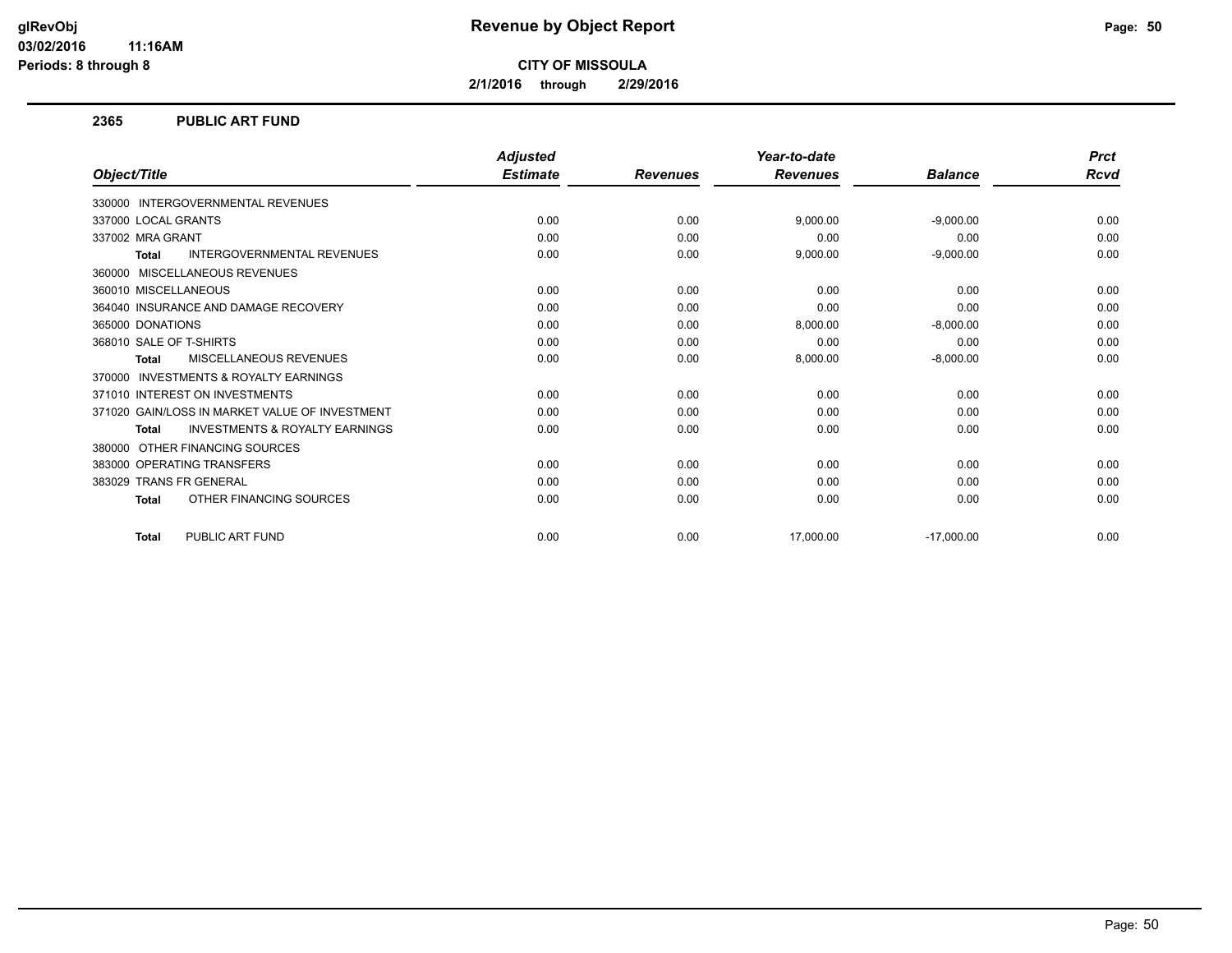**2/1/2016 through 2/29/2016**

## **2371 EMPLOYEE HEALTH INSURANCE LEVY FUND**

## **2371 EMPLOYEE HEALTH INSURANCE LEVY FUND**

|                                                     | <b>Adjusted</b> |                 | Year-to-date    |                | <b>Prct</b> |
|-----------------------------------------------------|-----------------|-----------------|-----------------|----------------|-------------|
| Object/Title                                        | <b>Estimate</b> | <b>Revenues</b> | <b>Revenues</b> | <b>Balance</b> | <b>Rcvd</b> |
| 310000 TAXES/ASSESSMENTS                            |                 |                 |                 |                |             |
| 311000 GENERAL PROPERTY TAXES                       | 4.462.00        | 436.20          | 4.769.32        | $-307.32$      | 106.89      |
| 312001 PENALTIES & INTEREST                         | 0.00            | 53.48           | 293.34          | $-293.34$      | 0.00        |
| TAXES/ASSESSMENTS<br>Total                          | 4.462.00        | 489.68          | 5,062.66        | $-600.66$      | 113.46      |
| 370000 INVESTMENTS & ROYALTY EARNINGS               |                 |                 |                 |                |             |
| 371010 INTEREST ON INVESTMENTS                      | 0.00            | 0.00            | 0.00            | 0.00           | 0.00        |
| <b>INVESTMENTS &amp; ROYALTY EARNINGS</b><br>Total  | 0.00            | 0.00            | 0.00            | 0.00           | 0.00        |
| EMPLOYEE HEALTH INSURANCE LEVY FUNI<br><b>Total</b> | 4.462.00        | 489.68          | 5.062.66        | $-600.66$      | 113.46      |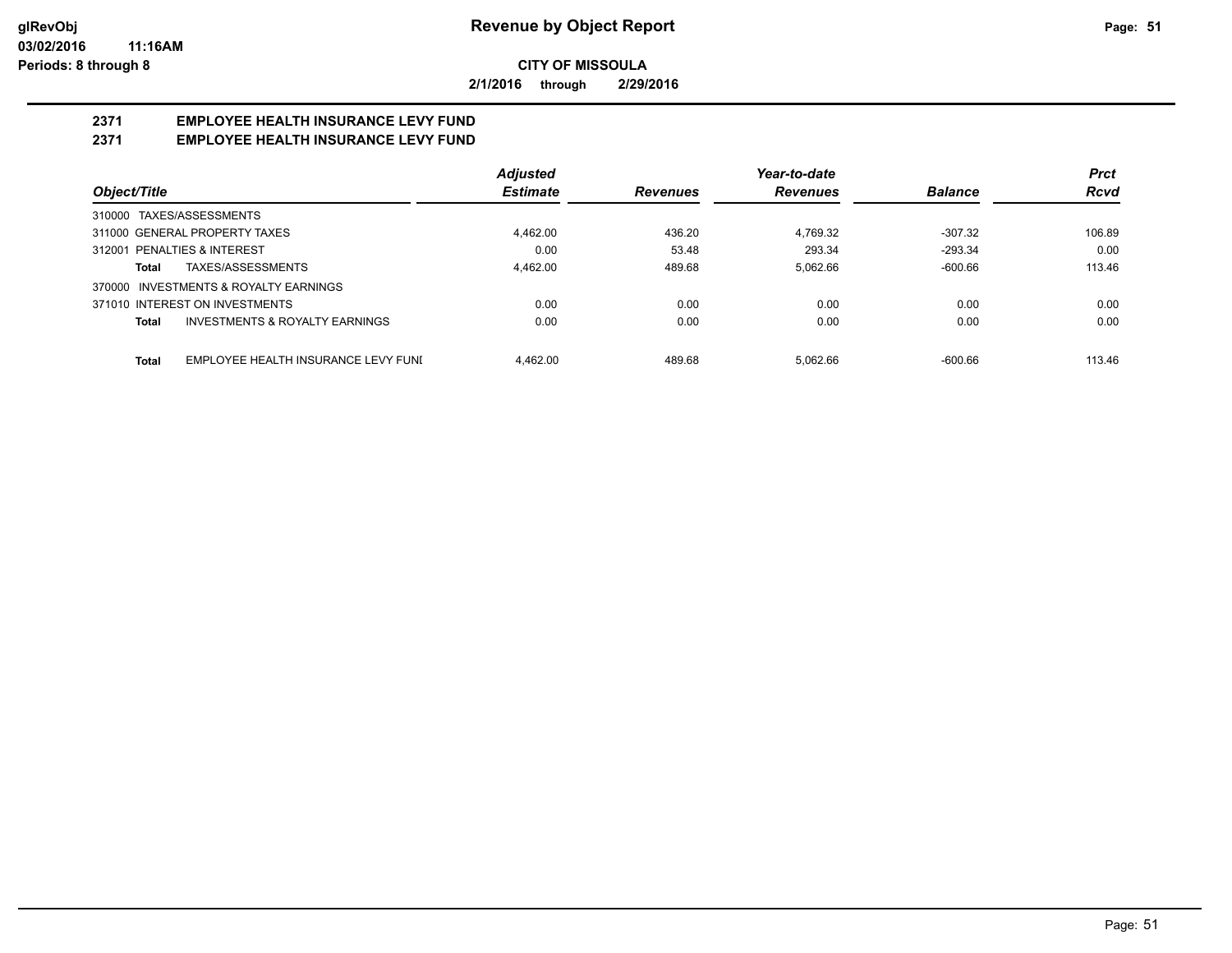**2/1/2016 through 2/29/2016**

## **2371 EMPLOYEE HEALTH INSURANCE LEVY FUND**

|                                                    | <b>Adjusted</b> |                 | Year-to-date    |                | <b>Prct</b> |
|----------------------------------------------------|-----------------|-----------------|-----------------|----------------|-------------|
| Object/Title                                       | <b>Estimate</b> | <b>Revenues</b> | <b>Revenues</b> | <b>Balance</b> | <b>Rcvd</b> |
| 310000 TAXES/ASSESSMENTS                           |                 |                 |                 |                |             |
| 311000 GENERAL PROPERTY TAXES                      | 4.462.00        | 436.20          | 4.769.32        | $-307.32$      | 106.89      |
| 312001 PENALTIES & INTEREST                        | 0.00            | 53.48           | 293.34          | $-293.34$      | 0.00        |
| TAXES/ASSESSMENTS<br>Total                         | 4.462.00        | 489.68          | 5.062.66        | $-600.66$      | 113.46      |
| 370000 INVESTMENTS & ROYALTY EARNINGS              |                 |                 |                 |                |             |
| 371010 INTEREST ON INVESTMENTS                     | 0.00            | 0.00            | 0.00            | 0.00           | 0.00        |
| INVESTMENTS & ROYALTY EARNINGS<br>Total            | 0.00            | 0.00            | 0.00            | 0.00           | 0.00        |
|                                                    |                 |                 |                 |                |             |
| <b>Total</b><br>EMPLOYEE HEALTH INSURANCE LEVY FUN | 4.462.00        | 489.68          | 5.062.66        | $-600.66$      | 113.46      |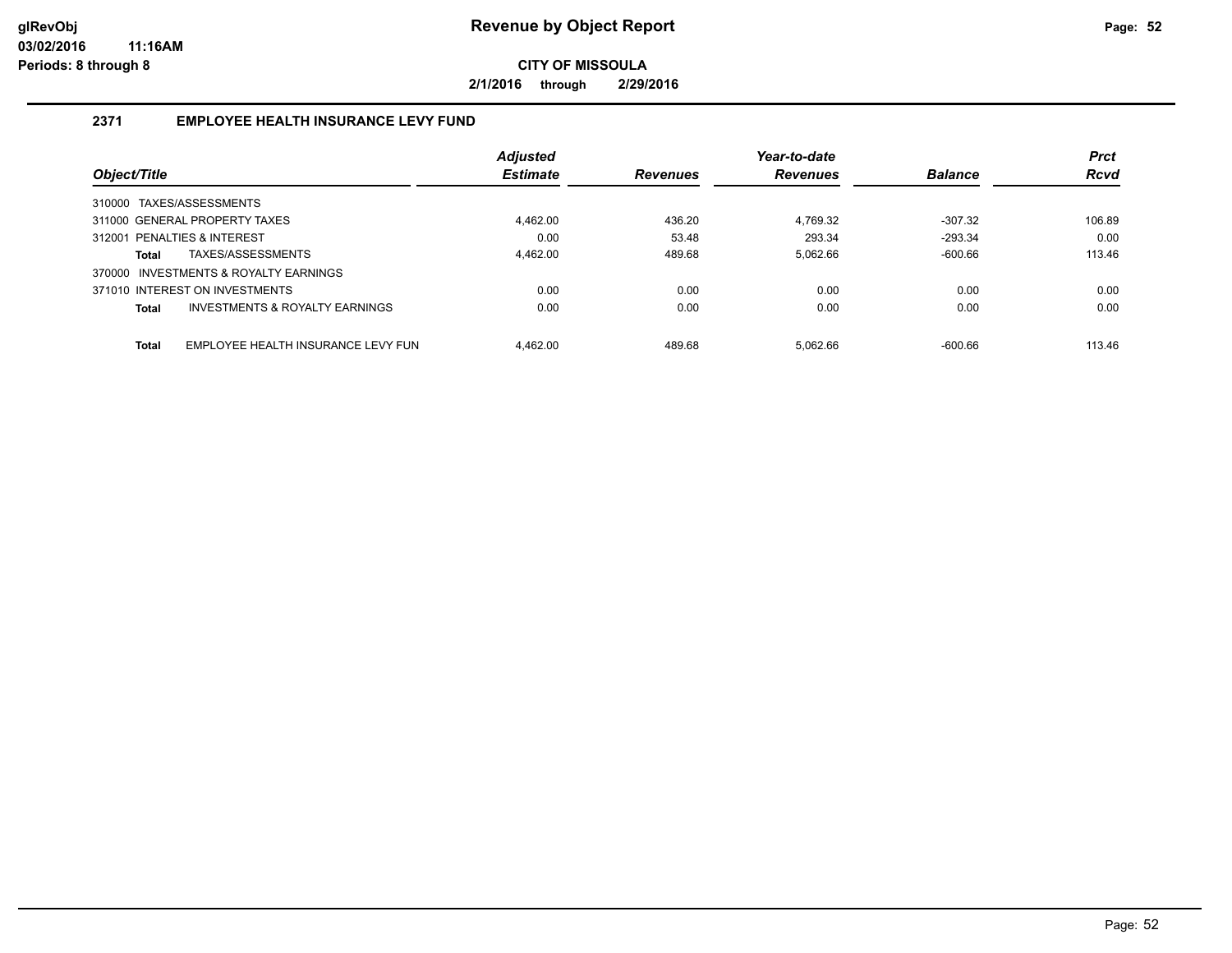**2/1/2016 through 2/29/2016**

#### **2372 PERMISSIVE MEDICAL LEVY**

**2372 PERMISSIVE MEDICAL LEVY**

|                                                    | <b>Adjusted</b> |                 | Year-to-date    |                | <b>Prct</b> |
|----------------------------------------------------|-----------------|-----------------|-----------------|----------------|-------------|
| Object/Title                                       | <b>Estimate</b> | <b>Revenues</b> | <b>Revenues</b> | <b>Balance</b> | Rcvd        |
| 310000 TAXES/ASSESSMENTS                           |                 |                 |                 |                |             |
| 311000 GENERAL PROPERTY TAXES                      | 4,405,445.00    | 55,886.17       | 2,285,300.61    | 2,120,144.39   | 51.87       |
| 312001 PENALTIES & INTEREST                        | 0.00            | 543.88          | 1.531.92        | $-1.531.92$    | 0.00        |
| TAXES/ASSESSMENTS<br>Total                         | 4.405.445.00    | 56.430.05       | 2.286.832.53    | 2.118.612.47   | 51.91       |
| 370000 INVESTMENTS & ROYALTY EARNINGS              |                 |                 |                 |                |             |
| 371010 INTEREST ON INVESTMENTS                     | 0.00            | 0.00            | 0.00            | 0.00           | 0.00        |
| <b>INVESTMENTS &amp; ROYALTY EARNINGS</b><br>Total | 0.00            | 0.00            | 0.00            | 0.00           | 0.00        |
| Total<br>PERMISSIVE MEDICAL LEVY                   | 4.405.445.00    | 56.430.05       | 2.286.832.53    | 2.118.612.47   | 51.91       |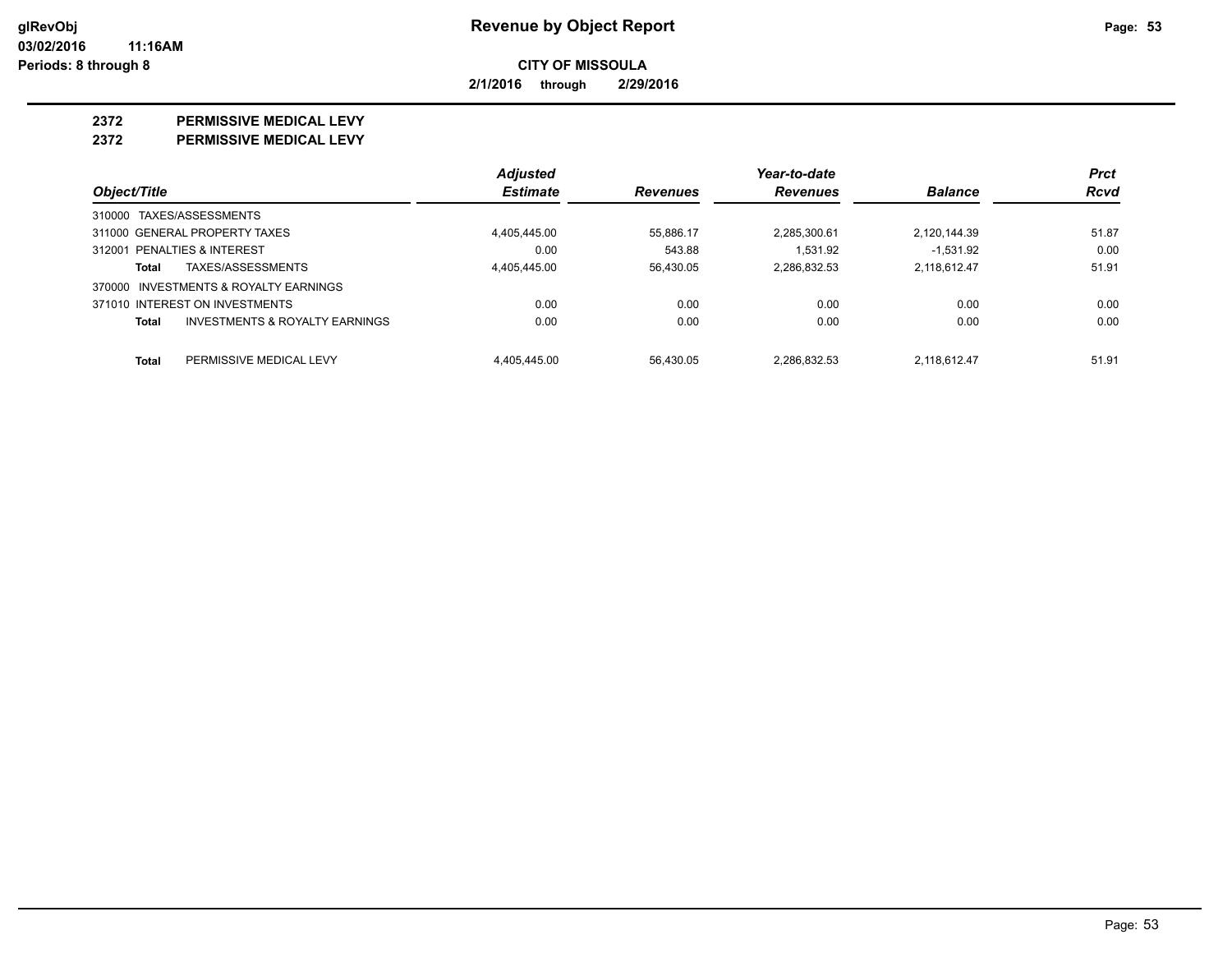**2/1/2016 through 2/29/2016**

### **2372 PERMISSIVE MEDICAL LEVY**

|                                         | <b>Adjusted</b> |                 | Year-to-date    |                | <b>Prct</b> |
|-----------------------------------------|-----------------|-----------------|-----------------|----------------|-------------|
| Object/Title                            | <b>Estimate</b> | <b>Revenues</b> | <b>Revenues</b> | <b>Balance</b> | <b>Rcvd</b> |
| 310000 TAXES/ASSESSMENTS                |                 |                 |                 |                |             |
| 311000 GENERAL PROPERTY TAXES           | 4.405.445.00    | 55.886.17       | 2.285.300.61    | 2.120.144.39   | 51.87       |
| 312001 PENALTIES & INTEREST             | 0.00            | 543.88          | 1.531.92        | $-1.531.92$    | 0.00        |
| TAXES/ASSESSMENTS<br><b>Total</b>       | 4,405,445.00    | 56.430.05       | 2,286,832.53    | 2,118,612.47   | 51.91       |
| 370000 INVESTMENTS & ROYALTY EARNINGS   |                 |                 |                 |                |             |
| 371010 INTEREST ON INVESTMENTS          | 0.00            | 0.00            | 0.00            | 0.00           | 0.00        |
| INVESTMENTS & ROYALTY EARNINGS<br>Total | 0.00            | 0.00            | 0.00            | 0.00           | 0.00        |
| <b>Total</b><br>PERMISSIVE MEDICAL LEVY | 4.405.445.00    | 56.430.05       | 2.286.832.53    | 2.118.612.47   | 51.91       |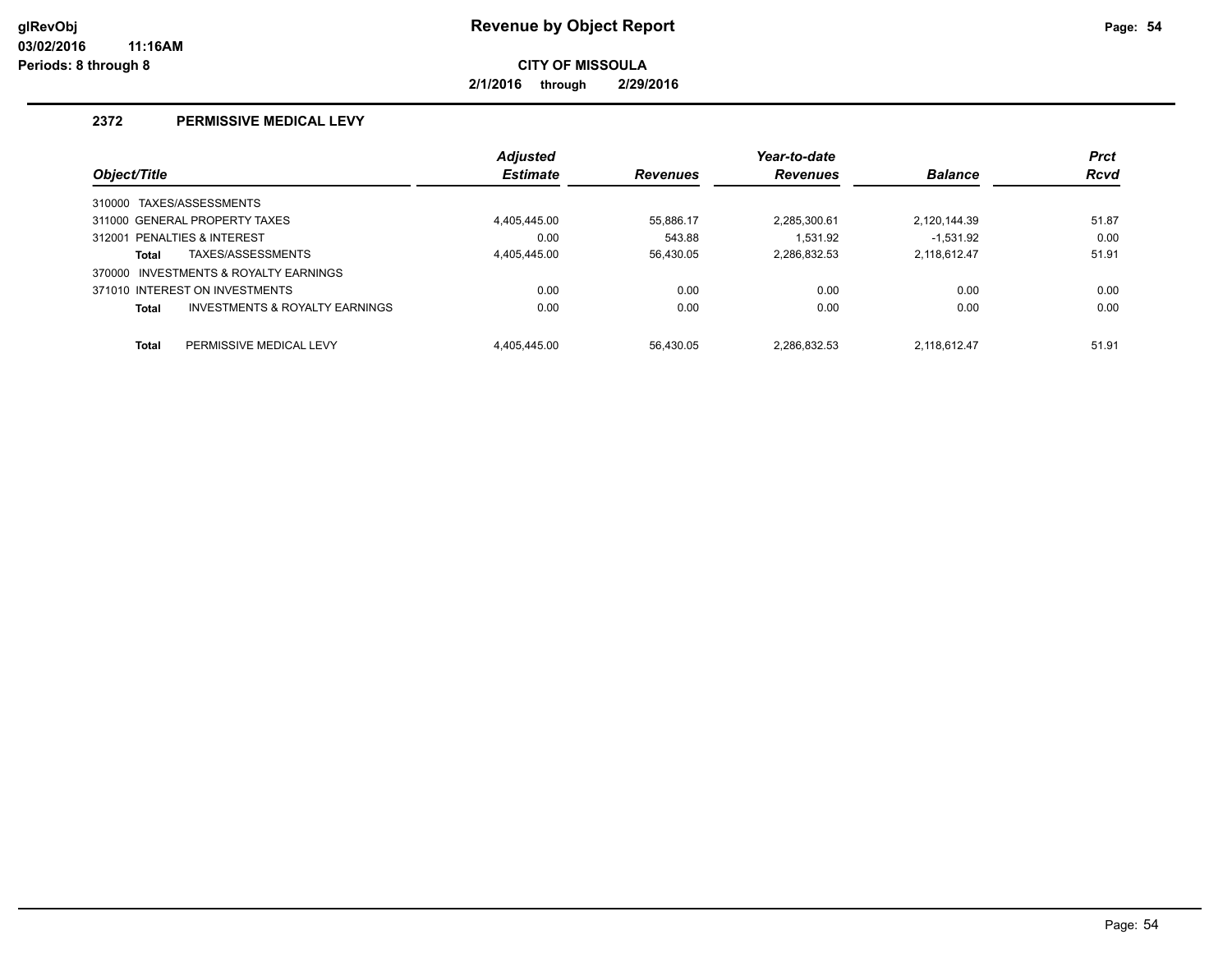**2/1/2016 through 2/29/2016**

## **2389 CABLE TELEVISION FRANCHISE FUND**

## **2389 CABLE TELEVISION FRANCHISE FUND**

|                                                 | <b>Adjusted</b> |                 | Year-to-date    |                | <b>Prct</b> |
|-------------------------------------------------|-----------------|-----------------|-----------------|----------------|-------------|
| Object/Title                                    | <b>Estimate</b> | <b>Revenues</b> | <b>Revenues</b> | <b>Balance</b> | <b>Rcvd</b> |
| LICENSES & PERMITS<br>320000                    |                 |                 |                 |                |             |
| 322031 FRANCHISE FEE - AT&T                     | 680.000.00      | 174.808.65      | 339.723.62      | 340.276.38     | 49.96       |
| 322034 PEG ACCESS                               | 56.000.00       | 10.045.60       | 19.896.32       | 36.103.68      | 35.53       |
| <b>LICENSES &amp; PERMITS</b><br>Total          | 736.000.00      | 184.854.25      | 359.619.94      | 376.380.06     | 48.86       |
| 360000 MISCELLANEOUS REVENUES                   |                 |                 |                 |                |             |
| 365000 DONATIONS                                | 0.00            | 0.00            | 0.00            | 0.00           | 0.00        |
| MISCELLANEOUS REVENUES<br><b>Total</b>          | 0.00            | 0.00            | 0.00            | 0.00           | 0.00        |
| <b>Total</b><br>CABLE TELEVISION FRANCHISE FUND | 736.000.00      | 184.854.25      | 359.619.94      | 376.380.06     | 48.86       |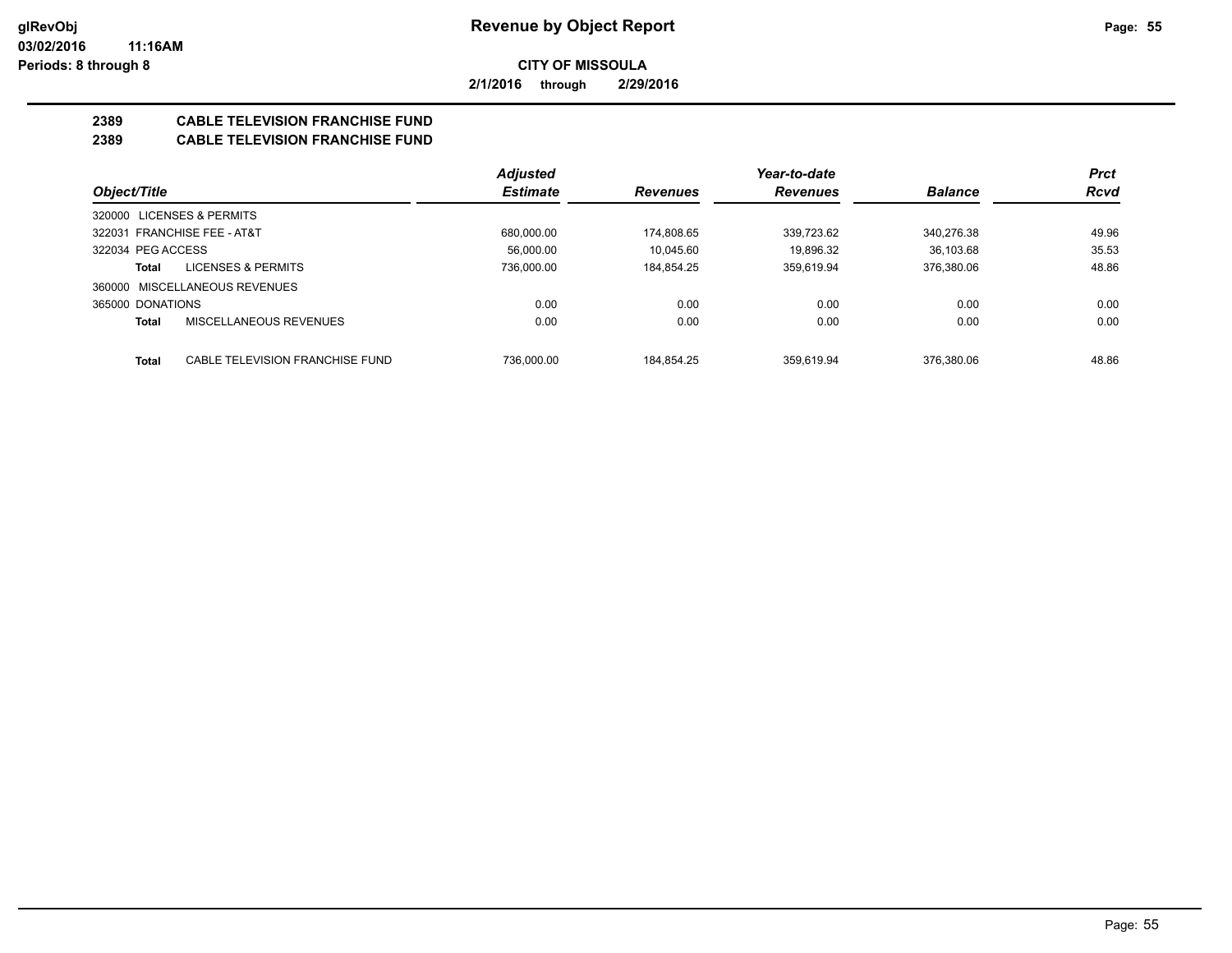**2/1/2016 through 2/29/2016**

## **2389 CABLE TELEVISION FRANCHISE FUND**

|                           |                                 | <b>Adjusted</b> |                 | Year-to-date    |                | <b>Prct</b> |
|---------------------------|---------------------------------|-----------------|-----------------|-----------------|----------------|-------------|
| Object/Title              |                                 | <b>Estimate</b> | <b>Revenues</b> | <b>Revenues</b> | <b>Balance</b> | <b>Rcvd</b> |
| 320000 LICENSES & PERMITS |                                 |                 |                 |                 |                |             |
|                           | 322031 FRANCHISE FEE - AT&T     | 680.000.00      | 174.808.65      | 339.723.62      | 340.276.38     | 49.96       |
| 322034 PEG ACCESS         |                                 | 56.000.00       | 10.045.60       | 19.896.32       | 36.103.68      | 35.53       |
| Total                     | LICENSES & PERMITS              | 736.000.00      | 184.854.25      | 359.619.94      | 376.380.06     | 48.86       |
|                           | 360000 MISCELLANEOUS REVENUES   |                 |                 |                 |                |             |
| 365000 DONATIONS          |                                 | 0.00            | 0.00            | 0.00            | 0.00           | 0.00        |
| Total                     | MISCELLANEOUS REVENUES          | 0.00            | 0.00            | 0.00            | 0.00           | 0.00        |
|                           |                                 |                 |                 |                 |                |             |
| Total                     | CABLE TELEVISION FRANCHISE FUND | 736.000.00      | 184.854.25      | 359.619.94      | 376.380.06     | 48.86       |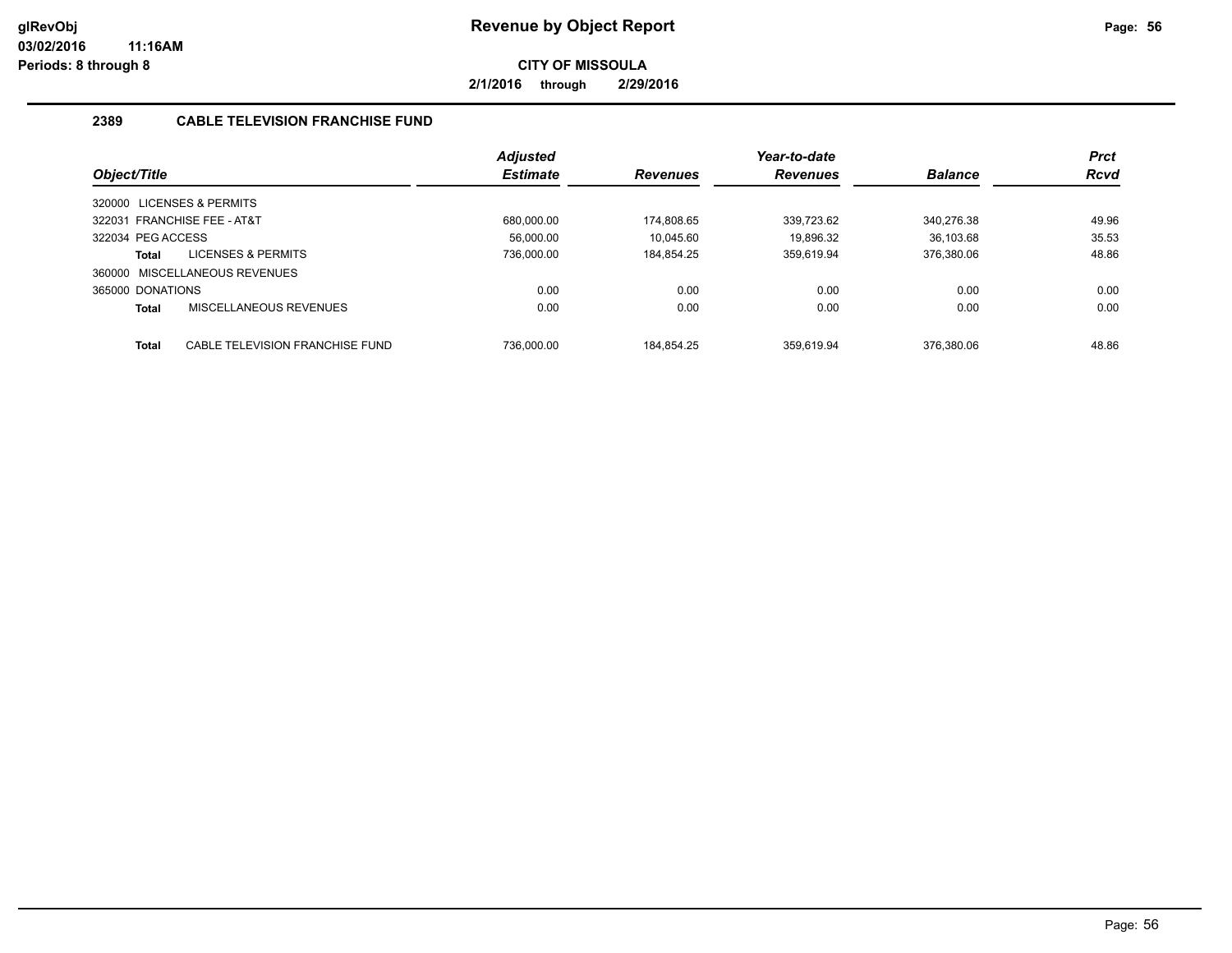**2/1/2016 through 2/29/2016**

### **2390 DRUG FORFEITURE FUND**

**2390 DRUG FORFEITURE FUND**

|                                                    | <b>Adjusted</b> |                 | Year-to-date |                | <b>Prct</b> |
|----------------------------------------------------|-----------------|-----------------|--------------|----------------|-------------|
| Object/Title                                       | <b>Estimate</b> | <b>Revenues</b> | Revenues     | <b>Balance</b> | <b>Rcvd</b> |
| 350000 FINES & FORFEITURES                         |                 |                 |              |                |             |
| 351013 DRUG FORFEITURES                            | 16.800.00       | 620.00          | 7.575.20     | 9.224.80       | 45.09       |
| <b>FINES &amp; FORFEITURES</b><br>Total            | 16,800.00       | 620.00          | 7.575.20     | 9.224.80       | 45.09       |
| 370000 INVESTMENTS & ROYALTY EARNINGS              |                 |                 |              |                |             |
| 371010 INTEREST ON INVESTMENTS                     | 0.00            | 0.00            | 0.00         | 0.00           | 0.00        |
| <b>INVESTMENTS &amp; ROYALTY EARNINGS</b><br>Total | 0.00            | 0.00            | 0.00         | 0.00           | 0.00        |
| DRUG FORFEITURE FUND<br>Total                      | 16.800.00       | 620.00          | 7.575.20     | 9.224.80       | 45.09       |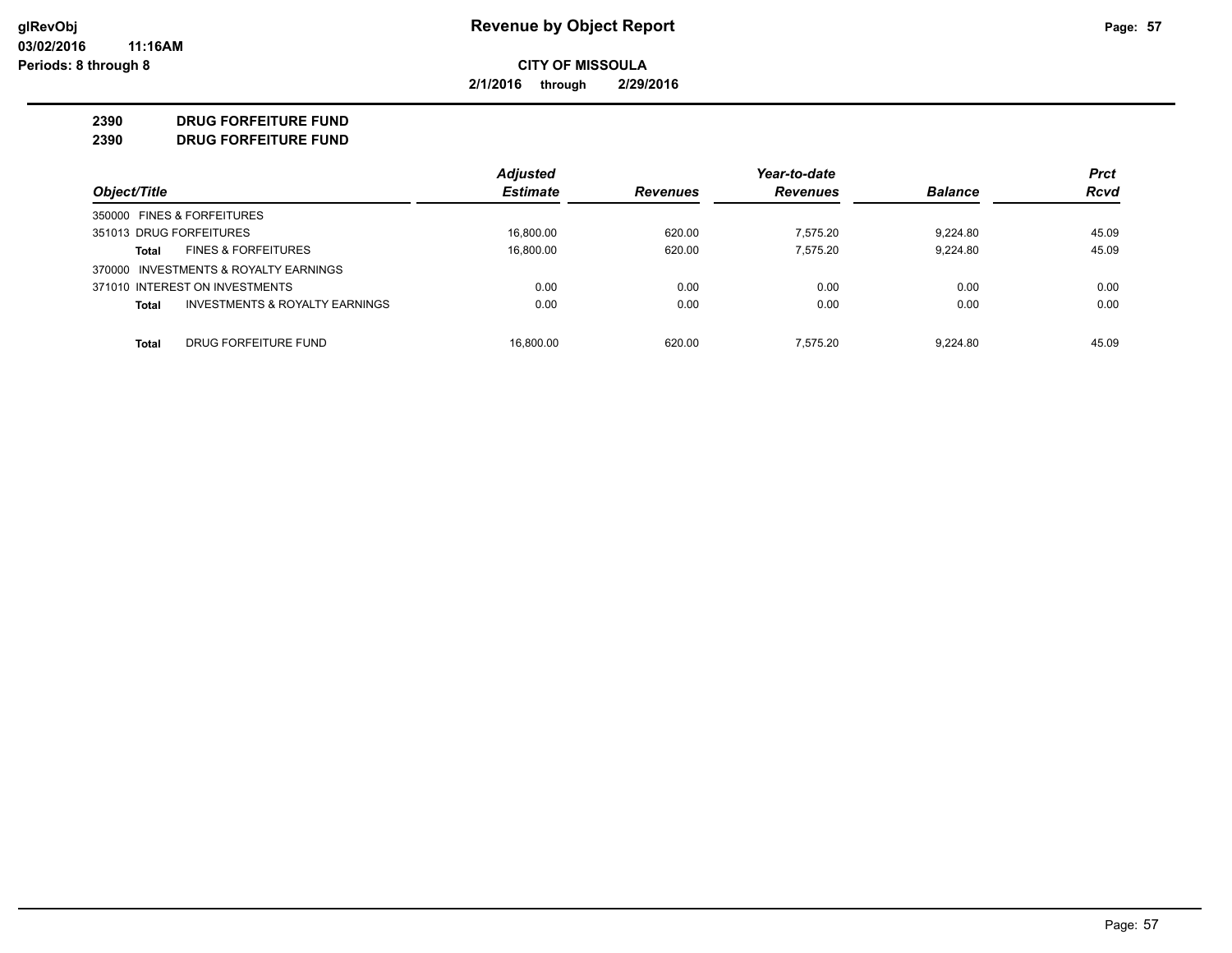**2/1/2016 through 2/29/2016**

### **2390 DRUG FORFEITURE FUND**

|                         |                                           | <b>Adjusted</b> |                 | Year-to-date    |                | <b>Prct</b> |
|-------------------------|-------------------------------------------|-----------------|-----------------|-----------------|----------------|-------------|
| Object/Title            |                                           | <b>Estimate</b> | <b>Revenues</b> | <b>Revenues</b> | <b>Balance</b> | <b>Rcvd</b> |
|                         | 350000 FINES & FORFEITURES                |                 |                 |                 |                |             |
| 351013 DRUG FORFEITURES |                                           | 16.800.00       | 620.00          | 7.575.20        | 9.224.80       | 45.09       |
| Total                   | <b>FINES &amp; FORFEITURES</b>            | 16.800.00       | 620.00          | 7.575.20        | 9.224.80       | 45.09       |
|                         | 370000 INVESTMENTS & ROYALTY EARNINGS     |                 |                 |                 |                |             |
|                         | 371010 INTEREST ON INVESTMENTS            | 0.00            | 0.00            | 0.00            | 0.00           | 0.00        |
| <b>Total</b>            | <b>INVESTMENTS &amp; ROYALTY EARNINGS</b> | 0.00            | 0.00            | 0.00            | 0.00           | 0.00        |
| <b>Total</b>            | DRUG FORFEITURE FUND                      | 16.800.00       | 620.00          | 7.575.20        | 9.224.80       | 45.09       |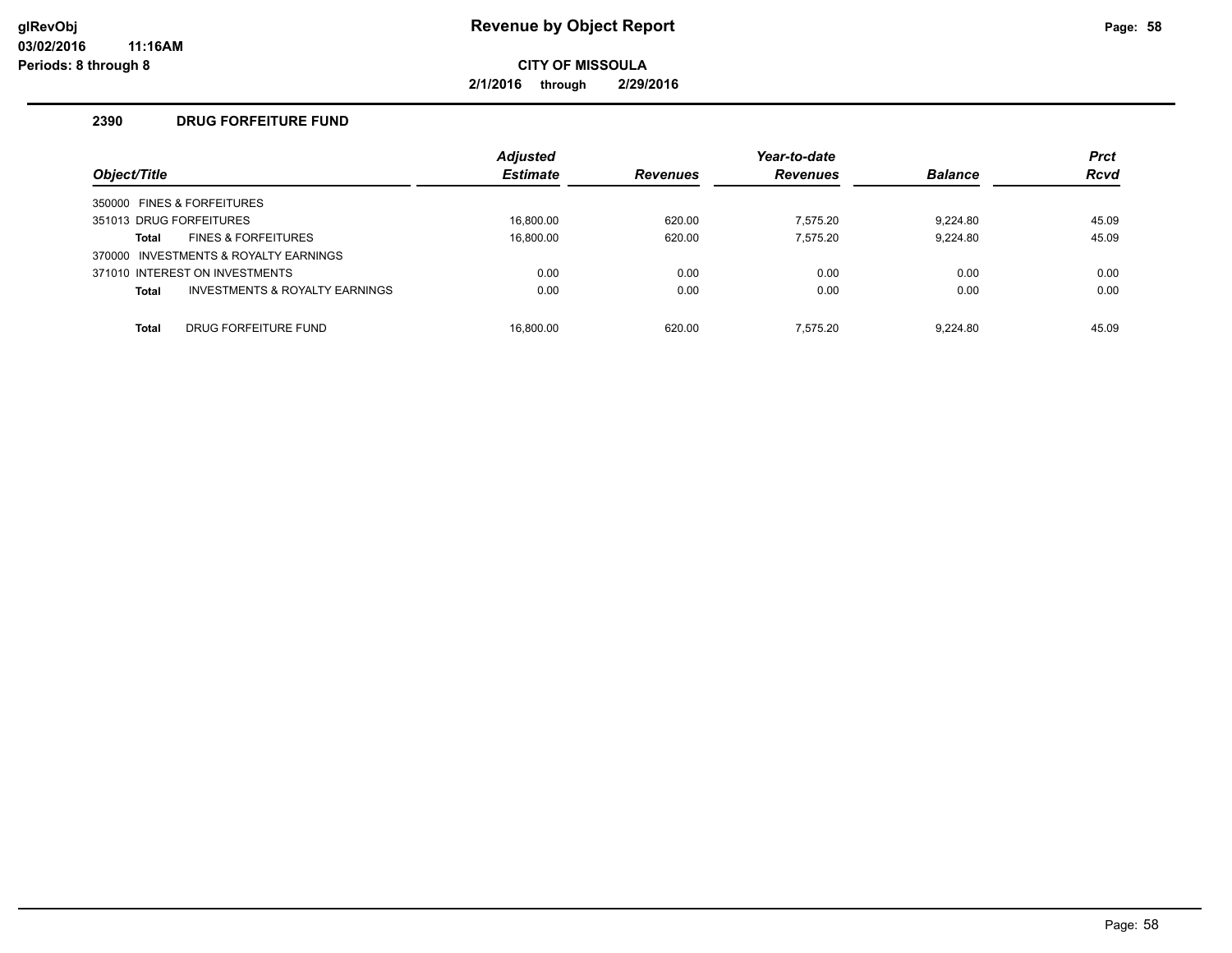**2/1/2016 through 2/29/2016**

## **2394 BUILDING INSPECTION FUND**

**2394 BUILDING INSPECTION FUND**

|                                                     | <b>Adjusted</b> |                 | Year-to-date    |                | <b>Prct</b> |
|-----------------------------------------------------|-----------------|-----------------|-----------------|----------------|-------------|
| Object/Title                                        | <b>Estimate</b> | <b>Revenues</b> | <b>Revenues</b> | <b>Balance</b> | <b>Rcvd</b> |
| 320000 LICENSES & PERMITS                           |                 |                 |                 |                |             |
| 323011 BUILDING PERMITS                             | 1,074,058.00    | 78,723.79       | 681,764.52      | 392,293.48     | 63.48       |
| 323012 ELECTRICAL PERMITS                           | 231,537.00      | 17,032.37       | 156,282.37      | 75,254.63      | 67.50       |
| 323013 PLUMBING PERMITS                             | 132,373.00      | 12,310.00       | 81,738.00       | 50,635.00      | 61.75       |
| 323014 BLDG PERMIT REVIEW FEE                       | 0.00            | 0.00            | 0.00            | 0.00           | 0.00        |
| 323016 MOVING PERMITS                               | 0.00            | 0.00            | 0.00            | 0.00           | 0.00        |
| 323017 MECHANICAL PERMITS                           | 96,891.00       | 7,496.00        | 69,346.00       | 27,545.00      | 71.57       |
| <b>LICENSES &amp; PERMITS</b><br>Total              | 1,534,859.00    | 115,562.16      | 989,130.89      | 545,728.11     | 64.44       |
| 330000 INTERGOVERNMENTAL REVENUES                   |                 |                 |                 |                |             |
| 336023 STATE CONTRIB. - PERS                        | 0.00            | 0.00            | 315.80          | $-315.80$      | 0.00        |
| <b>INTERGOVERNMENTAL REVENUES</b><br><b>Total</b>   | 0.00            | 0.00            | 315.80          | $-315.80$      | 0.00        |
| 340000 CHARGES FOR SERVICES                         |                 |                 |                 |                |             |
| 341091 INSPECTION CODE BOOKS & COPIES               | 1,346.00        | 5.25            | 124.50          | 1,221.50       | 9.25        |
| <b>CHARGES FOR SERVICES</b><br><b>Total</b>         | 1,346.00        | 5.25            | 124.50          | 1,221.50       | 9.25        |
| 360000 MISCELLANEOUS REVENUES                       |                 |                 |                 |                |             |
| 360010 MISCELLANEOUS                                | 0.00            | 0.00            | 0.00            | 0.00           | 0.00        |
| 360015 CONFERENCE REVENUES - BUILDING               | 0.00            | 0.00            | 0.00            | 0.00           | 0.00        |
| MISCELLANEOUS REVENUES<br><b>Total</b>              | 0.00            | 0.00            | 0.00            | 0.00           | 0.00        |
| <b>INVESTMENTS &amp; ROYALTY EARNINGS</b><br>370000 |                 |                 |                 |                |             |
| 371010 INTEREST ON INVESTMENTS                      | 0.00            | 0.00            | 0.00            | 0.00           | 0.00        |
| 371020 GAIN/LOSS IN MARKET VALUE OF INVESTMENTS     | 0.00            | 0.00            | 0.00            | 0.00           | 0.00        |
| <b>INVESTMENTS &amp; ROYALTY EARNINGS</b><br>Total  | 0.00            | 0.00            | 0.00            | 0.00           | 0.00        |
| 380000 OTHER FINANCING SOURCES                      |                 |                 |                 |                |             |
| 382010 SALE OF FIXED ASSETS                         | 0.00            | 0.00            | 0.00            | 0.00           | 0.00        |
| 383000 OPERATING TRANSFERS                          | 0.00            | 0.00            | 0.00            | 0.00           | 0.00        |
| OTHER FINANCING SOURCES<br><b>Total</b>             | 0.00            | 0.00            | 0.00            | 0.00           | 0.00        |
| <b>BUILDING INSPECTION FUND</b><br><b>Total</b>     | 1,536,205.00    | 115,567.41      | 989,571.19      | 546,633.81     | 64.42       |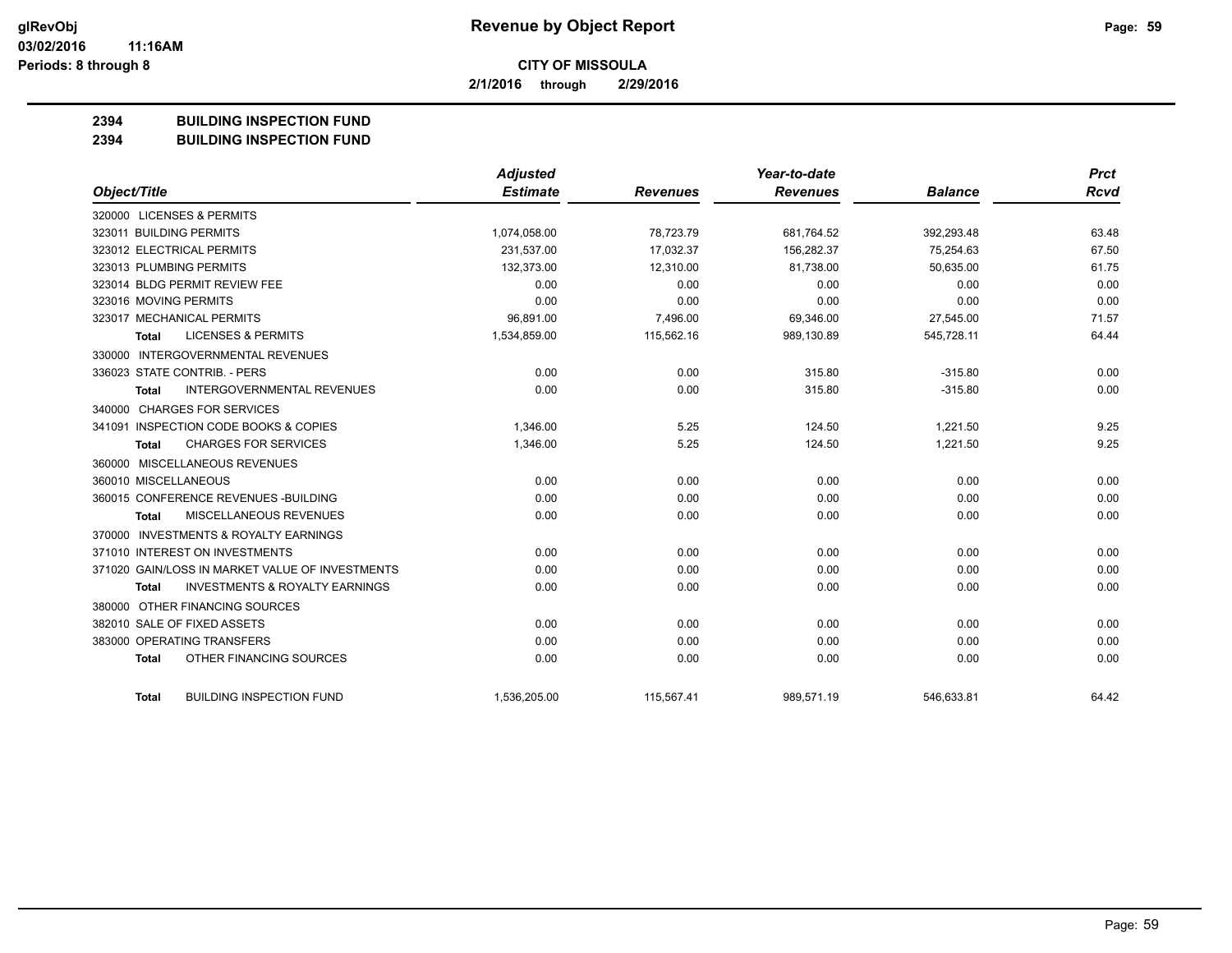**2/1/2016 through 2/29/2016**

## **2394 BUILDING INSPECTION FUND**

| Object/Title                                              | <b>Adjusted</b><br><b>Estimate</b> | <b>Revenues</b> | Year-to-date<br><b>Revenues</b> | <b>Balance</b> | <b>Prct</b><br><b>Rcvd</b> |
|-----------------------------------------------------------|------------------------------------|-----------------|---------------------------------|----------------|----------------------------|
|                                                           |                                    |                 |                                 |                |                            |
| 320000 LICENSES & PERMITS                                 |                                    |                 |                                 |                |                            |
| 323011 BUILDING PERMITS                                   | 1,074,058.00                       | 78,723.79       | 681,764.52                      | 392,293.48     | 63.48                      |
| 323012 ELECTRICAL PERMITS                                 | 231.537.00                         | 17.032.37       | 156.282.37                      | 75.254.63      | 67.50                      |
| 323013 PLUMBING PERMITS                                   | 132,373.00                         | 12,310.00       | 81,738.00                       | 50,635.00      | 61.75                      |
| 323014 BLDG PERMIT REVIEW FEE                             | 0.00                               | 0.00            | 0.00                            | 0.00           | 0.00                       |
| 323016 MOVING PERMITS                                     | 0.00                               | 0.00            | 0.00                            | 0.00           | 0.00                       |
| 323017 MECHANICAL PERMITS                                 | 96,891.00                          | 7,496.00        | 69,346.00                       | 27,545.00      | 71.57                      |
| <b>LICENSES &amp; PERMITS</b><br><b>Total</b>             | 1,534,859.00                       | 115,562.16      | 989,130.89                      | 545,728.11     | 64.44                      |
| 330000 INTERGOVERNMENTAL REVENUES                         |                                    |                 |                                 |                |                            |
| 336023 STATE CONTRIB. - PERS                              | 0.00                               | 0.00            | 315.80                          | $-315.80$      | 0.00                       |
| <b>INTERGOVERNMENTAL REVENUES</b><br><b>Total</b>         | 0.00                               | 0.00            | 315.80                          | $-315.80$      | 0.00                       |
| 340000 CHARGES FOR SERVICES                               |                                    |                 |                                 |                |                            |
| 341091 INSPECTION CODE BOOKS & COPIES                     | 1,346.00                           | 5.25            | 124.50                          | 1,221.50       | 9.25                       |
| <b>CHARGES FOR SERVICES</b><br><b>Total</b>               | 1,346.00                           | 5.25            | 124.50                          | 1,221.50       | 9.25                       |
| 360000 MISCELLANEOUS REVENUES                             |                                    |                 |                                 |                |                            |
| 360010 MISCELLANEOUS                                      | 0.00                               | 0.00            | 0.00                            | 0.00           | 0.00                       |
| 360015 CONFERENCE REVENUES - BUILDING                     | 0.00                               | 0.00            | 0.00                            | 0.00           | 0.00                       |
| MISCELLANEOUS REVENUES<br><b>Total</b>                    | 0.00                               | 0.00            | 0.00                            | 0.00           | 0.00                       |
| 370000 INVESTMENTS & ROYALTY EARNINGS                     |                                    |                 |                                 |                |                            |
| 371010 INTEREST ON INVESTMENTS                            | 0.00                               | 0.00            | 0.00                            | 0.00           | 0.00                       |
| 371020 GAIN/LOSS IN MARKET VALUE OF INVESTMENT            | 0.00                               | 0.00            | 0.00                            | 0.00           | 0.00                       |
| <b>INVESTMENTS &amp; ROYALTY EARNINGS</b><br><b>Total</b> | 0.00                               | 0.00            | 0.00                            | 0.00           | 0.00                       |
| 380000 OTHER FINANCING SOURCES                            |                                    |                 |                                 |                |                            |
| 382010 SALE OF FIXED ASSETS                               | 0.00                               | 0.00            | 0.00                            | 0.00           | 0.00                       |
| 383000 OPERATING TRANSFERS                                | 0.00                               | 0.00            | 0.00                            | 0.00           | 0.00                       |
| OTHER FINANCING SOURCES<br><b>Total</b>                   | 0.00                               | 0.00            | 0.00                            | 0.00           | 0.00                       |
| <b>BUILDING INSPECTION FUND</b><br><b>Total</b>           | 1,536,205.00                       | 115,567.41      | 989,571.19                      | 546,633.81     | 64.42                      |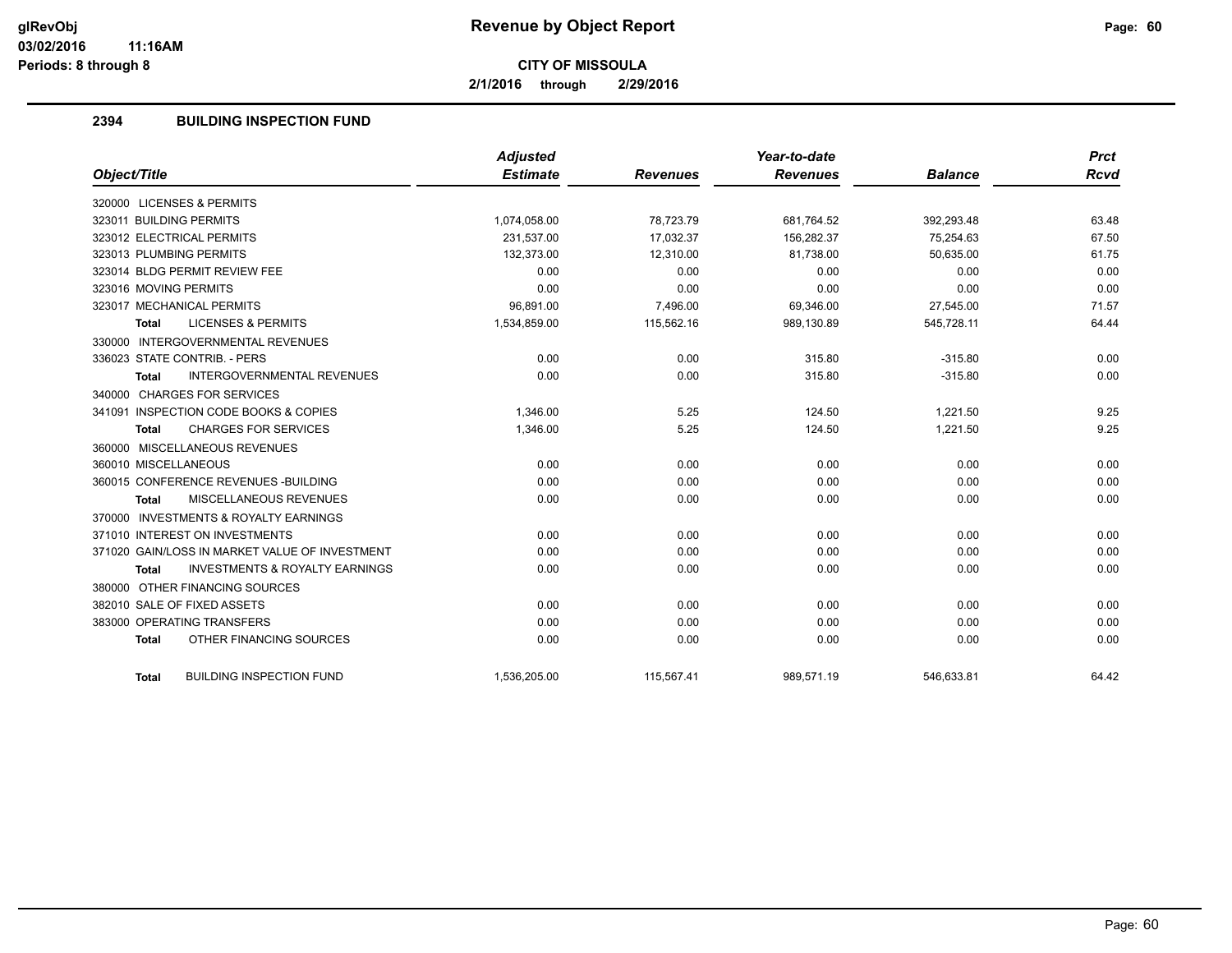**2/1/2016 through 2/29/2016**

## **2395 CITY GRANTS & PROGRAM INCOME FUND**

## **2395 CITY GRANTS & PROGRAM INCOME FUND**

|                                                           | <b>Adjusted</b> |                 | Year-to-date    |                | <b>Prct</b> |
|-----------------------------------------------------------|-----------------|-----------------|-----------------|----------------|-------------|
| Object/Title                                              | <b>Estimate</b> | <b>Revenues</b> | <b>Revenues</b> | <b>Balance</b> | Rcvd        |
| 330000 INTERGOVERNMENTAL REVENUES                         |                 |                 |                 |                |             |
| 331010 ENTITLEMENT - CDBG                                 | 0.00            | 0.00            | 0.00            | 0.00           | 0.00        |
| <b>INTERGOVERNMENTAL REVENUES</b><br><b>Total</b>         | 0.00            | 0.00            | 0.00            | 0.00           | 0.00        |
| MISCELLANEOUS REVENUES<br>360000                          |                 |                 |                 |                |             |
| 360005 LOAN REPAYMENTS                                    | 0.00            | 0.00            | 0.00            | 0.00           | 0.00        |
| 360010 MISCELLANEOUS                                      | 0.00            | 0.00            | 0.00            | 0.00           | 0.00        |
| 360013 REPAYMENT OF SEWER GRANT                           | 0.00            | 0.00            | 0.00            | 0.00           | 0.00        |
| 360014 REPAYMENT OF LOAN/MHA                              | 0.00            | 0.00            | 0.00            | 0.00           | 0.00        |
| 362000 OTHER MISCELLANEOUS REVENUE                        | 0.00            | 0.00            | 0.00            | 0.00           | 0.00        |
| <b>MISCELLANEOUS REVENUES</b><br><b>Total</b>             | 0.00            | 0.00            | 0.00            | 0.00           | 0.00        |
| <b>INVESTMENTS &amp; ROYALTY EARNINGS</b><br>370000       |                 |                 |                 |                |             |
| 371010 INTEREST ON INVESTMENTS                            | 0.00            | 0.00            | 0.00            | 0.00           | 0.00        |
| 371020 GAIN/LOSS IN MARKET VALUE OF INVESTMENTS           | 0.00            | 0.00            | 0.00            | 0.00           | 0.00        |
| <b>INVESTMENTS &amp; ROYALTY EARNINGS</b><br><b>Total</b> | 0.00            | 0.00            | 0.00            | 0.00           | 0.00        |
| OTHER FINANCING SOURCES<br>380000                         |                 |                 |                 |                |             |
| 383026 TRANS FR CDBG                                      | 0.00            | 0.00            | 0.00            | 0.00           | 0.00        |
| OTHER FINANCING SOURCES<br>Total                          | 0.00            | 0.00            | 0.00            | 0.00           | 0.00        |
| CITY GRANTS & PROGRAM INCOME FUND<br><b>Total</b>         | 0.00            | 0.00            | 0.00            | 0.00           | 0.00        |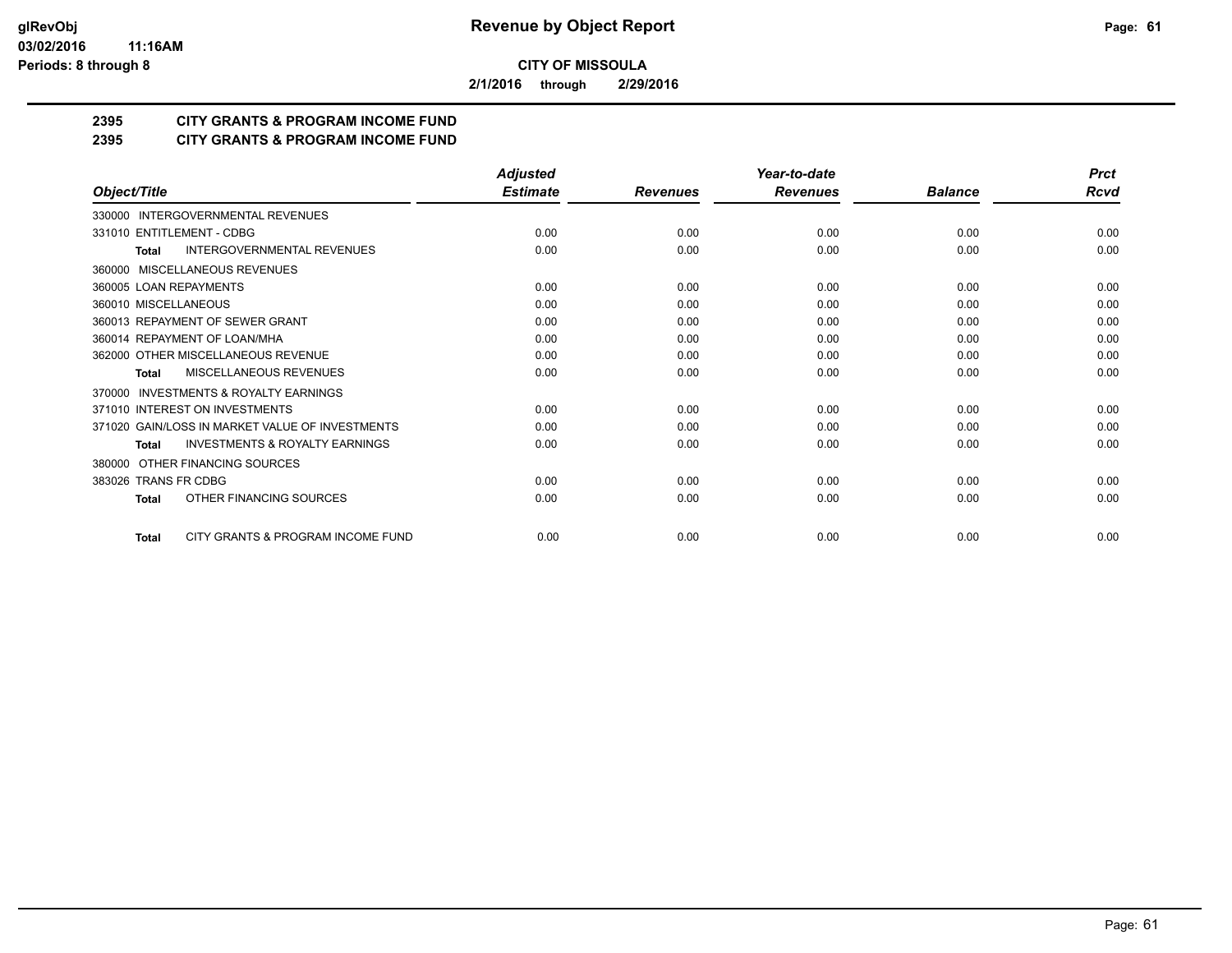**2/1/2016 through 2/29/2016**

## **2395 CITY GRANTS & PROGRAM INCOME FUND**

|                                                           | <b>Adjusted</b> |                 | Year-to-date    |                | <b>Prct</b> |
|-----------------------------------------------------------|-----------------|-----------------|-----------------|----------------|-------------|
| Object/Title                                              | <b>Estimate</b> | <b>Revenues</b> | <b>Revenues</b> | <b>Balance</b> | Rcvd        |
| 330000 INTERGOVERNMENTAL REVENUES                         |                 |                 |                 |                |             |
| 331010 ENTITLEMENT - CDBG                                 | 0.00            | 0.00            | 0.00            | 0.00           | 0.00        |
| INTERGOVERNMENTAL REVENUES<br><b>Total</b>                | 0.00            | 0.00            | 0.00            | 0.00           | 0.00        |
| 360000 MISCELLANEOUS REVENUES                             |                 |                 |                 |                |             |
| 360005 LOAN REPAYMENTS                                    | 0.00            | 0.00            | 0.00            | 0.00           | 0.00        |
| 360010 MISCELLANEOUS                                      | 0.00            | 0.00            | 0.00            | 0.00           | 0.00        |
| 360013 REPAYMENT OF SEWER GRANT                           | 0.00            | 0.00            | 0.00            | 0.00           | 0.00        |
| 360014 REPAYMENT OF LOAN/MHA                              | 0.00            | 0.00            | 0.00            | 0.00           | 0.00        |
| 362000 OTHER MISCELLANEOUS REVENUE                        | 0.00            | 0.00            | 0.00            | 0.00           | 0.00        |
| <b>MISCELLANEOUS REVENUES</b><br><b>Total</b>             | 0.00            | 0.00            | 0.00            | 0.00           | 0.00        |
| <b>INVESTMENTS &amp; ROYALTY EARNINGS</b><br>370000       |                 |                 |                 |                |             |
| 371010 INTEREST ON INVESTMENTS                            | 0.00            | 0.00            | 0.00            | 0.00           | 0.00        |
| 371020 GAIN/LOSS IN MARKET VALUE OF INVESTMENT            | 0.00            | 0.00            | 0.00            | 0.00           | 0.00        |
| <b>INVESTMENTS &amp; ROYALTY EARNINGS</b><br><b>Total</b> | 0.00            | 0.00            | 0.00            | 0.00           | 0.00        |
| 380000 OTHER FINANCING SOURCES                            |                 |                 |                 |                |             |
| 383026 TRANS FR CDBG                                      | 0.00            | 0.00            | 0.00            | 0.00           | 0.00        |
| OTHER FINANCING SOURCES<br><b>Total</b>                   | 0.00            | 0.00            | 0.00            | 0.00           | 0.00        |
| CITY GRANTS & PROGRAM INCOME FUND<br><b>Total</b>         | 0.00            | 0.00            | 0.00            | 0.00           | 0.00        |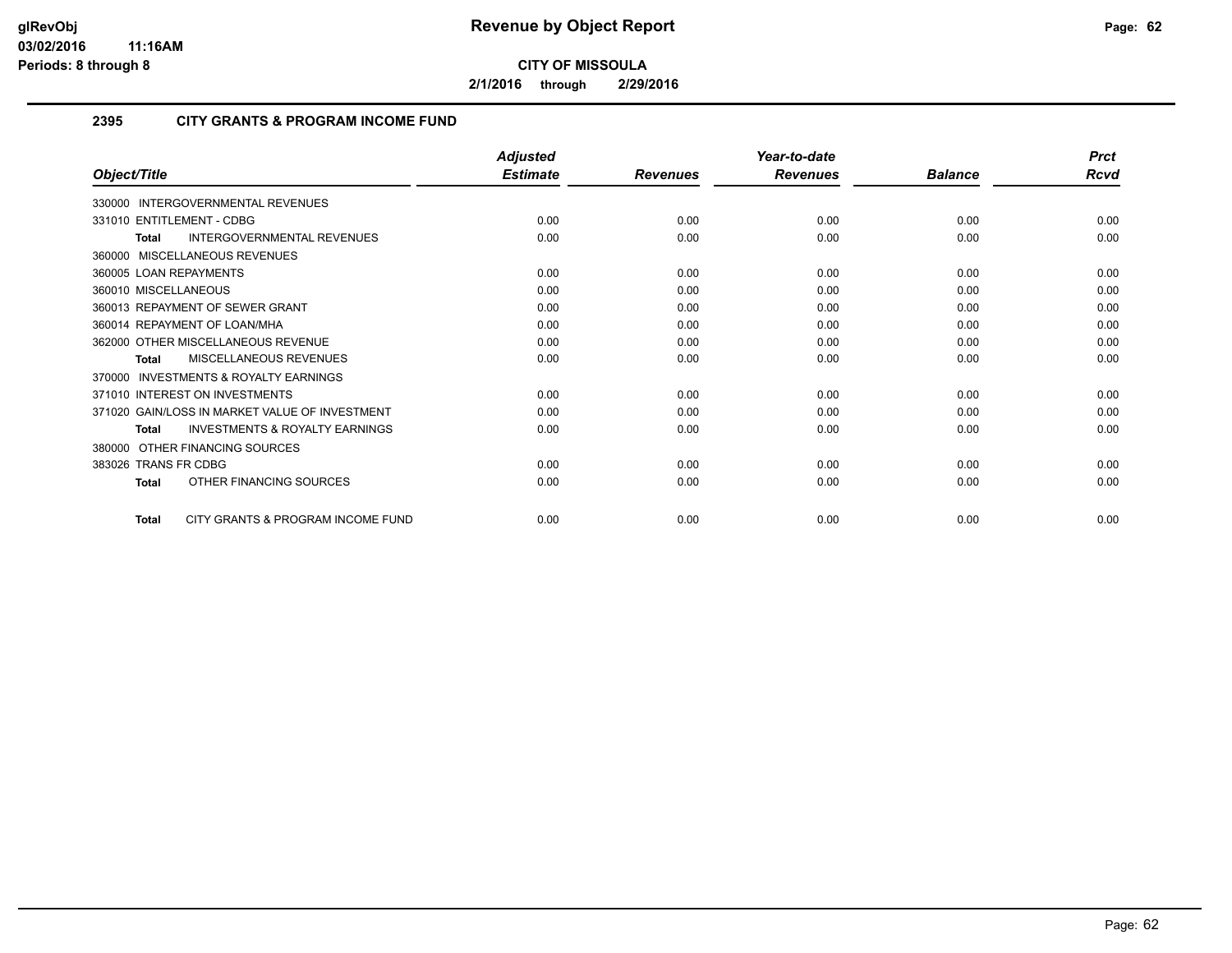**2/1/2016 through 2/29/2016**

#### **2396 ENERGY EFFICIENCY REVOLVING LOAN FUND 2396 ENERGY EFFICIENCY REVOLVING LOAN FUND**

|                                               | <b>Adjusted</b> |                                    | Year-to-date |                | <b>Prct</b> |
|-----------------------------------------------|-----------------|------------------------------------|--------------|----------------|-------------|
| Object/Title                                  | <b>Estimate</b> | <b>Revenues</b><br><b>Revenues</b> |              | <b>Balance</b> | <b>Rcvd</b> |
| 330000 INTERGOVERNMENTAL REVENUES             |                 |                                    |              |                |             |
| 331031 EECBG REVOLVING LOAN                   | 0.00            | 0.00                               | 0.00         | 0.00           | 0.00        |
| INTERGOVERNMENTAL REVENUES<br>Total           | 0.00            | 0.00                               | 0.00         | 0.00           | 0.00        |
| 370000 INVESTMENTS & ROYALTY EARNINGS         |                 |                                    |              |                |             |
| 371010 INTEREST ON INVESTMENTS                | 0.00            | 0.00                               | 0.00         | 0.00           | 0.00        |
| INVESTMENTS & ROYALTY EARNINGS<br>Total       | 0.00            | 0.00                               | 0.00         | 0.00           | 0.00        |
| ENERGY EFFICIENCY REVOLVING LOAN FUI<br>Total | 0.00            | 0.00                               | 0.00         | 0.00           | 0.00        |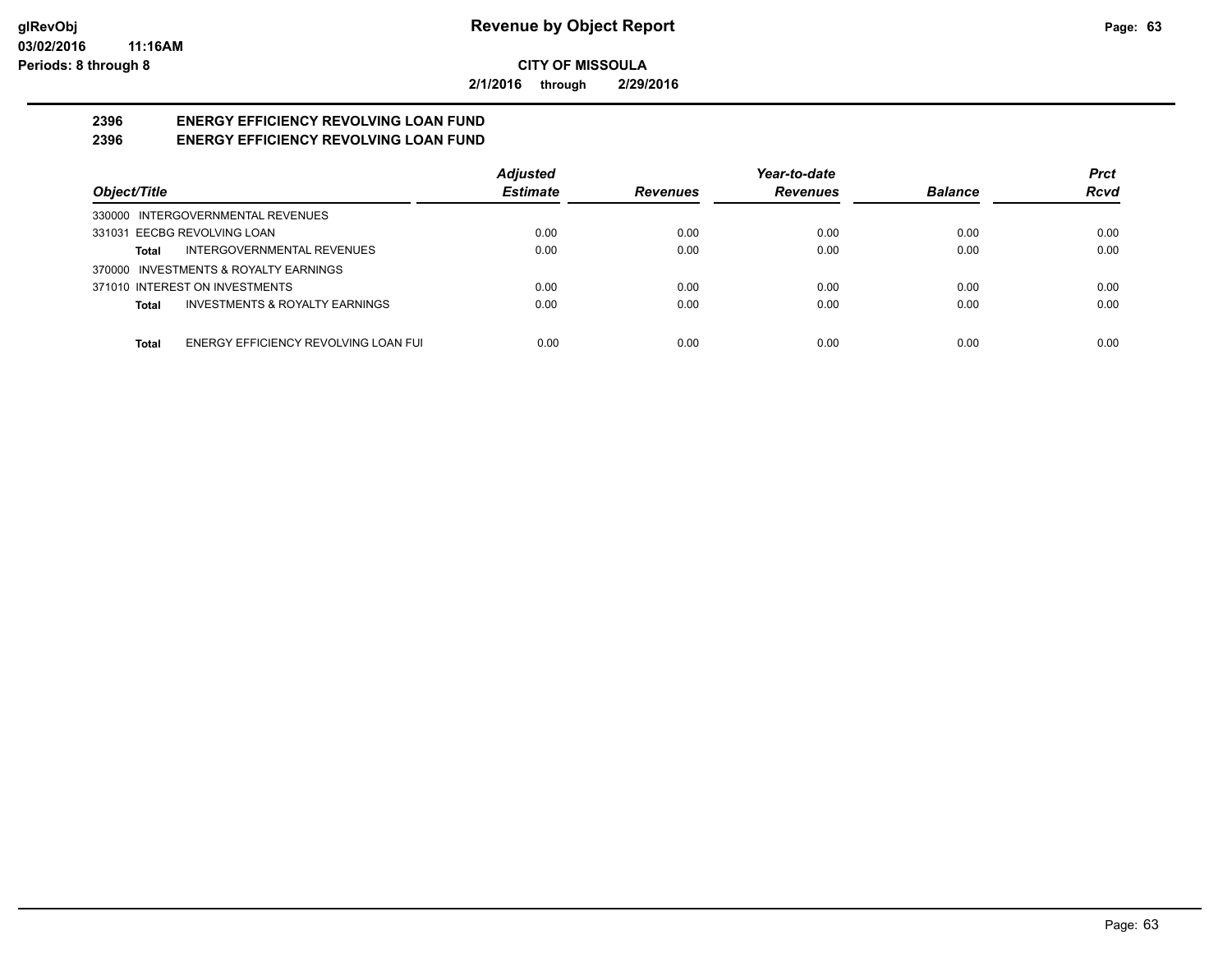**2/1/2016 through 2/29/2016**

## **2396 ENERGY EFFICIENCY REVOLVING LOAN FUND**

| Object/Title                                   | <b>Adjusted</b><br><b>Estimate</b> | Year-to-date<br><b>Revenues</b><br><b>Revenues</b> |      | <b>Balance</b> | <b>Prct</b><br><b>Rcvd</b> |
|------------------------------------------------|------------------------------------|----------------------------------------------------|------|----------------|----------------------------|
| 330000 INTERGOVERNMENTAL REVENUES              |                                    |                                                    |      |                |                            |
| 331031 EECBG REVOLVING LOAN                    | 0.00                               | 0.00                                               | 0.00 | 0.00           | 0.00                       |
| INTERGOVERNMENTAL REVENUES<br>Total            | 0.00                               | 0.00                                               | 0.00 | 0.00           | 0.00                       |
| 370000 INVESTMENTS & ROYALTY EARNINGS          |                                    |                                                    |      |                |                            |
| 371010 INTEREST ON INVESTMENTS                 | 0.00                               | 0.00                                               | 0.00 | 0.00           | 0.00                       |
| INVESTMENTS & ROYALTY EARNINGS<br><b>Total</b> | 0.00                               | 0.00                                               | 0.00 | 0.00           | 0.00                       |
|                                                |                                    |                                                    |      |                |                            |
| ENERGY EFFICIENCY REVOLVING LOAN FU<br>Total   | 0.00                               | 0.00                                               | 0.00 | 0.00           | 0.00                       |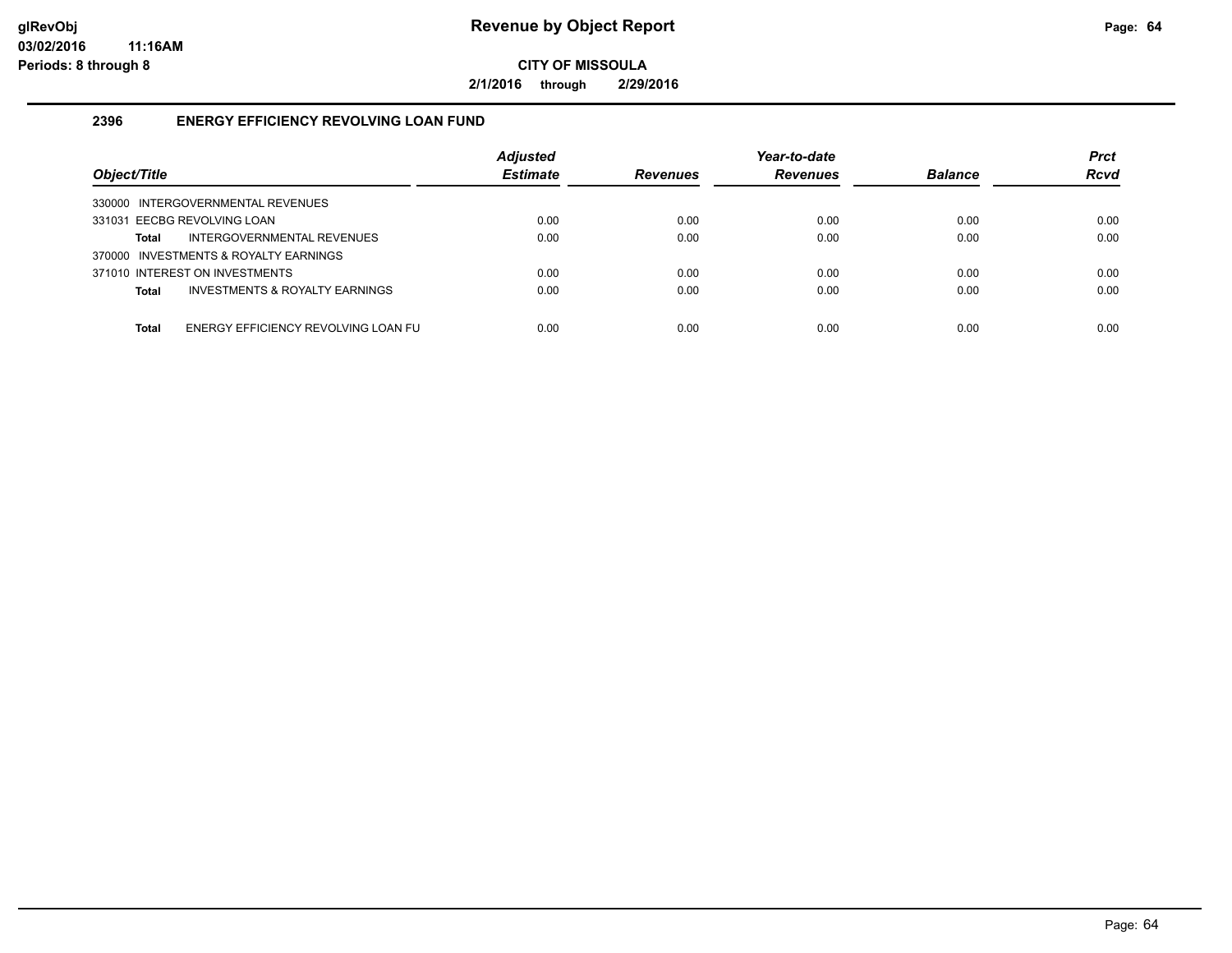**2/1/2016 through 2/29/2016**

#### **2399 DANGEROUS BUILDING DEMOLITION & REPAIR F 2399 DANGEROUS BUILDING DEMOLITION & REPAIR F**

|                         |                                      | <b>Adjusted</b> |                                    | Year-to-date |                | Prct |
|-------------------------|--------------------------------------|-----------------|------------------------------------|--------------|----------------|------|
| Object/Title            |                                      | <b>Estimate</b> | <b>Revenues</b><br><b>Revenues</b> |              | <b>Balance</b> | Rcvd |
|                         | 360000 MISCELLANEOUS REVENUES        |                 |                                    |              |                |      |
| 363000 ASSESSMENTS PAID |                                      | 15.000.00       | 0.00                               | 0.00         | 15,000.00      | 0.00 |
| <b>Total</b>            | MISCELLANEOUS REVENUES               | 15.000.00       | 0.00                               | 0.00         | 15,000.00      | 0.00 |
| <b>Total</b>            | DANGEROUS BUILDING DEMOLITION & REP. | 15.000.00       | 0.00                               | 0.00         | 15,000.00      | 0.00 |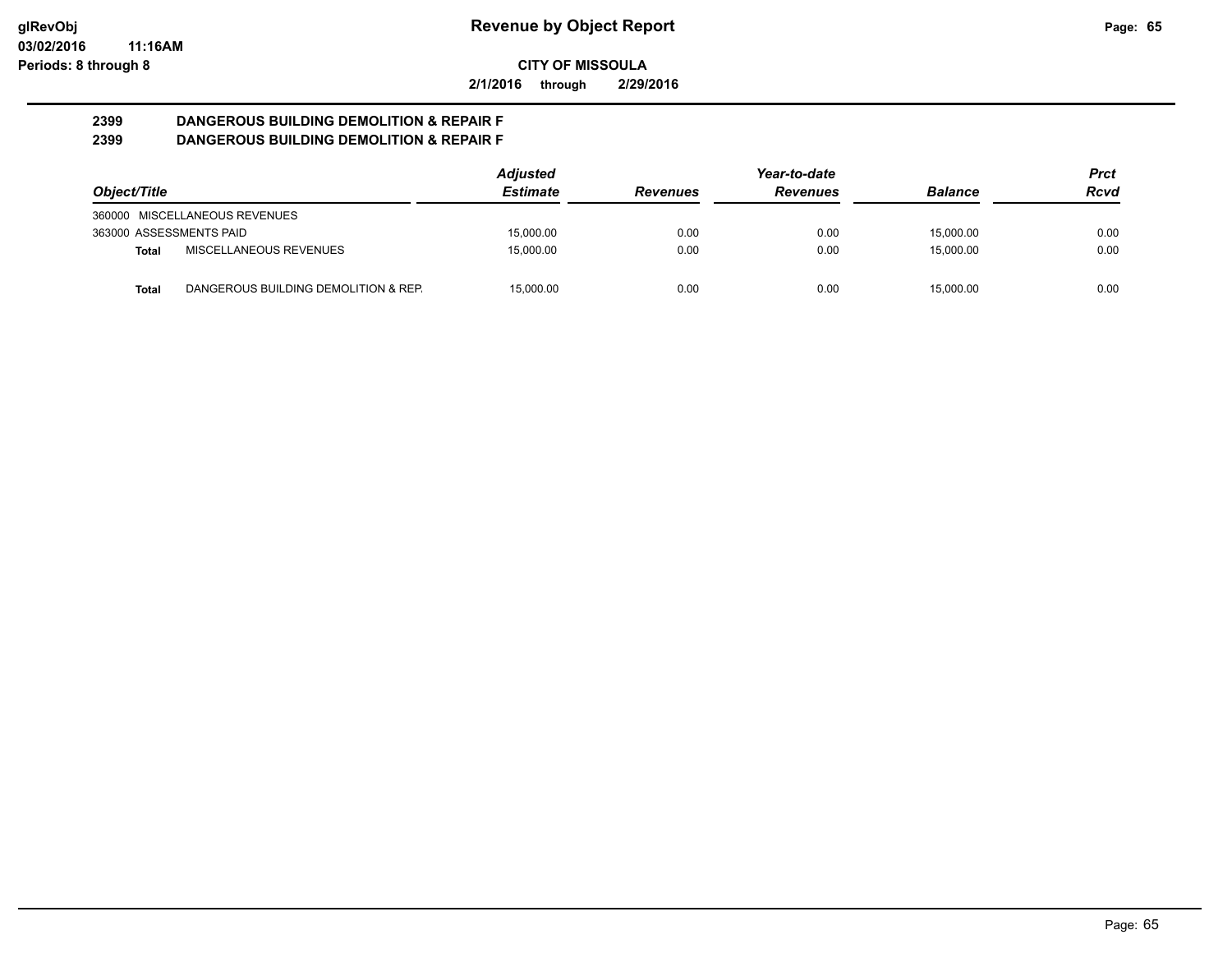**2/1/2016 through 2/29/2016**

#### **2399 DANGEROUS BUILDING DEMOLITION & REPAIR F**

| Object/Title            |                                     |           | <b>Revenues</b> | Year-to-date<br><b>Revenues</b> | <b>Balance</b> | <b>Prct</b><br><b>Rcvd</b> |
|-------------------------|-------------------------------------|-----------|-----------------|---------------------------------|----------------|----------------------------|
|                         | 360000 MISCELLANEOUS REVENUES       |           |                 |                                 |                |                            |
| 363000 ASSESSMENTS PAID |                                     | 15.000.00 | 0.00            | 0.00                            | 15.000.00      | 0.00                       |
| <b>Total</b>            | MISCELLANEOUS REVENUES              | 15.000.00 | 0.00            | 0.00                            | 15.000.00      | 0.00                       |
| <b>Total</b>            | DANGEROUS BUILDING DEMOLITION & REF | 15,000.00 | 0.00            | 0.00                            | 15,000.00      | 0.00                       |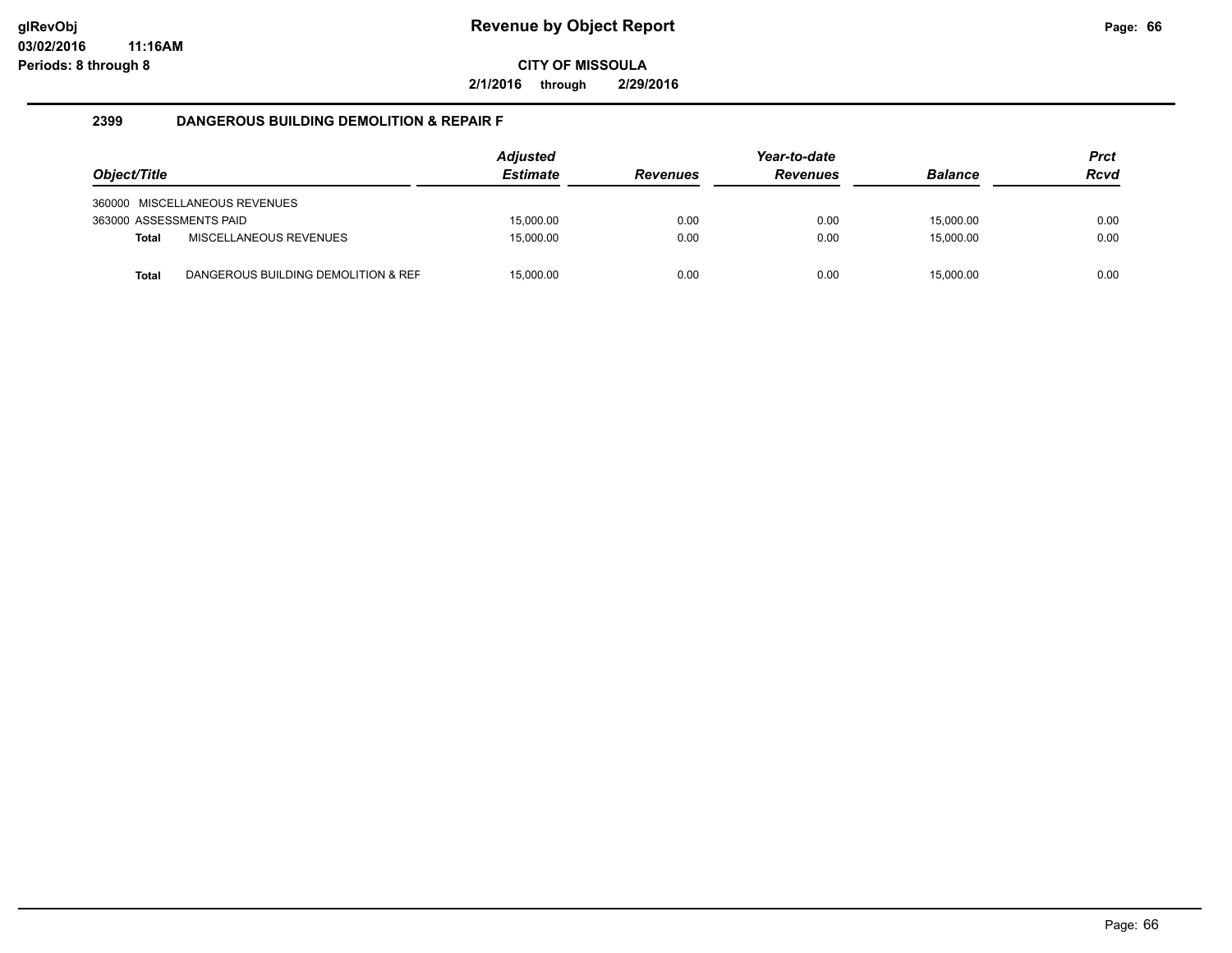**2/1/2016 through 2/29/2016**

#### **2400 STREET LIGHTING ASSESSMENTS FUND 2400 STREET LIGHTING ASSESSMENTS FUND**

|                                                    | <b>Adjusted</b> |                 | Year-to-date    |                | <b>Prct</b> |
|----------------------------------------------------|-----------------|-----------------|-----------------|----------------|-------------|
| Object/Title                                       | <b>Estimate</b> | <b>Revenues</b> | <b>Revenues</b> | <b>Balance</b> | <b>Rcvd</b> |
| 360000 MISCELLANEOUS REVENUES                      |                 |                 |                 |                |             |
| 360010 MISCELLANEOUS                               | 0.00            | 0.00            | 0.00            | 0.00           | 0.00        |
| 363010 LIGHTING ASSESSMENTS                        | 345.357.00      | 4.661.61        | 309,328.35      | 36.028.65      | 89.57       |
| 363040 PENALTY AND INTEREST                        | 0.00            | 114.03          | 183.74          | $-183.74$      | 0.00        |
| MISCELLANEOUS REVENUES<br>Total                    | 345.357.00      | 4.775.64        | 309.512.09      | 35.844.91      | 89.62       |
| 370000 INVESTMENTS & ROYALTY EARNINGS              |                 |                 |                 |                |             |
| 371010 INTEREST ON INVESTMENTS                     | 0.00            | 0.00            | 0.00            | 0.00           | 0.00        |
| 371020 GAIN/LOSS IN MARKET VALUE OF INVESTMENTS    | 0.00            | 0.00            | 0.00            | 0.00           | 0.00        |
| <b>INVESTMENTS &amp; ROYALTY EARNINGS</b><br>Total | 0.00            | 0.00            | 0.00            | 0.00           | 0.00        |
| STREET LIGHTING ASSESSMENTS FUND<br><b>Total</b>   | 345.357.00      | 4.775.64        | 309.512.09      | 35.844.91      | 89.62       |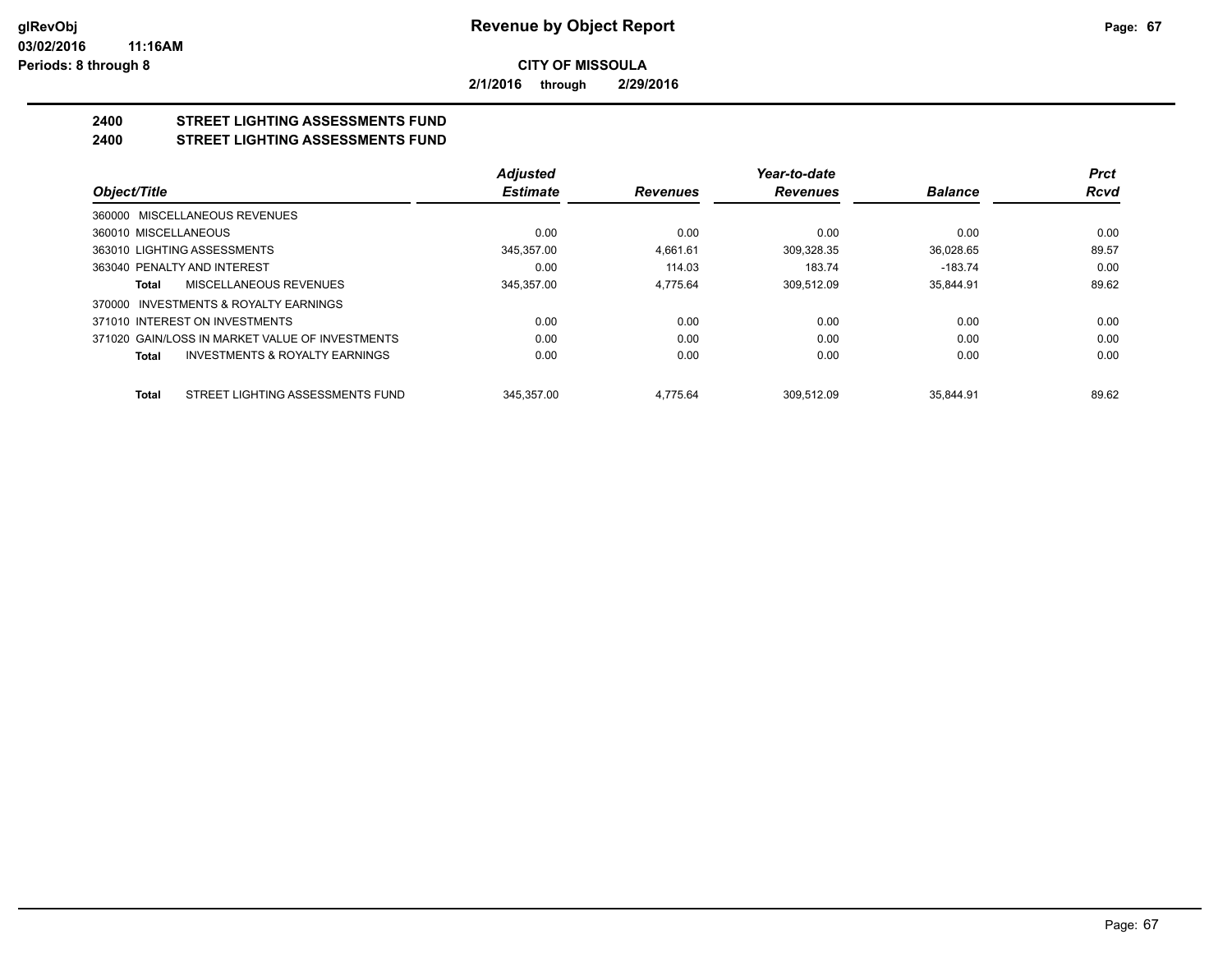**2/1/2016 through 2/29/2016**

## **2400 STREET LIGHTING ASSESSMENTS FUND**

| Object/Title                                     | <b>Adjusted</b><br><b>Estimate</b><br><b>Revenues</b> |          | Year-to-date<br><b>Revenues</b> | <b>Balance</b> | <b>Prct</b><br><b>Rcvd</b> |
|--------------------------------------------------|-------------------------------------------------------|----------|---------------------------------|----------------|----------------------------|
| 360000 MISCELLANEOUS REVENUES                    |                                                       |          |                                 |                |                            |
| 360010 MISCELLANEOUS                             | 0.00                                                  | 0.00     | 0.00                            | 0.00           | 0.00                       |
| 363010 LIGHTING ASSESSMENTS                      | 345,357.00                                            | 4.661.61 | 309.328.35                      | 36.028.65      | 89.57                      |
| 363040 PENALTY AND INTEREST                      | 0.00                                                  | 114.03   | 183.74                          | $-183.74$      | 0.00                       |
| MISCELLANEOUS REVENUES<br>Total                  | 345,357.00                                            | 4.775.64 | 309,512.09                      | 35,844.91      | 89.62                      |
| INVESTMENTS & ROYALTY EARNINGS<br>370000         |                                                       |          |                                 |                |                            |
| 371010 INTEREST ON INVESTMENTS                   | 0.00                                                  | 0.00     | 0.00                            | 0.00           | 0.00                       |
| 371020 GAIN/LOSS IN MARKET VALUE OF INVESTMENT   | 0.00                                                  | 0.00     | 0.00                            | 0.00           | 0.00                       |
| INVESTMENTS & ROYALTY EARNINGS<br>Total          | 0.00                                                  | 0.00     | 0.00                            | 0.00           | 0.00                       |
| STREET LIGHTING ASSESSMENTS FUND<br><b>Total</b> | 345.357.00                                            | 4.775.64 | 309.512.09                      | 35.844.91      | 89.62                      |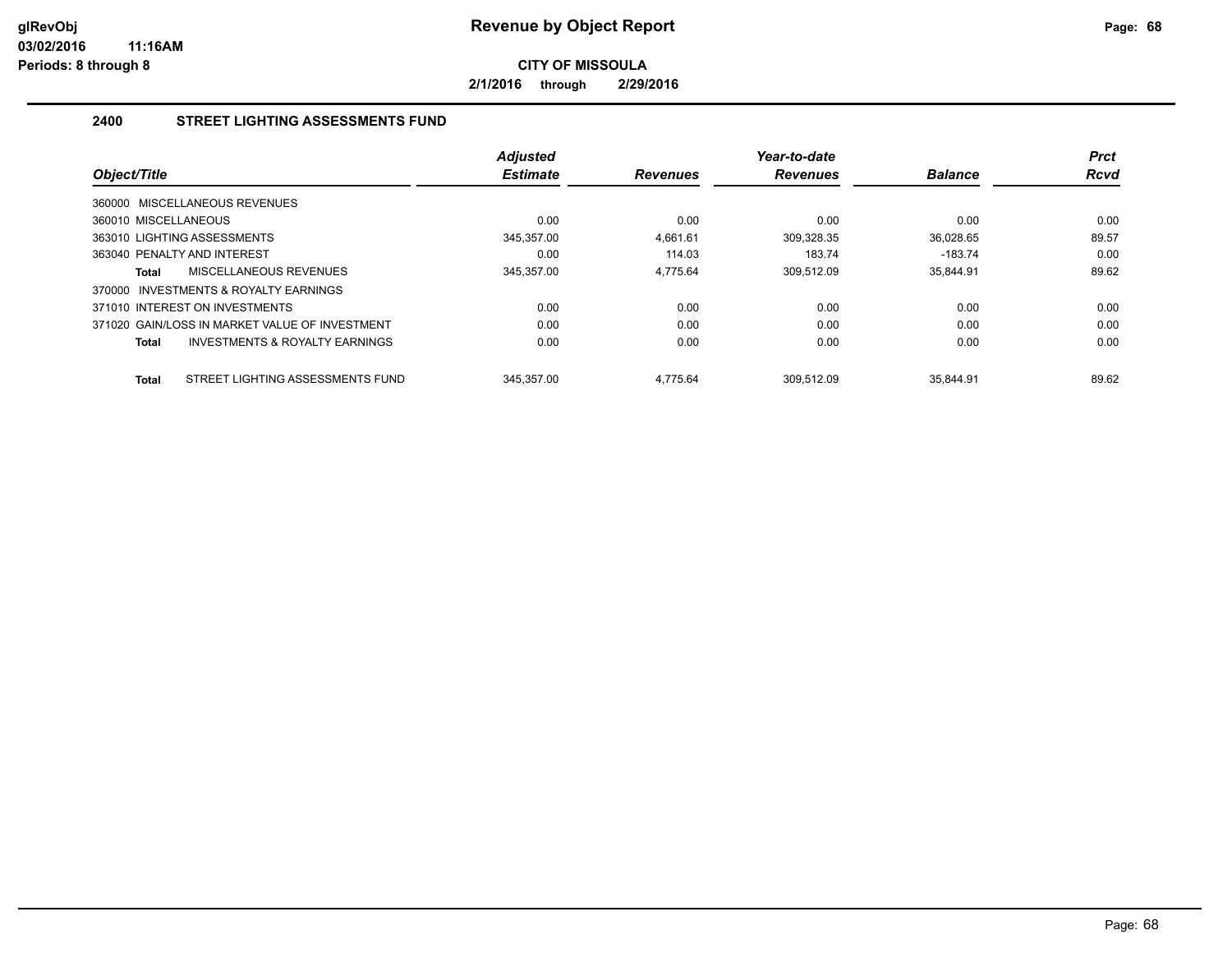**2/1/2016 through 2/29/2016**

## **2500 STREET MAINTENANCE ASSESSMENT FUND**

**2500 STREET MAINTENANCE ASSESSMENT FUND**

|                                                    | <b>Adjusted</b> |                 | Year-to-date    |                | <b>Prct</b> |
|----------------------------------------------------|-----------------|-----------------|-----------------|----------------|-------------|
| Object/Title                                       | <b>Estimate</b> | <b>Revenues</b> | <b>Revenues</b> | <b>Balance</b> | <b>Rcvd</b> |
| 360000 MISCELLANEOUS REVENUES                      |                 |                 |                 |                |             |
| 363010 LIGHTING ASSESSMENTS                        | 59,295.00       | 971.08          | 33,284.12       | 26,010.88      | 56.13       |
| 363040 PENALTY AND INTEREST                        | 0.00            | 17.73           | 23.70           | $-23.70$       | 0.00        |
| MISCELLANEOUS REVENUES<br>Total                    | 59,295.00       | 988.81          | 33,307.82       | 25,987.18      | 56.17       |
| 370000 INVESTMENTS & ROYALTY EARNINGS              |                 |                 |                 |                |             |
| 371010 INTEREST ON INVESTMENTS                     | 0.00            | 0.00            | 0.00            | 0.00           | 0.00        |
| 371020 GAIN/LOSS IN MARKET VALUE OF INVESTMENTS    | 0.00            | 0.00            | 0.00            | 0.00           | 0.00        |
| <b>INVESTMENTS &amp; ROYALTY EARNINGS</b><br>Total | 0.00            | 0.00            | 0.00            | 0.00           | 0.00        |
| 380000 OTHER FINANCING SOURCES                     |                 |                 |                 |                |             |
| 383000 OPERATING TRANSFERS                         | 0.00            | 0.00            | 0.00            | 0.00           | 0.00        |
| OTHER FINANCING SOURCES<br><b>Total</b>            | 0.00            | 0.00            | 0.00            | 0.00           | 0.00        |
| STREET MAINTENANCE ASSESSMENT FUNI<br><b>Total</b> | 59.295.00       | 988.81          | 33.307.82       | 25.987.18      | 56.17       |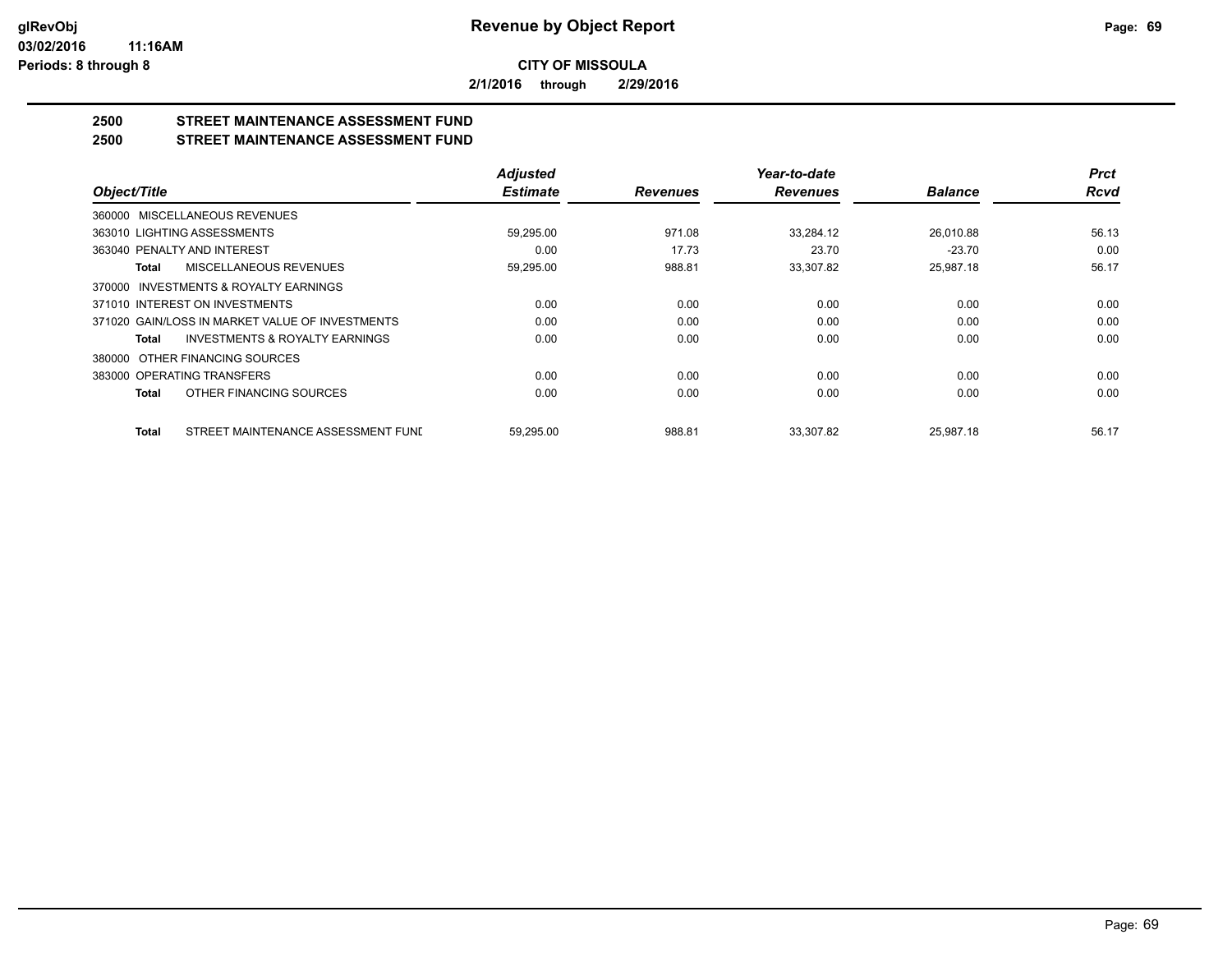**2/1/2016 through 2/29/2016**

## **2500 STREET MAINTENANCE ASSESSMENT FUND**

| Object/Title                                       | <b>Adjusted</b><br><b>Estimate</b> | <b>Revenues</b> | Year-to-date<br><b>Revenues</b> | <b>Balance</b> | <b>Prct</b><br><b>Rcvd</b> |
|----------------------------------------------------|------------------------------------|-----------------|---------------------------------|----------------|----------------------------|
| 360000 MISCELLANEOUS REVENUES                      |                                    |                 |                                 |                |                            |
| 363010 LIGHTING ASSESSMENTS                        | 59,295.00                          | 971.08          | 33,284.12                       | 26.010.88      | 56.13                      |
| 363040 PENALTY AND INTEREST                        | 0.00                               | 17.73           | 23.70                           | $-23.70$       | 0.00                       |
| MISCELLANEOUS REVENUES<br>Total                    | 59,295.00                          | 988.81          | 33,307.82                       | 25.987.18      | 56.17                      |
| 370000 INVESTMENTS & ROYALTY EARNINGS              |                                    |                 |                                 |                |                            |
| 371010 INTEREST ON INVESTMENTS                     | 0.00                               | 0.00            | 0.00                            | 0.00           | 0.00                       |
| 371020 GAIN/LOSS IN MARKET VALUE OF INVESTMENT     | 0.00                               | 0.00            | 0.00                            | 0.00           | 0.00                       |
| <b>INVESTMENTS &amp; ROYALTY EARNINGS</b><br>Total | 0.00                               | 0.00            | 0.00                            | 0.00           | 0.00                       |
| 380000 OTHER FINANCING SOURCES                     |                                    |                 |                                 |                |                            |
| 383000 OPERATING TRANSFERS                         | 0.00                               | 0.00            | 0.00                            | 0.00           | 0.00                       |
| OTHER FINANCING SOURCES<br><b>Total</b>            | 0.00                               | 0.00            | 0.00                            | 0.00           | 0.00                       |
| STREET MAINTENANCE ASSESSMENT FUNI<br><b>Total</b> | 59,295.00                          | 988.81          | 33,307.82                       | 25,987.18      | 56.17                      |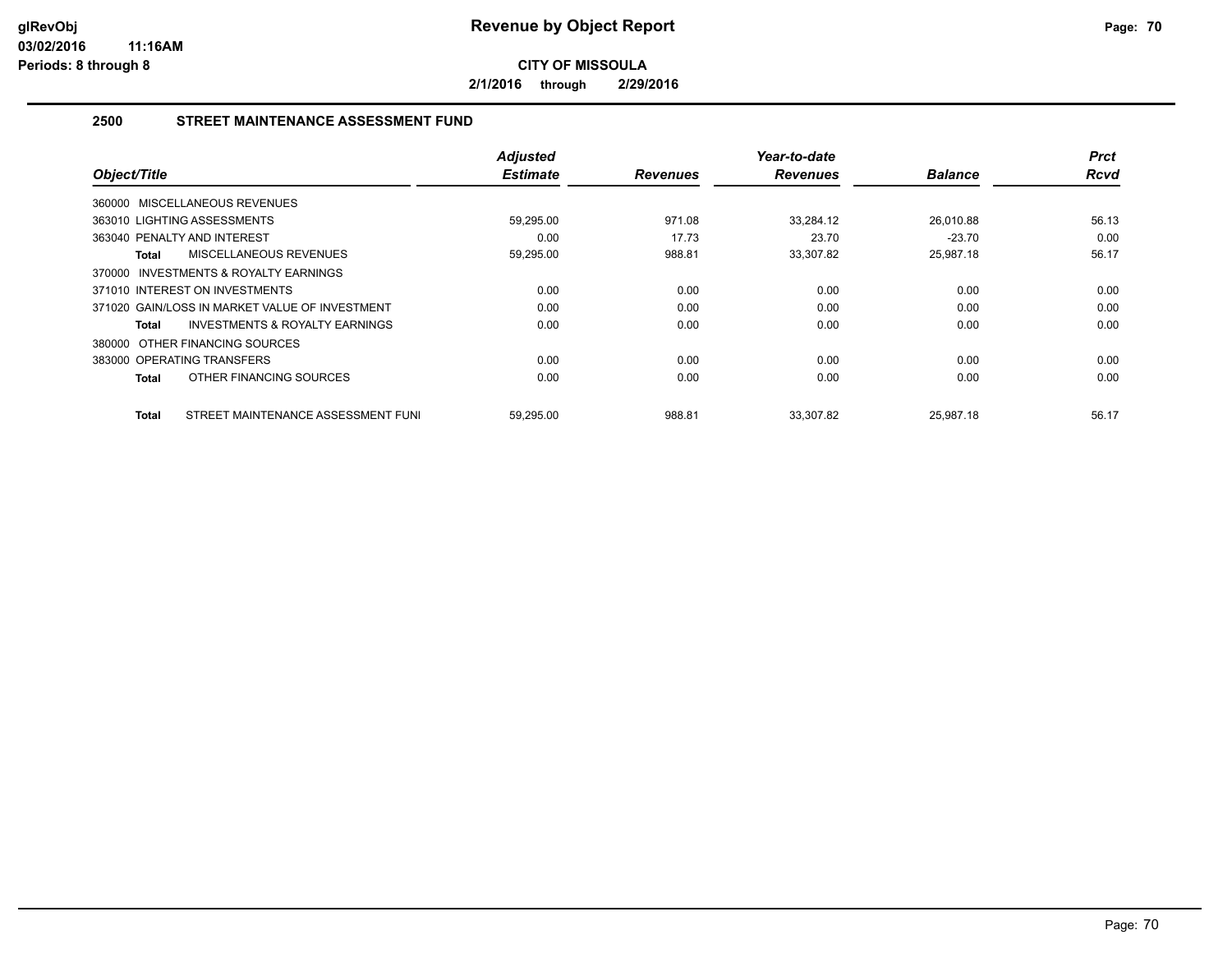**2/1/2016 through 2/29/2016**

#### **2510 RUSSELL PARK MAINTENANCE ASSESSMENT FUND 2510 RUSSELL PARK MAINTENANCE ASSESSMENT FUND**

| 67 I V | <b>INDOOLLE FAINN MAIN LENANGE ASSESSMENT LUND</b> |                 |
|--------|----------------------------------------------------|-----------------|
|        |                                                    | <b>Adiusted</b> |
|        |                                                    |                 |

|                                                    | <b>Adjusted</b><br><b>Estimate</b> |                 | Year-to-date<br><b>Revenues</b> | <b>Balance</b> | <b>Prct</b><br>Rcvd |
|----------------------------------------------------|------------------------------------|-----------------|---------------------------------|----------------|---------------------|
| Object/Title                                       |                                    | <b>Revenues</b> |                                 |                |                     |
| 360000 MISCELLANEOUS REVENUES                      |                                    |                 |                                 |                |                     |
| 360010 MISCELLANEOUS                               | 0.00                               | 0.00            | 0.00                            | 0.00           | 0.00                |
| 363010 LIGHTING ASSESSMENTS                        | 0.00                               | 0.00            | 0.00                            | 0.00           | 0.00                |
| 363020 PROPERTY ASSESSMENTS                        | 0.00                               | 0.00            | 0.00                            | 0.00           | 0.00                |
| 363040 PENALTY AND INTEREST                        | 0.00                               | 0.00            | 0.00                            | 0.00           | 0.00                |
| MISCELLANEOUS REVENUES<br>Total                    | 0.00                               | 0.00            | 0.00                            | 0.00           | 0.00                |
| INVESTMENTS & ROYALTY EARNINGS<br>370000           |                                    |                 |                                 |                |                     |
| 371010 INTEREST ON INVESTMENTS                     | 0.00                               | 0.00            | 0.00                            | 0.00           | 0.00                |
| 371020 GAIN/LOSS IN MARKET VALUE OF INVESTMENTS    | 0.00                               | 0.00            | 0.00                            | 0.00           | 0.00                |
| <b>INVESTMENTS &amp; ROYALTY EARNINGS</b><br>Total | 0.00                               | 0.00            | 0.00                            | 0.00           | 0.00                |
| OTHER FINANCING SOURCES<br>380000                  |                                    |                 |                                 |                |                     |
| 383000 OPERATING TRANSFERS                         | 0.00                               | 0.00            | 0.00                            | 0.00           | 0.00                |
| OTHER FINANCING SOURCES<br>Total                   | 0.00                               | 0.00            | 0.00                            | 0.00           | 0.00                |
| RUSSELL PARK MAINTENANCE ASSESSMEN<br>Total        | 0.00                               | 0.00            | 0.00                            | 0.00           | 0.00                |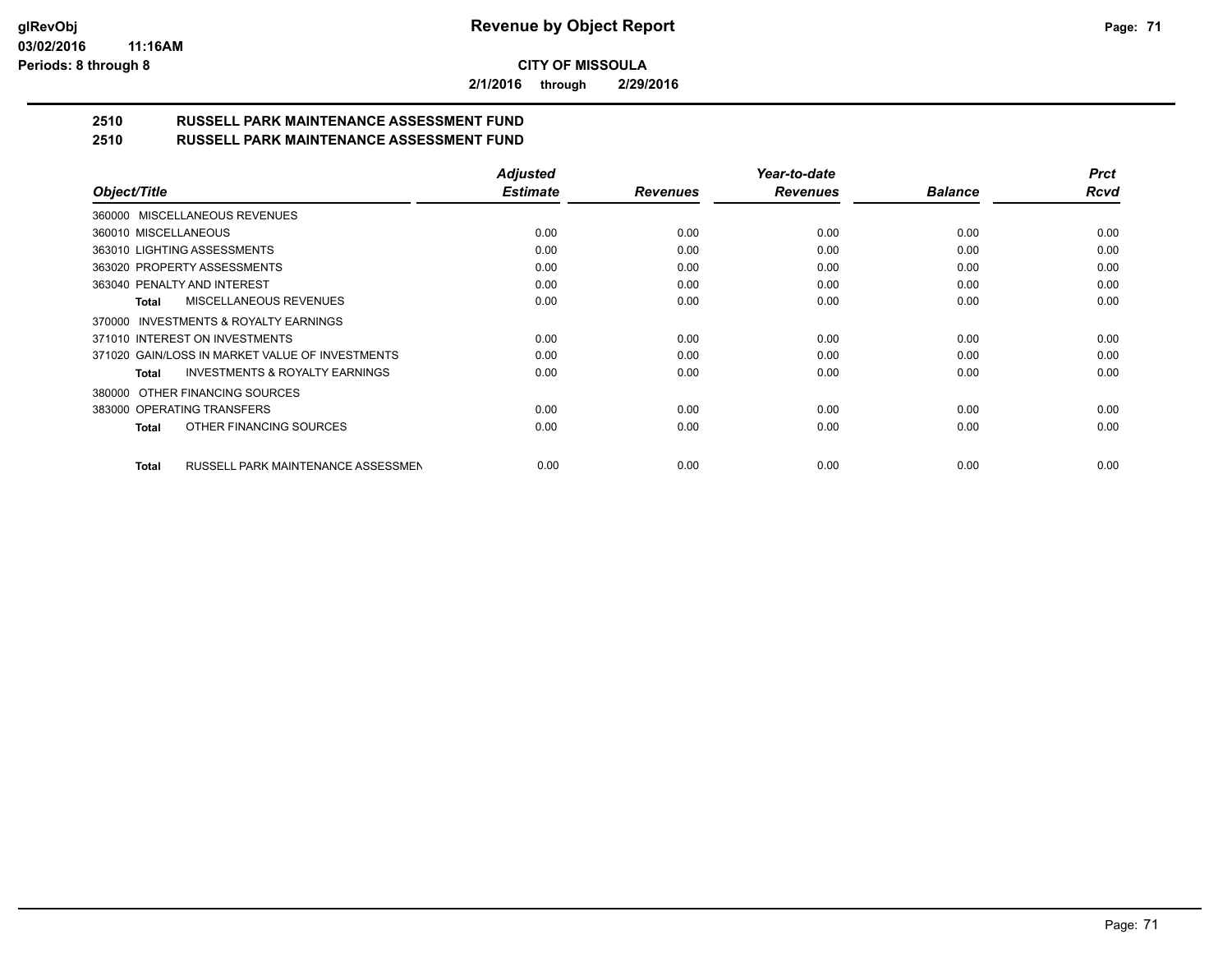**2/1/2016 through 2/29/2016**

## **2510 RUSSELL PARK MAINTENANCE ASSESSMENT FUND**

| Object/Title                                              | <b>Adjusted</b><br><b>Estimate</b> | <b>Revenues</b> | Year-to-date<br><b>Revenues</b> | <b>Balance</b> | <b>Prct</b><br>Rcvd |
|-----------------------------------------------------------|------------------------------------|-----------------|---------------------------------|----------------|---------------------|
| 360000 MISCELLANEOUS REVENUES                             |                                    |                 |                                 |                |                     |
| 360010 MISCELLANEOUS                                      | 0.00                               | 0.00            | 0.00                            | 0.00           | 0.00                |
| 363010 LIGHTING ASSESSMENTS                               | 0.00                               | 0.00            | 0.00                            | 0.00           | 0.00                |
| 363020 PROPERTY ASSESSMENTS                               | 0.00                               | 0.00            | 0.00                            | 0.00           | 0.00                |
| 363040 PENALTY AND INTEREST                               | 0.00                               | 0.00            | 0.00                            | 0.00           | 0.00                |
| <b>MISCELLANEOUS REVENUES</b><br>Total                    | 0.00                               | 0.00            | 0.00                            | 0.00           | 0.00                |
| <b>INVESTMENTS &amp; ROYALTY EARNINGS</b><br>370000       |                                    |                 |                                 |                |                     |
| 371010 INTEREST ON INVESTMENTS                            | 0.00                               | 0.00            | 0.00                            | 0.00           | 0.00                |
| 371020 GAIN/LOSS IN MARKET VALUE OF INVESTMENT            | 0.00                               | 0.00            | 0.00                            | 0.00           | 0.00                |
| <b>INVESTMENTS &amp; ROYALTY EARNINGS</b><br>Total        | 0.00                               | 0.00            | 0.00                            | 0.00           | 0.00                |
| 380000 OTHER FINANCING SOURCES                            |                                    |                 |                                 |                |                     |
| 383000 OPERATING TRANSFERS                                | 0.00                               | 0.00            | 0.00                            | 0.00           | 0.00                |
| OTHER FINANCING SOURCES<br><b>Total</b>                   | 0.00                               | 0.00            | 0.00                            | 0.00           | 0.00                |
|                                                           |                                    |                 |                                 |                |                     |
| <b>RUSSELL PARK MAINTENANCE ASSESSMEN</b><br><b>Total</b> | 0.00                               | 0.00            | 0.00                            | 0.00           | 0.00                |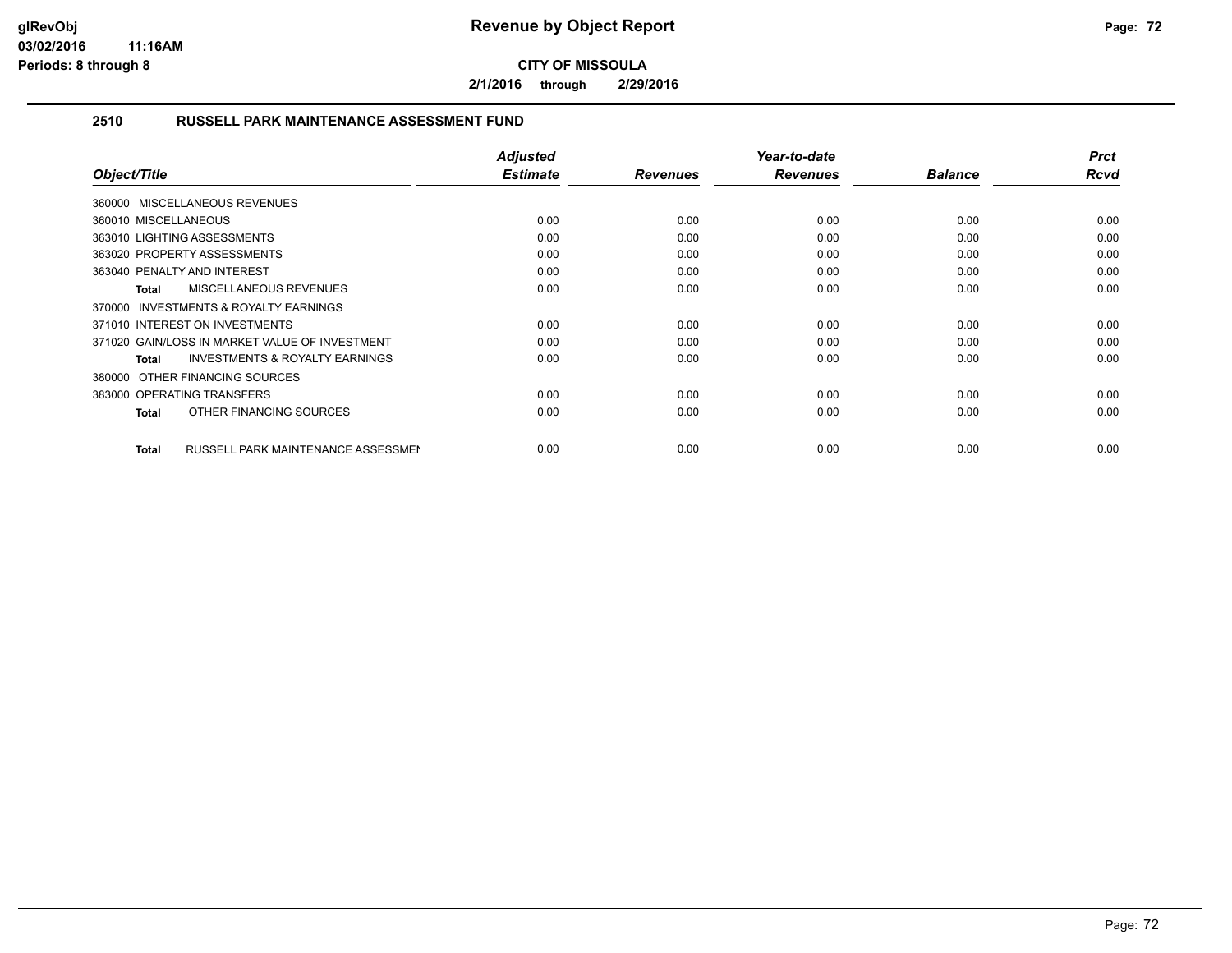**2/1/2016 through 2/29/2016**

# **2511 WILLOWWOOD PARK MAINTENANCE ASSESSMENT F**

**2511 WILLOWWOOD PARK MAINTENANCE ASSESSMENT F**

|                                                           | <b>Adjusted</b> |                 | Year-to-date    |                | <b>Prct</b> |
|-----------------------------------------------------------|-----------------|-----------------|-----------------|----------------|-------------|
| Object/Title                                              | <b>Estimate</b> | <b>Revenues</b> | <b>Revenues</b> | <b>Balance</b> | Rcvd        |
| 360000 MISCELLANEOUS REVENUES                             |                 |                 |                 |                |             |
| 360010 MISCELLANEOUS                                      | 0.00            | 0.00            | 0.00            | 0.00           | 0.00        |
| 363010 LIGHTING ASSESSMENTS                               | 0.00            | 0.00            | 0.00            | 0.00           | 0.00        |
| 363020 PROPERTY ASSESSMENTS                               | 0.00            | 0.00            | 0.00            | 0.00           | 0.00        |
| 363040 PENALTY AND INTEREST                               | 0.00            | 0.00            | 0.00            | 0.00           | 0.00        |
| MISCELLANEOUS REVENUES<br>Total                           | 0.00            | 0.00            | 0.00            | 0.00           | 0.00        |
| 370000 INVESTMENTS & ROYALTY EARNINGS                     |                 |                 |                 |                |             |
| 371010 INTEREST ON INVESTMENTS                            | 0.00            | 0.00            | 0.00            | 0.00           | 0.00        |
| 371020 GAIN/LOSS IN MARKET VALUE OF INVESTMENTS           | 0.00            | 0.00            | 0.00            | 0.00           | 0.00        |
| <b>INVESTMENTS &amp; ROYALTY EARNINGS</b><br><b>Total</b> | 0.00            | 0.00            | 0.00            | 0.00           | 0.00        |
| WILLOWWOOD PARK MAINTENANCE ASSES<br><b>Total</b>         | 0.00            | 0.00            | 0.00            | 0.00           | 0.00        |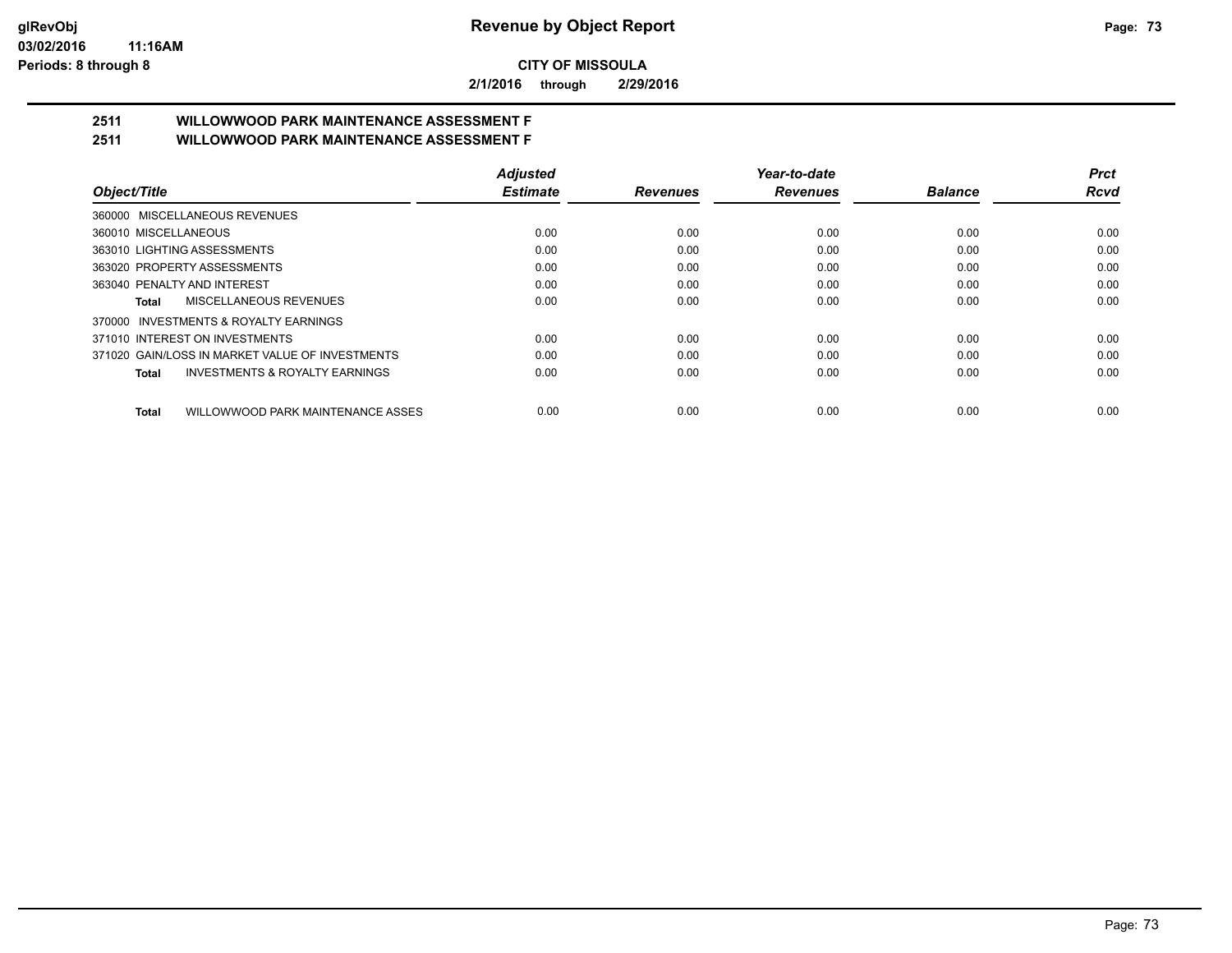**2/1/2016 through 2/29/2016**

## **2511 WILLOWWOOD PARK MAINTENANCE ASSESSMENT F**

|                                                    | <b>Adjusted</b> |                 | Year-to-date    |                | <b>Prct</b> |
|----------------------------------------------------|-----------------|-----------------|-----------------|----------------|-------------|
| Object/Title                                       | <b>Estimate</b> | <b>Revenues</b> | <b>Revenues</b> | <b>Balance</b> | <b>Rcvd</b> |
| 360000 MISCELLANEOUS REVENUES                      |                 |                 |                 |                |             |
| 360010 MISCELLANEOUS                               | 0.00            | 0.00            | 0.00            | 0.00           | 0.00        |
| 363010 LIGHTING ASSESSMENTS                        | 0.00            | 0.00            | 0.00            | 0.00           | 0.00        |
| 363020 PROPERTY ASSESSMENTS                        | 0.00            | 0.00            | 0.00            | 0.00           | 0.00        |
| 363040 PENALTY AND INTEREST                        | 0.00            | 0.00            | 0.00            | 0.00           | 0.00        |
| MISCELLANEOUS REVENUES<br>Total                    | 0.00            | 0.00            | 0.00            | 0.00           | 0.00        |
| 370000 INVESTMENTS & ROYALTY EARNINGS              |                 |                 |                 |                |             |
| 371010 INTEREST ON INVESTMENTS                     | 0.00            | 0.00            | 0.00            | 0.00           | 0.00        |
| 371020 GAIN/LOSS IN MARKET VALUE OF INVESTMENT     | 0.00            | 0.00            | 0.00            | 0.00           | 0.00        |
| <b>INVESTMENTS &amp; ROYALTY EARNINGS</b><br>Total | 0.00            | 0.00            | 0.00            | 0.00           | 0.00        |
| WILLOWWOOD PARK MAINTENANCE ASSES<br>Total         | 0.00            | 0.00            | 0.00            | 0.00           | 0.00        |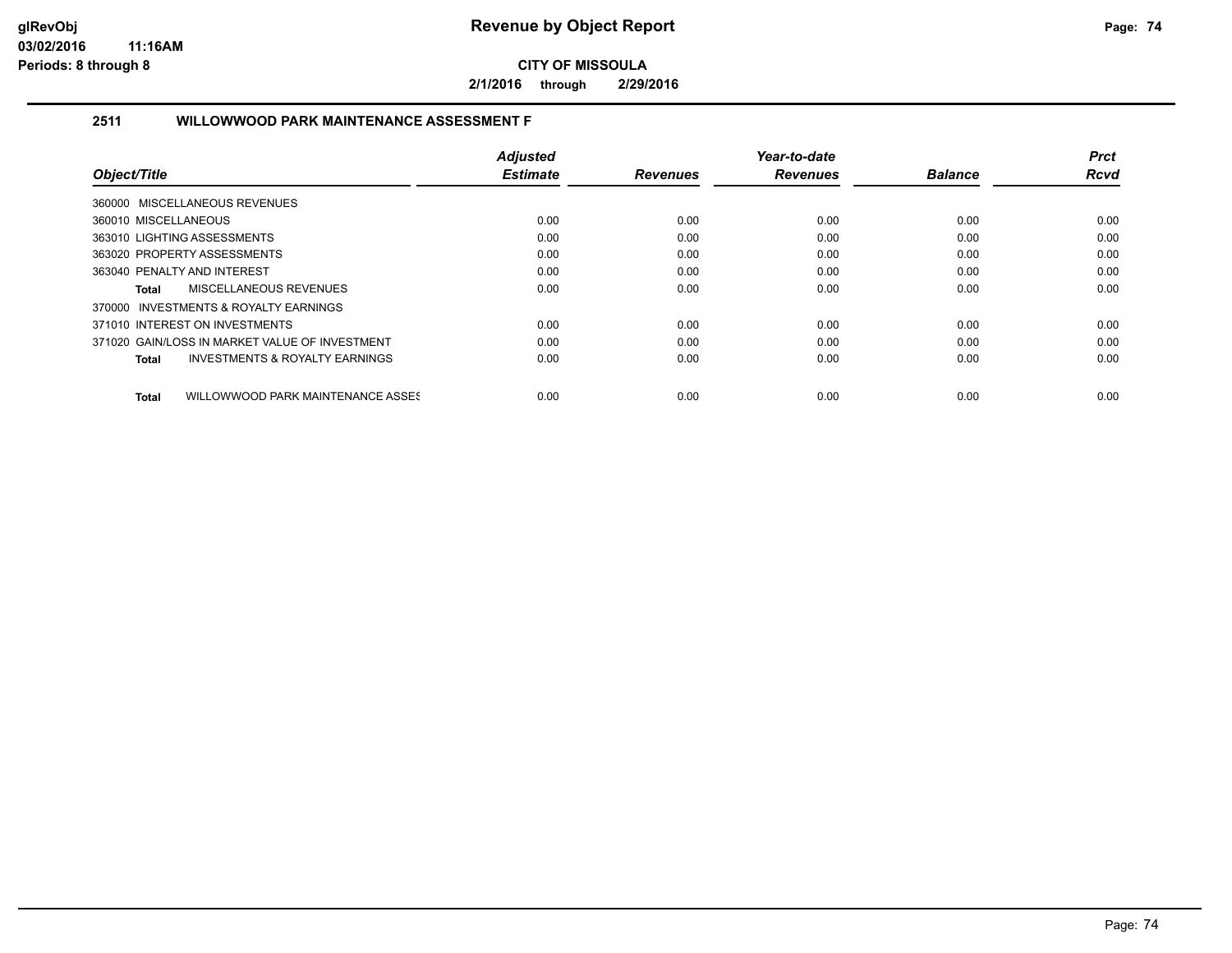**2/1/2016 through 2/29/2016**

**2512 ROAD DISTRICT #1**

**2512 ROAD DISTRICT #1**

|                                                    | <b>Adjusted</b> |                 | Year-to-date    |                | <b>Prct</b> |
|----------------------------------------------------|-----------------|-----------------|-----------------|----------------|-------------|
| Object/Title                                       | <b>Estimate</b> | <b>Revenues</b> | <b>Revenues</b> | <b>Balance</b> | <b>Rcvd</b> |
| 330000 INTERGOVERNMENTAL REVENUES                  |                 |                 |                 |                |             |
| 336023 STATE CONTRIB. - PERS                       | 0.00            | 0.00            | 2.61            | $-2.61$        | 0.00        |
| <b>INTERGOVERNMENTAL REVENUES</b><br>Total         | 0.00            | 0.00            | 2.61            | $-2.61$        | 0.00        |
| MISCELLANEOUS REVENUES<br>360000                   |                 |                 |                 |                |             |
| 363020 PROPERTY ASSESSMENTS                        | 1,604,151.00    | 22,543.78       | 849,445.20      | 754,705.80     | 52.95       |
| 363040 PENALTY AND INTEREST                        | 0.00            | 174.37          | 535.80          | $-535.80$      | 0.00        |
| <b>MISCELLANEOUS REVENUES</b><br>Total             | 1,604,151.00    | 22,718.15       | 849,981.00      | 754,170.00     | 52.99       |
| INVESTMENTS & ROYALTY EARNINGS<br>370000           |                 |                 |                 |                |             |
| 371010 INTEREST ON INVESTMENTS                     | 0.00            | 0.00            | 0.00            | 0.00           | 0.00        |
| <b>INVESTMENTS &amp; ROYALTY EARNINGS</b><br>Total | 0.00            | 0.00            | 0.00            | 0.00           | 0.00        |
| OTHER FINANCING SOURCES<br>380000                  |                 |                 |                 |                |             |
| 381090 PROCEEDS FROM CAPITAL LEASE                 | 0.00            | 0.00            | 621,382.00      | $-621,382.00$  | 0.00        |
| OTHER FINANCING SOURCES<br>Total                   | 0.00            | 0.00            | 621,382.00      | $-621,382.00$  | 0.00        |
| <b>ROAD DISTRICT #1</b><br><b>Total</b>            | 1.604.151.00    | 22.718.15       | 1,471,365.61    | 132,785.39     | 91.72       |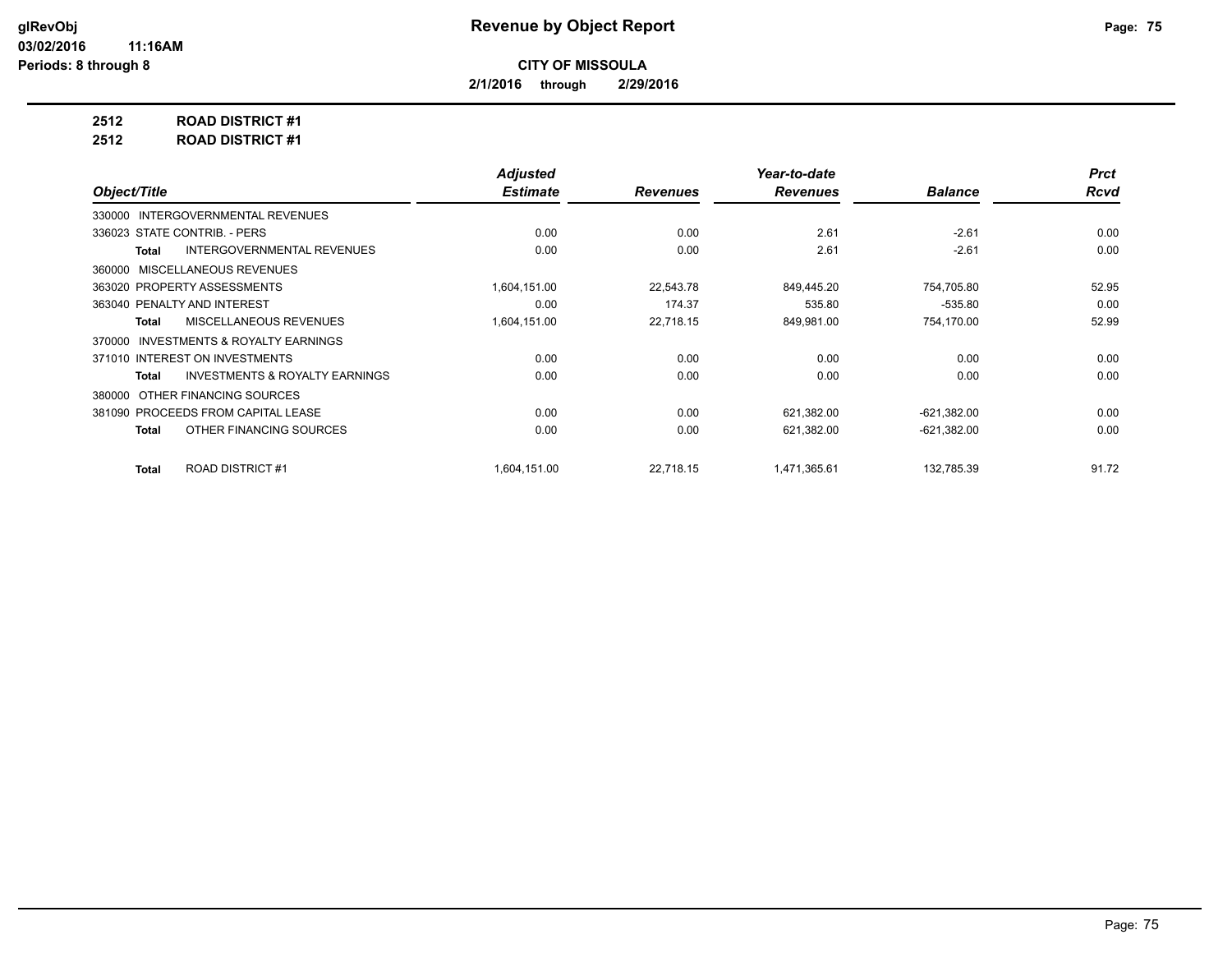**2/1/2016 through 2/29/2016**

#### **2512 ROAD DISTRICT #1**

| Object/Title |                                           | <b>Adjusted</b><br><b>Estimate</b> | <b>Revenues</b> | Year-to-date<br><b>Revenues</b> | <b>Balance</b> | <b>Prct</b><br><b>Rcvd</b> |
|--------------|-------------------------------------------|------------------------------------|-----------------|---------------------------------|----------------|----------------------------|
| 330000       | <b>INTERGOVERNMENTAL REVENUES</b>         |                                    |                 |                                 |                |                            |
|              | 336023 STATE CONTRIB. - PERS              | 0.00                               | 0.00            | 2.61                            | $-2.61$        | 0.00                       |
| Total        | <b>INTERGOVERNMENTAL REVENUES</b>         | 0.00                               | 0.00            | 2.61                            | $-2.61$        | 0.00                       |
|              | 360000 MISCELLANEOUS REVENUES             |                                    |                 |                                 |                |                            |
|              | 363020 PROPERTY ASSESSMENTS               | 1,604,151.00                       | 22,543.78       | 849,445.20                      | 754,705.80     | 52.95                      |
|              | 363040 PENALTY AND INTEREST               | 0.00                               | 174.37          | 535.80                          | $-535.80$      | 0.00                       |
| <b>Total</b> | <b>MISCELLANEOUS REVENUES</b>             | 1,604,151.00                       | 22,718.15       | 849,981.00                      | 754,170.00     | 52.99                      |
| 370000       | <b>INVESTMENTS &amp; ROYALTY EARNINGS</b> |                                    |                 |                                 |                |                            |
|              | 371010 INTEREST ON INVESTMENTS            | 0.00                               | 0.00            | 0.00                            | 0.00           | 0.00                       |
| Total        | INVESTMENTS & ROYALTY EARNINGS            | 0.00                               | 0.00            | 0.00                            | 0.00           | 0.00                       |
| 380000       | OTHER FINANCING SOURCES                   |                                    |                 |                                 |                |                            |
|              | 381090 PROCEEDS FROM CAPITAL LEASE        | 0.00                               | 0.00            | 621,382.00                      | $-621,382.00$  | 0.00                       |
| Total        | OTHER FINANCING SOURCES                   | 0.00                               | 0.00            | 621,382.00                      | $-621,382.00$  | 0.00                       |
| Total        | <b>ROAD DISTRICT #1</b>                   | 1,604,151.00                       | 22,718.15       | 1,471,365.61                    | 132,785.39     | 91.72                      |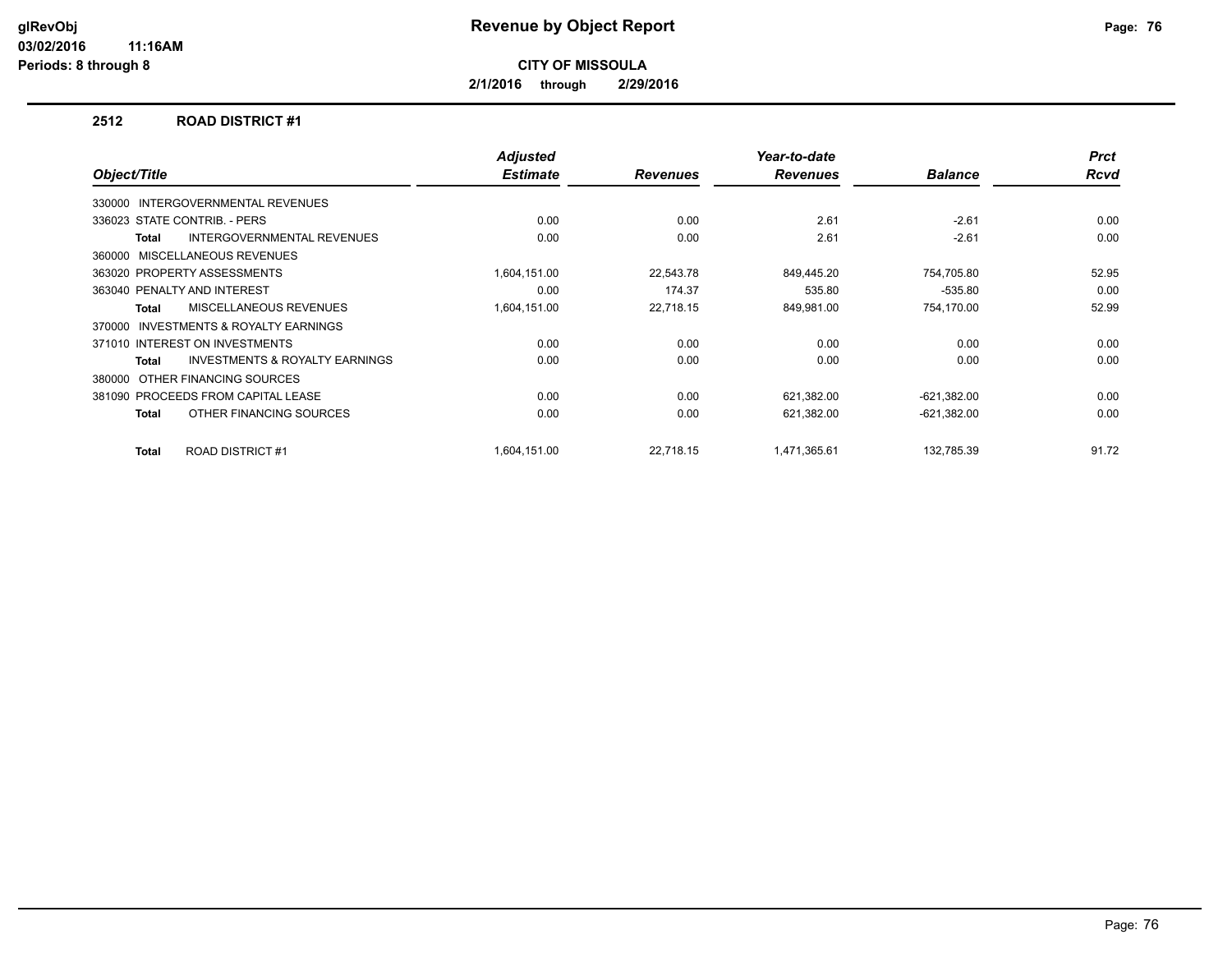**2/1/2016 through 2/29/2016**

**2513 PARK DISTRICT #1**

**2513 PARK DISTRICT #1**

|                                                    | <b>Adjusted</b> |                 | Year-to-date    |                | <b>Prct</b> |
|----------------------------------------------------|-----------------|-----------------|-----------------|----------------|-------------|
| Object/Title                                       | <b>Estimate</b> | <b>Revenues</b> | <b>Revenues</b> | <b>Balance</b> | <b>Rcvd</b> |
| 330000 INTERGOVERNMENTAL REVENUES                  |                 |                 |                 |                |             |
| 336023 STATE CONTRIB. - PERS                       | 0.00            | 0.00            | 41.55           | $-41.55$       | 0.00        |
| <b>INTERGOVERNMENTAL REVENUES</b><br>Total         | 0.00            | 0.00            | 41.55           | $-41.55$       | 0.00        |
| 360000 MISCELLANEOUS REVENUES                      |                 |                 |                 |                |             |
| 363020 PROPERTY ASSESSMENTS                        | 931,280.00      | 13,078.37       | 493,786.42      | 437,493.58     | 53.02       |
| 363040 PENALTY AND INTEREST                        | 0.00            | 101.39          | 309.05          | $-309.05$      | 0.00        |
| MISCELLANEOUS REVENUES<br>Total                    | 931,280.00      | 13,179.76       | 494,095.47      | 437,184.53     | 53.06       |
| 370000 INVESTMENTS & ROYALTY EARNINGS              |                 |                 |                 |                |             |
| 371010 INTEREST ON INVESTMENTS                     | 0.00            | 0.00            | 0.00            | 0.00           | 0.00        |
| <b>INVESTMENTS &amp; ROYALTY EARNINGS</b><br>Total | 0.00            | 0.00            | 0.00            | 0.00           | 0.00        |
| 380000 OTHER FINANCING SOURCES                     |                 |                 |                 |                |             |
| 381090 PROCEEDS FROM CAPITAL LEASE                 | 0.00            | 0.00            | 289,734.00      | $-289,734.00$  | 0.00        |
| OTHER FINANCING SOURCES<br>Total                   | 0.00            | 0.00            | 289,734.00      | -289,734.00    | 0.00        |
| PARK DISTRICT #1<br>Total                          | 931,280.00      | 13,179.76       | 783,871.02      | 147,408.98     | 84.17       |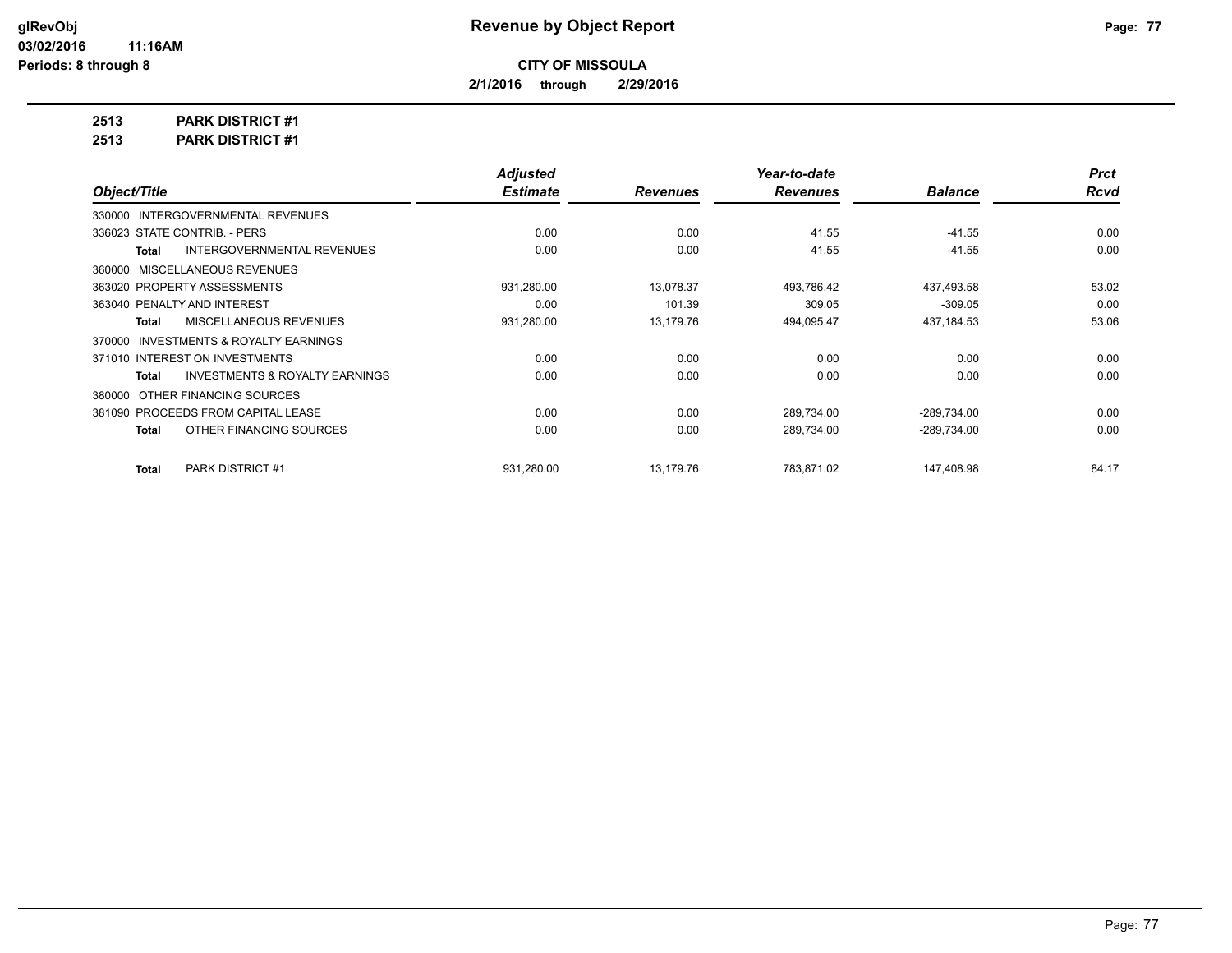**2/1/2016 through 2/29/2016**

### **2513 PARK DISTRICT #1**

|              |                                           | <b>Adjusted</b> |                 | Year-to-date    |                | <b>Prct</b> |
|--------------|-------------------------------------------|-----------------|-----------------|-----------------|----------------|-------------|
| Object/Title |                                           | <b>Estimate</b> | <b>Revenues</b> | <b>Revenues</b> | <b>Balance</b> | <b>Rcvd</b> |
|              | 330000 INTERGOVERNMENTAL REVENUES         |                 |                 |                 |                |             |
|              | 336023 STATE CONTRIB. - PERS              | 0.00            | 0.00            | 41.55           | $-41.55$       | 0.00        |
| Total        | <b>INTERGOVERNMENTAL REVENUES</b>         | 0.00            | 0.00            | 41.55           | $-41.55$       | 0.00        |
|              | 360000 MISCELLANEOUS REVENUES             |                 |                 |                 |                |             |
|              | 363020 PROPERTY ASSESSMENTS               | 931,280.00      | 13,078.37       | 493,786.42      | 437,493.58     | 53.02       |
|              | 363040 PENALTY AND INTEREST               | 0.00            | 101.39          | 309.05          | $-309.05$      | 0.00        |
| Total        | <b>MISCELLANEOUS REVENUES</b>             | 931,280.00      | 13.179.76       | 494,095.47      | 437,184.53     | 53.06       |
| 370000       | <b>INVESTMENTS &amp; ROYALTY EARNINGS</b> |                 |                 |                 |                |             |
|              | 371010 INTEREST ON INVESTMENTS            | 0.00            | 0.00            | 0.00            | 0.00           | 0.00        |
| Total        | <b>INVESTMENTS &amp; ROYALTY EARNINGS</b> | 0.00            | 0.00            | 0.00            | 0.00           | 0.00        |
|              | 380000 OTHER FINANCING SOURCES            |                 |                 |                 |                |             |
|              | 381090 PROCEEDS FROM CAPITAL LEASE        | 0.00            | 0.00            | 289,734.00      | $-289,734.00$  | 0.00        |
| Total        | OTHER FINANCING SOURCES                   | 0.00            | 0.00            | 289,734.00      | $-289,734.00$  | 0.00        |
| Total        | PARK DISTRICT #1                          | 931,280.00      | 13,179.76       | 783,871.02      | 147,408.98     | 84.17       |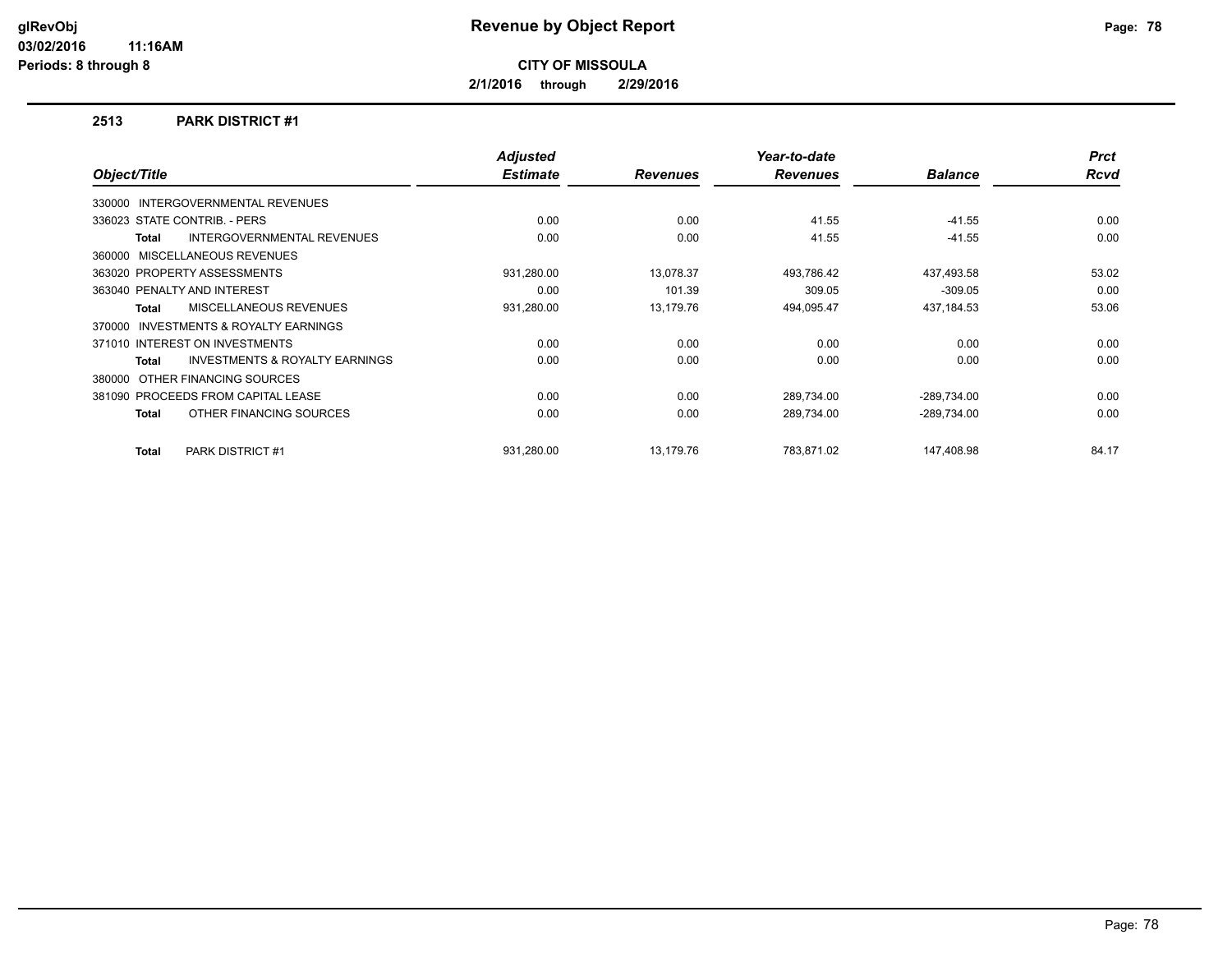**2/1/2016 through 2/29/2016**

**2820 STATE GAS TAX FUND**

**2820 STATE GAS TAX FUND**

|              |                                   | <b>Adjusted</b> |                 | Year-to-date    |                | <b>Prct</b> |
|--------------|-----------------------------------|-----------------|-----------------|-----------------|----------------|-------------|
| Object/Title |                                   | <b>Estimate</b> | <b>Revenues</b> | <b>Revenues</b> | <b>Balance</b> | Rcvd        |
|              | 330000 INTERGOVERNMENTAL REVENUES |                 |                 |                 |                |             |
|              | 331052 MDT CMAQ STRIPING GRANT    | 0.00            | 0.00            | 0.00            | 0.00           | 0.00        |
|              | 334040 GAS TAX APPORTIONMENT      | 1.080.419.00    | 90.034.88       | 720.279.05      | 360.139.95     | 66.67       |
| Total        | INTERGOVERNMENTAL REVENUES        | 1,080,419.00    | 90.034.88       | 720.279.05      | 360.139.95     | 66.67       |
|              | 380000 OTHER FINANCING SOURCES    |                 |                 |                 |                |             |
|              | 383000 OPERATING TRANSFERS        | 0.00            | 0.00            | 0.00            | 0.00           | 0.00        |
| Total        | OTHER FINANCING SOURCES           | 0.00            | 0.00            | 0.00            | 0.00           | 0.00        |
| Total        | STATE GAS TAX FUND                | 1.080.419.00    | 90.034.88       | 720.279.05      | 360.139.95     | 66.67       |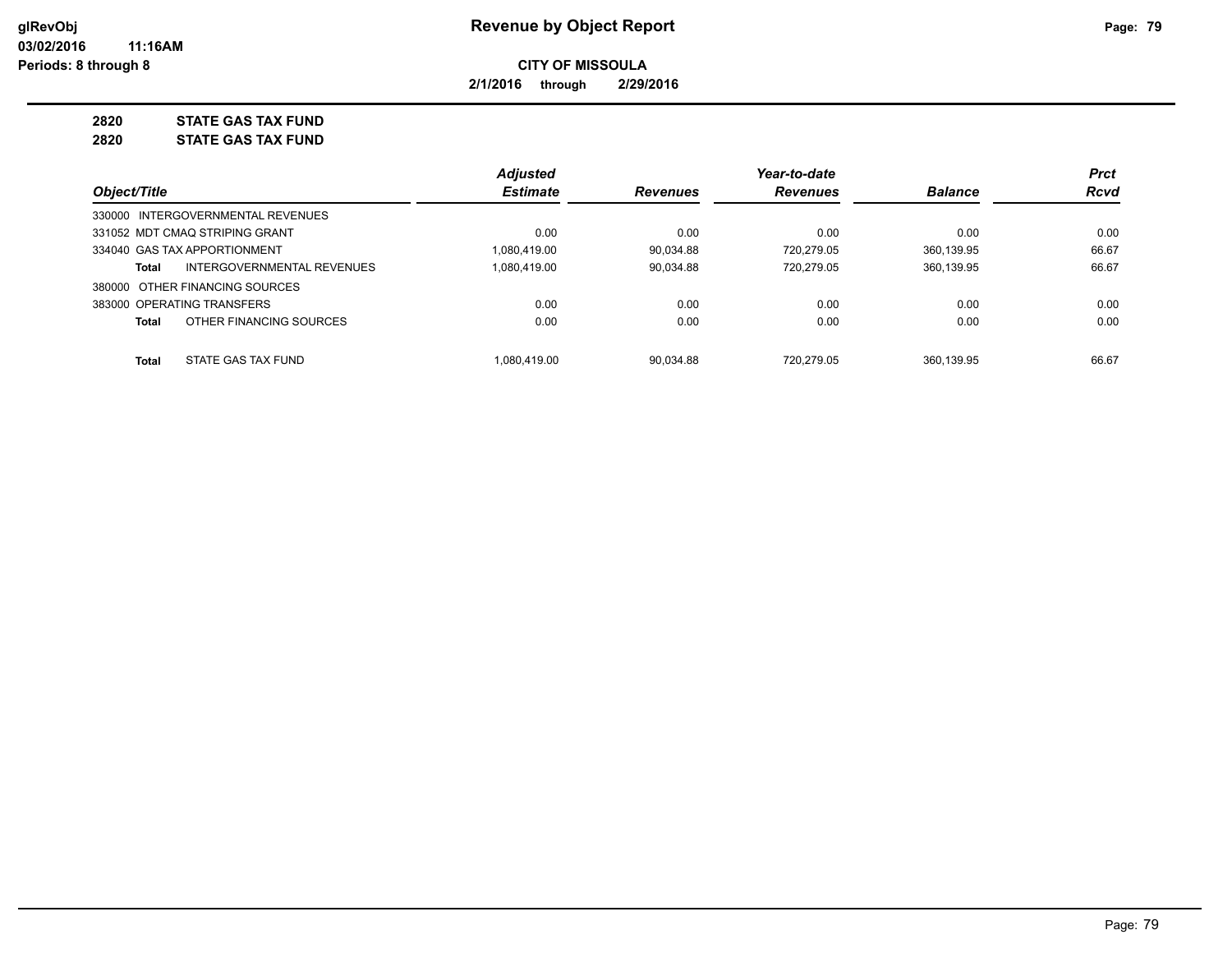**2/1/2016 through 2/29/2016**

## **2820 STATE GAS TAX FUND**

|              |                                   | <b>Adjusted</b> |                 | Year-to-date    |                | <b>Prct</b> |
|--------------|-----------------------------------|-----------------|-----------------|-----------------|----------------|-------------|
| Object/Title |                                   | <b>Estimate</b> | <b>Revenues</b> | <b>Revenues</b> | <b>Balance</b> | <b>Rcvd</b> |
|              | 330000 INTERGOVERNMENTAL REVENUES |                 |                 |                 |                |             |
|              | 331052 MDT CMAQ STRIPING GRANT    | 0.00            | 0.00            | 0.00            | 0.00           | 0.00        |
|              | 334040 GAS TAX APPORTIONMENT      | 1.080.419.00    | 90.034.88       | 720.279.05      | 360.139.95     | 66.67       |
| Total        | INTERGOVERNMENTAL REVENUES        | 1.080.419.00    | 90.034.88       | 720.279.05      | 360,139.95     | 66.67       |
|              | 380000 OTHER FINANCING SOURCES    |                 |                 |                 |                |             |
|              | 383000 OPERATING TRANSFERS        | 0.00            | 0.00            | 0.00            | 0.00           | 0.00        |
| <b>Total</b> | OTHER FINANCING SOURCES           | 0.00            | 0.00            | 0.00            | 0.00           | 0.00        |
| <b>Total</b> | STATE GAS TAX FUND                | 1.080.419.00    | 90.034.88       | 720.279.05      | 360.139.95     | 66.67       |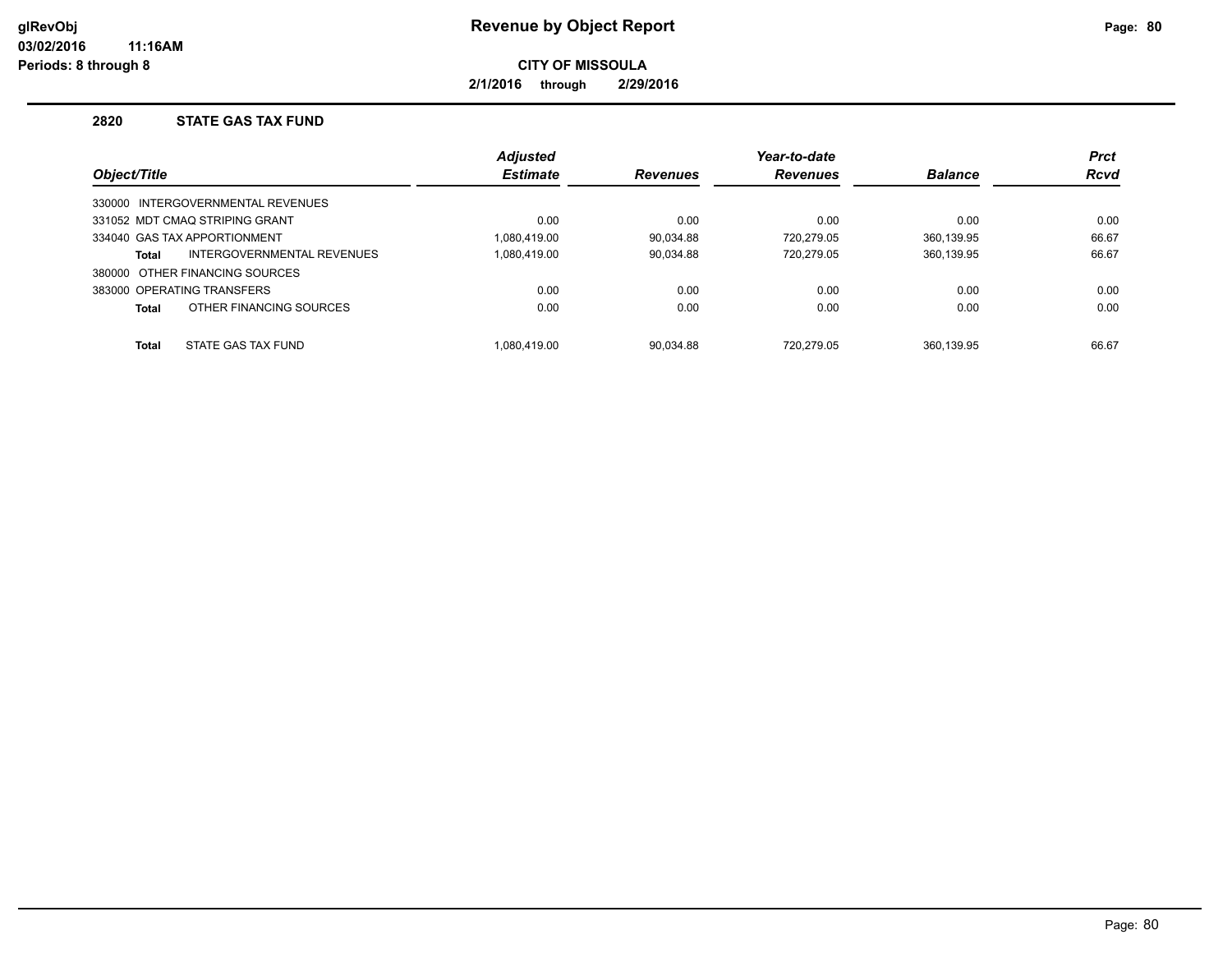**2/1/2016 through 2/29/2016**

#### **2917 CRIME VICTIM SURCHARGE**

**2917 CRIME VICTIM SURCHARGE**

|                                                 | <b>Adjusted</b> |                 | Year-to-date    |                | <b>Prct</b> |
|-------------------------------------------------|-----------------|-----------------|-----------------|----------------|-------------|
| Object/Title                                    | <b>Estimate</b> | <b>Revenues</b> | <b>Revenues</b> | <b>Balance</b> | Rcvd        |
| 350000 FINES & FORFEITURES                      |                 |                 |                 |                |             |
| 351032 SURCHARGE ON FINES                       | 0.00            | 19.233.12       | 39.471.95       | $-39.471.95$   | 0.00        |
| <b>FINES &amp; FORFEITURES</b><br>Total         | 0.00            | 19.233.12       | 39.471.95       | $-39.471.95$   | 0.00        |
| 370000 INVESTMENTS & ROYALTY EARNINGS           |                 |                 |                 |                |             |
| 371010 INTEREST ON INVESTMENTS                  | 0.00            | 0.00            | 0.00            | 0.00           | 0.00        |
| 371020 GAIN/LOSS IN MARKET VALUE OF INVESTMENTS | 0.00            | 0.00            | 0.00            | 0.00           | 0.00        |
| INVESTMENTS & ROYALTY EARNINGS<br>Total         | 0.00            | 0.00            | 0.00            | 0.00           | 0.00        |
| Total<br><b>CRIME VICTIM SURCHARGE</b>          | 0.00            | 19.233.12       | 39.471.95       | $-39.471.95$   | 0.00        |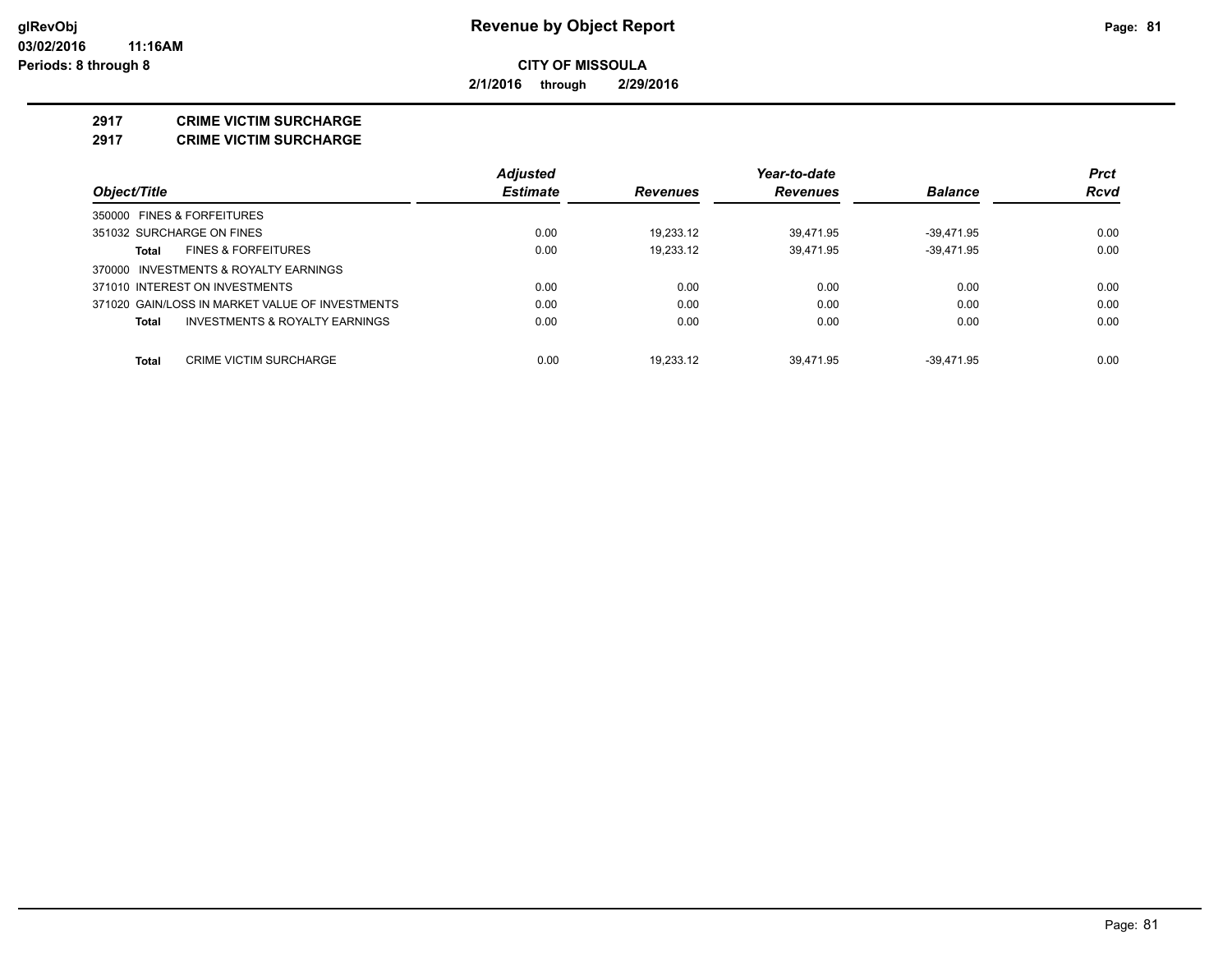**2/1/2016 through 2/29/2016**

## **2917 CRIME VICTIM SURCHARGE**

|                                                | <b>Adjusted</b> |                 | Year-to-date    |                | <b>Prct</b> |
|------------------------------------------------|-----------------|-----------------|-----------------|----------------|-------------|
| Object/Title                                   | <b>Estimate</b> | <b>Revenues</b> | <b>Revenues</b> | <b>Balance</b> | <b>Rcvd</b> |
| 350000 FINES & FORFEITURES                     |                 |                 |                 |                |             |
| 351032 SURCHARGE ON FINES                      | 0.00            | 19.233.12       | 39.471.95       | -39.471.95     | 0.00        |
| <b>FINES &amp; FORFEITURES</b><br><b>Total</b> | 0.00            | 19.233.12       | 39,471.95       | $-39,471.95$   | 0.00        |
| 370000 INVESTMENTS & ROYALTY EARNINGS          |                 |                 |                 |                |             |
| 371010 INTEREST ON INVESTMENTS                 | 0.00            | 0.00            | 0.00            | 0.00           | 0.00        |
| 371020 GAIN/LOSS IN MARKET VALUE OF INVESTMENT | 0.00            | 0.00            | 0.00            | 0.00           | 0.00        |
| INVESTMENTS & ROYALTY EARNINGS<br><b>Total</b> | 0.00            | 0.00            | 0.00            | 0.00           | 0.00        |
|                                                |                 |                 |                 |                |             |
| <b>CRIME VICTIM SURCHARGE</b><br><b>Total</b>  | 0.00            | 19.233.12       | 39.471.95       | -39.471.95     | 0.00        |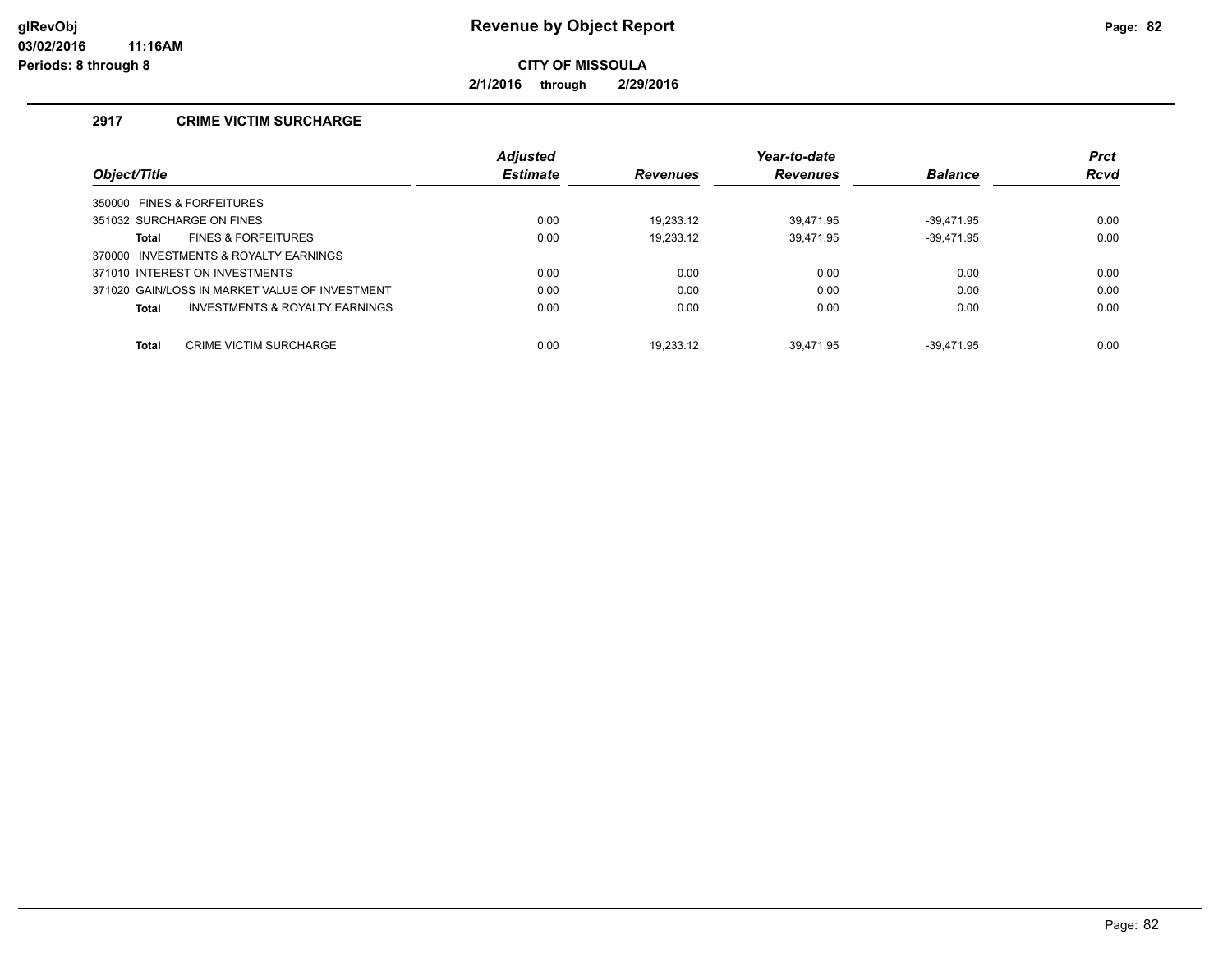**2/1/2016 through 2/29/2016**

# **2918 LAW ENFORCEMENT BLOCK GRANT FUND**

## **2918 LAW ENFORCEMENT BLOCK GRANT FUND**

|                         |                                                 | <b>Adjusted</b> |                 | Year-to-date    |                | <b>Prct</b> |
|-------------------------|-------------------------------------------------|-----------------|-----------------|-----------------|----------------|-------------|
| Object/Title            |                                                 | <b>Estimate</b> | <b>Revenues</b> | <b>Revenues</b> | <b>Balance</b> | <b>Rcvd</b> |
|                         | 330000 INTERGOVERNMENTAL REVENUES               |                 |                 |                 |                |             |
| 331000 FEDERAL GRANTS   |                                                 | 24,590.00       | 0.00            | 0.00            | 24,590.00      | 0.00        |
|                         | 331001 BYRNE DISCRETIONARY                      | 0.00            | 0.00            | 0.00            | 0.00           | 0.00        |
| 331022 EQUIPMENT GRANT  |                                                 | 0.00            | 0.00            | 0.00            | 0.00           | 0.00        |
|                         | 331023 COPS HIRING GRANT 2011                   | 42,000.00       | 0.00            | 17,088.57       | 24,911.43      | 40.69       |
|                         | 331024 DEPT OF JUSTICE GRANTS                   | 0.00            | 0.00            | 0.00            | 0.00           | 0.00        |
| 331026 ICAC GRANT       |                                                 | 0.00            | 0.00            | 0.00            | 0.00           | 0.00        |
|                         | 331027 JAG GRANTS REVENUE                       | 0.00            | 0.00            | 48,482.90       | $-48,482.90$   | 0.00        |
| 331028 JAG VII          |                                                 | 0.00            | 0.00            | 0.00            | 0.00           | 0.00        |
|                         | 336021 STATE CONTRIB - POLICE RETIREMENT        | 0.00            | 0.00            | 0.00            | 0.00           | 0.00        |
| Total                   | <b>INTERGOVERNMENTAL REVENUES</b>               | 66,590.00       | 0.00            | 65,571.47       | 1,018.53       | 98.47       |
|                         | 340000 CHARGES FOR SERVICES                     |                 |                 |                 |                |             |
|                         | 342010 POLICE/BID AGREEMENT                     | 0.00            | 0.00            | 0.00            | 0.00           | 0.00        |
| <b>Total</b>            | <b>CHARGES FOR SERVICES</b>                     | 0.00            | 0.00            | 0.00            | 0.00           | 0.00        |
| 360000                  | MISCELLANEOUS REVENUES                          |                 |                 |                 |                |             |
| 360010 MISCELLANEOUS    |                                                 | 0.00            | 0.00            | 0.00            | 0.00           | 0.00        |
| <b>Total</b>            | <b>MISCELLANEOUS REVENUES</b>                   | 0.00            | 0.00            | 0.00            | 0.00           | 0.00        |
| 370000                  | <b>INVESTMENTS &amp; ROYALTY EARNINGS</b>       |                 |                 |                 |                |             |
|                         | 371010 INTEREST ON INVESTMENTS                  | 0.00            | 0.00            | 0.00            | 0.00           | 0.00        |
|                         | 371020 GAIN/LOSS IN MARKET VALUE OF INVESTMENTS | 0.00            | 0.00            | 0.00            | 0.00           | 0.00        |
| <b>Total</b>            | <b>INVESTMENTS &amp; ROYALTY EARNINGS</b>       | 0.00            | 0.00            | 0.00            | 0.00           | 0.00        |
| 380000                  | OTHER FINANCING SOURCES                         |                 |                 |                 |                |             |
|                         | 383023 TRANS FR DRUG FORFEITURE                 | 0.00            | 0.00            | 0.00            | 0.00           | 0.00        |
| 383036 TRANSFER - GRANT |                                                 | 0.00            | 0.00            | 0.00            | 0.00           | 0.00        |
| <b>Total</b>            | OTHER FINANCING SOURCES                         | 0.00            | 0.00            | 0.00            | 0.00           | 0.00        |
| <b>Total</b>            | LAW ENFORCEMENT BLOCK GRANT FUND                | 66.590.00       | 0.00            | 65,571.47       | 1.018.53       | 98.47       |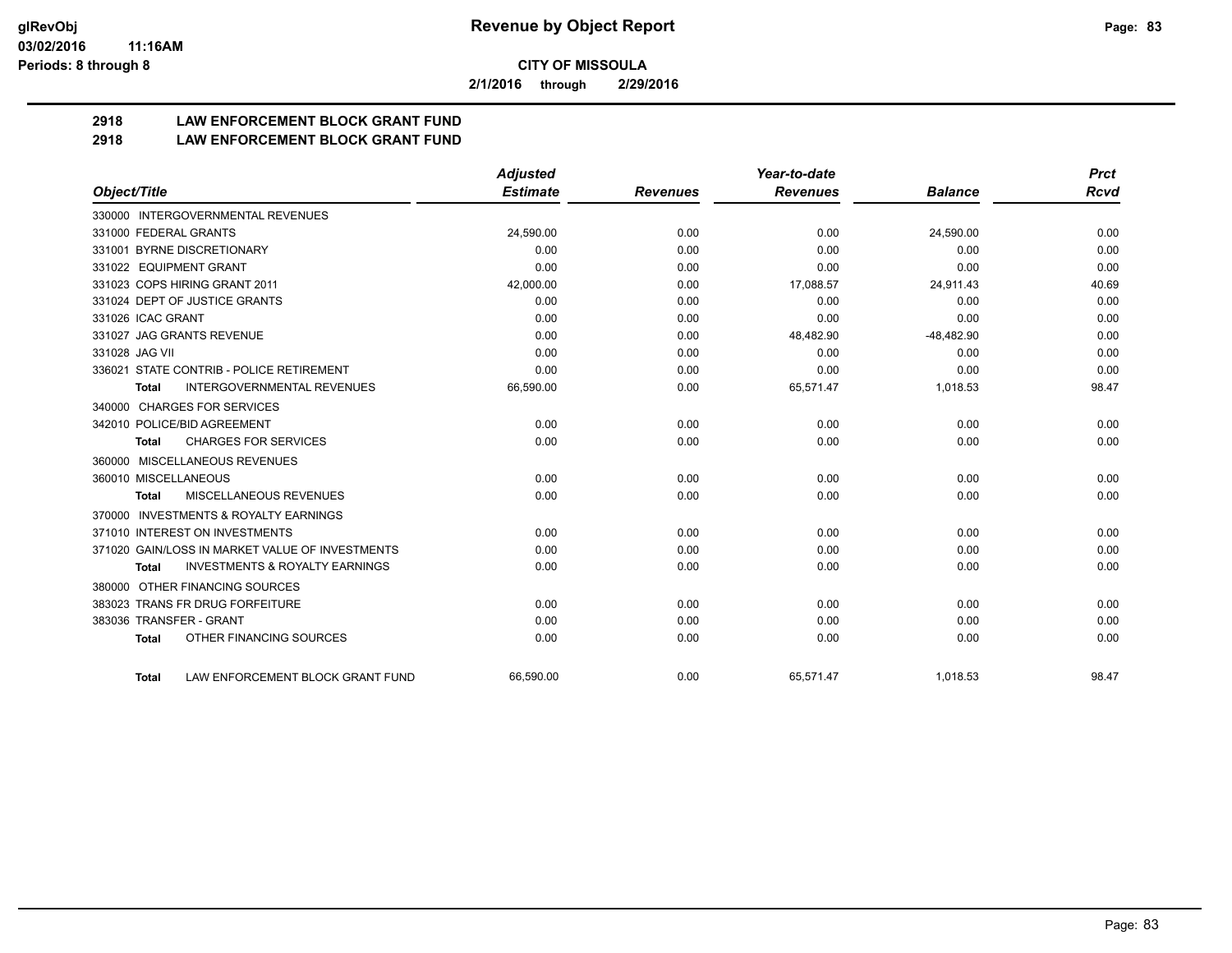**2/1/2016 through 2/29/2016**

## **2918 LAW ENFORCEMENT BLOCK GRANT FUND**

|                                                           | <b>Adjusted</b> |                 | Year-to-date    |                | <b>Prct</b> |
|-----------------------------------------------------------|-----------------|-----------------|-----------------|----------------|-------------|
| Object/Title                                              | <b>Estimate</b> | <b>Revenues</b> | <b>Revenues</b> | <b>Balance</b> | <b>Rcvd</b> |
| 330000 INTERGOVERNMENTAL REVENUES                         |                 |                 |                 |                |             |
| 331000 FEDERAL GRANTS                                     | 24,590.00       | 0.00            | 0.00            | 24,590.00      | 0.00        |
| 331001 BYRNE DISCRETIONARY                                | 0.00            | 0.00            | 0.00            | 0.00           | 0.00        |
| 331022 EQUIPMENT GRANT                                    | 0.00            | 0.00            | 0.00            | 0.00           | 0.00        |
| 331023 COPS HIRING GRANT 2011                             | 42,000.00       | 0.00            | 17,088.57       | 24,911.43      | 40.69       |
| 331024 DEPT OF JUSTICE GRANTS                             | 0.00            | 0.00            | 0.00            | 0.00           | 0.00        |
| 331026 ICAC GRANT                                         | 0.00            | 0.00            | 0.00            | 0.00           | 0.00        |
| 331027 JAG GRANTS REVENUE                                 | 0.00            | 0.00            | 48,482.90       | $-48,482.90$   | 0.00        |
| 331028 JAG VII                                            | 0.00            | 0.00            | 0.00            | 0.00           | 0.00        |
| 336021 STATE CONTRIB - POLICE RETIREMENT                  | 0.00            | 0.00            | 0.00            | 0.00           | 0.00        |
| <b>INTERGOVERNMENTAL REVENUES</b><br><b>Total</b>         | 66,590.00       | 0.00            | 65,571.47       | 1,018.53       | 98.47       |
| 340000 CHARGES FOR SERVICES                               |                 |                 |                 |                |             |
| 342010 POLICE/BID AGREEMENT                               | 0.00            | 0.00            | 0.00            | 0.00           | 0.00        |
| <b>CHARGES FOR SERVICES</b><br><b>Total</b>               | 0.00            | 0.00            | 0.00            | 0.00           | 0.00        |
| 360000 MISCELLANEOUS REVENUES                             |                 |                 |                 |                |             |
| 360010 MISCELLANEOUS                                      | 0.00            | 0.00            | 0.00            | 0.00           | 0.00        |
| MISCELLANEOUS REVENUES<br><b>Total</b>                    | 0.00            | 0.00            | 0.00            | 0.00           | 0.00        |
| 370000 INVESTMENTS & ROYALTY EARNINGS                     |                 |                 |                 |                |             |
| 371010 INTEREST ON INVESTMENTS                            | 0.00            | 0.00            | 0.00            | 0.00           | 0.00        |
| 371020 GAIN/LOSS IN MARKET VALUE OF INVESTMENT            | 0.00            | 0.00            | 0.00            | 0.00           | 0.00        |
| <b>INVESTMENTS &amp; ROYALTY EARNINGS</b><br><b>Total</b> | 0.00            | 0.00            | 0.00            | 0.00           | 0.00        |
| 380000 OTHER FINANCING SOURCES                            |                 |                 |                 |                |             |
| 383023 TRANS FR DRUG FORFEITURE                           | 0.00            | 0.00            | 0.00            | 0.00           | 0.00        |
| 383036 TRANSFER - GRANT                                   | 0.00            | 0.00            | 0.00            | 0.00           | 0.00        |
| OTHER FINANCING SOURCES<br><b>Total</b>                   | 0.00            | 0.00            | 0.00            | 0.00           | 0.00        |
| LAW ENFORCEMENT BLOCK GRANT FUND<br>Total                 | 66.590.00       | 0.00            | 65.571.47       | 1.018.53       | 98.47       |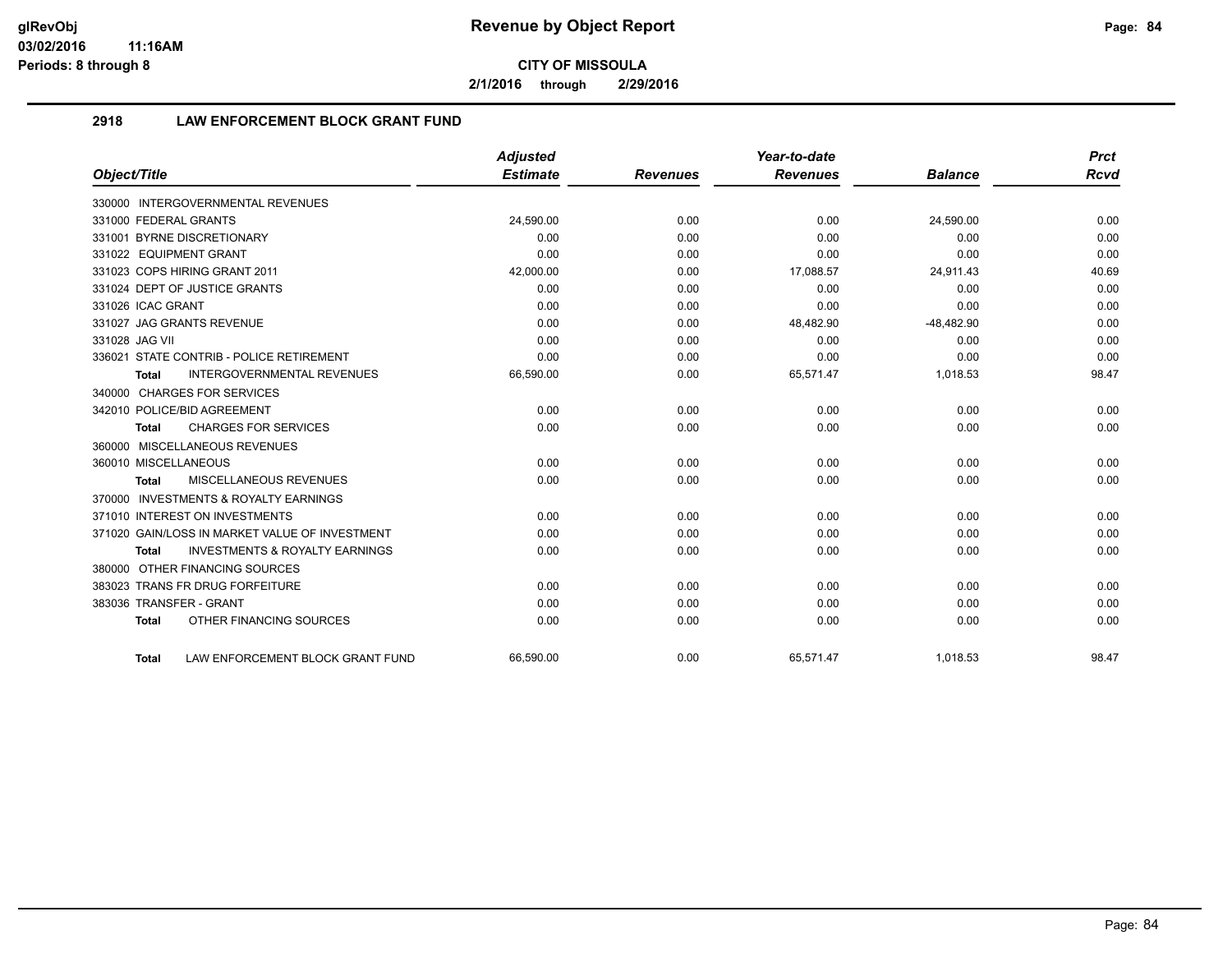**2/1/2016 through 2/29/2016**

## **2919 HIDTA FUND**

**2919 HIDTA FUND**

|                                                           | <b>Adjusted</b> |                 | Year-to-date    |                | <b>Prct</b> |
|-----------------------------------------------------------|-----------------|-----------------|-----------------|----------------|-------------|
| Object/Title                                              | <b>Estimate</b> | <b>Revenues</b> | <b>Revenues</b> | <b>Balance</b> | Rcvd        |
| 340000 CHARGES FOR SERVICES                               |                 |                 |                 |                |             |
| 342013 SECURITY INVEST FEES                               | 50,000.00       | 457.50          | 6.875.04        | 43,124.96      | 13.75       |
| 342014 POLICE DEPARTMENT SERVICE FEES                     | 142.300.00      | 0.00            | 7.355.33        | 134.944.67     | 5.17        |
| <b>CHARGES FOR SERVICES</b><br>Total                      | 192,300.00      | 457.50          | 14,230.37       | 178.069.63     | 7.40        |
| 360000 MISCELLANEOUS REVENUES                             |                 |                 |                 |                |             |
| 360010 MISCELLANEOUS                                      | 0.00            | 0.00            | 0.00            | 0.00           | 0.00        |
| <b>MISCELLANEOUS REVENUES</b><br><b>Total</b>             | 0.00            | 0.00            | 0.00            | 0.00           | 0.00        |
| 370000 INVESTMENTS & ROYALTY EARNINGS                     |                 |                 |                 |                |             |
| 371010 INTEREST ON INVESTMENTS                            | 0.00            | 0.00            | 0.00            | 0.00           | 0.00        |
| <b>INVESTMENTS &amp; ROYALTY EARNINGS</b><br><b>Total</b> | 0.00            | 0.00            | 0.00            | 0.00           | 0.00        |
| <b>HIDTA FUND</b><br><b>Total</b>                         | 192.300.00      | 457.50          | 14.230.37       | 178.069.63     | 7.40        |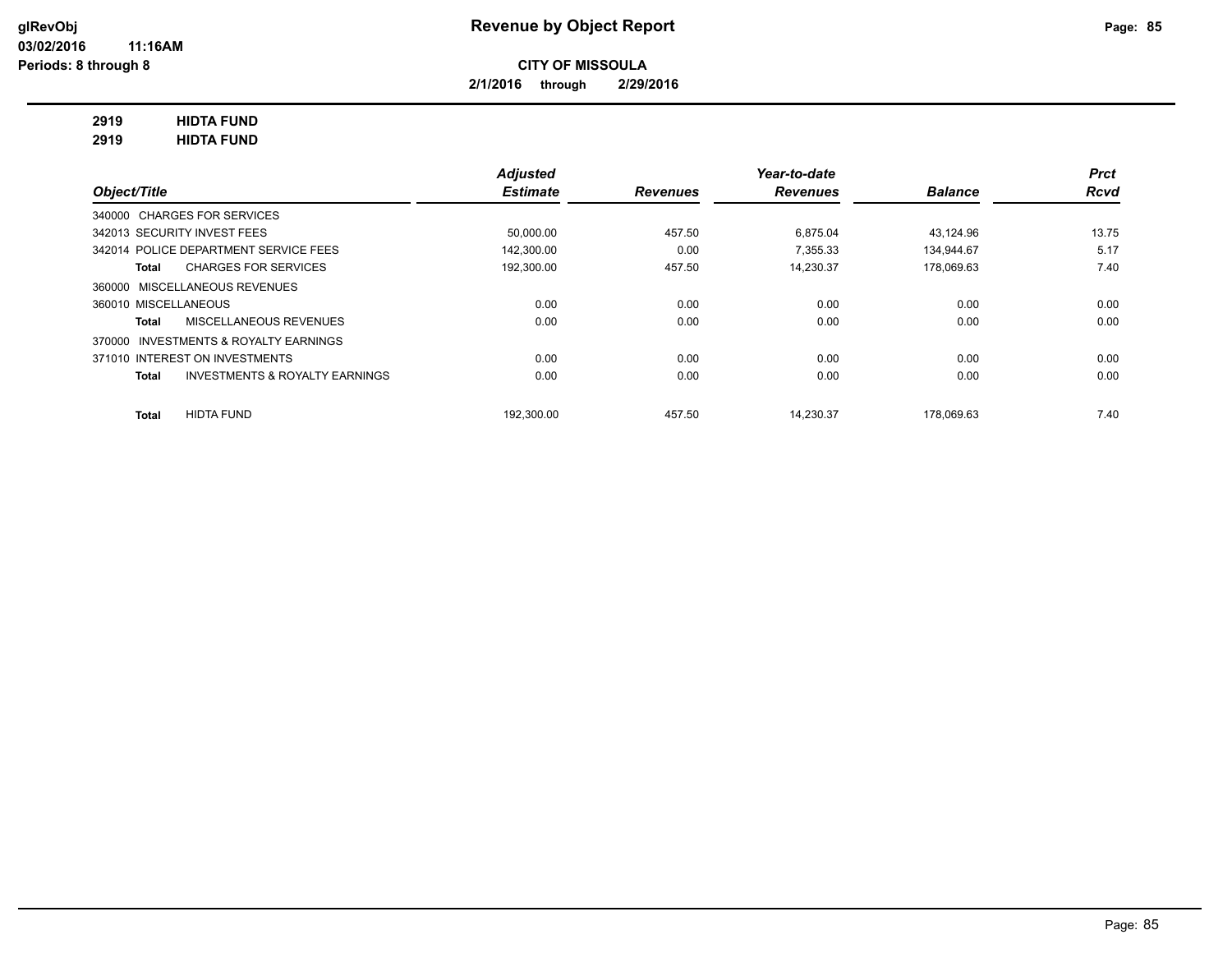**2/1/2016 through 2/29/2016**

#### **2919 HIDTA FUND**

|                                                           | <b>Adjusted</b> |                 | Year-to-date    |                | <b>Prct</b> |
|-----------------------------------------------------------|-----------------|-----------------|-----------------|----------------|-------------|
| Object/Title                                              | <b>Estimate</b> | <b>Revenues</b> | <b>Revenues</b> | <b>Balance</b> | Rcvd        |
| 340000 CHARGES FOR SERVICES                               |                 |                 |                 |                |             |
| 342013 SECURITY INVEST FEES                               | 50,000.00       | 457.50          | 6,875.04        | 43.124.96      | 13.75       |
| 342014 POLICE DEPARTMENT SERVICE FEES                     | 142,300.00      | 0.00            | 7.355.33        | 134,944.67     | 5.17        |
| <b>CHARGES FOR SERVICES</b><br>Total                      | 192,300.00      | 457.50          | 14,230.37       | 178,069.63     | 7.40        |
| MISCELLANEOUS REVENUES<br>360000                          |                 |                 |                 |                |             |
| 360010 MISCELLANEOUS                                      | 0.00            | 0.00            | 0.00            | 0.00           | 0.00        |
| MISCELLANEOUS REVENUES<br><b>Total</b>                    | 0.00            | 0.00            | 0.00            | 0.00           | 0.00        |
| INVESTMENTS & ROYALTY EARNINGS<br>370000                  |                 |                 |                 |                |             |
| 371010 INTEREST ON INVESTMENTS                            | 0.00            | 0.00            | 0.00            | 0.00           | 0.00        |
| <b>INVESTMENTS &amp; ROYALTY EARNINGS</b><br><b>Total</b> | 0.00            | 0.00            | 0.00            | 0.00           | 0.00        |
| <b>HIDTA FUND</b><br><b>Total</b>                         | 192.300.00      | 457.50          | 14.230.37       | 178.069.63     | 7.40        |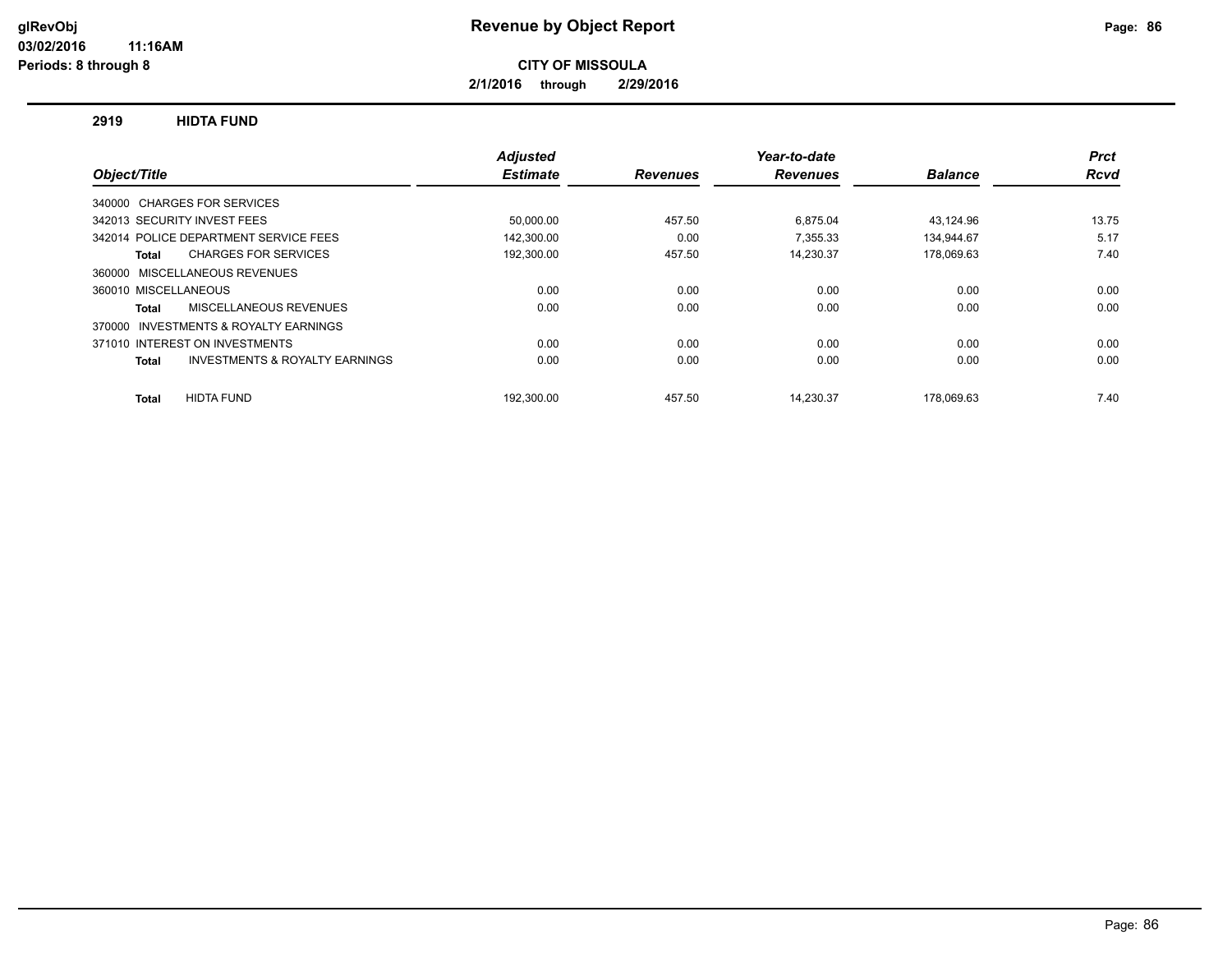**2/1/2016 through 2/29/2016**

## **2939 CDBG PROGRAM INCOME ACCOUNT**

**2939 CDBG PROGRAM INCOME ACCOUNT**

|                                                           | <b>Adjusted</b> |                 | Year-to-date    |                | <b>Prct</b> |
|-----------------------------------------------------------|-----------------|-----------------|-----------------|----------------|-------------|
| Object/Title                                              | <b>Estimate</b> | <b>Revenues</b> | <b>Revenues</b> | <b>Balance</b> | <b>Rcvd</b> |
| INTERGOVERNMENTAL REVENUES<br>330000                      |                 |                 |                 |                |             |
| 331000 FEDERAL GRANTS                                     | 14,383.00       | 11,083.06       | 23,466.12       | $-9,083.12$    | 163.15      |
| <b>INTERGOVERNMENTAL REVENUES</b><br><b>Total</b>         | 14,383.00       | 11,083.06       | 23,466.12       | $-9,083.12$    | 163.15      |
| MISCELLANEOUS REVENUES<br>360000                          |                 |                 |                 |                |             |
| 360010 MISCELLANEOUS                                      | 0.00            | 0.00            | 0.00            | 0.00           | 0.00        |
| <b>MISCELLANEOUS REVENUES</b><br>Total                    | 0.00            | 0.00            | 0.00            | 0.00           | 0.00        |
| <b>INVESTMENTS &amp; ROYALTY EARNINGS</b><br>370000       |                 |                 |                 |                |             |
| 371010 INTEREST ON INVESTMENTS                            | 0.00            | 0.00            | 0.00            | 0.00           | 0.00        |
| 371020 GAIN/LOSS IN MARKET VALUE OF INVESTMENTS           | 0.00            | 0.00            | 0.00            | 0.00           | 0.00        |
| <b>INVESTMENTS &amp; ROYALTY EARNINGS</b><br><b>Total</b> | 0.00            | 0.00            | 0.00            | 0.00           | 0.00        |
| OTHER FINANCING SOURCES<br>380000                         |                 |                 |                 |                |             |
| 383000 OPERATING TRANSFERS                                | 0.00            | 0.00            | 0.00            | 0.00           | 0.00        |
| 383009 TRANS FR TITLE I                                   | 0.00            | 0.00            | 0.00            | 0.00           | 0.00        |
| OTHER FINANCING SOURCES<br><b>Total</b>                   | 0.00            | 0.00            | 0.00            | 0.00           | 0.00        |
| CDBG PROGRAM INCOME ACCOUNT<br><b>Total</b>               | 14,383.00       | 11,083.06       | 23,466.12       | $-9,083.12$    | 163.15      |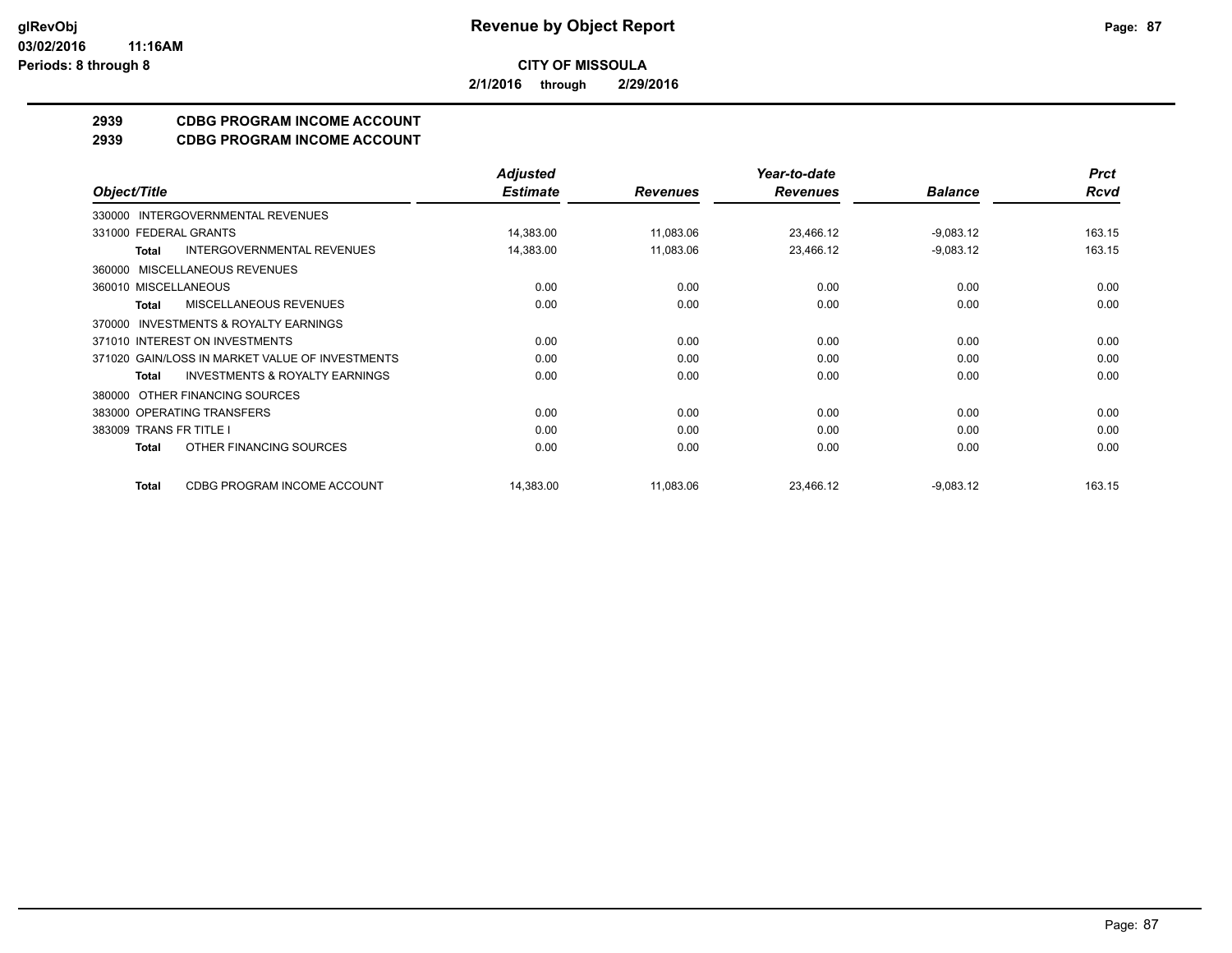**2/1/2016 through 2/29/2016**

## **2939 CDBG PROGRAM INCOME ACCOUNT**

|                                                           | <b>Adjusted</b> |                 | Year-to-date    |                | <b>Prct</b> |
|-----------------------------------------------------------|-----------------|-----------------|-----------------|----------------|-------------|
| Object/Title                                              | <b>Estimate</b> | <b>Revenues</b> | <b>Revenues</b> | <b>Balance</b> | Rcvd        |
| 330000 INTERGOVERNMENTAL REVENUES                         |                 |                 |                 |                |             |
| 331000 FEDERAL GRANTS                                     | 14,383.00       | 11,083.06       | 23,466.12       | $-9,083.12$    | 163.15      |
| <b>INTERGOVERNMENTAL REVENUES</b><br><b>Total</b>         | 14,383.00       | 11,083.06       | 23,466.12       | $-9,083.12$    | 163.15      |
| MISCELLANEOUS REVENUES<br>360000                          |                 |                 |                 |                |             |
| 360010 MISCELLANEOUS                                      | 0.00            | 0.00            | 0.00            | 0.00           | 0.00        |
| MISCELLANEOUS REVENUES<br><b>Total</b>                    | 0.00            | 0.00            | 0.00            | 0.00           | 0.00        |
| INVESTMENTS & ROYALTY EARNINGS<br>370000                  |                 |                 |                 |                |             |
| 371010 INTEREST ON INVESTMENTS                            | 0.00            | 0.00            | 0.00            | 0.00           | 0.00        |
| 371020 GAIN/LOSS IN MARKET VALUE OF INVESTMENT            | 0.00            | 0.00            | 0.00            | 0.00           | 0.00        |
| <b>INVESTMENTS &amp; ROYALTY EARNINGS</b><br><b>Total</b> | 0.00            | 0.00            | 0.00            | 0.00           | 0.00        |
| OTHER FINANCING SOURCES<br>380000                         |                 |                 |                 |                |             |
| 383000 OPERATING TRANSFERS                                | 0.00            | 0.00            | 0.00            | 0.00           | 0.00        |
| 383009 TRANS FR TITLE I                                   | 0.00            | 0.00            | 0.00            | 0.00           | 0.00        |
| OTHER FINANCING SOURCES<br>Total                          | 0.00            | 0.00            | 0.00            | 0.00           | 0.00        |
| CDBG PROGRAM INCOME ACCOUNT<br><b>Total</b>               | 14,383.00       | 11,083.06       | 23.466.12       | $-9,083.12$    | 163.15      |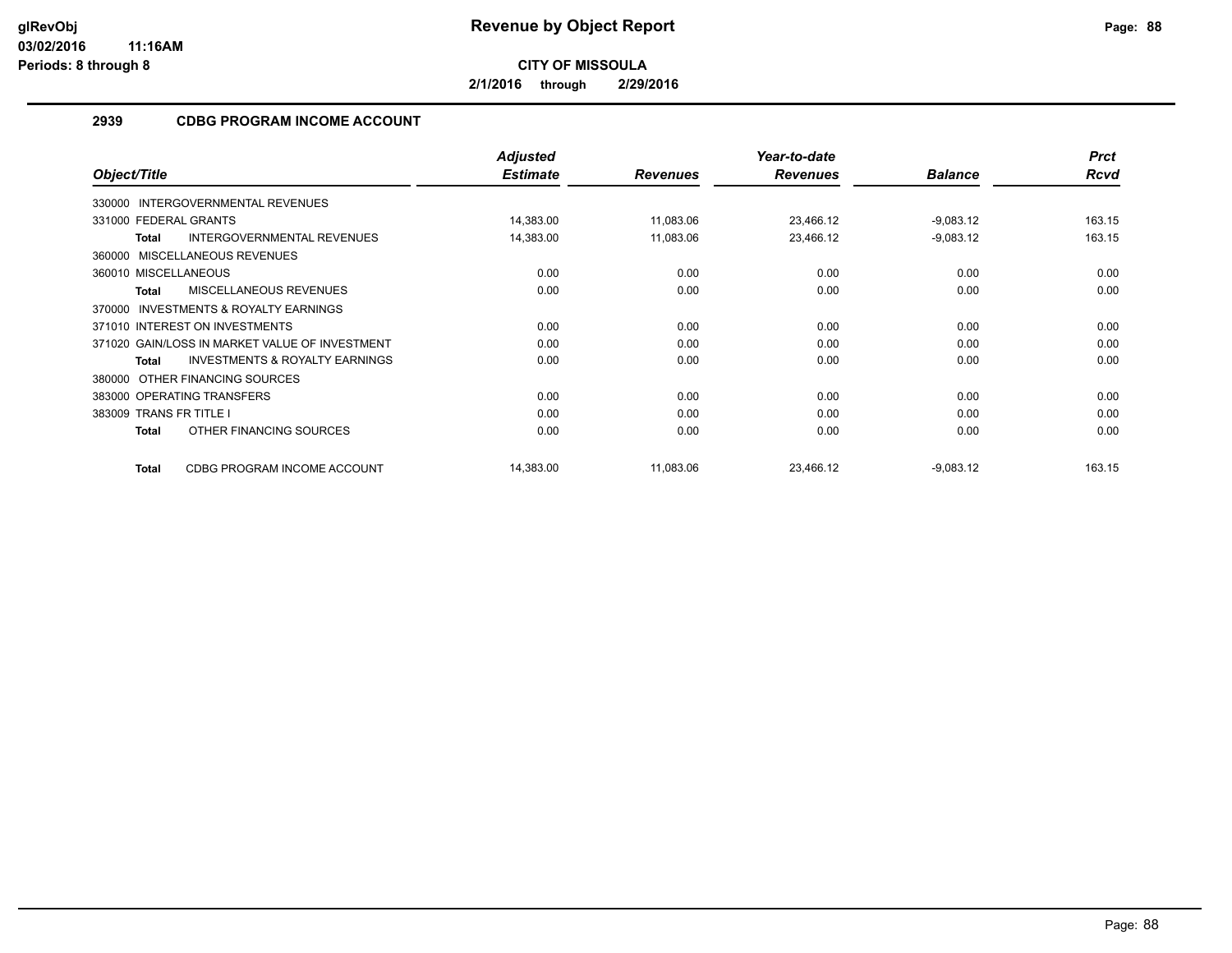**2/1/2016 through 2/29/2016**

## **2940 CDBG FUND**

**2940 CDBG FUND**

|                                                     | Adjusted        |                 | Year-to-date    |                | <b>Prct</b> |
|-----------------------------------------------------|-----------------|-----------------|-----------------|----------------|-------------|
| Object/Title                                        | <b>Estimate</b> | <b>Revenues</b> | <b>Revenues</b> | <b>Balance</b> | <b>Rcvd</b> |
| 330000 INTERGOVERNMENTAL REVENUES                   |                 |                 |                 |                |             |
| 331010 ENTITLEMENT - CDBG                           | 405,605.00      | 58,399.33       | 475,159.68      | $-69,554.68$   | 117.15      |
| 331012 ARRA/CDBG STIMULUS REVENUE                   | 0.00            | 0.00            | 0.00            | 0.00           | 0.00        |
| <b>INTERGOVERNMENTAL REVENUES</b><br>Total          | 405,605.00      | 58,399.33       | 475,159.68      | $-69,554.68$   | 117.15      |
| MISCELLANEOUS REVENUES<br>360000                    |                 |                 |                 |                |             |
| 360010 MISCELLANEOUS                                | 0.00            | 0.00            | 0.00            | 0.00           | 0.00        |
| MISCELLANEOUS REVENUES<br>Total                     | 0.00            | 0.00            | 0.00            | 0.00           | 0.00        |
| <b>INVESTMENTS &amp; ROYALTY EARNINGS</b><br>370000 |                 |                 |                 |                |             |
| 371010 INTEREST ON INVESTMENTS                      | 0.00            | 0.00            | 0.00            | 0.00           | 0.00        |
| <b>INVESTMENTS &amp; ROYALTY EARNINGS</b><br>Total  | 0.00            | 0.00            | 0.00            | 0.00           | 0.00        |
| OTHER FINANCING SOURCES<br>380000                   |                 |                 |                 |                |             |
| 383000 OPERATING TRANSFERS                          | 158,650.00      | 0.00            | 19,239.31       | 139.410.69     | 12.13       |
| 383009 TRANS FR TITLE I                             | 0.00            | 0.00            | 0.00            | 0.00           | 0.00        |
| OTHER FINANCING SOURCES<br>Total                    | 158,650.00      | 0.00            | 19,239.31       | 139,410.69     | 12.13       |
| <b>CDBG FUND</b><br>Total                           | 564,255.00      | 58,399.33       | 494,398.99      | 69,856.01      | 87.62       |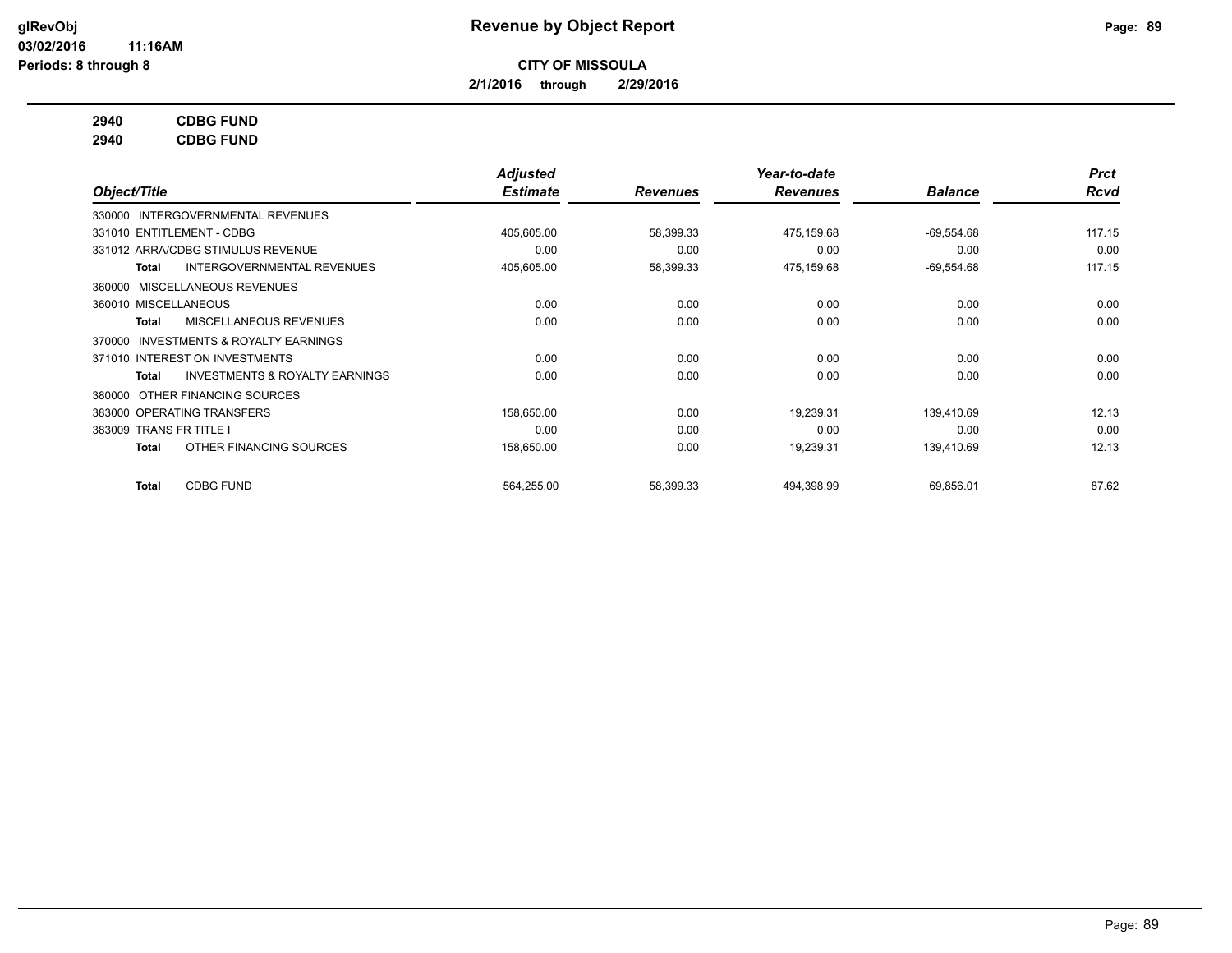**2/1/2016 through 2/29/2016**

#### **2940 CDBG FUND**

|                                                           | <b>Adjusted</b> |                 | Year-to-date    |                | <b>Prct</b> |
|-----------------------------------------------------------|-----------------|-----------------|-----------------|----------------|-------------|
| Object/Title                                              | <b>Estimate</b> | <b>Revenues</b> | <b>Revenues</b> | <b>Balance</b> | <b>Rcvd</b> |
| 330000 INTERGOVERNMENTAL REVENUES                         |                 |                 |                 |                |             |
| 331010 ENTITLEMENT - CDBG                                 | 405,605.00      | 58,399.33       | 475,159.68      | $-69,554.68$   | 117.15      |
| 331012 ARRA/CDBG STIMULUS REVENUE                         | 0.00            | 0.00            | 0.00            | 0.00           | 0.00        |
| <b>INTERGOVERNMENTAL REVENUES</b><br><b>Total</b>         | 405,605.00      | 58,399.33       | 475,159.68      | $-69,554.68$   | 117.15      |
| MISCELLANEOUS REVENUES<br>360000                          |                 |                 |                 |                |             |
| 360010 MISCELLANEOUS                                      | 0.00            | 0.00            | 0.00            | 0.00           | 0.00        |
| MISCELLANEOUS REVENUES<br><b>Total</b>                    | 0.00            | 0.00            | 0.00            | 0.00           | 0.00        |
| INVESTMENTS & ROYALTY EARNINGS<br>370000                  |                 |                 |                 |                |             |
| 371010 INTEREST ON INVESTMENTS                            | 0.00            | 0.00            | 0.00            | 0.00           | 0.00        |
| <b>INVESTMENTS &amp; ROYALTY EARNINGS</b><br><b>Total</b> | 0.00            | 0.00            | 0.00            | 0.00           | 0.00        |
| OTHER FINANCING SOURCES<br>380000                         |                 |                 |                 |                |             |
| 383000 OPERATING TRANSFERS                                | 158,650.00      | 0.00            | 19,239.31       | 139.410.69     | 12.13       |
| 383009 TRANS FR TITLE I                                   | 0.00            | 0.00            | 0.00            | 0.00           | 0.00        |
| OTHER FINANCING SOURCES<br><b>Total</b>                   | 158,650.00      | 0.00            | 19,239.31       | 139,410.69     | 12.13       |
|                                                           |                 |                 |                 |                |             |
| <b>CDBG FUND</b><br><b>Total</b>                          | 564,255.00      | 58,399.33       | 494,398.99      | 69,856.01      | 87.62       |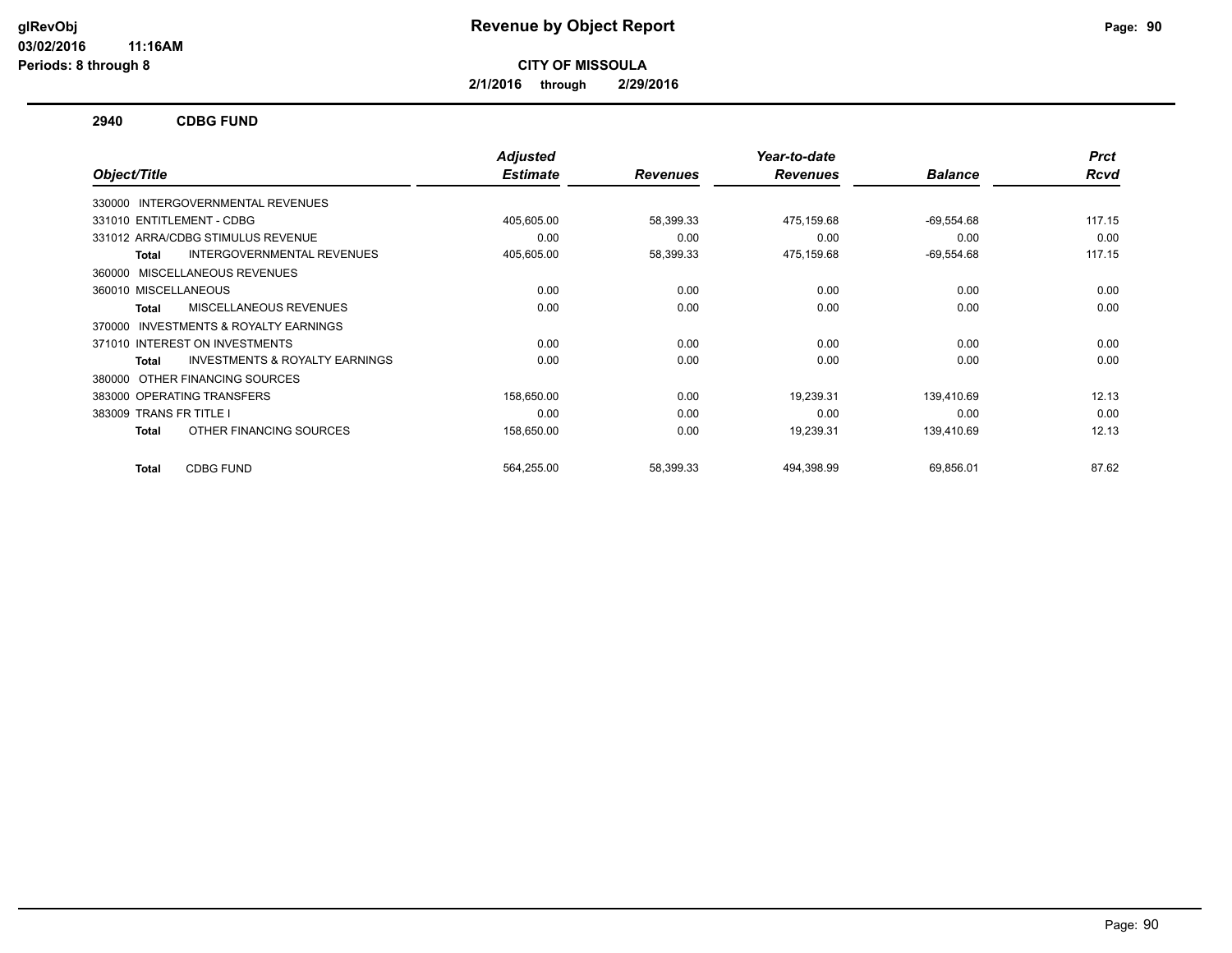**2/1/2016 through 2/29/2016**

## **2941 HOME FUND**

**2941 HOME FUND**

|                                |                                                 | <b>Adjusted</b> |                 | Year-to-date    |                | <b>Prct</b> |
|--------------------------------|-------------------------------------------------|-----------------|-----------------|-----------------|----------------|-------------|
| Object/Title                   |                                                 | <b>Estimate</b> | <b>Revenues</b> | <b>Revenues</b> | <b>Balance</b> | <b>Rcvd</b> |
|                                | 330000 INTERGOVERNMENTAL REVENUES               |                 |                 |                 |                |             |
|                                | 330000 INTERGOVERNMENTAL REVENUES               | 57,921.00       | 0.00            | $-8,894.33$     | 66,815.33      | $-15.36$    |
|                                | 331016 HOMEWORD 1800 PHILLIPS                   | 0.00            | 0.00            | 0.00            | 0.00           | 0.00        |
| 331033 WORD                    |                                                 | 0.00            | 590.00          | 180.09          | $-180.09$      | 0.00        |
|                                | 334145 WESTERN MT MENTAL HEALTH CTR             | 0.00            | 0.00            | 0.00            | 0.00           | 0.00        |
|                                | 334149 MISSOULA HOMEOWNERSHIP PROGRAM           | 335,666.00      | 0.00            | 0.00            | 335,666.00     | 0.00        |
|                                | 334153 FY14 DISTRICT XI HRC TBRA                | 0.00            | 1,667.00        | 1,667.00        | $-1,667.00$    | 0.00        |
|                                | 334154 HOMEWORD SWEETGRASS                      | 0.00            | 156,750.00      | 156,750.00      | $-156,750.00$  | 0.00        |
| 334155 FY08 NMCDC              |                                                 | 0.00            | 0.00            | 0.00            | 0.00           | 0.00        |
|                                | 334156 HOME PROGRAM INCOME                      | 0.00            | 0.00            | 0.00            | 0.00           | 0.00        |
| 334157 FY09 MHA                |                                                 | 0.00            | 0.00            | 0.00            | 0.00           | 0.00        |
| 334159 FY09 HOMEWORD           |                                                 | 0.00            | 0.00            | 0.00            | 0.00           | 0.00        |
| 334160 FY09 NMCDC              |                                                 | 0.00            | 0.00            | 0.00            | 0.00           | 0.00        |
| 334161 FY10 DISTRICT XI HRC    |                                                 | 0.00            | 0.00            | 0.00            | 0.00           | 0.00        |
|                                | 334163 FY10 homeWORD/SOLSTICE APT               | 0.00            | 0.00            | 0.00            | 0.00           | 0.00        |
| <b>Total</b>                   | <b>INTERGOVERNMENTAL REVENUES</b>               | 393,587.00      | 159,007.00      | 149,702.76      | 243,884.24     | 38.04       |
|                                | 340000 CHARGES FOR SERVICES                     |                 |                 |                 |                |             |
| 341450 *** Title Not Found *** |                                                 | 0.00            | 0.00            | 0.00            | 0.00           | 0.00        |
| <b>Total</b>                   | <b>CHARGES FOR SERVICES</b>                     | 0.00            | 0.00            | 0.00            | 0.00           | 0.00        |
|                                | 360000 MISCELLANEOUS REVENUES                   |                 |                 |                 |                |             |
| 360010 MISCELLANEOUS           |                                                 | 0.00            | 0.00            | 0.00            | 0.00           | 0.00        |
| Total                          | MISCELLANEOUS REVENUES                          | 0.00            | 0.00            | 0.00            | 0.00           | 0.00        |
| 370000                         | <b>INVESTMENTS &amp; ROYALTY EARNINGS</b>       |                 |                 |                 |                |             |
|                                | 371020 GAIN/LOSS IN MARKET VALUE OF INVESTMENTS | 0.00            | 0.00            | 0.00            | 0.00           | 0.00        |
| <b>Total</b>                   | <b>INVESTMENTS &amp; ROYALTY EARNINGS</b>       | 0.00            | 0.00            | 0.00            | 0.00           | 0.00        |
|                                |                                                 |                 |                 |                 |                |             |
| <b>Total</b>                   | <b>HOME FUND</b>                                | 393,587.00      | 159,007.00      | 149,702.76      | 243,884.24     | 38.04       |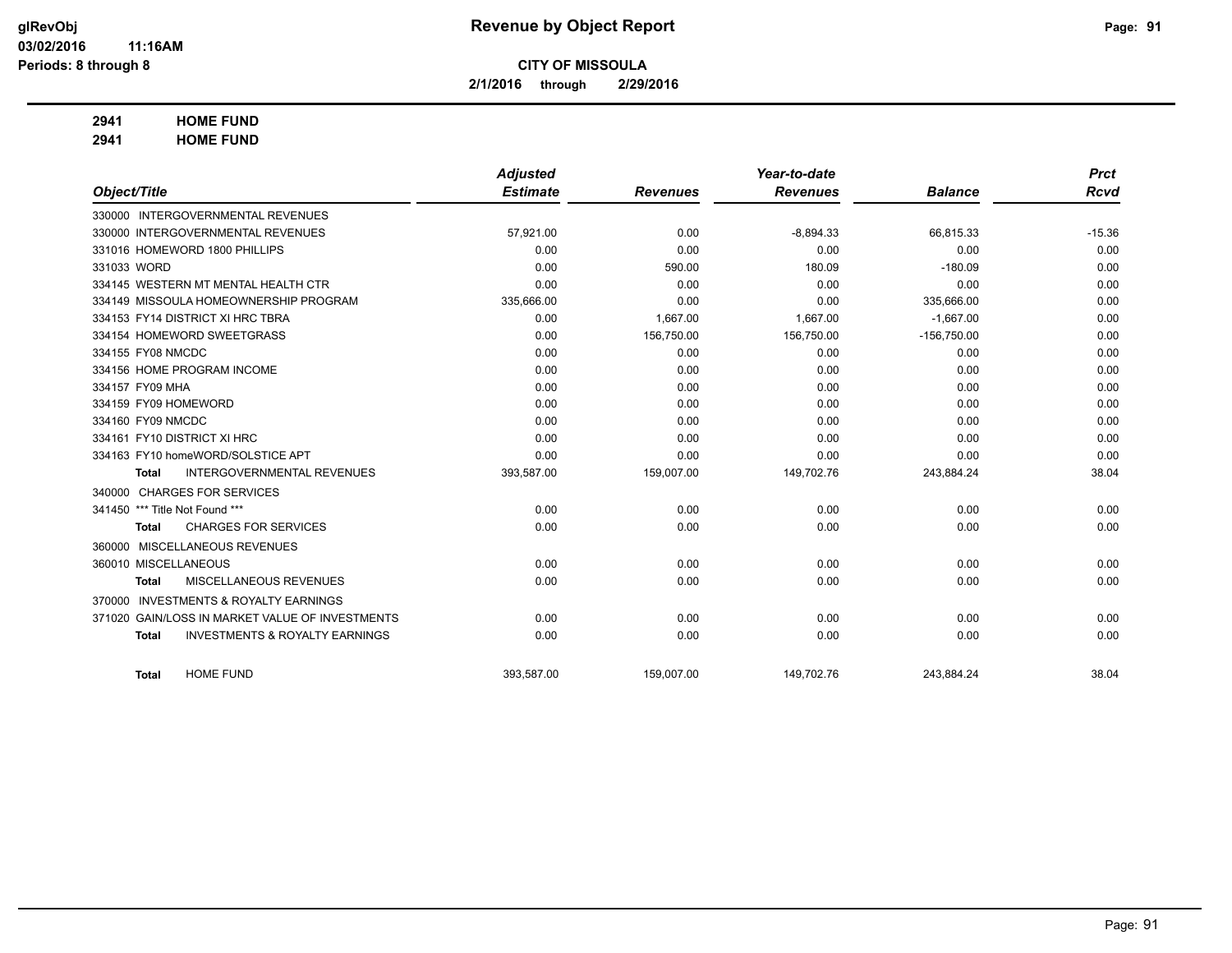**2/1/2016 through 2/29/2016**

**2941 HOME FUND**

|                                                           | <b>Adjusted</b> |                 | Year-to-date    |                | <b>Prct</b> |
|-----------------------------------------------------------|-----------------|-----------------|-----------------|----------------|-------------|
| Object/Title                                              | <b>Estimate</b> | <b>Revenues</b> | <b>Revenues</b> | <b>Balance</b> | Rcvd        |
| 330000 INTERGOVERNMENTAL REVENUES                         |                 |                 |                 |                |             |
| 330000 INTERGOVERNMENTAL REVENUES                         | 57,921.00       | 0.00            | $-8,894.33$     | 66,815.33      | $-15.36$    |
| 331016 HOMEWORD 1800 PHILLIPS                             | 0.00            | 0.00            | 0.00            | 0.00           | 0.00        |
| 331033 WORD                                               | 0.00            | 590.00          | 180.09          | $-180.09$      | 0.00        |
| 334145 WESTERN MT MENTAL HEALTH CTR                       | 0.00            | 0.00            | 0.00            | 0.00           | 0.00        |
| 334149 MISSOULA HOMEOWNERSHIP PROGRAM                     | 335,666.00      | 0.00            | 0.00            | 335,666.00     | 0.00        |
| 334153 FY14 DISTRICT XI HRC TBRA                          | 0.00            | 1,667.00        | 1,667.00        | $-1,667.00$    | 0.00        |
| 334154 HOMEWORD SWEETGRASS                                | 0.00            | 156,750.00      | 156,750.00      | $-156,750.00$  | 0.00        |
| 334155 FY08 NMCDC                                         | 0.00            | 0.00            | 0.00            | 0.00           | 0.00        |
| 334156 HOME PROGRAM INCOME                                | 0.00            | 0.00            | 0.00            | 0.00           | 0.00        |
| 334157 FY09 MHA                                           | 0.00            | 0.00            | 0.00            | 0.00           | 0.00        |
| 334159 FY09 HOMEWORD                                      | 0.00            | 0.00            | 0.00            | 0.00           | 0.00        |
| 334160 FY09 NMCDC                                         | 0.00            | 0.00            | 0.00            | 0.00           | 0.00        |
| 334161 FY10 DISTRICT XI HRC                               | 0.00            | 0.00            | 0.00            | 0.00           | 0.00        |
| 334163 FY10 homeWORD/SOLSTICE APT                         | 0.00            | 0.00            | 0.00            | 0.00           | 0.00        |
| <b>INTERGOVERNMENTAL REVENUES</b><br><b>Total</b>         | 393,587.00      | 159,007.00      | 149,702.76      | 243,884.24     | 38.04       |
| 340000 CHARGES FOR SERVICES                               |                 |                 |                 |                |             |
| 341450 *** Title Not Found ***                            | 0.00            | 0.00            | 0.00            | 0.00           | 0.00        |
| <b>CHARGES FOR SERVICES</b><br><b>Total</b>               | 0.00            | 0.00            | 0.00            | 0.00           | 0.00        |
| 360000 MISCELLANEOUS REVENUES                             |                 |                 |                 |                |             |
| 360010 MISCELLANEOUS                                      | 0.00            | 0.00            | 0.00            | 0.00           | 0.00        |
| MISCELLANEOUS REVENUES<br>Total                           | 0.00            | 0.00            | 0.00            | 0.00           | 0.00        |
| 370000 INVESTMENTS & ROYALTY EARNINGS                     |                 |                 |                 |                |             |
| 371020 GAIN/LOSS IN MARKET VALUE OF INVESTMENT            | 0.00            | 0.00            | 0.00            | 0.00           | 0.00        |
| <b>INVESTMENTS &amp; ROYALTY EARNINGS</b><br><b>Total</b> | 0.00            | 0.00            | 0.00            | 0.00           | 0.00        |
| <b>HOME FUND</b><br>Total                                 | 393.587.00      | 159.007.00      | 149.702.76      | 243.884.24     | 38.04       |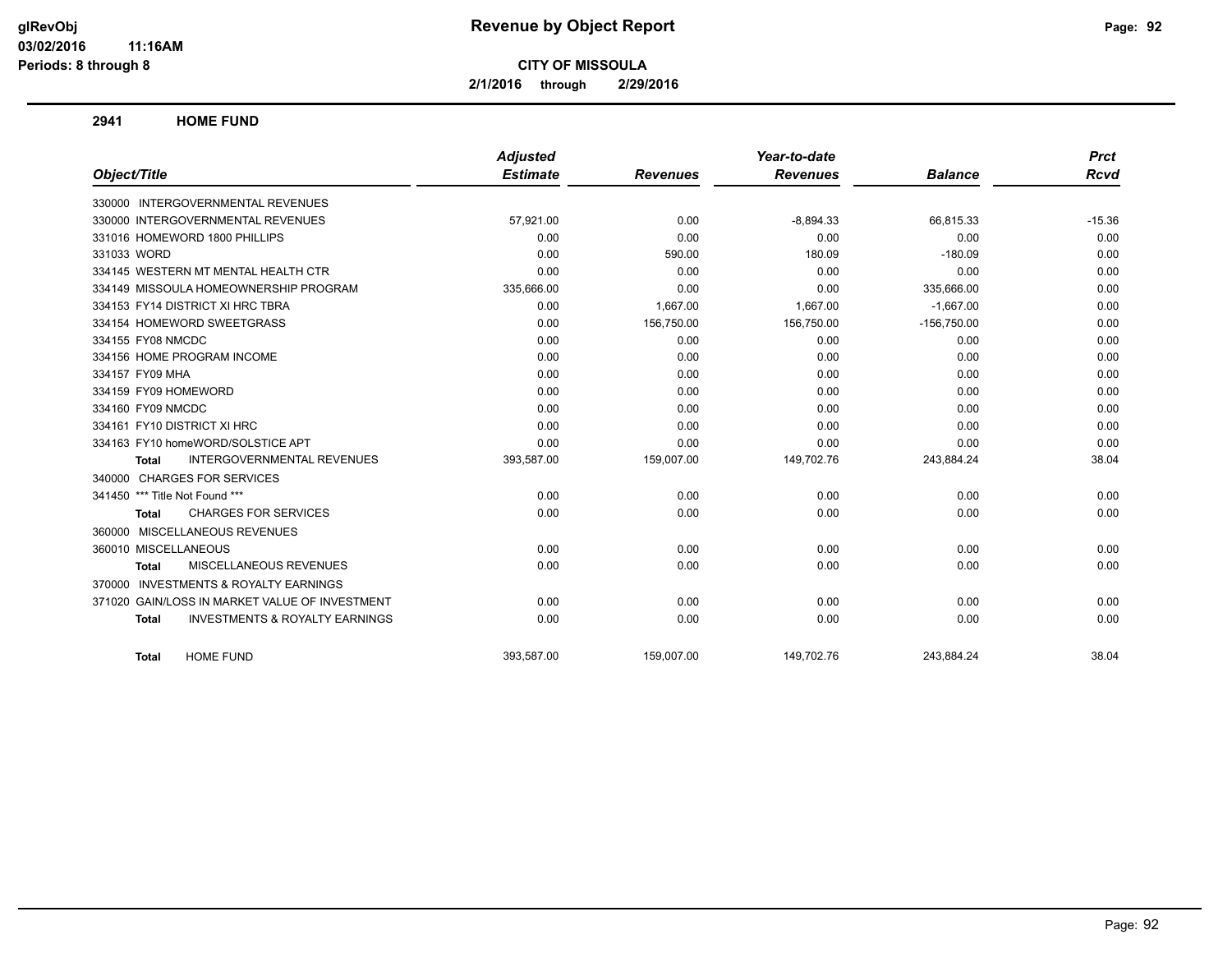**2/1/2016 through 2/29/2016**

**2942 ADDI PROGRAM 2942 ADDI PROGRAM**

|                                                    | <b>Adjusted</b> |                 | Year-to-date    |                | <b>Prct</b> |
|----------------------------------------------------|-----------------|-----------------|-----------------|----------------|-------------|
| Object/Title                                       | <b>Estimate</b> | <b>Revenues</b> | <b>Revenues</b> | <b>Balance</b> | <b>Rcvd</b> |
| 330000 INTERGOVERNMENTAL REVENUES                  |                 |                 |                 |                |             |
| 330000 INTERGOVERNMENTAL REVENUES                  | 0.00            | 0.00            | 0.00            | 0.00           | 0.00        |
| 334146 ADDI FUNDS-1ST TIME HOMEBUYERS              | 12.846.00       | 0.00            | 0.00            | 12.846.00      | 0.00        |
| INTERGOVERNMENTAL REVENUES<br>Total                | 12.846.00       | 0.00            | 0.00            | 12.846.00      | 0.00        |
| 370000 INVESTMENTS & ROYALTY EARNINGS              |                 |                 |                 |                |             |
| 371010 INTEREST ON INVESTMENTS                     | 0.00            | 0.00            | 0.00            | 0.00           | 0.00        |
| 371020 GAIN/LOSS IN MARKET VALUE OF INVESTMENTS    | 0.00            | 0.00            | 0.00            | 0.00           | 0.00        |
| <b>INVESTMENTS &amp; ROYALTY EARNINGS</b><br>Total | 0.00            | 0.00            | 0.00            | 0.00           | 0.00        |
|                                                    |                 |                 |                 |                |             |
| ADDI PROGRAM<br>Total                              | 12.846.00       | 0.00            | 0.00            | 12.846.00      | 0.00        |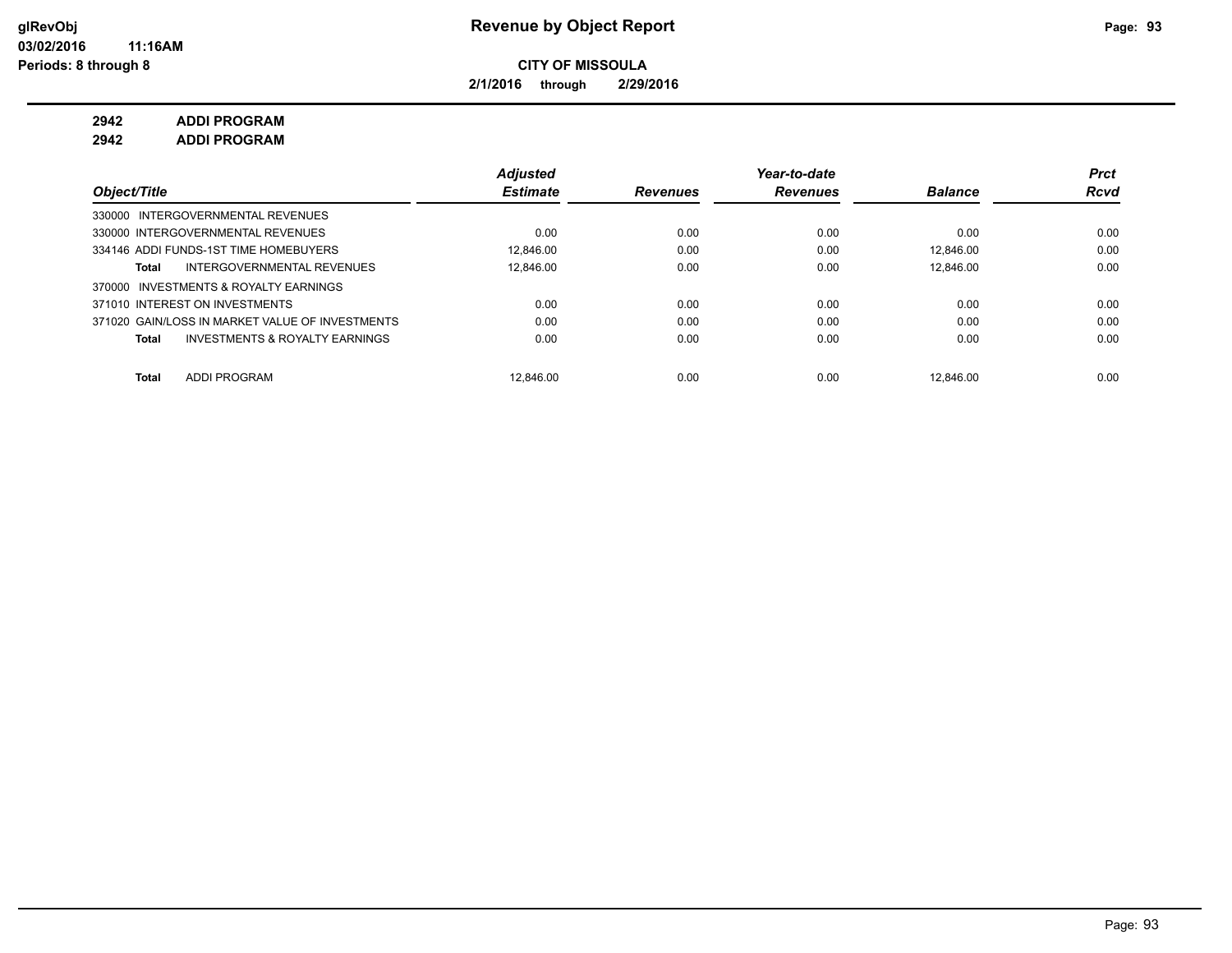**2/1/2016 through 2/29/2016**

#### **2942 ADDI PROGRAM**

|                                                | <b>Adiusted</b> |                 | Year-to-date    |                | <b>Prct</b> |
|------------------------------------------------|-----------------|-----------------|-----------------|----------------|-------------|
| Object/Title                                   | <b>Estimate</b> | <b>Revenues</b> | <b>Revenues</b> | <b>Balance</b> | <b>Rcvd</b> |
| 330000 INTERGOVERNMENTAL REVENUES              |                 |                 |                 |                |             |
| 330000 INTERGOVERNMENTAL REVENUES              | 0.00            | 0.00            | 0.00            | 0.00           | 0.00        |
| 334146 ADDI FUNDS-1ST TIME HOMEBUYERS          | 12.846.00       | 0.00            | 0.00            | 12.846.00      | 0.00        |
| INTERGOVERNMENTAL REVENUES<br>Total            | 12.846.00       | 0.00            | 0.00            | 12.846.00      | 0.00        |
| 370000 INVESTMENTS & ROYALTY EARNINGS          |                 |                 |                 |                |             |
| 371010 INTEREST ON INVESTMENTS                 | 0.00            | 0.00            | 0.00            | 0.00           | 0.00        |
| 371020 GAIN/LOSS IN MARKET VALUE OF INVESTMENT | 0.00            | 0.00            | 0.00            | 0.00           | 0.00        |
| INVESTMENTS & ROYALTY EARNINGS<br>Total        | 0.00            | 0.00            | 0.00            | 0.00           | 0.00        |
|                                                |                 |                 |                 |                |             |
| <b>ADDI PROGRAM</b><br><b>Total</b>            | 12.846.00       | 0.00            | 0.00            | 12.846.00      | 0.00        |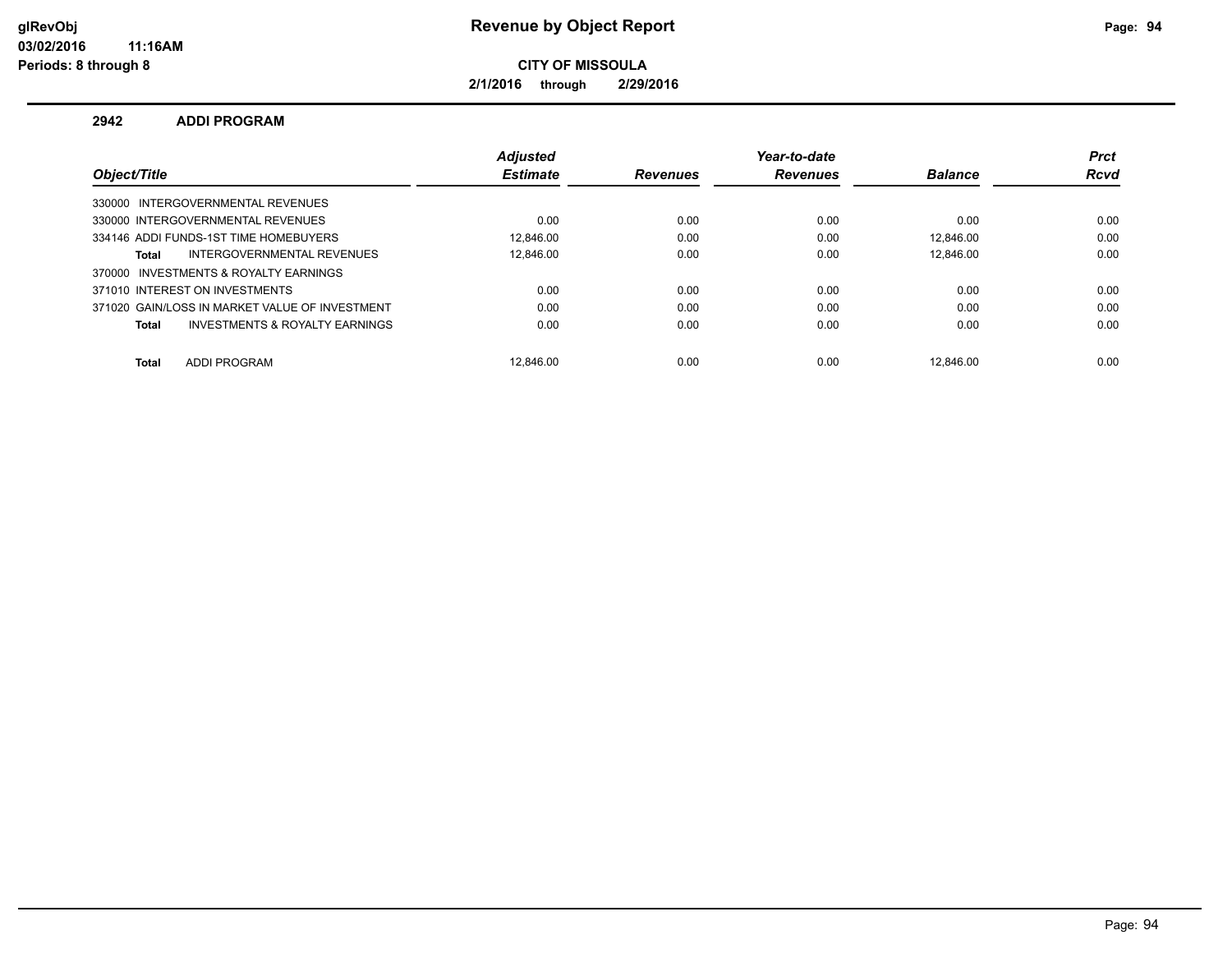**2/1/2016 through 2/29/2016**

#### **2943 CITY HOME PROGRAM INCOME**

#### **2943 CITY HOME PROGRAM INCOME**

|                                            | <b>Adjusted</b> |                 | Year-to-date    |                | <b>Prct</b> |
|--------------------------------------------|-----------------|-----------------|-----------------|----------------|-------------|
| Object/Title                               | <b>Estimate</b> | <b>Revenues</b> | <b>Revenues</b> | <b>Balance</b> | <b>Rcvd</b> |
| 330000 INTERGOVERNMENTAL REVENUES          |                 |                 |                 |                |             |
| 334156 *** Title Not Found ***             | 31,500.00       | 0.00            | 0.00            | 31,500.00      | 0.00        |
| <b>INTERGOVERNMENTAL REVENUES</b><br>Total | 31,500.00       | 0.00            | 0.00            | 31,500.00      | 0.00        |
| 360000 MISCELLANEOUS REVENUES              |                 |                 |                 |                |             |
| 360005 LOAN REPAYMENTS                     | 0.00            | 0.00            | 25.242.50       | $-25,242.50$   | 0.00        |
| 360010 MISCELLANEOUS                       | 0.00            | 66.67           | 400.02          | $-400.02$      | 0.00        |
| MISCELLANEOUS REVENUES<br>Total            | 0.00            | 66.67           | 25,642.52       | $-25,642.52$   | 0.00        |
| 380000 OTHER FINANCING SOURCES             |                 |                 |                 |                |             |
| 383000 OPERATING TRANSFERS                 | 0.00            | 0.00            | 66.67           | $-66.67$       | 0.00        |
| OTHER FINANCING SOURCES<br>Total           | 0.00            | 0.00            | 66.67           | $-66.67$       | 0.00        |
| CITY HOME PROGRAM INCOME<br><b>Total</b>   | 31.500.00       | 66.67           | 25.709.19       | 5.790.81       | 81.62       |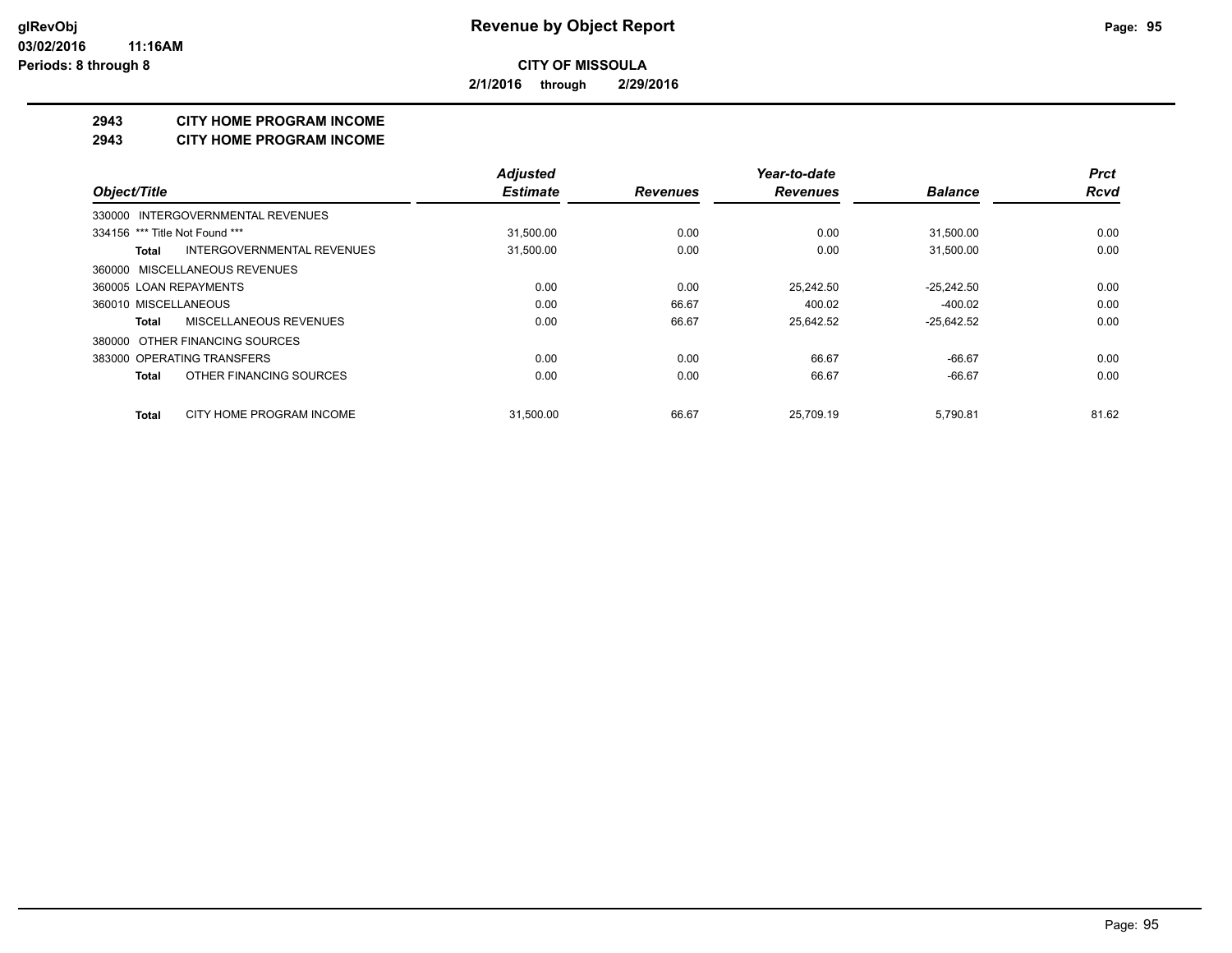**2/1/2016 through 2/29/2016**

## **2943 CITY HOME PROGRAM INCOME**

|                                            | <b>Adjusted</b> |                 | Year-to-date    |                | <b>Prct</b> |
|--------------------------------------------|-----------------|-----------------|-----------------|----------------|-------------|
| Object/Title                               | <b>Estimate</b> | <b>Revenues</b> | <b>Revenues</b> | <b>Balance</b> | <b>Rcvd</b> |
| 330000 INTERGOVERNMENTAL REVENUES          |                 |                 |                 |                |             |
| 334156 *** Title Not Found ***             | 31,500.00       | 0.00            | 0.00            | 31,500.00      | 0.00        |
| INTERGOVERNMENTAL REVENUES<br><b>Total</b> | 31,500.00       | 0.00            | 0.00            | 31,500.00      | 0.00        |
| 360000 MISCELLANEOUS REVENUES              |                 |                 |                 |                |             |
| 360005 LOAN REPAYMENTS                     | 0.00            | 0.00            | 25.242.50       | $-25,242.50$   | 0.00        |
| 360010 MISCELLANEOUS                       | 0.00            | 66.67           | 400.02          | $-400.02$      | 0.00        |
| MISCELLANEOUS REVENUES<br><b>Total</b>     | 0.00            | 66.67           | 25.642.52       | $-25,642.52$   | 0.00        |
| 380000 OTHER FINANCING SOURCES             |                 |                 |                 |                |             |
| 383000 OPERATING TRANSFERS                 | 0.00            | 0.00            | 66.67           | $-66.67$       | 0.00        |
| OTHER FINANCING SOURCES<br><b>Total</b>    | 0.00            | 0.00            | 66.67           | $-66.67$       | 0.00        |
| CITY HOME PROGRAM INCOME<br><b>Total</b>   | 31.500.00       | 66.67           | 25.709.19       | 5.790.81       | 81.62       |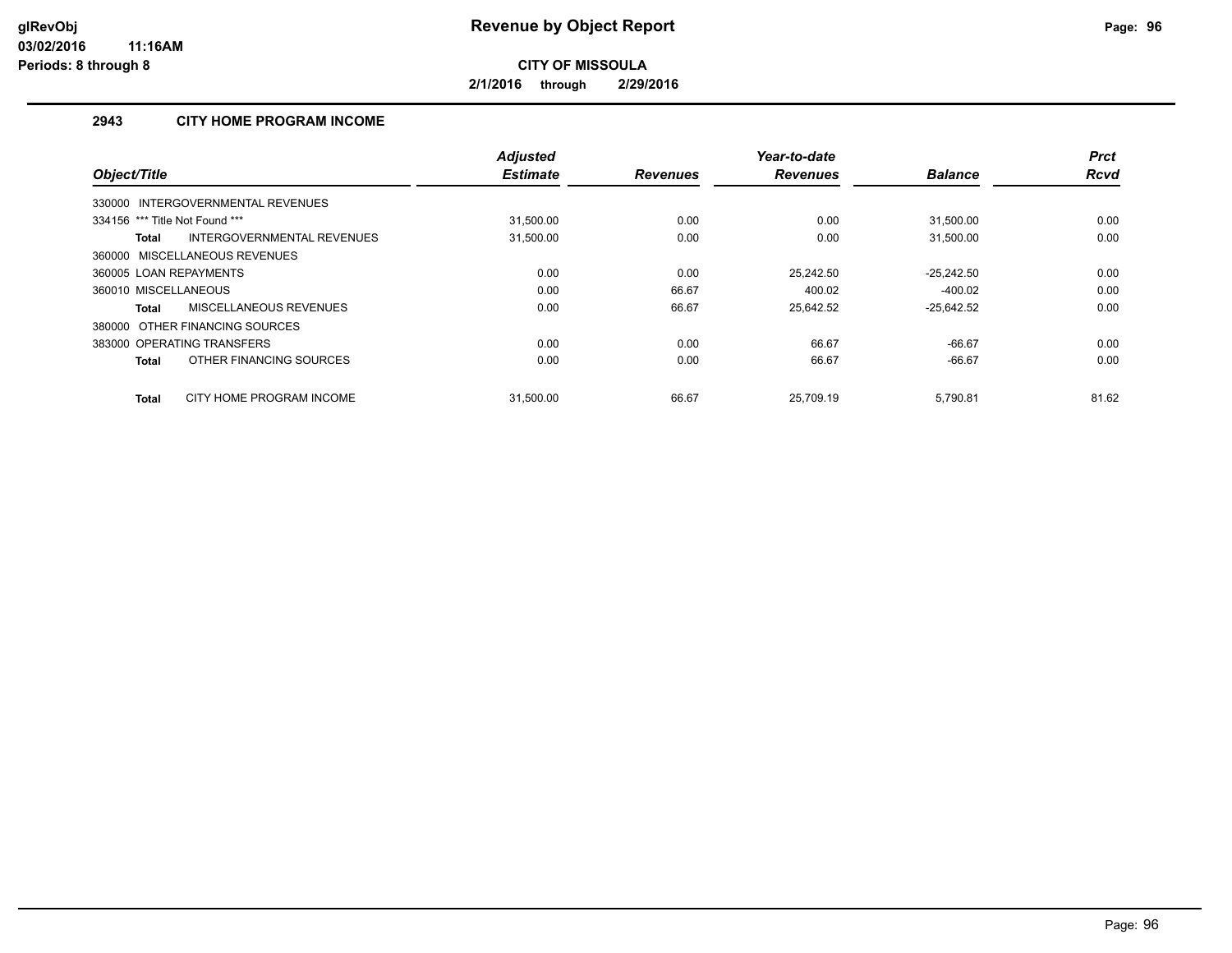**2/1/2016 through 2/29/2016**

# **2944 NEIGHBORHOOD STABILIZATION PROGRAM**

## **2944 NEIGHBORHOOD STABILIZATION PROGRAM**

|                                                    | <b>Adjusted</b> |                 | Year-to-date    |                | <b>Prct</b> |
|----------------------------------------------------|-----------------|-----------------|-----------------|----------------|-------------|
| Object/Title                                       | <b>Estimate</b> | <b>Revenues</b> | <b>Revenues</b> | <b>Balance</b> | Rcvd        |
| 330000 INTERGOVERNMENTAL REVENUES                  |                 |                 |                 |                |             |
| 331011 NSP GRANT/SILVERTIP PROJECT                 | 0.00            | 0.00            | 0.00            | 0.00           | 0.00        |
| 331017 HUD 6.7M/SILVERTIP APTS                     | 0.00            | 0.00            | 0.00            | 0.00           | 0.00        |
| 331018 MHA 1M/SILVERTIP APTS                       | 0.00            | 0.00            | 0.00            | 0.00           | 0.00        |
| INTERGOVERNMENTAL REVENUES<br><b>Total</b>         | 0.00            | 0.00            | 0.00            | 0.00           | 0.00        |
| NEIGHBORHOOD STABILIZATION PROGRAM<br><b>Total</b> | 0.00            | 0.00            | 0.00            | 0.00           | 0.00        |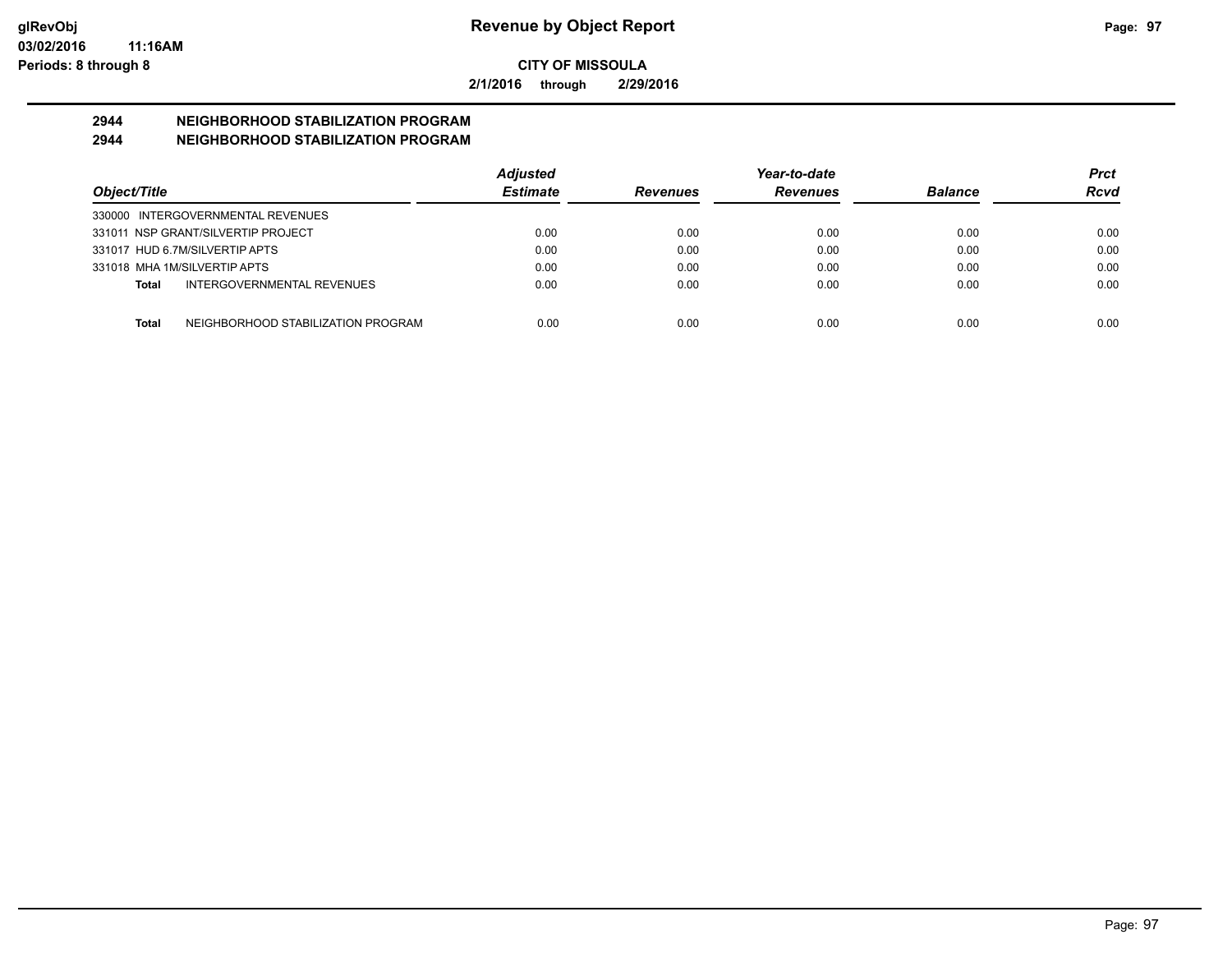**2/1/2016 through 2/29/2016**

## **2944 NEIGHBORHOOD STABILIZATION PROGRAM**

| Object/Title |                                    | Adjusted<br><b>Estimate</b> | <b>Revenues</b> | Year-to-date<br><b>Revenues</b> | <b>Balance</b> | Prct<br><b>Rcvd</b> |
|--------------|------------------------------------|-----------------------------|-----------------|---------------------------------|----------------|---------------------|
|              | 330000 INTERGOVERNMENTAL REVENUES  |                             |                 |                                 |                |                     |
|              | 331011 NSP GRANT/SILVERTIP PROJECT | 0.00                        | 0.00            | 0.00                            | 0.00           | 0.00                |
|              | 331017 HUD 6.7M/SILVERTIP APTS     | 0.00                        | 0.00            | 0.00                            | 0.00           | 0.00                |
|              | 331018 MHA 1M/SILVERTIP APTS       | 0.00                        | 0.00            | 0.00                            | 0.00           | 0.00                |
| <b>Total</b> | INTERGOVERNMENTAL REVENUES         | 0.00                        | 0.00            | 0.00                            | 0.00           | 0.00                |
| <b>Total</b> | NEIGHBORHOOD STABILIZATION PROGRAN | 0.00                        | 0.00            | 0.00                            | 0.00           | 0.00                |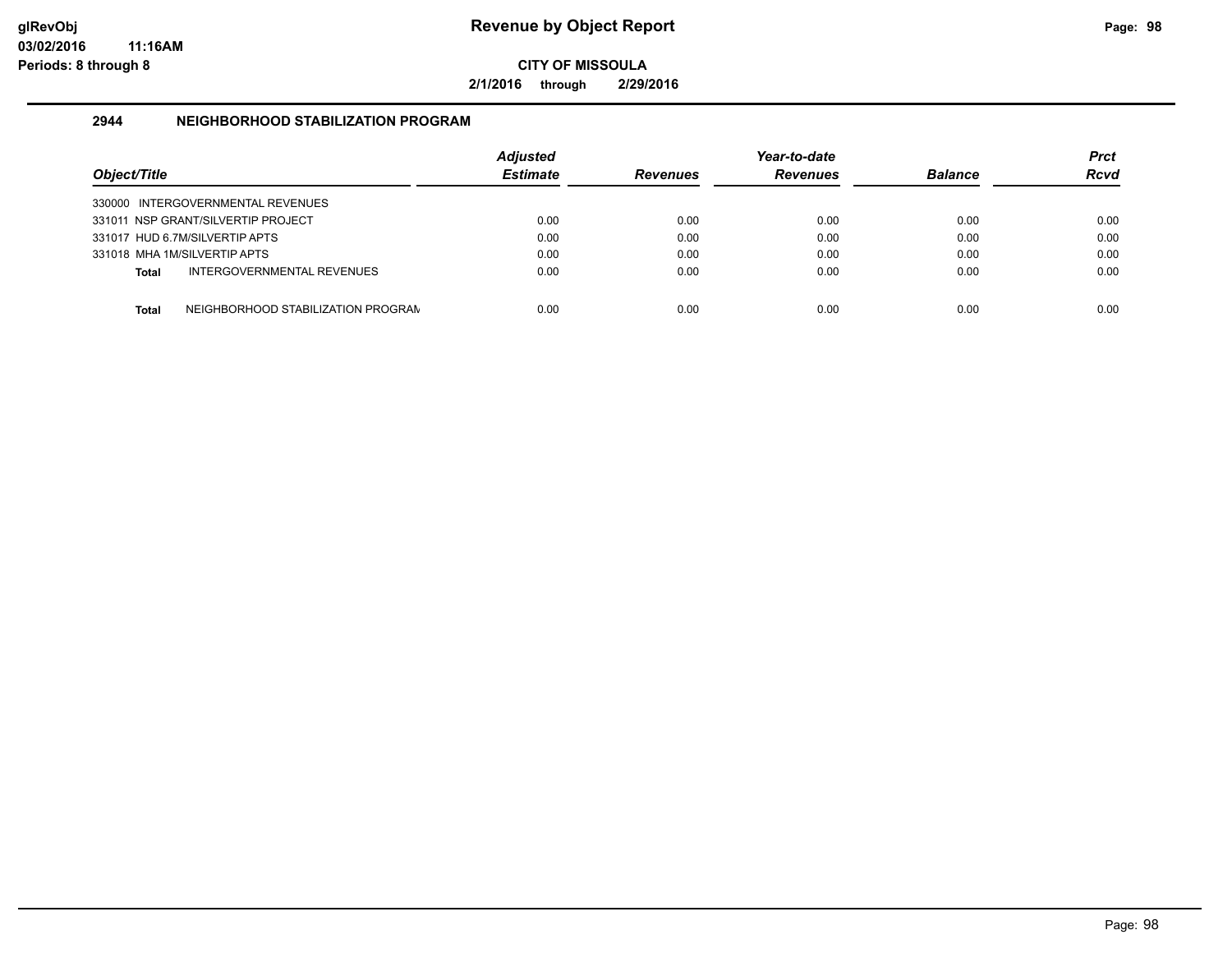**2/1/2016 through 2/29/2016**

**2955 TRANSPORTATION**

|                                                           | <b>Adjusted</b> |                 | Year-to-date    |                | <b>Prct</b> |
|-----------------------------------------------------------|-----------------|-----------------|-----------------|----------------|-------------|
| Object/Title                                              | <b>Estimate</b> | <b>Revenues</b> | <b>Revenues</b> | <b>Balance</b> | Rcvd        |
| 330000 INTERGOVERNMENTAL REVENUES                         |                 |                 |                 |                |             |
| 330000 INTERGOVERNMENTAL REVENUES                         | 0.00            | 0.00            | 0.00            | 0.00           | 0.00        |
| 330005 MUTD GRANT ADMIN FEE                               | 0.00            | 0.00            | 0.00            | 0.00           | 0.00        |
| 331054 FHWA PL GRANT                                      | 650.194.00      | 159.360.79      | 310,233.79      | 339.960.21     | 47.71       |
| 331055 FTA GRANT                                          | 164,937.00      | 34,354.11       | 58.081.11       | 106.855.89     | 35.21       |
| 331056 MDT FEDERAL CMAO                                   | 285,698.00      | 48,374.00       | 135,622.20      | 150.075.80     | 47.47       |
| 336023 STATE CONTRIB. - PERS                              | 0.00            | 0.00            | 170.89          | $-170.89$      | 0.00        |
| 336030 COUNTY CONTRIBUTION                                | 9,900.00        | 2,721.67        | 28,621.67       | $-18,721.67$   | 289.11      |
| <b>INTERGOVERNMENTAL REVENUES</b><br><b>Total</b>         | 1,110,729.00    | 244,810.57      | 532,729.66      | 577,999.34     | 47.96       |
| MISCELLANEOUS REVENUES<br>360000                          |                 |                 |                 |                |             |
| 362000 OTHER MISCELLANEOUS REVENUE                        | 10.000.00       | 0.00            | 0.00            | 10.000.00      | 0.00        |
| 362007 *** Title Not Found ***                            | 0.00            | 0.00            | 920.00          | $-920.00$      | 0.00        |
| 365016 LOCAL MATCH MDT                                    | 30,000.00       | 600.00          | 9,427.70        | 20,572.30      | 31.43       |
| <b>MISCELLANEOUS REVENUES</b><br><b>Total</b>             | 40,000.00       | 600.00          | 10,347.70       | 29,652.30      | 25.87       |
| <b>INVESTMENTS &amp; ROYALTY EARNINGS</b><br>370000       |                 |                 |                 |                |             |
| 371010 INTEREST ON INVESTMENTS                            | 0.00            | 0.00            | 0.00            | 0.00           | 0.00        |
| <b>INVESTMENTS &amp; ROYALTY EARNINGS</b><br><b>Total</b> | 0.00            | 0.00            | 0.00            | 0.00           | 0.00        |
| OTHER FINANCING SOURCES<br>380000                         |                 |                 |                 |                |             |
| 383000 OPERATING TRANSFERS                                | 9.900.00        | 0.00            | 9,900.00        | 0.00           | 100.00      |
| 383029 TRANS FR GENERAL                                   | 82,086.00       | 0.00            | 0.00            | 82,086.00      | 0.00        |
| OTHER FINANCING SOURCES<br><b>Total</b>                   | 91,986.00       | 0.00            | 9,900.00        | 82,086.00      | 10.76       |
| <b>TRANSPORTATION</b><br><b>Total</b>                     | 1.242.715.00    | 245,410.57      | 552,977.36      | 689,737.64     | 44.50       |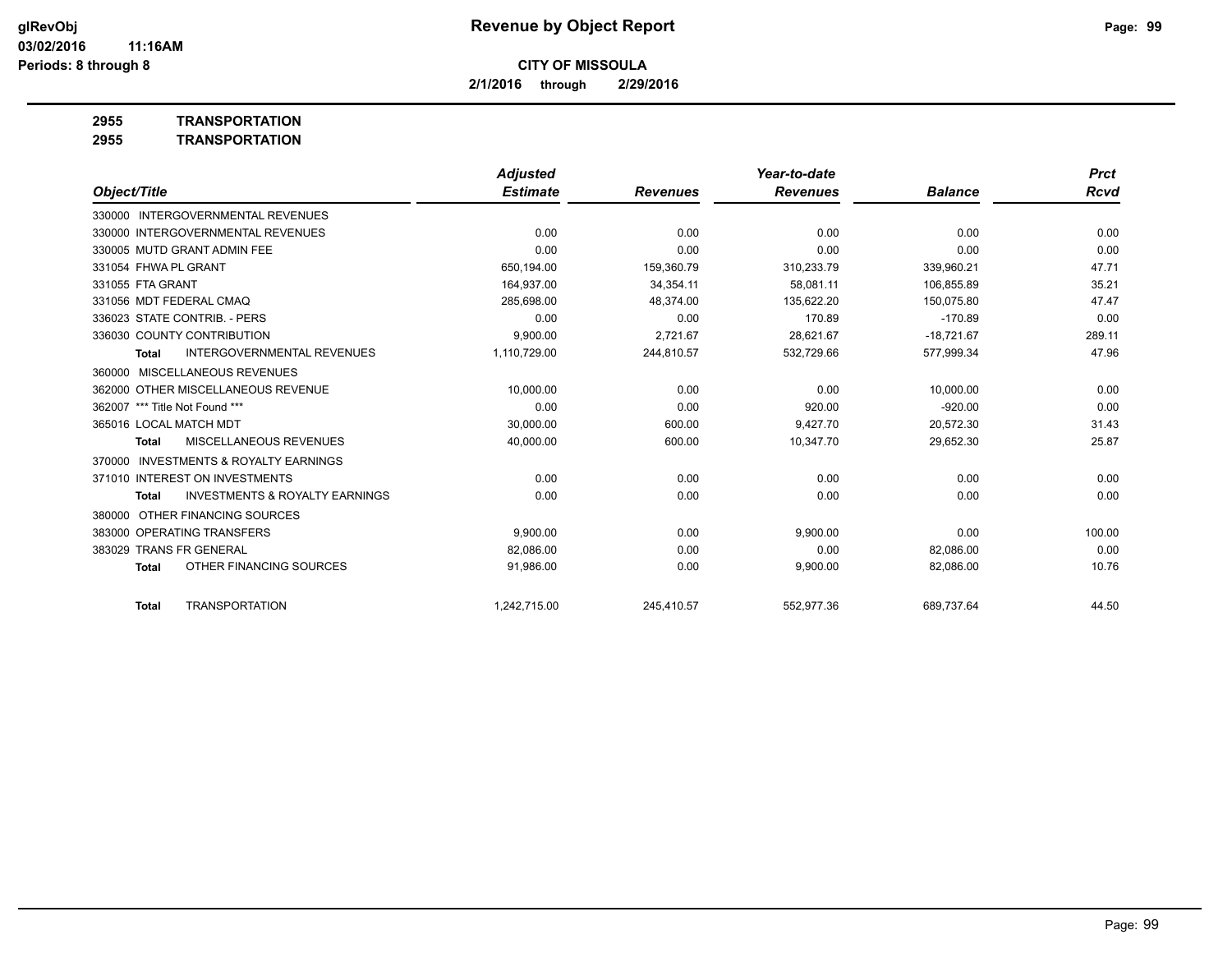**2/1/2016 through 2/29/2016**

#### **2955 TRANSPORTATION**

|                                                           | <b>Adjusted</b> |                 | Year-to-date    |                | <b>Prct</b> |
|-----------------------------------------------------------|-----------------|-----------------|-----------------|----------------|-------------|
| Object/Title                                              | <b>Estimate</b> | <b>Revenues</b> | <b>Revenues</b> | <b>Balance</b> | Rcvd        |
| 330000 INTERGOVERNMENTAL REVENUES                         |                 |                 |                 |                |             |
| 330000 INTERGOVERNMENTAL REVENUES                         | 0.00            | 0.00            | 0.00            | 0.00           | 0.00        |
| 330005 MUTD GRANT ADMIN FEE                               | 0.00            | 0.00            | 0.00            | 0.00           | 0.00        |
| 331054 FHWA PL GRANT                                      | 650,194.00      | 159,360.79      | 310,233.79      | 339,960.21     | 47.71       |
| 331055 FTA GRANT                                          | 164,937.00      | 34,354.11       | 58.081.11       | 106,855.89     | 35.21       |
| 331056 MDT FEDERAL CMAQ                                   | 285,698.00      | 48,374.00       | 135,622.20      | 150,075.80     | 47.47       |
| 336023 STATE CONTRIB. - PERS                              | 0.00            | 0.00            | 170.89          | $-170.89$      | 0.00        |
| 336030 COUNTY CONTRIBUTION                                | 9,900.00        | 2,721.67        | 28,621.67       | $-18,721.67$   | 289.11      |
| <b>INTERGOVERNMENTAL REVENUES</b><br><b>Total</b>         | 1,110,729.00    | 244,810.57      | 532,729.66      | 577,999.34     | 47.96       |
| 360000 MISCELLANEOUS REVENUES                             |                 |                 |                 |                |             |
| 362000 OTHER MISCELLANEOUS REVENUE                        | 10.000.00       | 0.00            | 0.00            | 10.000.00      | 0.00        |
| 362007 *** Title Not Found ***                            | 0.00            | 0.00            | 920.00          | $-920.00$      | 0.00        |
| 365016 LOCAL MATCH MDT                                    | 30,000.00       | 600.00          | 9,427.70        | 20,572.30      | 31.43       |
| MISCELLANEOUS REVENUES<br><b>Total</b>                    | 40,000.00       | 600.00          | 10,347.70       | 29,652.30      | 25.87       |
| INVESTMENTS & ROYALTY EARNINGS<br>370000                  |                 |                 |                 |                |             |
| 371010 INTEREST ON INVESTMENTS                            | 0.00            | 0.00            | 0.00            | 0.00           | 0.00        |
| <b>INVESTMENTS &amp; ROYALTY EARNINGS</b><br><b>Total</b> | 0.00            | 0.00            | 0.00            | 0.00           | 0.00        |
| OTHER FINANCING SOURCES<br>380000                         |                 |                 |                 |                |             |
| 383000 OPERATING TRANSFERS                                | 9,900.00        | 0.00            | 9,900.00        | 0.00           | 100.00      |
| 383029 TRANS FR GENERAL                                   | 82,086.00       | 0.00            | 0.00            | 82,086.00      | 0.00        |
| OTHER FINANCING SOURCES<br><b>Total</b>                   | 91,986.00       | 0.00            | 9,900.00        | 82,086.00      | 10.76       |
| <b>TRANSPORTATION</b><br><b>Total</b>                     | 1.242.715.00    | 245.410.57      | 552.977.36      | 689.737.64     | 44.50       |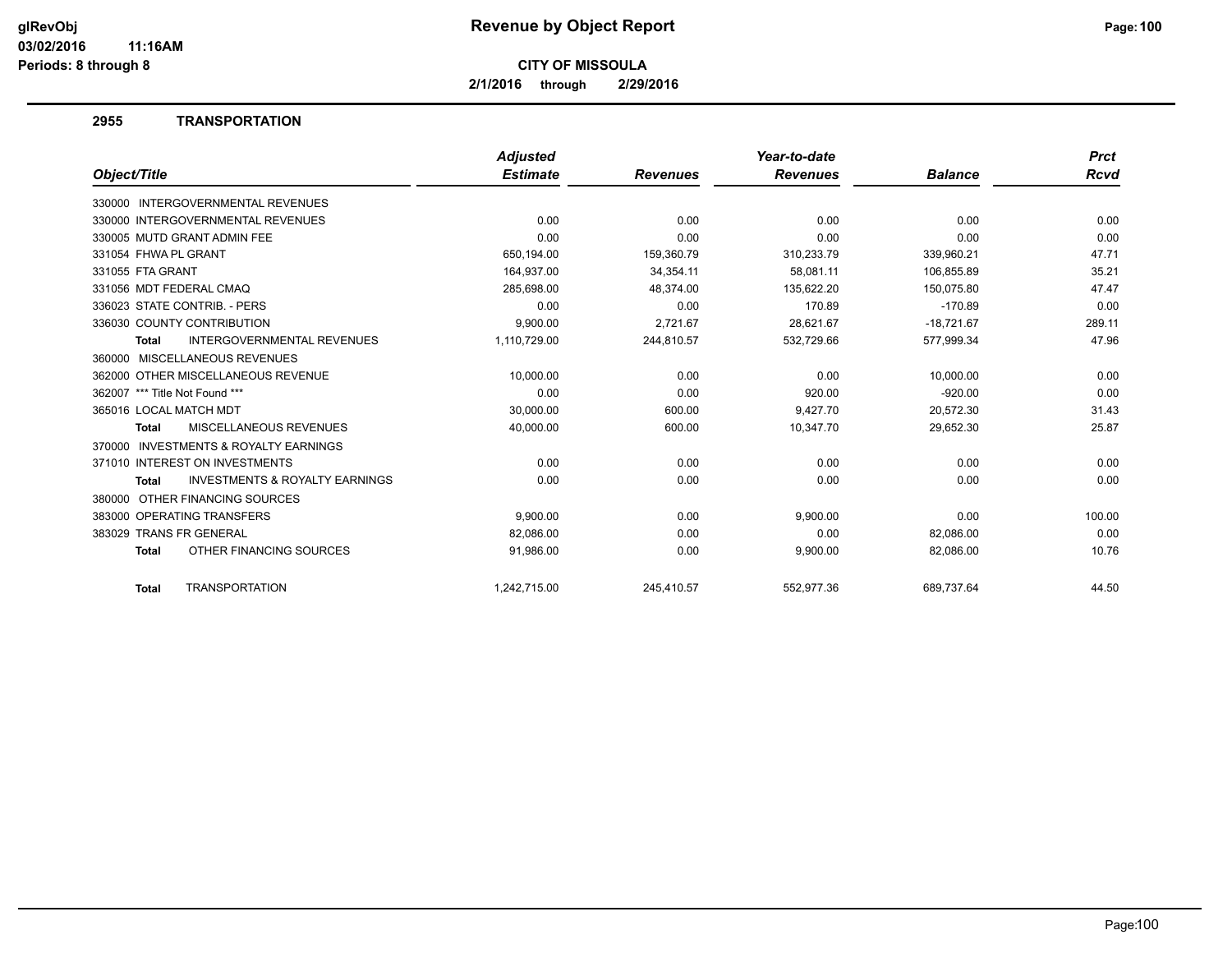**2/1/2016 through 2/29/2016**

**2987 FEDERAL TRANSPORTATION FUND**

|                                                           | <b>Adjusted</b> |                 | Year-to-date    |                | <b>Prct</b> |
|-----------------------------------------------------------|-----------------|-----------------|-----------------|----------------|-------------|
| Object/Title                                              | <b>Estimate</b> | <b>Revenues</b> | <b>Revenues</b> | <b>Balance</b> | <b>Rcvd</b> |
| 310000 TAXES/ASSESSMENTS                                  |                 |                 |                 |                |             |
| 311011 TAX INCREMENT                                      | 0.00            | 0.00            | 0.00            | 0.00           | 0.00        |
| TAXES/ASSESSMENTS<br><b>Total</b>                         | 0.00            | 0.00            | 0.00            | 0.00           | 0.00        |
| 330000 INTERGOVERNMENTAL REVENUES                         |                 |                 |                 |                |             |
| 331050 ISTEA/CTEP GRANT                                   | 0.00            | 0.00            | 0.00            | 0.00           | 0.00        |
| 331051 ISTEA/CTEP-HIGGINS HILL/BECKWITH                   | 0.00            | 0.00            | 0.00            | 0.00           | 0.00        |
| 331052 MDT CMAQ STRIPING GRANT                            | 0.00            | 0.00            | 0.00            | 0.00           | 0.00        |
| 331053 CTEP PLAYFAIR                                      | 0.00            | 0.00            | 5,955.81        | $-5,955.81$    | 0.00        |
| 331153 RUSSELL S 3RD IMPROVEMENTS                         | 0.00            | 0.00            | 0.00            | 0.00           | 0.00        |
| 331154 CTEP-MILWAUKEE RR TRAIL                            | 0.00            | 0.00            | 0.00            | 0.00           | 0.00        |
| 331155 CTEP/GRANT CREEK TRAIL BCN                         | 0.00            | 0.00            | 76,085.82       | $-76,085.82$   | 0.00        |
| 331156 CTEP GRANT - S HILLS TRAILS SYSTEM                 | 375,500.00      | 0.00            | 0.00            | 375,500.00     | 0.00        |
| 331159 CTEP-U OF M CROSSWALK PROJECT                      | 0.00            | 0.00            | 0.00            | 0.00           | 0.00        |
| 331161 CTEP-LOLO ST/BRIDGE TO DUNCAN S/C                  | 0.00            | 0.00            | 0.00            | 0.00           | 0.00        |
| 331180 LIBRARY LITERACY GRANT                             | 0.00            | 0.00            | 0.00            | 0.00           | 0.00        |
| 331181 CTEP/CMAQ MADISON ST TO U CONNECTOR                | 0.00            | 0.00            | 0.00            | 0.00           | 0.00        |
| 334045 MONTANA DEPARTMENT TRANSPORTATION                  | 0.00            | 0.00            | 0.00            | 0.00           | 0.00        |
| 334251 RTP/TAP STATE GRANTS                               | 0.00            | 0.00            | 0.00            | 0.00           | 0.00        |
| 336023 STATE CONTRIB. - PERS                              | 0.00            | 0.00            | 105.04          | $-105.04$      | 0.00        |
| <b>INTERGOVERNMENTAL REVENUES</b><br><b>Total</b>         | 375,500.00      | 0.00            | 82,146.67       | 293,353.33     | 21.88       |
| 340000 CHARGES FOR SERVICES                               |                 |                 |                 |                |             |
| 343011 STREET AND ROADWAY REPAIR CHARGES                  | 0.00            | 0.00            | 0.00            | 0.00           | 0.00        |
| <b>CHARGES FOR SERVICES</b><br><b>Total</b>               | 0.00            | 0.00            | 0.00            | 0.00           | 0.00        |
| 360000 MISCELLANEOUS REVENUES                             |                 |                 |                 |                |             |
| 360010 MISCELLANEOUS                                      | 0.00            | 0.00            | 0.00            | 0.00           | 0.00        |
| 363020 PROPERTY ASSESSMENTS                               | 0.00            | 0.00            | 0.00            | 0.00           | 0.00        |
| 365000 DONATIONS                                          | 386,689.00      | 0.00            | 0.00            | 386,689.00     | 0.00        |
| 365004 GRANT CR TRAIL ASSN DONATION                       | 0.00            | 0.00            | 0.00            | 0.00           | 0.00        |
| MISCELLANEOUS REVENUES<br><b>Total</b>                    | 386,689.00      | 0.00            | 0.00            | 386,689.00     | 0.00        |
| 370000 INVESTMENTS & ROYALTY EARNINGS                     |                 |                 |                 |                |             |
| 371010 INTEREST ON INVESTMENTS                            | 0.00            | 0.00            | 0.00            | 0.00           | 0.00        |
| 371020 GAIN/LOSS IN MARKET VALUE OF INVESTMENTS           | 0.00            | 0.00            | 0.00            | 0.00           | 0.00        |
| <b>INVESTMENTS &amp; ROYALTY EARNINGS</b><br><b>Total</b> | 0.00            | 0.00            | 0.00            | 0.00           | 0.00        |
| 380000 OTHER FINANCING SOURCES                            |                 |                 |                 |                |             |
| 381009 TRANSFERS IN-OPEN SPACE BOND                       | 0.00            | 0.00            | 0.00            | 0.00           | 0.00        |
| 381010 BOND PROCEEDS                                      | 0.00            | 0.00            | 0.00            | 0.00           | 0.00        |
| 381011 OPEN SPACE REVENUE                                 | 0.00            | 0.00            | 0.00            | 0.00           | 0.00        |
| 383000 OPERATING TRANSFERS                                | 0.00            | 0.00            | 0.00            | 0.00           | 0.00        |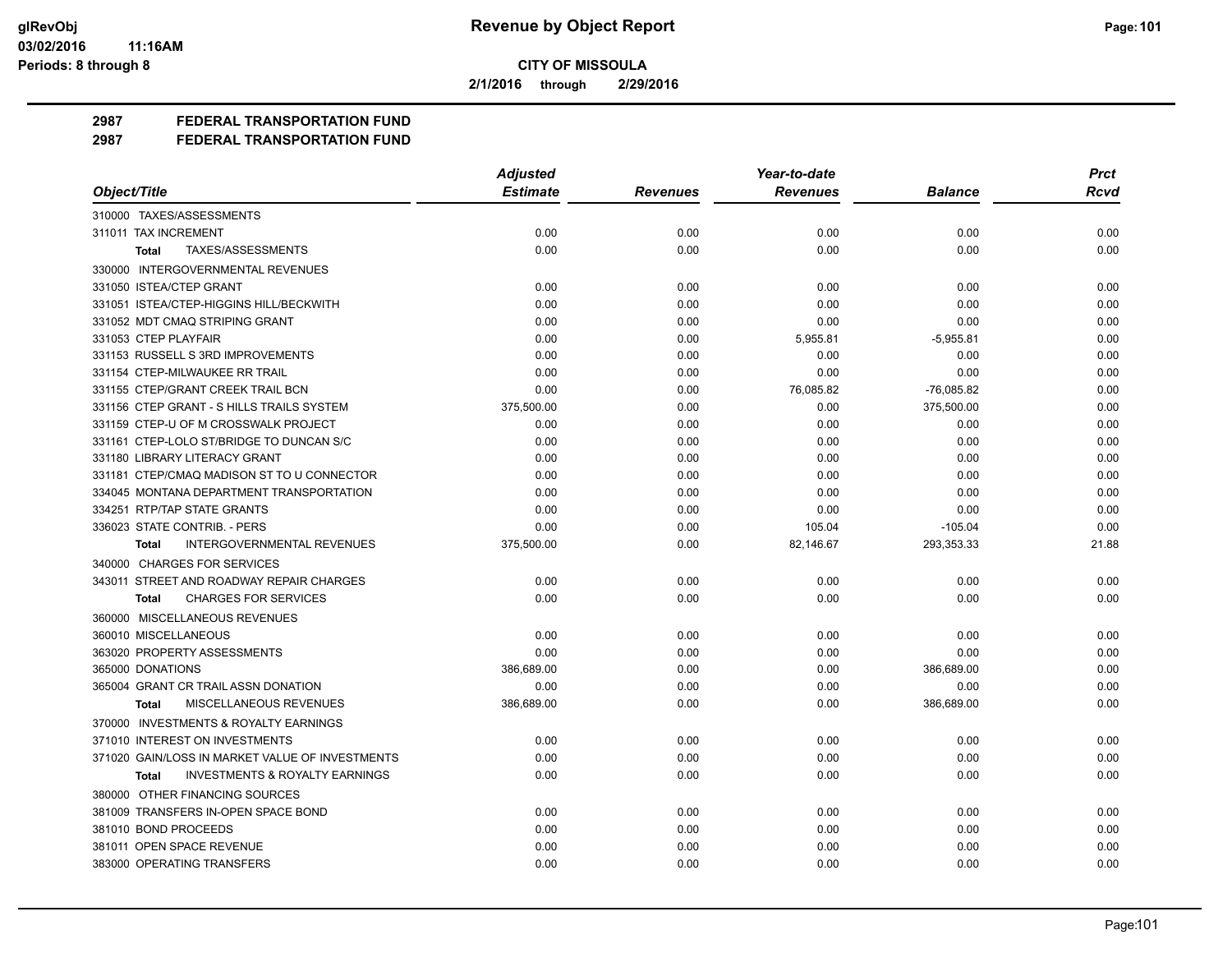**2/1/2016 through 2/29/2016**

## **2987 FEDERAL TRANSPORTATION FUND**

|                                             | <b>Adjusted</b> |                 | Year-to-date    |                | <b>Prct</b> |
|---------------------------------------------|-----------------|-----------------|-----------------|----------------|-------------|
| Object/Title                                | <b>Estimate</b> | <b>Revenues</b> | <b>Revenues</b> | <b>Balance</b> | Rcvd        |
| 383002 TRANS FR GAS TAX                     | 0.00            | 0.00            | 0.00            | 0.00           | 0.00        |
| 383010 TRANS FR CIP                         | 0.00            | 0.00            | 0.00            | 0.00           | 0.00        |
| 383014 TRANS FR MRA                         | 0.00            | 0.00            | 0.00            | 0.00           | 0.00        |
| 383021 TRANS FR P&R TRAILS DEVLP            | 0.00            | 0.00            | 0.00            | 0.00           | 0.00        |
| 383043 TRANSFERS FROM IMPACT FEES           | 0.00            | 0.00            | 0.00            | 0.00           | 0.00        |
| OTHER FINANCING SOURCES<br><b>Total</b>     | 0.00            | 0.00            | 0.00            | 0.00           | 0.00        |
| FEDERAL TRANSPORTATION FUND<br><b>Total</b> | 762.189.00      | 0.00            | 82.146.67       | 680.042.33     | 10.78       |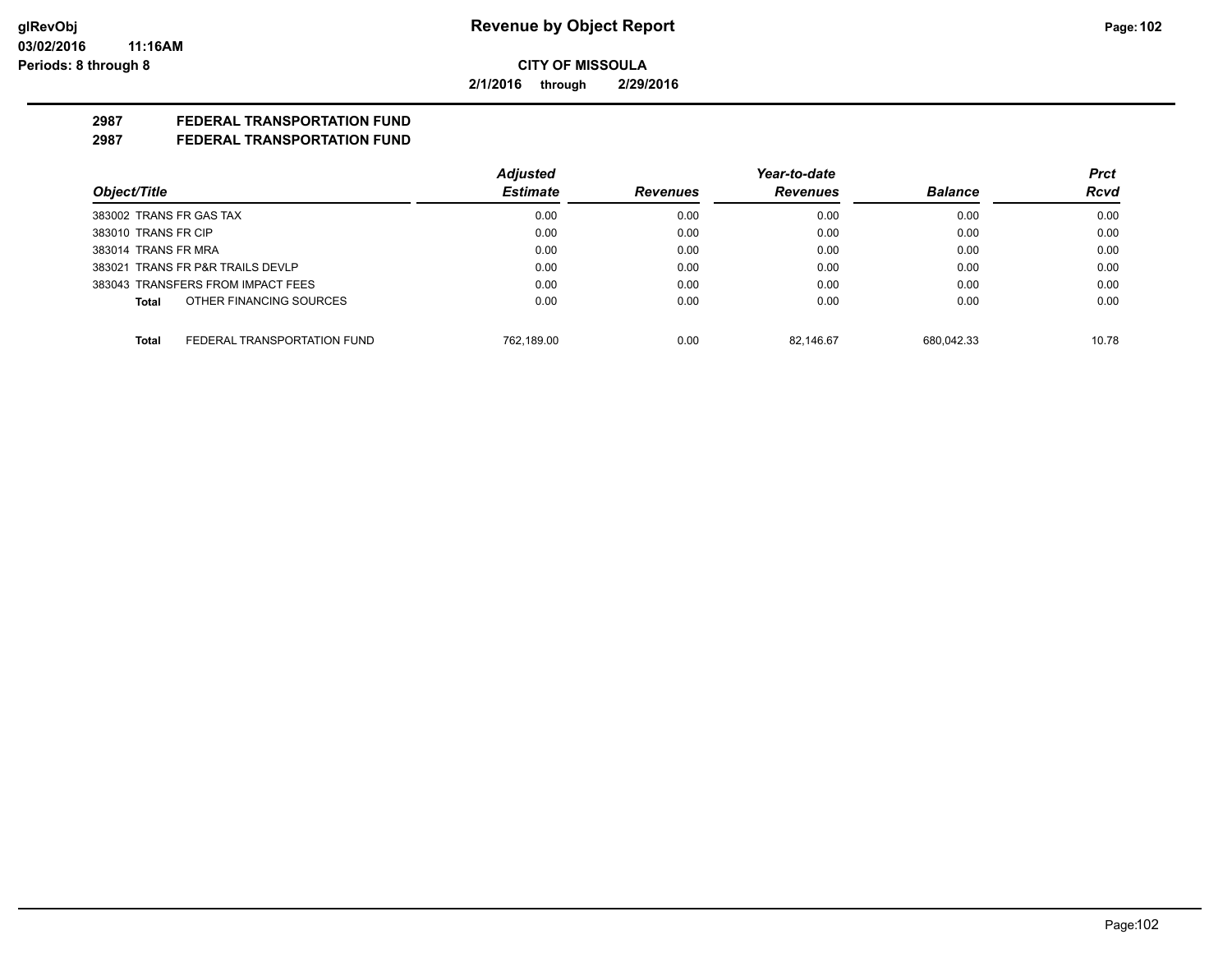**2/1/2016 through 2/29/2016**

|                                                           | <b>Adjusted</b> |                 | Year-to-date    |                | <b>Prct</b> |
|-----------------------------------------------------------|-----------------|-----------------|-----------------|----------------|-------------|
| Object/Title                                              | <b>Estimate</b> | <b>Revenues</b> | <b>Revenues</b> | <b>Balance</b> | <b>Rcvd</b> |
| 310000 TAXES/ASSESSMENTS                                  |                 |                 |                 |                |             |
| 311011 TAX INCREMENT                                      | 0.00            | 0.00            | 0.00            | 0.00           | 0.00        |
| TAXES/ASSESSMENTS<br><b>Total</b>                         | 0.00            | 0.00            | 0.00            | 0.00           | 0.00        |
| 330000 INTERGOVERNMENTAL REVENUES                         |                 |                 |                 |                |             |
| 331050 ISTEA/CTEP GRANT                                   | 0.00            | 0.00            | 0.00            | 0.00           | 0.00        |
| 331051 ISTEA/CTEP-HIGGINS HILL/BECKWITH                   | 0.00            | 0.00            | 0.00            | 0.00           | 0.00        |
| 331052 MDT CMAQ STRIPING GRANT                            | 0.00            | 0.00            | 0.00            | 0.00           | 0.00        |
| 331053 CTEP PLAYFAIR                                      | 0.00            | 0.00            | 5,955.81        | $-5,955.81$    | 0.00        |
| 331153 RUSSELL S 3RD IMPROVEMENTS                         | 0.00            | 0.00            | 0.00            | 0.00           | 0.00        |
| 331154 CTEP-MILWAUKEE RR TRAIL                            | 0.00            | 0.00            | 0.00            | 0.00           | 0.00        |
| 331155 CTEP/GRANT CREEK TRAIL BCN                         | 0.00            | 0.00            | 76,085.82       | $-76,085.82$   | 0.00        |
| 331156 CTEP GRANT - S HILLS TRAILS SYSTEM                 | 375,500.00      | 0.00            | 0.00            | 375,500.00     | 0.00        |
| 331159 CTEP-U OF M CROSSWALK PROJECT                      | 0.00            | 0.00            | 0.00            | 0.00           | 0.00        |
| 331161 CTEP-LOLO ST/BRIDGE TO DUNCAN S/C                  | 0.00            | 0.00            | 0.00            | 0.00           | 0.00        |
| 331180 LIBRARY LITERACY GRANT                             | 0.00            | 0.00            | 0.00            | 0.00           | 0.00        |
| 331181 CTEP/CMAQ MADISON ST TO U CONNECTOR                | 0.00            | 0.00            | 0.00            | 0.00           | 0.00        |
| 334045 MONTANA DEPARTMENT TRANSPORTATION                  | 0.00            | 0.00            | 0.00            | 0.00           | 0.00        |
| 334251 RTP/TAP STATE GRANTS                               | 0.00            | 0.00            | 0.00            | 0.00           | 0.00        |
| 336023 STATE CONTRIB. - PERS                              | 0.00            | 0.00            | 105.04          | $-105.04$      | 0.00        |
| INTERGOVERNMENTAL REVENUES<br><b>Total</b>                | 375,500.00      | 0.00            | 82,146.67       | 293,353.33     | 21.88       |
| 340000 CHARGES FOR SERVICES                               |                 |                 |                 |                |             |
| 343011 STREET AND ROADWAY REPAIR CHARGES                  | 0.00            | 0.00            | 0.00            | 0.00           | 0.00        |
| <b>CHARGES FOR SERVICES</b><br><b>Total</b>               | 0.00            | 0.00            | 0.00            | 0.00           | 0.00        |
| 360000 MISCELLANEOUS REVENUES                             |                 |                 |                 |                |             |
| 360010 MISCELLANEOUS                                      | 0.00            | 0.00            | 0.00            | 0.00           | 0.00        |
| 363020 PROPERTY ASSESSMENTS                               | 0.00            | 0.00            | 0.00            | 0.00           | 0.00        |
| 365000 DONATIONS                                          | 386,689.00      | 0.00            | 0.00            | 386,689.00     | 0.00        |
| 365004 GRANT CR TRAIL ASSN DONATION                       | 0.00            | 0.00            | 0.00            | 0.00           | 0.00        |
| MISCELLANEOUS REVENUES<br><b>Total</b>                    | 386,689.00      | 0.00            | 0.00            | 386,689.00     | 0.00        |
| 370000 INVESTMENTS & ROYALTY EARNINGS                     |                 |                 |                 |                |             |
| 371010 INTEREST ON INVESTMENTS                            | 0.00            | 0.00            | 0.00            | 0.00           | 0.00        |
| 371020 GAIN/LOSS IN MARKET VALUE OF INVESTMENT            | 0.00            | 0.00            | 0.00            | 0.00           | 0.00        |
| <b>INVESTMENTS &amp; ROYALTY EARNINGS</b><br><b>Total</b> | 0.00            | 0.00            | 0.00            | 0.00           | 0.00        |
| 380000 OTHER FINANCING SOURCES                            |                 |                 |                 |                |             |
| 381009 TRANSFERS IN-OPEN SPACE BOND                       | 0.00            | 0.00            | 0.00            | 0.00           | 0.00        |
| 381010 BOND PROCEEDS                                      | 0.00            | 0.00            | 0.00            | 0.00           | 0.00        |
| 381011 OPEN SPACE REVENUE                                 | 0.00            | 0.00            | 0.00            | 0.00           | 0.00        |
| 383000 OPERATING TRANSFERS                                | 0.00            | 0.00            | 0.00            | 0.00           | 0.00        |
| 383002 TRANS FR GAS TAX                                   | 0.00            | 0.00            | 0.00            | 0.00           | 0.00        |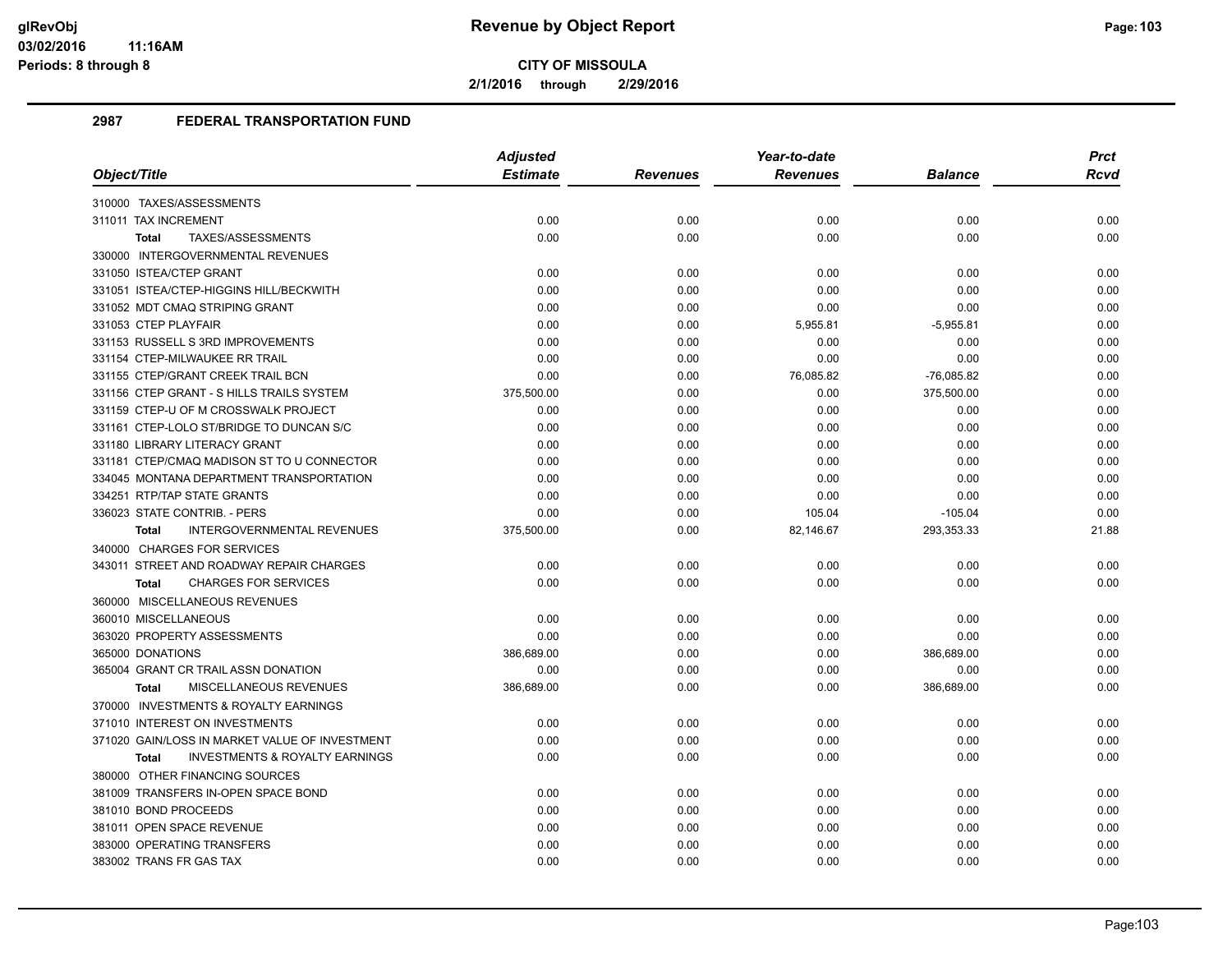**2/1/2016 through 2/29/2016**

|                                      |  | <b>Adjusted</b> |                 | Year-to-date    |                | <b>Prct</b> |
|--------------------------------------|--|-----------------|-----------------|-----------------|----------------|-------------|
| Object/Title                         |  | <b>Estimate</b> | <b>Revenues</b> | <b>Revenues</b> | <b>Balance</b> | <b>Rcvd</b> |
| 383010 TRANS FR CIP                  |  | 0.00            | 0.00            | 0.00            | 0.00           | 0.00        |
| 383014 TRANS FR MRA                  |  | 0.00            | 0.00            | 0.00            | 0.00           | 0.00        |
| 383021 TRANS FR P&R TRAILS DEVLP     |  | 0.00            | 0.00            | 0.00            | 0.00           | 0.00        |
| 383043 TRANSFERS FROM IMPACT FEES    |  | 0.00            | 0.00            | 0.00            | 0.00           | 0.00        |
| OTHER FINANCING SOURCES<br>Total     |  | 0.00            | 0.00            | 0.00            | 0.00           | 0.00        |
| FEDERAL TRANSPORTATION FUND<br>Total |  | 762.189.00      | 0.00            | 82.146.67       | 680.042.33     | 10.78       |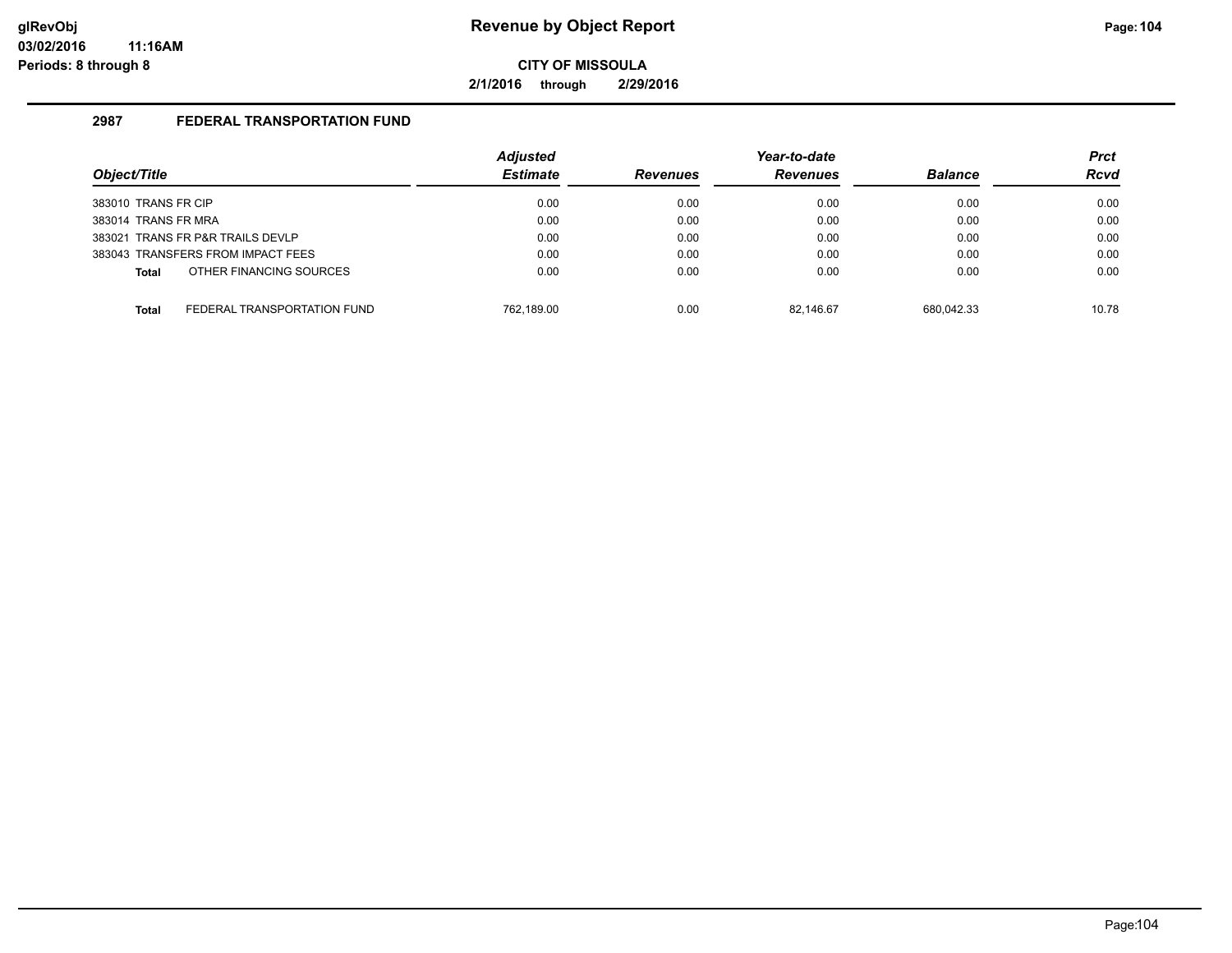**2/1/2016 through 2/29/2016**

**2988 GRANTS & DONATIONS FUND**

|                                                   | <b>Adjusted</b> |                 | Year-to-date    |                | <b>Prct</b> |
|---------------------------------------------------|-----------------|-----------------|-----------------|----------------|-------------|
| Object/Title                                      | <b>Estimate</b> | <b>Revenues</b> | <b>Revenues</b> | <b>Balance</b> | Rcvd        |
| 330000 INTERGOVERNMENTAL REVENUES                 |                 |                 |                 |                |             |
| 331013 NORTHSIDE PED BRIDGE/ARRA-CDBG GRANT       | 0.00            | 0.00            | 0.00            | 0.00           | 0.00        |
| 331014 EECBG GRANT                                | 0.00            | 0.00            | 0.00            | 0.00           | 0.00        |
| 331022 EQUIPMENT GRANT                            | 0.00            | 243,765.60      | 243,765.60      | -243,765.60    | 0.00        |
| 331025 DV ACCOUNTABILITY PROJECT                  | 993,592.00      | 0.00            | 0.00            | 993,592.00     | 0.00        |
| 331026 FY09 POLICE ICAC FEDERAL GRANT             | 0.00            | 0.00            | $-3,719.25$     | 3,719.25       | 0.00        |
| 331028 DUI-COPS IN SHOPS                          | 5,000.00        | 0.00            | 0.00            | 5,000.00       | 0.00        |
| 331029 CHRP GRANT                                 | 0.00            | 0.00            | 0.00            | 0.00           | 0.00        |
| 331030 COMMUNITY RESOURCE OFFICER/MCPS            | 0.00            | 0.00            | 0.00            | 0.00           | 0.00        |
| 331081 GRANTS/DONATIONS - FORT MISSOULA           | 0.00            | 0.00            | 0.00            | 0.00           | 0.00        |
| 331090 EPA GRANT                                  | 987.106.00      | 0.00            | $-361.50$       | 987,467.50     | $-0.04$     |
| 331113 *** Title Not Found ***                    | 0.00            | 0.00            | 86,262.00       | $-86,262.00$   | 0.00        |
| 331178 DUI TASK FORCE GRANT                       | 0.00            | 0.00            | 0.00            | 0.00           | 0.00        |
| 331181 GRANTS/DONATIONS - FORT MISSOULA           | 0.00            | 0.00            | 0.00            | 0.00           | 0.00        |
| 334013 STATE GRANT - OT SEATBELT                  | 60,000.00       | 0.00            | 30,042.82       | 29,957.18      | 50.07       |
| 334014 *** Title Not Found ***                    | 0.00            | 0.00            | 0.00            | 0.00           | 0.00        |
| 334015 COPS TECHNOLOGY GRANT                      | 299.498.00      | 61,907.28       | 111,415.23      | 188,082.77     | 37.20       |
| 334016 BULLETPROOF VEST GRANT                     | 10.500.00       | 0.00            | 6,317.04        | 4,182.96       | 60.16       |
| 334018 STATE GRANT - CAPITAL                      | 0.00            | 0.00            | 0.00            | 0.00           | 0.00        |
| 334020 UNDERAGE DRINKING GRANT                    | 0.00            | 0.00            | 0.00            | 0.00           | 0.00        |
| 334025 COUNTY WEED                                | 0.00            | 0.00            | 0.00            | 0.00           | 0.00        |
| 334028 DEPT OF AG INTERN GRANT                    | 0.00            | 0.00            | 0.00            | 0.00           | 0.00        |
| 334076 BIG SKY TRUST FUND GRANTS                  | 0.00            | 0.00            | 0.00            | 0.00           | 0.00        |
| 334121 DNRC-EPA AREA WIDE ASSESSMENT GRANT        | 0.00            | 0.00            | 0.00            | 0.00           | 0.00        |
| 336021 STATE CONTRIB - POLICE RETIREMENT          | 0.00            | 0.00            | 12,044.82       | $-12,044.82$   | 0.00        |
| 336023 STATE CONTRIB. - PERS                      | 0.00            | 0.00            | 11.80           | $-11.80$       | 0.00        |
| <b>INTERGOVERNMENTAL REVENUES</b><br><b>Total</b> | 2,355,696.00    | 305,672.88      | 485,778.56      | 1,869,917.44   | 20.62       |
| 340000 CHARGES FOR SERVICES                       |                 |                 |                 |                |             |
| 342000 ANTI-GRAFFITI PROJECT                      | 5,000.00        | 0.00            | 100.00          | 4,900.00       | 2.00        |
| 342013 SECURITY INVEST FEES                       | 0.00            | 0.00            | 0.00            | 0.00           | 0.00        |
| <b>CHARGES FOR SERVICES</b><br><b>Total</b>       | 5,000.00        | 0.00            | 100.00          | 4,900.00       | 2.00        |
| 360000 MISCELLANEOUS REVENUES                     |                 |                 |                 |                |             |
| 360010 MISCELLANEOUS                              | 0.00            | 0.00            | 0.00            | 0.00           | 0.00        |
| 365000 DONATIONS                                  | 50.338.00       | 0.00            | 100.00          | 50,238.00      | 0.20        |
| 365015 GREEN BLOCK PILOT PROJECT                  | 0.00            | 0.00            | 0.00            | 0.00           | 0.00        |
| 365021 COMBAT CHALLENGE DONATIONS                 | 0.00            | 0.00            | 0.00            | 0.00           | 0.00        |
| MISCELLANEOUS REVENUES<br>Total                   | 50,338.00       | 0.00            | 100.00          | 50,238.00      | 0.20        |
| 380000 OTHER FINANCING SOURCES                    |                 |                 |                 |                |             |
|                                                   |                 |                 |                 |                |             |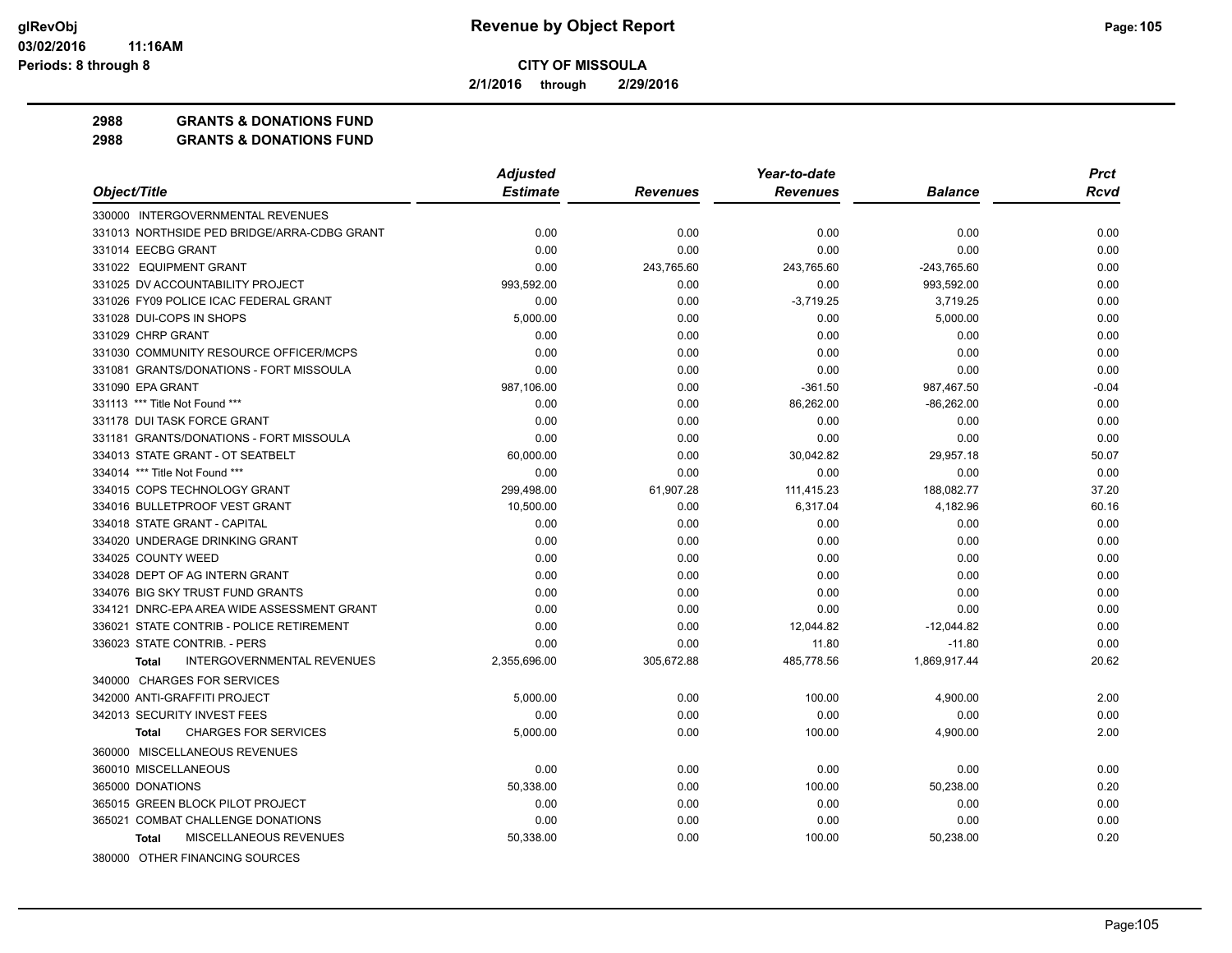**2/1/2016 through 2/29/2016**

## **2988 GRANTS & DONATIONS FUND**

|                                                    | <b>Adjusted</b> |                 | Year-to-date    |                | Prct  |
|----------------------------------------------------|-----------------|-----------------|-----------------|----------------|-------|
| Object/Title                                       | <b>Estimate</b> | <b>Revenues</b> | <b>Revenues</b> | <b>Balance</b> | Rcvd  |
| 381023 DOMESTIC VIOLENCE ACCOUNTABILITY GRANT      | 0.00            | 0.00            | 0.00            | 0.00           | 0.00  |
| 383002 TRANS FR GAS TAX                            | 0.00            | 0.00            | 0.00            | 0.00           | 0.00  |
| 383022 TRANS FR OPEN SPACE BOND                    | 0.00            | 0.00            | 0.00            | 0.00           | 0.00  |
| 383042 TRANSFERS FROM OTHER FUNDS                  | 0.00            | 0.00            | 0.00            | 0.00           | 0.00  |
| OTHER FINANCING SOURCES<br>Total                   | 0.00            | 0.00            | 0.00            | 0.00           | 0.00  |
| <b>GRANTS &amp; DONATIONS FUND</b><br><b>Total</b> | 2,411,034.00    | 305.672.88      | 485.978.56      | 1.925.055.44   | 20.16 |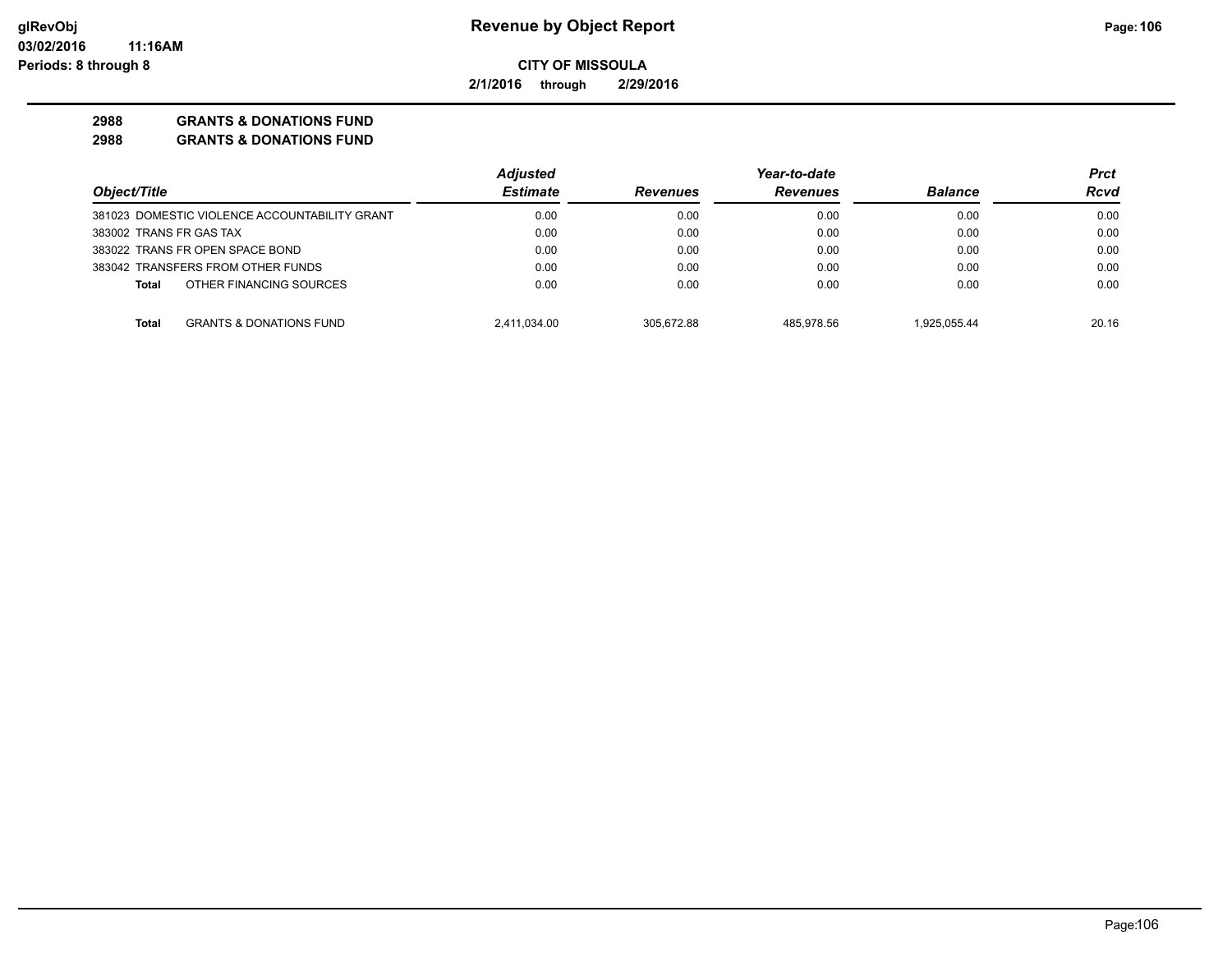**2/1/2016 through 2/29/2016**

|                                                   |                 |            | Year-to-date    |                | <b>Prct</b> |
|---------------------------------------------------|-----------------|------------|-----------------|----------------|-------------|
| Object/Title                                      | <b>Estimate</b> | Revenues   | <b>Revenues</b> | <b>Balance</b> | <b>Rcvd</b> |
| 330000 INTERGOVERNMENTAL REVENUES                 |                 |            |                 |                |             |
| 331013 NORTHSIDE PED BRIDGE/ARRA-CDBG GRANT       | 0.00            | 0.00       | 0.00            | 0.00           | 0.00        |
| 331014 EECBG GRANT                                | 0.00            | 0.00       | 0.00            | 0.00           | 0.00        |
| 331022 EQUIPMENT GRANT                            | 0.00            | 243,765.60 | 243,765.60      | $-243,765.60$  | 0.00        |
| 331025 DV ACCOUNTABILITY PROJECT                  | 993,592.00      | 0.00       | 0.00            | 993,592.00     | 0.00        |
| 331026 FY09 POLICE ICAC FEDERAL GRANT             | 0.00            | 0.00       | $-3,719.25$     | 3,719.25       | 0.00        |
| 331028 DUI-COPS IN SHOPS                          | 5,000.00        | 0.00       | 0.00            | 5,000.00       | 0.00        |
| 331029 CHRP GRANT                                 | 0.00            | 0.00       | 0.00            | 0.00           | 0.00        |
| 331030 COMMUNITY RESOURCE OFFICER/MCPS            | 0.00            | 0.00       | 0.00            | 0.00           | 0.00        |
| 331081 GRANTS/DONATIONS - FORT MISSOULA           | 0.00            | 0.00       | 0.00            | 0.00           | 0.00        |
| 331090 EPA GRANT                                  | 987,106.00      | 0.00       | $-361.50$       | 987,467.50     | $-0.04$     |
| 331113 *** Title Not Found ***                    | 0.00            | 0.00       | 86,262.00       | $-86,262.00$   | 0.00        |
| 331178 DUI TASK FORCE GRANT                       | 0.00            | 0.00       | 0.00            | 0.00           | 0.00        |
| 331181 GRANTS/DONATIONS - FORT MISSOULA           | 0.00            | 0.00       | 0.00            | 0.00           | 0.00        |
| 334013 STATE GRANT - OT SEATBELT                  | 60,000.00       | 0.00       | 30,042.82       | 29,957.18      | 50.07       |
| 334014 *** Title Not Found ***                    | 0.00            | 0.00       | 0.00            | 0.00           | 0.00        |
| 334015 COPS TECHNOLOGY GRANT                      | 299,498.00      | 61,907.28  | 111,415.23      | 188,082.77     | 37.20       |
| 334016 BULLETPROOF VEST GRANT                     | 10,500.00       | 0.00       | 6,317.04        | 4,182.96       | 60.16       |
| 334018 STATE GRANT - CAPITAL                      | 0.00            | 0.00       | 0.00            | 0.00           | 0.00        |
| 334020 UNDERAGE DRINKING GRANT                    | 0.00            | 0.00       | 0.00            | 0.00           | 0.00        |
| 334025 COUNTY WEED                                | 0.00            | 0.00       | 0.00            | 0.00           | 0.00        |
| 334028 DEPT OF AG INTERN GRANT                    | 0.00            | 0.00       | 0.00            | 0.00           | 0.00        |
| 334076 BIG SKY TRUST FUND GRANTS                  | 0.00            | 0.00       | 0.00            | 0.00           | 0.00        |
| 334121 DNRC-EPA AREA WIDE ASSESSMENT GRANT        | 0.00            | 0.00       | 0.00            | 0.00           | 0.00        |
| 336021 STATE CONTRIB - POLICE RETIREMENT          | 0.00            | 0.00       | 12,044.82       | $-12,044.82$   | 0.00        |
| 336023 STATE CONTRIB. - PERS                      | 0.00            | 0.00       | 11.80           | $-11.80$       | 0.00        |
| <b>INTERGOVERNMENTAL REVENUES</b><br><b>Total</b> | 2,355,696.00    | 305,672.88 | 485,778.56      | 1,869,917.44   | 20.62       |
| 340000 CHARGES FOR SERVICES                       |                 |            |                 |                |             |
| 342000 ANTI-GRAFFITI PROJECT                      | 5,000.00        | 0.00       | 100.00          | 4,900.00       | 2.00        |
| 342013 SECURITY INVEST FEES                       | 0.00            | 0.00       | 0.00            | 0.00           | 0.00        |
| <b>CHARGES FOR SERVICES</b><br><b>Total</b>       | 5,000.00        | 0.00       | 100.00          | 4,900.00       | 2.00        |
| 360000 MISCELLANEOUS REVENUES                     |                 |            |                 |                |             |
| 360010 MISCELLANEOUS                              | 0.00            | 0.00       | 0.00            | 0.00           | 0.00        |
| 365000 DONATIONS                                  | 50,338.00       | 0.00       | 100.00          | 50,238.00      | 0.20        |
| 365015 GREEN BLOCK PILOT PROJECT                  | 0.00            | 0.00       | 0.00            | 0.00           | 0.00        |
| 365021 COMBAT CHALLENGE DONATIONS                 | 0.00            | 0.00       | 0.00            | 0.00           | 0.00        |
| MISCELLANEOUS REVENUES<br><b>Total</b>            | 50,338.00       | 0.00       | 100.00          | 50,238.00      | 0.20        |
| 380000 OTHER FINANCING SOURCES                    |                 |            |                 |                |             |
| 381023 DOMESTIC VIOLENCE ACCOUNTABILITY GRANT     | 0.00            | 0.00       | 0.00            | 0.00           | 0.00        |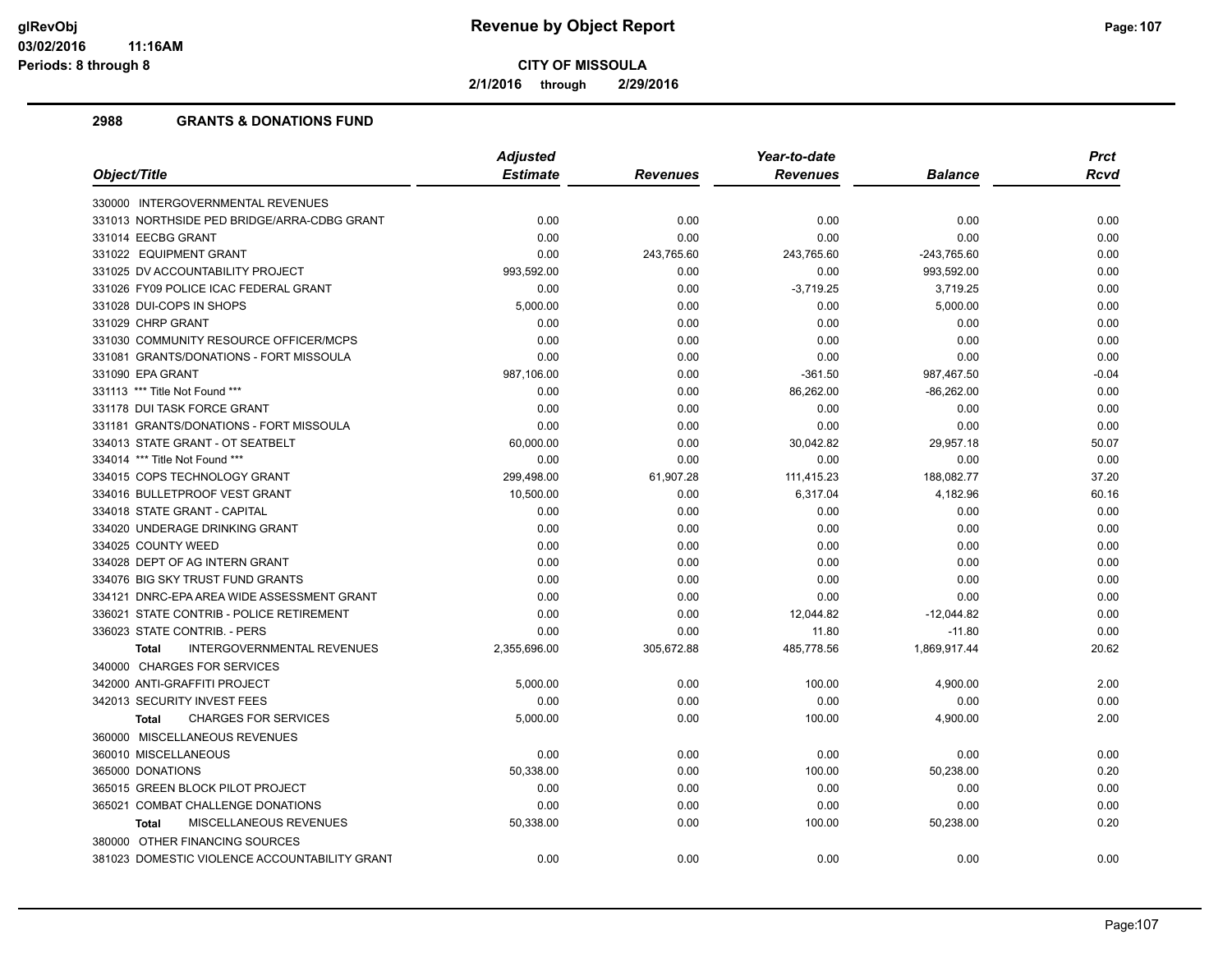**2/1/2016 through 2/29/2016**

| Object/Title<br>383002 TRANS FR GAS TAX |                                    | <b>Adjusted</b><br><b>Estimate</b><br>0.00 | <b>Revenues</b> | Year-to-date<br><b>Revenues</b> | <b>Balance</b><br>0.00 | <b>Prct</b><br><b>Rcvd</b><br>0.00 |
|-----------------------------------------|------------------------------------|--------------------------------------------|-----------------|---------------------------------|------------------------|------------------------------------|
|                                         |                                    |                                            | 0.00            | 0.00                            |                        |                                    |
| 383022 TRANS FR OPEN SPACE BOND         |                                    | 0.00                                       | 0.00            | 0.00                            | 0.00                   | 0.00                               |
| 383042 TRANSFERS FROM OTHER FUNDS       |                                    | 0.00                                       | 0.00            | 0.00                            | 0.00                   | 0.00                               |
| Total                                   | OTHER FINANCING SOURCES            | 0.00                                       | 0.00            | 0.00                            | 0.00                   | 0.00                               |
| <b>Total</b>                            | <b>GRANTS &amp; DONATIONS FUND</b> | 2.411.034.00                               | 305.672.88      | 485.978.56                      | 1.925.055.44           | 20.16                              |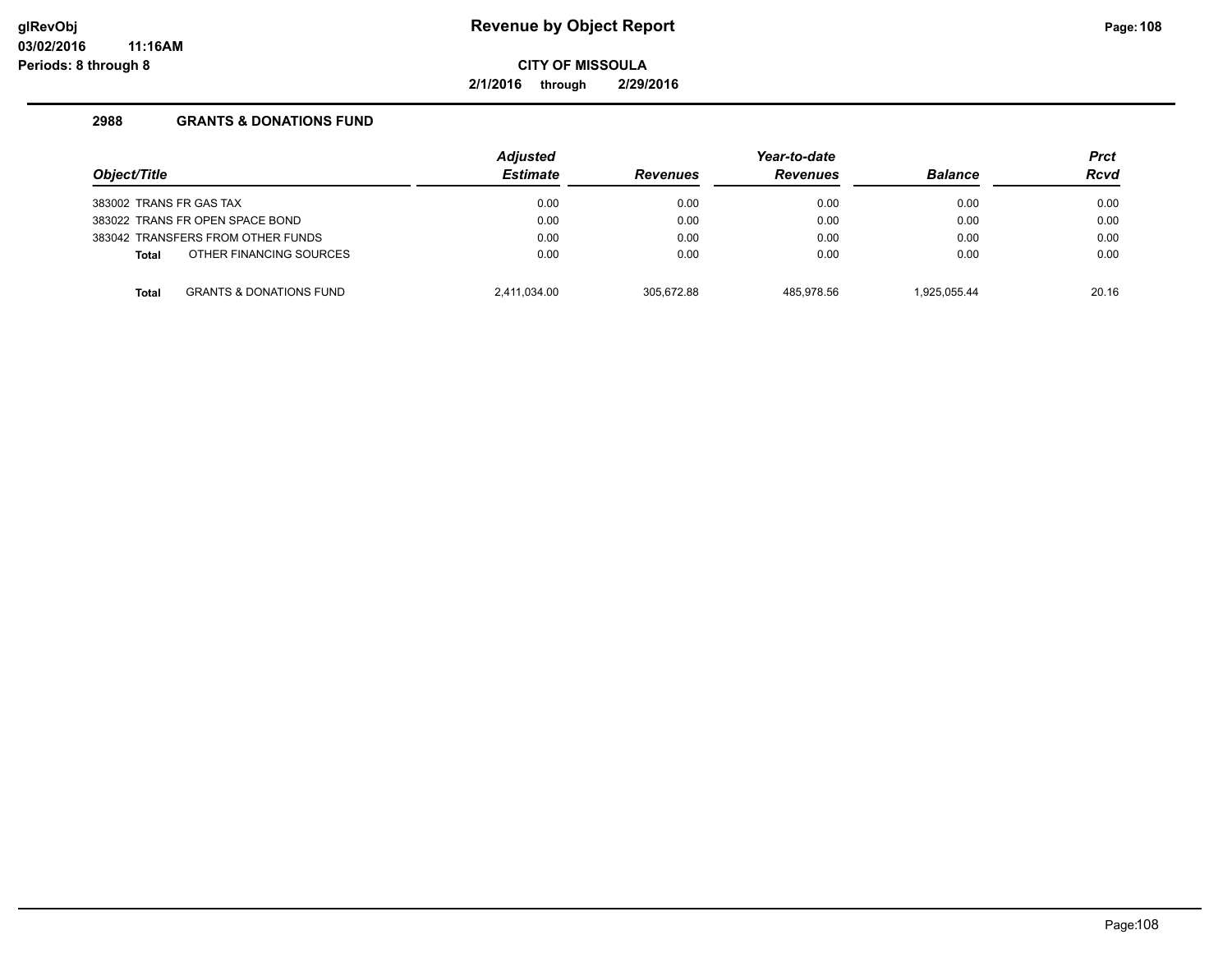**2/1/2016 through 2/29/2016**

**3000 SID REVOLVING FUND**

| 3000 | <b>SID REVOLVING FUND</b> |
|------|---------------------------|
|      |                           |

|                                                           | <b>Adjusted</b> |                 | Year-to-date    |                | <b>Prct</b> |
|-----------------------------------------------------------|-----------------|-----------------|-----------------|----------------|-------------|
| Object/Title                                              | <b>Estimate</b> | <b>Revenues</b> | <b>Revenues</b> | <b>Balance</b> | <b>Rcvd</b> |
| 360000 MISCELLANEOUS REVENUES                             |                 |                 |                 |                |             |
| 360000 MISCELLANEOUS REVENUES                             | 0.00            | 0.00            | 0.00            | 0.00           | 0.00        |
| 360010 MISCELLANEOUS                                      | 0.00            | 0.00            | 0.00            | 0.00           | 0.00        |
| 362000 OTHER MISCELLANEOUS REVENUE                        | 0.00            | 0.00            | 0.00            | 0.00           | 0.00        |
| <b>MISCELLANEOUS REVENUES</b><br><b>Total</b>             | 0.00            | 0.00            | 0.00            | 0.00           | 0.00        |
| <b>INVESTMENTS &amp; ROYALTY EARNINGS</b><br>370000       |                 |                 |                 |                |             |
| 371010 INTEREST ON INVESTMENTS                            | 0.00            | 0.00            | 0.00            | 0.00           | 0.00        |
| 371020 GAIN/LOSS IN MARKET VALUE OF INVESTMENTS           | 0.00            | 0.00            | 0.00            | 0.00           | 0.00        |
| <b>INVESTMENTS &amp; ROYALTY EARNINGS</b><br><b>Total</b> | 0.00            | 0.00            | 0.00            | 0.00           | 0.00        |
| OTHER FINANCING SOURCES<br>380000                         |                 |                 |                 |                |             |
| 380000 OTHER FINANCING SOURCES                            | 0.00            | 0.00            | 0.00            | 0.00           | 0.00        |
| 381002 SRF LOAN                                           | 0.00            | 0.00            | 0.00            | 0.00           | 0.00        |
| 381009 TRANSFERS IN                                       | 0.00            | 0.00            | 0.00            | 0.00           | 0.00        |
| 381030 SID BONDS PROCEEDS                                 | 0.00            | 0.00            | 29,930.00       | $-29,930.00$   | 0.00        |
| 383000 OPERATING TRANSFERS                                | 0.00            | 0.00            | 0.00            | 0.00           | 0.00        |
| 383039 FROM SID TRANSFERS                                 | 0.00            | 0.00            | 0.00            | 0.00           | 0.00        |
| OTHER FINANCING SOURCES<br><b>Total</b>                   | 0.00            | 0.00            | 29,930.00       | $-29,930.00$   | 0.00        |
| SID REVOLVING FUND<br><b>Total</b>                        | 0.00            | 0.00            | 29,930.00       | $-29,930.00$   | 0.00        |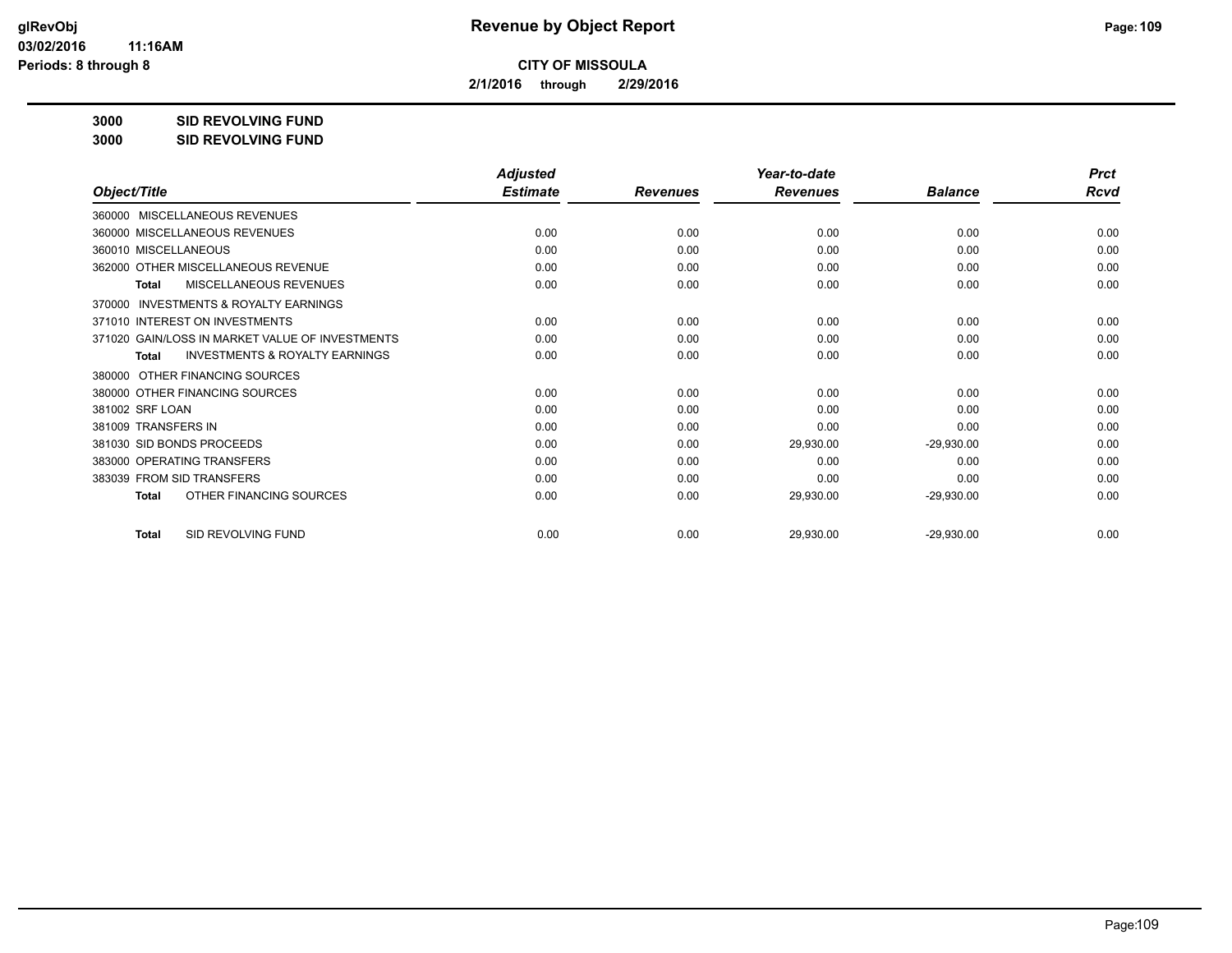**2/1/2016 through 2/29/2016**

#### **3000 SID REVOLVING FUND**

|                                                           | <b>Adjusted</b> |                 | Year-to-date    |                | <b>Prct</b> |
|-----------------------------------------------------------|-----------------|-----------------|-----------------|----------------|-------------|
| Object/Title                                              | <b>Estimate</b> | <b>Revenues</b> | <b>Revenues</b> | <b>Balance</b> | Rcvd        |
| 360000 MISCELLANEOUS REVENUES                             |                 |                 |                 |                |             |
| 360000 MISCELLANEOUS REVENUES                             | 0.00            | 0.00            | 0.00            | 0.00           | 0.00        |
| 360010 MISCELLANEOUS                                      | 0.00            | 0.00            | 0.00            | 0.00           | 0.00        |
| 362000 OTHER MISCELLANEOUS REVENUE                        | 0.00            | 0.00            | 0.00            | 0.00           | 0.00        |
| <b>MISCELLANEOUS REVENUES</b><br><b>Total</b>             | 0.00            | 0.00            | 0.00            | 0.00           | 0.00        |
| INVESTMENTS & ROYALTY EARNINGS<br>370000                  |                 |                 |                 |                |             |
| 371010 INTEREST ON INVESTMENTS                            | 0.00            | 0.00            | 0.00            | 0.00           | 0.00        |
| 371020 GAIN/LOSS IN MARKET VALUE OF INVESTMENT            | 0.00            | 0.00            | 0.00            | 0.00           | 0.00        |
| <b>INVESTMENTS &amp; ROYALTY EARNINGS</b><br><b>Total</b> | 0.00            | 0.00            | 0.00            | 0.00           | 0.00        |
| 380000 OTHER FINANCING SOURCES                            |                 |                 |                 |                |             |
| 380000 OTHER FINANCING SOURCES                            | 0.00            | 0.00            | 0.00            | 0.00           | 0.00        |
| 381002 SRF LOAN                                           | 0.00            | 0.00            | 0.00            | 0.00           | 0.00        |
| 381009 TRANSFERS IN                                       | 0.00            | 0.00            | 0.00            | 0.00           | 0.00        |
| 381030 SID BONDS PROCEEDS                                 | 0.00            | 0.00            | 29,930.00       | $-29,930.00$   | 0.00        |
| 383000 OPERATING TRANSFERS                                | 0.00            | 0.00            | 0.00            | 0.00           | 0.00        |
| 383039 FROM SID TRANSFERS                                 | 0.00            | 0.00            | 0.00            | 0.00           | 0.00        |
| OTHER FINANCING SOURCES<br><b>Total</b>                   | 0.00            | 0.00            | 29,930.00       | $-29,930.00$   | 0.00        |
| SID REVOLVING FUND<br><b>Total</b>                        | 0.00            | 0.00            | 29,930.00       | $-29,930.00$   | 0.00        |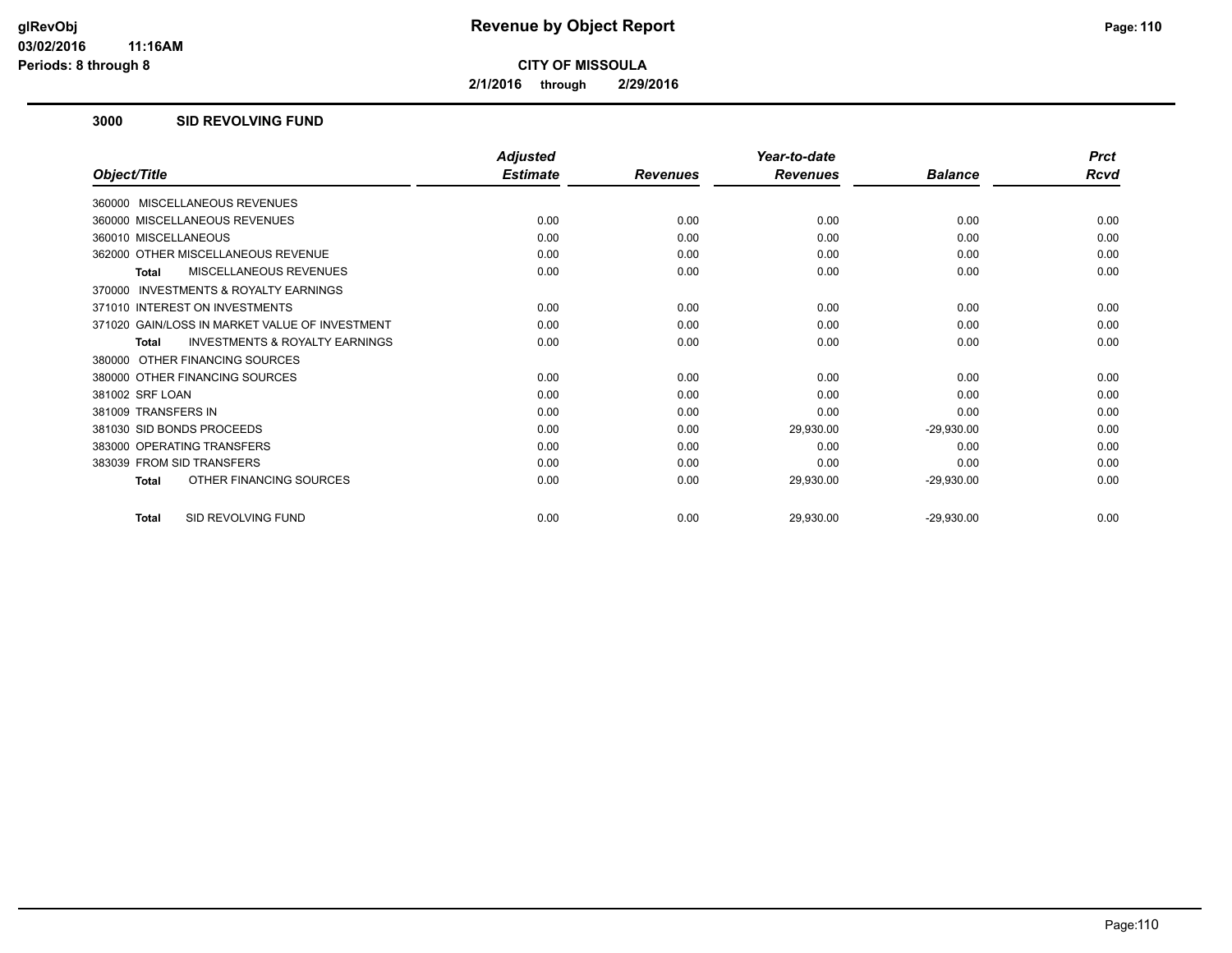**2/1/2016 through 2/29/2016**

# **3065 1998 PUBLIC SAFETY G O BONDS FUND**

**3065 1998 PUBLIC SAFETY G O BONDS FUND**

|                                                    | <b>Adjusted</b> |                 | Year-to-date    |                | <b>Prct</b> |
|----------------------------------------------------|-----------------|-----------------|-----------------|----------------|-------------|
| Object/Title                                       | <b>Estimate</b> | <b>Revenues</b> | <b>Revenues</b> | <b>Balance</b> | Rcvd        |
| 310000 TAXES/ASSESSMENTS                           |                 |                 |                 |                |             |
| 310000 TAXES/ASSESSMENTS                           | 0.00            | 0.00            | 0.00            | 0.00           | 0.00        |
| 311000 GENERAL PROPERTY TAXES                      | 0.00            | 0.00            | 0.00            | 0.00           | 0.00        |
| 311001 CURRENT TAXES                               | 0.00            | 0.00            | 0.00            | 0.00           | 0.00        |
| 311030 MOTOR VEHICLE TAXES                         | 0.00            | 0.00            | 0.00            | 0.00           | 0.00        |
| 312000 PENALTIES & INTEREST - DELINQUENT TAXES     | 0.00            | 0.00            | 0.00            | 0.00           | 0.00        |
| 312001 PENALTIES & INTEREST                        | 0.00            | 0.00            | 0.00            | 0.00           | 0.00        |
| 314000 PROP TAX - OTHER THAN ASSESSED VAL          | 0.00            | 0.00            | 0.00            | 0.00           | 0.00        |
| 314001 LIGHT VEHICLE TAX                           | 0.00            | 0.00            | 0.00            | 0.00           | 0.00        |
| TAXES/ASSESSMENTS<br>Total                         | 0.00            | 0.00            | 0.00            | 0.00           | 0.00        |
| 330000 INTERGOVERNMENTAL REVENUES                  |                 |                 |                 |                |             |
| 334056 BANK CORP. LIC. TAX - (PREVIOUS YEARS)      | 0.00            | 0.00            | 0.00            | 0.00           | 0.00        |
| 335210 PERSONAL PROPERTY TAX REIMBURSEMENT         | 0.00            | 0.00            | 0.00            | 0.00           | 0.00        |
| 335230 HB 124 REVENUE                              | 0.00            | 0.00            | 0.00            | 0.00           | 0.00        |
| 335250 STATE REIMB - SB #184                       | 0.00            | 0.00            | 0.00            | 0.00           | 0.00        |
| <b>INTERGOVERNMENTAL REVENUES</b><br><b>Total</b>  | 0.00            | 0.00            | 0.00            | 0.00           | 0.00        |
| 360000 MISCELLANEOUS REVENUES                      |                 |                 |                 |                |             |
| 360010 MISCELLANEOUS                               | 0.00            | 0.00            | 0.00            | 0.00           | 0.00        |
| MISCELLANEOUS REVENUES<br><b>Total</b>             | 0.00            | 0.00            | 0.00            | 0.00           | 0.00        |
| 370000 INVESTMENTS & ROYALTY EARNINGS              |                 |                 |                 |                |             |
| 371010 INTEREST ON INVESTMENTS                     | 0.00            | 0.00            | 0.00            | 0.00           | 0.00        |
| 371020 GAIN/LOSS IN MARKET VALUE OF INVESTMENTS    | 0.00            | 0.00            | 0.00            | 0.00           | 0.00        |
| <b>INVESTMENTS &amp; ROYALTY EARNINGS</b><br>Total | 0.00            | 0.00            | 0.00            | 0.00           | 0.00        |
| 380000 OTHER FINANCING SOURCES                     |                 |                 |                 |                |             |
| 381010 BOND PROCEEDS                               | 0.00            | 0.00            | 0.00            | 0.00           | 0.00        |
| 383042 TRANSFERS FROM OTHER FUNDS                  | 0.00            | 0.00            | 0.00            | 0.00           | 0.00        |
| OTHER FINANCING SOURCES<br><b>Total</b>            | 0.00            | 0.00            | 0.00            | 0.00           | 0.00        |
| 1998 PUBLIC SAFETY G O BONDS FUND<br>Total         | 0.00            | 0.00            | 0.00            | 0.00           | 0.00        |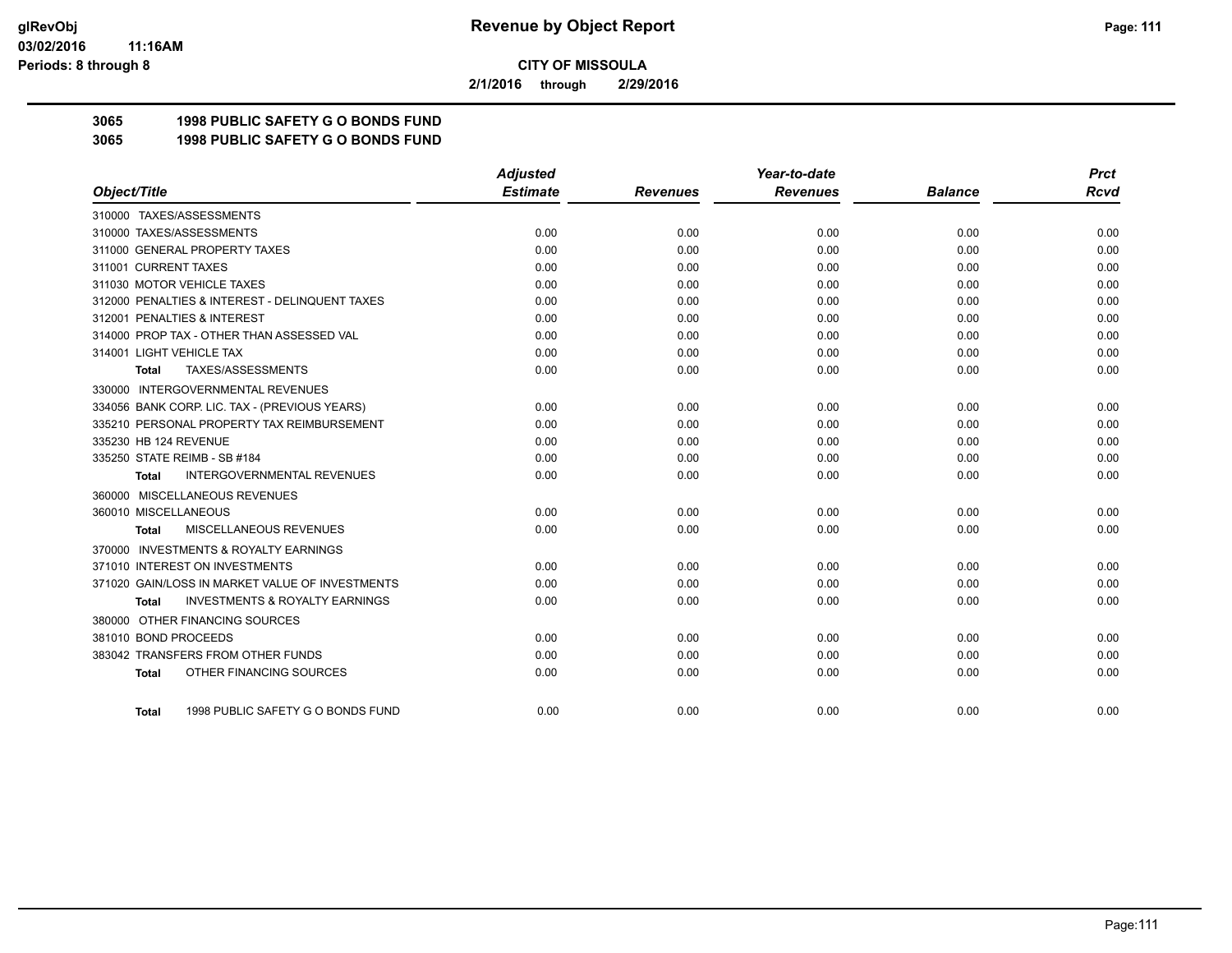**2/1/2016 through 2/29/2016**

## **3065 1998 PUBLIC SAFETY G O BONDS FUND**

|                                                    | <b>Adjusted</b> |                 | Year-to-date    |                | <b>Prct</b> |
|----------------------------------------------------|-----------------|-----------------|-----------------|----------------|-------------|
| Object/Title                                       | <b>Estimate</b> | <b>Revenues</b> | <b>Revenues</b> | <b>Balance</b> | <b>Rcvd</b> |
| 310000 TAXES/ASSESSMENTS                           |                 |                 |                 |                |             |
| 310000 TAXES/ASSESSMENTS                           | 0.00            | 0.00            | 0.00            | 0.00           | 0.00        |
| 311000 GENERAL PROPERTY TAXES                      | 0.00            | 0.00            | 0.00            | 0.00           | 0.00        |
| 311001 CURRENT TAXES                               | 0.00            | 0.00            | 0.00            | 0.00           | 0.00        |
| 311030 MOTOR VEHICLE TAXES                         | 0.00            | 0.00            | 0.00            | 0.00           | 0.00        |
| 312000 PENALTIES & INTEREST - DELINQUENT TAXES     | 0.00            | 0.00            | 0.00            | 0.00           | 0.00        |
| 312001 PENALTIES & INTEREST                        | 0.00            | 0.00            | 0.00            | 0.00           | 0.00        |
| 314000 PROP TAX - OTHER THAN ASSESSED VAL          | 0.00            | 0.00            | 0.00            | 0.00           | 0.00        |
| 314001 LIGHT VEHICLE TAX                           | 0.00            | 0.00            | 0.00            | 0.00           | 0.00        |
| TAXES/ASSESSMENTS<br>Total                         | 0.00            | 0.00            | 0.00            | 0.00           | 0.00        |
| 330000 INTERGOVERNMENTAL REVENUES                  |                 |                 |                 |                |             |
| 334056 BANK CORP. LIC. TAX - (PREVIOUS YEARS)      | 0.00            | 0.00            | 0.00            | 0.00           | 0.00        |
| 335210 PERSONAL PROPERTY TAX REIMBURSEMENT         | 0.00            | 0.00            | 0.00            | 0.00           | 0.00        |
| 335230 HB 124 REVENUE                              | 0.00            | 0.00            | 0.00            | 0.00           | 0.00        |
| 335250 STATE REIMB - SB #184                       | 0.00            | 0.00            | 0.00            | 0.00           | 0.00        |
| INTERGOVERNMENTAL REVENUES<br><b>Total</b>         | 0.00            | 0.00            | 0.00            | 0.00           | 0.00        |
| 360000 MISCELLANEOUS REVENUES                      |                 |                 |                 |                |             |
| 360010 MISCELLANEOUS                               | 0.00            | 0.00            | 0.00            | 0.00           | 0.00        |
| <b>MISCELLANEOUS REVENUES</b><br>Total             | 0.00            | 0.00            | 0.00            | 0.00           | 0.00        |
| 370000 INVESTMENTS & ROYALTY EARNINGS              |                 |                 |                 |                |             |
| 371010 INTEREST ON INVESTMENTS                     | 0.00            | 0.00            | 0.00            | 0.00           | 0.00        |
| 371020 GAIN/LOSS IN MARKET VALUE OF INVESTMENT     | 0.00            | 0.00            | 0.00            | 0.00           | 0.00        |
| <b>INVESTMENTS &amp; ROYALTY EARNINGS</b><br>Total | 0.00            | 0.00            | 0.00            | 0.00           | 0.00        |
| 380000 OTHER FINANCING SOURCES                     |                 |                 |                 |                |             |
| 381010 BOND PROCEEDS                               | 0.00            | 0.00            | 0.00            | 0.00           | 0.00        |
| 383042 TRANSFERS FROM OTHER FUNDS                  | 0.00            | 0.00            | 0.00            | 0.00           | 0.00        |
| OTHER FINANCING SOURCES<br><b>Total</b>            | 0.00            | 0.00            | 0.00            | 0.00           | 0.00        |
| 1998 PUBLIC SAFETY G O BONDS FUND<br>Total         | 0.00            | 0.00            | 0.00            | 0.00           | 0.00        |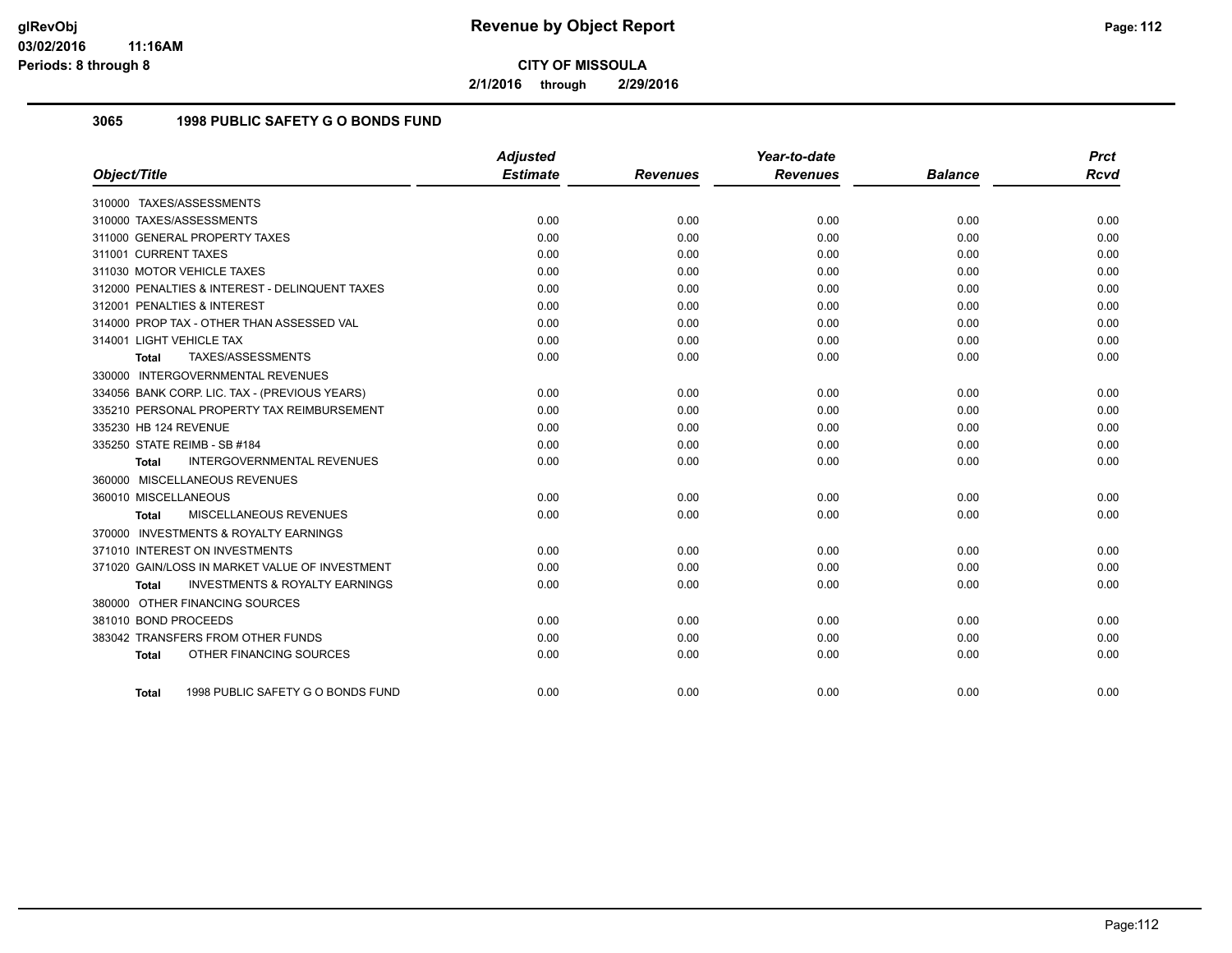**2/1/2016 through 2/29/2016**

**3070 1996 OPEN SPACE GO BONDS**

**3070 1996 OPEN SPACE GO BONDS**

|                                                     | <b>Adjusted</b> |                 | Year-to-date    |                | <b>Prct</b> |
|-----------------------------------------------------|-----------------|-----------------|-----------------|----------------|-------------|
| Object/Title                                        | <b>Estimate</b> | <b>Revenues</b> | <b>Revenues</b> | <b>Balance</b> | Rcvd        |
| 310000 TAXES/ASSESSMENTS                            |                 |                 |                 |                |             |
| 310000 TAXES/ASSESSMENTS                            | 0.00            | 0.00            | 0.00            | 0.00           | 0.00        |
| 311000 GENERAL PROPERTY TAXES                       | 0.00            | 0.00            | 0.00            | 0.00           | 0.00        |
| 311030 MOTOR VEHICLE TAXES                          | 0.00            | 0.00            | 0.00            | 0.00           | 0.00        |
| 312000 PENALTIES & INTEREST - DELINQUENT TAXES      | 0.00            | 0.00            | 0.00            | 0.00           | 0.00        |
| 312001 PENALTIES & INTEREST                         | 0.00            | 0.00            | 0.00            | 0.00           | 0.00        |
| 314000 PROP TAX - OTHER THAN ASSESSED VAL           | 0.00            | 0.00            | 0.00            | 0.00           | 0.00        |
| 314001 LIGHT VEHICLE TAX                            | 0.00            | 0.00            | 0.00            | 0.00           | 0.00        |
| <b>TAXES/ASSESSMENTS</b><br><b>Total</b>            | 0.00            | 0.00            | 0.00            | 0.00           | 0.00        |
| 330000 INTERGOVERNMENTAL REVENUES                   |                 |                 |                 |                |             |
| 334056 BANK CORP. LIC. TAX - (PREVIOUS YEARS)       | 0.00            | 0.00            | 0.00            | 0.00           | 0.00        |
| 335210 PERSONAL PROPERTY TAX REIMBURSEMENT          | 0.00            | 0.00            | 0.00            | 0.00           | 0.00        |
| 335230 HB 124 REVENUE                               | 0.00            | 0.00            | 0.00            | 0.00           | 0.00        |
| 335250 STATE REIMB - SB #184                        | 0.00            | 0.00            | 0.00            | 0.00           | 0.00        |
| <b>INTERGOVERNMENTAL REVENUES</b><br><b>Total</b>   | 0.00            | 0.00            | 0.00            | 0.00           | 0.00        |
| <b>INVESTMENTS &amp; ROYALTY EARNINGS</b><br>370000 |                 |                 |                 |                |             |
| 371010 INTEREST ON INVESTMENTS                      | 0.00            | 0.00            | 0.00            | 0.00           | 0.00        |
| 371020 GAIN/LOSS IN MARKET VALUE OF INVESTMENTS     | 0.00            | 0.00            | 0.00            | 0.00           | 0.00        |
| <b>INVESTMENTS &amp; ROYALTY EARNINGS</b><br>Total  | 0.00            | 0.00            | 0.00            | 0.00           | 0.00        |
| OTHER FINANCING SOURCES<br>380000                   |                 |                 |                 |                |             |
| 381010 BOND PROCEEDS                                | 0.00            | 0.00            | 0.00            | 0.00           | 0.00        |
| OTHER FINANCING SOURCES<br><b>Total</b>             | 0.00            | 0.00            | 0.00            | 0.00           | 0.00        |
| 1996 OPEN SPACE GO BONDS<br><b>Total</b>            | 0.00            | 0.00            | 0.00            | 0.00           | 0.00        |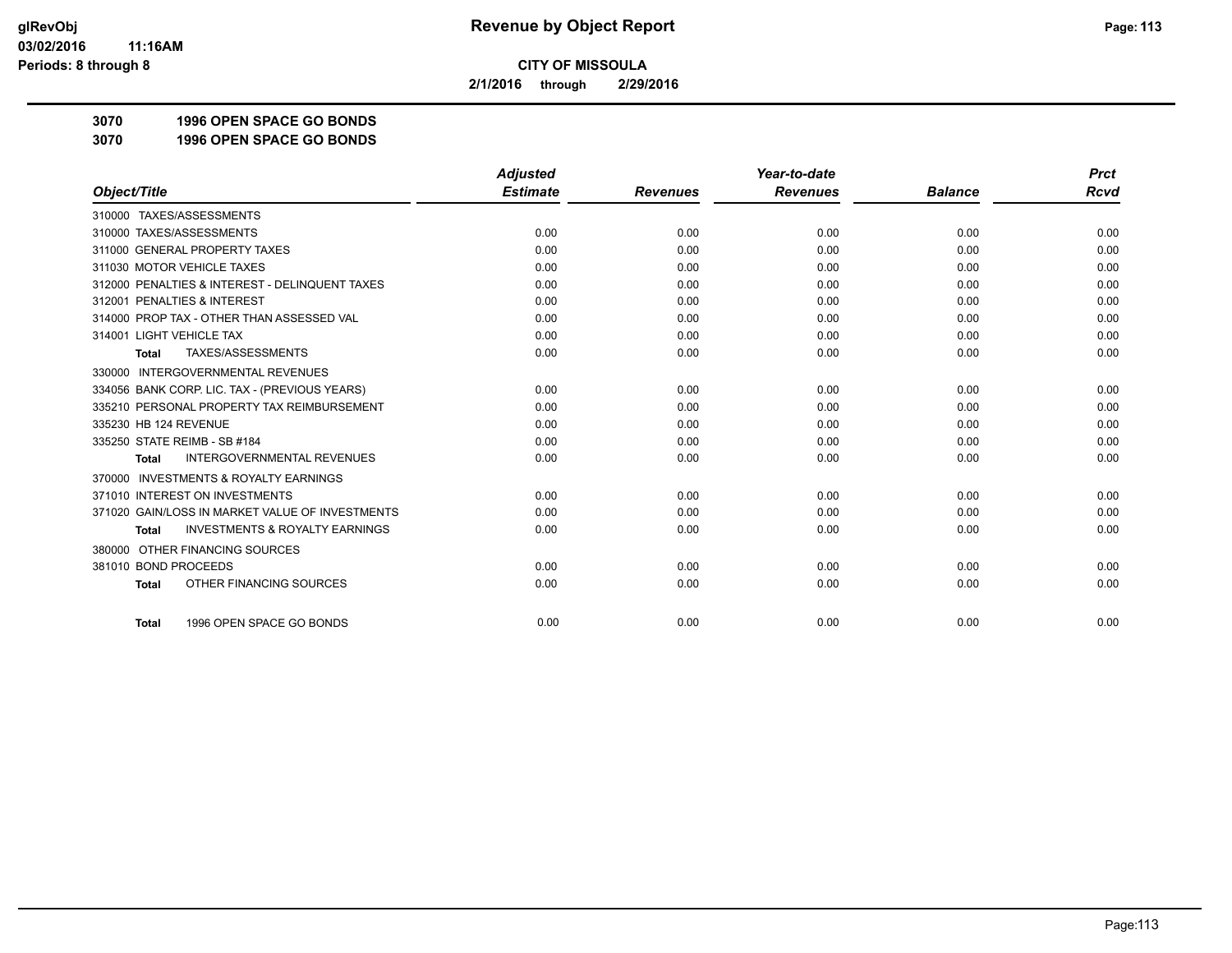**2/1/2016 through 2/29/2016**

## **3070 1996 OPEN SPACE GO BONDS**

|                                                           | <b>Adjusted</b> |                 | Year-to-date    |                | <b>Prct</b> |
|-----------------------------------------------------------|-----------------|-----------------|-----------------|----------------|-------------|
| Object/Title                                              | <b>Estimate</b> | <b>Revenues</b> | <b>Revenues</b> | <b>Balance</b> | <b>Rcvd</b> |
| 310000 TAXES/ASSESSMENTS                                  |                 |                 |                 |                |             |
| 310000 TAXES/ASSESSMENTS                                  | 0.00            | 0.00            | 0.00            | 0.00           | 0.00        |
| 311000 GENERAL PROPERTY TAXES                             | 0.00            | 0.00            | 0.00            | 0.00           | 0.00        |
| 311030 MOTOR VEHICLE TAXES                                | 0.00            | 0.00            | 0.00            | 0.00           | 0.00        |
| 312000 PENALTIES & INTEREST - DELINQUENT TAXES            | 0.00            | 0.00            | 0.00            | 0.00           | 0.00        |
| 312001 PENALTIES & INTEREST                               | 0.00            | 0.00            | 0.00            | 0.00           | 0.00        |
| 314000 PROP TAX - OTHER THAN ASSESSED VAL                 | 0.00            | 0.00            | 0.00            | 0.00           | 0.00        |
| 314001 LIGHT VEHICLE TAX                                  | 0.00            | 0.00            | 0.00            | 0.00           | 0.00        |
| TAXES/ASSESSMENTS<br><b>Total</b>                         | 0.00            | 0.00            | 0.00            | 0.00           | 0.00        |
| 330000 INTERGOVERNMENTAL REVENUES                         |                 |                 |                 |                |             |
| 334056 BANK CORP. LIC. TAX - (PREVIOUS YEARS)             | 0.00            | 0.00            | 0.00            | 0.00           | 0.00        |
| 335210 PERSONAL PROPERTY TAX REIMBURSEMENT                | 0.00            | 0.00            | 0.00            | 0.00           | 0.00        |
| 335230 HB 124 REVENUE                                     | 0.00            | 0.00            | 0.00            | 0.00           | 0.00        |
| 335250 STATE REIMB - SB #184                              | 0.00            | 0.00            | 0.00            | 0.00           | 0.00        |
| <b>INTERGOVERNMENTAL REVENUES</b><br><b>Total</b>         | 0.00            | 0.00            | 0.00            | 0.00           | 0.00        |
| 370000 INVESTMENTS & ROYALTY EARNINGS                     |                 |                 |                 |                |             |
| 371010 INTEREST ON INVESTMENTS                            | 0.00            | 0.00            | 0.00            | 0.00           | 0.00        |
| 371020 GAIN/LOSS IN MARKET VALUE OF INVESTMENT            | 0.00            | 0.00            | 0.00            | 0.00           | 0.00        |
| <b>INVESTMENTS &amp; ROYALTY EARNINGS</b><br><b>Total</b> | 0.00            | 0.00            | 0.00            | 0.00           | 0.00        |
| 380000 OTHER FINANCING SOURCES                            |                 |                 |                 |                |             |
| 381010 BOND PROCEEDS                                      | 0.00            | 0.00            | 0.00            | 0.00           | 0.00        |
| OTHER FINANCING SOURCES<br><b>Total</b>                   | 0.00            | 0.00            | 0.00            | 0.00           | 0.00        |
|                                                           |                 |                 |                 |                |             |
| 1996 OPEN SPACE GO BONDS<br><b>Total</b>                  | 0.00            | 0.00            | 0.00            | 0.00           | 0.00        |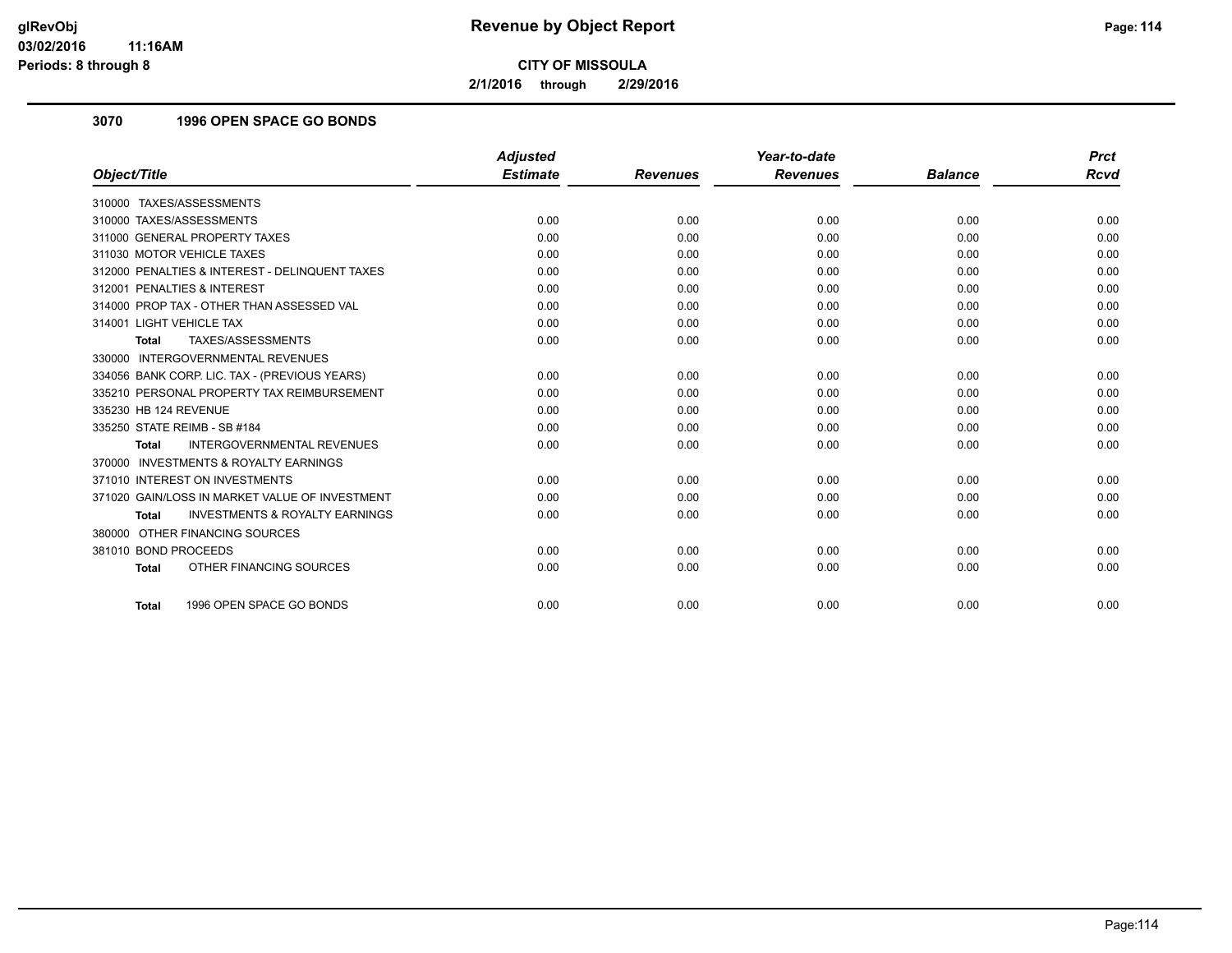**2/1/2016 through 2/29/2016**

**3075 1997 OPEN SPACE G O BOND FUND**

**3075 1997 OPEN SPACE G O BOND FUND**

|                                                           | <b>Adjusted</b> |                 | Year-to-date    |                | <b>Prct</b> |
|-----------------------------------------------------------|-----------------|-----------------|-----------------|----------------|-------------|
| Object/Title                                              | <b>Estimate</b> | <b>Revenues</b> | <b>Revenues</b> | <b>Balance</b> | <b>Rcvd</b> |
| 310000 TAXES/ASSESSMENTS                                  |                 |                 |                 |                |             |
| 310000 TAXES/ASSESSMENTS                                  | 0.00            | 0.00            | 0.00            | 0.00           | 0.00        |
| 311000 GENERAL PROPERTY TAXES                             | 0.00            | 0.00            | 0.00            | 0.00           | 0.00        |
| 311030 MOTOR VEHICLE TAXES                                | 0.00            | 0.00            | 0.00            | 0.00           | 0.00        |
| 312000 PENALTIES & INTEREST - DELINQUENT TAXES            | 0.00            | 0.00            | 0.00            | 0.00           | 0.00        |
| 312001 PENALTIES & INTEREST                               | 0.00            | 0.00            | 0.00            | 0.00           | 0.00        |
| 314000 PROP TAX - OTHER THAN ASSESSED VAL                 | 0.00            | 0.00            | 0.00            | 0.00           | 0.00        |
| 314001 LIGHT VEHICLE TAX                                  | 0.00            | 0.00            | 0.00            | 0.00           | 0.00        |
| TAXES/ASSESSMENTS<br>Total                                | 0.00            | 0.00            | 0.00            | 0.00           | 0.00        |
| 330000 INTERGOVERNMENTAL REVENUES                         |                 |                 |                 |                |             |
| 334056 BANK CORP. LIC. TAX - (PREVIOUS YEARS)             | 0.00            | 0.00            | 0.00            | 0.00           | 0.00        |
| 335210 PERSONAL PROPERTY TAX REIMBURSEMENT                | 0.00            | 0.00            | 0.00            | 0.00           | 0.00        |
| 335230 HB 124 REVENUE                                     | 0.00            | 0.00            | 0.00            | 0.00           | 0.00        |
| 335250 STATE REIMB - SB #184                              | 0.00            | 0.00            | 0.00            | 0.00           | 0.00        |
| <b>INTERGOVERNMENTAL REVENUES</b><br><b>Total</b>         | 0.00            | 0.00            | 0.00            | 0.00           | 0.00        |
| 360000 MISCELLANEOUS REVENUES                             |                 |                 |                 |                |             |
| 360010 MISCELLANEOUS                                      | 0.00            | 0.00            | 0.00            | 0.00           | 0.00        |
| MISCELLANEOUS REVENUES<br><b>Total</b>                    | 0.00            | 0.00            | 0.00            | 0.00           | 0.00        |
| 370000 INVESTMENTS & ROYALTY EARNINGS                     |                 |                 |                 |                |             |
| 371010 INTEREST ON INVESTMENTS                            | 0.00            | 0.00            | 0.00            | 0.00           | 0.00        |
| 371020 GAIN/LOSS IN MARKET VALUE OF INVESTMENTS           | 0.00            | 0.00            | 0.00            | 0.00           | 0.00        |
| <b>INVESTMENTS &amp; ROYALTY EARNINGS</b><br><b>Total</b> | 0.00            | 0.00            | 0.00            | 0.00           | 0.00        |
| 380000 OTHER FINANCING SOURCES                            |                 |                 |                 |                |             |
| 380000 OTHER FINANCING SOURCES                            | 0.00            | 0.00            | 0.00            | 0.00           | 0.00        |
| 381010 BOND PROCEEDS                                      | 0.00            | 0.00            | 0.00            | 0.00           | 0.00        |
| OTHER FINANCING SOURCES<br><b>Total</b>                   | 0.00            | 0.00            | 0.00            | 0.00           | 0.00        |
|                                                           |                 |                 |                 |                |             |
| 1997 OPEN SPACE G O BOND FUND<br><b>Total</b>             | 0.00            | 0.00            | 0.00            | 0.00           | 0.00        |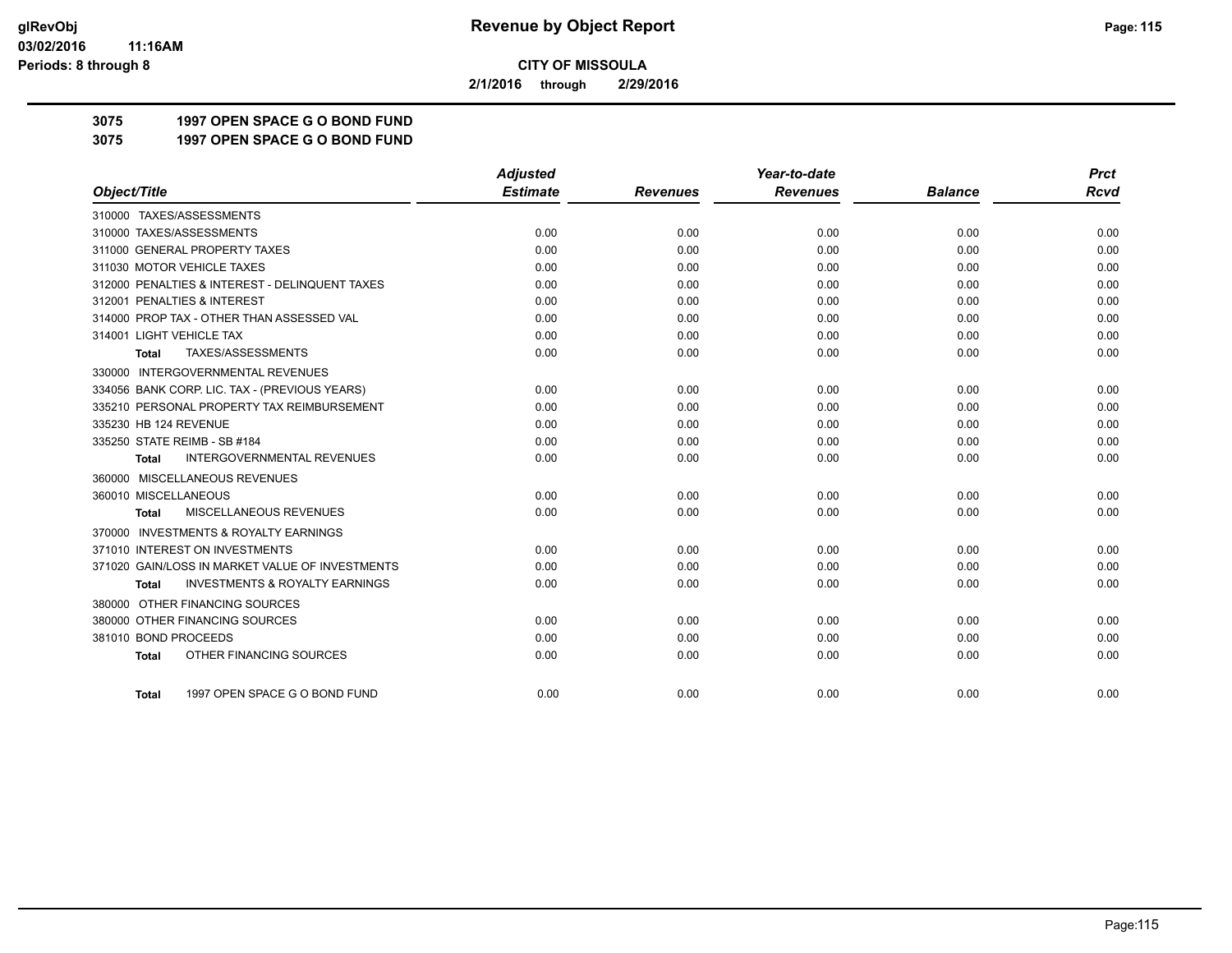**2/1/2016 through 2/29/2016**

# **3075 1997 OPEN SPACE G O BOND FUND**

|                                                           | <b>Adjusted</b> |                 | Year-to-date    |                | <b>Prct</b> |
|-----------------------------------------------------------|-----------------|-----------------|-----------------|----------------|-------------|
| Object/Title                                              | <b>Estimate</b> | <b>Revenues</b> | <b>Revenues</b> | <b>Balance</b> | <b>Rcvd</b> |
| 310000 TAXES/ASSESSMENTS                                  |                 |                 |                 |                |             |
| 310000 TAXES/ASSESSMENTS                                  | 0.00            | 0.00            | 0.00            | 0.00           | 0.00        |
| 311000 GENERAL PROPERTY TAXES                             | 0.00            | 0.00            | 0.00            | 0.00           | 0.00        |
| 311030 MOTOR VEHICLE TAXES                                | 0.00            | 0.00            | 0.00            | 0.00           | 0.00        |
| 312000 PENALTIES & INTEREST - DELINQUENT TAXES            | 0.00            | 0.00            | 0.00            | 0.00           | 0.00        |
| 312001 PENALTIES & INTEREST                               | 0.00            | 0.00            | 0.00            | 0.00           | 0.00        |
| 314000 PROP TAX - OTHER THAN ASSESSED VAL                 | 0.00            | 0.00            | 0.00            | 0.00           | 0.00        |
| 314001 LIGHT VEHICLE TAX                                  | 0.00            | 0.00            | 0.00            | 0.00           | 0.00        |
| TAXES/ASSESSMENTS<br><b>Total</b>                         | 0.00            | 0.00            | 0.00            | 0.00           | 0.00        |
| 330000 INTERGOVERNMENTAL REVENUES                         |                 |                 |                 |                |             |
| 334056 BANK CORP. LIC. TAX - (PREVIOUS YEARS)             | 0.00            | 0.00            | 0.00            | 0.00           | 0.00        |
| 335210 PERSONAL PROPERTY TAX REIMBURSEMENT                | 0.00            | 0.00            | 0.00            | 0.00           | 0.00        |
| 335230 HB 124 REVENUE                                     | 0.00            | 0.00            | 0.00            | 0.00           | 0.00        |
| 335250 STATE REIMB - SB #184                              | 0.00            | 0.00            | 0.00            | 0.00           | 0.00        |
| INTERGOVERNMENTAL REVENUES<br><b>Total</b>                | 0.00            | 0.00            | 0.00            | 0.00           | 0.00        |
| 360000 MISCELLANEOUS REVENUES                             |                 |                 |                 |                |             |
| 360010 MISCELLANEOUS                                      | 0.00            | 0.00            | 0.00            | 0.00           | 0.00        |
| <b>MISCELLANEOUS REVENUES</b><br>Total                    | 0.00            | 0.00            | 0.00            | 0.00           | 0.00        |
| 370000 INVESTMENTS & ROYALTY EARNINGS                     |                 |                 |                 |                |             |
| 371010 INTEREST ON INVESTMENTS                            | 0.00            | 0.00            | 0.00            | 0.00           | 0.00        |
| 371020 GAIN/LOSS IN MARKET VALUE OF INVESTMENT            | 0.00            | 0.00            | 0.00            | 0.00           | 0.00        |
| <b>INVESTMENTS &amp; ROYALTY EARNINGS</b><br><b>Total</b> | 0.00            | 0.00            | 0.00            | 0.00           | 0.00        |
| 380000 OTHER FINANCING SOURCES                            |                 |                 |                 |                |             |
| 380000 OTHER FINANCING SOURCES                            | 0.00            | 0.00            | 0.00            | 0.00           | 0.00        |
| 381010 BOND PROCEEDS                                      | 0.00            | 0.00            | 0.00            | 0.00           | 0.00        |
| OTHER FINANCING SOURCES<br><b>Total</b>                   | 0.00            | 0.00            | 0.00            | 0.00           | 0.00        |
| 1997 OPEN SPACE G O BOND FUND<br>Total                    | 0.00            | 0.00            | 0.00            | 0.00           | 0.00        |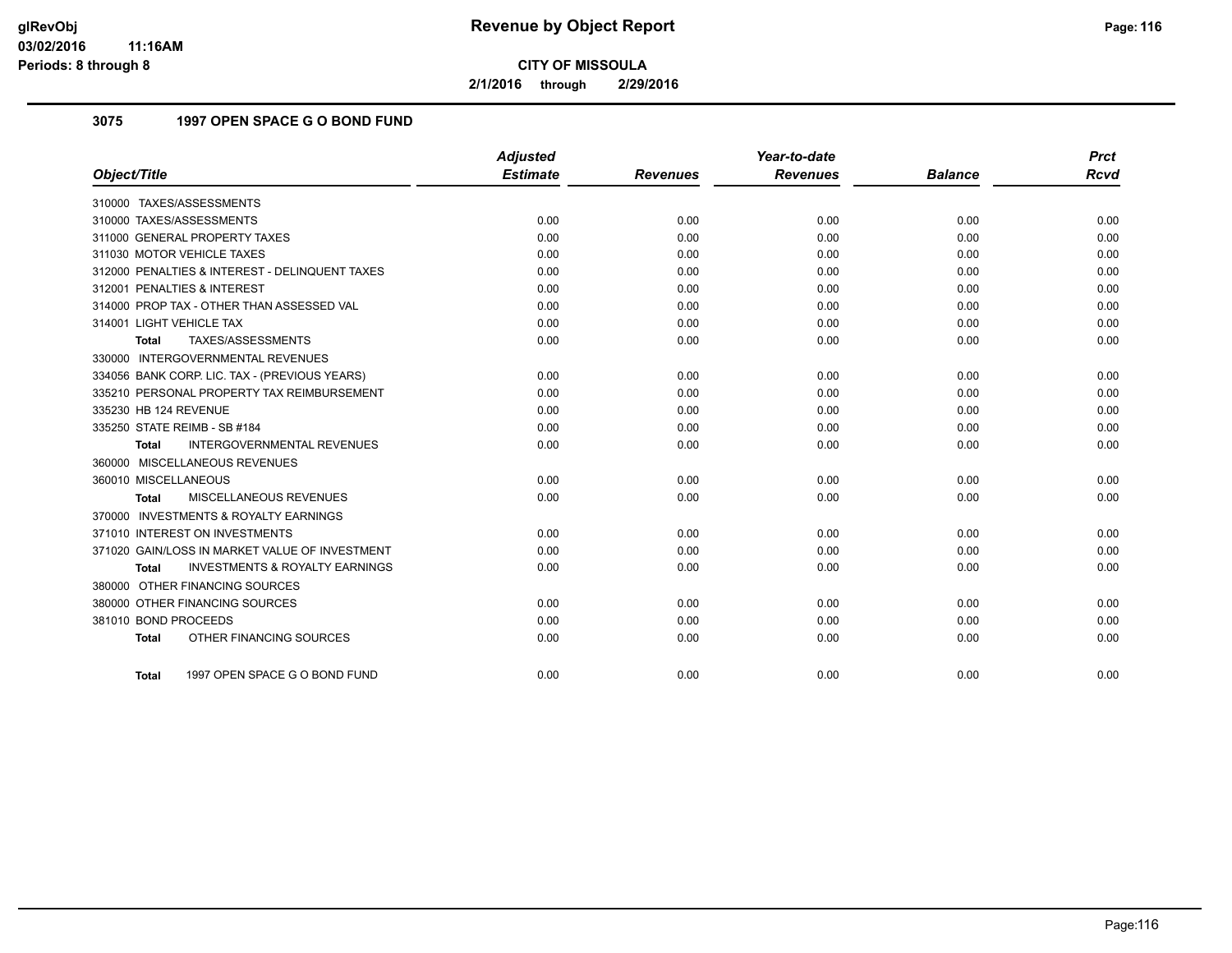#### **03/02/2016 11:16AM Periods: 8 through 8**

**CITY OF MISSOULA**

**2/1/2016 through 2/29/2016**

# **3080 1994 FIRE EQUIP/CITY HALLS REFUND BOND F**

**3080 1994 FIRE EQUIP/CITY HALLS REFUND BOND F**

|                                                           | <b>Adjusted</b> |                 | Year-to-date    |                | <b>Prct</b> |
|-----------------------------------------------------------|-----------------|-----------------|-----------------|----------------|-------------|
| Object/Title                                              | <b>Estimate</b> | <b>Revenues</b> | <b>Revenues</b> | <b>Balance</b> | Rcvd        |
| 310000 TAXES/ASSESSMENTS                                  |                 |                 |                 |                |             |
| 310000 TAXES/ASSESSMENTS                                  | 0.00            | 0.00            | 0.00            | 0.00           | 0.00        |
| 311000 GENERAL PROPERTY TAXES                             | 0.00            | 0.00            | 0.00            | 0.00           | 0.00        |
| 311030 MOTOR VEHICLE TAXES                                | 0.00            | 0.00            | 0.00            | 0.00           | 0.00        |
| 312000 PENALTIES & INTEREST - DELINQUENT TAXES            | 0.00            | 0.00            | 0.00            | 0.00           | 0.00        |
| 312001 PENALTIES & INTEREST                               | 0.00            | 0.00            | 0.00            | 0.00           | 0.00        |
| 314000 PROP TAX - OTHER THAN ASSESSED VAL                 | 0.00            | 0.00            | 0.00            | 0.00           | 0.00        |
| 314001 LIGHT VEHICLE TAX                                  | 0.00            | 0.00            | 0.00            | 0.00           | 0.00        |
| TAXES/ASSESSMENTS<br><b>Total</b>                         | 0.00            | 0.00            | 0.00            | 0.00           | 0.00        |
| 330000 INTERGOVERNMENTAL REVENUES                         |                 |                 |                 |                |             |
| 334056 BANK CORP. LIC. TAX - (PREVIOUS YEARS)             | 0.00            | 0.00            | 0.00            | 0.00           | 0.00        |
| 335210 PERSONAL PROPERTY TAX REIMBURSEMENT                | 0.00            | 0.00            | 0.00            | 0.00           | 0.00        |
| 335230 HB 124 REVENUE                                     | 0.00            | 0.00            | 0.00            | 0.00           | 0.00        |
| 335250 STATE REIMB - SB #184                              | 0.00            | 0.00            | 0.00            | 0.00           | 0.00        |
| <b>INTERGOVERNMENTAL REVENUES</b><br>Total                | 0.00            | 0.00            | 0.00            | 0.00           | 0.00        |
| 360000 MISCELLANEOUS REVENUES                             |                 |                 |                 |                |             |
| 360010 MISCELLANEOUS                                      | 0.00            | 0.00            | 0.00            | 0.00           | 0.00        |
| MISCELLANEOUS REVENUES<br><b>Total</b>                    | 0.00            | 0.00            | 0.00            | 0.00           | 0.00        |
| 370000 INVESTMENTS & ROYALTY EARNINGS                     |                 |                 |                 |                |             |
| 371010 INTEREST ON INVESTMENTS                            | 0.00            | 0.00            | 0.00            | 0.00           | 0.00        |
| 371020 GAIN/LOSS IN MARKET VALUE OF INVESTMENTS           | 0.00            | 0.00            | 0.00            | 0.00           | 0.00        |
| <b>INVESTMENTS &amp; ROYALTY EARNINGS</b><br><b>Total</b> | 0.00            | 0.00            | 0.00            | 0.00           | 0.00        |
| 380000 OTHER FINANCING SOURCES                            |                 |                 |                 |                |             |
| 380000 OTHER FINANCING SOURCES                            | 0.00            | 0.00            | 0.00            | 0.00           | 0.00        |
| 381010 BOND PROCEEDS                                      | 0.00            | 0.00            | 0.00            | 0.00           | 0.00        |
| OTHER FINANCING SOURCES<br><b>Total</b>                   | 0.00            | 0.00            | 0.00            | 0.00           | 0.00        |
| 1994 FIRE EQUIP/CITY HALLS REFUND BONI<br>Total           | 0.00            | 0.00            | 0.00            | 0.00           | 0.00        |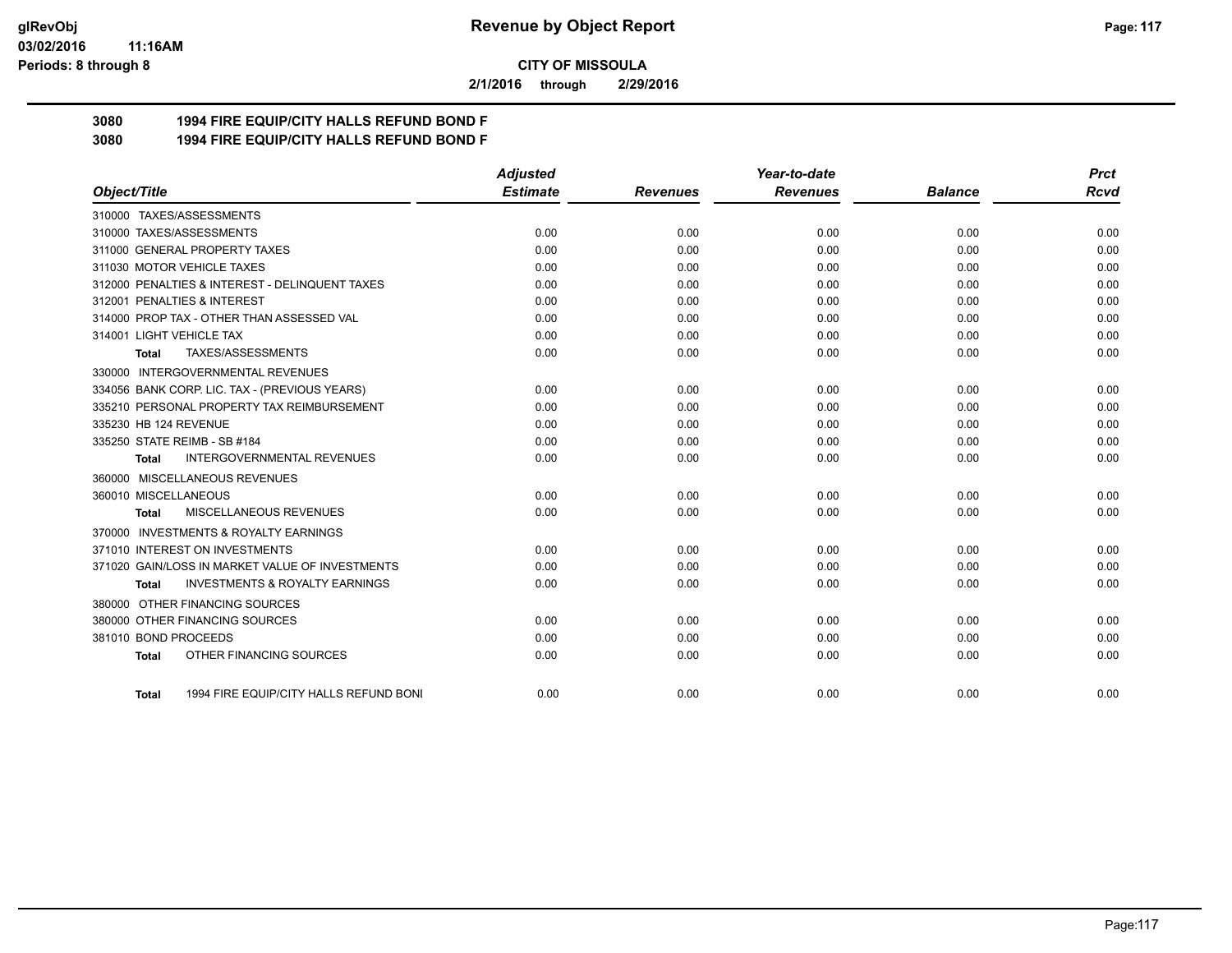**2/1/2016 through 2/29/2016**

#### **3080 1994 FIRE EQUIP/CITY HALLS REFUND BOND F**

|                          |                                                | <b>Adjusted</b> |                 | Year-to-date    |                | <b>Prct</b> |
|--------------------------|------------------------------------------------|-----------------|-----------------|-----------------|----------------|-------------|
| Object/Title             |                                                | <b>Estimate</b> | <b>Revenues</b> | <b>Revenues</b> | <b>Balance</b> | <b>Rcvd</b> |
|                          | 310000 TAXES/ASSESSMENTS                       |                 |                 |                 |                |             |
|                          | 310000 TAXES/ASSESSMENTS                       | 0.00            | 0.00            | 0.00            | 0.00           | 0.00        |
|                          | 311000 GENERAL PROPERTY TAXES                  | 0.00            | 0.00            | 0.00            | 0.00           | 0.00        |
|                          | 311030 MOTOR VEHICLE TAXES                     | 0.00            | 0.00            | 0.00            | 0.00           | 0.00        |
|                          | 312000 PENALTIES & INTEREST - DELINQUENT TAXES | 0.00            | 0.00            | 0.00            | 0.00           | 0.00        |
|                          | 312001 PENALTIES & INTEREST                    | 0.00            | 0.00            | 0.00            | 0.00           | 0.00        |
|                          | 314000 PROP TAX - OTHER THAN ASSESSED VAL      | 0.00            | 0.00            | 0.00            | 0.00           | 0.00        |
| 314001 LIGHT VEHICLE TAX |                                                | 0.00            | 0.00            | 0.00            | 0.00           | 0.00        |
| <b>Total</b>             | TAXES/ASSESSMENTS                              | 0.00            | 0.00            | 0.00            | 0.00           | 0.00        |
|                          | 330000 INTERGOVERNMENTAL REVENUES              |                 |                 |                 |                |             |
|                          | 334056 BANK CORP. LIC. TAX - (PREVIOUS YEARS)  | 0.00            | 0.00            | 0.00            | 0.00           | 0.00        |
|                          | 335210 PERSONAL PROPERTY TAX REIMBURSEMENT     | 0.00            | 0.00            | 0.00            | 0.00           | 0.00        |
| 335230 HB 124 REVENUE    |                                                | 0.00            | 0.00            | 0.00            | 0.00           | 0.00        |
|                          | 335250 STATE REIMB - SB #184                   | 0.00            | 0.00            | 0.00            | 0.00           | 0.00        |
| <b>Total</b>             | INTERGOVERNMENTAL REVENUES                     | 0.00            | 0.00            | 0.00            | 0.00           | 0.00        |
|                          | 360000 MISCELLANEOUS REVENUES                  |                 |                 |                 |                |             |
| 360010 MISCELLANEOUS     |                                                | 0.00            | 0.00            | 0.00            | 0.00           | 0.00        |
| Total                    | MISCELLANEOUS REVENUES                         | 0.00            | 0.00            | 0.00            | 0.00           | 0.00        |
|                          | 370000 INVESTMENTS & ROYALTY EARNINGS          |                 |                 |                 |                |             |
|                          | 371010 INTEREST ON INVESTMENTS                 | 0.00            | 0.00            | 0.00            | 0.00           | 0.00        |
|                          | 371020 GAIN/LOSS IN MARKET VALUE OF INVESTMENT | 0.00            | 0.00            | 0.00            | 0.00           | 0.00        |
| Total                    | <b>INVESTMENTS &amp; ROYALTY EARNINGS</b>      | 0.00            | 0.00            | 0.00            | 0.00           | 0.00        |
|                          | 380000 OTHER FINANCING SOURCES                 |                 |                 |                 |                |             |
|                          | 380000 OTHER FINANCING SOURCES                 | 0.00            | 0.00            | 0.00            | 0.00           | 0.00        |
| 381010 BOND PROCEEDS     |                                                | 0.00            | 0.00            | 0.00            | 0.00           | 0.00        |
| <b>Total</b>             | OTHER FINANCING SOURCES                        | 0.00            | 0.00            | 0.00            | 0.00           | 0.00        |
|                          |                                                |                 |                 |                 |                |             |
| Total                    | 1994 FIRE EQUIP/CITY HALLS REFUND BON          | 0.00            | 0.00            | 0.00            | 0.00           | 0.00        |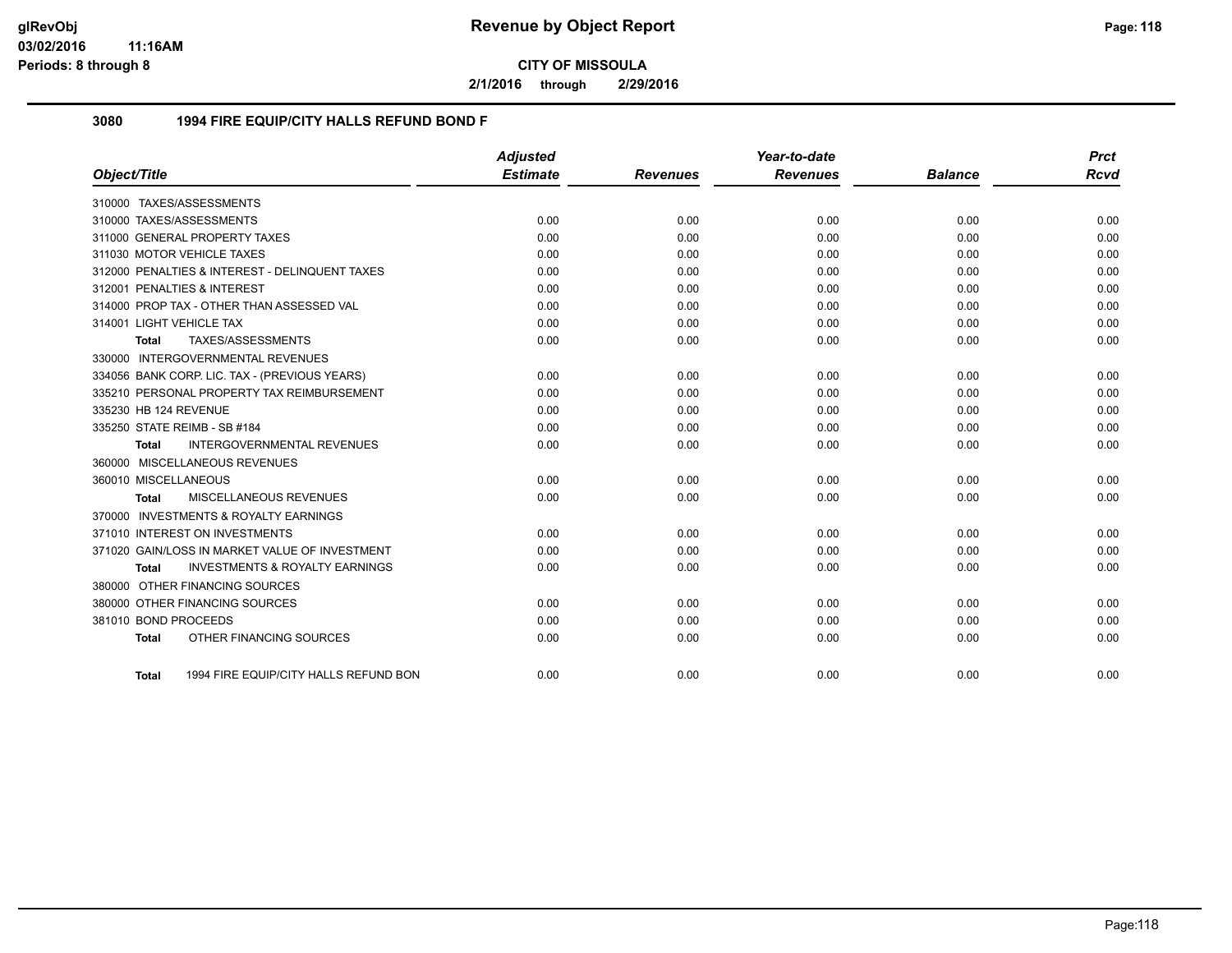**2/1/2016 through 2/29/2016**

# **3085 1993 FIRE STATION G O BOND FUND**

**3085 1993 FIRE STATION G O BOND FUND**

|                                                           | <b>Adjusted</b> |                 | Year-to-date    |                | <b>Prct</b> |
|-----------------------------------------------------------|-----------------|-----------------|-----------------|----------------|-------------|
| Object/Title                                              | <b>Estimate</b> | <b>Revenues</b> | <b>Revenues</b> | <b>Balance</b> | <b>Rcvd</b> |
| 310000 TAXES/ASSESSMENTS                                  |                 |                 |                 |                |             |
| 310000 TAXES/ASSESSMENTS                                  | 0.00            | 0.00            | 0.00            | 0.00           | 0.00        |
| 311000 GENERAL PROPERTY TAXES                             | 0.00            | 0.00            | 0.00            | 0.00           | 0.00        |
| 311030 MOTOR VEHICLE TAXES                                | 0.00            | 0.00            | 0.00            | 0.00           | 0.00        |
| 312000 PENALTIES & INTEREST - DELINQUENT TAXES            | 0.00            | 0.00            | 0.00            | 0.00           | 0.00        |
| 312001 PENALTIES & INTEREST                               | 0.00            | 0.00            | 0.00            | 0.00           | 0.00        |
| 314000 PROP TAX - OTHER THAN ASSESSED VAL                 | 0.00            | 0.00            | 0.00            | 0.00           | 0.00        |
| 314001 LIGHT VEHICLE TAX                                  | 0.00            | 0.00            | 0.00            | 0.00           | 0.00        |
| TAXES/ASSESSMENTS<br><b>Total</b>                         | 0.00            | 0.00            | 0.00            | 0.00           | 0.00        |
| <b>INTERGOVERNMENTAL REVENUES</b><br>330000               |                 |                 |                 |                |             |
| 334056 BANK CORP. LIC. TAX - (PREVIOUS YEARS)             | 0.00            | 0.00            | 0.00            | 0.00           | 0.00        |
| 335210 PERSONAL PROPERTY TAX REIMBURSEMENT                | 0.00            | 0.00            | 0.00            | 0.00           | 0.00        |
| 335230 HB 124 REVENUE                                     | 0.00            | 0.00            | 0.00            | 0.00           | 0.00        |
| 335250 STATE REIMB - SB #184                              | 0.00            | 0.00            | 0.00            | 0.00           | 0.00        |
| <b>INTERGOVERNMENTAL REVENUES</b><br><b>Total</b>         | 0.00            | 0.00            | 0.00            | 0.00           | 0.00        |
| MISCELLANEOUS REVENUES<br>360000                          |                 |                 |                 |                |             |
| 360010 MISCELLANEOUS                                      | 0.00            | 0.00            | 0.00            | 0.00           | 0.00        |
| <b>MISCELLANEOUS REVENUES</b><br><b>Total</b>             | 0.00            | 0.00            | 0.00            | 0.00           | 0.00        |
| <b>INVESTMENTS &amp; ROYALTY EARNINGS</b><br>370000       |                 |                 |                 |                |             |
| 371010 INTEREST ON INVESTMENTS                            | 0.00            | 0.00            | 0.00            | 0.00           | 0.00        |
| 371020 GAIN/LOSS IN MARKET VALUE OF INVESTMENTS           | 0.00            | 0.00            | 0.00            | 0.00           | 0.00        |
| <b>INVESTMENTS &amp; ROYALTY EARNINGS</b><br><b>Total</b> | 0.00            | 0.00            | 0.00            | 0.00           | 0.00        |
|                                                           |                 |                 |                 |                |             |
| 1993 FIRE STATION G O BOND FUND<br><b>Total</b>           | 0.00            | 0.00            | 0.00            | 0.00           | 0.00        |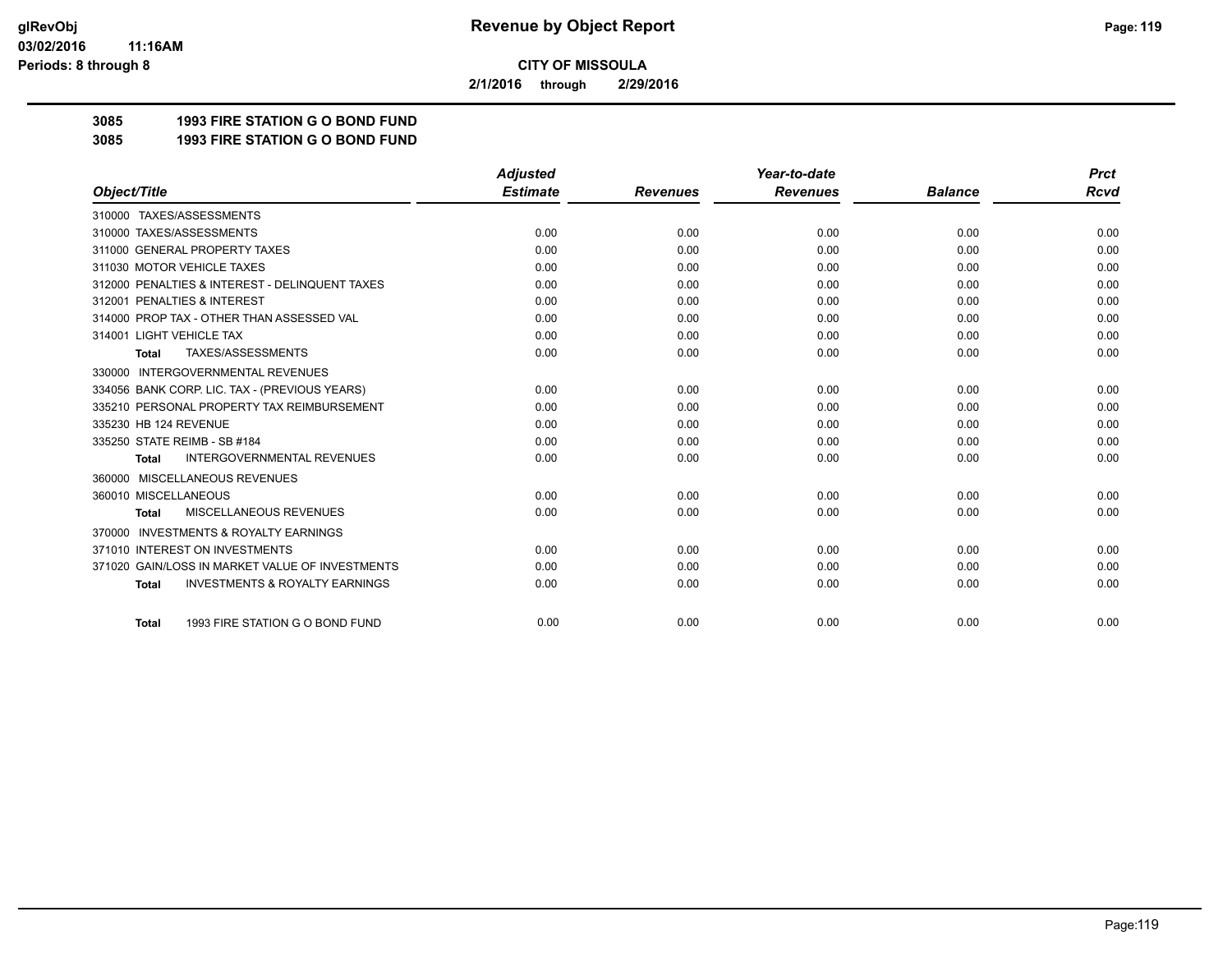**2/1/2016 through 2/29/2016**

## **3085 1993 FIRE STATION G O BOND FUND**

|                                                           | <b>Adjusted</b> |                 | Year-to-date    |                | <b>Prct</b> |
|-----------------------------------------------------------|-----------------|-----------------|-----------------|----------------|-------------|
| Object/Title                                              | <b>Estimate</b> | <b>Revenues</b> | <b>Revenues</b> | <b>Balance</b> | <b>Rcvd</b> |
| 310000 TAXES/ASSESSMENTS                                  |                 |                 |                 |                |             |
| 310000 TAXES/ASSESSMENTS                                  | 0.00            | 0.00            | 0.00            | 0.00           | 0.00        |
| 311000 GENERAL PROPERTY TAXES                             | 0.00            | 0.00            | 0.00            | 0.00           | 0.00        |
| 311030 MOTOR VEHICLE TAXES                                | 0.00            | 0.00            | 0.00            | 0.00           | 0.00        |
| 312000 PENALTIES & INTEREST - DELINQUENT TAXES            | 0.00            | 0.00            | 0.00            | 0.00           | 0.00        |
| 312001 PENALTIES & INTEREST                               | 0.00            | 0.00            | 0.00            | 0.00           | 0.00        |
| 314000 PROP TAX - OTHER THAN ASSESSED VAL                 | 0.00            | 0.00            | 0.00            | 0.00           | 0.00        |
| 314001 LIGHT VEHICLE TAX                                  | 0.00            | 0.00            | 0.00            | 0.00           | 0.00        |
| TAXES/ASSESSMENTS<br>Total                                | 0.00            | 0.00            | 0.00            | 0.00           | 0.00        |
| 330000 INTERGOVERNMENTAL REVENUES                         |                 |                 |                 |                |             |
| 334056 BANK CORP. LIC. TAX - (PREVIOUS YEARS)             | 0.00            | 0.00            | 0.00            | 0.00           | 0.00        |
| 335210 PERSONAL PROPERTY TAX REIMBURSEMENT                | 0.00            | 0.00            | 0.00            | 0.00           | 0.00        |
| 335230 HB 124 REVENUE                                     | 0.00            | 0.00            | 0.00            | 0.00           | 0.00        |
| 335250 STATE REIMB - SB #184                              | 0.00            | 0.00            | 0.00            | 0.00           | 0.00        |
| INTERGOVERNMENTAL REVENUES<br><b>Total</b>                | 0.00            | 0.00            | 0.00            | 0.00           | 0.00        |
| 360000 MISCELLANEOUS REVENUES                             |                 |                 |                 |                |             |
| 360010 MISCELLANEOUS                                      | 0.00            | 0.00            | 0.00            | 0.00           | 0.00        |
| MISCELLANEOUS REVENUES<br><b>Total</b>                    | 0.00            | 0.00            | 0.00            | 0.00           | 0.00        |
| 370000 INVESTMENTS & ROYALTY EARNINGS                     |                 |                 |                 |                |             |
| 371010 INTEREST ON INVESTMENTS                            | 0.00            | 0.00            | 0.00            | 0.00           | 0.00        |
| 371020 GAIN/LOSS IN MARKET VALUE OF INVESTMENT            | 0.00            | 0.00            | 0.00            | 0.00           | 0.00        |
| <b>INVESTMENTS &amp; ROYALTY EARNINGS</b><br><b>Total</b> | 0.00            | 0.00            | 0.00            | 0.00           | 0.00        |
| 1993 FIRE STATION G O BOND FUND<br><b>Total</b>           | 0.00            | 0.00            | 0.00            | 0.00           | 0.00        |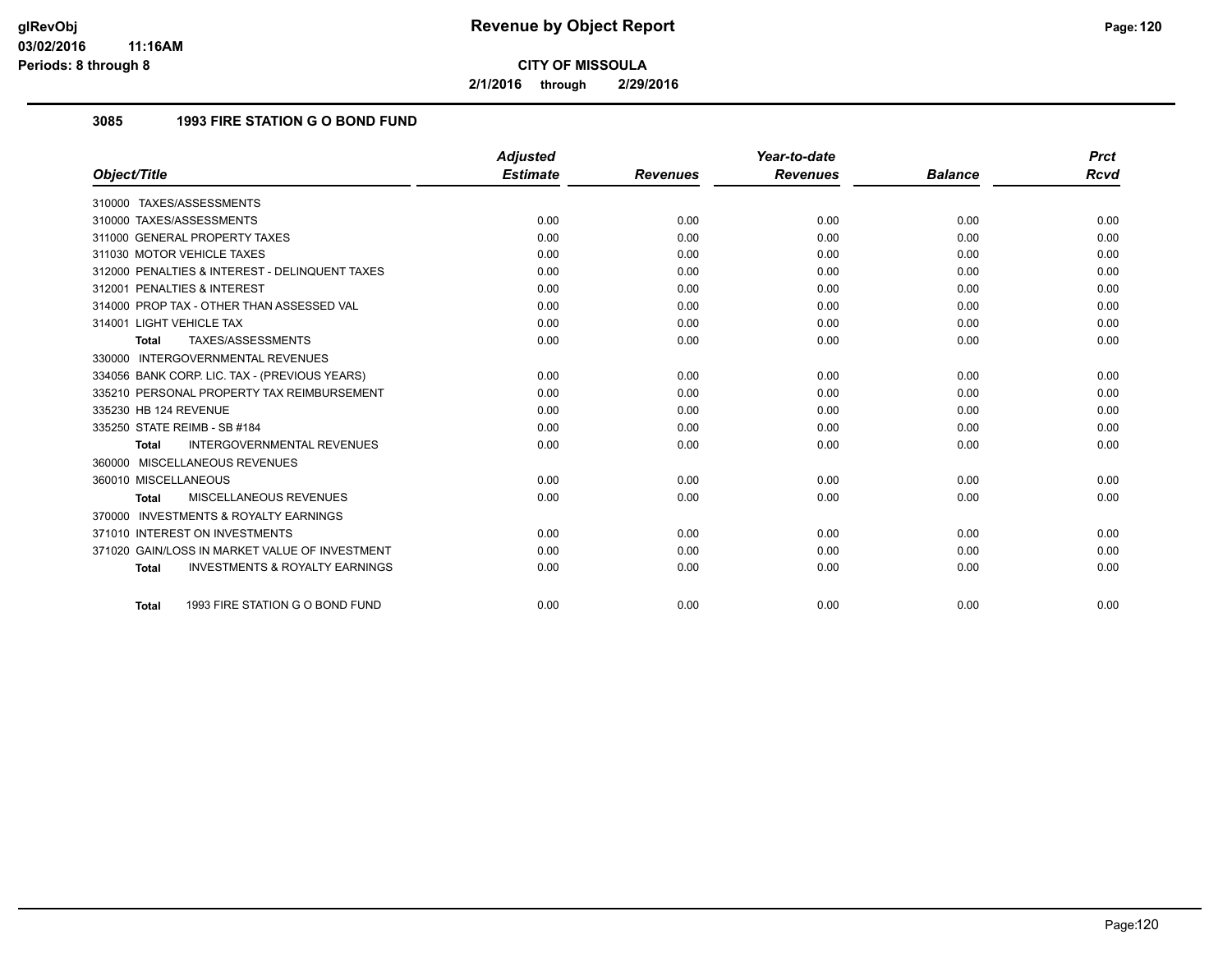**2/1/2016 through 2/29/2016**

**3090 2004 AQUATICS BOND**

**3090 2004 AQUATICS BOND**

|                                                     | <b>Adjusted</b> |                 | Year-to-date    |                | <b>Prct</b> |
|-----------------------------------------------------|-----------------|-----------------|-----------------|----------------|-------------|
| Object/Title                                        | <b>Estimate</b> | <b>Revenues</b> | <b>Revenues</b> | <b>Balance</b> | <b>Rcvd</b> |
| 310000 TAXES/ASSESSMENTS                            |                 |                 |                 |                |             |
| 310000 TAXES/ASSESSMENTS                            | 0.00            | 0.00            | 0.00            | 0.00           | 0.00        |
| 311000 GENERAL PROPERTY TAXES                       | 0.00            | 0.00            | 0.00            | 0.00           | 0.00        |
| 311030 MOTOR VEHICLE TAXES                          | 0.00            | 0.00            | 0.00            | 0.00           | 0.00        |
| 312000 PENALTIES & INTEREST - DELINQUENT TAXES      | 0.00            | 0.00            | 0.00            | 0.00           | 0.00        |
| 312001 PENALTIES & INTEREST                         | 0.00            | 0.00            | 0.00            | 0.00           | 0.00        |
| 314000 PROP TAX - OTHER THAN ASSESSED VAL           | 0.00            | 0.00            | 0.00            | 0.00           | 0.00        |
| 314001 LIGHT VEHICLE TAX                            | 0.00            | 0.00            | 0.00            | 0.00           | 0.00        |
| TAXES/ASSESSMENTS<br>Total                          | 0.00            | 0.00            | 0.00            | 0.00           | 0.00        |
| <b>INTERGOVERNMENTAL REVENUES</b><br>330000         |                 |                 |                 |                |             |
| 334056 BANK CORP. LIC. TAX - (PREVIOUS YEARS)       | 0.00            | 0.00            | 0.00            | 0.00           | 0.00        |
| 335210 PERSONAL PROPERTY TAX REIMBURSEMENT          | 0.00            | 0.00            | 0.00            | 0.00           | 0.00        |
| 335230 HB 124 REVENUE                               | 0.00            | 0.00            | 0.00            | 0.00           | 0.00        |
| 335250 STATE REIMB - SB #184                        | 0.00            | 0.00            | 0.00            | 0.00           | 0.00        |
| <b>INTERGOVERNMENTAL REVENUES</b><br><b>Total</b>   | 0.00            | 0.00            | 0.00            | 0.00           | 0.00        |
| 360000 MISCELLANEOUS REVENUES                       |                 |                 |                 |                |             |
| 360010 MISCELLANEOUS                                | 0.00            | 0.00            | 0.00            | 0.00           | 0.00        |
| MISCELLANEOUS REVENUES<br><b>Total</b>              | 0.00            | 0.00            | 0.00            | 0.00           | 0.00        |
| <b>INVESTMENTS &amp; ROYALTY EARNINGS</b><br>370000 |                 |                 |                 |                |             |
| 371010 INTEREST ON INVESTMENTS                      | 0.00            | 0.00            | 0.00            | 0.00           | 0.00        |
| 371020 GAIN/LOSS IN MARKET VALUE OF INVESTMENTS     | 0.00            | 0.00            | 0.00            | 0.00           | 0.00        |
| <b>INVESTMENTS &amp; ROYALTY EARNINGS</b><br>Total  | 0.00            | 0.00            | 0.00            | 0.00           | 0.00        |
| OTHER FINANCING SOURCES<br>380000                   |                 |                 |                 |                |             |
| 383043 TRANSFERS FROM IMPACT FEES                   | 0.00            | 0.00            | 0.00            | 0.00           | 0.00        |
| OTHER FINANCING SOURCES<br><b>Total</b>             | 0.00            | 0.00            | 0.00            | 0.00           | 0.00        |
|                                                     |                 |                 |                 |                |             |
| 2004 AQUATICS BOND<br><b>Total</b>                  | 0.00            | 0.00            | 0.00            | 0.00           | 0.00        |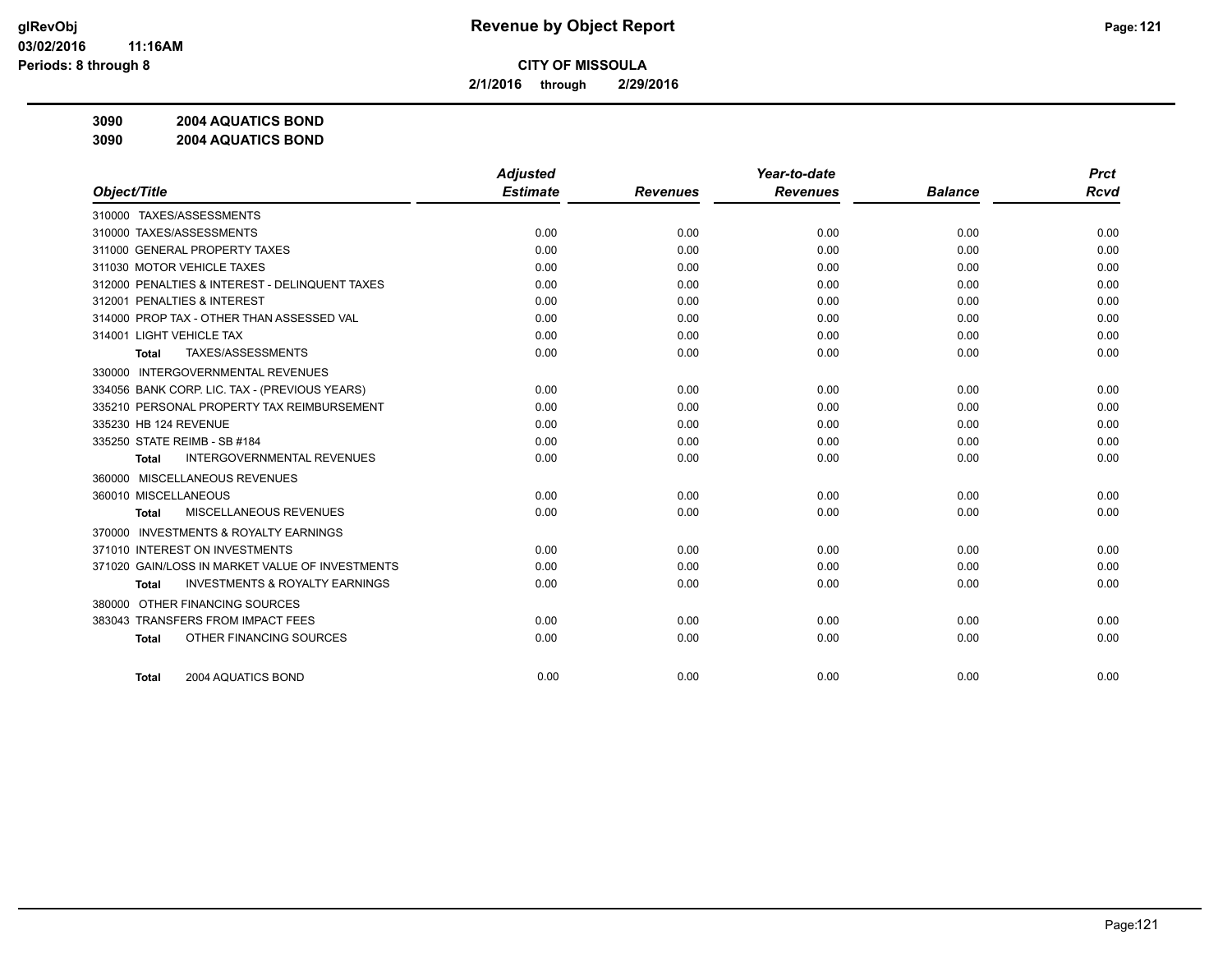**2/1/2016 through 2/29/2016**

#### **3090 2004 AQUATICS BOND**

|                                                           | <b>Adjusted</b> |                 | Year-to-date    |                | <b>Prct</b> |
|-----------------------------------------------------------|-----------------|-----------------|-----------------|----------------|-------------|
| Object/Title                                              | <b>Estimate</b> | <b>Revenues</b> | <b>Revenues</b> | <b>Balance</b> | <b>Rcvd</b> |
| 310000 TAXES/ASSESSMENTS                                  |                 |                 |                 |                |             |
| 310000 TAXES/ASSESSMENTS                                  | 0.00            | 0.00            | 0.00            | 0.00           | 0.00        |
| 311000 GENERAL PROPERTY TAXES                             | 0.00            | 0.00            | 0.00            | 0.00           | 0.00        |
| 311030 MOTOR VEHICLE TAXES                                | 0.00            | 0.00            | 0.00            | 0.00           | 0.00        |
| 312000 PENALTIES & INTEREST - DELINQUENT TAXES            | 0.00            | 0.00            | 0.00            | 0.00           | 0.00        |
| 312001 PENALTIES & INTEREST                               | 0.00            | 0.00            | 0.00            | 0.00           | 0.00        |
| 314000 PROP TAX - OTHER THAN ASSESSED VAL                 | 0.00            | 0.00            | 0.00            | 0.00           | 0.00        |
| 314001 LIGHT VEHICLE TAX                                  | 0.00            | 0.00            | 0.00            | 0.00           | 0.00        |
| TAXES/ASSESSMENTS<br><b>Total</b>                         | 0.00            | 0.00            | 0.00            | 0.00           | 0.00        |
| 330000 INTERGOVERNMENTAL REVENUES                         |                 |                 |                 |                |             |
| 334056 BANK CORP. LIC. TAX - (PREVIOUS YEARS)             | 0.00            | 0.00            | 0.00            | 0.00           | 0.00        |
| 335210 PERSONAL PROPERTY TAX REIMBURSEMENT                | 0.00            | 0.00            | 0.00            | 0.00           | 0.00        |
| 335230 HB 124 REVENUE                                     | 0.00            | 0.00            | 0.00            | 0.00           | 0.00        |
| 335250 STATE REIMB - SB #184                              | 0.00            | 0.00            | 0.00            | 0.00           | 0.00        |
| <b>INTERGOVERNMENTAL REVENUES</b><br><b>Total</b>         | 0.00            | 0.00            | 0.00            | 0.00           | 0.00        |
| 360000 MISCELLANEOUS REVENUES                             |                 |                 |                 |                |             |
| 360010 MISCELLANEOUS                                      | 0.00            | 0.00            | 0.00            | 0.00           | 0.00        |
| MISCELLANEOUS REVENUES<br><b>Total</b>                    | 0.00            | 0.00            | 0.00            | 0.00           | 0.00        |
| 370000 INVESTMENTS & ROYALTY EARNINGS                     |                 |                 |                 |                |             |
| 371010 INTEREST ON INVESTMENTS                            | 0.00            | 0.00            | 0.00            | 0.00           | 0.00        |
| 371020 GAIN/LOSS IN MARKET VALUE OF INVESTMENT            | 0.00            | 0.00            | 0.00            | 0.00           | 0.00        |
| <b>INVESTMENTS &amp; ROYALTY EARNINGS</b><br><b>Total</b> | 0.00            | 0.00            | 0.00            | 0.00           | 0.00        |
| 380000 OTHER FINANCING SOURCES                            |                 |                 |                 |                |             |
| 383043 TRANSFERS FROM IMPACT FEES                         | 0.00            | 0.00            | 0.00            | 0.00           | 0.00        |
| OTHER FINANCING SOURCES<br><b>Total</b>                   | 0.00            | 0.00            | 0.00            | 0.00           | 0.00        |
| 2004 AQUATICS BOND<br><b>Total</b>                        | 0.00            | 0.00            | 0.00            | 0.00           | 0.00        |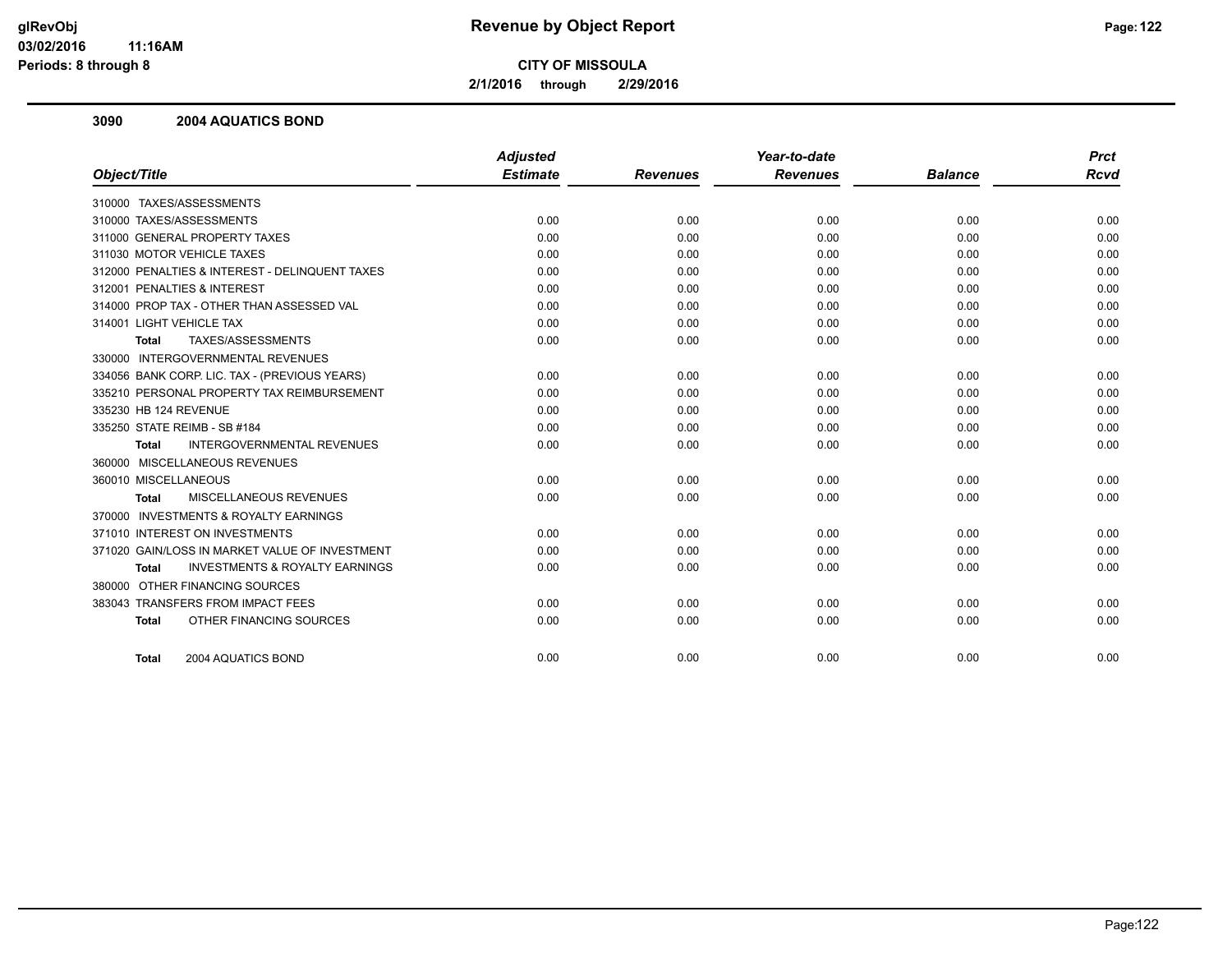**2/1/2016 through 2/29/2016**

# **3091 SERIES 2012A AQUATICS REFUNDING BOND**

**3091 SERIES 2012A AQUATICS REFUNDING BOND**

|                                                     | <b>Adjusted</b> |                 | Year-to-date    |                | <b>Prct</b> |
|-----------------------------------------------------|-----------------|-----------------|-----------------|----------------|-------------|
| Object/Title                                        | <b>Estimate</b> | <b>Revenues</b> | <b>Revenues</b> | <b>Balance</b> | Rcvd        |
| 310000 TAXES/ASSESSMENTS                            |                 |                 |                 |                |             |
| 310000 TAXES/ASSESSMENTS                            | 0.00            | 0.00            | 0.00            | 0.00           | 0.00        |
| 311000 GENERAL PROPERTY TAXES                       | 595,148.00      | 7,583.25        | 308,731.50      | 286,416.50     | 51.87       |
| 312000 PENALTIES & INTEREST - DELINQUENT TAXES      | 0.00            | 0.00            | 0.00            | 0.00           | 0.00        |
| 312001 PENALTIES & INTEREST                         | 0.00            | 79.41           | 265.95          | $-265.95$      | 0.00        |
| 314000 PROP TAX - OTHER THAN ASSESSED VAL           | 0.00            | 0.00            | 0.00            | 0.00           | 0.00        |
| <b>TAXES/ASSESSMENTS</b><br>Total                   | 595,148.00      | 7,662.66        | 308,997.45      | 286,150.55     | 51.92       |
| 360000 MISCELLANEOUS REVENUES                       |                 |                 |                 |                |             |
| 360010 MISCELLANEOUS                                | 0.00            | 0.00            | 0.00            | 0.00           | 0.00        |
| MISCELLANEOUS REVENUES<br>Total                     | 0.00            | 0.00            | 0.00            | 0.00           | 0.00        |
| <b>INVESTMENTS &amp; ROYALTY EARNINGS</b><br>370000 |                 |                 |                 |                |             |
| 371010 INTEREST ON INVESTMENTS                      | 0.00            | 0.00            | 0.00            | 0.00           | 0.00        |
| 371020 GAIN/LOSS IN MARKET VALUE OF INVESTMENTS     | 0.00            | 0.00            | 0.00            | 0.00           | 0.00        |
| <b>INVESTMENTS &amp; ROYALTY EARNINGS</b><br>Total  | 0.00            | 0.00            | 0.00            | 0.00           | 0.00        |
| OTHER FINANCING SOURCES<br>380000                   |                 |                 |                 |                |             |
| 381010 BOND PROCEEDS                                | 0.00            | 0.00            | 0.00            | 0.00           | 0.00        |
| OTHER FINANCING SOURCES<br>Total                    | 0.00            | 0.00            | 0.00            | 0.00           | 0.00        |
| SERIES 2012A AQUATICS REFUNDING BONI<br>Total       | 595,148.00      | 7,662.66        | 308,997.45      | 286,150.55     | 51.92       |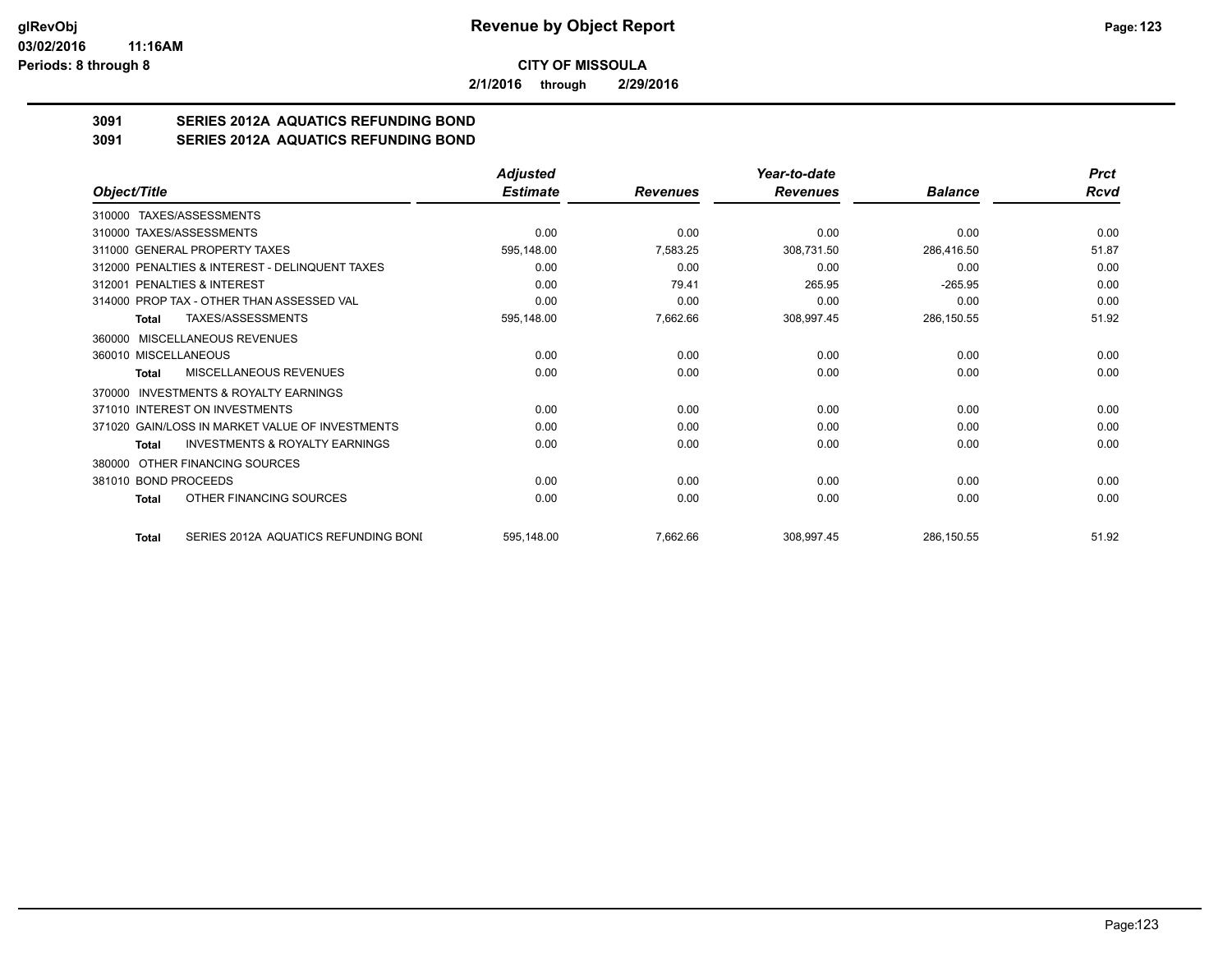**2/1/2016 through 2/29/2016**

## **3091 SERIES 2012A AQUATICS REFUNDING BOND**

|                                                           | <b>Adjusted</b> |                 | Year-to-date    |                | <b>Prct</b> |
|-----------------------------------------------------------|-----------------|-----------------|-----------------|----------------|-------------|
| Object/Title                                              | <b>Estimate</b> | <b>Revenues</b> | <b>Revenues</b> | <b>Balance</b> | Rcvd        |
| 310000 TAXES/ASSESSMENTS                                  |                 |                 |                 |                |             |
| 310000 TAXES/ASSESSMENTS                                  | 0.00            | 0.00            | 0.00            | 0.00           | 0.00        |
| 311000 GENERAL PROPERTY TAXES                             | 595,148.00      | 7,583.25        | 308,731.50      | 286,416.50     | 51.87       |
| 312000 PENALTIES & INTEREST - DELINQUENT TAXES            | 0.00            | 0.00            | 0.00            | 0.00           | 0.00        |
| 312001 PENALTIES & INTEREST                               | 0.00            | 79.41           | 265.95          | $-265.95$      | 0.00        |
| 314000 PROP TAX - OTHER THAN ASSESSED VAL                 | 0.00            | 0.00            | 0.00            | 0.00           | 0.00        |
| TAXES/ASSESSMENTS<br><b>Total</b>                         | 595,148.00      | 7,662.66        | 308,997.45      | 286,150.55     | 51.92       |
| 360000 MISCELLANEOUS REVENUES                             |                 |                 |                 |                |             |
| 360010 MISCELLANEOUS                                      | 0.00            | 0.00            | 0.00            | 0.00           | 0.00        |
| <b>MISCELLANEOUS REVENUES</b><br>Total                    | 0.00            | 0.00            | 0.00            | 0.00           | 0.00        |
| <b>INVESTMENTS &amp; ROYALTY EARNINGS</b><br>370000       |                 |                 |                 |                |             |
| 371010 INTEREST ON INVESTMENTS                            | 0.00            | 0.00            | 0.00            | 0.00           | 0.00        |
| 371020 GAIN/LOSS IN MARKET VALUE OF INVESTMENT            | 0.00            | 0.00            | 0.00            | 0.00           | 0.00        |
| <b>INVESTMENTS &amp; ROYALTY EARNINGS</b><br><b>Total</b> | 0.00            | 0.00            | 0.00            | 0.00           | 0.00        |
| OTHER FINANCING SOURCES<br>380000                         |                 |                 |                 |                |             |
| 381010 BOND PROCEEDS                                      | 0.00            | 0.00            | 0.00            | 0.00           | 0.00        |
| OTHER FINANCING SOURCES<br><b>Total</b>                   | 0.00            | 0.00            | 0.00            | 0.00           | 0.00        |
| SERIES 2012A AQUATICS REFUNDING BON<br><b>Total</b>       | 595,148.00      | 7,662.66        | 308,997.45      | 286,150.55     | 51.92       |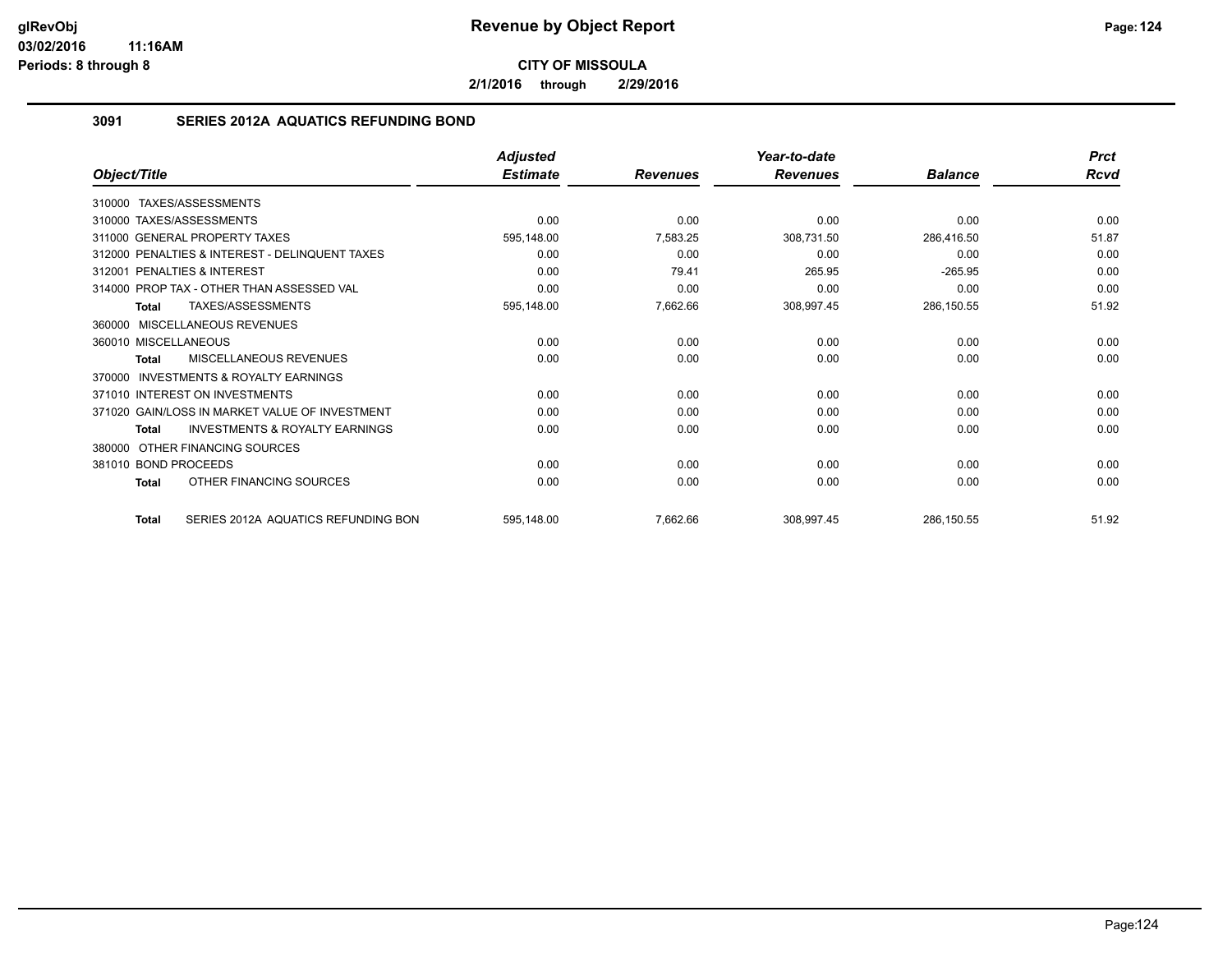**2/1/2016 through 2/29/2016**

# **3092 Series 2013A GO REFUNDING BONDS**

#### **3092 Series 2013A GO REFUNDING BONDS**

|                                                     | <b>Adjusted</b> |                 | Year-to-date    |                | <b>Prct</b> |
|-----------------------------------------------------|-----------------|-----------------|-----------------|----------------|-------------|
| Object/Title                                        | <b>Estimate</b> | <b>Revenues</b> | <b>Revenues</b> | <b>Balance</b> | Rcvd        |
| TAXES/ASSESSMENTS<br>310000                         |                 |                 |                 |                |             |
| 310000 TAXES/ASSESSMENTS                            | 0.00            | 0.00            | 0.00            | 0.00           | 0.00        |
| 311000 GENERAL PROPERTY TAXES                       | 688,926.00      | 8,800.83        | 358,036.35      | 330,889.65     | 51.97       |
| 312000 PENALTIES & INTEREST - DELINQUENT TAXES      | 0.00            | 0.00            | 0.00            | 0.00           | 0.00        |
| 312001 PENALTIES & INTEREST                         | 0.00            | 90.44           | 284.99          | $-284.99$      | 0.00        |
| <b>TAXES/ASSESSMENTS</b><br>Total                   | 688,926.00      | 8,891.27        | 358,321.34      | 330,604.66     | 52.01       |
| <b>INVESTMENTS &amp; ROYALTY EARNINGS</b><br>370000 |                 |                 |                 |                |             |
| 371010 INTEREST ON INVESTMENTS                      | 0.00            | 0.00            | 0.00            | 0.00           | 0.00        |
| 371020 GAIN/LOSS IN MARKET VALUE OF INVESTMENTS     | 0.00            | 0.00            | 0.00            | 0.00           | 0.00        |
| <b>INVESTMENTS &amp; ROYALTY EARNINGS</b><br>Total  | 0.00            | 0.00            | 0.00            | 0.00           | 0.00        |
| OTHER FINANCING SOURCES<br>380000                   |                 |                 |                 |                |             |
| 381010 BOND PROCEEDS                                | 0.00            | 0.00            | 0.00            | 0.00           | 0.00        |
| OTHER FINANCING SOURCES<br>Total                    | 0.00            | 0.00            | 0.00            | 0.00           | 0.00        |
| Series 2013A GO REFUNDING BONDS<br>Total            | 688,926.00      | 8,891.27        | 358,321.34      | 330,604.66     | 52.01       |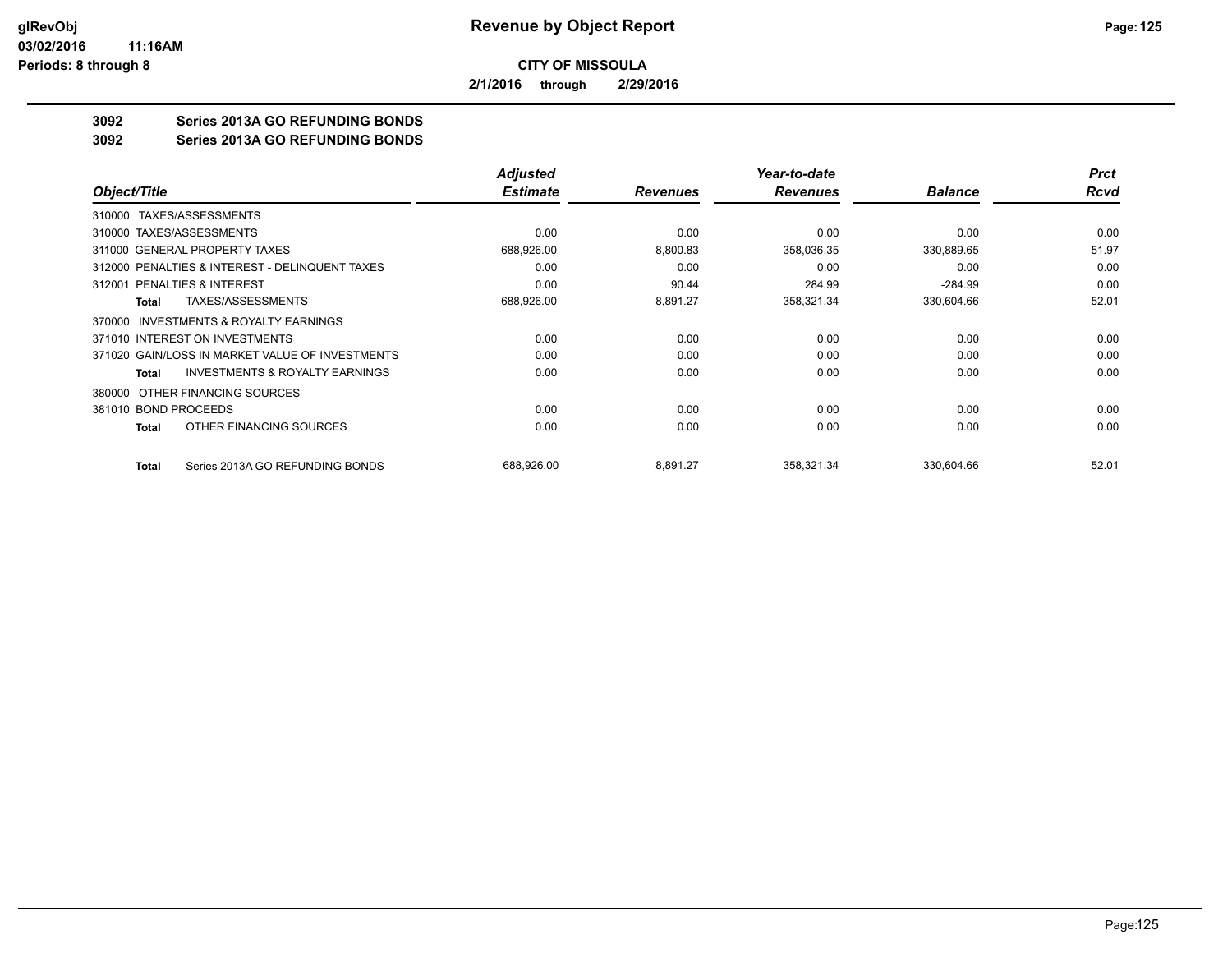**2/1/2016 through 2/29/2016**

# **3092 Series 2013A GO REFUNDING BONDS**

| Object/Title                                        | <b>Adjusted</b><br><b>Estimate</b> | <b>Revenues</b> | Year-to-date<br><b>Revenues</b> | <b>Balance</b> | <b>Prct</b><br><b>Rcvd</b> |
|-----------------------------------------------------|------------------------------------|-----------------|---------------------------------|----------------|----------------------------|
| TAXES/ASSESSMENTS<br>310000                         |                                    |                 |                                 |                |                            |
| 310000 TAXES/ASSESSMENTS                            | 0.00                               | 0.00            | 0.00                            | 0.00           | 0.00                       |
| 311000 GENERAL PROPERTY TAXES                       | 688,926.00                         | 8,800.83        | 358,036.35                      | 330,889.65     | 51.97                      |
| 312000 PENALTIES & INTEREST - DELINQUENT TAXES      | 0.00                               | 0.00            | 0.00                            | 0.00           | 0.00                       |
| PENALTIES & INTEREST<br>312001                      | 0.00                               | 90.44           | 284.99                          | $-284.99$      | 0.00                       |
| TAXES/ASSESSMENTS<br>Total                          | 688,926.00                         | 8,891.27        | 358,321.34                      | 330,604.66     | 52.01                      |
| <b>INVESTMENTS &amp; ROYALTY EARNINGS</b><br>370000 |                                    |                 |                                 |                |                            |
| 371010 INTEREST ON INVESTMENTS                      | 0.00                               | 0.00            | 0.00                            | 0.00           | 0.00                       |
| 371020 GAIN/LOSS IN MARKET VALUE OF INVESTMENT      | 0.00                               | 0.00            | 0.00                            | 0.00           | 0.00                       |
| <b>INVESTMENTS &amp; ROYALTY EARNINGS</b><br>Total  | 0.00                               | 0.00            | 0.00                            | 0.00           | 0.00                       |
| 380000 OTHER FINANCING SOURCES                      |                                    |                 |                                 |                |                            |
| 381010 BOND PROCEEDS                                | 0.00                               | 0.00            | 0.00                            | 0.00           | 0.00                       |
| OTHER FINANCING SOURCES<br>Total                    | 0.00                               | 0.00            | 0.00                            | 0.00           | 0.00                       |
| Series 2013A GO REFUNDING BONDS<br>Total            | 688.926.00                         | 8,891.27        | 358.321.34                      | 330,604.66     | 52.01                      |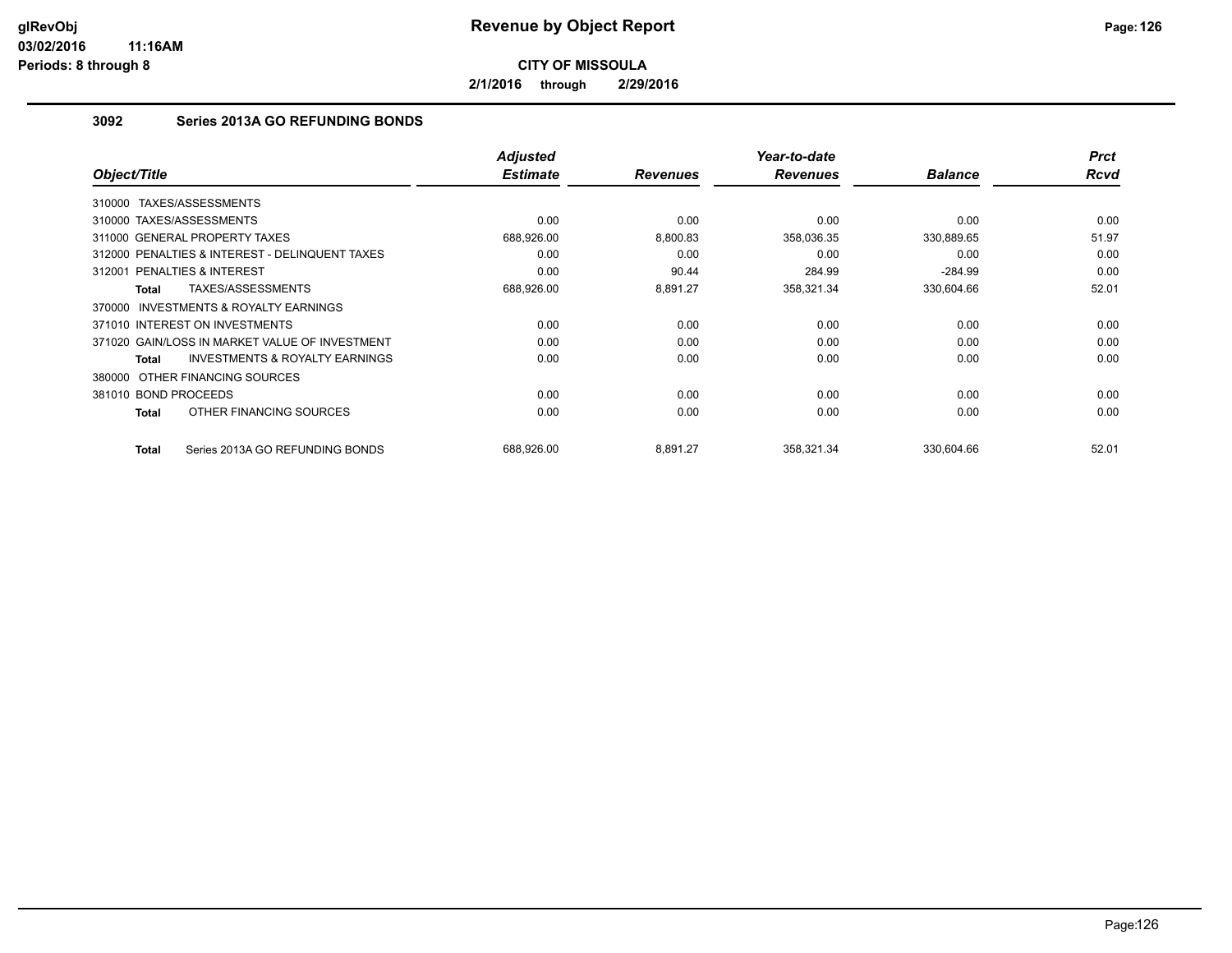**2/1/2016 through 2/29/2016**

# **3095 2004 REFUNDING BONDS DEBT SERVICE**

**3095 2004 REFUNDING BONDS DEBT SERVICE**

|                                                           | <b>Adjusted</b> |                 | Year-to-date    |                | <b>Prct</b> |
|-----------------------------------------------------------|-----------------|-----------------|-----------------|----------------|-------------|
| Object/Title                                              | <b>Estimate</b> | <b>Revenues</b> | <b>Revenues</b> | <b>Balance</b> | <b>Rcvd</b> |
| 310000 TAXES/ASSESSMENTS                                  |                 |                 |                 |                |             |
| 310000 TAXES/ASSESSMENTS                                  | 0.00            | 0.00            | 0.00            | 0.00           | 0.00        |
| 311000 GENERAL PROPERTY TAXES                             | 0.00            | 17.21           | 116.22          | $-116.22$      | 0.00        |
| 311030 MOTOR VEHICLE TAXES                                | 0.00            | 0.00            | 0.00            | 0.00           | 0.00        |
| 312000 PENALTIES & INTEREST - DELINQUENT TAXES            | 0.00            | 0.00            | 0.00            | 0.00           | 0.00        |
| 312001 PENALTIES & INTEREST                               | 0.00            | 5.35            | 45.96           | $-45.96$       | 0.00        |
| 314000 PROP TAX - OTHER THAN ASSESSED VAL                 | 0.00            | 0.00            | 0.00            | 0.00           | 0.00        |
| 314001 LIGHT VEHICLE TAX                                  | 0.00            | 0.00            | 0.00            | 0.00           | 0.00        |
| TAXES/ASSESSMENTS<br>Total                                | 0.00            | 22.56           | 162.18          | $-162.18$      | 0.00        |
| 330000 INTERGOVERNMENTAL REVENUES                         |                 |                 |                 |                |             |
| 334056 BANK CORP. LIC. TAX - (PREVIOUS YEARS)             | 0.00            | 0.00            | 0.00            | 0.00           | 0.00        |
| 335210 PERSONAL PROPERTY TAX REIMBURSEMENT                | 0.00            | 0.00            | 0.00            | 0.00           | 0.00        |
| 335230 HB 124 REVENUE                                     | 0.00            | 0.00            | 0.00            | 0.00           | 0.00        |
| 335250 STATE REIMB - SB #184                              | 0.00            | 0.00            | 0.00            | 0.00           | 0.00        |
| <b>INTERGOVERNMENTAL REVENUES</b><br>Total                | 0.00            | 0.00            | 0.00            | 0.00           | 0.00        |
| 360000 MISCELLANEOUS REVENUES                             |                 |                 |                 |                |             |
| 360010 MISCELLANEOUS                                      | 0.00            | 0.00            | 0.00            | 0.00           | 0.00        |
| MISCELLANEOUS REVENUES<br>Total                           | 0.00            | 0.00            | 0.00            | 0.00           | 0.00        |
| 370000 INVESTMENTS & ROYALTY EARNINGS                     |                 |                 |                 |                |             |
| 371010 INTEREST ON INVESTMENTS                            | 0.00            | 0.00            | 0.00            | 0.00           | 0.00        |
| 371020 GAIN/LOSS IN MARKET VALUE OF INVESTMENTS           | 0.00            | 0.00            | 0.00            | 0.00           | 0.00        |
| <b>INVESTMENTS &amp; ROYALTY EARNINGS</b><br><b>Total</b> | 0.00            | 0.00            | 0.00            | 0.00           | 0.00        |
| 380000 OTHER FINANCING SOURCES                            |                 |                 |                 |                |             |
| 380000 OTHER FINANCING SOURCES                            | 0.00            | 0.00            | 0.00            | 0.00           | 0.00        |
| 381009 TRANSFERS IN                                       | 0.00            | 0.00            | 0.00            | 0.00           | 0.00        |
| 381010 BOND PROCEEDS                                      | 0.00            | 0.00            | 0.00            | 0.00           | 0.00        |
| 383043 TRANSFERS FROM IMPACT FEES                         | 0.00            | 0.00            | 0.00            | 0.00           | 0.00        |
| OTHER FINANCING SOURCES<br><b>Total</b>                   | 0.00            | 0.00            | 0.00            | 0.00           | 0.00        |
| 2004 REFUNDING BONDS DEBT SERVICE<br><b>Total</b>         | 0.00            | 22.56           | 162.18          | $-162.18$      | 0.00        |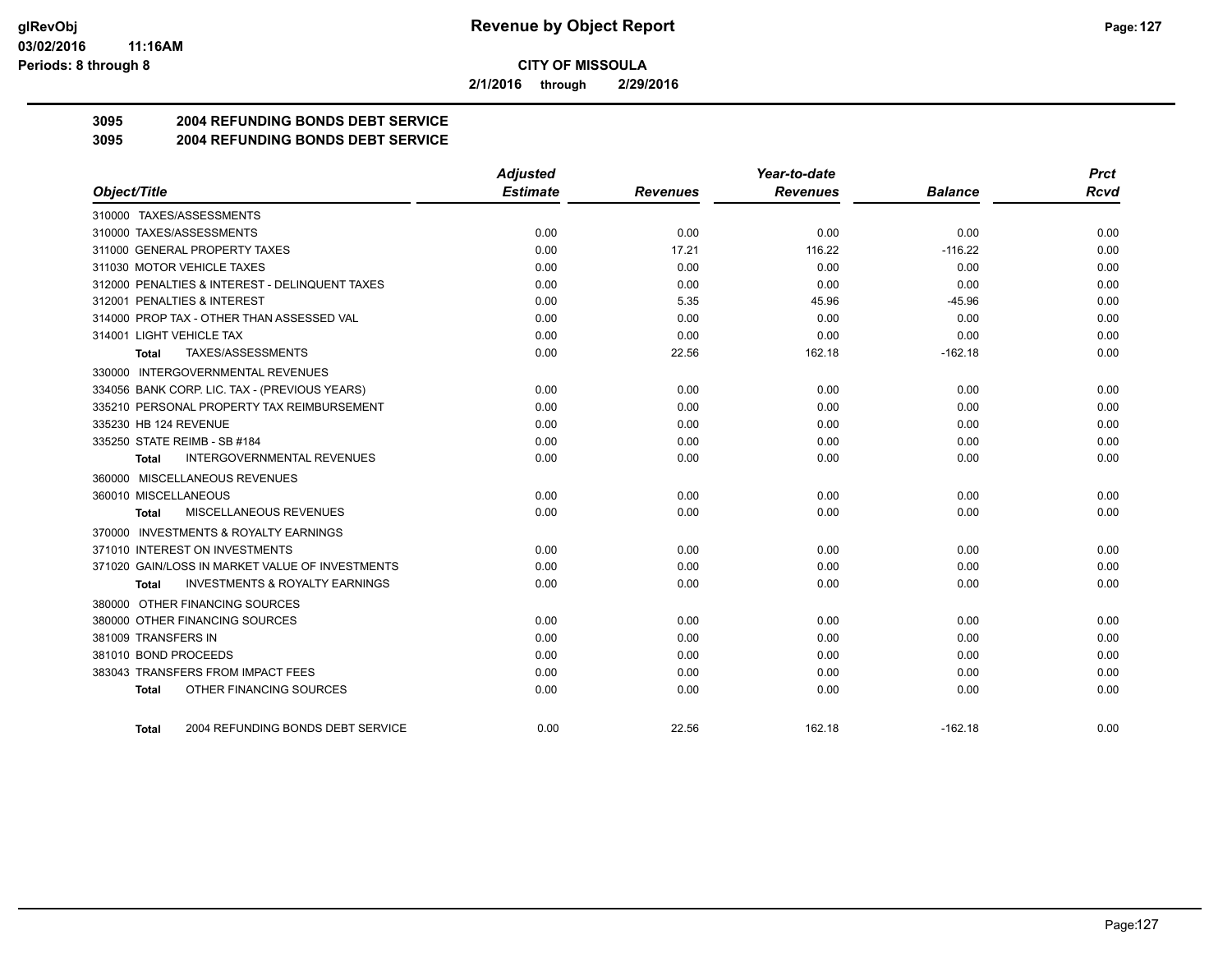**2/1/2016 through 2/29/2016**

## **3095 2004 REFUNDING BONDS DEBT SERVICE**

| Object/Title                                       | <b>Adjusted</b><br><b>Estimate</b> | <b>Revenues</b> | Year-to-date<br><b>Revenues</b> | <b>Balance</b> | <b>Prct</b><br><b>Rcvd</b> |
|----------------------------------------------------|------------------------------------|-----------------|---------------------------------|----------------|----------------------------|
| 310000 TAXES/ASSESSMENTS                           |                                    |                 |                                 |                |                            |
| 310000 TAXES/ASSESSMENTS                           | 0.00                               | 0.00            | 0.00                            | 0.00           | 0.00                       |
| 311000 GENERAL PROPERTY TAXES                      | 0.00                               | 17.21           | 116.22                          | $-116.22$      | 0.00                       |
| 311030 MOTOR VEHICLE TAXES                         | 0.00                               | 0.00            | 0.00                            | 0.00           | 0.00                       |
| 312000 PENALTIES & INTEREST - DELINQUENT TAXES     | 0.00                               | 0.00            | 0.00                            | 0.00           | 0.00                       |
| 312001 PENALTIES & INTEREST                        | 0.00                               | 5.35            | 45.96                           | $-45.96$       | 0.00                       |
| 314000 PROP TAX - OTHER THAN ASSESSED VAL          | 0.00                               | 0.00            | 0.00                            | 0.00           | 0.00                       |
| 314001 LIGHT VEHICLE TAX                           | 0.00                               | 0.00            | 0.00                            | 0.00           | 0.00                       |
| TAXES/ASSESSMENTS<br><b>Total</b>                  | 0.00                               | 22.56           | 162.18                          | $-162.18$      | 0.00                       |
| 330000 INTERGOVERNMENTAL REVENUES                  |                                    |                 |                                 |                |                            |
| 334056 BANK CORP. LIC. TAX - (PREVIOUS YEARS)      | 0.00                               | 0.00            | 0.00                            | 0.00           | 0.00                       |
| 335210 PERSONAL PROPERTY TAX REIMBURSEMENT         | 0.00                               | 0.00            | 0.00                            | 0.00           | 0.00                       |
| 335230 HB 124 REVENUE                              | 0.00                               | 0.00            | 0.00                            | 0.00           | 0.00                       |
| 335250 STATE REIMB - SB #184                       | 0.00                               | 0.00            | 0.00                            | 0.00           | 0.00                       |
| <b>INTERGOVERNMENTAL REVENUES</b><br>Total         | 0.00                               | 0.00            | 0.00                            | 0.00           | 0.00                       |
| 360000 MISCELLANEOUS REVENUES                      |                                    |                 |                                 |                |                            |
| 360010 MISCELLANEOUS                               | 0.00                               | 0.00            | 0.00                            | 0.00           | 0.00                       |
| MISCELLANEOUS REVENUES<br>Total                    | 0.00                               | 0.00            | 0.00                            | 0.00           | 0.00                       |
| 370000 INVESTMENTS & ROYALTY EARNINGS              |                                    |                 |                                 |                |                            |
| 371010 INTEREST ON INVESTMENTS                     | 0.00                               | 0.00            | 0.00                            | 0.00           | 0.00                       |
| 371020 GAIN/LOSS IN MARKET VALUE OF INVESTMENT     | 0.00                               | 0.00            | 0.00                            | 0.00           | 0.00                       |
| <b>INVESTMENTS &amp; ROYALTY EARNINGS</b><br>Total | 0.00                               | 0.00            | 0.00                            | 0.00           | 0.00                       |
| 380000 OTHER FINANCING SOURCES                     |                                    |                 |                                 |                |                            |
| 380000 OTHER FINANCING SOURCES                     | 0.00                               | 0.00            | 0.00                            | 0.00           | 0.00                       |
| 381009 TRANSFERS IN                                | 0.00                               | 0.00            | 0.00                            | 0.00           | 0.00                       |
| 381010 BOND PROCEEDS                               | 0.00                               | 0.00            | 0.00                            | 0.00           | 0.00                       |
| 383043 TRANSFERS FROM IMPACT FEES                  | 0.00                               | 0.00            | 0.00                            | 0.00           | 0.00                       |
| OTHER FINANCING SOURCES<br><b>Total</b>            | 0.00                               | 0.00            | 0.00                            | 0.00           | 0.00                       |
| 2004 REFUNDING BONDS DEBT SERVICE<br>Total         | 0.00                               | 22.56           | 162.18                          | $-162.18$      | 0.00                       |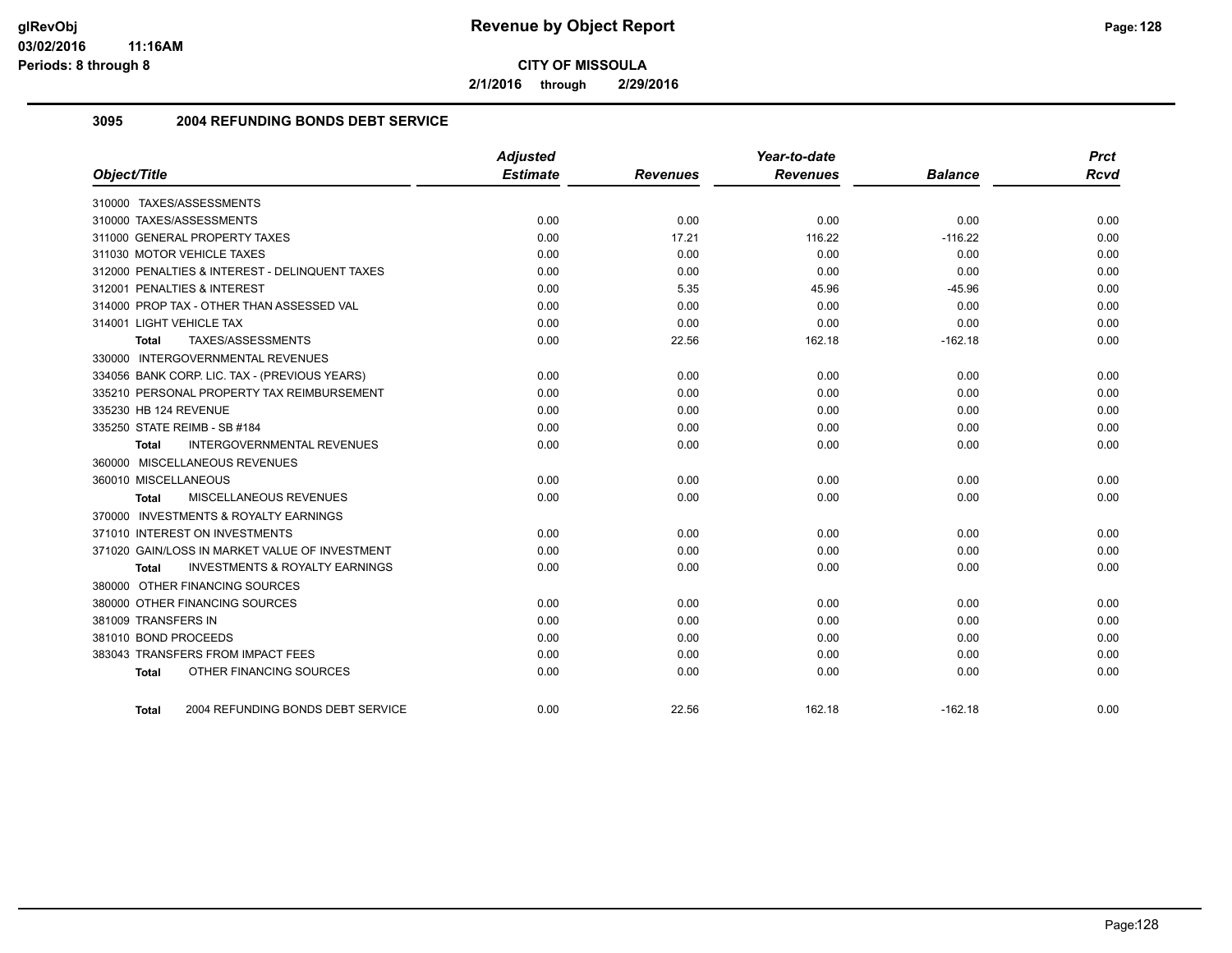**2/1/2016 through 2/29/2016**

#### **3096 NEW FIRE STATION GO BOND**

#### **3096 NEW FIRE STATION GO BOND**

|                                                     | <b>Adjusted</b> |                 | Year-to-date    |                | <b>Prct</b> |
|-----------------------------------------------------|-----------------|-----------------|-----------------|----------------|-------------|
| Object/Title                                        | <b>Estimate</b> | <b>Revenues</b> | <b>Revenues</b> | <b>Balance</b> | Rcvd        |
| TAXES/ASSESSMENTS<br>310000                         |                 |                 |                 |                |             |
| 310000 TAXES/ASSESSMENTS                            | 0.00            | 0.00            | 0.00            | 0.00           | 0.00        |
| 311000 GENERAL PROPERTY TAXES                       | 280,151.00      | 3,511.47        | 145,018.39      | 135,132.61     | 51.76       |
| 311030 MOTOR VEHICLE TAXES                          | 0.00            | 0.00            | 0.00            | 0.00           | 0.00        |
| 312001 PENALTIES & INTEREST                         | 0.00            | 36.53           | 134.59          | $-134.59$      | 0.00        |
| TAXES/ASSESSMENTS<br>Total                          | 280,151.00      | 3,548.00        | 145,152.98      | 134,998.02     | 51.81       |
| <b>INVESTMENTS &amp; ROYALTY EARNINGS</b><br>370000 |                 |                 |                 |                |             |
| 371010 INTEREST ON INVESTMENTS                      | 0.00            | 0.00            | 0.00            | 0.00           | 0.00        |
| 371020 GAIN/LOSS IN MARKET VALUE OF INVESTMENTS     | 0.00            | 0.00            | 0.00            | 0.00           | 0.00        |
| <b>INVESTMENTS &amp; ROYALTY EARNINGS</b><br>Total  | 0.00            | 0.00            | 0.00            | 0.00           | 0.00        |
| OTHER FINANCING SOURCES<br>380000                   |                 |                 |                 |                |             |
| 383000 OPERATING TRANSFERS                          | 0.00            | 0.00            | 0.00            | 0.00           | 0.00        |
| OTHER FINANCING SOURCES<br>Total                    | 0.00            | 0.00            | 0.00            | 0.00           | 0.00        |
| NEW FIRE STATION GO BOND<br>Total                   | 280,151.00      | 3,548.00        | 145,152.98      | 134,998.02     | 51.81       |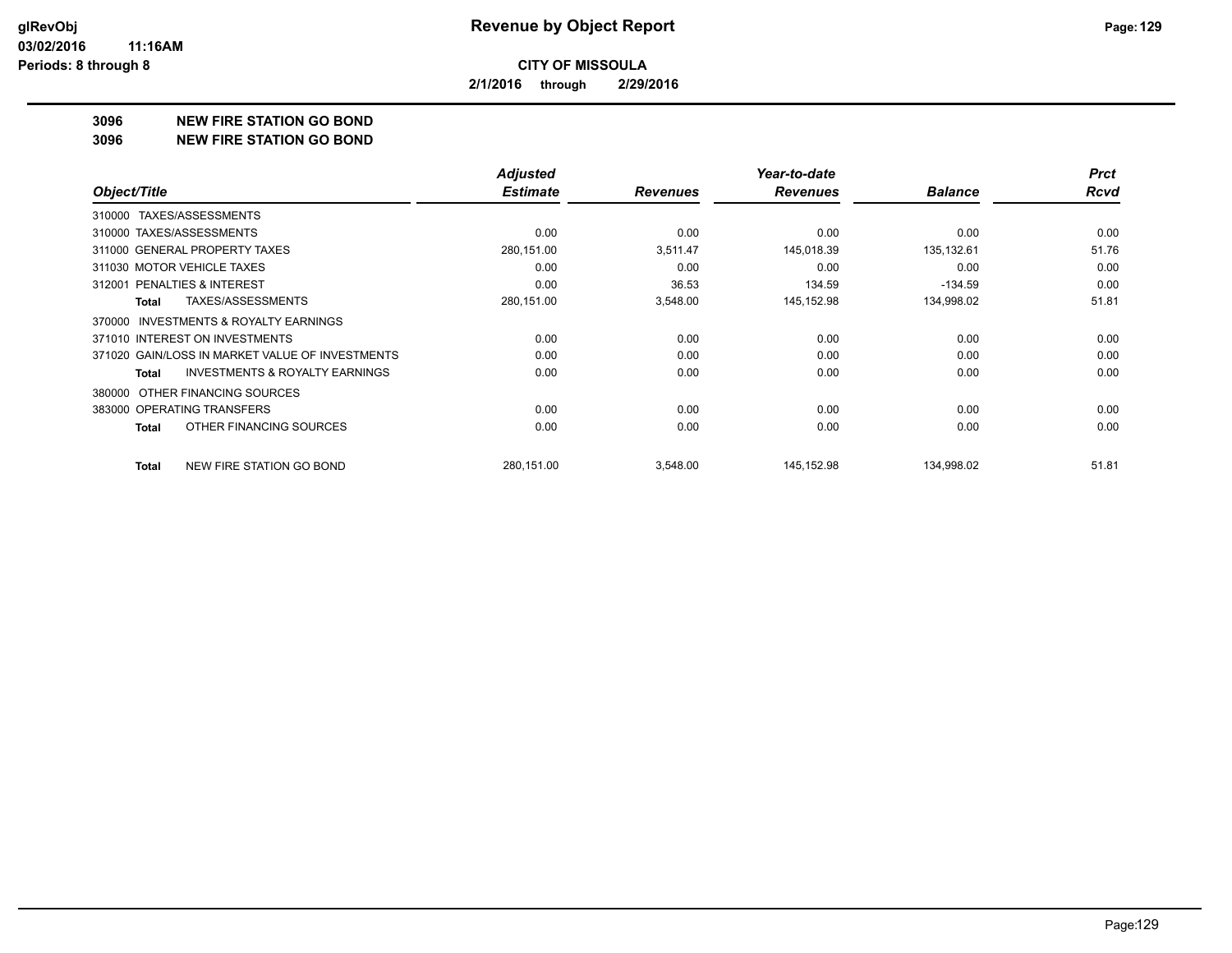**2/1/2016 through 2/29/2016**

# **3096 NEW FIRE STATION GO BOND**

| Object/Title                                        | <b>Adjusted</b><br><b>Estimate</b> | <b>Revenues</b> | Year-to-date<br><b>Revenues</b> | <b>Balance</b> | <b>Prct</b><br><b>Rcvd</b> |
|-----------------------------------------------------|------------------------------------|-----------------|---------------------------------|----------------|----------------------------|
|                                                     |                                    |                 |                                 |                |                            |
| TAXES/ASSESSMENTS<br>310000                         |                                    |                 |                                 |                |                            |
| 310000 TAXES/ASSESSMENTS                            | 0.00                               | 0.00            | 0.00                            | 0.00           | 0.00                       |
| 311000 GENERAL PROPERTY TAXES                       | 280,151.00                         | 3,511.47        | 145,018.39                      | 135,132.61     | 51.76                      |
| 311030 MOTOR VEHICLE TAXES                          | 0.00                               | 0.00            | 0.00                            | 0.00           | 0.00                       |
| 312001 PENALTIES & INTEREST                         | 0.00                               | 36.53           | 134.59                          | $-134.59$      | 0.00                       |
| TAXES/ASSESSMENTS<br>Total                          | 280,151.00                         | 3,548.00        | 145,152.98                      | 134,998.02     | 51.81                      |
| <b>INVESTMENTS &amp; ROYALTY EARNINGS</b><br>370000 |                                    |                 |                                 |                |                            |
| 371010 INTEREST ON INVESTMENTS                      | 0.00                               | 0.00            | 0.00                            | 0.00           | 0.00                       |
| 371020 GAIN/LOSS IN MARKET VALUE OF INVESTMENT      | 0.00                               | 0.00            | 0.00                            | 0.00           | 0.00                       |
| <b>INVESTMENTS &amp; ROYALTY EARNINGS</b><br>Total  | 0.00                               | 0.00            | 0.00                            | 0.00           | 0.00                       |
| 380000 OTHER FINANCING SOURCES                      |                                    |                 |                                 |                |                            |
| 383000 OPERATING TRANSFERS                          | 0.00                               | 0.00            | 0.00                            | 0.00           | 0.00                       |
| OTHER FINANCING SOURCES<br>Total                    | 0.00                               | 0.00            | 0.00                            | 0.00           | 0.00                       |
| NEW FIRE STATION GO BOND<br>Total                   | 280,151.00                         | 3,548.00        | 145,152.98                      | 134,998.02     | 51.81                      |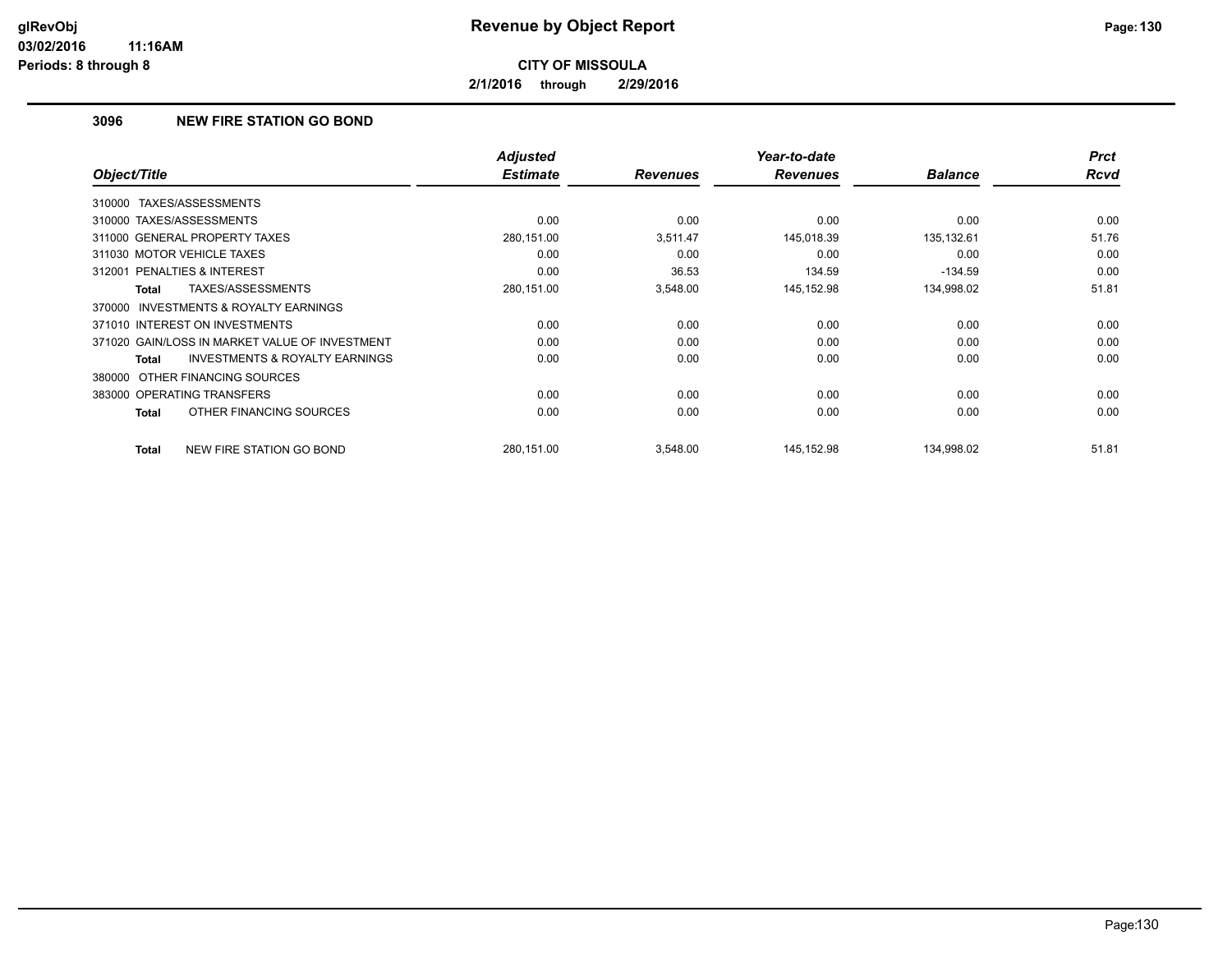**2/1/2016 through 2/29/2016**

#### **3097 2007 REFUNDING BONDS**

**3097 2007 REFUNDING BONDS**

|                                                     | <b>Adjusted</b> |                 | Year-to-date    |                | <b>Prct</b> |
|-----------------------------------------------------|-----------------|-----------------|-----------------|----------------|-------------|
| Object/Title                                        | <b>Estimate</b> | <b>Revenues</b> | <b>Revenues</b> | <b>Balance</b> | <b>Rcvd</b> |
| 310000 TAXES/ASSESSMENTS                            |                 |                 |                 |                |             |
| 310000 TAXES/ASSESSMENTS                            | 0.00            | 0.00            | 0.00            | 0.00           | 0.00        |
| 311000 GENERAL PROPERTY TAXES                       | 0.00            | 0.00            | 0.00            | 0.00           | 0.00        |
| 311030 MOTOR VEHICLE TAXES                          | 0.00            | 0.00            | 0.00            | 0.00           | 0.00        |
| 312001 PENALTIES & INTEREST                         | 0.00            | 0.00            | 0.00            | 0.00           | 0.00        |
| TAXES/ASSESSMENTS<br>Total                          | 0.00            | 0.00            | 0.00            | 0.00           | 0.00        |
| <b>INVESTMENTS &amp; ROYALTY EARNINGS</b><br>370000 |                 |                 |                 |                |             |
| 371010 INTEREST ON INVESTMENTS                      | 0.00            | 0.00            | 0.00            | 0.00           | 0.00        |
| 371020 GAIN/LOSS IN MARKET VALUE OF INVESTMENTS     | 0.00            | 0.00            | 0.00            | 0.00           | 0.00        |
| <b>INVESTMENTS &amp; ROYALTY EARNINGS</b><br>Total  | 0.00            | 0.00            | 0.00            | 0.00           | 0.00        |
| OTHER FINANCING SOURCES<br>380000                   |                 |                 |                 |                |             |
| 381010 BOND PROCEEDS                                | 0.00            | 0.00            | 0.00            | 0.00           | 0.00        |
| 383042 TRANSFERS FROM OTHER FUNDS                   | 0.00            | 0.00            | 0.00            | 0.00           | 0.00        |
| 383043 TRANSFERS FROM IMPACT FEES                   | 0.00            | 0.00            | 0.00            | 0.00           | 0.00        |
| OTHER FINANCING SOURCES<br>Total                    | 0.00            | 0.00            | 0.00            | 0.00           | 0.00        |
|                                                     |                 |                 |                 |                |             |
| 2007 REFUNDING BONDS<br>Total                       | 0.00            | 0.00            | 0.00            | 0.00           | 0.00        |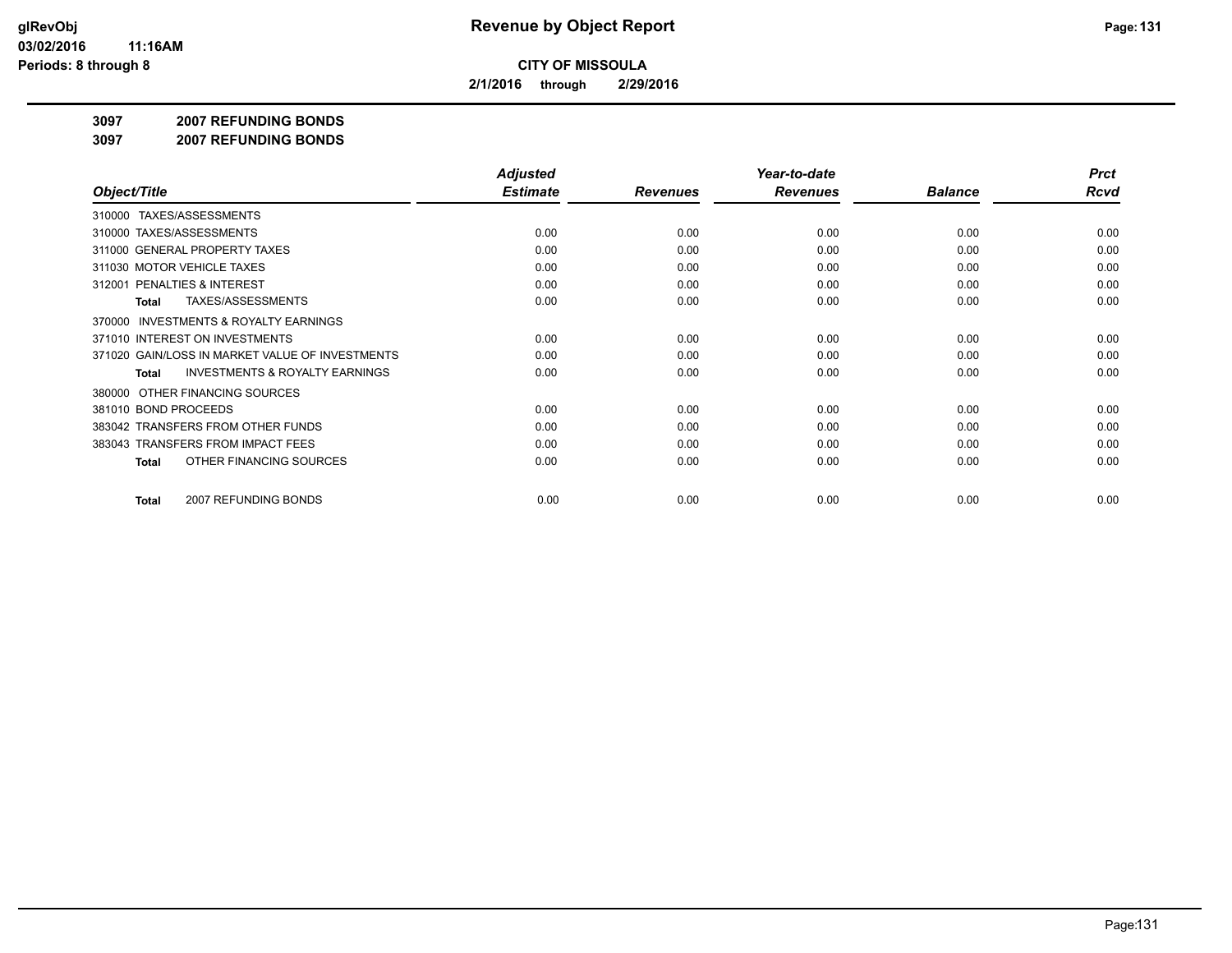**2/1/2016 through 2/29/2016**

### **3097 2007 REFUNDING BONDS**

|                                                    | <b>Adjusted</b> |                 | Year-to-date    |                | <b>Prct</b> |
|----------------------------------------------------|-----------------|-----------------|-----------------|----------------|-------------|
| Object/Title                                       | <b>Estimate</b> | <b>Revenues</b> | <b>Revenues</b> | <b>Balance</b> | Rcvd        |
| 310000 TAXES/ASSESSMENTS                           |                 |                 |                 |                |             |
| 310000 TAXES/ASSESSMENTS                           | 0.00            | 0.00            | 0.00            | 0.00           | 0.00        |
| 311000 GENERAL PROPERTY TAXES                      | 0.00            | 0.00            | 0.00            | 0.00           | 0.00        |
| 311030 MOTOR VEHICLE TAXES                         | 0.00            | 0.00            | 0.00            | 0.00           | 0.00        |
| 312001 PENALTIES & INTEREST                        | 0.00            | 0.00            | 0.00            | 0.00           | 0.00        |
| TAXES/ASSESSMENTS<br><b>Total</b>                  | 0.00            | 0.00            | 0.00            | 0.00           | 0.00        |
| 370000 INVESTMENTS & ROYALTY EARNINGS              |                 |                 |                 |                |             |
| 371010 INTEREST ON INVESTMENTS                     | 0.00            | 0.00            | 0.00            | 0.00           | 0.00        |
| 371020 GAIN/LOSS IN MARKET VALUE OF INVESTMENT     | 0.00            | 0.00            | 0.00            | 0.00           | 0.00        |
| <b>INVESTMENTS &amp; ROYALTY EARNINGS</b><br>Total | 0.00            | 0.00            | 0.00            | 0.00           | 0.00        |
| 380000 OTHER FINANCING SOURCES                     |                 |                 |                 |                |             |
| 381010 BOND PROCEEDS                               | 0.00            | 0.00            | 0.00            | 0.00           | 0.00        |
| 383042 TRANSFERS FROM OTHER FUNDS                  | 0.00            | 0.00            | 0.00            | 0.00           | 0.00        |
| 383043 TRANSFERS FROM IMPACT FEES                  | 0.00            | 0.00            | 0.00            | 0.00           | 0.00        |
| OTHER FINANCING SOURCES<br>Total                   | 0.00            | 0.00            | 0.00            | 0.00           | 0.00        |
|                                                    |                 |                 |                 |                |             |
| 2007 REFUNDING BONDS<br>Total                      | 0.00            | 0.00            | 0.00            | 0.00           | 0.00        |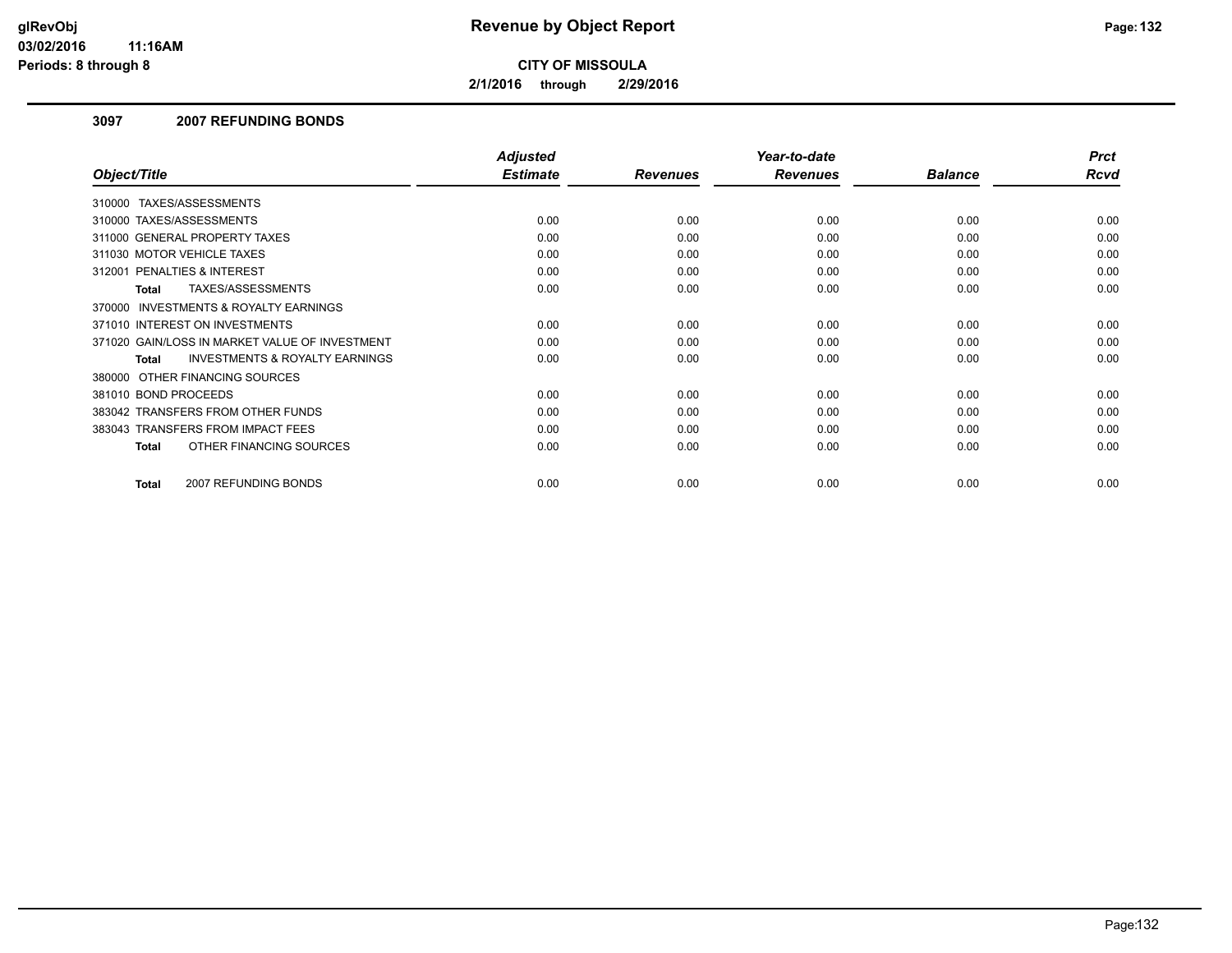**2/1/2016 through 2/29/2016**

## **3100 SIDEWALK & CURB WARRANTS FUND**

#### **3100 SIDEWALK & CURB WARRANTS FUND**

|                                                           | <b>Adjusted</b> |                 | Year-to-date    |                | <b>Prct</b> |
|-----------------------------------------------------------|-----------------|-----------------|-----------------|----------------|-------------|
| Object/Title                                              | <b>Estimate</b> | <b>Revenues</b> | <b>Revenues</b> | <b>Balance</b> | Rcvd        |
| TAXES/ASSESSMENTS<br>310000                               |                 |                 |                 |                |             |
| PENALTIES & INTEREST<br>312001                            | 0.00            | 0.00            | 0.00            | 0.00           | 0.00        |
| TAXES/ASSESSMENTS<br><b>Total</b>                         | 0.00            | 0.00            | 0.00            | 0.00           | 0.00        |
| MISCELLANEOUS REVENUES<br>360000                          |                 |                 |                 |                |             |
| 360010 MISCELLANEOUS                                      | 0.00            | 0.00            | 0.00            | 0.00           | 0.00        |
| 363020 PROPERTY ASSESSMENTS                               | 0.00            | 0.00            | 0.00            | 0.00           | 0.00        |
| 363021 PAYOFF PRINCIPAL ASSESSMENTS                       | 0.00            | 0.00            | 0.00            | 0.00           | 0.00        |
| 363022 BOND INTEREST ASSESSMENTS                          | 0.00            | 0.00            | 0.00            | 0.00           | 0.00        |
| 363030 SIDEWALK AND CURB ASSESSMENTS                      | 0.00            | 0.00            | 0.00            | 0.00           | 0.00        |
| 363040 PENALTY AND INTEREST                               | 0.00            | 0.00            | 0.00            | 0.00           | 0.00        |
| MISCELLANEOUS REVENUES<br><b>Total</b>                    | 0.00            | 0.00            | 0.00            | 0.00           | 0.00        |
| <b>INVESTMENTS &amp; ROYALTY EARNINGS</b><br>370000       |                 |                 |                 |                |             |
| 371010 INTEREST ON INVESTMENTS                            | 0.00            | 0.00            | 0.00            | 0.00           | 0.00        |
| 371020 GAIN/LOSS IN MARKET VALUE OF INVESTMENTS           | 0.00            | 0.00            | 0.00            | 0.00           | 0.00        |
| <b>INVESTMENTS &amp; ROYALTY EARNINGS</b><br><b>Total</b> | 0.00            | 0.00            | 0.00            | 0.00           | 0.00        |
| OTHER FINANCING SOURCES<br>380000                         |                 |                 |                 |                |             |
| 383042 TRANSFERS FROM OTHER FUNDS                         | 0.00            | 0.00            | 0.00            | 0.00           | 0.00        |
| OTHER FINANCING SOURCES<br><b>Total</b>                   | 0.00            | 0.00            | 0.00            | 0.00           | 0.00        |
| SIDEWALK & CURB WARRANTS FUND<br><b>Total</b>             | 0.00            | 0.00            | 0.00            | 0.00           | 0.00        |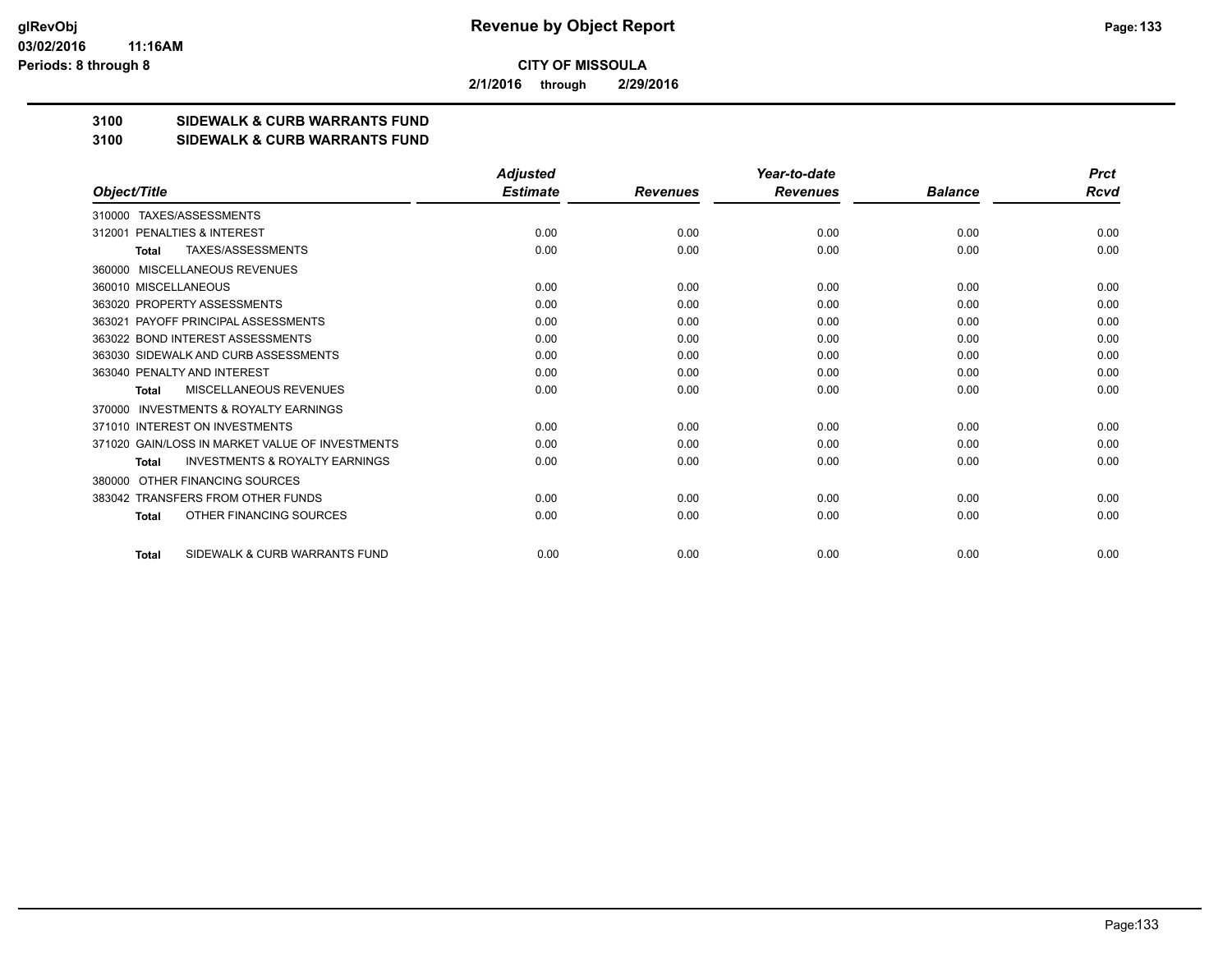**2/1/2016 through 2/29/2016**

# **3100 SIDEWALK & CURB WARRANTS FUND**

|                                                           | <b>Adjusted</b> |                 | Year-to-date    |                | <b>Prct</b> |
|-----------------------------------------------------------|-----------------|-----------------|-----------------|----------------|-------------|
| Object/Title                                              | <b>Estimate</b> | <b>Revenues</b> | <b>Revenues</b> | <b>Balance</b> | Rcvd        |
| TAXES/ASSESSMENTS<br>310000                               |                 |                 |                 |                |             |
| <b>PENALTIES &amp; INTEREST</b><br>312001                 | 0.00            | 0.00            | 0.00            | 0.00           | 0.00        |
| TAXES/ASSESSMENTS<br>Total                                | 0.00            | 0.00            | 0.00            | 0.00           | 0.00        |
| 360000 MISCELLANEOUS REVENUES                             |                 |                 |                 |                |             |
| 360010 MISCELLANEOUS                                      | 0.00            | 0.00            | 0.00            | 0.00           | 0.00        |
| 363020 PROPERTY ASSESSMENTS                               | 0.00            | 0.00            | 0.00            | 0.00           | 0.00        |
| 363021 PAYOFF PRINCIPAL ASSESSMENTS                       | 0.00            | 0.00            | 0.00            | 0.00           | 0.00        |
| 363022 BOND INTEREST ASSESSMENTS                          | 0.00            | 0.00            | 0.00            | 0.00           | 0.00        |
| 363030 SIDEWALK AND CURB ASSESSMENTS                      | 0.00            | 0.00            | 0.00            | 0.00           | 0.00        |
| 363040 PENALTY AND INTEREST                               | 0.00            | 0.00            | 0.00            | 0.00           | 0.00        |
| MISCELLANEOUS REVENUES<br>Total                           | 0.00            | 0.00            | 0.00            | 0.00           | 0.00        |
| <b>INVESTMENTS &amp; ROYALTY EARNINGS</b><br>370000       |                 |                 |                 |                |             |
| 371010 INTEREST ON INVESTMENTS                            | 0.00            | 0.00            | 0.00            | 0.00           | 0.00        |
| 371020 GAIN/LOSS IN MARKET VALUE OF INVESTMENT            | 0.00            | 0.00            | 0.00            | 0.00           | 0.00        |
| <b>INVESTMENTS &amp; ROYALTY EARNINGS</b><br><b>Total</b> | 0.00            | 0.00            | 0.00            | 0.00           | 0.00        |
| OTHER FINANCING SOURCES<br>380000                         |                 |                 |                 |                |             |
| 383042 TRANSFERS FROM OTHER FUNDS                         | 0.00            | 0.00            | 0.00            | 0.00           | 0.00        |
| OTHER FINANCING SOURCES<br><b>Total</b>                   | 0.00            | 0.00            | 0.00            | 0.00           | 0.00        |
| SIDEWALK & CURB WARRANTS FUND<br><b>Total</b>             | 0.00            | 0.00            | 0.00            | 0.00           | 0.00        |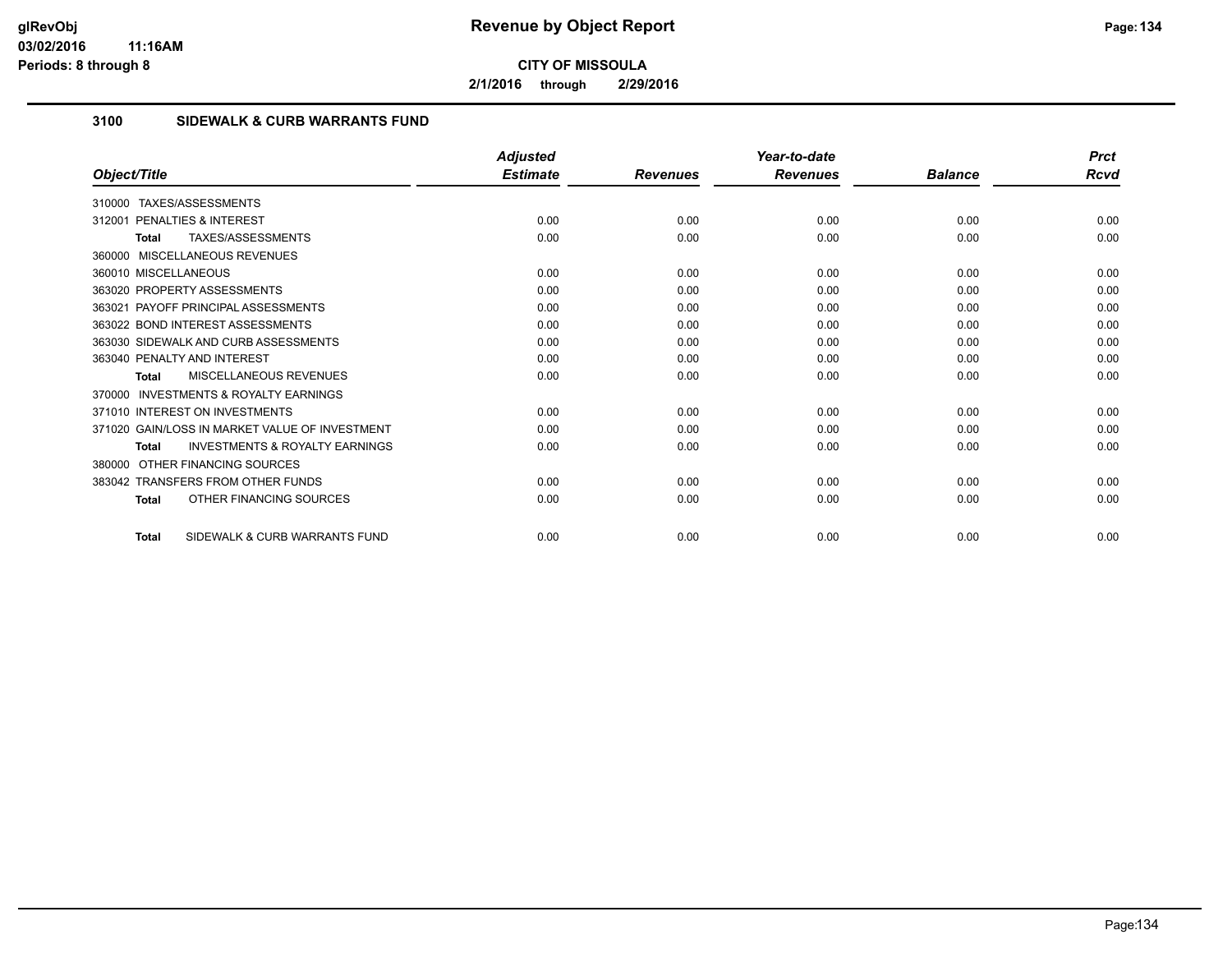#### **03/02/2016 11:16AM Periods: 8 through 8**

**CITY OF MISSOULA**

**2/1/2016 through 2/29/2016**

# **3200 FY99 SIDEWALK & CURB DEBT SERVICE FUND**

**3200 FY99 SIDEWALK & CURB DEBT SERVICE FUND**

|                                                                  | <b>Adjusted</b> |                 | Year-to-date    |                | <b>Prct</b> |
|------------------------------------------------------------------|-----------------|-----------------|-----------------|----------------|-------------|
| Object/Title                                                     | <b>Estimate</b> | <b>Revenues</b> | <b>Revenues</b> | <b>Balance</b> | <b>Rcvd</b> |
| TAXES/ASSESSMENTS<br>310000                                      |                 |                 |                 |                |             |
| PENALTIES & INTEREST<br>312001                                   | 0.00            | 0.00            | 0.00            | 0.00           | 0.00        |
| TAXES/ASSESSMENTS<br>Total                                       | 0.00            | 0.00            | 0.00            | 0.00           | 0.00        |
| <b>MISCELLANEOUS REVENUES</b><br>360000                          |                 |                 |                 |                |             |
| 363020 PROPERTY ASSESSMENTS                                      | 0.00            | 0.00            | 0.00            | 0.00           | 0.00        |
| 363021 PAYOFF PRINCIPAL ASSESSMENTS                              | 0.00            | 0.00            | 0.00            | 0.00           | 0.00        |
| 363022 BOND INTEREST ASSESSMENTS                                 | 0.00            | 0.00            | 0.00            | 0.00           | 0.00        |
| 363040 PENALTY AND INTEREST                                      | 0.00            | 0.00            | 0.00            | 0.00           | 0.00        |
| MISCELLANEOUS REVENUES<br>Total                                  | 0.00            | 0.00            | 0.00            | 0.00           | 0.00        |
| <b>INVESTMENTS &amp; ROYALTY EARNINGS</b><br>370000              |                 |                 |                 |                |             |
| 371010 INTEREST ON INVESTMENTS                                   | 0.00            | 0.00            | 0.00            | 0.00           | 0.00        |
| 371020 GAIN/LOSS IN MARKET VALUE OF INVESTMENTS                  | 0.00            | 0.00            | 0.00            | 0.00           | 0.00        |
| <b>INVESTMENTS &amp; ROYALTY EARNINGS</b><br><b>Total</b>        | 0.00            | 0.00            | 0.00            | 0.00           | 0.00        |
| OTHER FINANCING SOURCES<br>380000                                |                 |                 |                 |                |             |
| 381009 TRANSFERS IN                                              | 0.00            | 0.00            | 0.00            | 0.00           | 0.00        |
| OTHER FINANCING SOURCES<br><b>Total</b>                          | 0.00            | 0.00            | 0.00            | 0.00           | 0.00        |
| <b>FY99 SIDEWALK &amp; CURB DEBT SERVICE FUI</b><br><b>Total</b> | 0.00            | 0.00            | 0.00            | 0.00           | 0.00        |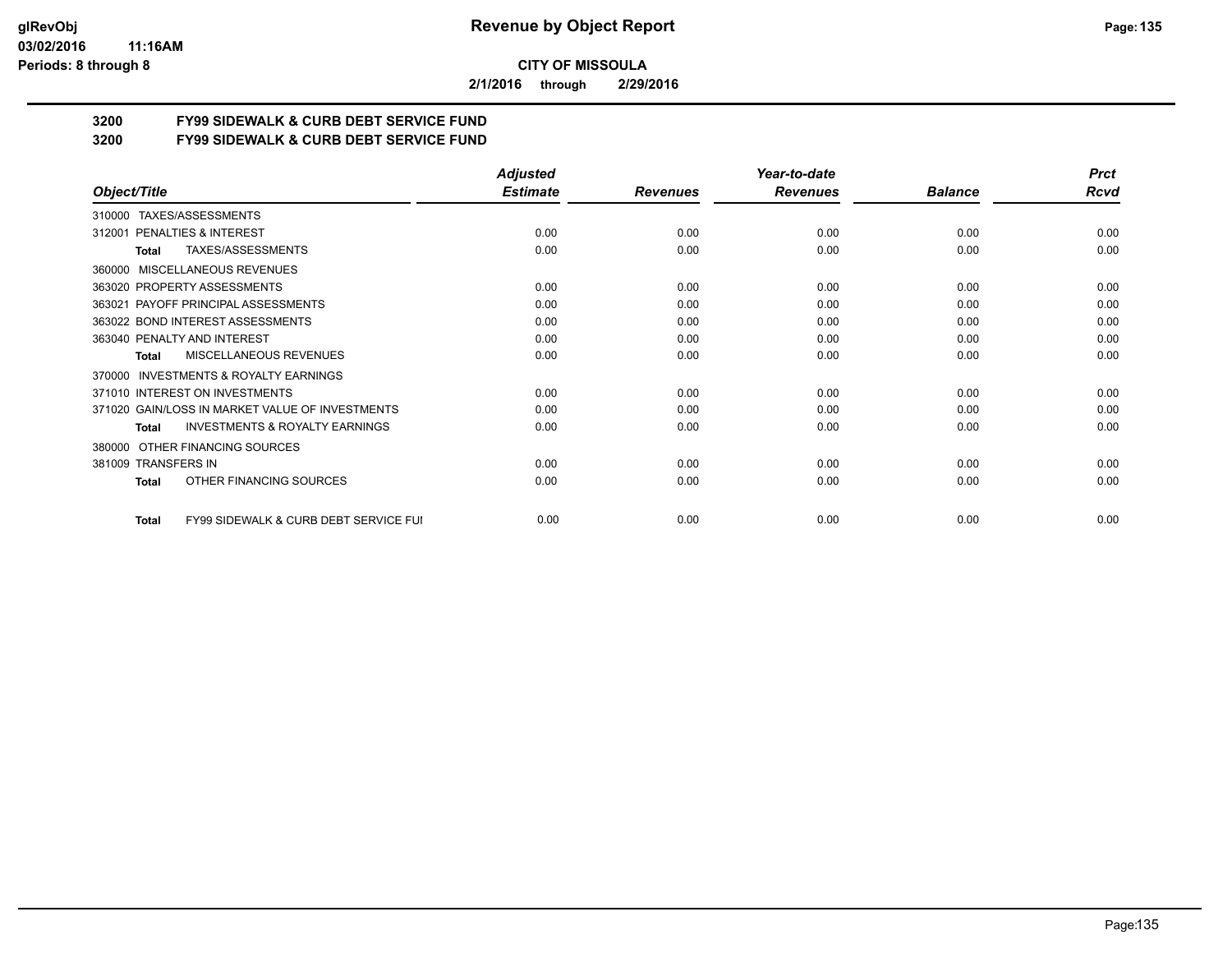**2/1/2016 through 2/29/2016**

# **3200 FY99 SIDEWALK & CURB DEBT SERVICE FUND**

|                                                                 | <b>Adjusted</b> |                 | Year-to-date    |                | <b>Prct</b> |
|-----------------------------------------------------------------|-----------------|-----------------|-----------------|----------------|-------------|
| Object/Title                                                    | <b>Estimate</b> | <b>Revenues</b> | <b>Revenues</b> | <b>Balance</b> | <b>Rcvd</b> |
| TAXES/ASSESSMENTS<br>310000                                     |                 |                 |                 |                |             |
| <b>PENALTIES &amp; INTEREST</b><br>312001                       | 0.00            | 0.00            | 0.00            | 0.00           | 0.00        |
| TAXES/ASSESSMENTS<br><b>Total</b>                               | 0.00            | 0.00            | 0.00            | 0.00           | 0.00        |
| 360000 MISCELLANEOUS REVENUES                                   |                 |                 |                 |                |             |
| 363020 PROPERTY ASSESSMENTS                                     | 0.00            | 0.00            | 0.00            | 0.00           | 0.00        |
| 363021 PAYOFF PRINCIPAL ASSESSMENTS                             | 0.00            | 0.00            | 0.00            | 0.00           | 0.00        |
| 363022 BOND INTEREST ASSESSMENTS                                | 0.00            | 0.00            | 0.00            | 0.00           | 0.00        |
| 363040 PENALTY AND INTEREST                                     | 0.00            | 0.00            | 0.00            | 0.00           | 0.00        |
| <b>MISCELLANEOUS REVENUES</b><br>Total                          | 0.00            | 0.00            | 0.00            | 0.00           | 0.00        |
| <b>INVESTMENTS &amp; ROYALTY EARNINGS</b><br>370000             |                 |                 |                 |                |             |
| 371010 INTEREST ON INVESTMENTS                                  | 0.00            | 0.00            | 0.00            | 0.00           | 0.00        |
| 371020 GAIN/LOSS IN MARKET VALUE OF INVESTMENT                  | 0.00            | 0.00            | 0.00            | 0.00           | 0.00        |
| <b>INVESTMENTS &amp; ROYALTY EARNINGS</b><br><b>Total</b>       | 0.00            | 0.00            | 0.00            | 0.00           | 0.00        |
| OTHER FINANCING SOURCES<br>380000                               |                 |                 |                 |                |             |
| 381009 TRANSFERS IN                                             | 0.00            | 0.00            | 0.00            | 0.00           | 0.00        |
| OTHER FINANCING SOURCES<br><b>Total</b>                         | 0.00            | 0.00            | 0.00            | 0.00           | 0.00        |
| <b>FY99 SIDEWALK &amp; CURB DEBT SERVICE FU</b><br><b>Total</b> | 0.00            | 0.00            | 0.00            | 0.00           | 0.00        |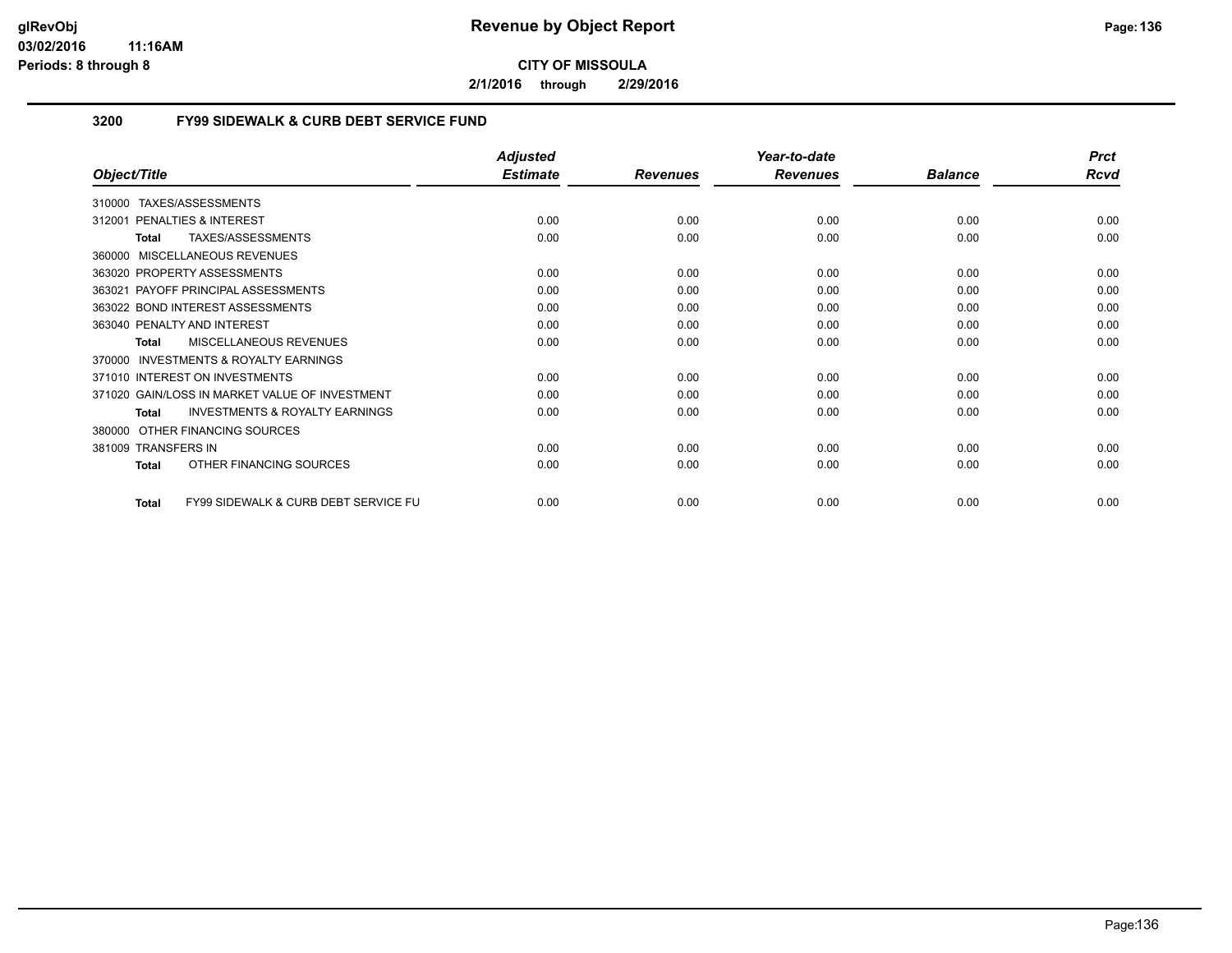**2/1/2016 through 2/29/2016**

# **3300 FY00 SIDEWALK & CURB DEBT SERVICE FUND**

**3300 FY00 SIDEWALK & CURB DEBT SERVICE FUND**

|                                                       | <b>Adjusted</b> |                 | Year-to-date    |                | <b>Prct</b> |
|-------------------------------------------------------|-----------------|-----------------|-----------------|----------------|-------------|
| Object/Title                                          | <b>Estimate</b> | <b>Revenues</b> | <b>Revenues</b> | <b>Balance</b> | <b>Rcvd</b> |
| 360000 MISCELLANEOUS REVENUES                         |                 |                 |                 |                |             |
| 363020 PROPERTY ASSESSMENTS                           | 0.00            | 0.00            | 0.00            | 0.00           | 0.00        |
| 363021 PAYOFF PRINCIPAL ASSESSMENTS                   | 0.00            | 0.00            | 0.00            | 0.00           | 0.00        |
| 363022 BOND INTEREST ASSESSMENTS                      | 0.00            | 0.00            | 0.00            | 0.00           | 0.00        |
| 363040 PENALTY AND INTEREST                           | 0.00            | 0.00            | 0.00            | 0.00           | 0.00        |
| MISCELLANEOUS REVENUES<br>Total                       | 0.00            | 0.00            | 0.00            | 0.00           | 0.00        |
| INVESTMENTS & ROYALTY EARNINGS<br>370000              |                 |                 |                 |                |             |
| 371010 INTEREST ON INVESTMENTS                        | 0.00            | 0.00            | 0.00            | 0.00           | 0.00        |
| 371020 GAIN/LOSS IN MARKET VALUE OF INVESTMENTS       | 0.00            | 0.00            | 0.00            | 0.00           | 0.00        |
| <b>INVESTMENTS &amp; ROYALTY EARNINGS</b><br>Total    | 0.00            | 0.00            | 0.00            | 0.00           | 0.00        |
| FY00 SIDEWALK & CURB DEBT SERVICE FUI<br><b>Total</b> | 0.00            | 0.00            | 0.00            | 0.00           | 0.00        |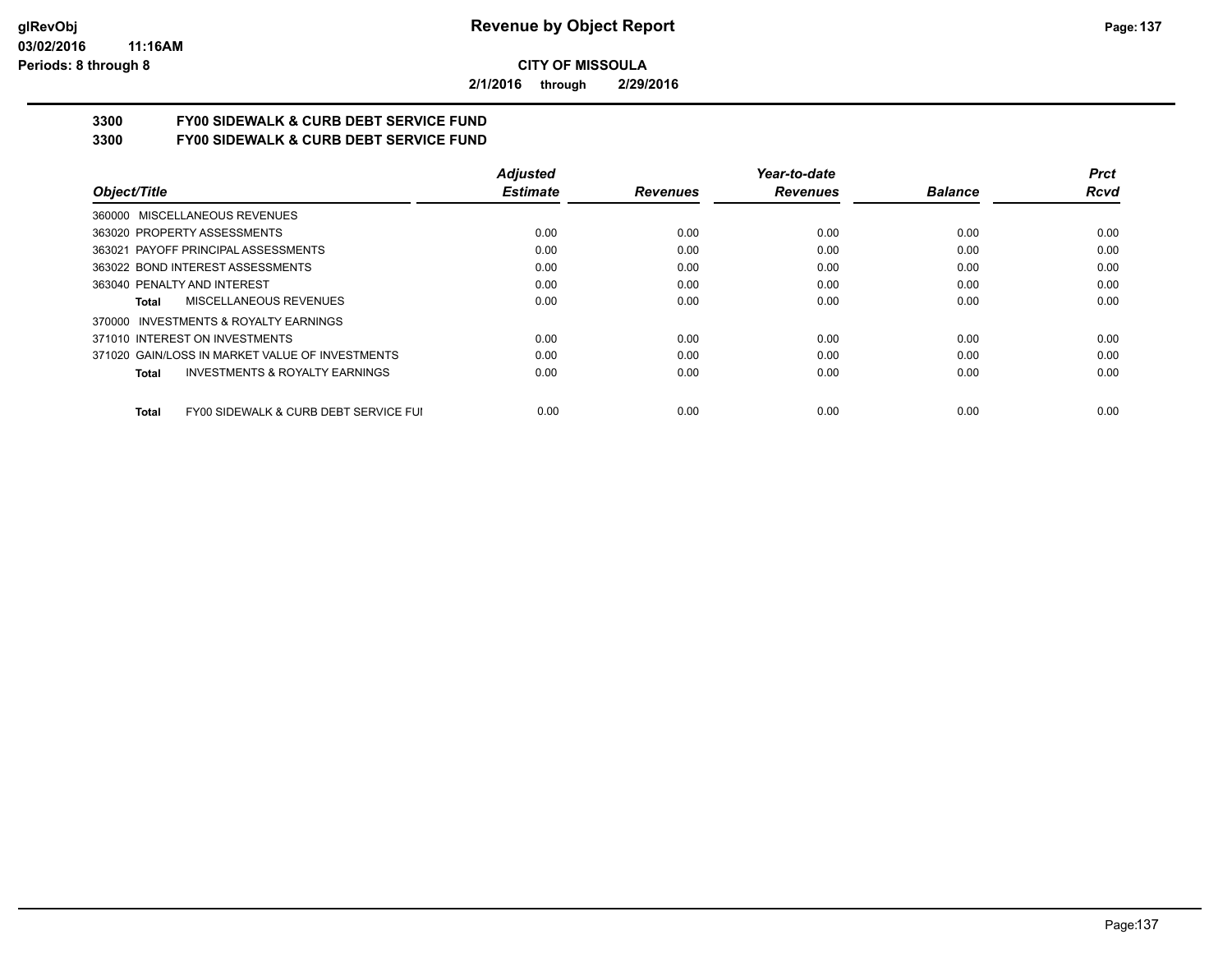**2/1/2016 through 2/29/2016**

## **3300 FY00 SIDEWALK & CURB DEBT SERVICE FUND**

|                                                    | <b>Adjusted</b> |                 | Year-to-date    |                | <b>Prct</b> |
|----------------------------------------------------|-----------------|-----------------|-----------------|----------------|-------------|
| Object/Title                                       | <b>Estimate</b> | <b>Revenues</b> | <b>Revenues</b> | <b>Balance</b> | Rcvd        |
| 360000 MISCELLANEOUS REVENUES                      |                 |                 |                 |                |             |
| 363020 PROPERTY ASSESSMENTS                        | 0.00            | 0.00            | 0.00            | 0.00           | 0.00        |
| 363021 PAYOFF PRINCIPAL ASSESSMENTS                | 0.00            | 0.00            | 0.00            | 0.00           | 0.00        |
| 363022 BOND INTEREST ASSESSMENTS                   | 0.00            | 0.00            | 0.00            | 0.00           | 0.00        |
| 363040 PENALTY AND INTEREST                        | 0.00            | 0.00            | 0.00            | 0.00           | 0.00        |
| MISCELLANEOUS REVENUES<br>Total                    | 0.00            | 0.00            | 0.00            | 0.00           | 0.00        |
| 370000 INVESTMENTS & ROYALTY EARNINGS              |                 |                 |                 |                |             |
| 371010 INTEREST ON INVESTMENTS                     | 0.00            | 0.00            | 0.00            | 0.00           | 0.00        |
| 371020 GAIN/LOSS IN MARKET VALUE OF INVESTMENT     | 0.00            | 0.00            | 0.00            | 0.00           | 0.00        |
| <b>INVESTMENTS &amp; ROYALTY EARNINGS</b><br>Total | 0.00            | 0.00            | 0.00            | 0.00           | 0.00        |
| FY00 SIDEWALK & CURB DEBT SERVICE FU<br>Total      | 0.00            | 0.00            | 0.00            | 0.00           | 0.00        |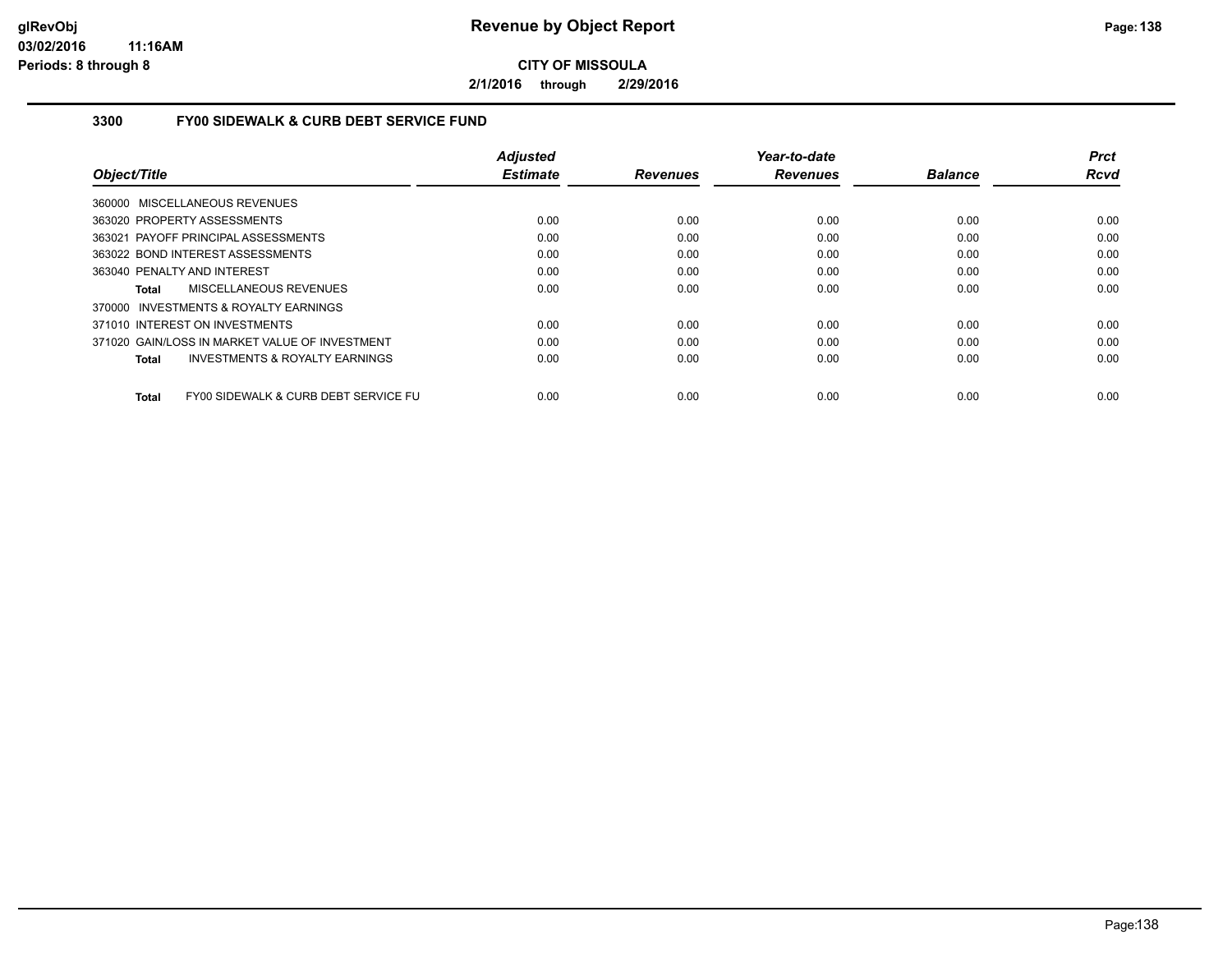**2/1/2016 through 2/29/2016**

**3305 JUDGMENT LEVIES 3305 JUDGMENT LEVIES**

|                                 | <b>Adjusted</b> |                 | Year-to-date    |                | <b>Prct</b> |
|---------------------------------|-----------------|-----------------|-----------------|----------------|-------------|
| Object/Title                    | <b>Estimate</b> | <b>Revenues</b> | <b>Revenues</b> | <b>Balance</b> | <b>Rcvd</b> |
| 310000 TAXES/ASSESSMENTS        |                 |                 |                 |                |             |
| 311000 GENERAL PROPERTY TAXES   | 0.00            | 22.14           | 145.33          | $-145.33$      | 0.00        |
| 312001 PENALTIES & INTEREST     | 0.00            | 1.42            | 5.69            | $-5.69$        | 0.00        |
| TAXES/ASSESSMENTS<br>Total      | 0.00            | 23.56           | 151.02          | $-151.02$      | 0.00        |
| <b>JUDGMENT LEVIES</b><br>Total | 0.00            | 23.56           | 151.02          | $-151.02$      | 0.00        |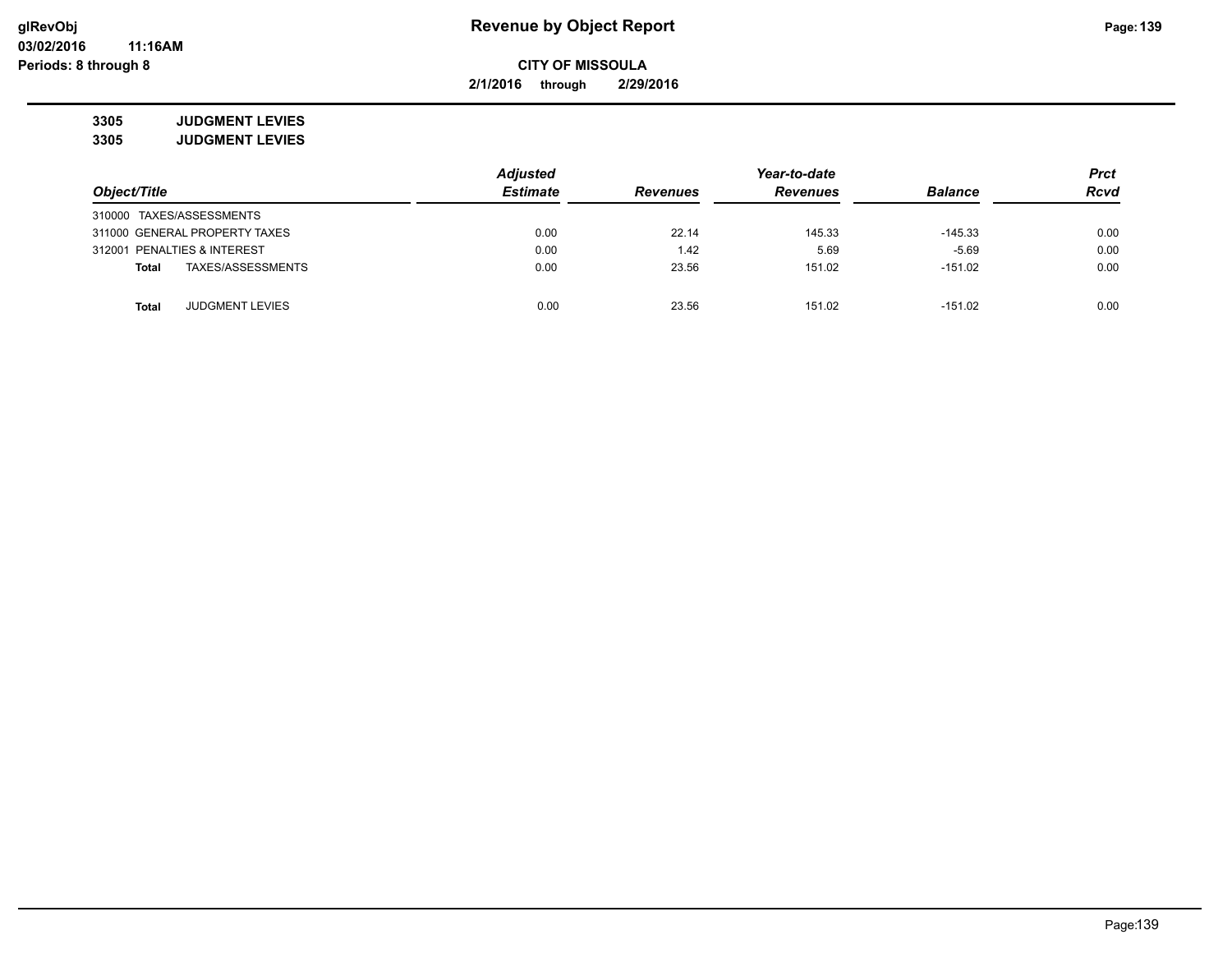**2/1/2016 through 2/29/2016**

#### **3305 JUDGMENT LEVIES**

| Object/Title                           | <b>Adjusted</b><br><b>Estimate</b> | <b>Revenues</b> | Year-to-date<br><b>Revenues</b> | <b>Balance</b> | <b>Prct</b><br><b>Rcvd</b> |
|----------------------------------------|------------------------------------|-----------------|---------------------------------|----------------|----------------------------|
| 310000 TAXES/ASSESSMENTS               |                                    |                 |                                 |                |                            |
| 311000 GENERAL PROPERTY TAXES          | 0.00                               | 22.14           | 145.33                          | $-145.33$      | 0.00                       |
| 312001 PENALTIES & INTEREST            | 0.00                               | 1.42            | 5.69                            | $-5.69$        | 0.00                       |
| TAXES/ASSESSMENTS<br>Total             | 0.00                               | 23.56           | 151.02                          | $-151.02$      | 0.00                       |
|                                        |                                    |                 |                                 |                |                            |
| <b>JUDGMENT LEVIES</b><br><b>Total</b> | 0.00                               | 23.56           | 151.02                          | $-151.02$      | 0.00                       |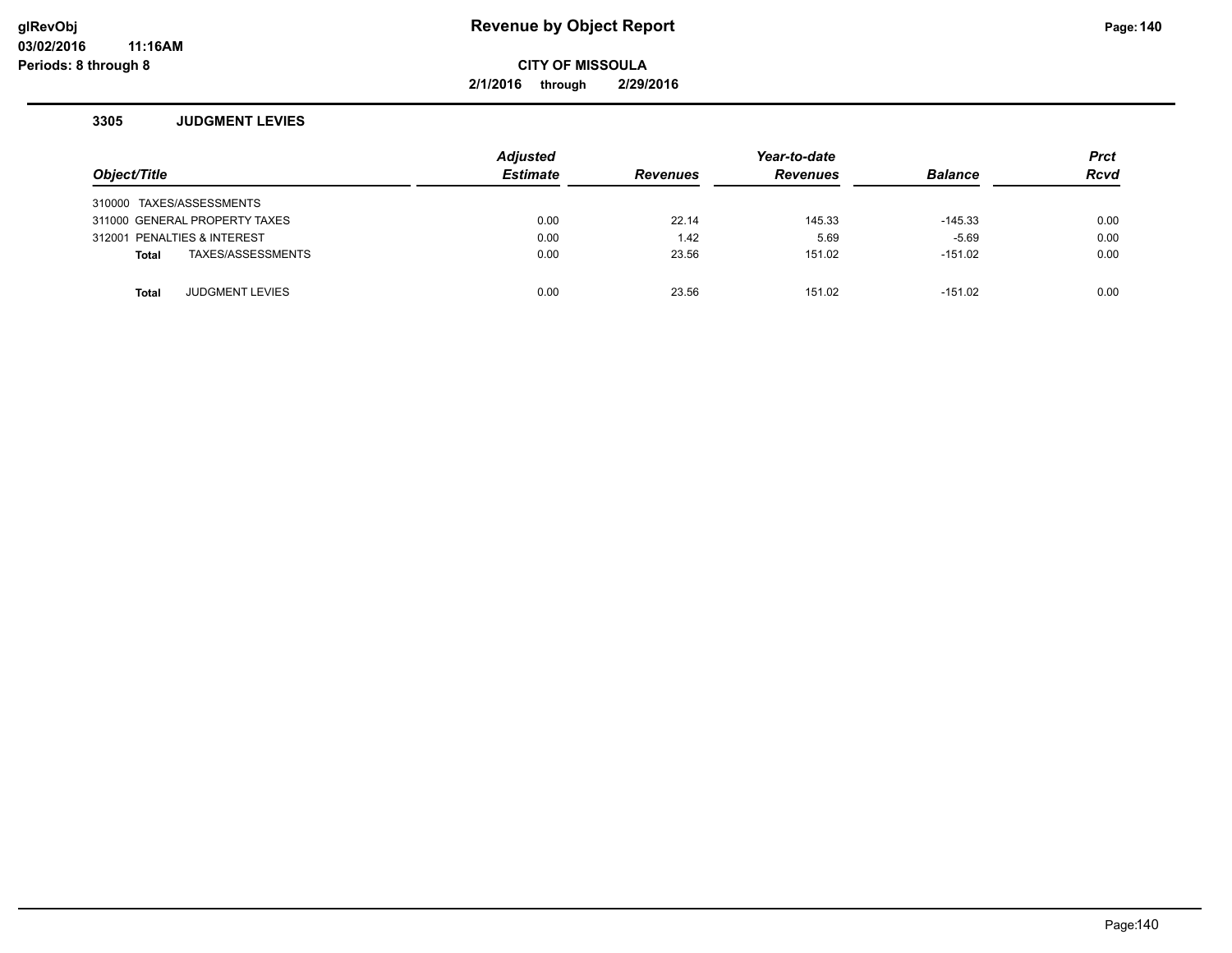#### **03/02/2016 11:16AM Periods: 8 through 8**

**CITY OF MISSOULA**

**2/1/2016 through 2/29/2016**

# **3400 FY01 SIDEWALK & CURB DEBT SERVICE FUND**

**3400 FY01 SIDEWALK & CURB DEBT SERVICE FUND**

|                                                           | <b>Adjusted</b> |                 | Year-to-date    |                | <b>Prct</b> |
|-----------------------------------------------------------|-----------------|-----------------|-----------------|----------------|-------------|
| Object/Title                                              | <b>Estimate</b> | <b>Revenues</b> | <b>Revenues</b> | <b>Balance</b> | <b>Rcvd</b> |
| TAXES/ASSESSMENTS<br>310000                               |                 |                 |                 |                |             |
| 312001 PENALTIES & INTEREST                               | 0.00            | 0.00            | 0.00            | 0.00           | 0.00        |
| TAXES/ASSESSMENTS<br>Total                                | 0.00            | 0.00            | 0.00            | 0.00           | 0.00        |
| 360000 MISCELLANEOUS REVENUES                             |                 |                 |                 |                |             |
| 360010 MISCELLANEOUS                                      | 0.00            | 0.00            | 0.00            | 0.00           | 0.00        |
| 363020 PROPERTY ASSESSMENTS                               | 0.00            | 0.00            | 0.00            | 0.00           | 0.00        |
| 363021 PAYOFF PRINCIPAL ASSESSMENTS                       | 0.00            | 0.00            | 0.00            | 0.00           | 0.00        |
| 363022 BOND INTEREST ASSESSMENTS                          | 0.00            | 0.00            | 0.00            | 0.00           | 0.00        |
| 363040 PENALTY AND INTEREST                               | 0.00            | 0.00            | 0.00            | 0.00           | 0.00        |
| MISCELLANEOUS REVENUES<br>Total                           | 0.00            | 0.00            | 0.00            | 0.00           | 0.00        |
| <b>INVESTMENTS &amp; ROYALTY EARNINGS</b><br>370000       |                 |                 |                 |                |             |
| 371010 INTEREST ON INVESTMENTS                            | 0.00            | 0.00            | 0.00            | 0.00           | 0.00        |
| 371020 GAIN/LOSS IN MARKET VALUE OF INVESTMENTS           | 0.00            | 0.00            | 0.00            | 0.00           | 0.00        |
| <b>INVESTMENTS &amp; ROYALTY EARNINGS</b><br>Total        | 0.00            | 0.00            | 0.00            | 0.00           | 0.00        |
| <b>FY01 SIDEWALK &amp; CURB DEBT SERVICE FUI</b><br>Total | 0.00            | 0.00            | 0.00            | 0.00           | 0.00        |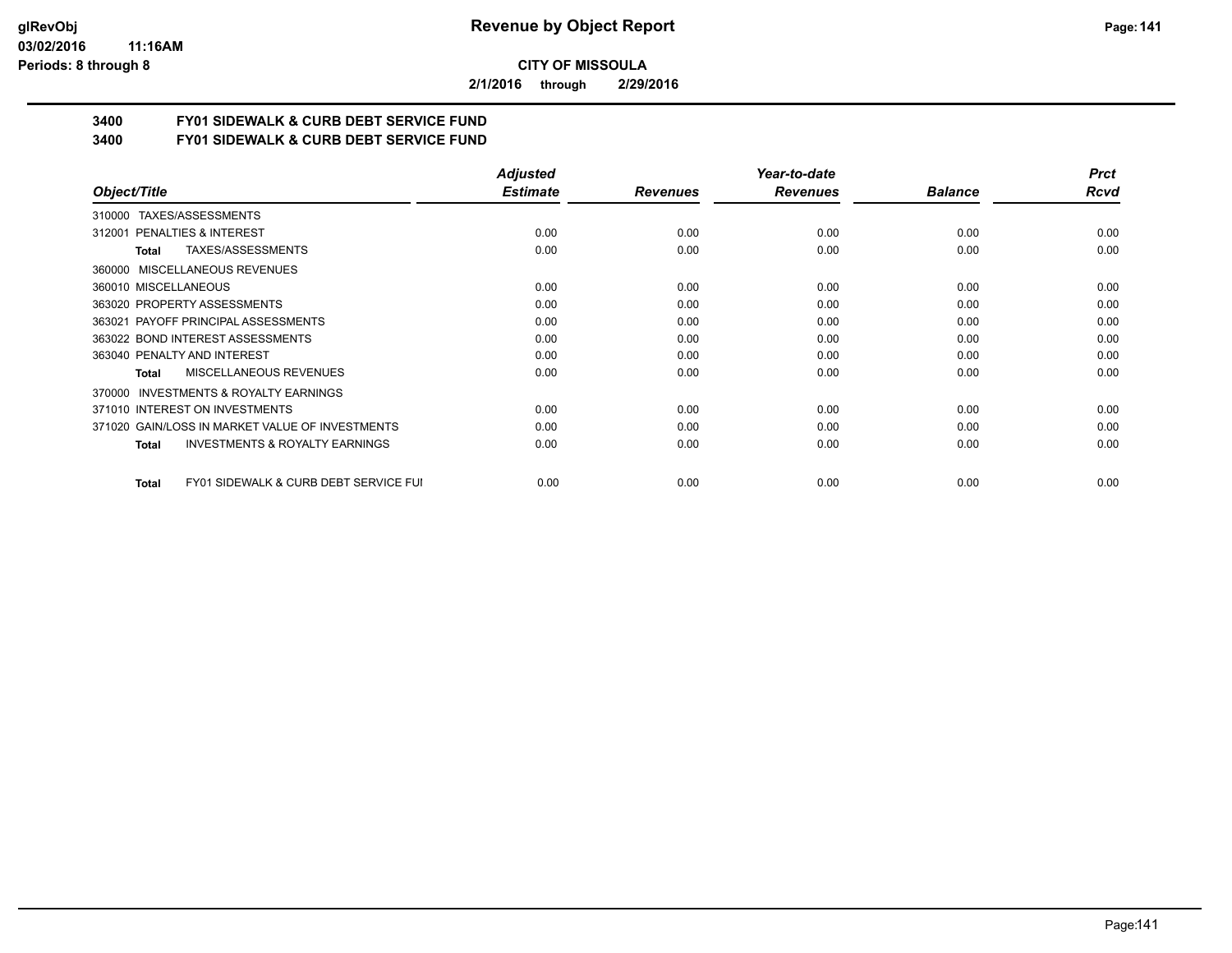**2/1/2016 through 2/29/2016**

## **3400 FY01 SIDEWALK & CURB DEBT SERVICE FUND**

|                                                      | <b>Adjusted</b> |                 | Year-to-date    |                | <b>Prct</b> |
|------------------------------------------------------|-----------------|-----------------|-----------------|----------------|-------------|
| Object/Title                                         | <b>Estimate</b> | <b>Revenues</b> | <b>Revenues</b> | <b>Balance</b> | Rcvd        |
| 310000 TAXES/ASSESSMENTS                             |                 |                 |                 |                |             |
| 312001 PENALTIES & INTEREST                          | 0.00            | 0.00            | 0.00            | 0.00           | 0.00        |
| TAXES/ASSESSMENTS<br>Total                           | 0.00            | 0.00            | 0.00            | 0.00           | 0.00        |
| 360000 MISCELLANEOUS REVENUES                        |                 |                 |                 |                |             |
| 360010 MISCELLANEOUS                                 | 0.00            | 0.00            | 0.00            | 0.00           | 0.00        |
| 363020 PROPERTY ASSESSMENTS                          | 0.00            | 0.00            | 0.00            | 0.00           | 0.00        |
| 363021 PAYOFF PRINCIPAL ASSESSMENTS                  | 0.00            | 0.00            | 0.00            | 0.00           | 0.00        |
| 363022 BOND INTEREST ASSESSMENTS                     | 0.00            | 0.00            | 0.00            | 0.00           | 0.00        |
| 363040 PENALTY AND INTEREST                          | 0.00            | 0.00            | 0.00            | 0.00           | 0.00        |
| <b>MISCELLANEOUS REVENUES</b><br><b>Total</b>        | 0.00            | 0.00            | 0.00            | 0.00           | 0.00        |
| <b>INVESTMENTS &amp; ROYALTY EARNINGS</b><br>370000  |                 |                 |                 |                |             |
| 371010 INTEREST ON INVESTMENTS                       | 0.00            | 0.00            | 0.00            | 0.00           | 0.00        |
| 371020 GAIN/LOSS IN MARKET VALUE OF INVESTMENT       | 0.00            | 0.00            | 0.00            | 0.00           | 0.00        |
| <b>INVESTMENTS &amp; ROYALTY EARNINGS</b><br>Total   | 0.00            | 0.00            | 0.00            | 0.00           | 0.00        |
| FY01 SIDEWALK & CURB DEBT SERVICE FU<br><b>Total</b> | 0.00            | 0.00            | 0.00            | 0.00           | 0.00        |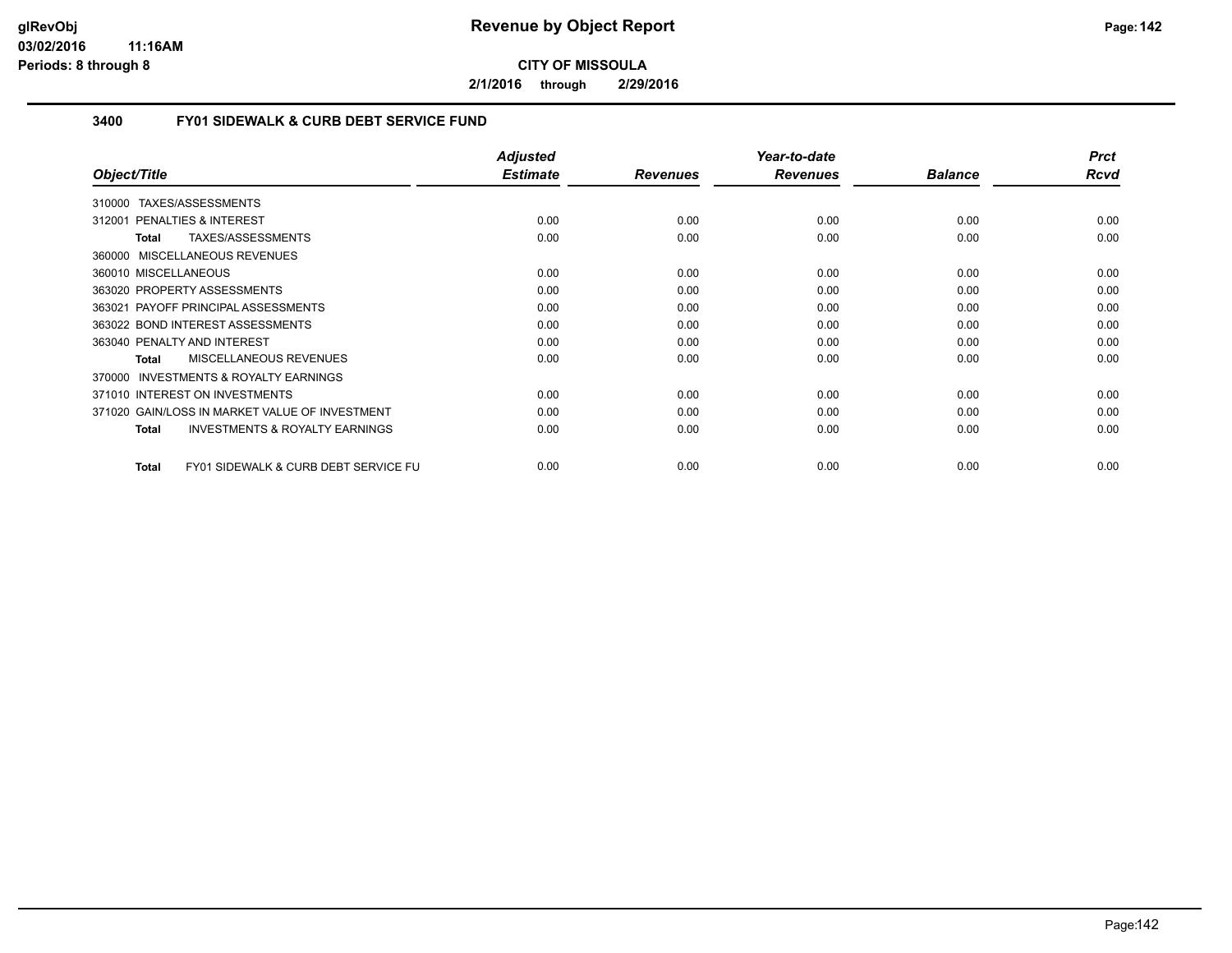**2/1/2016 through 2/29/2016**

# **3410 FY02 SIDEWALK & CURB DEBT SERVICE FUND**

**3410 FY02 SIDEWALK & CURB DEBT SERVICE FUND**

|                                                                  | <b>Adjusted</b> |                 | Year-to-date    |                | <b>Prct</b> |
|------------------------------------------------------------------|-----------------|-----------------|-----------------|----------------|-------------|
| Object/Title                                                     | <b>Estimate</b> | <b>Revenues</b> | <b>Revenues</b> | <b>Balance</b> | Rcvd        |
| 360000 MISCELLANEOUS REVENUES                                    |                 |                 |                 |                |             |
| 363020 PROPERTY ASSESSMENTS                                      | 0.00            | 0.00            | 0.00            | 0.00           | 0.00        |
| 363021 PAYOFF PRINCIPAL ASSESSMENTS                              | 0.00            | 0.00            | 0.00            | 0.00           | 0.00        |
| 363022 BOND INTEREST ASSESSMENTS                                 | 0.00            | 0.00            | 0.00            | 0.00           | 0.00        |
| 363040 PENALTY AND INTEREST                                      | 0.00            | 0.00            | 0.00            | 0.00           | 0.00        |
| MISCELLANEOUS REVENUES<br>Total                                  | 0.00            | 0.00            | 0.00            | 0.00           | 0.00        |
| INVESTMENTS & ROYALTY EARNINGS<br>370000                         |                 |                 |                 |                |             |
| 371010 INTEREST ON INVESTMENTS                                   | 0.00            | 0.00            | 0.00            | 0.00           | 0.00        |
| 371020 GAIN/LOSS IN MARKET VALUE OF INVESTMENTS                  | 0.00            | 0.00            | 0.00            | 0.00           | 0.00        |
| <b>INVESTMENTS &amp; ROYALTY EARNINGS</b><br><b>Total</b>        | 0.00            | 0.00            | 0.00            | 0.00           | 0.00        |
| <b>FY02 SIDEWALK &amp; CURB DEBT SERVICE FUI</b><br><b>Total</b> | 0.00            | 0.00            | 0.00            | 0.00           | 0.00        |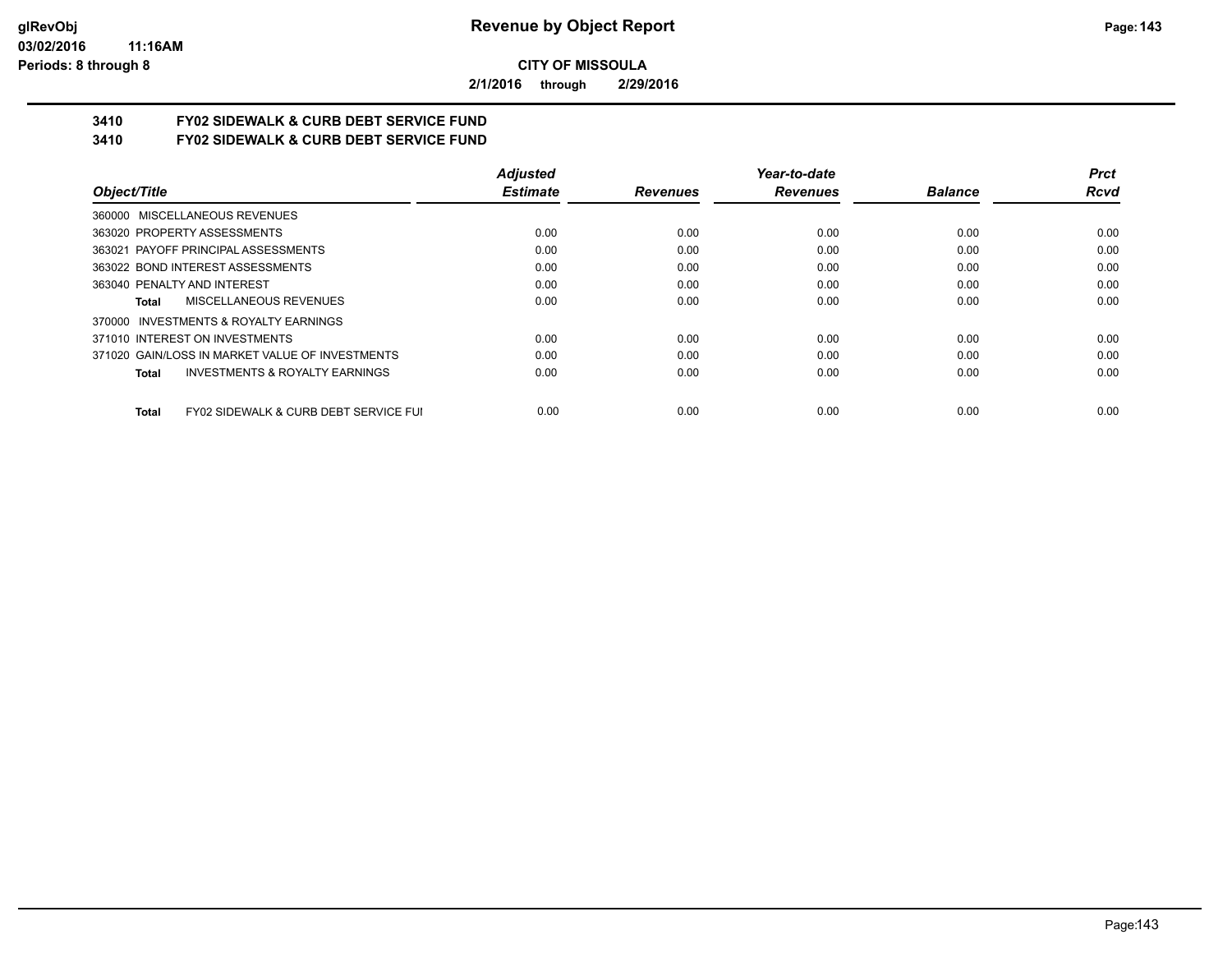**2/1/2016 through 2/29/2016**

# **3410 FY02 SIDEWALK & CURB DEBT SERVICE FUND**

|                                                                 | <b>Adjusted</b> |                 | Year-to-date    |                | <b>Prct</b> |
|-----------------------------------------------------------------|-----------------|-----------------|-----------------|----------------|-------------|
| Object/Title                                                    | <b>Estimate</b> | <b>Revenues</b> | <b>Revenues</b> | <b>Balance</b> | <b>Rcvd</b> |
| 360000 MISCELLANEOUS REVENUES                                   |                 |                 |                 |                |             |
| 363020 PROPERTY ASSESSMENTS                                     | 0.00            | 0.00            | 0.00            | 0.00           | 0.00        |
| 363021 PAYOFF PRINCIPAL ASSESSMENTS                             | 0.00            | 0.00            | 0.00            | 0.00           | 0.00        |
| 363022 BOND INTEREST ASSESSMENTS                                | 0.00            | 0.00            | 0.00            | 0.00           | 0.00        |
| 363040 PENALTY AND INTEREST                                     | 0.00            | 0.00            | 0.00            | 0.00           | 0.00        |
| MISCELLANEOUS REVENUES<br>Total                                 | 0.00            | 0.00            | 0.00            | 0.00           | 0.00        |
| 370000 INVESTMENTS & ROYALTY EARNINGS                           |                 |                 |                 |                |             |
| 371010 INTEREST ON INVESTMENTS                                  | 0.00            | 0.00            | 0.00            | 0.00           | 0.00        |
| 371020 GAIN/LOSS IN MARKET VALUE OF INVESTMENT                  | 0.00            | 0.00            | 0.00            | 0.00           | 0.00        |
| <b>INVESTMENTS &amp; ROYALTY EARNINGS</b><br>Total              | 0.00            | 0.00            | 0.00            | 0.00           | 0.00        |
| <b>FY02 SIDEWALK &amp; CURB DEBT SERVICE FU</b><br><b>Total</b> | 0.00            | 0.00            | 0.00            | 0.00           | 0.00        |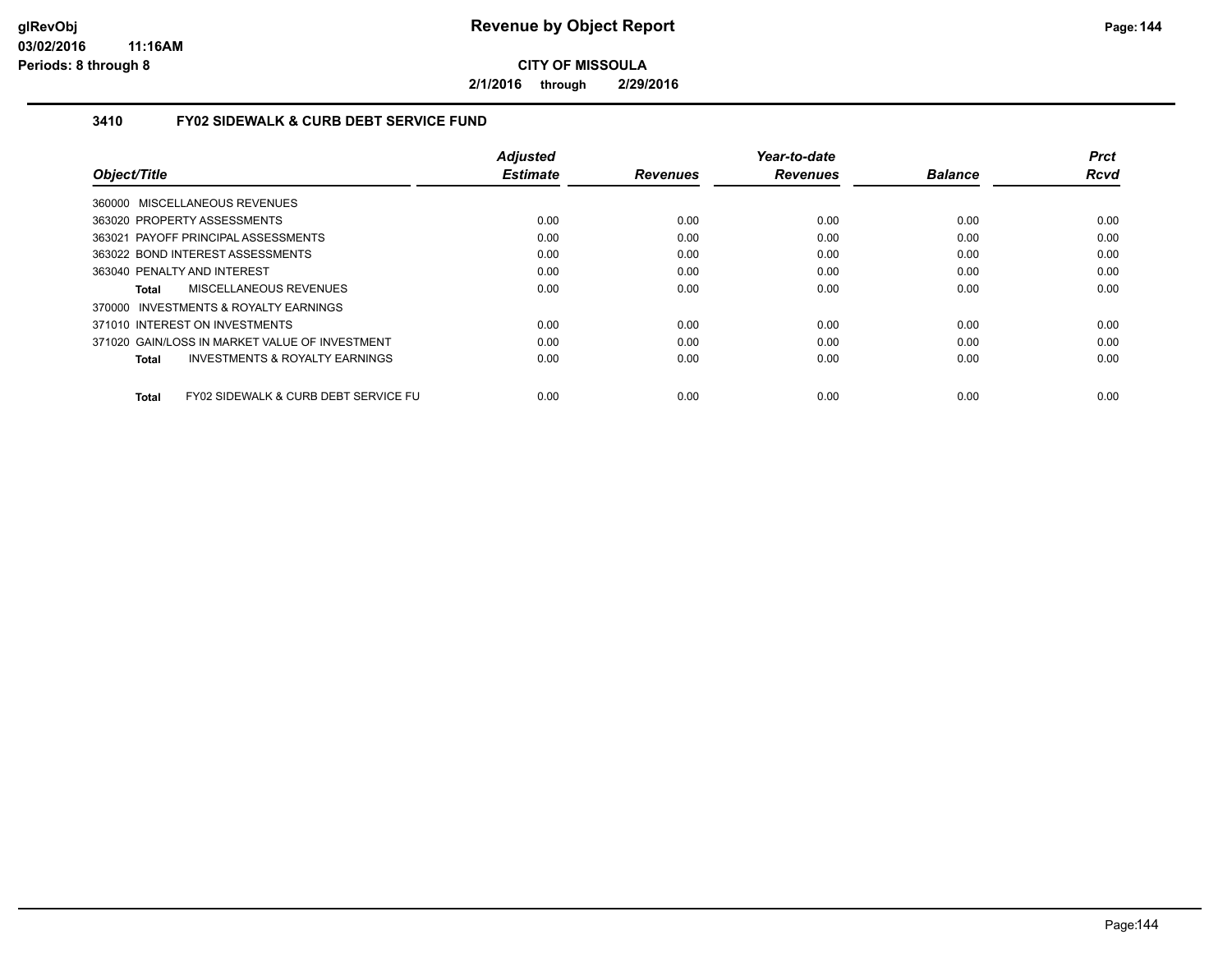**2/1/2016 through 2/29/2016**

# **3420 FY03 SIDEWALK & CURB DEBT SERVICE**

**3420 FY03 SIDEWALK & CURB DEBT SERVICE**

|                                                           | <b>Adjusted</b> |                 | Year-to-date    |                | <b>Prct</b> |
|-----------------------------------------------------------|-----------------|-----------------|-----------------|----------------|-------------|
| Object/Title                                              | <b>Estimate</b> | <b>Revenues</b> | <b>Revenues</b> | <b>Balance</b> | <b>Rcvd</b> |
| 360000 MISCELLANEOUS REVENUES                             |                 |                 |                 |                |             |
| 363020 PROPERTY ASSESSMENTS                               | 0.00            | 0.00            | 0.00            | 0.00           | 0.00        |
| 363021 PAYOFF PRINCIPAL ASSESSMENTS                       | 0.00            | 0.00            | 0.00            | 0.00           | 0.00        |
| 363022 BOND INTEREST ASSESSMENTS                          | 0.00            | 0.00            | 0.00            | 0.00           | 0.00        |
| 363040 PENALTY AND INTEREST                               | 0.00            | 0.00            | 0.00            | 0.00           | 0.00        |
| MISCELLANEOUS REVENUES<br><b>Total</b>                    | 0.00            | 0.00            | 0.00            | 0.00           | 0.00        |
| 370000 INVESTMENTS & ROYALTY EARNINGS                     |                 |                 |                 |                |             |
| 371010 INTEREST ON INVESTMENTS                            | 0.00            | 0.00            | 0.00            | 0.00           | 0.00        |
| 371020 GAIN/LOSS IN MARKET VALUE OF INVESTMENTS           | 0.00            | 0.00            | 0.00            | 0.00           | 0.00        |
| <b>INVESTMENTS &amp; ROYALTY EARNINGS</b><br><b>Total</b> | 0.00            | 0.00            | 0.00            | 0.00           | 0.00        |
| OTHER FINANCING SOURCES<br>380000                         |                 |                 |                 |                |             |
| 381009 TRANSFERS IN                                       | 0.00            | 0.00            | 0.00            | 0.00           | 0.00        |
| OTHER FINANCING SOURCES<br><b>Total</b>                   | 0.00            | 0.00            | 0.00            | 0.00           | 0.00        |
| FY03 SIDEWALK & CURB DEBT SERVICE<br><b>Total</b>         | 0.00            | 0.00            | 0.00            | 0.00           | 0.00        |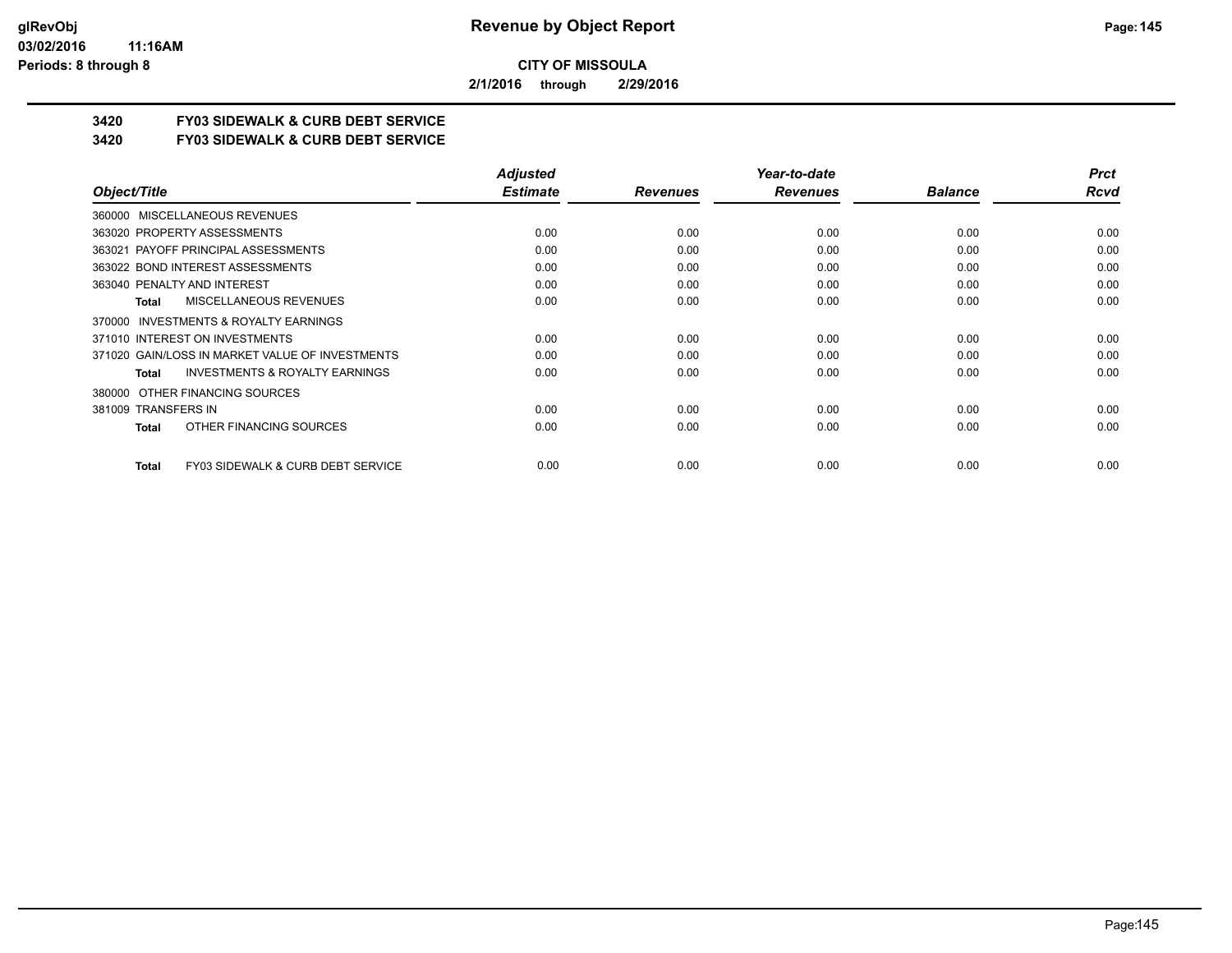**2/1/2016 through 2/29/2016**

## **3420 FY03 SIDEWALK & CURB DEBT SERVICE**

| Object/Title                                       | <b>Adjusted</b><br><b>Estimate</b> | <b>Revenues</b> | Year-to-date<br><b>Revenues</b> | <b>Balance</b> | <b>Prct</b><br><b>Rcvd</b> |
|----------------------------------------------------|------------------------------------|-----------------|---------------------------------|----------------|----------------------------|
| 360000 MISCELLANEOUS REVENUES                      |                                    |                 |                                 |                |                            |
|                                                    |                                    |                 |                                 |                |                            |
| 363020 PROPERTY ASSESSMENTS                        | 0.00                               | 0.00            | 0.00                            | 0.00           | 0.00                       |
| 363021 PAYOFF PRINCIPAL ASSESSMENTS                | 0.00                               | 0.00            | 0.00                            | 0.00           | 0.00                       |
| 363022 BOND INTEREST ASSESSMENTS                   | 0.00                               | 0.00            | 0.00                            | 0.00           | 0.00                       |
| 363040 PENALTY AND INTEREST                        | 0.00                               | 0.00            | 0.00                            | 0.00           | 0.00                       |
| <b>MISCELLANEOUS REVENUES</b><br>Total             | 0.00                               | 0.00            | 0.00                            | 0.00           | 0.00                       |
| 370000 INVESTMENTS & ROYALTY EARNINGS              |                                    |                 |                                 |                |                            |
| 371010 INTEREST ON INVESTMENTS                     | 0.00                               | 0.00            | 0.00                            | 0.00           | 0.00                       |
| 371020 GAIN/LOSS IN MARKET VALUE OF INVESTMENT     | 0.00                               | 0.00            | 0.00                            | 0.00           | 0.00                       |
| <b>INVESTMENTS &amp; ROYALTY EARNINGS</b><br>Total | 0.00                               | 0.00            | 0.00                            | 0.00           | 0.00                       |
| 380000 OTHER FINANCING SOURCES                     |                                    |                 |                                 |                |                            |
| 381009 TRANSFERS IN                                | 0.00                               | 0.00            | 0.00                            | 0.00           | 0.00                       |
| OTHER FINANCING SOURCES<br>Total                   | 0.00                               | 0.00            | 0.00                            | 0.00           | 0.00                       |
|                                                    |                                    |                 |                                 |                |                            |
| FY03 SIDEWALK & CURB DEBT SERVICE<br>Total         | 0.00                               | 0.00            | 0.00                            | 0.00           | 0.00                       |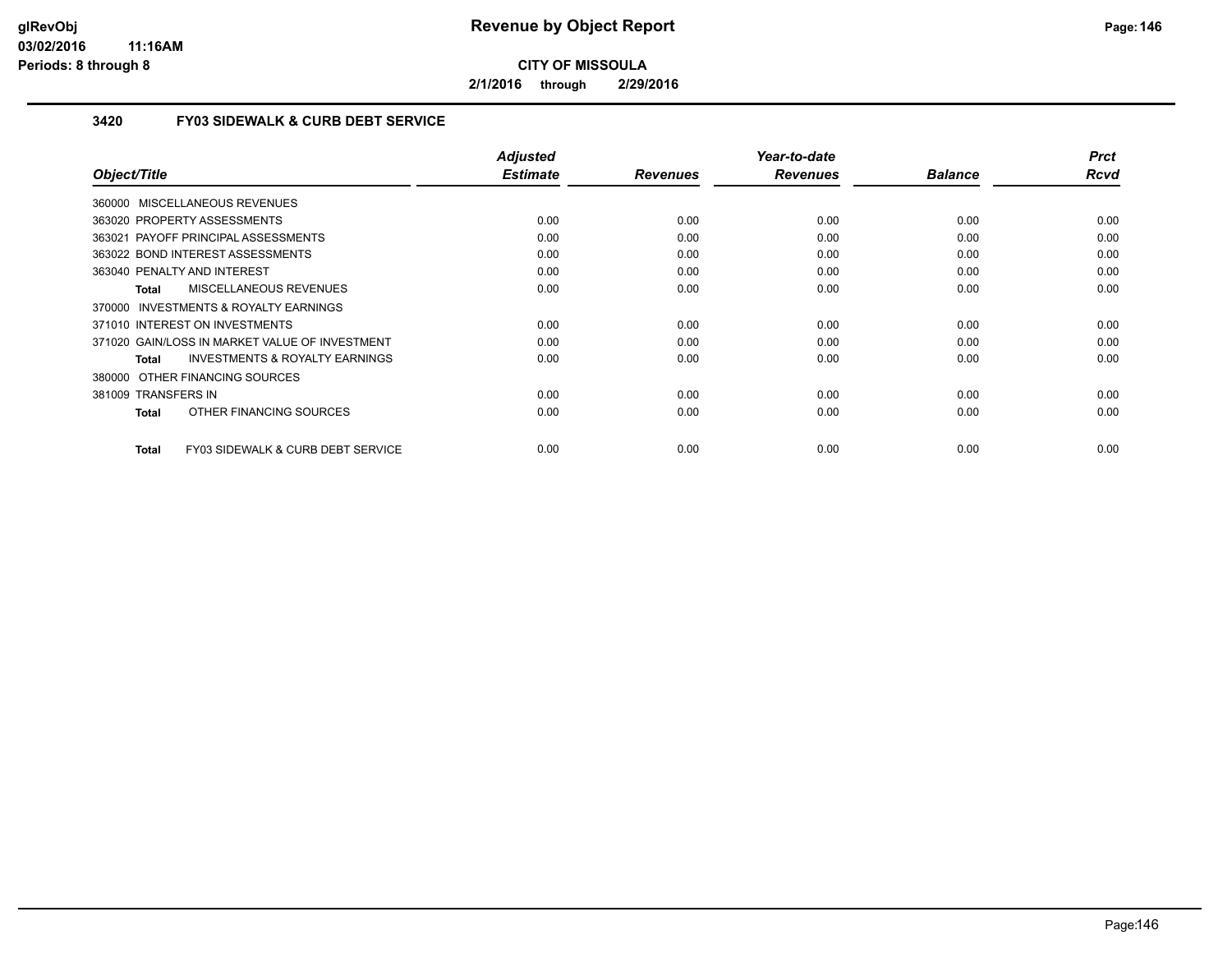**2/1/2016 through 2/29/2016**

# **3430 FY04 SIDEWALK CURB DEBT SERVICE**

### **3430 FY04 SIDEWALK CURB DEBT SERVICE**

|                                                    | <b>Adjusted</b> |                 | Year-to-date    |                | <b>Prct</b> |
|----------------------------------------------------|-----------------|-----------------|-----------------|----------------|-------------|
| Object/Title                                       | <b>Estimate</b> | <b>Revenues</b> | <b>Revenues</b> | <b>Balance</b> | <b>Rcvd</b> |
| 360000 MISCELLANEOUS REVENUES                      |                 |                 |                 |                |             |
| 363020 PROPERTY ASSESSMENTS                        | 10,825.00       | 504.35          | 7.259.19        | 3,565.81       | 67.06       |
| 363021 PAYOFF PRINCIPAL ASSESSMENTS                | 0.00            | 0.00            | 0.00            | 0.00           | 0.00        |
| 363022 BOND INTEREST ASSESSMENTS                   | 0.00            | 0.00            | 0.00            | 0.00           | 0.00        |
| 363040 PENALTY AND INTEREST                        | 0.00            | 14.51           | 14.51           | $-14.51$       | 0.00        |
| MISCELLANEOUS REVENUES<br>Total                    | 10,825.00       | 518.86          | 7,273.70        | 3,551.30       | 67.19       |
| INVESTMENTS & ROYALTY EARNINGS<br>370000           |                 |                 |                 |                |             |
| 371010 INTEREST ON INVESTMENTS                     | 0.00            | 0.00            | 0.00            | 0.00           | 0.00        |
| 371020 GAIN/LOSS IN MARKET VALUE OF INVESTMENTS    | 0.00            | 0.00            | 0.00            | 0.00           | 0.00        |
| <b>INVESTMENTS &amp; ROYALTY EARNINGS</b><br>Total | 0.00            | 0.00            | 0.00            | 0.00           | 0.00        |
| OTHER FINANCING SOURCES<br>380000                  |                 |                 |                 |                |             |
| 381030 SID BOND PROCEEDS                           | 0.00            | 0.00            | 0.00            | 0.00           | 0.00        |
| OTHER FINANCING SOURCES<br>Total                   | 0.00            | 0.00            | 0.00            | 0.00           | 0.00        |
| <b>FY04 SIDEWALK CURB DEBT SERVICE</b><br>Total    | 10,825.00       | 518.86          | 7.273.70        | 3,551.30       | 67.19       |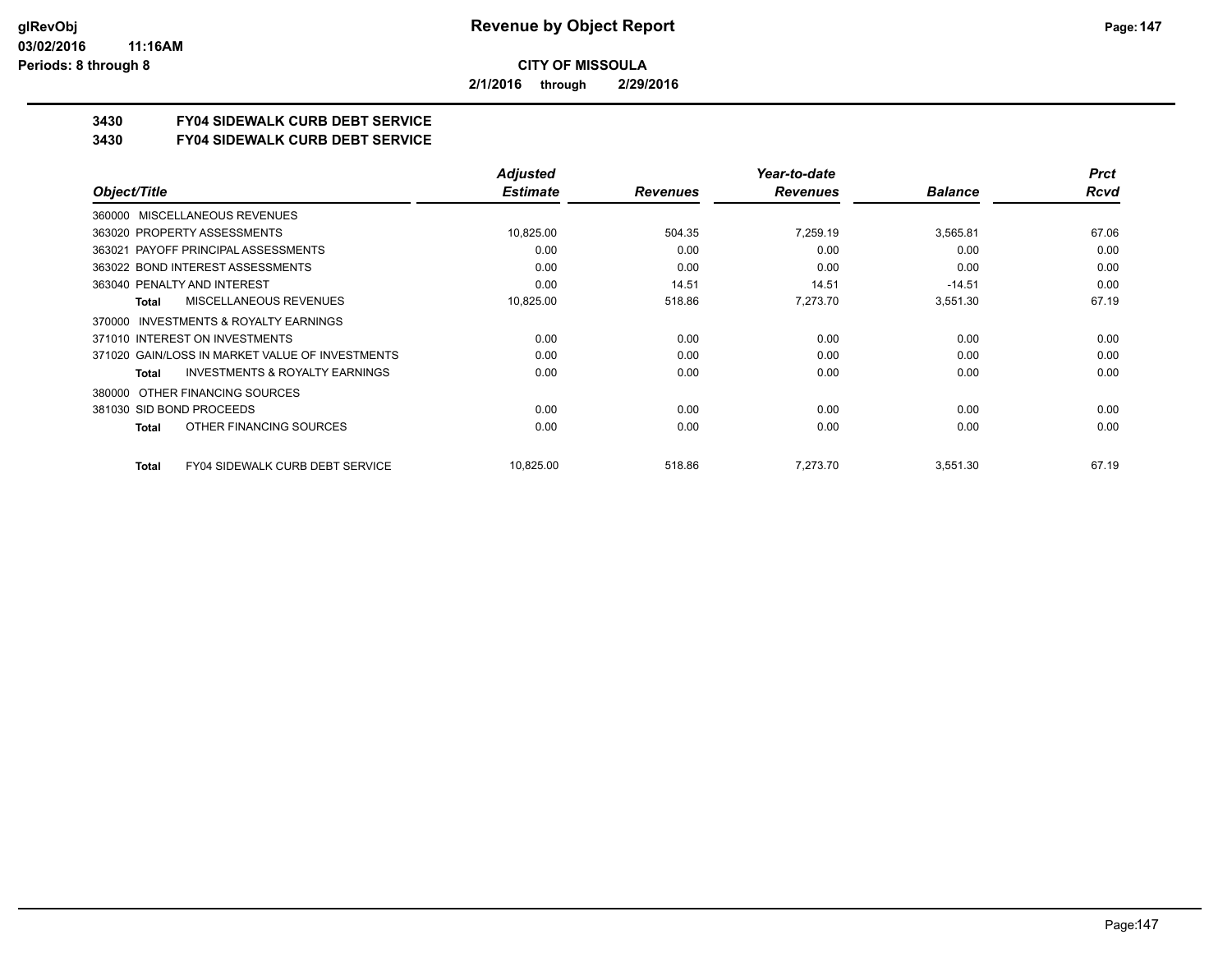**2/1/2016 through 2/29/2016**

## **3430 FY04 SIDEWALK CURB DEBT SERVICE**

|                                                    | <b>Adjusted</b> |                 | Year-to-date    |                | <b>Prct</b> |
|----------------------------------------------------|-----------------|-----------------|-----------------|----------------|-------------|
| Object/Title                                       | <b>Estimate</b> | <b>Revenues</b> | <b>Revenues</b> | <b>Balance</b> | <b>Rcvd</b> |
| 360000 MISCELLANEOUS REVENUES                      |                 |                 |                 |                |             |
| 363020 PROPERTY ASSESSMENTS                        | 10,825.00       | 504.35          | 7.259.19        | 3,565.81       | 67.06       |
| 363021 PAYOFF PRINCIPAL ASSESSMENTS                | 0.00            | 0.00            | 0.00            | 0.00           | 0.00        |
| 363022 BOND INTEREST ASSESSMENTS                   | 0.00            | 0.00            | 0.00            | 0.00           | 0.00        |
| 363040 PENALTY AND INTEREST                        | 0.00            | 14.51           | 14.51           | $-14.51$       | 0.00        |
| <b>MISCELLANEOUS REVENUES</b><br>Total             | 10,825.00       | 518.86          | 7.273.70        | 3,551.30       | 67.19       |
| 370000 INVESTMENTS & ROYALTY EARNINGS              |                 |                 |                 |                |             |
| 371010 INTEREST ON INVESTMENTS                     | 0.00            | 0.00            | 0.00            | 0.00           | 0.00        |
| 371020 GAIN/LOSS IN MARKET VALUE OF INVESTMENT     | 0.00            | 0.00            | 0.00            | 0.00           | 0.00        |
| <b>INVESTMENTS &amp; ROYALTY EARNINGS</b><br>Total | 0.00            | 0.00            | 0.00            | 0.00           | 0.00        |
| 380000 OTHER FINANCING SOURCES                     |                 |                 |                 |                |             |
| 381030 SID BOND PROCEEDS                           | 0.00            | 0.00            | 0.00            | 0.00           | 0.00        |
| OTHER FINANCING SOURCES<br>Total                   | 0.00            | 0.00            | 0.00            | 0.00           | 0.00        |
| FY04 SIDEWALK CURB DEBT SERVICE<br>Total           | 10.825.00       | 518.86          | 7.273.70        | 3,551.30       | 67.19       |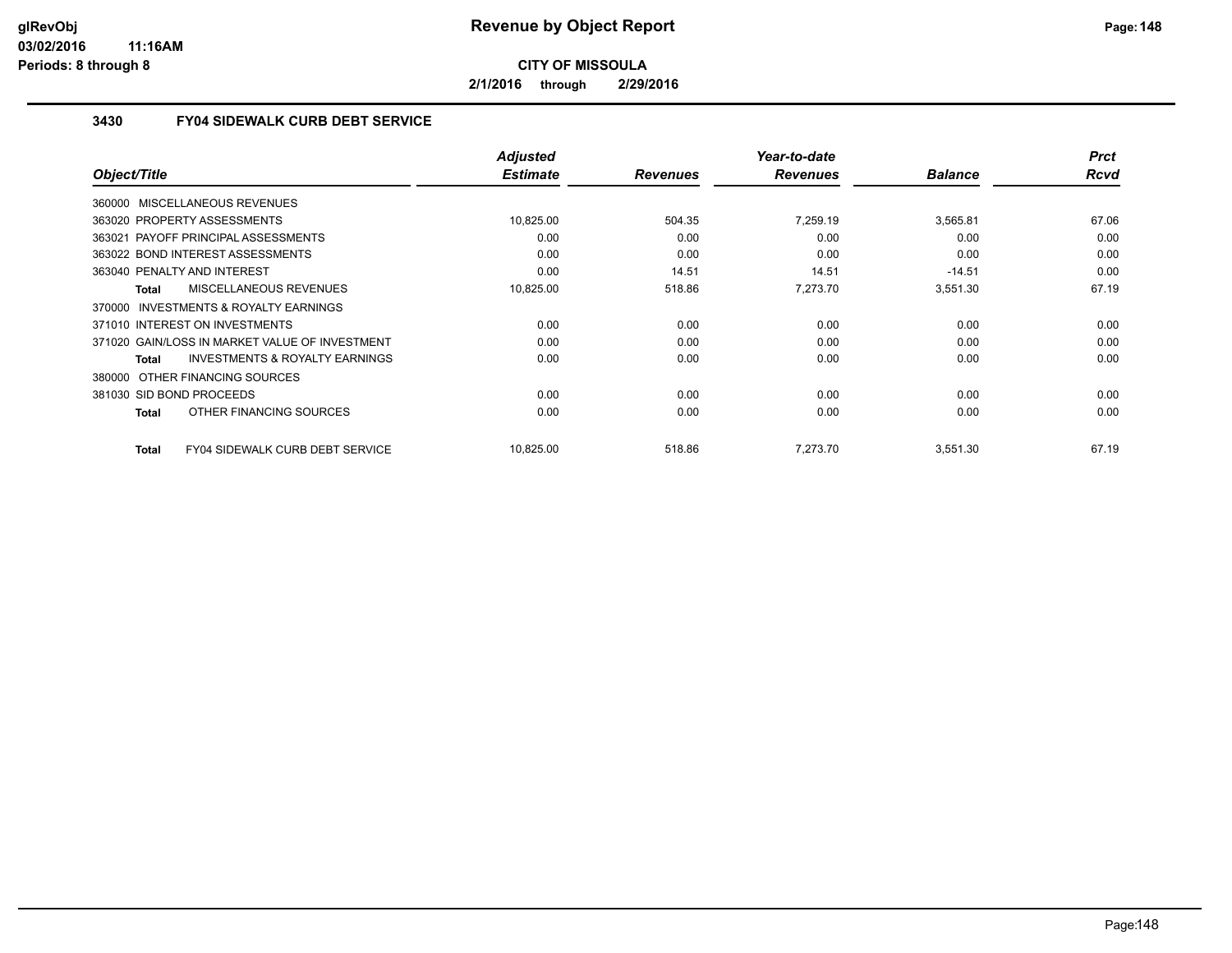**2/1/2016 through 2/29/2016**

## **3433 SID 433 DEBT SERVICE**

**3433 SID 433 DEBT SERVICE**

|                                                    | <b>Adjusted</b> |                 | Year-to-date    |                | <b>Prct</b> |
|----------------------------------------------------|-----------------|-----------------|-----------------|----------------|-------------|
| Object/Title                                       | <b>Estimate</b> | <b>Revenues</b> | <b>Revenues</b> | <b>Balance</b> | <b>Rcvd</b> |
| 360000 MISCELLANEOUS REVENUES                      |                 |                 |                 |                |             |
| 363020 PROPERTY ASSESSMENTS                        | 0.00            | 0.00            | 0.00            | 0.00           | 0.00        |
| PAYOFF PRINCIPAL ASSESSMENTS<br>363021             | 0.00            | 0.00            | 0.00            | 0.00           | 0.00        |
| 363022 BOND INTEREST ASSESSMENTS                   | 0.00            | 0.00            | 0.00            | 0.00           | 0.00        |
| 363040 PENALTY AND INTEREST                        | 0.00            | 0.00            | 0.00            | 0.00           | 0.00        |
| MISCELLANEOUS REVENUES<br>Total                    | 0.00            | 0.00            | 0.00            | 0.00           | 0.00        |
| 370000 INVESTMENTS & ROYALTY EARNINGS              |                 |                 |                 |                |             |
| 371010 INTEREST ON INVESTMENTS                     | 0.00            | 0.00            | 0.00            | 0.00           | 0.00        |
| 371020 GAIN/LOSS IN MARKET VALUE OF INVESTMENTS    | 0.00            | 0.00            | 0.00            | 0.00           | 0.00        |
| <b>INVESTMENTS &amp; ROYALTY EARNINGS</b><br>Total | 0.00            | 0.00            | 0.00            | 0.00           | 0.00        |
| SID 433 DEBT SERVICE<br><b>Total</b>               | 0.00            | 0.00            | 0.00            | 0.00           | 0.00        |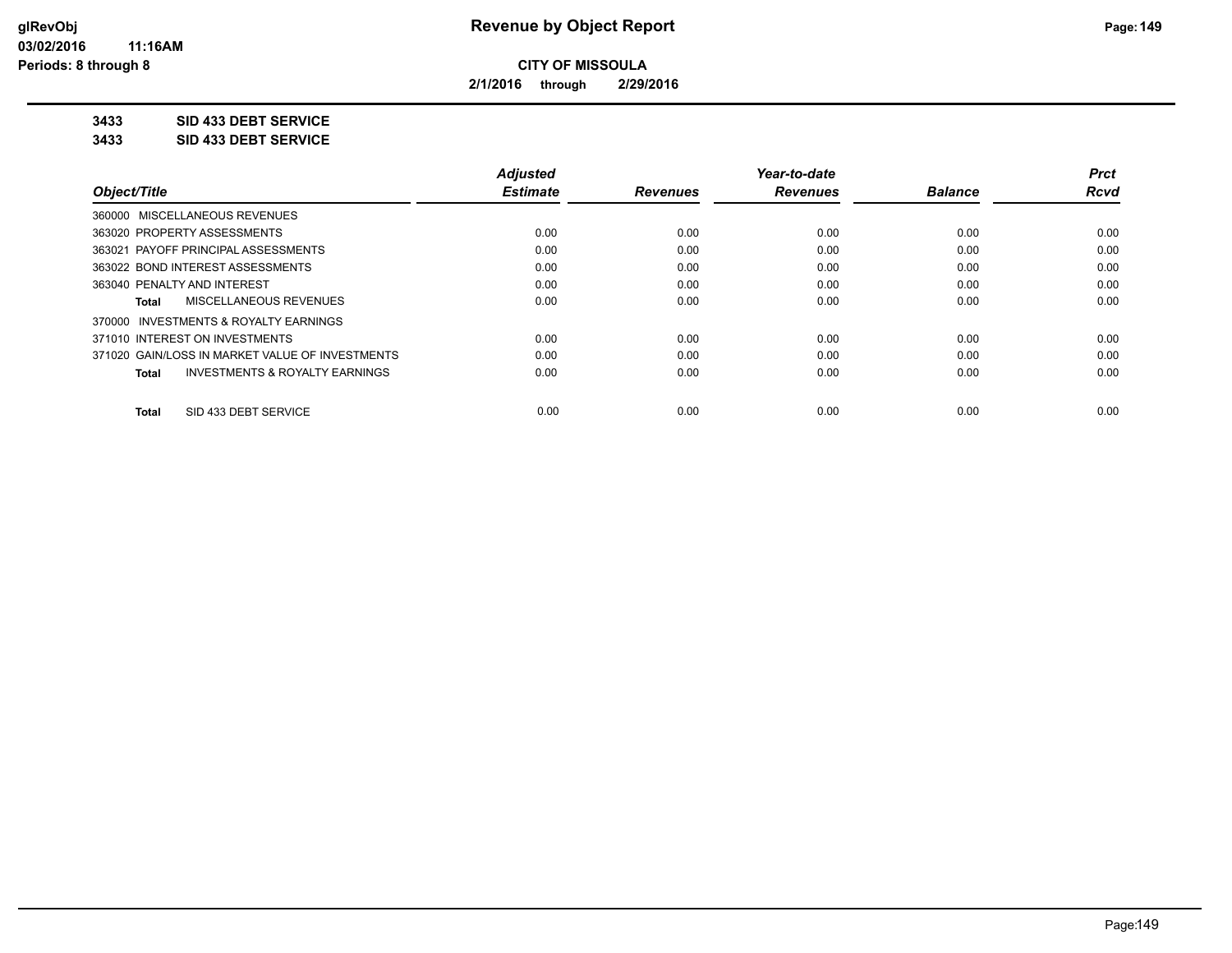**2/1/2016 through 2/29/2016**

### **3433 SID 433 DEBT SERVICE**

|                                                    | <b>Adjusted</b> |                 | Year-to-date    |                | <b>Prct</b> |
|----------------------------------------------------|-----------------|-----------------|-----------------|----------------|-------------|
| Object/Title                                       | <b>Estimate</b> | <b>Revenues</b> | <b>Revenues</b> | <b>Balance</b> | <b>Rcvd</b> |
| 360000 MISCELLANEOUS REVENUES                      |                 |                 |                 |                |             |
| 363020 PROPERTY ASSESSMENTS                        | 0.00            | 0.00            | 0.00            | 0.00           | 0.00        |
| 363021 PAYOFF PRINCIPAL ASSESSMENTS                | 0.00            | 0.00            | 0.00            | 0.00           | 0.00        |
| 363022 BOND INTEREST ASSESSMENTS                   | 0.00            | 0.00            | 0.00            | 0.00           | 0.00        |
| 363040 PENALTY AND INTEREST                        | 0.00            | 0.00            | 0.00            | 0.00           | 0.00        |
| MISCELLANEOUS REVENUES<br>Total                    | 0.00            | 0.00            | 0.00            | 0.00           | 0.00        |
| 370000 INVESTMENTS & ROYALTY EARNINGS              |                 |                 |                 |                |             |
| 371010 INTEREST ON INVESTMENTS                     | 0.00            | 0.00            | 0.00            | 0.00           | 0.00        |
| 371020 GAIN/LOSS IN MARKET VALUE OF INVESTMENT     | 0.00            | 0.00            | 0.00            | 0.00           | 0.00        |
| <b>INVESTMENTS &amp; ROYALTY EARNINGS</b><br>Total | 0.00            | 0.00            | 0.00            | 0.00           | 0.00        |
|                                                    |                 |                 |                 |                |             |
| SID 433 DEBT SERVICE<br>Total                      | 0.00            | 0.00            | 0.00            | 0.00           | 0.00        |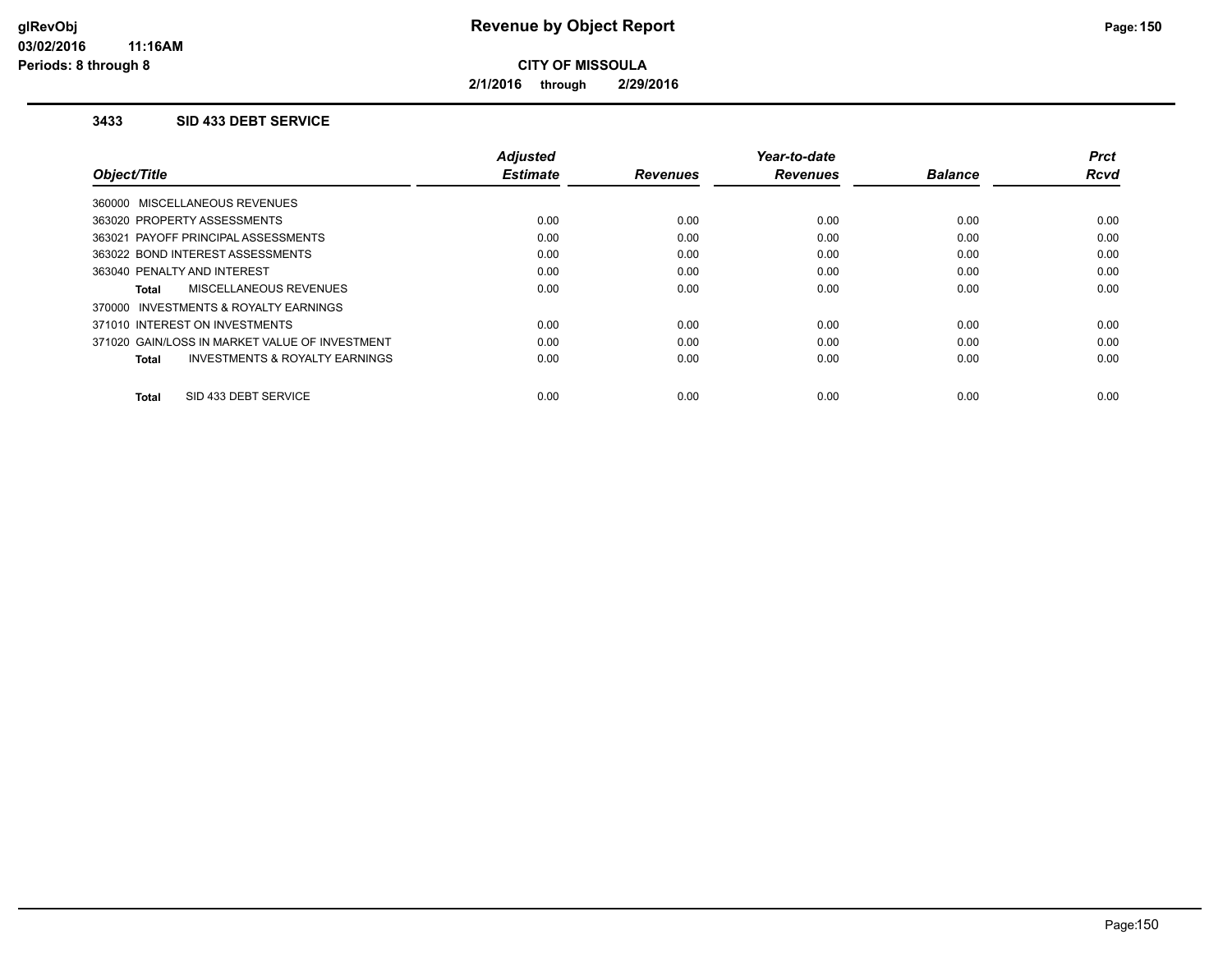**2/1/2016 through 2/29/2016**

## **3440 FY 05 SIDEWALK AND CURB**

**3440 FY 05 SIDEWALK AND CURB**

|                                                    | <b>Adjusted</b> |                 | Year-to-date    |                | <b>Prct</b> |
|----------------------------------------------------|-----------------|-----------------|-----------------|----------------|-------------|
| Object/Title                                       | <b>Estimate</b> | <b>Revenues</b> | <b>Revenues</b> | <b>Balance</b> | <b>Rcvd</b> |
| MISCELLANEOUS REVENUES<br>360000                   |                 |                 |                 |                |             |
| 363020 PROPERTY ASSESSMENTS                        | 38,588.00       | 58.41           | 14,559.41       | 24,028.59      | 37.73       |
| 363021 PAYOFF PRINCIPAL ASSESSMENTS                | 0.00            | 0.00            | 0.00            | 0.00           | 0.00        |
| 363022 BOND INTEREST ASSESSMENTS                   | 0.00            | 0.00            | 0.00            | 0.00           | 0.00        |
| 363040 PENALTY AND INTEREST                        | 0.00            | 1.73            | 5.07            | $-5.07$        | 0.00        |
| <b>MISCELLANEOUS REVENUES</b><br>Total             | 38,588.00       | 60.14           | 14,564.48       | 24,023.52      | 37.74       |
| INVESTMENTS & ROYALTY EARNINGS<br>370000           |                 |                 |                 |                |             |
| 371010 INTEREST ON INVESTMENTS                     | 0.00            | 0.00            | 0.00            | 0.00           | 0.00        |
| 371020 GAIN/LOSS IN MARKET VALUE OF INVESTMENTS    | 0.00            | 0.00            | 0.00            | 0.00           | 0.00        |
| 371500 INTEREST ON INTERFUND LOAN                  | 0.00            | 0.00            | 0.00            | 0.00           | 0.00        |
| <b>INVESTMENTS &amp; ROYALTY EARNINGS</b><br>Total | 0.00            | 0.00            | 0.00            | 0.00           | 0.00        |
| OTHER FINANCING SOURCES<br>380000                  |                 |                 |                 |                |             |
| 381030 SID BONDS PROCEEDS                          | 0.00            | 0.00            | 0.00            | 0.00           | 0.00        |
| OTHER FINANCING SOURCES<br><b>Total</b>            | 0.00            | 0.00            | 0.00            | 0.00           | 0.00        |
| FY 05 SIDEWALK AND CURB<br><b>Total</b>            | 38,588.00       | 60.14           | 14,564.48       | 24,023.52      | 37.74       |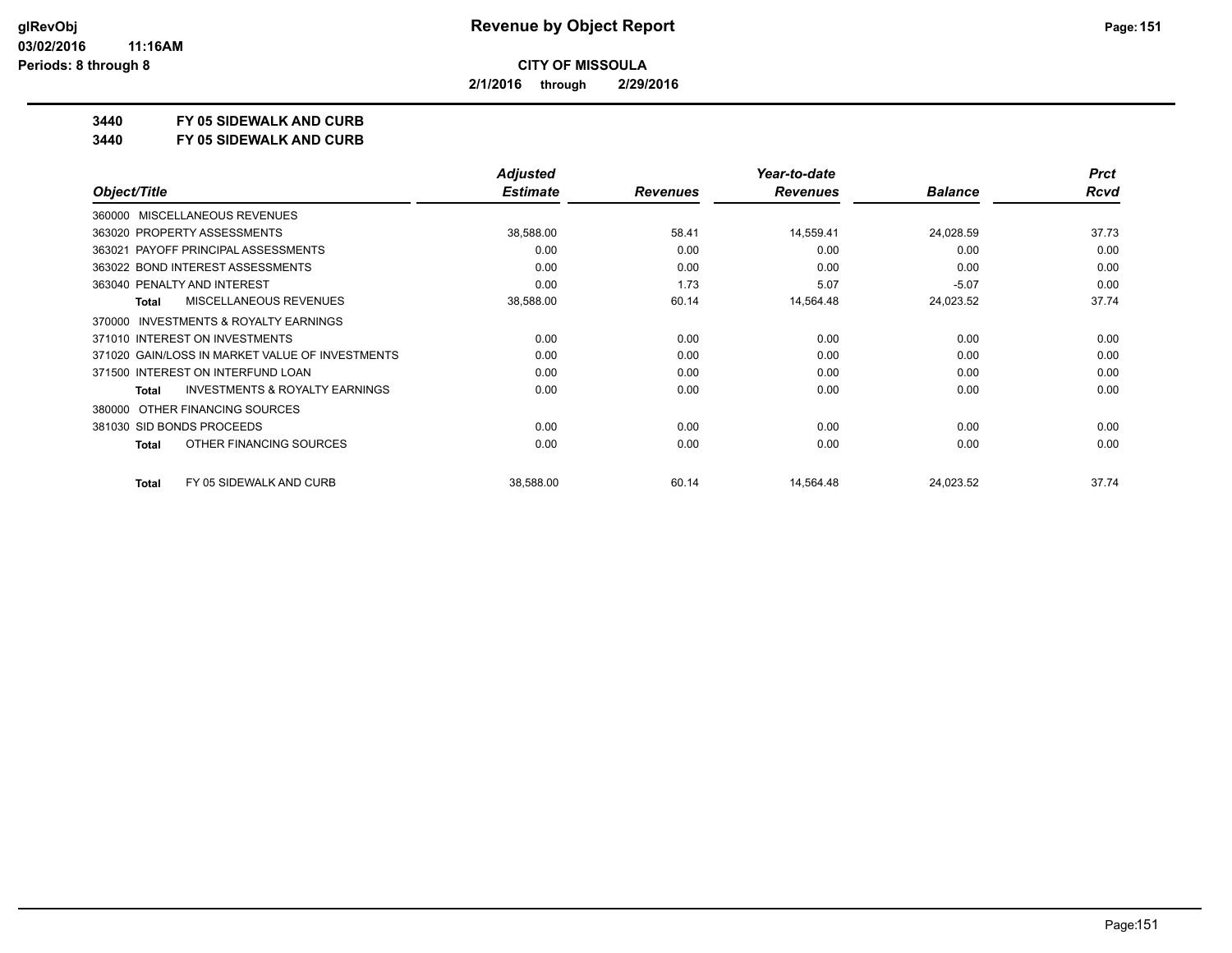**2/1/2016 through 2/29/2016**

## **3440 FY 05 SIDEWALK AND CURB**

|                                                     | <b>Adjusted</b> |                 | Year-to-date    |                | <b>Prct</b> |
|-----------------------------------------------------|-----------------|-----------------|-----------------|----------------|-------------|
| Object/Title                                        | <b>Estimate</b> | <b>Revenues</b> | <b>Revenues</b> | <b>Balance</b> | <b>Rcvd</b> |
| 360000 MISCELLANEOUS REVENUES                       |                 |                 |                 |                |             |
| 363020 PROPERTY ASSESSMENTS                         | 38,588.00       | 58.41           | 14,559.41       | 24,028.59      | 37.73       |
| 363021 PAYOFF PRINCIPAL ASSESSMENTS                 | 0.00            | 0.00            | 0.00            | 0.00           | 0.00        |
| 363022 BOND INTEREST ASSESSMENTS                    | 0.00            | 0.00            | 0.00            | 0.00           | 0.00        |
| 363040 PENALTY AND INTEREST                         | 0.00            | 1.73            | 5.07            | $-5.07$        | 0.00        |
| <b>MISCELLANEOUS REVENUES</b><br>Total              | 38,588.00       | 60.14           | 14,564.48       | 24,023.52      | 37.74       |
| <b>INVESTMENTS &amp; ROYALTY EARNINGS</b><br>370000 |                 |                 |                 |                |             |
| 371010 INTEREST ON INVESTMENTS                      | 0.00            | 0.00            | 0.00            | 0.00           | 0.00        |
| 371020 GAIN/LOSS IN MARKET VALUE OF INVESTMENT      | 0.00            | 0.00            | 0.00            | 0.00           | 0.00        |
| 371500 INTEREST ON INTERFUND LOAN                   | 0.00            | 0.00            | 0.00            | 0.00           | 0.00        |
| <b>INVESTMENTS &amp; ROYALTY EARNINGS</b><br>Total  | 0.00            | 0.00            | 0.00            | 0.00           | 0.00        |
| 380000 OTHER FINANCING SOURCES                      |                 |                 |                 |                |             |
| 381030 SID BONDS PROCEEDS                           | 0.00            | 0.00            | 0.00            | 0.00           | 0.00        |
| OTHER FINANCING SOURCES<br>Total                    | 0.00            | 0.00            | 0.00            | 0.00           | 0.00        |
| <b>Total</b><br>FY 05 SIDEWALK AND CURB             | 38,588.00       | 60.14           | 14,564.48       | 24,023.52      | 37.74       |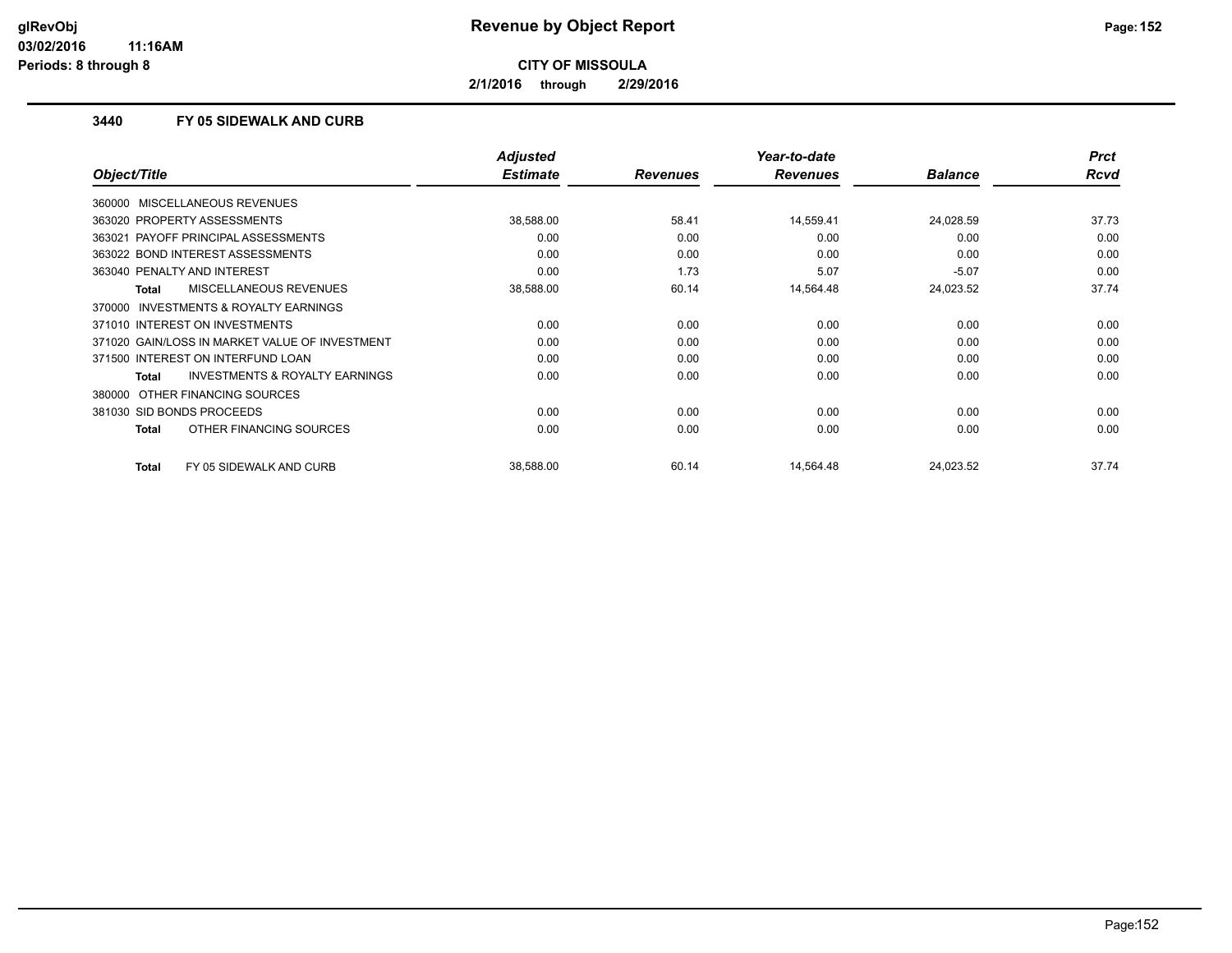**2/1/2016 through 2/29/2016**

## **3441 FY 06 SIDEWALK & CURB DEBT**

**3441 FY 06 SIDEWALK & CURB DEBT**

|                                                    | <b>Adjusted</b> |                 | Year-to-date    |                | <b>Prct</b> |
|----------------------------------------------------|-----------------|-----------------|-----------------|----------------|-------------|
| Object/Title                                       | <b>Estimate</b> | <b>Revenues</b> | <b>Revenues</b> | <b>Balance</b> | <b>Rcvd</b> |
| 360000 MISCELLANEOUS REVENUES                      |                 |                 |                 |                |             |
| 363020 PROPERTY ASSESSMENTS                        | 0.00            | 0.00            | 0.00            | 0.00           | 0.00        |
| MISCELLANEOUS REVENUES<br><b>Total</b>             | 0.00            | 0.00            | 0.00            | 0.00           | 0.00        |
| 370000 INVESTMENTS & ROYALTY EARNINGS              |                 |                 |                 |                |             |
| 371010 INTEREST ON INVESTMENTS                     | 0.00            | 0.00            | 0.00            | 0.00           | 0.00        |
| 371020 GAIN/LOSS IN MARKET VALUE OF INVESTMENTS    | 0.00            | 0.00            | 0.00            | 0.00           | 0.00        |
| <b>INVESTMENTS &amp; ROYALTY EARNINGS</b><br>Total | 0.00            | 0.00            | 0.00            | 0.00           | 0.00        |
|                                                    |                 |                 |                 |                |             |
| Total<br>FY 06 SIDEWALK & CURB DEBT                | 0.00            | 0.00            | 0.00            | 0.00           | 0.00        |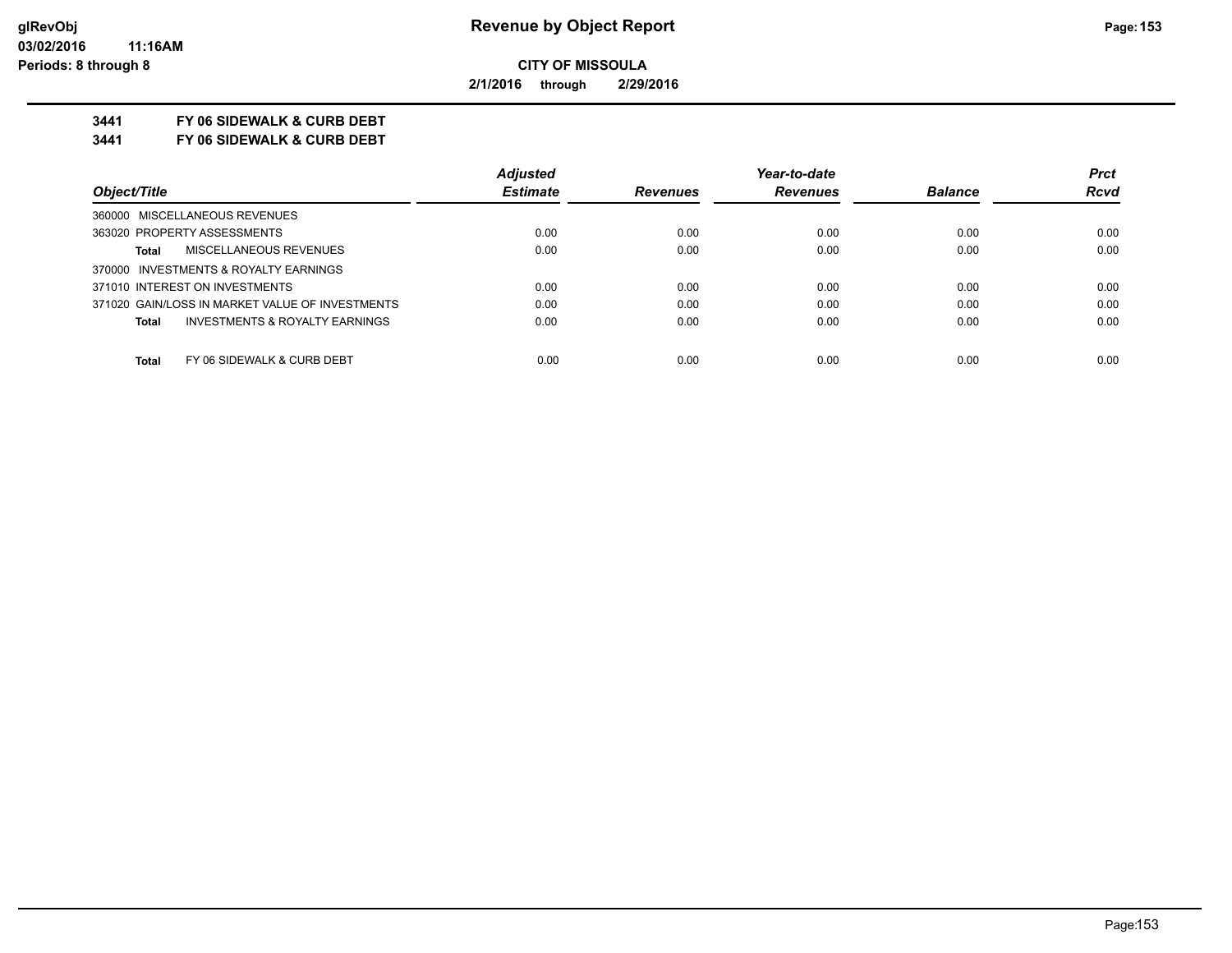**2/1/2016 through 2/29/2016**

## **3441 FY 06 SIDEWALK & CURB DEBT**

|                                                | <b>Adjusted</b> |                 | Year-to-date    |                | <b>Prct</b> |
|------------------------------------------------|-----------------|-----------------|-----------------|----------------|-------------|
| Object/Title                                   | <b>Estimate</b> | <b>Revenues</b> | <b>Revenues</b> | <b>Balance</b> | <b>Rcvd</b> |
| 360000 MISCELLANEOUS REVENUES                  |                 |                 |                 |                |             |
| 363020 PROPERTY ASSESSMENTS                    | 0.00            | 0.00            | 0.00            | 0.00           | 0.00        |
| <b>MISCELLANEOUS REVENUES</b><br>Total         | 0.00            | 0.00            | 0.00            | 0.00           | 0.00        |
| 370000 INVESTMENTS & ROYALTY EARNINGS          |                 |                 |                 |                |             |
| 371010 INTEREST ON INVESTMENTS                 | 0.00            | 0.00            | 0.00            | 0.00           | 0.00        |
| 371020 GAIN/LOSS IN MARKET VALUE OF INVESTMENT | 0.00            | 0.00            | 0.00            | 0.00           | 0.00        |
| INVESTMENTS & ROYALTY EARNINGS<br>Total        | 0.00            | 0.00            | 0.00            | 0.00           | 0.00        |
|                                                |                 |                 |                 |                |             |
| Total<br>FY 06 SIDEWALK & CURB DEBT            | 0.00            | 0.00            | 0.00            | 0.00           | 0.00        |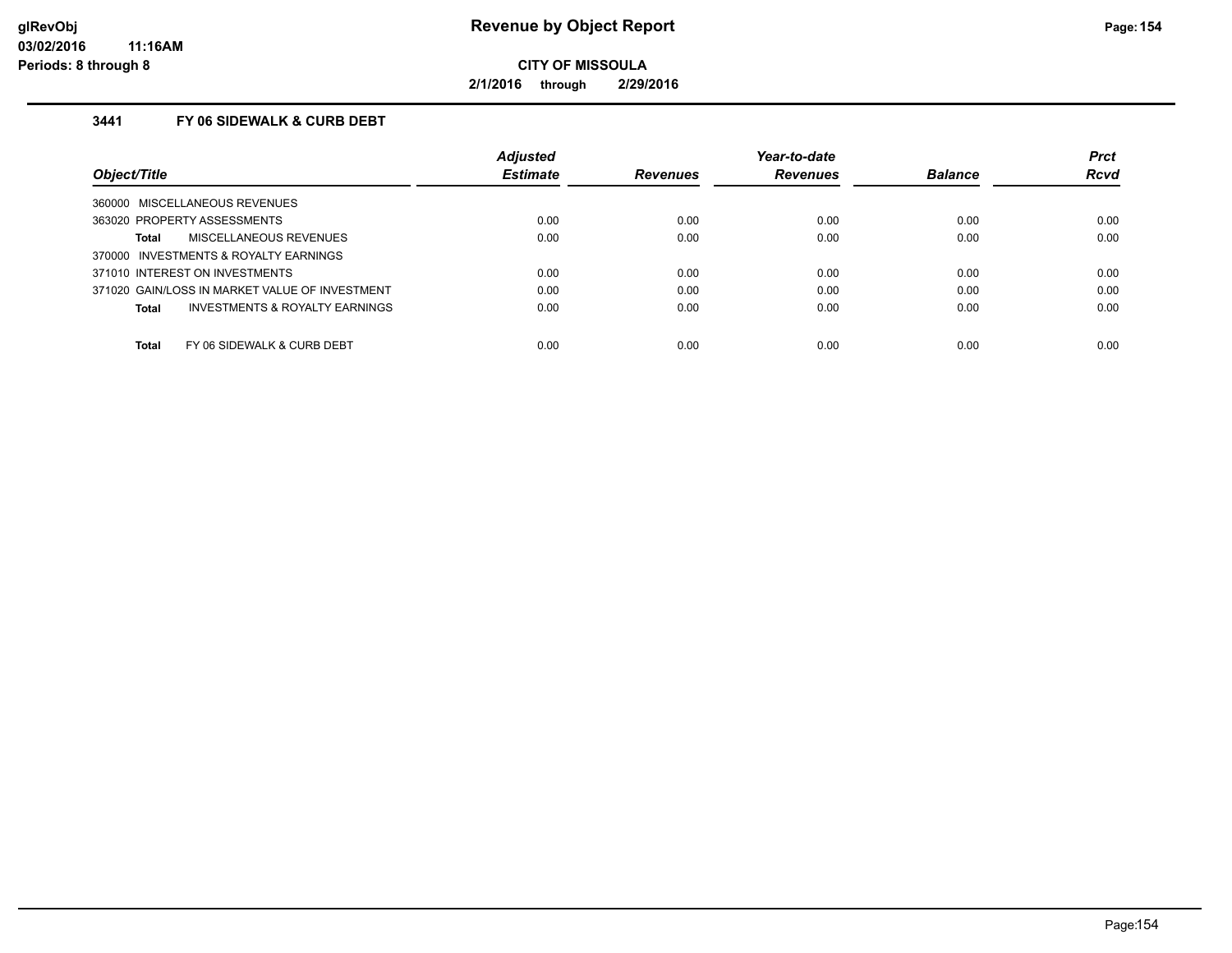**2/1/2016 through 2/29/2016**

## **3449 SID 449 DEBT SERVICE**

**3449 SID 449 DEBT SERVICE**

|                                                    | <b>Adjusted</b> |                 | Year-to-date    |                | <b>Prct</b> |
|----------------------------------------------------|-----------------|-----------------|-----------------|----------------|-------------|
| Object/Title                                       | <b>Estimate</b> | <b>Revenues</b> | <b>Revenues</b> | <b>Balance</b> | <b>Rcvd</b> |
| 360000 MISCELLANEOUS REVENUES                      |                 |                 |                 |                |             |
| 363020 PROPERTY ASSESSMENTS                        | 0.00            | 0.00            | 0.00            | 0.00           | 0.00        |
| 363021 PAYOFF PRINCIPAL ASSESSMENTS                | 0.00            | 0.00            | 0.00            | 0.00           | 0.00        |
| 363022 BOND INTEREST ASSESSMENTS                   | 0.00            | 0.00            | 0.00            | 0.00           | 0.00        |
| 363040 PENALTY AND INTEREST                        | 0.00            | 0.00            | 0.00            | 0.00           | 0.00        |
| MISCELLANEOUS REVENUES<br>Total                    | 0.00            | 0.00            | 0.00            | 0.00           | 0.00        |
| 370000 INVESTMENTS & ROYALTY EARNINGS              |                 |                 |                 |                |             |
| 371010 INTEREST ON INVESTMENTS                     | 0.00            | 0.00            | 0.00            | 0.00           | 0.00        |
| 371020 GAIN/LOSS IN MARKET VALUE OF INVESTMENTS    | 0.00            | 0.00            | 0.00            | 0.00           | 0.00        |
| <b>INVESTMENTS &amp; ROYALTY EARNINGS</b><br>Total | 0.00            | 0.00            | 0.00            | 0.00           | 0.00        |
| SID 449 DEBT SERVICE<br>Total                      | 0.00            | 0.00            | 0.00            | 0.00           | 0.00        |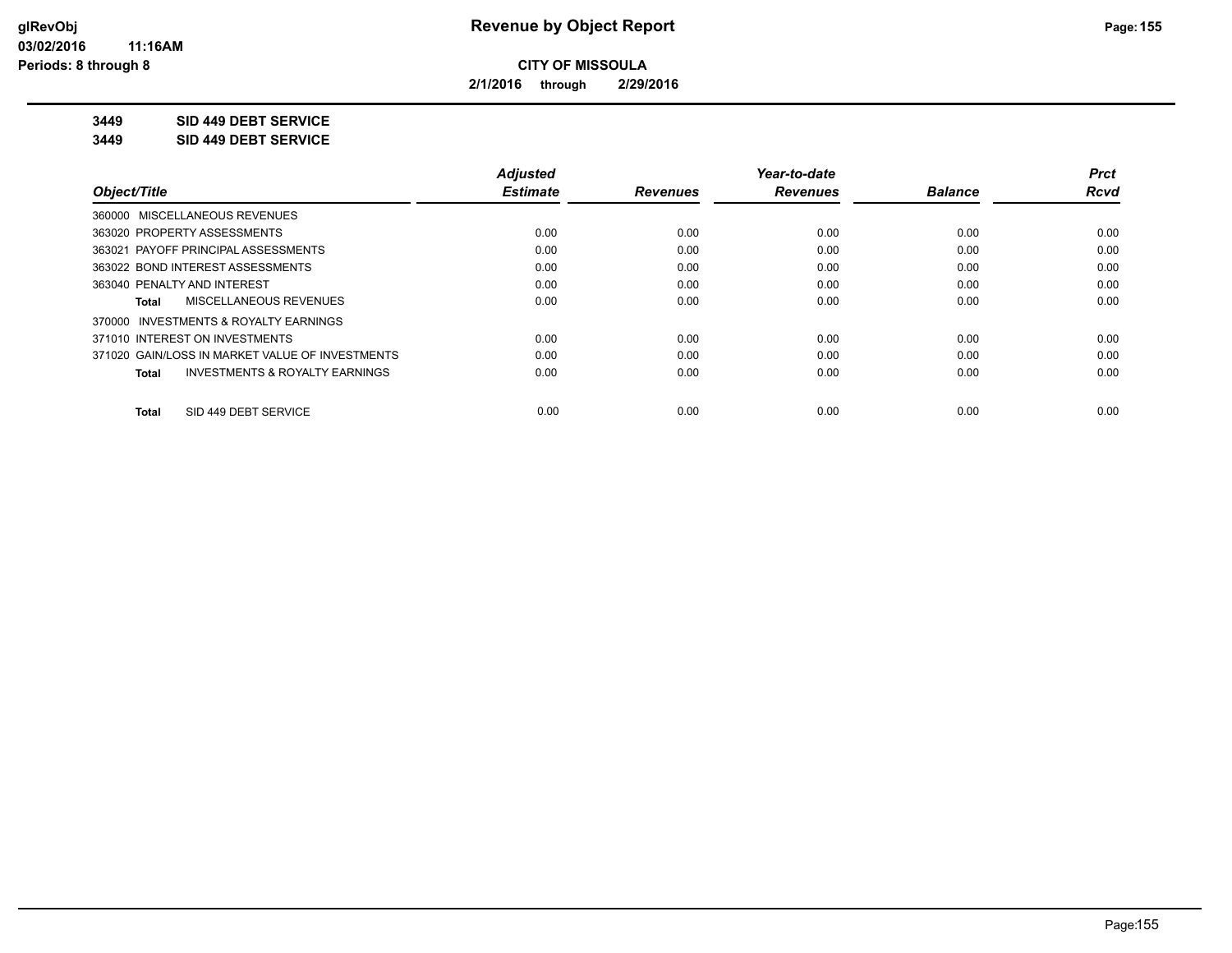**2/1/2016 through 2/29/2016**

### **3449 SID 449 DEBT SERVICE**

|                                                | Adjusted        |                 | Year-to-date    |                | Prct        |
|------------------------------------------------|-----------------|-----------------|-----------------|----------------|-------------|
| Object/Title                                   | <b>Estimate</b> | <b>Revenues</b> | <b>Revenues</b> | <b>Balance</b> | <b>Rcvd</b> |
| 360000 MISCELLANEOUS REVENUES                  |                 |                 |                 |                |             |
| 363020 PROPERTY ASSESSMENTS                    | 0.00            | 0.00            | 0.00            | 0.00           | 0.00        |
| 363021 PAYOFF PRINCIPAL ASSESSMENTS            | 0.00            | 0.00            | 0.00            | 0.00           | 0.00        |
| 363022 BOND INTEREST ASSESSMENTS               | 0.00            | 0.00            | 0.00            | 0.00           | 0.00        |
| 363040 PENALTY AND INTEREST                    | 0.00            | 0.00            | 0.00            | 0.00           | 0.00        |
| MISCELLANEOUS REVENUES<br><b>Total</b>         | 0.00            | 0.00            | 0.00            | 0.00           | 0.00        |
| 370000 INVESTMENTS & ROYALTY EARNINGS          |                 |                 |                 |                |             |
| 371010 INTEREST ON INVESTMENTS                 | 0.00            | 0.00            | 0.00            | 0.00           | 0.00        |
| 371020 GAIN/LOSS IN MARKET VALUE OF INVESTMENT | 0.00            | 0.00            | 0.00            | 0.00           | 0.00        |
| INVESTMENTS & ROYALTY EARNINGS<br><b>Total</b> | 0.00            | 0.00            | 0.00            | 0.00           | 0.00        |
|                                                |                 |                 |                 |                |             |
| SID 449 DEBT SERVICE<br><b>Total</b>           | 0.00            | 0.00            | 0.00            | 0.00           | 0.00        |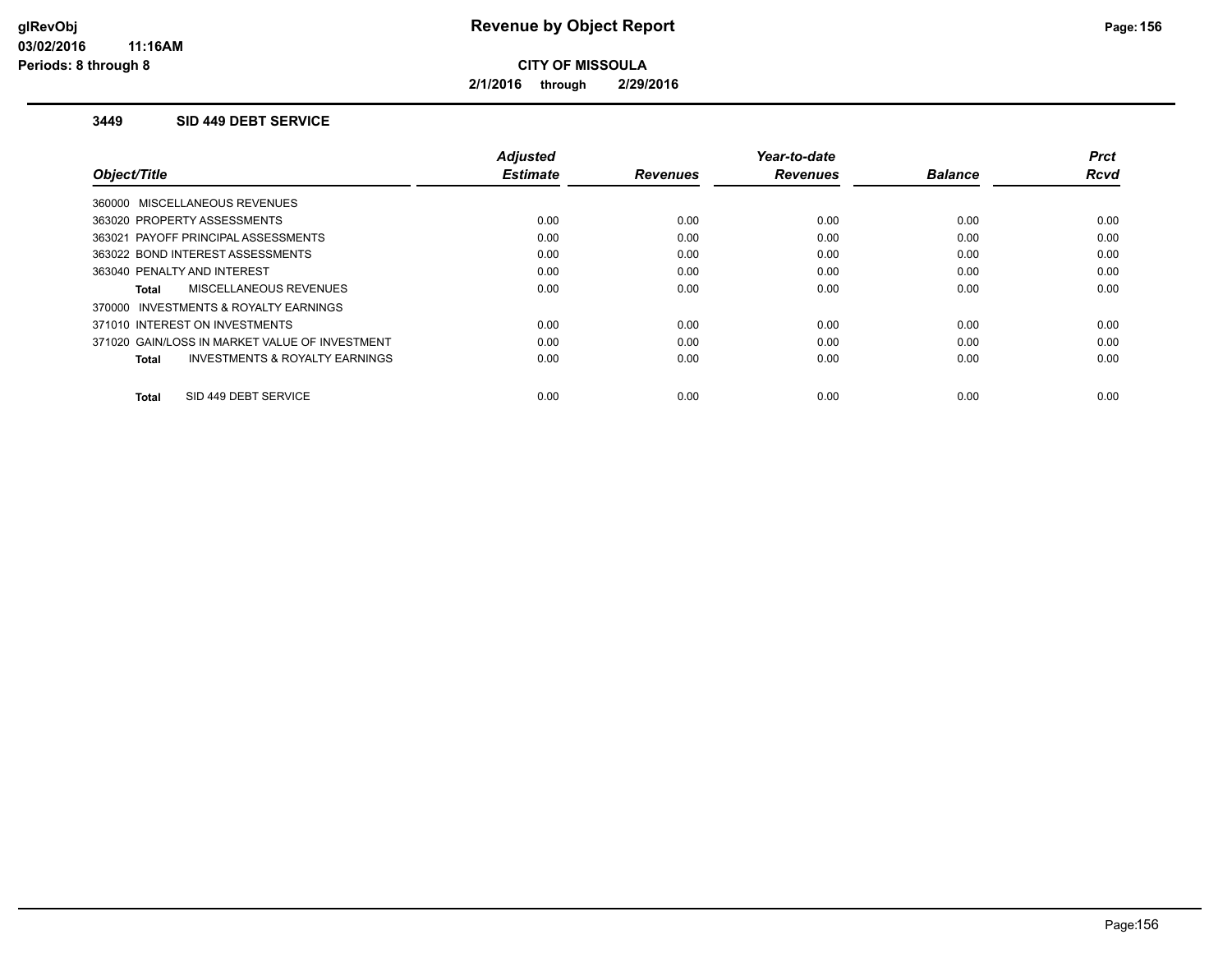**2/1/2016 through 2/29/2016**

**3450 FY 06 SIDEWALK AND CURB**

**3450 FY 06 SIDEWALK AND CURB**

|                                                     | <b>Adjusted</b> |                 | Year-to-date    |                | <b>Prct</b> |
|-----------------------------------------------------|-----------------|-----------------|-----------------|----------------|-------------|
| Object/Title                                        | <b>Estimate</b> | <b>Revenues</b> | <b>Revenues</b> | <b>Balance</b> | <b>Rcvd</b> |
| MISCELLANEOUS REVENUES<br>360000                    |                 |                 |                 |                |             |
| 363020 PROPERTY ASSESSMENTS                         | 28,537.00       | 336.90          | 15,372.78       | 13,164.22      | 53.87       |
| 363021 PAYOFF PRINCIPAL ASSESSMENTS                 | 0.00            | 0.00            | 0.00            | 0.00           | 0.00        |
| 363022 BOND INTEREST ASSESSMENTS                    | 0.00            | 0.00            | 0.00            | 0.00           | 0.00        |
| 363040 PENALTY AND INTEREST                         | 0.00            | 7.29            | 7.29            | $-7.29$        | 0.00        |
| MISCELLANEOUS REVENUES<br>Total                     | 28,537.00       | 344.19          | 15,380.07       | 13,156.93      | 53.90       |
| <b>INVESTMENTS &amp; ROYALTY EARNINGS</b><br>370000 |                 |                 |                 |                |             |
| 371010 INTEREST ON INVESTMENTS                      | 0.00            | 0.00            | 0.00            | 0.00           | 0.00        |
| 371020 GAIN/LOSS IN MARKET VALUE OF INVESTMENTS     | 0.00            | 0.00            | 0.00            | 0.00           | 0.00        |
| 371500 INTEREST ON INTERFUND LOAN                   | 0.00            | 0.00            | 0.00            | 0.00           | 0.00        |
| <b>INVESTMENTS &amp; ROYALTY EARNINGS</b><br>Total  | 0.00            | 0.00            | 0.00            | 0.00           | 0.00        |
| OTHER FINANCING SOURCES<br>380000                   |                 |                 |                 |                |             |
| 381030 SID BONDS PROCEEDS                           | 0.00            | 0.00            | 0.00            | 0.00           | 0.00        |
| 383042 TRANSFERS FROM OTHER FUNDS                   | 0.00            | 0.00            | 0.00            | 0.00           | 0.00        |
| OTHER FINANCING SOURCES<br>Total                    | 0.00            | 0.00            | 0.00            | 0.00           | 0.00        |
| FY 06 SIDEWALK AND CURB<br><b>Total</b>             | 28,537.00       | 344.19          | 15,380.07       | 13,156.93      | 53.90       |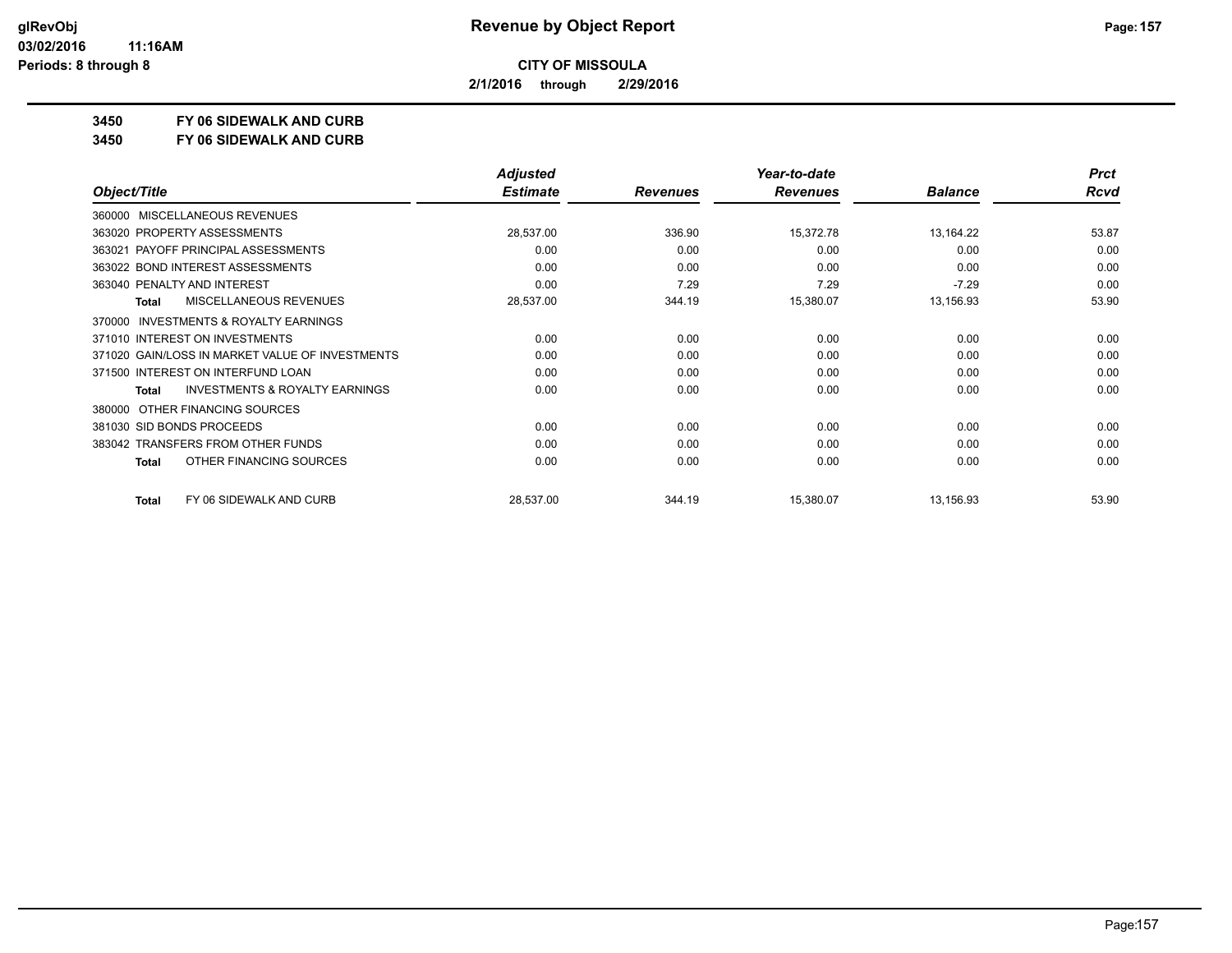**2/1/2016 through 2/29/2016**

## **3450 FY 06 SIDEWALK AND CURB**

|                                                    | <b>Adjusted</b> |                 | Year-to-date    |                | <b>Prct</b> |
|----------------------------------------------------|-----------------|-----------------|-----------------|----------------|-------------|
| Object/Title                                       | <b>Estimate</b> | <b>Revenues</b> | <b>Revenues</b> | <b>Balance</b> | <b>Rcvd</b> |
| 360000 MISCELLANEOUS REVENUES                      |                 |                 |                 |                |             |
| 363020 PROPERTY ASSESSMENTS                        | 28,537.00       | 336.90          | 15,372.78       | 13,164.22      | 53.87       |
| PAYOFF PRINCIPAL ASSESSMENTS<br>363021             | 0.00            | 0.00            | 0.00            | 0.00           | 0.00        |
| 363022 BOND INTEREST ASSESSMENTS                   | 0.00            | 0.00            | 0.00            | 0.00           | 0.00        |
| 363040 PENALTY AND INTEREST                        | 0.00            | 7.29            | 7.29            | $-7.29$        | 0.00        |
| MISCELLANEOUS REVENUES<br><b>Total</b>             | 28,537.00       | 344.19          | 15,380.07       | 13,156.93      | 53.90       |
| INVESTMENTS & ROYALTY EARNINGS<br>370000           |                 |                 |                 |                |             |
| 371010 INTEREST ON INVESTMENTS                     | 0.00            | 0.00            | 0.00            | 0.00           | 0.00        |
| 371020 GAIN/LOSS IN MARKET VALUE OF INVESTMENT     | 0.00            | 0.00            | 0.00            | 0.00           | 0.00        |
| 371500 INTEREST ON INTERFUND LOAN                  | 0.00            | 0.00            | 0.00            | 0.00           | 0.00        |
| <b>INVESTMENTS &amp; ROYALTY EARNINGS</b><br>Total | 0.00            | 0.00            | 0.00            | 0.00           | 0.00        |
| OTHER FINANCING SOURCES<br>380000                  |                 |                 |                 |                |             |
| 381030 SID BONDS PROCEEDS                          | 0.00            | 0.00            | 0.00            | 0.00           | 0.00        |
| 383042 TRANSFERS FROM OTHER FUNDS                  | 0.00            | 0.00            | 0.00            | 0.00           | 0.00        |
| OTHER FINANCING SOURCES<br><b>Total</b>            | 0.00            | 0.00            | 0.00            | 0.00           | 0.00        |
| FY 06 SIDEWALK AND CURB<br><b>Total</b>            | 28,537.00       | 344.19          | 15,380.07       | 13,156.93      | 53.90       |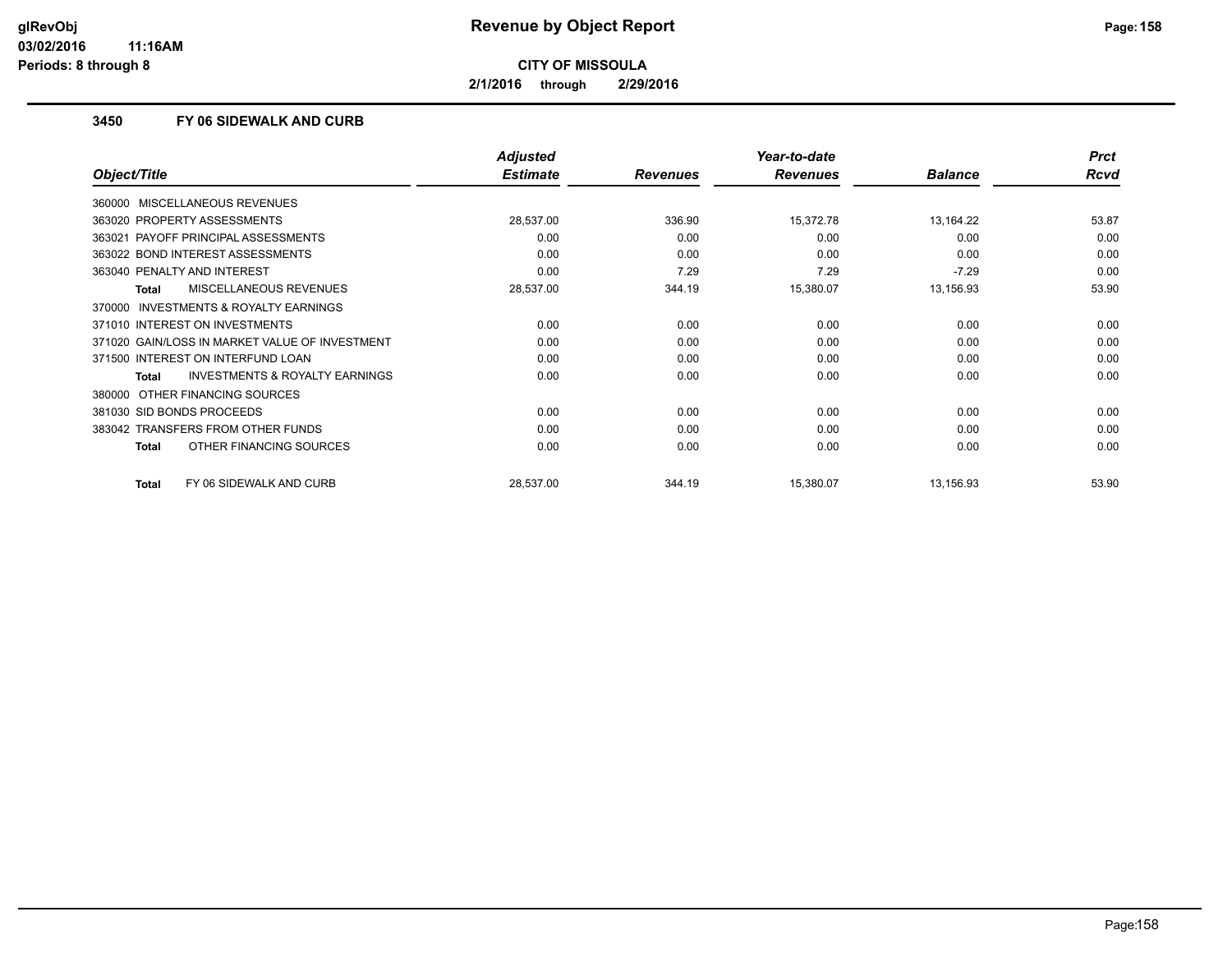**2/1/2016 through 2/29/2016**

# **3460 FY07 SIDEWALK AND CURB DEBT**

#### **3460 FY07 SIDEWALK AND CURB DEBT**

|                                                           | <b>Adjusted</b> |                 | Year-to-date    |                | <b>Prct</b> |
|-----------------------------------------------------------|-----------------|-----------------|-----------------|----------------|-------------|
| Object/Title                                              | <b>Estimate</b> | <b>Revenues</b> | <b>Revenues</b> | <b>Balance</b> | <b>Rcvd</b> |
| MISCELLANEOUS REVENUES<br>360000                          |                 |                 |                 |                |             |
| 363020 PROPERTY ASSESSMENTS                               | 58,810.00       | 0.00            | 27,160.38       | 31,649.62      | 46.18       |
| PAYOFF PRINCIPAL ASSESSMENTS<br>363021                    | 0.00            | 0.00            | 1,269.11        | $-1,269.11$    | 0.00        |
| 363022 BOND INTEREST ASSESSMENTS                          | 0.00            | 0.00            | 0.00            | 0.00           | 0.00        |
| 363040 PENALTY AND INTEREST                               | 0.00            | 0.00            | 18.56           | $-18.56$       | 0.00        |
| MISCELLANEOUS REVENUES<br><b>Total</b>                    | 58,810.00       | 0.00            | 28,448.05       | 30,361.95      | 48.37       |
| <b>INVESTMENTS &amp; ROYALTY EARNINGS</b><br>370000       |                 |                 |                 |                |             |
| 371010 INTEREST ON INVESTMENTS                            | 0.00            | 0.00            | 0.00            | 0.00           | 0.00        |
| 371020 GAIN/LOSS IN MARKET VALUE OF INVESTMENTS           | 0.00            | 0.00            | 0.00            | 0.00           | 0.00        |
| 371500 INTEREST ON INTERFUND LOAN                         | 0.00            | 0.00            | 0.00            | 0.00           | 0.00        |
| <b>INVESTMENTS &amp; ROYALTY EARNINGS</b><br><b>Total</b> | 0.00            | 0.00            | 0.00            | 0.00           | 0.00        |
| OTHER FINANCING SOURCES<br>380000                         |                 |                 |                 |                |             |
| 381030 SID BONDS PROCEEDS                                 | 0.00            | 0.00            | 0.00            | 0.00           | 0.00        |
| 383042 TRANSFERS FROM OTHER FUNDS                         | 0.00            | 0.00            | 0.00            | 0.00           | 0.00        |
| OTHER FINANCING SOURCES<br>Total                          | 0.00            | 0.00            | 0.00            | 0.00           | 0.00        |
| <b>FY07 SIDEWALK AND CURB DEBT</b><br><b>Total</b>        | 58,810.00       | 0.00            | 28,448.05       | 30,361.95      | 48.37       |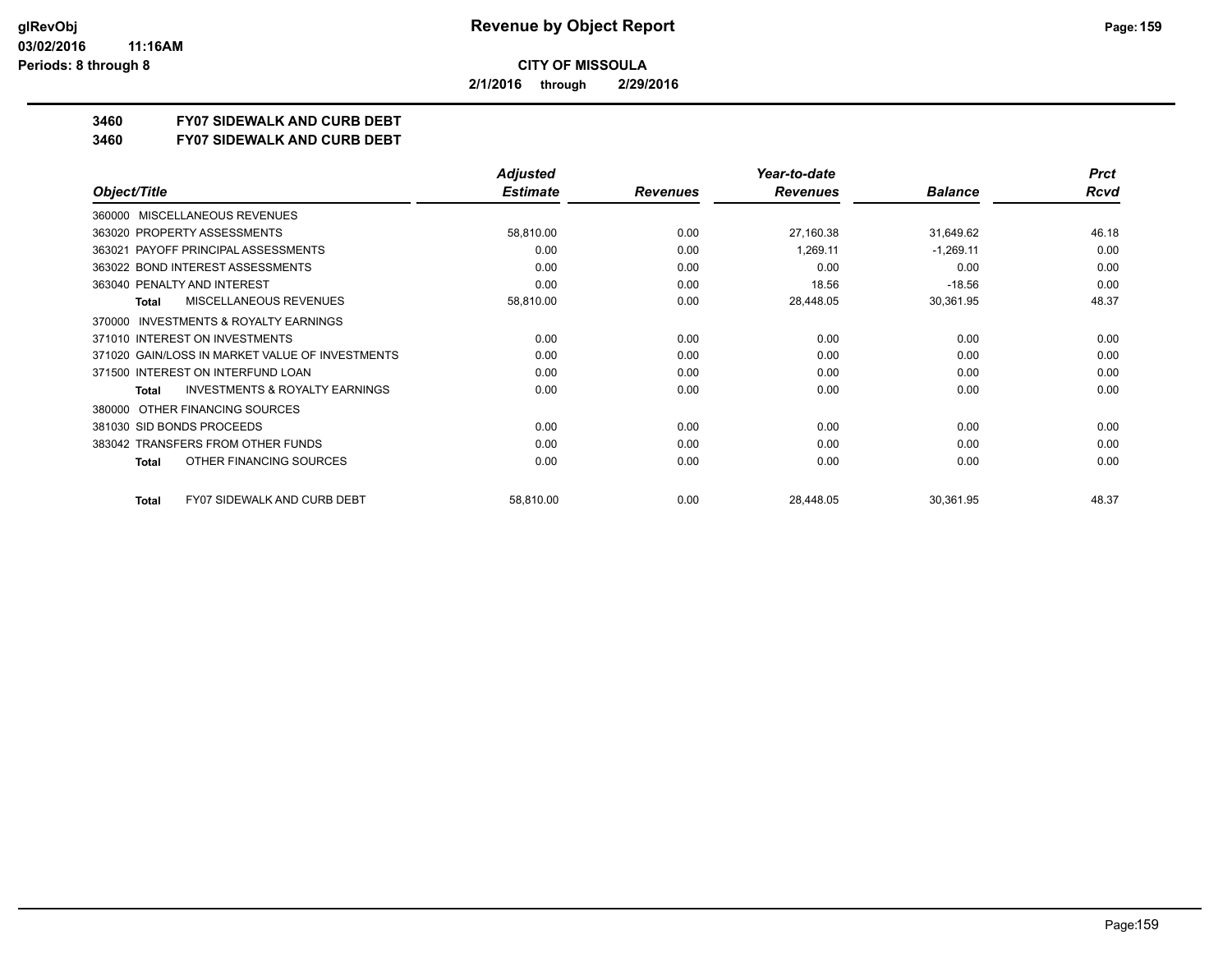**2/1/2016 through 2/29/2016**

## **3460 FY07 SIDEWALK AND CURB DEBT**

|                                                    | <b>Adjusted</b> |                 | Year-to-date    |                | <b>Prct</b> |
|----------------------------------------------------|-----------------|-----------------|-----------------|----------------|-------------|
| Object/Title                                       | <b>Estimate</b> | <b>Revenues</b> | <b>Revenues</b> | <b>Balance</b> | <b>Rcvd</b> |
| 360000 MISCELLANEOUS REVENUES                      |                 |                 |                 |                |             |
| 363020 PROPERTY ASSESSMENTS                        | 58,810.00       | 0.00            | 27,160.38       | 31,649.62      | 46.18       |
| PAYOFF PRINCIPAL ASSESSMENTS<br>363021             | 0.00            | 0.00            | 1,269.11        | $-1,269.11$    | 0.00        |
| 363022 BOND INTEREST ASSESSMENTS                   | 0.00            | 0.00            | 0.00            | 0.00           | 0.00        |
| 363040 PENALTY AND INTEREST                        | 0.00            | 0.00            | 18.56           | $-18.56$       | 0.00        |
| MISCELLANEOUS REVENUES<br>Total                    | 58,810.00       | 0.00            | 28,448.05       | 30,361.95      | 48.37       |
| 370000 INVESTMENTS & ROYALTY EARNINGS              |                 |                 |                 |                |             |
| 371010 INTEREST ON INVESTMENTS                     | 0.00            | 0.00            | 0.00            | 0.00           | 0.00        |
| 371020 GAIN/LOSS IN MARKET VALUE OF INVESTMENT     | 0.00            | 0.00            | 0.00            | 0.00           | 0.00        |
| 371500 INTEREST ON INTERFUND LOAN                  | 0.00            | 0.00            | 0.00            | 0.00           | 0.00        |
| <b>INVESTMENTS &amp; ROYALTY EARNINGS</b><br>Total | 0.00            | 0.00            | 0.00            | 0.00           | 0.00        |
| OTHER FINANCING SOURCES<br>380000                  |                 |                 |                 |                |             |
| 381030 SID BONDS PROCEEDS                          | 0.00            | 0.00            | 0.00            | 0.00           | 0.00        |
| 383042 TRANSFERS FROM OTHER FUNDS                  | 0.00            | 0.00            | 0.00            | 0.00           | 0.00        |
| OTHER FINANCING SOURCES<br><b>Total</b>            | 0.00            | 0.00            | 0.00            | 0.00           | 0.00        |
| <b>FY07 SIDEWALK AND CURB DEBT</b><br><b>Total</b> | 58,810.00       | 0.00            | 28,448.05       | 30,361.95      | 48.37       |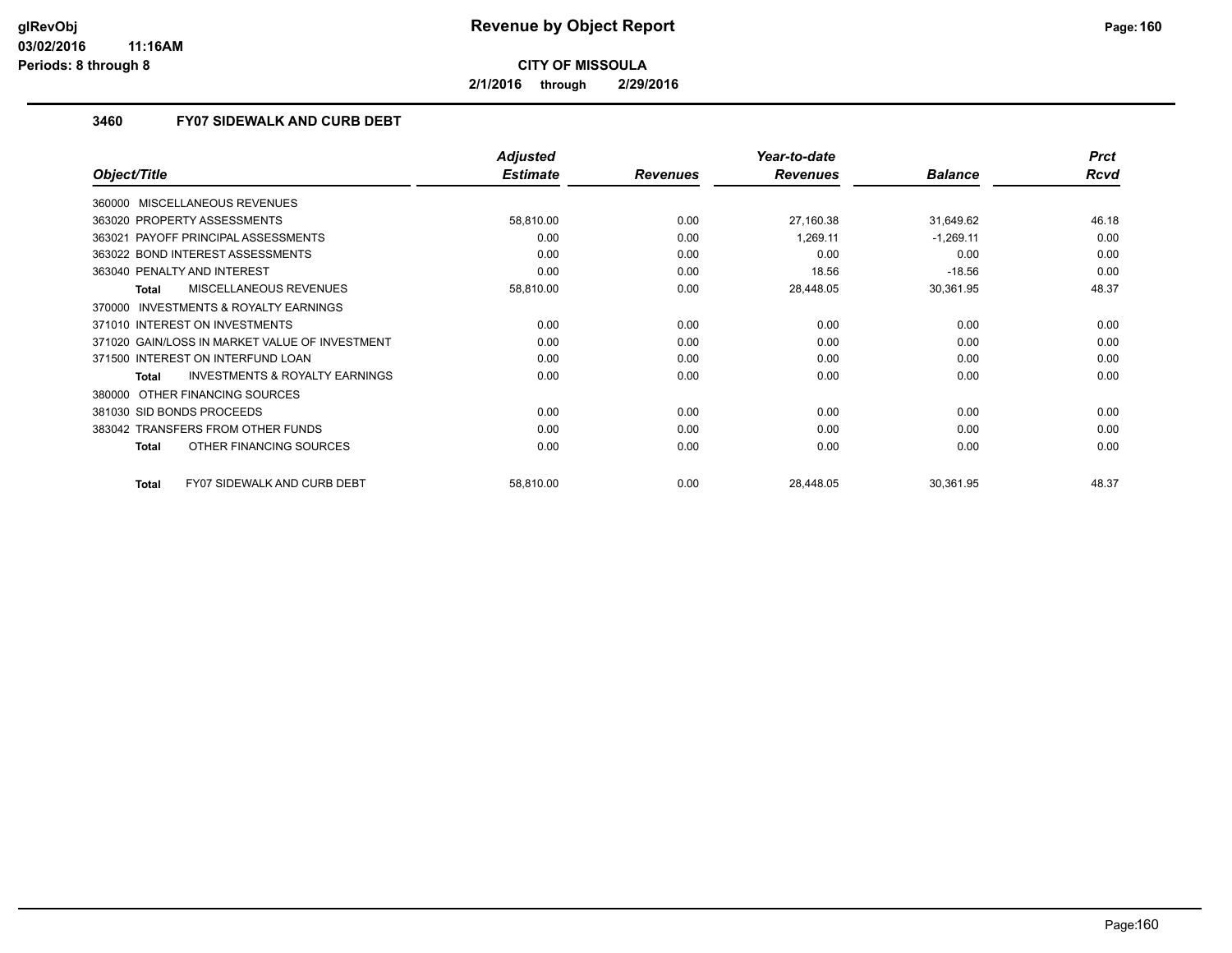**2/1/2016 through 2/29/2016**

## **3461 SERIES 2008A SIDEWALK AND CURB**

**3461 SERIES 2008A SIDEWALK AND CURB**

|                                                    | <b>Adjusted</b> |                 | Year-to-date    |                | <b>Prct</b> |
|----------------------------------------------------|-----------------|-----------------|-----------------|----------------|-------------|
| Object/Title                                       | <b>Estimate</b> | <b>Revenues</b> | <b>Revenues</b> | <b>Balance</b> | Rcvd        |
| 360000 MISCELLANEOUS REVENUES                      |                 |                 |                 |                |             |
| 363020 PROPERTY ASSESSMENTS                        | 60,213.00       | 82.77           | 23,746.56       | 36,466.44      | 39.44       |
| 363021 PAYOFF PRINCIPAL ASSESSMENTS                | 0.00            | 0.00            | 595.68          | $-595.68$      | 0.00        |
| 363022 BOND INTEREST ASSESSMENTS                   | 0.00            | 0.00            | 0.00            | 0.00           | 0.00        |
| 363040 PENALTY AND INTEREST                        | 0.00            | 0.00            | 0.00            | 0.00           | 0.00        |
| MISCELLANEOUS REVENUES<br>Total                    | 60,213.00       | 82.77           | 24,342.24       | 35,870.76      | 40.43       |
| 370000 INVESTMENTS & ROYALTY EARNINGS              |                 |                 |                 |                |             |
| 371010 INTEREST ON INVESTMENTS                     | 0.00            | 0.00            | 0.00            | 0.00           | 0.00        |
| 371020 GAIN/LOSS IN MARKET VALUE OF INVESTMENTS    | 0.00            | 0.00            | 0.00            | 0.00           | 0.00        |
| <b>INVESTMENTS &amp; ROYALTY EARNINGS</b><br>Total | 0.00            | 0.00            | 0.00            | 0.00           | 0.00        |
| OTHER FINANCING SOURCES<br>380000                  |                 |                 |                 |                |             |
| 381030 SID BONDS PROCEEDS                          | 0.00            | 0.00            | 0.00            | 0.00           | 0.00        |
| OTHER FINANCING SOURCES<br>Total                   | 0.00            | 0.00            | 0.00            | 0.00           | 0.00        |
| SERIES 2008A SIDEWALK AND CURB<br><b>Total</b>     | 60,213.00       | 82.77           | 24,342.24       | 35,870.76      | 40.43       |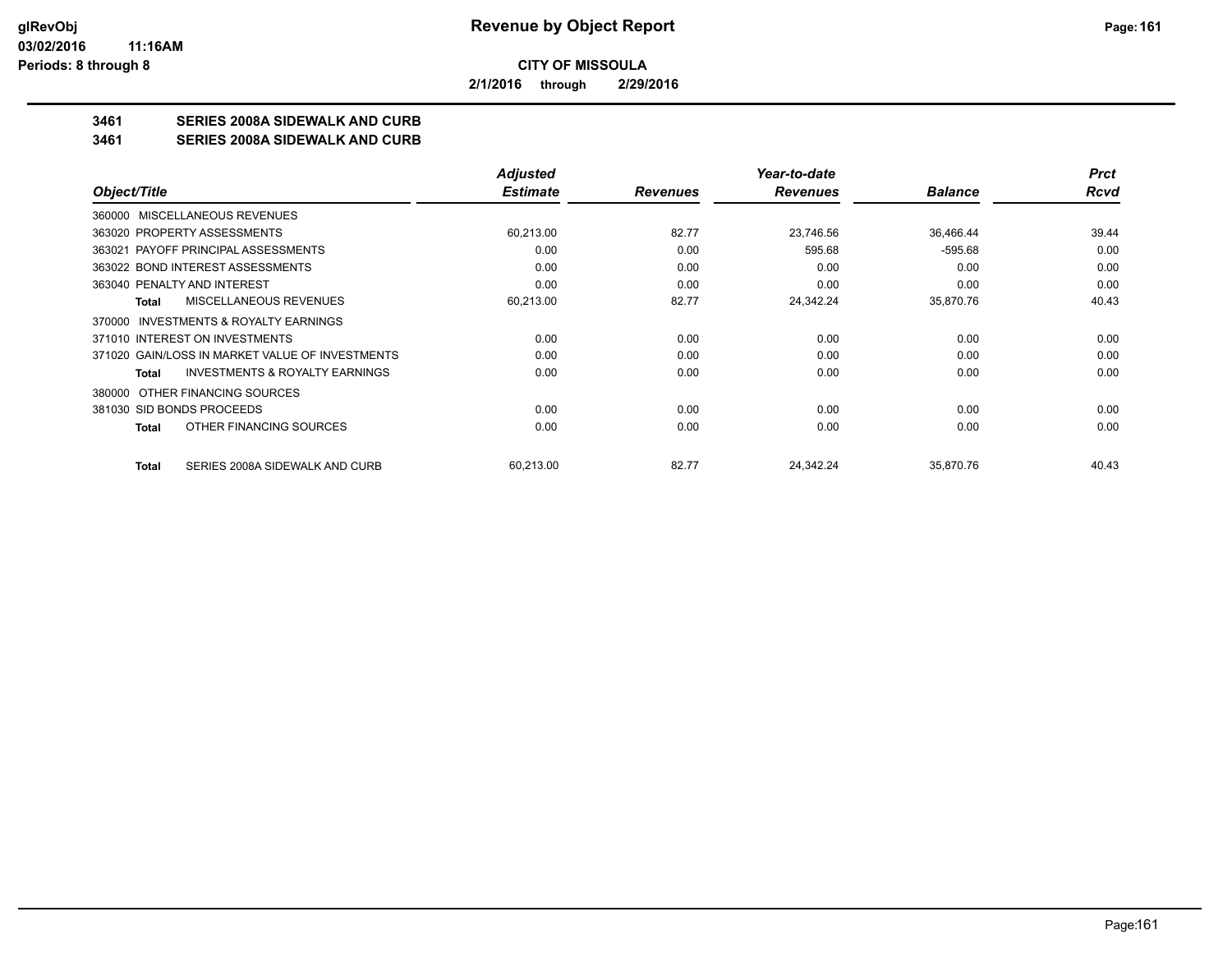**2/1/2016 through 2/29/2016**

## **3461 SERIES 2008A SIDEWALK AND CURB**

|              |                                                | <b>Adjusted</b> |                 | Year-to-date    |                | <b>Prct</b> |
|--------------|------------------------------------------------|-----------------|-----------------|-----------------|----------------|-------------|
| Object/Title |                                                | <b>Estimate</b> | <b>Revenues</b> | <b>Revenues</b> | <b>Balance</b> | <b>Rcvd</b> |
|              | 360000 MISCELLANEOUS REVENUES                  |                 |                 |                 |                |             |
|              | 363020 PROPERTY ASSESSMENTS                    | 60,213.00       | 82.77           | 23.746.56       | 36,466.44      | 39.44       |
|              | 363021 PAYOFF PRINCIPAL ASSESSMENTS            | 0.00            | 0.00            | 595.68          | $-595.68$      | 0.00        |
|              | 363022 BOND INTEREST ASSESSMENTS               | 0.00            | 0.00            | 0.00            | 0.00           | 0.00        |
|              | 363040 PENALTY AND INTEREST                    | 0.00            | 0.00            | 0.00            | 0.00           | 0.00        |
| Total        | MISCELLANEOUS REVENUES                         | 60,213.00       | 82.77           | 24,342.24       | 35,870.76      | 40.43       |
|              | 370000 INVESTMENTS & ROYALTY EARNINGS          |                 |                 |                 |                |             |
|              | 371010 INTEREST ON INVESTMENTS                 | 0.00            | 0.00            | 0.00            | 0.00           | 0.00        |
|              | 371020 GAIN/LOSS IN MARKET VALUE OF INVESTMENT | 0.00            | 0.00            | 0.00            | 0.00           | 0.00        |
| Total        | <b>INVESTMENTS &amp; ROYALTY EARNINGS</b>      | 0.00            | 0.00            | 0.00            | 0.00           | 0.00        |
|              | 380000 OTHER FINANCING SOURCES                 |                 |                 |                 |                |             |
|              | 381030 SID BONDS PROCEEDS                      | 0.00            | 0.00            | 0.00            | 0.00           | 0.00        |
| Total        | OTHER FINANCING SOURCES                        | 0.00            | 0.00            | 0.00            | 0.00           | 0.00        |
| Total        | SERIES 2008A SIDEWALK AND CURB                 | 60,213.00       | 82.77           | 24,342.24       | 35,870.76      | 40.43       |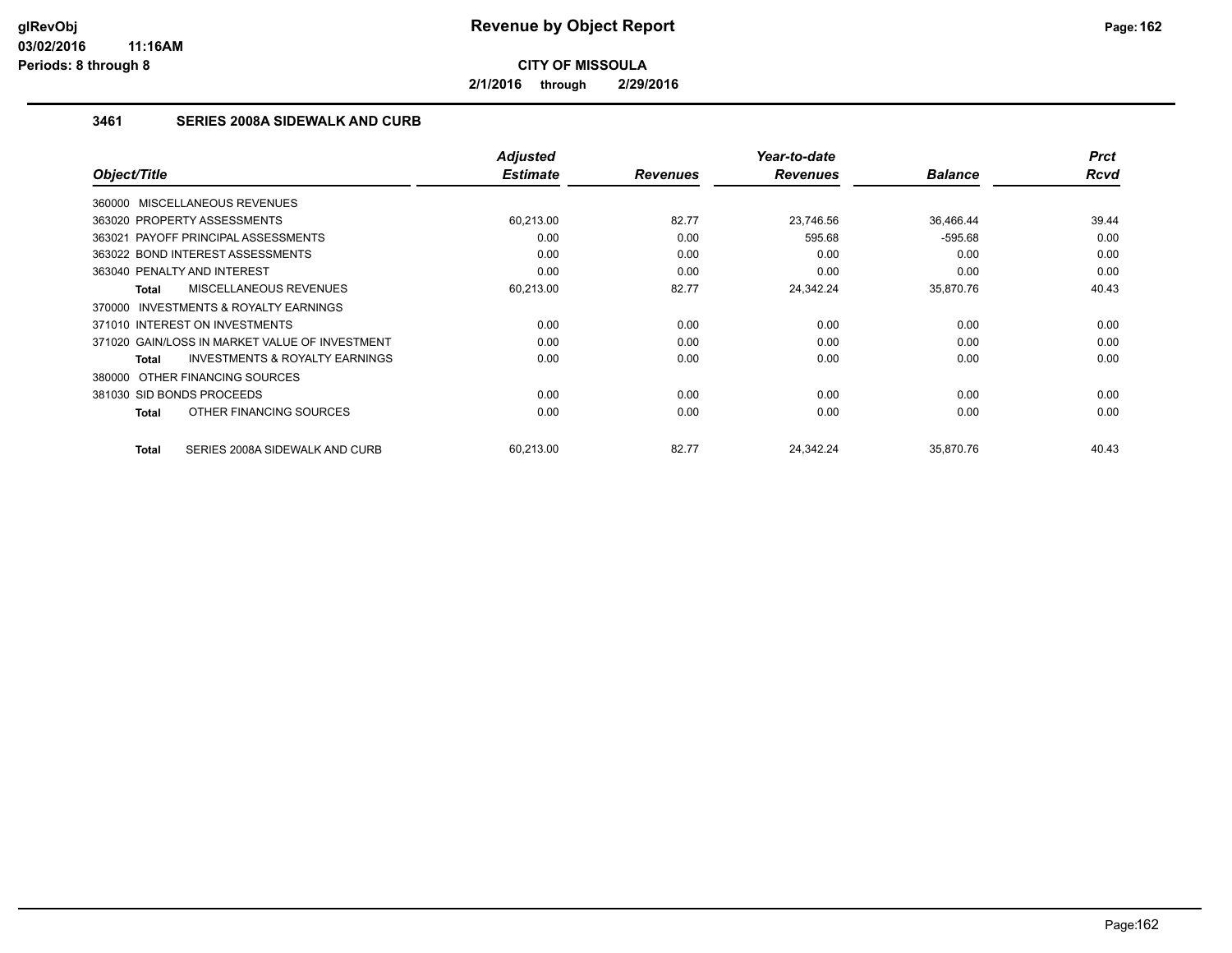**2/1/2016 through 2/29/2016**

# **3462 SERIES 2009 SIDEWALK AND CURB**

### **3462 SERIES 2009 SIDEWALK AND CURB**

|                                                     | <b>Adjusted</b> |                 | Year-to-date    |                | <b>Prct</b> |
|-----------------------------------------------------|-----------------|-----------------|-----------------|----------------|-------------|
| Object/Title                                        | <b>Estimate</b> | <b>Revenues</b> | <b>Revenues</b> | <b>Balance</b> | Rcvd        |
| MISCELLANEOUS REVENUES<br>360000                    |                 |                 |                 |                |             |
| 363020 PROPERTY ASSESSMENTS                         | 65,342.00       | 0.00            | 31,292.08       | 34,049.92      | 47.89       |
| 363021 PAYOFF PRINCIPAL ASSESSMENTS                 | 0.00            | 0.00            | 0.00            | 0.00           | 0.00        |
| 363022 BOND INTEREST ASSESSMENTS                    | 0.00            | 0.00            | 0.00            | 0.00           | 0.00        |
| 363040 PENALTY AND INTEREST                         | 0.00            | 0.00            | 0.00            | 0.00           | 0.00        |
| MISCELLANEOUS REVENUES<br>Total                     | 65,342.00       | 0.00            | 31,292.08       | 34,049.92      | 47.89       |
| <b>INVESTMENTS &amp; ROYALTY EARNINGS</b><br>370000 |                 |                 |                 |                |             |
| 371010 INTEREST ON INVESTMENTS                      | 0.00            | 0.00            | 0.00            | 0.00           | 0.00        |
| 371020 GAIN/LOSS IN MARKET VALUE OF INVESTMENTS     | 0.00            | 0.00            | 0.00            | 0.00           | 0.00        |
| <b>INVESTMENTS &amp; ROYALTY EARNINGS</b><br>Total  | 0.00            | 0.00            | 0.00            | 0.00           | 0.00        |
| OTHER FINANCING SOURCES<br>380000                   |                 |                 |                 |                |             |
| 381030 SID BONDS PROCEEDS                           | 0.00            | 0.00            | 0.00            | 0.00           | 0.00        |
| 383042 TRANSFERS FROM OTHER FUNDS                   | 0.00            | 0.00            | 0.00            | 0.00           | 0.00        |
| OTHER FINANCING SOURCES<br>Total                    | 0.00            | 0.00            | 0.00            | 0.00           | 0.00        |
| SERIES 2009 SIDEWALK AND CURB<br>Total              | 65,342.00       | 0.00            | 31,292.08       | 34,049.92      | 47.89       |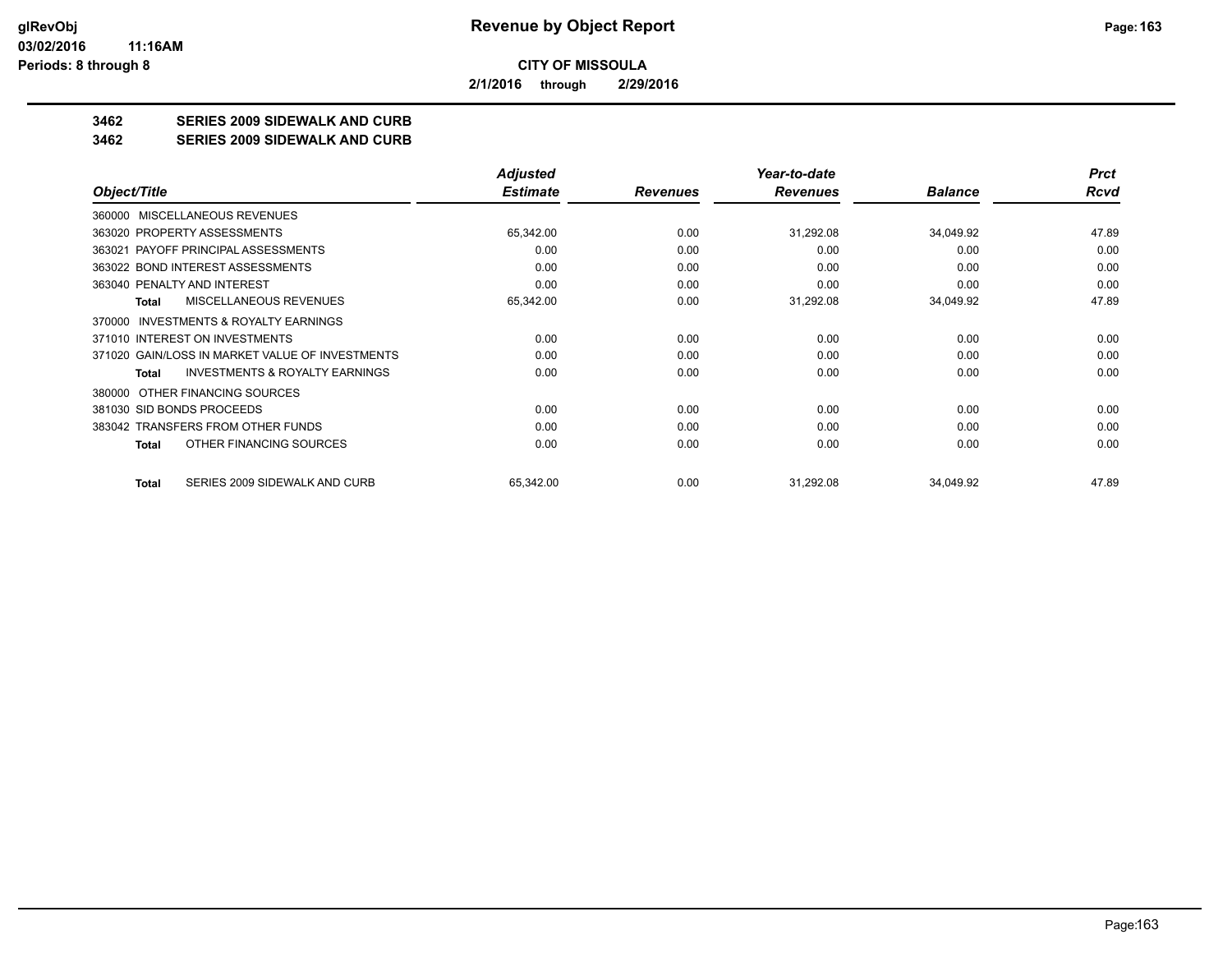**2/1/2016 through 2/29/2016**

## **3462 SERIES 2009 SIDEWALK AND CURB**

|                                                           | <b>Adjusted</b> |                 | Year-to-date    |                | <b>Prct</b> |
|-----------------------------------------------------------|-----------------|-----------------|-----------------|----------------|-------------|
| Object/Title                                              | <b>Estimate</b> | <b>Revenues</b> | <b>Revenues</b> | <b>Balance</b> | Rcvd        |
| 360000 MISCELLANEOUS REVENUES                             |                 |                 |                 |                |             |
| 363020 PROPERTY ASSESSMENTS                               | 65,342.00       | 0.00            | 31,292.08       | 34,049.92      | 47.89       |
| 363021 PAYOFF PRINCIPAL ASSESSMENTS                       | 0.00            | 0.00            | 0.00            | 0.00           | 0.00        |
| 363022 BOND INTEREST ASSESSMENTS                          | 0.00            | 0.00            | 0.00            | 0.00           | 0.00        |
| 363040 PENALTY AND INTEREST                               | 0.00            | 0.00            | 0.00            | 0.00           | 0.00        |
| MISCELLANEOUS REVENUES<br><b>Total</b>                    | 65,342.00       | 0.00            | 31,292.08       | 34,049.92      | 47.89       |
| <b>INVESTMENTS &amp; ROYALTY EARNINGS</b><br>370000       |                 |                 |                 |                |             |
| 371010 INTEREST ON INVESTMENTS                            | 0.00            | 0.00            | 0.00            | 0.00           | 0.00        |
| 371020 GAIN/LOSS IN MARKET VALUE OF INVESTMENT            | 0.00            | 0.00            | 0.00            | 0.00           | 0.00        |
| <b>INVESTMENTS &amp; ROYALTY EARNINGS</b><br><b>Total</b> | 0.00            | 0.00            | 0.00            | 0.00           | 0.00        |
| 380000 OTHER FINANCING SOURCES                            |                 |                 |                 |                |             |
| 381030 SID BONDS PROCEEDS                                 | 0.00            | 0.00            | 0.00            | 0.00           | 0.00        |
| 383042 TRANSFERS FROM OTHER FUNDS                         | 0.00            | 0.00            | 0.00            | 0.00           | 0.00        |
| OTHER FINANCING SOURCES<br>Total                          | 0.00            | 0.00            | 0.00            | 0.00           | 0.00        |
| SERIES 2009 SIDEWALK AND CURB<br>Total                    | 65,342.00       | 0.00            | 31,292.08       | 34,049.92      | 47.89       |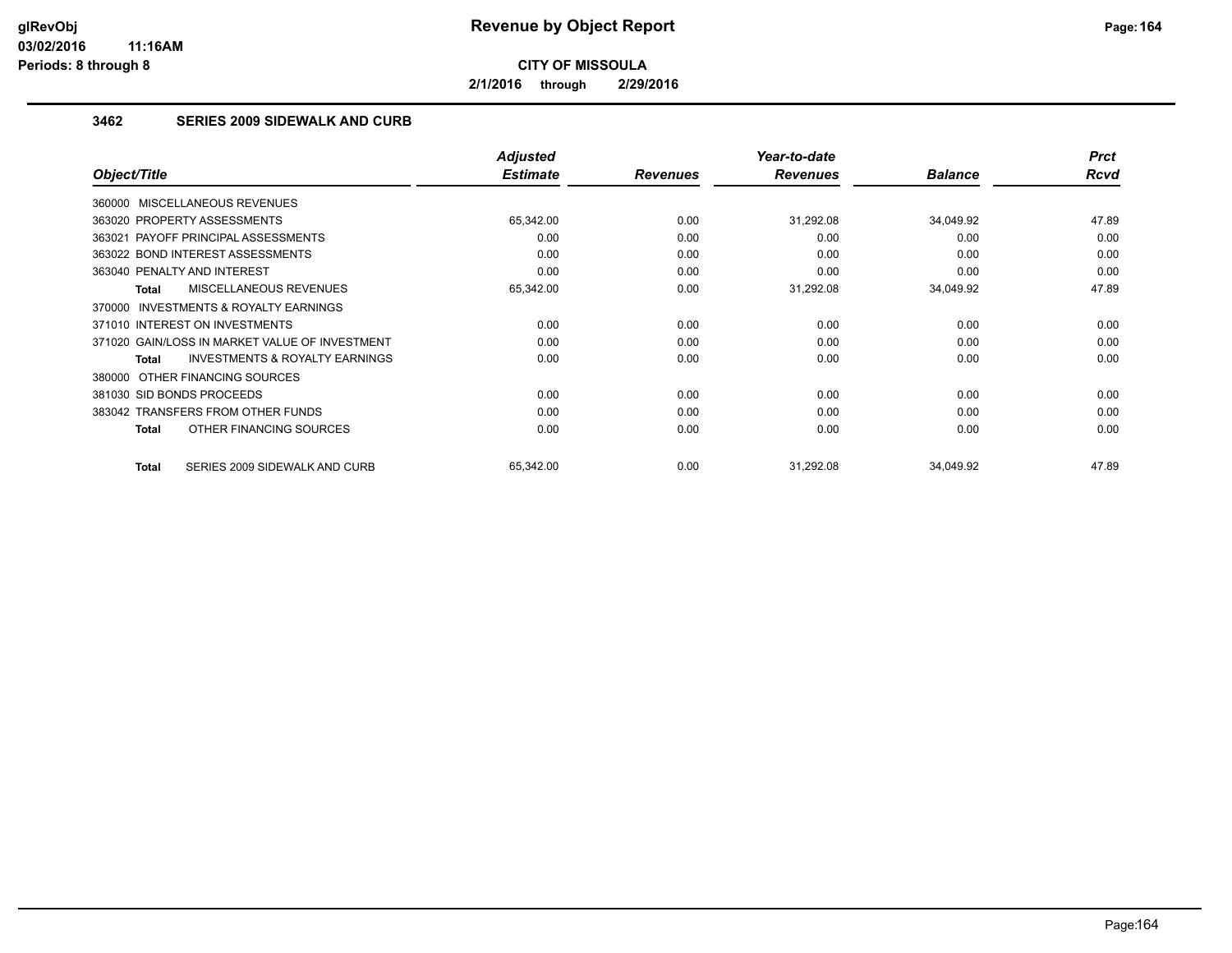**2/1/2016 through 2/29/2016**

## **3463 SERIES 2010 SIDEWALK AND CURB**

### **3463 SERIES 2010 SIDEWALK AND CURB**

|                                                    | <b>Adjusted</b> |                 | Year-to-date    |                | <b>Prct</b> |
|----------------------------------------------------|-----------------|-----------------|-----------------|----------------|-------------|
| Object/Title                                       | <b>Estimate</b> | <b>Revenues</b> | <b>Revenues</b> | <b>Balance</b> | Rcvd        |
| MISCELLANEOUS REVENUES<br>360000                   |                 |                 |                 |                |             |
| 363020 PROPERTY ASSESSMENTS                        | 100,413.00      | 1,207.00        | 43,123.34       | 57,289.66      | 42.95       |
| 363021 PAYOFF PRINCIPAL ASSESSMENTS                | 0.00            | 0.00            | 4.316.28        | $-4,316.28$    | 0.00        |
| 363022 BOND INTEREST ASSESSMENTS                   | 0.00            | 0.00            | 0.00            | 0.00           | 0.00        |
| 363040 PENALTY AND INTEREST                        | 0.00            | 29.50           | 61.09           | $-61.09$       | 0.00        |
| MISCELLANEOUS REVENUES<br><b>Total</b>             | 100,413.00      | 1,236.50        | 47,500.71       | 52,912.29      | 47.31       |
| INVESTMENTS & ROYALTY EARNINGS<br>370000           |                 |                 |                 |                |             |
| 371010 INTEREST ON INVESTMENTS                     | 0.00            | 0.00            | 0.00            | 0.00           | 0.00        |
| 371020 GAIN/LOSS IN MARKET VALUE OF INVESTMENTS    | 0.00            | 0.00            | 0.00            | 0.00           | 0.00        |
| <b>INVESTMENTS &amp; ROYALTY EARNINGS</b><br>Total | 0.00            | 0.00            | 0.00            | 0.00           | 0.00        |
| OTHER FINANCING SOURCES<br>380000                  |                 |                 |                 |                |             |
| 381030 SID BONDS PROCEEDS                          | 0.00            | 0.00            | 0.00            | 0.00           | 0.00        |
| 383042 TRANSFERS FROM OTHER FUNDS                  | 0.00            | 0.00            | 0.00            | 0.00           | 0.00        |
| OTHER FINANCING SOURCES<br><b>Total</b>            | 0.00            | 0.00            | 0.00            | 0.00           | 0.00        |
| SERIES 2010 SIDEWALK AND CURB<br>Total             | 100,413.00      | 1,236.50        | 47,500.71       | 52,912.29      | 47.31       |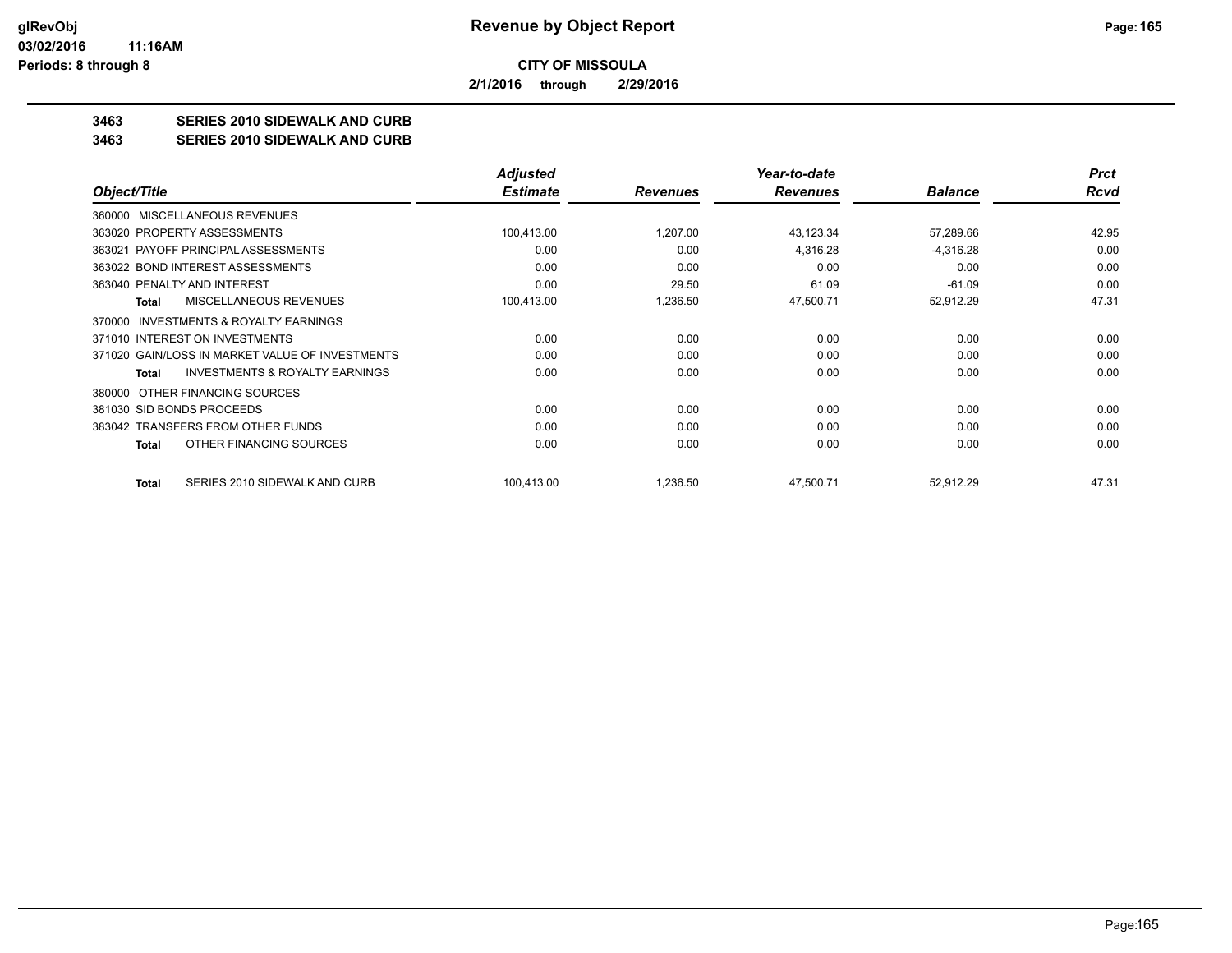**2/1/2016 through 2/29/2016**

## **3463 SERIES 2010 SIDEWALK AND CURB**

|                                                           | <b>Adjusted</b> |                 | Year-to-date    |                | <b>Prct</b> |
|-----------------------------------------------------------|-----------------|-----------------|-----------------|----------------|-------------|
| Object/Title                                              | <b>Estimate</b> | <b>Revenues</b> | <b>Revenues</b> | <b>Balance</b> | <b>Rcvd</b> |
| 360000 MISCELLANEOUS REVENUES                             |                 |                 |                 |                |             |
| 363020 PROPERTY ASSESSMENTS                               | 100,413.00      | 1,207.00        | 43,123.34       | 57,289.66      | 42.95       |
| PAYOFF PRINCIPAL ASSESSMENTS<br>363021                    | 0.00            | 0.00            | 4,316.28        | $-4,316.28$    | 0.00        |
| 363022 BOND INTEREST ASSESSMENTS                          | 0.00            | 0.00            | 0.00            | 0.00           | 0.00        |
| 363040 PENALTY AND INTEREST                               | 0.00            | 29.50           | 61.09           | $-61.09$       | 0.00        |
| MISCELLANEOUS REVENUES<br><b>Total</b>                    | 100,413.00      | 1,236.50        | 47,500.71       | 52,912.29      | 47.31       |
| 370000 INVESTMENTS & ROYALTY EARNINGS                     |                 |                 |                 |                |             |
| 371010 INTEREST ON INVESTMENTS                            | 0.00            | 0.00            | 0.00            | 0.00           | 0.00        |
| 371020 GAIN/LOSS IN MARKET VALUE OF INVESTMENT            | 0.00            | 0.00            | 0.00            | 0.00           | 0.00        |
| <b>INVESTMENTS &amp; ROYALTY EARNINGS</b><br><b>Total</b> | 0.00            | 0.00            | 0.00            | 0.00           | 0.00        |
| OTHER FINANCING SOURCES<br>380000                         |                 |                 |                 |                |             |
| 381030 SID BONDS PROCEEDS                                 | 0.00            | 0.00            | 0.00            | 0.00           | 0.00        |
| 383042 TRANSFERS FROM OTHER FUNDS                         | 0.00            | 0.00            | 0.00            | 0.00           | 0.00        |
| OTHER FINANCING SOURCES<br><b>Total</b>                   | 0.00            | 0.00            | 0.00            | 0.00           | 0.00        |
| SERIES 2010 SIDEWALK AND CURB<br><b>Total</b>             | 100,413.00      | 1,236.50        | 47,500.71       | 52,912.29      | 47.31       |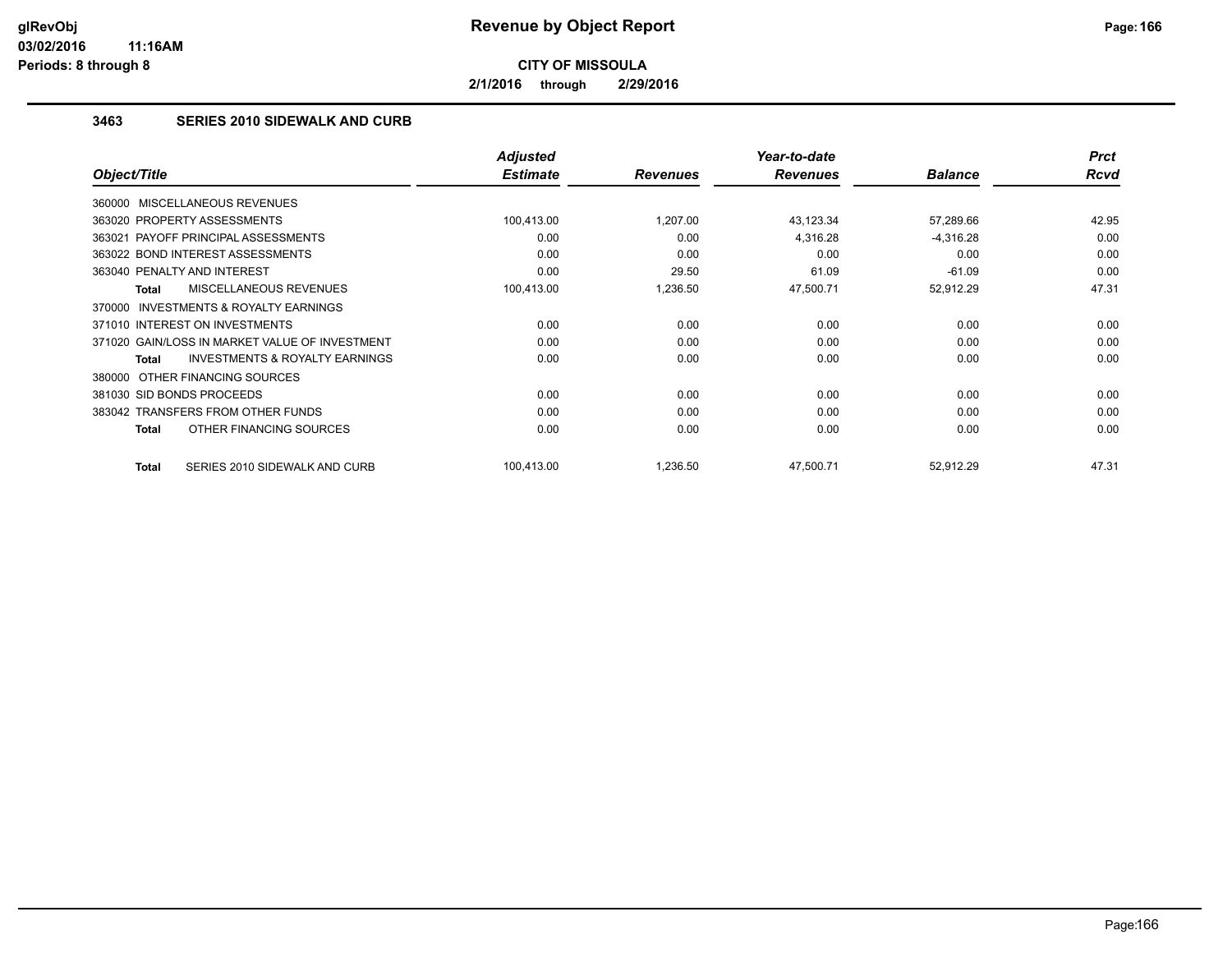**2/1/2016 through 2/29/2016**

**3464 FY12 S/C DEBT SERVICE**

**3464 FY12 S/C DEBT SERVICE**

|                                                           | <b>Adjusted</b> |                 | Year-to-date    |                | <b>Prct</b> |
|-----------------------------------------------------------|-----------------|-----------------|-----------------|----------------|-------------|
| Object/Title                                              | <b>Estimate</b> | <b>Revenues</b> | <b>Revenues</b> | <b>Balance</b> | Rcvd        |
| MISCELLANEOUS REVENUES<br>360000                          |                 |                 |                 |                |             |
| 363020 PROPERTY ASSESSMENTS                               | 71,785.00       | 177.13          | 36,815.43       | 34,969.57      | 51.29       |
| 363021 PAYOFF PRINCIPAL ASSESSMENTS                       | 0.00            | 0.00            | 0.00            | 0.00           | 0.00        |
| 363022 BOND INTEREST ASSESSMENTS                          | 0.00            | 0.00            | 0.00            | 0.00           | 0.00        |
| 363040 PENALTY AND INTEREST                               | 0.00            | 1.05            | 2.74            | $-2.74$        | 0.00        |
| MISCELLANEOUS REVENUES<br><b>Total</b>                    | 71,785.00       | 178.18          | 36,818.17       | 34,966.83      | 51.29       |
| INVESTMENTS & ROYALTY EARNINGS<br>370000                  |                 |                 |                 |                |             |
| 371010 INTEREST ON INVESTMENTS                            | 0.00            | 0.00            | 0.00            | 0.00           | 0.00        |
| 371020 GAIN/LOSS IN MARKET VALUE OF INVESTMENTS           | 0.00            | 0.00            | 0.00            | 0.00           | 0.00        |
| <b>INVESTMENTS &amp; ROYALTY EARNINGS</b><br><b>Total</b> | 0.00            | 0.00            | 0.00            | 0.00           | 0.00        |
| OTHER FINANCING SOURCES<br>380000                         |                 |                 |                 |                |             |
| 381030 SID BONDS PROCEEDS                                 | 0.00            | 0.00            | 0.00            | 0.00           | 0.00        |
| 383042 TRANSFERS FROM OTHER FUNDS                         | 0.00            | 0.00            | 0.00            | 0.00           | 0.00        |
| OTHER FINANCING SOURCES<br><b>Total</b>                   | 0.00            | 0.00            | 0.00            | 0.00           | 0.00        |
| FY12 S/C DEBT SERVICE<br>Total                            | 71,785.00       | 178.18          | 36,818.17       | 34,966.83      | 51.29       |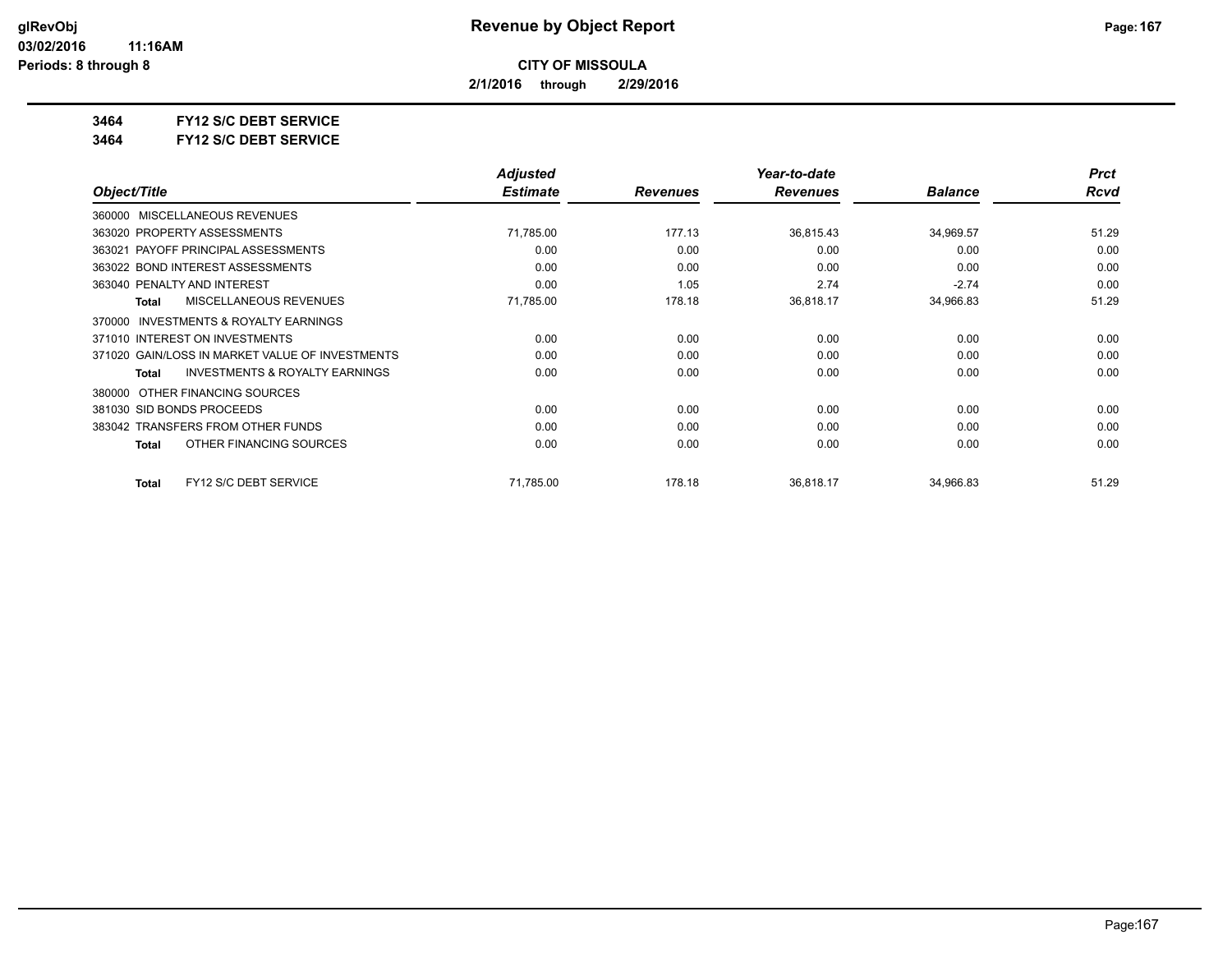**2/1/2016 through 2/29/2016**

### **3464 FY12 S/C DEBT SERVICE**

|                                                | <b>Adjusted</b> |                 | Year-to-date    |                | <b>Prct</b> |
|------------------------------------------------|-----------------|-----------------|-----------------|----------------|-------------|
| Object/Title                                   | <b>Estimate</b> | <b>Revenues</b> | <b>Revenues</b> | <b>Balance</b> | Rcvd        |
| 360000 MISCELLANEOUS REVENUES                  |                 |                 |                 |                |             |
| 363020 PROPERTY ASSESSMENTS                    | 71,785.00       | 177.13          | 36,815.43       | 34,969.57      | 51.29       |
| 363021 PAYOFF PRINCIPAL ASSESSMENTS            | 0.00            | 0.00            | 0.00            | 0.00           | 0.00        |
| 363022 BOND INTEREST ASSESSMENTS               | 0.00            | 0.00            | 0.00            | 0.00           | 0.00        |
| 363040 PENALTY AND INTEREST                    | 0.00            | 1.05            | 2.74            | $-2.74$        | 0.00        |
| <b>MISCELLANEOUS REVENUES</b><br>Total         | 71,785.00       | 178.18          | 36,818.17       | 34,966.83      | 51.29       |
| INVESTMENTS & ROYALTY EARNINGS<br>370000       |                 |                 |                 |                |             |
| 371010 INTEREST ON INVESTMENTS                 | 0.00            | 0.00            | 0.00            | 0.00           | 0.00        |
| 371020 GAIN/LOSS IN MARKET VALUE OF INVESTMENT | 0.00            | 0.00            | 0.00            | 0.00           | 0.00        |
| INVESTMENTS & ROYALTY EARNINGS<br><b>Total</b> | 0.00            | 0.00            | 0.00            | 0.00           | 0.00        |
| 380000 OTHER FINANCING SOURCES                 |                 |                 |                 |                |             |
| 381030 SID BONDS PROCEEDS                      | 0.00            | 0.00            | 0.00            | 0.00           | 0.00        |
| 383042 TRANSFERS FROM OTHER FUNDS              | 0.00            | 0.00            | 0.00            | 0.00           | 0.00        |
| OTHER FINANCING SOURCES<br>Total               | 0.00            | 0.00            | 0.00            | 0.00           | 0.00        |
| FY12 S/C DEBT SERVICE<br>Total                 | 71,785.00       | 178.18          | 36.818.17       | 34,966.83      | 51.29       |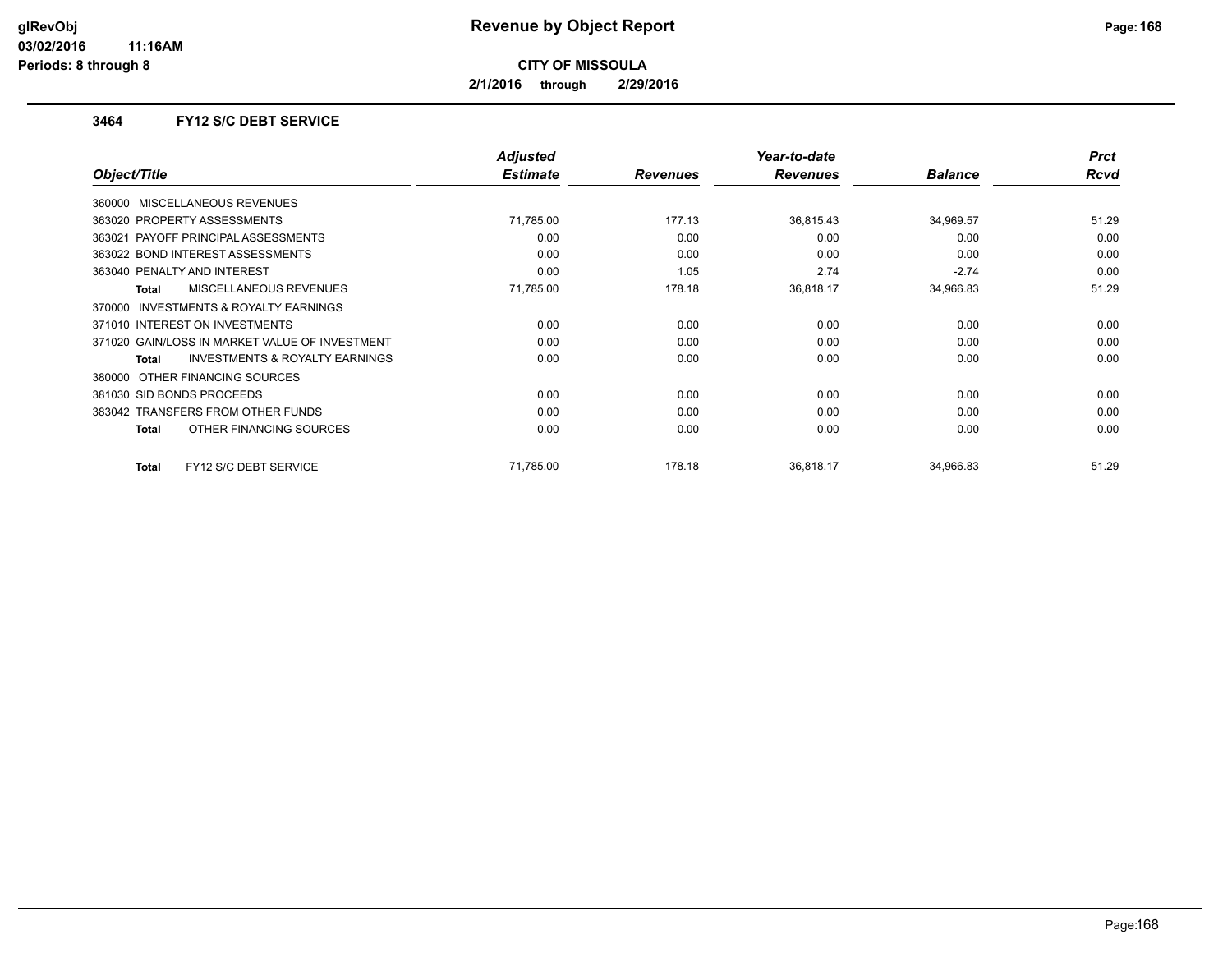**2/1/2016 through 2/29/2016**

## **3465 FY13 SIDEWALK/CURB DEBT SERVICE**

### **3465 FY13 SIDEWALK/CURB DEBT SERVICE**

|                                                           | <b>Adjusted</b> |                 | Year-to-date    |                | <b>Prct</b> |
|-----------------------------------------------------------|-----------------|-----------------|-----------------|----------------|-------------|
| Object/Title                                              | <b>Estimate</b> | <b>Revenues</b> | <b>Revenues</b> | <b>Balance</b> | Rcvd        |
| 360000 MISCELLANEOUS REVENUES                             |                 |                 |                 |                |             |
| 363020 PROPERTY ASSESSMENTS                               | 40,021.00       | 134.74          | 20,972.67       | 19,048.33      | 52.40       |
| PAYOFF PRINCIPAL ASSESSMENTS<br>363021                    | 0.00            | 0.00            | 454.88          | $-454.88$      | 0.00        |
| 363022 BOND INTEREST ASSESSMENTS                          | 0.00            | 0.00            | 0.00            | 0.00           | 0.00        |
| 363040 PENALTY AND INTEREST                               | 0.00            | 3.72            | 3.72            | $-3.72$        | 0.00        |
| <b>MISCELLANEOUS REVENUES</b><br>Total                    | 40,021.00       | 138.46          | 21,431.27       | 18,589.73      | 53.55       |
| <b>INVESTMENTS &amp; ROYALTY EARNINGS</b><br>370000       |                 |                 |                 |                |             |
| 371010 INTEREST ON INVESTMENTS                            | 0.00            | 0.00            | 0.00            | 0.00           | 0.00        |
| 371020 GAIN/LOSS IN MARKET VALUE OF INVESTMENTS           | 0.00            | 0.00            | 0.00            | 0.00           | 0.00        |
| <b>INVESTMENTS &amp; ROYALTY EARNINGS</b><br><b>Total</b> | 0.00            | 0.00            | 0.00            | 0.00           | 0.00        |
| 380000 OTHER FINANCING SOURCES                            |                 |                 |                 |                |             |
| 381030 SID BONDS PROCEEDS                                 | 0.00            | 0.00            | 0.00            | 0.00           | 0.00        |
| 383042 TRANSFERS FROM OTHER FUNDS                         | 0.00            | 0.00            | 0.00            | 0.00           | 0.00        |
| OTHER FINANCING SOURCES<br>Total                          | 0.00            | 0.00            | 0.00            | 0.00           | 0.00        |
| FY13 SIDEWALK/CURB DEBT SERVICE<br>Total                  | 40,021.00       | 138.46          | 21,431.27       | 18,589.73      | 53.55       |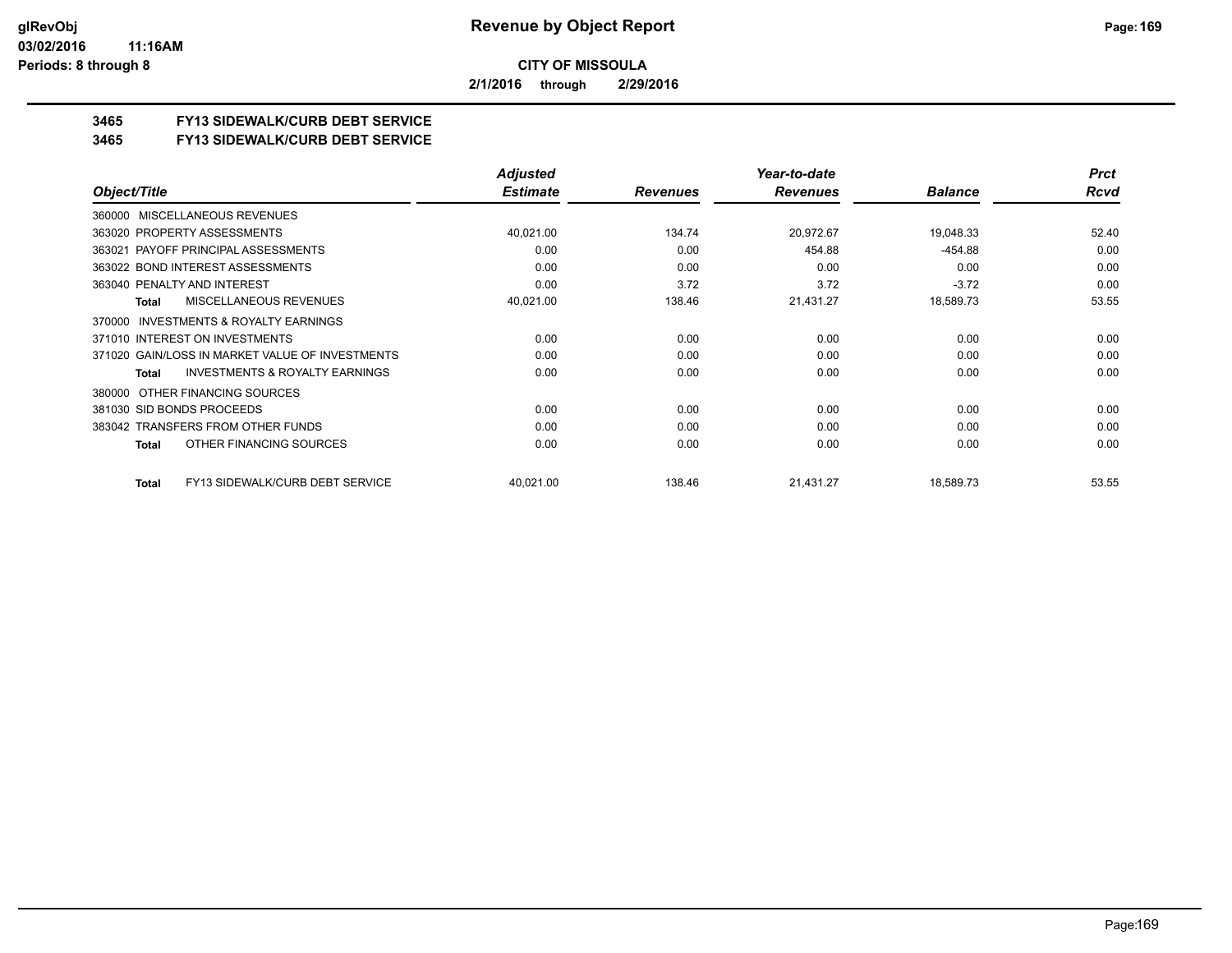**2/1/2016 through 2/29/2016**

## **3465 FY13 SIDEWALK/CURB DEBT SERVICE**

|                                                           | <b>Adjusted</b> |                 | Year-to-date    |                | <b>Prct</b> |
|-----------------------------------------------------------|-----------------|-----------------|-----------------|----------------|-------------|
| Object/Title                                              | <b>Estimate</b> | <b>Revenues</b> | <b>Revenues</b> | <b>Balance</b> | <b>Rcvd</b> |
| 360000 MISCELLANEOUS REVENUES                             |                 |                 |                 |                |             |
| 363020 PROPERTY ASSESSMENTS                               | 40,021.00       | 134.74          | 20,972.67       | 19,048.33      | 52.40       |
| 363021 PAYOFF PRINCIPAL ASSESSMENTS                       | 0.00            | 0.00            | 454.88          | $-454.88$      | 0.00        |
| 363022 BOND INTEREST ASSESSMENTS                          | 0.00            | 0.00            | 0.00            | 0.00           | 0.00        |
| 363040 PENALTY AND INTEREST                               | 0.00            | 3.72            | 3.72            | $-3.72$        | 0.00        |
| MISCELLANEOUS REVENUES<br><b>Total</b>                    | 40,021.00       | 138.46          | 21,431.27       | 18,589.73      | 53.55       |
| <b>INVESTMENTS &amp; ROYALTY EARNINGS</b><br>370000       |                 |                 |                 |                |             |
| 371010 INTEREST ON INVESTMENTS                            | 0.00            | 0.00            | 0.00            | 0.00           | 0.00        |
| 371020 GAIN/LOSS IN MARKET VALUE OF INVESTMENT            | 0.00            | 0.00            | 0.00            | 0.00           | 0.00        |
| <b>INVESTMENTS &amp; ROYALTY EARNINGS</b><br><b>Total</b> | 0.00            | 0.00            | 0.00            | 0.00           | 0.00        |
| OTHER FINANCING SOURCES<br>380000                         |                 |                 |                 |                |             |
| 381030 SID BONDS PROCEEDS                                 | 0.00            | 0.00            | 0.00            | 0.00           | 0.00        |
| 383042 TRANSFERS FROM OTHER FUNDS                         | 0.00            | 0.00            | 0.00            | 0.00           | 0.00        |
| OTHER FINANCING SOURCES<br><b>Total</b>                   | 0.00            | 0.00            | 0.00            | 0.00           | 0.00        |
| <b>FY13 SIDEWALK/CURB DEBT SERVICE</b><br>Total           | 40,021.00       | 138.46          | 21,431.27       | 18,589.73      | 53.55       |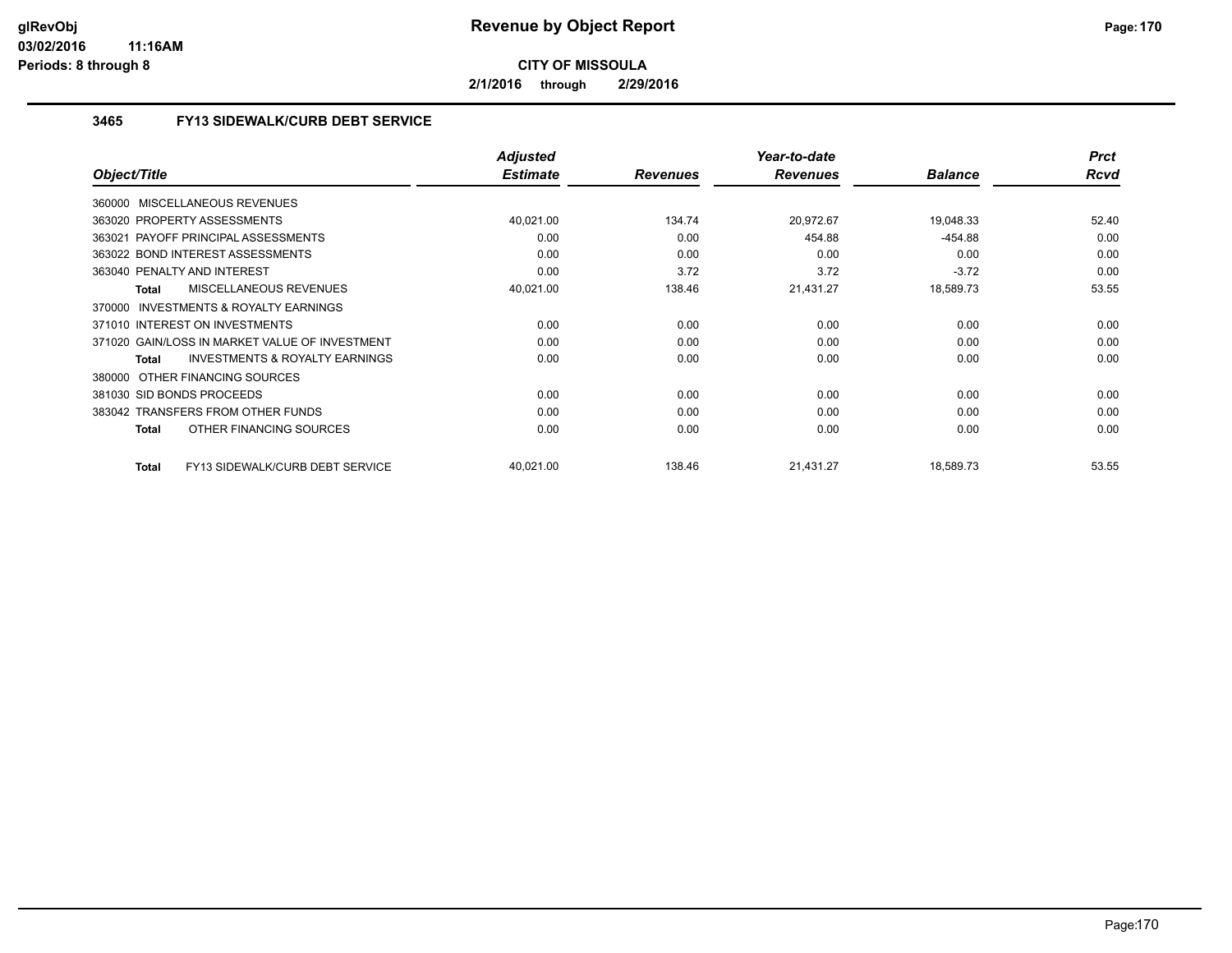**2/1/2016 through 2/29/2016**

## **3466 FY15 SIDEWALK/CURB DEBT SERVICE**

### **3466 FY15 SIDEWALK/CURB DEBT SERVICE**

|                                                           | <b>Adjusted</b> |                 | Year-to-date    |                | <b>Prct</b> |
|-----------------------------------------------------------|-----------------|-----------------|-----------------|----------------|-------------|
| Object/Title                                              | <b>Estimate</b> | <b>Revenues</b> | <b>Revenues</b> | <b>Balance</b> | Rcvd        |
| MISCELLANEOUS REVENUES<br>360000                          |                 |                 |                 |                |             |
| 363020 PROPERTY ASSESSMENTS                               | 0.00            | 250.50          | 30,798.84       | $-30,798.84$   | 0.00        |
| 363021 PAYOFF PRINCIPAL ASSESSMENTS                       | 0.00            | 0.00            | 0.00            | 0.00           | 0.00        |
| 363022 BOND INTEREST ASSESSMENTS                          | 0.00            | 0.00            | 0.00            | 0.00           | 0.00        |
| 363040 PENALTY AND INTEREST                               | 0.00            | 7.34            | 17.33           | $-17.33$       | 0.00        |
| MISCELLANEOUS REVENUES<br><b>Total</b>                    | 0.00            | 257.84          | 30,816.17       | $-30,816.17$   | 0.00        |
| INVESTMENTS & ROYALTY EARNINGS<br>370000                  |                 |                 |                 |                |             |
| 371010 INTEREST ON INVESTMENTS                            | 0.00            | 0.00            | 0.00            | 0.00           | 0.00        |
| 371020 GAIN/LOSS IN MARKET VALUE OF INVESTMENTS           | 0.00            | 0.00            | 0.00            | 0.00           | 0.00        |
| <b>INVESTMENTS &amp; ROYALTY EARNINGS</b><br><b>Total</b> | 0.00            | 0.00            | 0.00            | 0.00           | 0.00        |
| OTHER FINANCING SOURCES<br>380000                         |                 |                 |                 |                |             |
| 381030 SID BONDS PROCEEDS                                 | 0.00            | 0.00            | 0.00            | 0.00           | 0.00        |
| 383042 TRANSFERS FROM OTHER FUNDS                         | 0.00            | 0.00            | 0.00            | 0.00           | 0.00        |
| OTHER FINANCING SOURCES<br><b>Total</b>                   | 0.00            | 0.00            | 0.00            | 0.00           | 0.00        |
| <b>FY15 SIDEWALK/CURB DEBT SERVICE</b><br>Total           | 0.00            | 257.84          | 30,816.17       | $-30,816.17$   | 0.00        |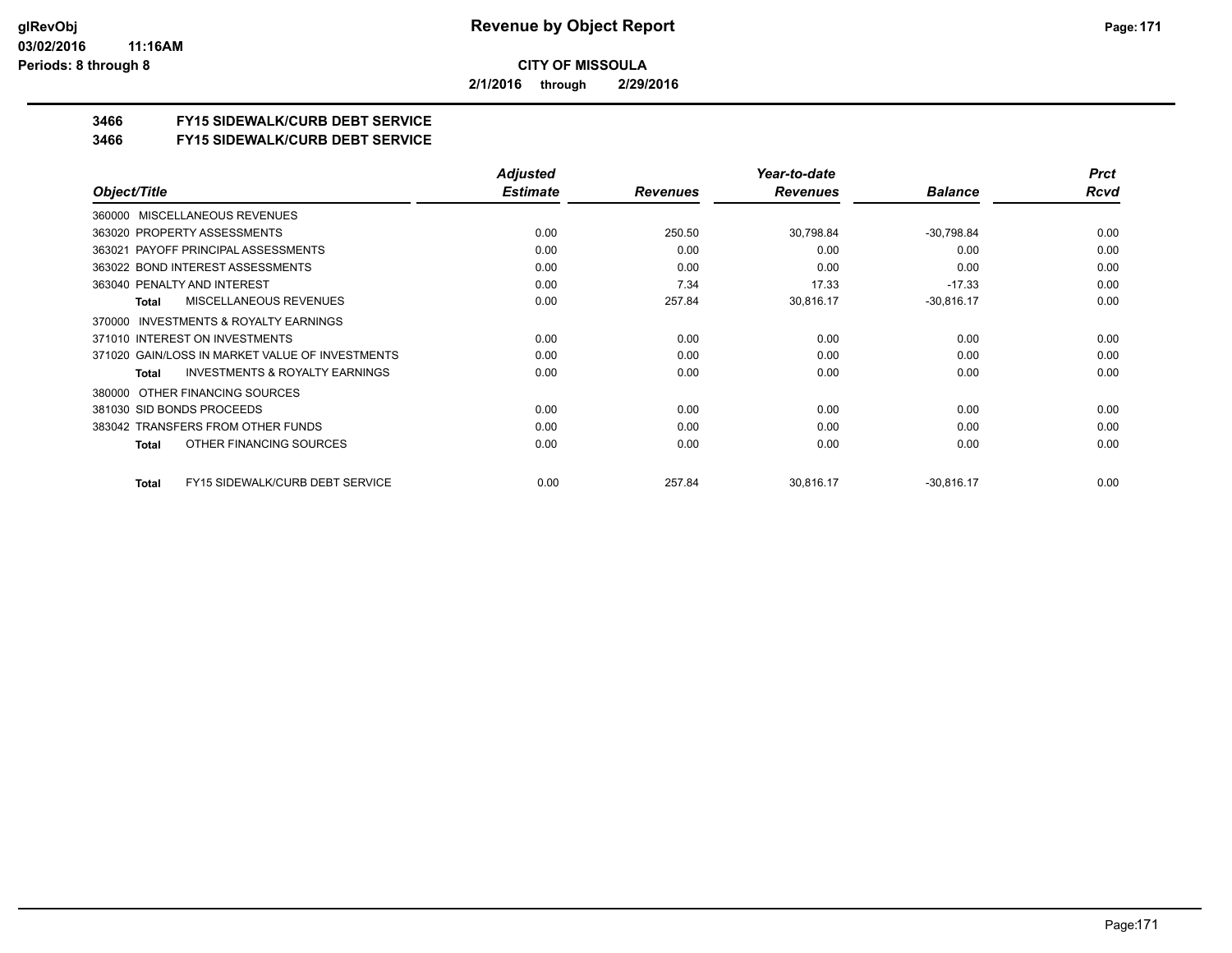**2/1/2016 through 2/29/2016**

## **3466 FY15 SIDEWALK/CURB DEBT SERVICE**

|                                                    | <b>Adjusted</b> |                 | Year-to-date    |                | <b>Prct</b> |
|----------------------------------------------------|-----------------|-----------------|-----------------|----------------|-------------|
| Object/Title                                       | <b>Estimate</b> | <b>Revenues</b> | <b>Revenues</b> | <b>Balance</b> | Rcvd        |
| 360000 MISCELLANEOUS REVENUES                      |                 |                 |                 |                |             |
| 363020 PROPERTY ASSESSMENTS                        | 0.00            | 250.50          | 30,798.84       | $-30,798.84$   | 0.00        |
| 363021 PAYOFF PRINCIPAL ASSESSMENTS                | 0.00            | 0.00            | 0.00            | 0.00           | 0.00        |
| 363022 BOND INTEREST ASSESSMENTS                   | 0.00            | 0.00            | 0.00            | 0.00           | 0.00        |
| 363040 PENALTY AND INTEREST                        | 0.00            | 7.34            | 17.33           | $-17.33$       | 0.00        |
| <b>MISCELLANEOUS REVENUES</b><br><b>Total</b>      | 0.00            | 257.84          | 30,816.17       | $-30,816.17$   | 0.00        |
| 370000 INVESTMENTS & ROYALTY EARNINGS              |                 |                 |                 |                |             |
| 371010 INTEREST ON INVESTMENTS                     | 0.00            | 0.00            | 0.00            | 0.00           | 0.00        |
| 371020 GAIN/LOSS IN MARKET VALUE OF INVESTMENT     | 0.00            | 0.00            | 0.00            | 0.00           | 0.00        |
| <b>INVESTMENTS &amp; ROYALTY EARNINGS</b><br>Total | 0.00            | 0.00            | 0.00            | 0.00           | 0.00        |
| OTHER FINANCING SOURCES<br>380000                  |                 |                 |                 |                |             |
| 381030 SID BONDS PROCEEDS                          | 0.00            | 0.00            | 0.00            | 0.00           | 0.00        |
| 383042 TRANSFERS FROM OTHER FUNDS                  | 0.00            | 0.00            | 0.00            | 0.00           | 0.00        |
| OTHER FINANCING SOURCES<br><b>Total</b>            | 0.00            | 0.00            | 0.00            | 0.00           | 0.00        |
| FY15 SIDEWALK/CURB DEBT SERVICE<br><b>Total</b>    | 0.00            | 257.84          | 30.816.17       | $-30,816.17$   | 0.00        |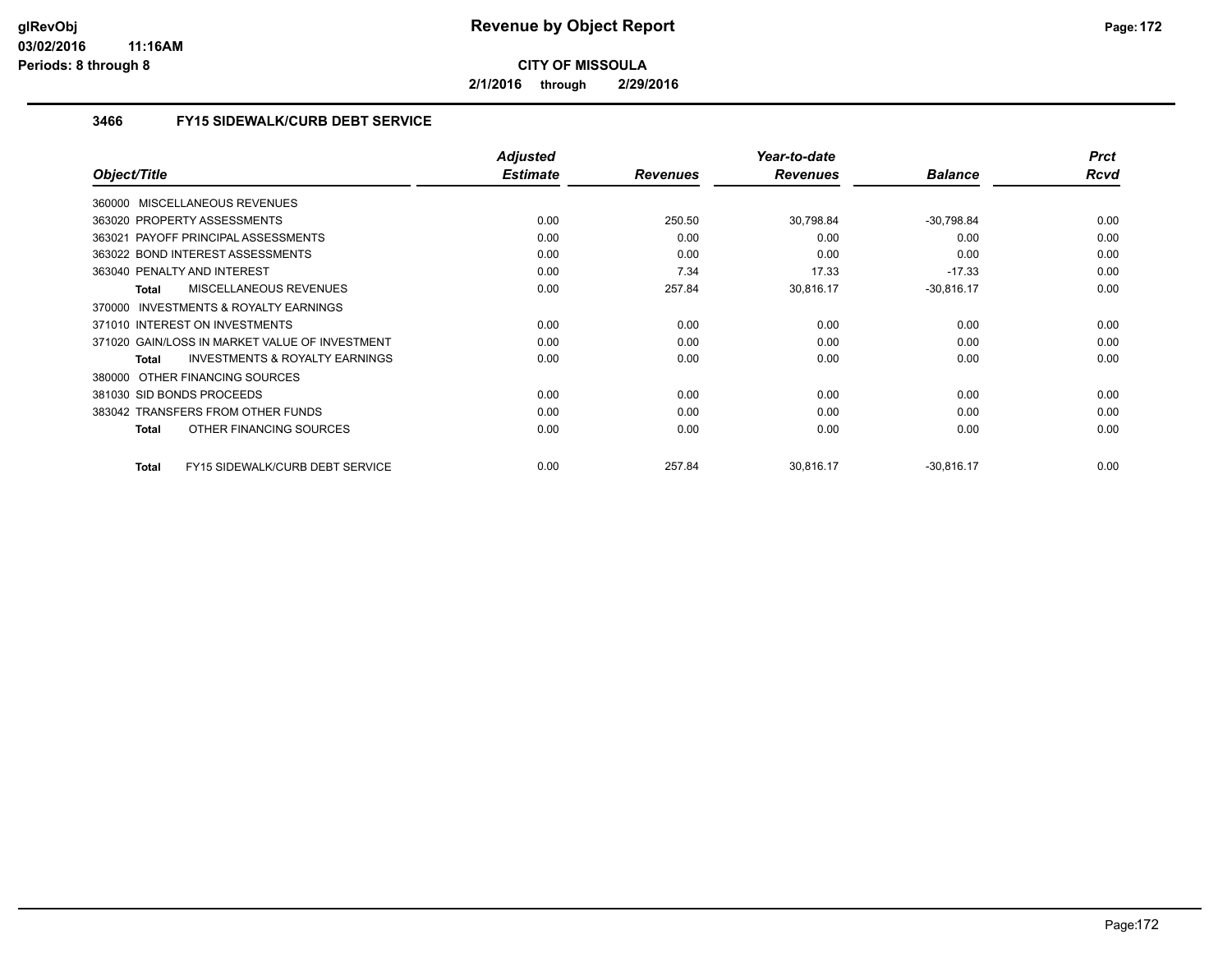**2/1/2016 through 2/29/2016**

**3470 SID 470 DEBT SERVICE FUND**

**3470 SID 470 DEBT SERVICE FUND**

|                                                           | <b>Adjusted</b> |                 | Year-to-date    |                | <b>Prct</b> |
|-----------------------------------------------------------|-----------------|-----------------|-----------------|----------------|-------------|
| Object/Title                                              | <b>Estimate</b> | <b>Revenues</b> | <b>Revenues</b> | <b>Balance</b> | <b>Rcvd</b> |
| <b>TAXES/ASSESSMENTS</b><br>310000                        |                 |                 |                 |                |             |
| <b>PENALTIES &amp; INTEREST</b><br>312001                 | 0.00            | 0.00            | 0.00            | 0.00           | 0.00        |
| TAXES/ASSESSMENTS<br><b>Total</b>                         | 0.00            | 0.00            | 0.00            | 0.00           | 0.00        |
| 360000 MISCELLANEOUS REVENUES                             |                 |                 |                 |                |             |
| 363020 PROPERTY ASSESSMENTS                               | 0.00            | 0.00            | 0.00            | 0.00           | 0.00        |
| PAYOFF PRINCIPAL ASSESSMENTS<br>363021                    | 0.00            | 0.00            | 0.00            | 0.00           | 0.00        |
| 363022 BOND INTEREST ASSESSMENTS                          | 0.00            | 0.00            | 0.00            | 0.00           | 0.00        |
| 363040 PENALTY AND INTEREST                               | 0.00            | 0.00            | 0.00            | 0.00           | 0.00        |
| MISCELLANEOUS REVENUES<br><b>Total</b>                    | 0.00            | 0.00            | 0.00            | 0.00           | 0.00        |
| <b>INVESTMENTS &amp; ROYALTY EARNINGS</b><br>370000       |                 |                 |                 |                |             |
| 371010 INTEREST ON INVESTMENTS                            | 0.00            | 0.00            | 0.00            | 0.00           | 0.00        |
| 371020 GAIN/LOSS IN MARKET VALUE OF INVESTMENTS           | 0.00            | 0.00            | 0.00            | 0.00           | 0.00        |
| <b>INVESTMENTS &amp; ROYALTY EARNINGS</b><br><b>Total</b> | 0.00            | 0.00            | 0.00            | 0.00           | 0.00        |
| OTHER FINANCING SOURCES<br>380000                         |                 |                 |                 |                |             |
| 381009 TRANSFERS IN                                       | 0.00            | 0.00            | 0.00            | 0.00           | 0.00        |
| OTHER FINANCING SOURCES<br><b>Total</b>                   | 0.00            | 0.00            | 0.00            | 0.00           | 0.00        |
| SID 470 DEBT SERVICE FUND<br><b>Total</b>                 | 0.00            | 0.00            | 0.00            | 0.00           | 0.00        |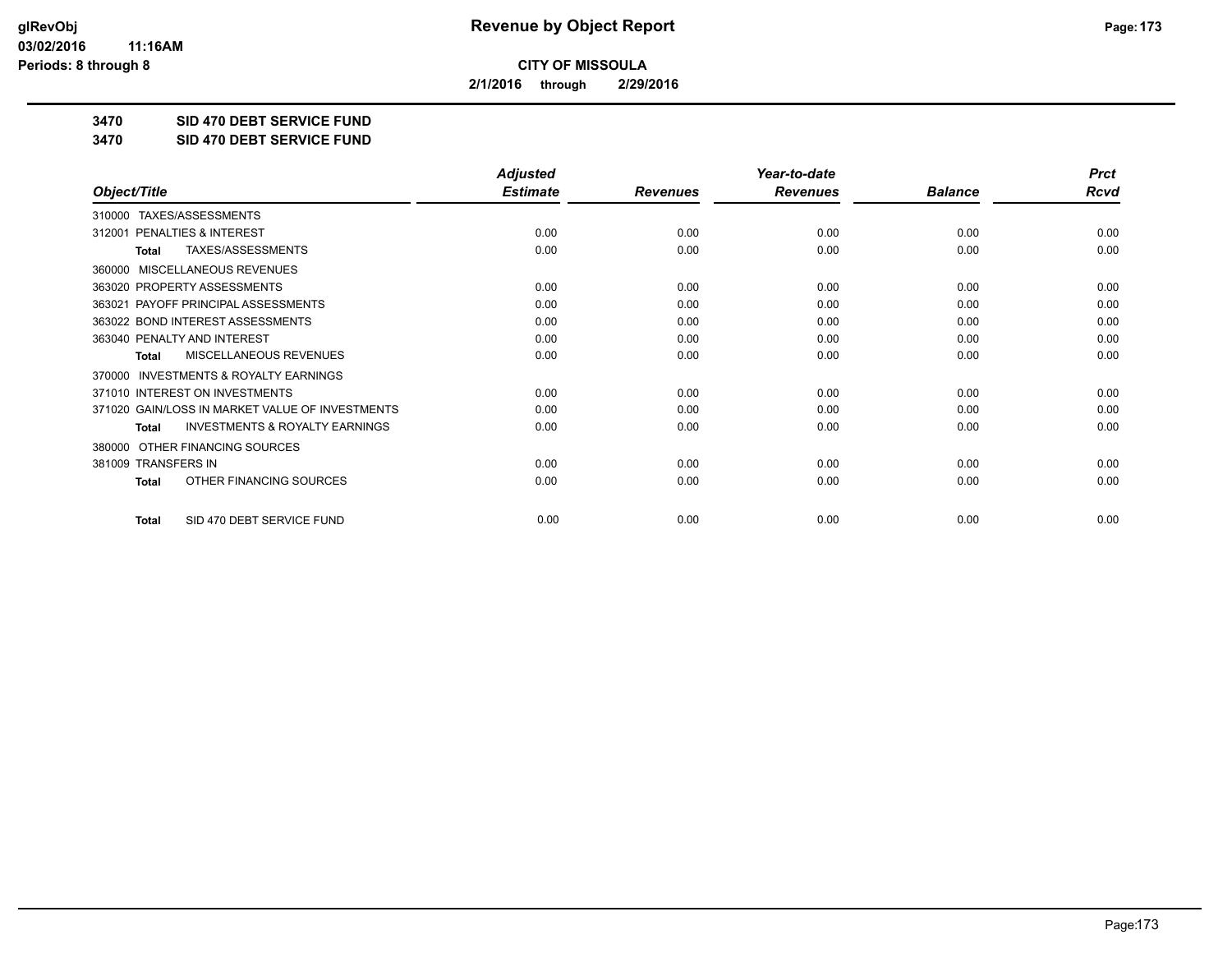**2/1/2016 through 2/29/2016**

## **3470 SID 470 DEBT SERVICE FUND**

|                                                           | <b>Adjusted</b> |                 | Year-to-date    |                | <b>Prct</b> |
|-----------------------------------------------------------|-----------------|-----------------|-----------------|----------------|-------------|
| Object/Title                                              | <b>Estimate</b> | <b>Revenues</b> | <b>Revenues</b> | <b>Balance</b> | <b>Rcvd</b> |
| TAXES/ASSESSMENTS<br>310000                               |                 |                 |                 |                |             |
| PENALTIES & INTEREST<br>312001                            | 0.00            | 0.00            | 0.00            | 0.00           | 0.00        |
| TAXES/ASSESSMENTS<br>Total                                | 0.00            | 0.00            | 0.00            | 0.00           | 0.00        |
| MISCELLANEOUS REVENUES<br>360000                          |                 |                 |                 |                |             |
| 363020 PROPERTY ASSESSMENTS                               | 0.00            | 0.00            | 0.00            | 0.00           | 0.00        |
| 363021 PAYOFF PRINCIPAL ASSESSMENTS                       | 0.00            | 0.00            | 0.00            | 0.00           | 0.00        |
| 363022 BOND INTEREST ASSESSMENTS                          | 0.00            | 0.00            | 0.00            | 0.00           | 0.00        |
| 363040 PENALTY AND INTEREST                               | 0.00            | 0.00            | 0.00            | 0.00           | 0.00        |
| <b>MISCELLANEOUS REVENUES</b><br><b>Total</b>             | 0.00            | 0.00            | 0.00            | 0.00           | 0.00        |
| <b>INVESTMENTS &amp; ROYALTY EARNINGS</b><br>370000       |                 |                 |                 |                |             |
| 371010 INTEREST ON INVESTMENTS                            | 0.00            | 0.00            | 0.00            | 0.00           | 0.00        |
| 371020 GAIN/LOSS IN MARKET VALUE OF INVESTMENT            | 0.00            | 0.00            | 0.00            | 0.00           | 0.00        |
| <b>INVESTMENTS &amp; ROYALTY EARNINGS</b><br><b>Total</b> | 0.00            | 0.00            | 0.00            | 0.00           | 0.00        |
| OTHER FINANCING SOURCES<br>380000                         |                 |                 |                 |                |             |
| 381009 TRANSFERS IN                                       | 0.00            | 0.00            | 0.00            | 0.00           | 0.00        |
| OTHER FINANCING SOURCES<br><b>Total</b>                   | 0.00            | 0.00            | 0.00            | 0.00           | 0.00        |
| SID 470 DEBT SERVICE FUND<br><b>Total</b>                 | 0.00            | 0.00            | 0.00            | 0.00           | 0.00        |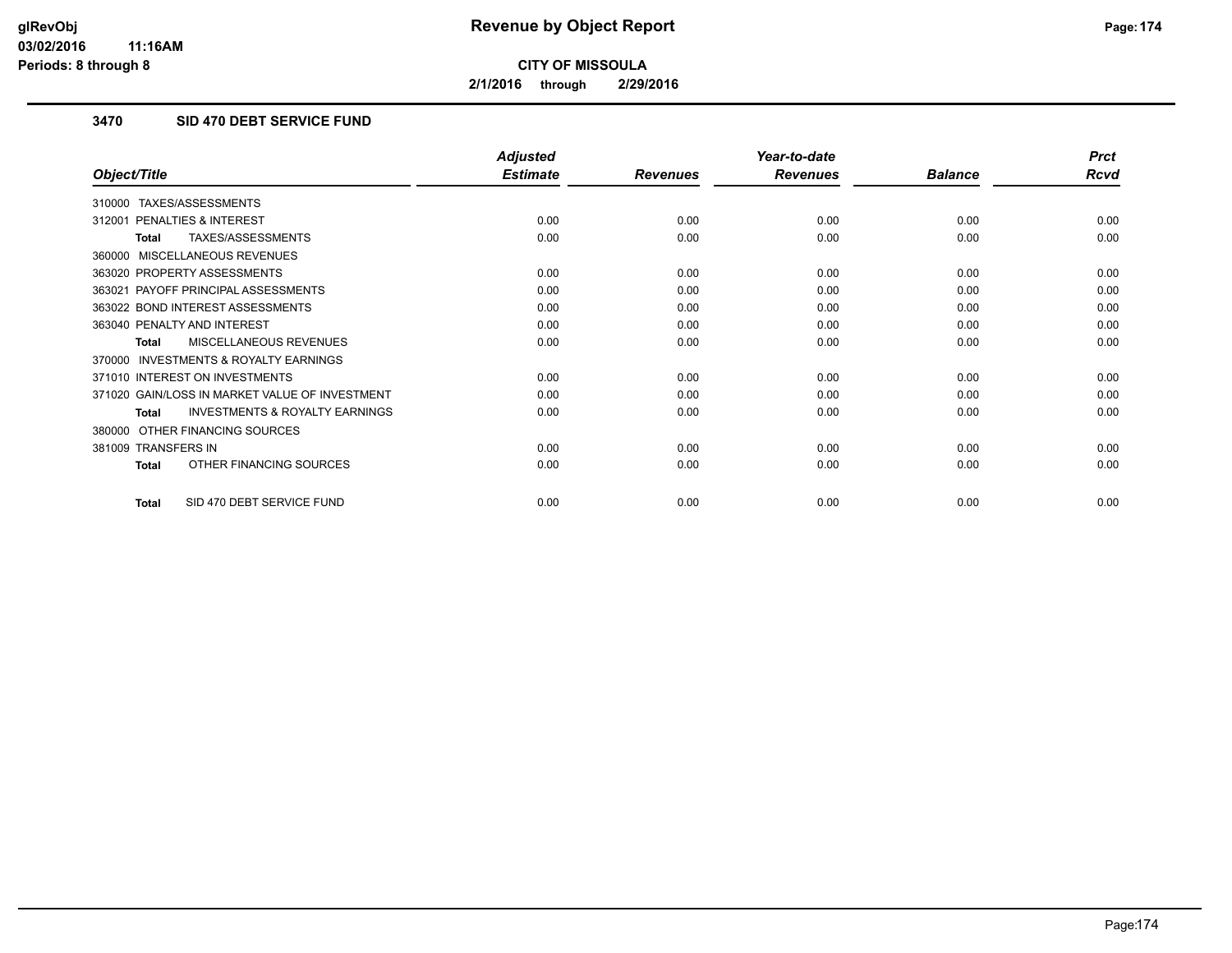**2/1/2016 through 2/29/2016**

**3491 SID 491 DEBT SERVICE FUND**

**3491 SID 491 DEBT SERVICE FUND**

|                                                           | <b>Adjusted</b> |                 | Year-to-date    |                | <b>Prct</b> |
|-----------------------------------------------------------|-----------------|-----------------|-----------------|----------------|-------------|
| Object/Title                                              | <b>Estimate</b> | <b>Revenues</b> | <b>Revenues</b> | <b>Balance</b> | <b>Rcvd</b> |
| TAXES/ASSESSMENTS<br>310000                               |                 |                 |                 |                |             |
| 312001 PENALTIES & INTEREST                               | 0.00            | 0.00            | 0.00            | 0.00           | 0.00        |
| TAXES/ASSESSMENTS<br><b>Total</b>                         | 0.00            | 0.00            | 0.00            | 0.00           | 0.00        |
| MISCELLANEOUS REVENUES<br>360000                          |                 |                 |                 |                |             |
| 360010 MISCELLANEOUS                                      | 0.00            | 0.00            | 0.00            | 0.00           | 0.00        |
| 363020 PROPERTY ASSESSMENTS                               | 0.00            | 0.00            | 0.00            | 0.00           | 0.00        |
| 363021 PAYOFF PRINCIPAL ASSESSMENTS                       | 0.00            | 0.00            | 0.00            | 0.00           | 0.00        |
| 363022 BOND INTEREST ASSESSMENTS                          | 0.00            | 0.00            | 0.00            | 0.00           | 0.00        |
| 363040 PENALTY AND INTEREST                               | 0.00            | 0.00            | 0.00            | 0.00           | 0.00        |
| <b>MISCELLANEOUS REVENUES</b><br><b>Total</b>             | 0.00            | 0.00            | 0.00            | 0.00           | 0.00        |
| <b>INVESTMENTS &amp; ROYALTY EARNINGS</b><br>370000       |                 |                 |                 |                |             |
| 371010 INTEREST ON INVESTMENTS                            | 0.00            | 0.00            | 0.00            | 0.00           | 0.00        |
| 371020 GAIN/LOSS IN MARKET VALUE OF INVESTMENTS           | 0.00            | 0.00            | 0.00            | 0.00           | 0.00        |
| <b>INVESTMENTS &amp; ROYALTY EARNINGS</b><br><b>Total</b> | 0.00            | 0.00            | 0.00            | 0.00           | 0.00        |
| OTHER FINANCING SOURCES<br>380000                         |                 |                 |                 |                |             |
| 381009 TRANSFERS IN                                       | 0.00            | 0.00            | 0.00            | 0.00           | 0.00        |
| OTHER FINANCING SOURCES<br><b>Total</b>                   | 0.00            | 0.00            | 0.00            | 0.00           | 0.00        |
| SID 491 DEBT SERVICE FUND<br><b>Total</b>                 | 0.00            | 0.00            | 0.00            | 0.00           | 0.00        |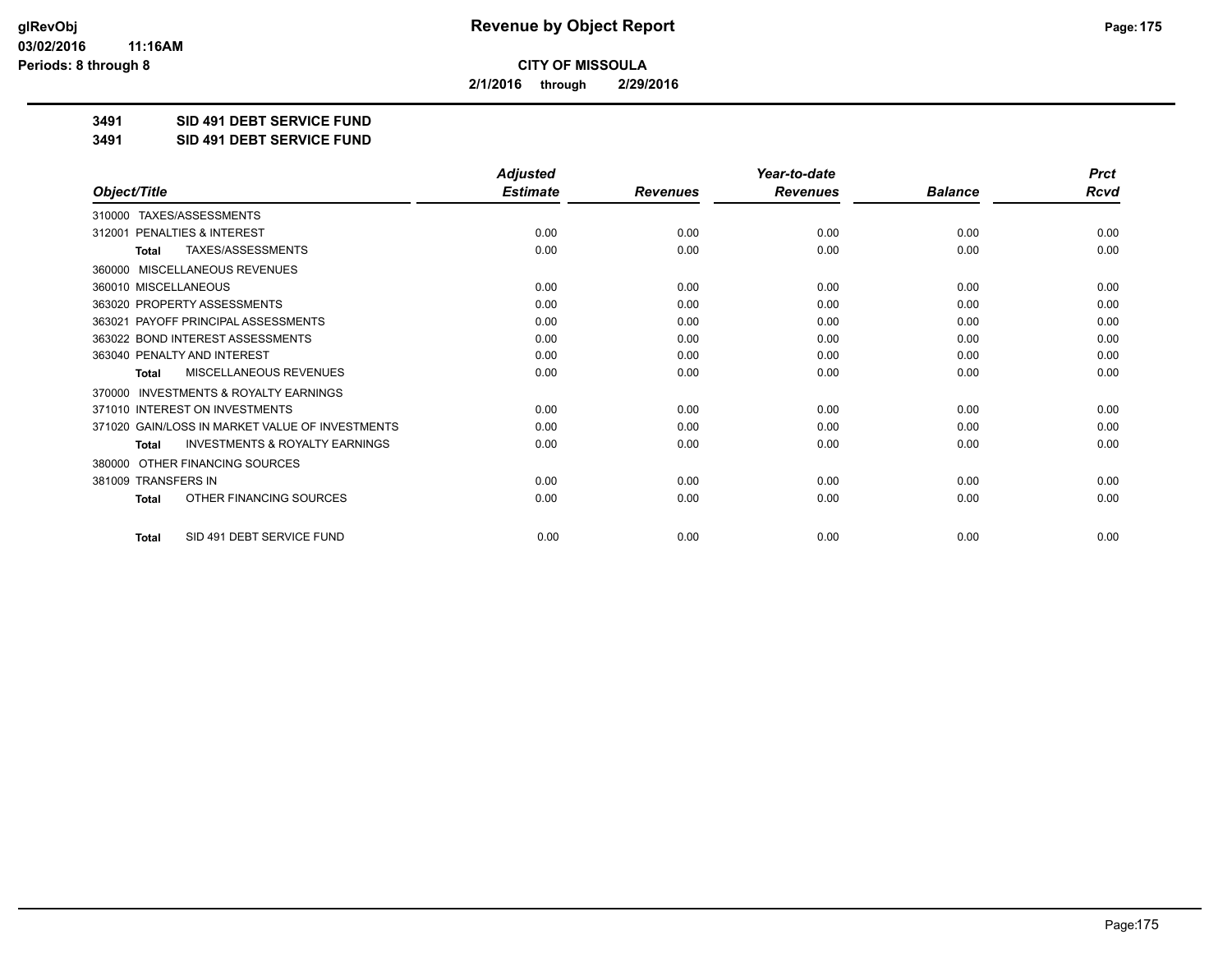**2/1/2016 through 2/29/2016**

## **3491 SID 491 DEBT SERVICE FUND**

|                                                           | <b>Adjusted</b> |                 | Year-to-date    |                | <b>Prct</b> |
|-----------------------------------------------------------|-----------------|-----------------|-----------------|----------------|-------------|
| Object/Title                                              | <b>Estimate</b> | <b>Revenues</b> | <b>Revenues</b> | <b>Balance</b> | <b>Rcvd</b> |
| 310000 TAXES/ASSESSMENTS                                  |                 |                 |                 |                |             |
| 312001 PENALTIES & INTEREST                               | 0.00            | 0.00            | 0.00            | 0.00           | 0.00        |
| TAXES/ASSESSMENTS<br><b>Total</b>                         | 0.00            | 0.00            | 0.00            | 0.00           | 0.00        |
| 360000 MISCELLANEOUS REVENUES                             |                 |                 |                 |                |             |
| 360010 MISCELLANEOUS                                      | 0.00            | 0.00            | 0.00            | 0.00           | 0.00        |
| 363020 PROPERTY ASSESSMENTS                               | 0.00            | 0.00            | 0.00            | 0.00           | 0.00        |
| 363021 PAYOFF PRINCIPAL ASSESSMENTS                       | 0.00            | 0.00            | 0.00            | 0.00           | 0.00        |
| 363022 BOND INTEREST ASSESSMENTS                          | 0.00            | 0.00            | 0.00            | 0.00           | 0.00        |
| 363040 PENALTY AND INTEREST                               | 0.00            | 0.00            | 0.00            | 0.00           | 0.00        |
| MISCELLANEOUS REVENUES<br><b>Total</b>                    | 0.00            | 0.00            | 0.00            | 0.00           | 0.00        |
| <b>INVESTMENTS &amp; ROYALTY EARNINGS</b><br>370000       |                 |                 |                 |                |             |
| 371010 INTEREST ON INVESTMENTS                            | 0.00            | 0.00            | 0.00            | 0.00           | 0.00        |
| 371020 GAIN/LOSS IN MARKET VALUE OF INVESTMENT            | 0.00            | 0.00            | 0.00            | 0.00           | 0.00        |
| <b>INVESTMENTS &amp; ROYALTY EARNINGS</b><br><b>Total</b> | 0.00            | 0.00            | 0.00            | 0.00           | 0.00        |
| 380000 OTHER FINANCING SOURCES                            |                 |                 |                 |                |             |
| 381009 TRANSFERS IN                                       | 0.00            | 0.00            | 0.00            | 0.00           | 0.00        |
| OTHER FINANCING SOURCES<br>Total                          | 0.00            | 0.00            | 0.00            | 0.00           | 0.00        |
| SID 491 DEBT SERVICE FUND<br>Total                        | 0.00            | 0.00            | 0.00            | 0.00           | 0.00        |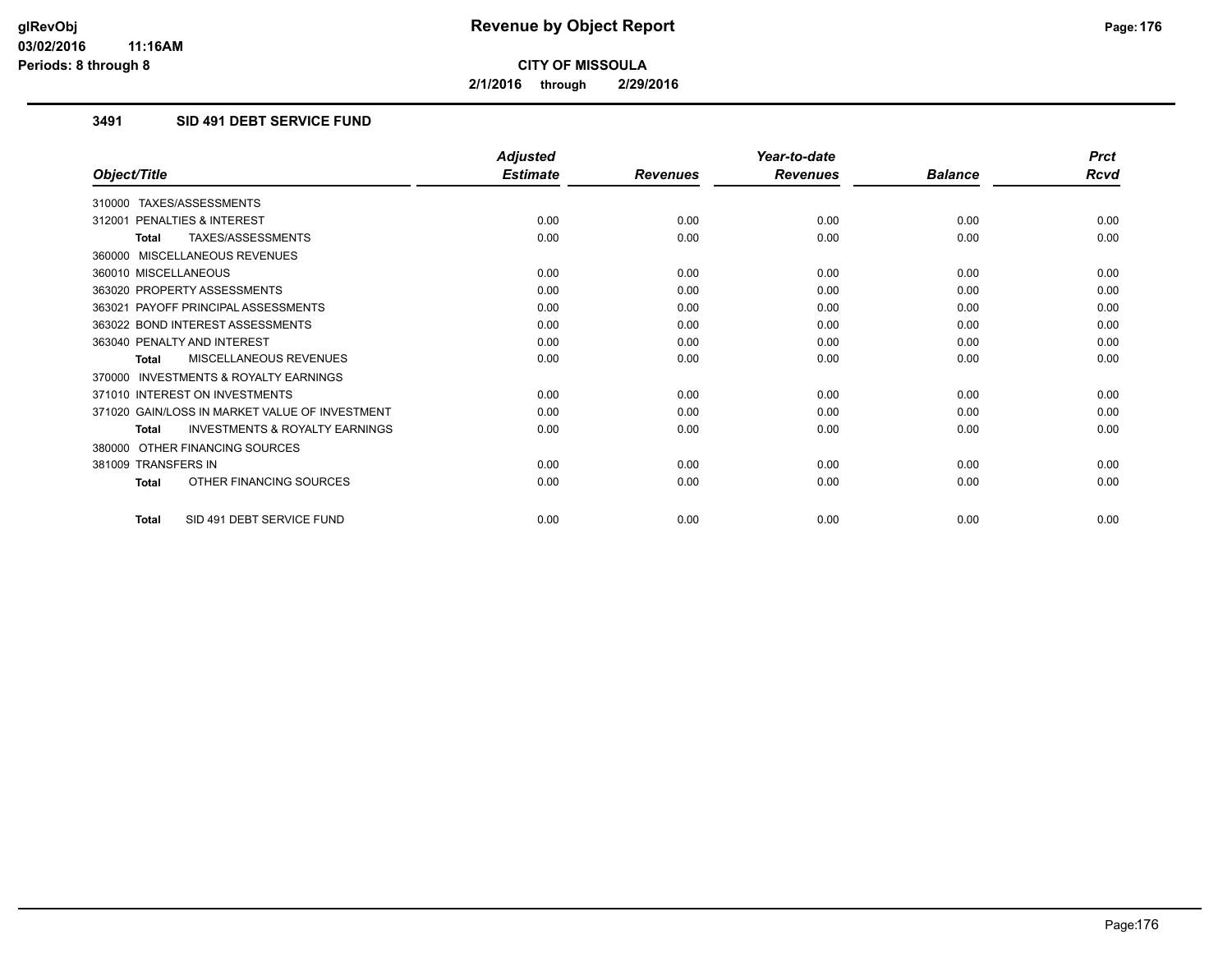**2/1/2016 through 2/29/2016**

# **3492 SID 492/499 DEBT SERVICE FUND**

**3492 SID 492/499 DEBT SERVICE FUND**

|                                                    | <b>Adjusted</b> |                 | Year-to-date    |                | <b>Prct</b> |
|----------------------------------------------------|-----------------|-----------------|-----------------|----------------|-------------|
| Object/Title                                       | <b>Estimate</b> | <b>Revenues</b> | <b>Revenues</b> | <b>Balance</b> | <b>Rcvd</b> |
| 360000 MISCELLANEOUS REVENUES                      |                 |                 |                 |                |             |
| 360010 MISCELLANEOUS                               | 0.00            | 0.00            | 0.00            | 0.00           | 0.00        |
| 363040 PENALTY AND INTEREST                        | 0.00            | 0.00            | 0.00            | 0.00           | 0.00        |
| <b>MISCELLANEOUS REVENUES</b><br>Total             | 0.00            | 0.00            | 0.00            | 0.00           | 0.00        |
| 370000 INVESTMENTS & ROYALTY EARNINGS              |                 |                 |                 |                |             |
| 371010 INTEREST ON INVESTMENTS                     | 0.00            | 0.00            | 0.00            | 0.00           | 0.00        |
| 371020 GAIN/LOSS IN MARKET VALUE OF INVESTMENTS    | 0.00            | 0.00            | 0.00            | 0.00           | 0.00        |
| <b>INVESTMENTS &amp; ROYALTY EARNINGS</b><br>Total | 0.00            | 0.00            | 0.00            | 0.00           | 0.00        |
| 380000 OTHER FINANCING SOURCES                     |                 |                 |                 |                |             |
| 381009 TRANSFERS IN                                | 0.00            | 0.00            | 0.00            | 0.00           | 0.00        |
| OTHER FINANCING SOURCES<br>Total                   | 0.00            | 0.00            | 0.00            | 0.00           | 0.00        |
| SID 492/499 DEBT SERVICE FUND<br>Total             | 0.00            | 0.00            | 0.00            | 0.00           | 0.00        |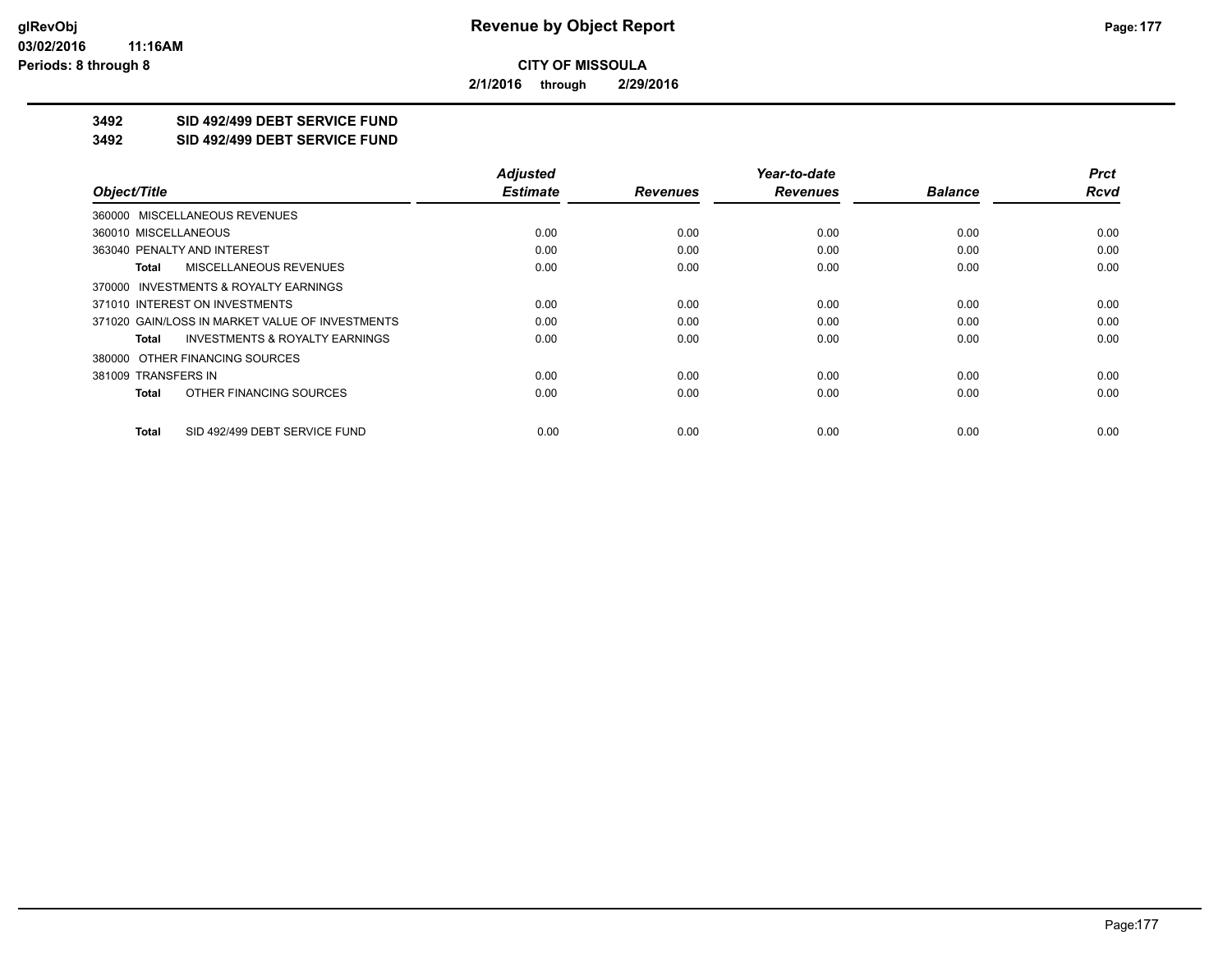**2/1/2016 through 2/29/2016**

## **3492 SID 492/499 DEBT SERVICE FUND**

| Object/Title                                       | <b>Adjusted</b><br><b>Estimate</b> | <b>Revenues</b> | Year-to-date<br><b>Revenues</b> | <b>Balance</b> | <b>Prct</b><br><b>Rcvd</b> |
|----------------------------------------------------|------------------------------------|-----------------|---------------------------------|----------------|----------------------------|
| 360000 MISCELLANEOUS REVENUES                      |                                    |                 |                                 |                |                            |
| 360010 MISCELLANEOUS                               | 0.00                               | 0.00            | 0.00                            | 0.00           | 0.00                       |
| 363040 PENALTY AND INTEREST                        | 0.00                               | 0.00            | 0.00                            | 0.00           | 0.00                       |
| MISCELLANEOUS REVENUES<br>Total                    | 0.00                               | 0.00            | 0.00                            | 0.00           | 0.00                       |
| 370000 INVESTMENTS & ROYALTY EARNINGS              |                                    |                 |                                 |                |                            |
| 371010 INTEREST ON INVESTMENTS                     | 0.00                               | 0.00            | 0.00                            | 0.00           | 0.00                       |
| 371020 GAIN/LOSS IN MARKET VALUE OF INVESTMENT     | 0.00                               | 0.00            | 0.00                            | 0.00           | 0.00                       |
| <b>INVESTMENTS &amp; ROYALTY EARNINGS</b><br>Total | 0.00                               | 0.00            | 0.00                            | 0.00           | 0.00                       |
| 380000 OTHER FINANCING SOURCES                     |                                    |                 |                                 |                |                            |
| 381009 TRANSFERS IN                                | 0.00                               | 0.00            | 0.00                            | 0.00           | 0.00                       |
| OTHER FINANCING SOURCES<br><b>Total</b>            | 0.00                               | 0.00            | 0.00                            | 0.00           | 0.00                       |
| SID 492/499 DEBT SERVICE FUND<br><b>Total</b>      | 0.00                               | 0.00            | 0.00                            | 0.00           | 0.00                       |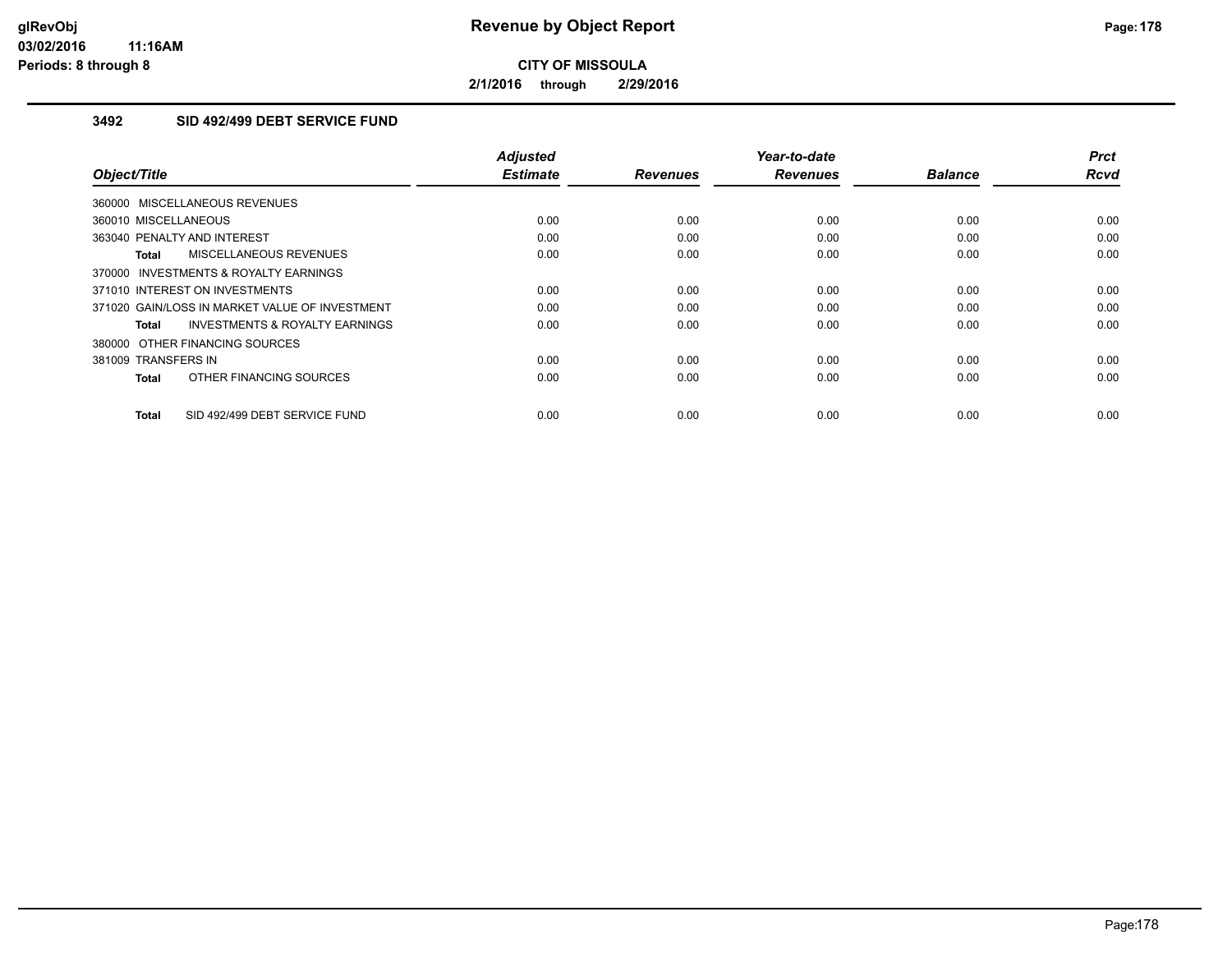**2/1/2016 through 2/29/2016**

**3494 SID 494 DEBT SERVICE**

**3494 SID 494 DEBT SERVICE**

|                                                           | <b>Adjusted</b> |                 | Year-to-date    |                | <b>Prct</b> |
|-----------------------------------------------------------|-----------------|-----------------|-----------------|----------------|-------------|
| Object/Title                                              | <b>Estimate</b> | <b>Revenues</b> | <b>Revenues</b> | <b>Balance</b> | Rcvd        |
| 310000 TAXES/ASSESSMENTS                                  |                 |                 |                 |                |             |
| 312001 PENALTIES & INTEREST                               | 0.00            | 0.00            | 0.00            | 0.00           | 0.00        |
| TAXES/ASSESSMENTS<br><b>Total</b>                         | 0.00            | 0.00            | 0.00            | 0.00           | 0.00        |
| MISCELLANEOUS REVENUES<br>360000                          |                 |                 |                 |                |             |
| 360010 MISCELLANEOUS                                      | 0.00            | 0.00            | 0.00            | 0.00           | 0.00        |
| 363020 PROPERTY ASSESSMENTS                               | 0.00            | 0.00            | 0.00            | 0.00           | 0.00        |
| 363021 PAYOFF PRINCIPAL ASSESSMENTS                       | 0.00            | 0.00            | 0.00            | 0.00           | 0.00        |
| 363022 BOND INTEREST ASSESSMENTS                          | 0.00            | 0.00            | 0.00            | 0.00           | 0.00        |
| 363040 PENALTY AND INTEREST                               | 0.00            | 0.00            | 0.00            | 0.00           | 0.00        |
| <b>MISCELLANEOUS REVENUES</b><br><b>Total</b>             | 0.00            | 0.00            | 0.00            | 0.00           | 0.00        |
| <b>INVESTMENTS &amp; ROYALTY EARNINGS</b><br>370000       |                 |                 |                 |                |             |
| 371010 INTEREST ON INVESTMENTS                            | 0.00            | 0.00            | 0.00            | 0.00           | 0.00        |
| 371020 GAIN/LOSS IN MARKET VALUE OF INVESTMENTS           | 0.00            | 0.00            | 0.00            | 0.00           | 0.00        |
| <b>INVESTMENTS &amp; ROYALTY EARNINGS</b><br><b>Total</b> | 0.00            | 0.00            | 0.00            | 0.00           | 0.00        |
| OTHER FINANCING SOURCES<br>380000                         |                 |                 |                 |                |             |
| 381009 TRANSFERS IN                                       | 0.00            | 0.00            | 0.00            | 0.00           | 0.00        |
| OTHER FINANCING SOURCES<br><b>Total</b>                   | 0.00            | 0.00            | 0.00            | 0.00           | 0.00        |
| SID 494 DEBT SERVICE<br><b>Total</b>                      | 0.00            | 0.00            | 0.00            | 0.00           | 0.00        |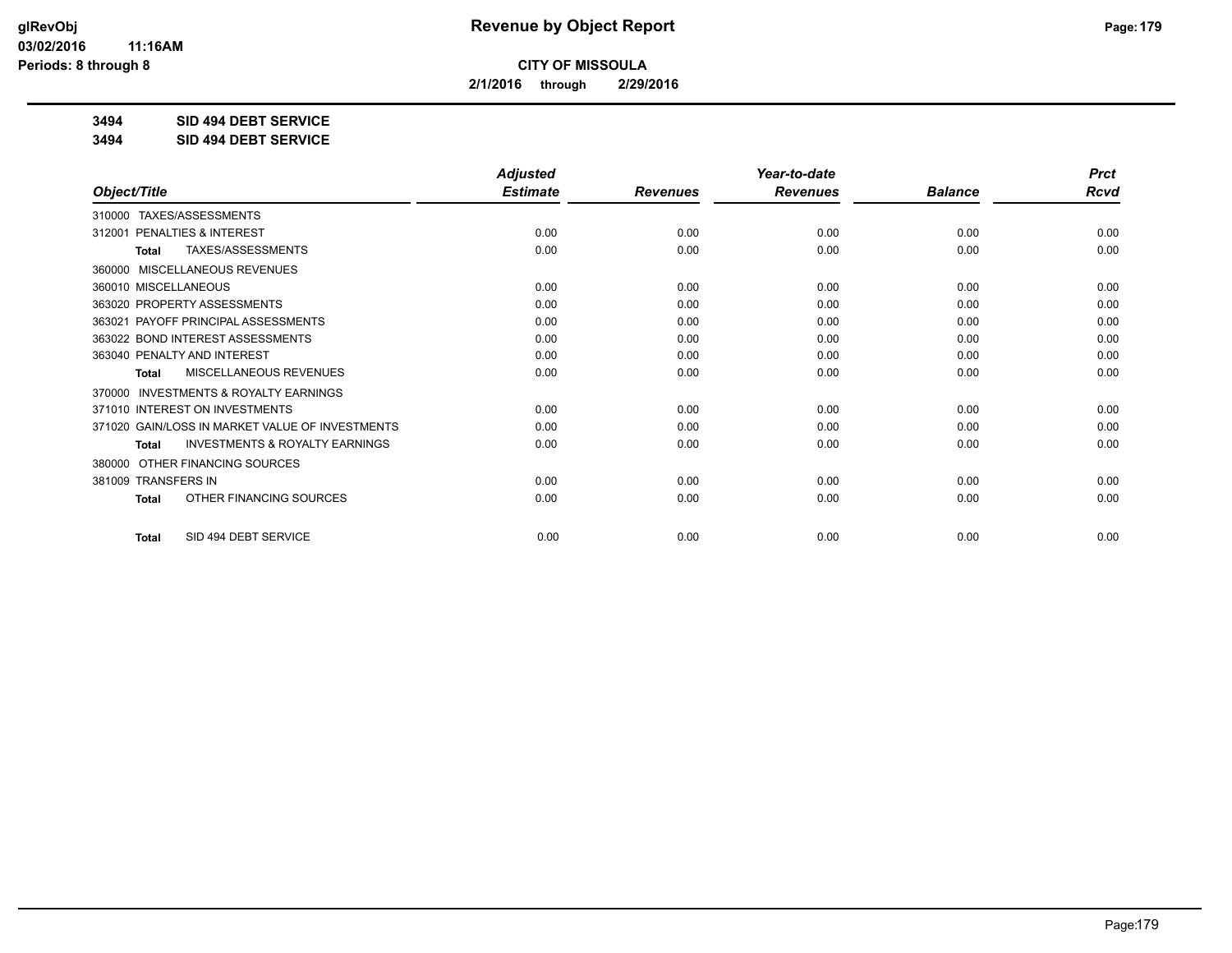**2/1/2016 through 2/29/2016**

### **3494 SID 494 DEBT SERVICE**

|                                                    | <b>Adjusted</b> |                 | Year-to-date    |                | <b>Prct</b> |
|----------------------------------------------------|-----------------|-----------------|-----------------|----------------|-------------|
| Object/Title                                       | <b>Estimate</b> | <b>Revenues</b> | <b>Revenues</b> | <b>Balance</b> | <b>Rcvd</b> |
| 310000 TAXES/ASSESSMENTS                           |                 |                 |                 |                |             |
| PENALTIES & INTEREST<br>312001                     | 0.00            | 0.00            | 0.00            | 0.00           | 0.00        |
| TAXES/ASSESSMENTS<br>Total                         | 0.00            | 0.00            | 0.00            | 0.00           | 0.00        |
| 360000 MISCELLANEOUS REVENUES                      |                 |                 |                 |                |             |
| 360010 MISCELLANEOUS                               | 0.00            | 0.00            | 0.00            | 0.00           | 0.00        |
| 363020 PROPERTY ASSESSMENTS                        | 0.00            | 0.00            | 0.00            | 0.00           | 0.00        |
| 363021 PAYOFF PRINCIPAL ASSESSMENTS                | 0.00            | 0.00            | 0.00            | 0.00           | 0.00        |
| 363022 BOND INTEREST ASSESSMENTS                   | 0.00            | 0.00            | 0.00            | 0.00           | 0.00        |
| 363040 PENALTY AND INTEREST                        | 0.00            | 0.00            | 0.00            | 0.00           | 0.00        |
| <b>MISCELLANEOUS REVENUES</b><br>Total             | 0.00            | 0.00            | 0.00            | 0.00           | 0.00        |
| 370000 INVESTMENTS & ROYALTY EARNINGS              |                 |                 |                 |                |             |
| 371010 INTEREST ON INVESTMENTS                     | 0.00            | 0.00            | 0.00            | 0.00           | 0.00        |
| 371020 GAIN/LOSS IN MARKET VALUE OF INVESTMENT     | 0.00            | 0.00            | 0.00            | 0.00           | 0.00        |
| <b>INVESTMENTS &amp; ROYALTY EARNINGS</b><br>Total | 0.00            | 0.00            | 0.00            | 0.00           | 0.00        |
| 380000 OTHER FINANCING SOURCES                     |                 |                 |                 |                |             |
| 381009 TRANSFERS IN                                | 0.00            | 0.00            | 0.00            | 0.00           | 0.00        |
| OTHER FINANCING SOURCES<br>Total                   | 0.00            | 0.00            | 0.00            | 0.00           | 0.00        |
| SID 494 DEBT SERVICE<br><b>Total</b>               | 0.00            | 0.00            | 0.00            | 0.00           | 0.00        |
|                                                    |                 |                 |                 |                |             |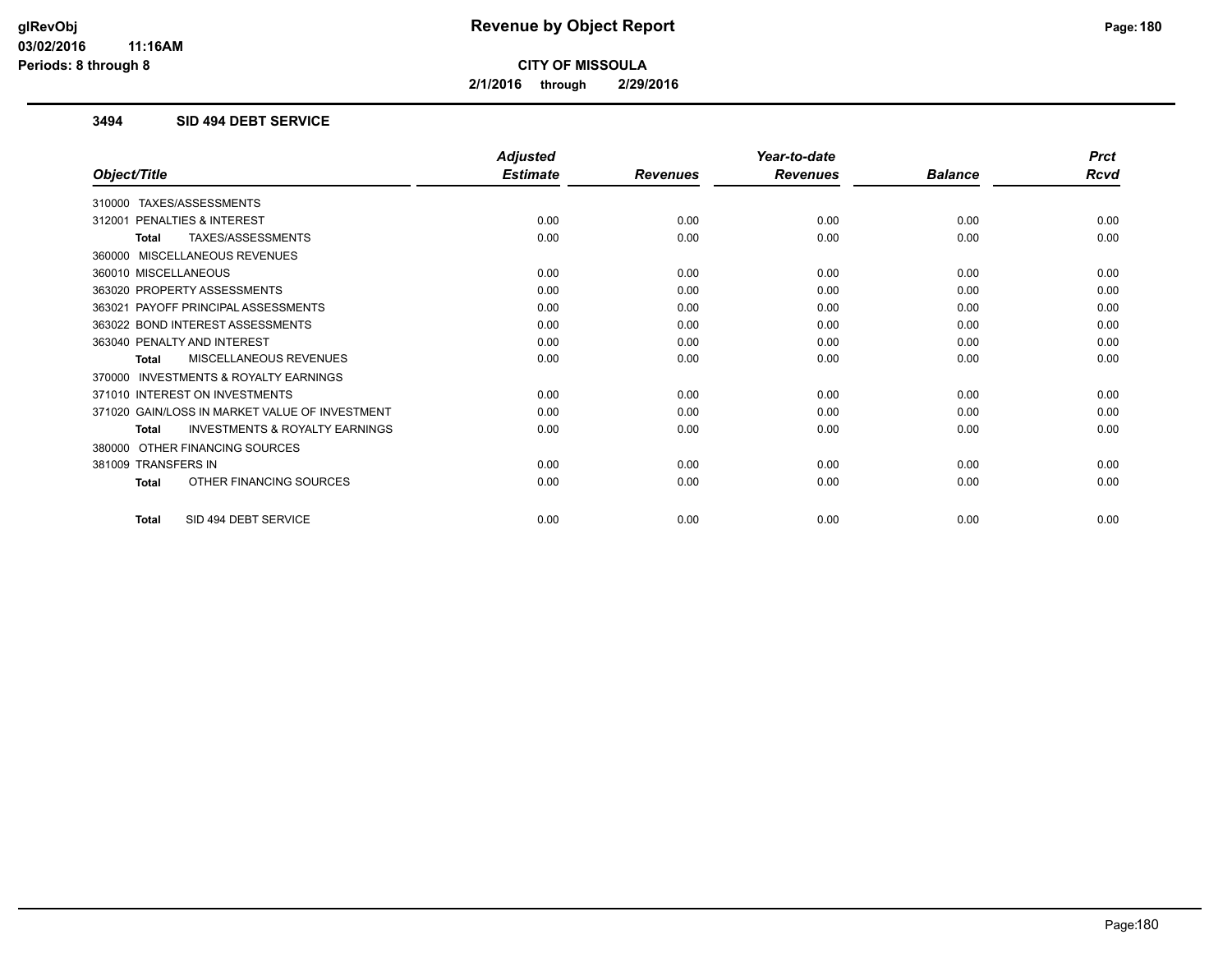**2/1/2016 through 2/29/2016**

**3495 SID 495 DEBT SERVICE FUND**

**3495 SID 495 DEBT SERVICE FUND**

|                                                           | <b>Adjusted</b> |                 | Year-to-date    |                | <b>Prct</b> |
|-----------------------------------------------------------|-----------------|-----------------|-----------------|----------------|-------------|
| Object/Title                                              | <b>Estimate</b> | <b>Revenues</b> | <b>Revenues</b> | <b>Balance</b> | <b>Rcvd</b> |
| TAXES/ASSESSMENTS<br>310000                               |                 |                 |                 |                |             |
| 312001 PENALTIES & INTEREST                               | 0.00            | 0.00            | 0.00            | 0.00           | 0.00        |
| TAXES/ASSESSMENTS<br><b>Total</b>                         | 0.00            | 0.00            | 0.00            | 0.00           | 0.00        |
| MISCELLANEOUS REVENUES<br>360000                          |                 |                 |                 |                |             |
| 360010 MISCELLANEOUS                                      | 0.00            | 0.00            | 0.00            | 0.00           | 0.00        |
| 363020 PROPERTY ASSESSMENTS                               | 0.00            | 0.00            | 0.00            | 0.00           | 0.00        |
| 363021 PAYOFF PRINCIPAL ASSESSMENTS                       | 0.00            | 0.00            | 0.00            | 0.00           | 0.00        |
| 363022 BOND INTEREST ASSESSMENTS                          | 0.00            | 0.00            | 0.00            | 0.00           | 0.00        |
| 363040 PENALTY AND INTEREST                               | 0.00            | 0.00            | 0.00            | 0.00           | 0.00        |
| <b>MISCELLANEOUS REVENUES</b><br><b>Total</b>             | 0.00            | 0.00            | 0.00            | 0.00           | 0.00        |
| <b>INVESTMENTS &amp; ROYALTY EARNINGS</b><br>370000       |                 |                 |                 |                |             |
| 371010 INTEREST ON INVESTMENTS                            | 0.00            | 0.00            | 0.00            | 0.00           | 0.00        |
| 371020 GAIN/LOSS IN MARKET VALUE OF INVESTMENTS           | 0.00            | 0.00            | 0.00            | 0.00           | 0.00        |
| <b>INVESTMENTS &amp; ROYALTY EARNINGS</b><br><b>Total</b> | 0.00            | 0.00            | 0.00            | 0.00           | 0.00        |
| OTHER FINANCING SOURCES<br>380000                         |                 |                 |                 |                |             |
| 381009 TRANSFERS IN                                       | 0.00            | 0.00            | 0.00            | 0.00           | 0.00        |
| OTHER FINANCING SOURCES<br>Total                          | 0.00            | 0.00            | 0.00            | 0.00           | 0.00        |
| SID 495 DEBT SERVICE FUND<br><b>Total</b>                 | 0.00            | 0.00            | 0.00            | 0.00           | 0.00        |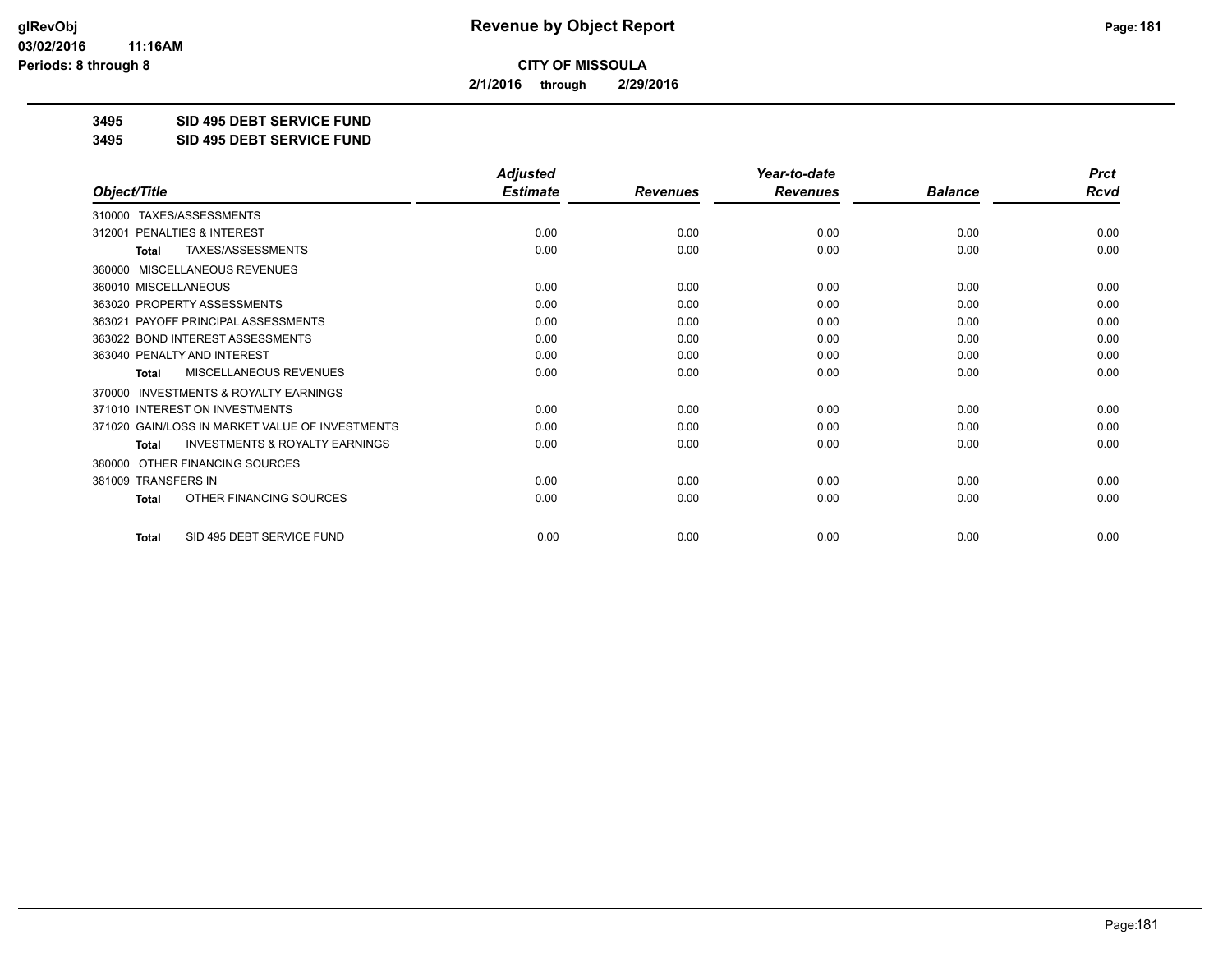**2/1/2016 through 2/29/2016**

## **3495 SID 495 DEBT SERVICE FUND**

|                                                           | <b>Adjusted</b> |                 | Year-to-date    |                | <b>Prct</b> |
|-----------------------------------------------------------|-----------------|-----------------|-----------------|----------------|-------------|
| Object/Title                                              | <b>Estimate</b> | <b>Revenues</b> | <b>Revenues</b> | <b>Balance</b> | <b>Rcvd</b> |
| 310000 TAXES/ASSESSMENTS                                  |                 |                 |                 |                |             |
| PENALTIES & INTEREST<br>312001                            | 0.00            | 0.00            | 0.00            | 0.00           | 0.00        |
| TAXES/ASSESSMENTS<br><b>Total</b>                         | 0.00            | 0.00            | 0.00            | 0.00           | 0.00        |
| 360000 MISCELLANEOUS REVENUES                             |                 |                 |                 |                |             |
| 360010 MISCELLANEOUS                                      | 0.00            | 0.00            | 0.00            | 0.00           | 0.00        |
| 363020 PROPERTY ASSESSMENTS                               | 0.00            | 0.00            | 0.00            | 0.00           | 0.00        |
| 363021 PAYOFF PRINCIPAL ASSESSMENTS                       | 0.00            | 0.00            | 0.00            | 0.00           | 0.00        |
| 363022 BOND INTEREST ASSESSMENTS                          | 0.00            | 0.00            | 0.00            | 0.00           | 0.00        |
| 363040 PENALTY AND INTEREST                               | 0.00            | 0.00            | 0.00            | 0.00           | 0.00        |
| MISCELLANEOUS REVENUES<br><b>Total</b>                    | 0.00            | 0.00            | 0.00            | 0.00           | 0.00        |
| <b>INVESTMENTS &amp; ROYALTY EARNINGS</b><br>370000       |                 |                 |                 |                |             |
| 371010 INTEREST ON INVESTMENTS                            | 0.00            | 0.00            | 0.00            | 0.00           | 0.00        |
| 371020 GAIN/LOSS IN MARKET VALUE OF INVESTMENT            | 0.00            | 0.00            | 0.00            | 0.00           | 0.00        |
| <b>INVESTMENTS &amp; ROYALTY EARNINGS</b><br><b>Total</b> | 0.00            | 0.00            | 0.00            | 0.00           | 0.00        |
| OTHER FINANCING SOURCES<br>380000                         |                 |                 |                 |                |             |
| 381009 TRANSFERS IN                                       | 0.00            | 0.00            | 0.00            | 0.00           | 0.00        |
| OTHER FINANCING SOURCES<br><b>Total</b>                   | 0.00            | 0.00            | 0.00            | 0.00           | 0.00        |
| SID 495 DEBT SERVICE FUND<br><b>Total</b>                 | 0.00            | 0.00            | 0.00            | 0.00           | 0.00        |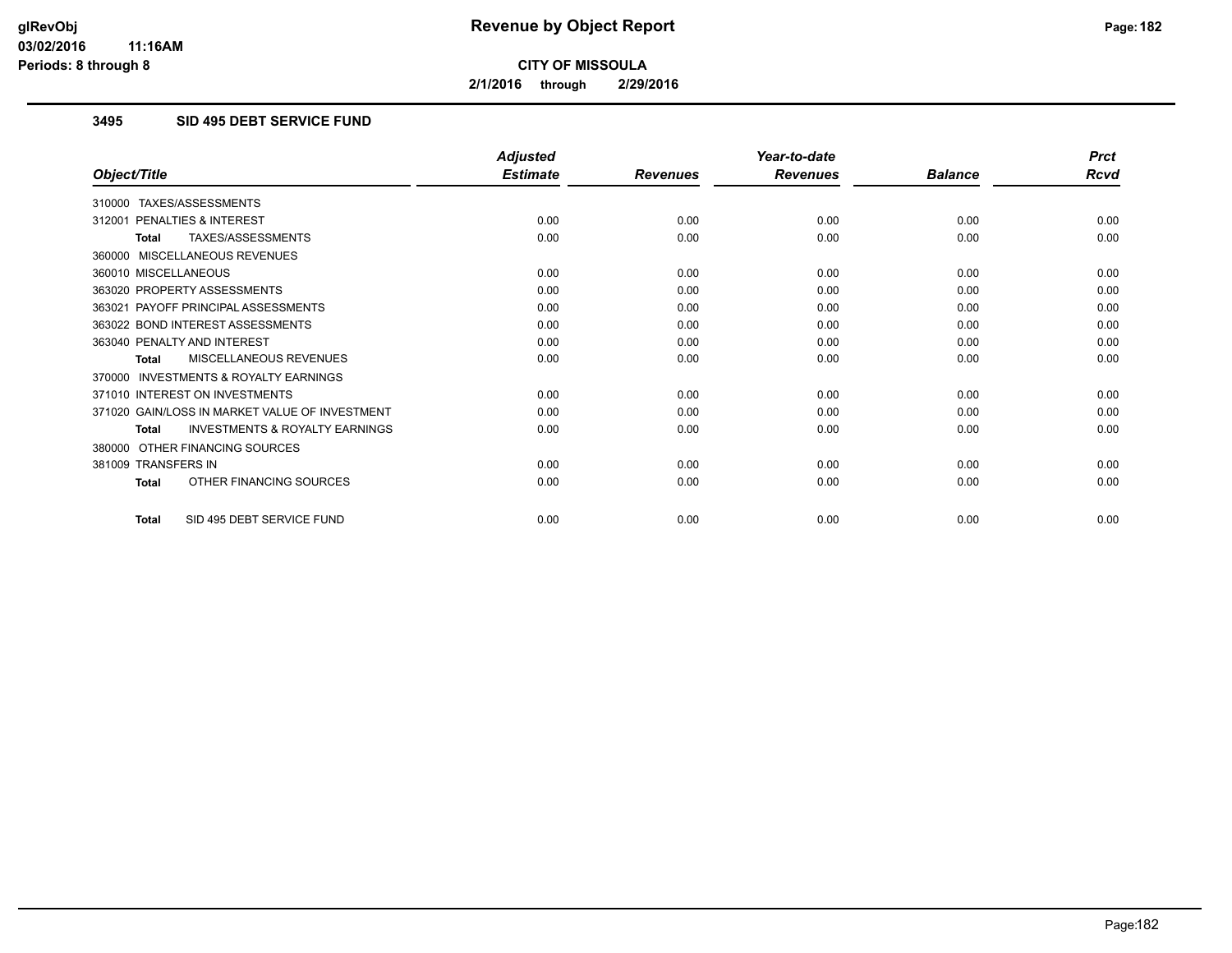**2/1/2016 through 2/29/2016**

**3496 SID 496 DEBT SERVICE FUND**

**3496 SID 496 DEBT SERVICE FUND**

|                                                           | <b>Adjusted</b> |                 | Year-to-date    |                | <b>Prct</b> |
|-----------------------------------------------------------|-----------------|-----------------|-----------------|----------------|-------------|
| Object/Title                                              | <b>Estimate</b> | <b>Revenues</b> | <b>Revenues</b> | <b>Balance</b> | <b>Rcvd</b> |
| TAXES/ASSESSMENTS<br>310000                               |                 |                 |                 |                |             |
| 312001 PENALTIES & INTEREST                               | 0.00            | 0.00            | 0.00            | 0.00           | 0.00        |
| TAXES/ASSESSMENTS<br><b>Total</b>                         | 0.00            | 0.00            | 0.00            | 0.00           | 0.00        |
| MISCELLANEOUS REVENUES<br>360000                          |                 |                 |                 |                |             |
| 360010 MISCELLANEOUS                                      | 0.00            | 0.00            | 0.00            | 0.00           | 0.00        |
| 363020 PROPERTY ASSESSMENTS                               | 0.00            | 0.00            | 0.00            | 0.00           | 0.00        |
| 363021 PAYOFF PRINCIPAL ASSESSMENTS                       | 0.00            | 0.00            | 0.00            | 0.00           | 0.00        |
| 363022 BOND INTEREST ASSESSMENTS                          | 0.00            | 0.00            | 0.00            | 0.00           | 0.00        |
| 363040 PENALTY AND INTEREST                               | 0.00            | 0.00            | 0.00            | 0.00           | 0.00        |
| MISCELLANEOUS REVENUES<br><b>Total</b>                    | 0.00            | 0.00            | 0.00            | 0.00           | 0.00        |
| <b>INVESTMENTS &amp; ROYALTY EARNINGS</b><br>370000       |                 |                 |                 |                |             |
| 371010 INTEREST ON INVESTMENTS                            | 0.00            | 0.00            | 0.00            | 0.00           | 0.00        |
| 371020 GAIN/LOSS IN MARKET VALUE OF INVESTMENTS           | 0.00            | 0.00            | 0.00            | 0.00           | 0.00        |
| <b>INVESTMENTS &amp; ROYALTY EARNINGS</b><br><b>Total</b> | 0.00            | 0.00            | 0.00            | 0.00           | 0.00        |
| OTHER FINANCING SOURCES<br>380000                         |                 |                 |                 |                |             |
| 381009 TRANSFERS IN                                       | 0.00            | 0.00            | 0.00            | 0.00           | 0.00        |
| OTHER FINANCING SOURCES<br><b>Total</b>                   | 0.00            | 0.00            | 0.00            | 0.00           | 0.00        |
| SID 496 DEBT SERVICE FUND<br><b>Total</b>                 | 0.00            | 0.00            | 0.00            | 0.00           | 0.00        |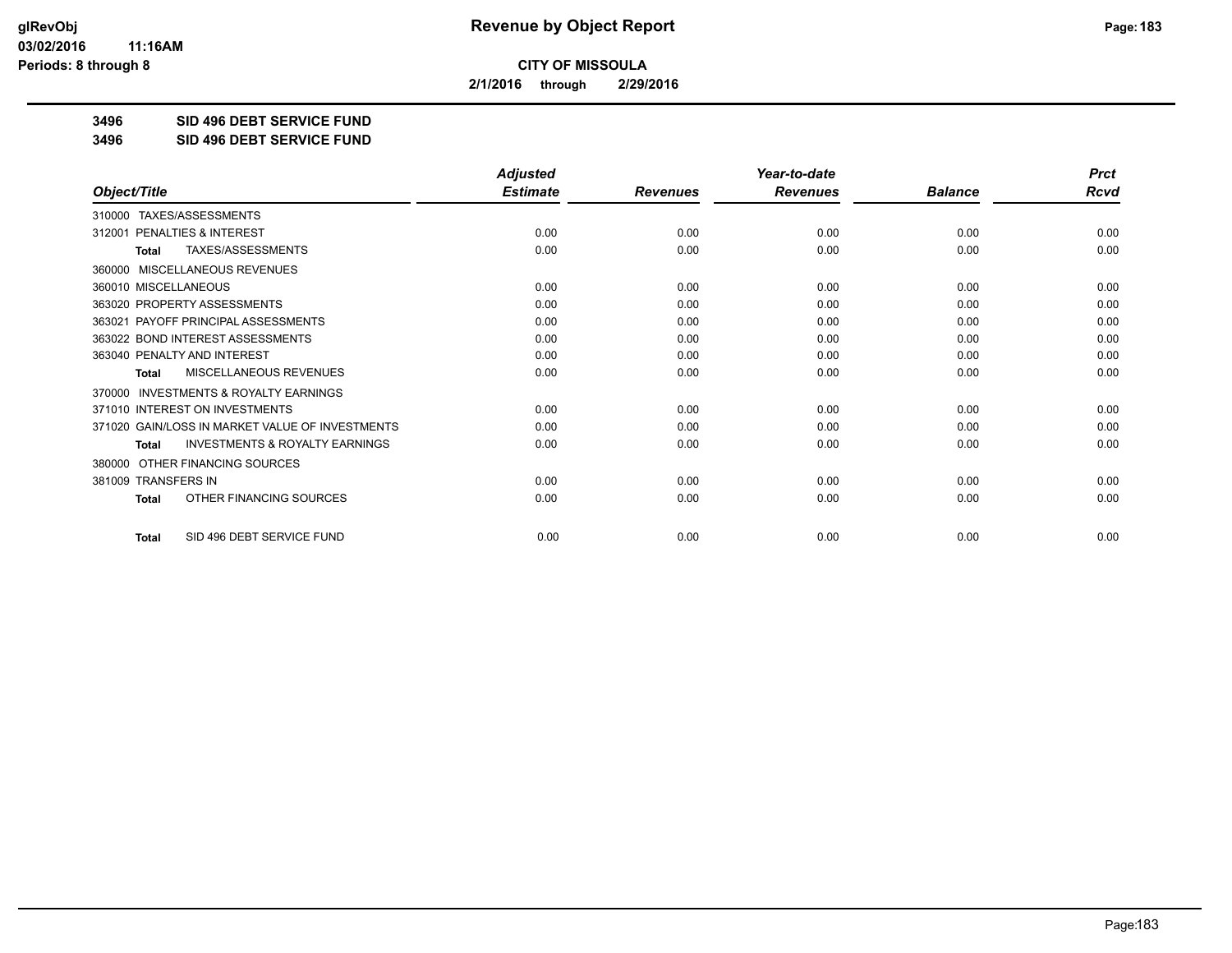**2/1/2016 through 2/29/2016**

## **3496 SID 496 DEBT SERVICE FUND**

|                                                           | <b>Adjusted</b> |                 | Year-to-date    |                | <b>Prct</b> |
|-----------------------------------------------------------|-----------------|-----------------|-----------------|----------------|-------------|
| Object/Title                                              | <b>Estimate</b> | <b>Revenues</b> | <b>Revenues</b> | <b>Balance</b> | <b>Rcvd</b> |
| 310000 TAXES/ASSESSMENTS                                  |                 |                 |                 |                |             |
| PENALTIES & INTEREST<br>312001                            | 0.00            | 0.00            | 0.00            | 0.00           | 0.00        |
| TAXES/ASSESSMENTS<br><b>Total</b>                         | 0.00            | 0.00            | 0.00            | 0.00           | 0.00        |
| 360000 MISCELLANEOUS REVENUES                             |                 |                 |                 |                |             |
| 360010 MISCELLANEOUS                                      | 0.00            | 0.00            | 0.00            | 0.00           | 0.00        |
| 363020 PROPERTY ASSESSMENTS                               | 0.00            | 0.00            | 0.00            | 0.00           | 0.00        |
| 363021 PAYOFF PRINCIPAL ASSESSMENTS                       | 0.00            | 0.00            | 0.00            | 0.00           | 0.00        |
| 363022 BOND INTEREST ASSESSMENTS                          | 0.00            | 0.00            | 0.00            | 0.00           | 0.00        |
| 363040 PENALTY AND INTEREST                               | 0.00            | 0.00            | 0.00            | 0.00           | 0.00        |
| MISCELLANEOUS REVENUES<br><b>Total</b>                    | 0.00            | 0.00            | 0.00            | 0.00           | 0.00        |
| <b>INVESTMENTS &amp; ROYALTY EARNINGS</b><br>370000       |                 |                 |                 |                |             |
| 371010 INTEREST ON INVESTMENTS                            | 0.00            | 0.00            | 0.00            | 0.00           | 0.00        |
| 371020 GAIN/LOSS IN MARKET VALUE OF INVESTMENT            | 0.00            | 0.00            | 0.00            | 0.00           | 0.00        |
| <b>INVESTMENTS &amp; ROYALTY EARNINGS</b><br><b>Total</b> | 0.00            | 0.00            | 0.00            | 0.00           | 0.00        |
| OTHER FINANCING SOURCES<br>380000                         |                 |                 |                 |                |             |
| 381009 TRANSFERS IN                                       | 0.00            | 0.00            | 0.00            | 0.00           | 0.00        |
| OTHER FINANCING SOURCES<br><b>Total</b>                   | 0.00            | 0.00            | 0.00            | 0.00           | 0.00        |
| SID 496 DEBT SERVICE FUND<br><b>Total</b>                 | 0.00            | 0.00            | 0.00            | 0.00           | 0.00        |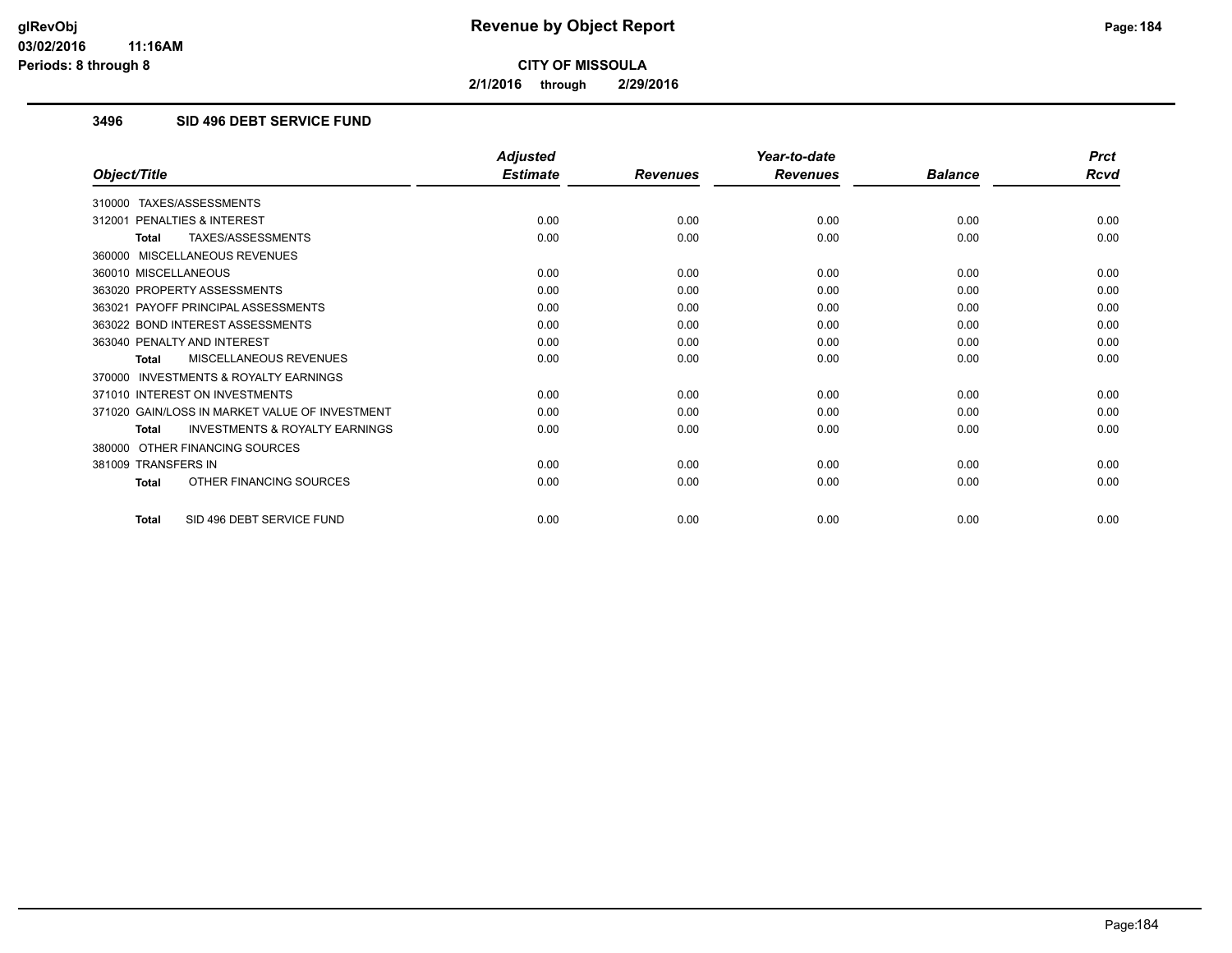**2/1/2016 through 2/29/2016**

**3497 SID 497 DEBT SERVICE FUND**

**3497 SID 497 DEBT SERVICE FUND**

|                                                           | <b>Adjusted</b> |                 | Year-to-date    |                | <b>Prct</b> |
|-----------------------------------------------------------|-----------------|-----------------|-----------------|----------------|-------------|
| Object/Title                                              | <b>Estimate</b> | <b>Revenues</b> | <b>Revenues</b> | <b>Balance</b> | Rcvd        |
| TAXES/ASSESSMENTS<br>310000                               |                 |                 |                 |                |             |
| 312001 PENALTIES & INTEREST                               | 0.00            | 0.00            | 0.00            | 0.00           | 0.00        |
| TAXES/ASSESSMENTS<br>Total                                | 0.00            | 0.00            | 0.00            | 0.00           | 0.00        |
| MISCELLANEOUS REVENUES<br>360000                          |                 |                 |                 |                |             |
| 360010 MISCELLANEOUS                                      | 0.00            | 0.00            | 0.00            | 0.00           | 0.00        |
| 363020 PROPERTY ASSESSMENTS                               | 0.00            | 0.00            | 0.00            | 0.00           | 0.00        |
| 363021 PAYOFF PRINCIPAL ASSESSMENTS                       | 0.00            | 0.00            | 0.00            | 0.00           | 0.00        |
| 363022 BOND INTEREST ASSESSMENTS                          | 0.00            | 0.00            | 0.00            | 0.00           | 0.00        |
| 363040 PENALTY AND INTEREST                               | 0.00            | 0.00            | 0.00            | 0.00           | 0.00        |
| MISCELLANEOUS REVENUES<br><b>Total</b>                    | 0.00            | 0.00            | 0.00            | 0.00           | 0.00        |
| <b>INVESTMENTS &amp; ROYALTY EARNINGS</b><br>370000       |                 |                 |                 |                |             |
| 371010 INTEREST ON INVESTMENTS                            | 0.00            | 0.00            | 0.00            | 0.00           | 0.00        |
| 371020 GAIN/LOSS IN MARKET VALUE OF INVESTMENTS           | 0.00            | 0.00            | 0.00            | 0.00           | 0.00        |
| <b>INVESTMENTS &amp; ROYALTY EARNINGS</b><br><b>Total</b> | 0.00            | 0.00            | 0.00            | 0.00           | 0.00        |
| SID 497 DEBT SERVICE FUND<br>Total                        | 0.00            | 0.00            | 0.00            | 0.00           | 0.00        |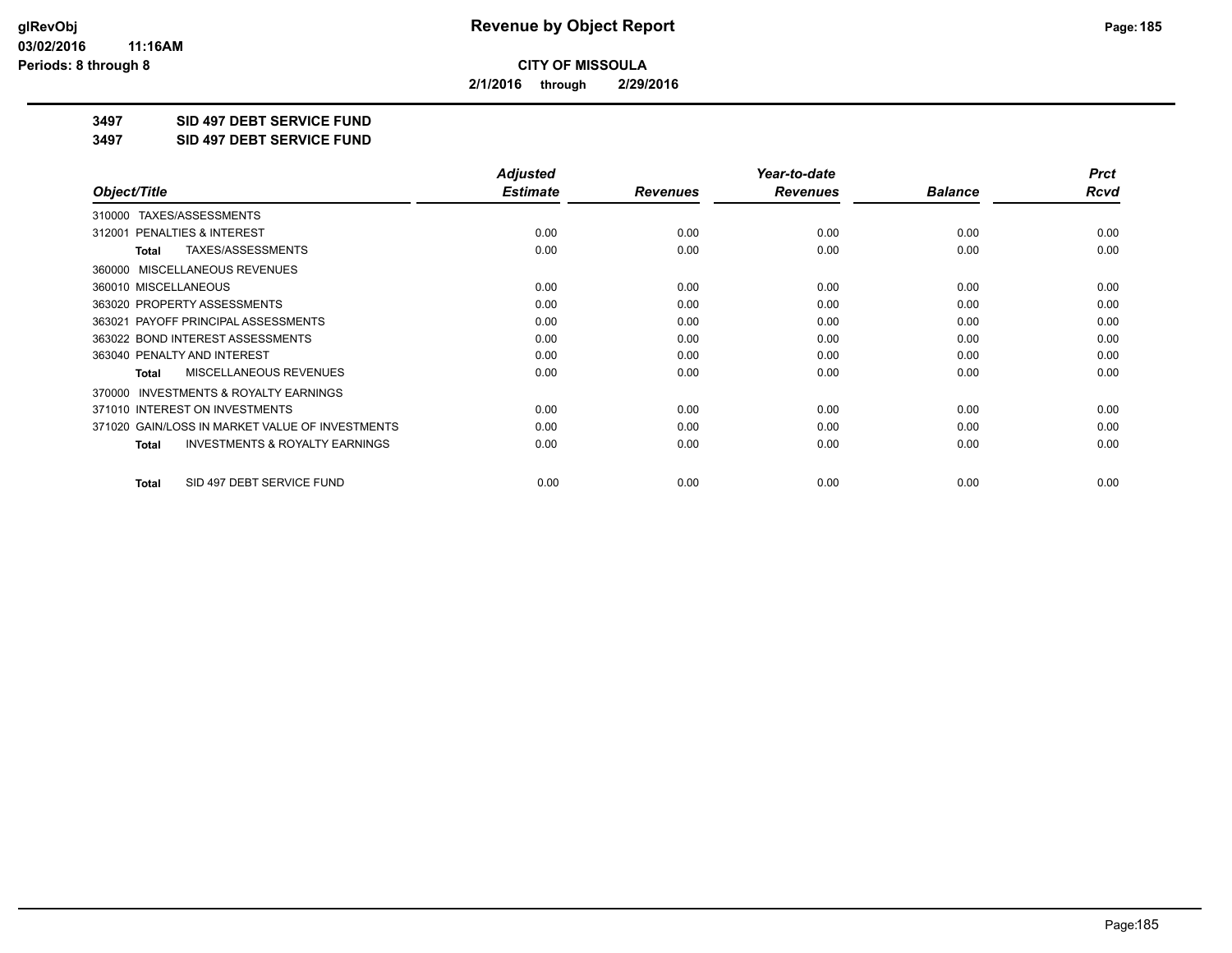**2/1/2016 through 2/29/2016**

## **3497 SID 497 DEBT SERVICE FUND**

|                                                     | <b>Adjusted</b> |                 | Year-to-date    |                | <b>Prct</b> |
|-----------------------------------------------------|-----------------|-----------------|-----------------|----------------|-------------|
| Object/Title                                        | <b>Estimate</b> | <b>Revenues</b> | <b>Revenues</b> | <b>Balance</b> | <b>Rcvd</b> |
| 310000 TAXES/ASSESSMENTS                            |                 |                 |                 |                |             |
| 312001 PENALTIES & INTEREST                         | 0.00            | 0.00            | 0.00            | 0.00           | 0.00        |
| TAXES/ASSESSMENTS<br><b>Total</b>                   | 0.00            | 0.00            | 0.00            | 0.00           | 0.00        |
| 360000 MISCELLANEOUS REVENUES                       |                 |                 |                 |                |             |
| 360010 MISCELLANEOUS                                | 0.00            | 0.00            | 0.00            | 0.00           | 0.00        |
| 363020 PROPERTY ASSESSMENTS                         | 0.00            | 0.00            | 0.00            | 0.00           | 0.00        |
| 363021 PAYOFF PRINCIPAL ASSESSMENTS                 | 0.00            | 0.00            | 0.00            | 0.00           | 0.00        |
| 363022 BOND INTEREST ASSESSMENTS                    | 0.00            | 0.00            | 0.00            | 0.00           | 0.00        |
| 363040 PENALTY AND INTEREST                         | 0.00            | 0.00            | 0.00            | 0.00           | 0.00        |
| <b>MISCELLANEOUS REVENUES</b><br>Total              | 0.00            | 0.00            | 0.00            | 0.00           | 0.00        |
| <b>INVESTMENTS &amp; ROYALTY EARNINGS</b><br>370000 |                 |                 |                 |                |             |
| 371010 INTEREST ON INVESTMENTS                      | 0.00            | 0.00            | 0.00            | 0.00           | 0.00        |
| 371020 GAIN/LOSS IN MARKET VALUE OF INVESTMENT      | 0.00            | 0.00            | 0.00            | 0.00           | 0.00        |
| <b>INVESTMENTS &amp; ROYALTY EARNINGS</b><br>Total  | 0.00            | 0.00            | 0.00            | 0.00           | 0.00        |
| SID 497 DEBT SERVICE FUND<br><b>Total</b>           | 0.00            | 0.00            | 0.00            | 0.00           | 0.00        |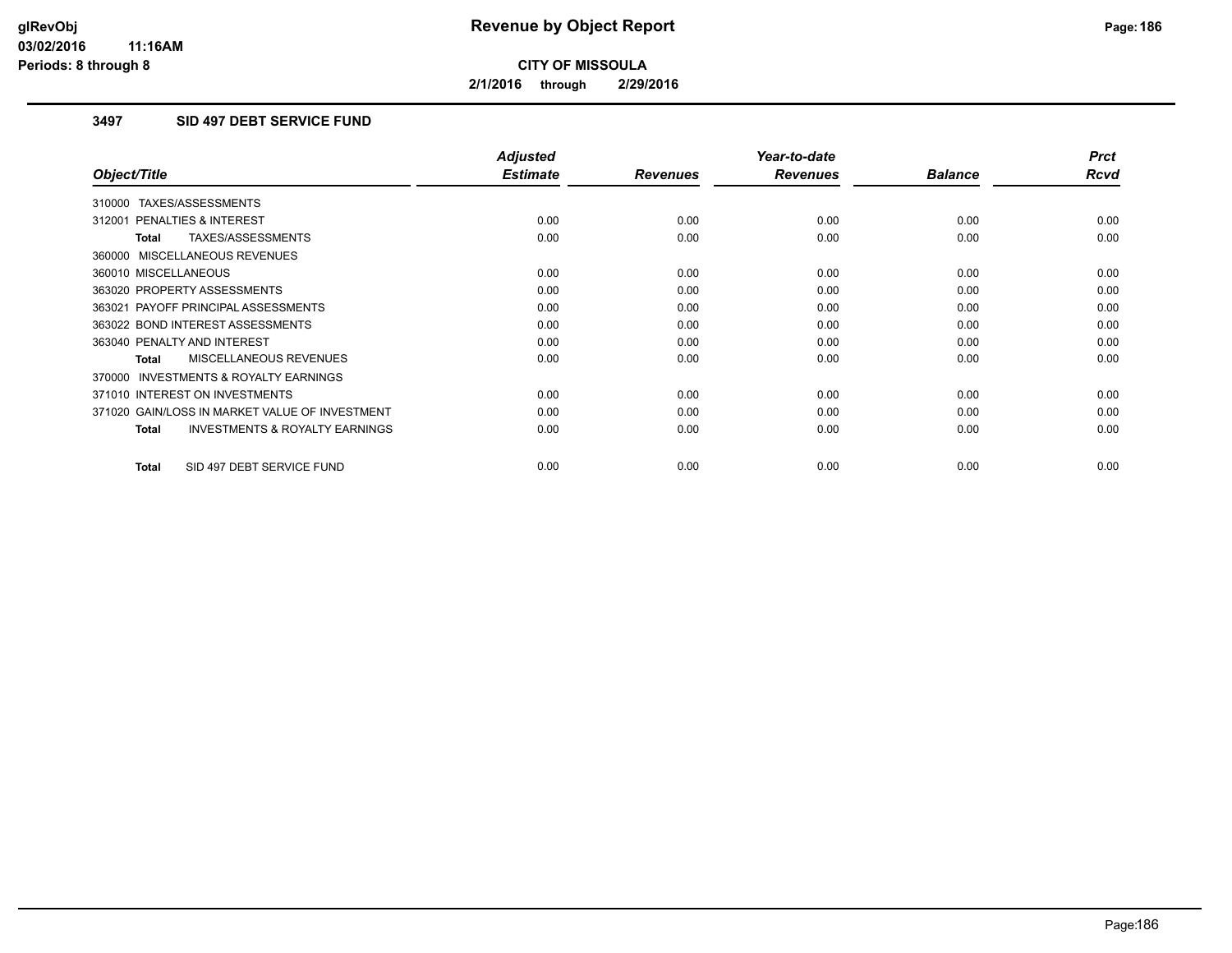**2/1/2016 through 2/29/2016**

**3498 SID 498 DEBT SERVICE FUND**

**3498 SID 498 DEBT SERVICE FUND**

|                                                           | <b>Adjusted</b> |                 | Year-to-date    | <b>Prct</b>    |      |
|-----------------------------------------------------------|-----------------|-----------------|-----------------|----------------|------|
| Object/Title                                              | <b>Estimate</b> | <b>Revenues</b> | <b>Revenues</b> | <b>Balance</b> | Rcvd |
| TAXES/ASSESSMENTS<br>310000                               |                 |                 |                 |                |      |
| PENALTIES & INTEREST<br>312001                            | 0.00            | 0.00            | 0.00            | 0.00           | 0.00 |
| TAXES/ASSESSMENTS<br><b>Total</b>                         | 0.00            | 0.00            | 0.00            | 0.00           | 0.00 |
| 360000 MISCELLANEOUS REVENUES                             |                 |                 |                 |                |      |
| 360010 MISCELLANEOUS                                      | 0.00            | 0.00            | 0.00            | 0.00           | 0.00 |
| 363020 PROPERTY ASSESSMENTS                               | 0.00            | 0.00            | 0.00            | 0.00           | 0.00 |
| PAYOFF PRINCIPAL ASSESSMENTS<br>363021                    | 0.00            | 0.00            | 0.00            | 0.00           | 0.00 |
| 363022 BOND INTEREST ASSESSMENTS                          | 0.00            | 0.00            | 0.00            | 0.00           | 0.00 |
| 363040 PENALTY AND INTEREST                               | 0.00            | 0.00            | 0.00            | 0.00           | 0.00 |
| <b>MISCELLANEOUS REVENUES</b><br><b>Total</b>             | 0.00            | 0.00            | 0.00            | 0.00           | 0.00 |
| 370000 INVESTMENTS & ROYALTY EARNINGS                     |                 |                 |                 |                |      |
| 371010 INTEREST ON INVESTMENTS                            | 0.00            | 0.00            | 0.00            | 0.00           | 0.00 |
| 371020 GAIN/LOSS IN MARKET VALUE OF INVESTMENTS           | 0.00            | 0.00            | 0.00            | 0.00           | 0.00 |
| 371500 INTEREST ON INTERFUND LOAN                         | 0.00            | 0.00            | 0.00            | 0.00           | 0.00 |
| <b>INVESTMENTS &amp; ROYALTY EARNINGS</b><br><b>Total</b> | 0.00            | 0.00            | 0.00            | 0.00           | 0.00 |
| OTHER FINANCING SOURCES<br>380000                         |                 |                 |                 |                |      |
| 381009 TRANSFERS IN                                       | 0.00            | 0.00            | 0.00            | 0.00           | 0.00 |
| OTHER FINANCING SOURCES<br><b>Total</b>                   | 0.00            | 0.00            | 0.00            | 0.00           | 0.00 |
| SID 498 DEBT SERVICE FUND<br>Total                        | 0.00            | 0.00            | 0.00            | 0.00           | 0.00 |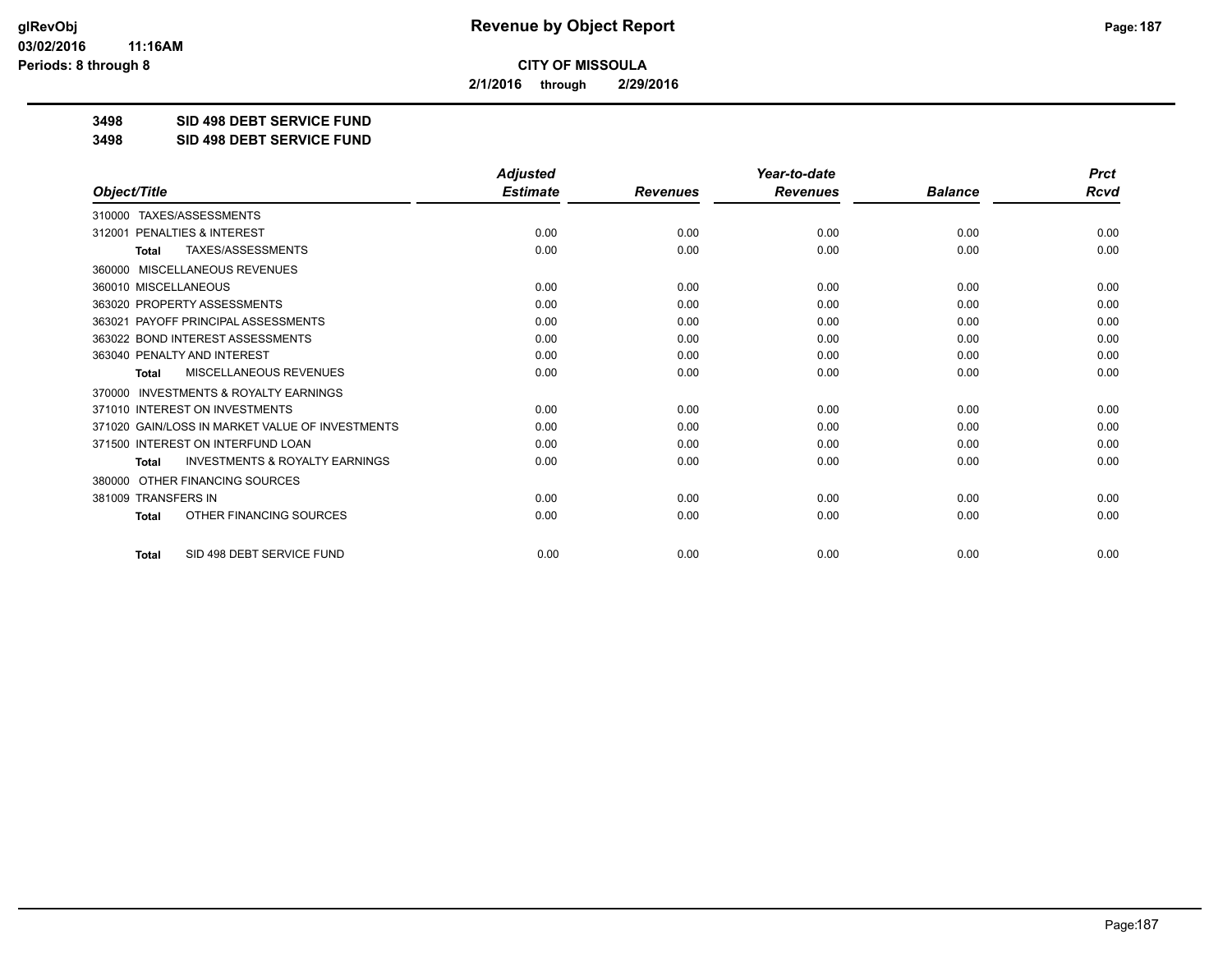**2/1/2016 through 2/29/2016**

## **3498 SID 498 DEBT SERVICE FUND**

|                                                           | <b>Adjusted</b> |                 | Year-to-date    |                | <b>Prct</b> |
|-----------------------------------------------------------|-----------------|-----------------|-----------------|----------------|-------------|
| Object/Title                                              | <b>Estimate</b> | <b>Revenues</b> | <b>Revenues</b> | <b>Balance</b> | Rcvd        |
| TAXES/ASSESSMENTS<br>310000                               |                 |                 |                 |                |             |
| 312001 PENALTIES & INTEREST                               | 0.00            | 0.00            | 0.00            | 0.00           | 0.00        |
| <b>TAXES/ASSESSMENTS</b><br><b>Total</b>                  | 0.00            | 0.00            | 0.00            | 0.00           | 0.00        |
| 360000 MISCELLANEOUS REVENUES                             |                 |                 |                 |                |             |
| 360010 MISCELLANEOUS                                      | 0.00            | 0.00            | 0.00            | 0.00           | 0.00        |
| 363020 PROPERTY ASSESSMENTS                               | 0.00            | 0.00            | 0.00            | 0.00           | 0.00        |
| 363021 PAYOFF PRINCIPAL ASSESSMENTS                       | 0.00            | 0.00            | 0.00            | 0.00           | 0.00        |
| 363022 BOND INTEREST ASSESSMENTS                          | 0.00            | 0.00            | 0.00            | 0.00           | 0.00        |
| 363040 PENALTY AND INTEREST                               | 0.00            | 0.00            | 0.00            | 0.00           | 0.00        |
| MISCELLANEOUS REVENUES<br><b>Total</b>                    | 0.00            | 0.00            | 0.00            | 0.00           | 0.00        |
| <b>INVESTMENTS &amp; ROYALTY EARNINGS</b><br>370000       |                 |                 |                 |                |             |
| 371010 INTEREST ON INVESTMENTS                            | 0.00            | 0.00            | 0.00            | 0.00           | 0.00        |
| 371020 GAIN/LOSS IN MARKET VALUE OF INVESTMENT            | 0.00            | 0.00            | 0.00            | 0.00           | 0.00        |
| 371500 INTEREST ON INTERFUND LOAN                         | 0.00            | 0.00            | 0.00            | 0.00           | 0.00        |
| <b>INVESTMENTS &amp; ROYALTY EARNINGS</b><br><b>Total</b> | 0.00            | 0.00            | 0.00            | 0.00           | 0.00        |
| OTHER FINANCING SOURCES<br>380000                         |                 |                 |                 |                |             |
| 381009 TRANSFERS IN                                       | 0.00            | 0.00            | 0.00            | 0.00           | 0.00        |
| OTHER FINANCING SOURCES<br><b>Total</b>                   | 0.00            | 0.00            | 0.00            | 0.00           | 0.00        |
| SID 498 DEBT SERVICE FUND<br><b>Total</b>                 | 0.00            | 0.00            | 0.00            | 0.00           | 0.00        |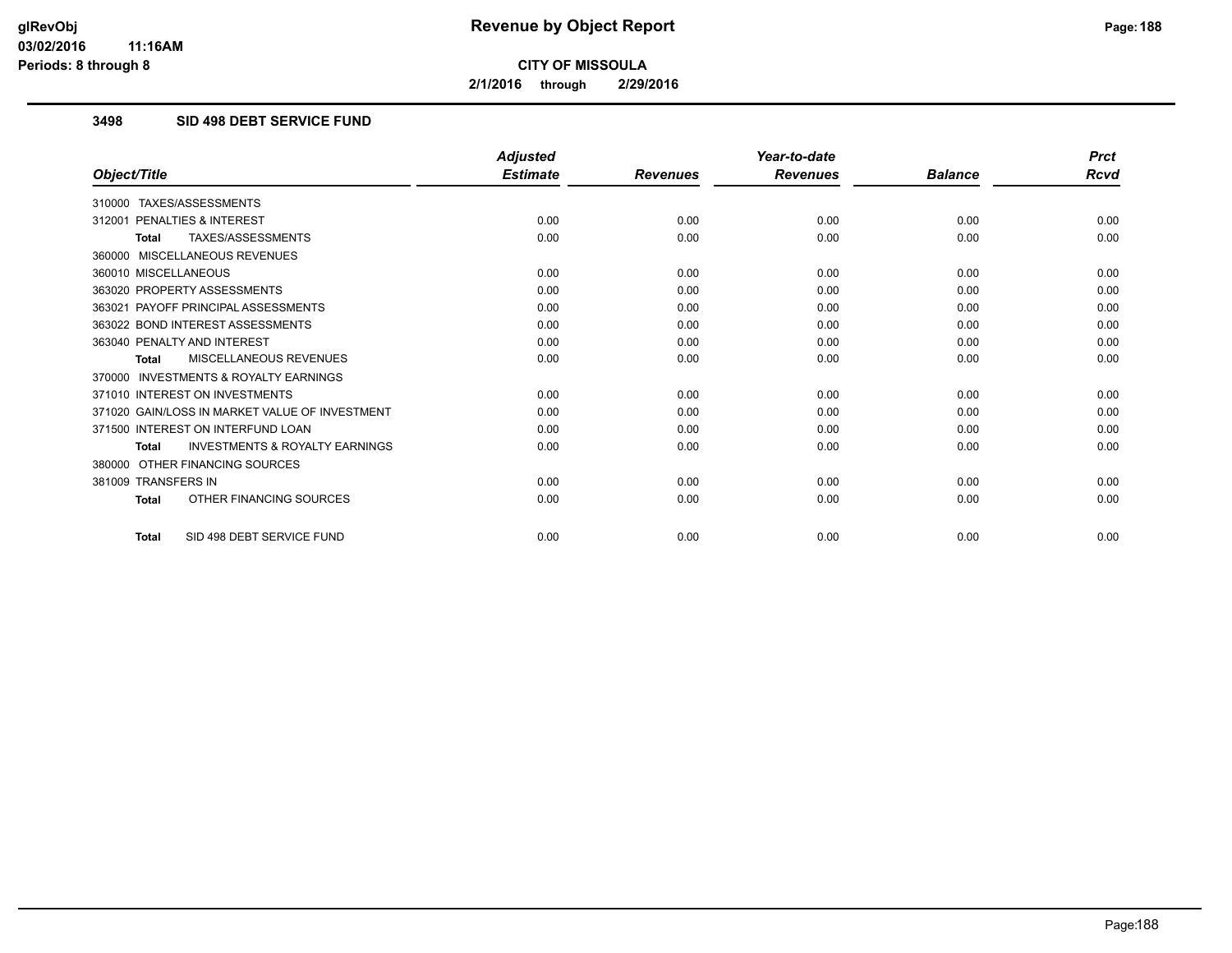**2/1/2016 through 2/29/2016**

**3500 SID 500 DEBT SERVICE FUND**

**3500 SID 500 DEBT SERVICE FUND**

|                                                    | <b>Adjusted</b> |                 | Year-to-date    |                | <b>Prct</b> |
|----------------------------------------------------|-----------------|-----------------|-----------------|----------------|-------------|
| Object/Title                                       | <b>Estimate</b> | <b>Revenues</b> | <b>Revenues</b> | <b>Balance</b> | Rcvd        |
| TAXES/ASSESSMENTS<br>310000                        |                 |                 |                 |                |             |
| <b>PENALTIES &amp; INTEREST</b><br>312001          | 0.00            | 0.00            | 0.00            | 0.00           | 0.00        |
| TAXES/ASSESSMENTS<br>Total                         | 0.00            | 0.00            | 0.00            | 0.00           | 0.00        |
| 360000 MISCELLANEOUS REVENUES                      |                 |                 |                 |                |             |
| 360010 MISCELLANEOUS                               | 0.00            | 0.00            | 0.00            | 0.00           | 0.00        |
| 363020 PROPERTY ASSESSMENTS                        | 0.00            | 0.00            | 0.00            | 0.00           | 0.00        |
| 363021 PAYOFF PRINCIPAL ASSESSMENTS                | 0.00            | 0.00            | 0.00            | 0.00           | 0.00        |
| 363022 BOND INTEREST ASSESSMENTS                   | 0.00            | 0.00            | 0.00            | 0.00           | 0.00        |
| 363040 PENALTY AND INTEREST                        | 0.00            | 0.00            | 0.00            | 0.00           | 0.00        |
| MISCELLANEOUS REVENUES<br>Total                    | 0.00            | 0.00            | 0.00            | 0.00           | 0.00        |
| 370000 INVESTMENTS & ROYALTY EARNINGS              |                 |                 |                 |                |             |
| 371010 INTEREST ON INVESTMENTS                     | 0.00            | 0.00            | 0.00            | 0.00           | 0.00        |
| 371020 GAIN/LOSS IN MARKET VALUE OF INVESTMENTS    | 0.00            | 0.00            | 0.00            | 0.00           | 0.00        |
| <b>INVESTMENTS &amp; ROYALTY EARNINGS</b><br>Total | 0.00            | 0.00            | 0.00            | 0.00           | 0.00        |
| SID 500 DEBT SERVICE FUND<br><b>Total</b>          | 0.00            | 0.00            | 0.00            | 0.00           | 0.00        |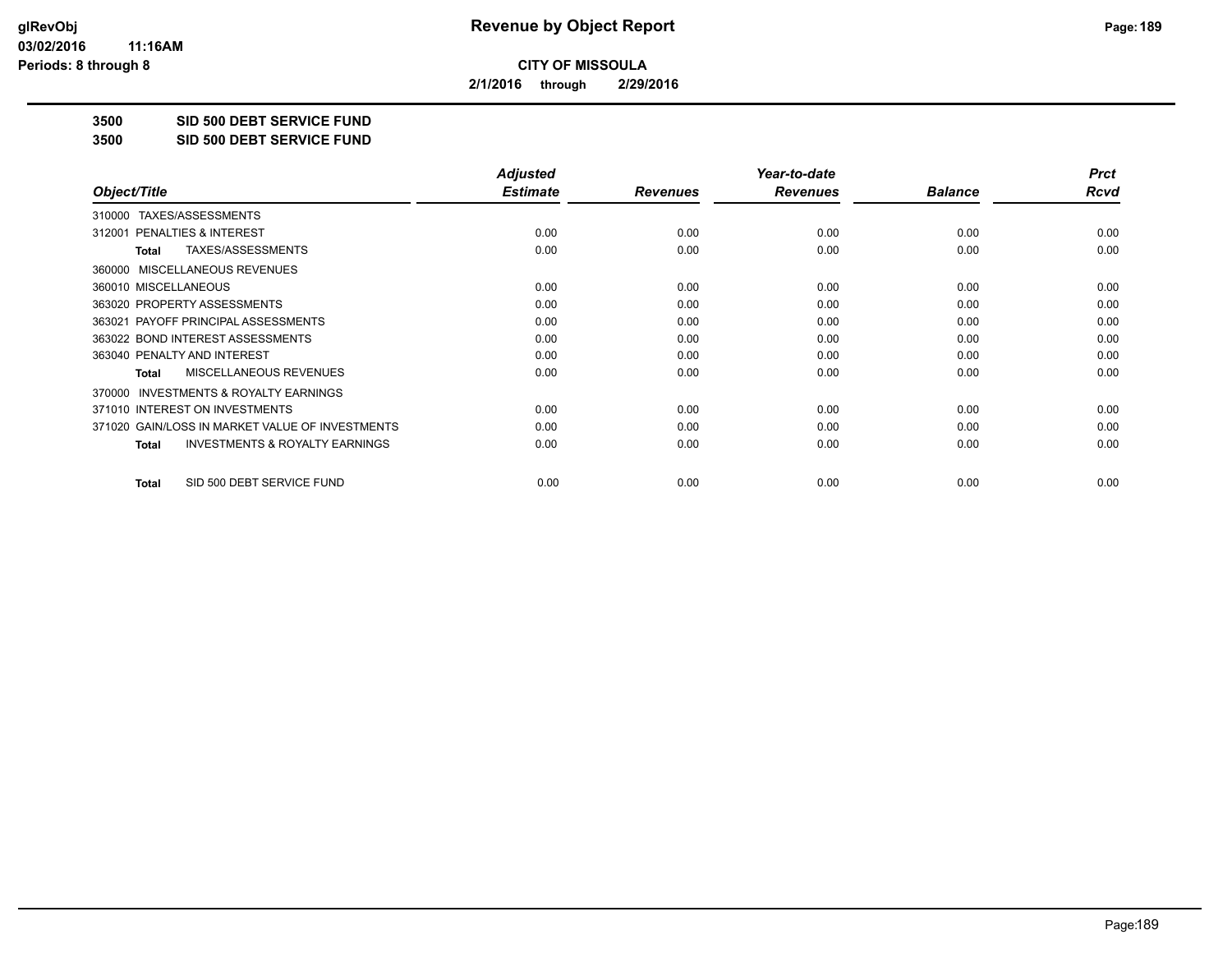**2/1/2016 through 2/29/2016**

## **3500 SID 500 DEBT SERVICE FUND**

|                                                           | <b>Adjusted</b> |                 | Year-to-date    |                | <b>Prct</b> |
|-----------------------------------------------------------|-----------------|-----------------|-----------------|----------------|-------------|
| Object/Title                                              | <b>Estimate</b> | <b>Revenues</b> | <b>Revenues</b> | <b>Balance</b> | <b>Rcvd</b> |
| 310000 TAXES/ASSESSMENTS                                  |                 |                 |                 |                |             |
| 312001 PENALTIES & INTEREST                               | 0.00            | 0.00            | 0.00            | 0.00           | 0.00        |
| TAXES/ASSESSMENTS<br><b>Total</b>                         | 0.00            | 0.00            | 0.00            | 0.00           | 0.00        |
| 360000 MISCELLANEOUS REVENUES                             |                 |                 |                 |                |             |
| 360010 MISCELLANEOUS                                      | 0.00            | 0.00            | 0.00            | 0.00           | 0.00        |
| 363020 PROPERTY ASSESSMENTS                               | 0.00            | 0.00            | 0.00            | 0.00           | 0.00        |
| 363021 PAYOFF PRINCIPAL ASSESSMENTS                       | 0.00            | 0.00            | 0.00            | 0.00           | 0.00        |
| 363022 BOND INTEREST ASSESSMENTS                          | 0.00            | 0.00            | 0.00            | 0.00           | 0.00        |
| 363040 PENALTY AND INTEREST                               | 0.00            | 0.00            | 0.00            | 0.00           | 0.00        |
| <b>MISCELLANEOUS REVENUES</b><br>Total                    | 0.00            | 0.00            | 0.00            | 0.00           | 0.00        |
| <b>INVESTMENTS &amp; ROYALTY EARNINGS</b><br>370000       |                 |                 |                 |                |             |
| 371010 INTEREST ON INVESTMENTS                            | 0.00            | 0.00            | 0.00            | 0.00           | 0.00        |
| 371020 GAIN/LOSS IN MARKET VALUE OF INVESTMENT            | 0.00            | 0.00            | 0.00            | 0.00           | 0.00        |
| <b>INVESTMENTS &amp; ROYALTY EARNINGS</b><br><b>Total</b> | 0.00            | 0.00            | 0.00            | 0.00           | 0.00        |
| SID 500 DEBT SERVICE FUND<br><b>Total</b>                 | 0.00            | 0.00            | 0.00            | 0.00           | 0.00        |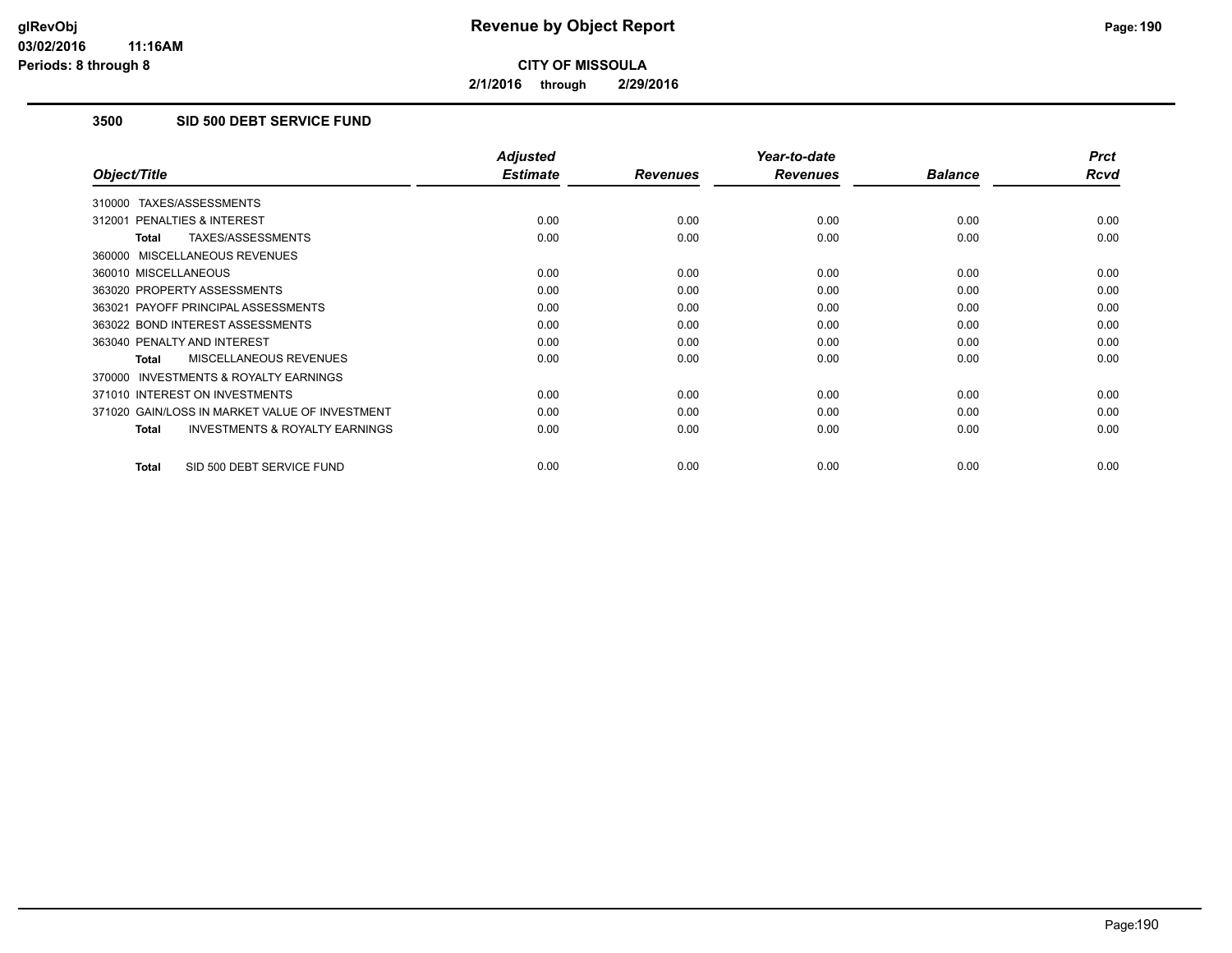**2/1/2016 through 2/29/2016**

**3501 SID 501 DEBT SERVICE FUND**

**3501 SID 501 DEBT SERVICE FUND**

|                                                    | <b>Adjusted</b> |                 | Year-to-date    |                | <b>Prct</b> |
|----------------------------------------------------|-----------------|-----------------|-----------------|----------------|-------------|
| Object/Title                                       | <b>Estimate</b> | <b>Revenues</b> | <b>Revenues</b> | <b>Balance</b> | Rcvd        |
| TAXES/ASSESSMENTS<br>310000                        |                 |                 |                 |                |             |
| <b>PENALTIES &amp; INTEREST</b><br>312001          | 0.00            | 0.00            | 0.00            | 0.00           | 0.00        |
| TAXES/ASSESSMENTS<br>Total                         | 0.00            | 0.00            | 0.00            | 0.00           | 0.00        |
| 360000 MISCELLANEOUS REVENUES                      |                 |                 |                 |                |             |
| 360010 MISCELLANEOUS                               | 0.00            | 0.00            | 0.00            | 0.00           | 0.00        |
| 363020 PROPERTY ASSESSMENTS                        | 0.00            | 0.00            | 0.00            | 0.00           | 0.00        |
| 363021 PAYOFF PRINCIPAL ASSESSMENTS                | 0.00            | 0.00            | 0.00            | 0.00           | 0.00        |
| 363022 BOND INTEREST ASSESSMENTS                   | 0.00            | 0.00            | 0.00            | 0.00           | 0.00        |
| 363040 PENALTY AND INTEREST                        | 0.00            | 0.00            | 0.00            | 0.00           | 0.00        |
| MISCELLANEOUS REVENUES<br>Total                    | 0.00            | 0.00            | 0.00            | 0.00           | 0.00        |
| 370000 INVESTMENTS & ROYALTY EARNINGS              |                 |                 |                 |                |             |
| 371010 INTEREST ON INVESTMENTS                     | 0.00            | 0.00            | 0.00            | 0.00           | 0.00        |
| 371020 GAIN/LOSS IN MARKET VALUE OF INVESTMENTS    | 0.00            | 0.00            | 0.00            | 0.00           | 0.00        |
| <b>INVESTMENTS &amp; ROYALTY EARNINGS</b><br>Total | 0.00            | 0.00            | 0.00            | 0.00           | 0.00        |
|                                                    |                 |                 |                 |                |             |
| SID 501 DEBT SERVICE FUND<br><b>Total</b>          | 0.00            | 0.00            | 0.00            | 0.00           | 0.00        |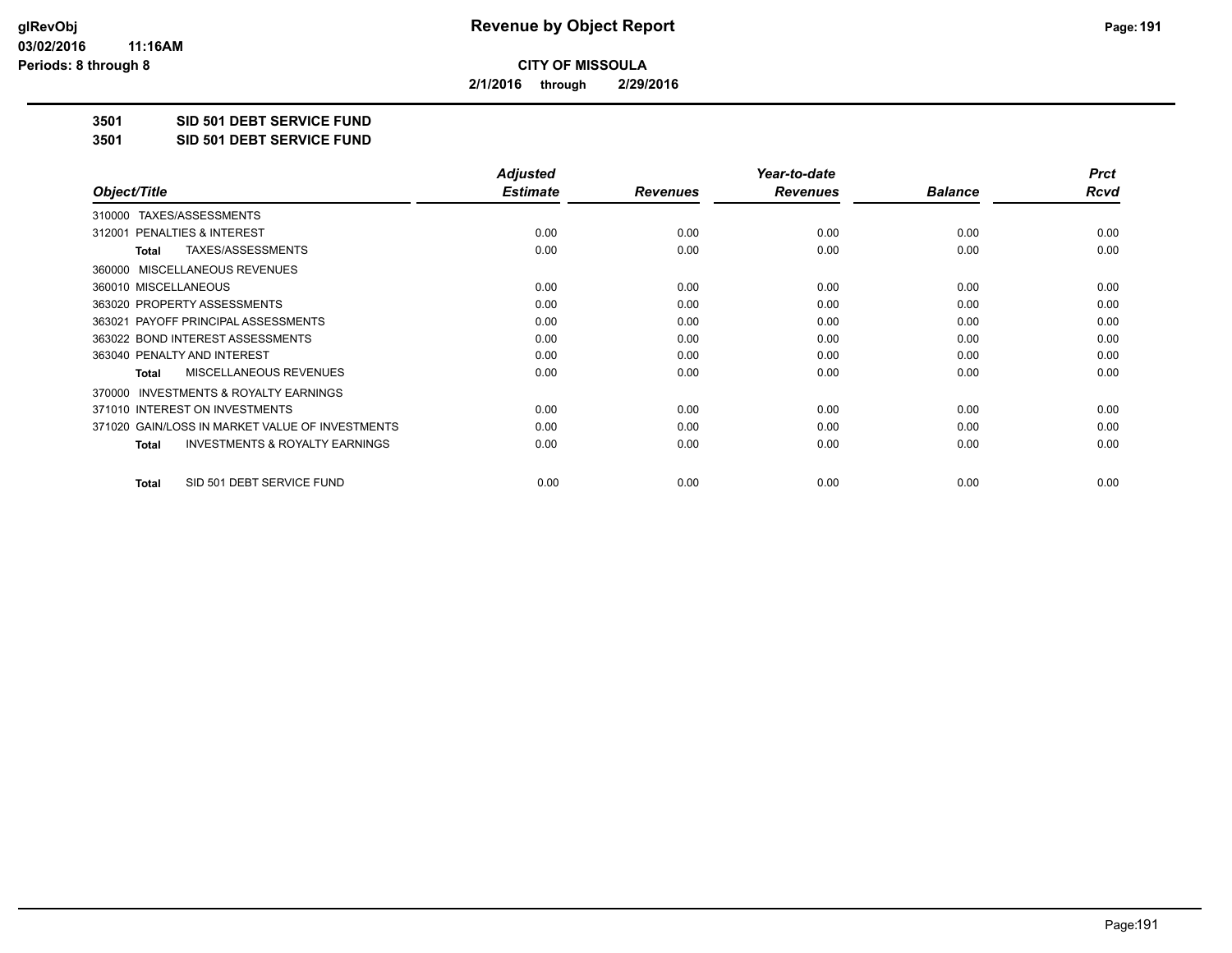**2/1/2016 through 2/29/2016**

## **3501 SID 501 DEBT SERVICE FUND**

|                                                           | <b>Adjusted</b> |                 | Year-to-date    |                | <b>Prct</b> |
|-----------------------------------------------------------|-----------------|-----------------|-----------------|----------------|-------------|
| Object/Title                                              | <b>Estimate</b> | <b>Revenues</b> | <b>Revenues</b> | <b>Balance</b> | <b>Rcvd</b> |
| 310000 TAXES/ASSESSMENTS                                  |                 |                 |                 |                |             |
| 312001 PENALTIES & INTEREST                               | 0.00            | 0.00            | 0.00            | 0.00           | 0.00        |
| TAXES/ASSESSMENTS<br><b>Total</b>                         | 0.00            | 0.00            | 0.00            | 0.00           | 0.00        |
| 360000 MISCELLANEOUS REVENUES                             |                 |                 |                 |                |             |
| 360010 MISCELLANEOUS                                      | 0.00            | 0.00            | 0.00            | 0.00           | 0.00        |
| 363020 PROPERTY ASSESSMENTS                               | 0.00            | 0.00            | 0.00            | 0.00           | 0.00        |
| 363021 PAYOFF PRINCIPAL ASSESSMENTS                       | 0.00            | 0.00            | 0.00            | 0.00           | 0.00        |
| 363022 BOND INTEREST ASSESSMENTS                          | 0.00            | 0.00            | 0.00            | 0.00           | 0.00        |
| 363040 PENALTY AND INTEREST                               | 0.00            | 0.00            | 0.00            | 0.00           | 0.00        |
| MISCELLANEOUS REVENUES<br><b>Total</b>                    | 0.00            | 0.00            | 0.00            | 0.00           | 0.00        |
| <b>INVESTMENTS &amp; ROYALTY EARNINGS</b><br>370000       |                 |                 |                 |                |             |
| 371010 INTEREST ON INVESTMENTS                            | 0.00            | 0.00            | 0.00            | 0.00           | 0.00        |
| 371020 GAIN/LOSS IN MARKET VALUE OF INVESTMENT            | 0.00            | 0.00            | 0.00            | 0.00           | 0.00        |
| <b>INVESTMENTS &amp; ROYALTY EARNINGS</b><br><b>Total</b> | 0.00            | 0.00            | 0.00            | 0.00           | 0.00        |
| SID 501 DEBT SERVICE FUND<br><b>Total</b>                 | 0.00            | 0.00            | 0.00            | 0.00           | 0.00        |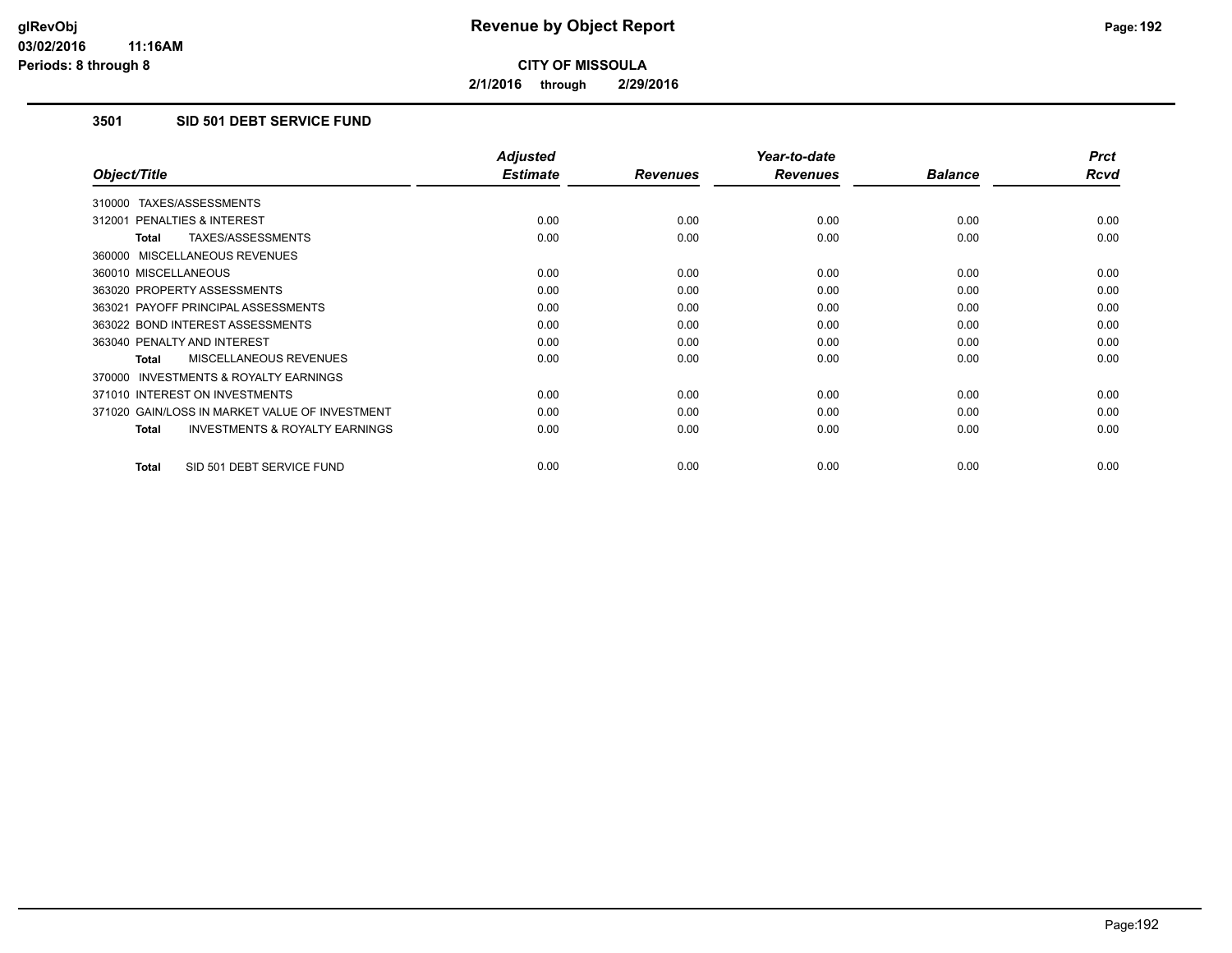**2/1/2016 through 2/29/2016**

**3502 SID 502 DEBT SERVICE FUND**

**3502 SID 502 DEBT SERVICE FUND**

|                                                           | <b>Adjusted</b> |                 | Year-to-date    |                | <b>Prct</b> |
|-----------------------------------------------------------|-----------------|-----------------|-----------------|----------------|-------------|
| Object/Title                                              | <b>Estimate</b> | <b>Revenues</b> | <b>Revenues</b> | <b>Balance</b> | Rcvd        |
| TAXES/ASSESSMENTS<br>310000                               |                 |                 |                 |                |             |
| 312001 PENALTIES & INTEREST                               | 0.00            | 0.00            | 0.00            | 0.00           | 0.00        |
| TAXES/ASSESSMENTS<br><b>Total</b>                         | 0.00            | 0.00            | 0.00            | 0.00           | 0.00        |
| MISCELLANEOUS REVENUES<br>360000                          |                 |                 |                 |                |             |
| 360010 MISCELLANEOUS                                      | 0.00            | 0.00            | 0.00            | 0.00           | 0.00        |
| 363020 PROPERTY ASSESSMENTS                               | 0.00            | 0.00            | 0.00            | 0.00           | 0.00        |
| 363021 PAYOFF PRINCIPAL ASSESSMENTS                       | 0.00            | 0.00            | 0.00            | 0.00           | 0.00        |
| 363022 BOND INTEREST ASSESSMENTS                          | 0.00            | 0.00            | 0.00            | 0.00           | 0.00        |
| 363040 PENALTY AND INTEREST                               | 0.00            | 0.00            | 0.00            | 0.00           | 0.00        |
| MISCELLANEOUS REVENUES<br><b>Total</b>                    | 0.00            | 0.00            | 0.00            | 0.00           | 0.00        |
| <b>INVESTMENTS &amp; ROYALTY EARNINGS</b><br>370000       |                 |                 |                 |                |             |
| 371010 INTEREST ON INVESTMENTS                            | 0.00            | 0.00            | 0.00            | 0.00           | 0.00        |
| 371020 GAIN/LOSS IN MARKET VALUE OF INVESTMENTS           | 0.00            | 0.00            | 0.00            | 0.00           | 0.00        |
| <b>INVESTMENTS &amp; ROYALTY EARNINGS</b><br><b>Total</b> | 0.00            | 0.00            | 0.00            | 0.00           | 0.00        |
| SID 502 DEBT SERVICE FUND<br><b>Total</b>                 | 0.00            | 0.00            | 0.00            | 0.00           | 0.00        |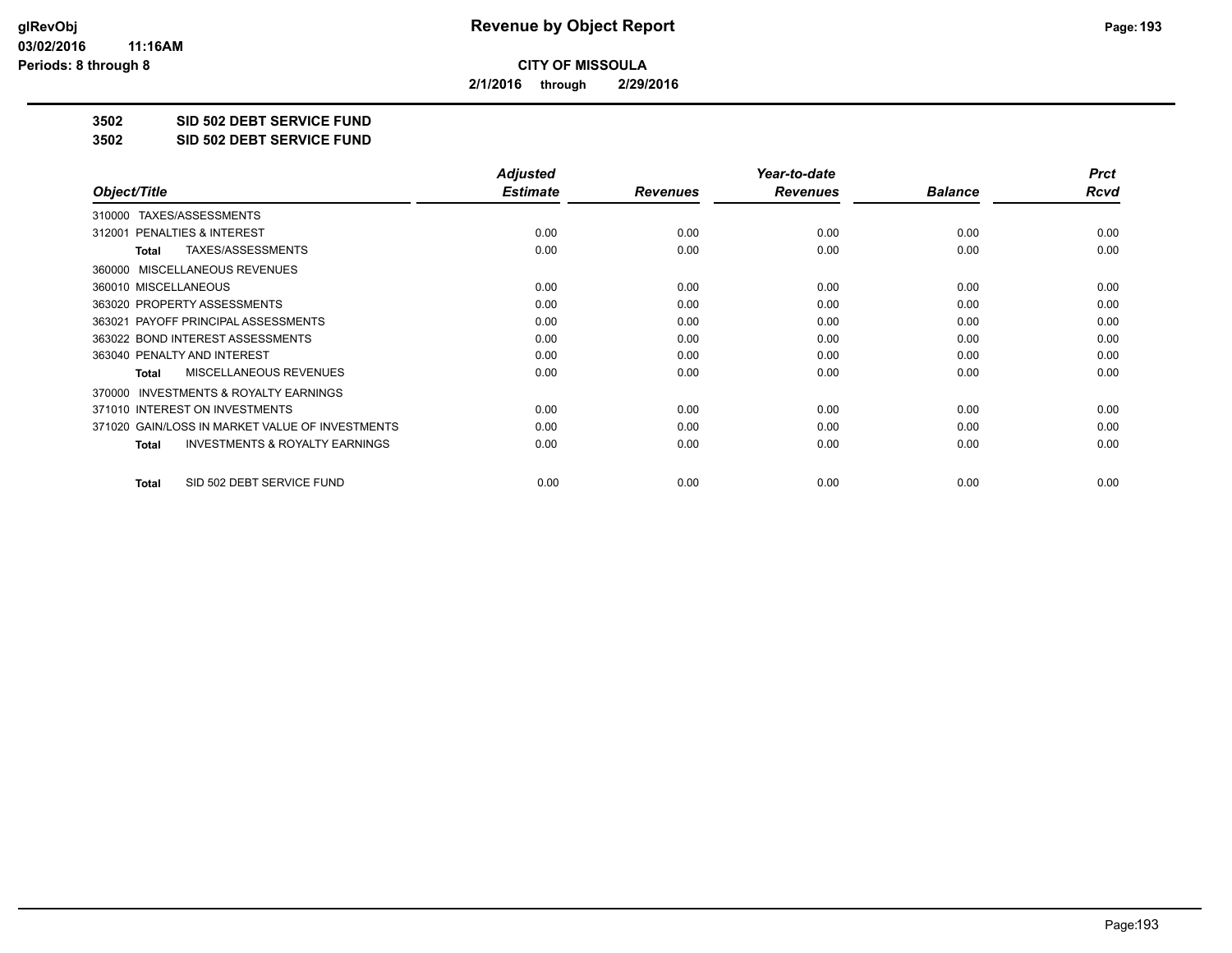**2/1/2016 through 2/29/2016**

## **3502 SID 502 DEBT SERVICE FUND**

|                                                           | <b>Adjusted</b> |                 | Year-to-date    |                | <b>Prct</b> |
|-----------------------------------------------------------|-----------------|-----------------|-----------------|----------------|-------------|
| Object/Title                                              | <b>Estimate</b> | <b>Revenues</b> | <b>Revenues</b> | <b>Balance</b> | <b>Rcvd</b> |
| 310000 TAXES/ASSESSMENTS                                  |                 |                 |                 |                |             |
| 312001 PENALTIES & INTEREST                               | 0.00            | 0.00            | 0.00            | 0.00           | 0.00        |
| TAXES/ASSESSMENTS<br><b>Total</b>                         | 0.00            | 0.00            | 0.00            | 0.00           | 0.00        |
| 360000 MISCELLANEOUS REVENUES                             |                 |                 |                 |                |             |
| 360010 MISCELLANEOUS                                      | 0.00            | 0.00            | 0.00            | 0.00           | 0.00        |
| 363020 PROPERTY ASSESSMENTS                               | 0.00            | 0.00            | 0.00            | 0.00           | 0.00        |
| 363021 PAYOFF PRINCIPAL ASSESSMENTS                       | 0.00            | 0.00            | 0.00            | 0.00           | 0.00        |
| 363022 BOND INTEREST ASSESSMENTS                          | 0.00            | 0.00            | 0.00            | 0.00           | 0.00        |
| 363040 PENALTY AND INTEREST                               | 0.00            | 0.00            | 0.00            | 0.00           | 0.00        |
| MISCELLANEOUS REVENUES<br>Total                           | 0.00            | 0.00            | 0.00            | 0.00           | 0.00        |
| INVESTMENTS & ROYALTY EARNINGS<br>370000                  |                 |                 |                 |                |             |
| 371010 INTEREST ON INVESTMENTS                            | 0.00            | 0.00            | 0.00            | 0.00           | 0.00        |
| 371020 GAIN/LOSS IN MARKET VALUE OF INVESTMENT            | 0.00            | 0.00            | 0.00            | 0.00           | 0.00        |
| <b>INVESTMENTS &amp; ROYALTY EARNINGS</b><br><b>Total</b> | 0.00            | 0.00            | 0.00            | 0.00           | 0.00        |
| SID 502 DEBT SERVICE FUND<br><b>Total</b>                 | 0.00            | 0.00            | 0.00            | 0.00           | 0.00        |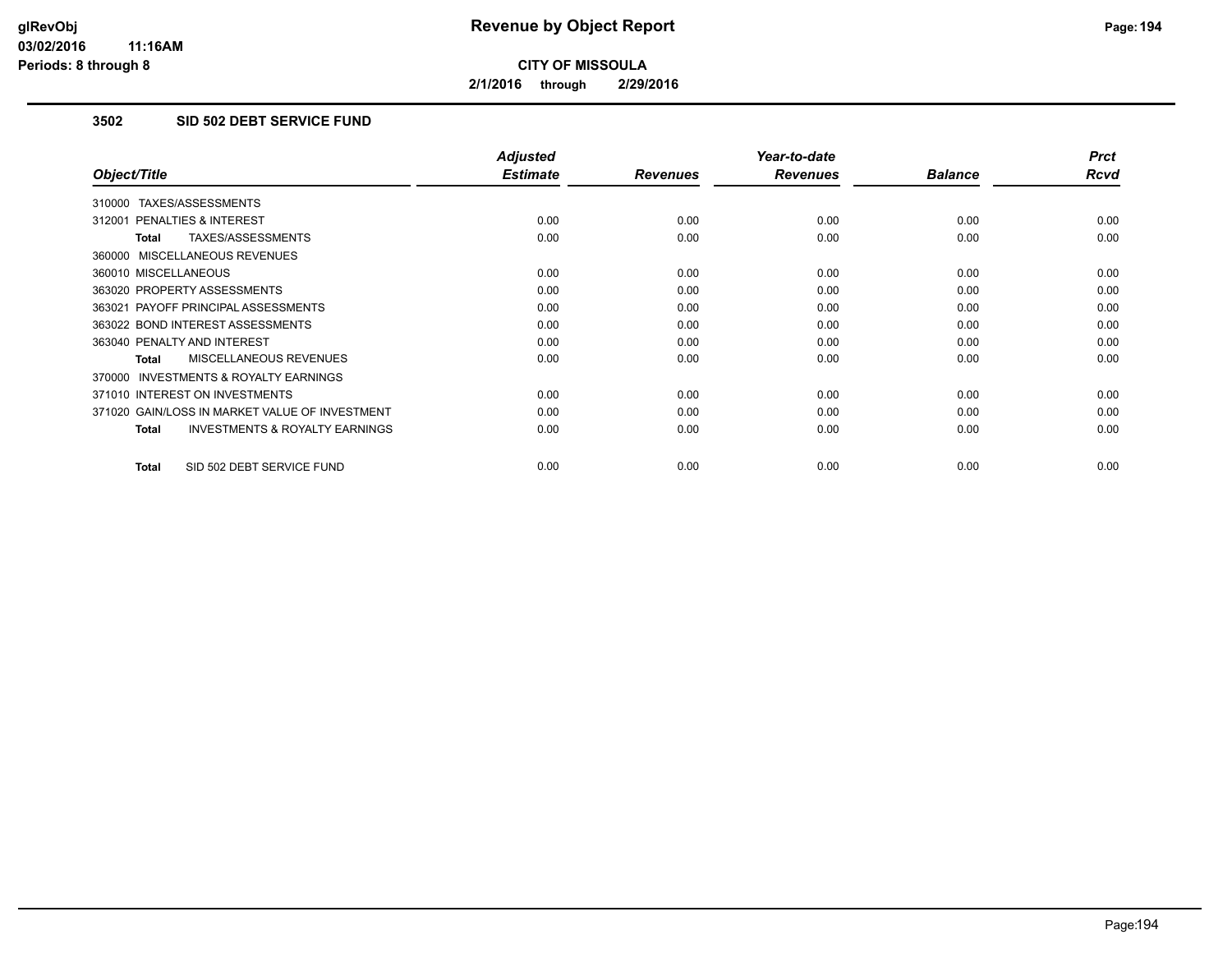**2/1/2016 through 2/29/2016**

**3503 SID 503 DEBT SERVICE FUND**

**3503 SID 503 DEBT SERVICE FUND**

|                                                           | <b>Adjusted</b> |                 | Year-to-date    |                | <b>Prct</b> |
|-----------------------------------------------------------|-----------------|-----------------|-----------------|----------------|-------------|
| Object/Title                                              | <b>Estimate</b> | <b>Revenues</b> | <b>Revenues</b> | <b>Balance</b> | Rcvd        |
| TAXES/ASSESSMENTS<br>310000                               |                 |                 |                 |                |             |
| 312001 PENALTIES & INTEREST                               | 0.00            | 0.00            | 0.00            | 0.00           | 0.00        |
| TAXES/ASSESSMENTS<br>Total                                | 0.00            | 0.00            | 0.00            | 0.00           | 0.00        |
| MISCELLANEOUS REVENUES<br>360000                          |                 |                 |                 |                |             |
| 360010 MISCELLANEOUS                                      | 0.00            | 0.00            | 0.00            | 0.00           | 0.00        |
| 363020 PROPERTY ASSESSMENTS                               | 0.00            | 0.00            | 0.00            | 0.00           | 0.00        |
| 363021 PAYOFF PRINCIPAL ASSESSMENTS                       | 0.00            | 0.00            | 0.00            | 0.00           | 0.00        |
| 363022 BOND INTEREST ASSESSMENTS                          | 0.00            | 0.00            | 0.00            | 0.00           | 0.00        |
| 363040 PENALTY AND INTEREST                               | 0.00            | 0.00            | 0.00            | 0.00           | 0.00        |
| MISCELLANEOUS REVENUES<br><b>Total</b>                    | 0.00            | 0.00            | 0.00            | 0.00           | 0.00        |
| <b>INVESTMENTS &amp; ROYALTY EARNINGS</b><br>370000       |                 |                 |                 |                |             |
| 371010 INTEREST ON INVESTMENTS                            | 0.00            | 0.00            | 0.00            | 0.00           | 0.00        |
| 371020 GAIN/LOSS IN MARKET VALUE OF INVESTMENTS           | 0.00            | 0.00            | 0.00            | 0.00           | 0.00        |
| <b>INVESTMENTS &amp; ROYALTY EARNINGS</b><br><b>Total</b> | 0.00            | 0.00            | 0.00            | 0.00           | 0.00        |
| SID 503 DEBT SERVICE FUND<br>Total                        | 0.00            | 0.00            | 0.00            | 0.00           | 0.00        |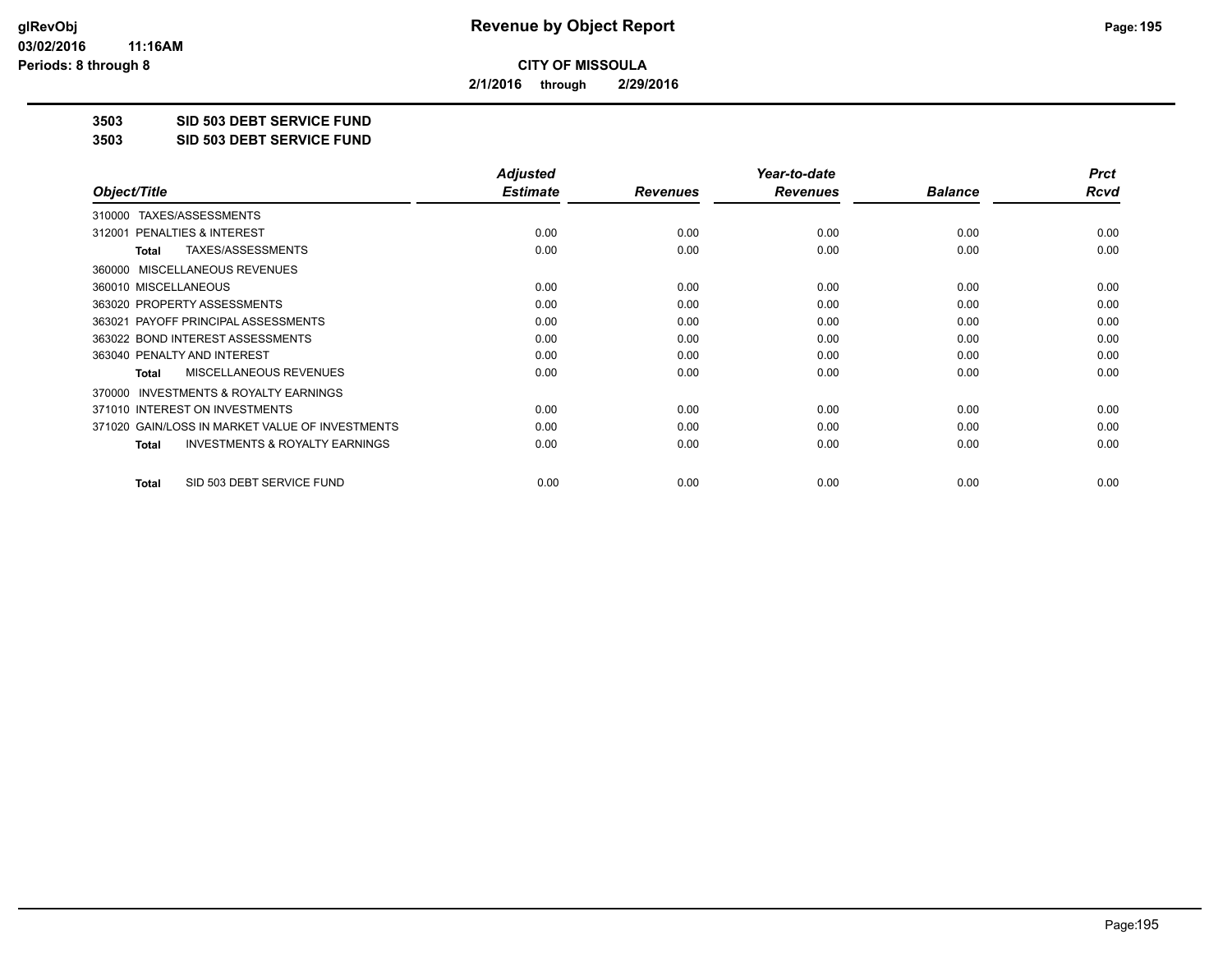**2/1/2016 through 2/29/2016**

## **3503 SID 503 DEBT SERVICE FUND**

|                                                           | <b>Adjusted</b> |                 | Year-to-date    |                | <b>Prct</b> |
|-----------------------------------------------------------|-----------------|-----------------|-----------------|----------------|-------------|
| Object/Title                                              | <b>Estimate</b> | <b>Revenues</b> | <b>Revenues</b> | <b>Balance</b> | <b>Rcvd</b> |
| 310000 TAXES/ASSESSMENTS                                  |                 |                 |                 |                |             |
| 312001 PENALTIES & INTEREST                               | 0.00            | 0.00            | 0.00            | 0.00           | 0.00        |
| <b>TAXES/ASSESSMENTS</b><br><b>Total</b>                  | 0.00            | 0.00            | 0.00            | 0.00           | 0.00        |
| 360000 MISCELLANEOUS REVENUES                             |                 |                 |                 |                |             |
| 360010 MISCELLANEOUS                                      | 0.00            | 0.00            | 0.00            | 0.00           | 0.00        |
| 363020 PROPERTY ASSESSMENTS                               | 0.00            | 0.00            | 0.00            | 0.00           | 0.00        |
| 363021 PAYOFF PRINCIPAL ASSESSMENTS                       | 0.00            | 0.00            | 0.00            | 0.00           | 0.00        |
| 363022 BOND INTEREST ASSESSMENTS                          | 0.00            | 0.00            | 0.00            | 0.00           | 0.00        |
| 363040 PENALTY AND INTEREST                               | 0.00            | 0.00            | 0.00            | 0.00           | 0.00        |
| MISCELLANEOUS REVENUES<br><b>Total</b>                    | 0.00            | 0.00            | 0.00            | 0.00           | 0.00        |
| <b>INVESTMENTS &amp; ROYALTY EARNINGS</b><br>370000       |                 |                 |                 |                |             |
| 371010 INTEREST ON INVESTMENTS                            | 0.00            | 0.00            | 0.00            | 0.00           | 0.00        |
| 371020 GAIN/LOSS IN MARKET VALUE OF INVESTMENT            | 0.00            | 0.00            | 0.00            | 0.00           | 0.00        |
| <b>INVESTMENTS &amp; ROYALTY EARNINGS</b><br><b>Total</b> | 0.00            | 0.00            | 0.00            | 0.00           | 0.00        |
| SID 503 DEBT SERVICE FUND<br><b>Total</b>                 | 0.00            | 0.00            | 0.00            | 0.00           | 0.00        |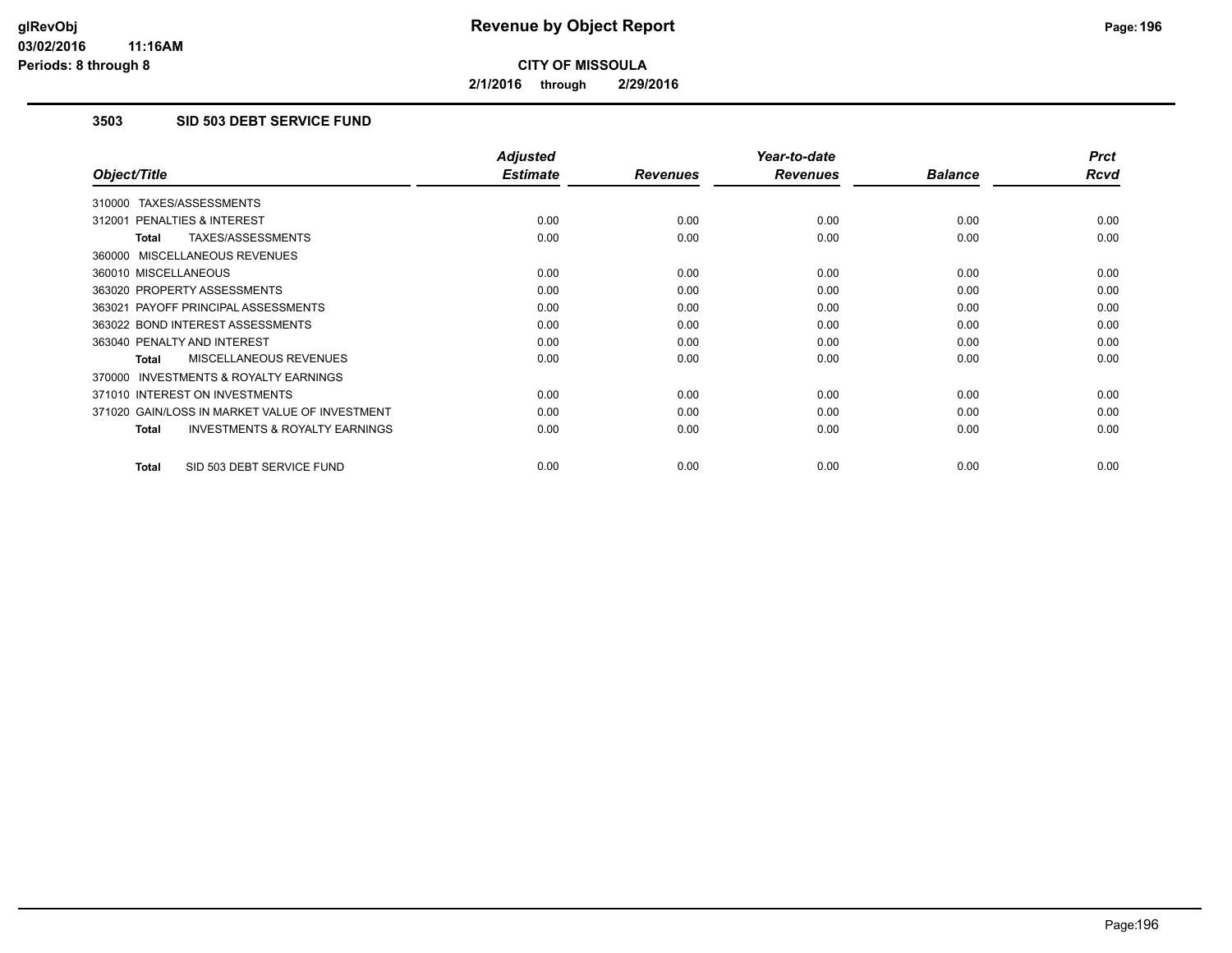**2/1/2016 through 2/29/2016**

**3504 SID 504 DEBT SERVICE FUND**

**3504 SID 504 DEBT SERVICE FUND**

|                                                           | <b>Adjusted</b> |                 | Year-to-date    |                | <b>Prct</b> |
|-----------------------------------------------------------|-----------------|-----------------|-----------------|----------------|-------------|
| Object/Title                                              | <b>Estimate</b> | <b>Revenues</b> | <b>Revenues</b> | <b>Balance</b> | <b>Rcvd</b> |
| TAXES/ASSESSMENTS<br>310000                               |                 |                 |                 |                |             |
| 312001 PENALTIES & INTEREST                               | 0.00            | 0.00            | 0.00            | 0.00           | 0.00        |
| TAXES/ASSESSMENTS<br><b>Total</b>                         | 0.00            | 0.00            | 0.00            | 0.00           | 0.00        |
| MISCELLANEOUS REVENUES<br>360000                          |                 |                 |                 |                |             |
| 360010 MISCELLANEOUS                                      | 0.00            | 0.00            | 0.00            | 0.00           | 0.00        |
| 363020 PROPERTY ASSESSMENTS                               | 0.00            | 0.00            | 0.00            | 0.00           | 0.00        |
| 363021 PAYOFF PRINCIPAL ASSESSMENTS                       | 0.00            | 0.00            | 0.00            | 0.00           | 0.00        |
| 363022 BOND INTEREST ASSESSMENTS                          | 0.00            | 0.00            | 0.00            | 0.00           | 0.00        |
| 363040 PENALTY AND INTEREST                               | 0.00            | 0.00            | 0.00            | 0.00           | 0.00        |
| MISCELLANEOUS REVENUES<br><b>Total</b>                    | 0.00            | 0.00            | 0.00            | 0.00           | 0.00        |
| <b>INVESTMENTS &amp; ROYALTY EARNINGS</b><br>370000       |                 |                 |                 |                |             |
| 371010 INTEREST ON INVESTMENTS                            | 0.00            | 0.00            | 0.00            | 0.00           | 0.00        |
| 371020 GAIN/LOSS IN MARKET VALUE OF INVESTMENTS           | 0.00            | 0.00            | 0.00            | 0.00           | 0.00        |
| <b>INVESTMENTS &amp; ROYALTY EARNINGS</b><br><b>Total</b> | 0.00            | 0.00            | 0.00            | 0.00           | 0.00        |
| OTHER FINANCING SOURCES<br>380000                         |                 |                 |                 |                |             |
| 381009 TRANSFERS IN                                       | 0.00            | 0.00            | 0.00            | 0.00           | 0.00        |
| OTHER FINANCING SOURCES<br><b>Total</b>                   | 0.00            | 0.00            | 0.00            | 0.00           | 0.00        |
| SID 504 DEBT SERVICE FUND<br><b>Total</b>                 | 0.00            | 0.00            | 0.00            | 0.00           | 0.00        |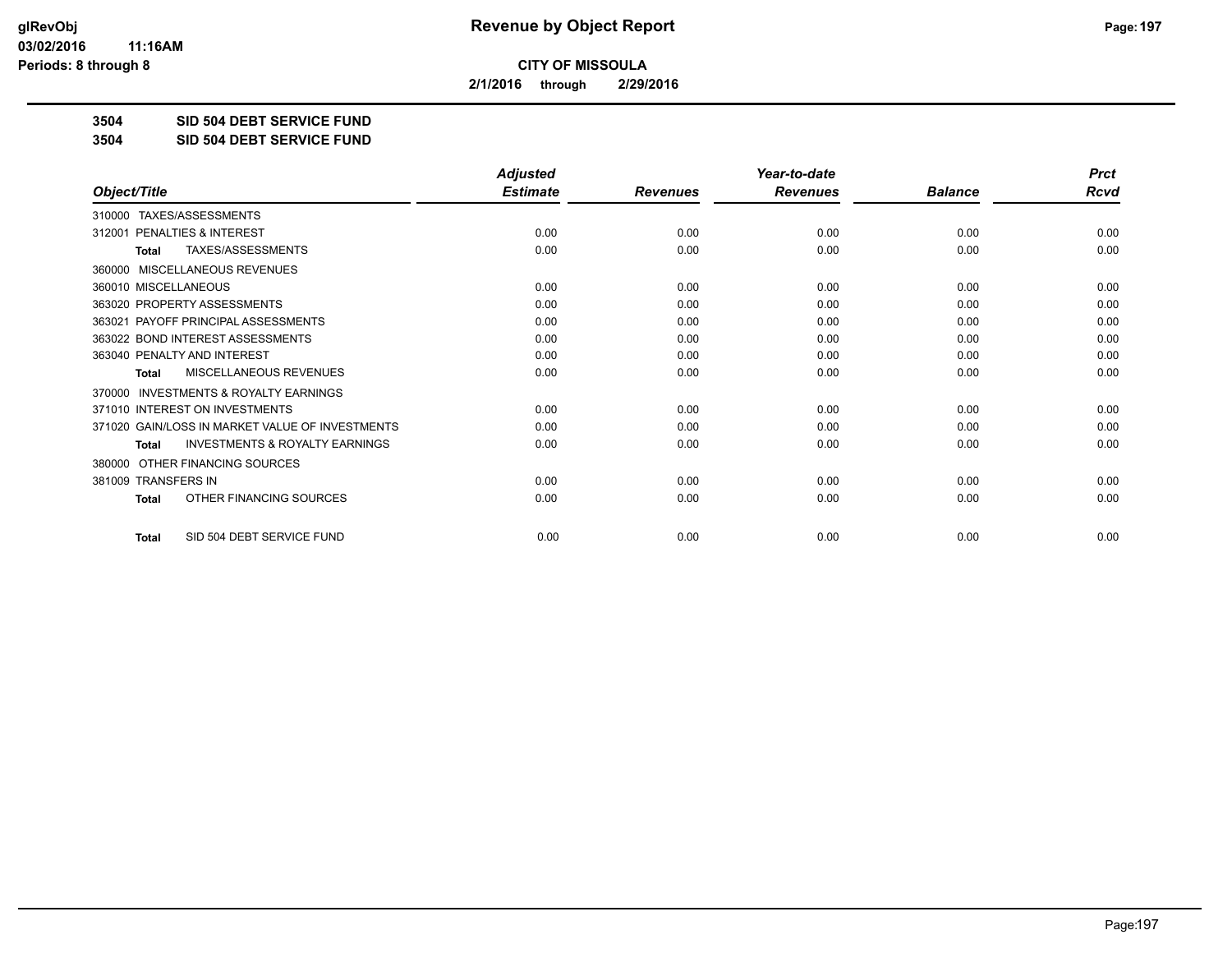**2/1/2016 through 2/29/2016**

## **3504 SID 504 DEBT SERVICE FUND**

|                                                           | <b>Adjusted</b> |                 | Year-to-date    |                | <b>Prct</b> |
|-----------------------------------------------------------|-----------------|-----------------|-----------------|----------------|-------------|
| Object/Title                                              | <b>Estimate</b> | <b>Revenues</b> | <b>Revenues</b> | <b>Balance</b> | <b>Rcvd</b> |
| 310000 TAXES/ASSESSMENTS                                  |                 |                 |                 |                |             |
| 312001 PENALTIES & INTEREST                               | 0.00            | 0.00            | 0.00            | 0.00           | 0.00        |
| TAXES/ASSESSMENTS<br><b>Total</b>                         | 0.00            | 0.00            | 0.00            | 0.00           | 0.00        |
| 360000 MISCELLANEOUS REVENUES                             |                 |                 |                 |                |             |
| 360010 MISCELLANEOUS                                      | 0.00            | 0.00            | 0.00            | 0.00           | 0.00        |
| 363020 PROPERTY ASSESSMENTS                               | 0.00            | 0.00            | 0.00            | 0.00           | 0.00        |
| 363021 PAYOFF PRINCIPAL ASSESSMENTS                       | 0.00            | 0.00            | 0.00            | 0.00           | 0.00        |
| 363022 BOND INTEREST ASSESSMENTS                          | 0.00            | 0.00            | 0.00            | 0.00           | 0.00        |
| 363040 PENALTY AND INTEREST                               | 0.00            | 0.00            | 0.00            | 0.00           | 0.00        |
| MISCELLANEOUS REVENUES<br>Total                           | 0.00            | 0.00            | 0.00            | 0.00           | 0.00        |
| 370000 INVESTMENTS & ROYALTY EARNINGS                     |                 |                 |                 |                |             |
| 371010 INTEREST ON INVESTMENTS                            | 0.00            | 0.00            | 0.00            | 0.00           | 0.00        |
| 371020 GAIN/LOSS IN MARKET VALUE OF INVESTMENT            | 0.00            | 0.00            | 0.00            | 0.00           | 0.00        |
| <b>INVESTMENTS &amp; ROYALTY EARNINGS</b><br><b>Total</b> | 0.00            | 0.00            | 0.00            | 0.00           | 0.00        |
| 380000 OTHER FINANCING SOURCES                            |                 |                 |                 |                |             |
| 381009 TRANSFERS IN                                       | 0.00            | 0.00            | 0.00            | 0.00           | 0.00        |
| OTHER FINANCING SOURCES<br><b>Total</b>                   | 0.00            | 0.00            | 0.00            | 0.00           | 0.00        |
| SID 504 DEBT SERVICE FUND<br><b>Total</b>                 | 0.00            | 0.00            | 0.00            | 0.00           | 0.00        |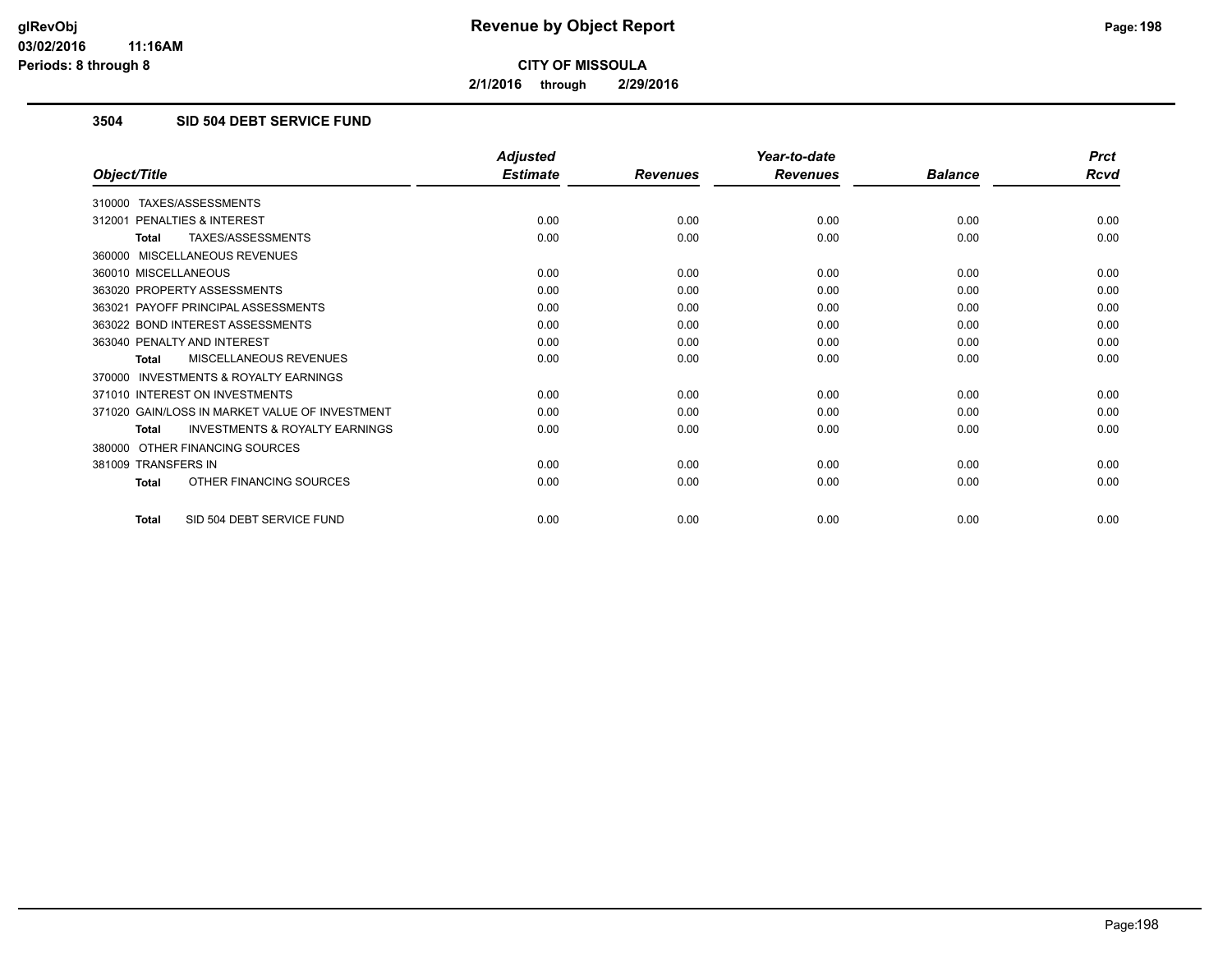**2/1/2016 through 2/29/2016**

**3505 SID 505 DEBT SERVICE FUND**

**3505 SID 505 DEBT SERVICE FUND**

|                                                    | <b>Adjusted</b> |                 | Year-to-date    |                | <b>Prct</b> |
|----------------------------------------------------|-----------------|-----------------|-----------------|----------------|-------------|
| Object/Title                                       | <b>Estimate</b> | <b>Revenues</b> | <b>Revenues</b> | <b>Balance</b> | Rcvd        |
| TAXES/ASSESSMENTS<br>310000                        |                 |                 |                 |                |             |
| <b>PENALTIES &amp; INTEREST</b><br>312001          | 0.00            | 0.00            | 0.00            | 0.00           | 0.00        |
| TAXES/ASSESSMENTS<br>Total                         | 0.00            | 0.00            | 0.00            | 0.00           | 0.00        |
| 360000 MISCELLANEOUS REVENUES                      |                 |                 |                 |                |             |
| 360010 MISCELLANEOUS                               | 0.00            | 0.00            | 0.00            | 0.00           | 0.00        |
| 363020 PROPERTY ASSESSMENTS                        | 0.00            | 0.00            | 0.00            | 0.00           | 0.00        |
| 363021 PAYOFF PRINCIPAL ASSESSMENTS                | 0.00            | 0.00            | 0.00            | 0.00           | 0.00        |
| 363022 BOND INTEREST ASSESSMENTS                   | 0.00            | 0.00            | 0.00            | 0.00           | 0.00        |
| 363040 PENALTY AND INTEREST                        | 0.00            | 0.00            | 0.00            | 0.00           | 0.00        |
| MISCELLANEOUS REVENUES<br>Total                    | 0.00            | 0.00            | 0.00            | 0.00           | 0.00        |
| 370000 INVESTMENTS & ROYALTY EARNINGS              |                 |                 |                 |                |             |
| 371010 INTEREST ON INVESTMENTS                     | 0.00            | 0.00            | 0.00            | 0.00           | 0.00        |
| 371020 GAIN/LOSS IN MARKET VALUE OF INVESTMENTS    | 0.00            | 0.00            | 0.00            | 0.00           | 0.00        |
| <b>INVESTMENTS &amp; ROYALTY EARNINGS</b><br>Total | 0.00            | 0.00            | 0.00            | 0.00           | 0.00        |
| SID 505 DEBT SERVICE FUND<br><b>Total</b>          | 0.00            | 0.00            | 0.00            | 0.00           | 0.00        |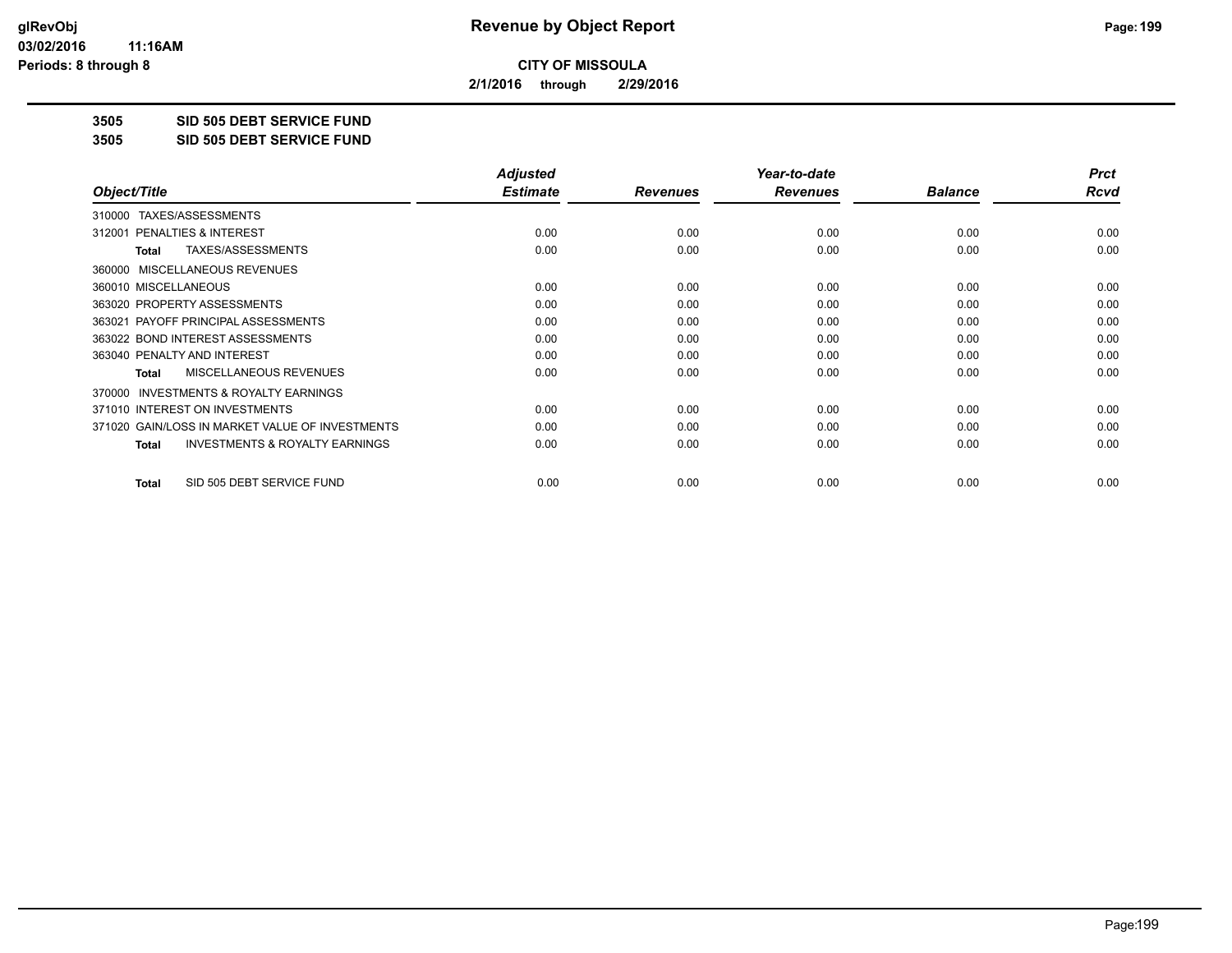**2/1/2016 through 2/29/2016**

## **3505 SID 505 DEBT SERVICE FUND**

|                                                           | <b>Adjusted</b> |                 | Year-to-date    |                | <b>Prct</b> |
|-----------------------------------------------------------|-----------------|-----------------|-----------------|----------------|-------------|
| Object/Title                                              | <b>Estimate</b> | <b>Revenues</b> | <b>Revenues</b> | <b>Balance</b> | <b>Rcvd</b> |
| 310000 TAXES/ASSESSMENTS                                  |                 |                 |                 |                |             |
| 312001 PENALTIES & INTEREST                               | 0.00            | 0.00            | 0.00            | 0.00           | 0.00        |
| TAXES/ASSESSMENTS<br><b>Total</b>                         | 0.00            | 0.00            | 0.00            | 0.00           | 0.00        |
| 360000 MISCELLANEOUS REVENUES                             |                 |                 |                 |                |             |
| 360010 MISCELLANEOUS                                      | 0.00            | 0.00            | 0.00            | 0.00           | 0.00        |
| 363020 PROPERTY ASSESSMENTS                               | 0.00            | 0.00            | 0.00            | 0.00           | 0.00        |
| 363021 PAYOFF PRINCIPAL ASSESSMENTS                       | 0.00            | 0.00            | 0.00            | 0.00           | 0.00        |
| 363022 BOND INTEREST ASSESSMENTS                          | 0.00            | 0.00            | 0.00            | 0.00           | 0.00        |
| 363040 PENALTY AND INTEREST                               | 0.00            | 0.00            | 0.00            | 0.00           | 0.00        |
| MISCELLANEOUS REVENUES<br>Total                           | 0.00            | 0.00            | 0.00            | 0.00           | 0.00        |
| <b>INVESTMENTS &amp; ROYALTY EARNINGS</b><br>370000       |                 |                 |                 |                |             |
| 371010 INTEREST ON INVESTMENTS                            | 0.00            | 0.00            | 0.00            | 0.00           | 0.00        |
| 371020 GAIN/LOSS IN MARKET VALUE OF INVESTMENT            | 0.00            | 0.00            | 0.00            | 0.00           | 0.00        |
| <b>INVESTMENTS &amp; ROYALTY EARNINGS</b><br><b>Total</b> | 0.00            | 0.00            | 0.00            | 0.00           | 0.00        |
|                                                           |                 |                 |                 |                |             |
| SID 505 DEBT SERVICE FUND<br><b>Total</b>                 | 0.00            | 0.00            | 0.00            | 0.00           | 0.00        |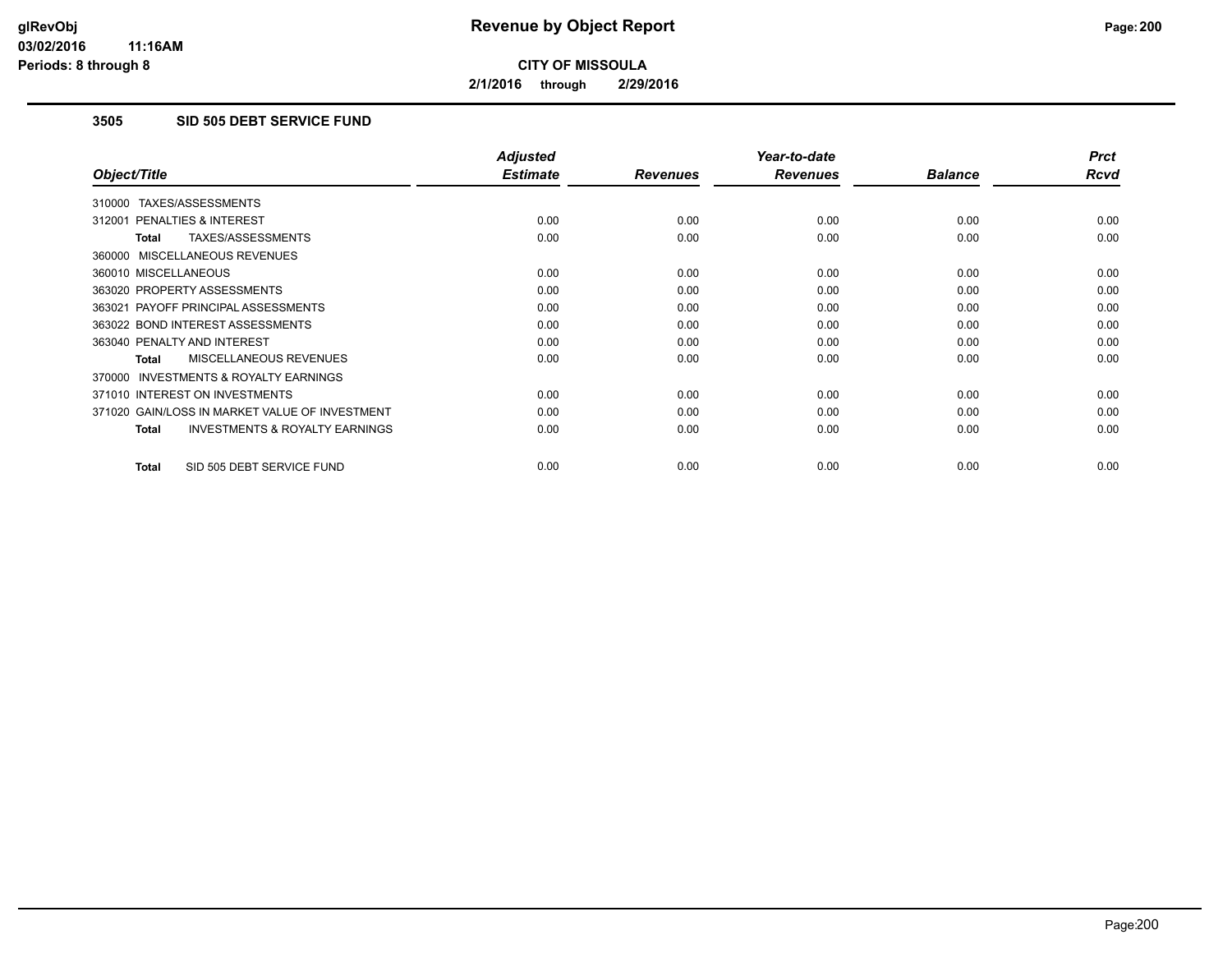**2/1/2016 through 2/29/2016**

**3506 SID 506 DEBT SERVICE FUND**

**3506 SID 506 DEBT SERVICE FUND**

|                                                           | <b>Adjusted</b> |                 | Year-to-date    |                | <b>Prct</b> |
|-----------------------------------------------------------|-----------------|-----------------|-----------------|----------------|-------------|
| Object/Title                                              | <b>Estimate</b> | <b>Revenues</b> | <b>Revenues</b> | <b>Balance</b> | Rcvd        |
| TAXES/ASSESSMENTS<br>310000                               |                 |                 |                 |                |             |
| PENALTIES & INTEREST<br>312001                            | 0.00            | 0.00            | 0.00            | 0.00           | 0.00        |
| TAXES/ASSESSMENTS<br>Total                                | 0.00            | 0.00            | 0.00            | 0.00           | 0.00        |
| MISCELLANEOUS REVENUES<br>360000                          |                 |                 |                 |                |             |
| 360010 MISCELLANEOUS                                      | 0.00            | 0.00            | 0.00            | 0.00           | 0.00        |
| 363020 PROPERTY ASSESSMENTS                               | 0.00            | 0.00            | 0.00            | 0.00           | 0.00        |
| 363021 PAYOFF PRINCIPAL ASSESSMENTS                       | 0.00            | 0.00            | 0.00            | 0.00           | 0.00        |
| 363022 BOND INTEREST ASSESSMENTS                          | 0.00            | 0.00            | 0.00            | 0.00           | 0.00        |
| 363040 PENALTY AND INTEREST                               | 0.00            | 0.00            | 0.00            | 0.00           | 0.00        |
| <b>MISCELLANEOUS REVENUES</b><br><b>Total</b>             | 0.00            | 0.00            | 0.00            | 0.00           | 0.00        |
| <b>INVESTMENTS &amp; ROYALTY EARNINGS</b><br>370000       |                 |                 |                 |                |             |
| 371010 INTEREST ON INVESTMENTS                            | 0.00            | 0.00            | 0.00            | 0.00           | 0.00        |
| 371020 GAIN/LOSS IN MARKET VALUE OF INVESTMENTS           | 0.00            | 0.00            | 0.00            | 0.00           | 0.00        |
| <b>INVESTMENTS &amp; ROYALTY EARNINGS</b><br><b>Total</b> | 0.00            | 0.00            | 0.00            | 0.00           | 0.00        |
| OTHER FINANCING SOURCES<br>380000                         |                 |                 |                 |                |             |
| 381009 TRANSFERS IN                                       | 0.00            | 0.00            | 0.00            | 0.00           | 0.00        |
| OTHER FINANCING SOURCES<br><b>Total</b>                   | 0.00            | 0.00            | 0.00            | 0.00           | 0.00        |
| SID 506 DEBT SERVICE FUND<br><b>Total</b>                 | 0.00            | 0.00            | 0.00            | 0.00           | 0.00        |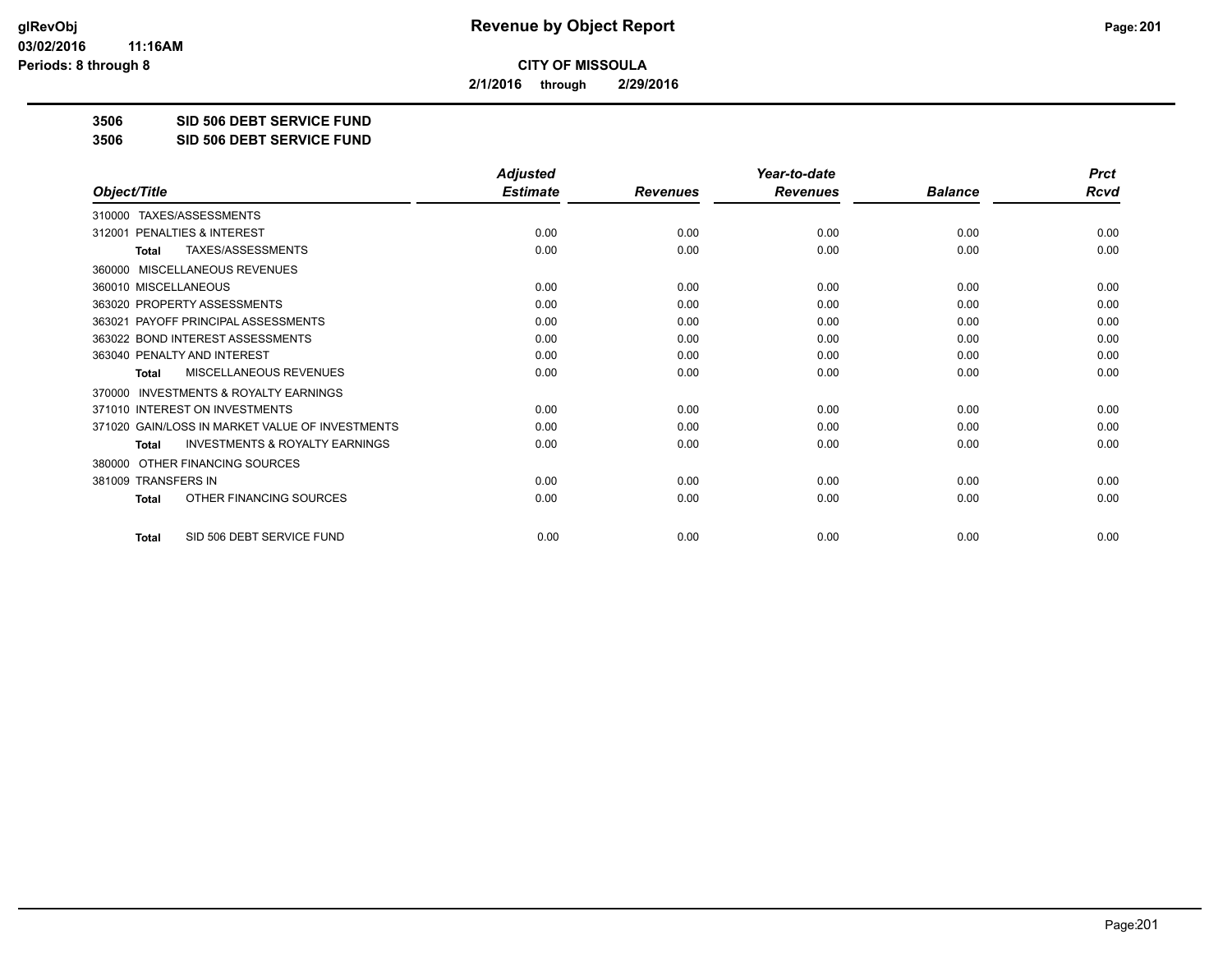**2/1/2016 through 2/29/2016**

## **3506 SID 506 DEBT SERVICE FUND**

|                                                           | <b>Adjusted</b> |                 | Year-to-date    |                | <b>Prct</b> |
|-----------------------------------------------------------|-----------------|-----------------|-----------------|----------------|-------------|
| Object/Title                                              | <b>Estimate</b> | <b>Revenues</b> | <b>Revenues</b> | <b>Balance</b> | <b>Rcvd</b> |
| 310000 TAXES/ASSESSMENTS                                  |                 |                 |                 |                |             |
| 312001 PENALTIES & INTEREST                               | 0.00            | 0.00            | 0.00            | 0.00           | 0.00        |
| TAXES/ASSESSMENTS<br><b>Total</b>                         | 0.00            | 0.00            | 0.00            | 0.00           | 0.00        |
| 360000 MISCELLANEOUS REVENUES                             |                 |                 |                 |                |             |
| 360010 MISCELLANEOUS                                      | 0.00            | 0.00            | 0.00            | 0.00           | 0.00        |
| 363020 PROPERTY ASSESSMENTS                               | 0.00            | 0.00            | 0.00            | 0.00           | 0.00        |
| 363021 PAYOFF PRINCIPAL ASSESSMENTS                       | 0.00            | 0.00            | 0.00            | 0.00           | 0.00        |
| 363022 BOND INTEREST ASSESSMENTS                          | 0.00            | 0.00            | 0.00            | 0.00           | 0.00        |
| 363040 PENALTY AND INTEREST                               | 0.00            | 0.00            | 0.00            | 0.00           | 0.00        |
| MISCELLANEOUS REVENUES<br>Total                           | 0.00            | 0.00            | 0.00            | 0.00           | 0.00        |
| 370000 INVESTMENTS & ROYALTY EARNINGS                     |                 |                 |                 |                |             |
| 371010 INTEREST ON INVESTMENTS                            | 0.00            | 0.00            | 0.00            | 0.00           | 0.00        |
| 371020 GAIN/LOSS IN MARKET VALUE OF INVESTMENT            | 0.00            | 0.00            | 0.00            | 0.00           | 0.00        |
| <b>INVESTMENTS &amp; ROYALTY EARNINGS</b><br><b>Total</b> | 0.00            | 0.00            | 0.00            | 0.00           | 0.00        |
| 380000 OTHER FINANCING SOURCES                            |                 |                 |                 |                |             |
| 381009 TRANSFERS IN                                       | 0.00            | 0.00            | 0.00            | 0.00           | 0.00        |
| OTHER FINANCING SOURCES<br><b>Total</b>                   | 0.00            | 0.00            | 0.00            | 0.00           | 0.00        |
| SID 506 DEBT SERVICE FUND<br><b>Total</b>                 | 0.00            | 0.00            | 0.00            | 0.00           | 0.00        |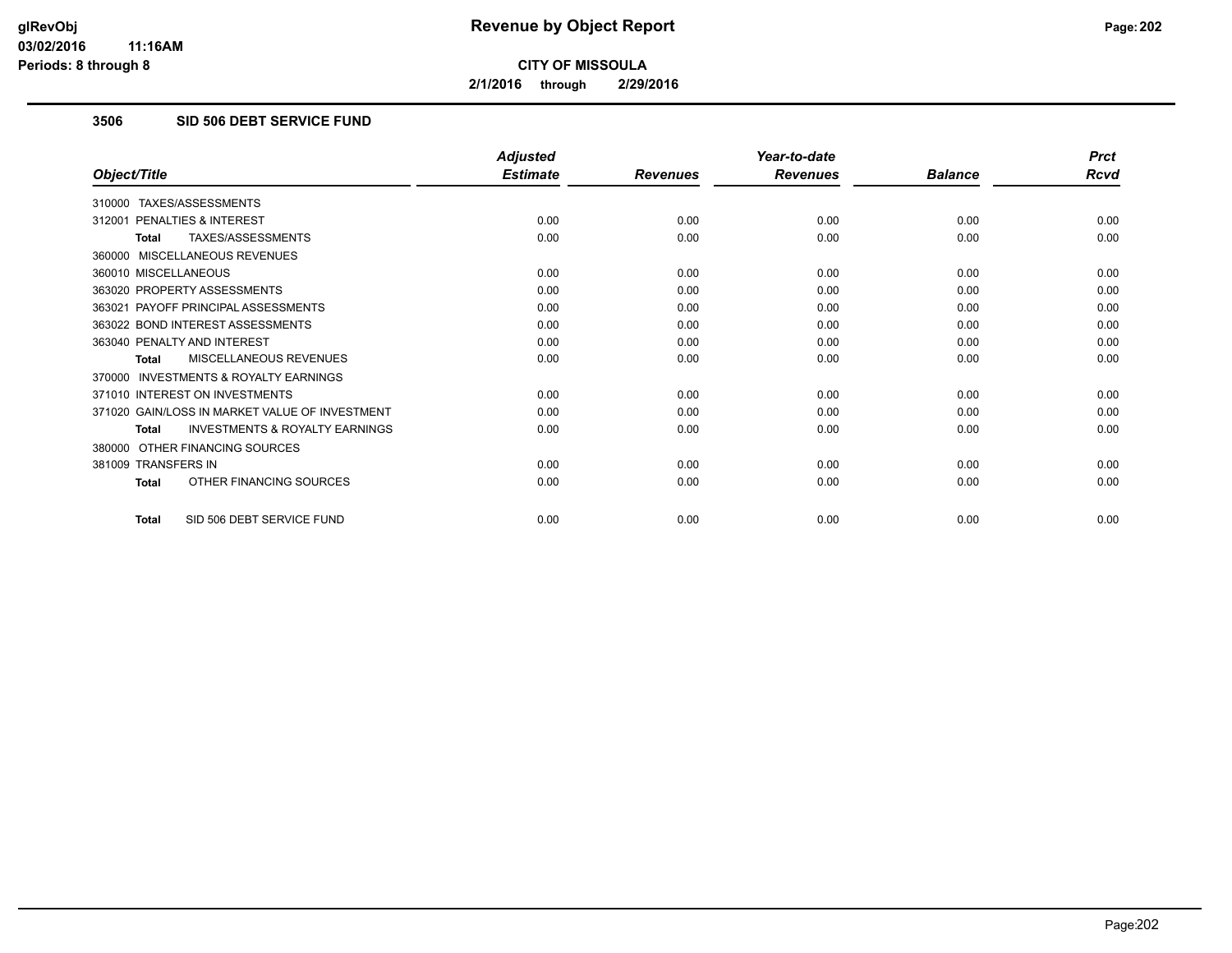**2/1/2016 through 2/29/2016**

**3507 SID 507 DEBT SERVICE FUND**

**3507 SID 507 DEBT SERVICE FUND**

|                                                           | <b>Adjusted</b> |                 | Year-to-date    |                | <b>Prct</b> |
|-----------------------------------------------------------|-----------------|-----------------|-----------------|----------------|-------------|
| Object/Title                                              | <b>Estimate</b> | <b>Revenues</b> | <b>Revenues</b> | <b>Balance</b> | <b>Rcvd</b> |
| TAXES/ASSESSMENTS<br>310000                               |                 |                 |                 |                |             |
| 312001 PENALTIES & INTEREST                               | 0.00            | 0.00            | 0.00            | 0.00           | 0.00        |
| TAXES/ASSESSMENTS<br><b>Total</b>                         | 0.00            | 0.00            | 0.00            | 0.00           | 0.00        |
| MISCELLANEOUS REVENUES<br>360000                          |                 |                 |                 |                |             |
| 360010 MISCELLANEOUS                                      | 0.00            | 0.00            | 0.00            | 0.00           | 0.00        |
| 363020 PROPERTY ASSESSMENTS                               | 0.00            | 0.00            | 0.00            | 0.00           | 0.00        |
| 363021 PAYOFF PRINCIPAL ASSESSMENTS                       | 0.00            | 0.00            | 0.00            | 0.00           | 0.00        |
| 363022 BOND INTEREST ASSESSMENTS                          | 0.00            | 0.00            | 0.00            | 0.00           | 0.00        |
| 363040 PENALTY AND INTEREST                               | 0.00            | 0.00            | 0.00            | 0.00           | 0.00        |
| MISCELLANEOUS REVENUES<br><b>Total</b>                    | 0.00            | 0.00            | 0.00            | 0.00           | 0.00        |
| <b>INVESTMENTS &amp; ROYALTY EARNINGS</b><br>370000       |                 |                 |                 |                |             |
| 371010 INTEREST ON INVESTMENTS                            | 0.00            | 0.00            | 0.00            | 0.00           | 0.00        |
| 371020 GAIN/LOSS IN MARKET VALUE OF INVESTMENTS           | 0.00            | 0.00            | 0.00            | 0.00           | 0.00        |
| <b>INVESTMENTS &amp; ROYALTY EARNINGS</b><br><b>Total</b> | 0.00            | 0.00            | 0.00            | 0.00           | 0.00        |
| OTHER FINANCING SOURCES<br>380000                         |                 |                 |                 |                |             |
| 381009 TRANSFERS IN                                       | 0.00            | 0.00            | 0.00            | 0.00           | 0.00        |
| OTHER FINANCING SOURCES<br><b>Total</b>                   | 0.00            | 0.00            | 0.00            | 0.00           | 0.00        |
| SID 507 DEBT SERVICE FUND<br><b>Total</b>                 | 0.00            | 0.00            | 0.00            | 0.00           | 0.00        |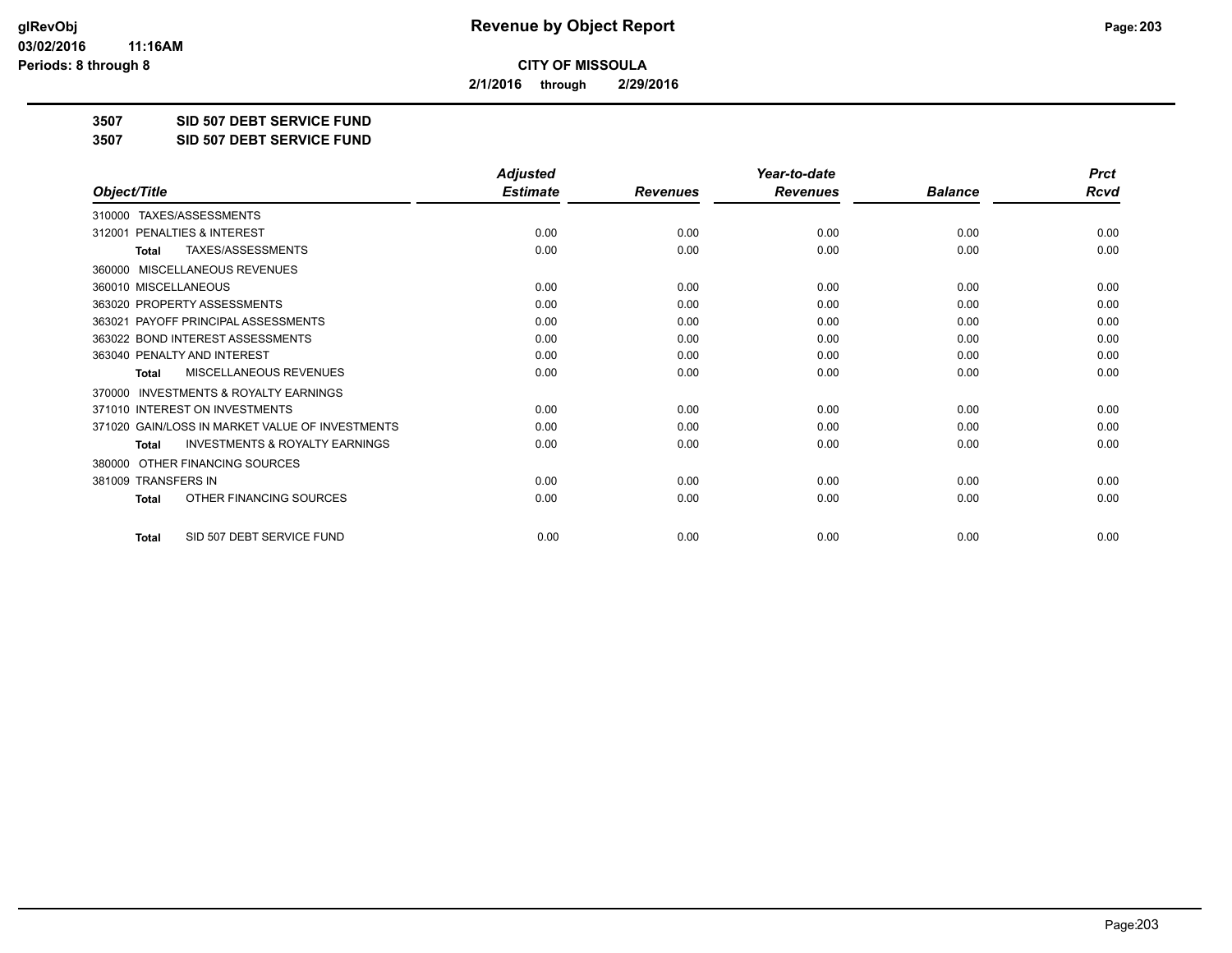**2/1/2016 through 2/29/2016**

## **3507 SID 507 DEBT SERVICE FUND**

|                                                           | <b>Adjusted</b> |                 | Year-to-date    |                | <b>Prct</b> |
|-----------------------------------------------------------|-----------------|-----------------|-----------------|----------------|-------------|
| Object/Title                                              | <b>Estimate</b> | <b>Revenues</b> | <b>Revenues</b> | <b>Balance</b> | <b>Rcvd</b> |
| 310000 TAXES/ASSESSMENTS                                  |                 |                 |                 |                |             |
| 312001 PENALTIES & INTEREST                               | 0.00            | 0.00            | 0.00            | 0.00           | 0.00        |
| TAXES/ASSESSMENTS<br><b>Total</b>                         | 0.00            | 0.00            | 0.00            | 0.00           | 0.00        |
| 360000 MISCELLANEOUS REVENUES                             |                 |                 |                 |                |             |
| 360010 MISCELLANEOUS                                      | 0.00            | 0.00            | 0.00            | 0.00           | 0.00        |
| 363020 PROPERTY ASSESSMENTS                               | 0.00            | 0.00            | 0.00            | 0.00           | 0.00        |
| 363021 PAYOFF PRINCIPAL ASSESSMENTS                       | 0.00            | 0.00            | 0.00            | 0.00           | 0.00        |
| 363022 BOND INTEREST ASSESSMENTS                          | 0.00            | 0.00            | 0.00            | 0.00           | 0.00        |
| 363040 PENALTY AND INTEREST                               | 0.00            | 0.00            | 0.00            | 0.00           | 0.00        |
| MISCELLANEOUS REVENUES<br><b>Total</b>                    | 0.00            | 0.00            | 0.00            | 0.00           | 0.00        |
| <b>INVESTMENTS &amp; ROYALTY EARNINGS</b><br>370000       |                 |                 |                 |                |             |
| 371010 INTEREST ON INVESTMENTS                            | 0.00            | 0.00            | 0.00            | 0.00           | 0.00        |
| 371020 GAIN/LOSS IN MARKET VALUE OF INVESTMENT            | 0.00            | 0.00            | 0.00            | 0.00           | 0.00        |
| <b>INVESTMENTS &amp; ROYALTY EARNINGS</b><br><b>Total</b> | 0.00            | 0.00            | 0.00            | 0.00           | 0.00        |
| OTHER FINANCING SOURCES<br>380000                         |                 |                 |                 |                |             |
| 381009 TRANSFERS IN                                       | 0.00            | 0.00            | 0.00            | 0.00           | 0.00        |
| OTHER FINANCING SOURCES<br><b>Total</b>                   | 0.00            | 0.00            | 0.00            | 0.00           | 0.00        |
| SID 507 DEBT SERVICE FUND<br><b>Total</b>                 | 0.00            | 0.00            | 0.00            | 0.00           | 0.00        |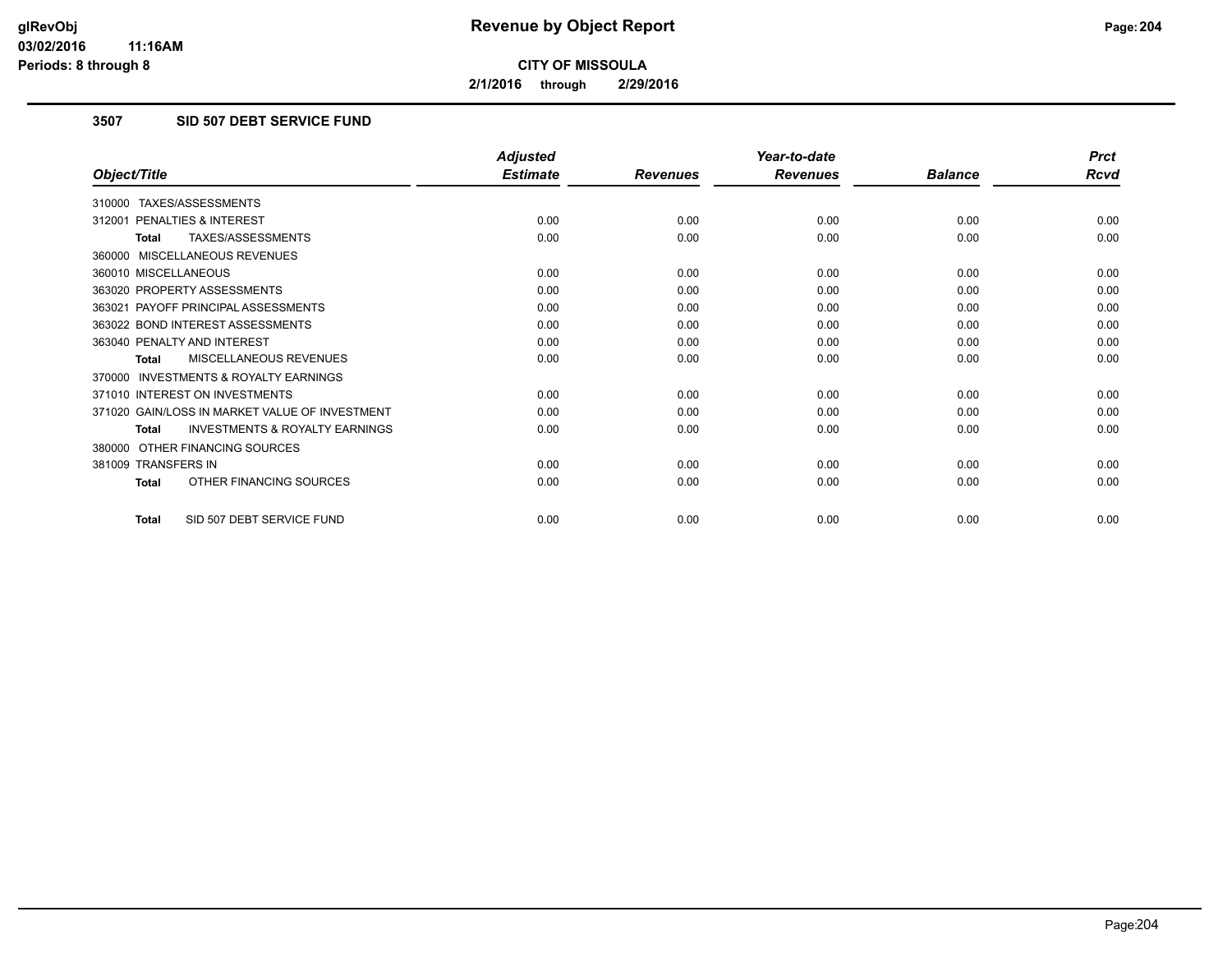**2/1/2016 through 2/29/2016**

**3508 SID 508 DEBT SERVICE FUND**

**3508 SID 508 DEBT SERVICE FUND**

|                                                           | <b>Adjusted</b> |                 | Year-to-date    |                | <b>Prct</b> |
|-----------------------------------------------------------|-----------------|-----------------|-----------------|----------------|-------------|
| Object/Title                                              | <b>Estimate</b> | <b>Revenues</b> | <b>Revenues</b> | <b>Balance</b> | <b>Rcvd</b> |
| TAXES/ASSESSMENTS<br>310000                               |                 |                 |                 |                |             |
| 312001 PENALTIES & INTEREST                               | 0.00            | 0.00            | 0.00            | 0.00           | 0.00        |
| TAXES/ASSESSMENTS<br><b>Total</b>                         | 0.00            | 0.00            | 0.00            | 0.00           | 0.00        |
| MISCELLANEOUS REVENUES<br>360000                          |                 |                 |                 |                |             |
| 360010 MISCELLANEOUS                                      | 0.00            | 0.00            | 0.00            | 0.00           | 0.00        |
| 363020 PROPERTY ASSESSMENTS                               | 0.00            | 0.00            | 0.00            | 0.00           | 0.00        |
| 363021 PAYOFF PRINCIPAL ASSESSMENTS                       | 0.00            | 0.00            | 0.00            | 0.00           | 0.00        |
| 363022 BOND INTEREST ASSESSMENTS                          | 0.00            | 0.00            | 0.00            | 0.00           | 0.00        |
| 363040 PENALTY AND INTEREST                               | 0.00            | 0.00            | 0.00            | 0.00           | 0.00        |
| MISCELLANEOUS REVENUES<br><b>Total</b>                    | 0.00            | 0.00            | 0.00            | 0.00           | 0.00        |
| <b>INVESTMENTS &amp; ROYALTY EARNINGS</b><br>370000       |                 |                 |                 |                |             |
| 371010 INTEREST ON INVESTMENTS                            | 0.00            | 0.00            | 0.00            | 0.00           | 0.00        |
| 371020 GAIN/LOSS IN MARKET VALUE OF INVESTMENTS           | 0.00            | 0.00            | 0.00            | 0.00           | 0.00        |
| <b>INVESTMENTS &amp; ROYALTY EARNINGS</b><br><b>Total</b> | 0.00            | 0.00            | 0.00            | 0.00           | 0.00        |
| OTHER FINANCING SOURCES<br>380000                         |                 |                 |                 |                |             |
| 381009 TRANSFERS IN                                       | 0.00            | 0.00            | 0.00            | 0.00           | 0.00        |
| OTHER FINANCING SOURCES<br><b>Total</b>                   | 0.00            | 0.00            | 0.00            | 0.00           | 0.00        |
| SID 508 DEBT SERVICE FUND<br><b>Total</b>                 | 0.00            | 0.00            | 0.00            | 0.00           | 0.00        |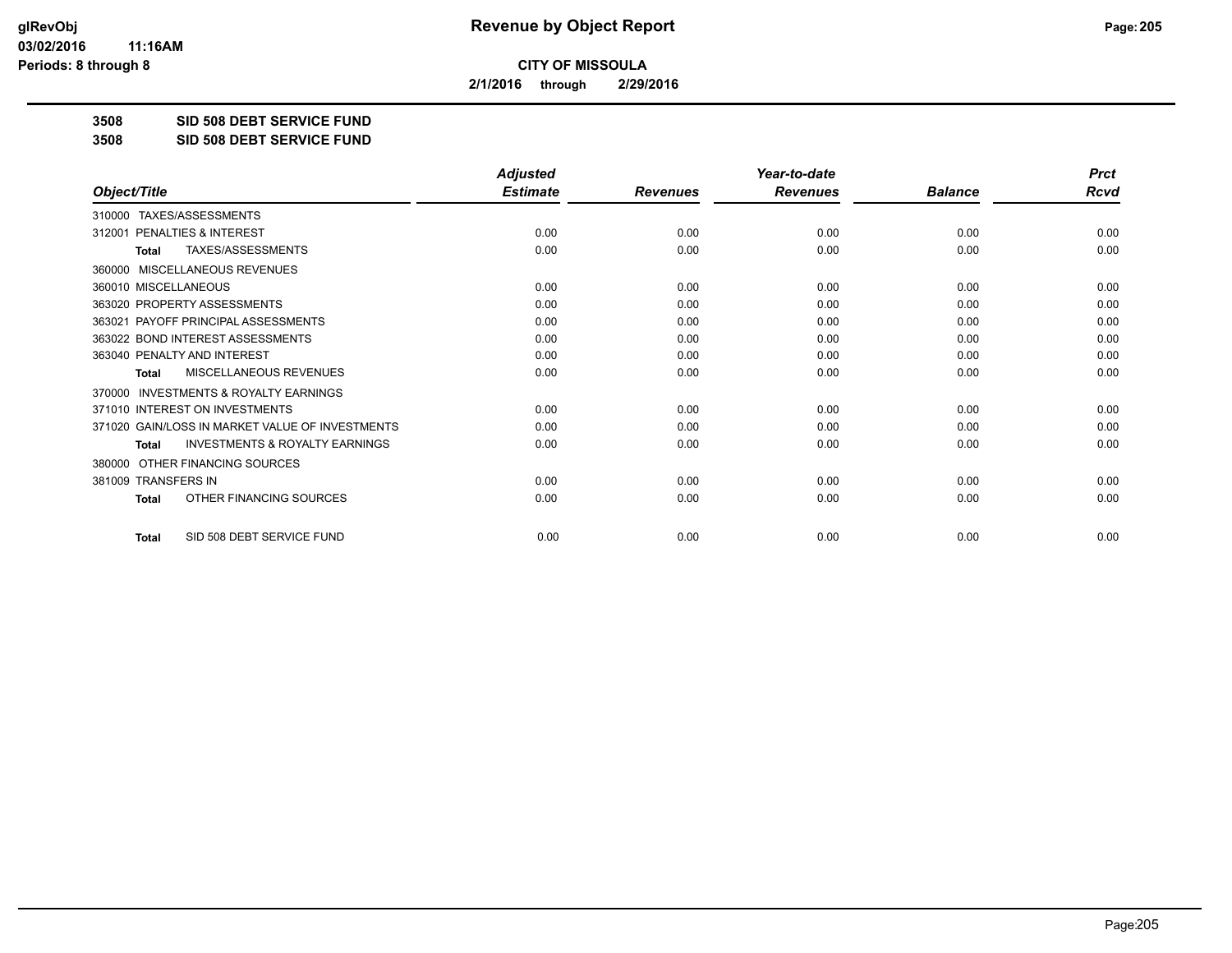**2/1/2016 through 2/29/2016**

## **3508 SID 508 DEBT SERVICE FUND**

|                                                           | <b>Adjusted</b> |                 | Year-to-date    |                | <b>Prct</b> |
|-----------------------------------------------------------|-----------------|-----------------|-----------------|----------------|-------------|
| Object/Title                                              | <b>Estimate</b> | <b>Revenues</b> | <b>Revenues</b> | <b>Balance</b> | <b>Rcvd</b> |
| 310000 TAXES/ASSESSMENTS                                  |                 |                 |                 |                |             |
| 312001 PENALTIES & INTEREST                               | 0.00            | 0.00            | 0.00            | 0.00           | 0.00        |
| TAXES/ASSESSMENTS<br><b>Total</b>                         | 0.00            | 0.00            | 0.00            | 0.00           | 0.00        |
| 360000 MISCELLANEOUS REVENUES                             |                 |                 |                 |                |             |
| 360010 MISCELLANEOUS                                      | 0.00            | 0.00            | 0.00            | 0.00           | 0.00        |
| 363020 PROPERTY ASSESSMENTS                               | 0.00            | 0.00            | 0.00            | 0.00           | 0.00        |
| 363021 PAYOFF PRINCIPAL ASSESSMENTS                       | 0.00            | 0.00            | 0.00            | 0.00           | 0.00        |
| 363022 BOND INTEREST ASSESSMENTS                          | 0.00            | 0.00            | 0.00            | 0.00           | 0.00        |
| 363040 PENALTY AND INTEREST                               | 0.00            | 0.00            | 0.00            | 0.00           | 0.00        |
| MISCELLANEOUS REVENUES<br>Total                           | 0.00            | 0.00            | 0.00            | 0.00           | 0.00        |
| 370000 INVESTMENTS & ROYALTY EARNINGS                     |                 |                 |                 |                |             |
| 371010 INTEREST ON INVESTMENTS                            | 0.00            | 0.00            | 0.00            | 0.00           | 0.00        |
| 371020 GAIN/LOSS IN MARKET VALUE OF INVESTMENT            | 0.00            | 0.00            | 0.00            | 0.00           | 0.00        |
| <b>INVESTMENTS &amp; ROYALTY EARNINGS</b><br><b>Total</b> | 0.00            | 0.00            | 0.00            | 0.00           | 0.00        |
| 380000 OTHER FINANCING SOURCES                            |                 |                 |                 |                |             |
| 381009 TRANSFERS IN                                       | 0.00            | 0.00            | 0.00            | 0.00           | 0.00        |
| OTHER FINANCING SOURCES<br><b>Total</b>                   | 0.00            | 0.00            | 0.00            | 0.00           | 0.00        |
| SID 508 DEBT SERVICE FUND<br><b>Total</b>                 | 0.00            | 0.00            | 0.00            | 0.00           | 0.00        |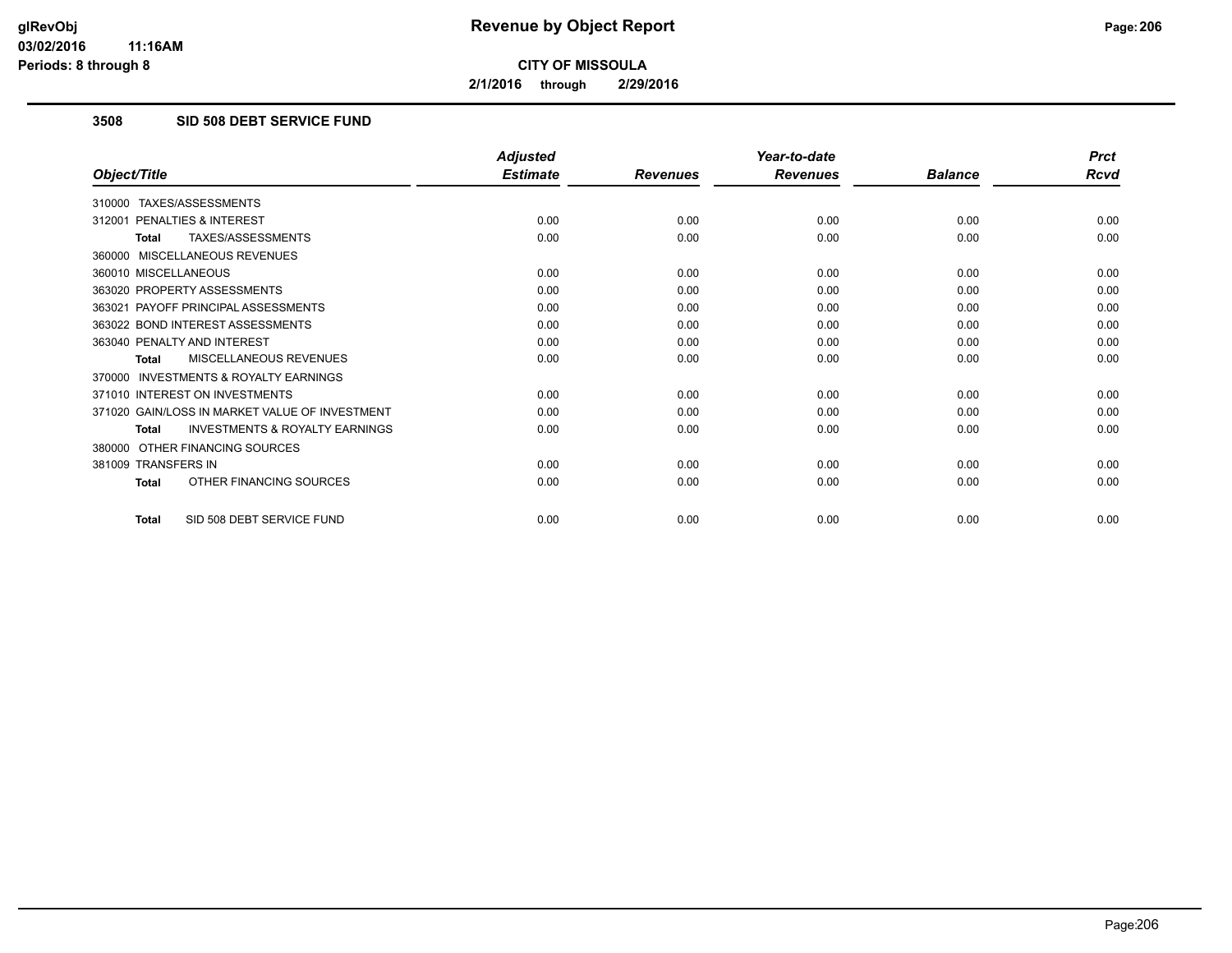**2/1/2016 through 2/29/2016**

**3510 SID 510 DEBT SERVICE FUND**

**3510 SID 510 DEBT SERVICE FUND**

|                                                           | <b>Adjusted</b> |                 | Year-to-date    |                | <b>Prct</b> |
|-----------------------------------------------------------|-----------------|-----------------|-----------------|----------------|-------------|
| Object/Title                                              | <b>Estimate</b> | <b>Revenues</b> | <b>Revenues</b> | <b>Balance</b> | <b>Rcvd</b> |
| TAXES/ASSESSMENTS<br>310000                               |                 |                 |                 |                |             |
| 312001 PENALTIES & INTEREST                               | 0.00            | 0.00            | 0.00            | 0.00           | 0.00        |
| TAXES/ASSESSMENTS<br><b>Total</b>                         | 0.00            | 0.00            | 0.00            | 0.00           | 0.00        |
| MISCELLANEOUS REVENUES<br>360000                          |                 |                 |                 |                |             |
| 360010 MISCELLANEOUS                                      | 0.00            | 0.00            | 0.00            | 0.00           | 0.00        |
| 363020 PROPERTY ASSESSMENTS                               | 0.00            | 0.00            | 0.00            | 0.00           | 0.00        |
| 363021 PAYOFF PRINCIPAL ASSESSMENTS                       | 0.00            | 0.00            | 0.00            | 0.00           | 0.00        |
| 363022 BOND INTEREST ASSESSMENTS                          | 0.00            | 0.00            | 0.00            | 0.00           | 0.00        |
| 363040 PENALTY AND INTEREST                               | 0.00            | 0.00            | 0.00            | 0.00           | 0.00        |
| <b>MISCELLANEOUS REVENUES</b><br>Total                    | 0.00            | 0.00            | 0.00            | 0.00           | 0.00        |
| INVESTMENTS & ROYALTY EARNINGS<br>370000                  |                 |                 |                 |                |             |
| 371010 INTEREST ON INVESTMENTS                            | 0.00            | 0.00            | 0.00            | 0.00           | 0.00        |
| 371020 GAIN/LOSS IN MARKET VALUE OF INVESTMENTS           | 0.00            | 0.00            | 0.00            | 0.00           | 0.00        |
| 371500 INTEREST ON INTERFUND LOAN                         | 0.00            | 0.00            | 0.00            | 0.00           | 0.00        |
| <b>INVESTMENTS &amp; ROYALTY EARNINGS</b><br><b>Total</b> | 0.00            | 0.00            | 0.00            | 0.00           | 0.00        |
| SID 510 DEBT SERVICE FUND<br><b>Total</b>                 | 0.00            | 0.00            | 0.00            | 0.00           | 0.00        |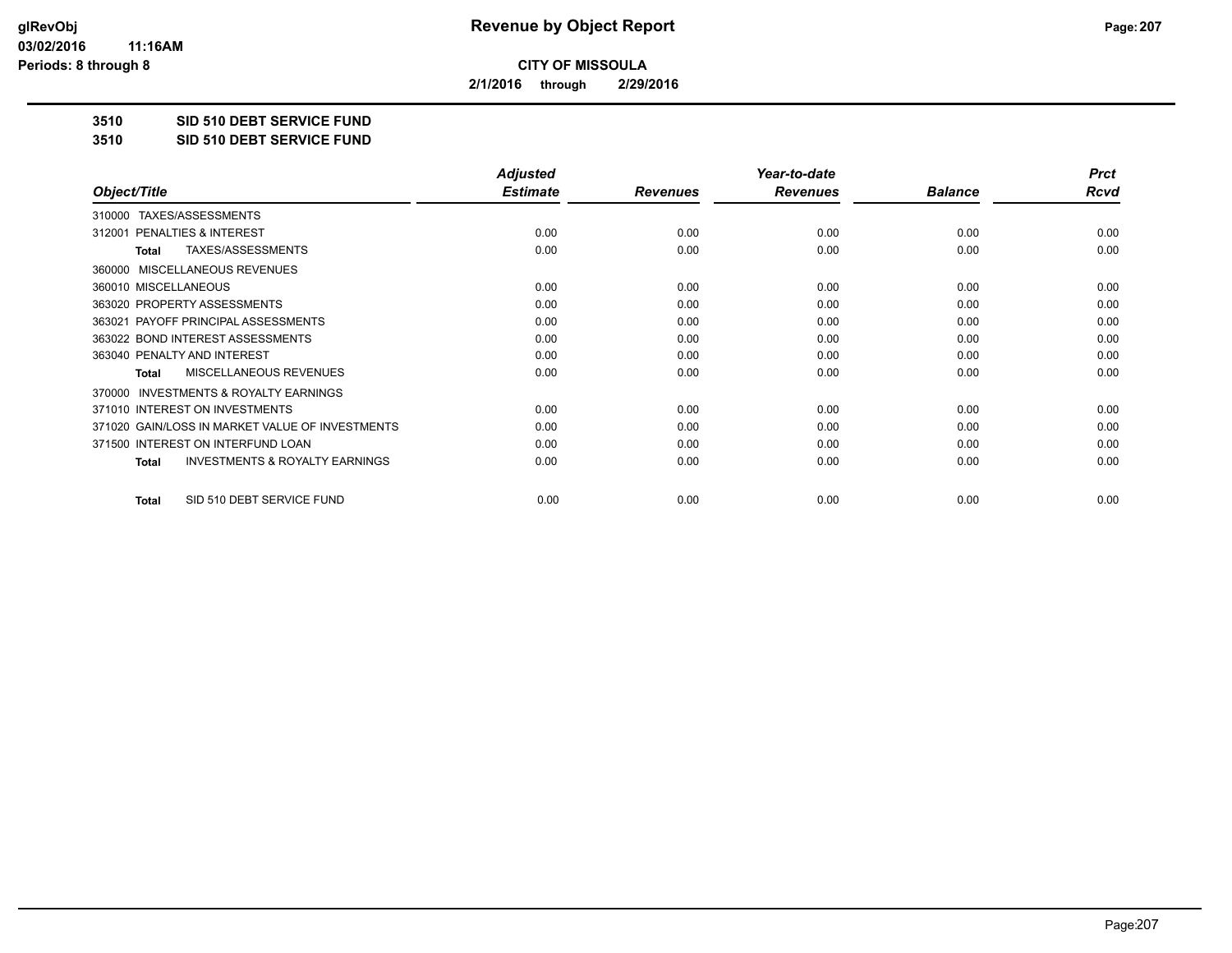**2/1/2016 through 2/29/2016**

## **3510 SID 510 DEBT SERVICE FUND**

|                                                           | <b>Adjusted</b> |                 | Year-to-date    |                | <b>Prct</b> |
|-----------------------------------------------------------|-----------------|-----------------|-----------------|----------------|-------------|
| Object/Title                                              | <b>Estimate</b> | <b>Revenues</b> | <b>Revenues</b> | <b>Balance</b> | Rcvd        |
| TAXES/ASSESSMENTS<br>310000                               |                 |                 |                 |                |             |
| <b>PENALTIES &amp; INTEREST</b><br>312001                 | 0.00            | 0.00            | 0.00            | 0.00           | 0.00        |
| TAXES/ASSESSMENTS<br>Total                                | 0.00            | 0.00            | 0.00            | 0.00           | 0.00        |
| 360000 MISCELLANEOUS REVENUES                             |                 |                 |                 |                |             |
| 360010 MISCELLANEOUS                                      | 0.00            | 0.00            | 0.00            | 0.00           | 0.00        |
| 363020 PROPERTY ASSESSMENTS                               | 0.00            | 0.00            | 0.00            | 0.00           | 0.00        |
| 363021 PAYOFF PRINCIPAL ASSESSMENTS                       | 0.00            | 0.00            | 0.00            | 0.00           | 0.00        |
| 363022 BOND INTEREST ASSESSMENTS                          | 0.00            | 0.00            | 0.00            | 0.00           | 0.00        |
| 363040 PENALTY AND INTEREST                               | 0.00            | 0.00            | 0.00            | 0.00           | 0.00        |
| <b>MISCELLANEOUS REVENUES</b><br><b>Total</b>             | 0.00            | 0.00            | 0.00            | 0.00           | 0.00        |
| <b>INVESTMENTS &amp; ROYALTY EARNINGS</b><br>370000       |                 |                 |                 |                |             |
| 371010 INTEREST ON INVESTMENTS                            | 0.00            | 0.00            | 0.00            | 0.00           | 0.00        |
| 371020 GAIN/LOSS IN MARKET VALUE OF INVESTMENT            | 0.00            | 0.00            | 0.00            | 0.00           | 0.00        |
| 371500 INTEREST ON INTERFUND LOAN                         | 0.00            | 0.00            | 0.00            | 0.00           | 0.00        |
| <b>INVESTMENTS &amp; ROYALTY EARNINGS</b><br><b>Total</b> | 0.00            | 0.00            | 0.00            | 0.00           | 0.00        |
|                                                           |                 |                 |                 |                |             |
| SID 510 DEBT SERVICE FUND<br><b>Total</b>                 | 0.00            | 0.00            | 0.00            | 0.00           | 0.00        |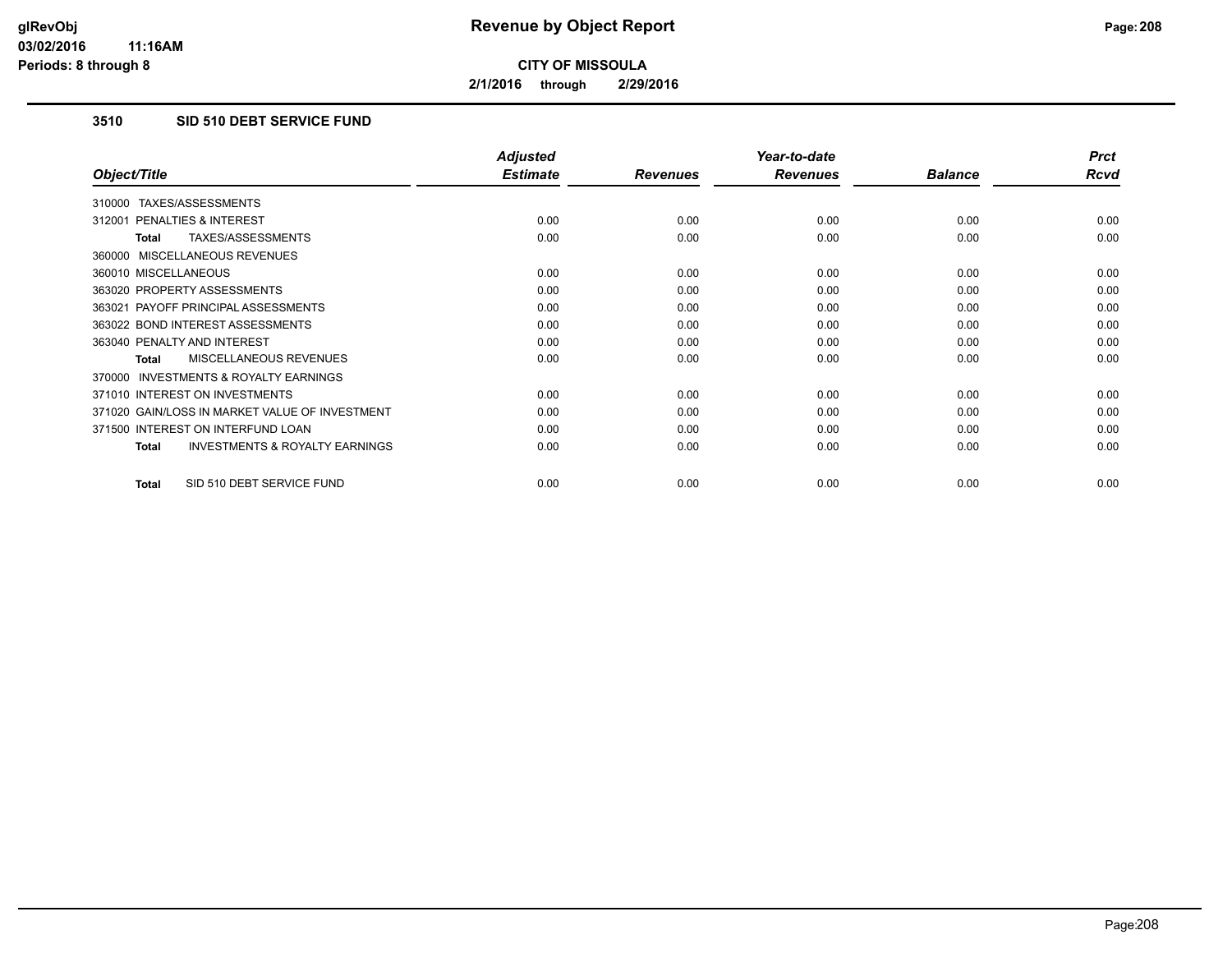**2/1/2016 through 2/29/2016**

**3511 SID 511 DEBT SERVICE FUND**

**3511 SID 511 DEBT SERVICE FUND**

|                                                    | <b>Adjusted</b> |                 | Year-to-date    |                | <b>Prct</b> |
|----------------------------------------------------|-----------------|-----------------|-----------------|----------------|-------------|
| Object/Title                                       | <b>Estimate</b> | <b>Revenues</b> | <b>Revenues</b> | <b>Balance</b> | Rcvd        |
| TAXES/ASSESSMENTS<br>310000                        |                 |                 |                 |                |             |
| <b>PENALTIES &amp; INTEREST</b><br>312001          | 0.00            | 0.00            | 0.00            | 0.00           | 0.00        |
| TAXES/ASSESSMENTS<br>Total                         | 0.00            | 0.00            | 0.00            | 0.00           | 0.00        |
| 360000 MISCELLANEOUS REVENUES                      |                 |                 |                 |                |             |
| 360010 MISCELLANEOUS                               | 0.00            | 0.00            | 0.00            | 0.00           | 0.00        |
| 363020 PROPERTY ASSESSMENTS                        | 0.00            | 0.00            | 0.00            | 0.00           | 0.00        |
| 363021 PAYOFF PRINCIPAL ASSESSMENTS                | 0.00            | 0.00            | 0.00            | 0.00           | 0.00        |
| 363022 BOND INTEREST ASSESSMENTS                   | 0.00            | 0.00            | 0.00            | 0.00           | 0.00        |
| 363040 PENALTY AND INTEREST                        | 0.00            | 0.00            | 0.00            | 0.00           | 0.00        |
| MISCELLANEOUS REVENUES<br>Total                    | 0.00            | 0.00            | 0.00            | 0.00           | 0.00        |
| 370000 INVESTMENTS & ROYALTY EARNINGS              |                 |                 |                 |                |             |
| 371010 INTEREST ON INVESTMENTS                     | 0.00            | 0.00            | 0.00            | 0.00           | 0.00        |
| 371020 GAIN/LOSS IN MARKET VALUE OF INVESTMENTS    | 0.00            | 0.00            | 0.00            | 0.00           | 0.00        |
| <b>INVESTMENTS &amp; ROYALTY EARNINGS</b><br>Total | 0.00            | 0.00            | 0.00            | 0.00           | 0.00        |
| SID 511 DEBT SERVICE FUND<br>Total                 | 0.00            | 0.00            | 0.00            | 0.00           | 0.00        |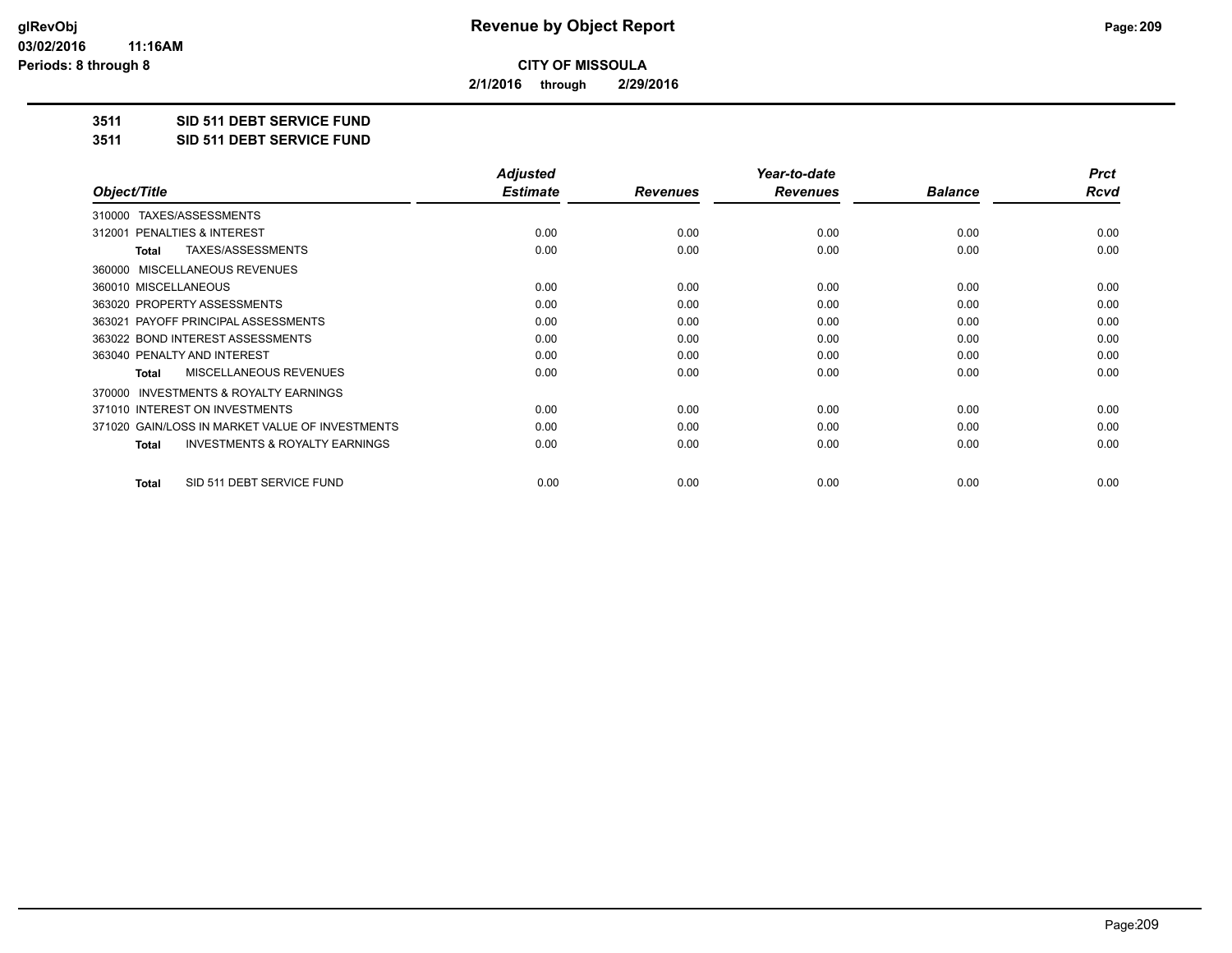**2/1/2016 through 2/29/2016**

# **3511 SID 511 DEBT SERVICE FUND**

|                                                           | <b>Adjusted</b> |                 | Year-to-date    |                | <b>Prct</b> |
|-----------------------------------------------------------|-----------------|-----------------|-----------------|----------------|-------------|
| Object/Title                                              | <b>Estimate</b> | <b>Revenues</b> | <b>Revenues</b> | <b>Balance</b> | <b>Rcvd</b> |
| 310000 TAXES/ASSESSMENTS                                  |                 |                 |                 |                |             |
| 312001 PENALTIES & INTEREST                               | 0.00            | 0.00            | 0.00            | 0.00           | 0.00        |
| TAXES/ASSESSMENTS<br><b>Total</b>                         | 0.00            | 0.00            | 0.00            | 0.00           | 0.00        |
| 360000 MISCELLANEOUS REVENUES                             |                 |                 |                 |                |             |
| 360010 MISCELLANEOUS                                      | 0.00            | 0.00            | 0.00            | 0.00           | 0.00        |
| 363020 PROPERTY ASSESSMENTS                               | 0.00            | 0.00            | 0.00            | 0.00           | 0.00        |
| 363021 PAYOFF PRINCIPAL ASSESSMENTS                       | 0.00            | 0.00            | 0.00            | 0.00           | 0.00        |
| 363022 BOND INTEREST ASSESSMENTS                          | 0.00            | 0.00            | 0.00            | 0.00           | 0.00        |
| 363040 PENALTY AND INTEREST                               | 0.00            | 0.00            | 0.00            | 0.00           | 0.00        |
| MISCELLANEOUS REVENUES<br>Total                           | 0.00            | 0.00            | 0.00            | 0.00           | 0.00        |
| <b>INVESTMENTS &amp; ROYALTY EARNINGS</b><br>370000       |                 |                 |                 |                |             |
| 371010 INTEREST ON INVESTMENTS                            | 0.00            | 0.00            | 0.00            | 0.00           | 0.00        |
| 371020 GAIN/LOSS IN MARKET VALUE OF INVESTMENT            | 0.00            | 0.00            | 0.00            | 0.00           | 0.00        |
| <b>INVESTMENTS &amp; ROYALTY EARNINGS</b><br><b>Total</b> | 0.00            | 0.00            | 0.00            | 0.00           | 0.00        |
| SID 511 DEBT SERVICE FUND<br><b>Total</b>                 | 0.00            | 0.00            | 0.00            | 0.00           | 0.00        |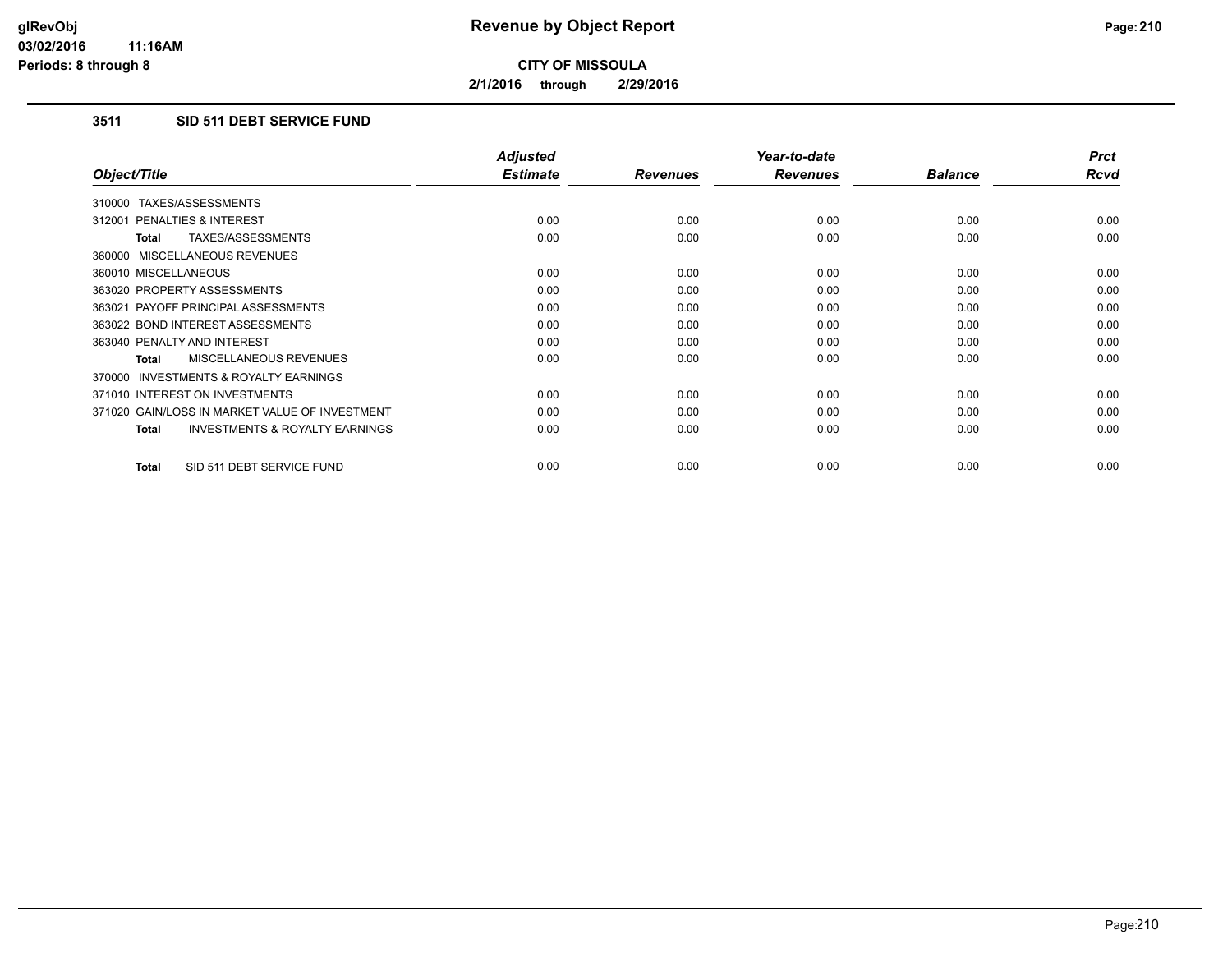**2/1/2016 through 2/29/2016**

**3512 SID 512 DEBT SERVICE FUND**

**3512 SID 512 DEBT SERVICE FUND**

|                                                           | <b>Adjusted</b> |                 | Year-to-date    |                | <b>Prct</b> |
|-----------------------------------------------------------|-----------------|-----------------|-----------------|----------------|-------------|
| Object/Title                                              | <b>Estimate</b> | <b>Revenues</b> | <b>Revenues</b> | <b>Balance</b> | Rcvd        |
| TAXES/ASSESSMENTS<br>310000                               |                 |                 |                 |                |             |
| PENALTIES & INTEREST<br>312001                            | 0.00            | 0.00            | 0.00            | 0.00           | 0.00        |
| TAXES/ASSESSMENTS<br><b>Total</b>                         | 0.00            | 0.00            | 0.00            | 0.00           | 0.00        |
| MISCELLANEOUS REVENUES<br>360000                          |                 |                 |                 |                |             |
| 360010 MISCELLANEOUS                                      | 0.00            | 0.00            | 0.00            | 0.00           | 0.00        |
| 363020 PROPERTY ASSESSMENTS                               | 33,355.00       | 1,131.12        | 45,823.12       | $-12,468.12$   | 137.38      |
| 363021 PAYOFF PRINCIPAL ASSESSMENTS                       | 0.00            | 0.00            | 241.07          | $-241.07$      | 0.00        |
| 363022 BOND INTEREST ASSESSMENTS                          | 0.00            | 0.00            | 0.00            | 0.00           | 0.00        |
| 363040 PENALTY AND INTEREST                               | 0.00            | 32.95           | 66.25           | $-66.25$       | 0.00        |
| <b>MISCELLANEOUS REVENUES</b><br>Total                    | 33,355.00       | 1,164.07        | 46,130.44       | $-12,775.44$   | 138.30      |
| <b>INVESTMENTS &amp; ROYALTY EARNINGS</b><br>370000       |                 |                 |                 |                |             |
| 371010 INTEREST ON INVESTMENTS                            | 0.00            | 0.00            | 0.00            | 0.00           | 0.00        |
| 371020 GAIN/LOSS IN MARKET VALUE OF INVESTMENTS           | 0.00            | 0.00            | 0.00            | 0.00           | 0.00        |
| 371500 INTEREST ON INTERFUND LOAN                         | 0.00            | 0.00            | 0.00            | 0.00           | 0.00        |
| <b>INVESTMENTS &amp; ROYALTY EARNINGS</b><br><b>Total</b> | 0.00            | 0.00            | 0.00            | 0.00           | 0.00        |
| SID 512 DEBT SERVICE FUND<br><b>Total</b>                 | 33,355.00       | 1,164.07        | 46,130.44       | $-12,775.44$   | 138.30      |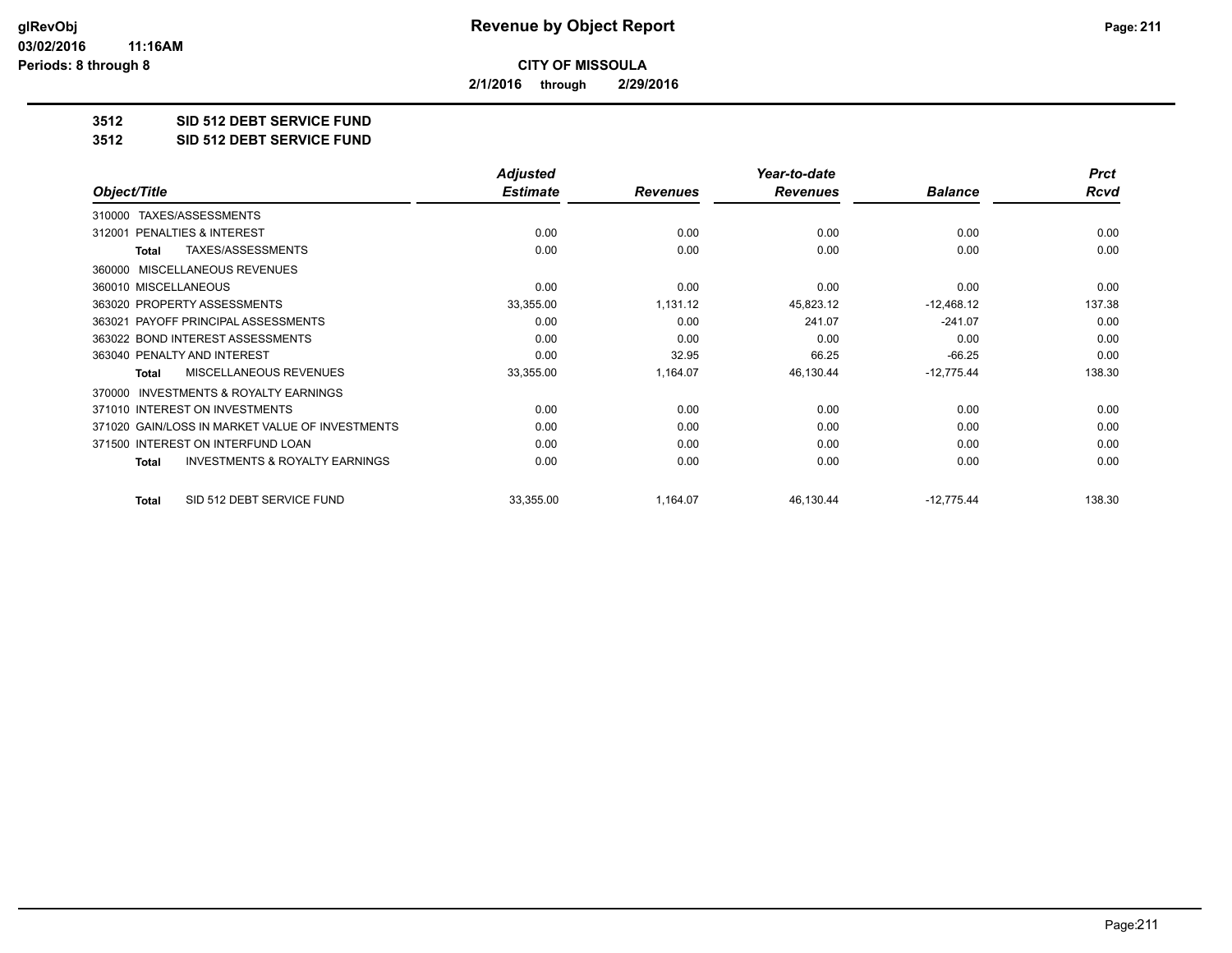**2/1/2016 through 2/29/2016**

## **3512 SID 512 DEBT SERVICE FUND**

|                                                           | <b>Adjusted</b> |                 | Year-to-date    |                | <b>Prct</b> |
|-----------------------------------------------------------|-----------------|-----------------|-----------------|----------------|-------------|
| Object/Title                                              | <b>Estimate</b> | <b>Revenues</b> | <b>Revenues</b> | <b>Balance</b> | Rcvd        |
| TAXES/ASSESSMENTS<br>310000                               |                 |                 |                 |                |             |
| 312001 PENALTIES & INTEREST                               | 0.00            | 0.00            | 0.00            | 0.00           | 0.00        |
| TAXES/ASSESSMENTS<br>Total                                | 0.00            | 0.00            | 0.00            | 0.00           | 0.00        |
| 360000 MISCELLANEOUS REVENUES                             |                 |                 |                 |                |             |
| 360010 MISCELLANEOUS                                      | 0.00            | 0.00            | 0.00            | 0.00           | 0.00        |
| 363020 PROPERTY ASSESSMENTS                               | 33,355.00       | 1,131.12        | 45,823.12       | $-12,468.12$   | 137.38      |
| 363021 PAYOFF PRINCIPAL ASSESSMENTS                       | 0.00            | 0.00            | 241.07          | $-241.07$      | 0.00        |
| 363022 BOND INTEREST ASSESSMENTS                          | 0.00            | 0.00            | 0.00            | 0.00           | 0.00        |
| 363040 PENALTY AND INTEREST                               | 0.00            | 32.95           | 66.25           | $-66.25$       | 0.00        |
| MISCELLANEOUS REVENUES<br>Total                           | 33,355.00       | 1,164.07        | 46,130.44       | $-12,775.44$   | 138.30      |
| <b>INVESTMENTS &amp; ROYALTY EARNINGS</b><br>370000       |                 |                 |                 |                |             |
| 371010 INTEREST ON INVESTMENTS                            | 0.00            | 0.00            | 0.00            | 0.00           | 0.00        |
| 371020 GAIN/LOSS IN MARKET VALUE OF INVESTMENT            | 0.00            | 0.00            | 0.00            | 0.00           | 0.00        |
| 371500 INTEREST ON INTERFUND LOAN                         | 0.00            | 0.00            | 0.00            | 0.00           | 0.00        |
| <b>INVESTMENTS &amp; ROYALTY EARNINGS</b><br><b>Total</b> | 0.00            | 0.00            | 0.00            | 0.00           | 0.00        |
| SID 512 DEBT SERVICE FUND<br><b>Total</b>                 | 33,355.00       | 1,164.07        | 46,130.44       | $-12,775.44$   | 138.30      |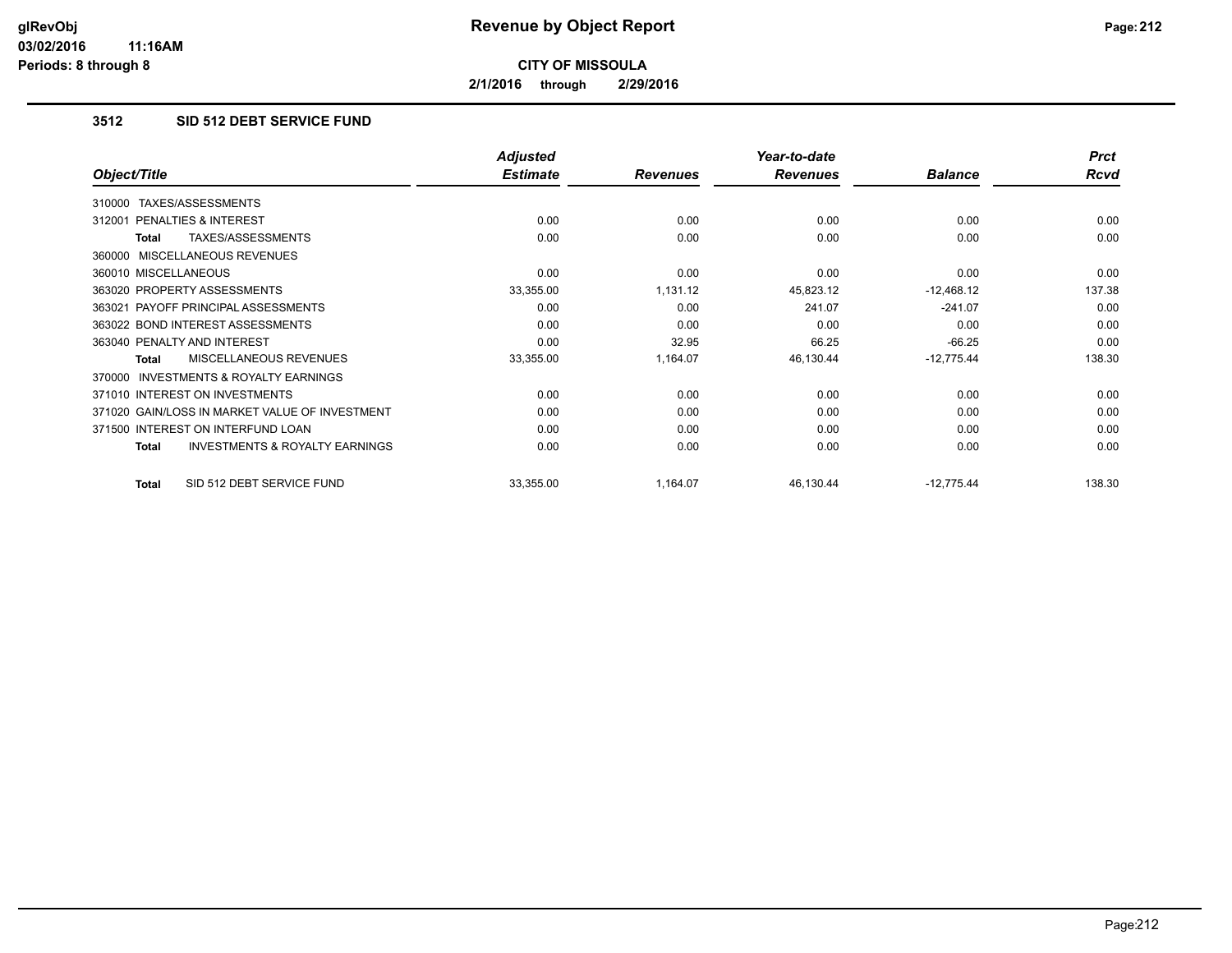**2/1/2016 through 2/29/2016**

**3513 SID 513 DEBT SERVICE FUND**

**3513 SID 513 DEBT SERVICE FUND**

|                                                           | <b>Adjusted</b> |                 | Year-to-date    |                | <b>Prct</b> |
|-----------------------------------------------------------|-----------------|-----------------|-----------------|----------------|-------------|
| Object/Title                                              | <b>Estimate</b> | <b>Revenues</b> | <b>Revenues</b> | <b>Balance</b> | <b>Rcvd</b> |
| TAXES/ASSESSMENTS<br>310000                               |                 |                 |                 |                |             |
| 312001 PENALTIES & INTEREST                               | 0.00            | 0.00            | 0.00            | 0.00           | 0.00        |
| TAXES/ASSESSMENTS<br><b>Total</b>                         | 0.00            | 0.00            | 0.00            | 0.00           | 0.00        |
| MISCELLANEOUS REVENUES<br>360000                          |                 |                 |                 |                |             |
| 360010 MISCELLANEOUS                                      | 0.00            | 0.00            | 0.00            | 0.00           | 0.00        |
| 363020 PROPERTY ASSESSMENTS                               | 0.00            | 0.00            | 0.00            | 0.00           | 0.00        |
| 363021 PAYOFF PRINCIPAL ASSESSMENTS                       | 0.00            | 0.00            | 0.00            | 0.00           | 0.00        |
| 363022 BOND INTEREST ASSESSMENTS                          | 0.00            | 0.00            | 0.00            | 0.00           | 0.00        |
| 363040 PENALTY AND INTEREST                               | 0.00            | 0.00            | 0.00            | 0.00           | 0.00        |
| <b>MISCELLANEOUS REVENUES</b><br><b>Total</b>             | 0.00            | 0.00            | 0.00            | 0.00           | 0.00        |
| <b>INVESTMENTS &amp; ROYALTY EARNINGS</b><br>370000       |                 |                 |                 |                |             |
| 371010 INTEREST ON INVESTMENTS                            | 0.00            | 0.00            | 0.00            | 0.00           | 0.00        |
| 371020 GAIN/LOSS IN MARKET VALUE OF INVESTMENTS           | 0.00            | 0.00            | 0.00            | 0.00           | 0.00        |
| <b>INVESTMENTS &amp; ROYALTY EARNINGS</b><br><b>Total</b> | 0.00            | 0.00            | 0.00            | 0.00           | 0.00        |
| OTHER FINANCING SOURCES<br>380000                         |                 |                 |                 |                |             |
| 381009 TRANSFERS IN                                       | 0.00            | 0.00            | 0.00            | 0.00           | 0.00        |
| OTHER FINANCING SOURCES<br>Total                          | 0.00            | 0.00            | 0.00            | 0.00           | 0.00        |
| SID 513 DEBT SERVICE FUND<br><b>Total</b>                 | 0.00            | 0.00            | 0.00            | 0.00           | 0.00        |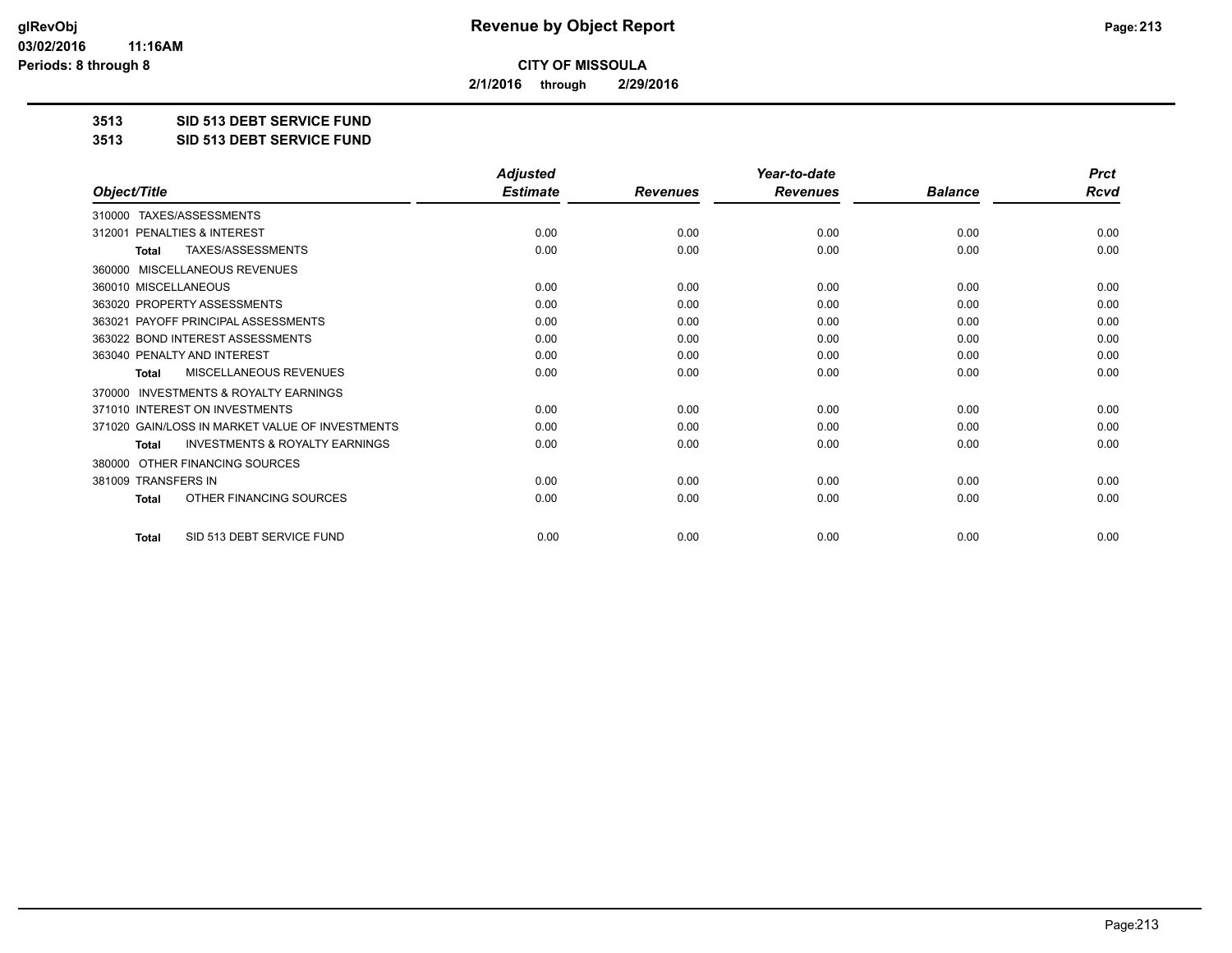**2/1/2016 through 2/29/2016**

## **3513 SID 513 DEBT SERVICE FUND**

|                                                           | <b>Adjusted</b> |                 | Year-to-date    |                | <b>Prct</b> |
|-----------------------------------------------------------|-----------------|-----------------|-----------------|----------------|-------------|
| Object/Title                                              | <b>Estimate</b> | <b>Revenues</b> | <b>Revenues</b> | <b>Balance</b> | <b>Rcvd</b> |
| 310000 TAXES/ASSESSMENTS                                  |                 |                 |                 |                |             |
| 312001 PENALTIES & INTEREST                               | 0.00            | 0.00            | 0.00            | 0.00           | 0.00        |
| TAXES/ASSESSMENTS<br><b>Total</b>                         | 0.00            | 0.00            | 0.00            | 0.00           | 0.00        |
| 360000 MISCELLANEOUS REVENUES                             |                 |                 |                 |                |             |
| 360010 MISCELLANEOUS                                      | 0.00            | 0.00            | 0.00            | 0.00           | 0.00        |
| 363020 PROPERTY ASSESSMENTS                               | 0.00            | 0.00            | 0.00            | 0.00           | 0.00        |
| 363021 PAYOFF PRINCIPAL ASSESSMENTS                       | 0.00            | 0.00            | 0.00            | 0.00           | 0.00        |
| 363022 BOND INTEREST ASSESSMENTS                          | 0.00            | 0.00            | 0.00            | 0.00           | 0.00        |
| 363040 PENALTY AND INTEREST                               | 0.00            | 0.00            | 0.00            | 0.00           | 0.00        |
| MISCELLANEOUS REVENUES<br><b>Total</b>                    | 0.00            | 0.00            | 0.00            | 0.00           | 0.00        |
| <b>INVESTMENTS &amp; ROYALTY EARNINGS</b><br>370000       |                 |                 |                 |                |             |
| 371010 INTEREST ON INVESTMENTS                            | 0.00            | 0.00            | 0.00            | 0.00           | 0.00        |
| 371020 GAIN/LOSS IN MARKET VALUE OF INVESTMENT            | 0.00            | 0.00            | 0.00            | 0.00           | 0.00        |
| <b>INVESTMENTS &amp; ROYALTY EARNINGS</b><br><b>Total</b> | 0.00            | 0.00            | 0.00            | 0.00           | 0.00        |
| 380000 OTHER FINANCING SOURCES                            |                 |                 |                 |                |             |
| 381009 TRANSFERS IN                                       | 0.00            | 0.00            | 0.00            | 0.00           | 0.00        |
| OTHER FINANCING SOURCES<br><b>Total</b>                   | 0.00            | 0.00            | 0.00            | 0.00           | 0.00        |
| SID 513 DEBT SERVICE FUND<br>Total                        | 0.00            | 0.00            | 0.00            | 0.00           | 0.00        |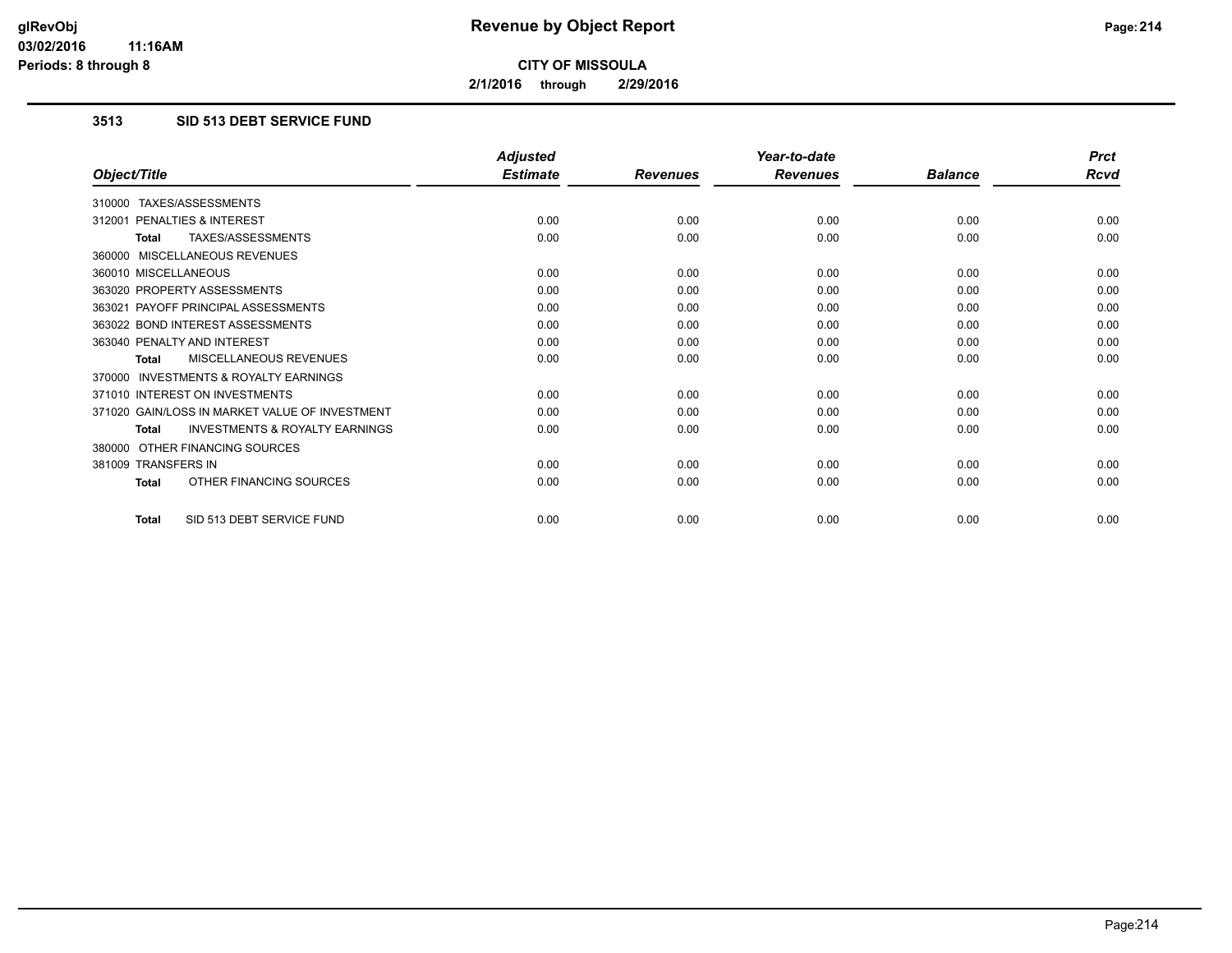**2/1/2016 through 2/29/2016**

**3514 SID 514 DEBT SERVICE FUND**

**3514 SID 514 DEBT SERVICE FUND**

|                                                     | <b>Adjusted</b> |                 | Year-to-date    |                | <b>Prct</b> |
|-----------------------------------------------------|-----------------|-----------------|-----------------|----------------|-------------|
| Object/Title                                        | <b>Estimate</b> | <b>Revenues</b> | <b>Revenues</b> | <b>Balance</b> | <b>Rcvd</b> |
| 310000 TAXES/ASSESSMENTS                            |                 |                 |                 |                |             |
| <b>PENALTIES &amp; INTEREST</b><br>312001           | 0.00            | 0.00            | 0.00            | 0.00           | 0.00        |
| TAXES/ASSESSMENTS<br><b>Total</b>                   | 0.00            | 0.00            | 0.00            | 0.00           | 0.00        |
| MISCELLANEOUS REVENUES<br>360000                    |                 |                 |                 |                |             |
| 360010 MISCELLANEOUS                                | 0.00            | 0.00            | 0.00            | 0.00           | 0.00        |
| 363020 PROPERTY ASSESSMENTS                         | 0.00            | 0.00            | 0.00            | 0.00           | 0.00        |
| 363021 PAYOFF PRINCIPAL ASSESSMENTS                 | 0.00            | 0.00            | 0.00            | 0.00           | 0.00        |
| 363022 BOND INTEREST ASSESSMENTS                    | 0.00            | 0.00            | 0.00            | 0.00           | 0.00        |
| 363040 PENALTY AND INTEREST                         | 0.00            | 0.00            | 0.00            | 0.00           | 0.00        |
| MISCELLANEOUS REVENUES<br><b>Total</b>              | 0.00            | 0.00            | 0.00            | 0.00           | 0.00        |
| <b>INVESTMENTS &amp; ROYALTY EARNINGS</b><br>370000 |                 |                 |                 |                |             |
| 371010 INTEREST ON INVESTMENTS                      | 0.00            | 0.00            | 0.00            | 0.00           | 0.00        |
| 371020 GAIN/LOSS IN MARKET VALUE OF INVESTMENTS     | 0.00            | 0.00            | 0.00            | 0.00           | 0.00        |
| <b>INVESTMENTS &amp; ROYALTY EARNINGS</b><br>Total  | 0.00            | 0.00            | 0.00            | 0.00           | 0.00        |
| OTHER FINANCING SOURCES<br>380000                   |                 |                 |                 |                |             |
| 383042 TRANSFERS FROM OTHER FUNDS                   | 0.00            | 0.00            | 0.00            | 0.00           | 0.00        |
| OTHER FINANCING SOURCES<br>Total                    | 0.00            | 0.00            | 0.00            | 0.00           | 0.00        |
| SID 514 DEBT SERVICE FUND<br><b>Total</b>           | 0.00            | 0.00            | 0.00            | 0.00           | 0.00        |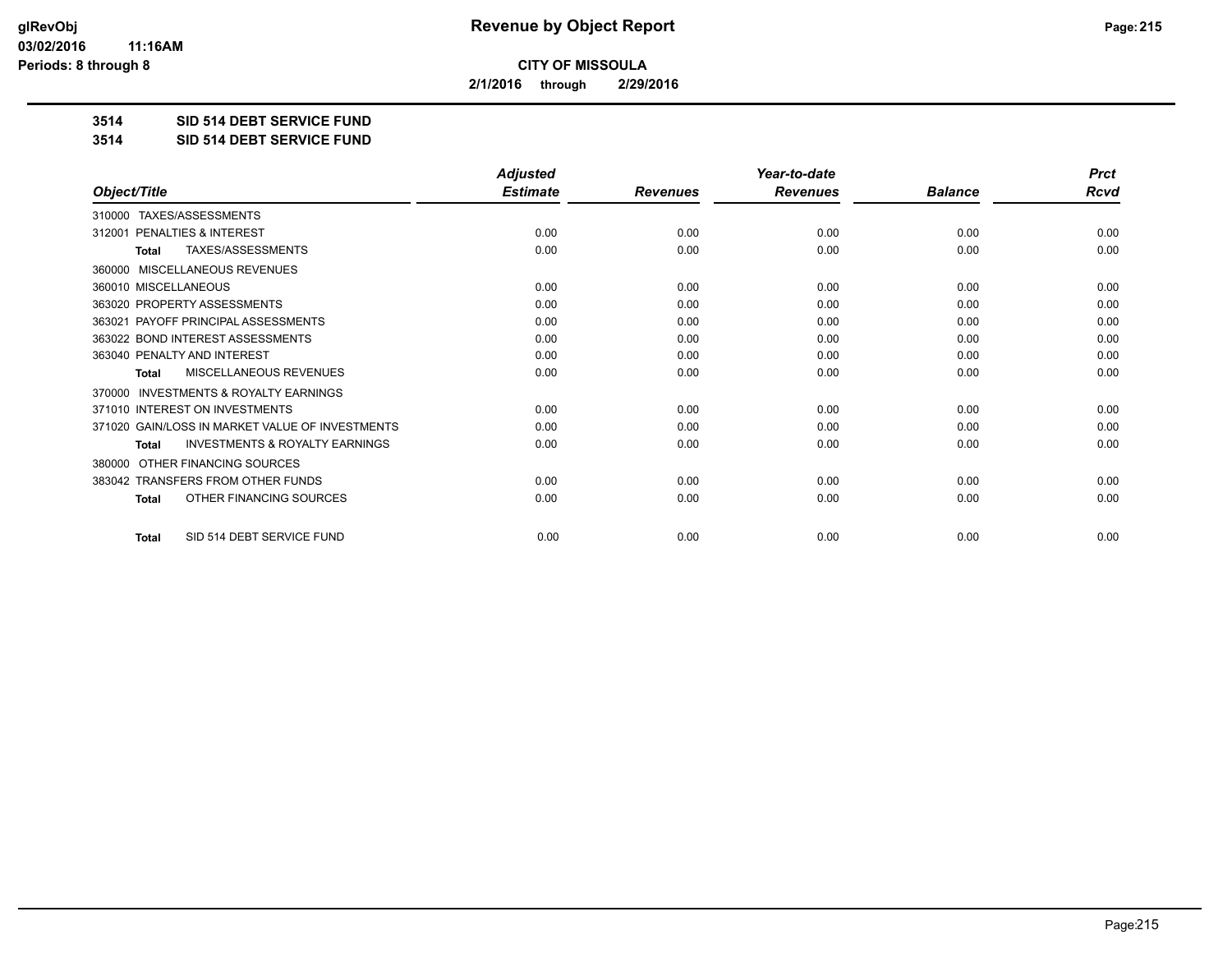**2/1/2016 through 2/29/2016**

## **3514 SID 514 DEBT SERVICE FUND**

|                                                           | <b>Adjusted</b> |                 | Year-to-date    |                | <b>Prct</b> |
|-----------------------------------------------------------|-----------------|-----------------|-----------------|----------------|-------------|
| Object/Title                                              | <b>Estimate</b> | <b>Revenues</b> | <b>Revenues</b> | <b>Balance</b> | Rcvd        |
| 310000 TAXES/ASSESSMENTS                                  |                 |                 |                 |                |             |
| 312001 PENALTIES & INTEREST                               | 0.00            | 0.00            | 0.00            | 0.00           | 0.00        |
| <b>TAXES/ASSESSMENTS</b><br><b>Total</b>                  | 0.00            | 0.00            | 0.00            | 0.00           | 0.00        |
| 360000 MISCELLANEOUS REVENUES                             |                 |                 |                 |                |             |
| 360010 MISCELLANEOUS                                      | 0.00            | 0.00            | 0.00            | 0.00           | 0.00        |
| 363020 PROPERTY ASSESSMENTS                               | 0.00            | 0.00            | 0.00            | 0.00           | 0.00        |
| 363021 PAYOFF PRINCIPAL ASSESSMENTS                       | 0.00            | 0.00            | 0.00            | 0.00           | 0.00        |
| 363022 BOND INTEREST ASSESSMENTS                          | 0.00            | 0.00            | 0.00            | 0.00           | 0.00        |
| 363040 PENALTY AND INTEREST                               | 0.00            | 0.00            | 0.00            | 0.00           | 0.00        |
| <b>MISCELLANEOUS REVENUES</b><br><b>Total</b>             | 0.00            | 0.00            | 0.00            | 0.00           | 0.00        |
| <b>INVESTMENTS &amp; ROYALTY EARNINGS</b><br>370000       |                 |                 |                 |                |             |
| 371010 INTEREST ON INVESTMENTS                            | 0.00            | 0.00            | 0.00            | 0.00           | 0.00        |
| 371020 GAIN/LOSS IN MARKET VALUE OF INVESTMENT            | 0.00            | 0.00            | 0.00            | 0.00           | 0.00        |
| <b>INVESTMENTS &amp; ROYALTY EARNINGS</b><br><b>Total</b> | 0.00            | 0.00            | 0.00            | 0.00           | 0.00        |
| OTHER FINANCING SOURCES<br>380000                         |                 |                 |                 |                |             |
| 383042 TRANSFERS FROM OTHER FUNDS                         | 0.00            | 0.00            | 0.00            | 0.00           | 0.00        |
| OTHER FINANCING SOURCES<br><b>Total</b>                   | 0.00            | 0.00            | 0.00            | 0.00           | 0.00        |
| SID 514 DEBT SERVICE FUND<br>Total                        | 0.00            | 0.00            | 0.00            | 0.00           | 0.00        |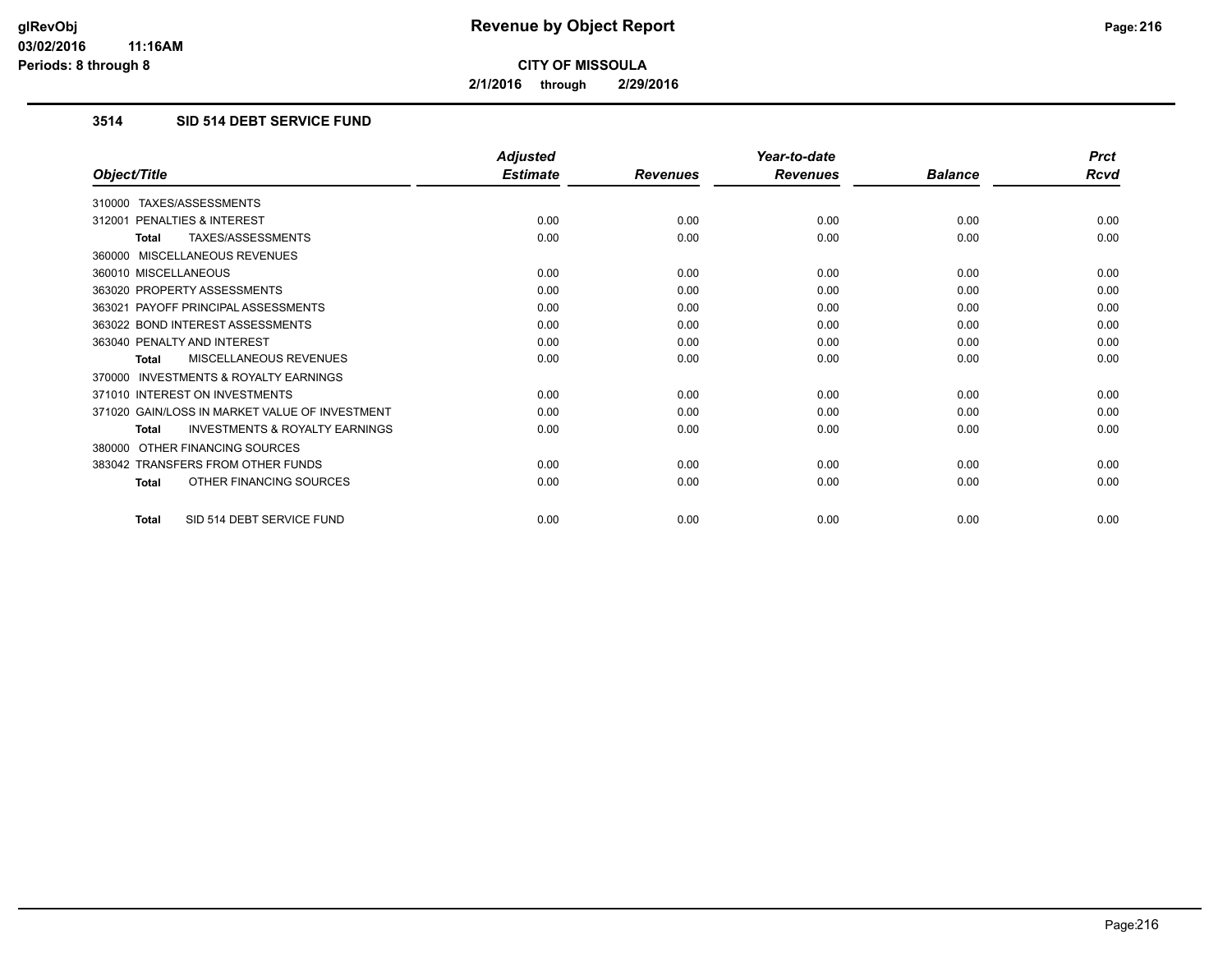**2/1/2016 through 2/29/2016**

**3515 SID 515 DEBT SERVICE FUND**

**3515 SID 515 DEBT SERVICE FUND**

|                                                           | <b>Adjusted</b> |                 | Year-to-date    |                | <b>Prct</b> |
|-----------------------------------------------------------|-----------------|-----------------|-----------------|----------------|-------------|
| Object/Title                                              | <b>Estimate</b> | <b>Revenues</b> | <b>Revenues</b> | <b>Balance</b> | <b>Rcvd</b> |
| TAXES/ASSESSMENTS<br>310000                               |                 |                 |                 |                |             |
| PENALTIES & INTEREST<br>312001                            | 0.00            | 0.00            | 0.00            | 0.00           | 0.00        |
| TAXES/ASSESSMENTS<br>Total                                | 0.00            | 0.00            | 0.00            | 0.00           | 0.00        |
| MISCELLANEOUS REVENUES<br>360000                          |                 |                 |                 |                |             |
| 363020 PROPERTY ASSESSMENTS                               | 0.00            | 0.00            | 0.00            | 0.00           | 0.00        |
| 363021 PAYOFF PRINCIPAL ASSESSMENTS                       | 0.00            | 0.00            | 0.00            | 0.00           | 0.00        |
| 363022 BOND INTEREST ASSESSMENTS                          | 0.00            | 0.00            | 0.00            | 0.00           | 0.00        |
| 363040 PENALTY AND INTEREST                               | 0.00            | 0.00            | 0.00            | 0.00           | 0.00        |
| MISCELLANEOUS REVENUES<br><b>Total</b>                    | 0.00            | 0.00            | 0.00            | 0.00           | 0.00        |
| <b>INVESTMENTS &amp; ROYALTY EARNINGS</b><br>370000       |                 |                 |                 |                |             |
| 371010 INTEREST ON INVESTMENTS                            | 0.00            | 0.00            | 0.00            | 0.00           | 0.00        |
| 371020 GAIN/LOSS IN MARKET VALUE OF INVESTMENTS           | 0.00            | 0.00            | 0.00            | 0.00           | 0.00        |
| <b>INVESTMENTS &amp; ROYALTY EARNINGS</b><br><b>Total</b> | 0.00            | 0.00            | 0.00            | 0.00           | 0.00        |
| OTHER FINANCING SOURCES<br>380000                         |                 |                 |                 |                |             |
| 383042 TRANSFERS FROM OTHER FUNDS                         | 0.00            | 0.00            | 0.00            | 0.00           | 0.00        |
| OTHER FINANCING SOURCES<br><b>Total</b>                   | 0.00            | 0.00            | 0.00            | 0.00           | 0.00        |
|                                                           |                 |                 |                 |                |             |
| SID 515 DEBT SERVICE FUND<br><b>Total</b>                 | 0.00            | 0.00            | 0.00            | 0.00           | 0.00        |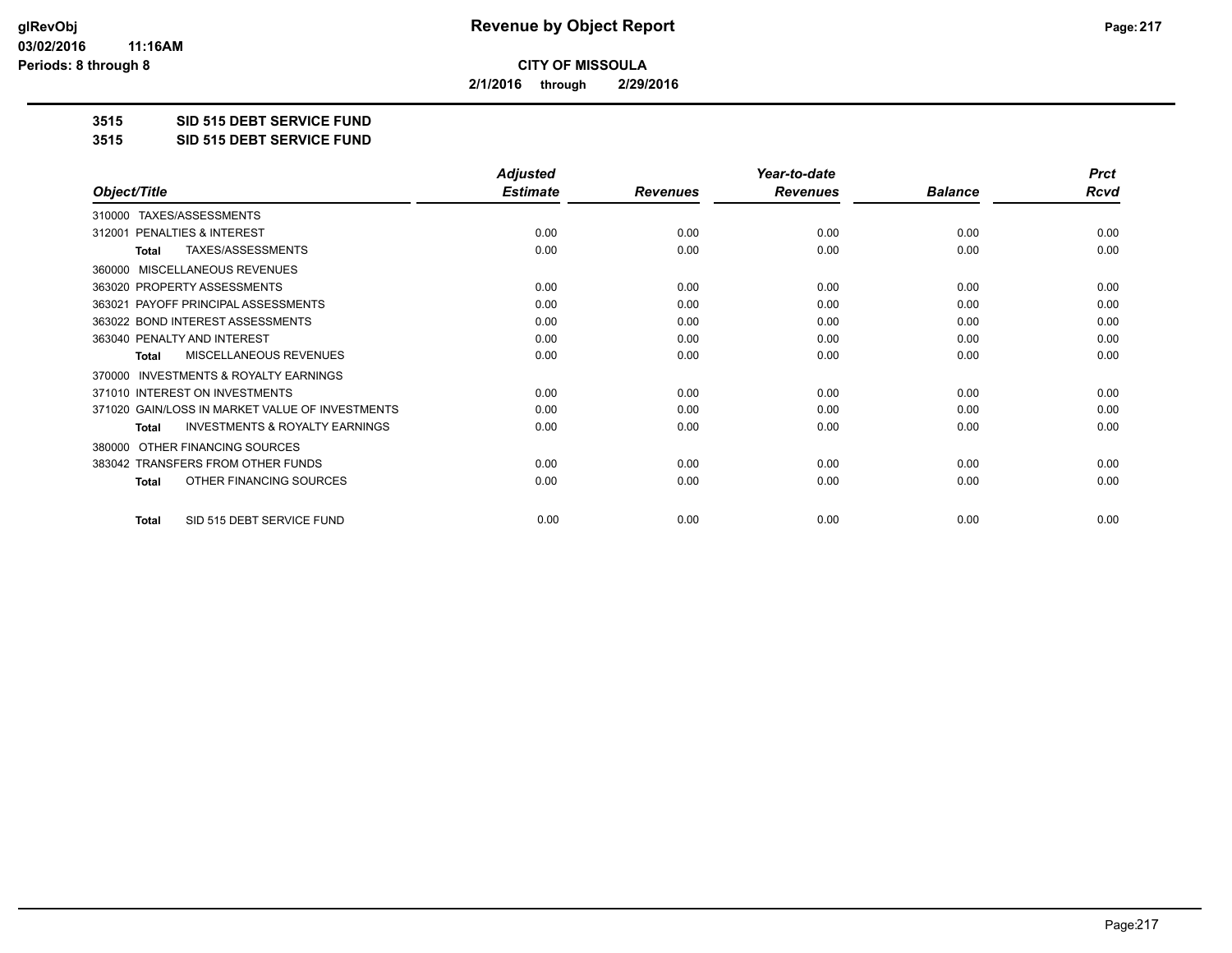**2/1/2016 through 2/29/2016**

## **3515 SID 515 DEBT SERVICE FUND**

|                                                    | <b>Adjusted</b> |                 | Year-to-date    |                | <b>Prct</b> |
|----------------------------------------------------|-----------------|-----------------|-----------------|----------------|-------------|
| Object/Title                                       | <b>Estimate</b> | <b>Revenues</b> | <b>Revenues</b> | <b>Balance</b> | <b>Rcvd</b> |
| TAXES/ASSESSMENTS<br>310000                        |                 |                 |                 |                |             |
| <b>PENALTIES &amp; INTEREST</b><br>312001          | 0.00            | 0.00            | 0.00            | 0.00           | 0.00        |
| TAXES/ASSESSMENTS<br>Total                         | 0.00            | 0.00            | 0.00            | 0.00           | 0.00        |
| MISCELLANEOUS REVENUES<br>360000                   |                 |                 |                 |                |             |
| 363020 PROPERTY ASSESSMENTS                        | 0.00            | 0.00            | 0.00            | 0.00           | 0.00        |
| 363021 PAYOFF PRINCIPAL ASSESSMENTS                | 0.00            | 0.00            | 0.00            | 0.00           | 0.00        |
| 363022 BOND INTEREST ASSESSMENTS                   | 0.00            | 0.00            | 0.00            | 0.00           | 0.00        |
| 363040 PENALTY AND INTEREST                        | 0.00            | 0.00            | 0.00            | 0.00           | 0.00        |
| <b>MISCELLANEOUS REVENUES</b><br><b>Total</b>      | 0.00            | 0.00            | 0.00            | 0.00           | 0.00        |
| INVESTMENTS & ROYALTY EARNINGS<br>370000           |                 |                 |                 |                |             |
| 371010 INTEREST ON INVESTMENTS                     | 0.00            | 0.00            | 0.00            | 0.00           | 0.00        |
| 371020 GAIN/LOSS IN MARKET VALUE OF INVESTMENT     | 0.00            | 0.00            | 0.00            | 0.00           | 0.00        |
| <b>INVESTMENTS &amp; ROYALTY EARNINGS</b><br>Total | 0.00            | 0.00            | 0.00            | 0.00           | 0.00        |
| OTHER FINANCING SOURCES<br>380000                  |                 |                 |                 |                |             |
| 383042 TRANSFERS FROM OTHER FUNDS                  | 0.00            | 0.00            | 0.00            | 0.00           | 0.00        |
| OTHER FINANCING SOURCES<br><b>Total</b>            | 0.00            | 0.00            | 0.00            | 0.00           | 0.00        |
| SID 515 DEBT SERVICE FUND<br>Total                 | 0.00            | 0.00            | 0.00            | 0.00           | 0.00        |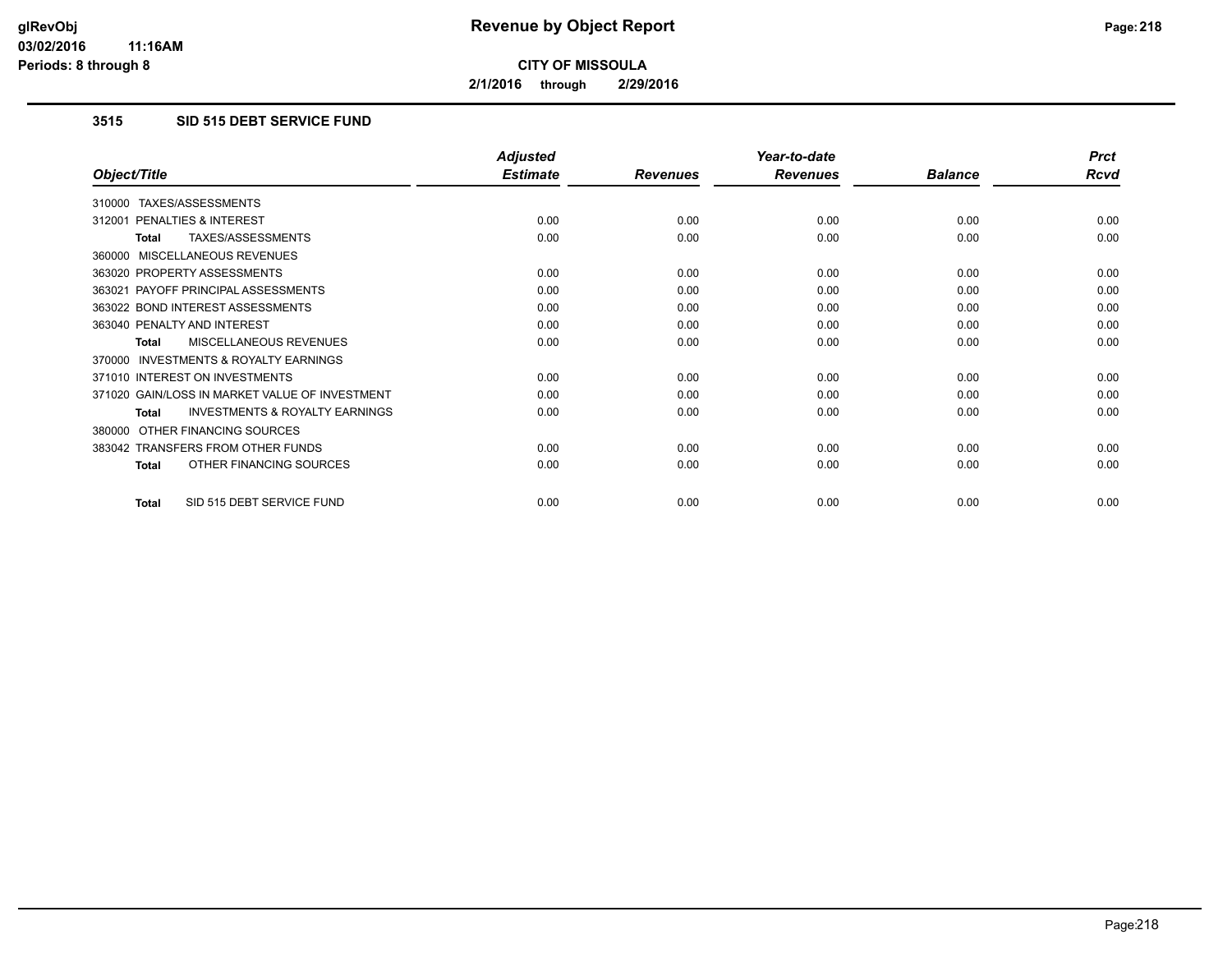**2/1/2016 through 2/29/2016**

**3517 SID 517 DEBT SERVICE FUND**

**3517 SID 517 DEBT SERVICE FUND**

|                                                           | <b>Adjusted</b> |                 | Year-to-date    |                | <b>Prct</b> |
|-----------------------------------------------------------|-----------------|-----------------|-----------------|----------------|-------------|
| Object/Title                                              | <b>Estimate</b> | <b>Revenues</b> | <b>Revenues</b> | <b>Balance</b> | <b>Rcvd</b> |
| TAXES/ASSESSMENTS<br>310000                               |                 |                 |                 |                |             |
| PENALTIES & INTEREST<br>312001                            | 0.00            | 0.00            | 0.00            | 0.00           | 0.00        |
| <b>TAXES/ASSESSMENTS</b><br><b>Total</b>                  | 0.00            | 0.00            | 0.00            | 0.00           | 0.00        |
| MISCELLANEOUS REVENUES<br>360000                          |                 |                 |                 |                |             |
| 360010 MISCELLANEOUS                                      | 0.00            | 0.00            | 0.00            | 0.00           | 0.00        |
| 363020 PROPERTY ASSESSMENTS                               | 0.00            | 0.00            | 0.00            | 0.00           | 0.00        |
| PAYOFF PRINCIPAL ASSESSMENTS<br>363021                    | 0.00            | 0.00            | 0.00            | 0.00           | 0.00        |
| 363022 BOND INTEREST ASSESSMENTS                          | 0.00            | 0.00            | 0.00            | 0.00           | 0.00        |
| 363040 PENALTY AND INTEREST                               | 0.00            | 0.00            | 0.00            | 0.00           | 0.00        |
| <b>MISCELLANEOUS REVENUES</b><br><b>Total</b>             | 0.00            | 0.00            | 0.00            | 0.00           | 0.00        |
| <b>INVESTMENTS &amp; ROYALTY EARNINGS</b><br>370000       |                 |                 |                 |                |             |
| 371010 INTEREST ON INVESTMENTS                            | 0.00            | 0.00            | 0.00            | 0.00           | 0.00        |
| 371020 GAIN/LOSS IN MARKET VALUE OF INVESTMENTS           | 0.00            | 0.00            | 0.00            | 0.00           | 0.00        |
| <b>INVESTMENTS &amp; ROYALTY EARNINGS</b><br><b>Total</b> | 0.00            | 0.00            | 0.00            | 0.00           | 0.00        |
| OTHER FINANCING SOURCES<br>380000                         |                 |                 |                 |                |             |
| 381009 TRANSFERS IN                                       | 0.00            | 0.00            | 0.00            | 0.00           | 0.00        |
| OTHER FINANCING SOURCES<br><b>Total</b>                   | 0.00            | 0.00            | 0.00            | 0.00           | 0.00        |
| SID 517 DEBT SERVICE FUND<br><b>Total</b>                 | 0.00            | 0.00            | 0.00            | 0.00           | 0.00        |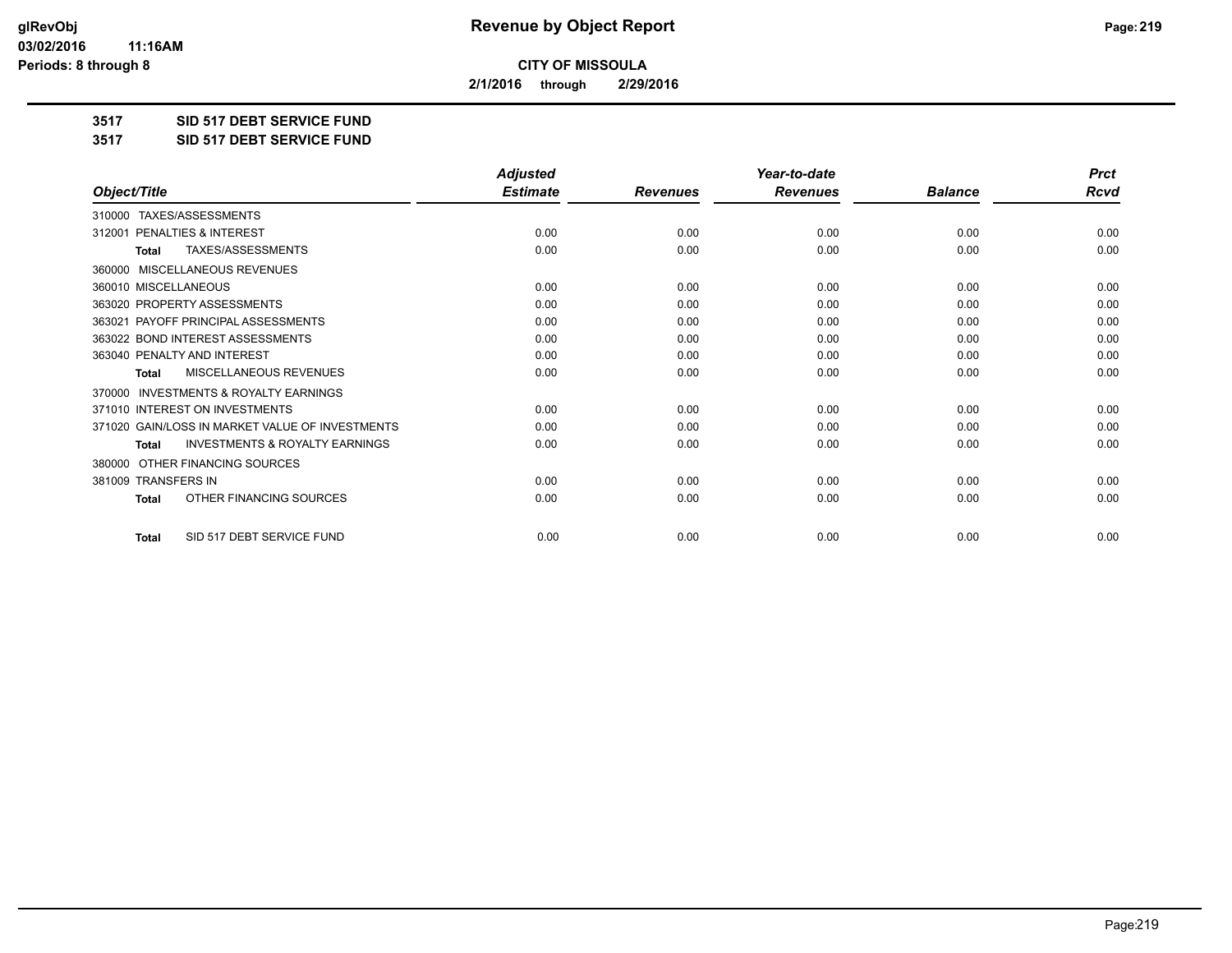**2/1/2016 through 2/29/2016**

### **3517 SID 517 DEBT SERVICE FUND**

|                                                           | <b>Adjusted</b> |                 | Year-to-date    |                | <b>Prct</b> |
|-----------------------------------------------------------|-----------------|-----------------|-----------------|----------------|-------------|
| Object/Title                                              | <b>Estimate</b> | <b>Revenues</b> | <b>Revenues</b> | <b>Balance</b> | <b>Rcvd</b> |
| 310000 TAXES/ASSESSMENTS                                  |                 |                 |                 |                |             |
| 312001 PENALTIES & INTEREST                               | 0.00            | 0.00            | 0.00            | 0.00           | 0.00        |
| TAXES/ASSESSMENTS<br><b>Total</b>                         | 0.00            | 0.00            | 0.00            | 0.00           | 0.00        |
| 360000 MISCELLANEOUS REVENUES                             |                 |                 |                 |                |             |
| 360010 MISCELLANEOUS                                      | 0.00            | 0.00            | 0.00            | 0.00           | 0.00        |
| 363020 PROPERTY ASSESSMENTS                               | 0.00            | 0.00            | 0.00            | 0.00           | 0.00        |
| 363021 PAYOFF PRINCIPAL ASSESSMENTS                       | 0.00            | 0.00            | 0.00            | 0.00           | 0.00        |
| 363022 BOND INTEREST ASSESSMENTS                          | 0.00            | 0.00            | 0.00            | 0.00           | 0.00        |
| 363040 PENALTY AND INTEREST                               | 0.00            | 0.00            | 0.00            | 0.00           | 0.00        |
| MISCELLANEOUS REVENUES<br><b>Total</b>                    | 0.00            | 0.00            | 0.00            | 0.00           | 0.00        |
| <b>INVESTMENTS &amp; ROYALTY EARNINGS</b><br>370000       |                 |                 |                 |                |             |
| 371010 INTEREST ON INVESTMENTS                            | 0.00            | 0.00            | 0.00            | 0.00           | 0.00        |
| 371020 GAIN/LOSS IN MARKET VALUE OF INVESTMENT            | 0.00            | 0.00            | 0.00            | 0.00           | 0.00        |
| <b>INVESTMENTS &amp; ROYALTY EARNINGS</b><br><b>Total</b> | 0.00            | 0.00            | 0.00            | 0.00           | 0.00        |
| OTHER FINANCING SOURCES<br>380000                         |                 |                 |                 |                |             |
| 381009 TRANSFERS IN                                       | 0.00            | 0.00            | 0.00            | 0.00           | 0.00        |
| OTHER FINANCING SOURCES<br><b>Total</b>                   | 0.00            | 0.00            | 0.00            | 0.00           | 0.00        |
| SID 517 DEBT SERVICE FUND<br><b>Total</b>                 | 0.00            | 0.00            | 0.00            | 0.00           | 0.00        |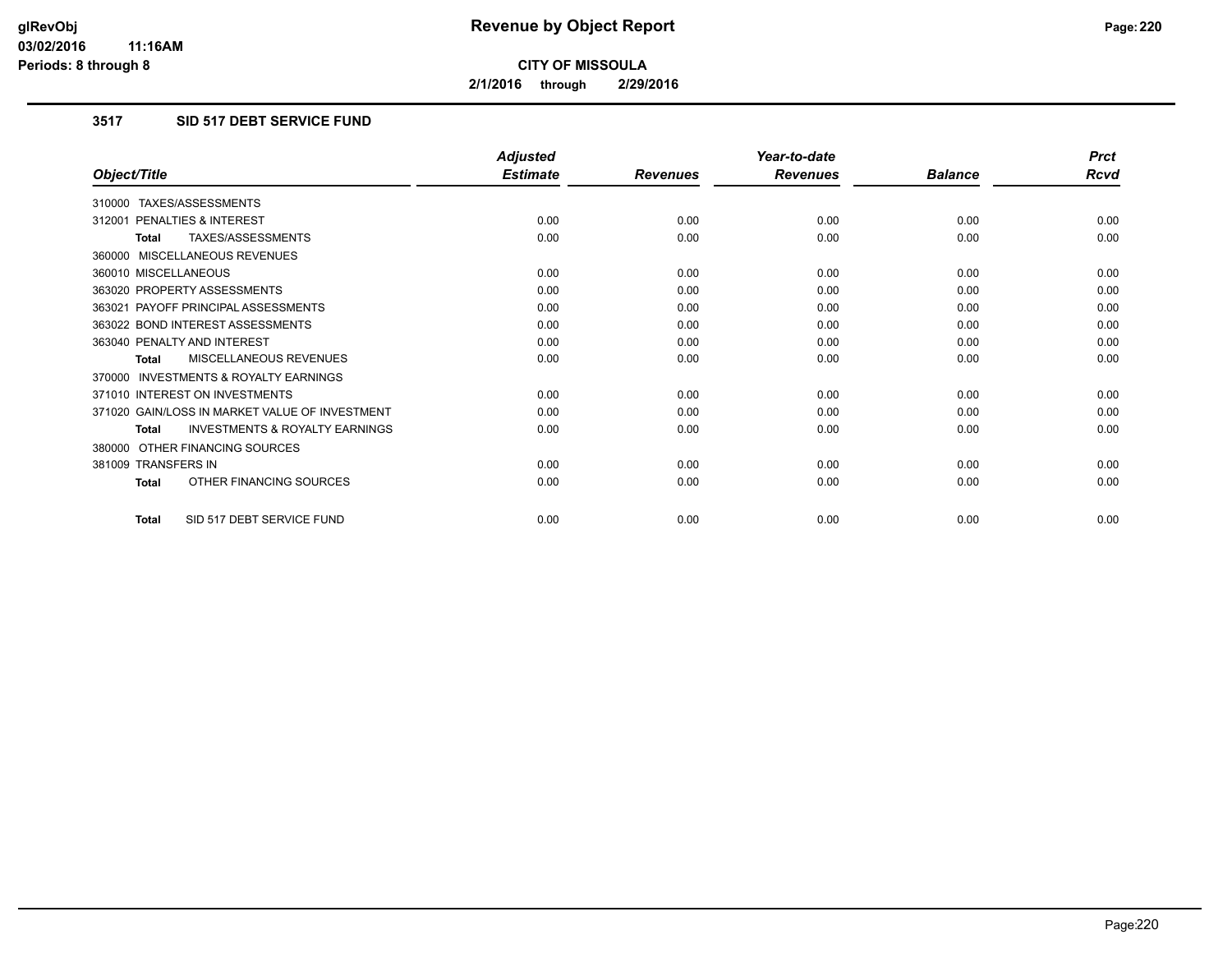**2/1/2016 through 2/29/2016**

**3518 SID 518 DEBT SERVICE FUND**

**3518 SID 518 DEBT SERVICE FUND**

|                                                           | <b>Adjusted</b> |                 | Year-to-date    |                | <b>Prct</b> |
|-----------------------------------------------------------|-----------------|-----------------|-----------------|----------------|-------------|
| Object/Title                                              | <b>Estimate</b> | <b>Revenues</b> | <b>Revenues</b> | <b>Balance</b> | <b>Rcvd</b> |
| 310000 TAXES/ASSESSMENTS                                  |                 |                 |                 |                |             |
| PENALTIES & INTEREST<br>312001                            | 0.00            | 0.00            | 0.00            | 0.00           | 0.00        |
| TAXES/ASSESSMENTS<br><b>Total</b>                         | 0.00            | 0.00            | 0.00            | 0.00           | 0.00        |
| <b>MISCELLANEOUS REVENUES</b><br>360000                   |                 |                 |                 |                |             |
| 363020 PROPERTY ASSESSMENTS                               | 0.00            | 0.00            | 0.00            | 0.00           | 0.00        |
| 363021 PAYOFF PRINCIPAL ASSESSMENTS                       | 0.00            | 0.00            | 0.00            | 0.00           | 0.00        |
| 363022 BOND INTEREST ASSESSMENTS                          | 0.00            | 0.00            | 0.00            | 0.00           | 0.00        |
| 363040 PENALTY AND INTEREST                               | 0.00            | 0.00            | 0.00            | 0.00           | 0.00        |
| <b>MISCELLANEOUS REVENUES</b><br><b>Total</b>             | 0.00            | 0.00            | 0.00            | 0.00           | 0.00        |
| <b>INVESTMENTS &amp; ROYALTY EARNINGS</b><br>370000       |                 |                 |                 |                |             |
| 371010 INTEREST ON INVESTMENTS                            | 0.00            | 0.00            | 0.00            | 0.00           | 0.00        |
| 371020 GAIN/LOSS IN MARKET VALUE OF INVESTMENTS           | 0.00            | 0.00            | 0.00            | 0.00           | 0.00        |
| <b>INVESTMENTS &amp; ROYALTY EARNINGS</b><br><b>Total</b> | 0.00            | 0.00            | 0.00            | 0.00           | 0.00        |
| OTHER FINANCING SOURCES<br>380000                         |                 |                 |                 |                |             |
| 381009 TRANSFERS IN                                       | 0.00            | 0.00            | 0.00            | 0.00           | 0.00        |
| 383000 OPERATING TRANSFERS                                | 0.00            | 0.00            | 0.00            | 0.00           | 0.00        |
| OTHER FINANCING SOURCES<br><b>Total</b>                   | 0.00            | 0.00            | 0.00            | 0.00           | 0.00        |
| SID 518 DEBT SERVICE FUND<br><b>Total</b>                 | 0.00            | 0.00            | 0.00            | 0.00           | 0.00        |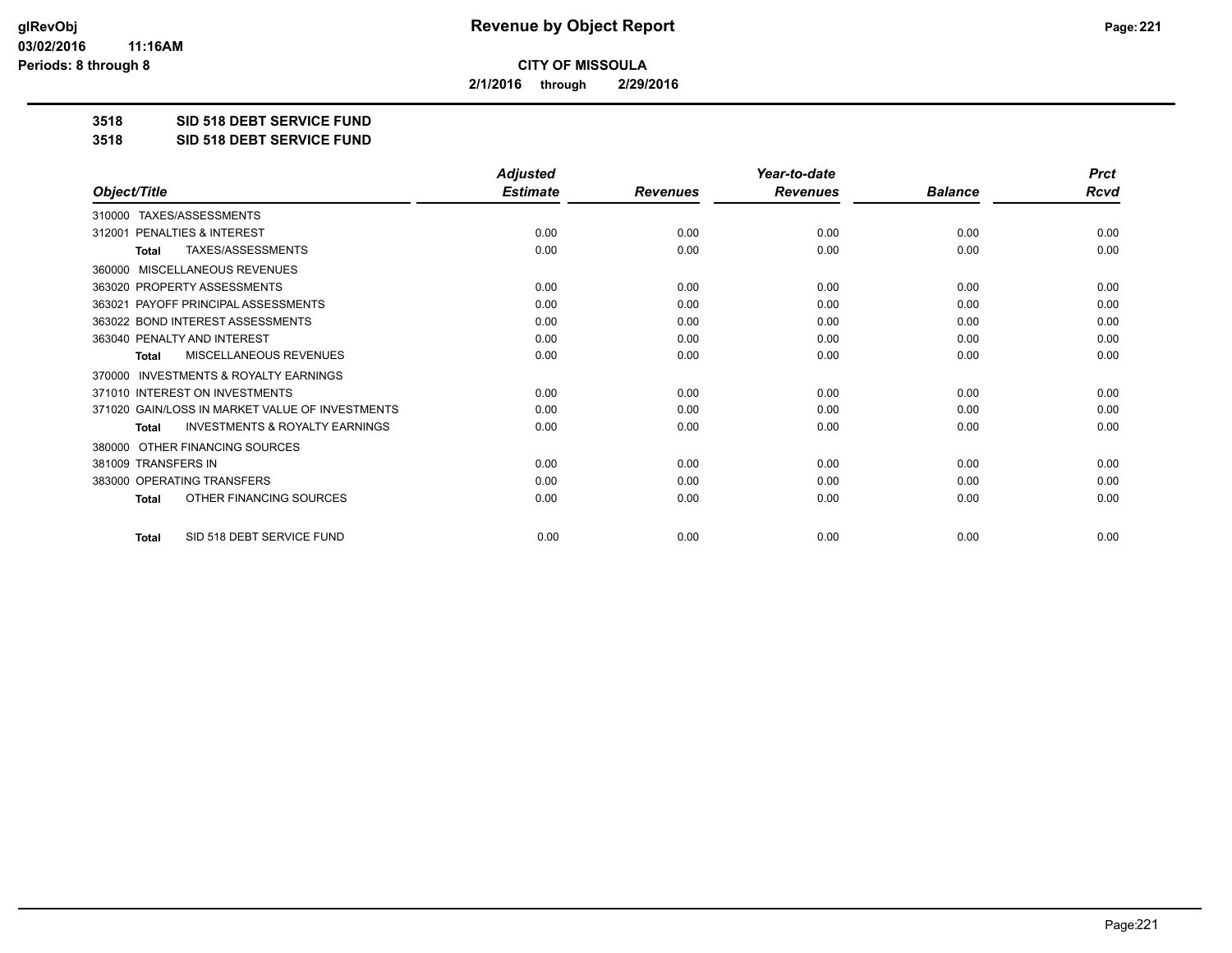**2/1/2016 through 2/29/2016**

### **3518 SID 518 DEBT SERVICE FUND**

|                                                           | <b>Adjusted</b> |                 | Year-to-date    |                | <b>Prct</b> |
|-----------------------------------------------------------|-----------------|-----------------|-----------------|----------------|-------------|
| Object/Title                                              | <b>Estimate</b> | <b>Revenues</b> | <b>Revenues</b> | <b>Balance</b> | <b>Rcvd</b> |
| 310000 TAXES/ASSESSMENTS                                  |                 |                 |                 |                |             |
| 312001 PENALTIES & INTEREST                               | 0.00            | 0.00            | 0.00            | 0.00           | 0.00        |
| <b>TAXES/ASSESSMENTS</b><br><b>Total</b>                  | 0.00            | 0.00            | 0.00            | 0.00           | 0.00        |
| 360000 MISCELLANEOUS REVENUES                             |                 |                 |                 |                |             |
| 363020 PROPERTY ASSESSMENTS                               | 0.00            | 0.00            | 0.00            | 0.00           | 0.00        |
| 363021 PAYOFF PRINCIPAL ASSESSMENTS                       | 0.00            | 0.00            | 0.00            | 0.00           | 0.00        |
| 363022 BOND INTEREST ASSESSMENTS                          | 0.00            | 0.00            | 0.00            | 0.00           | 0.00        |
| 363040 PENALTY AND INTEREST                               | 0.00            | 0.00            | 0.00            | 0.00           | 0.00        |
| MISCELLANEOUS REVENUES<br>Total                           | 0.00            | 0.00            | 0.00            | 0.00           | 0.00        |
| <b>INVESTMENTS &amp; ROYALTY EARNINGS</b><br>370000       |                 |                 |                 |                |             |
| 371010 INTEREST ON INVESTMENTS                            | 0.00            | 0.00            | 0.00            | 0.00           | 0.00        |
| 371020 GAIN/LOSS IN MARKET VALUE OF INVESTMENT            | 0.00            | 0.00            | 0.00            | 0.00           | 0.00        |
| <b>INVESTMENTS &amp; ROYALTY EARNINGS</b><br><b>Total</b> | 0.00            | 0.00            | 0.00            | 0.00           | 0.00        |
| 380000 OTHER FINANCING SOURCES                            |                 |                 |                 |                |             |
| 381009 TRANSFERS IN                                       | 0.00            | 0.00            | 0.00            | 0.00           | 0.00        |
| 383000 OPERATING TRANSFERS                                | 0.00            | 0.00            | 0.00            | 0.00           | 0.00        |
| OTHER FINANCING SOURCES<br><b>Total</b>                   | 0.00            | 0.00            | 0.00            | 0.00           | 0.00        |
| SID 518 DEBT SERVICE FUND<br><b>Total</b>                 | 0.00            | 0.00            | 0.00            | 0.00           | 0.00        |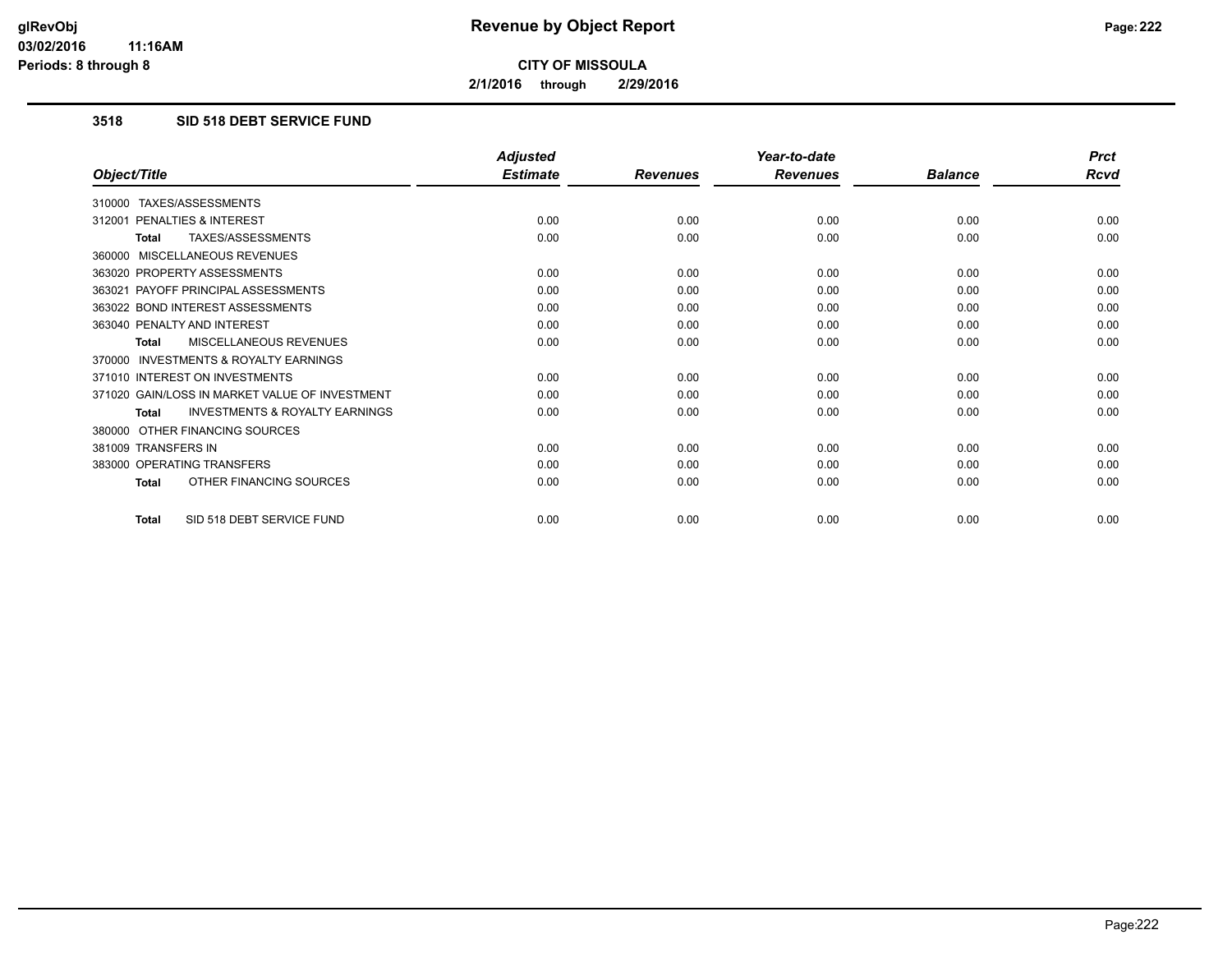**2/1/2016 through 2/29/2016**

**3519 SID 519 DEBT SERVICE FUND**

**3519 SID 519 DEBT SERVICE FUND**

|                                                     | <b>Adjusted</b> |                 | Year-to-date    |                | <b>Prct</b> |
|-----------------------------------------------------|-----------------|-----------------|-----------------|----------------|-------------|
| Object/Title                                        | <b>Estimate</b> | <b>Revenues</b> | <b>Revenues</b> | <b>Balance</b> | <b>Rcvd</b> |
| 310000 TAXES/ASSESSMENTS                            |                 |                 |                 |                |             |
| <b>PENALTIES &amp; INTEREST</b><br>312001           | 0.00            | 0.00            | 0.00            | 0.00           | 0.00        |
| TAXES/ASSESSMENTS<br><b>Total</b>                   | 0.00            | 0.00            | 0.00            | 0.00           | 0.00        |
| MISCELLANEOUS REVENUES<br>360000                    |                 |                 |                 |                |             |
| 360010 MISCELLANEOUS                                | 0.00            | 0.00            | 0.00            | 0.00           | 0.00        |
| 363020 PROPERTY ASSESSMENTS                         | 0.00            | 0.00            | 0.00            | 0.00           | 0.00        |
| 363021 PAYOFF PRINCIPAL ASSESSMENTS                 | 0.00            | 0.00            | 0.00            | 0.00           | 0.00        |
| 363022 BOND INTEREST ASSESSMENTS                    | 0.00            | 0.00            | 0.00            | 0.00           | 0.00        |
| 363040 PENALTY AND INTEREST                         | 0.00            | 0.00            | 0.00            | 0.00           | 0.00        |
| MISCELLANEOUS REVENUES<br><b>Total</b>              | 0.00            | 0.00            | 0.00            | 0.00           | 0.00        |
| <b>INVESTMENTS &amp; ROYALTY EARNINGS</b><br>370000 |                 |                 |                 |                |             |
| 371010 INTEREST ON INVESTMENTS                      | 0.00            | 0.00            | 0.00            | 0.00           | 0.00        |
| 371020 GAIN/LOSS IN MARKET VALUE OF INVESTMENTS     | 0.00            | 0.00            | 0.00            | 0.00           | 0.00        |
| <b>INVESTMENTS &amp; ROYALTY EARNINGS</b><br>Total  | 0.00            | 0.00            | 0.00            | 0.00           | 0.00        |
| OTHER FINANCING SOURCES<br>380000                   |                 |                 |                 |                |             |
| 381009 TRANSFERS IN                                 | 0.00            | 0.00            | 0.00            | 0.00           | 0.00        |
| OTHER FINANCING SOURCES<br>Total                    | 0.00            | 0.00            | 0.00            | 0.00           | 0.00        |
| SID 519 DEBT SERVICE FUND<br><b>Total</b>           | 0.00            | 0.00            | 0.00            | 0.00           | 0.00        |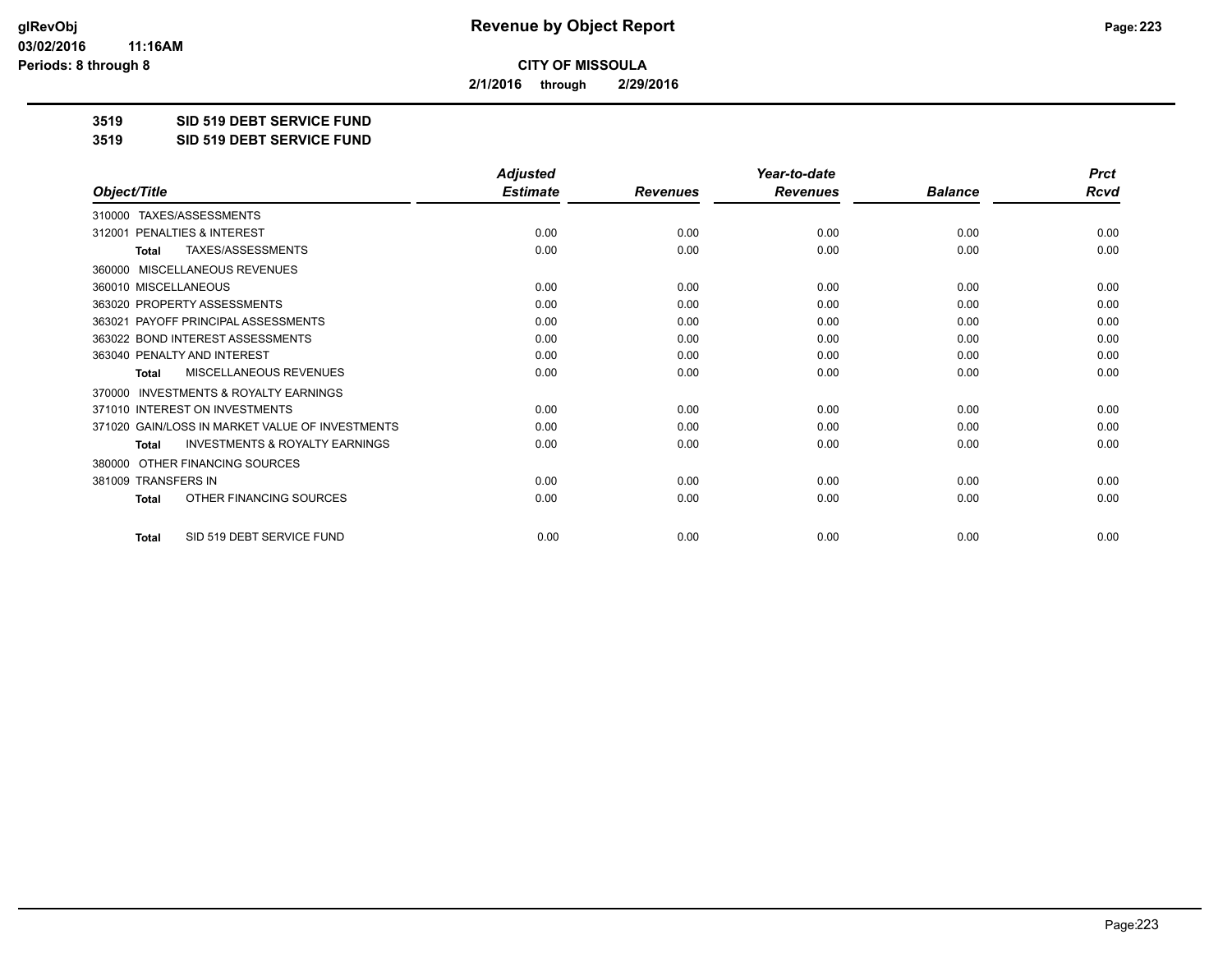**2/1/2016 through 2/29/2016**

## **3519 SID 519 DEBT SERVICE FUND**

|                                                           | <b>Adjusted</b> |                 | Year-to-date    |                | <b>Prct</b> |
|-----------------------------------------------------------|-----------------|-----------------|-----------------|----------------|-------------|
| Object/Title                                              | <b>Estimate</b> | <b>Revenues</b> | <b>Revenues</b> | <b>Balance</b> | <b>Rcvd</b> |
| 310000 TAXES/ASSESSMENTS                                  |                 |                 |                 |                |             |
| 312001 PENALTIES & INTEREST                               | 0.00            | 0.00            | 0.00            | 0.00           | 0.00        |
| TAXES/ASSESSMENTS<br><b>Total</b>                         | 0.00            | 0.00            | 0.00            | 0.00           | 0.00        |
| 360000 MISCELLANEOUS REVENUES                             |                 |                 |                 |                |             |
| 360010 MISCELLANEOUS                                      | 0.00            | 0.00            | 0.00            | 0.00           | 0.00        |
| 363020 PROPERTY ASSESSMENTS                               | 0.00            | 0.00            | 0.00            | 0.00           | 0.00        |
| 363021 PAYOFF PRINCIPAL ASSESSMENTS                       | 0.00            | 0.00            | 0.00            | 0.00           | 0.00        |
| 363022 BOND INTEREST ASSESSMENTS                          | 0.00            | 0.00            | 0.00            | 0.00           | 0.00        |
| 363040 PENALTY AND INTEREST                               | 0.00            | 0.00            | 0.00            | 0.00           | 0.00        |
| MISCELLANEOUS REVENUES<br><b>Total</b>                    | 0.00            | 0.00            | 0.00            | 0.00           | 0.00        |
| <b>INVESTMENTS &amp; ROYALTY EARNINGS</b><br>370000       |                 |                 |                 |                |             |
| 371010 INTEREST ON INVESTMENTS                            | 0.00            | 0.00            | 0.00            | 0.00           | 0.00        |
| 371020 GAIN/LOSS IN MARKET VALUE OF INVESTMENT            | 0.00            | 0.00            | 0.00            | 0.00           | 0.00        |
| <b>INVESTMENTS &amp; ROYALTY EARNINGS</b><br><b>Total</b> | 0.00            | 0.00            | 0.00            | 0.00           | 0.00        |
| 380000 OTHER FINANCING SOURCES                            |                 |                 |                 |                |             |
| 381009 TRANSFERS IN                                       | 0.00            | 0.00            | 0.00            | 0.00           | 0.00        |
| OTHER FINANCING SOURCES<br><b>Total</b>                   | 0.00            | 0.00            | 0.00            | 0.00           | 0.00        |
| SID 519 DEBT SERVICE FUND<br>Total                        | 0.00            | 0.00            | 0.00            | 0.00           | 0.00        |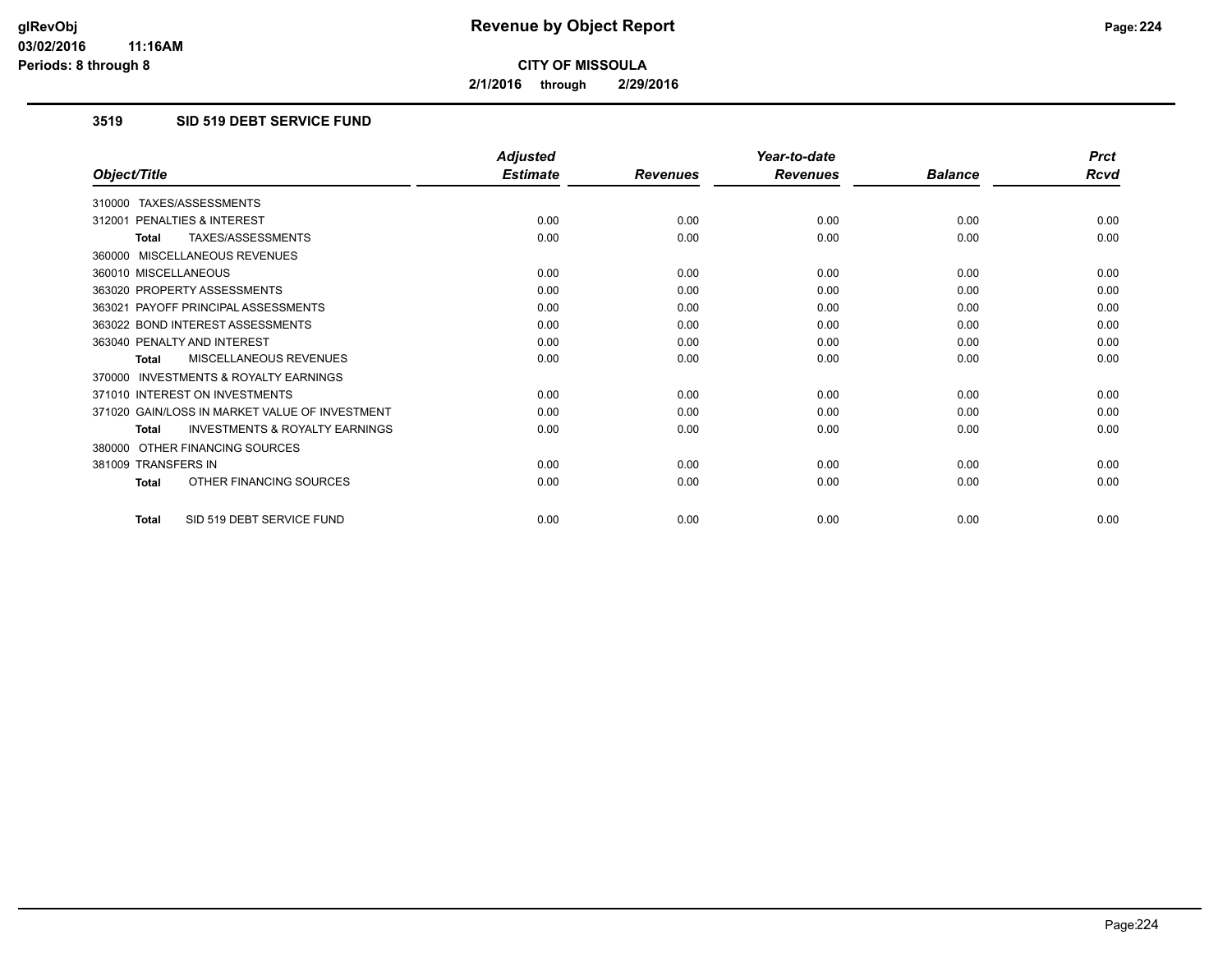**2/1/2016 through 2/29/2016**

**3520 SID 520 DEBT SERVICE FUND**

**3520 SID 520 DEBT SERVICE FUND**

|                                                           | <b>Adjusted</b> |                 | Year-to-date    |                | <b>Prct</b> |
|-----------------------------------------------------------|-----------------|-----------------|-----------------|----------------|-------------|
| Object/Title                                              | <b>Estimate</b> | <b>Revenues</b> | <b>Revenues</b> | <b>Balance</b> | <b>Rcvd</b> |
| TAXES/ASSESSMENTS<br>310000                               |                 |                 |                 |                |             |
| 312001 PENALTIES & INTEREST                               | 0.00            | 0.00            | 0.00            | 0.00           | 0.00        |
| TAXES/ASSESSMENTS<br><b>Total</b>                         | 0.00            | 0.00            | 0.00            | 0.00           | 0.00        |
| <b>MISCELLANEOUS REVENUES</b><br>360000                   |                 |                 |                 |                |             |
| 360010 MISCELLANEOUS                                      | 0.00            | 0.00            | 0.00            | 0.00           | 0.00        |
| 363020 PROPERTY ASSESSMENTS                               | 159,920.00      | 524.13          | 73,389.20       | 86,530.80      | 45.89       |
| 363021 PAYOFF PRINCIPAL ASSESSMENTS                       | 0.00            | 6,619.59        | 9,080.35        | $-9,080.35$    | 0.00        |
| 363022 BOND INTEREST ASSESSMENTS                          | 0.00            | 0.00            | 0.00            | 0.00           | 0.00        |
| 363040 PENALTY AND INTEREST                               | 0.00            | 13.53           | 63.40           | $-63.40$       | 0.00        |
| <b>MISCELLANEOUS REVENUES</b><br><b>Total</b>             | 159,920.00      | 7,157.25        | 82,532.95       | 77,387.05      | 51.61       |
| <b>INVESTMENTS &amp; ROYALTY EARNINGS</b><br>370000       |                 |                 |                 |                |             |
| 371010 INTEREST ON INVESTMENTS                            | 0.00            | 0.00            | 0.00            | 0.00           | 0.00        |
| 371020 GAIN/LOSS IN MARKET VALUE OF INVESTMENTS           | 0.00            | 0.00            | 0.00            | 0.00           | 0.00        |
| <b>INVESTMENTS &amp; ROYALTY EARNINGS</b><br><b>Total</b> | 0.00            | 0.00            | 0.00            | 0.00           | 0.00        |
| OTHER FINANCING SOURCES<br>380000                         |                 |                 |                 |                |             |
| 383000 OPERATING TRANSFERS                                | 0.00            | 0.00            | 0.00            | 0.00           | 0.00        |
| OTHER FINANCING SOURCES<br><b>Total</b>                   | 0.00            | 0.00            | 0.00            | 0.00           | 0.00        |
| SID 520 DEBT SERVICE FUND<br><b>Total</b>                 | 159,920.00      | 7,157.25        | 82,532.95       | 77,387.05      | 51.61       |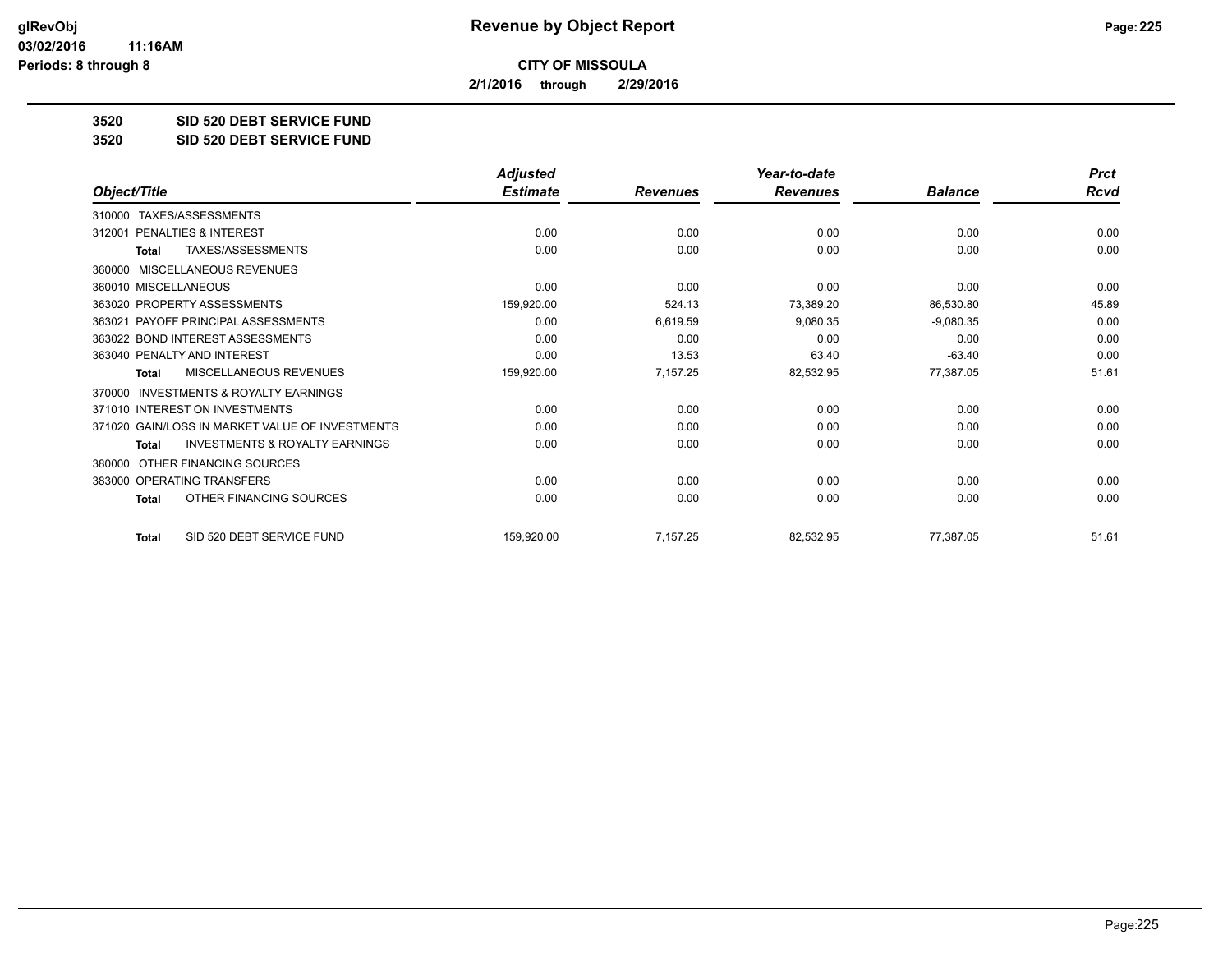**2/1/2016 through 2/29/2016**

# **3520 SID 520 DEBT SERVICE FUND**

|                                                           | <b>Adjusted</b> |                 | Year-to-date    |                | <b>Prct</b> |
|-----------------------------------------------------------|-----------------|-----------------|-----------------|----------------|-------------|
| Object/Title                                              | <b>Estimate</b> | <b>Revenues</b> | <b>Revenues</b> | <b>Balance</b> | <b>Rcvd</b> |
| TAXES/ASSESSMENTS<br>310000                               |                 |                 |                 |                |             |
| PENALTIES & INTEREST<br>312001                            | 0.00            | 0.00            | 0.00            | 0.00           | 0.00        |
| TAXES/ASSESSMENTS<br><b>Total</b>                         | 0.00            | 0.00            | 0.00            | 0.00           | 0.00        |
| MISCELLANEOUS REVENUES<br>360000                          |                 |                 |                 |                |             |
| 360010 MISCELLANEOUS                                      | 0.00            | 0.00            | 0.00            | 0.00           | 0.00        |
| 363020 PROPERTY ASSESSMENTS                               | 159,920.00      | 524.13          | 73,389.20       | 86,530.80      | 45.89       |
| PAYOFF PRINCIPAL ASSESSMENTS<br>363021                    | 0.00            | 6,619.59        | 9,080.35        | $-9,080.35$    | 0.00        |
| 363022 BOND INTEREST ASSESSMENTS                          | 0.00            | 0.00            | 0.00            | 0.00           | 0.00        |
| 363040 PENALTY AND INTEREST                               | 0.00            | 13.53           | 63.40           | $-63.40$       | 0.00        |
| MISCELLANEOUS REVENUES<br><b>Total</b>                    | 159,920.00      | 7,157.25        | 82,532.95       | 77,387.05      | 51.61       |
| <b>INVESTMENTS &amp; ROYALTY EARNINGS</b><br>370000       |                 |                 |                 |                |             |
| 371010 INTEREST ON INVESTMENTS                            | 0.00            | 0.00            | 0.00            | 0.00           | 0.00        |
| 371020 GAIN/LOSS IN MARKET VALUE OF INVESTMENT            | 0.00            | 0.00            | 0.00            | 0.00           | 0.00        |
| <b>INVESTMENTS &amp; ROYALTY EARNINGS</b><br><b>Total</b> | 0.00            | 0.00            | 0.00            | 0.00           | 0.00        |
| OTHER FINANCING SOURCES<br>380000                         |                 |                 |                 |                |             |
| 383000 OPERATING TRANSFERS                                | 0.00            | 0.00            | 0.00            | 0.00           | 0.00        |
| OTHER FINANCING SOURCES<br><b>Total</b>                   | 0.00            | 0.00            | 0.00            | 0.00           | 0.00        |
| SID 520 DEBT SERVICE FUND<br><b>Total</b>                 | 159,920.00      | 7,157.25        | 82,532.95       | 77,387.05      | 51.61       |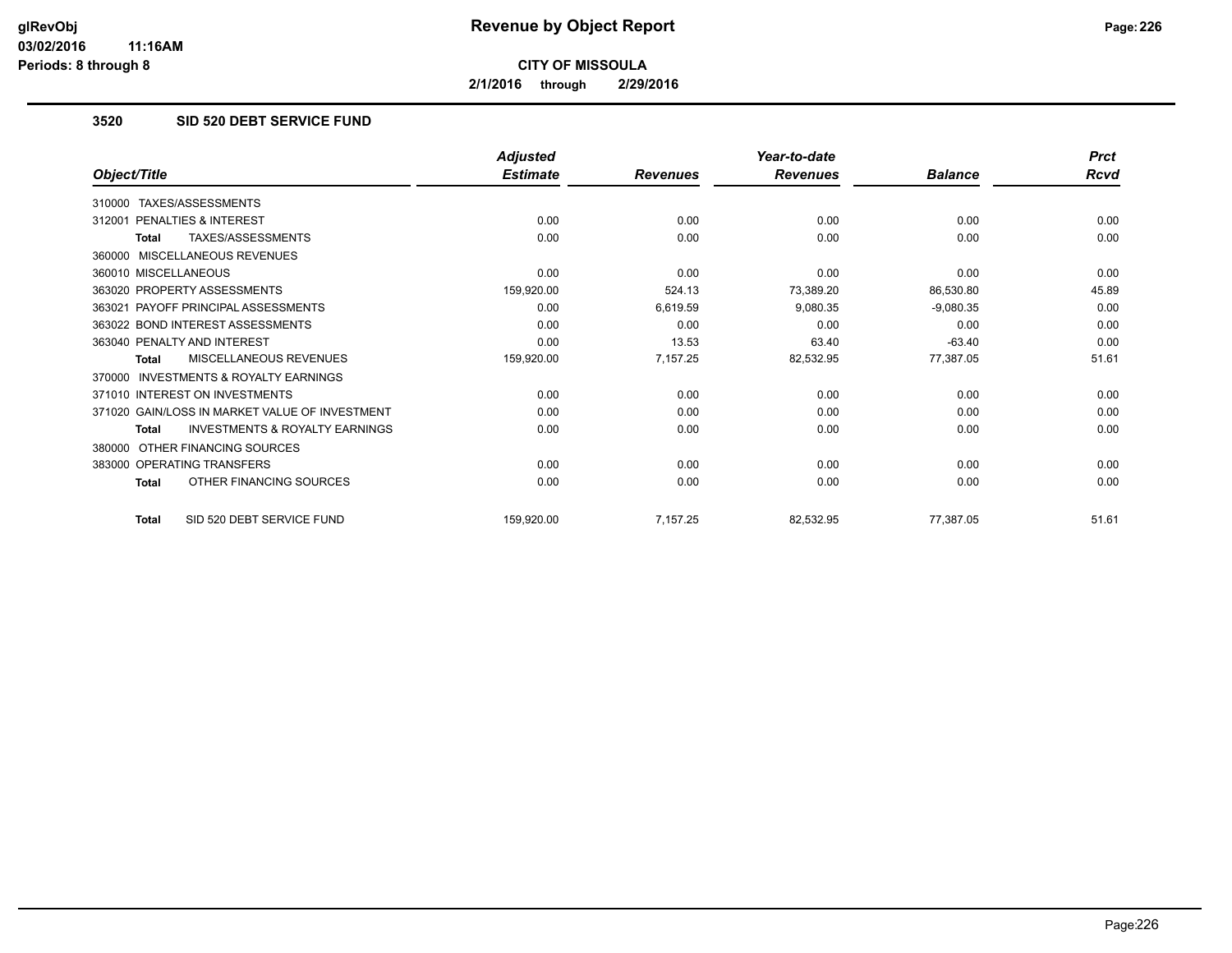**2/1/2016 through 2/29/2016**

**3521 SID 521 DEBT SERVICE FUND**

**3521 SID 521 DEBT SERVICE FUND**

|                                                           | <b>Adjusted</b> |                 | Year-to-date    |                | <b>Prct</b> |
|-----------------------------------------------------------|-----------------|-----------------|-----------------|----------------|-------------|
| Object/Title                                              | <b>Estimate</b> | <b>Revenues</b> | <b>Revenues</b> | <b>Balance</b> | <b>Rcvd</b> |
| TAXES/ASSESSMENTS<br>310000                               |                 |                 |                 |                |             |
| PENALTIES & INTEREST<br>312001                            | 0.00            | 0.00            | 0.00            | 0.00           | 0.00        |
| TAXES/ASSESSMENTS<br><b>Total</b>                         | 0.00            | 0.00            | 0.00            | 0.00           | 0.00        |
| <b>MISCELLANEOUS REVENUES</b><br>360000                   |                 |                 |                 |                |             |
| 360010 MISCELLANEOUS                                      | 0.00            | 0.00            | 0.00            | 0.00           | 0.00        |
| 363020 PROPERTY ASSESSMENTS                               | 150.00          | 0.00            | 0.00            | 150.00         | 0.00        |
| 363021 PAYOFF PRINCIPAL ASSESSMENTS                       | 0.00            | 0.00            | 0.00            | 0.00           | 0.00        |
| 363022 BOND INTEREST ASSESSMENTS                          | 0.00            | 0.00            | 0.00            | 0.00           | 0.00        |
| 363040 PENALTY AND INTEREST                               | 0.00            | 0.00            | 0.00            | 0.00           | 0.00        |
| MISCELLANEOUS REVENUES<br><b>Total</b>                    | 150.00          | 0.00            | 0.00            | 150.00         | 0.00        |
| <b>INVESTMENTS &amp; ROYALTY EARNINGS</b><br>370000       |                 |                 |                 |                |             |
| 371010 INTEREST ON INVESTMENTS                            | 0.00            | 0.00            | 0.00            | 0.00           | 0.00        |
| 371020 GAIN/LOSS IN MARKET VALUE OF INVESTMENTS           | 0.00            | 0.00            | 0.00            | 0.00           | 0.00        |
| <b>INVESTMENTS &amp; ROYALTY EARNINGS</b><br><b>Total</b> | 0.00            | 0.00            | 0.00            | 0.00           | 0.00        |
| OTHER FINANCING SOURCES<br>380000                         |                 |                 |                 |                |             |
| 381009 TRANSFERS IN                                       | 0.00            | 0.00            | 0.00            | 0.00           | 0.00        |
| OTHER FINANCING SOURCES<br><b>Total</b>                   | 0.00            | 0.00            | 0.00            | 0.00           | 0.00        |
| SID 521 DEBT SERVICE FUND<br><b>Total</b>                 | 150.00          | 0.00            | 0.00            | 150.00         | 0.00        |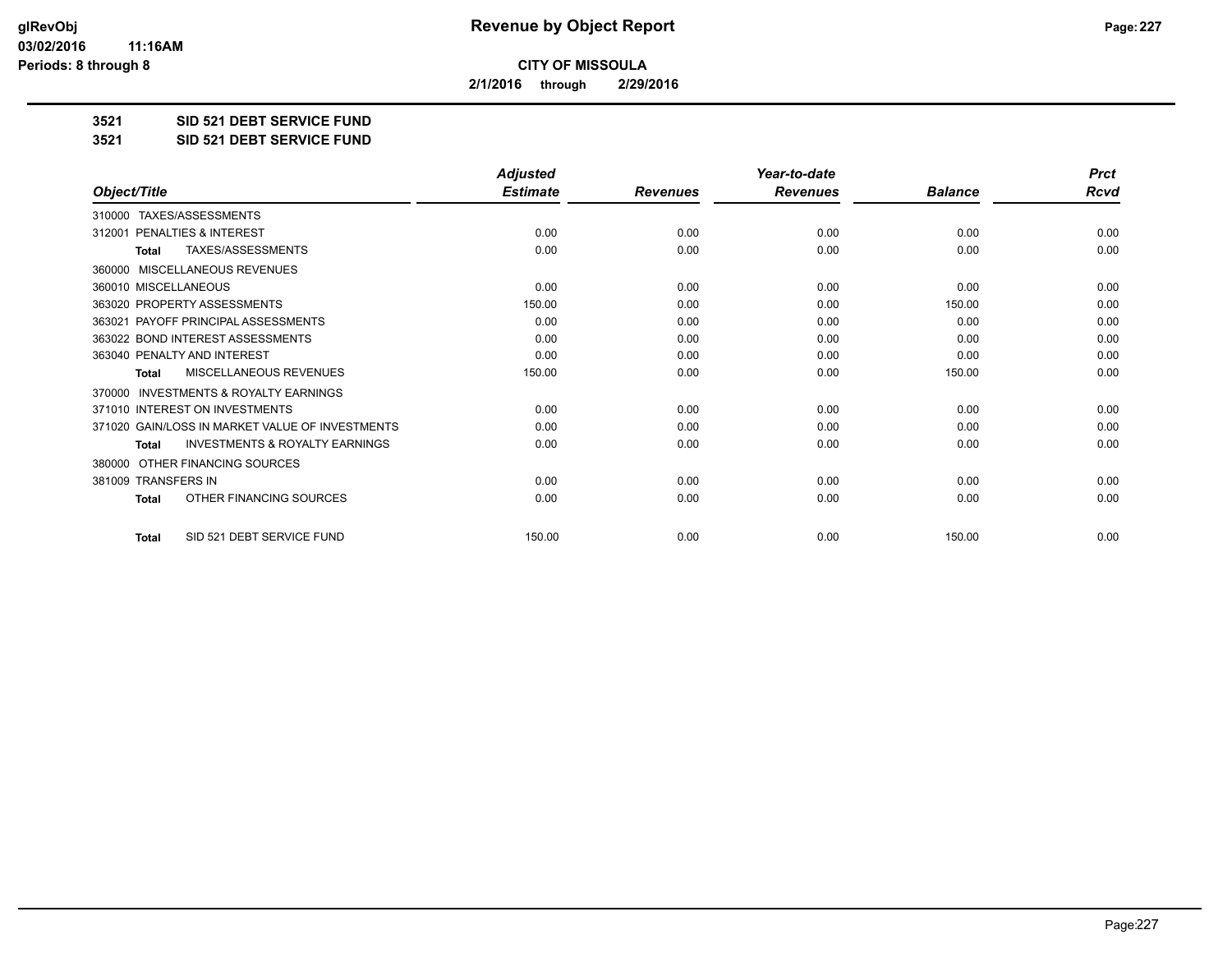**2/1/2016 through 2/29/2016**

## **3521 SID 521 DEBT SERVICE FUND**

|                                                           | <b>Adjusted</b> |                 | Year-to-date    |                | <b>Prct</b> |
|-----------------------------------------------------------|-----------------|-----------------|-----------------|----------------|-------------|
| Object/Title                                              | <b>Estimate</b> | <b>Revenues</b> | <b>Revenues</b> | <b>Balance</b> | <b>Rcvd</b> |
| 310000 TAXES/ASSESSMENTS                                  |                 |                 |                 |                |             |
| 312001 PENALTIES & INTEREST                               | 0.00            | 0.00            | 0.00            | 0.00           | 0.00        |
| TAXES/ASSESSMENTS<br><b>Total</b>                         | 0.00            | 0.00            | 0.00            | 0.00           | 0.00        |
| 360000 MISCELLANEOUS REVENUES                             |                 |                 |                 |                |             |
| 360010 MISCELLANEOUS                                      | 0.00            | 0.00            | 0.00            | 0.00           | 0.00        |
| 363020 PROPERTY ASSESSMENTS                               | 150.00          | 0.00            | 0.00            | 150.00         | 0.00        |
| 363021 PAYOFF PRINCIPAL ASSESSMENTS                       | 0.00            | 0.00            | 0.00            | 0.00           | 0.00        |
| 363022 BOND INTEREST ASSESSMENTS                          | 0.00            | 0.00            | 0.00            | 0.00           | 0.00        |
| 363040 PENALTY AND INTEREST                               | 0.00            | 0.00            | 0.00            | 0.00           | 0.00        |
| MISCELLANEOUS REVENUES<br><b>Total</b>                    | 150.00          | 0.00            | 0.00            | 150.00         | 0.00        |
| <b>INVESTMENTS &amp; ROYALTY EARNINGS</b><br>370000       |                 |                 |                 |                |             |
| 371010 INTEREST ON INVESTMENTS                            | 0.00            | 0.00            | 0.00            | 0.00           | 0.00        |
| 371020 GAIN/LOSS IN MARKET VALUE OF INVESTMENT            | 0.00            | 0.00            | 0.00            | 0.00           | 0.00        |
| <b>INVESTMENTS &amp; ROYALTY EARNINGS</b><br><b>Total</b> | 0.00            | 0.00            | 0.00            | 0.00           | 0.00        |
| 380000 OTHER FINANCING SOURCES                            |                 |                 |                 |                |             |
| 381009 TRANSFERS IN                                       | 0.00            | 0.00            | 0.00            | 0.00           | 0.00        |
| OTHER FINANCING SOURCES<br>Total                          | 0.00            | 0.00            | 0.00            | 0.00           | 0.00        |
| SID 521 DEBT SERVICE FUND<br><b>Total</b>                 | 150.00          | 0.00            | 0.00            | 150.00         | 0.00        |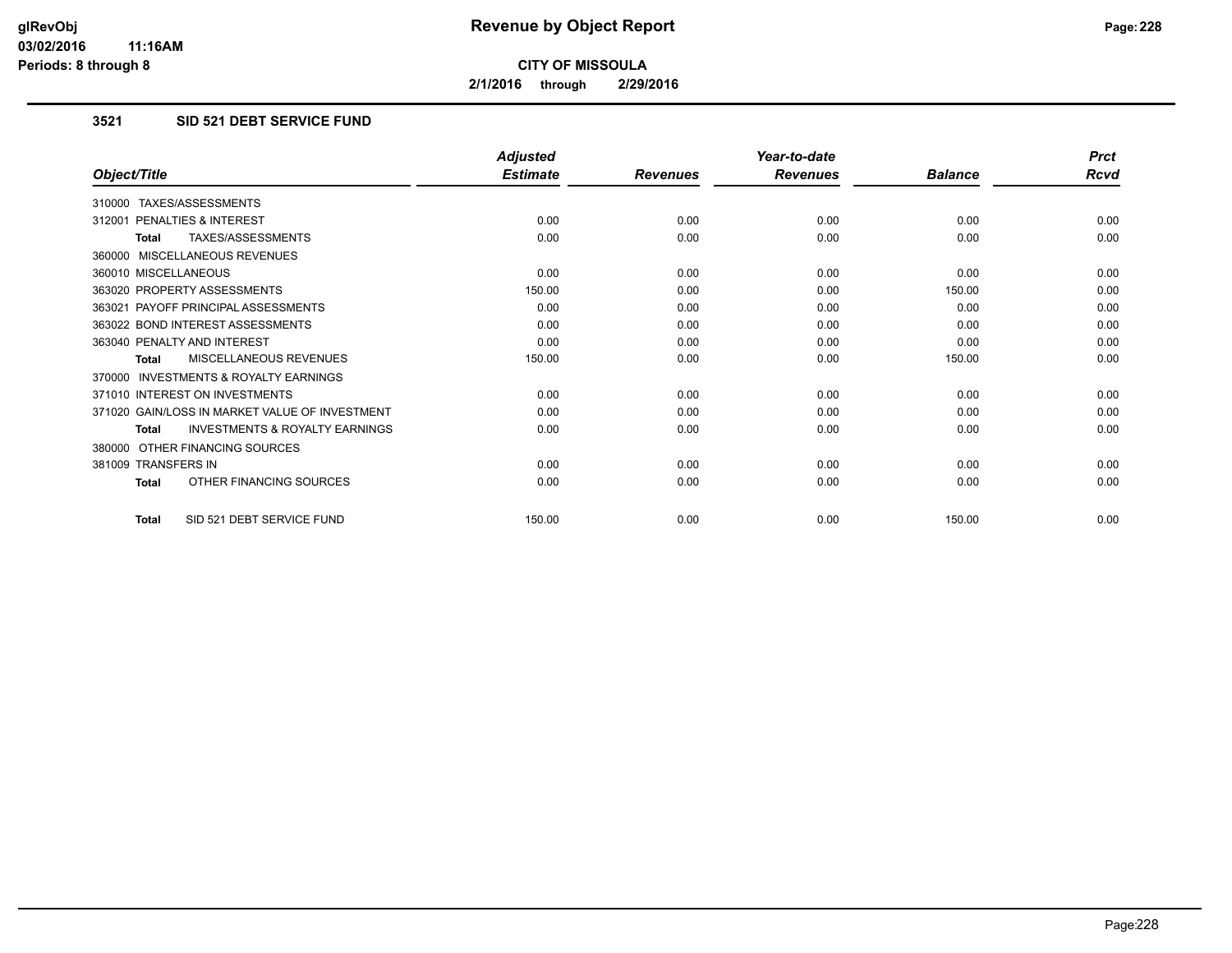**2/1/2016 through 2/29/2016**

**3522 SID 522 DEBT SERVICE FUND**

**3522 SID 522 DEBT SERVICE FUND**

|                                                           | <b>Adjusted</b> |                 | Year-to-date    |                | <b>Prct</b> |
|-----------------------------------------------------------|-----------------|-----------------|-----------------|----------------|-------------|
| Object/Title                                              | <b>Estimate</b> | <b>Revenues</b> | <b>Revenues</b> | <b>Balance</b> | Rcvd        |
| TAXES/ASSESSMENTS<br>310000                               |                 |                 |                 |                |             |
| 312001 PENALTIES & INTEREST                               | 0.00            | 0.00            | 0.00            | 0.00           | 0.00        |
| TAXES/ASSESSMENTS<br><b>Total</b>                         | 0.00            | 0.00            | 0.00            | 0.00           | 0.00        |
| MISCELLANEOUS REVENUES<br>360000                          |                 |                 |                 |                |             |
| 360010 MISCELLANEOUS                                      | 0.00            | 0.00            | 0.00            | 0.00           | 0.00        |
| 363020 PROPERTY ASSESSMENTS                               | 217.00          | 0.00            | 0.00            | 217.00         | 0.00        |
| 363021 PAYOFF PRINCIPAL ASSESSMENTS                       | 0.00            | 0.00            | 0.00            | 0.00           | 0.00        |
| 363022 BOND INTEREST ASSESSMENTS                          | 0.00            | 0.00            | 0.00            | 0.00           | 0.00        |
| 363040 PENALTY AND INTEREST                               | 0.00            | 0.00            | 0.00            | 0.00           | 0.00        |
| MISCELLANEOUS REVENUES<br>Total                           | 217.00          | 0.00            | 0.00            | 217.00         | 0.00        |
| INVESTMENTS & ROYALTY EARNINGS<br>370000                  |                 |                 |                 |                |             |
| 371010 INTEREST ON INVESTMENTS                            | 0.00            | 0.00            | 0.00            | 0.00           | 0.00        |
| 371020 GAIN/LOSS IN MARKET VALUE OF INVESTMENTS           | 0.00            | 0.00            | 0.00            | 0.00           | 0.00        |
| <b>INVESTMENTS &amp; ROYALTY EARNINGS</b><br><b>Total</b> | 0.00            | 0.00            | 0.00            | 0.00           | 0.00        |
| SID 522 DEBT SERVICE FUND<br>Total                        | 217.00          | 0.00            | 0.00            | 217.00         | 0.00        |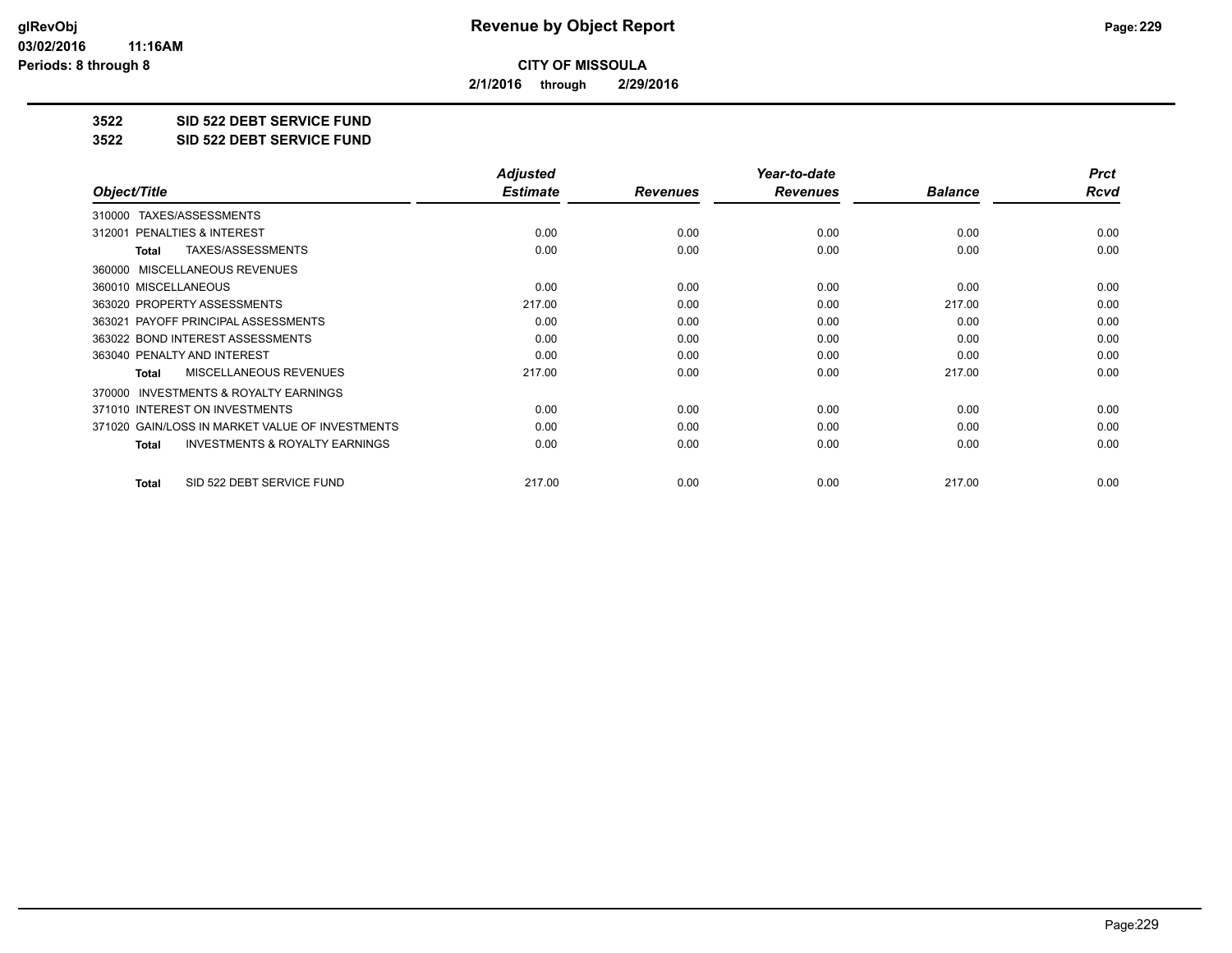**2/1/2016 through 2/29/2016**

### **3522 SID 522 DEBT SERVICE FUND**

|                                                           | <b>Adjusted</b> |                 | Year-to-date    |                | <b>Prct</b> |
|-----------------------------------------------------------|-----------------|-----------------|-----------------|----------------|-------------|
| Object/Title                                              | <b>Estimate</b> | <b>Revenues</b> | <b>Revenues</b> | <b>Balance</b> | <b>Rcvd</b> |
| 310000 TAXES/ASSESSMENTS                                  |                 |                 |                 |                |             |
| 312001 PENALTIES & INTEREST                               | 0.00            | 0.00            | 0.00            | 0.00           | 0.00        |
| TAXES/ASSESSMENTS<br><b>Total</b>                         | 0.00            | 0.00            | 0.00            | 0.00           | 0.00        |
| 360000 MISCELLANEOUS REVENUES                             |                 |                 |                 |                |             |
| 360010 MISCELLANEOUS                                      | 0.00            | 0.00            | 0.00            | 0.00           | 0.00        |
| 363020 PROPERTY ASSESSMENTS                               | 217.00          | 0.00            | 0.00            | 217.00         | 0.00        |
| 363021 PAYOFF PRINCIPAL ASSESSMENTS                       | 0.00            | 0.00            | 0.00            | 0.00           | 0.00        |
| 363022 BOND INTEREST ASSESSMENTS                          | 0.00            | 0.00            | 0.00            | 0.00           | 0.00        |
| 363040 PENALTY AND INTEREST                               | 0.00            | 0.00            | 0.00            | 0.00           | 0.00        |
| MISCELLANEOUS REVENUES<br><b>Total</b>                    | 217.00          | 0.00            | 0.00            | 217.00         | 0.00        |
| <b>INVESTMENTS &amp; ROYALTY EARNINGS</b><br>370000       |                 |                 |                 |                |             |
| 371010 INTEREST ON INVESTMENTS                            | 0.00            | 0.00            | 0.00            | 0.00           | 0.00        |
| 371020 GAIN/LOSS IN MARKET VALUE OF INVESTMENT            | 0.00            | 0.00            | 0.00            | 0.00           | 0.00        |
| <b>INVESTMENTS &amp; ROYALTY EARNINGS</b><br><b>Total</b> | 0.00            | 0.00            | 0.00            | 0.00           | 0.00        |
| SID 522 DEBT SERVICE FUND<br><b>Total</b>                 | 217.00          | 0.00            | 0.00            | 217.00         | 0.00        |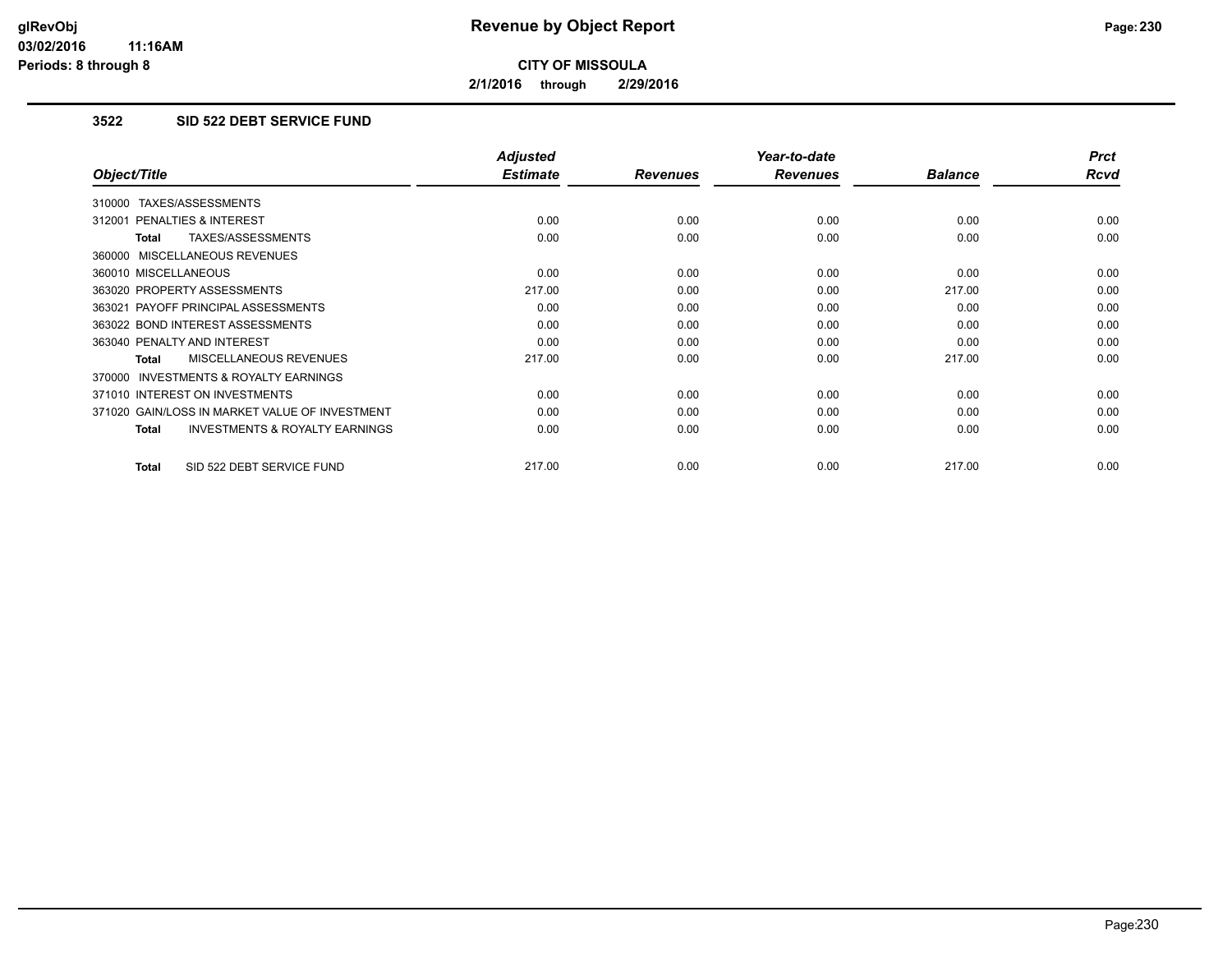**2/1/2016 through 2/29/2016**

**3524 SID 524 DEBT SERVICE FUND**

**3524 SID 524 DEBT SERVICE FUND**

|                                                     | <b>Adjusted</b> |                 | Year-to-date    |                | <b>Prct</b> |
|-----------------------------------------------------|-----------------|-----------------|-----------------|----------------|-------------|
| Object/Title                                        | <b>Estimate</b> | <b>Revenues</b> | <b>Revenues</b> | <b>Balance</b> | Rcvd        |
| TAXES/ASSESSMENTS<br>310000                         |                 |                 |                 |                |             |
| <b>PENALTIES &amp; INTEREST</b><br>312001           | 0.00            | 0.00            | 0.00            | 0.00           | 0.00        |
| TAXES/ASSESSMENTS<br>Total                          | 0.00            | 0.00            | 0.00            | 0.00           | 0.00        |
| 360000 MISCELLANEOUS REVENUES                       |                 |                 |                 |                |             |
| 363020 PROPERTY ASSESSMENTS                         | 304,660.00      | 674.19          | 135,555.98      | 169,104.02     | 44.49       |
| 363021 PAYOFF PRINCIPAL ASSESSMENTS                 | 0.00            | 285.74          | 6,068.78        | $-6,068.78$    | 0.00        |
| 363022 BOND INTEREST ASSESSMENTS                    | 0.00            | 0.00            | 0.00            | 0.00           | 0.00        |
| 363040 PENALTY AND INTEREST                         | 0.00            | 10.57           | 41.96           | $-41.96$       | 0.00        |
| <b>MISCELLANEOUS REVENUES</b><br>Total              | 304,660.00      | 970.50          | 141,666.72      | 162,993.28     | 46.50       |
| <b>INVESTMENTS &amp; ROYALTY EARNINGS</b><br>370000 |                 |                 |                 |                |             |
| 371010 INTEREST ON INVESTMENTS                      | 0.00            | 0.00            | 0.00            | 0.00           | 0.00        |
| 371020 GAIN/LOSS IN MARKET VALUE OF INVESTMENTS     | 0.00            | 0.00            | 0.00            | 0.00           | 0.00        |
| 371500 INTEREST ON INTERFUND LOAN                   | 0.00            | 0.00            | 0.00            | 0.00           | 0.00        |
| <b>INVESTMENTS &amp; ROYALTY EARNINGS</b><br>Total  | 0.00            | 0.00            | 0.00            | 0.00           | 0.00        |
| SID 524 DEBT SERVICE FUND<br><b>Total</b>           | 304,660.00      | 970.50          | 141,666.72      | 162,993.28     | 46.50       |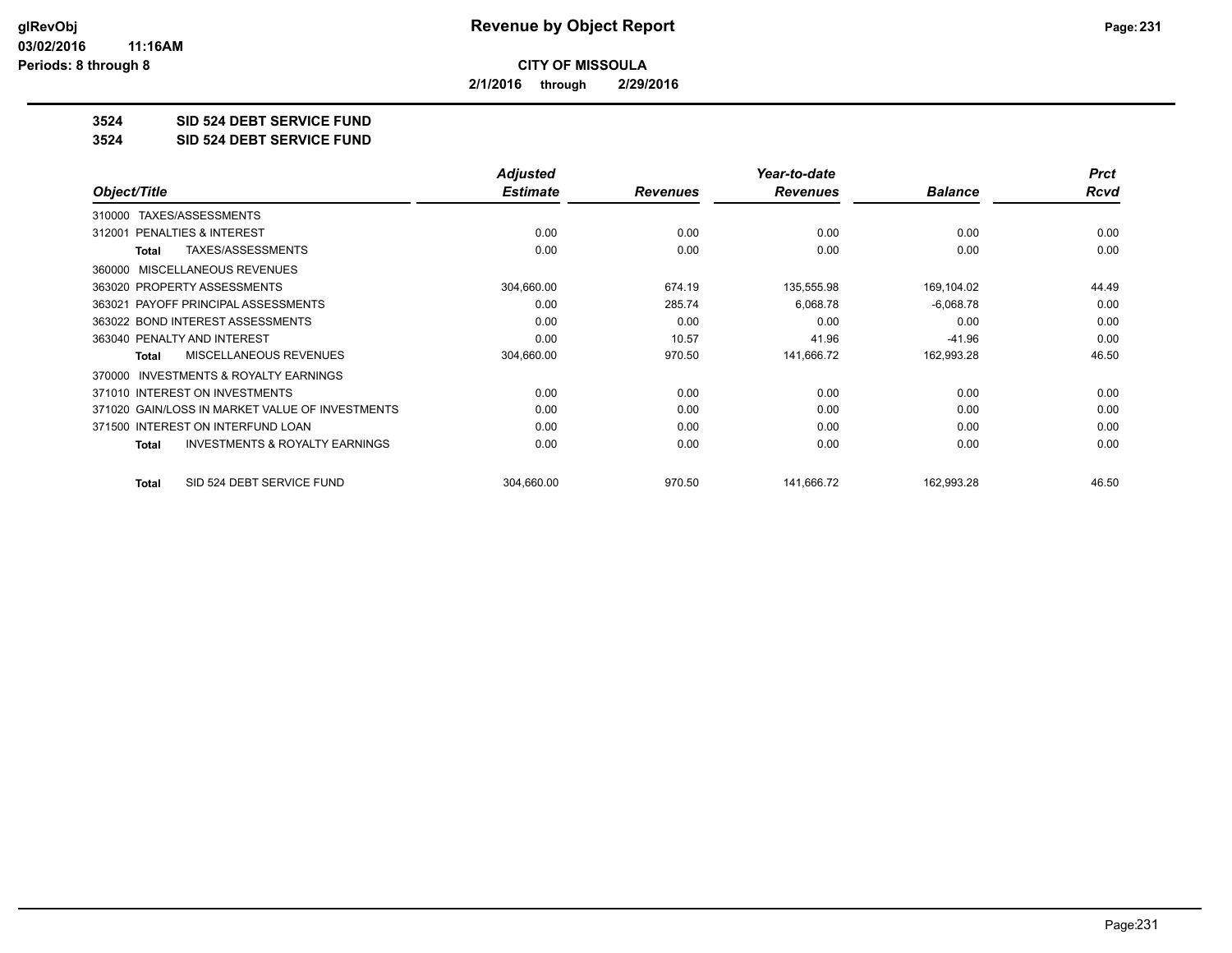**2/1/2016 through 2/29/2016**

## **3524 SID 524 DEBT SERVICE FUND**

|                                                     | <b>Adjusted</b> |                 | Year-to-date    |                | <b>Prct</b> |
|-----------------------------------------------------|-----------------|-----------------|-----------------|----------------|-------------|
| Object/Title                                        | <b>Estimate</b> | <b>Revenues</b> | <b>Revenues</b> | <b>Balance</b> | Rcvd        |
| 310000 TAXES/ASSESSMENTS                            |                 |                 |                 |                |             |
| 312001 PENALTIES & INTEREST                         | 0.00            | 0.00            | 0.00            | 0.00           | 0.00        |
| TAXES/ASSESSMENTS<br>Total                          | 0.00            | 0.00            | 0.00            | 0.00           | 0.00        |
| 360000 MISCELLANEOUS REVENUES                       |                 |                 |                 |                |             |
| 363020 PROPERTY ASSESSMENTS                         | 304,660.00      | 674.19          | 135,555.98      | 169,104.02     | 44.49       |
| 363021 PAYOFF PRINCIPAL ASSESSMENTS                 | 0.00            | 285.74          | 6,068.78        | $-6,068.78$    | 0.00        |
| 363022 BOND INTEREST ASSESSMENTS                    | 0.00            | 0.00            | 0.00            | 0.00           | 0.00        |
| 363040 PENALTY AND INTEREST                         | 0.00            | 10.57           | 41.96           | $-41.96$       | 0.00        |
| <b>MISCELLANEOUS REVENUES</b><br>Total              | 304,660.00      | 970.50          | 141,666.72      | 162,993.28     | 46.50       |
| <b>INVESTMENTS &amp; ROYALTY EARNINGS</b><br>370000 |                 |                 |                 |                |             |
| 371010 INTEREST ON INVESTMENTS                      | 0.00            | 0.00            | 0.00            | 0.00           | 0.00        |
| 371020 GAIN/LOSS IN MARKET VALUE OF INVESTMENT      | 0.00            | 0.00            | 0.00            | 0.00           | 0.00        |
| 371500 INTEREST ON INTERFUND LOAN                   | 0.00            | 0.00            | 0.00            | 0.00           | 0.00        |
| <b>INVESTMENTS &amp; ROYALTY EARNINGS</b><br>Total  | 0.00            | 0.00            | 0.00            | 0.00           | 0.00        |
| SID 524 DEBT SERVICE FUND<br>Total                  | 304,660.00      | 970.50          | 141,666.72      | 162,993.28     | 46.50       |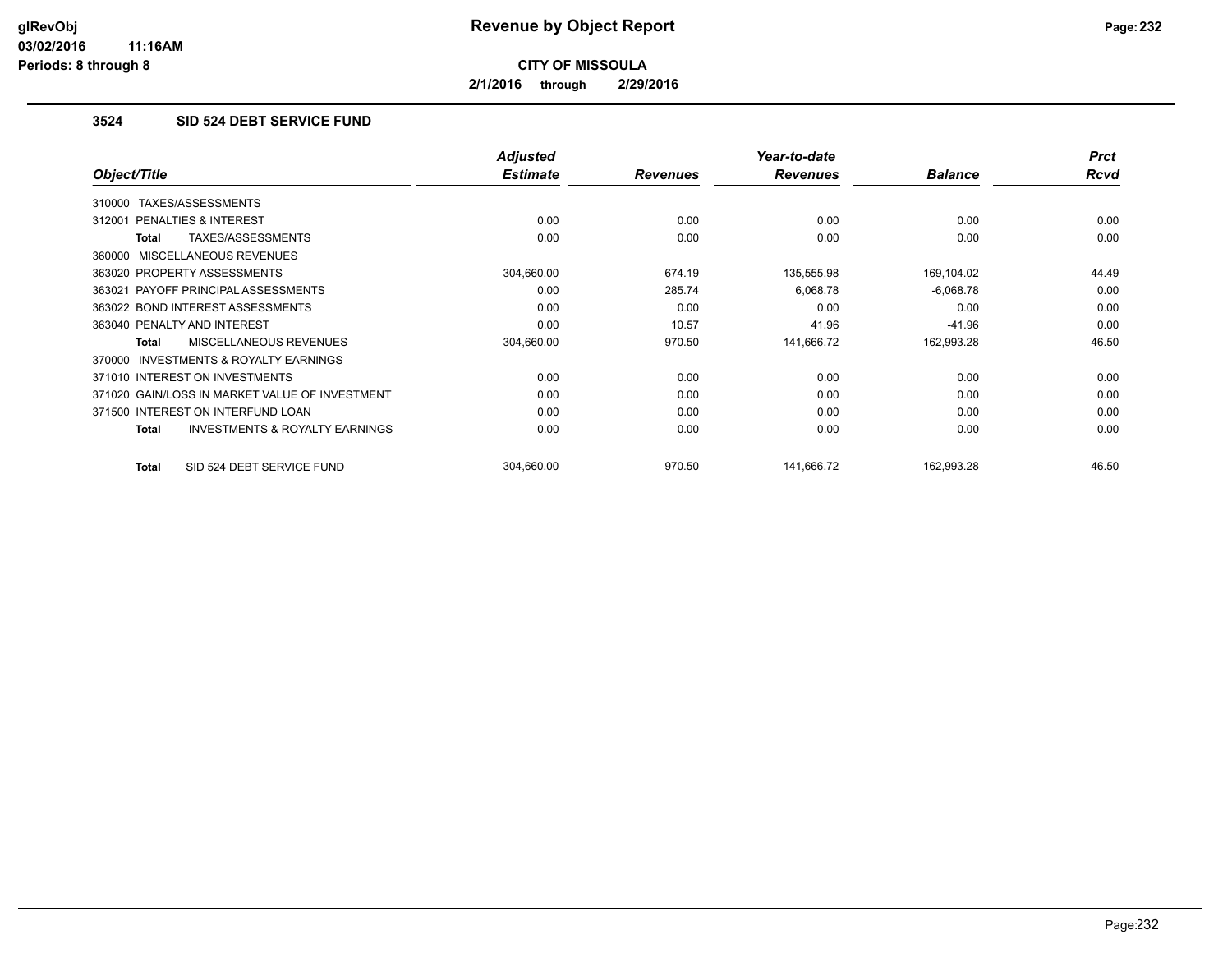**2/1/2016 through 2/29/2016**

**3525 SID 525 DEBT SERVICE FUND**

**3525 SID 525 DEBT SERVICE FUND**

|                                                    | <b>Adjusted</b> |                 | Year-to-date    |                | <b>Prct</b> |
|----------------------------------------------------|-----------------|-----------------|-----------------|----------------|-------------|
| Object/Title                                       | <b>Estimate</b> | <b>Revenues</b> | <b>Revenues</b> | <b>Balance</b> | <b>Rcvd</b> |
| TAXES/ASSESSMENTS<br>310000                        |                 |                 |                 |                |             |
| <b>PENALTIES &amp; INTEREST</b><br>312001          | 0.00            | 0.00            | 0.00            | 0.00           | 0.00        |
| TAXES/ASSESSMENTS<br><b>Total</b>                  | 0.00            | 0.00            | 0.00            | 0.00           | 0.00        |
| MISCELLANEOUS REVENUES<br>360000                   |                 |                 |                 |                |             |
| 360010 MISCELLANEOUS                               | 0.00            | 0.00            | 0.00            | 0.00           | 0.00        |
| 363020 PROPERTY ASSESSMENTS                        | 31,500.00       | 0.00            | 17,799.15       | 13,700.85      | 56.51       |
| 363021 PAYOFF PRINCIPAL ASSESSMENTS                | 0.00            | 0.00            | 1,394.40        | $-1,394.40$    | 0.00        |
| 363022 BOND INTEREST ASSESSMENTS                   | 0.00            | 0.00            | 0.00            | 0.00           | 0.00        |
| 363040 PENALTY AND INTEREST                        | 0.00            | 0.00            | 4.27            | $-4.27$        | 0.00        |
| <b>MISCELLANEOUS REVENUES</b><br>Total             | 31,500.00       | 0.00            | 19,197.82       | 12,302.18      | 60.95       |
| INVESTMENTS & ROYALTY EARNINGS<br>370000           |                 |                 |                 |                |             |
| 371010 INTEREST ON INVESTMENTS                     | 0.00            | 0.00            | 0.00            | 0.00           | 0.00        |
| 371020 GAIN/LOSS IN MARKET VALUE OF INVESTMENTS    | 0.00            | 0.00            | 0.00            | 0.00           | 0.00        |
| 371500 INTEREST ON INTERFUND LOAN                  | 0.00            | 0.00            | 0.00            | 0.00           | 0.00        |
| <b>INVESTMENTS &amp; ROYALTY EARNINGS</b><br>Total | 0.00            | 0.00            | 0.00            | 0.00           | 0.00        |
| SID 525 DEBT SERVICE FUND<br><b>Total</b>          | 31,500.00       | 0.00            | 19,197.82       | 12,302.18      | 60.95       |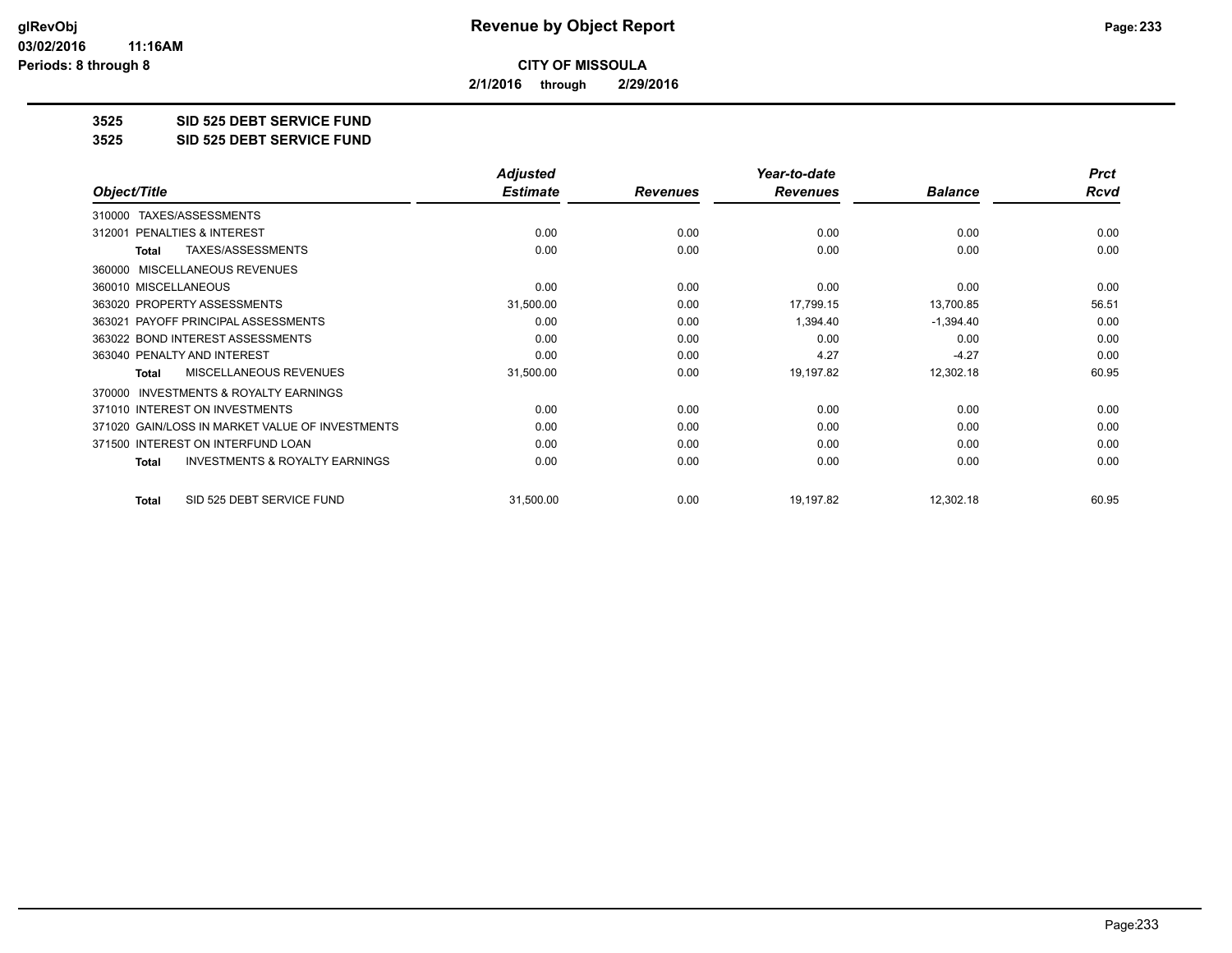**2/1/2016 through 2/29/2016**

### **3525 SID 525 DEBT SERVICE FUND**

|                                                     | <b>Adjusted</b> |                 | Year-to-date    |                | <b>Prct</b> |
|-----------------------------------------------------|-----------------|-----------------|-----------------|----------------|-------------|
| Object/Title                                        | <b>Estimate</b> | <b>Revenues</b> | <b>Revenues</b> | <b>Balance</b> | Rcvd        |
| TAXES/ASSESSMENTS<br>310000                         |                 |                 |                 |                |             |
| 312001 PENALTIES & INTEREST                         | 0.00            | 0.00            | 0.00            | 0.00           | 0.00        |
| TAXES/ASSESSMENTS<br>Total                          | 0.00            | 0.00            | 0.00            | 0.00           | 0.00        |
| 360000 MISCELLANEOUS REVENUES                       |                 |                 |                 |                |             |
| 360010 MISCELLANEOUS                                | 0.00            | 0.00            | 0.00            | 0.00           | 0.00        |
| 363020 PROPERTY ASSESSMENTS                         | 31,500.00       | 0.00            | 17,799.15       | 13,700.85      | 56.51       |
| 363021 PAYOFF PRINCIPAL ASSESSMENTS                 | 0.00            | 0.00            | 1,394.40        | $-1,394.40$    | 0.00        |
| 363022 BOND INTEREST ASSESSMENTS                    | 0.00            | 0.00            | 0.00            | 0.00           | 0.00        |
| 363040 PENALTY AND INTEREST                         | 0.00            | 0.00            | 4.27            | $-4.27$        | 0.00        |
| MISCELLANEOUS REVENUES<br>Total                     | 31,500.00       | 0.00            | 19,197.82       | 12,302.18      | 60.95       |
| <b>INVESTMENTS &amp; ROYALTY EARNINGS</b><br>370000 |                 |                 |                 |                |             |
| 371010 INTEREST ON INVESTMENTS                      | 0.00            | 0.00            | 0.00            | 0.00           | 0.00        |
| 371020 GAIN/LOSS IN MARKET VALUE OF INVESTMENT      | 0.00            | 0.00            | 0.00            | 0.00           | 0.00        |
| 371500 INTEREST ON INTERFUND LOAN                   | 0.00            | 0.00            | 0.00            | 0.00           | 0.00        |
| <b>INVESTMENTS &amp; ROYALTY EARNINGS</b><br>Total  | 0.00            | 0.00            | 0.00            | 0.00           | 0.00        |
| SID 525 DEBT SERVICE FUND<br>Total                  | 31,500.00       | 0.00            | 19,197.82       | 12,302.18      | 60.95       |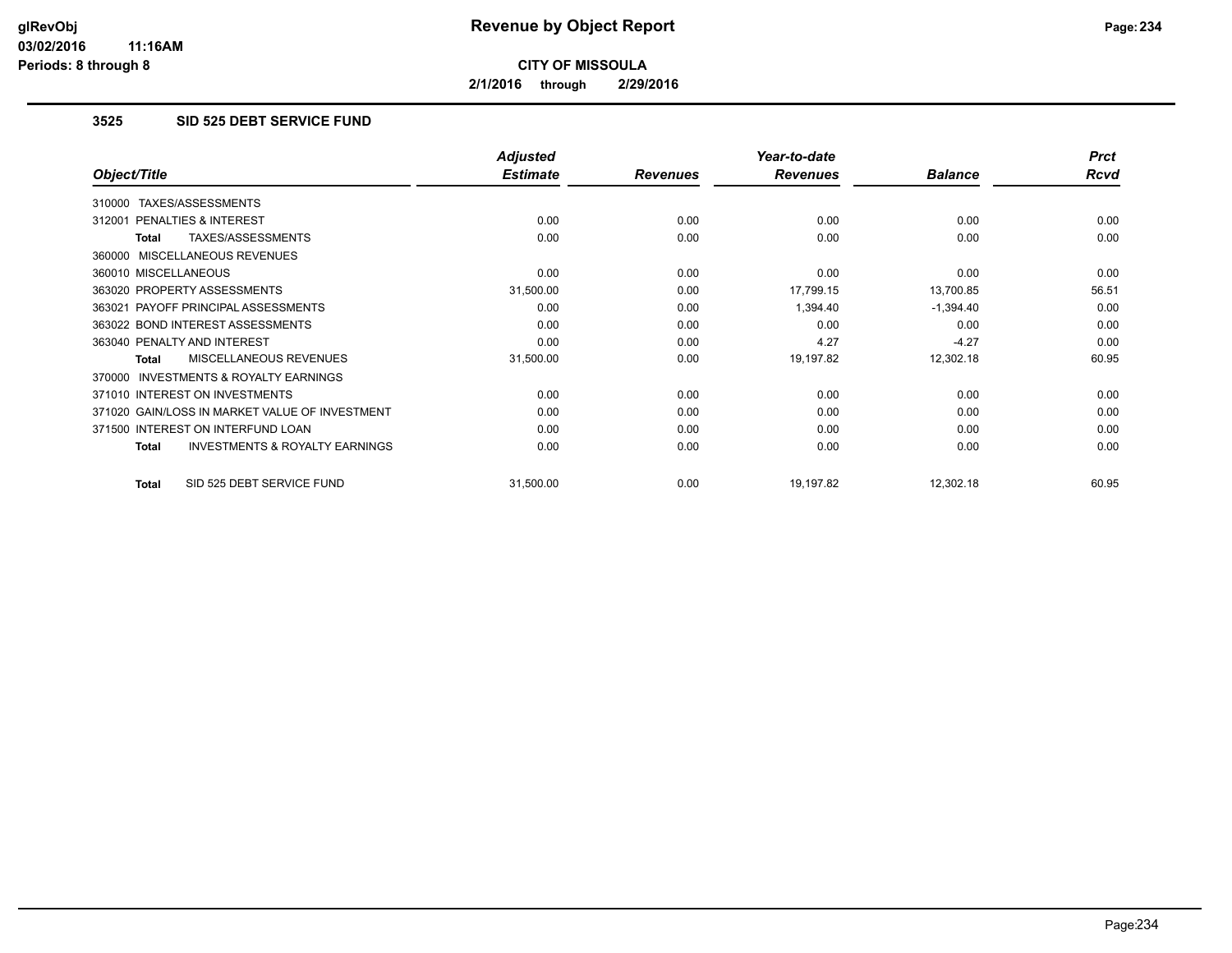**2/1/2016 through 2/29/2016**

**3526 SID 526 DEBT SERVICE FUND**

**3526 SID 526 DEBT SERVICE FUND**

|                                                           | <b>Adjusted</b> |                 | Year-to-date    |                | <b>Prct</b> |
|-----------------------------------------------------------|-----------------|-----------------|-----------------|----------------|-------------|
| Object/Title                                              | <b>Estimate</b> | <b>Revenues</b> | <b>Revenues</b> | <b>Balance</b> | <b>Rcvd</b> |
| TAXES/ASSESSMENTS<br>310000                               |                 |                 |                 |                |             |
| PENALTIES & INTEREST<br>312001                            | 0.00            | 0.00            | 0.00            | 0.00           | 0.00        |
| TAXES/ASSESSMENTS<br><b>Total</b>                         | 0.00            | 0.00            | 0.00            | 0.00           | 0.00        |
| MISCELLANEOUS REVENUES<br>360000                          |                 |                 |                 |                |             |
| 360010 MISCELLANEOUS                                      | 0.00            | 0.00            | 0.00            | 0.00           | 0.00        |
| 363020 PROPERTY ASSESSMENTS                               | 193,320.00      | 1,051.40        | 64,960.88       | 128,359.12     | 33.60       |
| 363021 PAYOFF PRINCIPAL ASSESSMENTS                       | 0.00            | 1,300.20        | 1,300.20        | $-1,300.20$    | 0.00        |
| 363022 BOND INTEREST ASSESSMENTS                          | 0.00            | 0.00            | 0.00            | 0.00           | 0.00        |
| 363040 PENALTY AND INTEREST                               | 0.00            | 23.91           | 34.46           | $-34.46$       | 0.00        |
| <b>MISCELLANEOUS REVENUES</b><br>Total                    | 193,320.00      | 2,375.51        | 66,295.54       | 127,024.46     | 34.29       |
| <b>INVESTMENTS &amp; ROYALTY EARNINGS</b><br>370000       |                 |                 |                 |                |             |
| 371010 INTEREST ON INVESTMENTS                            | 0.00            | 0.00            | 0.00            | 0.00           | 0.00        |
| 371020 GAIN/LOSS IN MARKET VALUE OF INVESTMENTS           | 0.00            | 0.00            | 0.00            | 0.00           | 0.00        |
| 371500 INTEREST ON INTERFUND LOAN                         | 0.00            | 0.00            | 0.00            | 0.00           | 0.00        |
| <b>INVESTMENTS &amp; ROYALTY EARNINGS</b><br><b>Total</b> | 0.00            | 0.00            | 0.00            | 0.00           | 0.00        |
| SID 526 DEBT SERVICE FUND<br><b>Total</b>                 | 193,320.00      | 2,375.51        | 66,295.54       | 127,024.46     | 34.29       |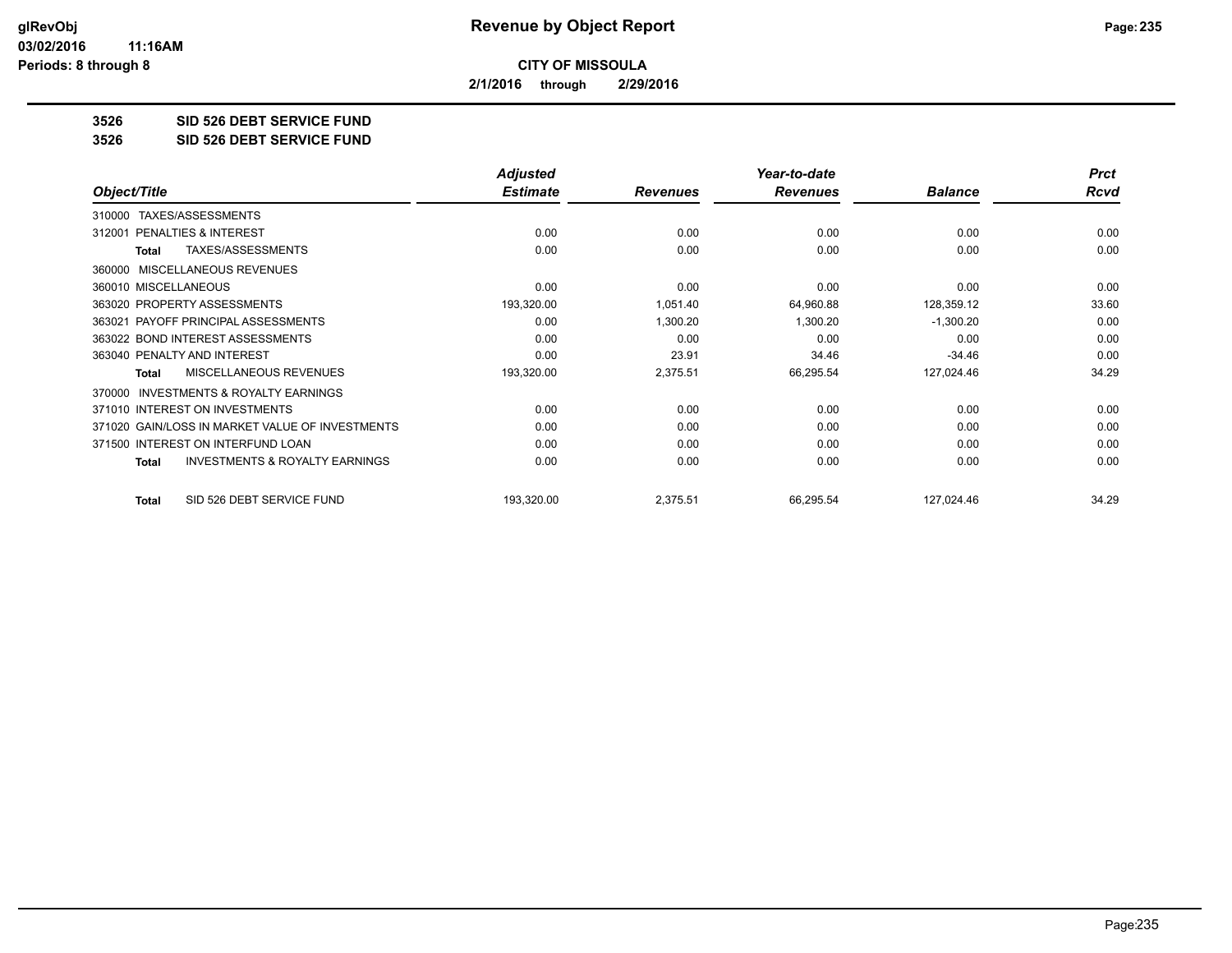**2/1/2016 through 2/29/2016**

## **3526 SID 526 DEBT SERVICE FUND**

| Object/Title                                              | <b>Adjusted</b><br><b>Estimate</b> | <b>Revenues</b> | Year-to-date<br><b>Revenues</b> | <b>Balance</b> | <b>Prct</b><br>Rcvd |
|-----------------------------------------------------------|------------------------------------|-----------------|---------------------------------|----------------|---------------------|
|                                                           |                                    |                 |                                 |                |                     |
| TAXES/ASSESSMENTS<br>310000                               |                                    |                 |                                 |                |                     |
| <b>PENALTIES &amp; INTEREST</b><br>312001                 | 0.00                               | 0.00            | 0.00                            | 0.00           | 0.00                |
| TAXES/ASSESSMENTS<br>Total                                | 0.00                               | 0.00            | 0.00                            | 0.00           | 0.00                |
| 360000 MISCELLANEOUS REVENUES                             |                                    |                 |                                 |                |                     |
| 360010 MISCELLANEOUS                                      | 0.00                               | 0.00            | 0.00                            | 0.00           | 0.00                |
| 363020 PROPERTY ASSESSMENTS                               | 193,320.00                         | 1,051.40        | 64,960.88                       | 128,359.12     | 33.60               |
| 363021 PAYOFF PRINCIPAL ASSESSMENTS                       | 0.00                               | 1,300.20        | 1,300.20                        | $-1,300.20$    | 0.00                |
| 363022 BOND INTEREST ASSESSMENTS                          | 0.00                               | 0.00            | 0.00                            | 0.00           | 0.00                |
| 363040 PENALTY AND INTEREST                               | 0.00                               | 23.91           | 34.46                           | $-34.46$       | 0.00                |
| <b>MISCELLANEOUS REVENUES</b><br>Total                    | 193,320.00                         | 2,375.51        | 66,295.54                       | 127,024.46     | 34.29               |
| 370000 INVESTMENTS & ROYALTY EARNINGS                     |                                    |                 |                                 |                |                     |
| 371010 INTEREST ON INVESTMENTS                            | 0.00                               | 0.00            | 0.00                            | 0.00           | 0.00                |
| 371020 GAIN/LOSS IN MARKET VALUE OF INVESTMENT            | 0.00                               | 0.00            | 0.00                            | 0.00           | 0.00                |
| 371500 INTEREST ON INTERFUND LOAN                         | 0.00                               | 0.00            | 0.00                            | 0.00           | 0.00                |
| <b>INVESTMENTS &amp; ROYALTY EARNINGS</b><br><b>Total</b> | 0.00                               | 0.00            | 0.00                            | 0.00           | 0.00                |
| SID 526 DEBT SERVICE FUND<br><b>Total</b>                 | 193,320.00                         | 2,375.51        | 66,295.54                       | 127,024.46     | 34.29               |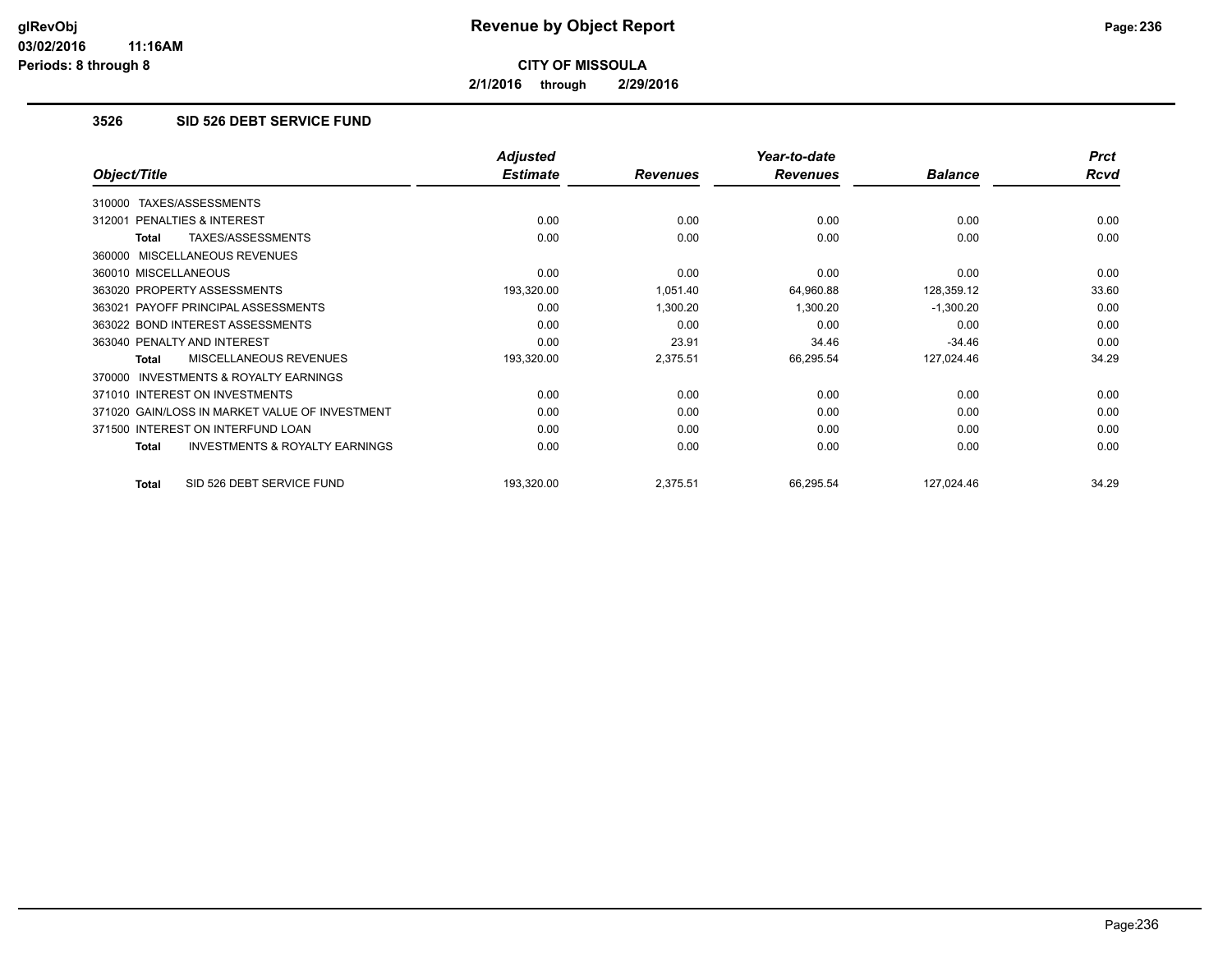**2/1/2016 through 2/29/2016**

**3527 SID 527 DEBT SERVICE FUND**

**3527 SID 527 DEBT SERVICE FUND**

|                                                           | <b>Adjusted</b> |                 | Year-to-date    |                | <b>Prct</b> |
|-----------------------------------------------------------|-----------------|-----------------|-----------------|----------------|-------------|
| Object/Title                                              | <b>Estimate</b> | <b>Revenues</b> | <b>Revenues</b> | <b>Balance</b> | <b>Rcvd</b> |
| TAXES/ASSESSMENTS<br>310000                               |                 |                 |                 |                |             |
| 312001 PENALTIES & INTEREST                               | 0.00            | 0.00            | 0.00            | 0.00           | 0.00        |
| TAXES/ASSESSMENTS<br><b>Total</b>                         | 0.00            | 0.00            | 0.00            | 0.00           | 0.00        |
| <b>MISCELLANEOUS REVENUES</b><br>360000                   |                 |                 |                 |                |             |
| 360010 MISCELLANEOUS                                      | 0.00            | 0.00            | 0.00            | 0.00           | 0.00        |
| 363020 PROPERTY ASSESSMENTS                               | 0.00            | 0.00            | 0.00            | 0.00           | 0.00        |
| 363021 PAYOFF PRINCIPAL ASSESSMENTS                       | 0.00            | 0.00            | 0.00            | 0.00           | 0.00        |
| 363022 BOND INTEREST ASSESSMENTS                          | 0.00            | 0.00            | 0.00            | 0.00           | 0.00        |
| 363040 PENALTY AND INTEREST                               | 0.00            | 0.00            | 0.00            | 0.00           | 0.00        |
| MISCELLANEOUS REVENUES<br><b>Total</b>                    | 0.00            | 0.00            | 0.00            | 0.00           | 0.00        |
| <b>INVESTMENTS &amp; ROYALTY EARNINGS</b><br>370000       |                 |                 |                 |                |             |
| 371010 INTEREST ON INVESTMENTS                            | 0.00            | 0.00            | 0.00            | 0.00           | 0.00        |
| 371020 GAIN/LOSS IN MARKET VALUE OF INVESTMENTS           | 0.00            | 0.00            | 0.00            | 0.00           | 0.00        |
| <b>INVESTMENTS &amp; ROYALTY EARNINGS</b><br><b>Total</b> | 0.00            | 0.00            | 0.00            | 0.00           | 0.00        |
| OTHER FINANCING SOURCES<br>380000                         |                 |                 |                 |                |             |
| 381030 SID BONDS PROCEEDS                                 | 0.00            | 0.00            | 0.00            | 0.00           | 0.00        |
| OTHER FINANCING SOURCES<br>Total                          | 0.00            | 0.00            | 0.00            | 0.00           | 0.00        |
| SID 527 DEBT SERVICE FUND<br><b>Total</b>                 | 0.00            | 0.00            | 0.00            | 0.00           | 0.00        |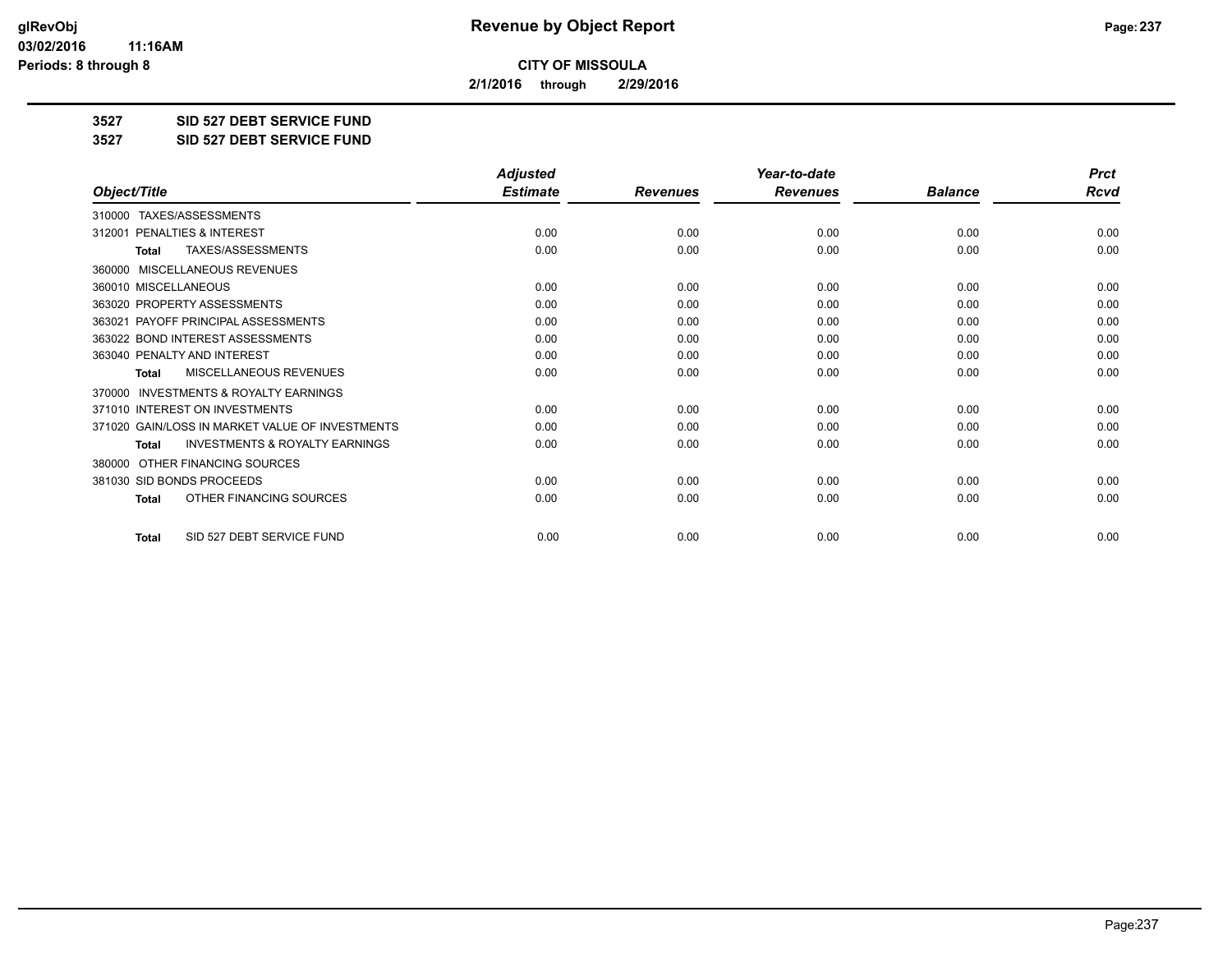**2/1/2016 through 2/29/2016**

## **3527 SID 527 DEBT SERVICE FUND**

|                                                           | <b>Adjusted</b> |                 | Year-to-date    |                | <b>Prct</b> |
|-----------------------------------------------------------|-----------------|-----------------|-----------------|----------------|-------------|
| Object/Title                                              | <b>Estimate</b> | <b>Revenues</b> | <b>Revenues</b> | <b>Balance</b> | <b>Rcvd</b> |
| 310000 TAXES/ASSESSMENTS                                  |                 |                 |                 |                |             |
| 312001 PENALTIES & INTEREST                               | 0.00            | 0.00            | 0.00            | 0.00           | 0.00        |
| TAXES/ASSESSMENTS<br><b>Total</b>                         | 0.00            | 0.00            | 0.00            | 0.00           | 0.00        |
| 360000 MISCELLANEOUS REVENUES                             |                 |                 |                 |                |             |
| 360010 MISCELLANEOUS                                      | 0.00            | 0.00            | 0.00            | 0.00           | 0.00        |
| 363020 PROPERTY ASSESSMENTS                               | 0.00            | 0.00            | 0.00            | 0.00           | 0.00        |
| 363021 PAYOFF PRINCIPAL ASSESSMENTS                       | 0.00            | 0.00            | 0.00            | 0.00           | 0.00        |
| 363022 BOND INTEREST ASSESSMENTS                          | 0.00            | 0.00            | 0.00            | 0.00           | 0.00        |
| 363040 PENALTY AND INTEREST                               | 0.00            | 0.00            | 0.00            | 0.00           | 0.00        |
| MISCELLANEOUS REVENUES<br>Total                           | 0.00            | 0.00            | 0.00            | 0.00           | 0.00        |
| 370000 INVESTMENTS & ROYALTY EARNINGS                     |                 |                 |                 |                |             |
| 371010 INTEREST ON INVESTMENTS                            | 0.00            | 0.00            | 0.00            | 0.00           | 0.00        |
| 371020 GAIN/LOSS IN MARKET VALUE OF INVESTMENT            | 0.00            | 0.00            | 0.00            | 0.00           | 0.00        |
| <b>INVESTMENTS &amp; ROYALTY EARNINGS</b><br><b>Total</b> | 0.00            | 0.00            | 0.00            | 0.00           | 0.00        |
| 380000 OTHER FINANCING SOURCES                            |                 |                 |                 |                |             |
| 381030 SID BONDS PROCEEDS                                 | 0.00            | 0.00            | 0.00            | 0.00           | 0.00        |
| OTHER FINANCING SOURCES<br><b>Total</b>                   | 0.00            | 0.00            | 0.00            | 0.00           | 0.00        |
| SID 527 DEBT SERVICE FUND<br><b>Total</b>                 | 0.00            | 0.00            | 0.00            | 0.00           | 0.00        |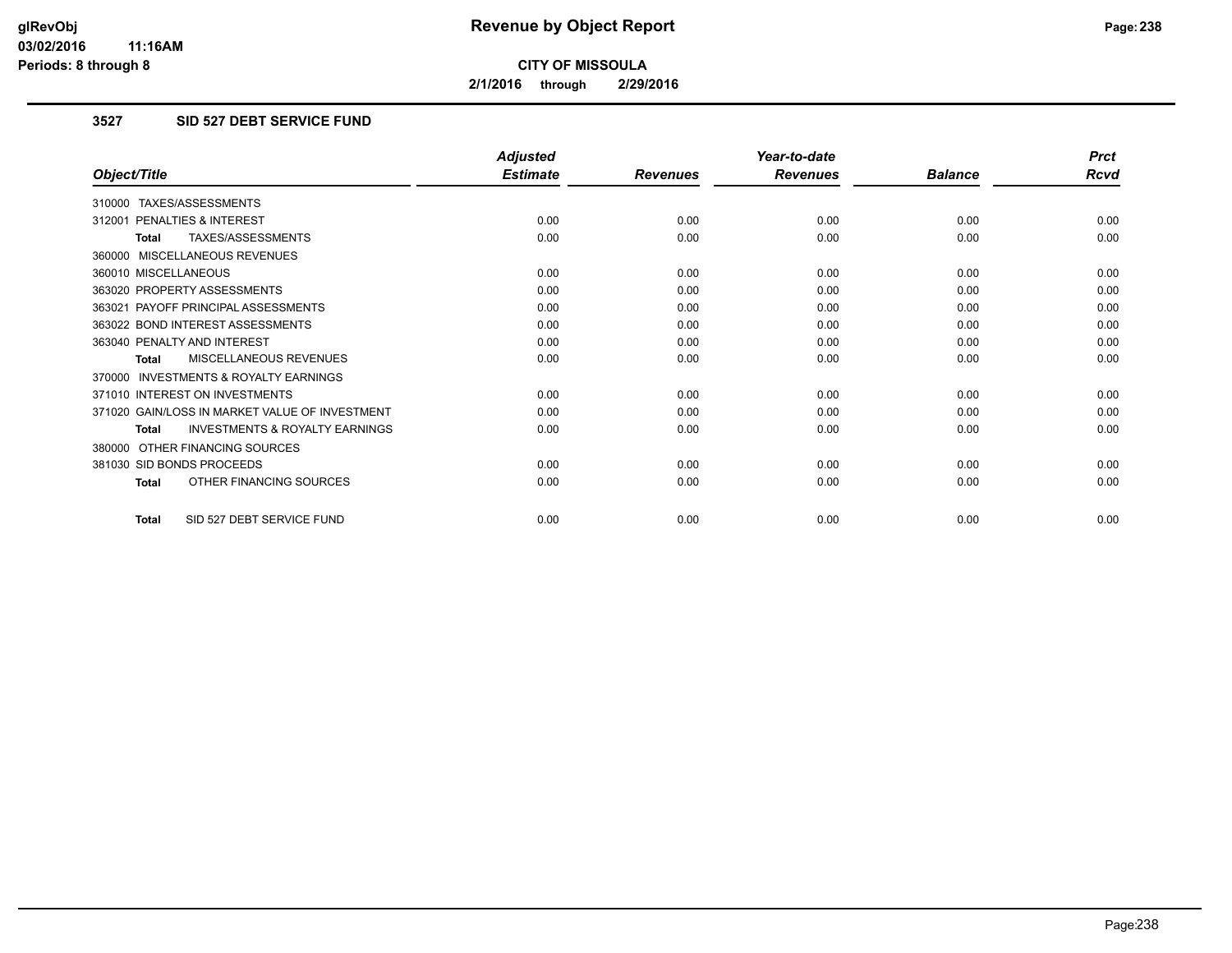**2/1/2016 through 2/29/2016**

**3530 SID 530 DEBT SERVICE FUND**

**3530 SID 530 DEBT SERVICE FUND**

|                                                           | <b>Adjusted</b> |                 | Year-to-date    |                | <b>Prct</b> |
|-----------------------------------------------------------|-----------------|-----------------|-----------------|----------------|-------------|
| Object/Title                                              | <b>Estimate</b> | <b>Revenues</b> | <b>Revenues</b> | <b>Balance</b> | Rcvd        |
| TAXES/ASSESSMENTS<br>310000                               |                 |                 |                 |                |             |
| 312001 PENALTIES & INTEREST                               | 0.00            | 0.00            | 0.00            | 0.00           | 0.00        |
| TAXES/ASSESSMENTS<br><b>Total</b>                         | 0.00            | 0.00            | 0.00            | 0.00           | 0.00        |
| MISCELLANEOUS REVENUES<br>360000                          |                 |                 |                 |                |             |
| 360010 MISCELLANEOUS                                      | 0.00            | 0.00            | 0.00            | 0.00           | 0.00        |
| 363020 PROPERTY ASSESSMENTS                               | 681.00          | 0.00            | 0.00            | 681.00         | 0.00        |
| 363021 PAYOFF PRINCIPAL ASSESSMENTS                       | 0.00            | 0.00            | 0.00            | 0.00           | 0.00        |
| 363022 BOND INTEREST ASSESSMENTS                          | 0.00            | 0.00            | 0.00            | 0.00           | 0.00        |
| 363040 PENALTY AND INTEREST                               | 0.00            | 0.00            | 0.00            | 0.00           | 0.00        |
| MISCELLANEOUS REVENUES<br><b>Total</b>                    | 681.00          | 0.00            | 0.00            | 681.00         | 0.00        |
| INVESTMENTS & ROYALTY EARNINGS<br>370000                  |                 |                 |                 |                |             |
| 371010 INTEREST ON INVESTMENTS                            | 0.00            | 0.00            | 0.00            | 0.00           | 0.00        |
| 371020 GAIN/LOSS IN MARKET VALUE OF INVESTMENTS           | 0.00            | 0.00            | 0.00            | 0.00           | 0.00        |
| <b>INVESTMENTS &amp; ROYALTY EARNINGS</b><br><b>Total</b> | 0.00            | 0.00            | 0.00            | 0.00           | 0.00        |
| SID 530 DEBT SERVICE FUND<br><b>Total</b>                 | 681.00          | 0.00            | 0.00            | 681.00         | 0.00        |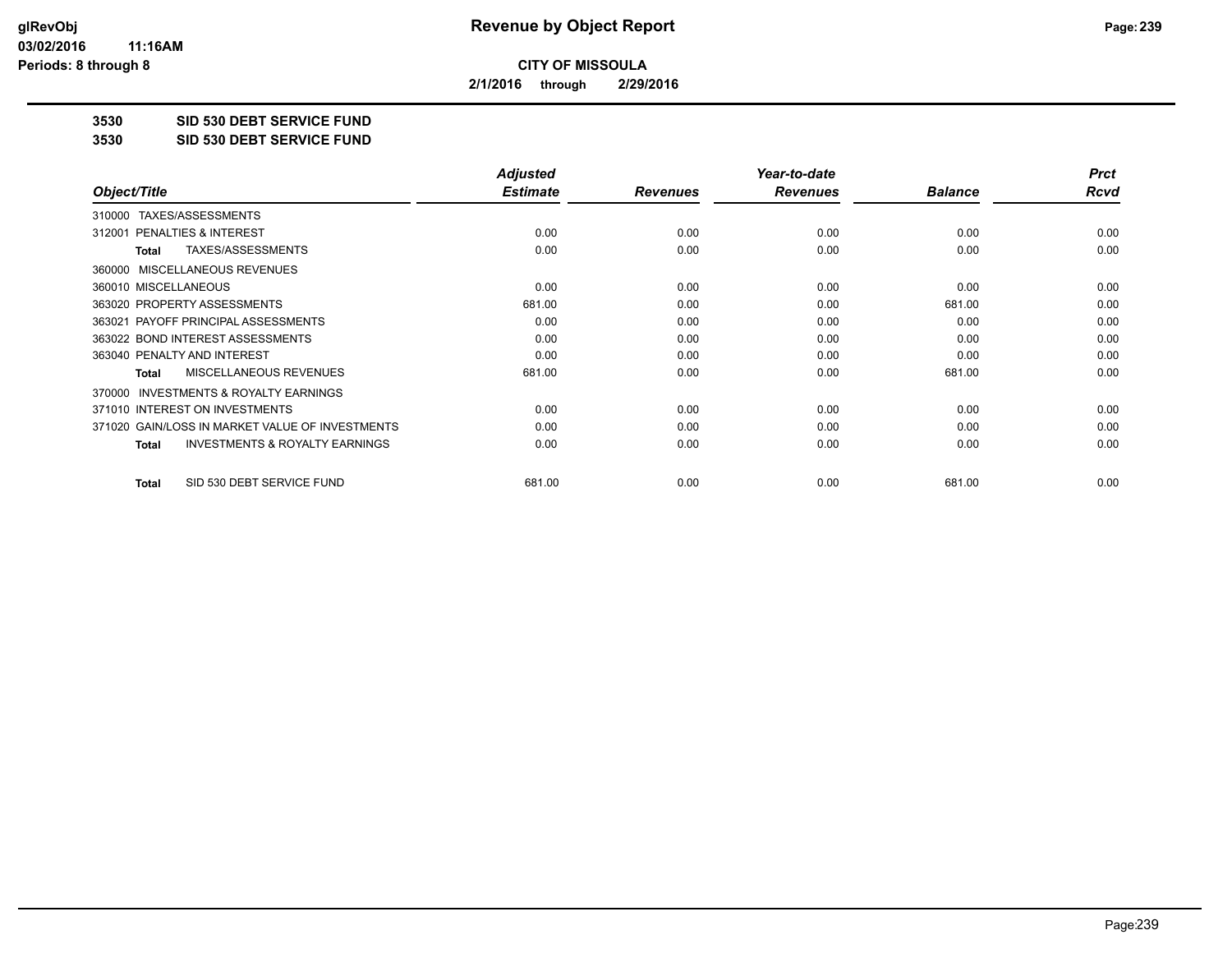**2/1/2016 through 2/29/2016**

### **3530 SID 530 DEBT SERVICE FUND**

|                                                           | <b>Adjusted</b> |                 | Year-to-date    |                | <b>Prct</b> |
|-----------------------------------------------------------|-----------------|-----------------|-----------------|----------------|-------------|
| Object/Title                                              | <b>Estimate</b> | <b>Revenues</b> | <b>Revenues</b> | <b>Balance</b> | <b>Rcvd</b> |
| 310000 TAXES/ASSESSMENTS                                  |                 |                 |                 |                |             |
| 312001 PENALTIES & INTEREST                               | 0.00            | 0.00            | 0.00            | 0.00           | 0.00        |
| <b>TAXES/ASSESSMENTS</b><br><b>Total</b>                  | 0.00            | 0.00            | 0.00            | 0.00           | 0.00        |
| 360000 MISCELLANEOUS REVENUES                             |                 |                 |                 |                |             |
| 360010 MISCELLANEOUS                                      | 0.00            | 0.00            | 0.00            | 0.00           | 0.00        |
| 363020 PROPERTY ASSESSMENTS                               | 681.00          | 0.00            | 0.00            | 681.00         | 0.00        |
| 363021 PAYOFF PRINCIPAL ASSESSMENTS                       | 0.00            | 0.00            | 0.00            | 0.00           | 0.00        |
| 363022 BOND INTEREST ASSESSMENTS                          | 0.00            | 0.00            | 0.00            | 0.00           | 0.00        |
| 363040 PENALTY AND INTEREST                               | 0.00            | 0.00            | 0.00            | 0.00           | 0.00        |
| MISCELLANEOUS REVENUES<br><b>Total</b>                    | 681.00          | 0.00            | 0.00            | 681.00         | 0.00        |
| <b>INVESTMENTS &amp; ROYALTY EARNINGS</b><br>370000       |                 |                 |                 |                |             |
| 371010 INTEREST ON INVESTMENTS                            | 0.00            | 0.00            | 0.00            | 0.00           | 0.00        |
| 371020 GAIN/LOSS IN MARKET VALUE OF INVESTMENT            | 0.00            | 0.00            | 0.00            | 0.00           | 0.00        |
| <b>INVESTMENTS &amp; ROYALTY EARNINGS</b><br><b>Total</b> | 0.00            | 0.00            | 0.00            | 0.00           | 0.00        |
| SID 530 DEBT SERVICE FUND<br><b>Total</b>                 | 681.00          | 0.00            | 0.00            | 681.00         | 0.00        |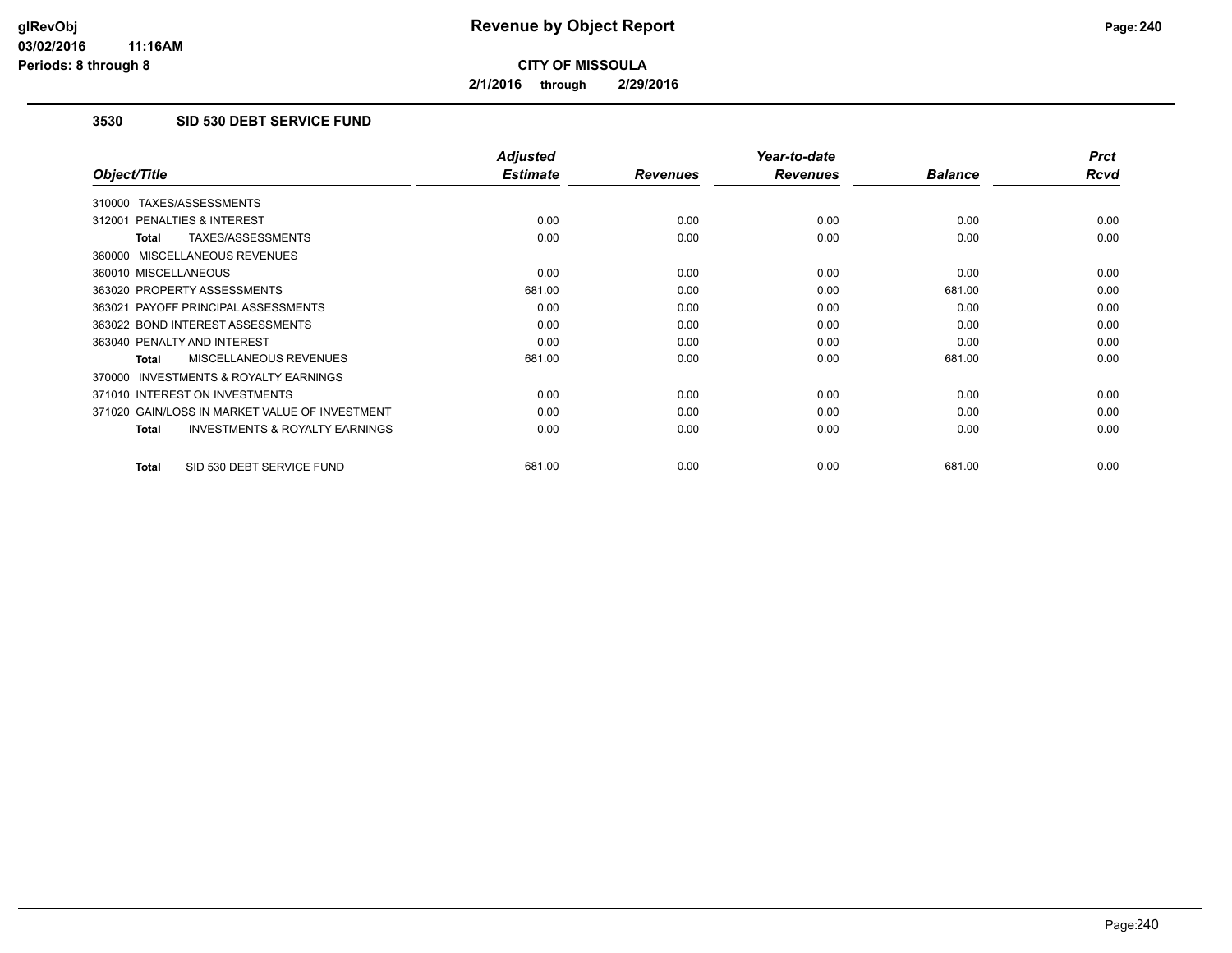**2/1/2016 through 2/29/2016**

**3531 SID 531 HICKORY ST CALMING**

**3531 SID 531 HICKORY ST CALMING**

|                                                           | <b>Adjusted</b> |                 | Year-to-date    |                | <b>Prct</b> |
|-----------------------------------------------------------|-----------------|-----------------|-----------------|----------------|-------------|
| Object/Title                                              | <b>Estimate</b> | <b>Revenues</b> | <b>Revenues</b> | <b>Balance</b> | <b>Rcvd</b> |
| 310000 TAXES/ASSESSMENTS                                  |                 |                 |                 |                |             |
| PENALTIES & INTEREST<br>312001                            | 0.00            | 0.00            | 0.00            | 0.00           | 0.00        |
| TAXES/ASSESSMENTS<br><b>Total</b>                         | 0.00            | 0.00            | 0.00            | 0.00           | 0.00        |
| MISCELLANEOUS REVENUES<br>360000                          |                 |                 |                 |                |             |
| 360010 MISCELLANEOUS                                      | 0.00            | 0.00            | 0.00            | 0.00           | 0.00        |
| 363020 PROPERTY ASSESSMENTS                               | 0.00            | 0.00            | 0.00            | 0.00           | 0.00        |
| 363021 PAYOFF PRINCIPAL ASSESSMENTS                       | 0.00            | 0.00            | 0.00            | 0.00           | 0.00        |
| 363022 BOND INTEREST ASSESSMENTS                          | 0.00            | 0.00            | 0.00            | 0.00           | 0.00        |
| 363040 PENALTY AND INTEREST                               | 0.00            | 0.00            | 0.00            | 0.00           | 0.00        |
| MISCELLANEOUS REVENUES<br><b>Total</b>                    | 0.00            | 0.00            | 0.00            | 0.00           | 0.00        |
| <b>INVESTMENTS &amp; ROYALTY EARNINGS</b><br>370000       |                 |                 |                 |                |             |
| 371010 INTEREST ON INVESTMENTS                            | 0.00            | 0.00            | 0.00            | 0.00           | 0.00        |
| 371020 GAIN/LOSS IN MARKET VALUE OF INVESTMENTS           | 0.00            | 0.00            | 0.00            | 0.00           | 0.00        |
| <b>INVESTMENTS &amp; ROYALTY EARNINGS</b><br><b>Total</b> | 0.00            | 0.00            | 0.00            | 0.00           | 0.00        |
| OTHER FINANCING SOURCES<br>380000                         |                 |                 |                 |                |             |
| 383000 OPERATING TRANSFERS                                | 0.00            | 0.00            | 0.00            | 0.00           | 0.00        |
| OTHER FINANCING SOURCES<br><b>Total</b>                   | 0.00            | 0.00            | 0.00            | 0.00           | 0.00        |
| SID 531 HICKORY ST CALMING<br><b>Total</b>                | 0.00            | 0.00            | 0.00            | 0.00           | 0.00        |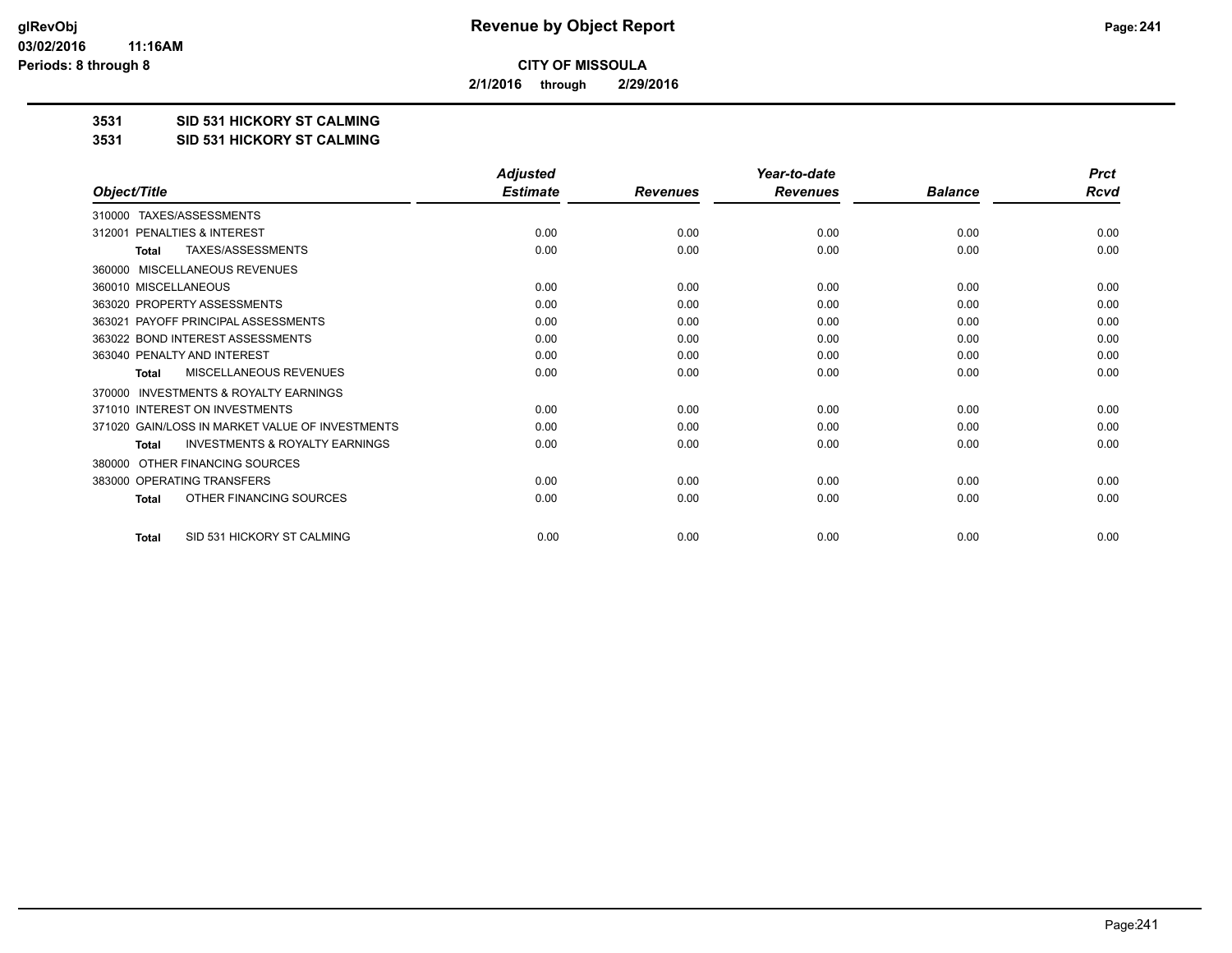**2/1/2016 through 2/29/2016**

# **3531 SID 531 HICKORY ST CALMING**

|                                                           | <b>Adjusted</b> |                 | Year-to-date    |                | <b>Prct</b> |
|-----------------------------------------------------------|-----------------|-----------------|-----------------|----------------|-------------|
| Object/Title                                              | <b>Estimate</b> | <b>Revenues</b> | <b>Revenues</b> | <b>Balance</b> | <b>Rcvd</b> |
| 310000 TAXES/ASSESSMENTS                                  |                 |                 |                 |                |             |
| 312001 PENALTIES & INTEREST                               | 0.00            | 0.00            | 0.00            | 0.00           | 0.00        |
| TAXES/ASSESSMENTS<br><b>Total</b>                         | 0.00            | 0.00            | 0.00            | 0.00           | 0.00        |
| 360000 MISCELLANEOUS REVENUES                             |                 |                 |                 |                |             |
| 360010 MISCELLANEOUS                                      | 0.00            | 0.00            | 0.00            | 0.00           | 0.00        |
| 363020 PROPERTY ASSESSMENTS                               | 0.00            | 0.00            | 0.00            | 0.00           | 0.00        |
| 363021 PAYOFF PRINCIPAL ASSESSMENTS                       | 0.00            | 0.00            | 0.00            | 0.00           | 0.00        |
| 363022 BOND INTEREST ASSESSMENTS                          | 0.00            | 0.00            | 0.00            | 0.00           | 0.00        |
| 363040 PENALTY AND INTEREST                               | 0.00            | 0.00            | 0.00            | 0.00           | 0.00        |
| MISCELLANEOUS REVENUES<br><b>Total</b>                    | 0.00            | 0.00            | 0.00            | 0.00           | 0.00        |
| <b>INVESTMENTS &amp; ROYALTY EARNINGS</b><br>370000       |                 |                 |                 |                |             |
| 371010 INTEREST ON INVESTMENTS                            | 0.00            | 0.00            | 0.00            | 0.00           | 0.00        |
| 371020 GAIN/LOSS IN MARKET VALUE OF INVESTMENT            | 0.00            | 0.00            | 0.00            | 0.00           | 0.00        |
| <b>INVESTMENTS &amp; ROYALTY EARNINGS</b><br><b>Total</b> | 0.00            | 0.00            | 0.00            | 0.00           | 0.00        |
| OTHER FINANCING SOURCES<br>380000                         |                 |                 |                 |                |             |
| 383000 OPERATING TRANSFERS                                | 0.00            | 0.00            | 0.00            | 0.00           | 0.00        |
| OTHER FINANCING SOURCES<br>Total                          | 0.00            | 0.00            | 0.00            | 0.00           | 0.00        |
| SID 531 HICKORY ST CALMING<br><b>Total</b>                | 0.00            | 0.00            | 0.00            | 0.00           | 0.00        |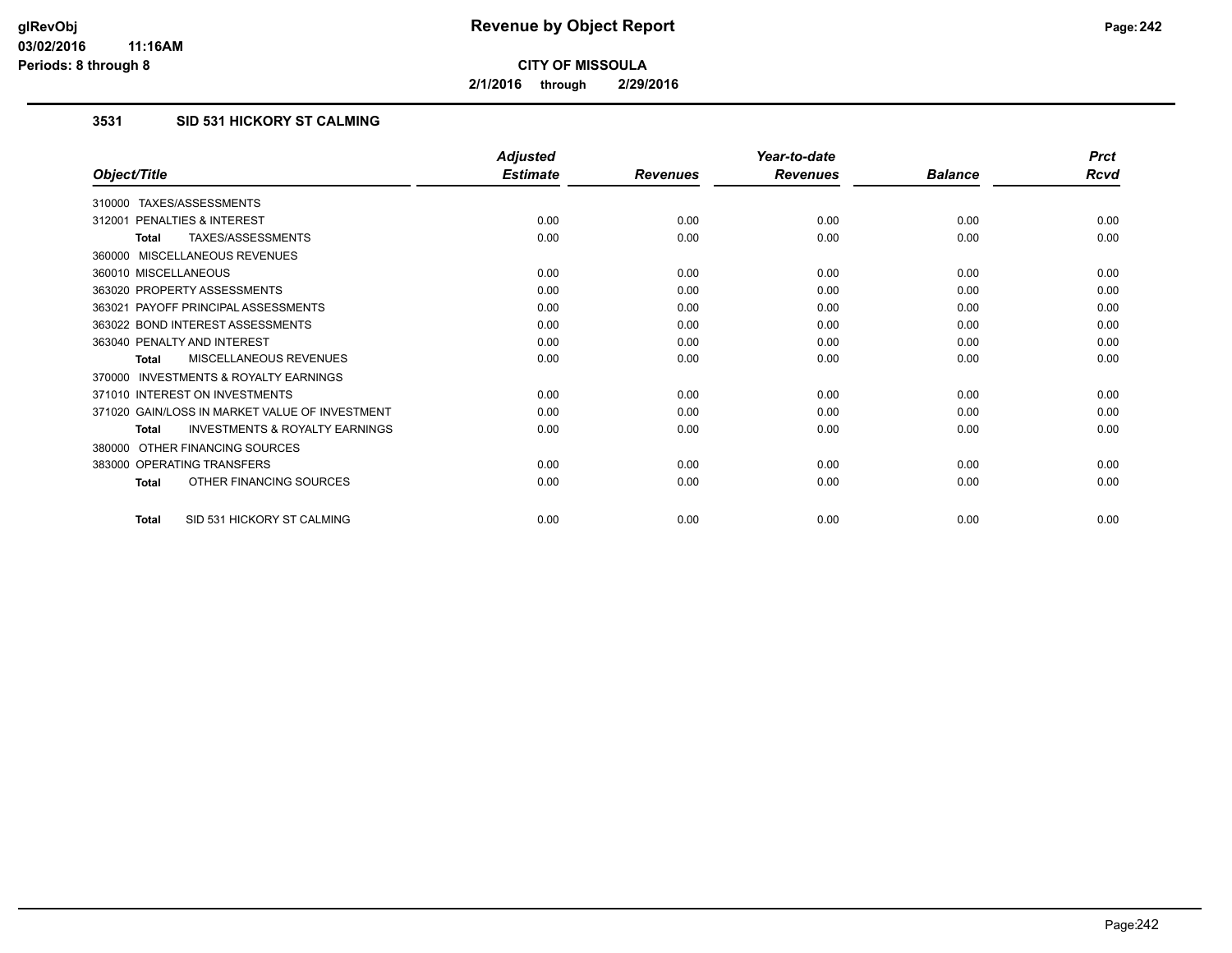**2/1/2016 through 2/29/2016**

**3532 SID 532 DEBT SERVICE FUND**

**3532 SID 532 DEBT SERVICE FUND**

|                                                           | <b>Adjusted</b> |                 | Year-to-date    |                | Prct  |
|-----------------------------------------------------------|-----------------|-----------------|-----------------|----------------|-------|
| Object/Title                                              | <b>Estimate</b> | <b>Revenues</b> | <b>Revenues</b> | <b>Balance</b> | Rcvd  |
| 360000 MISCELLANEOUS REVENUES                             |                 |                 |                 |                |       |
| 363020 PROPERTY ASSESSMENTS                               | 42,362.00       | 268.53          | 17.633.47       | 24,728.53      | 41.63 |
| 363021 PAYOFF PRINCIPAL ASSESSMENTS                       | 0.00            | 0.00            | 2.099.80        | $-2.099.80$    | 0.00  |
| 363022 BOND INTEREST ASSESSMENTS                          | 0.00            | 0.00            | 0.00            | 0.00           | 0.00  |
| 363040 PENALTY AND INTEREST                               | 0.00            | 4.49            | 4.49            | $-4.49$        | 0.00  |
| MISCELLANEOUS REVENUES<br>Total                           | 42,362.00       | 273.02          | 19.737.76       | 22.624.24      | 46.59 |
| 370000 INVESTMENTS & ROYALTY EARNINGS                     |                 |                 |                 |                |       |
| 371010 INTEREST ON INVESTMENTS                            | 0.00            | 0.00            | 0.00            | 0.00           | 0.00  |
| 371020 GAIN/LOSS IN MARKET VALUE OF INVESTMENTS           | 0.00            | 0.00            | 0.00            | 0.00           | 0.00  |
| <b>INVESTMENTS &amp; ROYALTY EARNINGS</b><br><b>Total</b> | 0.00            | 0.00            | 0.00            | 0.00           | 0.00  |
| SID 532 DEBT SERVICE FUND<br>Total                        | 42,362.00       | 273.02          | 19,737.76       | 22,624.24      | 46.59 |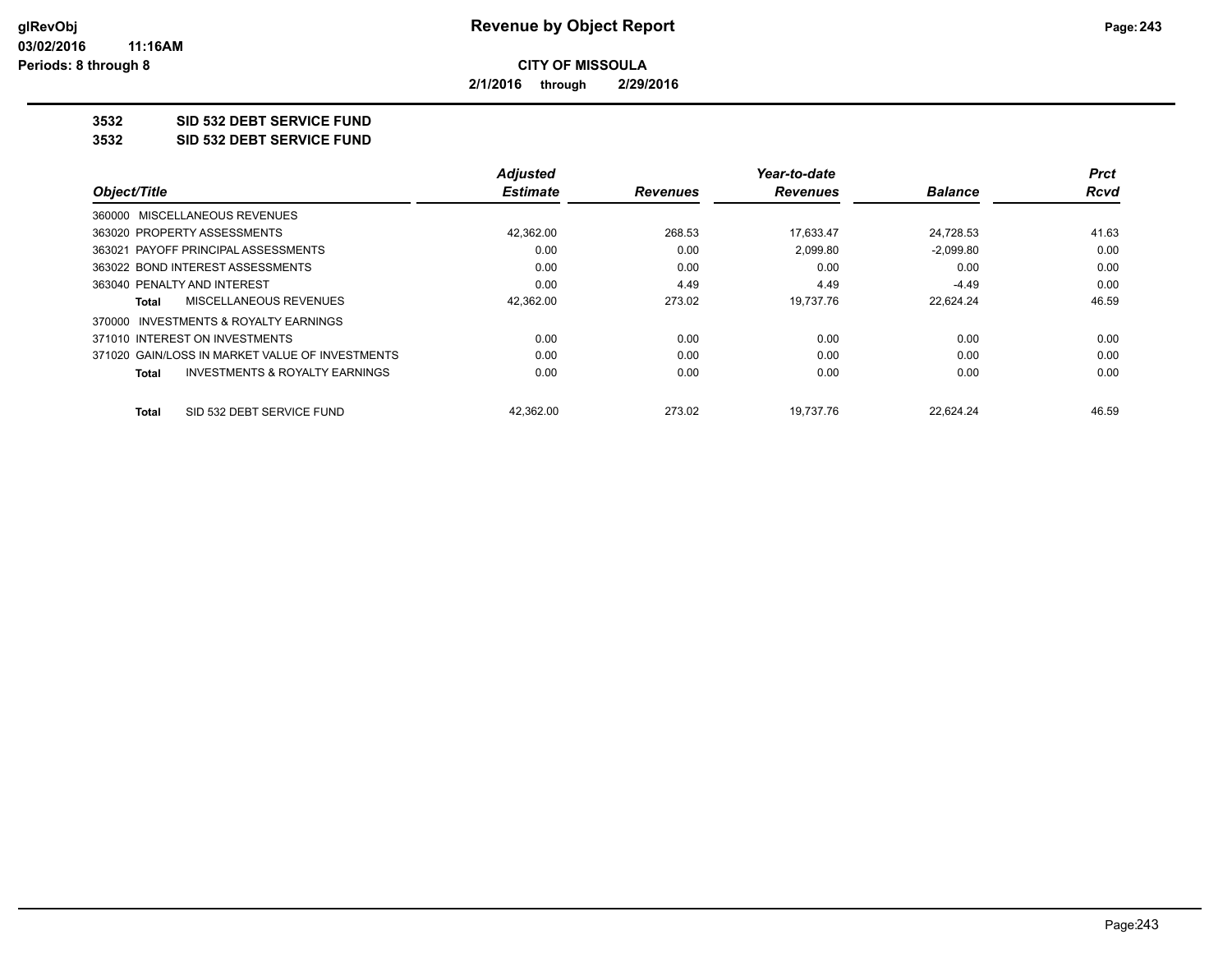**2/1/2016 through 2/29/2016**

### **3532 SID 532 DEBT SERVICE FUND**

|                                                    | <b>Adjusted</b> |                 | Year-to-date    |                | Prct        |
|----------------------------------------------------|-----------------|-----------------|-----------------|----------------|-------------|
| Object/Title                                       | <b>Estimate</b> | <b>Revenues</b> | <b>Revenues</b> | <b>Balance</b> | <b>Rcvd</b> |
| 360000 MISCELLANEOUS REVENUES                      |                 |                 |                 |                |             |
| 363020 PROPERTY ASSESSMENTS                        | 42.362.00       | 268.53          | 17.633.47       | 24.728.53      | 41.63       |
| 363021 PAYOFF PRINCIPAL ASSESSMENTS                | 0.00            | 0.00            | 2.099.80        | $-2.099.80$    | 0.00        |
| 363022 BOND INTEREST ASSESSMENTS                   | 0.00            | 0.00            | 0.00            | 0.00           | 0.00        |
| 363040 PENALTY AND INTEREST                        | 0.00            | 4.49            | 4.49            | $-4.49$        | 0.00        |
| MISCELLANEOUS REVENUES<br>Total                    | 42,362.00       | 273.02          | 19.737.76       | 22.624.24      | 46.59       |
| INVESTMENTS & ROYALTY EARNINGS<br>370000           |                 |                 |                 |                |             |
| 371010 INTEREST ON INVESTMENTS                     | 0.00            | 0.00            | 0.00            | 0.00           | 0.00        |
| 371020 GAIN/LOSS IN MARKET VALUE OF INVESTMENT     | 0.00            | 0.00            | 0.00            | 0.00           | 0.00        |
| <b>INVESTMENTS &amp; ROYALTY EARNINGS</b><br>Total | 0.00            | 0.00            | 0.00            | 0.00           | 0.00        |
| SID 532 DEBT SERVICE FUND<br><b>Total</b>          | 42.362.00       | 273.02          | 19.737.76       | 22.624.24      | 46.59       |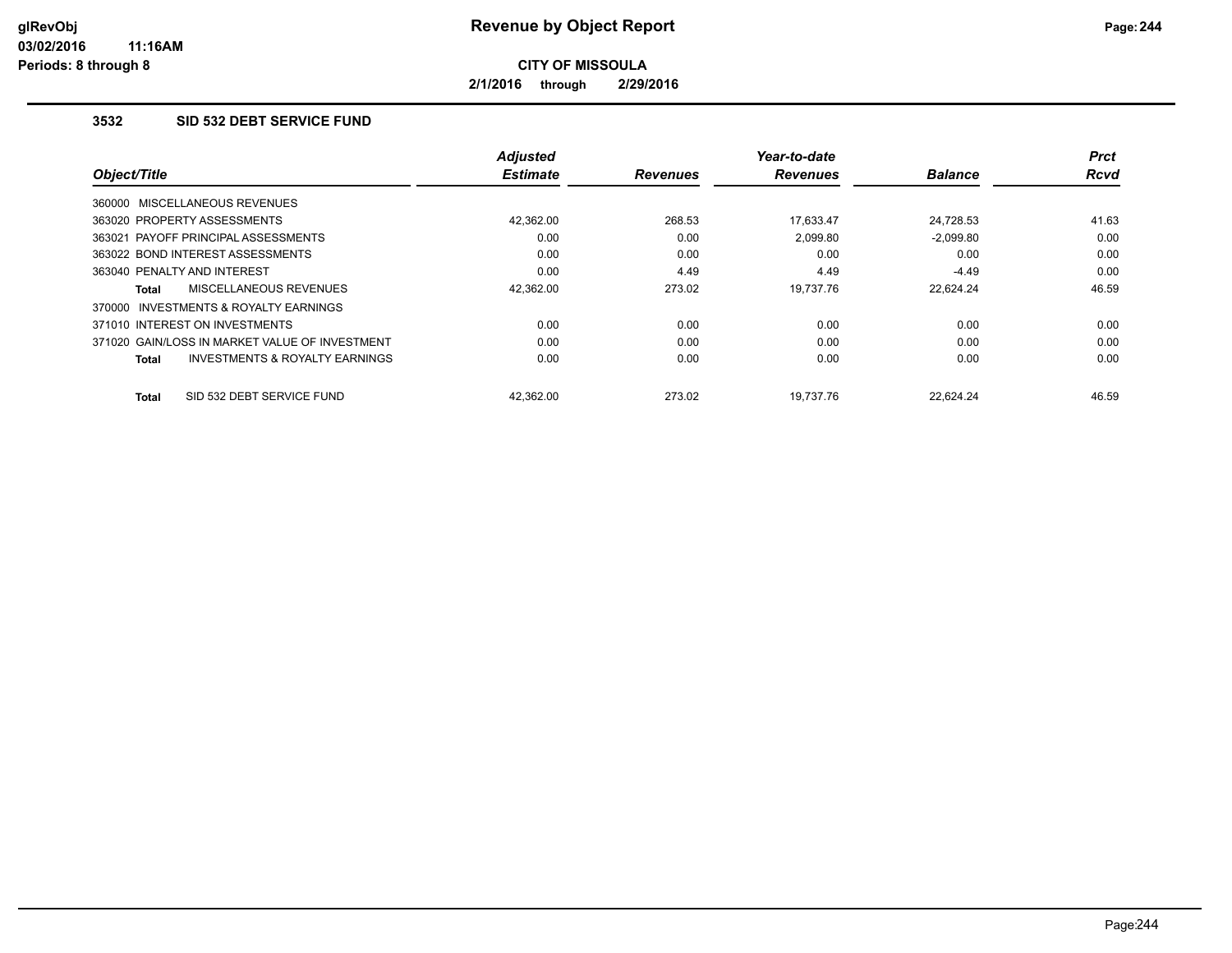**2/1/2016 through 2/29/2016**

### **3533 GILBERT ST SEWER SID DEBT FUND**

#### **3533 GILBERT ST SEWER SID DEBT FUND**

|                                                    | <b>Adjusted</b> |                 | Year-to-date    |                | <b>Prct</b> |
|----------------------------------------------------|-----------------|-----------------|-----------------|----------------|-------------|
| Object/Title                                       | <b>Estimate</b> | <b>Revenues</b> | <b>Revenues</b> | <b>Balance</b> | <b>Rcvd</b> |
| TAXES/ASSESSMENTS<br>310000                        |                 |                 |                 |                |             |
| PENALTIES & INTEREST<br>312001                     | 0.00            | 0.00            | 0.00            | 0.00           | 0.00        |
| TAXES/ASSESSMENTS<br>Total                         | 0.00            | 0.00            | 0.00            | 0.00           | 0.00        |
| <b>MISCELLANEOUS REVENUES</b><br>360000            |                 |                 |                 |                |             |
| 363020 PROPERTY ASSESSMENTS                        | 17,325.00       | 0.00            | 6,442.75        | 10,882.25      | 37.19       |
| 363021 PAYOFF PRINCIPAL ASSESSMENTS                | 0.00            | 0.00            | 979.82          | $-979.82$      | 0.00        |
| 363022 BOND INTEREST ASSESSMENTS                   | 0.00            | 0.00            | 0.00            | 0.00           | 0.00        |
| 363040 PENALTY AND INTEREST                        | 0.00            | 0.00            | 0.00            | 0.00           | 0.00        |
| MISCELLANEOUS REVENUES<br>Total                    | 17,325.00       | 0.00            | 7,422.57        | 9,902.43       | 42.84       |
| INVESTMENTS & ROYALTY EARNINGS<br>370000           |                 |                 |                 |                |             |
| 371010 INTEREST ON INVESTMENTS                     | 0.00            | 0.00            | 0.00            | 0.00           | 0.00        |
| 371020 GAIN/LOSS IN MARKET VALUE OF INVESTMENTS    | 0.00            | 0.00            | 0.00            | 0.00           | 0.00        |
| <b>INVESTMENTS &amp; ROYALTY EARNINGS</b><br>Total | 0.00            | 0.00            | 0.00            | 0.00           | 0.00        |
| OTHER FINANCING SOURCES<br>380000                  |                 |                 |                 |                |             |
| 381009 TRANSFERS IN                                | 0.00            | 0.00            | 0.00            | 0.00           | 0.00        |
| OTHER FINANCING SOURCES<br><b>Total</b>            | 0.00            | 0.00            | 0.00            | 0.00           | 0.00        |
| GILBERT ST SEWER SID DEBT FUND<br><b>Total</b>     | 17,325.00       | 0.00            | 7,422.57        | 9,902.43       | 42.84       |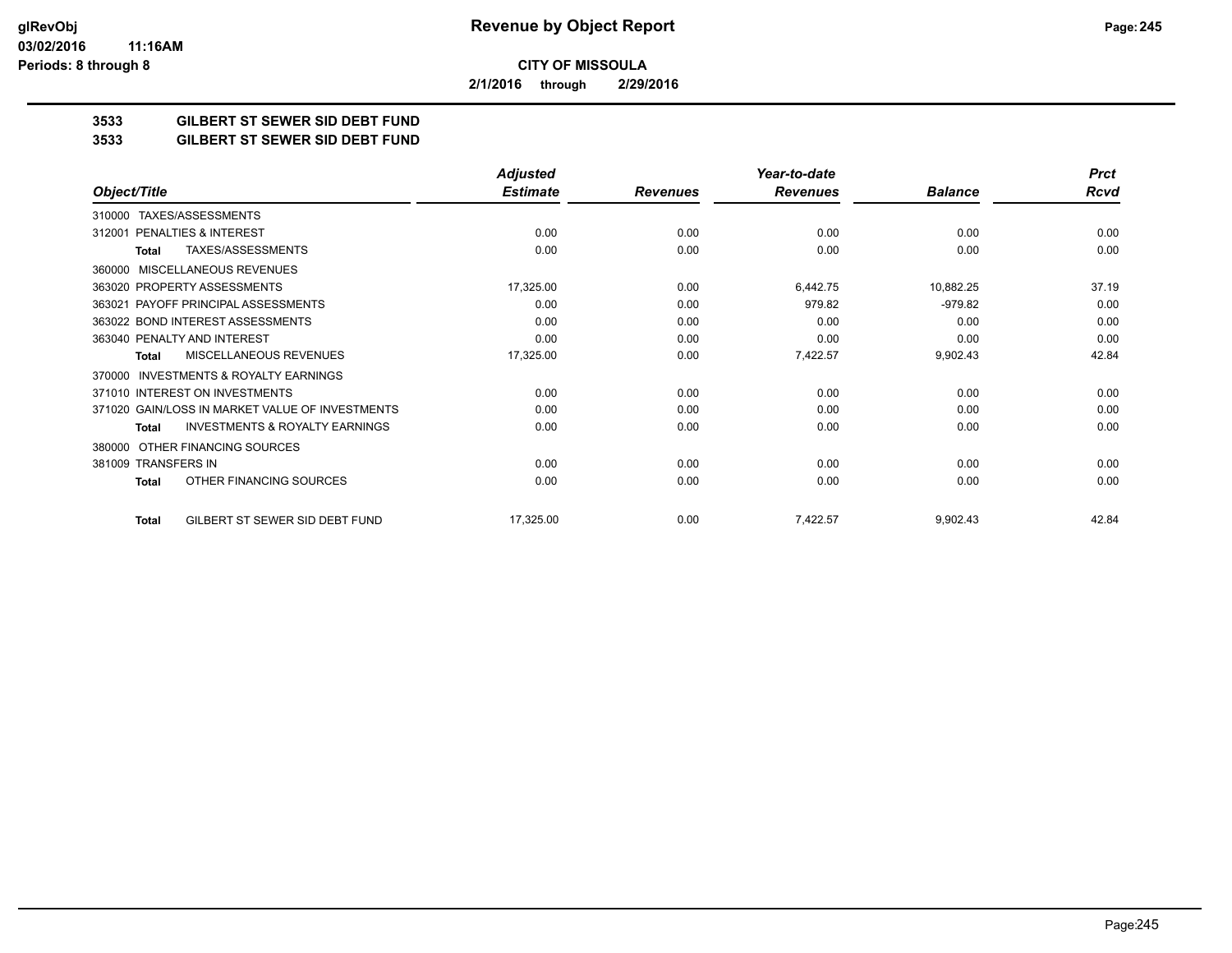**2/1/2016 through 2/29/2016**

### **3533 GILBERT ST SEWER SID DEBT FUND**

|                                                    | <b>Adjusted</b> |                 | Year-to-date    |                | <b>Prct</b> |
|----------------------------------------------------|-----------------|-----------------|-----------------|----------------|-------------|
| Object/Title                                       | <b>Estimate</b> | <b>Revenues</b> | <b>Revenues</b> | <b>Balance</b> | <b>Rcvd</b> |
| TAXES/ASSESSMENTS<br>310000                        |                 |                 |                 |                |             |
| <b>PENALTIES &amp; INTEREST</b><br>312001          | 0.00            | 0.00            | 0.00            | 0.00           | 0.00        |
| TAXES/ASSESSMENTS<br>Total                         | 0.00            | 0.00            | 0.00            | 0.00           | 0.00        |
| MISCELLANEOUS REVENUES<br>360000                   |                 |                 |                 |                |             |
| 363020 PROPERTY ASSESSMENTS                        | 17,325.00       | 0.00            | 6,442.75        | 10,882.25      | 37.19       |
| PAYOFF PRINCIPAL ASSESSMENTS<br>363021             | 0.00            | 0.00            | 979.82          | $-979.82$      | 0.00        |
| 363022 BOND INTEREST ASSESSMENTS                   | 0.00            | 0.00            | 0.00            | 0.00           | 0.00        |
| 363040 PENALTY AND INTEREST                        | 0.00            | 0.00            | 0.00            | 0.00           | 0.00        |
| MISCELLANEOUS REVENUES<br>Total                    | 17,325.00       | 0.00            | 7,422.57        | 9,902.43       | 42.84       |
| INVESTMENTS & ROYALTY EARNINGS<br>370000           |                 |                 |                 |                |             |
| 371010 INTEREST ON INVESTMENTS                     | 0.00            | 0.00            | 0.00            | 0.00           | 0.00        |
| 371020 GAIN/LOSS IN MARKET VALUE OF INVESTMENT     | 0.00            | 0.00            | 0.00            | 0.00           | 0.00        |
| <b>INVESTMENTS &amp; ROYALTY EARNINGS</b><br>Total | 0.00            | 0.00            | 0.00            | 0.00           | 0.00        |
| OTHER FINANCING SOURCES<br>380000                  |                 |                 |                 |                |             |
| 381009 TRANSFERS IN                                | 0.00            | 0.00            | 0.00            | 0.00           | 0.00        |
| OTHER FINANCING SOURCES<br><b>Total</b>            | 0.00            | 0.00            | 0.00            | 0.00           | 0.00        |
| GILBERT ST SEWER SID DEBT FUND<br><b>Total</b>     | 17,325.00       | 0.00            | 7,422.57        | 9,902.43       | 42.84       |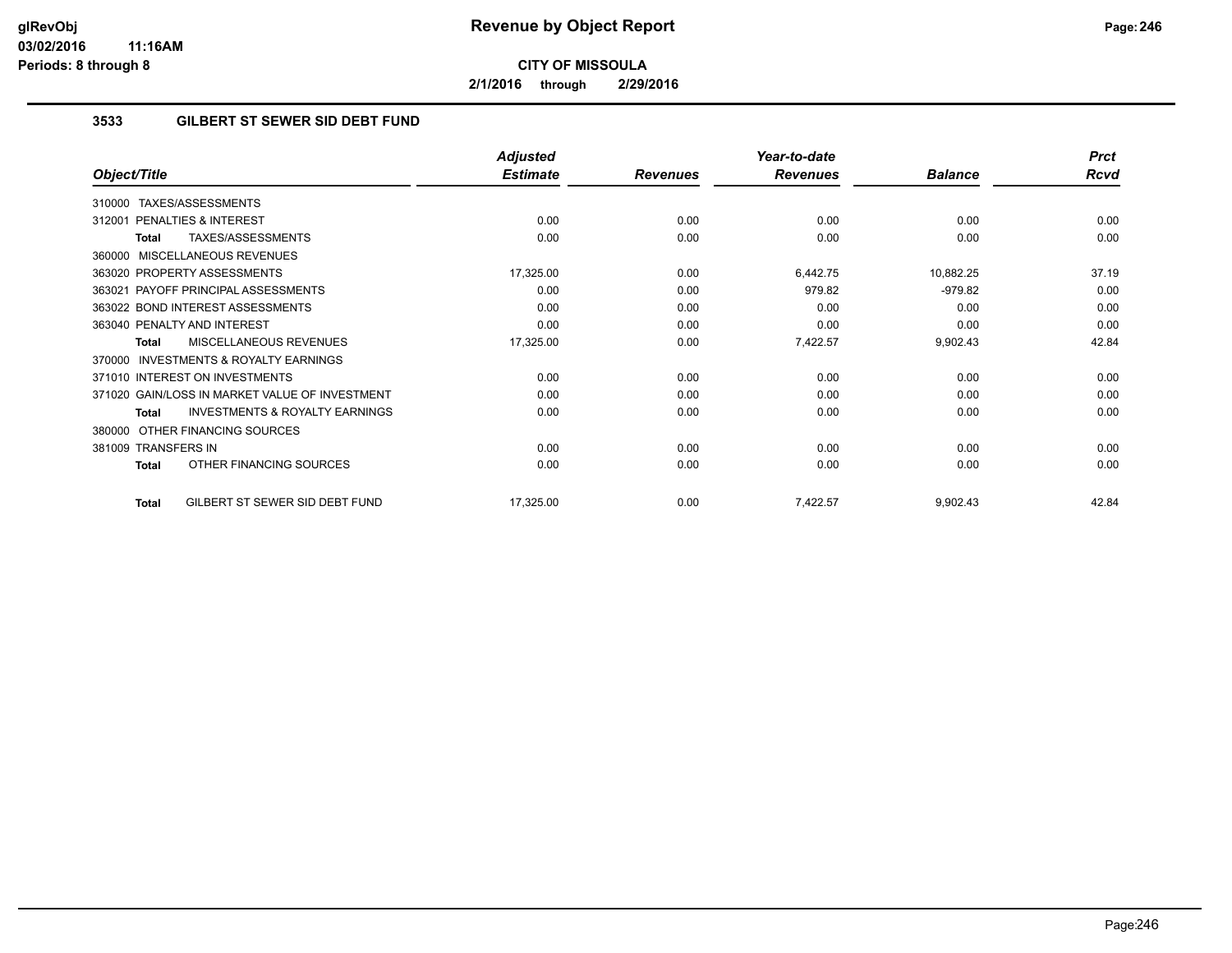**2/1/2016 through 2/29/2016**

# **3534 LINCOLNWOOD SEWER PHASE I**

#### **3534 LINCOLNWOOD SEWER PHASE I**

|                                                     | <b>Adjusted</b> |                 | Year-to-date    |                | <b>Prct</b> |
|-----------------------------------------------------|-----------------|-----------------|-----------------|----------------|-------------|
| Object/Title                                        | <b>Estimate</b> | <b>Revenues</b> | <b>Revenues</b> | <b>Balance</b> | <b>Rcvd</b> |
| TAXES/ASSESSMENTS<br>310000                         |                 |                 |                 |                |             |
| <b>PENALTIES &amp; INTEREST</b><br>312001           | 0.00            | 0.00            | 0.00            | 0.00           | 0.00        |
| TAXES/ASSESSMENTS<br><b>Total</b>                   | 0.00            | 0.00            | 0.00            | 0.00           | 0.00        |
| MISCELLANEOUS REVENUES<br>360000                    |                 |                 |                 |                |             |
| 363020 PROPERTY ASSESSMENTS                         | 17,963.00       | 407.28          | 8,107.47        | 9,855.53       | 45.13       |
| 363021 PAYOFF PRINCIPAL ASSESSMENTS                 | 0.00            | 0.00            | 0.00            | 0.00           | 0.00        |
| 363022 BOND INTEREST ASSESSMENTS                    | 0.00            | 0.00            | 0.00            | 0.00           | 0.00        |
| 363040 PENALTY AND INTEREST                         | 0.00            | 11.09           | 11.09           | $-11.09$       | 0.00        |
| <b>MISCELLANEOUS REVENUES</b><br>Total              | 17,963.00       | 418.37          | 8,118.56        | 9,844.44       | 45.20       |
| <b>INVESTMENTS &amp; ROYALTY EARNINGS</b><br>370000 |                 |                 |                 |                |             |
| 371010 INTEREST ON INVESTMENTS                      | 0.00            | 0.00            | 0.00            | 0.00           | 0.00        |
| 371020 GAIN/LOSS IN MARKET VALUE OF INVESTMENTS     | 0.00            | 0.00            | 0.00            | 0.00           | 0.00        |
| <b>INVESTMENTS &amp; ROYALTY EARNINGS</b><br>Total  | 0.00            | 0.00            | 0.00            | 0.00           | 0.00        |
| LINCOLNWOOD SEWER PHASE I<br><b>Total</b>           | 17,963.00       | 418.37          | 8,118.56        | 9,844.44       | 45.20       |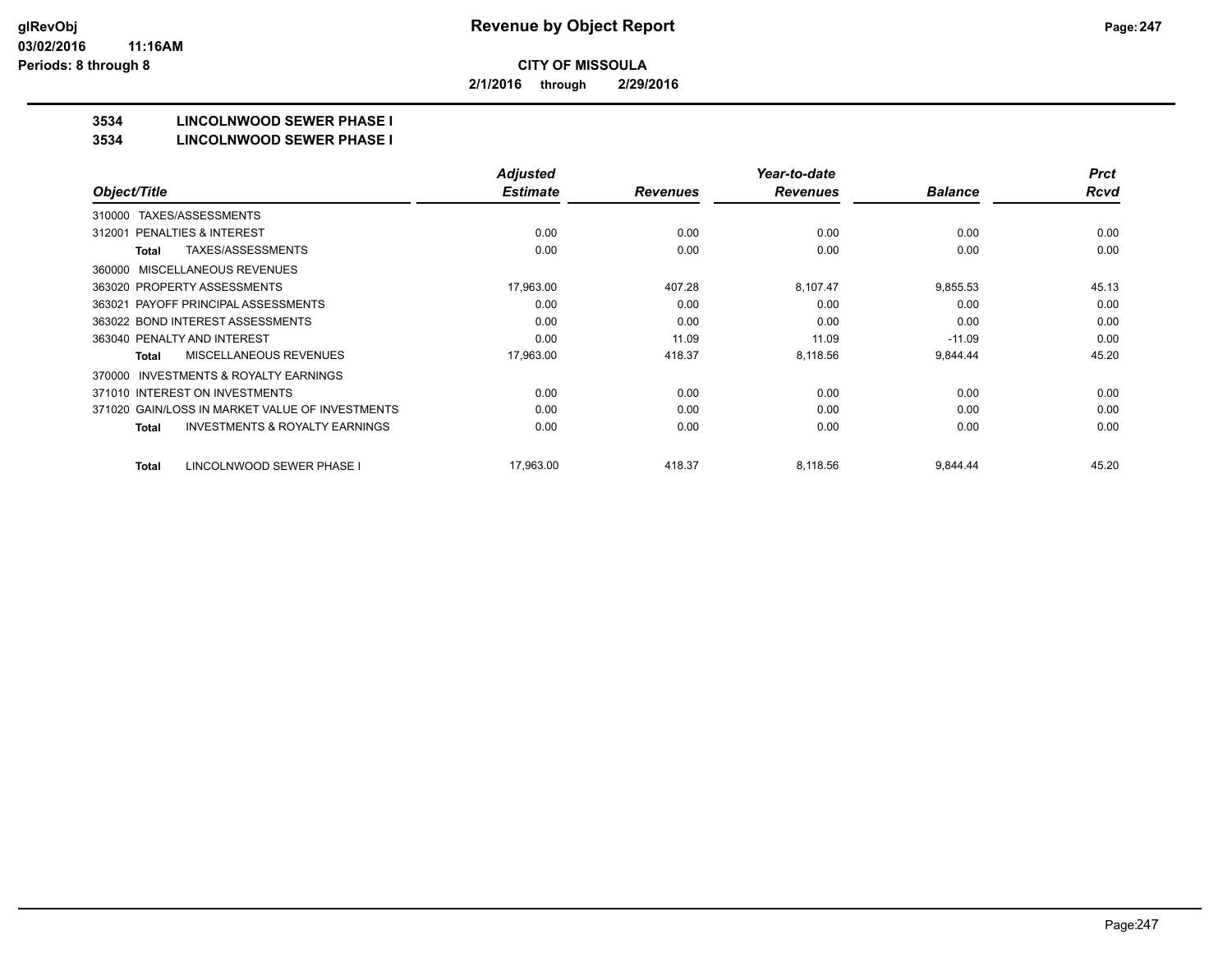**2/1/2016 through 2/29/2016**

# **3534 LINCOLNWOOD SEWER PHASE I**

|                                                           | <b>Adjusted</b> |                 | Year-to-date    |                | <b>Prct</b> |
|-----------------------------------------------------------|-----------------|-----------------|-----------------|----------------|-------------|
| Object/Title                                              | <b>Estimate</b> | <b>Revenues</b> | <b>Revenues</b> | <b>Balance</b> | <b>Rcvd</b> |
| TAXES/ASSESSMENTS<br>310000                               |                 |                 |                 |                |             |
| PENALTIES & INTEREST<br>312001                            | 0.00            | 0.00            | 0.00            | 0.00           | 0.00        |
| TAXES/ASSESSMENTS<br>Total                                | 0.00            | 0.00            | 0.00            | 0.00           | 0.00        |
| 360000 MISCELLANEOUS REVENUES                             |                 |                 |                 |                |             |
| 363020 PROPERTY ASSESSMENTS                               | 17,963.00       | 407.28          | 8,107.47        | 9,855.53       | 45.13       |
| 363021 PAYOFF PRINCIPAL ASSESSMENTS                       | 0.00            | 0.00            | 0.00            | 0.00           | 0.00        |
| 363022 BOND INTEREST ASSESSMENTS                          | 0.00            | 0.00            | 0.00            | 0.00           | 0.00        |
| 363040 PENALTY AND INTEREST                               | 0.00            | 11.09           | 11.09           | $-11.09$       | 0.00        |
| <b>MISCELLANEOUS REVENUES</b><br>Total                    | 17,963.00       | 418.37          | 8,118.56        | 9,844.44       | 45.20       |
| <b>INVESTMENTS &amp; ROYALTY EARNINGS</b><br>370000       |                 |                 |                 |                |             |
| 371010 INTEREST ON INVESTMENTS                            | 0.00            | 0.00            | 0.00            | 0.00           | 0.00        |
| 371020 GAIN/LOSS IN MARKET VALUE OF INVESTMENT            | 0.00            | 0.00            | 0.00            | 0.00           | 0.00        |
| <b>INVESTMENTS &amp; ROYALTY EARNINGS</b><br><b>Total</b> | 0.00            | 0.00            | 0.00            | 0.00           | 0.00        |
| LINCOLNWOOD SEWER PHASE I<br>Total                        | 17,963.00       | 418.37          | 8,118.56        | 9,844.44       | 45.20       |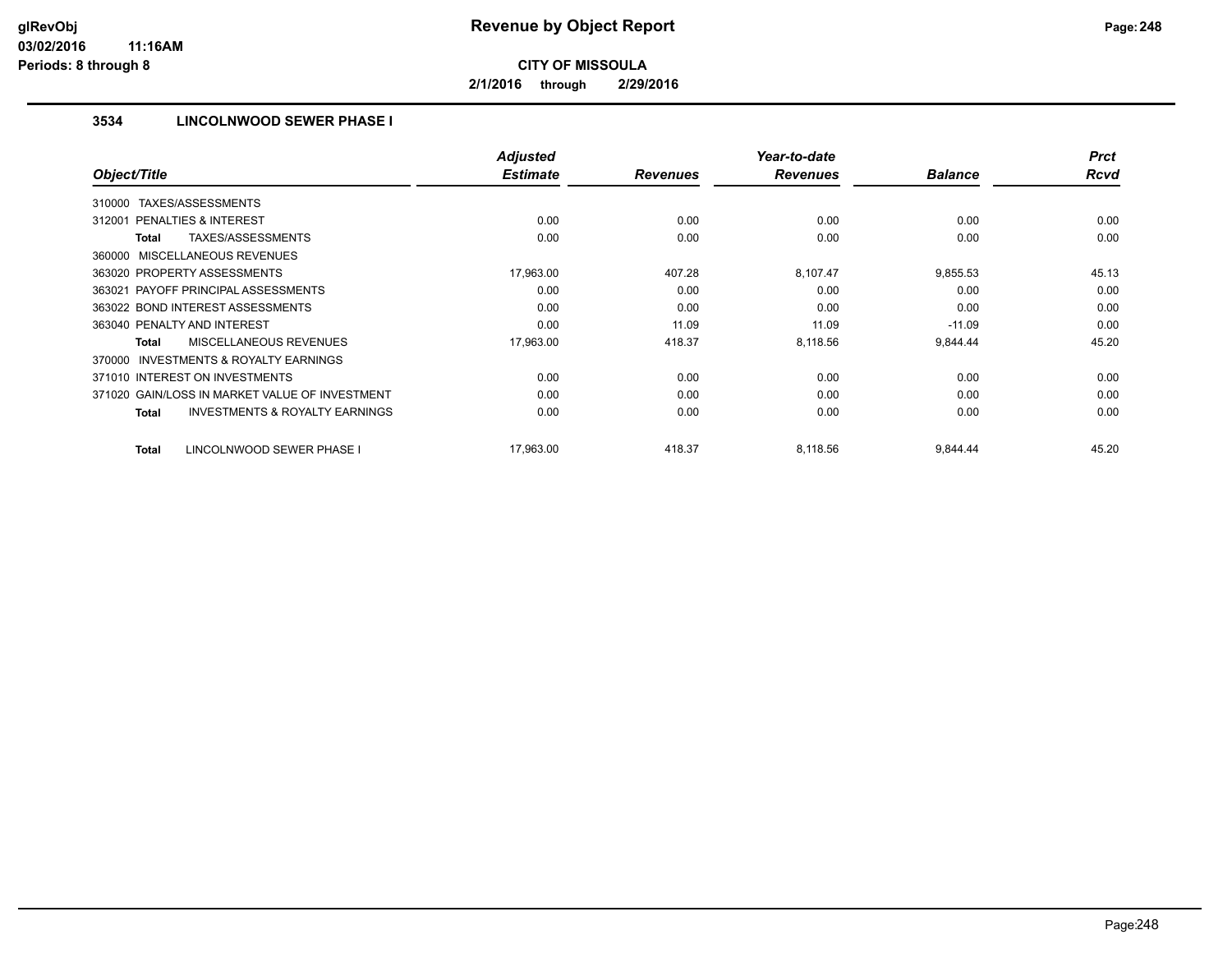**2/1/2016 through 2/29/2016**

# **3535 SLANT STREET TRAFFIC CALMING**

#### **3535 SLANT STREET TRAFFIC CALMING**

|                                                           | <b>Adjusted</b> |                 | Year-to-date    |                | <b>Prct</b> |
|-----------------------------------------------------------|-----------------|-----------------|-----------------|----------------|-------------|
| Object/Title                                              | <b>Estimate</b> | <b>Revenues</b> | <b>Revenues</b> | <b>Balance</b> | Rcvd        |
| TAXES/ASSESSMENTS<br>310000                               |                 |                 |                 |                |             |
| PENALTIES & INTEREST<br>312001                            | 0.00            | 0.00            | 0.00            | 0.00           | 0.00        |
| <b>TAXES/ASSESSMENTS</b><br><b>Total</b>                  | 0.00            | 0.00            | 0.00            | 0.00           | 0.00        |
| <b>MISCELLANEOUS REVENUES</b><br>360000                   |                 |                 |                 |                |             |
| 360010 MISCELLANEOUS                                      | 0.00            | 0.00            | 0.00            | 0.00           | 0.00        |
| 363020 PROPERTY ASSESSMENTS                               | 0.00            | 60.76           | 2,268.89        | $-2,268.89$    | 0.00        |
| PAYOFF PRINCIPAL ASSESSMENTS<br>363021                    | 0.00            | 0.00            | 19.87           | $-19.87$       | 0.00        |
| 363022 BOND INTEREST ASSESSMENTS                          | 0.00            | 0.00            | 0.00            | 0.00           | 0.00        |
| 363040 PENALTY AND INTEREST                               | 0.00            | 0.93            | 1.39            | $-1.39$        | 0.00        |
| MISCELLANEOUS REVENUES<br><b>Total</b>                    | 0.00            | 61.69           | 2,290.15        | $-2,290.15$    | 0.00        |
| INVESTMENTS & ROYALTY EARNINGS<br>370000                  |                 |                 |                 |                |             |
| 371010 INTEREST ON INVESTMENTS                            | 0.00            | 0.00            | 0.00            | 0.00           | 0.00        |
| 371020 GAIN/LOSS IN MARKET VALUE OF INVESTMENTS           | 0.00            | 0.00            | 0.00            | 0.00           | 0.00        |
| <b>INVESTMENTS &amp; ROYALTY EARNINGS</b><br><b>Total</b> | 0.00            | 0.00            | 0.00            | 0.00           | 0.00        |
| OTHER FINANCING SOURCES<br>380000                         |                 |                 |                 |                |             |
| 383000 OPERATING TRANSFERS                                | 0.00            | 0.00            | 0.00            | 0.00           | 0.00        |
| OTHER FINANCING SOURCES<br><b>Total</b>                   | 0.00            | 0.00            | 0.00            | 0.00           | 0.00        |
| SLANT STREET TRAFFIC CALMING<br><b>Total</b>              | 0.00            | 61.69           | 2,290.15        | $-2,290.15$    | 0.00        |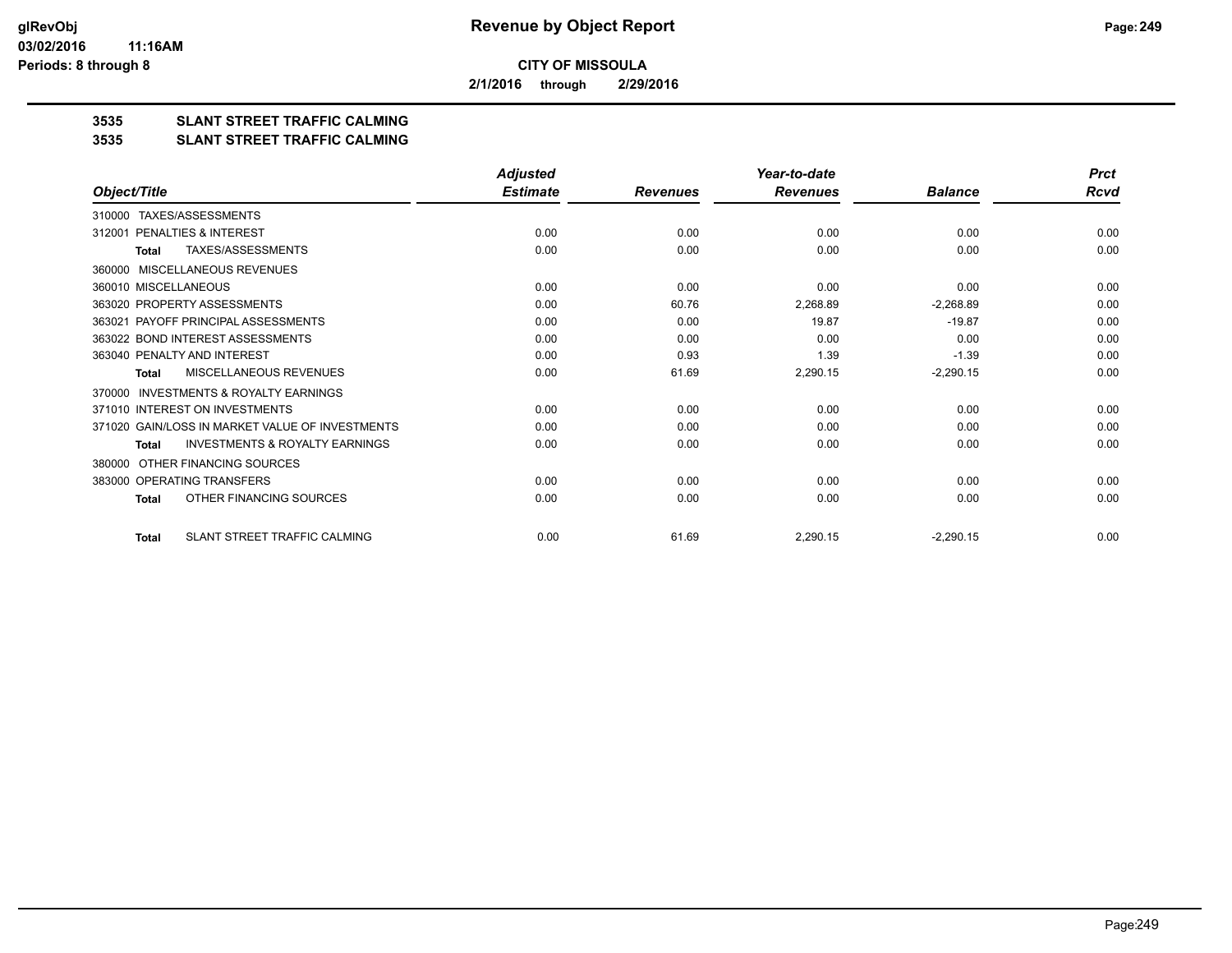**2/1/2016 through 2/29/2016**

## **3535 SLANT STREET TRAFFIC CALMING**

|                                                     | <b>Adjusted</b> |                 | Year-to-date    |                | <b>Prct</b> |
|-----------------------------------------------------|-----------------|-----------------|-----------------|----------------|-------------|
| Object/Title                                        | <b>Estimate</b> | <b>Revenues</b> | <b>Revenues</b> | <b>Balance</b> | <b>Rcvd</b> |
| 310000 TAXES/ASSESSMENTS                            |                 |                 |                 |                |             |
| PENALTIES & INTEREST<br>312001                      | 0.00            | 0.00            | 0.00            | 0.00           | 0.00        |
| TAXES/ASSESSMENTS<br><b>Total</b>                   | 0.00            | 0.00            | 0.00            | 0.00           | 0.00        |
| 360000 MISCELLANEOUS REVENUES                       |                 |                 |                 |                |             |
| 360010 MISCELLANEOUS                                | 0.00            | 0.00            | 0.00            | 0.00           | 0.00        |
| 363020 PROPERTY ASSESSMENTS                         | 0.00            | 60.76           | 2,268.89        | $-2,268.89$    | 0.00        |
| 363021 PAYOFF PRINCIPAL ASSESSMENTS                 | 0.00            | 0.00            | 19.87           | $-19.87$       | 0.00        |
| 363022 BOND INTEREST ASSESSMENTS                    | 0.00            | 0.00            | 0.00            | 0.00           | 0.00        |
| 363040 PENALTY AND INTEREST                         | 0.00            | 0.93            | 1.39            | $-1.39$        | 0.00        |
| MISCELLANEOUS REVENUES<br><b>Total</b>              | 0.00            | 61.69           | 2,290.15        | $-2,290.15$    | 0.00        |
| <b>INVESTMENTS &amp; ROYALTY EARNINGS</b><br>370000 |                 |                 |                 |                |             |
| 371010 INTEREST ON INVESTMENTS                      | 0.00            | 0.00            | 0.00            | 0.00           | 0.00        |
| 371020 GAIN/LOSS IN MARKET VALUE OF INVESTMENT      | 0.00            | 0.00            | 0.00            | 0.00           | 0.00        |
| <b>INVESTMENTS &amp; ROYALTY EARNINGS</b><br>Total  | 0.00            | 0.00            | 0.00            | 0.00           | 0.00        |
| OTHER FINANCING SOURCES<br>380000                   |                 |                 |                 |                |             |
| 383000 OPERATING TRANSFERS                          | 0.00            | 0.00            | 0.00            | 0.00           | 0.00        |
| OTHER FINANCING SOURCES<br><b>Total</b>             | 0.00            | 0.00            | 0.00            | 0.00           | 0.00        |
| <b>SLANT STREET TRAFFIC CALMING</b><br><b>Total</b> | 0.00            | 61.69           | 2,290.15        | $-2,290.15$    | 0.00        |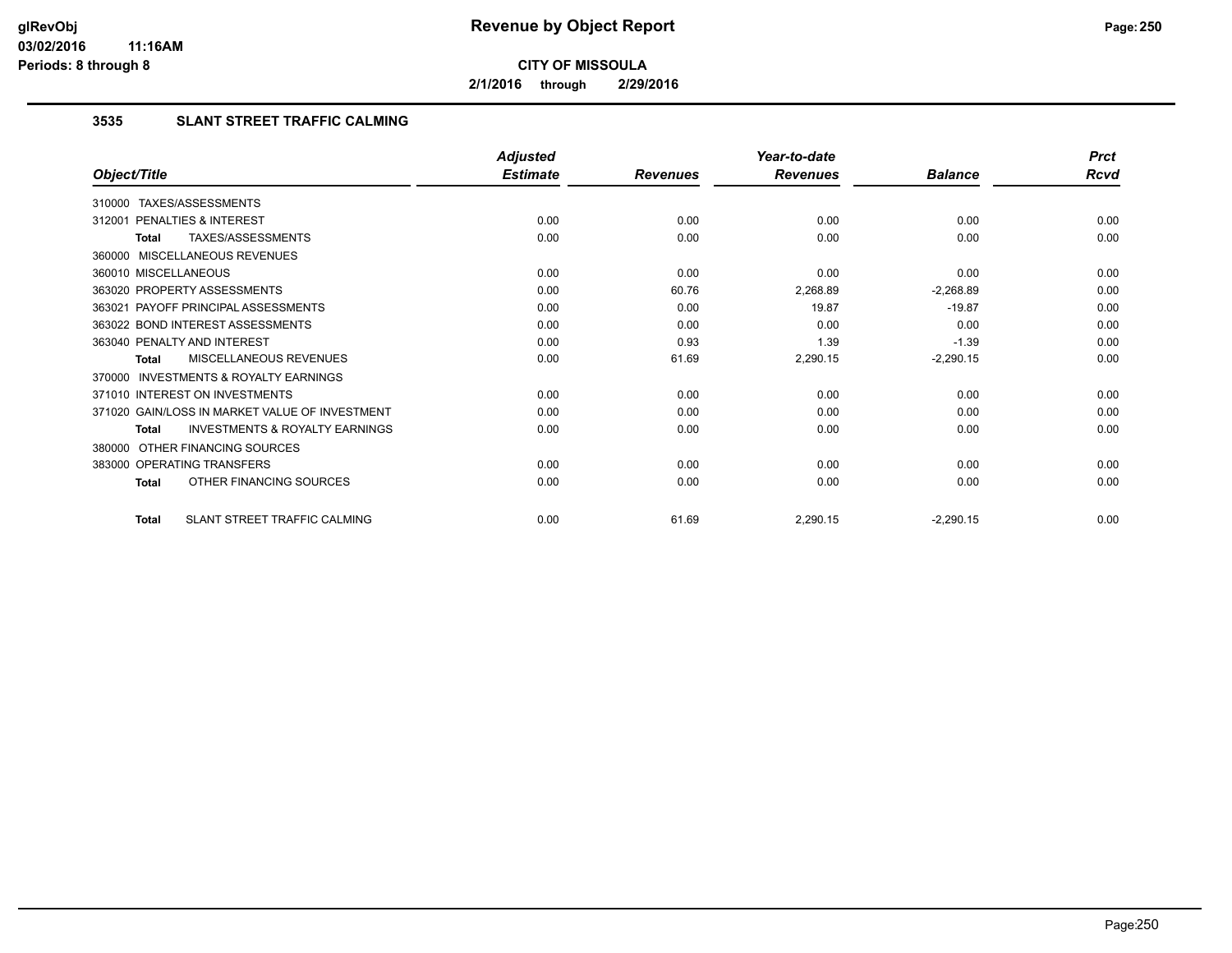**2/1/2016 through 2/29/2016**

# **3536 LINCOLNWOOD SEWER PHASE II**

#### **3536 LINCOLNWOOD SEWER PHASE II**

|                                                     | <b>Adjusted</b> |                 | Year-to-date    |                | <b>Prct</b> |
|-----------------------------------------------------|-----------------|-----------------|-----------------|----------------|-------------|
| Object/Title                                        | <b>Estimate</b> | <b>Revenues</b> | <b>Revenues</b> | <b>Balance</b> | Rcvd        |
| TAXES/ASSESSMENTS<br>310000                         |                 |                 |                 |                |             |
| <b>PENALTIES &amp; INTEREST</b><br>312001           | 0.00            | 0.00            | 0.00            | 0.00           | 0.00        |
| TAXES/ASSESSMENTS<br>Total                          | 0.00            | 0.00            | 0.00            | 0.00           | 0.00        |
| MISCELLANEOUS REVENUES<br>360000                    |                 |                 |                 |                |             |
| 363020 PROPERTY ASSESSMENTS                         | 31,350.00       | 333.21          | 14,772.49       | 16,577.51      | 47.12       |
| 363021 PAYOFF PRINCIPAL ASSESSMENTS                 | 0.00            | 0.00            | 0.00            | 0.00           | 0.00        |
| 363022 BOND INTEREST ASSESSMENTS                    | 0.00            | 0.00            | 0.00            | 0.00           | 0.00        |
| 363040 PENALTY AND INTEREST                         | 0.00            | 5.43            | 5.43            | $-5.43$        | 0.00        |
| <b>MISCELLANEOUS REVENUES</b><br>Total              | 31,350.00       | 338.64          | 14,777.92       | 16,572.08      | 47.14       |
| <b>INVESTMENTS &amp; ROYALTY EARNINGS</b><br>370000 |                 |                 |                 |                |             |
| 371010 INTEREST ON INVESTMENTS                      | 0.00            | 0.00            | 0.00            | 0.00           | 0.00        |
| 371020 GAIN/LOSS IN MARKET VALUE OF INVESTMENTS     | 0.00            | 0.00            | 0.00            | 0.00           | 0.00        |
| <b>INVESTMENTS &amp; ROYALTY EARNINGS</b><br>Total  | 0.00            | 0.00            | 0.00            | 0.00           | 0.00        |
| LINCOLNWOOD SEWER PHASE II<br><b>Total</b>          | 31,350.00       | 338.64          | 14,777.92       | 16,572.08      | 47.14       |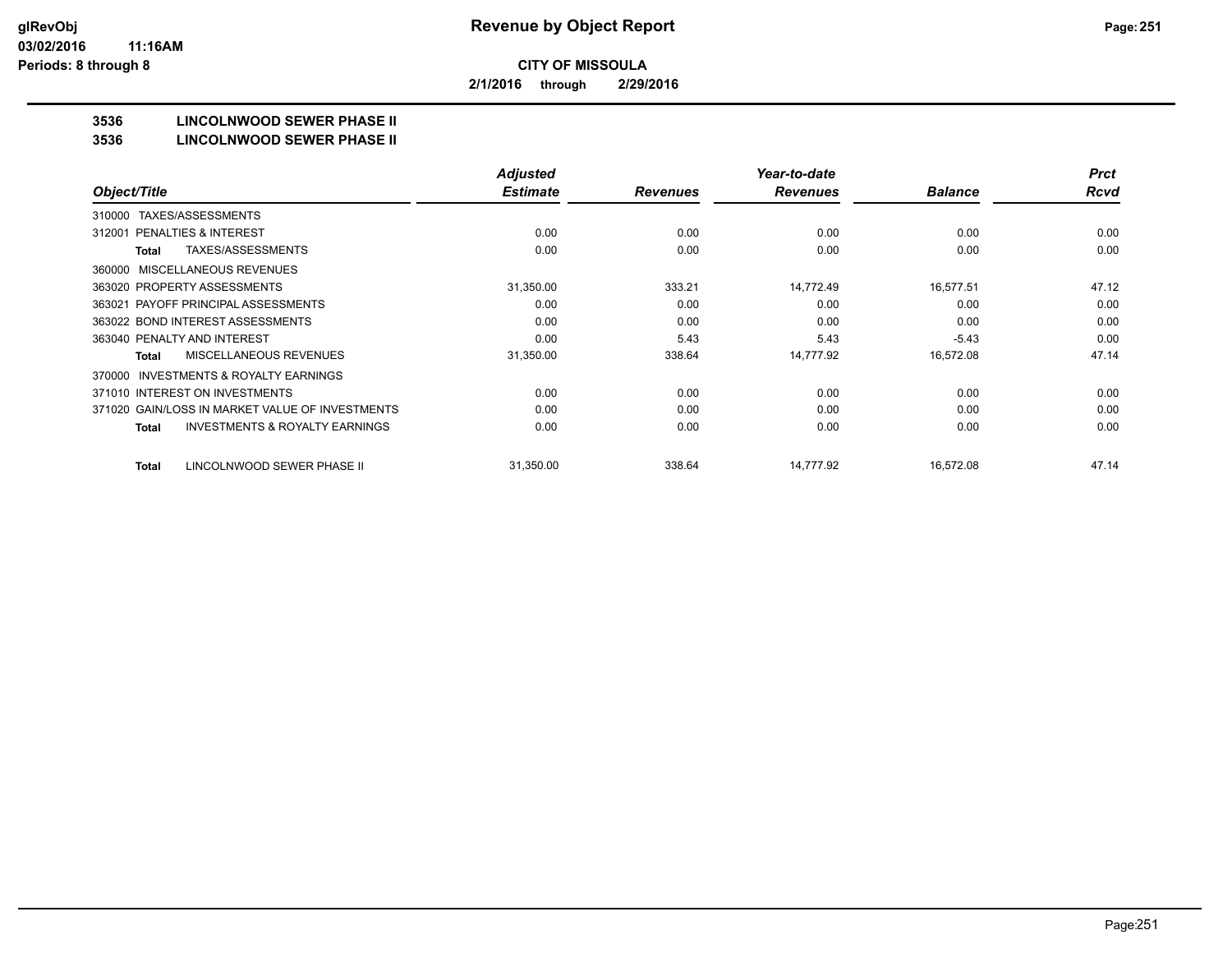**2/1/2016 through 2/29/2016**

## **3536 LINCOLNWOOD SEWER PHASE II**

|                                                           | <b>Adjusted</b> |                 | Year-to-date    |                | <b>Prct</b> |
|-----------------------------------------------------------|-----------------|-----------------|-----------------|----------------|-------------|
| Object/Title                                              | <b>Estimate</b> | <b>Revenues</b> | <b>Revenues</b> | <b>Balance</b> | <b>Rcvd</b> |
| TAXES/ASSESSMENTS<br>310000                               |                 |                 |                 |                |             |
| PENALTIES & INTEREST<br>312001                            | 0.00            | 0.00            | 0.00            | 0.00           | 0.00        |
| TAXES/ASSESSMENTS<br>Total                                | 0.00            | 0.00            | 0.00            | 0.00           | 0.00        |
| 360000 MISCELLANEOUS REVENUES                             |                 |                 |                 |                |             |
| 363020 PROPERTY ASSESSMENTS                               | 31,350.00       | 333.21          | 14,772.49       | 16,577.51      | 47.12       |
| 363021 PAYOFF PRINCIPAL ASSESSMENTS                       | 0.00            | 0.00            | 0.00            | 0.00           | 0.00        |
| 363022 BOND INTEREST ASSESSMENTS                          | 0.00            | 0.00            | 0.00            | 0.00           | 0.00        |
| 363040 PENALTY AND INTEREST                               | 0.00            | 5.43            | 5.43            | $-5.43$        | 0.00        |
| <b>MISCELLANEOUS REVENUES</b><br>Total                    | 31,350.00       | 338.64          | 14,777.92       | 16,572.08      | 47.14       |
| <b>INVESTMENTS &amp; ROYALTY EARNINGS</b><br>370000       |                 |                 |                 |                |             |
| 371010 INTEREST ON INVESTMENTS                            | 0.00            | 0.00            | 0.00            | 0.00           | 0.00        |
| 371020 GAIN/LOSS IN MARKET VALUE OF INVESTMENT            | 0.00            | 0.00            | 0.00            | 0.00           | 0.00        |
| <b>INVESTMENTS &amp; ROYALTY EARNINGS</b><br><b>Total</b> | 0.00            | 0.00            | 0.00            | 0.00           | 0.00        |
| LINCOLNWOOD SEWER PHASE II<br><b>Total</b>                | 31,350.00       | 338.64          | 14,777.92       | 16,572.08      | 47.14       |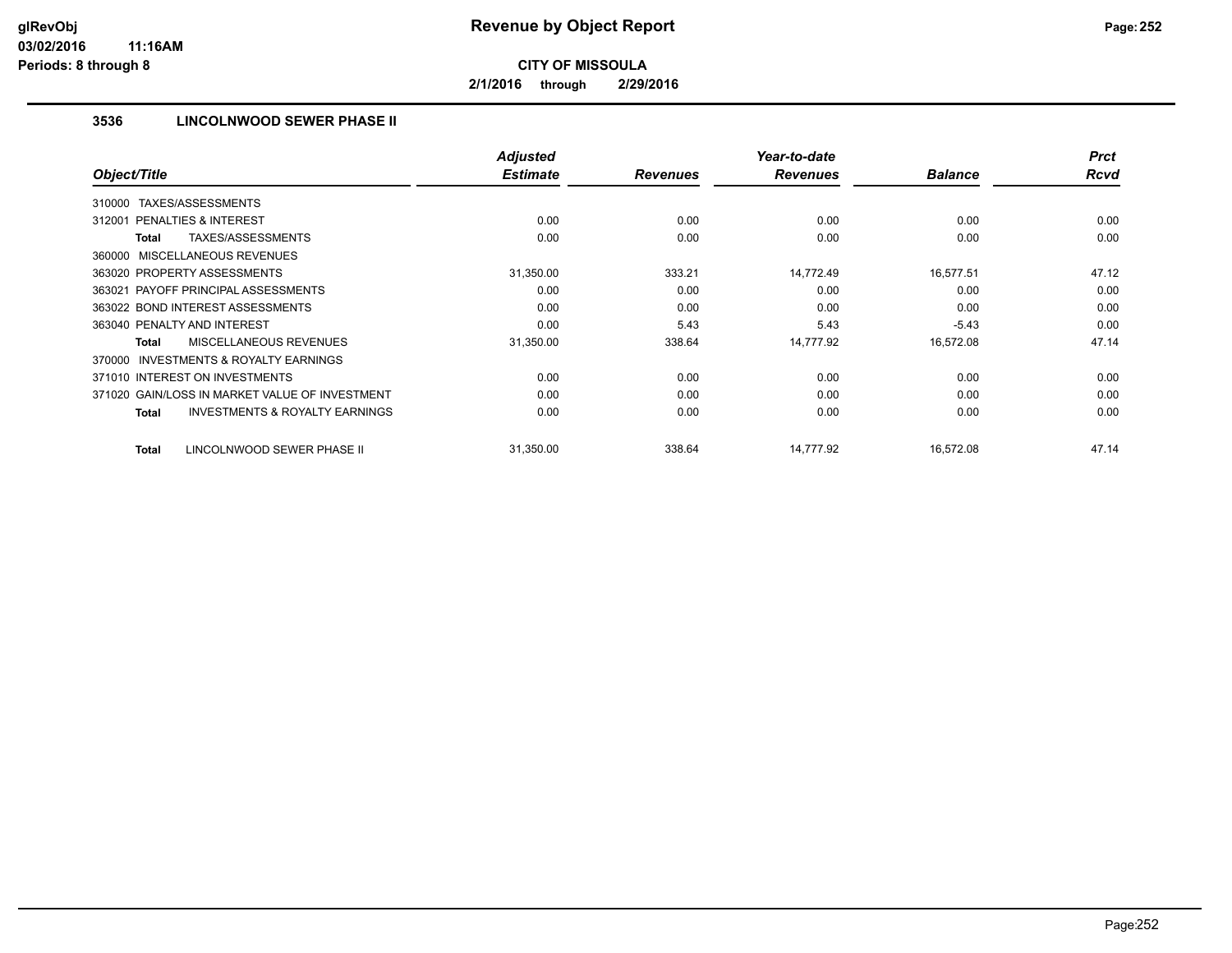**2/1/2016 through 2/29/2016**

## **3539 SOUTH 4TH STREET W TRAFFIC**

#### **3539 SOUTH 4TH STREET W TRAFFIC**

|                                                     | <b>Adjusted</b> |                 | Year-to-date    |                | <b>Prct</b> |
|-----------------------------------------------------|-----------------|-----------------|-----------------|----------------|-------------|
| Object/Title                                        | <b>Estimate</b> | <b>Revenues</b> | <b>Revenues</b> | <b>Balance</b> | Rcvd        |
| TAXES/ASSESSMENTS<br>310000                         |                 |                 |                 |                |             |
| PENALTIES & INTEREST<br>312001                      | 0.00            | 0.00            | 0.00            | 0.00           | 0.00        |
| TAXES/ASSESSMENTS<br><b>Total</b>                   | 0.00            | 0.00            | 0.00            | 0.00           | 0.00        |
| MISCELLANEOUS REVENUES<br>360000                    |                 |                 |                 |                |             |
| 360010 MISCELLANEOUS                                | 0.00            | 0.00            | 0.00            | 0.00           | 0.00        |
| 363020 PROPERTY ASSESSMENTS                         | 0.00            | 36.63           | 805.85          | $-805.85$      | 0.00        |
| PAYOFF PRINCIPAL ASSESSMENTS<br>363021              | 0.00            | 0.00            | 0.00            | 0.00           | 0.00        |
| 363022 BOND INTEREST ASSESSMENTS                    | 0.00            | 0.00            | 0.00            | 0.00           | 0.00        |
| 363040 PENALTY AND INTEREST                         | 0.00            | 0.74            | 0.74            | $-0.74$        | 0.00        |
| MISCELLANEOUS REVENUES<br>Total                     | 0.00            | 37.37           | 806.59          | $-806.59$      | 0.00        |
| <b>INVESTMENTS &amp; ROYALTY EARNINGS</b><br>370000 |                 |                 |                 |                |             |
| 371010 INTEREST ON INVESTMENTS                      | 0.00            | 0.00            | 0.00            | 0.00           | 0.00        |
| 371020 GAIN/LOSS IN MARKET VALUE OF INVESTMENTS     | 0.00            | 0.00            | 0.00            | 0.00           | 0.00        |
| <b>INVESTMENTS &amp; ROYALTY EARNINGS</b><br>Total  | 0.00            | 0.00            | 0.00            | 0.00           | 0.00        |
| OTHER FINANCING SOURCES<br>380000                   |                 |                 |                 |                |             |
| 383000 OPERATING TRANSFERS                          | 0.00            | 0.00            | 0.00            | 0.00           | 0.00        |
| OTHER FINANCING SOURCES<br><b>Total</b>             | 0.00            | 0.00            | 0.00            | 0.00           | 0.00        |
| SOUTH 4TH STREET W TRAFFIC<br>Total                 | 0.00            | 37.37           | 806.59          | $-806.59$      | 0.00        |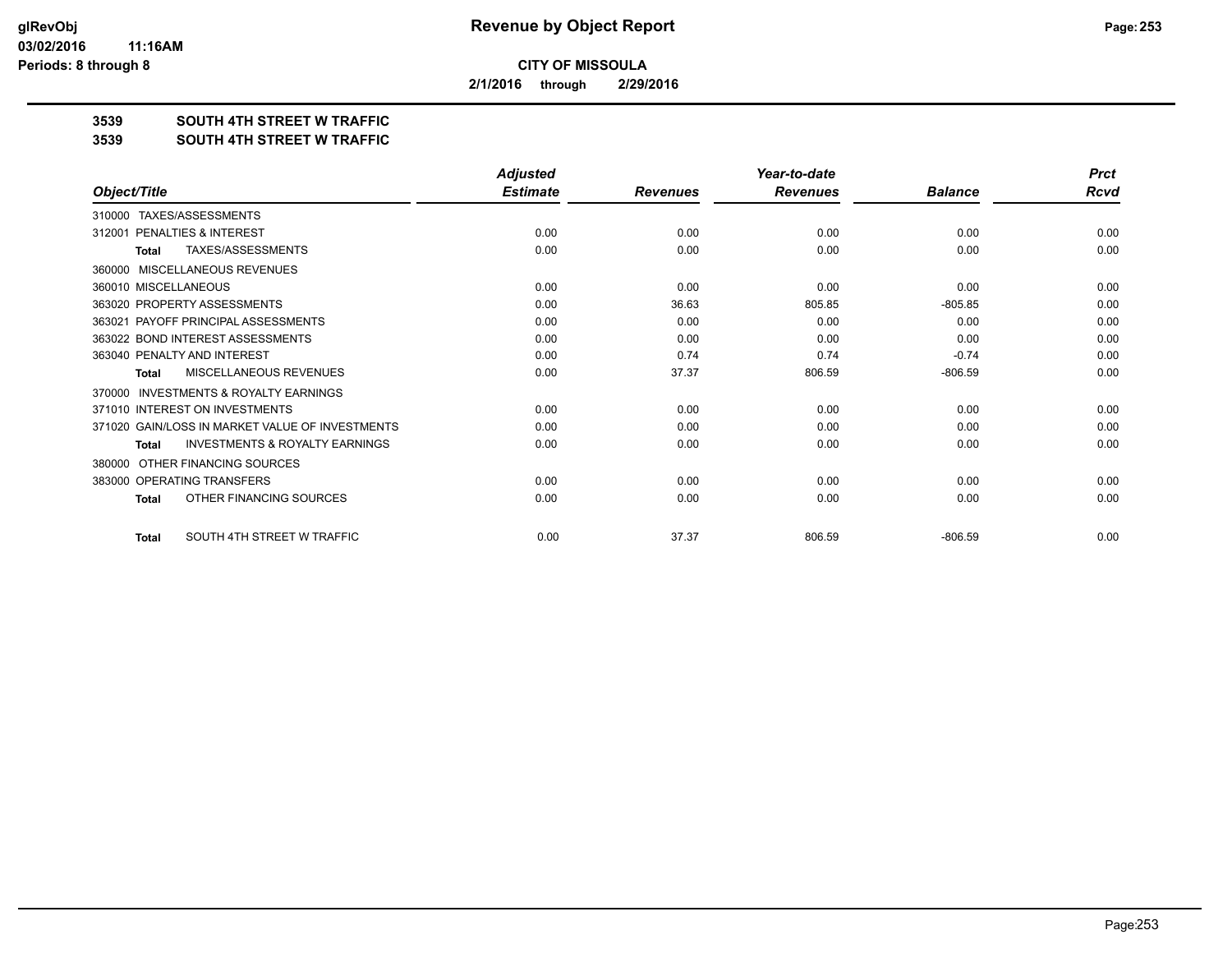**2/1/2016 through 2/29/2016**

## **3539 SOUTH 4TH STREET W TRAFFIC**

|                                                           | <b>Adjusted</b> |                 | Year-to-date    |                | <b>Prct</b> |
|-----------------------------------------------------------|-----------------|-----------------|-----------------|----------------|-------------|
| Object/Title                                              | <b>Estimate</b> | <b>Revenues</b> | <b>Revenues</b> | <b>Balance</b> | Rcvd        |
| 310000 TAXES/ASSESSMENTS                                  |                 |                 |                 |                |             |
| PENALTIES & INTEREST<br>312001                            | 0.00            | 0.00            | 0.00            | 0.00           | 0.00        |
| TAXES/ASSESSMENTS<br><b>Total</b>                         | 0.00            | 0.00            | 0.00            | 0.00           | 0.00        |
| 360000 MISCELLANEOUS REVENUES                             |                 |                 |                 |                |             |
| 360010 MISCELLANEOUS                                      | 0.00            | 0.00            | 0.00            | 0.00           | 0.00        |
| 363020 PROPERTY ASSESSMENTS                               | 0.00            | 36.63           | 805.85          | $-805.85$      | 0.00        |
| 363021 PAYOFF PRINCIPAL ASSESSMENTS                       | 0.00            | 0.00            | 0.00            | 0.00           | 0.00        |
| 363022 BOND INTEREST ASSESSMENTS                          | 0.00            | 0.00            | 0.00            | 0.00           | 0.00        |
| 363040 PENALTY AND INTEREST                               | 0.00            | 0.74            | 0.74            | $-0.74$        | 0.00        |
| MISCELLANEOUS REVENUES<br><b>Total</b>                    | 0.00            | 37.37           | 806.59          | $-806.59$      | 0.00        |
| <b>INVESTMENTS &amp; ROYALTY EARNINGS</b><br>370000       |                 |                 |                 |                |             |
| 371010 INTEREST ON INVESTMENTS                            | 0.00            | 0.00            | 0.00            | 0.00           | 0.00        |
| 371020 GAIN/LOSS IN MARKET VALUE OF INVESTMENT            | 0.00            | 0.00            | 0.00            | 0.00           | 0.00        |
| <b>INVESTMENTS &amp; ROYALTY EARNINGS</b><br><b>Total</b> | 0.00            | 0.00            | 0.00            | 0.00           | 0.00        |
| OTHER FINANCING SOURCES<br>380000                         |                 |                 |                 |                |             |
| 383000 OPERATING TRANSFERS                                | 0.00            | 0.00            | 0.00            | 0.00           | 0.00        |
| OTHER FINANCING SOURCES<br><b>Total</b>                   | 0.00            | 0.00            | 0.00            | 0.00           | 0.00        |
| SOUTH 4TH STREET W TRAFFIC<br><b>Total</b>                | 0.00            | 37.37           | 806.59          | $-806.59$      | 0.00        |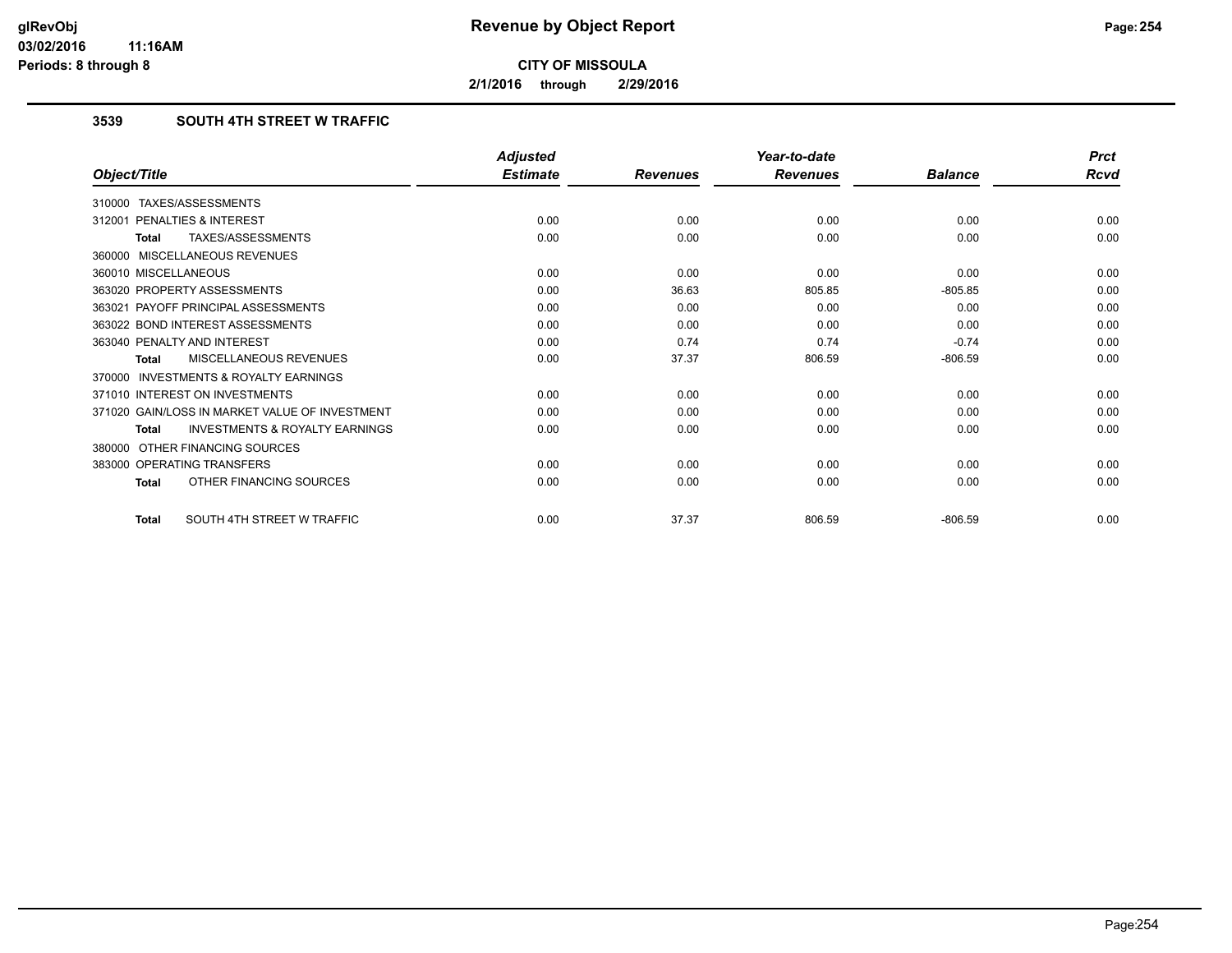**2/1/2016 through 2/29/2016**

**3540 SID 540 DEBT SERVICE FUND**

**3540 SID 540 DEBT SERVICE FUND**

|                                                | <b>Adiusted</b> |                 | Year-to-date    |                | <b>Prct</b> |
|------------------------------------------------|-----------------|-----------------|-----------------|----------------|-------------|
| Object/Title                                   | <b>Estimate</b> | <b>Revenues</b> | <b>Revenues</b> | <b>Balance</b> | Rcvd        |
| 360000 MISCELLANEOUS REVENUES                  |                 |                 |                 |                |             |
| 363020 PROPERTY ASSESSMENTS                    | 119.192.00      | 276.62          | 69.103.50       | 50.088.50      | 57.98       |
| 363021 PAYOFF PRINCIPAL ASSESSMENTS            | 0.00            | 0.00            | 8.944.63        | $-8.944.63$    | 0.00        |
| 363040 PENALTY AND INTEREST                    | 0.00            | 5.08            | 9.17            | $-9.17$        | 0.00        |
| <b>MISCELLANEOUS REVENUES</b><br>Total         | 119,192.00      | 281.70          | 78.057.30       | 41,134.70      | 65.49       |
| 370000 INVESTMENTS & ROYALTY EARNINGS          |                 |                 |                 |                |             |
| 371010 INTEREST ON INVESTMENTS                 | 0.00            | 0.00            | 0.00            | 0.00           | 0.00        |
| 371500 INTEREST ON INTERFUND LOAN              | 0.00            | 0.00            | 0.00            | 0.00           | 0.00        |
| INVESTMENTS & ROYALTY EARNINGS<br><b>Total</b> | 0.00            | 0.00            | 0.00            | 0.00           | 0.00        |
| SID 540 DEBT SERVICE FUND<br>Total             | 119.192.00      | 281.70          | 78.057.30       | 41.134.70      | 65.49       |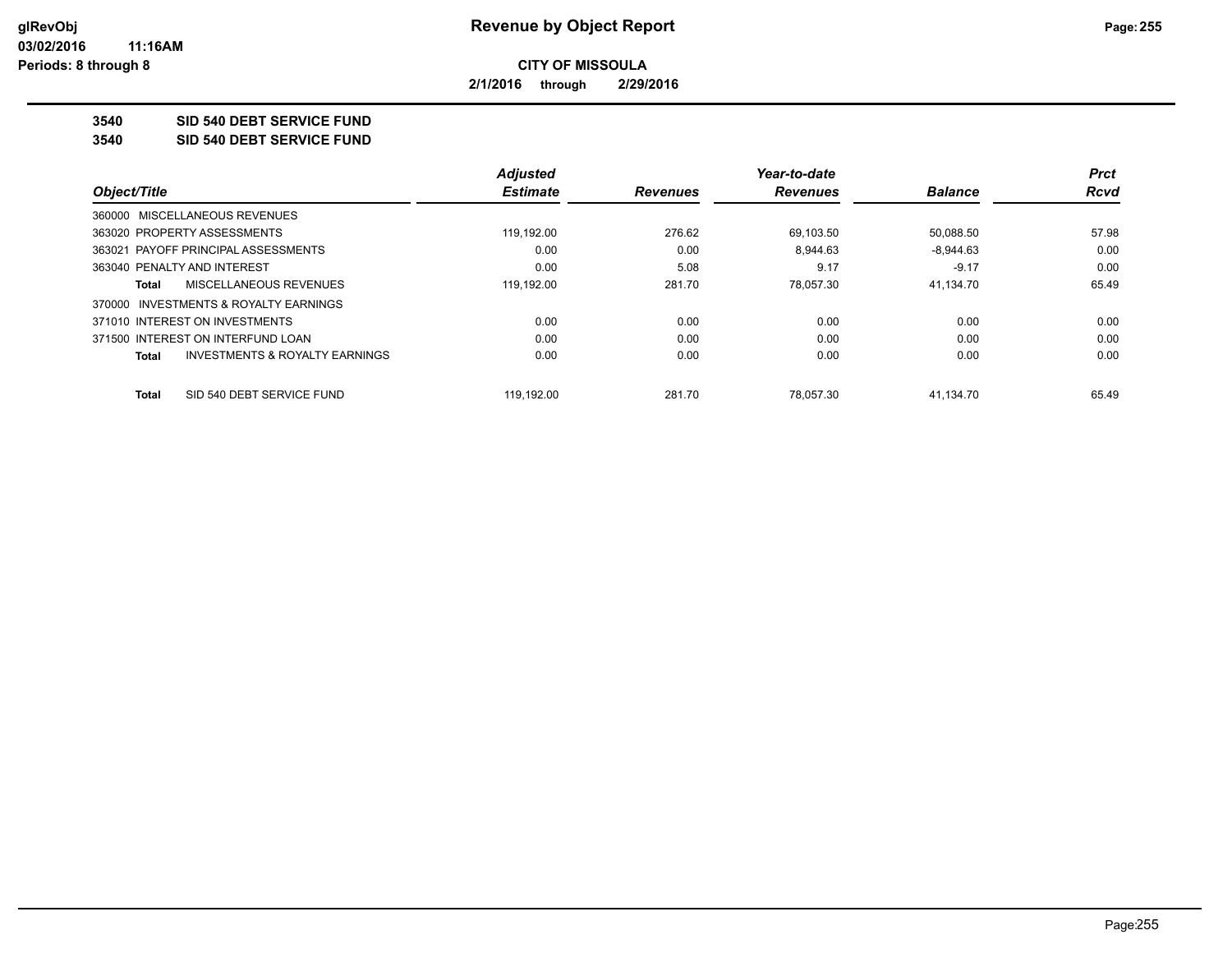**2/1/2016 through 2/29/2016**

## **3540 SID 540 DEBT SERVICE FUND**

| Object/Title                                              | <b>Adiusted</b><br><b>Estimate</b> | <b>Revenues</b> | Year-to-date<br><b>Revenues</b> | <b>Balance</b> | <b>Prct</b><br><b>Rcvd</b> |
|-----------------------------------------------------------|------------------------------------|-----------------|---------------------------------|----------------|----------------------------|
| 360000 MISCELLANEOUS REVENUES                             |                                    |                 |                                 |                |                            |
| 363020 PROPERTY ASSESSMENTS                               | 119.192.00                         | 276.62          | 69.103.50                       | 50,088.50      | 57.98                      |
| 363021 PAYOFF PRINCIPAL ASSESSMENTS                       | 0.00                               | 0.00            | 8.944.63                        | $-8.944.63$    | 0.00                       |
| 363040 PENALTY AND INTEREST                               | 0.00                               | 5.08            | 9.17                            | $-9.17$        | 0.00                       |
| MISCELLANEOUS REVENUES<br><b>Total</b>                    | 119,192.00                         | 281.70          | 78.057.30                       | 41.134.70      | 65.49                      |
| INVESTMENTS & ROYALTY EARNINGS<br>370000                  |                                    |                 |                                 |                |                            |
| 371010 INTEREST ON INVESTMENTS                            | 0.00                               | 0.00            | 0.00                            | 0.00           | 0.00                       |
| 371500 INTEREST ON INTERFUND LOAN                         | 0.00                               | 0.00            | 0.00                            | 0.00           | 0.00                       |
| <b>INVESTMENTS &amp; ROYALTY EARNINGS</b><br><b>Total</b> | 0.00                               | 0.00            | 0.00                            | 0.00           | 0.00                       |
| SID 540 DEBT SERVICE FUND<br><b>Total</b>                 | 119.192.00                         | 281.70          | 78.057.30                       | 41.134.70      | 65.49                      |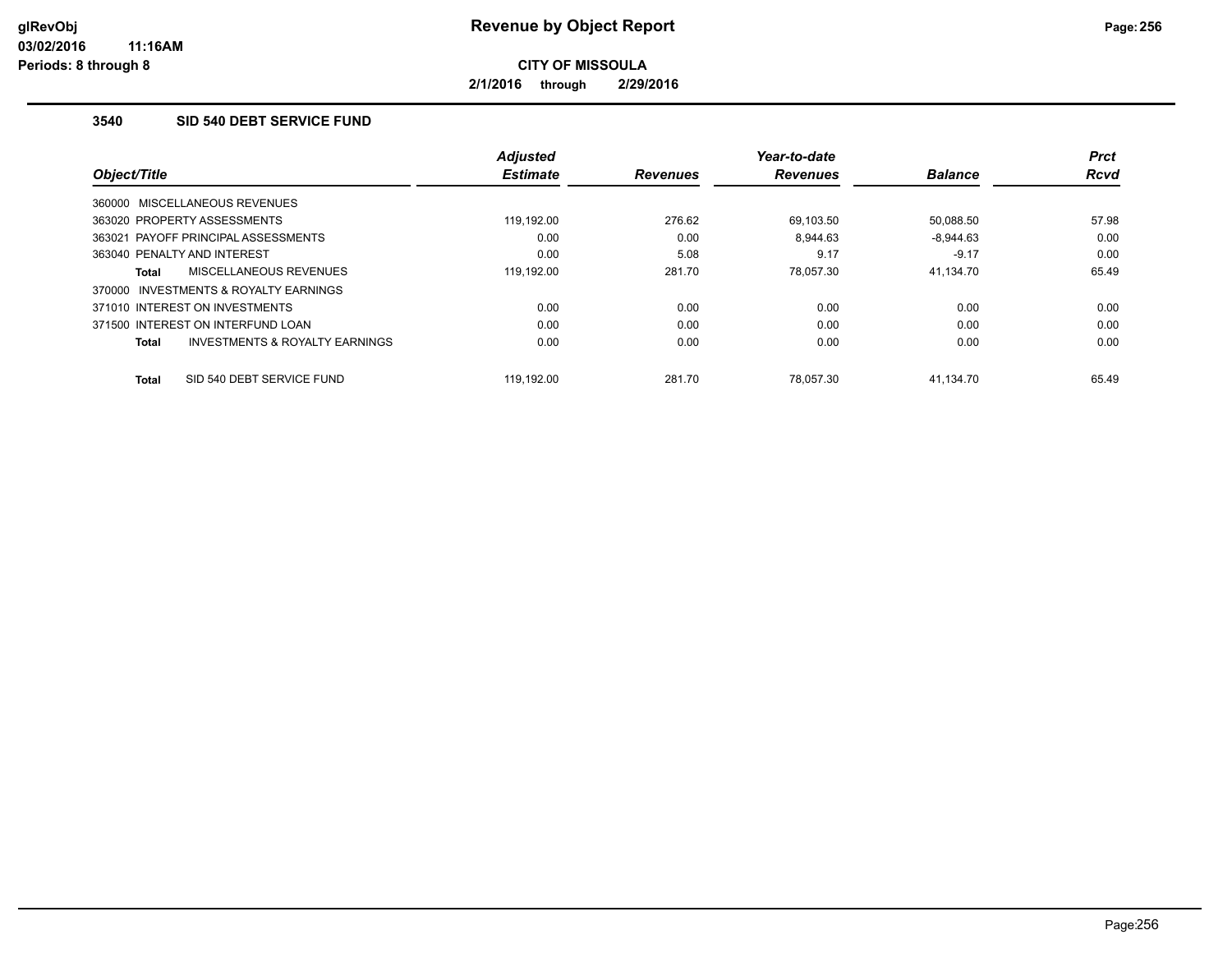**2/1/2016 through 2/29/2016**

## **3541 SID 541 DEBT SERVICE**

**3541 SID 541 DEBT SERVICE**

|                                         | <b>Adjusted</b> |                 | Year-to-date    |                | <b>Prct</b> |
|-----------------------------------------|-----------------|-----------------|-----------------|----------------|-------------|
| Object/Title                            | <b>Estimate</b> | <b>Revenues</b> | <b>Revenues</b> | <b>Balance</b> | <b>Rcvd</b> |
| 360000 MISCELLANEOUS REVENUES           |                 |                 |                 |                |             |
| 363020 PROPERTY ASSESSMENTS             | 59,303.00       | 467.92          | 29,936.64       | 29,366.36      | 50.48       |
| 363021 PAYOFF PRINCIPAL ASSESSMENTS     | 0.00            | 651.92          | 4,335.89        | $-4,335.89$    | 0.00        |
| 363040 PENALTY AND INTEREST             | 0.00            | 7.91            | 17.99           | $-17.99$       | 0.00        |
| MISCELLANEOUS REVENUES<br>Total         | 59,303.00       | 1,127.75        | 34,290.52       | 25,012.48      | 57.82       |
| 370000 INVESTMENTS & ROYALTY EARNINGS   |                 |                 |                 |                |             |
| 371010 INTEREST ON INVESTMENTS          | 0.00            | 0.00            | 0.00            | 0.00           | 0.00        |
| INVESTMENTS & ROYALTY EARNINGS<br>Total | 0.00            | 0.00            | 0.00            | 0.00           | 0.00        |
| 380000 OTHER FINANCING SOURCES          |                 |                 |                 |                |             |
| 381030 SID BONDS PROCEEDS               | 0.00            | 0.00            | 0.00            | 0.00           | 0.00        |
| OTHER FINANCING SOURCES<br>Total        | 0.00            | 0.00            | 0.00            | 0.00           | 0.00        |
| SID 541 DEBT SERVICE<br>Total           | 59.303.00       | 1.127.75        | 34.290.52       | 25.012.48      | 57.82       |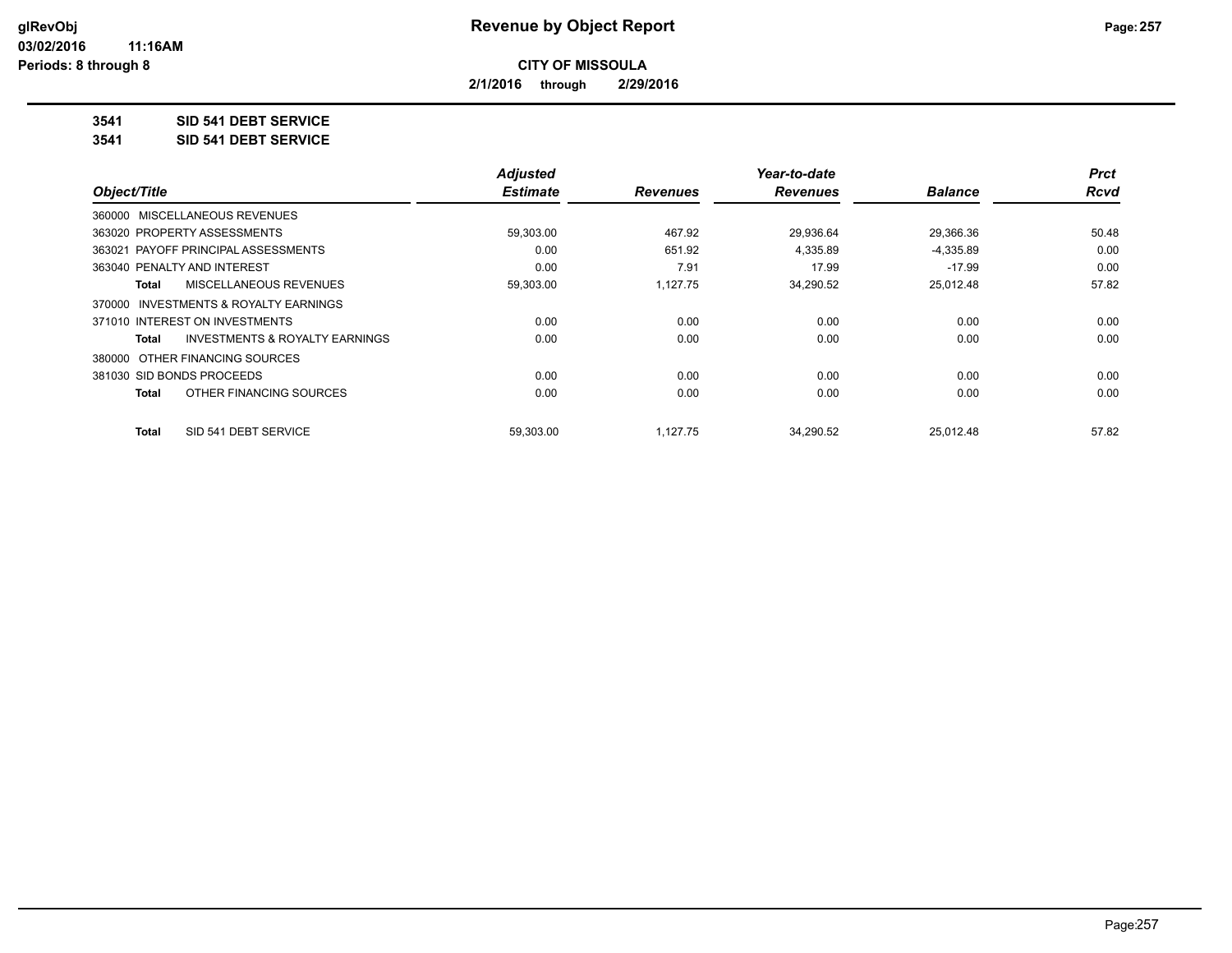**2/1/2016 through 2/29/2016**

## **3541 SID 541 DEBT SERVICE**

| Object/Title                                        | <b>Adjusted</b><br><b>Estimate</b> | <b>Revenues</b> | Year-to-date<br><b>Revenues</b> | <b>Balance</b> | <b>Prct</b><br>Rcvd |
|-----------------------------------------------------|------------------------------------|-----------------|---------------------------------|----------------|---------------------|
|                                                     |                                    |                 |                                 |                |                     |
| 360000 MISCELLANEOUS REVENUES                       |                                    |                 |                                 |                |                     |
| 363020 PROPERTY ASSESSMENTS                         | 59,303.00                          | 467.92          | 29,936.64                       | 29,366.36      | 50.48               |
| 363021 PAYOFF PRINCIPAL ASSESSMENTS                 | 0.00                               | 651.92          | 4,335.89                        | $-4,335.89$    | 0.00                |
| 363040 PENALTY AND INTEREST                         | 0.00                               | 7.91            | 17.99                           | $-17.99$       | 0.00                |
| MISCELLANEOUS REVENUES<br>Total                     | 59,303.00                          | 1.127.75        | 34,290.52                       | 25,012.48      | 57.82               |
| <b>INVESTMENTS &amp; ROYALTY EARNINGS</b><br>370000 |                                    |                 |                                 |                |                     |
| 371010 INTEREST ON INVESTMENTS                      | 0.00                               | 0.00            | 0.00                            | 0.00           | 0.00                |
| INVESTMENTS & ROYALTY EARNINGS<br>Total             | 0.00                               | 0.00            | 0.00                            | 0.00           | 0.00                |
| 380000 OTHER FINANCING SOURCES                      |                                    |                 |                                 |                |                     |
| 381030 SID BONDS PROCEEDS                           | 0.00                               | 0.00            | 0.00                            | 0.00           | 0.00                |
| OTHER FINANCING SOURCES<br><b>Total</b>             | 0.00                               | 0.00            | 0.00                            | 0.00           | 0.00                |
| SID 541 DEBT SERVICE<br><b>Total</b>                | 59.303.00                          | 1.127.75        | 34.290.52                       | 25.012.48      | 57.82               |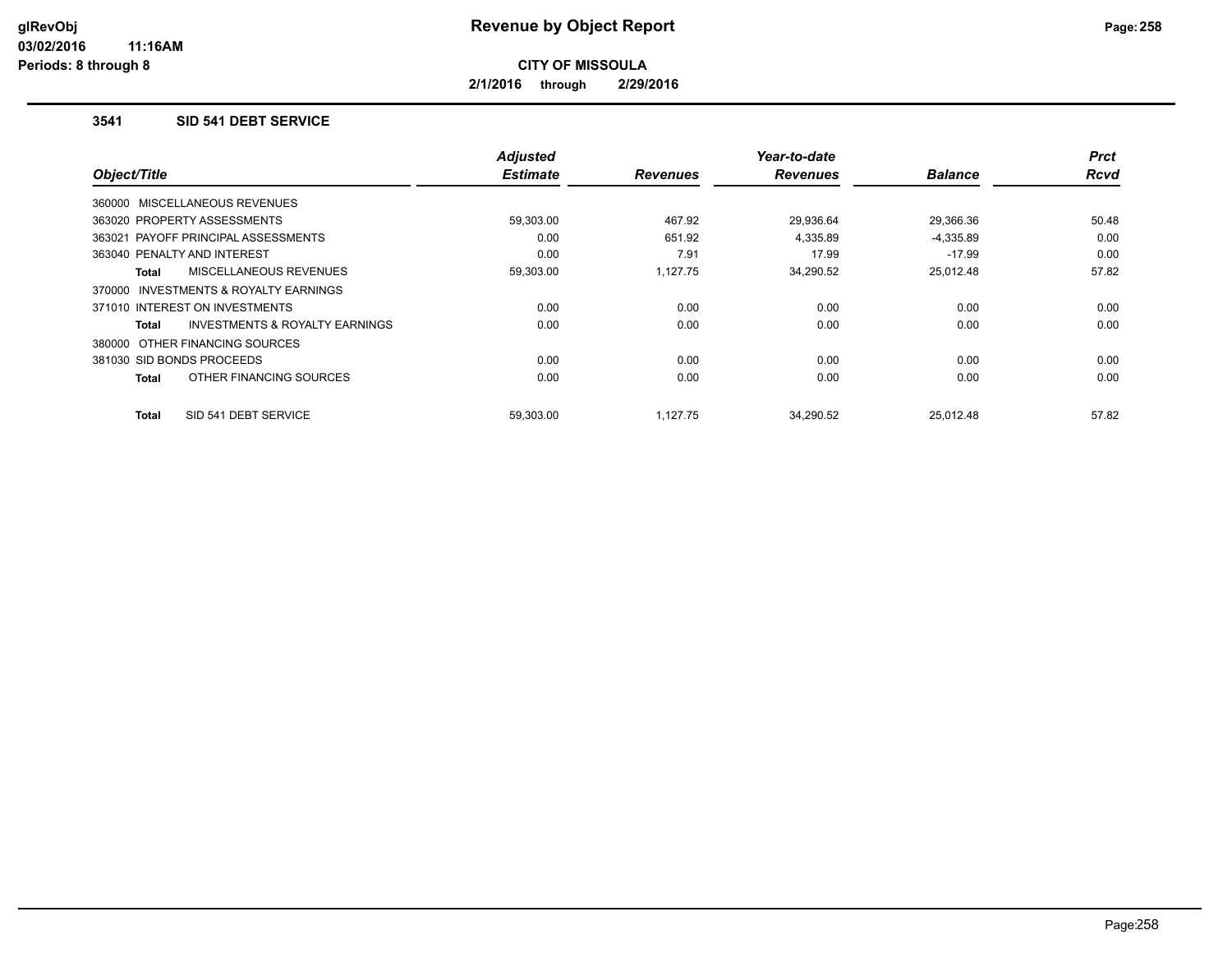**2/1/2016 through 2/29/2016**

**3543 SID 543 DEBT SERVICE**

**3543 SID 543 DEBT SERVICE**

|                                                           | <b>Adjusted</b> |                 | Year-to-date    |                | <b>Prct</b> |
|-----------------------------------------------------------|-----------------|-----------------|-----------------|----------------|-------------|
| Object/Title                                              | <b>Estimate</b> | <b>Revenues</b> | <b>Revenues</b> | <b>Balance</b> | Rcvd        |
| 360000 MISCELLANEOUS REVENUES                             |                 |                 |                 |                |             |
| 363020 PROPERTY ASSESSMENTS                               | 0.00            | 74.60           | 4,886.30        | $-4,886.30$    | 0.00        |
| 363021 PAYOFF PRINCIPAL ASSESSMENTS                       | 0.00            | 0.00            | 166.52          | $-166.52$      | 0.00        |
| 363040 PENALTY AND INTEREST                               | 0.00            | 1.52            | 38.507.28       | $-38.507.28$   | 0.00        |
| MISCELLANEOUS REVENUES<br>Total                           | 0.00            | 76.12           | 43.560.10       | $-43.560.10$   | 0.00        |
| 370000 INVESTMENTS & ROYALTY EARNINGS                     |                 |                 |                 |                |             |
| 371010 INTEREST ON INVESTMENTS                            | 0.00            | 0.00            | 0.00            | 0.00           | 0.00        |
| <b>INVESTMENTS &amp; ROYALTY EARNINGS</b><br><b>Total</b> | 0.00            | 0.00            | 0.00            | 0.00           | 0.00        |
| SID 543 DEBT SERVICE<br><b>Total</b>                      | 0.00            | 76.12           | 43.560.10       | $-43.560.10$   | 0.00        |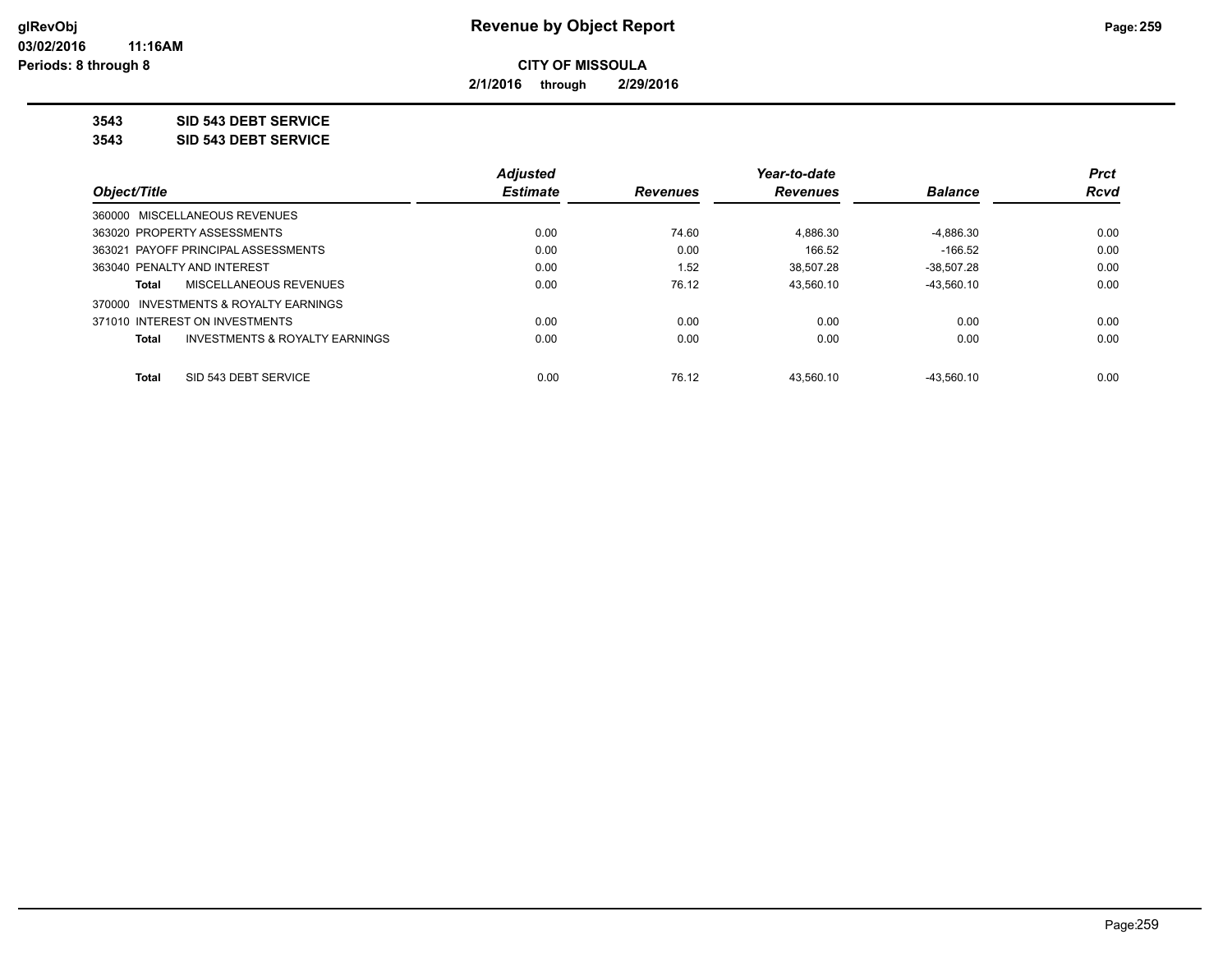**2/1/2016 through 2/29/2016**

## **3543 SID 543 DEBT SERVICE**

|                                          |                                           | <b>Adjusted</b> |                 | Year-to-date    |                | <b>Prct</b> |
|------------------------------------------|-------------------------------------------|-----------------|-----------------|-----------------|----------------|-------------|
| <i><b>Object/Title</b></i>               |                                           | <b>Estimate</b> | <b>Revenues</b> | <b>Revenues</b> | <b>Balance</b> | <b>Rcvd</b> |
| 360000 MISCELLANEOUS REVENUES            |                                           |                 |                 |                 |                |             |
| 363020 PROPERTY ASSESSMENTS              |                                           | 0.00            | 74.60           | 4,886.30        | $-4,886.30$    | 0.00        |
| 363021 PAYOFF PRINCIPAL ASSESSMENTS      |                                           | 0.00            | 0.00            | 166.52          | $-166.52$      | 0.00        |
| 363040 PENALTY AND INTEREST              |                                           | 0.00            | 1.52            | 38.507.28       | $-38.507.28$   | 0.00        |
| Total                                    | MISCELLANEOUS REVENUES                    | 0.00            | 76.12           | 43.560.10       | $-43.560.10$   | 0.00        |
| INVESTMENTS & ROYALTY EARNINGS<br>370000 |                                           |                 |                 |                 |                |             |
| 371010 INTEREST ON INVESTMENTS           |                                           | 0.00            | 0.00            | 0.00            | 0.00           | 0.00        |
| Total                                    | <b>INVESTMENTS &amp; ROYALTY EARNINGS</b> | 0.00            | 0.00            | 0.00            | 0.00           | 0.00        |
| <b>Total</b>                             | SID 543 DEBT SERVICE                      | 0.00            | 76.12           | 43.560.10       | $-43.560.10$   | 0.00        |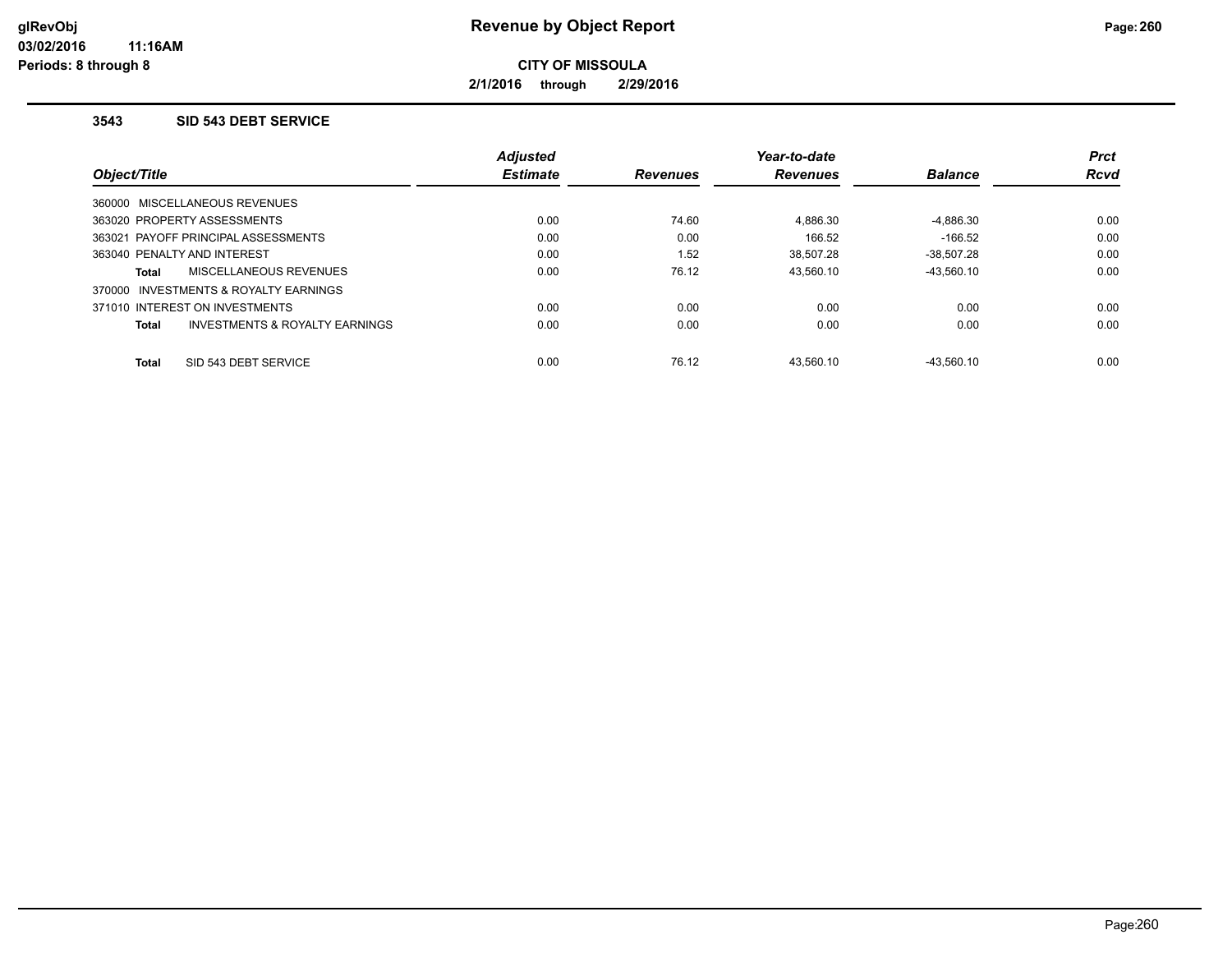**2/1/2016 through 2/29/2016**

# **3544 SID 544 RATTLESNAKE DEBT SERVICE**

## **3544 SID 544 RATTLESNAKE DEBT SERVICE**

|                                                    | <b>Adjusted</b> |                 | Year-to-date    |                | <b>Prct</b> |
|----------------------------------------------------|-----------------|-----------------|-----------------|----------------|-------------|
| Object/Title                                       | <b>Estimate</b> | <b>Revenues</b> | <b>Revenues</b> | <b>Balance</b> | <b>Rcvd</b> |
| 360000 MISCELLANEOUS REVENUES                      |                 |                 |                 |                |             |
| 363020 PROPERTY ASSESSMENTS                        | 139.383.00      | 1.696.34        | 43,247.37       | 96,135.63      | 31.03       |
| 363021 PAYOFF PRINCIPAL ASSESSMENTS                | 0.00            | 0.00            | 0.00            | 0.00           | 0.00        |
| 363040 PENALTY AND INTEREST                        | 0.00            | 32.13           | 69.73           | $-69.73$       | 0.00        |
| MISCELLANEOUS REVENUES<br>Total                    | 139.383.00      | 1.728.47        | 43.317.10       | 96.065.90      | 31.08       |
| 370000 INVESTMENTS & ROYALTY EARNINGS              |                 |                 |                 |                |             |
| 371010 INTEREST ON INVESTMENTS                     | 0.00            | 0.00            | 0.00            | 0.00           | 0.00        |
| <b>INVESTMENTS &amp; ROYALTY EARNINGS</b><br>Total | 0.00            | 0.00            | 0.00            | 0.00           | 0.00        |
|                                                    |                 |                 |                 |                |             |
| SID 544 RATTLESNAKE DEBT SERVICE<br>Total          | 139.383.00      | 1.728.47        | 43.317.10       | 96.065.90      | 31.08       |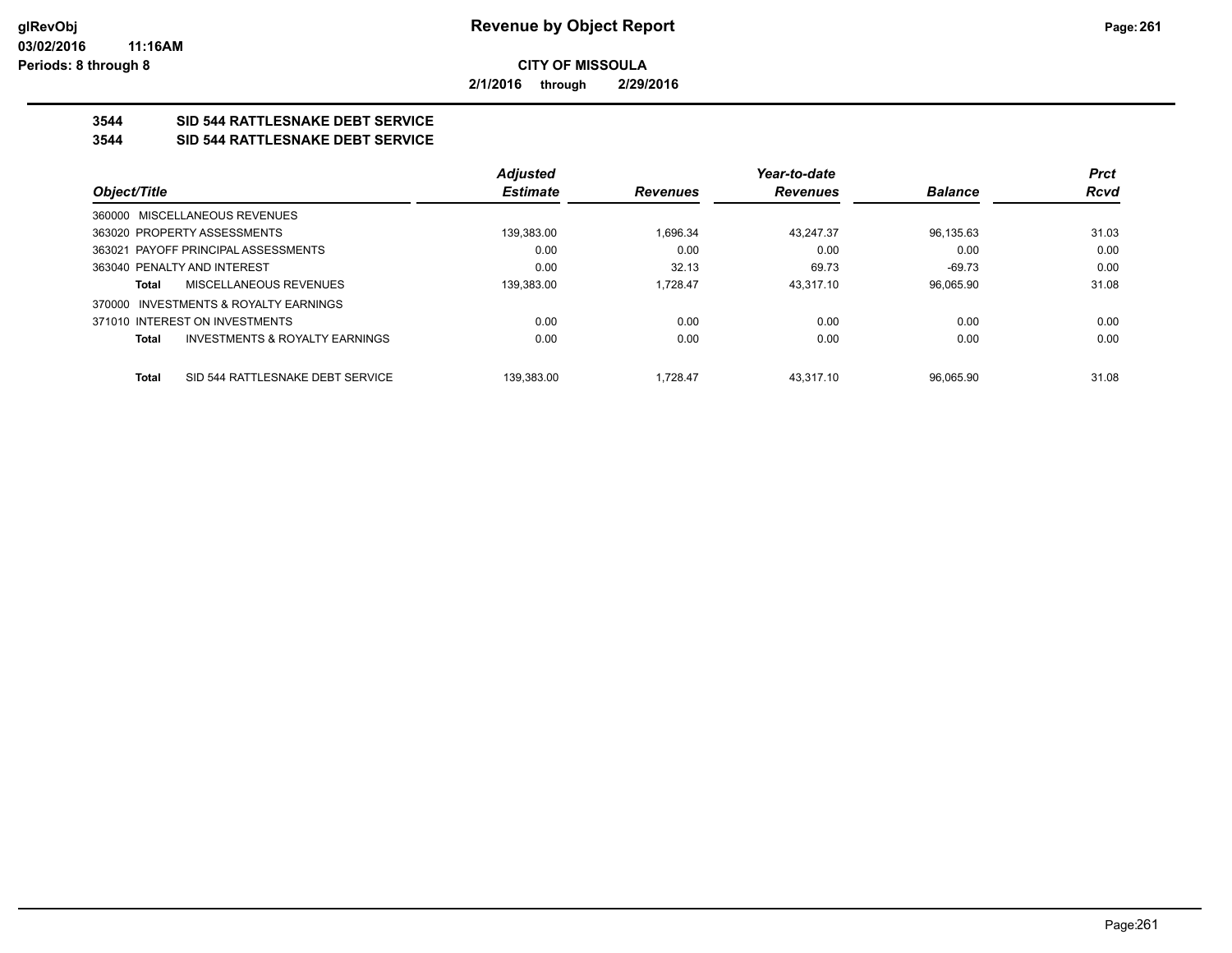**2/1/2016 through 2/29/2016**

## **3544 SID 544 RATTLESNAKE DEBT SERVICE**

|              |                                     | <b>Adjusted</b> |                 | Year-to-date    |                | <b>Prct</b> |
|--------------|-------------------------------------|-----------------|-----------------|-----------------|----------------|-------------|
| Object/Title |                                     | <b>Estimate</b> | <b>Revenues</b> | <b>Revenues</b> | <b>Balance</b> | <b>Rcvd</b> |
|              | 360000 MISCELLANEOUS REVENUES       |                 |                 |                 |                |             |
|              | 363020 PROPERTY ASSESSMENTS         | 139,383.00      | 1.696.34        | 43.247.37       | 96,135.63      | 31.03       |
|              | 363021 PAYOFF PRINCIPAL ASSESSMENTS | 0.00            | 0.00            | 0.00            | 0.00           | 0.00        |
|              | 363040 PENALTY AND INTEREST         | 0.00            | 32.13           | 69.73           | $-69.73$       | 0.00        |
| <b>Total</b> | MISCELLANEOUS REVENUES              | 139.383.00      | 1.728.47        | 43.317.10       | 96.065.90      | 31.08       |
| 370000       | INVESTMENTS & ROYALTY EARNINGS      |                 |                 |                 |                |             |
|              | 371010 INTEREST ON INVESTMENTS      | 0.00            | 0.00            | 0.00            | 0.00           | 0.00        |
| <b>Total</b> | INVESTMENTS & ROYALTY EARNINGS      | 0.00            | 0.00            | 0.00            | 0.00           | 0.00        |
| <b>Total</b> | SID 544 RATTLESNAKE DEBT SERVICE    | 139.383.00      | 1.728.47        | 43.317.10       | 96.065.90      | 31.08       |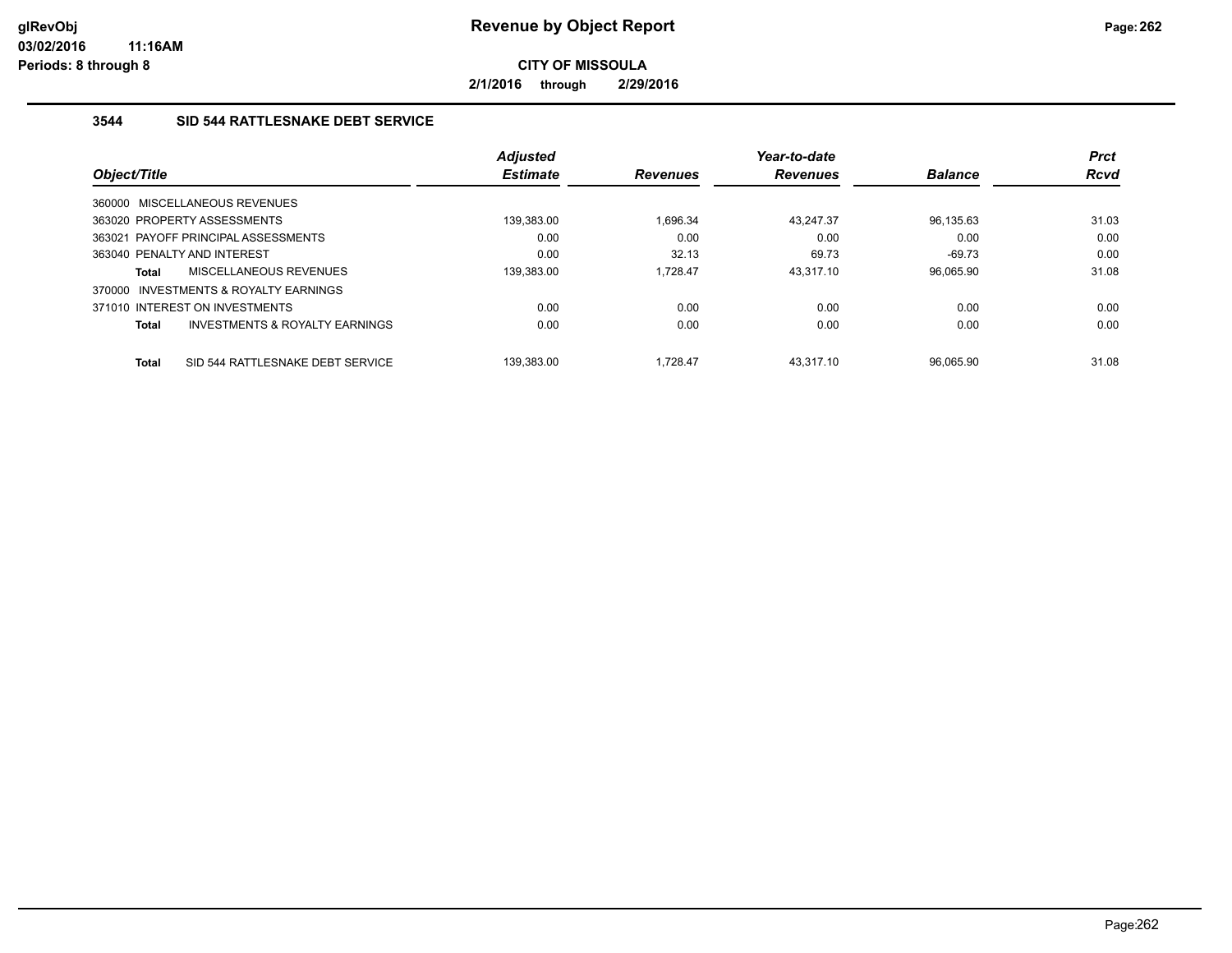**2/1/2016 through 2/29/2016**

**3545 SID 545 DEBT SERVICE**

**3545 SID 545 DEBT SERVICE**

|                                                | <b>Adjusted</b> |                 | Year-to-date    |                | <b>Prct</b> |
|------------------------------------------------|-----------------|-----------------|-----------------|----------------|-------------|
| Object/Title                                   | <b>Estimate</b> | <b>Revenues</b> | <b>Revenues</b> | <b>Balance</b> | <b>Rcvd</b> |
| 360000 MISCELLANEOUS REVENUES                  |                 |                 |                 |                |             |
| 363020 PROPERTY ASSESSMENTS                    | 0.00            | 0.00            | 1.007.13        | $-1,007.13$    | 0.00        |
| 363021 PAYOFF PRINCIPAL ASSESSMENTS            | 0.00            | 0.00            | 0.00            | 0.00           | 0.00        |
| 363040 PENALTY AND INTEREST                    | 0.00            | 0.00            | 0.37            | $-0.37$        | 0.00        |
| MISCELLANEOUS REVENUES<br>Total                | 0.00            | 0.00            | 1.007.50        | $-1.007.50$    | 0.00        |
| 370000 INVESTMENTS & ROYALTY EARNINGS          |                 |                 |                 |                |             |
| 371010 INTEREST ON INVESTMENTS                 | 0.00            | 0.00            | 0.00            | 0.00           | 0.00        |
| INVESTMENTS & ROYALTY EARNINGS<br><b>Total</b> | 0.00            | 0.00            | 0.00            | 0.00           | 0.00        |
|                                                |                 |                 |                 |                |             |
| SID 545 DEBT SERVICE<br><b>Total</b>           | 0.00            | 0.00            | 1.007.50        | $-1.007.50$    | 0.00        |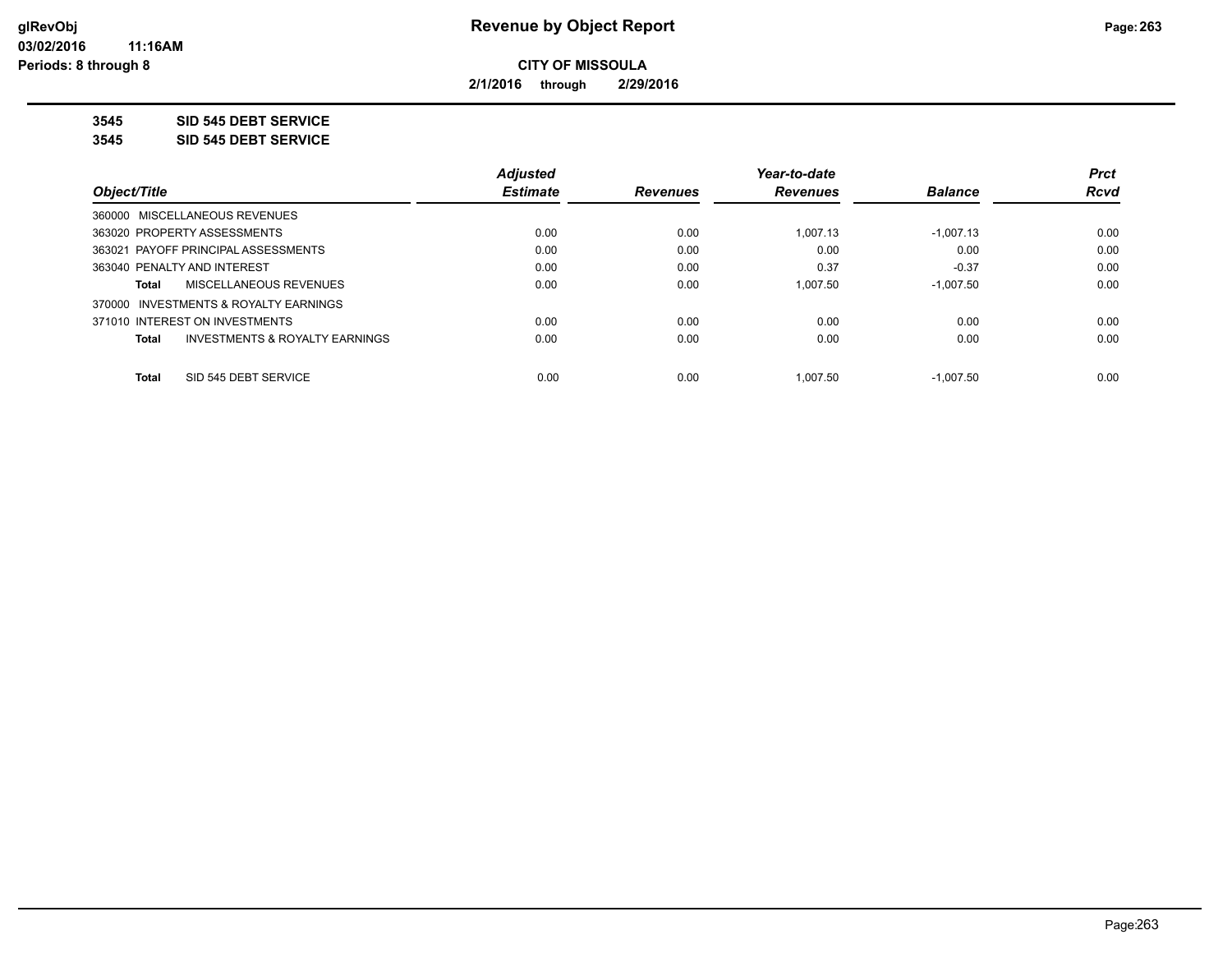**2/1/2016 through 2/29/2016**

## **3545 SID 545 DEBT SERVICE**

|                                     |                                | <b>Adiusted</b> |                 | Year-to-date    |                | <b>Prct</b> |
|-------------------------------------|--------------------------------|-----------------|-----------------|-----------------|----------------|-------------|
| Object/Title                        |                                | <b>Estimate</b> | <b>Revenues</b> | <b>Revenues</b> | <b>Balance</b> | <b>Rcvd</b> |
| 360000 MISCELLANEOUS REVENUES       |                                |                 |                 |                 |                |             |
| 363020 PROPERTY ASSESSMENTS         |                                | 0.00            | 0.00            | 1.007.13        | $-1.007.13$    | 0.00        |
| 363021 PAYOFF PRINCIPAL ASSESSMENTS |                                | 0.00            | 0.00            | 0.00            | 0.00           | 0.00        |
| 363040 PENALTY AND INTEREST         |                                | 0.00            | 0.00            | 0.37            | $-0.37$        | 0.00        |
| Total                               | MISCELLANEOUS REVENUES         | 0.00            | 0.00            | 1.007.50        | $-1.007.50$    | 0.00        |
| 370000                              | INVESTMENTS & ROYALTY EARNINGS |                 |                 |                 |                |             |
| 371010 INTEREST ON INVESTMENTS      |                                | 0.00            | 0.00            | 0.00            | 0.00           | 0.00        |
| Total                               | INVESTMENTS & ROYALTY EARNINGS | 0.00            | 0.00            | 0.00            | 0.00           | 0.00        |
| <b>Total</b>                        | SID 545 DEBT SERVICE           | 0.00            | 0.00            | 1.007.50        | $-1.007.50$    | 0.00        |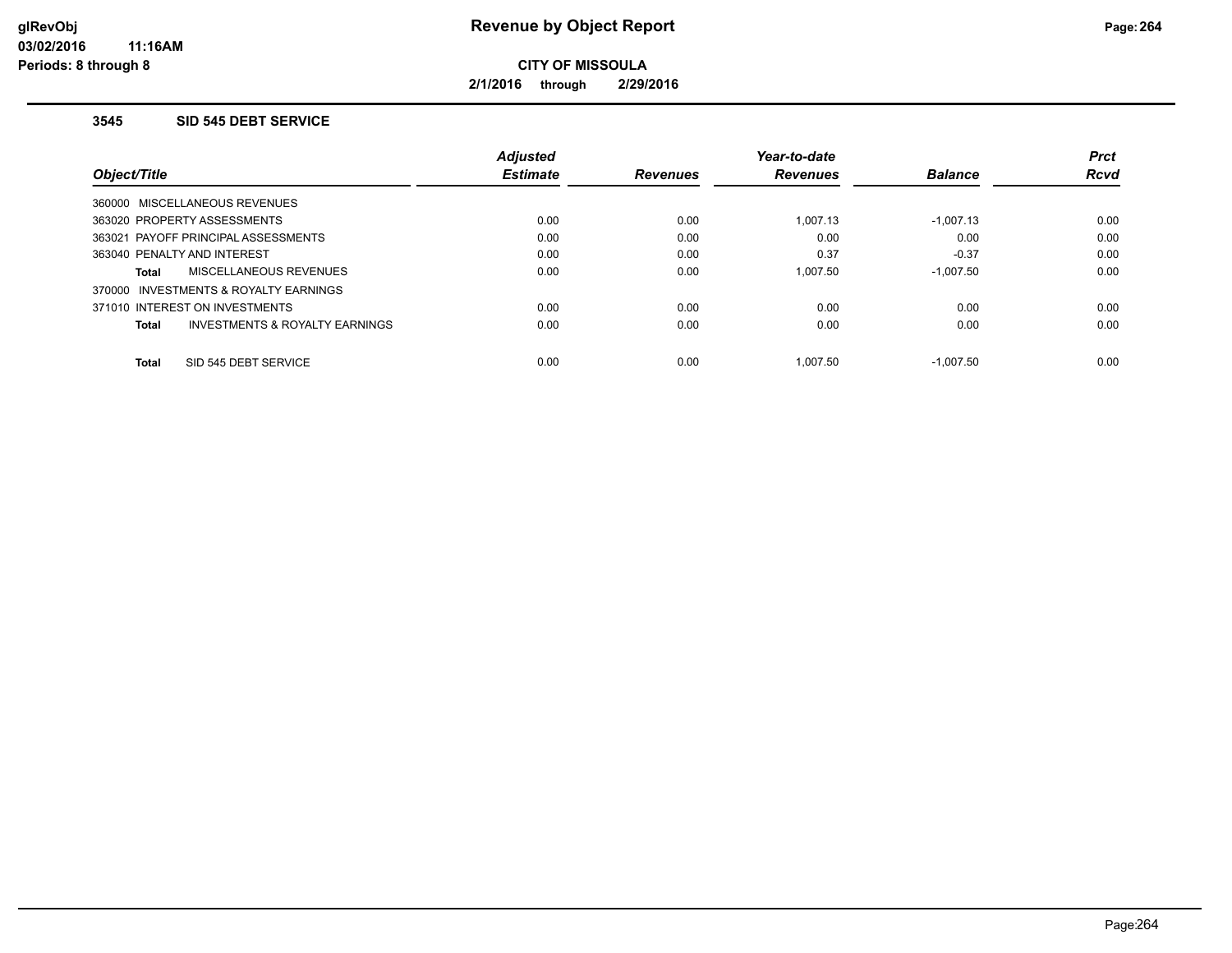**2/1/2016 through 2/29/2016**

**3546 SID 546 DEBT SERVICE**

**3546 SID 546 DEBT SERVICE**

|                                                | <b>Adjusted</b> |                 | Year-to-date    |                | <b>Prct</b> |
|------------------------------------------------|-----------------|-----------------|-----------------|----------------|-------------|
| Object/Title                                   | <b>Estimate</b> | <b>Revenues</b> | <b>Revenues</b> | <b>Balance</b> | <b>Rcvd</b> |
| 360000 MISCELLANEOUS REVENUES                  |                 |                 |                 |                |             |
| 363020 PROPERTY ASSESSMENTS                    | 0.00            | 0.00            | 835.16          | $-835.16$      | 0.00        |
| 363021 PAYOFF PRINCIPAL ASSESSMENTS            | 0.00            | 0.00            | 0.00            | 0.00           | 0.00        |
| 363040 PENALTY AND INTEREST                    | 0.00            | 0.00            | 0.37            | $-0.37$        | 0.00        |
| MISCELLANEOUS REVENUES<br>Total                | 0.00            | 0.00            | 835.53          | $-835.53$      | 0.00        |
| 370000 INVESTMENTS & ROYALTY EARNINGS          |                 |                 |                 |                |             |
| 371010 INTEREST ON INVESTMENTS                 | 0.00            | 0.00            | 0.00            | 0.00           | 0.00        |
| INVESTMENTS & ROYALTY EARNINGS<br><b>Total</b> | 0.00            | 0.00            | 0.00            | 0.00           | 0.00        |
| SID 546 DEBT SERVICE<br><b>Total</b>           | 0.00            | 0.00            | 835.53          | $-835.53$      | 0.00        |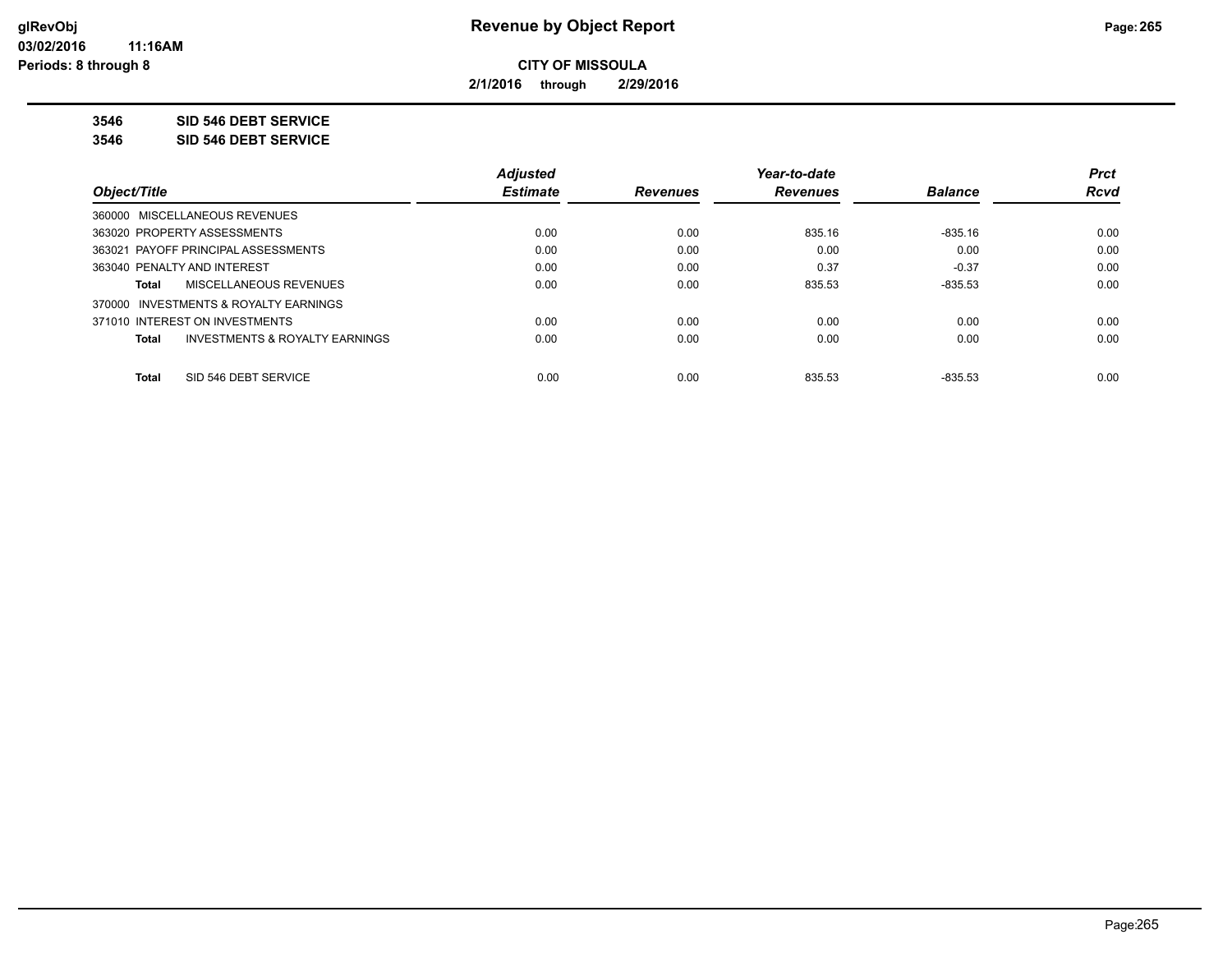**2/1/2016 through 2/29/2016**

## **3546 SID 546 DEBT SERVICE**

|                                          | Adjusted        |                 | Year-to-date    |                | <b>Prct</b> |
|------------------------------------------|-----------------|-----------------|-----------------|----------------|-------------|
| Object/Title                             | <b>Estimate</b> | <b>Revenues</b> | <b>Revenues</b> | <b>Balance</b> | <b>Rcvd</b> |
| 360000 MISCELLANEOUS REVENUES            |                 |                 |                 |                |             |
| 363020 PROPERTY ASSESSMENTS              | 0.00            | 0.00            | 835.16          | $-835.16$      | 0.00        |
| 363021 PAYOFF PRINCIPAL ASSESSMENTS      | 0.00            | 0.00            | 0.00            | 0.00           | 0.00        |
| 363040 PENALTY AND INTEREST              | 0.00            | 0.00            | 0.37            | $-0.37$        | 0.00        |
| MISCELLANEOUS REVENUES<br>Total          | 0.00            | 0.00            | 835.53          | $-835.53$      | 0.00        |
| INVESTMENTS & ROYALTY EARNINGS<br>370000 |                 |                 |                 |                |             |
| 371010 INTEREST ON INVESTMENTS           | 0.00            | 0.00            | 0.00            | 0.00           | 0.00        |
| INVESTMENTS & ROYALTY EARNINGS<br>Total  | 0.00            | 0.00            | 0.00            | 0.00           | 0.00        |
| SID 546 DEBT SERVICE<br><b>Total</b>     | 0.00            | 0.00            | 835.53          | $-835.53$      | 0.00        |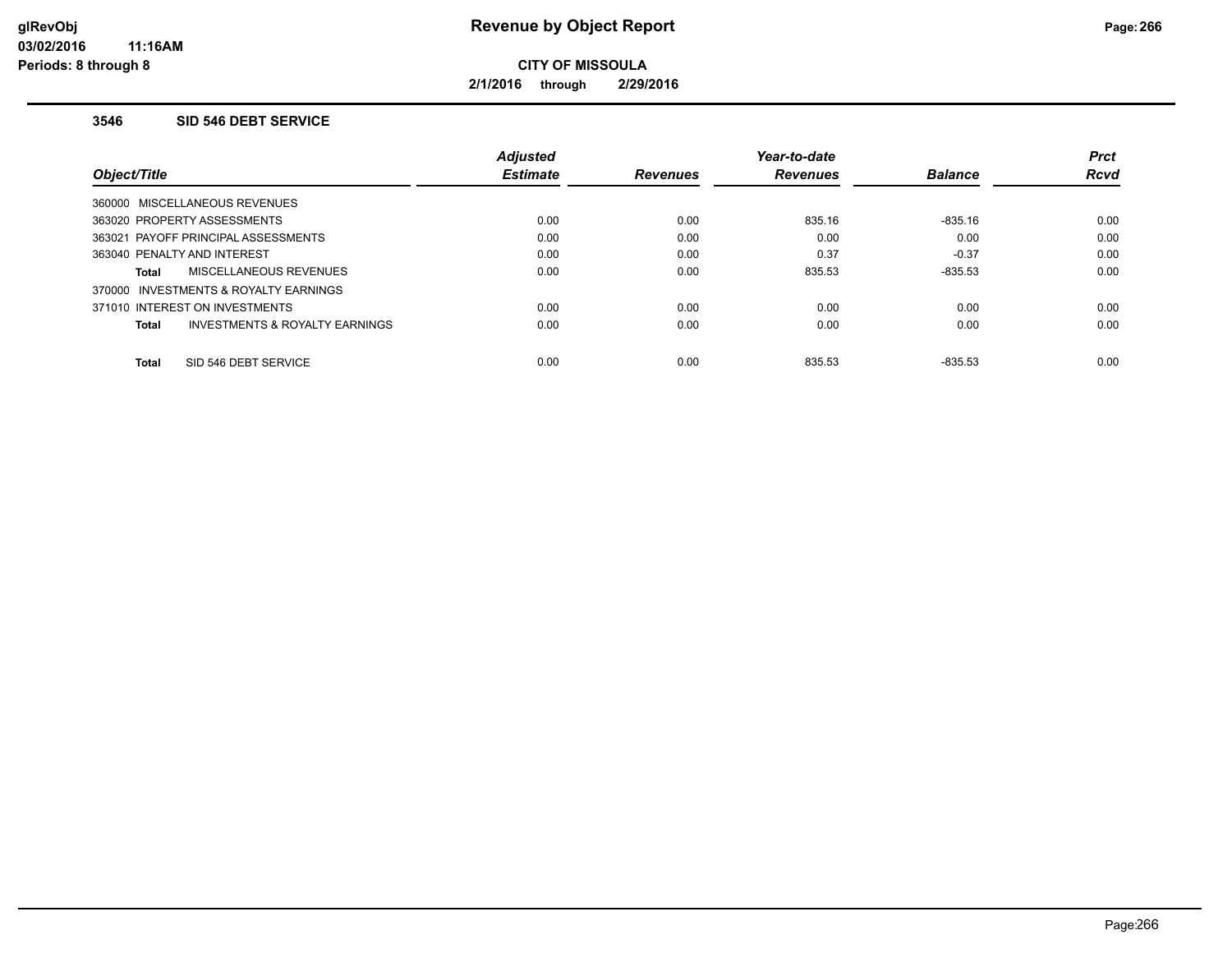**2/1/2016 through 2/29/2016**

**3548 SID 548-5TH, 6TH & ARTHUR**

**3548 SID 548-5TH, 6TH & ARTHUR**

|                             |                                           | <b>Adjusted</b> |                 | Year-to-date   |           | <b>Prct</b> |
|-----------------------------|-------------------------------------------|-----------------|-----------------|----------------|-----------|-------------|
| Object/Title                | <b>Estimate</b>                           | <b>Revenues</b> | <b>Revenues</b> | <b>Balance</b> | Rcvd      |             |
|                             | 360000 MISCELLANEOUS REVENUES             |                 |                 |                |           |             |
|                             | 363020 PROPERTY ASSESSMENTS               | 111.525.00      | 0.00            | 27,000.00      | 84.525.00 | 24.21       |
|                             | 363021 PAYOFF PRINCIPAL ASSESSMENTS       | 0.00            | 0.00            | 0.00           | 0.00      | 0.00        |
| 363040 PENALTY AND INTEREST |                                           | 0.00            | 0.00            | 0.00           | 0.00      | 0.00        |
| Total                       | MISCELLANEOUS REVENUES                    | 111,525.00      | 0.00            | 27,000.00      | 84.525.00 | 24.21       |
|                             | 370000 INVESTMENTS & ROYALTY EARNINGS     |                 |                 |                |           |             |
|                             | 371010 INTEREST ON INVESTMENTS            | 0.00            | 0.00            | 0.00           | 0.00      | 0.00        |
| <b>Total</b>                | <b>INVESTMENTS &amp; ROYALTY EARNINGS</b> | 0.00            | 0.00            | 0.00           | 0.00      | 0.00        |
| Total                       | SID 548-5TH, 6TH & ARTHUR                 | 111.525.00      | 0.00            | 27,000.00      | 84.525.00 | 24.21       |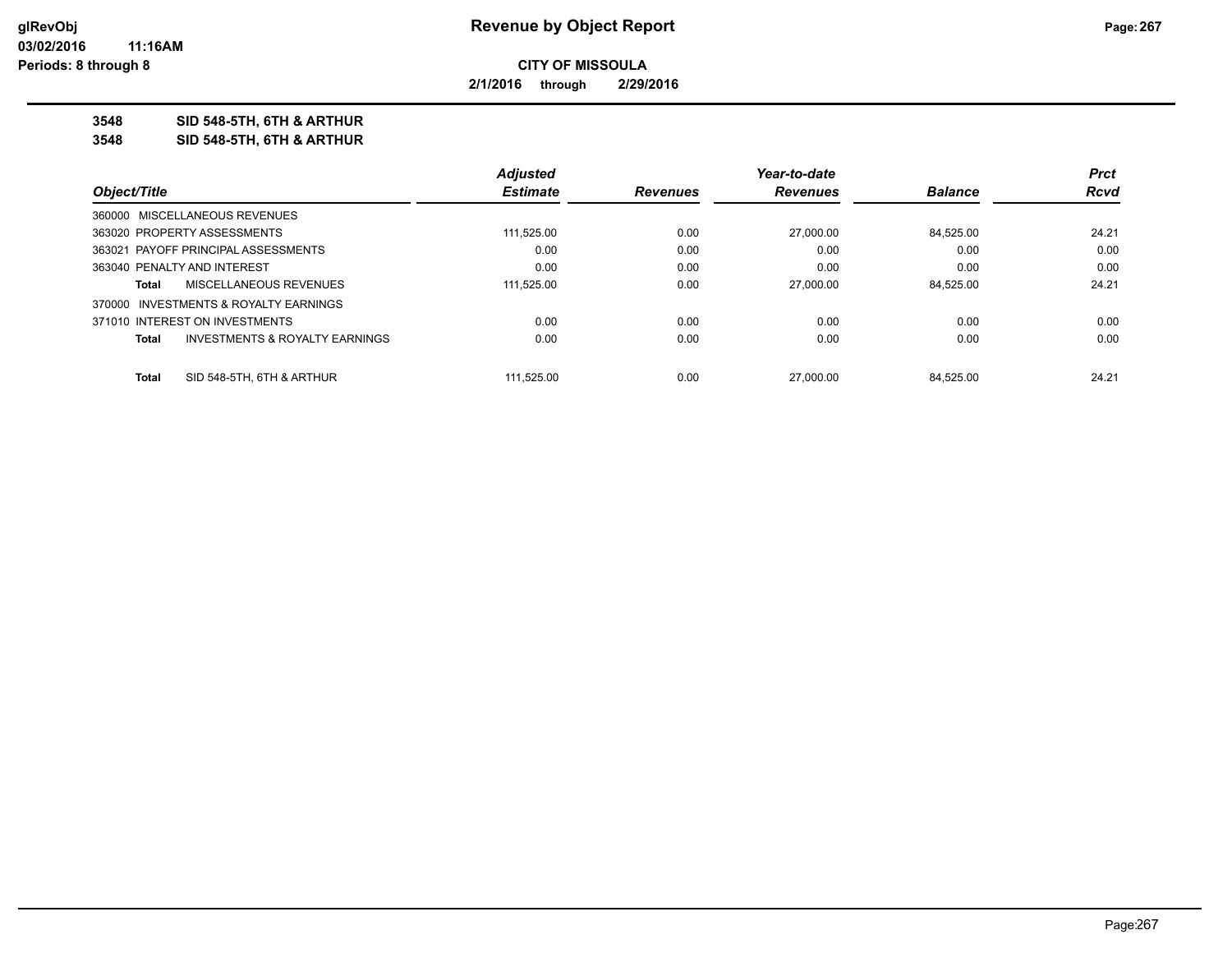**2/1/2016 through 2/29/2016**

## **3548 SID 548-5TH, 6TH & ARTHUR**

|              |                                     | <b>Adjusted</b> |                 | Year-to-date    |                | <b>Prct</b> |
|--------------|-------------------------------------|-----------------|-----------------|-----------------|----------------|-------------|
|              | Object/Title                        | <b>Estimate</b> | <b>Revenues</b> | <b>Revenues</b> | <b>Balance</b> | <b>Rcvd</b> |
|              | 360000 MISCELLANEOUS REVENUES       |                 |                 |                 |                |             |
|              | 363020 PROPERTY ASSESSMENTS         | 111,525.00      | 0.00            | 27,000.00       | 84.525.00      | 24.21       |
|              | 363021 PAYOFF PRINCIPAL ASSESSMENTS | 0.00            | 0.00            | 0.00            | 0.00           | 0.00        |
|              | 363040 PENALTY AND INTEREST         | 0.00            | 0.00            | 0.00            | 0.00           | 0.00        |
| Total        | MISCELLANEOUS REVENUES              | 111.525.00      | 0.00            | 27,000.00       | 84.525.00      | 24.21       |
| 370000       | INVESTMENTS & ROYALTY EARNINGS      |                 |                 |                 |                |             |
|              | 371010 INTEREST ON INVESTMENTS      | 0.00            | 0.00            | 0.00            | 0.00           | 0.00        |
| Total        | INVESTMENTS & ROYALTY EARNINGS      | 0.00            | 0.00            | 0.00            | 0.00           | 0.00        |
| <b>Total</b> | SID 548-5TH, 6TH & ARTHUR           | 111.525.00      | 0.00            | 27.000.00       | 84.525.00      | 24.21       |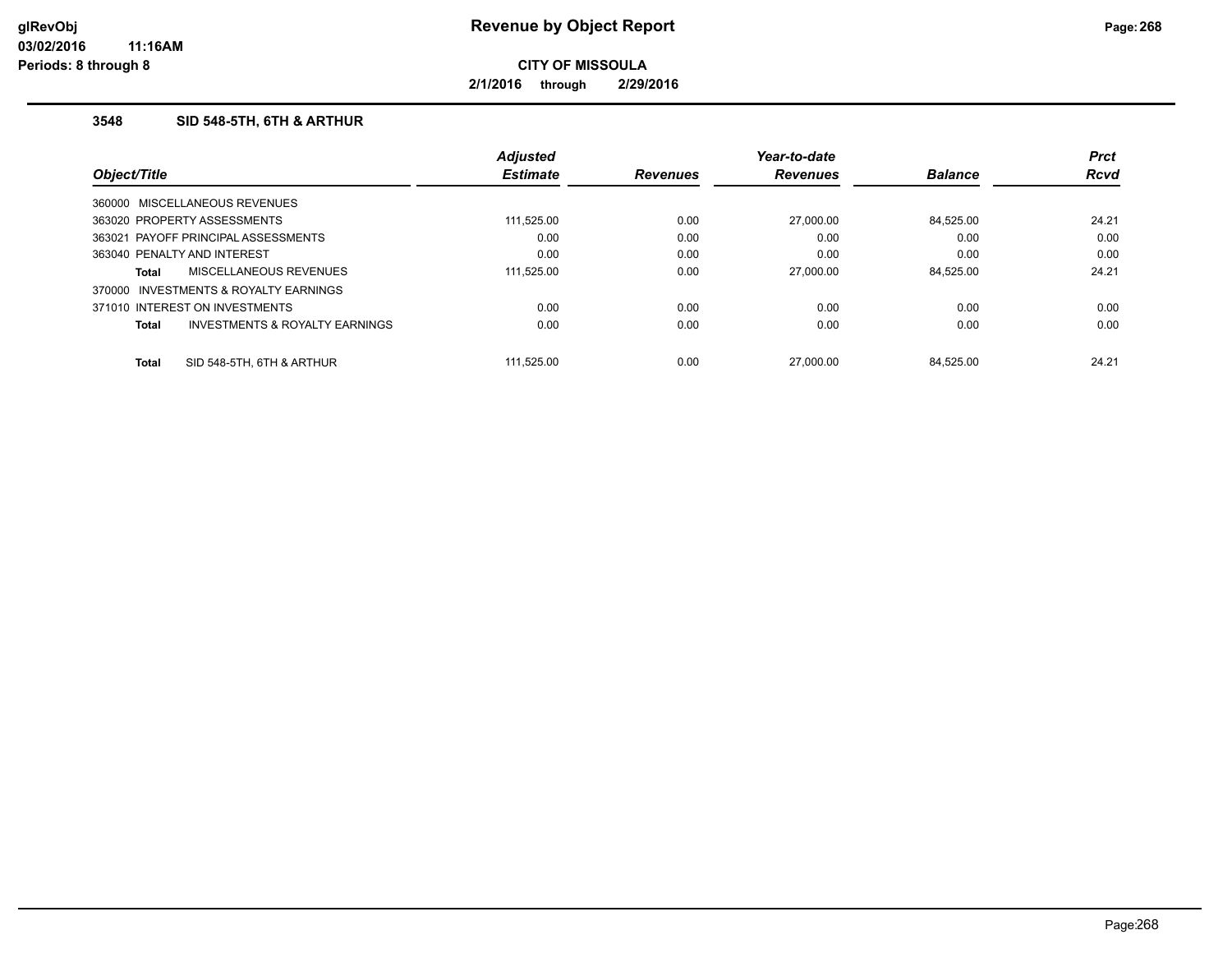**2/1/2016 through 2/29/2016**

**3549 SID 549 HILLVIEW WAY**

**3549 SID 549 HILLVIEW WAY**

|                                                | <b>Adjusted</b> |                 | Year-to-date    |                | <b>Prct</b> |
|------------------------------------------------|-----------------|-----------------|-----------------|----------------|-------------|
| Object/Title                                   | <b>Estimate</b> | <b>Revenues</b> | <b>Revenues</b> | <b>Balance</b> | Rcvd        |
| 360000 MISCELLANEOUS REVENUES                  |                 |                 |                 |                |             |
| 363020 PROPERTY ASSESSMENTS                    | 0.00            | 0.00            | 0.00            | 0.00           | 0.00        |
| 363021 PAYOFF PRINCIPAL ASSESSMENTS            | 0.00            | 0.00            | 0.00            | 0.00           | 0.00        |
| 363040 PENALTY AND INTEREST                    | 0.00            | 0.00            | 0.00            | 0.00           | 0.00        |
| MISCELLANEOUS REVENUES<br>Total                | 0.00            | 0.00            | 0.00            | 0.00           | 0.00        |
| 370000 INVESTMENTS & ROYALTY EARNINGS          |                 |                 |                 |                |             |
| 371010 INTEREST ON INVESTMENTS                 | 0.00            | 0.00            | 0.00            | 0.00           | 0.00        |
| INVESTMENTS & ROYALTY EARNINGS<br><b>Total</b> | 0.00            | 0.00            | 0.00            | 0.00           | 0.00        |
| SID 549 HILLVIEW WAY<br><b>Total</b>           | 0.00            | 0.00            | 0.00            | 0.00           | 0.00        |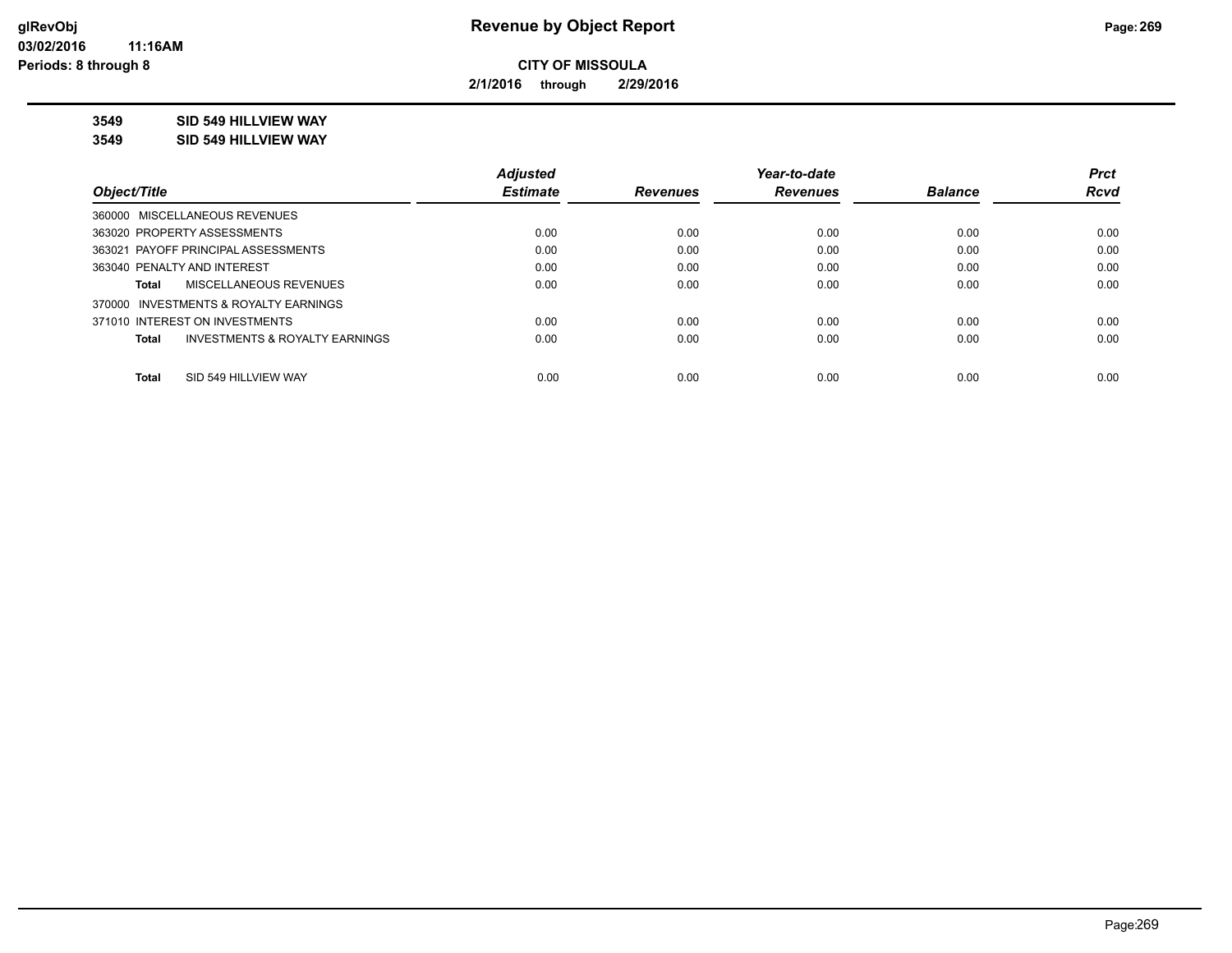**2/1/2016 through 2/29/2016**

## **3549 SID 549 HILLVIEW WAY**

|                                                | <b>Adiusted</b> |                 | Year-to-date    |                | <b>Prct</b> |
|------------------------------------------------|-----------------|-----------------|-----------------|----------------|-------------|
| Obiect/Title                                   | <b>Estimate</b> | <b>Revenues</b> | <b>Revenues</b> | <b>Balance</b> | <b>Rcvd</b> |
| 360000 MISCELLANEOUS REVENUES                  |                 |                 |                 |                |             |
| 363020 PROPERTY ASSESSMENTS                    | 0.00            | 0.00            | 0.00            | 0.00           | 0.00        |
| 363021 PAYOFF PRINCIPAL ASSESSMENTS            | 0.00            | 0.00            | 0.00            | 0.00           | 0.00        |
| 363040 PENALTY AND INTEREST                    | 0.00            | 0.00            | 0.00            | 0.00           | 0.00        |
| MISCELLANEOUS REVENUES<br><b>Total</b>         | 0.00            | 0.00            | 0.00            | 0.00           | 0.00        |
| 370000 INVESTMENTS & ROYALTY EARNINGS          |                 |                 |                 |                |             |
| 371010 INTEREST ON INVESTMENTS                 | 0.00            | 0.00            | 0.00            | 0.00           | 0.00        |
| INVESTMENTS & ROYALTY EARNINGS<br><b>Total</b> | 0.00            | 0.00            | 0.00            | 0.00           | 0.00        |
| SID 549 HILLVIEW WAY<br><b>Total</b>           | 0.00            | 0.00            | 0.00            | 0.00           | 0.00        |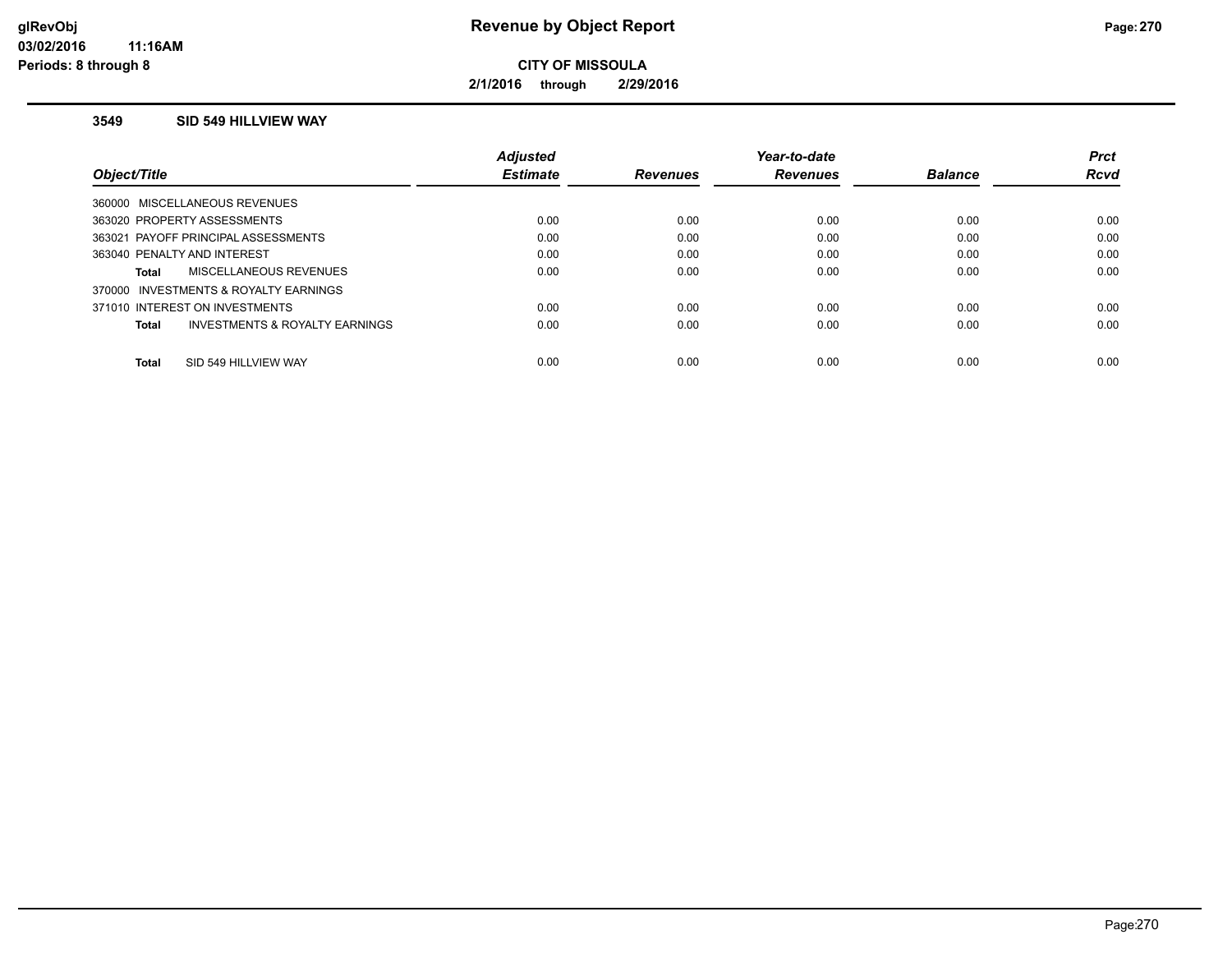**2/1/2016 through 2/29/2016**

## **4060 CAPITAL IMPROVEMENT PROGRAM FUND**

|                                                    | <b>Adjusted</b> |                 | Year-to-date    |                 | <b>Prct</b> |
|----------------------------------------------------|-----------------|-----------------|-----------------|-----------------|-------------|
| Object/Title                                       | <b>Estimate</b> | <b>Revenues</b> | <b>Revenues</b> | Balance         | Rcvd        |
| 330000 INTERGOVERNMENTAL REVENUES                  |                 |                 |                 |                 |             |
| 331001 GRANTS                                      | 0.00            | 0.00            | 0.00            | 0.00            | 0.00        |
| 331002 COUNTY ASSISTANCE CIP PROJECTS              | 0.00            | 0.00            | 0.00            | 0.00            | 0.00        |
| 331003 STATE HOME PROGRAM INCOME                   | 0.00            | 0.00            | 0.00            | 0.00            | 0.00        |
| 331004 CITY ASSESSMENTS                            | 0.00            | 0.00            | 0.00            | 0.00            | 0.00        |
| 334040 GAS TAX APPORTIONMENT                       | 0.00            | 0.00            | 0.00            | 0.00            | 0.00        |
| 334061 IMPACT FEES-CLEARING ACCOUNT                | 0.00            | 0.00            | 0.00            | 0.00            | 0.00        |
| 334120 TSEP GRANT                                  | 0.00            | 0.00            | 0.00            | 0.00            | 0.00        |
| 334121 DNRC GRANT                                  | 0.00            | 0.00            | 0.00            | 0.00            | 0.00        |
| 334123 MAQI FEDERAL ASSISTANCE                     | 0.00            | 0.00            | 0.00            | 0.00            | 0.00        |
| 334124 GRANTS-CIP                                  | 0.00            | 0.00            | 0.00            | 0.00            | 0.00        |
| 334125 FIRE FIGHTER GRANT                          | 0.00            | 0.00            | 0.00            | 0.00            | 0.00        |
| 334126 DEVELOPER ASSESSMENTS                       | 0.00            | 0.00            | 0.00            | 0.00            | 0.00        |
| 334127 TONKIN TRAIL - FISH WILDLIFE PARKS          | 0.00            | 0.00            | 0.00            | 0.00            | 0.00        |
| 334128 CDBG FIRE HYDRANT GRANT                     | 0.00            | 0.00            | 0.00            | 0.00            | 0.00        |
| 334143 MONTANA TOURISM GRANT                       | 0.00            | 0.00            | 0.00            | 0.00            | 0.00        |
| 339000 PAYMENT IN LIEU OF TAXES                    | 0.00            | 0.00            | 0.00            | 0.00            | 0.00        |
| <b>INTERGOVERNMENTAL REVENUES</b><br><b>Total</b>  | 0.00            | 0.00            | 0.00            | 0.00            | 0.00        |
| 360000 MISCELLANEOUS REVENUES                      |                 |                 |                 |                 |             |
| 360010 MISCELLANEOUS                               | 0.00            | 0.00            | 0.00            | 0.00            | 0.00        |
| 360011 YOUTH COUNCIL FUNDS                         | 9,010.00        | 0.00            | 0.00            | 9,010.00        | 0.00        |
| 360012 SEWER GRANT REPAYMENTS                      | 0.00            | 0.00            | 0.00            | 0.00            | 0.00        |
| 360016 MRA SHARE OF CIVIC STADIUM PARKING          | 0.00            | 0.00            | 0.00            | 0.00            | 0.00        |
| 362000 OTHER MISCELLANEOUS REVENUE                 | 0.00            | 0.00            | 0.00            | 0.00            | 0.00        |
| 365000 DONATIONS                                   | 0.00            | 0.00            | 0.00            | 0.00            | 0.00        |
| 365001 *** Title Not Found ***                     | 0.00            | 0.00            | 106,700.00      | $-106,700.00$   | 0.00        |
| 365030 WHITE PINE PARK DONATION-ZIP BEVERAGE       | 0.00            | 0.00            | 0.00            | 0.00            | 0.00        |
| <b>MISCELLANEOUS REVENUES</b><br><b>Total</b>      | 9,010.00        | 0.00            | 106,700.00      | $-97,690.00$    | 1.184.24    |
| 370000 INVESTMENTS & ROYALTY EARNINGS              |                 |                 |                 |                 |             |
| 371010 INTEREST ON INVESTMENTS                     | 0.00            | 0.00            | 0.00            | 0.00            | 0.00        |
| 371020 GAIN/LOSS IN MARKET VALUE OF INVESTMENTS    | 0.00            | 0.00            | 0.00            | 0.00            | 0.00        |
| <b>INVESTMENTS &amp; ROYALTY EARNINGS</b><br>Total | 0.00            | 0.00            | 0.00            | 0.00            | 0.00        |
| 380000 OTHER FINANCING SOURCES                     |                 |                 |                 |                 |             |
| 381000 LOAN PROCEEDS                               | 0.00            | 0.00            | 0.00            | 0.00            | 0.00        |
| 381010 BOND PROCEEDS                               | 0.00            | 1,579,240.64    | 1,579,240.64    | $-1,579,240.64$ | 0.00        |
| 381011 \$1,860,000 General Fund Obligation Bond    | 0.00            | 0.00            | 0.00            | 0.00            | 0.00        |
| 381012 \$680,000 FIRE GF DEBT                      | 0.00            | 0.00            | 0.00            | 0.00            | 0.00        |
| 381015 \$1,010,000 LIMITED TAX GO BONDS 2010C      | 0.00            | 0.00            | 0.00            | 0.00            | 0.00        |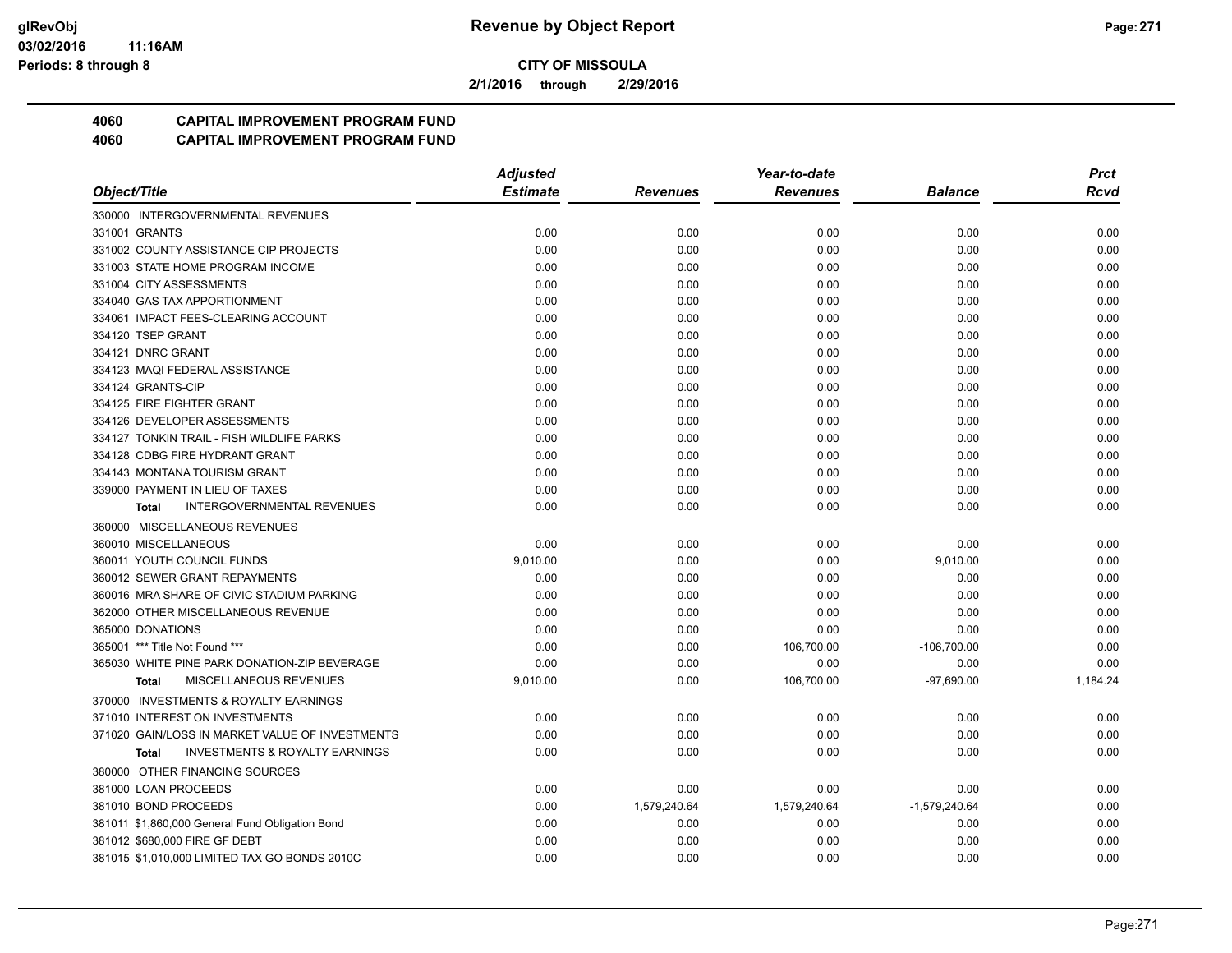**2/1/2016 through 2/29/2016**

# **4060 CAPITAL IMPROVEMENT PROGRAM FUND**

|                                                  | <b>Adjusted</b> |                 | Year-to-date    |                 | <b>Prct</b> |
|--------------------------------------------------|-----------------|-----------------|-----------------|-----------------|-------------|
| Object/Title                                     | <b>Estimate</b> | <b>Revenues</b> | <b>Revenues</b> | <b>Balance</b>  | Rcvd        |
| 381090 PROCEEDS FROM CAPITAL LEASE               | 0.00            | 0.00            | 414,365.53      | $-414,365.53$   | 0.00        |
| 382010 SALE OF FIXED ASSETS                      | 0.00            | 0.00            | 0.00            | 0.00            | 0.00        |
| 383009 TRANS FR TITLE I                          | 0.00            | 0.00            | 0.00            | 0.00            | 0.00        |
| 383010 TRANS FR CIP                              | 0.00            | 0.00            | 0.00            | 0.00            | 0.00        |
| 383014 TRANS FR MRA                              | 0.00            | 0.00            | 0.00            | 0.00            | 0.00        |
| 383015 TRANS FR MPC                              | 0.00            | 0.00            | 0.00            | 0.00            | 0.00        |
| 383017 TRANS FR BUILDING                         | 0.00            | 0.00            | 0.00            | 0.00            | 0.00        |
| 383020 TRANS FR CEMETERY CARE                    | 0.00            | 0.00            | 0.00            | 0.00            | 0.00        |
| 383025 TRANS FR SEWER R & D                      | 0.00            | 0.00            | 0.00            | 0.00            | 0.00        |
| 383029 TRANS FR GENERAL                          | 1,084,565.00    | 0.00            | 0.00            | 1,084,565.00    | 0.00        |
| 383041 TRANS FR CDBG                             | 0.00            | 0.00            | 0.00            | 0.00            | 0.00        |
| 383042 TRANSFERS FROM OTHER FUNDS                | 0.00            | 0.00            | 0.00            | 0.00            | 0.00        |
| 383043 TRANSFERS FROM IMPACT FEES                | 0.00            | 0.00            | 0.00            | 0.00            | 0.00        |
| 383044 TRANSFER FROM PYMT IN LIEU OF PARKS       | 0.00            | 0.00            | 0.00            | 0.00            | 0.00        |
| 383045 TRANSFER FROM PARK ENTERPRISE             | 0.00            | 0.00            | 0.00            | 0.00            | 0.00        |
| OTHER FINANCING SOURCES<br>Total                 | 1,084,565.00    | 1,579,240.64    | 1,993,606.17    | $-909,041.17$   | 183.82      |
| CAPITAL IMPROVEMENT PROGRAM FUND<br><b>Total</b> | 1,093,575.00    | 1,579,240.64    | 2,100,306.17    | $-1,006,731.17$ | 192.06      |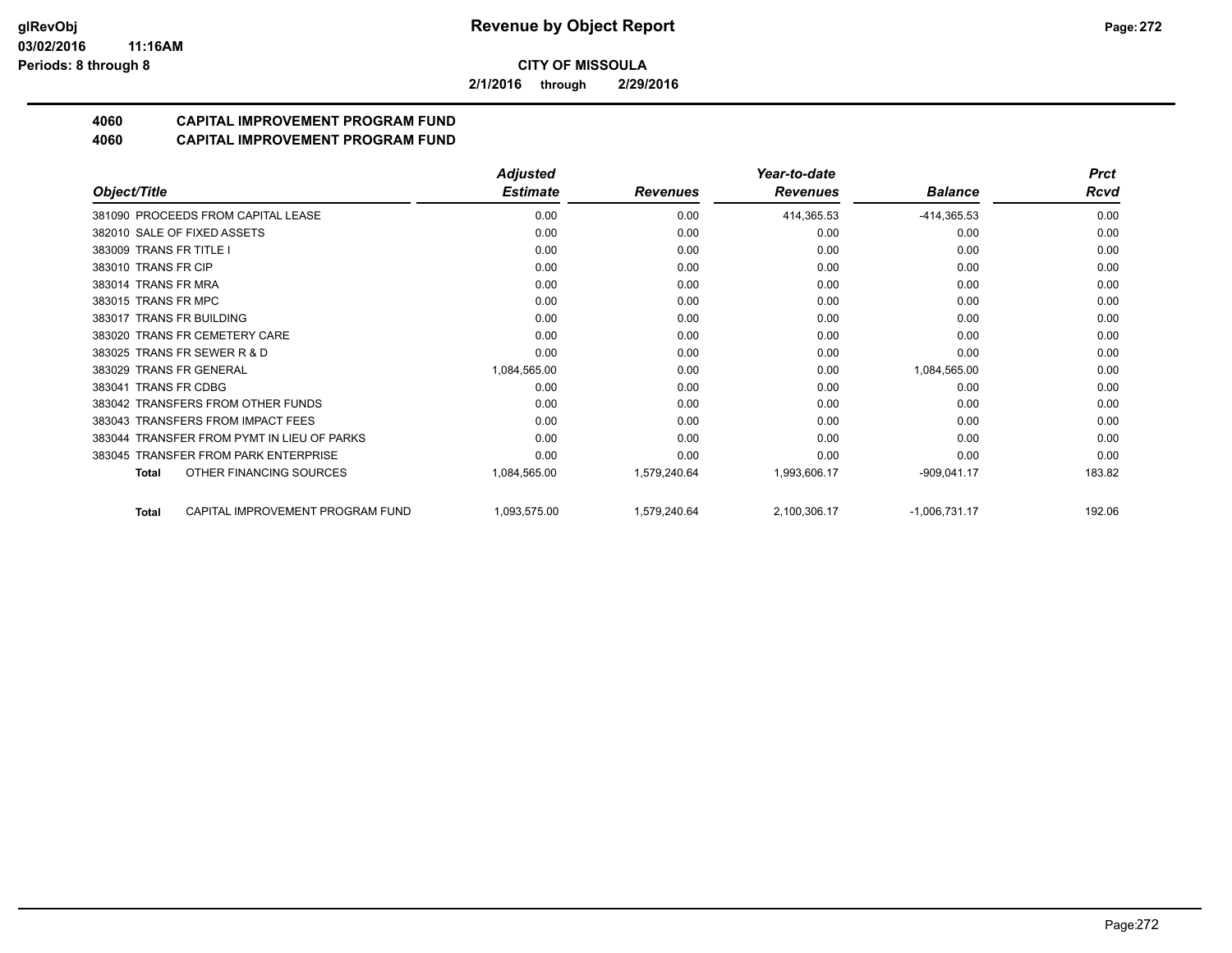**2/1/2016 through 2/29/2016**

|                                                           | <b>Adjusted</b> |                 | Year-to-date    |                 | <b>Prct</b> |
|-----------------------------------------------------------|-----------------|-----------------|-----------------|-----------------|-------------|
| Object/Title                                              | <b>Estimate</b> | <b>Revenues</b> | <b>Revenues</b> | <b>Balance</b>  | <b>Rcvd</b> |
| 330000 INTERGOVERNMENTAL REVENUES                         |                 |                 |                 |                 |             |
| 331001 GRANTS                                             | 0.00            | 0.00            | 0.00            | 0.00            | 0.00        |
| 331002 COUNTY ASSISTANCE CIP PROJECTS                     | 0.00            | 0.00            | 0.00            | 0.00            | 0.00        |
| 331003 STATE HOME PROGRAM INCOME                          | 0.00            | 0.00            | 0.00            | 0.00            | 0.00        |
| 331004 CITY ASSESSMENTS                                   | 0.00            | 0.00            | 0.00            | 0.00            | 0.00        |
| 334040 GAS TAX APPORTIONMENT                              | 0.00            | 0.00            | 0.00            | 0.00            | 0.00        |
| 334061 IMPACT FEES-CLEARING ACCOUNT                       | 0.00            | 0.00            | 0.00            | 0.00            | 0.00        |
| 334120 TSEP GRANT                                         | 0.00            | 0.00            | 0.00            | 0.00            | 0.00        |
| 334121 DNRC GRANT                                         | 0.00            | 0.00            | 0.00            | 0.00            | 0.00        |
| 334123 MAQI FEDERAL ASSISTANCE                            | 0.00            | 0.00            | 0.00            | 0.00            | 0.00        |
| 334124 GRANTS-CIP                                         | 0.00            | 0.00            | 0.00            | 0.00            | 0.00        |
| 334125 FIRE FIGHTER GRANT                                 | 0.00            | 0.00            | 0.00            | 0.00            | 0.00        |
| 334126 DEVELOPER ASSESSMENTS                              | 0.00            | 0.00            | 0.00            | 0.00            | 0.00        |
| 334127 TONKIN TRAIL - FISH WILDLIFE PARKS                 | 0.00            | 0.00            | 0.00            | 0.00            | 0.00        |
| 334128 CDBG FIRE HYDRANT GRANT                            | 0.00            | 0.00            | 0.00            | 0.00            | 0.00        |
| 334143 MONTANA TOURISM GRANT                              | 0.00            | 0.00            | 0.00            | 0.00            | 0.00        |
| 339000 PAYMENT IN LIEU OF TAXES                           | 0.00            | 0.00            | 0.00            | 0.00            | 0.00        |
| <b>INTERGOVERNMENTAL REVENUES</b><br><b>Total</b>         | 0.00            | 0.00            | 0.00            | 0.00            | 0.00        |
| 360000 MISCELLANEOUS REVENUES                             |                 |                 |                 |                 |             |
| 360010 MISCELLANEOUS                                      | 0.00            | 0.00            | 0.00            | 0.00            | 0.00        |
| 360011 YOUTH COUNCIL FUNDS                                | 9,010.00        | 0.00            | 0.00            | 9,010.00        | 0.00        |
| 360012 SEWER GRANT REPAYMENTS                             | 0.00            | 0.00            | 0.00            | 0.00            | 0.00        |
| 360016 MRA SHARE OF CIVIC STADIUM PARKING                 | 0.00            | 0.00            | 0.00            | 0.00            | 0.00        |
| 362000 OTHER MISCELLANEOUS REVENUE                        | 0.00            | 0.00            | 0.00            | 0.00            | 0.00        |
| 365000 DONATIONS                                          | 0.00            | 0.00            | 0.00            | 0.00            | 0.00        |
| 365001 *** Title Not Found ***                            | 0.00            | 0.00            | 106,700.00      | $-106,700.00$   | 0.00        |
| 365030 WHITE PINE PARK DONATION-ZIP BEVERAGE              | 0.00            | 0.00            | 0.00            | 0.00            | 0.00        |
| MISCELLANEOUS REVENUES<br><b>Total</b>                    | 9,010.00        | 0.00            | 106,700.00      | $-97,690.00$    | 1,184.24    |
| 370000 INVESTMENTS & ROYALTY EARNINGS                     |                 |                 |                 |                 |             |
| 371010 INTEREST ON INVESTMENTS                            | 0.00            | 0.00            | 0.00            | 0.00            | 0.00        |
| 371020 GAIN/LOSS IN MARKET VALUE OF INVESTMENT            | 0.00            | 0.00            | 0.00            | 0.00            | 0.00        |
| <b>INVESTMENTS &amp; ROYALTY EARNINGS</b><br><b>Total</b> | 0.00            | 0.00            | 0.00            | 0.00            | 0.00        |
| 380000 OTHER FINANCING SOURCES                            |                 |                 |                 |                 |             |
| 381000 LOAN PROCEEDS                                      | 0.00            | 0.00            | 0.00            | 0.00            | 0.00        |
| 381010 BOND PROCEEDS                                      | 0.00            | 1,579,240.64    | 1,579,240.64    | $-1,579,240.64$ | 0.00        |
| 381011 \$1,860,000 General Fund Obligation Bond           | 0.00            | 0.00            | 0.00            | 0.00            | 0.00        |
| 381012 \$680,000 FIRE GF DEBT                             | 0.00            | 0.00            | 0.00            | 0.00            | 0.00        |
| 381015 \$1,010,000 LIMITED TAX GO BONDS 2010C             | 0.00            | 0.00            | 0.00            | 0.00            | 0.00        |
| 381090 PROCEEDS FROM CAPITAL LEASE                        | 0.00            | 0.00            | 414,365.53      | -414,365.53     | 0.00        |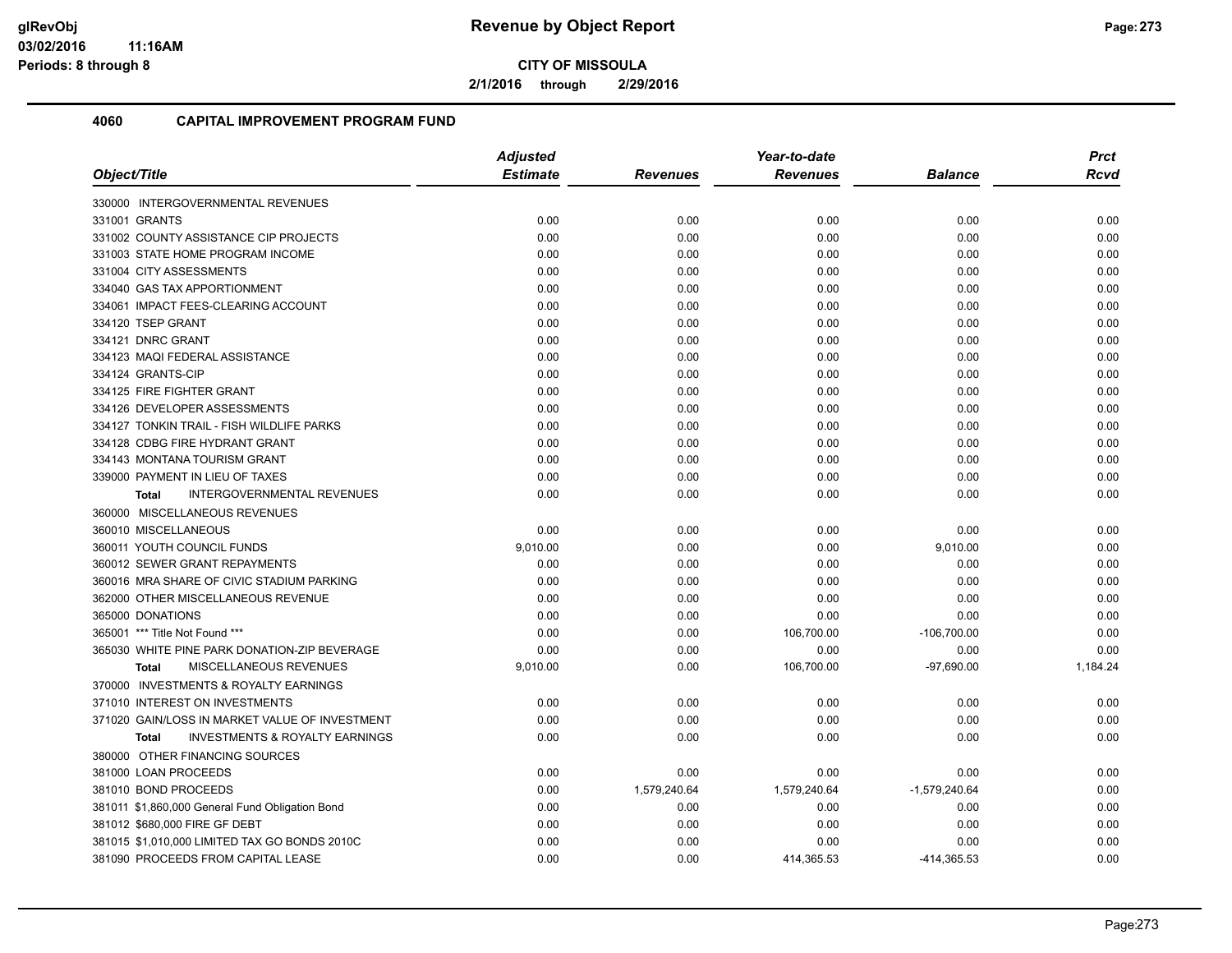**2/1/2016 through 2/29/2016**

|                                                  | <b>Adjusted</b> |                 | Year-to-date    |                 | <b>Prct</b> |
|--------------------------------------------------|-----------------|-----------------|-----------------|-----------------|-------------|
| Object/Title                                     | <b>Estimate</b> | <b>Revenues</b> | <b>Revenues</b> | <b>Balance</b>  | <b>Rcvd</b> |
| 382010 SALE OF FIXED ASSETS                      | 0.00            | 0.00            | 0.00            | 0.00            | 0.00        |
| 383009 TRANS FR TITLE I                          | 0.00            | 0.00            | 0.00            | 0.00            | 0.00        |
| 383010 TRANS FR CIP                              | 0.00            | 0.00            | 0.00            | 0.00            | 0.00        |
| 383014 TRANS FR MRA                              | 0.00            | 0.00            | 0.00            | 0.00            | 0.00        |
| 383015 TRANS FR MPC                              | 0.00            | 0.00            | 0.00            | 0.00            | 0.00        |
| 383017 TRANS FR BUILDING                         | 0.00            | 0.00            | 0.00            | 0.00            | 0.00        |
| 383020 TRANS FR CEMETERY CARE                    | 0.00            | 0.00            | 0.00            | 0.00            | 0.00        |
| 383025 TRANS FR SEWER R & D                      | 0.00            | 0.00            | 0.00            | 0.00            | 0.00        |
| 383029 TRANS FR GENERAL                          | 1,084,565.00    | 0.00            | 0.00            | 1,084,565.00    | 0.00        |
| <b>TRANS FR CDBG</b><br>383041                   | 0.00            | 0.00            | 0.00            | 0.00            | 0.00        |
| 383042 TRANSFERS FROM OTHER FUNDS                | 0.00            | 0.00            | 0.00            | 0.00            | 0.00        |
| 383043 TRANSFERS FROM IMPACT FEES                | 0.00            | 0.00            | 0.00            | 0.00            | 0.00        |
| 383044 TRANSFER FROM PYMT IN LIEU OF PARKS       | 0.00            | 0.00            | 0.00            | 0.00            | 0.00        |
| 383045 TRANSFER FROM PARK ENTERPRISE             | 0.00            | 0.00            | 0.00            | 0.00            | 0.00        |
| OTHER FINANCING SOURCES<br>Total                 | 1,084,565.00    | 1,579,240.64    | 1,993,606.17    | $-909,041.17$   | 183.82      |
| CAPITAL IMPROVEMENT PROGRAM FUND<br><b>Total</b> | 1,093,575.00    | 1,579,240.64    | 2,100,306.17    | $-1,006,731.17$ | 192.06      |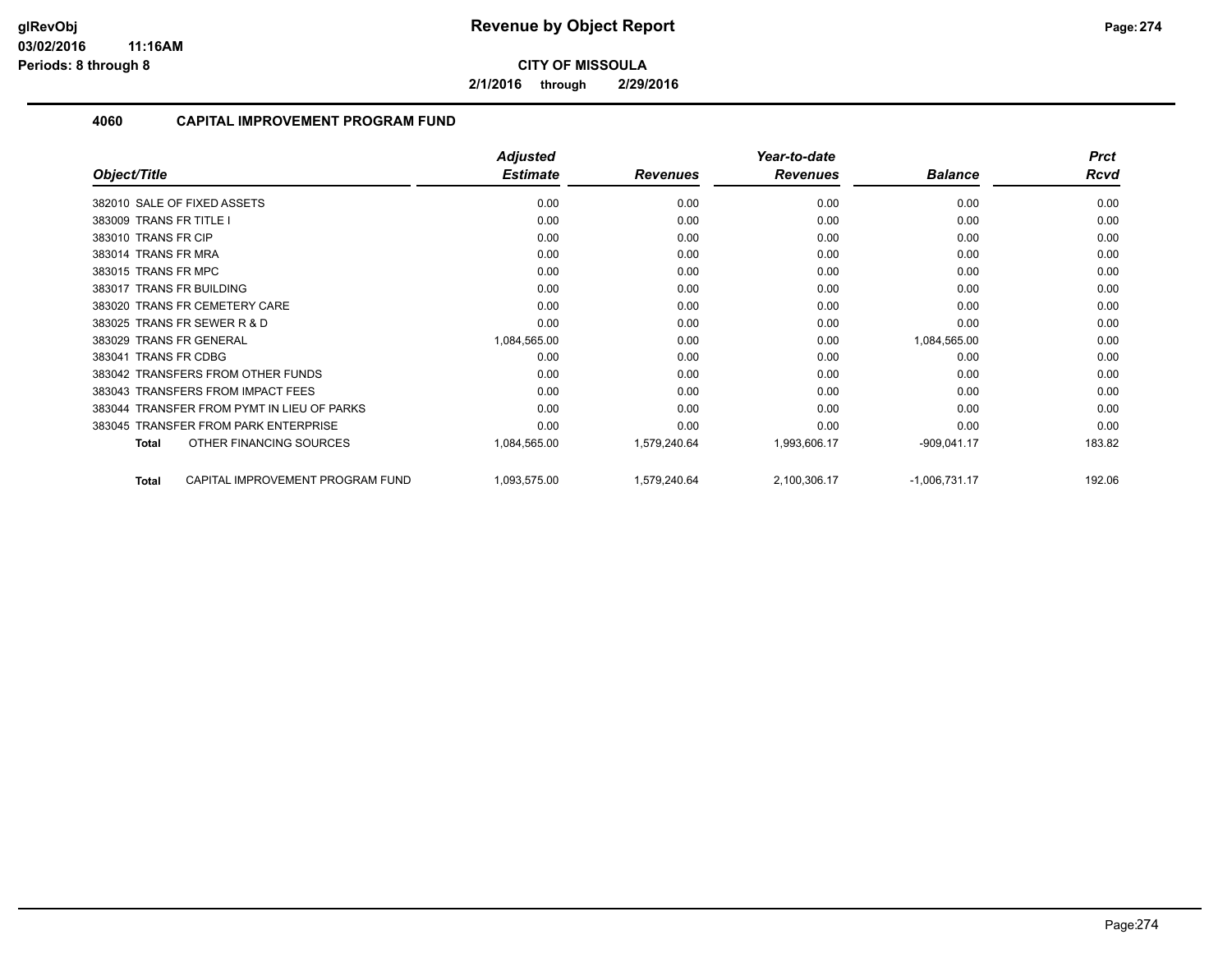**2/1/2016 through 2/29/2016**

# **4130 1997 G O BOND OPEN SPACE PURCHASE FUND**

## **4130 1997 G O BOND OPEN SPACE PURCHASE FUND**

|                                                           | <b>Adjusted</b> |                 | Year-to-date    |                | <b>Prct</b> |
|-----------------------------------------------------------|-----------------|-----------------|-----------------|----------------|-------------|
| Object/Title                                              | <b>Estimate</b> | <b>Revenues</b> | <b>Revenues</b> | <b>Balance</b> | <b>Rcvd</b> |
| 330000 INTERGOVERNMENTAL REVENUES                         |                 |                 |                 |                |             |
| 331156 CTEP GRANT - S HILLS TRAIL SYSTEM                  | 0.00            | 0.00            | 0.00            | 0.00           | 0.00        |
| 334014 *** Title Not Found ***                            | 0.00            | 0.00            | 0.00            | 0.00           | 0.00        |
| <b>INTERGOVERNMENTAL REVENUES</b><br><b>Total</b>         | 0.00            | 0.00            | 0.00            | 0.00           | 0.00        |
| 340000 CHARGES FOR SERVICES                               |                 |                 |                 |                |             |
| 343065 BUILDING RENTALS                                   | 0.00            | 0.00            | 0.00            | 0.00           | 0.00        |
| <b>CHARGES FOR SERVICES</b><br>Total                      | 0.00            | 0.00            | 0.00            | 0.00           | 0.00        |
| 360000 MISCELLANEOUS REVENUES                             |                 |                 |                 |                |             |
| 360010 MISCELLANEOUS                                      | 0.00            | 0.00            | 0.00            | 0.00           | 0.00        |
| 365000 DONATIONS                                          | 0.00            | 0.00            | 0.00            | 0.00           | 0.00        |
| MISCELLANEOUS REVENUES<br><b>Total</b>                    | 0.00            | 0.00            | 0.00            | 0.00           | 0.00        |
| 370000 INVESTMENTS & ROYALTY EARNINGS                     |                 |                 |                 |                |             |
| 371010 INTEREST ON INVESTMENTS                            | 0.00            | 0.00            | 0.00            | 0.00           | 0.00        |
| 371020 GAIN/LOSS IN MARKET VALUE OF INVESTMENTS           | 0.00            | 0.00            | 0.00            | 0.00           | 0.00        |
| <b>INVESTMENTS &amp; ROYALTY EARNINGS</b><br><b>Total</b> | 0.00            | 0.00            | 0.00            | 0.00           | 0.00        |
| 380000 OTHER FINANCING SOURCES                            |                 |                 |                 |                |             |
| 382010 SALE OF FIXED ASSETS                               | 0.00            | 0.00            | 0.00            | 0.00           | 0.00        |
| 383000 OPERATING TRANSFERS                                | 0.00            | 0.00            | 0.00            | 0.00           | 0.00        |
| OTHER FINANCING SOURCES<br><b>Total</b>                   | 0.00            | 0.00            | 0.00            | 0.00           | 0.00        |
| 1997 G O BOND OPEN SPACE PURCHASE FU<br>Total             | 0.00            | 0.00            | 0.00            | 0.00           | 0.00        |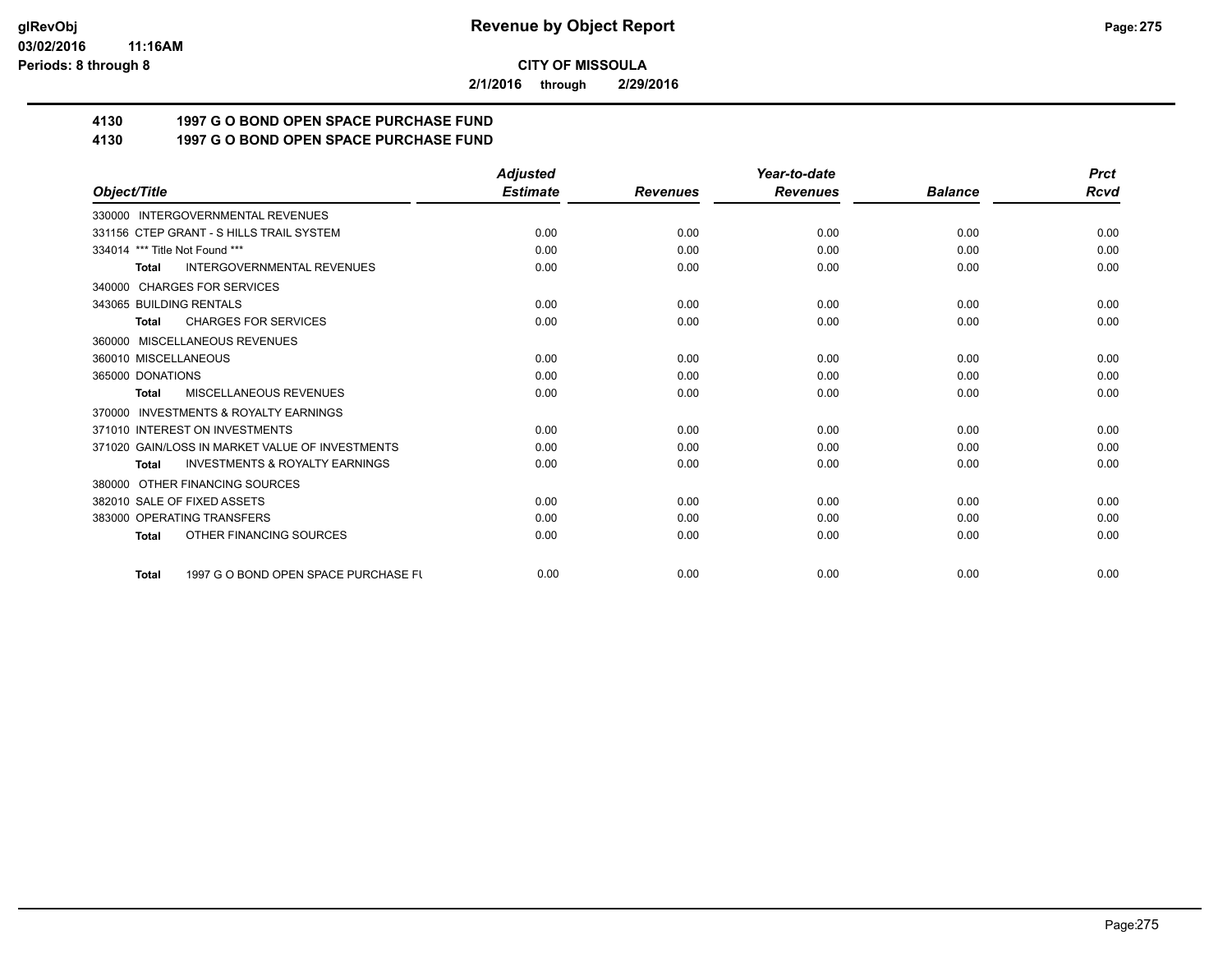**2/1/2016 through 2/29/2016**

## **4130 1997 G O BOND OPEN SPACE PURCHASE FUND**

|                                                           | <b>Adjusted</b> |                 | Year-to-date    |                | <b>Prct</b> |
|-----------------------------------------------------------|-----------------|-----------------|-----------------|----------------|-------------|
| Object/Title                                              | <b>Estimate</b> | <b>Revenues</b> | <b>Revenues</b> | <b>Balance</b> | Rcvd        |
| 330000 INTERGOVERNMENTAL REVENUES                         |                 |                 |                 |                |             |
| 331156 CTEP GRANT - S HILLS TRAIL SYSTEM                  | 0.00            | 0.00            | 0.00            | 0.00           | 0.00        |
| 334014 *** Title Not Found ***                            | 0.00            | 0.00            | 0.00            | 0.00           | 0.00        |
| <b>INTERGOVERNMENTAL REVENUES</b><br>Total                | 0.00            | 0.00            | 0.00            | 0.00           | 0.00        |
| 340000 CHARGES FOR SERVICES                               |                 |                 |                 |                |             |
| 343065 BUILDING RENTALS                                   | 0.00            | 0.00            | 0.00            | 0.00           | 0.00        |
| <b>CHARGES FOR SERVICES</b><br><b>Total</b>               | 0.00            | 0.00            | 0.00            | 0.00           | 0.00        |
| 360000 MISCELLANEOUS REVENUES                             |                 |                 |                 |                |             |
| 360010 MISCELLANEOUS                                      | 0.00            | 0.00            | 0.00            | 0.00           | 0.00        |
| 365000 DONATIONS                                          | 0.00            | 0.00            | 0.00            | 0.00           | 0.00        |
| MISCELLANEOUS REVENUES<br><b>Total</b>                    | 0.00            | 0.00            | 0.00            | 0.00           | 0.00        |
| <b>INVESTMENTS &amp; ROYALTY EARNINGS</b><br>370000       |                 |                 |                 |                |             |
| 371010 INTEREST ON INVESTMENTS                            | 0.00            | 0.00            | 0.00            | 0.00           | 0.00        |
| 371020 GAIN/LOSS IN MARKET VALUE OF INVESTMENT            | 0.00            | 0.00            | 0.00            | 0.00           | 0.00        |
| <b>INVESTMENTS &amp; ROYALTY EARNINGS</b><br><b>Total</b> | 0.00            | 0.00            | 0.00            | 0.00           | 0.00        |
| 380000 OTHER FINANCING SOURCES                            |                 |                 |                 |                |             |
| 382010 SALE OF FIXED ASSETS                               | 0.00            | 0.00            | 0.00            | 0.00           | 0.00        |
| 383000 OPERATING TRANSFERS                                | 0.00            | 0.00            | 0.00            | 0.00           | 0.00        |
| OTHER FINANCING SOURCES<br><b>Total</b>                   | 0.00            | 0.00            | 0.00            | 0.00           | 0.00        |
| 1997 G O BOND OPEN SPACE PURCHASE F<br><b>Total</b>       | 0.00            | 0.00            | 0.00            | 0.00           | 0.00        |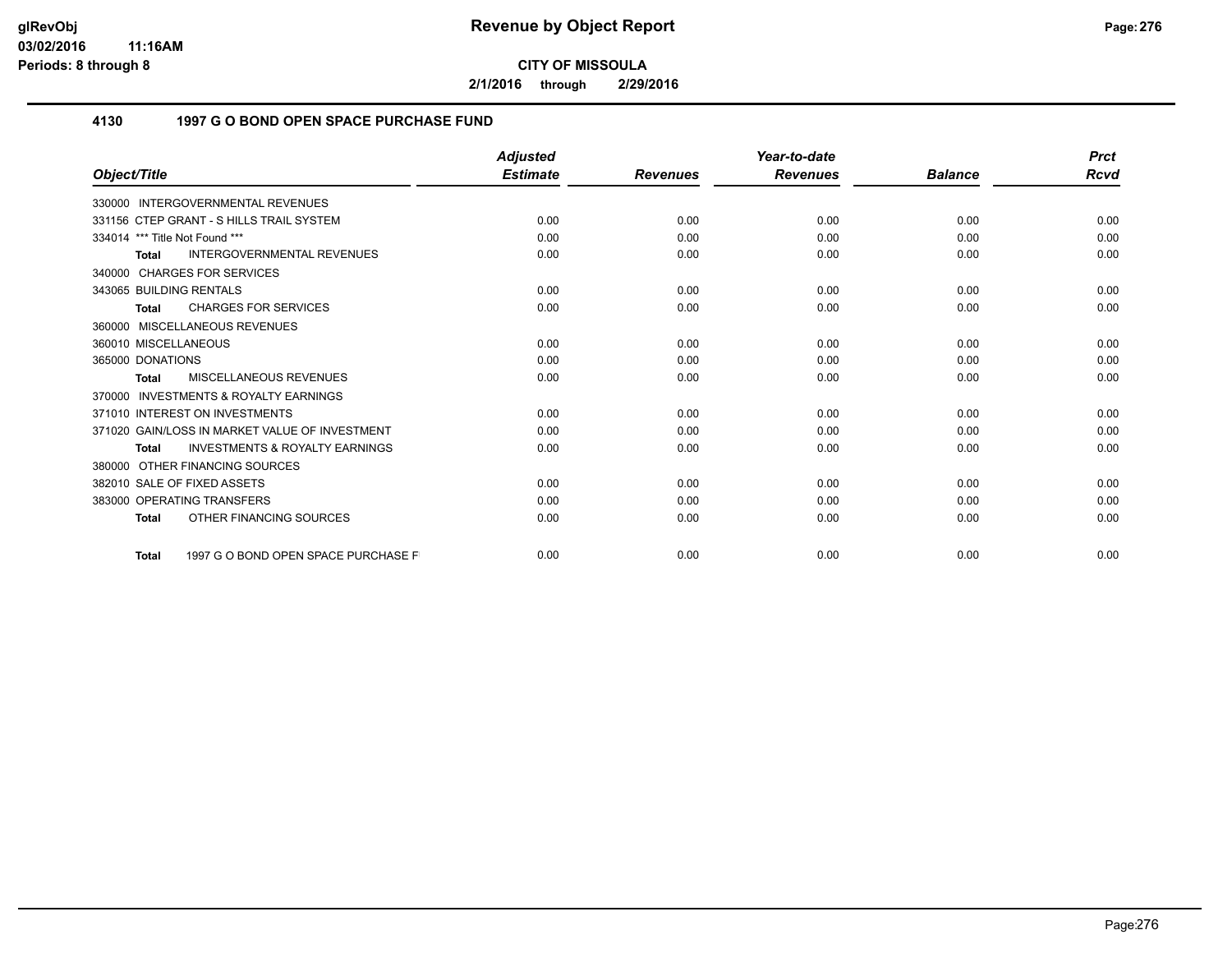**2/1/2016 through 2/29/2016**

#### **4196 NEW FIRE STATION GO BOND**

#### **4196 NEW FIRE STATION GO BOND**

|                                                    | <b>Adjusted</b> |                 | Year-to-date    |                | <b>Prct</b> |
|----------------------------------------------------|-----------------|-----------------|-----------------|----------------|-------------|
| Object/Title                                       | <b>Estimate</b> | <b>Revenues</b> | <b>Revenues</b> | <b>Balance</b> | <b>Rcvd</b> |
| 360000 MISCELLANEOUS REVENUES                      |                 |                 |                 |                |             |
| 365023 NORTHWESTERN ENERGY GRANT                   | 0.00            | 0.00            | 0.00            | 0.00           | 0.00        |
| <b>MISCELLANEOUS REVENUES</b><br>Total             | 0.00            | 0.00            | 0.00            | 0.00           | 0.00        |
| 370000 INVESTMENTS & ROYALTY EARNINGS              |                 |                 |                 |                |             |
| 371010 INTEREST ON INVESTMENTS                     | 0.00            | 0.00            | 0.00            | 0.00           | 0.00        |
| 371020 GAIN/LOSS IN MARKET VALUE OF INVESTMENTS    | 0.00            | 0.00            | 0.00            | 0.00           | 0.00        |
| <b>INVESTMENTS &amp; ROYALTY EARNINGS</b><br>Total | 0.00            | 0.00            | 0.00            | 0.00           | 0.00        |
| 380000 OTHER FINANCING SOURCES                     |                 |                 |                 |                |             |
| 381010 BOND PROCEEDS                               | 0.00            | 0.00            | 0.00            | 0.00           | 0.00        |
| 383000 OPERATING TRANSFERS                         | 0.00            | 0.00            | 0.00            | 0.00           | 0.00        |
| OTHER FINANCING SOURCES<br>Total                   | 0.00            | 0.00            | 0.00            | 0.00           | 0.00        |
| NEW FIRE STATION GO BOND<br><b>Total</b>           | 0.00            | 0.00            | 0.00            | 0.00           | 0.00        |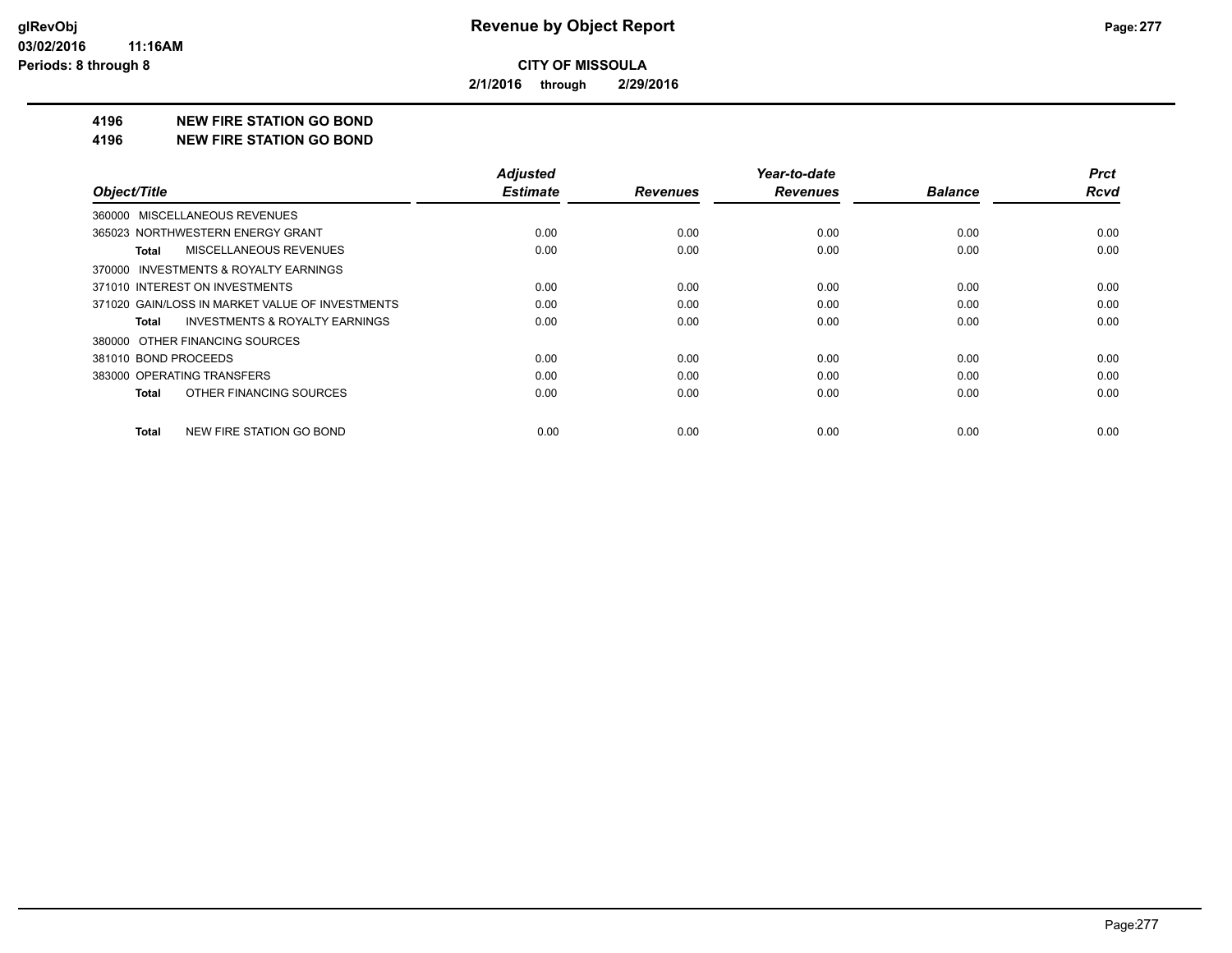**2/1/2016 through 2/29/2016**

## **4196 NEW FIRE STATION GO BOND**

| Object/Title                                       | <b>Adjusted</b><br><b>Estimate</b> | <b>Revenues</b> | Year-to-date<br><b>Revenues</b> | <b>Balance</b> | <b>Prct</b><br>Rcvd |
|----------------------------------------------------|------------------------------------|-----------------|---------------------------------|----------------|---------------------|
| 360000 MISCELLANEOUS REVENUES                      |                                    |                 |                                 |                |                     |
| 365023 NORTHWESTERN ENERGY GRANT                   | 0.00                               | 0.00            | 0.00                            | 0.00           | 0.00                |
| MISCELLANEOUS REVENUES<br>Total                    | 0.00                               | 0.00            | 0.00                            | 0.00           | 0.00                |
| 370000 INVESTMENTS & ROYALTY EARNINGS              |                                    |                 |                                 |                |                     |
| 371010 INTEREST ON INVESTMENTS                     | 0.00                               | 0.00            | 0.00                            | 0.00           | 0.00                |
| 371020 GAIN/LOSS IN MARKET VALUE OF INVESTMENT     | 0.00                               | 0.00            | 0.00                            | 0.00           | 0.00                |
| <b>INVESTMENTS &amp; ROYALTY EARNINGS</b><br>Total | 0.00                               | 0.00            | 0.00                            | 0.00           | 0.00                |
| 380000 OTHER FINANCING SOURCES                     |                                    |                 |                                 |                |                     |
| 381010 BOND PROCEEDS                               | 0.00                               | 0.00            | 0.00                            | 0.00           | 0.00                |
| 383000 OPERATING TRANSFERS                         | 0.00                               | 0.00            | 0.00                            | 0.00           | 0.00                |
| OTHER FINANCING SOURCES<br><b>Total</b>            | 0.00                               | 0.00            | 0.00                            | 0.00           | 0.00                |
| NEW FIRE STATION GO BOND<br><b>Total</b>           | 0.00                               | 0.00            | 0.00                            | 0.00           | 0.00                |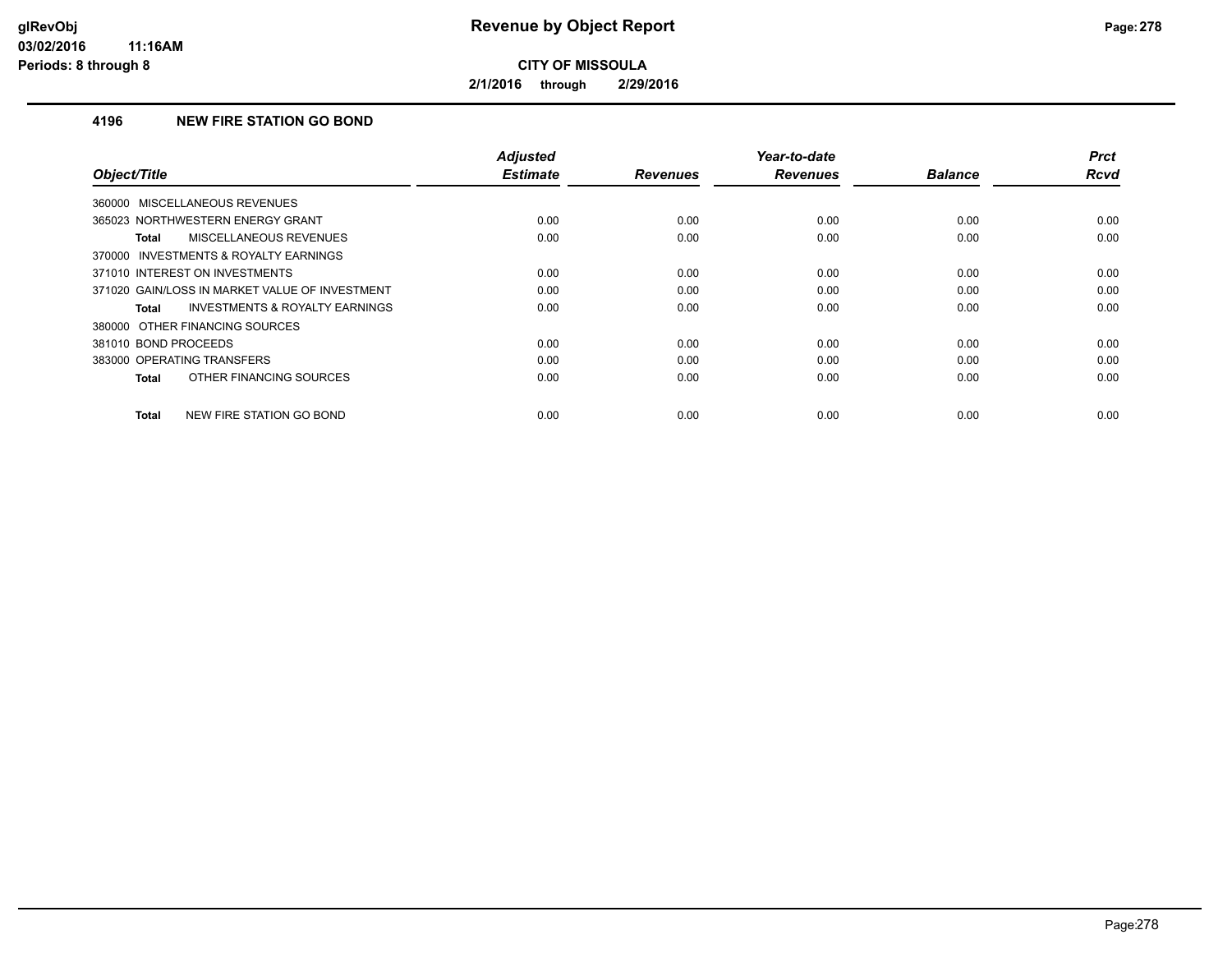**2/1/2016 through 2/29/2016**

# **4450 S/C CONSTRUCTION FUND FOR FY06**

**4450 S/C CONSTRUCTION FUND FOR FY06**

|                                                 | <b>Adjusted</b> |                 | Year-to-date    |                | Prct |  |
|-------------------------------------------------|-----------------|-----------------|-----------------|----------------|------|--|
| Object/Title                                    | <b>Estimate</b> | <b>Revenues</b> | <b>Revenues</b> | <b>Balance</b> | Rcvd |  |
| 370000 INVESTMENTS & ROYALTY EARNINGS           |                 |                 |                 |                |      |  |
| 371010 INTEREST ON INVESTMENTS                  | 0.00            | 0.00            | 0.00            | 0.00           | 0.00 |  |
| 371020 GAIN/LOSS IN MARKET VALUE OF INVESTMENTS | 0.00            | 0.00            | 0.00            | 0.00           | 0.00 |  |
| INVESTMENTS & ROYALTY EARNINGS<br><b>Total</b>  | 0.00            | 0.00            | 0.00            | 0.00           | 0.00 |  |
| S/C CONSTRUCTION FUND FOR FY06<br><b>Total</b>  | 0.00            | 0.00            | 0.00            | 0.00           | 0.00 |  |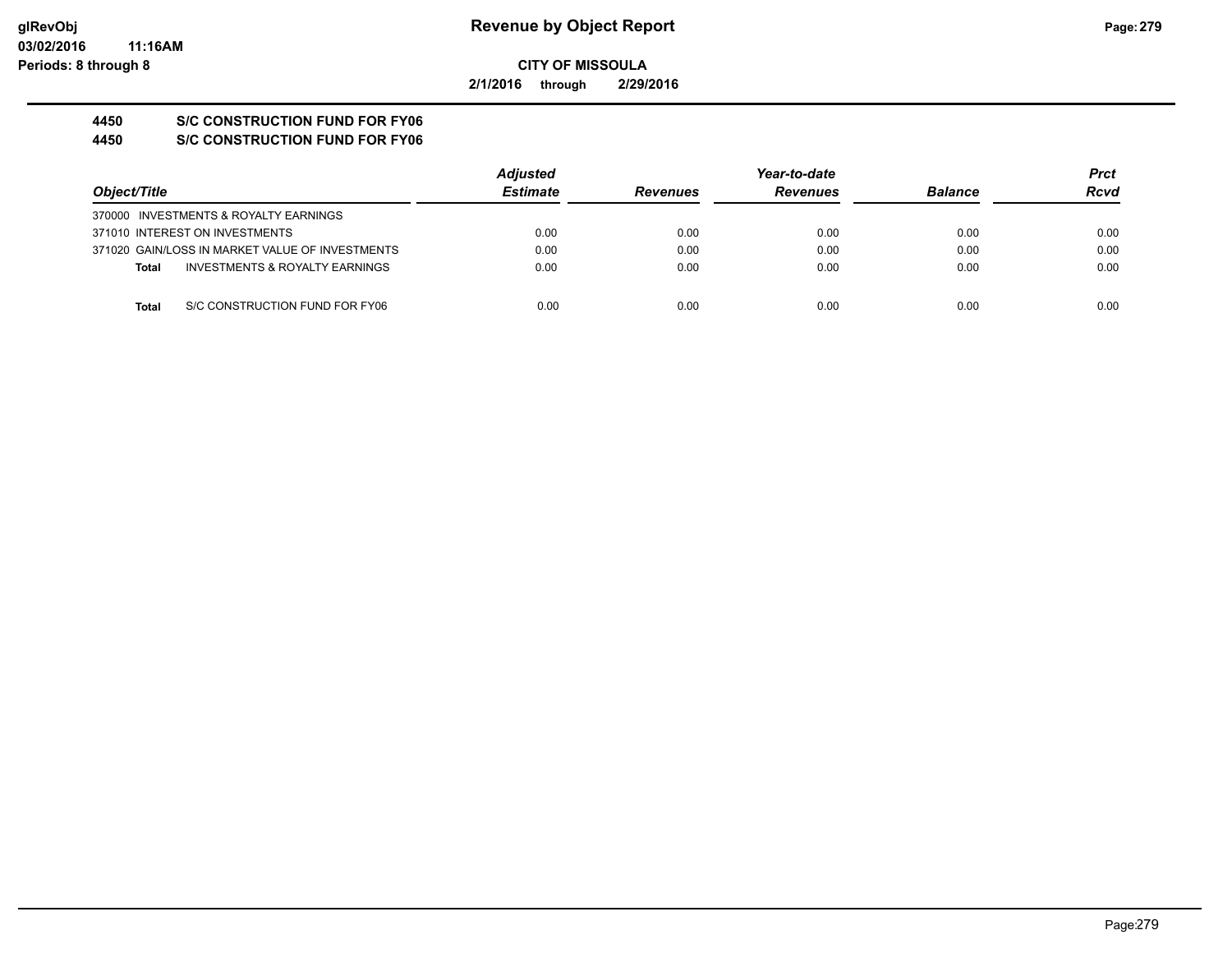**2/1/2016 through 2/29/2016**

## **4450 S/C CONSTRUCTION FUND FOR FY06**

| Obiect/Title |                                                | <b>Adjusted</b><br><b>Estimate</b> | <b>Revenues</b> | Year-to-date<br><b>Revenues</b> | <b>Balance</b> | <b>Prct</b><br><b>Rcvd</b> |
|--------------|------------------------------------------------|------------------------------------|-----------------|---------------------------------|----------------|----------------------------|
|              | 370000 INVESTMENTS & ROYALTY EARNINGS          |                                    |                 |                                 |                |                            |
|              | 371010 INTEREST ON INVESTMENTS                 | 0.00                               | 0.00            | 0.00                            | 0.00           | 0.00                       |
|              | 371020 GAIN/LOSS IN MARKET VALUE OF INVESTMENT | 0.00                               | 0.00            | 0.00                            | 0.00           | 0.00                       |
| <b>Total</b> | INVESTMENTS & ROYALTY EARNINGS                 | 0.00                               | 0.00            | 0.00                            | 0.00           | 0.00                       |
|              |                                                |                                    |                 |                                 |                |                            |
| Total        | S/C CONSTRUCTION FUND FOR FY06                 | 0.00                               | 0.00            | 0.00                            | 0.00           | 0.00                       |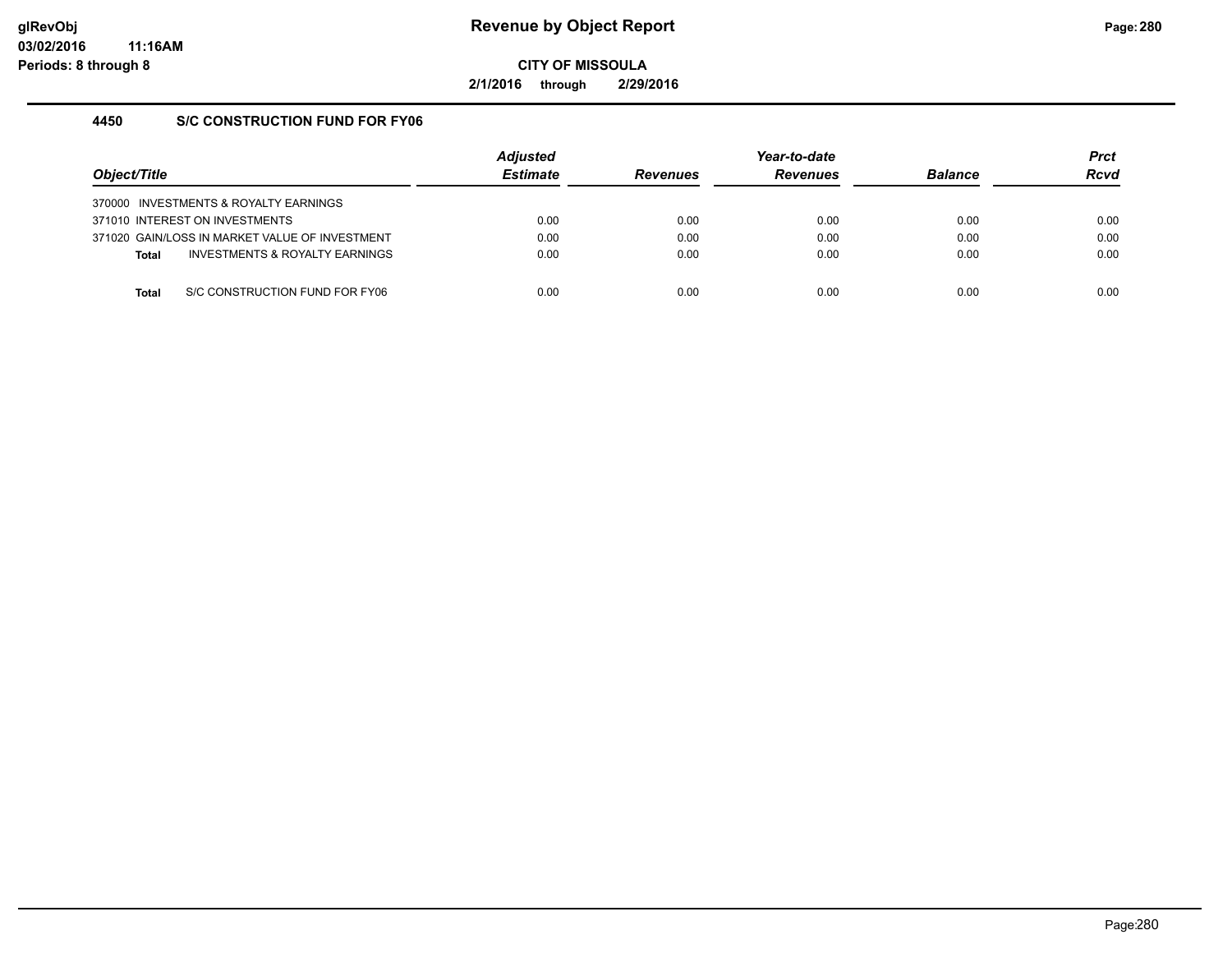**2/1/2016 through 2/29/2016**

**4451 FY07 S/C BOND FUND**

**4451 FY07 S/C BOND FUND**

|                                                    | <b>Adjusted</b> |                 | Year-to-date    |                | <b>Prct</b> |
|----------------------------------------------------|-----------------|-----------------|-----------------|----------------|-------------|
| Object/Title                                       | <b>Estimate</b> | <b>Revenues</b> | <b>Revenues</b> | <b>Balance</b> | <b>Rcvd</b> |
| 360000 MISCELLANEOUS REVENUES                      |                 |                 |                 |                |             |
| 360010 MISCELLANEOUS                               | 0.00            | 0.00            | 0.00            | 0.00           | 0.00        |
| MISCELLANEOUS REVENUES<br><b>Total</b>             | 0.00            | 0.00            | 0.00            | 0.00           | 0.00        |
| 370000 INVESTMENTS & ROYALTY EARNINGS              |                 |                 |                 |                |             |
| 371010 INTEREST ON INVESTMENTS                     | 0.00            | 0.00            | 0.00            | 0.00           | 0.00        |
| 371020 GAIN/LOSS IN MARKET VALUE OF INVESTMENTS    | 0.00            | 0.00            | 0.00            | 0.00           | 0.00        |
| <b>INVESTMENTS &amp; ROYALTY EARNINGS</b><br>Total | 0.00            | 0.00            | 0.00            | 0.00           | 0.00        |
| 380000 OTHER FINANCING SOURCES                     |                 |                 |                 |                |             |
| 381030 SID BONDS PROCEEDS                          | 0.00            | 0.00            | 0.00            | 0.00           | 0.00        |
| OTHER FINANCING SOURCES<br><b>Total</b>            | 0.00            | 0.00            | 0.00            | 0.00           | 0.00        |
| FY07 S/C BOND FUND<br><b>Total</b>                 | 0.00            | 0.00            | 0.00            | 0.00           | 0.00        |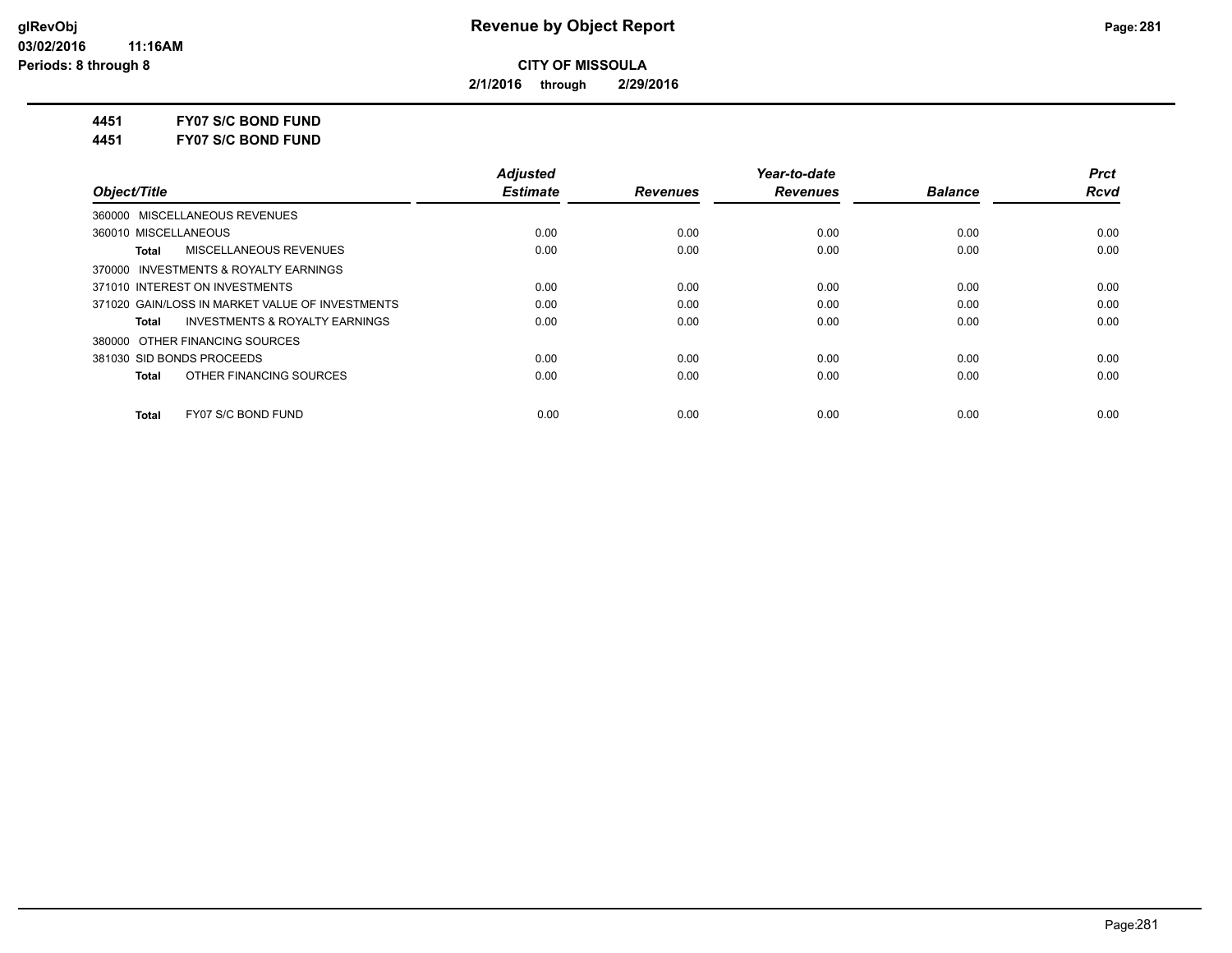**2/1/2016 through 2/29/2016**

### **4451 FY07 S/C BOND FUND**

| Object/Title                                              | <b>Adjusted</b><br><b>Estimate</b> | <b>Revenues</b> | Year-to-date<br><b>Revenues</b> | <b>Balance</b> | <b>Prct</b><br>Rcvd |
|-----------------------------------------------------------|------------------------------------|-----------------|---------------------------------|----------------|---------------------|
| 360000 MISCELLANEOUS REVENUES                             |                                    |                 |                                 |                |                     |
| 360010 MISCELLANEOUS                                      | 0.00                               | 0.00            | 0.00                            | 0.00           | 0.00                |
| <b>MISCELLANEOUS REVENUES</b><br><b>Total</b>             | 0.00                               | 0.00            | 0.00                            | 0.00           | 0.00                |
| 370000 INVESTMENTS & ROYALTY EARNINGS                     |                                    |                 |                                 |                |                     |
| 371010 INTEREST ON INVESTMENTS                            | 0.00                               | 0.00            | 0.00                            | 0.00           | 0.00                |
| 371020 GAIN/LOSS IN MARKET VALUE OF INVESTMENT            | 0.00                               | 0.00            | 0.00                            | 0.00           | 0.00                |
| <b>INVESTMENTS &amp; ROYALTY EARNINGS</b><br><b>Total</b> | 0.00                               | 0.00            | 0.00                            | 0.00           | 0.00                |
| 380000 OTHER FINANCING SOURCES                            |                                    |                 |                                 |                |                     |
| 381030 SID BONDS PROCEEDS                                 | 0.00                               | 0.00            | 0.00                            | 0.00           | 0.00                |
| OTHER FINANCING SOURCES<br><b>Total</b>                   | 0.00                               | 0.00            | 0.00                            | 0.00           | 0.00                |
| FY07 S/C BOND FUND<br><b>Total</b>                        | 0.00                               | 0.00            | 0.00                            | 0.00           | 0.00                |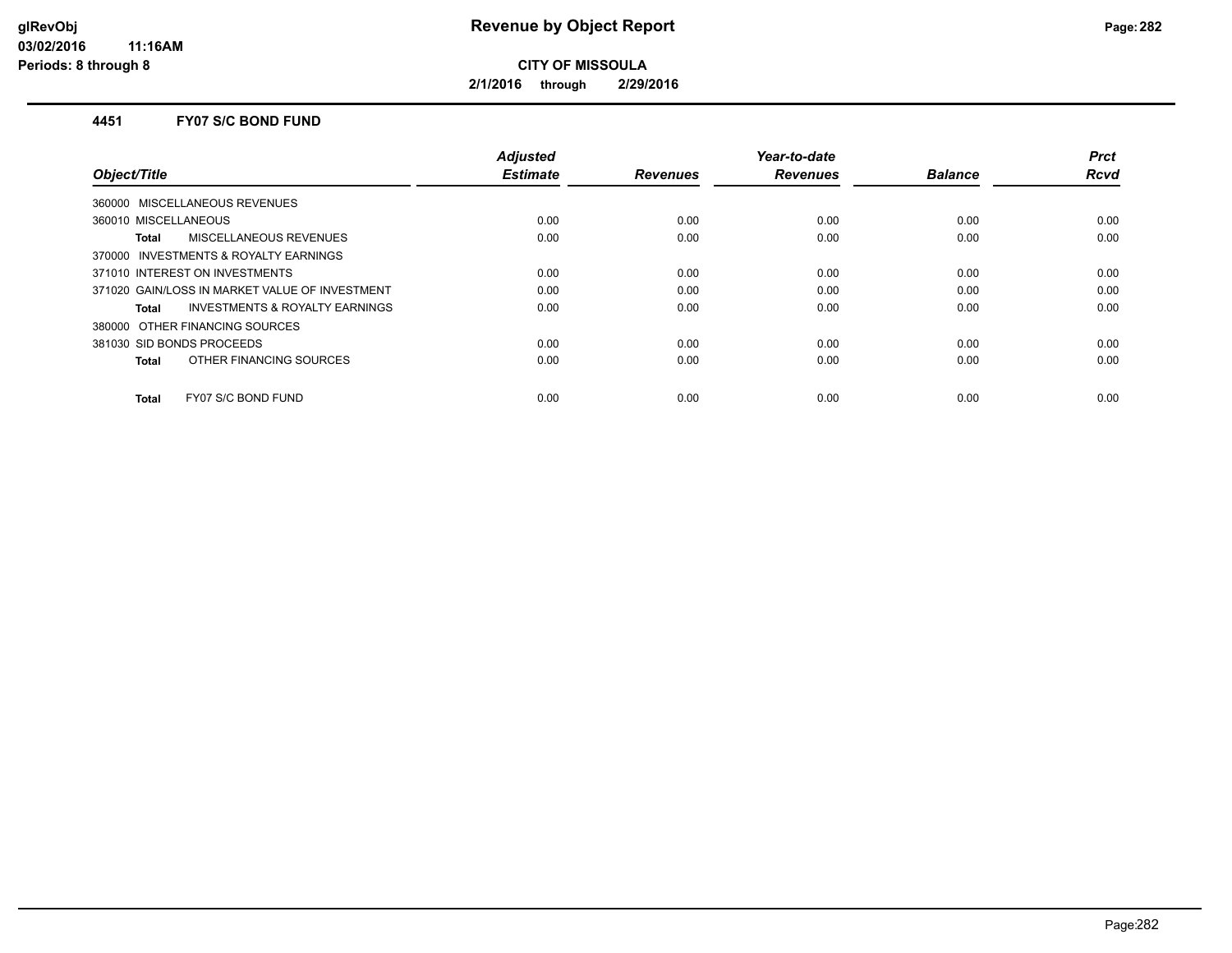**2/1/2016 through 2/29/2016**

# **4452 S/C CONSTRUCTION FUND FOR FY 08 BOND SAL**

**4452 S/C CONSTRUCTION FUND FOR FY 08 BOND SAL**

|                                                      | <b>Adjusted</b> |                 | Year-to-date    |                | <b>Prct</b> |
|------------------------------------------------------|-----------------|-----------------|-----------------|----------------|-------------|
| Object/Title                                         | <b>Estimate</b> | <b>Revenues</b> | <b>Revenues</b> | <b>Balance</b> | <b>Rcvd</b> |
| 360000 MISCELLANEOUS REVENUES                        |                 |                 |                 |                |             |
| 360010 MISCELLANEOUS                                 | 0.00            | 0.00            | 0.00            | 0.00           | 0.00        |
| 362000 OTHER MISCELLANEOUS REVENUE                   | 0.00            | 0.00            | 0.00            | 0.00           | 0.00        |
| <b>MISCELLANEOUS REVENUES</b><br>Total               | 0.00            | 0.00            | 0.00            | 0.00           | 0.00        |
| 370000 INVESTMENTS & ROYALTY EARNINGS                |                 |                 |                 |                |             |
| 371010 INTEREST ON INVESTMENTS                       | 0.00            | 0.00            | 0.00            | 0.00           | 0.00        |
| 371020 GAIN/LOSS IN MARKET VALUE OF INVESTMENTS      | 0.00            | 0.00            | 0.00            | 0.00           | 0.00        |
| <b>INVESTMENTS &amp; ROYALTY EARNINGS</b><br>Total   | 0.00            | 0.00            | 0.00            | 0.00           | 0.00        |
| 380000 OTHER FINANCING SOURCES                       |                 |                 |                 |                |             |
| 381000 LOAN PROCEEDS                                 | 0.00            | 0.00            | 0.00            | 0.00           | 0.00        |
| 383042 TRANSFERS FROM OTHER FUNDS                    | 0.00            | 0.00            | 0.00            | 0.00           | 0.00        |
| OTHER FINANCING SOURCES<br><b>Total</b>              | 0.00            | 0.00            | 0.00            | 0.00           | 0.00        |
| S/C CONSTRUCTION FUND FOR FY 08 BOND<br><b>Total</b> | 0.00            | 0.00            | 0.00            | 0.00           | 0.00        |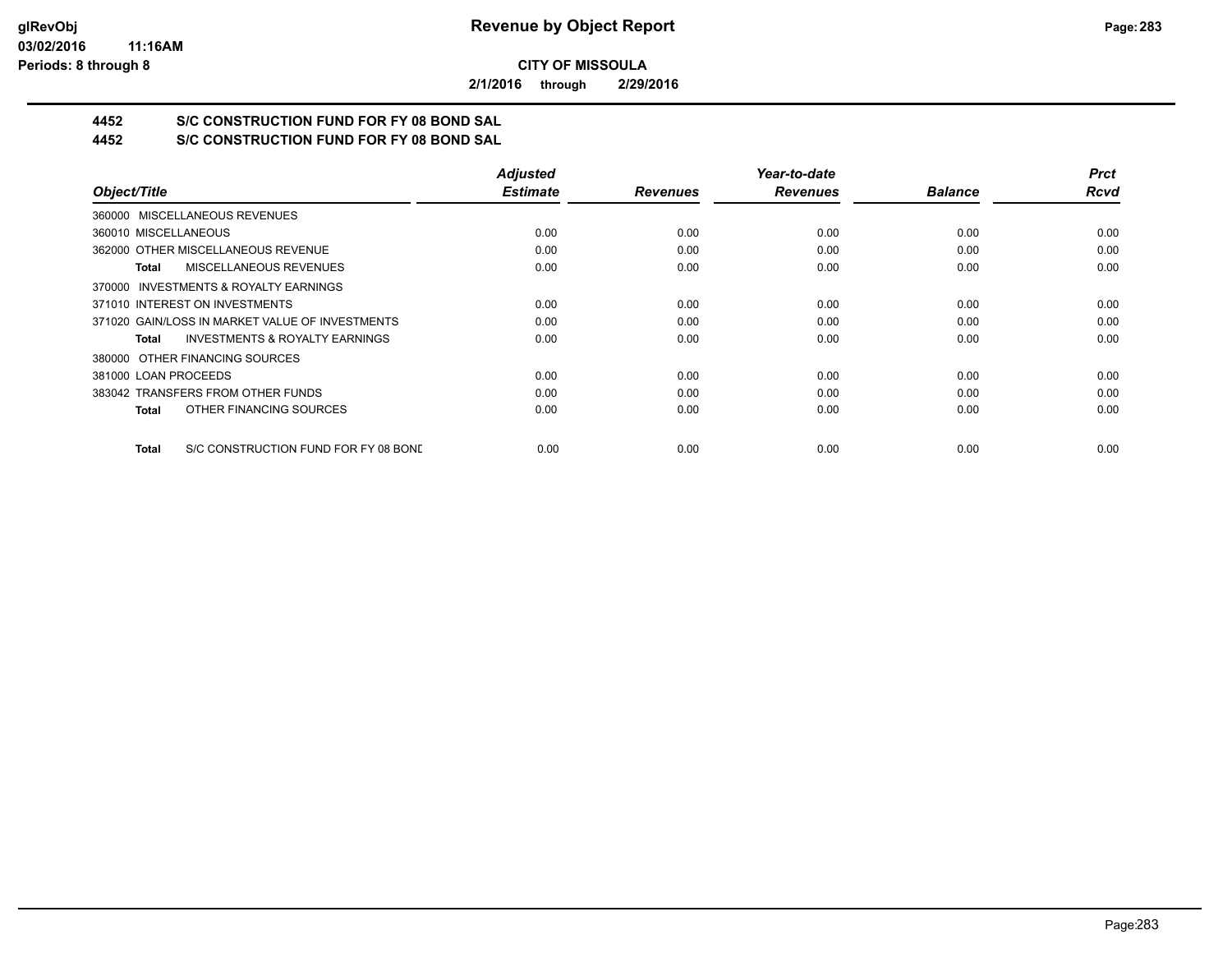**2/1/2016 through 2/29/2016**

## **4452 S/C CONSTRUCTION FUND FOR FY 08 BOND SAL**

|                                                           | <b>Adjusted</b><br><b>Estimate</b> | <b>Revenues</b> | Year-to-date<br><b>Revenues</b> | <b>Balance</b> | <b>Prct</b><br><b>Rcvd</b> |
|-----------------------------------------------------------|------------------------------------|-----------------|---------------------------------|----------------|----------------------------|
| Object/Title                                              |                                    |                 |                                 |                |                            |
| 360000 MISCELLANEOUS REVENUES                             |                                    |                 |                                 |                |                            |
| 360010 MISCELLANEOUS                                      | 0.00                               | 0.00            | 0.00                            | 0.00           | 0.00                       |
| 362000 OTHER MISCELLANEOUS REVENUE                        | 0.00                               | 0.00            | 0.00                            | 0.00           | 0.00                       |
| MISCELLANEOUS REVENUES<br><b>Total</b>                    | 0.00                               | 0.00            | 0.00                            | 0.00           | 0.00                       |
| <b>INVESTMENTS &amp; ROYALTY EARNINGS</b><br>370000       |                                    |                 |                                 |                |                            |
| 371010 INTEREST ON INVESTMENTS                            | 0.00                               | 0.00            | 0.00                            | 0.00           | 0.00                       |
| 371020 GAIN/LOSS IN MARKET VALUE OF INVESTMENT            | 0.00                               | 0.00            | 0.00                            | 0.00           | 0.00                       |
| <b>INVESTMENTS &amp; ROYALTY EARNINGS</b><br><b>Total</b> | 0.00                               | 0.00            | 0.00                            | 0.00           | 0.00                       |
| 380000 OTHER FINANCING SOURCES                            |                                    |                 |                                 |                |                            |
| 381000 LOAN PROCEEDS                                      | 0.00                               | 0.00            | 0.00                            | 0.00           | 0.00                       |
| 383042 TRANSFERS FROM OTHER FUNDS                         | 0.00                               | 0.00            | 0.00                            | 0.00           | 0.00                       |
| OTHER FINANCING SOURCES<br><b>Total</b>                   | 0.00                               | 0.00            | 0.00                            | 0.00           | 0.00                       |
|                                                           |                                    |                 |                                 |                |                            |
| S/C CONSTRUCTION FUND FOR FY 08 BONI<br><b>Total</b>      | 0.00                               | 0.00            | 0.00                            | 0.00           | 0.00                       |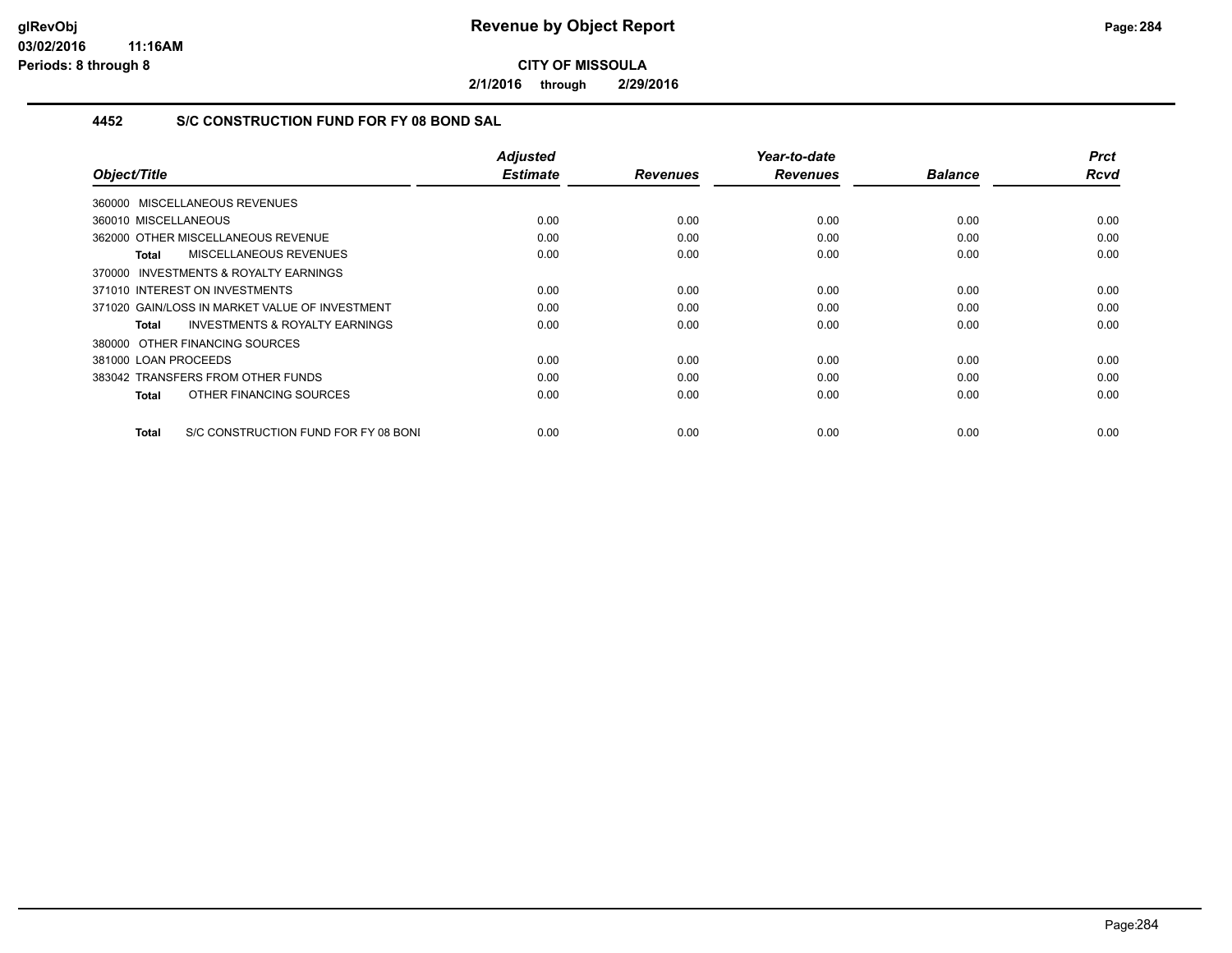**2/1/2016 through 2/29/2016**

# **4453 S/C CONSTRUCTION FUND FY09 BOND**

**4453 S/C CONSTRUCTION FUND FY09 BOND**

|                                                    | <b>Adjusted</b> |                 | Year-to-date    |                | <b>Prct</b> |
|----------------------------------------------------|-----------------|-----------------|-----------------|----------------|-------------|
| Object/Title                                       | <b>Estimate</b> | <b>Revenues</b> | <b>Revenues</b> | <b>Balance</b> | <b>Rcvd</b> |
| 360000 MISCELLANEOUS REVENUES                      |                 |                 |                 |                |             |
| 360010 MISCELLANEOUS                               | 0.00            | 0.00            | 0.00            | 0.00           | 0.00        |
| 362000 OTHER MISCELLANEOUS REVENUE                 | 0.00            | 0.00            | 0.00            | 0.00           | 0.00        |
| MISCELLANEOUS REVENUES<br>Total                    | 0.00            | 0.00            | 0.00            | 0.00           | 0.00        |
| 370000 INVESTMENTS & ROYALTY EARNINGS              |                 |                 |                 |                |             |
| 371010 INTEREST ON INVESTMENTS                     | 0.00            | 0.00            | 0.00            | 0.00           | 0.00        |
| <b>INVESTMENTS &amp; ROYALTY EARNINGS</b><br>Total | 0.00            | 0.00            | 0.00            | 0.00           | 0.00        |
| 380000 OTHER FINANCING SOURCES                     |                 |                 |                 |                |             |
| 381030 SID BONDS PROCEEDS                          | 0.00            | 0.00            | 0.00            | 0.00           | 0.00        |
| 383000 OPERATING TRANSFERS                         | 0.00            | 0.00            | 0.00            | 0.00           | 0.00        |
| OTHER FINANCING SOURCES<br>Total                   | 0.00            | 0.00            | 0.00            | 0.00           | 0.00        |
| S/C CONSTRUCTION FUND FY09 BOND<br><b>Total</b>    | 0.00            | 0.00            | 0.00            | 0.00           | 0.00        |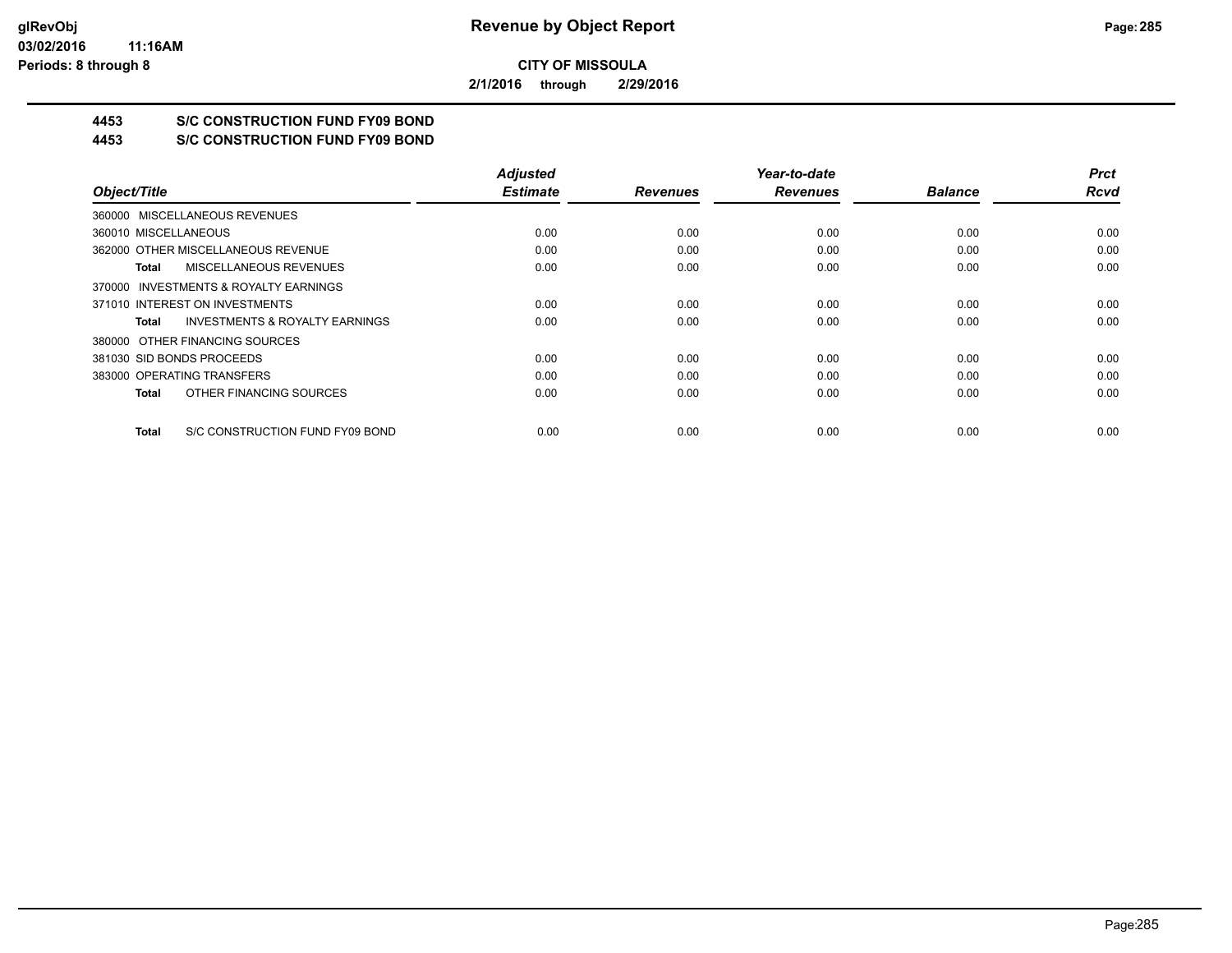**2/1/2016 through 2/29/2016**

## **4453 S/C CONSTRUCTION FUND FY09 BOND**

|                                                     | <b>Adjusted</b><br><b>Estimate</b> | <b>Revenues</b> | Year-to-date<br><b>Revenues</b> | <b>Balance</b> | <b>Prct</b><br><b>Rcvd</b> |
|-----------------------------------------------------|------------------------------------|-----------------|---------------------------------|----------------|----------------------------|
| Object/Title                                        |                                    |                 |                                 |                |                            |
| 360000 MISCELLANEOUS REVENUES                       |                                    |                 |                                 |                |                            |
| 360010 MISCELLANEOUS                                | 0.00                               | 0.00            | 0.00                            | 0.00           | 0.00                       |
| 362000 OTHER MISCELLANEOUS REVENUE                  | 0.00                               | 0.00            | 0.00                            | 0.00           | 0.00                       |
| MISCELLANEOUS REVENUES<br><b>Total</b>              | 0.00                               | 0.00            | 0.00                            | 0.00           | 0.00                       |
| <b>INVESTMENTS &amp; ROYALTY EARNINGS</b><br>370000 |                                    |                 |                                 |                |                            |
| 371010 INTEREST ON INVESTMENTS                      | 0.00                               | 0.00            | 0.00                            | 0.00           | 0.00                       |
| <b>INVESTMENTS &amp; ROYALTY EARNINGS</b><br>Total  | 0.00                               | 0.00            | 0.00                            | 0.00           | 0.00                       |
| 380000 OTHER FINANCING SOURCES                      |                                    |                 |                                 |                |                            |
| 381030 SID BONDS PROCEEDS                           | 0.00                               | 0.00            | 0.00                            | 0.00           | 0.00                       |
| 383000 OPERATING TRANSFERS                          | 0.00                               | 0.00            | 0.00                            | 0.00           | 0.00                       |
| OTHER FINANCING SOURCES<br><b>Total</b>             | 0.00                               | 0.00            | 0.00                            | 0.00           | 0.00                       |
| S/C CONSTRUCTION FUND FY09 BOND<br><b>Total</b>     | 0.00                               | 0.00            | 0.00                            | 0.00           | 0.00                       |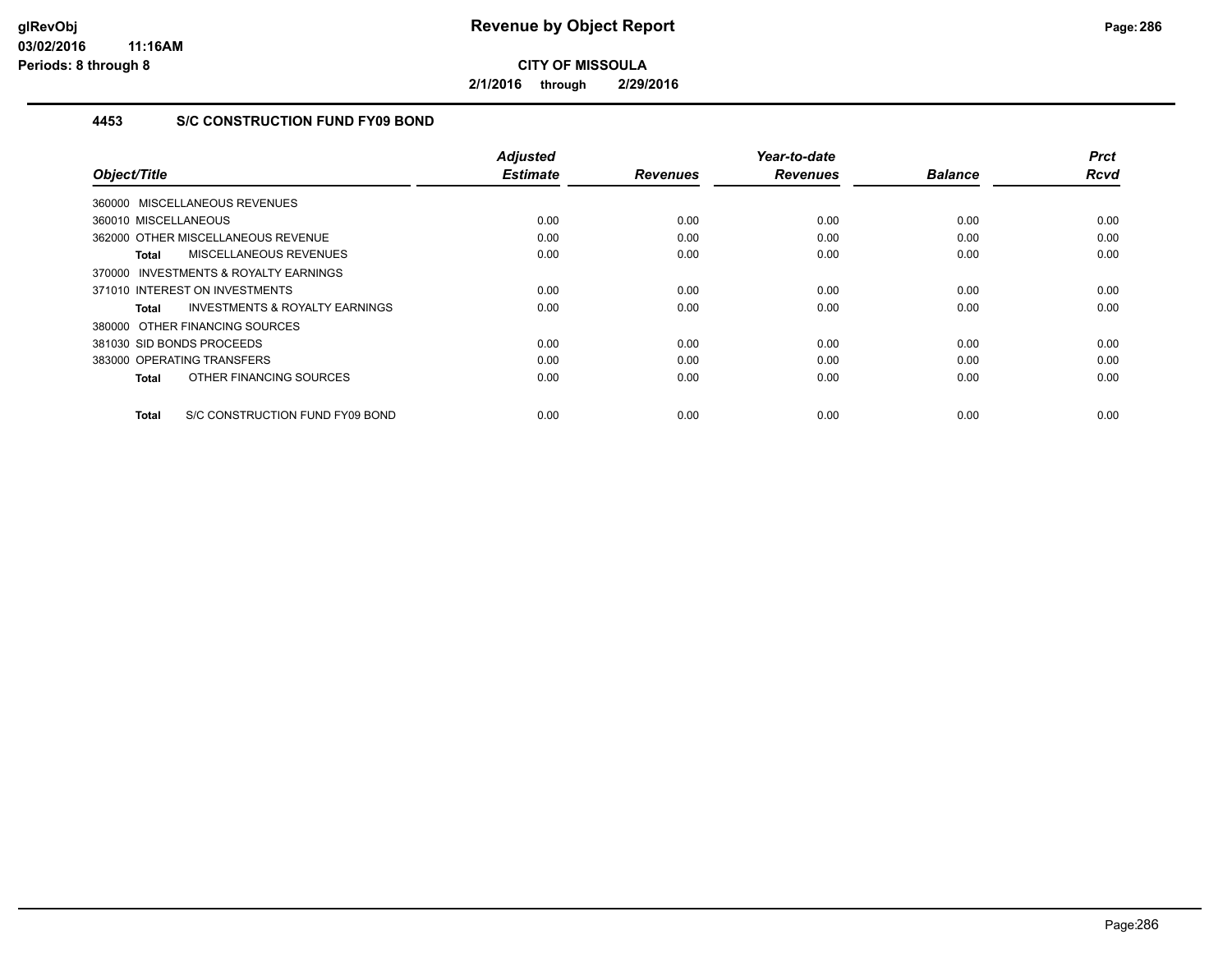**2/1/2016 through 2/29/2016**

# **4454 S/C CONSTRUCTION FUND FOR FY10**

**4454 S/C CONSTRUCTION FUND FOR FY10**

|                                                    | <b>Adjusted</b> |                 | Year-to-date    |                | <b>Prct</b> |
|----------------------------------------------------|-----------------|-----------------|-----------------|----------------|-------------|
| Object/Title                                       | <b>Estimate</b> | <b>Revenues</b> | <b>Revenues</b> | <b>Balance</b> | <b>Rcvd</b> |
| 360000 MISCELLANEOUS REVENUES                      |                 |                 |                 |                |             |
| 360010 MISCELLANEOUS                               | 0.00            | 0.00            | 0.00            | 0.00           | 0.00        |
| 362000 OTHER MISCELLANEOUS REVENUE                 | 0.00            | 0.00            | 0.00            | 0.00           | 0.00        |
| MISCELLANEOUS REVENUES<br>Total                    | 0.00            | 0.00            | 0.00            | 0.00           | 0.00        |
| 370000 INVESTMENTS & ROYALTY EARNINGS              |                 |                 |                 |                |             |
| 371010 INTEREST ON INVESTMENTS                     | 0.00            | 0.00            | 0.00            | 0.00           | 0.00        |
| <b>INVESTMENTS &amp; ROYALTY EARNINGS</b><br>Total | 0.00            | 0.00            | 0.00            | 0.00           | 0.00        |
| 380000 OTHER FINANCING SOURCES                     |                 |                 |                 |                |             |
| 381030 SID BONDS PROCEEDS                          | 0.00            | 0.00            | 0.00            | 0.00           | 0.00        |
| OTHER FINANCING SOURCES<br>Total                   | 0.00            | 0.00            | 0.00            | 0.00           | 0.00        |
| S/C CONSTRUCTION FUND FOR FY10<br>Total            | 0.00            | 0.00            | 0.00            | 0.00           | 0.00        |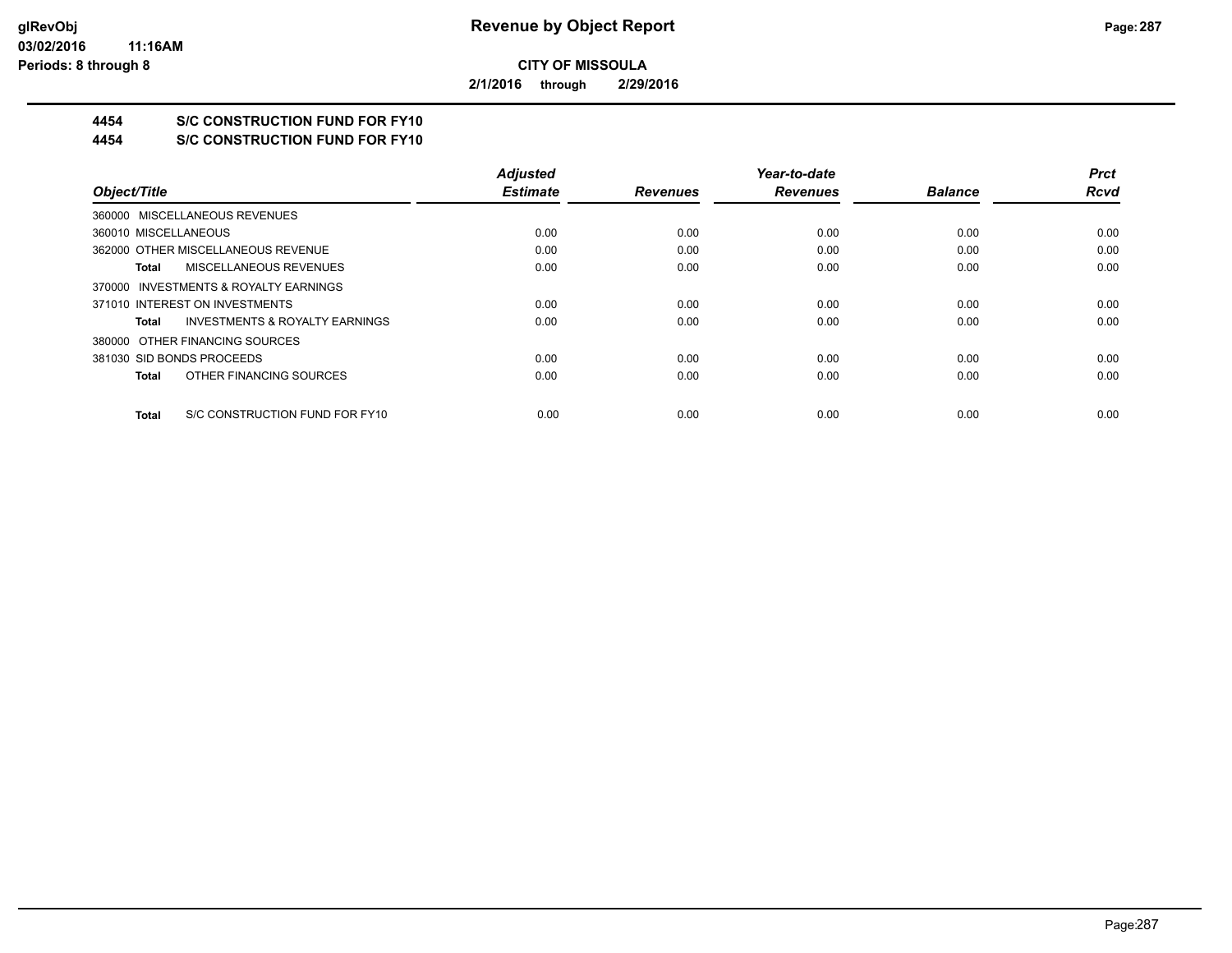**2/1/2016 through 2/29/2016**

## **4454 S/C CONSTRUCTION FUND FOR FY10**

|                                                | <b>Adjusted</b> |                 | Year-to-date    |                | <b>Prct</b> |
|------------------------------------------------|-----------------|-----------------|-----------------|----------------|-------------|
| Object/Title                                   | <b>Estimate</b> | <b>Revenues</b> | <b>Revenues</b> | <b>Balance</b> | <b>Rcvd</b> |
| 360000 MISCELLANEOUS REVENUES                  |                 |                 |                 |                |             |
| 360010 MISCELLANEOUS                           | 0.00            | 0.00            | 0.00            | 0.00           | 0.00        |
| 362000 OTHER MISCELLANEOUS REVENUE             | 0.00            | 0.00            | 0.00            | 0.00           | 0.00        |
| <b>MISCELLANEOUS REVENUES</b><br>Total         | 0.00            | 0.00            | 0.00            | 0.00           | 0.00        |
| INVESTMENTS & ROYALTY EARNINGS<br>370000       |                 |                 |                 |                |             |
| 371010 INTEREST ON INVESTMENTS                 | 0.00            | 0.00            | 0.00            | 0.00           | 0.00        |
| INVESTMENTS & ROYALTY EARNINGS<br>Total        | 0.00            | 0.00            | 0.00            | 0.00           | 0.00        |
| 380000 OTHER FINANCING SOURCES                 |                 |                 |                 |                |             |
| 381030 SID BONDS PROCEEDS                      | 0.00            | 0.00            | 0.00            | 0.00           | 0.00        |
| OTHER FINANCING SOURCES<br><b>Total</b>        | 0.00            | 0.00            | 0.00            | 0.00           | 0.00        |
| S/C CONSTRUCTION FUND FOR FY10<br><b>Total</b> | 0.00            | 0.00            | 0.00            | 0.00           | 0.00        |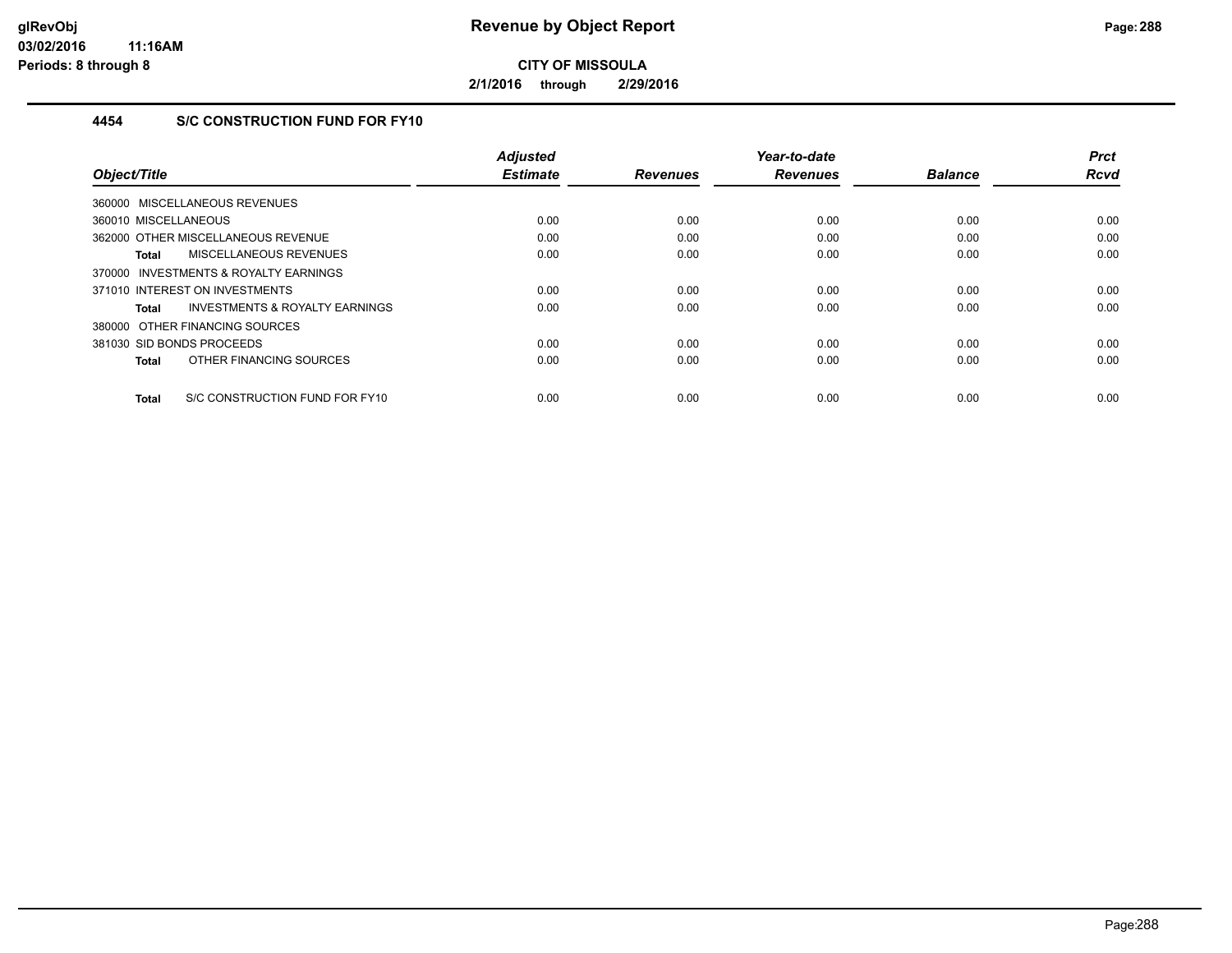**2/1/2016 through 2/29/2016**

#### **4455 FY11 S/C CONSTRUCTION FUND**

**4455 FY11 S/C CONSTRUCTION FUND**

|                                                           | <b>Adjusted</b> |                 | Year-to-date    |                | <b>Prct</b> |
|-----------------------------------------------------------|-----------------|-----------------|-----------------|----------------|-------------|
| Object/Title                                              | <b>Estimate</b> | <b>Revenues</b> | <b>Revenues</b> | <b>Balance</b> | <b>Rcvd</b> |
| 360000 MISCELLANEOUS REVENUES                             |                 |                 |                 |                |             |
| 360010 MISCELLANEOUS                                      | 0.00            | 0.00            | 0.00            | 0.00           | 0.00        |
| <b>MISCELLANEOUS REVENUES</b><br><b>Total</b>             | 0.00            | 0.00            | 0.00            | 0.00           | 0.00        |
| 370000 INVESTMENTS & ROYALTY EARNINGS                     |                 |                 |                 |                |             |
| 371010 INTEREST ON INVESTMENTS                            | 0.00            | 0.00            | 0.00            | 0.00           | 0.00        |
| <b>INVESTMENTS &amp; ROYALTY EARNINGS</b><br><b>Total</b> | 0.00            | 0.00            | 0.00            | 0.00           | 0.00        |
| 380000 OTHER FINANCING SOURCES                            |                 |                 |                 |                |             |
| 381030 SID BONDS PROCEEDS                                 | 0.00            | 0.00            | 0.00            | 0.00           | 0.00        |
| OTHER FINANCING SOURCES<br><b>Total</b>                   | 0.00            | 0.00            | 0.00            | 0.00           | 0.00        |
|                                                           |                 |                 |                 |                |             |
| <b>FY11 S/C CONSTRUCTION FUND</b><br><b>Total</b>         | 0.00            | 0.00            | 0.00            | 0.00           | 0.00        |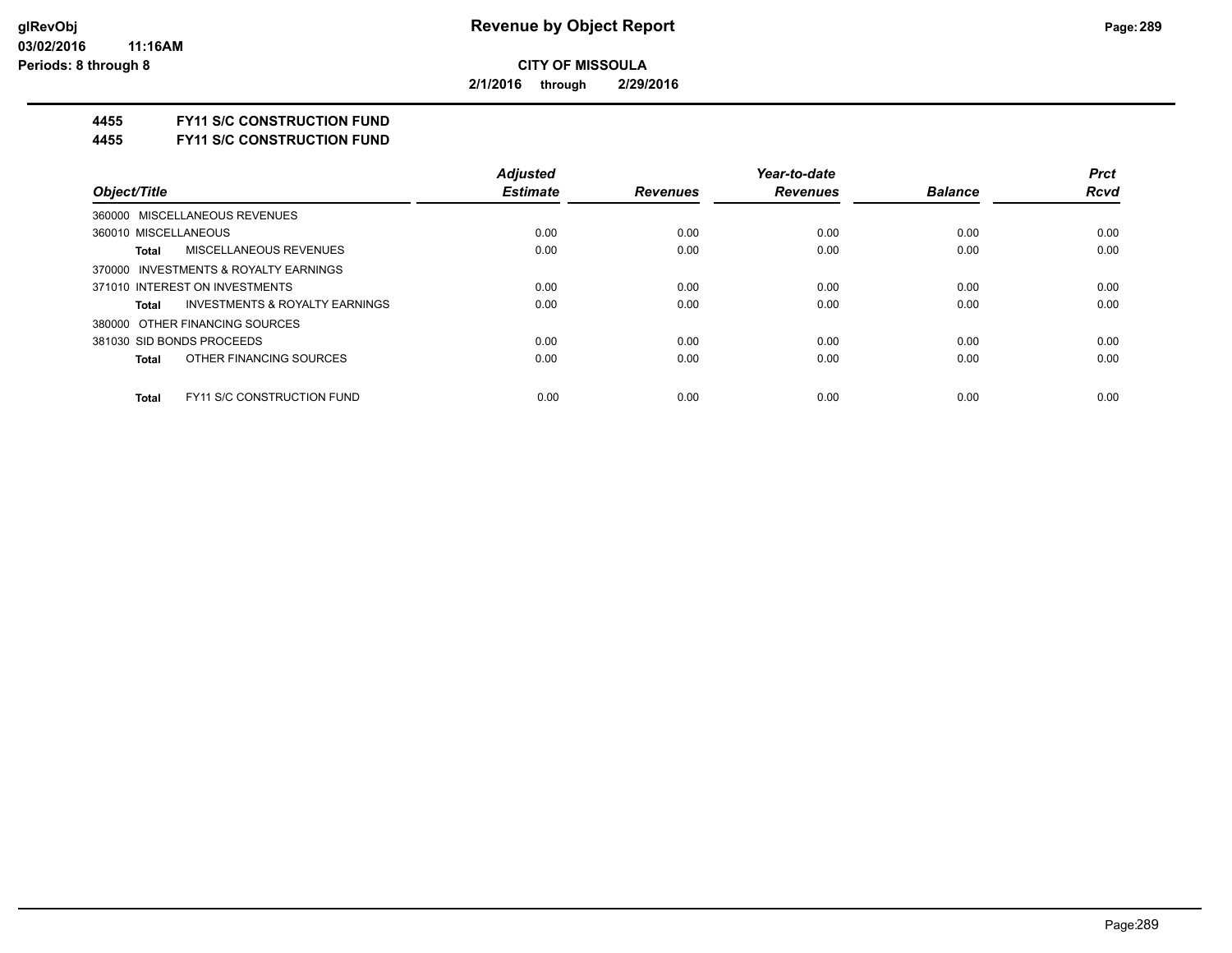**2/1/2016 through 2/29/2016**

# **4455 FY11 S/C CONSTRUCTION FUND**

| Object/Title                                       | <b>Adjusted</b><br><b>Estimate</b> | <b>Revenues</b> | Year-to-date<br><b>Revenues</b> | <b>Balance</b> | <b>Prct</b><br><b>Rcvd</b> |
|----------------------------------------------------|------------------------------------|-----------------|---------------------------------|----------------|----------------------------|
| 360000 MISCELLANEOUS REVENUES                      |                                    |                 |                                 |                |                            |
| 360010 MISCELLANEOUS                               | 0.00                               | 0.00            | 0.00                            | 0.00           | 0.00                       |
| MISCELLANEOUS REVENUES<br>Total                    | 0.00                               | 0.00            | 0.00                            | 0.00           | 0.00                       |
| 370000 INVESTMENTS & ROYALTY EARNINGS              |                                    |                 |                                 |                |                            |
| 371010 INTEREST ON INVESTMENTS                     | 0.00                               | 0.00            | 0.00                            | 0.00           | 0.00                       |
| <b>INVESTMENTS &amp; ROYALTY EARNINGS</b><br>Total | 0.00                               | 0.00            | 0.00                            | 0.00           | 0.00                       |
| 380000 OTHER FINANCING SOURCES                     |                                    |                 |                                 |                |                            |
| 381030 SID BONDS PROCEEDS                          | 0.00                               | 0.00            | 0.00                            | 0.00           | 0.00                       |
| OTHER FINANCING SOURCES<br>Total                   | 0.00                               | 0.00            | 0.00                            | 0.00           | 0.00                       |
| <b>FY11 S/C CONSTRUCTION FUND</b><br>Total         | 0.00                               | 0.00            | 0.00                            | 0.00           | 0.00                       |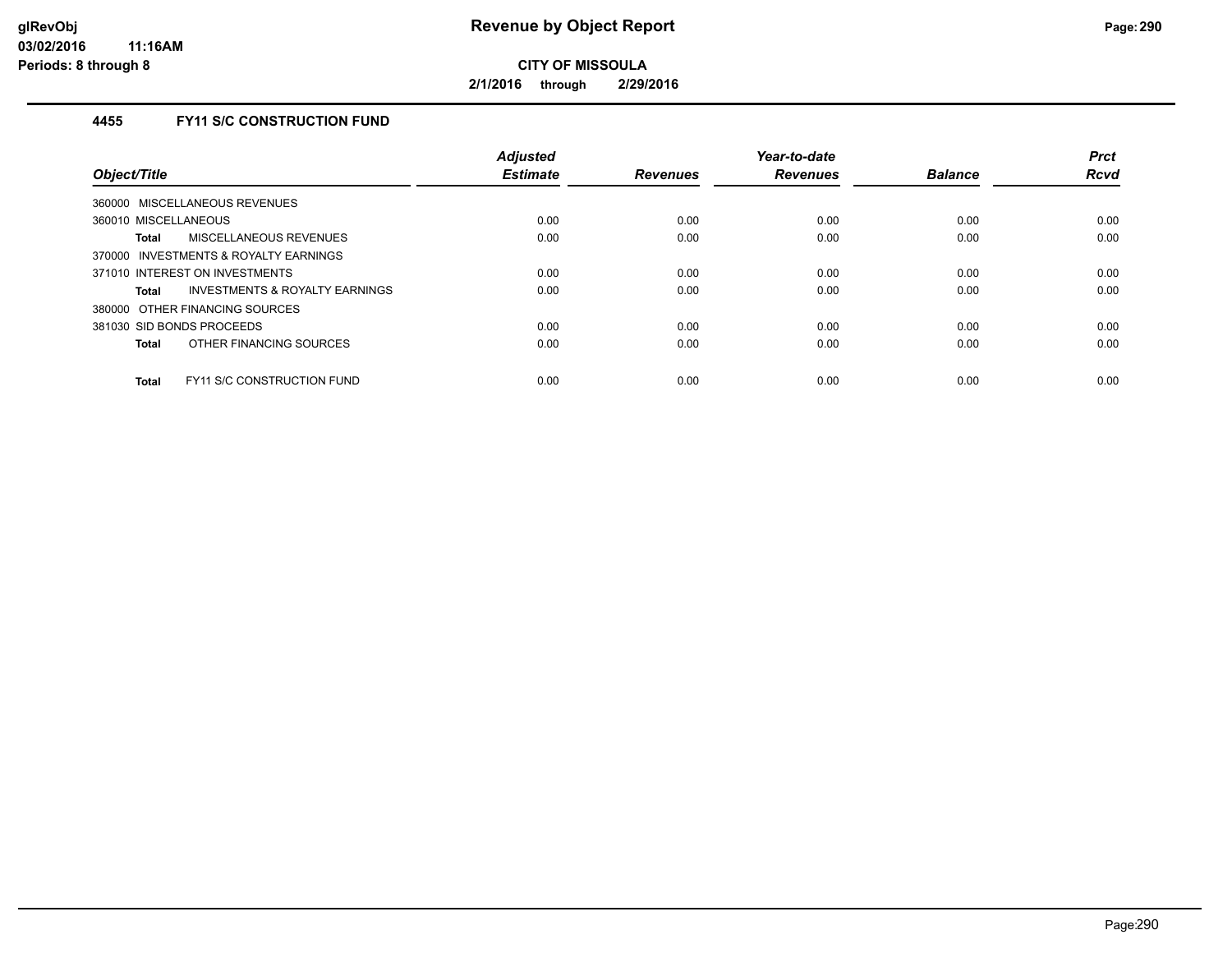**2/1/2016 through 2/29/2016**

### **4456 FY12 S/C CONSTRUCTION FUND**

**4456 FY12 S/C CONSTRUCTION FUND**

|                                                    | <b>Adjusted</b> |                 | Year-to-date    |                | <b>Prct</b> |
|----------------------------------------------------|-----------------|-----------------|-----------------|----------------|-------------|
| Object/Title                                       | <b>Estimate</b> | <b>Revenues</b> | <b>Revenues</b> | <b>Balance</b> | <b>Rcvd</b> |
| 360000 MISCELLANEOUS REVENUES                      |                 |                 |                 |                |             |
| 360010 MISCELLANEOUS                               | 0.00            | 0.00            | 0.00            | 0.00           | 0.00        |
| 362000 OTHER MISCELLANEOUS REVENUE                 | 0.00            | 0.00            | 0.00            | 0.00           | 0.00        |
| MISCELLANEOUS REVENUES<br>Total                    | 0.00            | 0.00            | 0.00            | 0.00           | 0.00        |
| 370000 INVESTMENTS & ROYALTY EARNINGS              |                 |                 |                 |                |             |
| 371010 INTEREST ON INVESTMENTS                     | 0.00            | 0.00            | 0.00            | 0.00           | 0.00        |
| <b>INVESTMENTS &amp; ROYALTY EARNINGS</b><br>Total | 0.00            | 0.00            | 0.00            | 0.00           | 0.00        |
| 380000 OTHER FINANCING SOURCES                     |                 |                 |                 |                |             |
| 381030 SID BONDS PROCEEDS                          | 0.00            | 0.00            | 0.00            | 0.00           | 0.00        |
| OTHER FINANCING SOURCES<br>Total                   | 0.00            | 0.00            | 0.00            | 0.00           | 0.00        |
| <b>FY12 S/C CONSTRUCTION FUND</b><br><b>Total</b>  | 0.00            | 0.00            | 0.00            | 0.00           | 0.00        |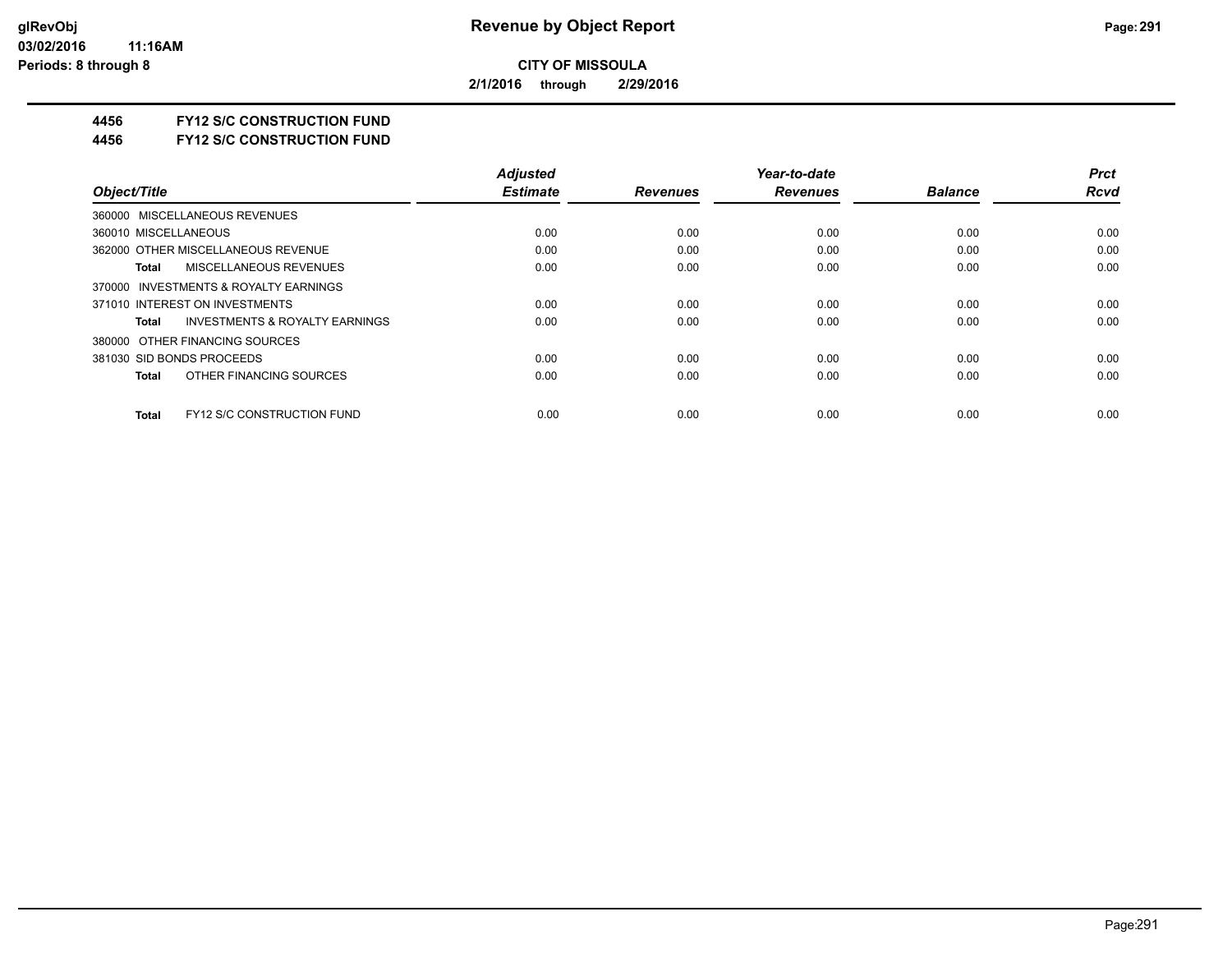**2/1/2016 through 2/29/2016**

# **4456 FY12 S/C CONSTRUCTION FUND**

|                                                   | <b>Adjusted</b> |                 | Year-to-date    |                | <b>Prct</b> |
|---------------------------------------------------|-----------------|-----------------|-----------------|----------------|-------------|
| Object/Title                                      | <b>Estimate</b> | <b>Revenues</b> | <b>Revenues</b> | <b>Balance</b> | <b>Rcvd</b> |
| 360000 MISCELLANEOUS REVENUES                     |                 |                 |                 |                |             |
| 360010 MISCELLANEOUS                              | 0.00            | 0.00            | 0.00            | 0.00           | 0.00        |
| 362000 OTHER MISCELLANEOUS REVENUE                | 0.00            | 0.00            | 0.00            | 0.00           | 0.00        |
| <b>MISCELLANEOUS REVENUES</b><br>Total            | 0.00            | 0.00            | 0.00            | 0.00           | 0.00        |
| INVESTMENTS & ROYALTY EARNINGS<br>370000          |                 |                 |                 |                |             |
| 371010 INTEREST ON INVESTMENTS                    | 0.00            | 0.00            | 0.00            | 0.00           | 0.00        |
| INVESTMENTS & ROYALTY EARNINGS<br>Total           | 0.00            | 0.00            | 0.00            | 0.00           | 0.00        |
| 380000 OTHER FINANCING SOURCES                    |                 |                 |                 |                |             |
| 381030 SID BONDS PROCEEDS                         | 0.00            | 0.00            | 0.00            | 0.00           | 0.00        |
| OTHER FINANCING SOURCES<br><b>Total</b>           | 0.00            | 0.00            | 0.00            | 0.00           | 0.00        |
|                                                   |                 |                 |                 |                |             |
| <b>FY12 S/C CONSTRUCTION FUND</b><br><b>Total</b> | 0.00            | 0.00            | 0.00            | 0.00           | 0.00        |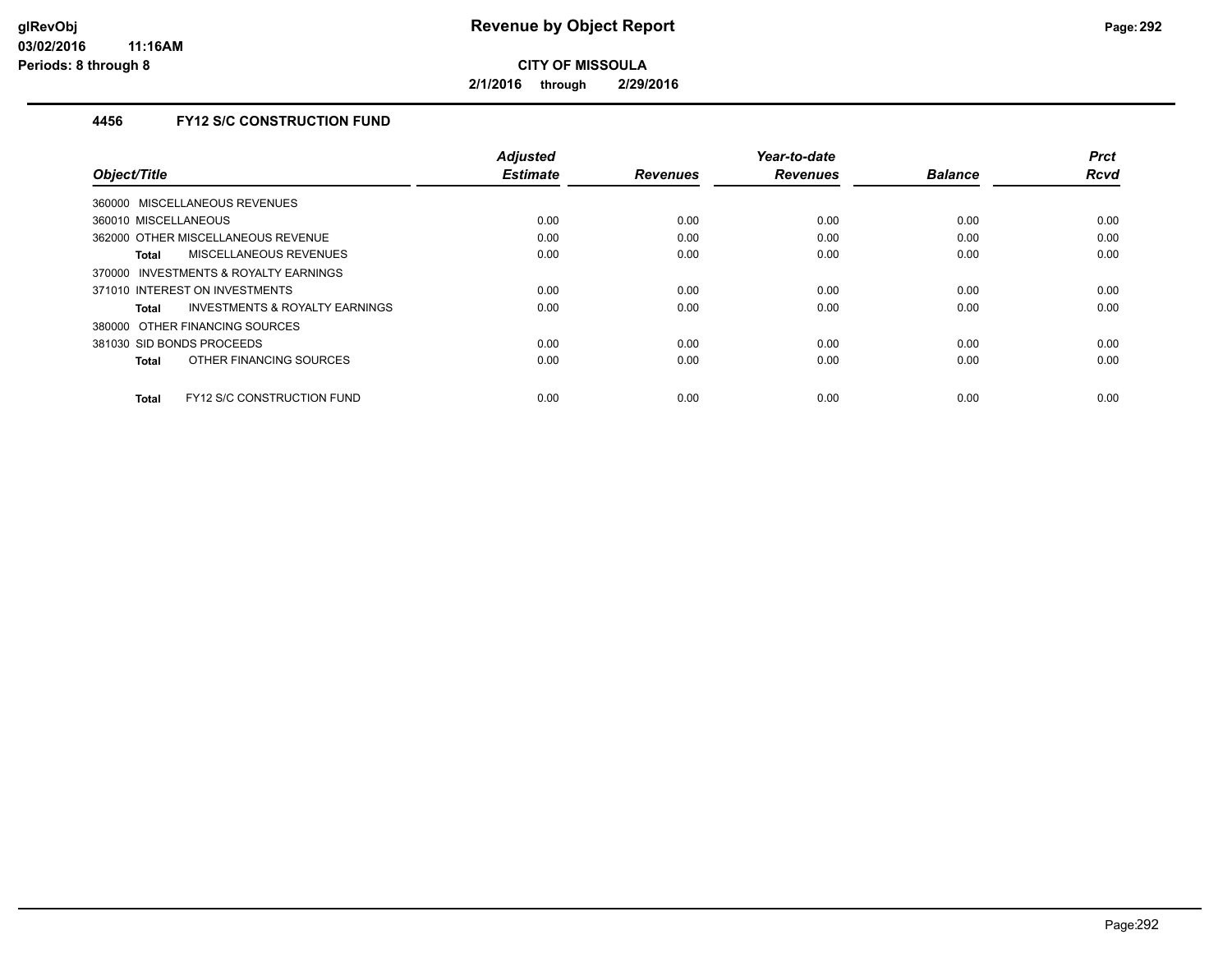**2/1/2016 through 2/29/2016**

# **4457 FY13 SIDEWALK/CURB CONSTRUCTION**

**4457 FY13 SIDEWALK/CURB CONSTRUCTION**

|                                                    | <b>Adjusted</b> |                 | Year-to-date    |                | <b>Prct</b> |
|----------------------------------------------------|-----------------|-----------------|-----------------|----------------|-------------|
| Object/Title                                       | <b>Estimate</b> | <b>Revenues</b> | <b>Revenues</b> | <b>Balance</b> | <b>Rcvd</b> |
| 360000 MISCELLANEOUS REVENUES                      |                 |                 |                 |                |             |
| 360010 MISCELLANEOUS                               | 0.00            | 0.00            | 0.00            | 0.00           | 0.00        |
| <b>MISCELLANEOUS REVENUES</b><br>Total             | 0.00            | 0.00            | 0.00            | 0.00           | 0.00        |
| 370000 INVESTMENTS & ROYALTY EARNINGS              |                 |                 |                 |                |             |
| 371010 INTEREST ON INVESTMENTS                     | 0.00            | 0.00            | 0.00            | 0.00           | 0.00        |
| <b>INVESTMENTS &amp; ROYALTY EARNINGS</b><br>Total | 0.00            | 0.00            | 0.00            | 0.00           | 0.00        |
| 380000 OTHER FINANCING SOURCES                     |                 |                 |                 |                |             |
| 381030 SID BONDS PROCEEDS                          | 0.00            | 0.00            | 0.00            | 0.00           | 0.00        |
| 383000 OPERATING TRANSFERS                         | 0.00            | 0.00            | 0.00            | 0.00           | 0.00        |
| OTHER FINANCING SOURCES<br>Total                   | 0.00            | 0.00            | 0.00            | 0.00           | 0.00        |
| FY13 SIDEWALK/CURB CONSTRUCTION<br><b>Total</b>    | 0.00            | 0.00            | 0.00            | 0.00           | 0.00        |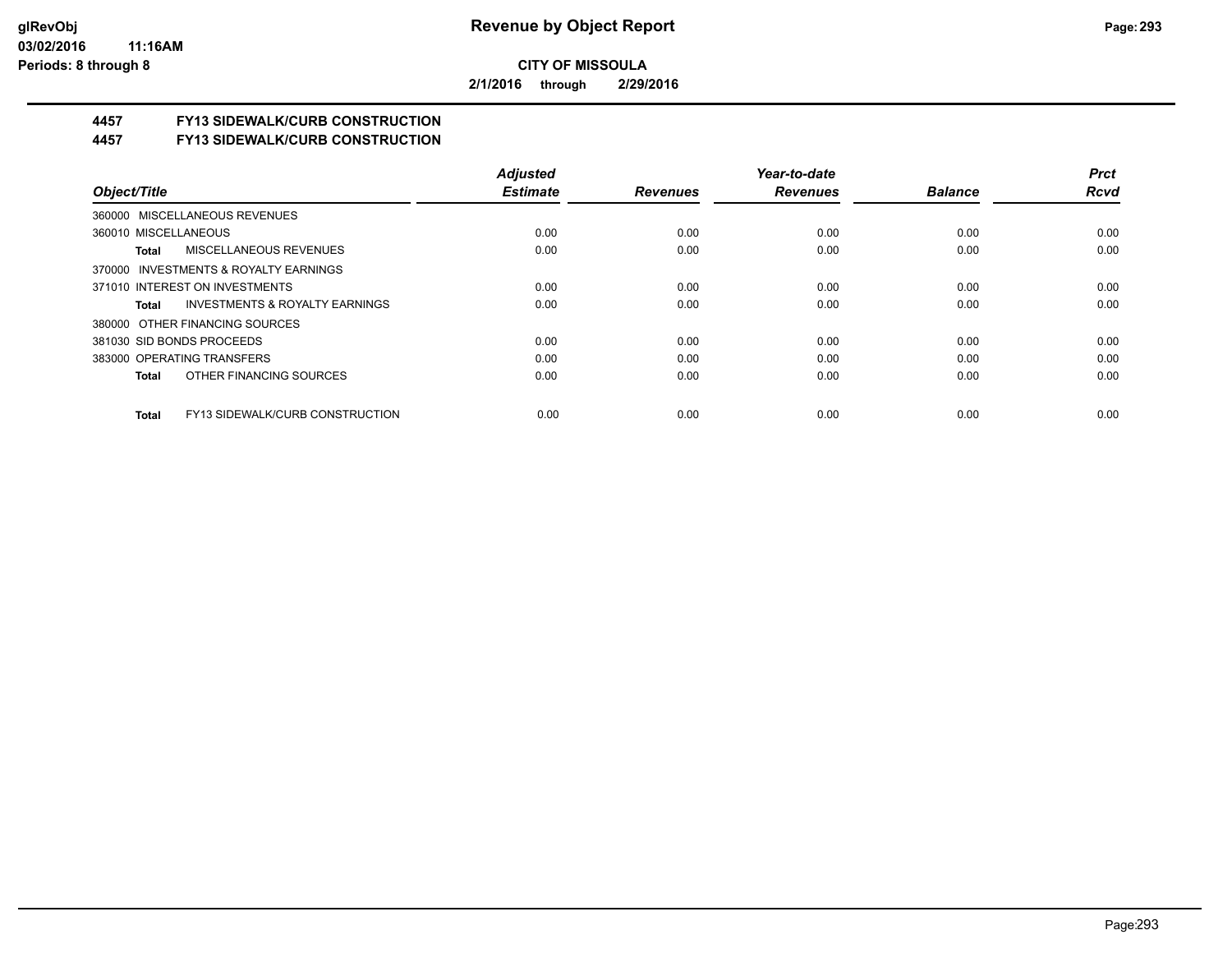**2/1/2016 through 2/29/2016**

## **4457 FY13 SIDEWALK/CURB CONSTRUCTION**

| Object/Title                                    | <b>Adjusted</b><br><b>Estimate</b> | <b>Revenues</b> | Year-to-date<br><b>Revenues</b> | <b>Balance</b> | <b>Prct</b><br><b>Rcvd</b> |
|-------------------------------------------------|------------------------------------|-----------------|---------------------------------|----------------|----------------------------|
| <b>MISCELLANEOUS REVENUES</b><br>360000         |                                    |                 |                                 |                |                            |
| 360010 MISCELLANEOUS                            | 0.00                               | 0.00            | 0.00                            | 0.00           | 0.00                       |
| MISCELLANEOUS REVENUES<br>Total                 | 0.00                               | 0.00            | 0.00                            | 0.00           | 0.00                       |
| 370000 INVESTMENTS & ROYALTY EARNINGS           |                                    |                 |                                 |                |                            |
| 371010 INTEREST ON INVESTMENTS                  | 0.00                               | 0.00            | 0.00                            | 0.00           | 0.00                       |
| INVESTMENTS & ROYALTY EARNINGS<br>Total         | 0.00                               | 0.00            | 0.00                            | 0.00           | 0.00                       |
| 380000 OTHER FINANCING SOURCES                  |                                    |                 |                                 |                |                            |
| 381030 SID BONDS PROCEEDS                       | 0.00                               | 0.00            | 0.00                            | 0.00           | 0.00                       |
| 383000 OPERATING TRANSFERS                      | 0.00                               | 0.00            | 0.00                            | 0.00           | 0.00                       |
| OTHER FINANCING SOURCES<br><b>Total</b>         | 0.00                               | 0.00            | 0.00                            | 0.00           | 0.00                       |
| FY13 SIDEWALK/CURB CONSTRUCTION<br><b>Total</b> | 0.00                               | 0.00            | 0.00                            | 0.00           | 0.00                       |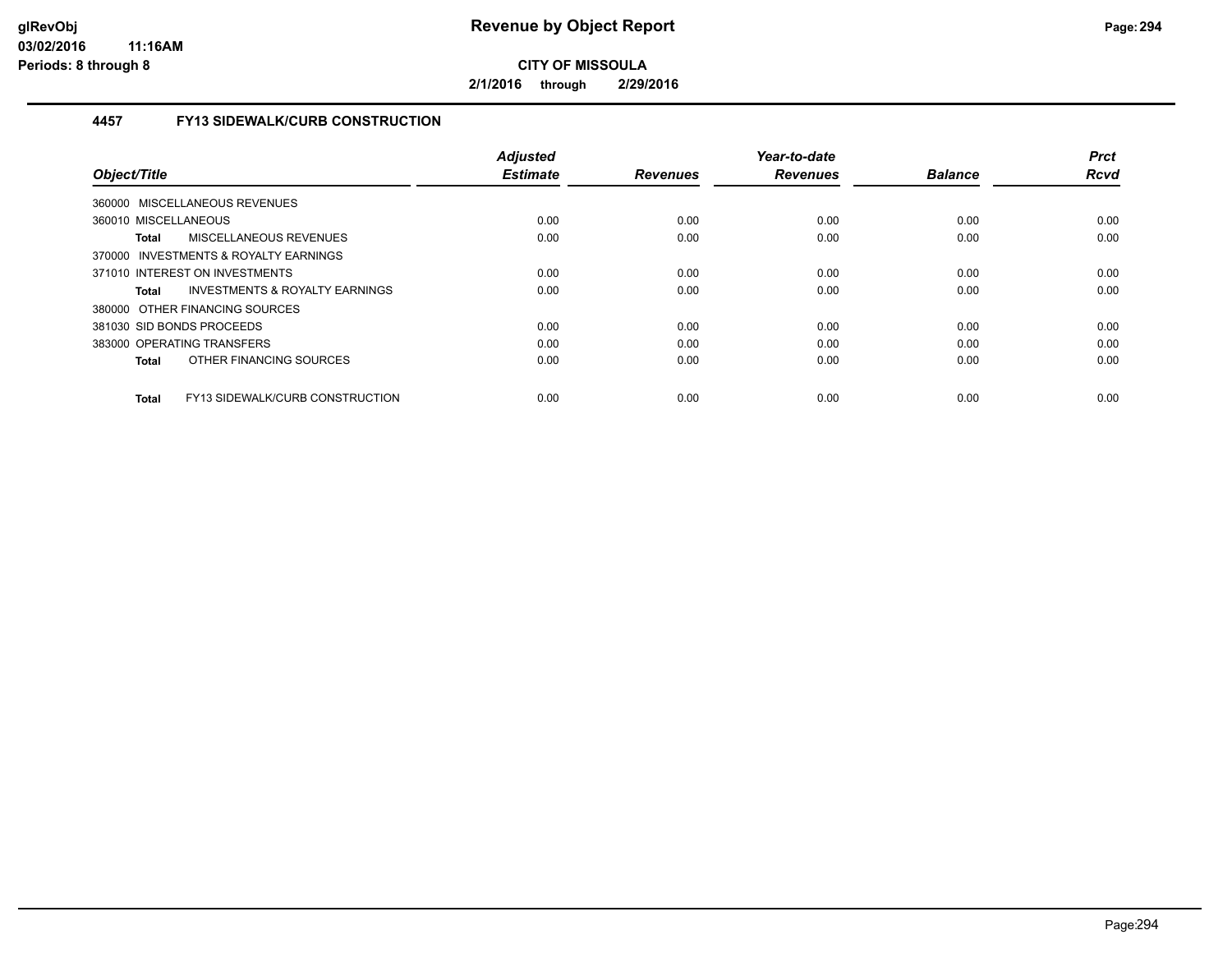**2/1/2016 through 2/29/2016**

# **4458 FY14 SIDEWALK & CURB CONSTRUCTION**

**4458 FY14 SIDEWALK & CURB CONSTRUCTION**

|                                                              | <b>Adjusted</b> |                 | Year-to-date    |                | <b>Prct</b> |
|--------------------------------------------------------------|-----------------|-----------------|-----------------|----------------|-------------|
| Object/Title                                                 | <b>Estimate</b> | <b>Revenues</b> | <b>Revenues</b> | <b>Balance</b> | <b>Rcvd</b> |
| 360000 MISCELLANEOUS REVENUES                                |                 |                 |                 |                |             |
| 360010 MISCELLANEOUS                                         | 0.00            | 0.00            | 0.00            | 0.00           | 0.00        |
| MISCELLANEOUS REVENUES<br>Total                              | 0.00            | 0.00            | 0.00            | 0.00           | 0.00        |
| 370000 INVESTMENTS & ROYALTY EARNINGS                        |                 |                 |                 |                |             |
| 371010 INTEREST ON INVESTMENTS                               | 0.00            | 0.00            | 0.00            | 0.00           | 0.00        |
| INVESTMENTS & ROYALTY EARNINGS<br>Total                      | 0.00            | 0.00            | 0.00            | 0.00           | 0.00        |
| 380000 OTHER FINANCING SOURCES                               |                 |                 |                 |                |             |
| 381030 SID BONDS PROCEEDS                                    | 0.00            | 0.00            | 0.00            | 0.00           | 0.00        |
| OTHER FINANCING SOURCES<br><b>Total</b>                      | 0.00            | 0.00            | 0.00            | 0.00           | 0.00        |
|                                                              |                 |                 |                 |                |             |
| <b>FY14 SIDEWALK &amp; CURB CONSTRUCTION</b><br><b>Total</b> | 0.00            | 0.00            | 0.00            | 0.00           | 0.00        |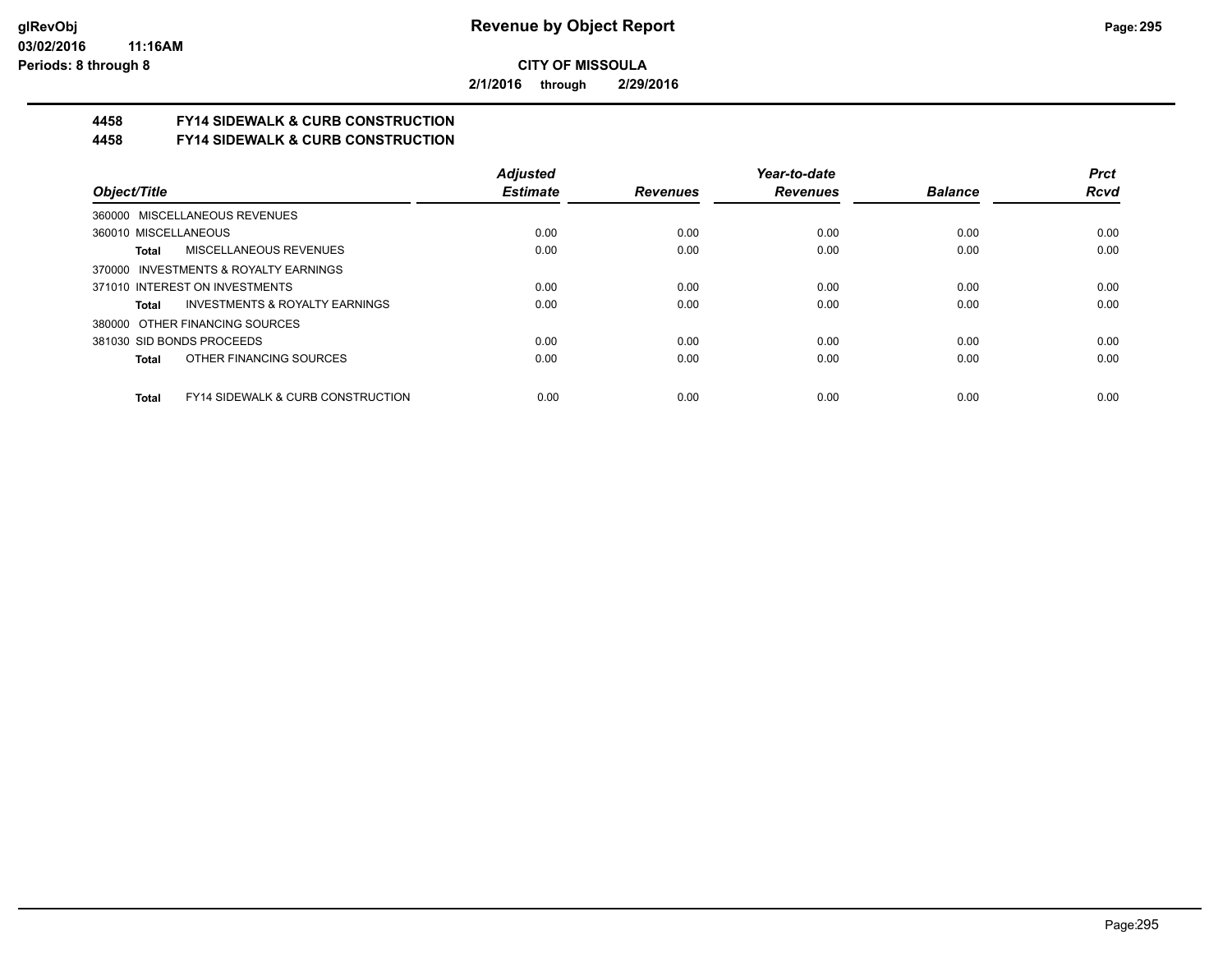**2/1/2016 through 2/29/2016**

## **4458 FY14 SIDEWALK & CURB CONSTRUCTION**

| Object/Title         |                                              | <b>Adjusted</b><br><b>Estimate</b> | <b>Revenues</b> | Year-to-date<br><b>Revenues</b> | <b>Balance</b> | <b>Prct</b><br><b>Rcvd</b> |
|----------------------|----------------------------------------------|------------------------------------|-----------------|---------------------------------|----------------|----------------------------|
|                      | 360000 MISCELLANEOUS REVENUES                |                                    |                 |                                 |                |                            |
| 360010 MISCELLANEOUS |                                              | 0.00                               | 0.00            | 0.00                            | 0.00           | 0.00                       |
| Total                | MISCELLANEOUS REVENUES                       | 0.00                               | 0.00            | 0.00                            | 0.00           | 0.00                       |
|                      | 370000 INVESTMENTS & ROYALTY EARNINGS        |                                    |                 |                                 |                |                            |
|                      | 371010 INTEREST ON INVESTMENTS               | 0.00                               | 0.00            | 0.00                            | 0.00           | 0.00                       |
| Total                | INVESTMENTS & ROYALTY EARNINGS               | 0.00                               | 0.00            | 0.00                            | 0.00           | 0.00                       |
|                      | 380000 OTHER FINANCING SOURCES               |                                    |                 |                                 |                |                            |
|                      | 381030 SID BONDS PROCEEDS                    | 0.00                               | 0.00            | 0.00                            | 0.00           | 0.00                       |
| <b>Total</b>         | OTHER FINANCING SOURCES                      | 0.00                               | 0.00            | 0.00                            | 0.00           | 0.00                       |
| <b>Total</b>         | <b>FY14 SIDEWALK &amp; CURB CONSTRUCTION</b> | 0.00                               | 0.00            | 0.00                            | 0.00           | 0.00                       |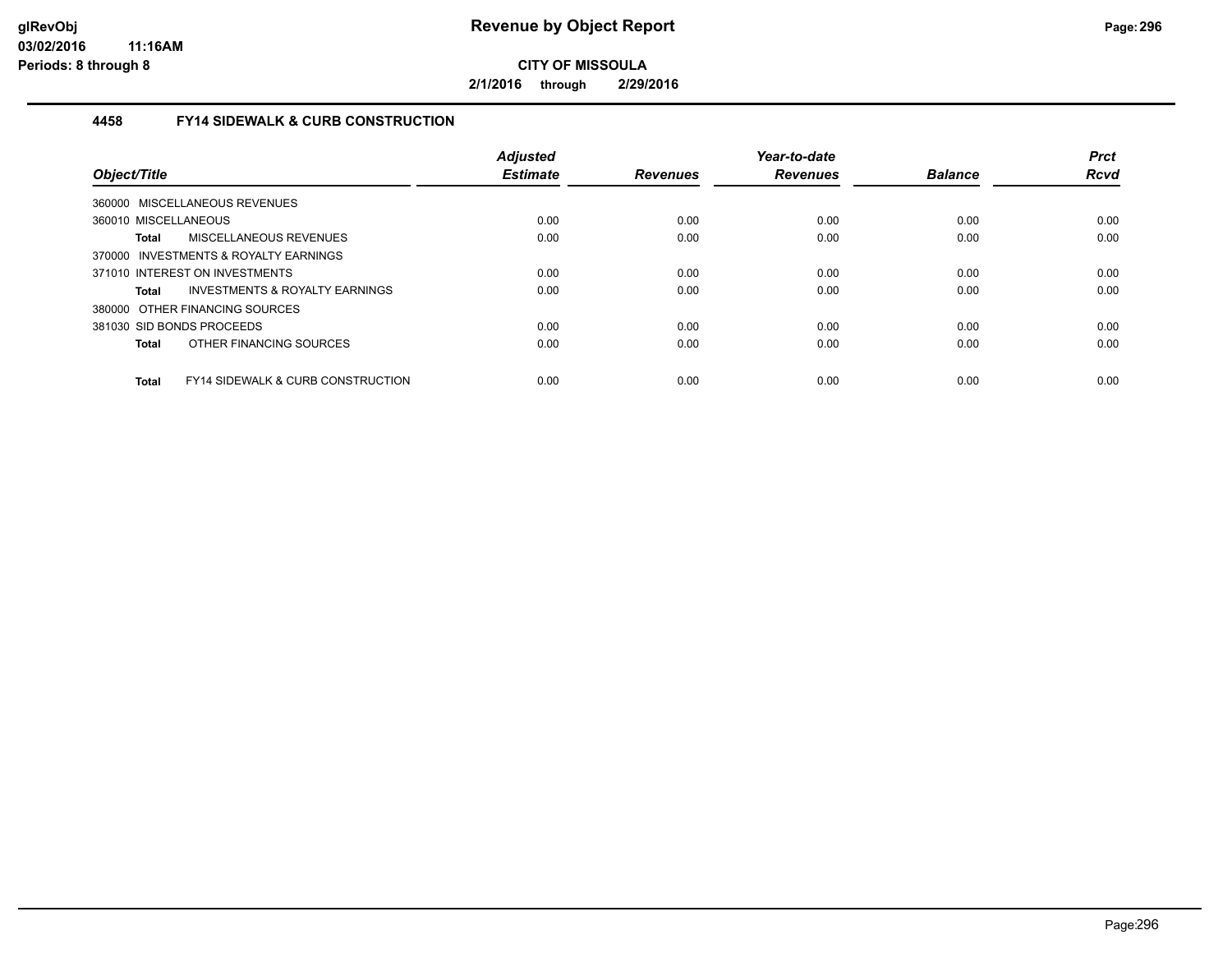**2/1/2016 through 2/29/2016**

# **4459 FY15 SIDEWALK/CURB CONSTRUCTION**

**4459 FY15 SIDEWALK/CURB CONSTRUCTION**

|                                                        | <b>Adjusted</b> |                 | Year-to-date    |                | <b>Prct</b> |
|--------------------------------------------------------|-----------------|-----------------|-----------------|----------------|-------------|
| Object/Title                                           | <b>Estimate</b> | <b>Revenues</b> | <b>Revenues</b> | <b>Balance</b> | <b>Rcvd</b> |
| 330000 INTERGOVERNMENTAL REVENUES                      |                 |                 |                 |                |             |
| 331156 CTEP GRANTS                                     | 0.00            | 0.00            | 0.00            | 0.00           | 0.00        |
| INTERGOVERNMENTAL REVENUES<br>Total                    | 0.00            | 0.00            | 0.00            | 0.00           | 0.00        |
| 360000 MISCELLANEOUS REVENUES                          |                 |                 |                 |                |             |
| 360010 MISCELLANEOUS                                   | 0.00            | 0.00            | 0.00            | 0.00           | 0.00        |
| MISCELLANEOUS REVENUES<br>Total                        | 0.00            | 0.00            | 0.00            | 0.00           | 0.00        |
| 380000 OTHER FINANCING SOURCES                         |                 |                 |                 |                |             |
| 381030 SID BONDS PROCEEDS                              | 0.00            | 0.00            | 598.600.00      | $-598.600.00$  | 0.00        |
| OTHER FINANCING SOURCES<br>Total                       | 0.00            | 0.00            | 598.600.00      | $-598.600.00$  | 0.00        |
| <b>FY15 SIDEWALK/CURB CONSTRUCTION</b><br><b>Total</b> | 0.00            | 0.00            | 598.600.00      | $-598.600.00$  | 0.00        |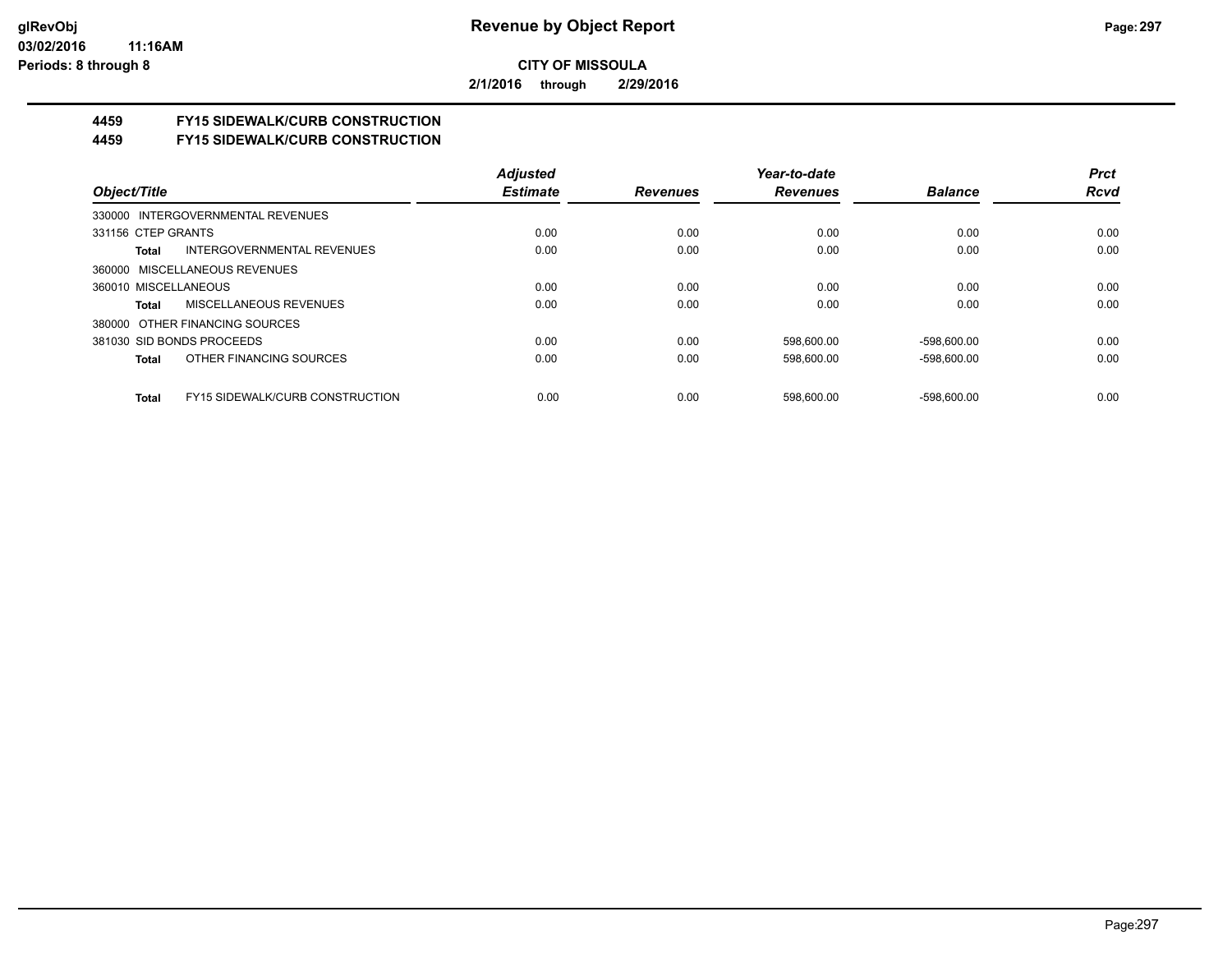**2/1/2016 through 2/29/2016**

## **4459 FY15 SIDEWALK/CURB CONSTRUCTION**

| Object/Title         |                                        | <b>Adjusted</b><br><b>Estimate</b> | <b>Revenues</b> | Year-to-date<br><b>Revenues</b> | <b>Balance</b> | <b>Prct</b><br><b>Rcvd</b> |
|----------------------|----------------------------------------|------------------------------------|-----------------|---------------------------------|----------------|----------------------------|
|                      | 330000 INTERGOVERNMENTAL REVENUES      |                                    |                 |                                 |                |                            |
| 331156 CTEP GRANTS   |                                        | 0.00                               | 0.00            | 0.00                            | 0.00           | 0.00                       |
| Total                | INTERGOVERNMENTAL REVENUES             | 0.00                               | 0.00            | 0.00                            | 0.00           | 0.00                       |
|                      | 360000 MISCELLANEOUS REVENUES          |                                    |                 |                                 |                |                            |
| 360010 MISCELLANEOUS |                                        | 0.00                               | 0.00            | 0.00                            | 0.00           | 0.00                       |
| Total                | <b>MISCELLANEOUS REVENUES</b>          | 0.00                               | 0.00            | 0.00                            | 0.00           | 0.00                       |
|                      | 380000 OTHER FINANCING SOURCES         |                                    |                 |                                 |                |                            |
|                      | 381030 SID BONDS PROCEEDS              | 0.00                               | 0.00            | 598,600.00                      | $-598,600.00$  | 0.00                       |
| <b>Total</b>         | OTHER FINANCING SOURCES                | 0.00                               | 0.00            | 598,600.00                      | $-598,600.00$  | 0.00                       |
| <b>Total</b>         | <b>FY15 SIDEWALK/CURB CONSTRUCTION</b> | 0.00                               | 0.00            | 598.600.00                      | $-598.600.00$  | 0.00                       |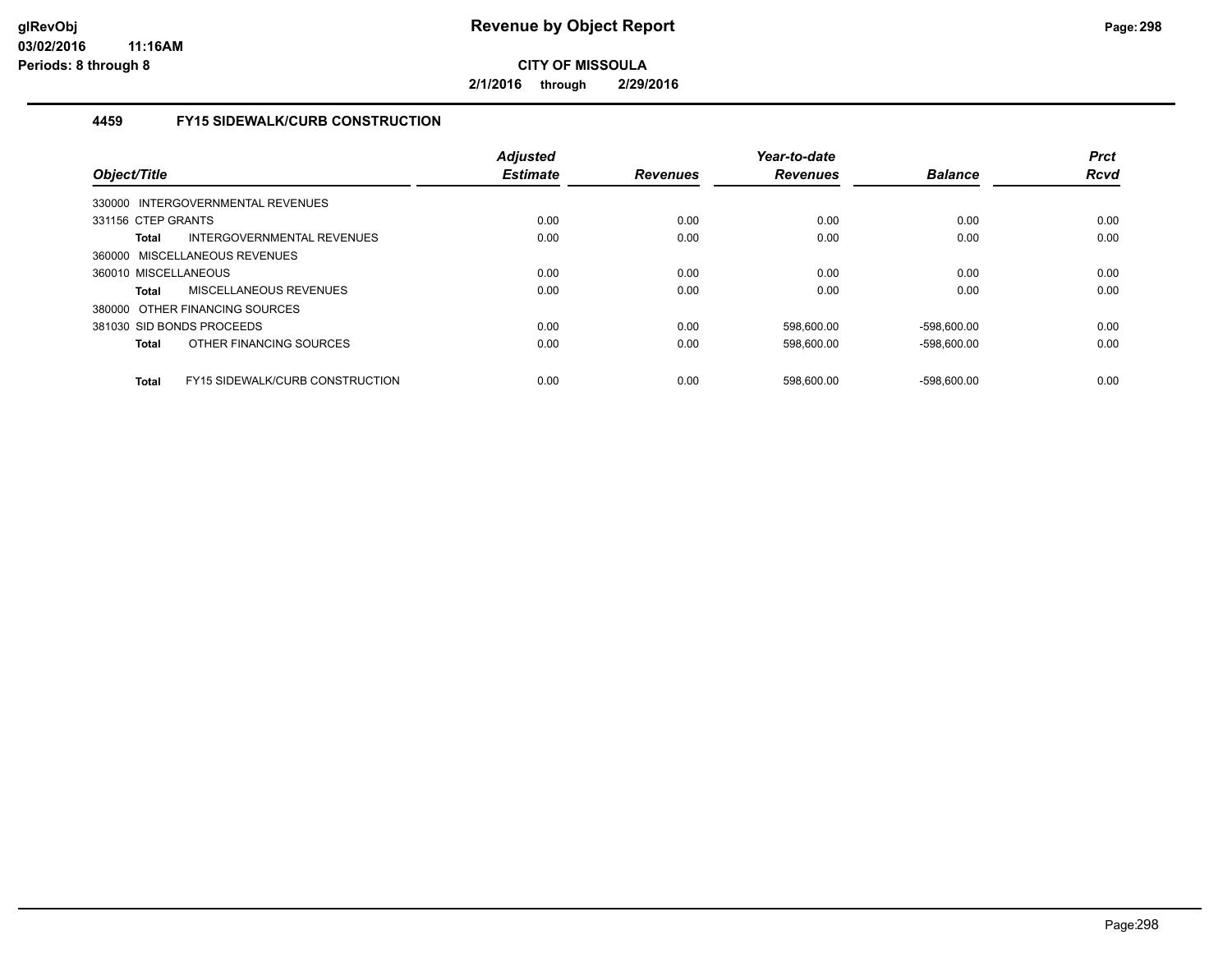**2/1/2016 through 2/29/2016**

# **4460 FY16 SIDEWALK/CURB CONSTRUCTION**

**4460 FY16 SIDEWALK/CURB CONSTRUCTION**

|                                                 | <b>Adjusted</b> |                 | Year-to-date    |                | <b>Prct</b> |
|-------------------------------------------------|-----------------|-----------------|-----------------|----------------|-------------|
| Object/Title                                    | <b>Estimate</b> | <b>Revenues</b> | <b>Revenues</b> | <b>Balance</b> | <b>Rcvd</b> |
| 330000 INTERGOVERNMENTAL REVENUES               |                 |                 |                 |                |             |
| 331156 CTEP GRANTS                              | 0.00            | 0.00            | 0.00            | 0.00           | 0.00        |
| INTERGOVERNMENTAL REVENUES<br>Total             | 0.00            | 0.00            | 0.00            | 0.00           | 0.00        |
| 360000 MISCELLANEOUS REVENUES                   |                 |                 |                 |                |             |
| 360010 MISCELLANEOUS                            | 0.00            | 0.00            | 119.996.44      | $-119,996.44$  | 0.00        |
| MISCELLANEOUS REVENUES<br>Total                 | 0.00            | 0.00            | 119.996.44      | $-119,996.44$  | 0.00        |
| 380000 OTHER FINANCING SOURCES                  |                 |                 |                 |                |             |
| 381030 SID BONDS PROCEEDS                       | 0.00            | 0.00            | 0.00            | 0.00           | 0.00        |
| OTHER FINANCING SOURCES<br>Total                | 0.00            | 0.00            | 0.00            | 0.00           | 0.00        |
| FY16 SIDEWALK/CURB CONSTRUCTION<br><b>Total</b> | 0.00            | 0.00            | 119.996.44      | $-119.996.44$  | 0.00        |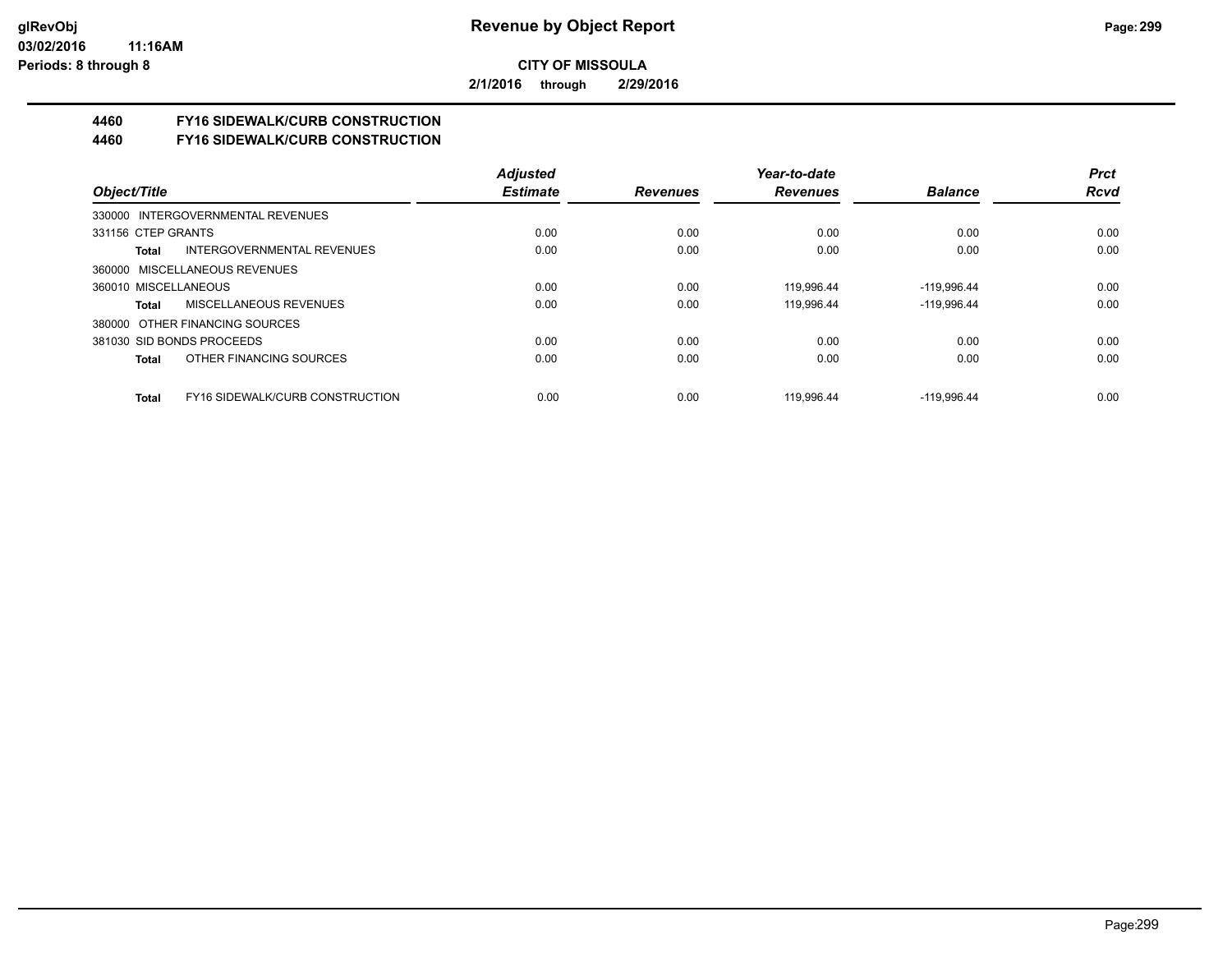**2/1/2016 through 2/29/2016**

### **4460 FY16 SIDEWALK/CURB CONSTRUCTION**

| Object/Title                                           | <b>Adjusted</b><br><b>Estimate</b> | <b>Revenues</b> | Year-to-date<br><b>Revenues</b> | <b>Balance</b> | <b>Prct</b><br><b>Rcvd</b> |
|--------------------------------------------------------|------------------------------------|-----------------|---------------------------------|----------------|----------------------------|
| 330000 INTERGOVERNMENTAL REVENUES                      |                                    |                 |                                 |                |                            |
| 331156 CTEP GRANTS                                     | 0.00                               | 0.00            | 0.00                            | 0.00           | 0.00                       |
| INTERGOVERNMENTAL REVENUES<br>Total                    | 0.00                               | 0.00            | 0.00                            | 0.00           | 0.00                       |
| 360000 MISCELLANEOUS REVENUES                          |                                    |                 |                                 |                |                            |
| 360010 MISCELLANEOUS                                   | 0.00                               | 0.00            | 119,996.44                      | $-119,996.44$  | 0.00                       |
| MISCELLANEOUS REVENUES<br><b>Total</b>                 | 0.00                               | 0.00            | 119.996.44                      | $-119.996.44$  | 0.00                       |
| 380000 OTHER FINANCING SOURCES                         |                                    |                 |                                 |                |                            |
| 381030 SID BONDS PROCEEDS                              | 0.00                               | 0.00            | 0.00                            | 0.00           | 0.00                       |
| OTHER FINANCING SOURCES<br><b>Total</b>                | 0.00                               | 0.00            | 0.00                            | 0.00           | 0.00                       |
| <b>FY16 SIDEWALK/CURB CONSTRUCTION</b><br><b>Total</b> | 0.00                               | 0.00            | 119.996.44                      | $-119.996.44$  | 0.00                       |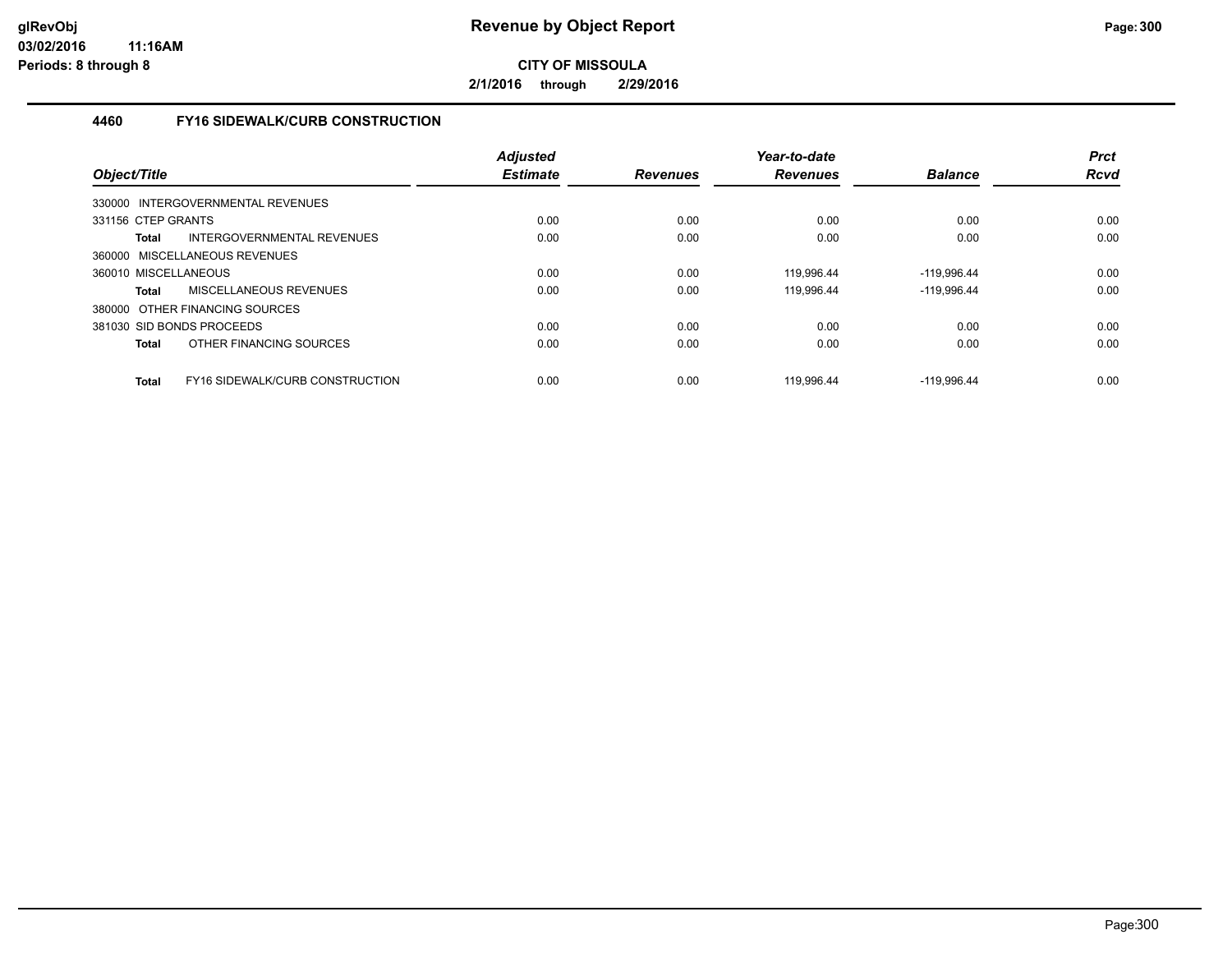**2/1/2016 through 2/29/2016**

# **4461 FY17 SIDEWALK/CURB CONSTRUCTION**

**4461 FY17 SIDEWALK/CURB CONSTRUCTION**

|                                                        | <b>Adjusted</b> |                 | Year-to-date    |                | <b>Prct</b> |
|--------------------------------------------------------|-----------------|-----------------|-----------------|----------------|-------------|
| Object/Title                                           | <b>Estimate</b> | <b>Revenues</b> | <b>Revenues</b> | <b>Balance</b> | <b>Rcvd</b> |
| 330000 INTERGOVERNMENTAL REVENUES                      |                 |                 |                 |                |             |
| 331156 CTEP GRANTS                                     | 0.00            | 0.00            | 0.00            | 0.00           | 0.00        |
| INTERGOVERNMENTAL REVENUES<br>Total                    | 0.00            | 0.00            | 0.00            | 0.00           | 0.00        |
| 360000 MISCELLANEOUS REVENUES                          |                 |                 |                 |                |             |
| 360010 MISCELLANEOUS                                   | 0.00            | 0.00            | 0.00            | 0.00           | 0.00        |
| MISCELLANEOUS REVENUES<br>Total                        | 0.00            | 0.00            | 0.00            | 0.00           | 0.00        |
| 380000 OTHER FINANCING SOURCES                         |                 |                 |                 |                |             |
| 381030 SID BONDS PROCEEDS                              | 0.00            | 0.00            | 0.00            | 0.00           | 0.00        |
| OTHER FINANCING SOURCES<br>Total                       | 0.00            | 0.00            | 0.00            | 0.00           | 0.00        |
|                                                        |                 |                 |                 |                |             |
| <b>FY17 SIDEWALK/CURB CONSTRUCTION</b><br><b>Total</b> | 0.00            | 0.00            | 0.00            | 0.00           | 0.00        |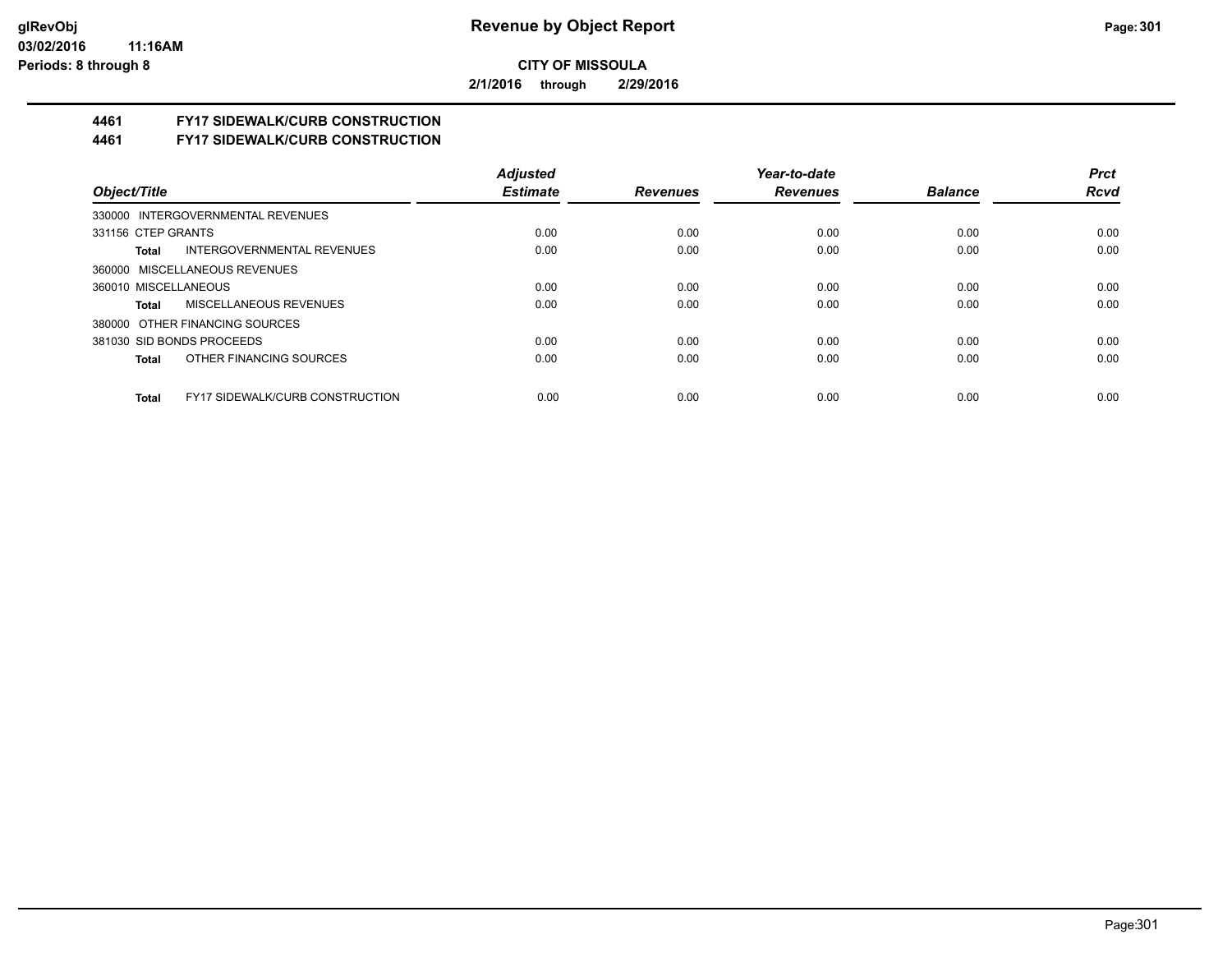**2/1/2016 through 2/29/2016**

## **4461 FY17 SIDEWALK/CURB CONSTRUCTION**

| Object/Title                                           | <b>Adjusted</b><br><b>Estimate</b> | <b>Revenues</b> | Year-to-date<br><b>Revenues</b> | <b>Balance</b> | <b>Prct</b><br><b>Rcvd</b> |
|--------------------------------------------------------|------------------------------------|-----------------|---------------------------------|----------------|----------------------------|
| INTERGOVERNMENTAL REVENUES<br>330000                   |                                    |                 |                                 |                |                            |
| 331156 CTEP GRANTS                                     | 0.00                               | 0.00            | 0.00                            | 0.00           | 0.00                       |
| INTERGOVERNMENTAL REVENUES<br>Total                    | 0.00                               | 0.00            | 0.00                            | 0.00           | 0.00                       |
| 360000 MISCELLANEOUS REVENUES                          |                                    |                 |                                 |                |                            |
| 360010 MISCELLANEOUS                                   | 0.00                               | 0.00            | 0.00                            | 0.00           | 0.00                       |
| MISCELLANEOUS REVENUES<br>Total                        | 0.00                               | 0.00            | 0.00                            | 0.00           | 0.00                       |
| 380000 OTHER FINANCING SOURCES                         |                                    |                 |                                 |                |                            |
| 381030 SID BONDS PROCEEDS                              | 0.00                               | 0.00            | 0.00                            | 0.00           | 0.00                       |
| OTHER FINANCING SOURCES<br>Total                       | 0.00                               | 0.00            | 0.00                            | 0.00           | 0.00                       |
| <b>FY17 SIDEWALK/CURB CONSTRUCTION</b><br><b>Total</b> | 0.00                               | 0.00            | 0.00                            | 0.00           | 0.00                       |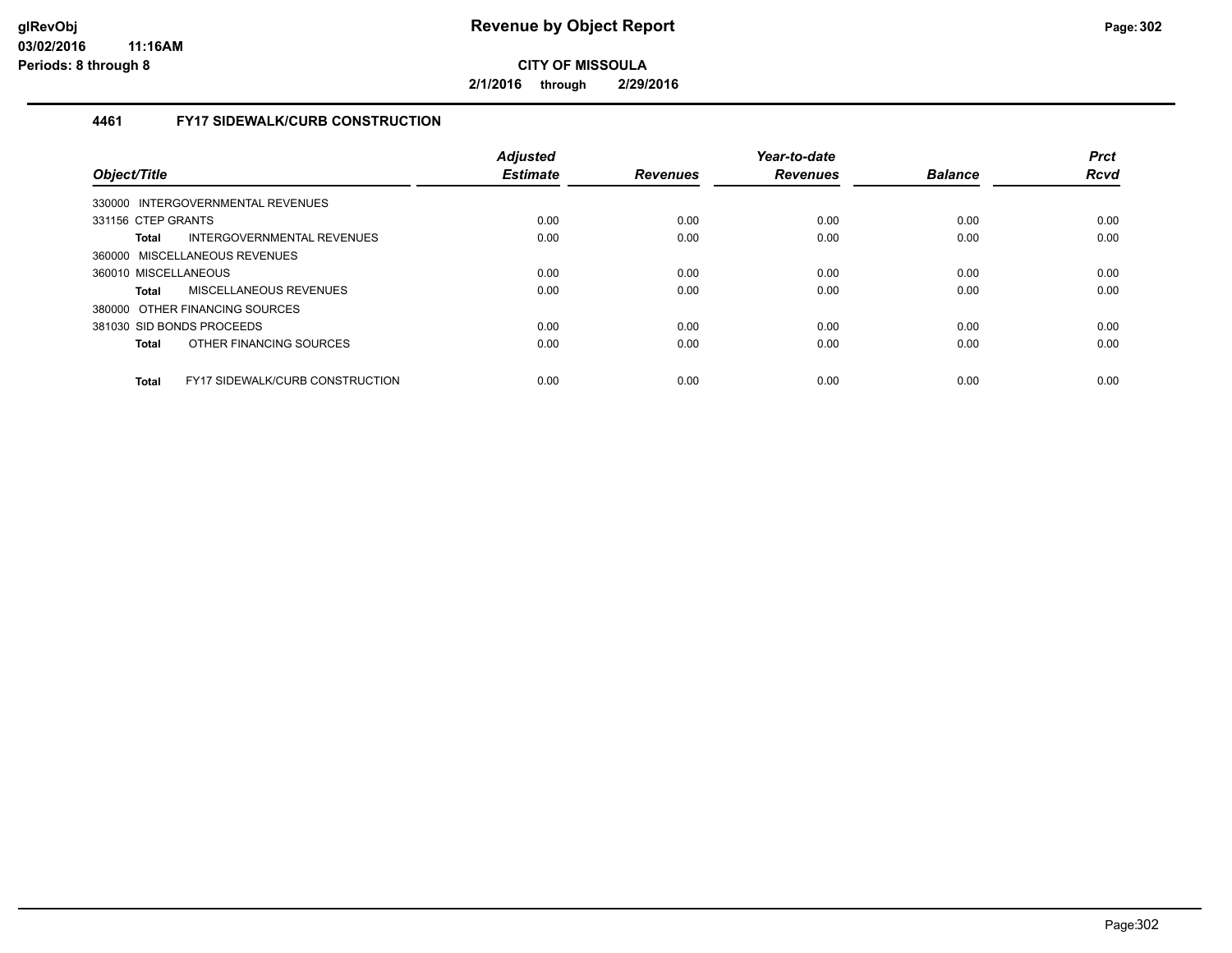**2/1/2016 through 2/29/2016**

#### **4529 SID 529 CHRISTIAN DR TRAFFIC CALMING 4529 SID 529 CHRISTIAN DR TRAFFIC CALMING**

|                                                      | <b>Adjusted</b> |                 | Year-to-date    |                | <b>Prct</b> |
|------------------------------------------------------|-----------------|-----------------|-----------------|----------------|-------------|
| Object/Title                                         | <b>Estimate</b> | <b>Revenues</b> | <b>Revenues</b> | <b>Balance</b> | <b>Rcvd</b> |
| 370000 INVESTMENTS & ROYALTY EARNINGS                |                 |                 |                 |                |             |
| 371010 INTEREST ON INVESTMENTS                       | 0.00            | 0.00            | 0.00            | 0.00           | 0.00        |
| 371020 GAIN/LOSS IN MARKET VALUE OF INVESTMENTS      | 0.00            | 0.00            | 0.00            | 0.00           | 0.00        |
| <b>INVESTMENTS &amp; ROYALTY EARNINGS</b><br>Total   | 0.00            | 0.00            | 0.00            | 0.00           | 0.00        |
| 380000 OTHER FINANCING SOURCES                       |                 |                 |                 |                |             |
| 381000 LOAN PROCEEDS                                 | 0.00            | 0.00            | 0.00            | 0.00           | 0.00        |
| 381002 SRF LOAN                                      | 0.00            | 0.00            | 0.00            | 0.00           | 0.00        |
| 381030 SID BONDS PROCEEDS                            | 0.00            | 0.00            | 0.00            | 0.00           | 0.00        |
| OTHER FINANCING SOURCES<br>Total                     | 0.00            | 0.00            | 0.00            | 0.00           | 0.00        |
|                                                      |                 |                 |                 |                |             |
| SID 529 CHRISTIAN DR TRAFFIC CALMING<br><b>Total</b> | 0.00            | 0.00            | 0.00            | 0.00           | 0.00        |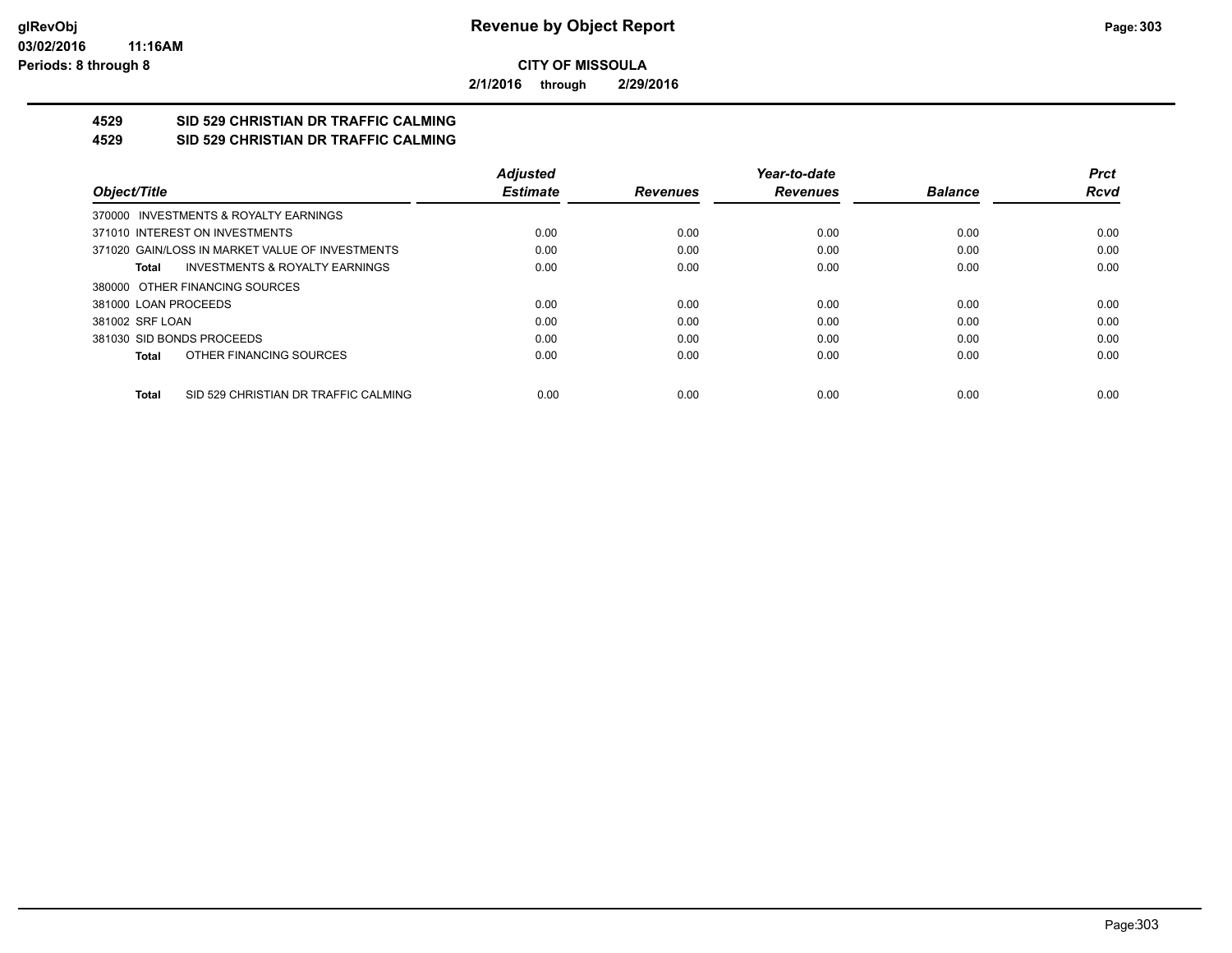**2/1/2016 through 2/29/2016**

### **4529 SID 529 CHRISTIAN DR TRAFFIC CALMING**

| Object/Title                                         | <b>Adjusted</b><br><b>Estimate</b> | <b>Revenues</b> | Year-to-date<br><b>Revenues</b> | <b>Balance</b> | <b>Prct</b><br>Rcvd |
|------------------------------------------------------|------------------------------------|-----------------|---------------------------------|----------------|---------------------|
| 370000 INVESTMENTS & ROYALTY EARNINGS                |                                    |                 |                                 |                |                     |
| 371010 INTEREST ON INVESTMENTS                       | 0.00                               | 0.00            | 0.00                            | 0.00           | 0.00                |
| 371020 GAIN/LOSS IN MARKET VALUE OF INVESTMENT       | 0.00                               | 0.00            | 0.00                            | 0.00           | 0.00                |
| <b>INVESTMENTS &amp; ROYALTY EARNINGS</b><br>Total   | 0.00                               | 0.00            | 0.00                            | 0.00           | 0.00                |
| 380000 OTHER FINANCING SOURCES                       |                                    |                 |                                 |                |                     |
| 381000 LOAN PROCEEDS                                 | 0.00                               | 0.00            | 0.00                            | 0.00           | 0.00                |
| 381002 SRF LOAN                                      | 0.00                               | 0.00            | 0.00                            | 0.00           | 0.00                |
| 381030 SID BONDS PROCEEDS                            | 0.00                               | 0.00            | 0.00                            | 0.00           | 0.00                |
| OTHER FINANCING SOURCES<br>Total                     | 0.00                               | 0.00            | 0.00                            | 0.00           | 0.00                |
| SID 529 CHRISTIAN DR TRAFFIC CALMING<br><b>Total</b> | 0.00                               | 0.00            | 0.00                            | 0.00           | 0.00                |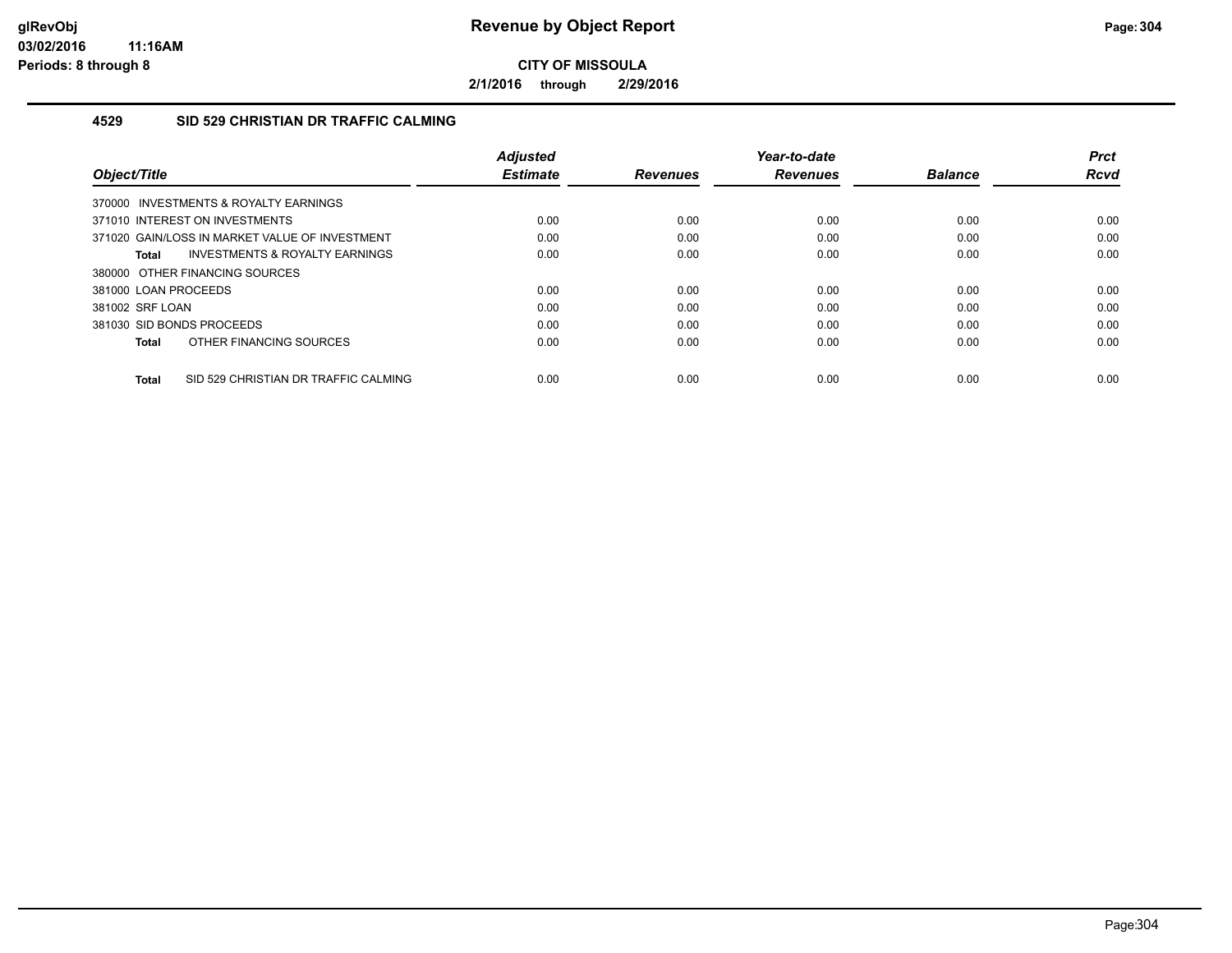**2/1/2016 through 2/29/2016**

# **4530 SID 530 CHRISTIAN DR CALMING**

**4530 SID 530 CHRISTIAN DR CALMING**

|                                                 | <b>Adjusted</b> |                 | Year-to-date    |                | <b>Prct</b> |
|-------------------------------------------------|-----------------|-----------------|-----------------|----------------|-------------|
| Object/Title                                    | <b>Estimate</b> | <b>Revenues</b> | <b>Revenues</b> | <b>Balance</b> | Rcvd        |
| 370000 INVESTMENTS & ROYALTY EARNINGS           |                 |                 |                 |                |             |
| 371010 INTEREST ON INVESTMENTS                  | 0.00            | 0.00            | 0.00            | 0.00           | 0.00        |
| 371020 GAIN/LOSS IN MARKET VALUE OF INVESTMENTS | 0.00            | 0.00            | 0.00            | 0.00           | 0.00        |
| INVESTMENTS & ROYALTY EARNINGS<br>Total         | 0.00            | 0.00            | 0.00            | 0.00           | 0.00        |
| 380000 OTHER FINANCING SOURCES                  |                 |                 |                 |                |             |
| 381000 LOAN PROCEEDS                            | 0.00            | 0.00            | 0.00            | 0.00           | 0.00        |
| 381002 SRF LOAN                                 | 0.00            | 0.00            | 0.00            | 0.00           | 0.00        |
| 381030 SID BONDS PROCEEDS                       | 0.00            | 0.00            | 0.00            | 0.00           | 0.00        |
| OTHER FINANCING SOURCES<br>Total                | 0.00            | 0.00            | 0.00            | 0.00           | 0.00        |
| SID 530 CHRISTIAN DR CALMING<br>Total           | 0.00            | 0.00            | 0.00            | 0.00           | 0.00        |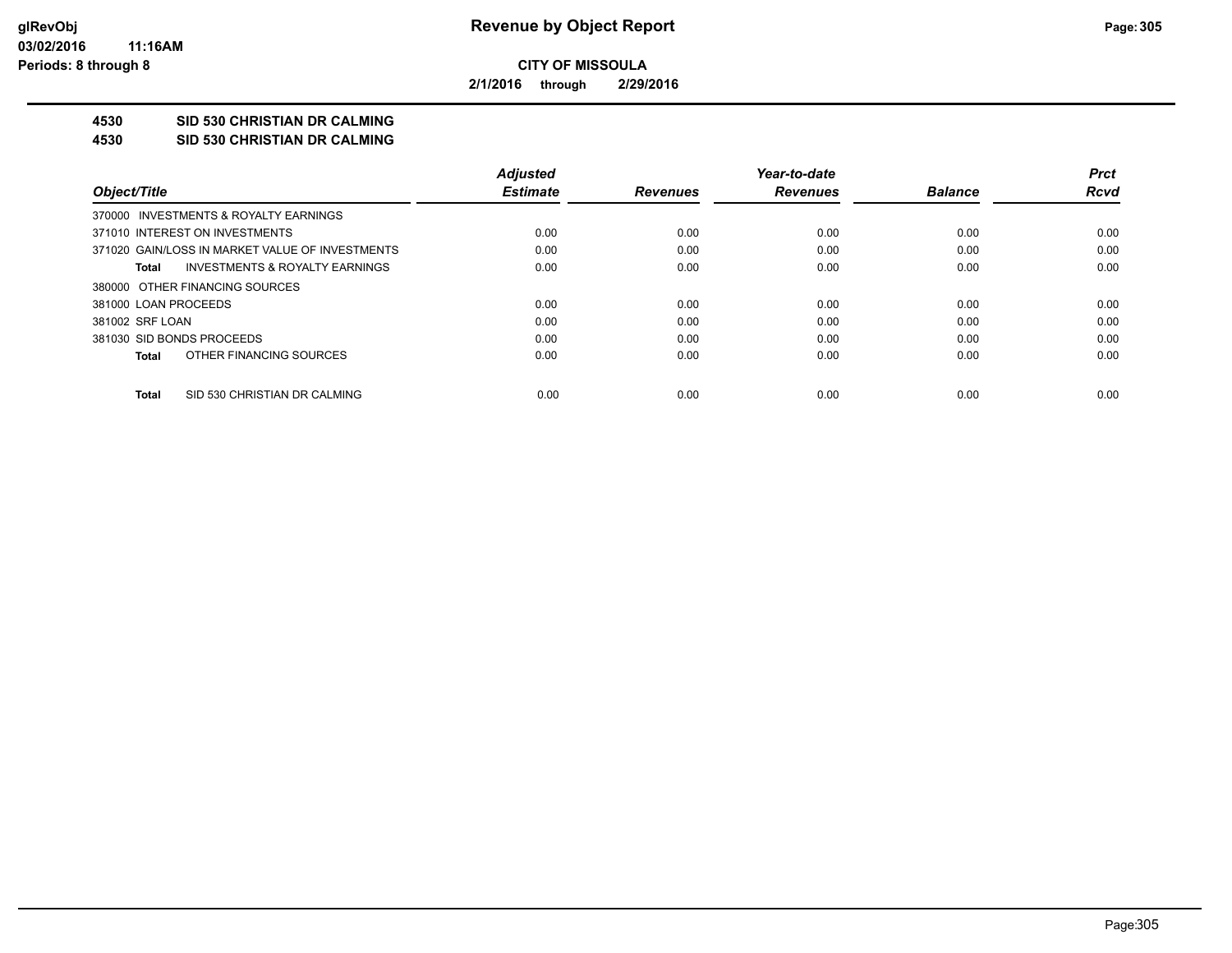**2/1/2016 through 2/29/2016**

## **4530 SID 530 CHRISTIAN DR CALMING**

| Object/Title                                       | <b>Adjusted</b><br><b>Estimate</b> | <b>Revenues</b> | Year-to-date<br><b>Revenues</b> | <b>Balance</b> | <b>Prct</b><br><b>Rcvd</b> |
|----------------------------------------------------|------------------------------------|-----------------|---------------------------------|----------------|----------------------------|
| 370000 INVESTMENTS & ROYALTY EARNINGS              |                                    |                 |                                 |                |                            |
| 371010 INTEREST ON INVESTMENTS                     | 0.00                               | 0.00            | 0.00                            | 0.00           | 0.00                       |
| 371020 GAIN/LOSS IN MARKET VALUE OF INVESTMENT     | 0.00                               | 0.00            | 0.00                            | 0.00           | 0.00                       |
| <b>INVESTMENTS &amp; ROYALTY EARNINGS</b><br>Total | 0.00                               | 0.00            | 0.00                            | 0.00           | 0.00                       |
| 380000 OTHER FINANCING SOURCES                     |                                    |                 |                                 |                |                            |
| 381000 LOAN PROCEEDS                               | 0.00                               | 0.00            | 0.00                            | 0.00           | 0.00                       |
| 381002 SRF LOAN                                    | 0.00                               | 0.00            | 0.00                            | 0.00           | 0.00                       |
| 381030 SID BONDS PROCEEDS                          | 0.00                               | 0.00            | 0.00                            | 0.00           | 0.00                       |
| OTHER FINANCING SOURCES<br><b>Total</b>            | 0.00                               | 0.00            | 0.00                            | 0.00           | 0.00                       |
| SID 530 CHRISTIAN DR CALMING<br><b>Total</b>       | 0.00                               | 0.00            | 0.00                            | 0.00           | 0.00                       |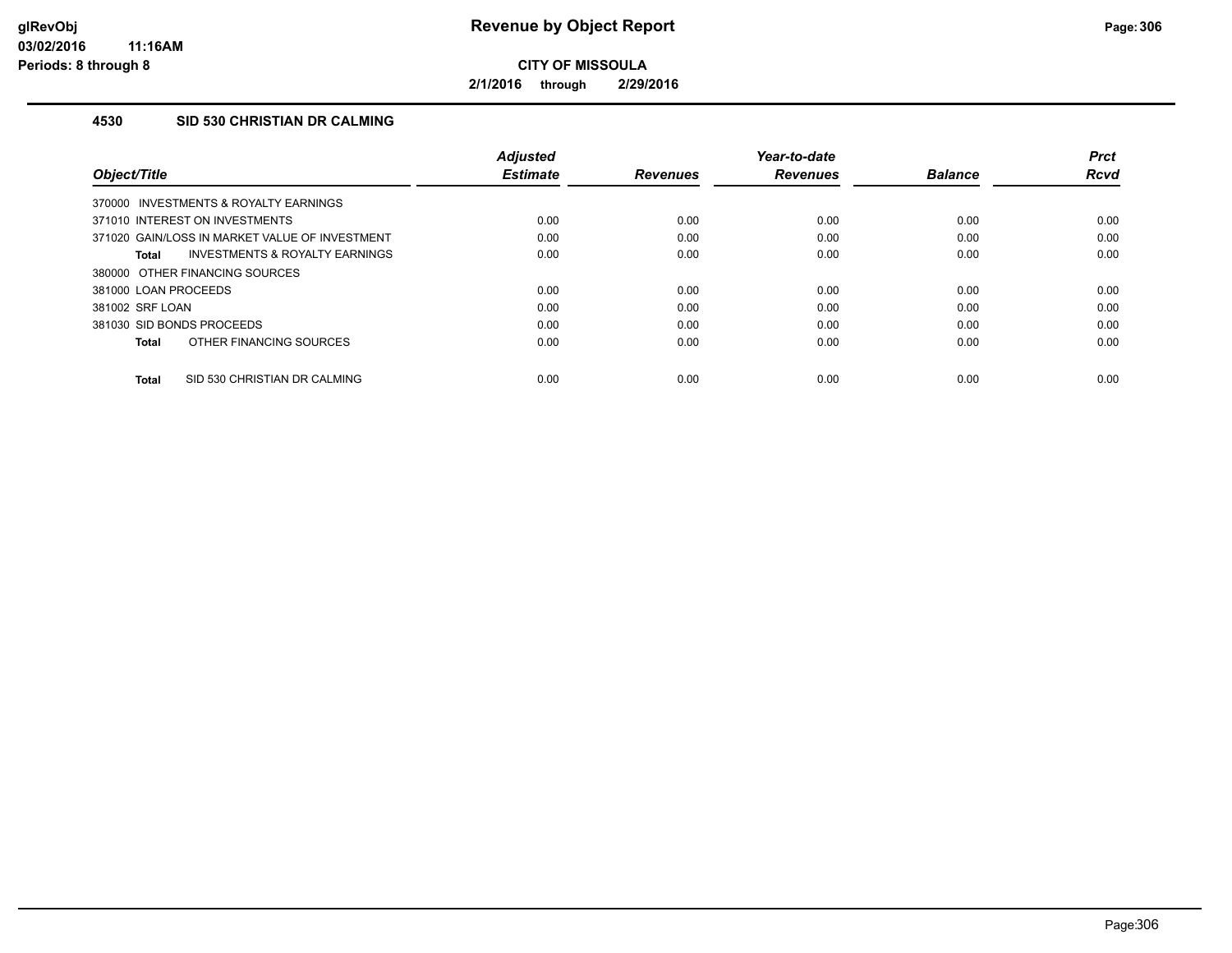**2/1/2016 through 2/29/2016**

### **4531 SID 531 TRAFFIC CALMING**

**4531 SID 531 TRAFFIC CALMING**

|                                                 | <b>Adjusted</b> |                 | Year-to-date    |                | <b>Prct</b> |
|-------------------------------------------------|-----------------|-----------------|-----------------|----------------|-------------|
| Object/Title                                    | <b>Estimate</b> | <b>Revenues</b> | <b>Revenues</b> | <b>Balance</b> | <b>Rcvd</b> |
| 370000 INVESTMENTS & ROYALTY EARNINGS           |                 |                 |                 |                |             |
| 371010 INTEREST ON INVESTMENTS                  | 0.00            | 0.00            | 0.00            | 0.00           | 0.00        |
| 371020 GAIN/LOSS IN MARKET VALUE OF INVESTMENTS | 0.00            | 0.00            | 0.00            | 0.00           | 0.00        |
| INVESTMENTS & ROYALTY EARNINGS<br>Total         | 0.00            | 0.00            | 0.00            | 0.00           | 0.00        |
| 380000 OTHER FINANCING SOURCES                  |                 |                 |                 |                |             |
| 383000 OPERATING TRANSFERS                      | 0.00            | 0.00            | 0.00            | 0.00           | 0.00        |
| OTHER FINANCING SOURCES<br><b>Total</b>         | 0.00            | 0.00            | 0.00            | 0.00           | 0.00        |
| <b>Total</b><br>SID 531 TRAFFIC CALMING         | 0.00            | 0.00            | 0.00            | 0.00           | 0.00        |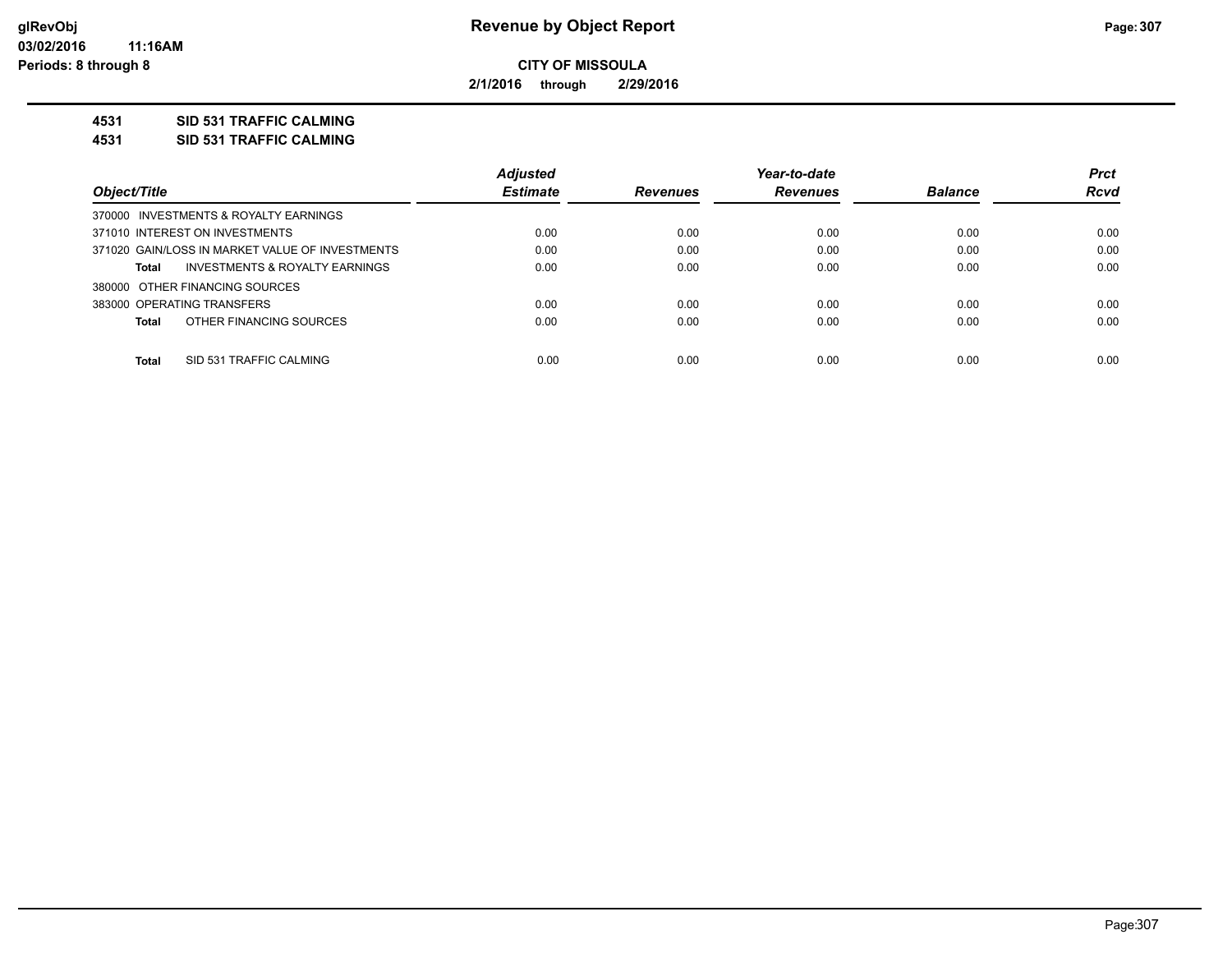**2/1/2016 through 2/29/2016**

### **4531 SID 531 TRAFFIC CALMING**

|                                                | <b>Adjusted</b> |                 | Year-to-date    |                | <b>Prct</b> |
|------------------------------------------------|-----------------|-----------------|-----------------|----------------|-------------|
| Object/Title                                   | <b>Estimate</b> | <b>Revenues</b> | <b>Revenues</b> | <b>Balance</b> | <b>Rcvd</b> |
| 370000 INVESTMENTS & ROYALTY EARNINGS          |                 |                 |                 |                |             |
| 371010 INTEREST ON INVESTMENTS                 | 0.00            | 0.00            | 0.00            | 0.00           | 0.00        |
| 371020 GAIN/LOSS IN MARKET VALUE OF INVESTMENT | 0.00            | 0.00            | 0.00            | 0.00           | 0.00        |
| INVESTMENTS & ROYALTY EARNINGS<br>Total        | 0.00            | 0.00            | 0.00            | 0.00           | 0.00        |
| 380000 OTHER FINANCING SOURCES                 |                 |                 |                 |                |             |
| 383000 OPERATING TRANSFERS                     | 0.00            | 0.00            | 0.00            | 0.00           | 0.00        |
| OTHER FINANCING SOURCES<br>Total               | 0.00            | 0.00            | 0.00            | 0.00           | 0.00        |
| Total<br>SID 531 TRAFFIC CALMING               | 0.00            | 0.00            | 0.00            | 0.00           | 0.00        |
|                                                |                 |                 |                 |                |             |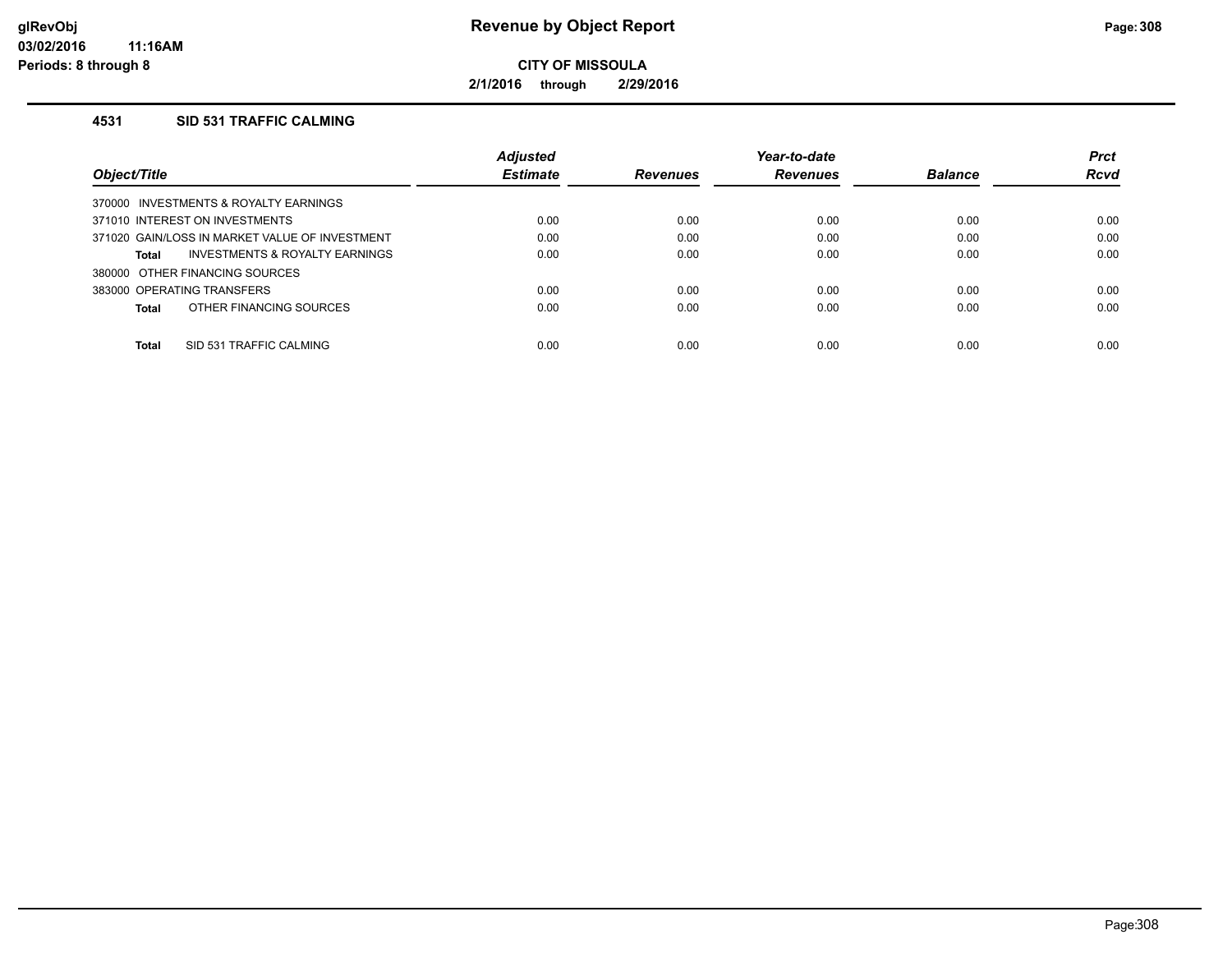**2/1/2016 through 2/29/2016**

# **4532 MALONEY RANCH SID**

**4532 MALONEY RANCH SID**

|                                                 | <b>Adjusted</b> |                 | Year-to-date    |                | <b>Prct</b> |
|-------------------------------------------------|-----------------|-----------------|-----------------|----------------|-------------|
| Object/Title                                    | <b>Estimate</b> | <b>Revenues</b> | <b>Revenues</b> | <b>Balance</b> | <b>Rcvd</b> |
| 370000 INVESTMENTS & ROYALTY EARNINGS           |                 |                 |                 |                |             |
| 371010 INTEREST ON INVESTMENTS                  | 0.00            | 0.00            | 0.00            | 0.00           | 0.00        |
| 371020 GAIN/LOSS IN MARKET VALUE OF INVESTMENTS | 0.00            | 0.00            | 0.00            | 0.00           | 0.00        |
| INVESTMENTS & ROYALTY EARNINGS<br>Total         | 0.00            | 0.00            | 0.00            | 0.00           | 0.00        |
| 380000 OTHER FINANCING SOURCES                  |                 |                 |                 |                |             |
| 381030 SID BONDS PROCEEDS                       | 0.00            | 0.00            | 0.00            | 0.00           | 0.00        |
| OTHER FINANCING SOURCES<br>Total                | 0.00            | 0.00            | 0.00            | 0.00           | 0.00        |
|                                                 |                 |                 |                 |                |             |
| <b>Total</b><br>MALONEY RANCH SID               | 0.00            | 0.00            | 0.00            | 0.00           | 0.00        |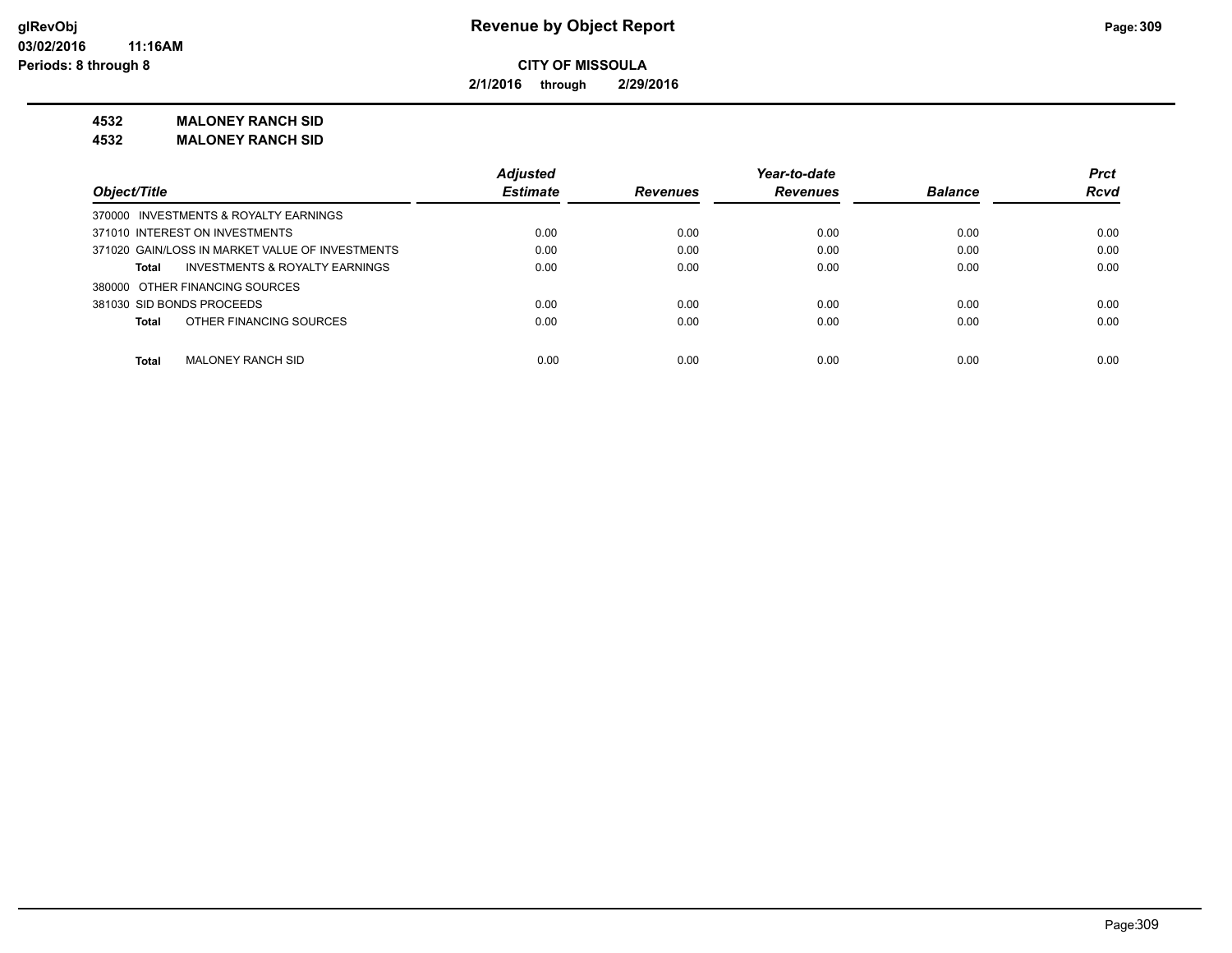**2/1/2016 through 2/29/2016**

#### **4532 MALONEY RANCH SID**

|                                                | <b>Adjusted</b> |                 | Year-to-date    |                | <b>Prct</b> |
|------------------------------------------------|-----------------|-----------------|-----------------|----------------|-------------|
| Object/Title                                   | <b>Estimate</b> | <b>Revenues</b> | <b>Revenues</b> | <b>Balance</b> | <b>Rcvd</b> |
| 370000 INVESTMENTS & ROYALTY EARNINGS          |                 |                 |                 |                |             |
| 371010 INTEREST ON INVESTMENTS                 | 0.00            | 0.00            | 0.00            | 0.00           | 0.00        |
| 371020 GAIN/LOSS IN MARKET VALUE OF INVESTMENT | 0.00            | 0.00            | 0.00            | 0.00           | 0.00        |
| INVESTMENTS & ROYALTY EARNINGS<br>Total        | 0.00            | 0.00            | 0.00            | 0.00           | 0.00        |
| 380000 OTHER FINANCING SOURCES                 |                 |                 |                 |                |             |
| 381030 SID BONDS PROCEEDS                      | 0.00            | 0.00            | 0.00            | 0.00           | 0.00        |
| OTHER FINANCING SOURCES<br>Total               | 0.00            | 0.00            | 0.00            | 0.00           | 0.00        |
|                                                |                 |                 |                 |                |             |
| <b>Total</b><br>MALONEY RANCH SID              | 0.00            | 0.00            | 0.00            | 0.00           | 0.00        |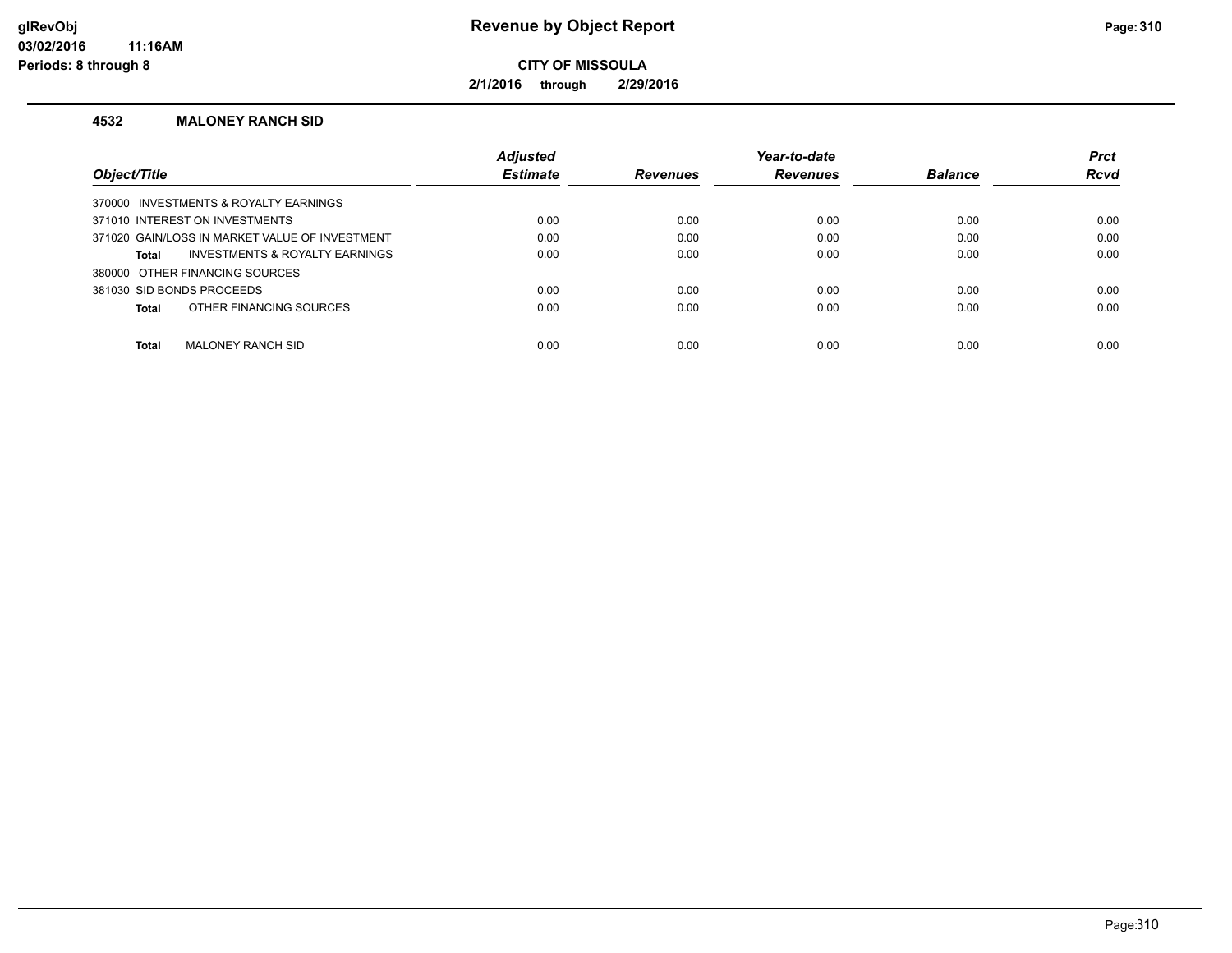**2/1/2016 through 2/29/2016**

# **4533 RATTLESNAKE SEWER SID**

#### **4533 RATTLESNAKE SEWER SID**

| Object/Title                                       | <b>Adjusted</b><br><b>Estimate</b> | <b>Revenues</b> | Year-to-date<br><b>Revenues</b> | <b>Balance</b> | <b>Prct</b><br><b>Rcvd</b> |
|----------------------------------------------------|------------------------------------|-----------------|---------------------------------|----------------|----------------------------|
| 330000 INTERGOVERNMENTAL REVENUES                  |                                    |                 |                                 |                |                            |
| 334121 DNRC GRANT                                  | 0.00                               | 0.00            | 0.00                            | 0.00           | 0.00                       |
| INTERGOVERNMENTAL REVENUES<br><b>Total</b>         | 0.00                               | 0.00            | 0.00                            | 0.00           | 0.00                       |
| 370000 INVESTMENTS & ROYALTY EARNINGS              |                                    |                 |                                 |                |                            |
| 371010 INTEREST ON INVESTMENTS                     | 0.00                               | 0.00            | 0.00                            | 0.00           | 0.00                       |
| 371020 GAIN/LOSS IN MARKET VALUE OF INVESTMENTS    | 0.00                               | 0.00            | 0.00                            | 0.00           | 0.00                       |
| <b>INVESTMENTS &amp; ROYALTY EARNINGS</b><br>Total | 0.00                               | 0.00            | 0.00                            | 0.00           | 0.00                       |
| 380000 OTHER FINANCING SOURCES                     |                                    |                 |                                 |                |                            |
| 381002 SRF LOAN                                    | 0.00                               | 0.00            | 0.00                            | 0.00           | 0.00                       |
| OTHER FINANCING SOURCES<br><b>Total</b>            | 0.00                               | 0.00            | 0.00                            | 0.00           | 0.00                       |
| RATTLESNAKE SEWER SID<br><b>Total</b>              | 0.00                               | 0.00            | 0.00                            | 0.00           | 0.00                       |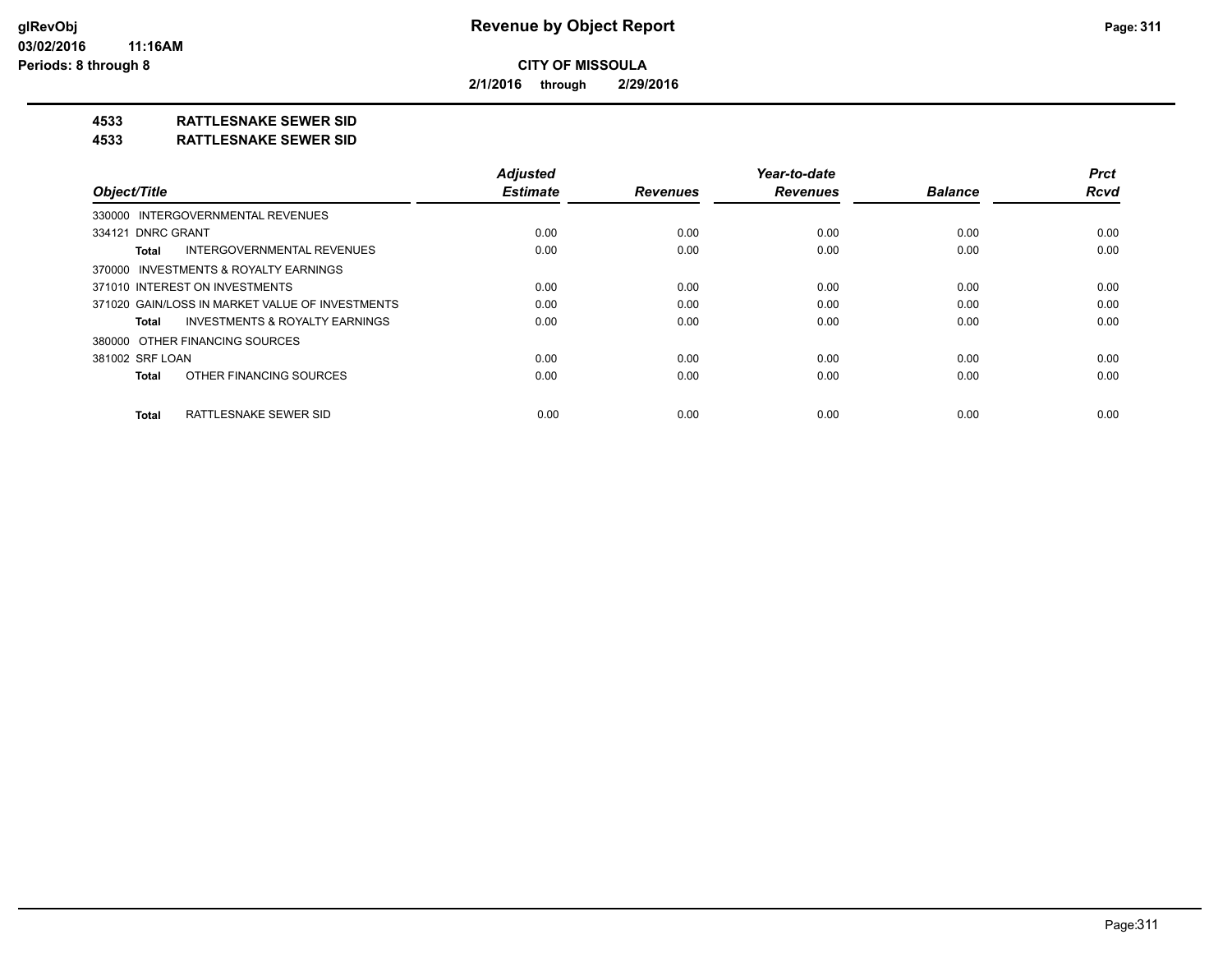**2/1/2016 through 2/29/2016**

### **4533 RATTLESNAKE SEWER SID**

| Object/Title                                   | <b>Adjusted</b><br><b>Estimate</b> | <b>Revenues</b> | Year-to-date<br><b>Revenues</b> | <b>Balance</b> | <b>Prct</b><br><b>Rcvd</b> |
|------------------------------------------------|------------------------------------|-----------------|---------------------------------|----------------|----------------------------|
| INTERGOVERNMENTAL REVENUES<br>330000           |                                    |                 |                                 |                |                            |
| 334121 DNRC GRANT                              | 0.00                               | 0.00            | 0.00                            | 0.00           | 0.00                       |
| INTERGOVERNMENTAL REVENUES<br>Total            | 0.00                               | 0.00            | 0.00                            | 0.00           | 0.00                       |
| 370000 INVESTMENTS & ROYALTY EARNINGS          |                                    |                 |                                 |                |                            |
| 371010 INTEREST ON INVESTMENTS                 | 0.00                               | 0.00            | 0.00                            | 0.00           | 0.00                       |
| 371020 GAIN/LOSS IN MARKET VALUE OF INVESTMENT | 0.00                               | 0.00            | 0.00                            | 0.00           | 0.00                       |
| INVESTMENTS & ROYALTY EARNINGS<br>Total        | 0.00                               | 0.00            | 0.00                            | 0.00           | 0.00                       |
| 380000 OTHER FINANCING SOURCES                 |                                    |                 |                                 |                |                            |
| 381002 SRF LOAN                                | 0.00                               | 0.00            | 0.00                            | 0.00           | 0.00                       |
| OTHER FINANCING SOURCES<br><b>Total</b>        | 0.00                               | 0.00            | 0.00                            | 0.00           | 0.00                       |
| RATTLESNAKE SEWER SID<br><b>Total</b>          | 0.00                               | 0.00            | 0.00                            | 0.00           | 0.00                       |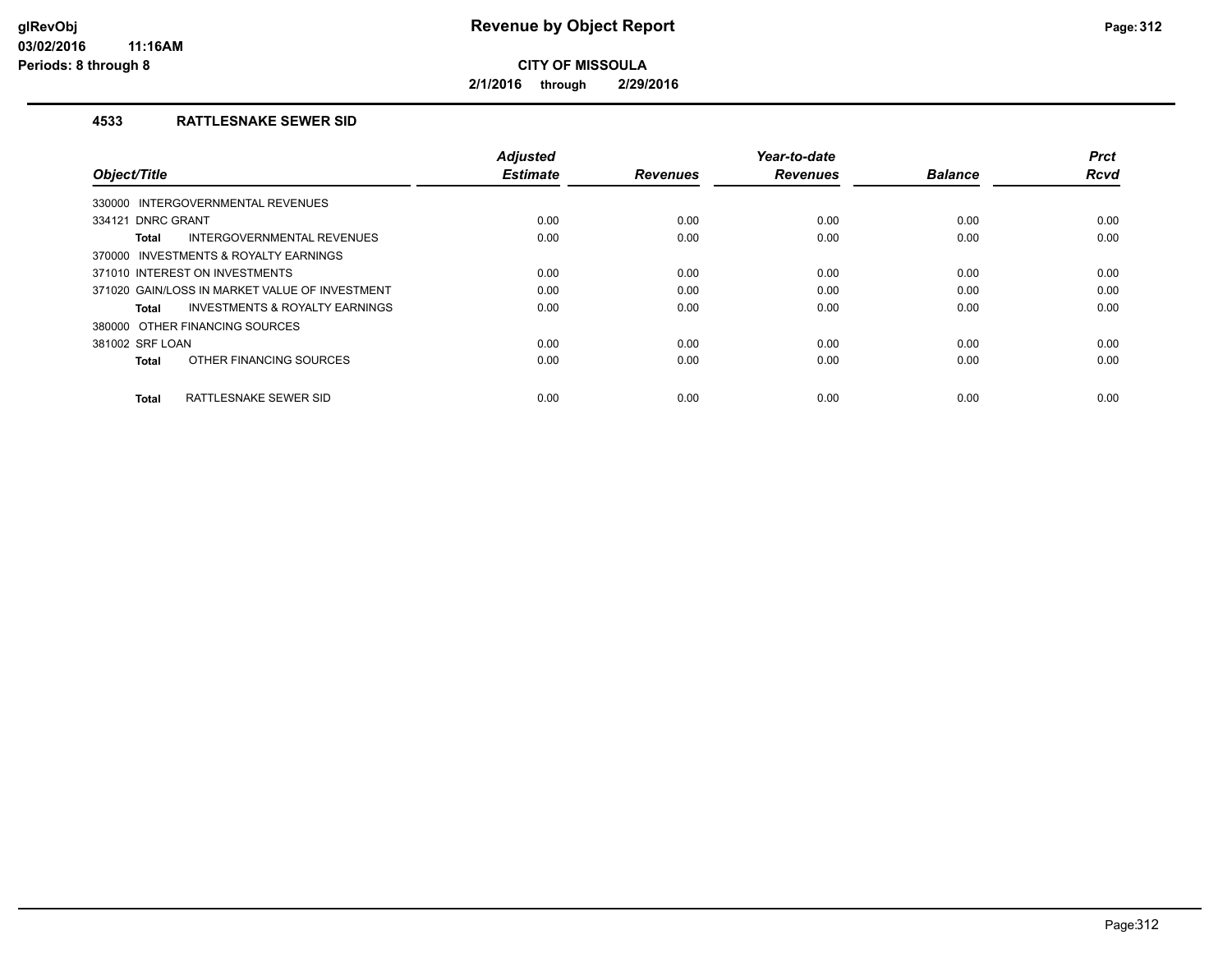**2/1/2016 through 2/29/2016**

# **4534 SID 534 LINCOLNWOOD**

#### **4534 SID 534 LINCOLNWOOD**

|                                                    | <b>Adjusted</b> |                 | Year-to-date    |                | <b>Prct</b> |
|----------------------------------------------------|-----------------|-----------------|-----------------|----------------|-------------|
| Object/Title                                       | <b>Estimate</b> | <b>Revenues</b> | <b>Revenues</b> | <b>Balance</b> | <b>Rcvd</b> |
| 330000 INTERGOVERNMENTAL REVENUES                  |                 |                 |                 |                |             |
| 334121 DNRC GRANT                                  | 0.00            | 0.00            | 0.00            | 0.00           | 0.00        |
| INTERGOVERNMENTAL REVENUES<br>Total                | 0.00            | 0.00            | 0.00            | 0.00           | 0.00        |
| 370000 INVESTMENTS & ROYALTY EARNINGS              |                 |                 |                 |                |             |
| 371010 INTEREST ON INVESTMENTS                     | 0.00            | 0.00            | 0.00            | 0.00           | 0.00        |
| 371020 GAIN/LOSS IN MARKET VALUE OF INVESTMENTS    | 0.00            | 0.00            | 0.00            | 0.00           | 0.00        |
| <b>INVESTMENTS &amp; ROYALTY EARNINGS</b><br>Total | 0.00            | 0.00            | 0.00            | 0.00           | 0.00        |
| 380000 OTHER FINANCING SOURCES                     |                 |                 |                 |                |             |
| 381002 SRF LOAN                                    | 0.00            | 0.00            | 0.00            | 0.00           | 0.00        |
| OTHER FINANCING SOURCES<br>Total                   | 0.00            | 0.00            | 0.00            | 0.00           | 0.00        |
| SID 534 LINCOLNWOOD<br>Total                       | 0.00            | 0.00            | 0.00            | 0.00           | 0.00        |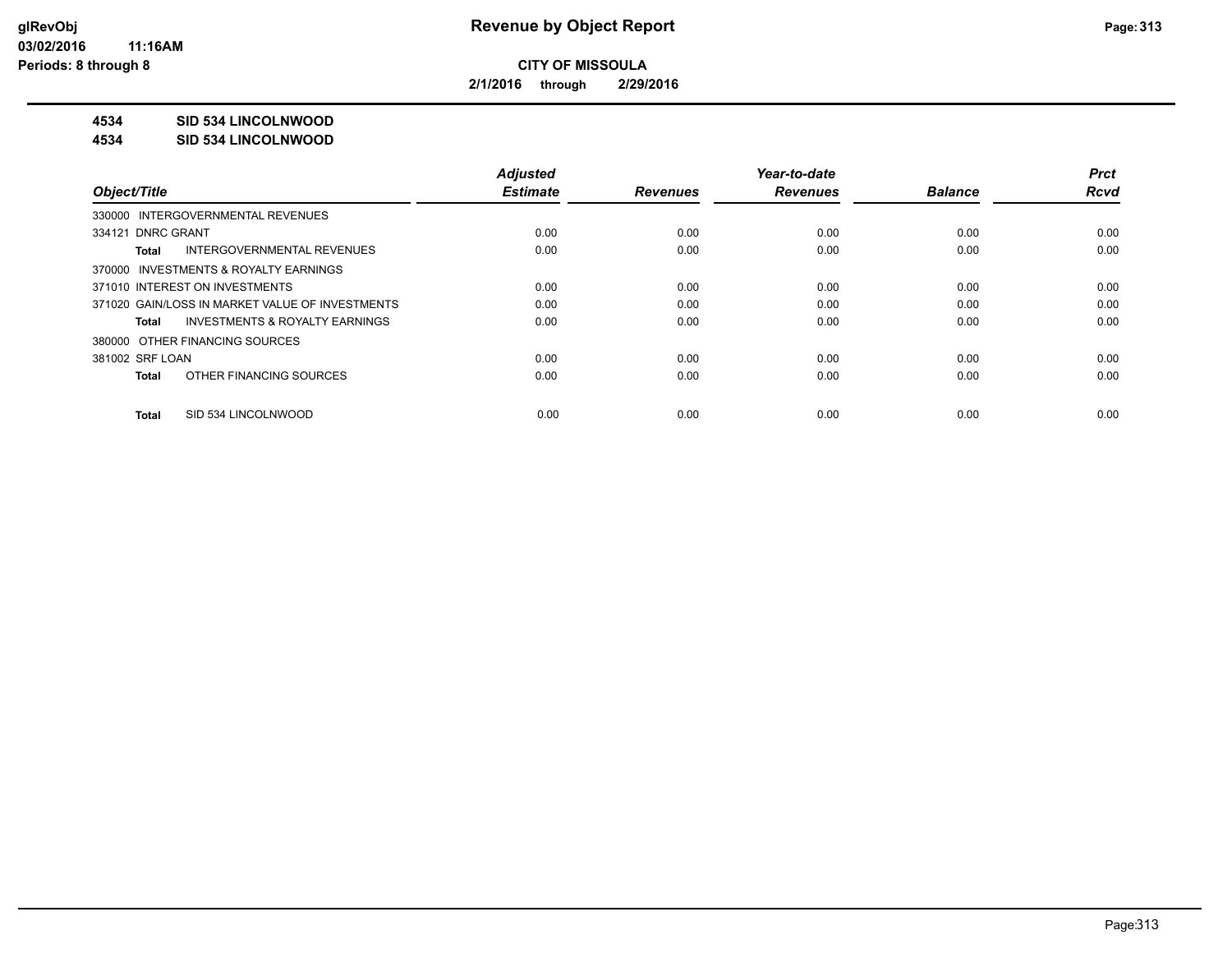**2/1/2016 through 2/29/2016**

#### **4534 SID 534 LINCOLNWOOD**

|                                                | <b>Adjusted</b> |                 | Year-to-date    |                | <b>Prct</b> |
|------------------------------------------------|-----------------|-----------------|-----------------|----------------|-------------|
| Object/Title                                   | <b>Estimate</b> | <b>Revenues</b> | <b>Revenues</b> | <b>Balance</b> | <b>Rcvd</b> |
| 330000 INTERGOVERNMENTAL REVENUES              |                 |                 |                 |                |             |
| 334121 DNRC GRANT                              | 0.00            | 0.00            | 0.00            | 0.00           | 0.00        |
| INTERGOVERNMENTAL REVENUES<br>Total            | 0.00            | 0.00            | 0.00            | 0.00           | 0.00        |
| 370000 INVESTMENTS & ROYALTY EARNINGS          |                 |                 |                 |                |             |
| 371010 INTEREST ON INVESTMENTS                 | 0.00            | 0.00            | 0.00            | 0.00           | 0.00        |
| 371020 GAIN/LOSS IN MARKET VALUE OF INVESTMENT | 0.00            | 0.00            | 0.00            | 0.00           | 0.00        |
| INVESTMENTS & ROYALTY EARNINGS<br>Total        | 0.00            | 0.00            | 0.00            | 0.00           | 0.00        |
| 380000 OTHER FINANCING SOURCES                 |                 |                 |                 |                |             |
| 381002 SRF LOAN                                | 0.00            | 0.00            | 0.00            | 0.00           | 0.00        |
| OTHER FINANCING SOURCES<br><b>Total</b>        | 0.00            | 0.00            | 0.00            | 0.00           | 0.00        |
|                                                |                 |                 |                 |                |             |
| SID 534 LINCOLNWOOD<br><b>Total</b>            | 0.00            | 0.00            | 0.00            | 0.00           | 0.00        |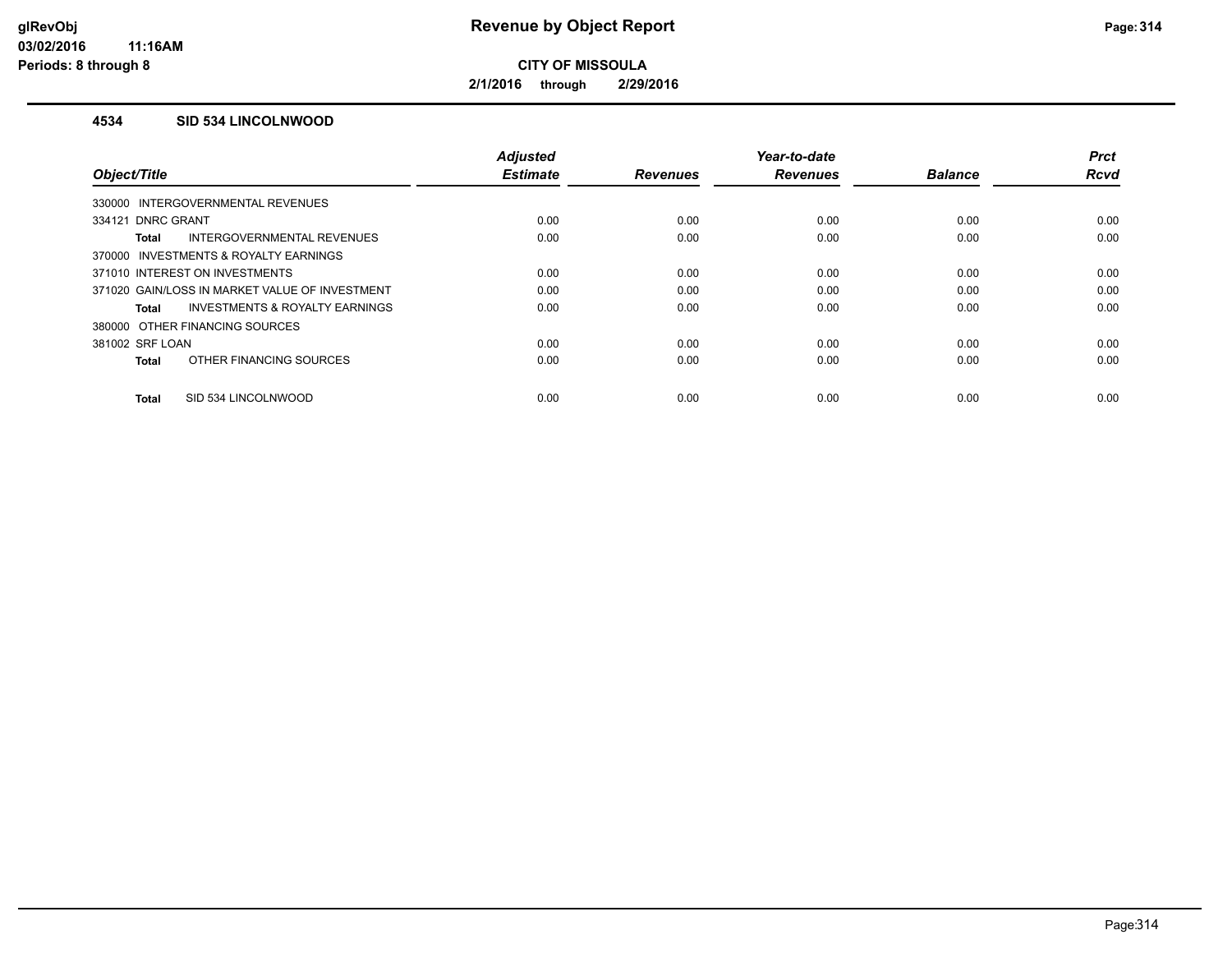**2/1/2016 through 2/29/2016**

# **4535 SLANT STREET TRAFFIC CALMING**

#### **4535 SLANT STREET TRAFFIC CALMING**

|                                                    | <b>Adjusted</b> |                 | Year-to-date    |                | <b>Prct</b> |
|----------------------------------------------------|-----------------|-----------------|-----------------|----------------|-------------|
| Object/Title                                       | <b>Estimate</b> | <b>Revenues</b> | <b>Revenues</b> | <b>Balance</b> | <b>Rcvd</b> |
| 370000 INVESTMENTS & ROYALTY EARNINGS              |                 |                 |                 |                |             |
| 371010 INTEREST ON INVESTMENTS                     | 0.00            | 0.00            | 0.00            | 0.00           | 0.00        |
| 371020 GAIN/LOSS IN MARKET VALUE OF INVESTMENTS    | 0.00            | 0.00            | 0.00            | 0.00           | 0.00        |
| <b>INVESTMENTS &amp; ROYALTY EARNINGS</b><br>Total | 0.00            | 0.00            | 0.00            | 0.00           | 0.00        |
| 380000 OTHER FINANCING SOURCES                     |                 |                 |                 |                |             |
| 383000 OPERATING TRANSFERS                         | 0.00            | 0.00            | 0.00            | 0.00           | 0.00        |
| OTHER FINANCING SOURCES<br><b>Total</b>            | 0.00            | 0.00            | 0.00            | 0.00           | 0.00        |
| <b>Total</b><br>SLANT STREET TRAFFIC CALMING       | 0.00            | 0.00            | 0.00            | 0.00           | 0.00        |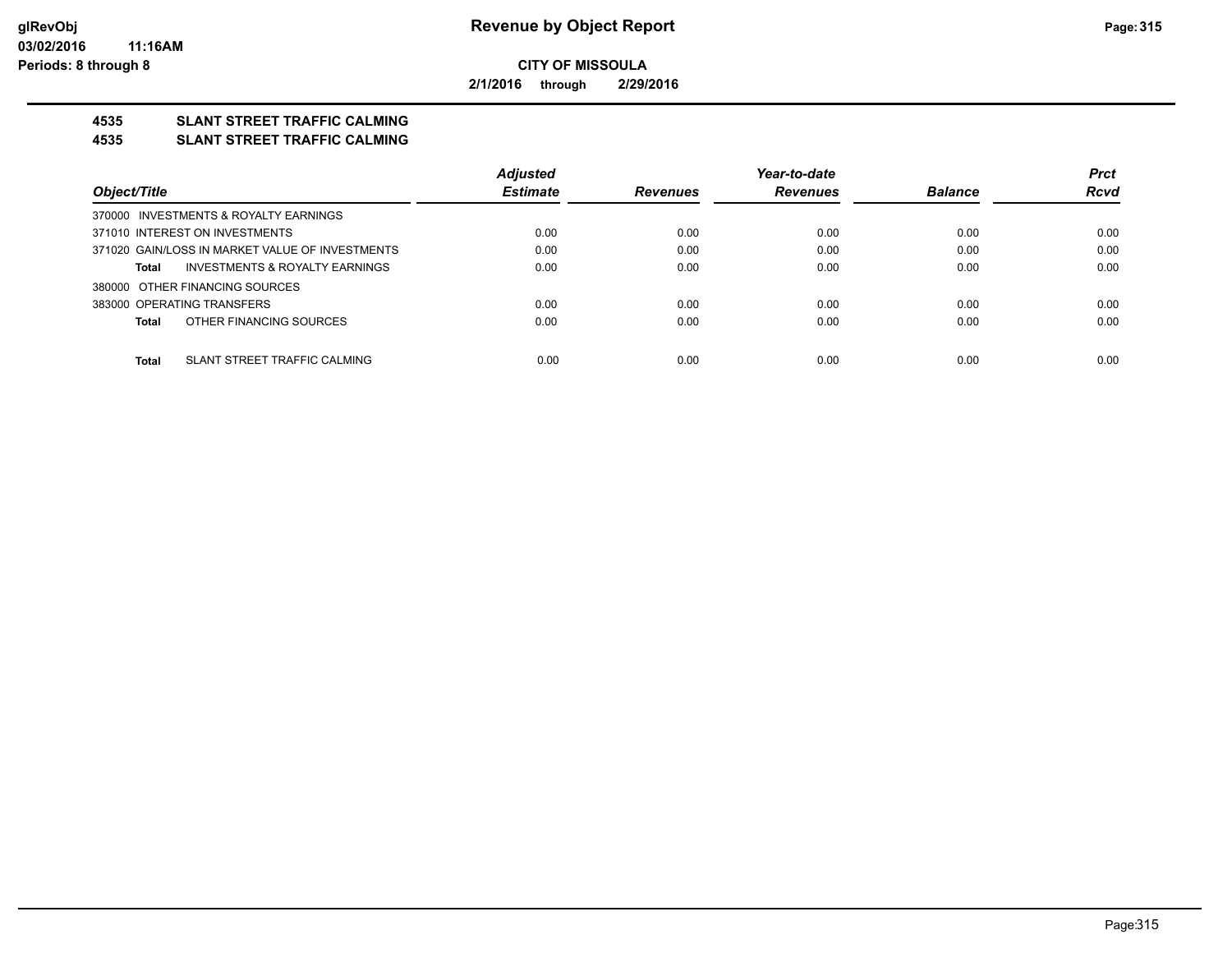**2/1/2016 through 2/29/2016**

## **4535 SLANT STREET TRAFFIC CALMING**

|                                                    | <b>Adjusted</b> |                 | Year-to-date    |                | <b>Prct</b> |
|----------------------------------------------------|-----------------|-----------------|-----------------|----------------|-------------|
| Object/Title                                       | <b>Estimate</b> | <b>Revenues</b> | <b>Revenues</b> | <b>Balance</b> | <b>Rcvd</b> |
| 370000 INVESTMENTS & ROYALTY EARNINGS              |                 |                 |                 |                |             |
| 371010 INTEREST ON INVESTMENTS                     | 0.00            | 0.00            | 0.00            | 0.00           | 0.00        |
| 371020 GAIN/LOSS IN MARKET VALUE OF INVESTMENT     | 0.00            | 0.00            | 0.00            | 0.00           | 0.00        |
| <b>INVESTMENTS &amp; ROYALTY EARNINGS</b><br>Total | 0.00            | 0.00            | 0.00            | 0.00           | 0.00        |
| 380000 OTHER FINANCING SOURCES                     |                 |                 |                 |                |             |
| 383000 OPERATING TRANSFERS                         | 0.00            | 0.00            | 0.00            | 0.00           | 0.00        |
| OTHER FINANCING SOURCES<br>Total                   | 0.00            | 0.00            | 0.00            | 0.00           | 0.00        |
|                                                    |                 |                 |                 |                |             |
| SLANT STREET TRAFFIC CALMING<br>Total              | 0.00            | 0.00            | 0.00            | 0.00           | 0.00        |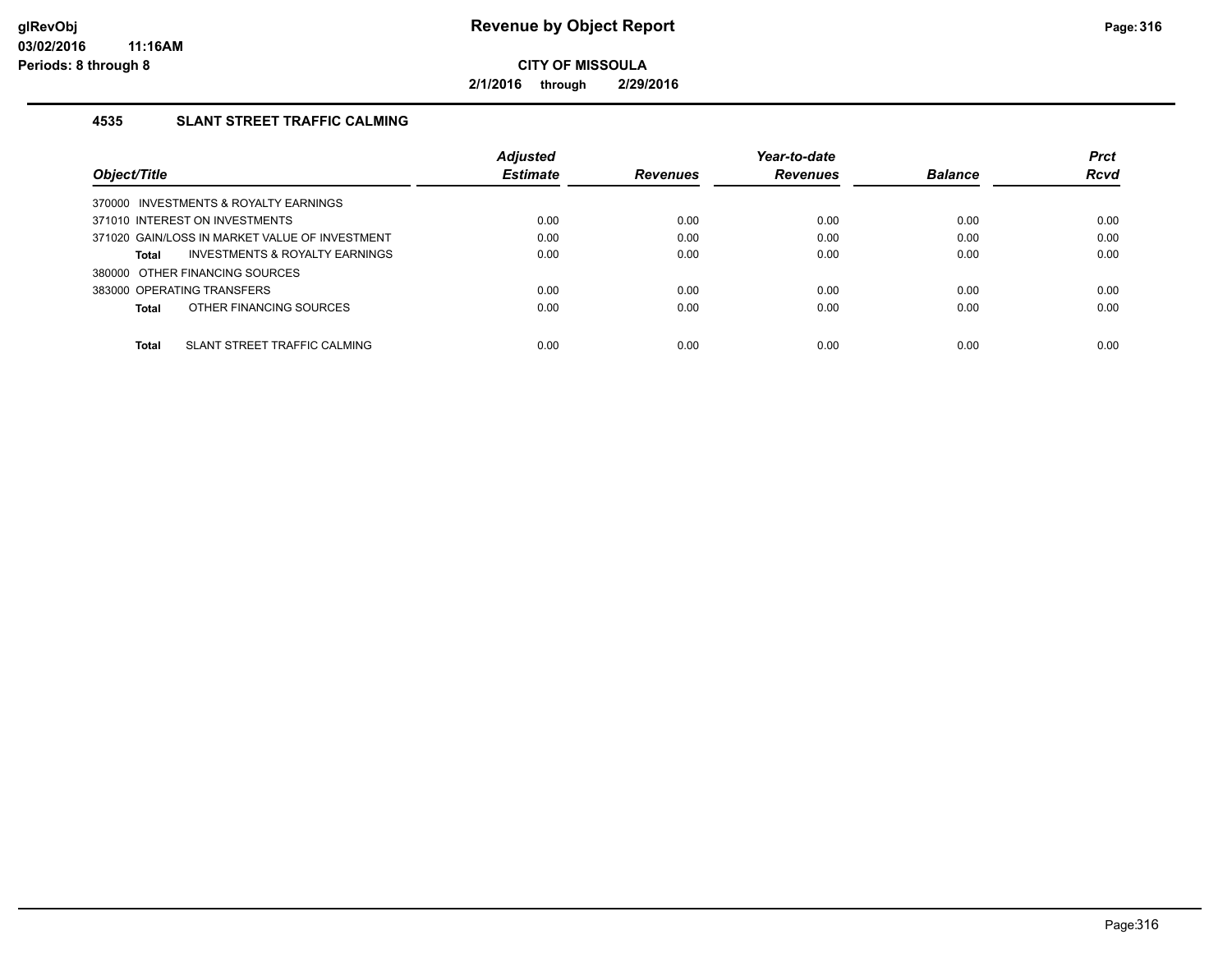**2/1/2016 through 2/29/2016**

# **4536 SID536 LINCOLNWOOD SWR PH2**

#### **4536 SID536 LINCOLNWOOD SWR PH2**

|                                                    | <b>Adjusted</b> |                 | Year-to-date    |                | <b>Prct</b> |
|----------------------------------------------------|-----------------|-----------------|-----------------|----------------|-------------|
| Object/Title                                       | <b>Estimate</b> | <b>Revenues</b> | <b>Revenues</b> | <b>Balance</b> | Rcvd        |
| 330000 INTERGOVERNMENTAL REVENUES                  |                 |                 |                 |                |             |
| 334121 DNRC GRANT                                  | 0.00            | 0.00            | 0.00            | 0.00           | 0.00        |
| <b>INTERGOVERNMENTAL REVENUES</b><br>Total         | 0.00            | 0.00            | 0.00            | 0.00           | 0.00        |
| 360000 MISCELLANEOUS REVENUES                      |                 |                 |                 |                |             |
| 365001 *** Title Not Found ***                     | 0.00            | 0.00            | 0.00            | 0.00           | 0.00        |
| <b>MISCELLANEOUS REVENUES</b><br>Total             | 0.00            | 0.00            | 0.00            | 0.00           | 0.00        |
| 370000 INVESTMENTS & ROYALTY EARNINGS              |                 |                 |                 |                |             |
| 371010 INTEREST ON INVESTMENTS                     | 0.00            | 0.00            | 0.00            | 0.00           | 0.00        |
| 371020 GAIN/LOSS IN MARKET VALUE OF INVESTMENTS    | 0.00            | 0.00            | 0.00            | 0.00           | 0.00        |
| <b>INVESTMENTS &amp; ROYALTY EARNINGS</b><br>Total | 0.00            | 0.00            | 0.00            | 0.00           | 0.00        |
| 380000 OTHER FINANCING SOURCES                     |                 |                 |                 |                |             |
| 381030 SID BONDS PROCEEDS                          | 0.00            | 0.00            | 0.00            | 0.00           | 0.00        |
| OTHER FINANCING SOURCES<br>Total                   | 0.00            | 0.00            | 0.00            | 0.00           | 0.00        |
|                                                    |                 |                 |                 |                |             |
| SID536 LINCOLNWOOD SWR PH2<br>Total                | 0.00            | 0.00            | 0.00            | 0.00           | 0.00        |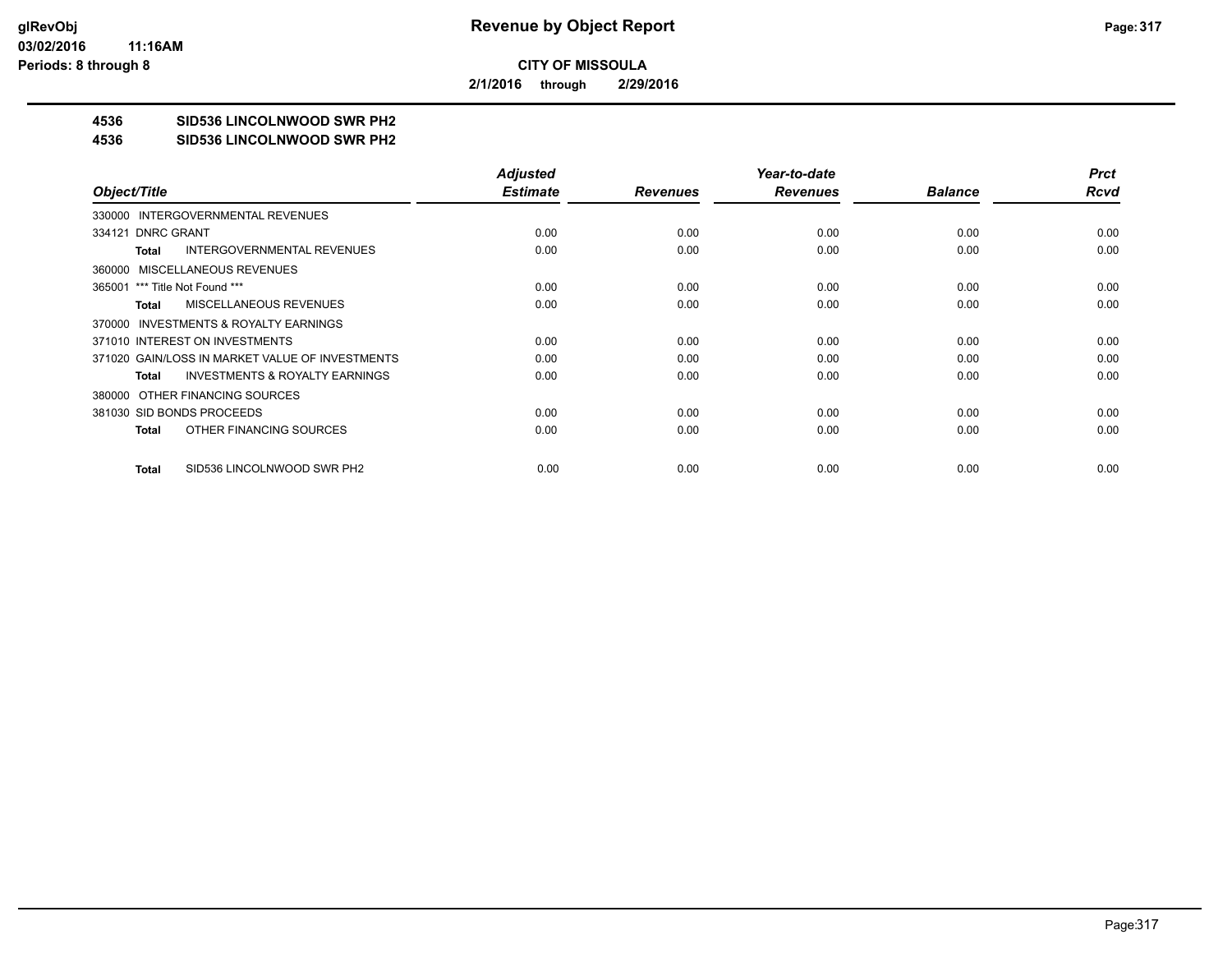**2/1/2016 through 2/29/2016**

# **4536 SID536 LINCOLNWOOD SWR PH2**

| Object/Title                                              | <b>Adjusted</b><br><b>Estimate</b> | <b>Revenues</b> | Year-to-date<br><b>Revenues</b> | <b>Balance</b> | <b>Prct</b><br><b>Rcvd</b> |
|-----------------------------------------------------------|------------------------------------|-----------------|---------------------------------|----------------|----------------------------|
| 330000 INTERGOVERNMENTAL REVENUES                         |                                    |                 |                                 |                |                            |
| <b>DNRC GRANT</b><br>334121                               | 0.00                               | 0.00            | 0.00                            | 0.00           | 0.00                       |
| <b>INTERGOVERNMENTAL REVENUES</b><br><b>Total</b>         | 0.00                               | 0.00            | 0.00                            | 0.00           | 0.00                       |
| 360000 MISCELLANEOUS REVENUES                             |                                    |                 |                                 |                |                            |
| 365001 *** Title Not Found ***                            | 0.00                               | 0.00            | 0.00                            | 0.00           | 0.00                       |
| <b>MISCELLANEOUS REVENUES</b><br><b>Total</b>             | 0.00                               | 0.00            | 0.00                            | 0.00           | 0.00                       |
| 370000 INVESTMENTS & ROYALTY EARNINGS                     |                                    |                 |                                 |                |                            |
| 371010 INTEREST ON INVESTMENTS                            | 0.00                               | 0.00            | 0.00                            | 0.00           | 0.00                       |
| 371020 GAIN/LOSS IN MARKET VALUE OF INVESTMENT            | 0.00                               | 0.00            | 0.00                            | 0.00           | 0.00                       |
| <b>INVESTMENTS &amp; ROYALTY EARNINGS</b><br><b>Total</b> | 0.00                               | 0.00            | 0.00                            | 0.00           | 0.00                       |
| 380000 OTHER FINANCING SOURCES                            |                                    |                 |                                 |                |                            |
| 381030 SID BONDS PROCEEDS                                 | 0.00                               | 0.00            | 0.00                            | 0.00           | 0.00                       |
| OTHER FINANCING SOURCES<br><b>Total</b>                   | 0.00                               | 0.00            | 0.00                            | 0.00           | 0.00                       |
| SID536 LINCOLNWOOD SWR PH2<br><b>Total</b>                | 0.00                               | 0.00            | 0.00                            | 0.00           | 0.00                       |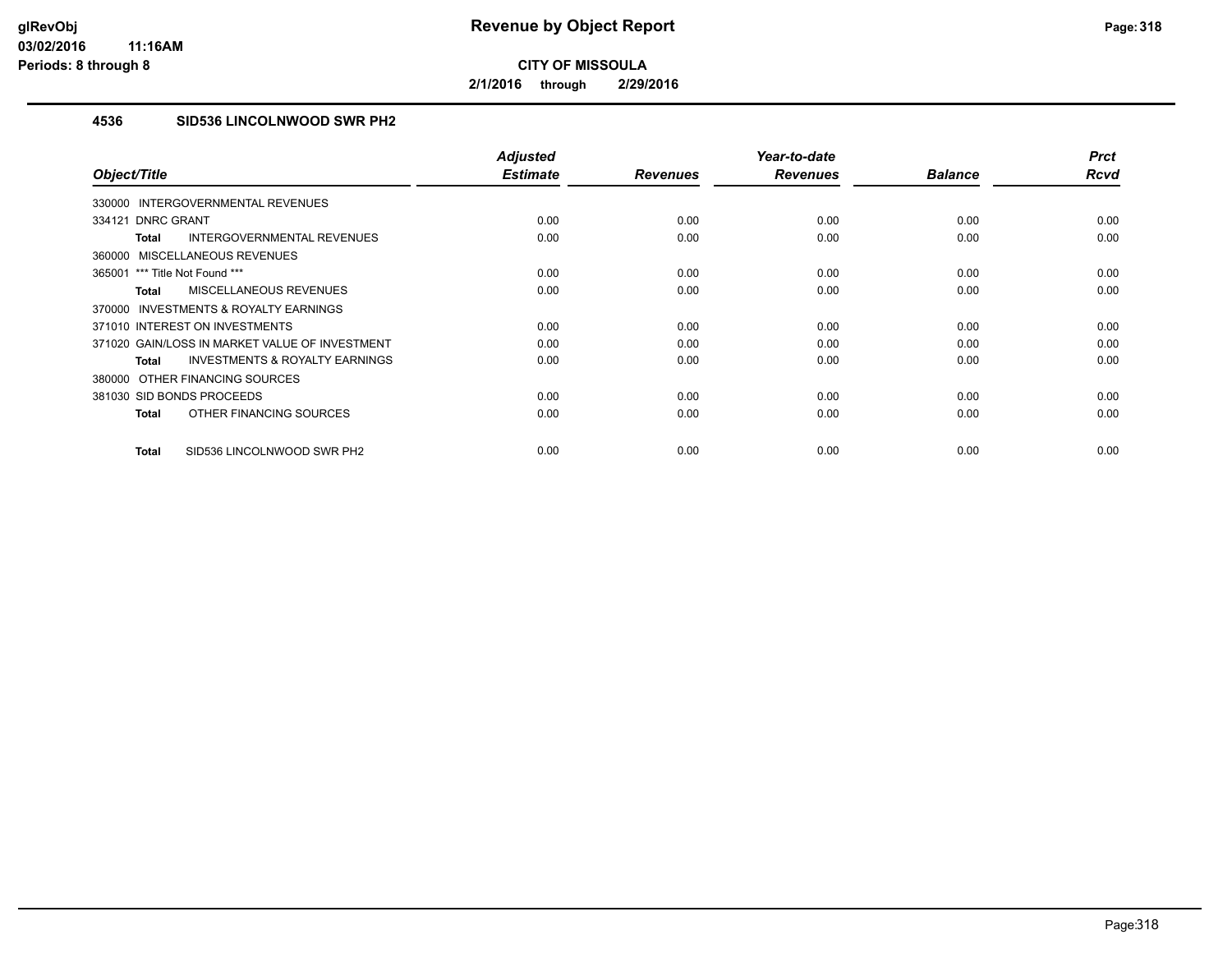**2/1/2016 through 2/29/2016**

### **4538 SID 538 HILLVIEW WAY**

**4538 SID 538 HILLVIEW WAY**

|                                                    | <b>Adjusted</b> |                 | Year-to-date    |                | <b>Prct</b> |
|----------------------------------------------------|-----------------|-----------------|-----------------|----------------|-------------|
| Object/Title                                       | <b>Estimate</b> | <b>Revenues</b> | <b>Revenues</b> | <b>Balance</b> | <b>Rcvd</b> |
| 370000 INVESTMENTS & ROYALTY EARNINGS              |                 |                 |                 |                |             |
| 371010 INTEREST ON INVESTMENTS                     | 0.00            | 0.00            | 0.00            | 0.00           | 0.00        |
| 371020 GAIN/LOSS IN MARKET VALUE OF INVESTMENTS    | 0.00            | 0.00            | 0.00            | 0.00           | 0.00        |
| <b>INVESTMENTS &amp; ROYALTY EARNINGS</b><br>Total | 0.00            | 0.00            | 0.00            | 0.00           | 0.00        |
| 380000 OTHER FINANCING SOURCES                     |                 |                 |                 |                |             |
| 383000 OPERATING TRANSFERS                         | 0.00            | 0.00            | 0.00            | 0.00           | 0.00        |
| OTHER FINANCING SOURCES<br><b>Total</b>            | 0.00            | 0.00            | 0.00            | 0.00           | 0.00        |
|                                                    |                 |                 |                 |                |             |
| <b>Total</b><br>SID 538 HILLVIEW WAY               | 0.00            | 0.00            | 0.00            | 0.00           | 0.00        |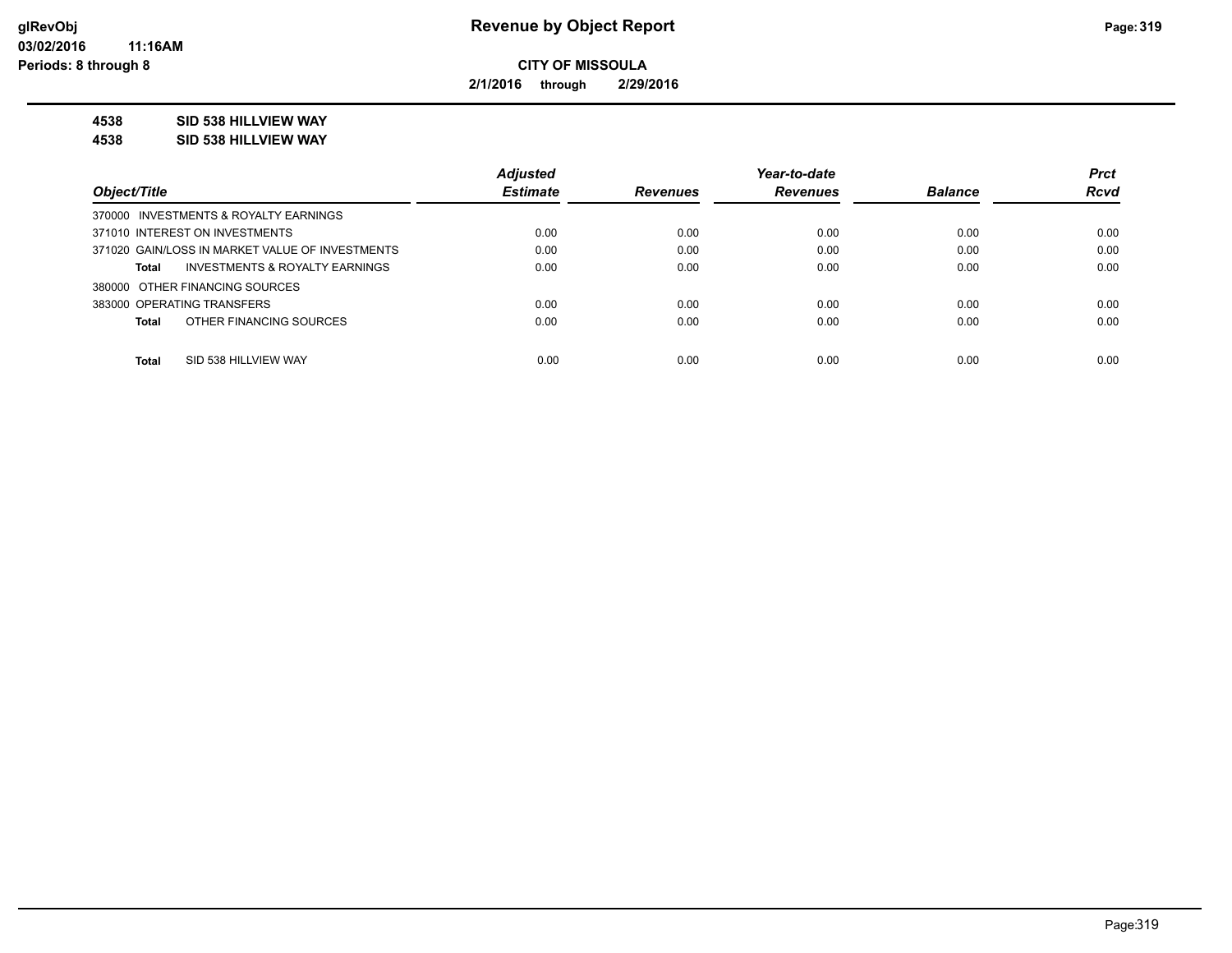**2/1/2016 through 2/29/2016**

#### **4538 SID 538 HILLVIEW WAY**

|                                                | <b>Adjusted</b> |                 | Year-to-date    |                | <b>Prct</b> |
|------------------------------------------------|-----------------|-----------------|-----------------|----------------|-------------|
| Object/Title                                   | <b>Estimate</b> | <b>Revenues</b> | <b>Revenues</b> | <b>Balance</b> | <b>Rcvd</b> |
| 370000 INVESTMENTS & ROYALTY EARNINGS          |                 |                 |                 |                |             |
| 371010 INTEREST ON INVESTMENTS                 | 0.00            | 0.00            | 0.00            | 0.00           | 0.00        |
| 371020 GAIN/LOSS IN MARKET VALUE OF INVESTMENT | 0.00            | 0.00            | 0.00            | 0.00           | 0.00        |
| INVESTMENTS & ROYALTY EARNINGS<br>Total        | 0.00            | 0.00            | 0.00            | 0.00           | 0.00        |
| 380000 OTHER FINANCING SOURCES                 |                 |                 |                 |                |             |
| 383000 OPERATING TRANSFERS                     | 0.00            | 0.00            | 0.00            | 0.00           | 0.00        |
| OTHER FINANCING SOURCES<br>Total               | 0.00            | 0.00            | 0.00            | 0.00           | 0.00        |
|                                                |                 |                 |                 |                |             |
| Total<br>SID 538 HILLVIEW WAY                  | 0.00            | 0.00            | 0.00            | 0.00           | 0.00        |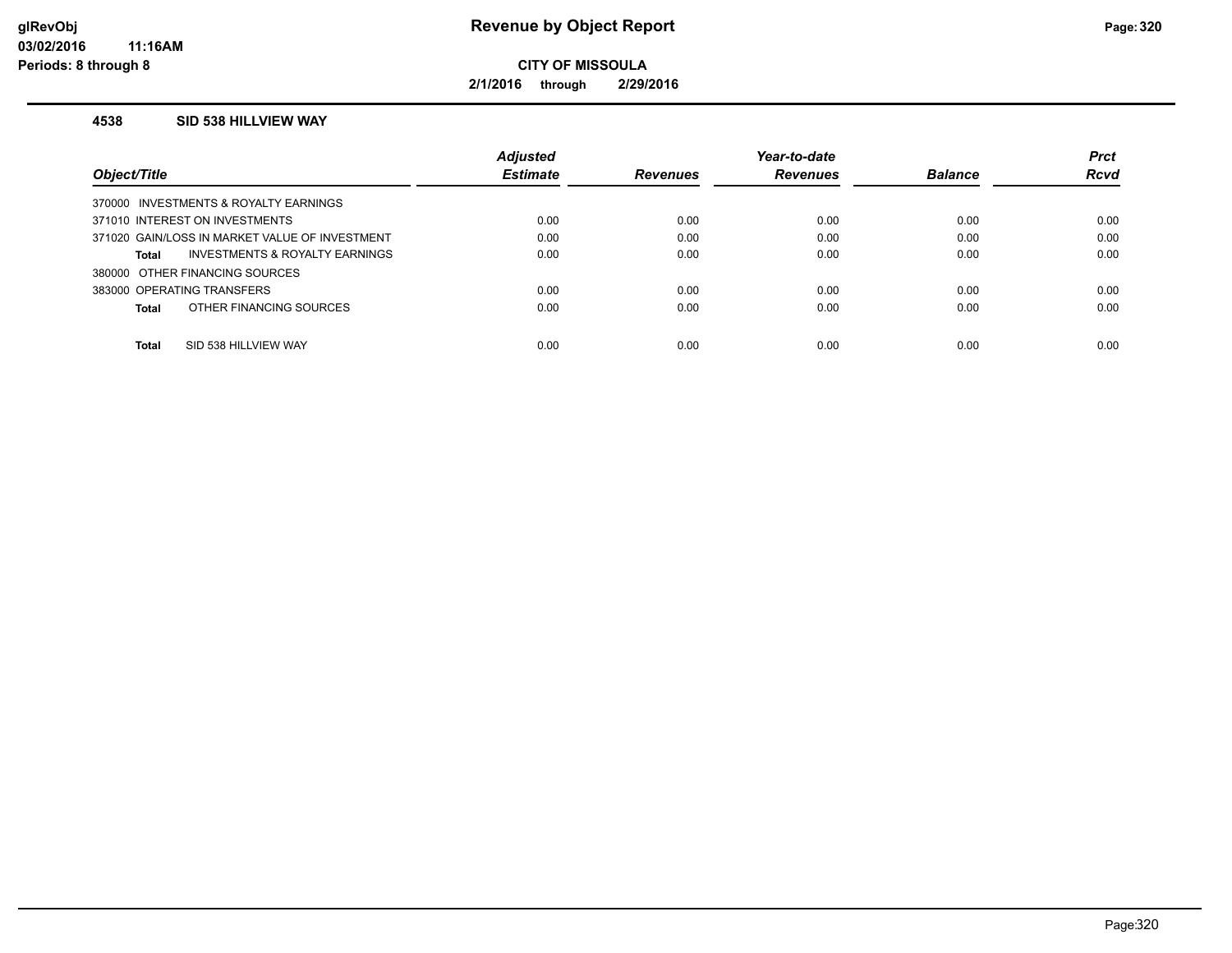**2/1/2016 through 2/29/2016**

**4539 SID 539 4th STREET**

**4539 SID 539 4th STREET**

|                                                           | <b>Adjusted</b> |                 | Year-to-date    |                | <b>Prct</b> |
|-----------------------------------------------------------|-----------------|-----------------|-----------------|----------------|-------------|
| Object/Title                                              | <b>Estimate</b> | <b>Revenues</b> | <b>Revenues</b> | <b>Balance</b> | <b>Rcvd</b> |
| 370000 INVESTMENTS & ROYALTY EARNINGS                     |                 |                 |                 |                |             |
| 371010 INTEREST ON INVESTMENTS                            | 0.00            | 0.00            | 0.00            | 0.00           | 0.00        |
| <b>INVESTMENTS &amp; ROYALTY EARNINGS</b><br><b>Total</b> | 0.00            | 0.00            | 0.00            | 0.00           | 0.00        |
| 380000 OTHER FINANCING SOURCES                            |                 |                 |                 |                |             |
| 383000 OPERATING TRANSFERS                                | 0.00            | 0.00            | 0.00            | 0.00           | 0.00        |
| OTHER FINANCING SOURCES<br><b>Total</b>                   | 0.00            | 0.00            | 0.00            | 0.00           | 0.00        |
|                                                           |                 |                 |                 |                |             |
| SID 539 4th STREET<br><b>Total</b>                        | 0.00            | 0.00            | 0.00            | 0.00           | 0.00        |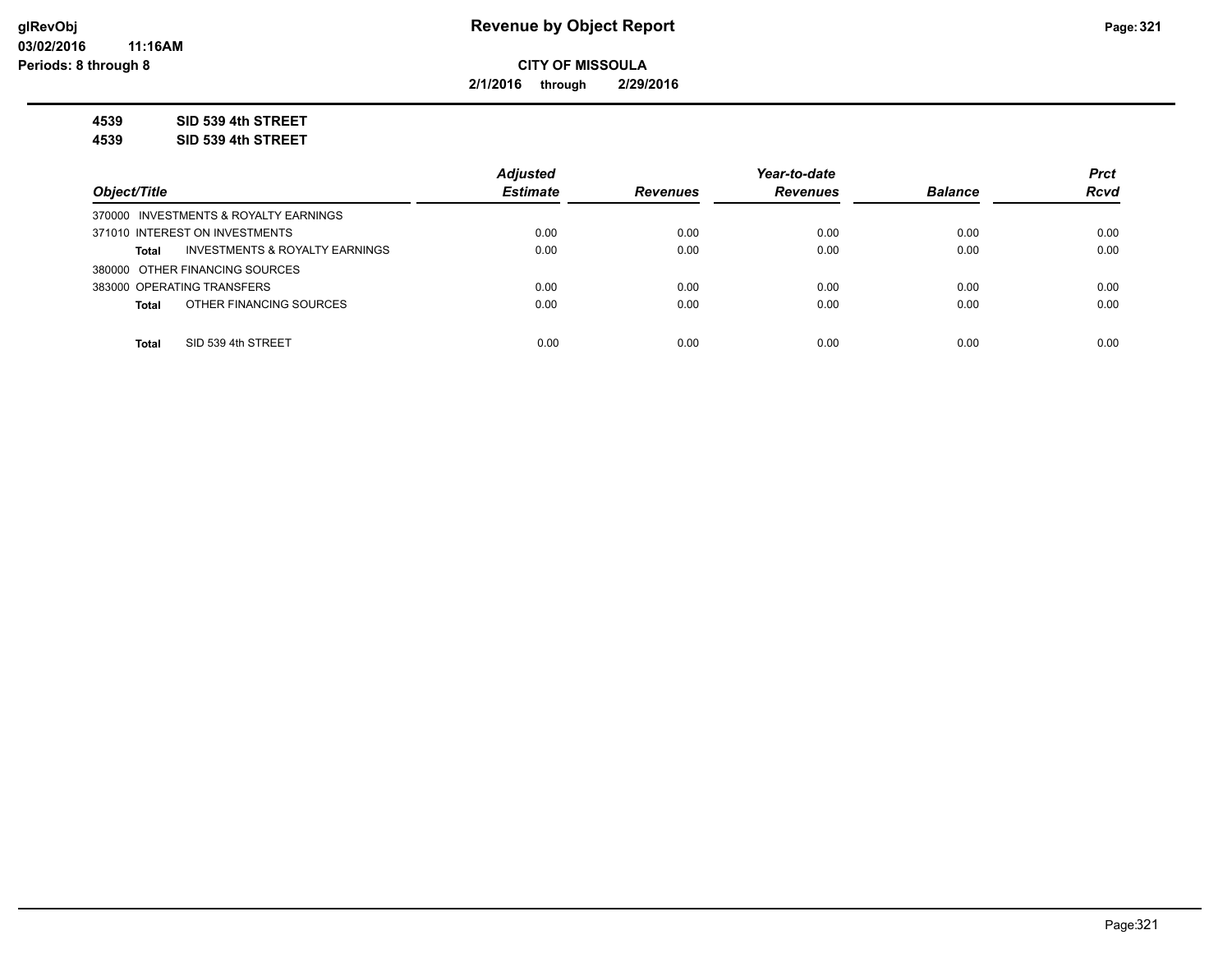**2/1/2016 through 2/29/2016**

#### **4539 SID 539 4th STREET**

| Object/Title                                   | <b>Adjusted</b><br><b>Estimate</b> | <b>Revenues</b> | Year-to-date<br><b>Revenues</b> | <b>Balance</b> | <b>Prct</b><br><b>Rcvd</b> |
|------------------------------------------------|------------------------------------|-----------------|---------------------------------|----------------|----------------------------|
| 370000 INVESTMENTS & ROYALTY EARNINGS          |                                    |                 |                                 |                |                            |
| 371010 INTEREST ON INVESTMENTS                 | 0.00                               | 0.00            | 0.00                            | 0.00           | 0.00                       |
| INVESTMENTS & ROYALTY EARNINGS<br><b>Total</b> | 0.00                               | 0.00            | 0.00                            | 0.00           | 0.00                       |
| 380000 OTHER FINANCING SOURCES                 |                                    |                 |                                 |                |                            |
| 383000 OPERATING TRANSFERS                     | 0.00                               | 0.00            | 0.00                            | 0.00           | 0.00                       |
| OTHER FINANCING SOURCES<br><b>Total</b>        | 0.00                               | 0.00            | 0.00                            | 0.00           | 0.00                       |
|                                                |                                    |                 |                                 |                |                            |
| SID 539 4th STREET<br><b>Total</b>             | 0.00                               | 0.00            | 0.00                            | 0.00           | 0.00                       |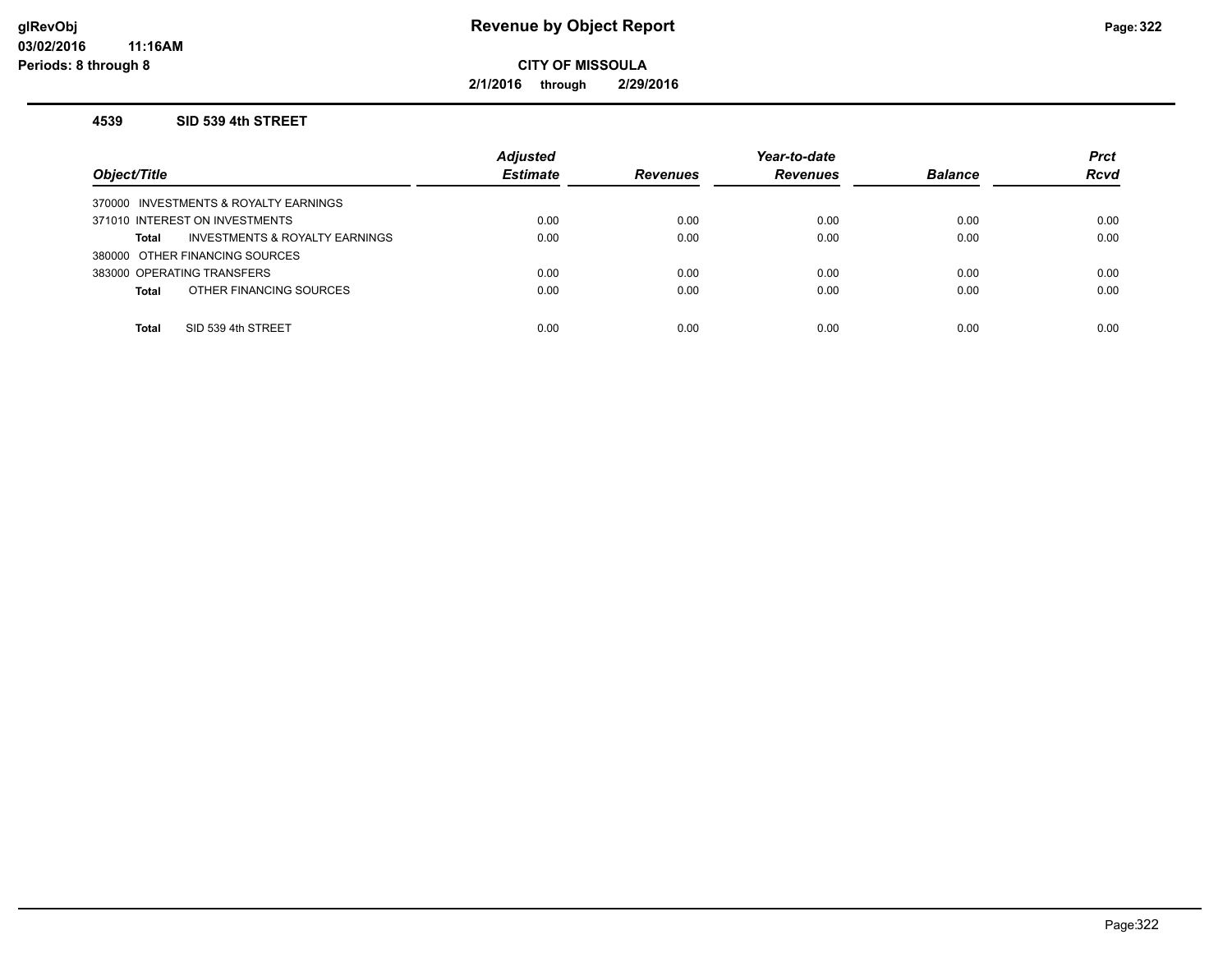**2/1/2016 through 2/29/2016**

**4540 SID 540 ENGLAND BLVD**

**4540 SID 540 ENGLAND BLVD**

|                                                           | <b>Adjusted</b> |                 | Year-to-date    |                | <b>Prct</b> |
|-----------------------------------------------------------|-----------------|-----------------|-----------------|----------------|-------------|
| Object/Title                                              | <b>Estimate</b> | <b>Revenues</b> | <b>Revenues</b> | <b>Balance</b> | <b>Rcvd</b> |
| TAXES/ASSESSMENTS<br>310000                               |                 |                 |                 |                |             |
| <b>PENALTIES &amp; INTEREST</b><br>312001                 | 0.00            | 0.00            | 0.00            | 0.00           | 0.00        |
| TAXES/ASSESSMENTS<br><b>Total</b>                         | 0.00            | 0.00            | 0.00            | 0.00           | 0.00        |
| MISCELLANEOUS REVENUES<br>360000                          |                 |                 |                 |                |             |
| 363020 PROPERTY ASSESSMENTS                               | 0.00            | 0.00            | 0.00            | 0.00           | 0.00        |
| PAYOFF PRINCIPAL ASSESSMENTS<br>363021                    | 0.00            | 0.00            | 0.00            | 0.00           | 0.00        |
| 363022 BOND INTEREST ASSESSMENTS                          | 0.00            | 0.00            | 0.00            | 0.00           | 0.00        |
| 363040 PENALTY AND INTEREST                               | 0.00            | 0.00            | 0.00            | 0.00           | 0.00        |
| <b>MISCELLANEOUS REVENUES</b><br><b>Total</b>             | 0.00            | 0.00            | 0.00            | 0.00           | 0.00        |
| <b>INVESTMENTS &amp; ROYALTY EARNINGS</b><br>370000       |                 |                 |                 |                |             |
| 371010 INTEREST ON INVESTMENTS                            | 0.00            | 0.00            | 0.00            | 0.00           | 0.00        |
| 371020 GAIN/LOSS IN MARKET VALUE OF INVESTMENTS           | 0.00            | 0.00            | 0.00            | 0.00           | 0.00        |
| <b>INVESTMENTS &amp; ROYALTY EARNINGS</b><br><b>Total</b> | 0.00            | 0.00            | 0.00            | 0.00           | 0.00        |
| OTHER FINANCING SOURCES<br>380000                         |                 |                 |                 |                |             |
| 381030 SID BONDS PROCEEDS                                 | 0.00            | 0.00            | 0.00            | 0.00           | 0.00        |
| OTHER FINANCING SOURCES<br><b>Total</b>                   | 0.00            | 0.00            | 0.00            | 0.00           | 0.00        |
|                                                           |                 |                 |                 |                |             |
| SID 540 ENGLAND BLVD<br><b>Total</b>                      | 0.00            | 0.00            | 0.00            | 0.00           | 0.00        |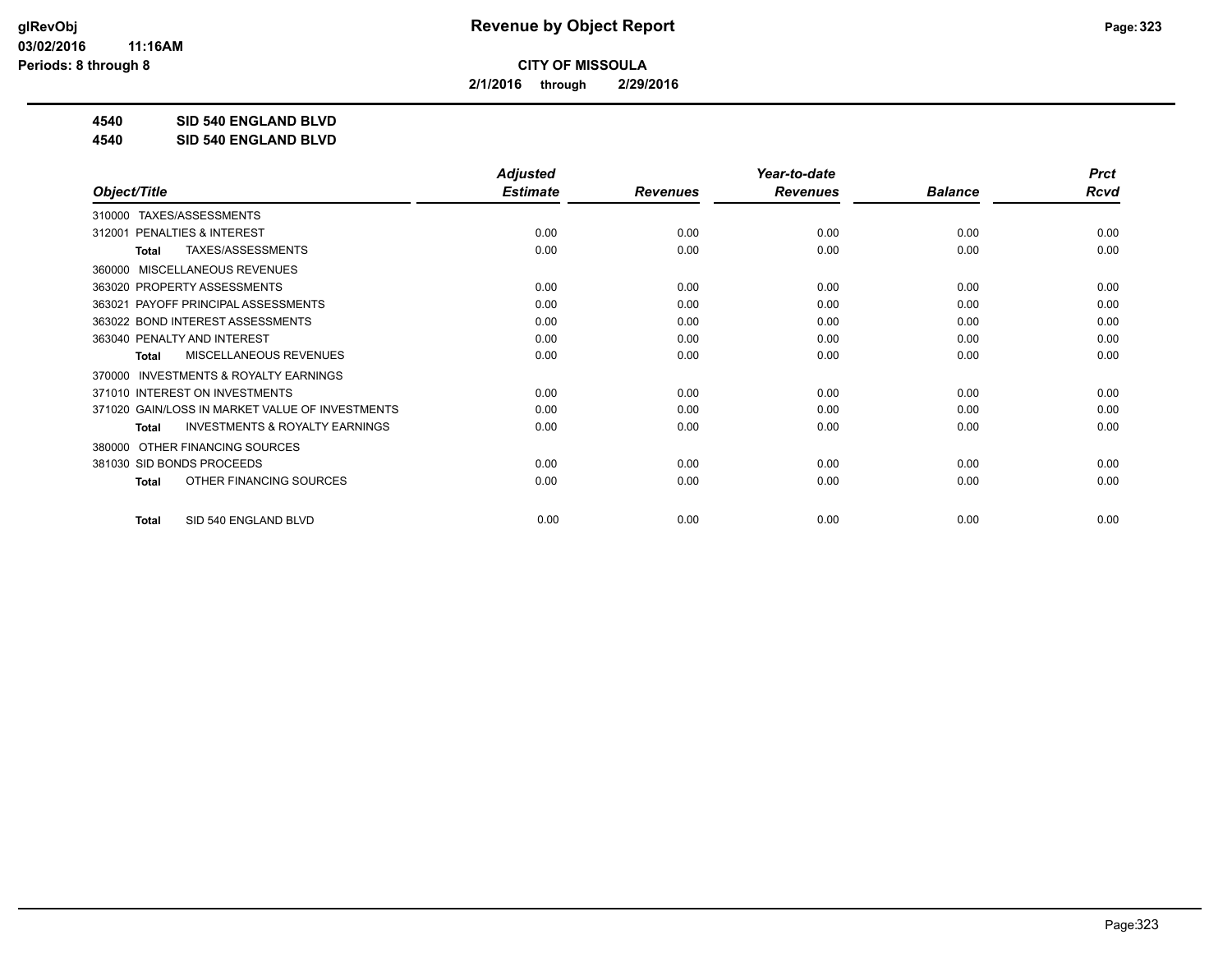**2/1/2016 through 2/29/2016**

### **4540 SID 540 ENGLAND BLVD**

|                                                           | <b>Adjusted</b> |                 | Year-to-date    |                | <b>Prct</b> |
|-----------------------------------------------------------|-----------------|-----------------|-----------------|----------------|-------------|
| Object/Title                                              | <b>Estimate</b> | <b>Revenues</b> | <b>Revenues</b> | <b>Balance</b> | <b>Rcvd</b> |
| TAXES/ASSESSMENTS<br>310000                               |                 |                 |                 |                |             |
| <b>PENALTIES &amp; INTEREST</b><br>312001                 | 0.00            | 0.00            | 0.00            | 0.00           | 0.00        |
| TAXES/ASSESSMENTS<br><b>Total</b>                         | 0.00            | 0.00            | 0.00            | 0.00           | 0.00        |
| 360000 MISCELLANEOUS REVENUES                             |                 |                 |                 |                |             |
| 363020 PROPERTY ASSESSMENTS                               | 0.00            | 0.00            | 0.00            | 0.00           | 0.00        |
| 363021 PAYOFF PRINCIPAL ASSESSMENTS                       | 0.00            | 0.00            | 0.00            | 0.00           | 0.00        |
| 363022 BOND INTEREST ASSESSMENTS                          | 0.00            | 0.00            | 0.00            | 0.00           | 0.00        |
| 363040 PENALTY AND INTEREST                               | 0.00            | 0.00            | 0.00            | 0.00           | 0.00        |
| <b>MISCELLANEOUS REVENUES</b><br><b>Total</b>             | 0.00            | 0.00            | 0.00            | 0.00           | 0.00        |
| <b>INVESTMENTS &amp; ROYALTY EARNINGS</b><br>370000       |                 |                 |                 |                |             |
| 371010 INTEREST ON INVESTMENTS                            | 0.00            | 0.00            | 0.00            | 0.00           | 0.00        |
| 371020 GAIN/LOSS IN MARKET VALUE OF INVESTMENT            | 0.00            | 0.00            | 0.00            | 0.00           | 0.00        |
| <b>INVESTMENTS &amp; ROYALTY EARNINGS</b><br><b>Total</b> | 0.00            | 0.00            | 0.00            | 0.00           | 0.00        |
| OTHER FINANCING SOURCES<br>380000                         |                 |                 |                 |                |             |
| 381030 SID BONDS PROCEEDS                                 | 0.00            | 0.00            | 0.00            | 0.00           | 0.00        |
| OTHER FINANCING SOURCES<br><b>Total</b>                   | 0.00            | 0.00            | 0.00            | 0.00           | 0.00        |
|                                                           |                 |                 |                 |                |             |
| SID 540 ENGLAND BLVD<br><b>Total</b>                      | 0.00            | 0.00            | 0.00            | 0.00           | 0.00        |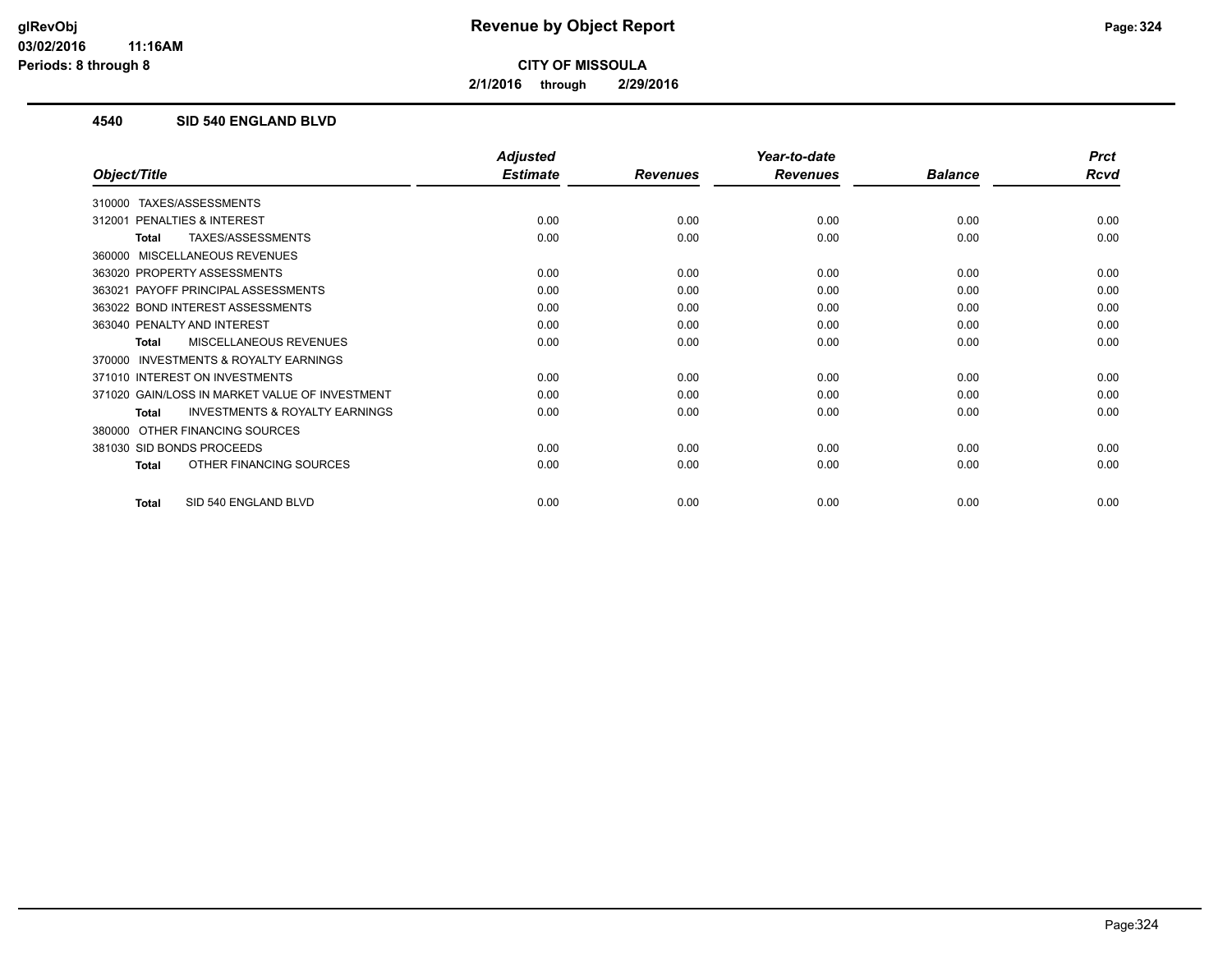**2/1/2016 through 2/29/2016**

#### **4541 SID 541 PINEVIEW PARK**

**4541 SID 541 PINEVIEW PARK**

|                                                           | <b>Adjusted</b> |                 | Year-to-date    |                | <b>Prct</b> |
|-----------------------------------------------------------|-----------------|-----------------|-----------------|----------------|-------------|
| Object/Title                                              | <b>Estimate</b> | <b>Revenues</b> | <b>Revenues</b> | <b>Balance</b> | <b>Rcvd</b> |
| TAXES/ASSESSMENTS<br>310000                               |                 |                 |                 |                |             |
| <b>PENALTIES &amp; INTEREST</b><br>312001                 | 0.00            | 0.00            | 0.00            | 0.00           | 0.00        |
| TAXES/ASSESSMENTS<br><b>Total</b>                         | 0.00            | 0.00            | 0.00            | 0.00           | 0.00        |
| MISCELLANEOUS REVENUES<br>360000                          |                 |                 |                 |                |             |
| 363020 PROPERTY ASSESSMENTS                               | 0.00            | 0.00            | 0.00            | 0.00           | 0.00        |
| PAYOFF PRINCIPAL ASSESSMENTS<br>363021                    | 0.00            | 0.00            | 0.00            | 0.00           | 0.00        |
| 363022 BOND INTEREST ASSESSMENTS                          | 0.00            | 0.00            | 0.00            | 0.00           | 0.00        |
| 363040 PENALTY AND INTEREST                               | 0.00            | 0.00            | 0.00            | 0.00           | 0.00        |
| <b>MISCELLANEOUS REVENUES</b><br><b>Total</b>             | 0.00            | 0.00            | 0.00            | 0.00           | 0.00        |
| <b>INVESTMENTS &amp; ROYALTY EARNINGS</b><br>370000       |                 |                 |                 |                |             |
| 371010 INTEREST ON INVESTMENTS                            | 0.00            | 0.00            | 0.00            | 0.00           | 0.00        |
| 371020 GAIN/LOSS IN MARKET VALUE OF INVESTMENTS           | 0.00            | 0.00            | 0.00            | 0.00           | 0.00        |
| <b>INVESTMENTS &amp; ROYALTY EARNINGS</b><br><b>Total</b> | 0.00            | 0.00            | 0.00            | 0.00           | 0.00        |
| OTHER FINANCING SOURCES<br>380000                         |                 |                 |                 |                |             |
| 381030 SID BONDS PROCEEDS                                 | 0.00            | 0.00            | 0.00            | 0.00           | 0.00        |
| OTHER FINANCING SOURCES<br><b>Total</b>                   | 0.00            | 0.00            | 0.00            | 0.00           | 0.00        |
| SID 541 PINEVIEW PARK<br><b>Total</b>                     | 0.00            | 0.00            | 0.00            | 0.00           | 0.00        |
|                                                           |                 |                 |                 |                |             |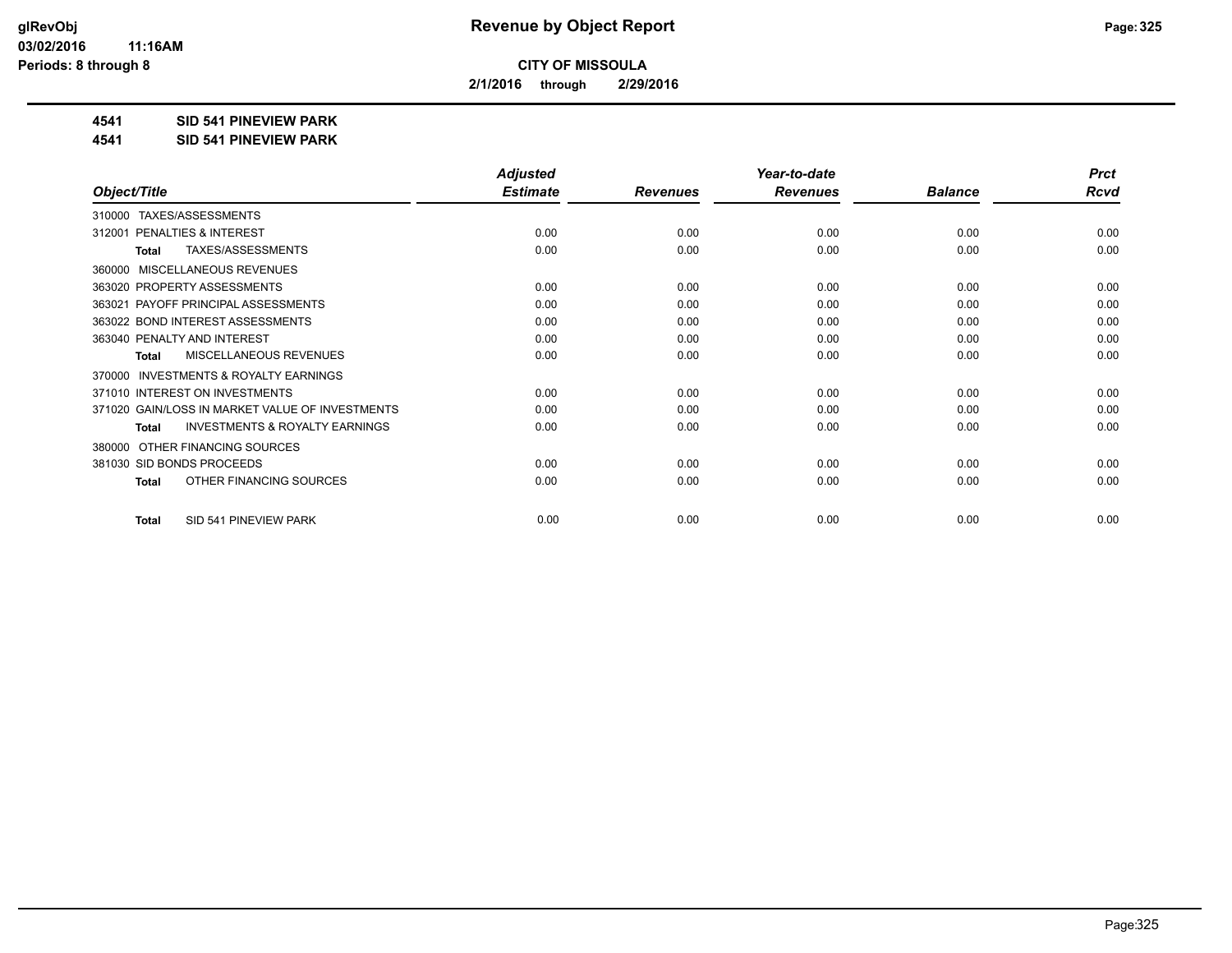**2/1/2016 through 2/29/2016**

#### **4541 SID 541 PINEVIEW PARK**

|                                                           | <b>Adjusted</b> |                 | Year-to-date    |                | <b>Prct</b> |
|-----------------------------------------------------------|-----------------|-----------------|-----------------|----------------|-------------|
| Object/Title                                              | <b>Estimate</b> | <b>Revenues</b> | <b>Revenues</b> | <b>Balance</b> | <b>Rcvd</b> |
| TAXES/ASSESSMENTS<br>310000                               |                 |                 |                 |                |             |
| <b>PENALTIES &amp; INTEREST</b><br>312001                 | 0.00            | 0.00            | 0.00            | 0.00           | 0.00        |
| TAXES/ASSESSMENTS<br><b>Total</b>                         | 0.00            | 0.00            | 0.00            | 0.00           | 0.00        |
| MISCELLANEOUS REVENUES<br>360000                          |                 |                 |                 |                |             |
| 363020 PROPERTY ASSESSMENTS                               | 0.00            | 0.00            | 0.00            | 0.00           | 0.00        |
| PAYOFF PRINCIPAL ASSESSMENTS<br>363021                    | 0.00            | 0.00            | 0.00            | 0.00           | 0.00        |
| 363022 BOND INTEREST ASSESSMENTS                          | 0.00            | 0.00            | 0.00            | 0.00           | 0.00        |
| 363040 PENALTY AND INTEREST                               | 0.00            | 0.00            | 0.00            | 0.00           | 0.00        |
| <b>MISCELLANEOUS REVENUES</b><br>Total                    | 0.00            | 0.00            | 0.00            | 0.00           | 0.00        |
| INVESTMENTS & ROYALTY EARNINGS<br>370000                  |                 |                 |                 |                |             |
| 371010 INTEREST ON INVESTMENTS                            | 0.00            | 0.00            | 0.00            | 0.00           | 0.00        |
| 371020 GAIN/LOSS IN MARKET VALUE OF INVESTMENT            | 0.00            | 0.00            | 0.00            | 0.00           | 0.00        |
| <b>INVESTMENTS &amp; ROYALTY EARNINGS</b><br><b>Total</b> | 0.00            | 0.00            | 0.00            | 0.00           | 0.00        |
| OTHER FINANCING SOURCES<br>380000                         |                 |                 |                 |                |             |
| 381030 SID BONDS PROCEEDS                                 | 0.00            | 0.00            | 0.00            | 0.00           | 0.00        |
| OTHER FINANCING SOURCES<br>Total                          | 0.00            | 0.00            | 0.00            | 0.00           | 0.00        |
| SID 541 PINEVIEW PARK<br><b>Total</b>                     | 0.00            | 0.00            | 0.00            | 0.00           | 0.00        |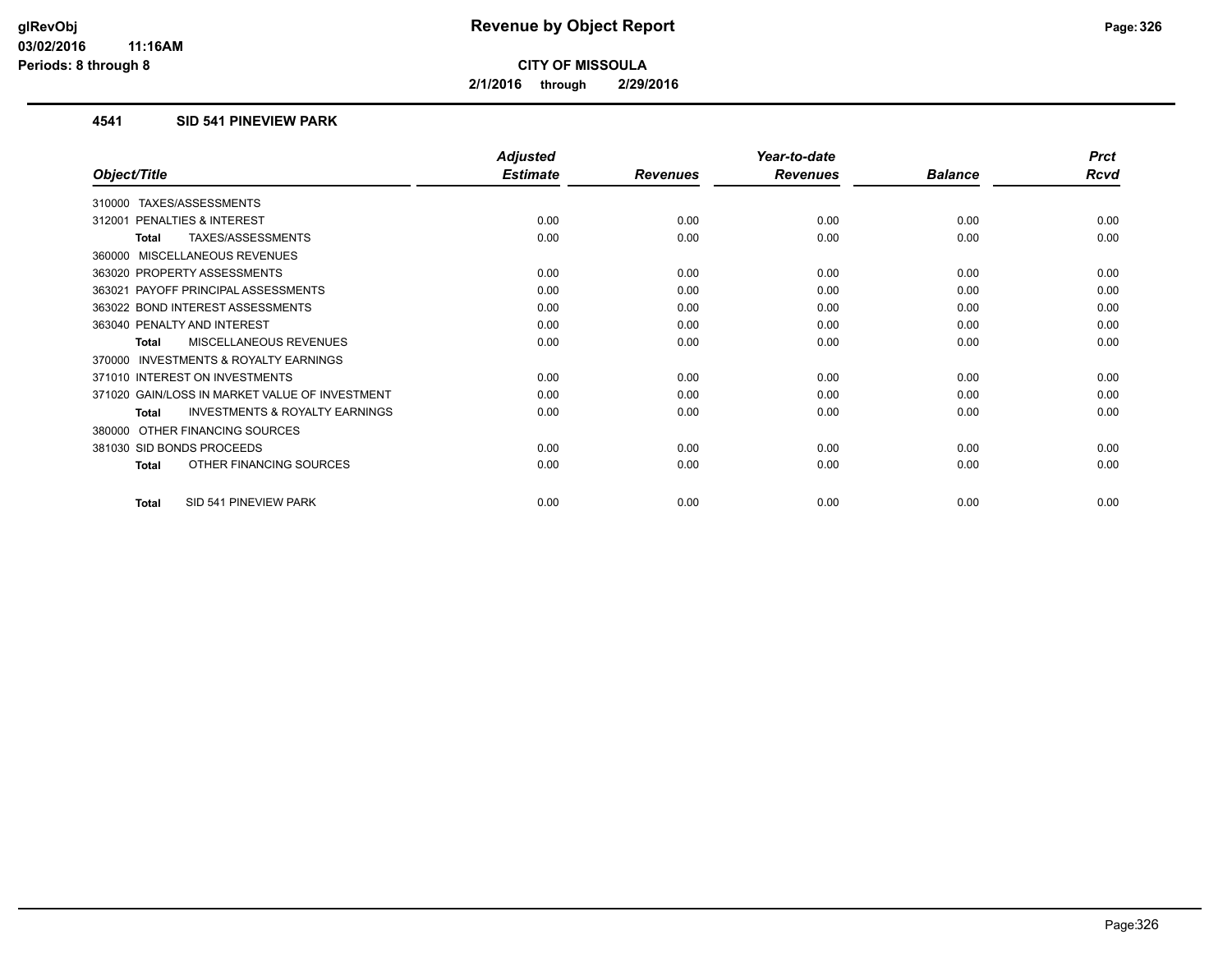**2/1/2016 through 2/29/2016**

#### **4542 SID 542 HILLVIEW WAY**

**4542 SID 542 HILLVIEW WAY**

|                                                    | <b>Adjusted</b> |                 | Year-to-date    |                | <b>Prct</b> |
|----------------------------------------------------|-----------------|-----------------|-----------------|----------------|-------------|
| Object/Title                                       | <b>Estimate</b> | <b>Revenues</b> | <b>Revenues</b> | <b>Balance</b> | <b>Rcvd</b> |
| 370000 INVESTMENTS & ROYALTY EARNINGS              |                 |                 |                 |                |             |
| 371010 INTEREST ON INVESTMENTS                     | 0.00            | 0.00            | 0.00            | 0.00           | 0.00        |
| 371020 GAIN/LOSS IN MARKET VALUE OF INVESTMENTS    | 0.00            | 0.00            | 0.00            | 0.00           | 0.00        |
| <b>INVESTMENTS &amp; ROYALTY EARNINGS</b><br>Total | 0.00            | 0.00            | 0.00            | 0.00           | 0.00        |
| 380000 OTHER FINANCING SOURCES                     |                 |                 |                 |                |             |
| 381030 SID BONDS PROCEEDS                          | 0.00            | 0.00            | 0.00            | 0.00           | 0.00        |
| 383000 OPERATING TRANSFERS                         | 0.00            | 0.00            | 0.00            | 0.00           | 0.00        |
| OTHER FINANCING SOURCES<br>Total                   | 0.00            | 0.00            | 0.00            | 0.00           | 0.00        |
|                                                    |                 |                 |                 |                |             |
| SID 542 HILLVIEW WAY<br>Total                      | 0.00            | 0.00            | 0.00            | 0.00           | 0.00        |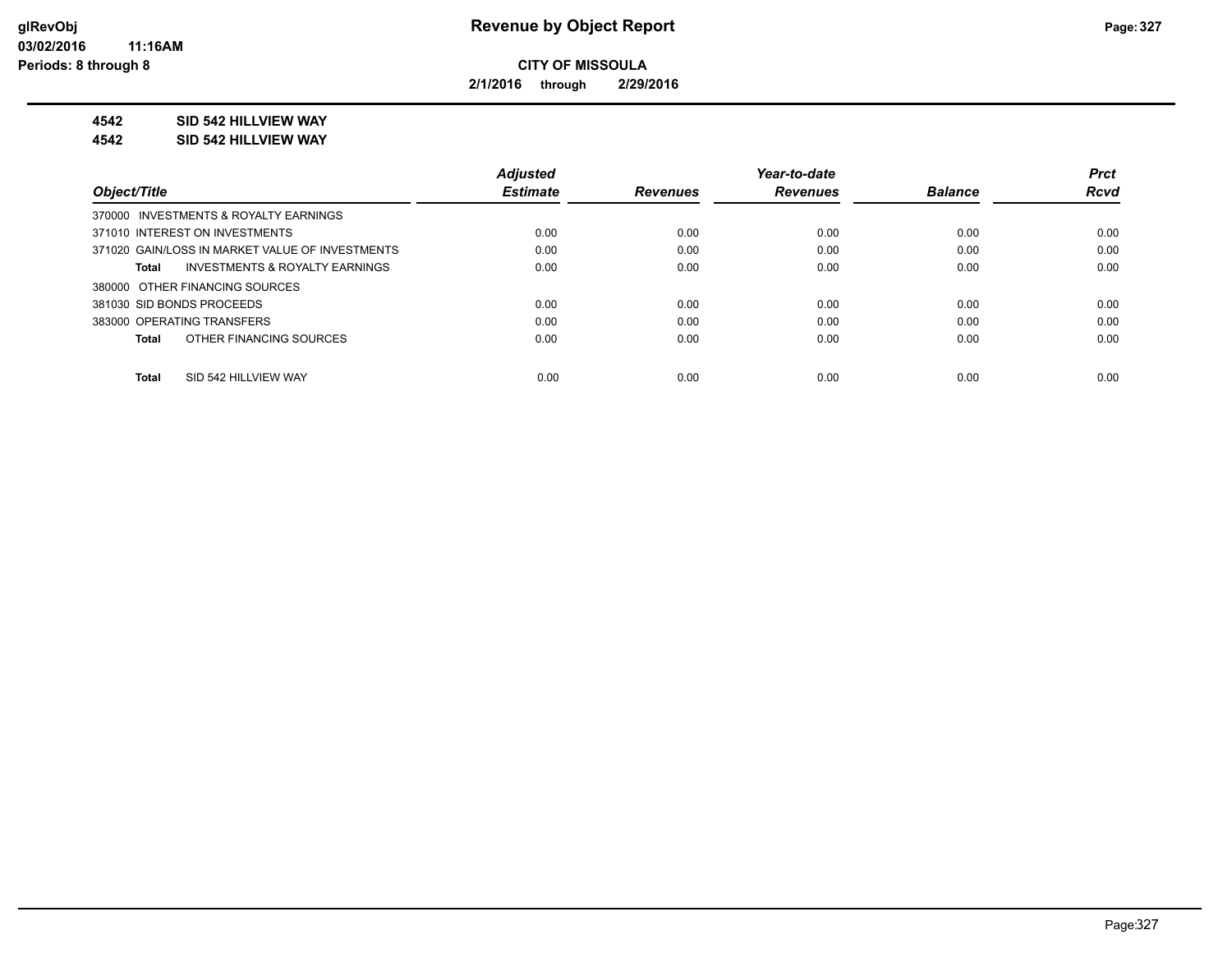**2/1/2016 through 2/29/2016**

#### **4542 SID 542 HILLVIEW WAY**

|                                                | <b>Adjusted</b> |                 | Year-to-date    |                | <b>Prct</b> |
|------------------------------------------------|-----------------|-----------------|-----------------|----------------|-------------|
| Object/Title                                   | <b>Estimate</b> | <b>Revenues</b> | <b>Revenues</b> | <b>Balance</b> | Rcvd        |
| 370000 INVESTMENTS & ROYALTY EARNINGS          |                 |                 |                 |                |             |
| 371010 INTEREST ON INVESTMENTS                 | 0.00            | 0.00            | 0.00            | 0.00           | 0.00        |
| 371020 GAIN/LOSS IN MARKET VALUE OF INVESTMENT | 0.00            | 0.00            | 0.00            | 0.00           | 0.00        |
| INVESTMENTS & ROYALTY EARNINGS<br>Total        | 0.00            | 0.00            | 0.00            | 0.00           | 0.00        |
| 380000 OTHER FINANCING SOURCES                 |                 |                 |                 |                |             |
| 381030 SID BONDS PROCEEDS                      | 0.00            | 0.00            | 0.00            | 0.00           | 0.00        |
| 383000 OPERATING TRANSFERS                     | 0.00            | 0.00            | 0.00            | 0.00           | 0.00        |
| OTHER FINANCING SOURCES<br>Total               | 0.00            | 0.00            | 0.00            | 0.00           | 0.00        |
|                                                |                 |                 |                 |                |             |
| SID 542 HILLVIEW WAY<br><b>Total</b>           | 0.00            | 0.00            | 0.00            | 0.00           | 0.00        |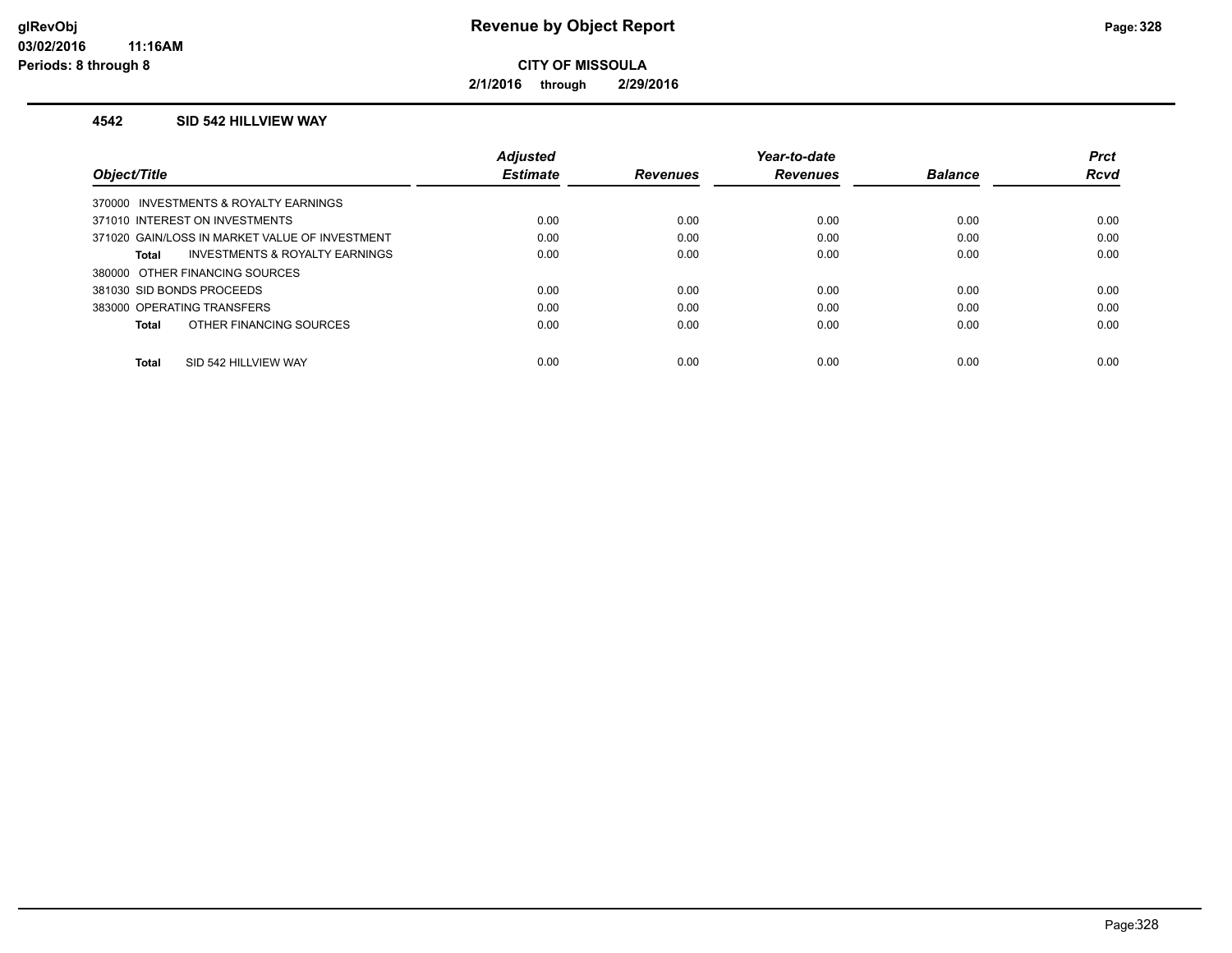**2/1/2016 through 2/29/2016**

#### **4543 SID 543 TRAFFIC CALMING**

**4543 SID 543 TRAFFIC CALMING**

|                                                | <b>Adjusted</b> |                 | Year-to-date    |                | <b>Prct</b> |
|------------------------------------------------|-----------------|-----------------|-----------------|----------------|-------------|
| Object/Title                                   | <b>Estimate</b> | <b>Revenues</b> | <b>Revenues</b> | <b>Balance</b> | <b>Rcvd</b> |
| 370000 INVESTMENTS & ROYALTY EARNINGS          |                 |                 |                 |                |             |
| 371010 INTEREST ON INVESTMENTS                 | 0.00            | 0.00            | 0.00            | 0.00           | 0.00        |
| INVESTMENTS & ROYALTY EARNINGS<br><b>Total</b> | 0.00            | 0.00            | 0.00            | 0.00           | 0.00        |
| 380000 OTHER FINANCING SOURCES                 |                 |                 |                 |                |             |
| 383000 OPERATING TRANSFERS                     | 0.00            | 0.00            | 0.00            | 0.00           | 0.00        |
| OTHER FINANCING SOURCES<br><b>Total</b>        | 0.00            | 0.00            | 0.00            | 0.00           | 0.00        |
|                                                |                 |                 |                 |                |             |
| SID 543 TRAFFIC CALMING<br><b>Total</b>        | 0.00            | 0.00            | 0.00            | 0.00           | 0.00        |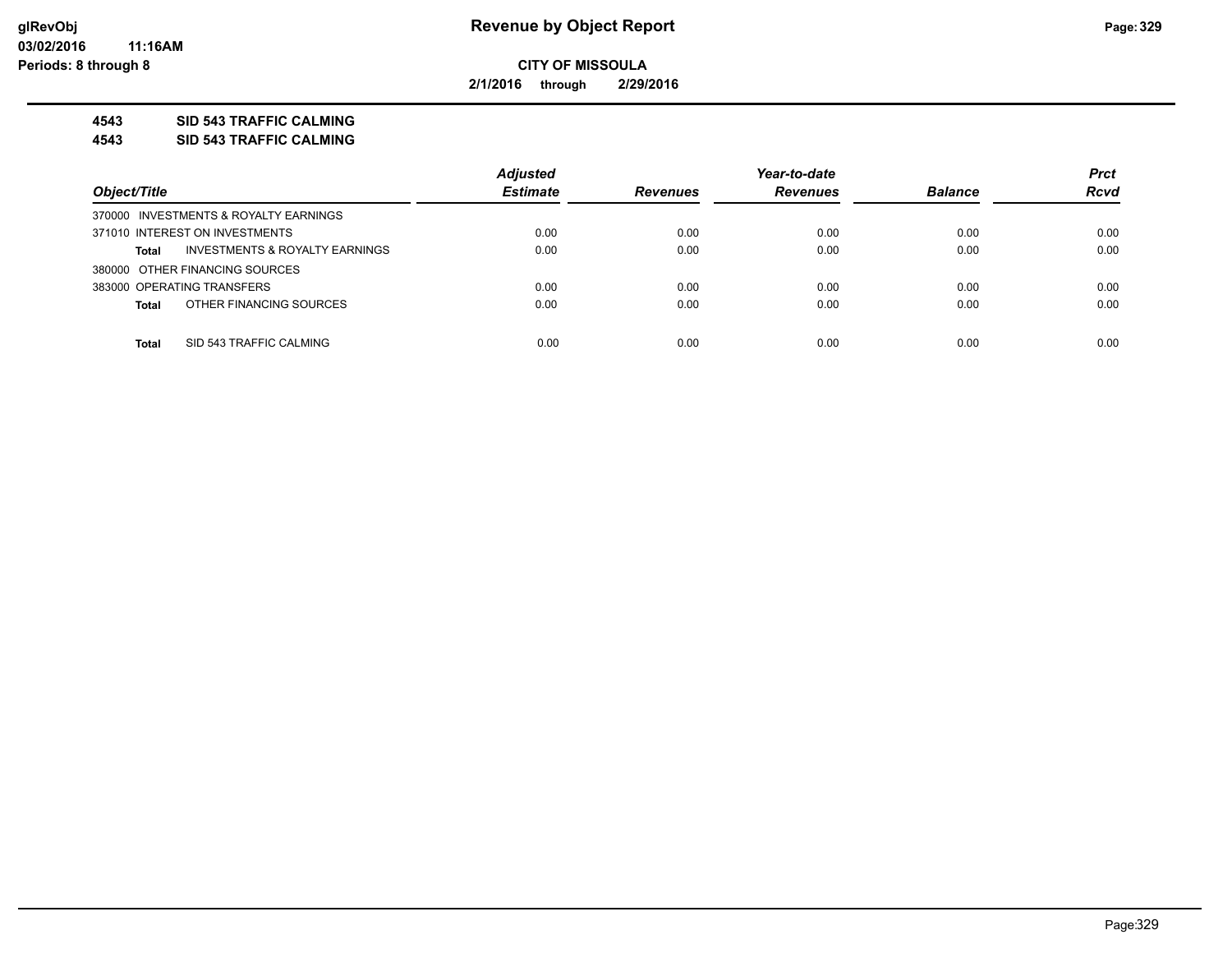**2/1/2016 through 2/29/2016**

## **4543 SID 543 TRAFFIC CALMING**

| Object/Title                            | <b>Adjusted</b><br><b>Estimate</b> | <b>Revenues</b> | Year-to-date<br><b>Revenues</b> | <b>Balance</b> | <b>Prct</b><br><b>Rcvd</b> |
|-----------------------------------------|------------------------------------|-----------------|---------------------------------|----------------|----------------------------|
| 370000 INVESTMENTS & ROYALTY EARNINGS   |                                    |                 |                                 |                |                            |
| 371010 INTEREST ON INVESTMENTS          | 0.00                               | 0.00            | 0.00                            | 0.00           | 0.00                       |
| INVESTMENTS & ROYALTY EARNINGS<br>Total | 0.00                               | 0.00            | 0.00                            | 0.00           | 0.00                       |
| 380000 OTHER FINANCING SOURCES          |                                    |                 |                                 |                |                            |
| 383000 OPERATING TRANSFERS              | 0.00                               | 0.00            | 0.00                            | 0.00           | 0.00                       |
| OTHER FINANCING SOURCES<br><b>Total</b> | 0.00                               | 0.00            | 0.00                            | 0.00           | 0.00                       |
|                                         |                                    |                 |                                 |                |                            |
| SID 543 TRAFFIC CALMING<br><b>Total</b> | 0.00                               | 0.00            | 0.00                            | 0.00           | 0.00                       |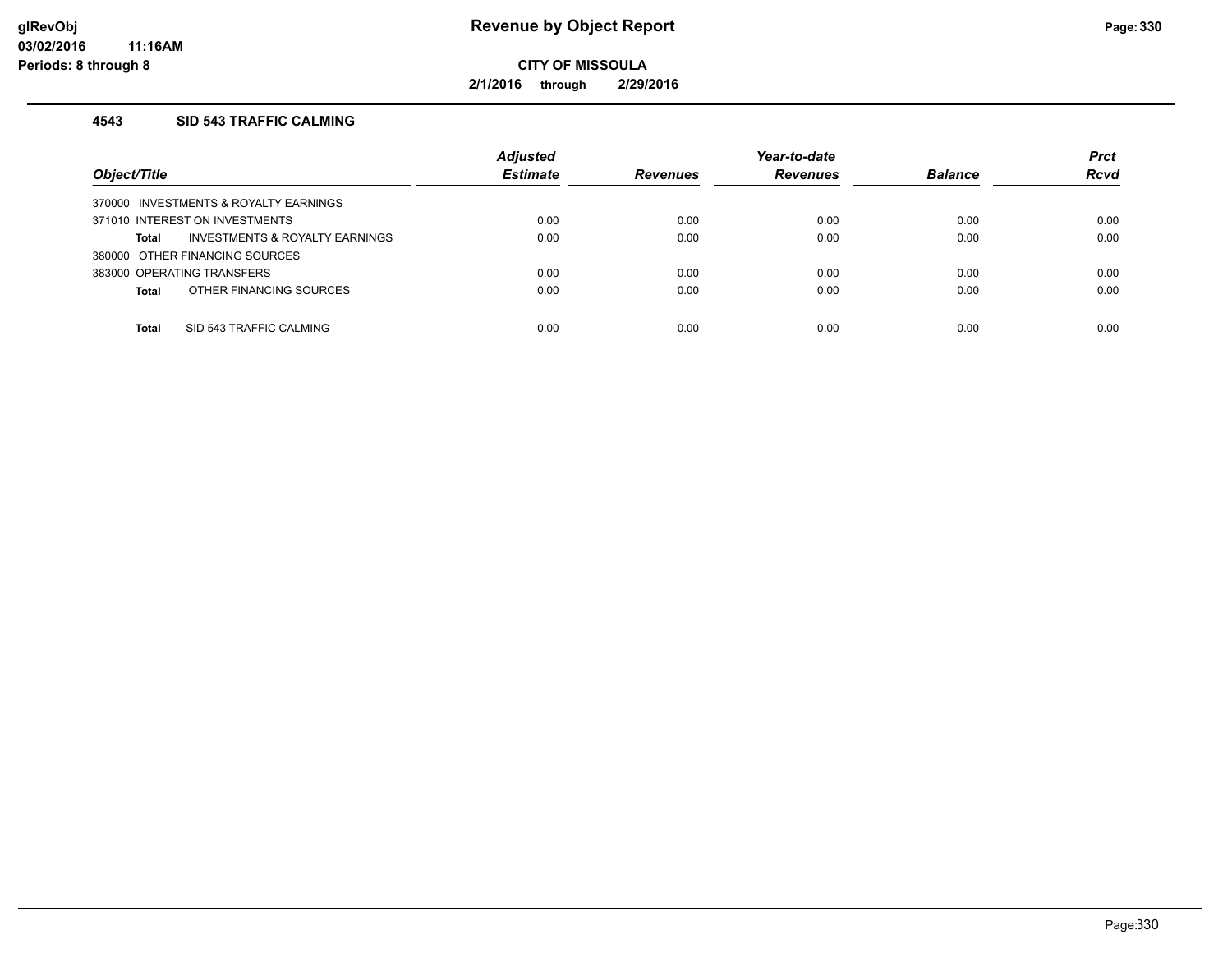**2/1/2016 through 2/29/2016**

## **4544 MILLER CREEK MITIGATION FUND**

#### **4544 MILLER CREEK MITIGATION FUND**

|                                                    | <b>Adjusted</b> |                 | Year-to-date    |                | <b>Prct</b> |
|----------------------------------------------------|-----------------|-----------------|-----------------|----------------|-------------|
| Object/Title                                       | <b>Estimate</b> | <b>Revenues</b> | <b>Revenues</b> | <b>Balance</b> | <b>Rcvd</b> |
| TAXES/ASSESSMENTS<br>310000                        |                 |                 |                 |                |             |
| 312001 PENALTIES & INTEREST                        | 0.00            | 0.00            | 0.00            | 0.00           | 0.00        |
| TAXES/ASSESSMENTS<br>Total                         | 0.00            | 0.00            | 0.00            | 0.00           | 0.00        |
| 370000 INVESTMENTS & ROYALTY EARNINGS              |                 |                 |                 |                |             |
| 371010 INTEREST ON INVESTMENTS                     | 0.00            | 0.00            | 0.00            | 0.00           | 0.00        |
| 371020 GAIN/LOSS IN MARKET VALUE OF INVESTMENTS    | 0.00            | 0.00            | 0.00            | 0.00           | 0.00        |
| <b>INVESTMENTS &amp; ROYALTY EARNINGS</b><br>Total | 0.00            | 0.00            | 0.00            | 0.00           | 0.00        |
| OTHER FINANCING SOURCES<br>380000                  |                 |                 |                 |                |             |
| 381030 SID BONDS PROCEEDS                          | 0.00            | 0.00            | 0.00            | 0.00           | 0.00        |
| OTHER FINANCING SOURCES<br><b>Total</b>            | 0.00            | 0.00            | 0.00            | 0.00           | 0.00        |
| MILLER CREEK MITIGATION FUND<br><b>Total</b>       | 0.00            | 0.00            | 0.00            | 0.00           | 0.00        |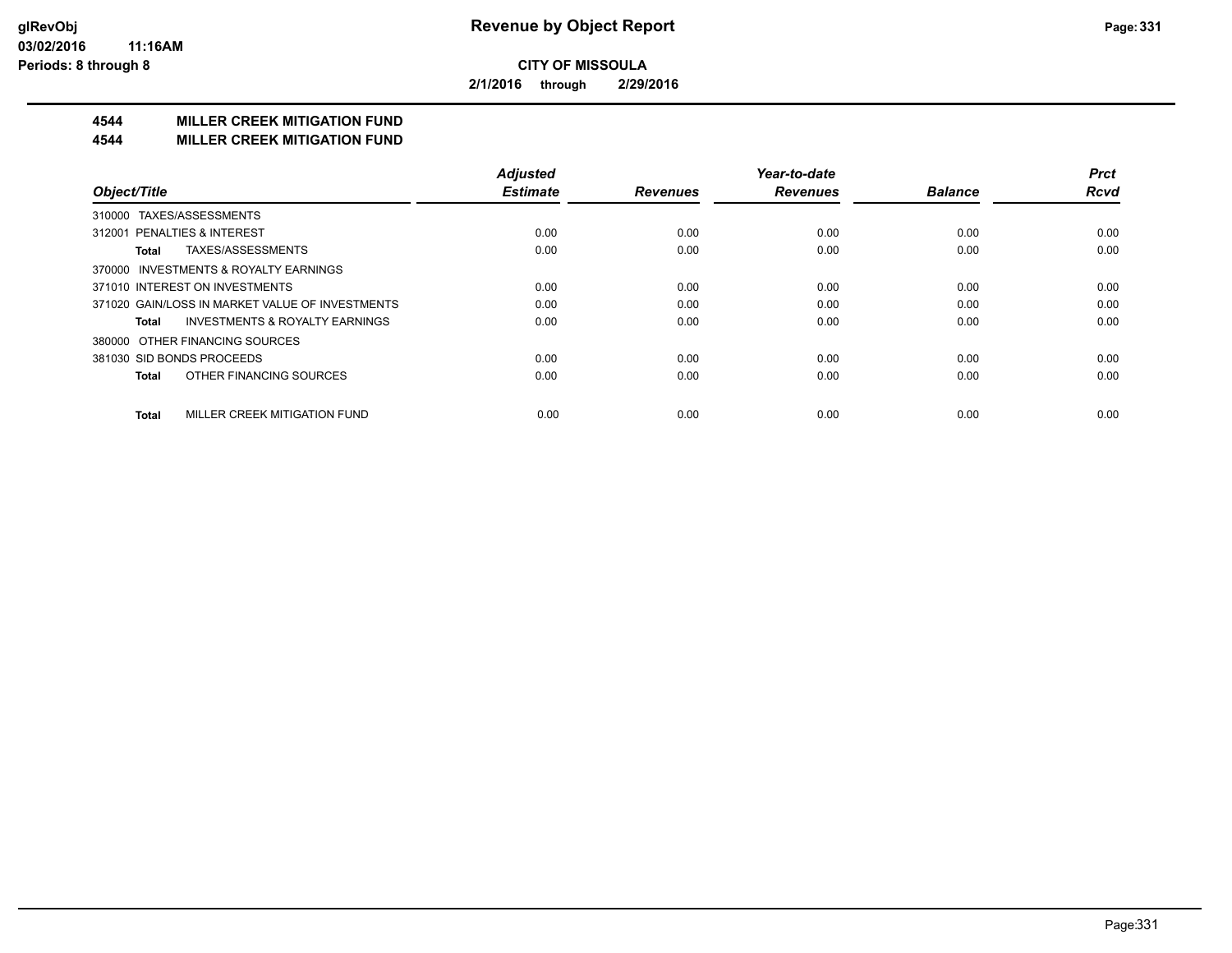**2/1/2016 through 2/29/2016**

## **4544 MILLER CREEK MITIGATION FUND**

| Object/Title                                       | Adjusted<br><b>Estimate</b> | <b>Revenues</b> | Year-to-date<br><b>Revenues</b> | <b>Balance</b> | <b>Prct</b><br><b>Rcvd</b> |
|----------------------------------------------------|-----------------------------|-----------------|---------------------------------|----------------|----------------------------|
| TAXES/ASSESSMENTS<br>310000                        |                             |                 |                                 |                |                            |
| 312001 PENALTIES & INTEREST                        | 0.00                        | 0.00            | 0.00                            | 0.00           | 0.00                       |
| TAXES/ASSESSMENTS<br>Total                         | 0.00                        | 0.00            | 0.00                            | 0.00           | 0.00                       |
| 370000 INVESTMENTS & ROYALTY EARNINGS              |                             |                 |                                 |                |                            |
| 371010 INTEREST ON INVESTMENTS                     | 0.00                        | 0.00            | 0.00                            | 0.00           | 0.00                       |
| 371020 GAIN/LOSS IN MARKET VALUE OF INVESTMENT     | 0.00                        | 0.00            | 0.00                            | 0.00           | 0.00                       |
| <b>INVESTMENTS &amp; ROYALTY EARNINGS</b><br>Total | 0.00                        | 0.00            | 0.00                            | 0.00           | 0.00                       |
| 380000 OTHER FINANCING SOURCES                     |                             |                 |                                 |                |                            |
| 381030 SID BONDS PROCEEDS                          | 0.00                        | 0.00            | 0.00                            | 0.00           | 0.00                       |
| OTHER FINANCING SOURCES<br>Total                   | 0.00                        | 0.00            | 0.00                            | 0.00           | 0.00                       |
| MILLER CREEK MITIGATION FUND<br><b>Total</b>       | 0.00                        | 0.00            | 0.00                            | 0.00           | 0.00                       |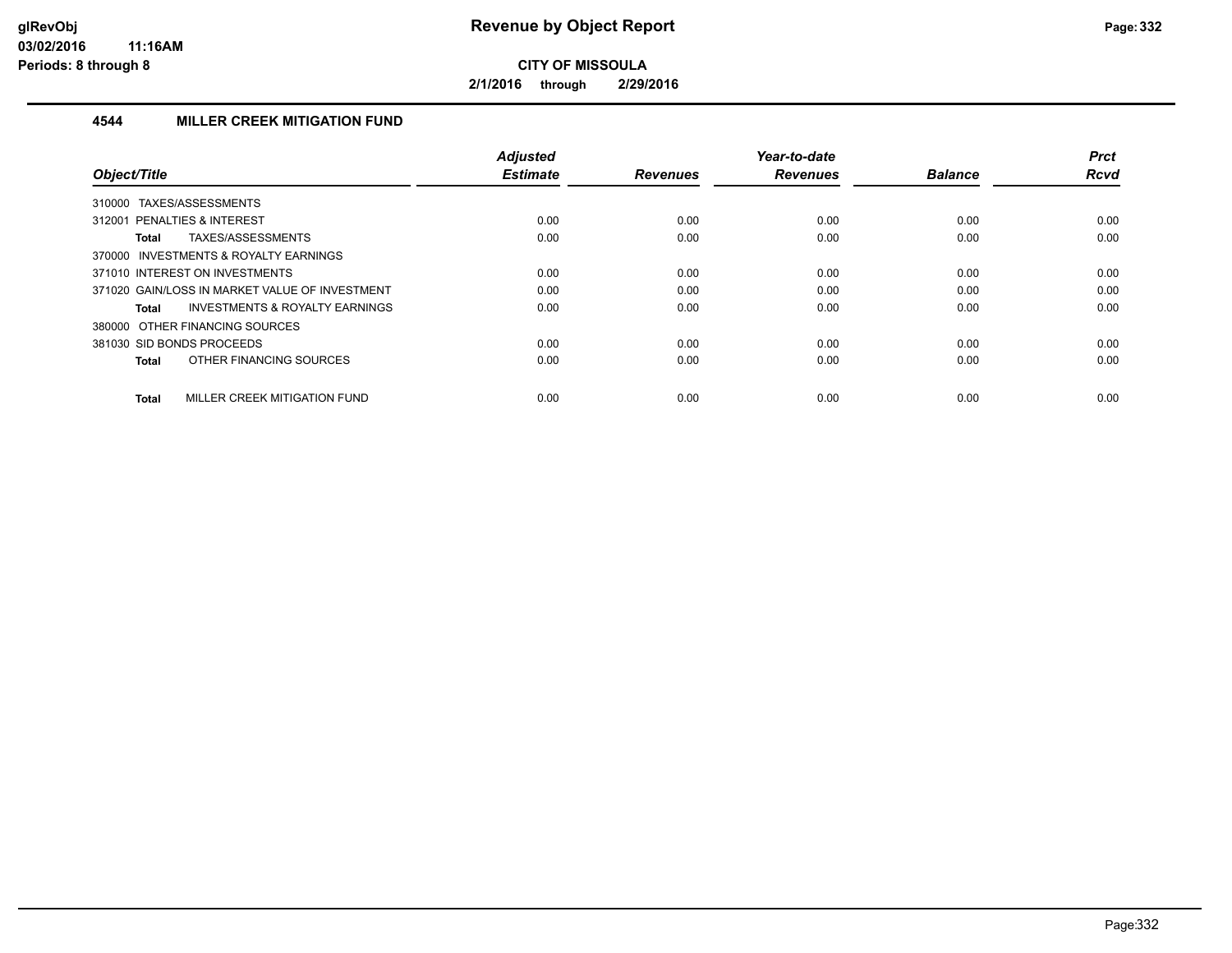**2/1/2016 through 2/29/2016**

## **4545 MILLER CREEK TWITE CONSTRUCTION**

#### **4545 MILLER CREEK TWITE CONSTRUCTION**

|                                                    | <b>Adjusted</b> |                 | Year-to-date    |                | <b>Prct</b> |
|----------------------------------------------------|-----------------|-----------------|-----------------|----------------|-------------|
| Object/Title                                       | <b>Estimate</b> | <b>Revenues</b> | <b>Revenues</b> | <b>Balance</b> | <b>Rcvd</b> |
| 310000 TAXES/ASSESSMENTS                           |                 |                 |                 |                |             |
| PENALTIES & INTEREST<br>312001                     | 0.00            | 0.00            | 0.00            | 0.00           | 0.00        |
| TAXES/ASSESSMENTS<br>Total                         | 0.00            | 0.00            | 0.00            | 0.00           | 0.00        |
| 370000 INVESTMENTS & ROYALTY EARNINGS              |                 |                 |                 |                |             |
| 371010 INTEREST ON INVESTMENTS                     | 0.00            | 0.00            | 0.00            | 0.00           | 0.00        |
| 371020 GAIN/LOSS IN MARKET VALUE OF INVESTMENTS    | 0.00            | 0.00            | 0.00            | 0.00           | 0.00        |
| <b>INVESTMENTS &amp; ROYALTY EARNINGS</b><br>Total | 0.00            | 0.00            | 0.00            | 0.00           | 0.00        |
| OTHER FINANCING SOURCES<br>380000                  |                 |                 |                 |                |             |
| 381030 SID BONDS PROCEEDS                          | 0.00            | 0.00            | 0.00            | 0.00           | 0.00        |
| OTHER FINANCING SOURCES<br>Total                   | 0.00            | 0.00            | 0.00            | 0.00           | 0.00        |
| 430000 MILLER CREEK                                |                 |                 |                 |                |             |
| 430230 MILLER CR TWITE CONSTRUCTION                | 0.00            | 0.00            | 0.00            | 0.00           | 0.00        |
| <b>MILLER CREEK</b><br>Total                       | 0.00            | 0.00            | 0.00            | 0.00           | 0.00        |
|                                                    |                 |                 |                 |                |             |
| MILLER CREEK TWITE CONSTRUCTION<br><b>Total</b>    | 0.00            | 0.00            | 0.00            | 0.00           | 0.00        |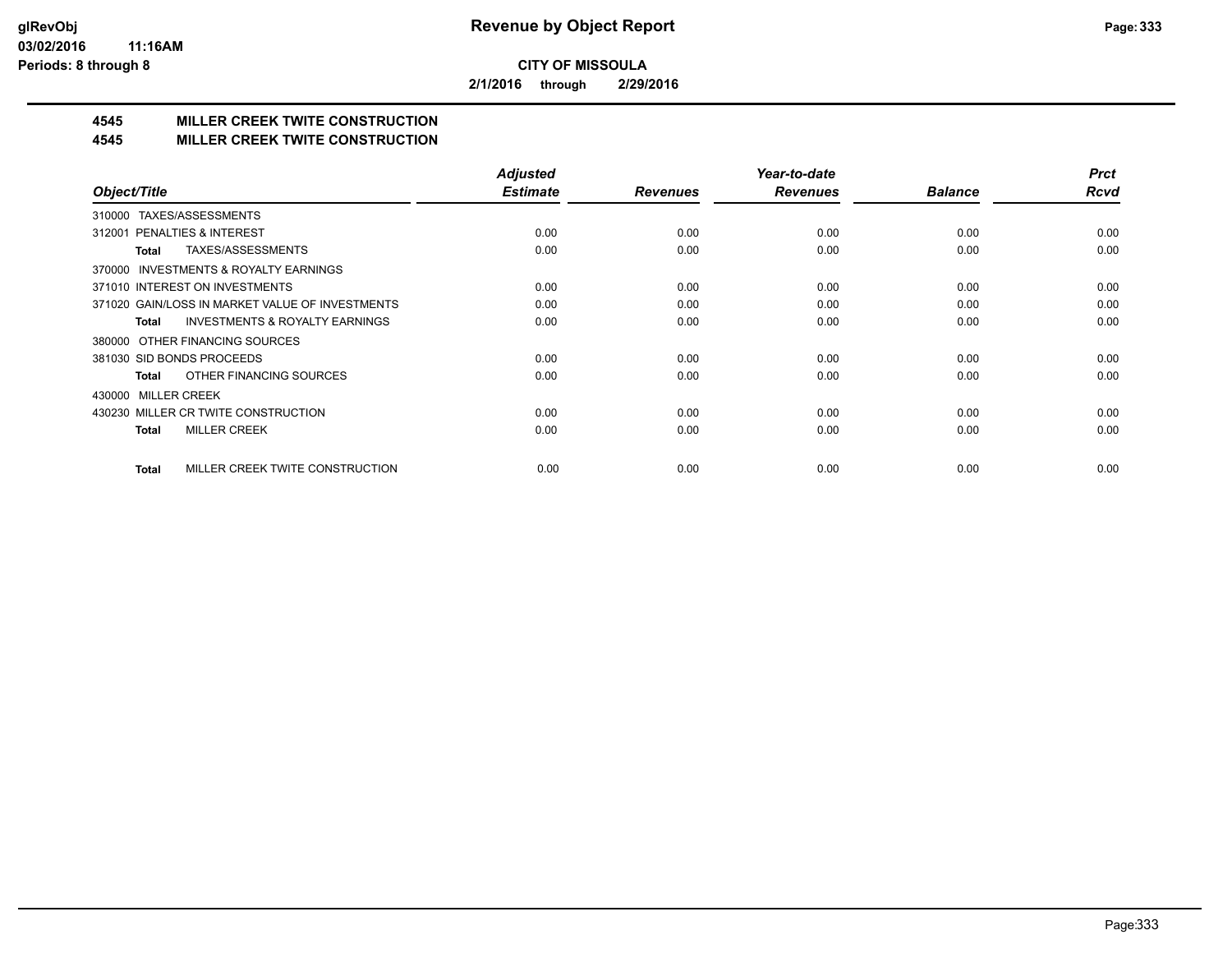**2/1/2016 through 2/29/2016**

## **4545 MILLER CREEK TWITE CONSTRUCTION**

| Object/Title                                              | Adjusted<br><b>Estimate</b> | <b>Revenues</b> | Year-to-date<br><b>Revenues</b> | <b>Balance</b> | <b>Prct</b><br>Rcvd |
|-----------------------------------------------------------|-----------------------------|-----------------|---------------------------------|----------------|---------------------|
|                                                           |                             |                 |                                 |                |                     |
| TAXES/ASSESSMENTS<br>310000                               |                             |                 |                                 |                |                     |
| PENALTIES & INTEREST<br>312001                            | 0.00                        | 0.00            | 0.00                            | 0.00           | 0.00                |
| TAXES/ASSESSMENTS<br>Total                                | 0.00                        | 0.00            | 0.00                            | 0.00           | 0.00                |
| 370000 INVESTMENTS & ROYALTY EARNINGS                     |                             |                 |                                 |                |                     |
| 371010 INTEREST ON INVESTMENTS                            | 0.00                        | 0.00            | 0.00                            | 0.00           | 0.00                |
| 371020 GAIN/LOSS IN MARKET VALUE OF INVESTMENT            | 0.00                        | 0.00            | 0.00                            | 0.00           | 0.00                |
| <b>INVESTMENTS &amp; ROYALTY EARNINGS</b><br><b>Total</b> | 0.00                        | 0.00            | 0.00                            | 0.00           | 0.00                |
| 380000 OTHER FINANCING SOURCES                            |                             |                 |                                 |                |                     |
| 381030 SID BONDS PROCEEDS                                 | 0.00                        | 0.00            | 0.00                            | 0.00           | 0.00                |
| OTHER FINANCING SOURCES<br><b>Total</b>                   | 0.00                        | 0.00            | 0.00                            | 0.00           | 0.00                |
| 430000 MILLER CREEK                                       |                             |                 |                                 |                |                     |
| 430230 MILLER CR TWITE CONSTRUCTION                       | 0.00                        | 0.00            | 0.00                            | 0.00           | 0.00                |
| <b>MILLER CREEK</b><br><b>Total</b>                       | 0.00                        | 0.00            | 0.00                            | 0.00           | 0.00                |
|                                                           |                             |                 |                                 |                |                     |
| MILLER CREEK TWITE CONSTRUCTION<br><b>Total</b>           | 0.00                        | 0.00            | 0.00                            | 0.00           | 0.00                |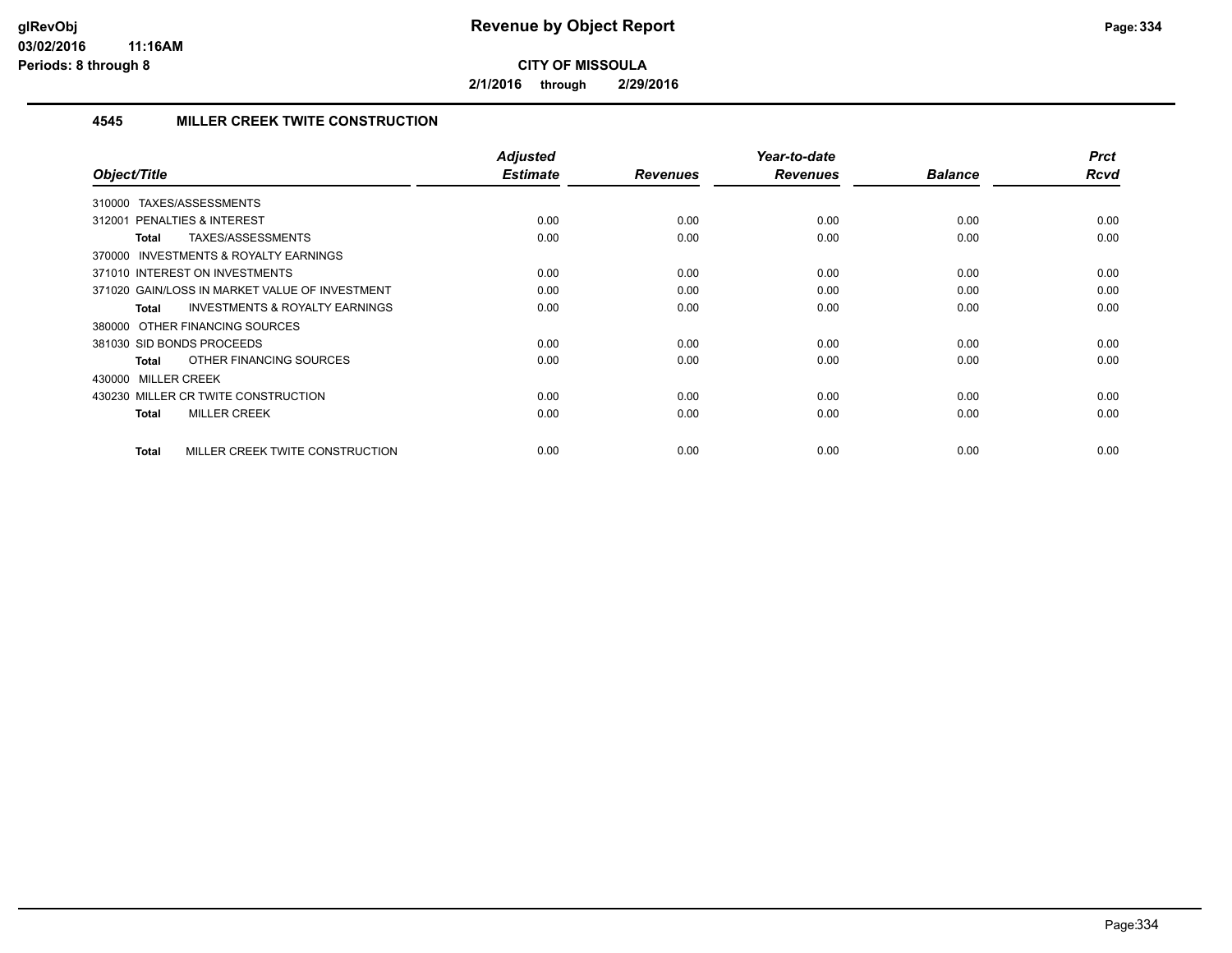**2/1/2016 through 2/29/2016**

## **4546 MILLER CREEK MALOHNEY CONSTRUCTION**

## **4546 MILLER CREEK MALOHNEY CONSTRUCTION**

|                                                           | <b>Adjusted</b> |                 | Year-to-date    |                | <b>Prct</b> |
|-----------------------------------------------------------|-----------------|-----------------|-----------------|----------------|-------------|
| Object/Title                                              | <b>Estimate</b> | <b>Revenues</b> | <b>Revenues</b> | <b>Balance</b> | Rcvd        |
| TAXES/ASSESSMENTS<br>310000                               |                 |                 |                 |                |             |
| PENALTIES & INTEREST<br>312001                            | 0.00            | 0.00            | 0.00            | 0.00           | 0.00        |
| TAXES/ASSESSMENTS<br>Total                                | 0.00            | 0.00            | 0.00            | 0.00           | 0.00        |
| MISCELLANEOUS REVENUES<br>360000                          |                 |                 |                 |                |             |
| 365000 DONATIONS                                          | 0.00            | 0.00            | 0.00            | 0.00           | 0.00        |
| <b>MISCELLANEOUS REVENUES</b><br><b>Total</b>             | 0.00            | 0.00            | 0.00            | 0.00           | 0.00        |
| <b>INVESTMENTS &amp; ROYALTY EARNINGS</b><br>370000       |                 |                 |                 |                |             |
| 371010 INTEREST ON INVESTMENTS                            | 0.00            | 0.00            | 0.00            | 0.00           | 0.00        |
| 371020 GAIN/LOSS IN MARKET VALUE OF INVESTMENTS           | 0.00            | 0.00            | 0.00            | 0.00           | 0.00        |
| <b>INVESTMENTS &amp; ROYALTY EARNINGS</b><br><b>Total</b> | 0.00            | 0.00            | 0.00            | 0.00           | 0.00        |
| OTHER FINANCING SOURCES<br>380000                         |                 |                 |                 |                |             |
| 381030 SID BONDS PROCEEDS                                 | 0.00            | 0.00            | 0.00            | 0.00           | 0.00        |
| OTHER FINANCING SOURCES<br>Total                          | 0.00            | 0.00            | 0.00            | 0.00           | 0.00        |
| <b>MILLER CREEK</b><br>430000                             |                 |                 |                 |                |             |
| 430230 MILLER CR TWITE CONSTRUCTION                       | 0.00            | 0.00            | 0.00            | 0.00           | 0.00        |
| <b>MILLER CREEK</b><br><b>Total</b>                       | 0.00            | 0.00            | 0.00            | 0.00           | 0.00        |
|                                                           |                 |                 |                 |                |             |
| MILLER CREEK MALOHNEY CONSTRUCTION<br><b>Total</b>        | 0.00            | 0.00            | 0.00            | 0.00           | 0.00        |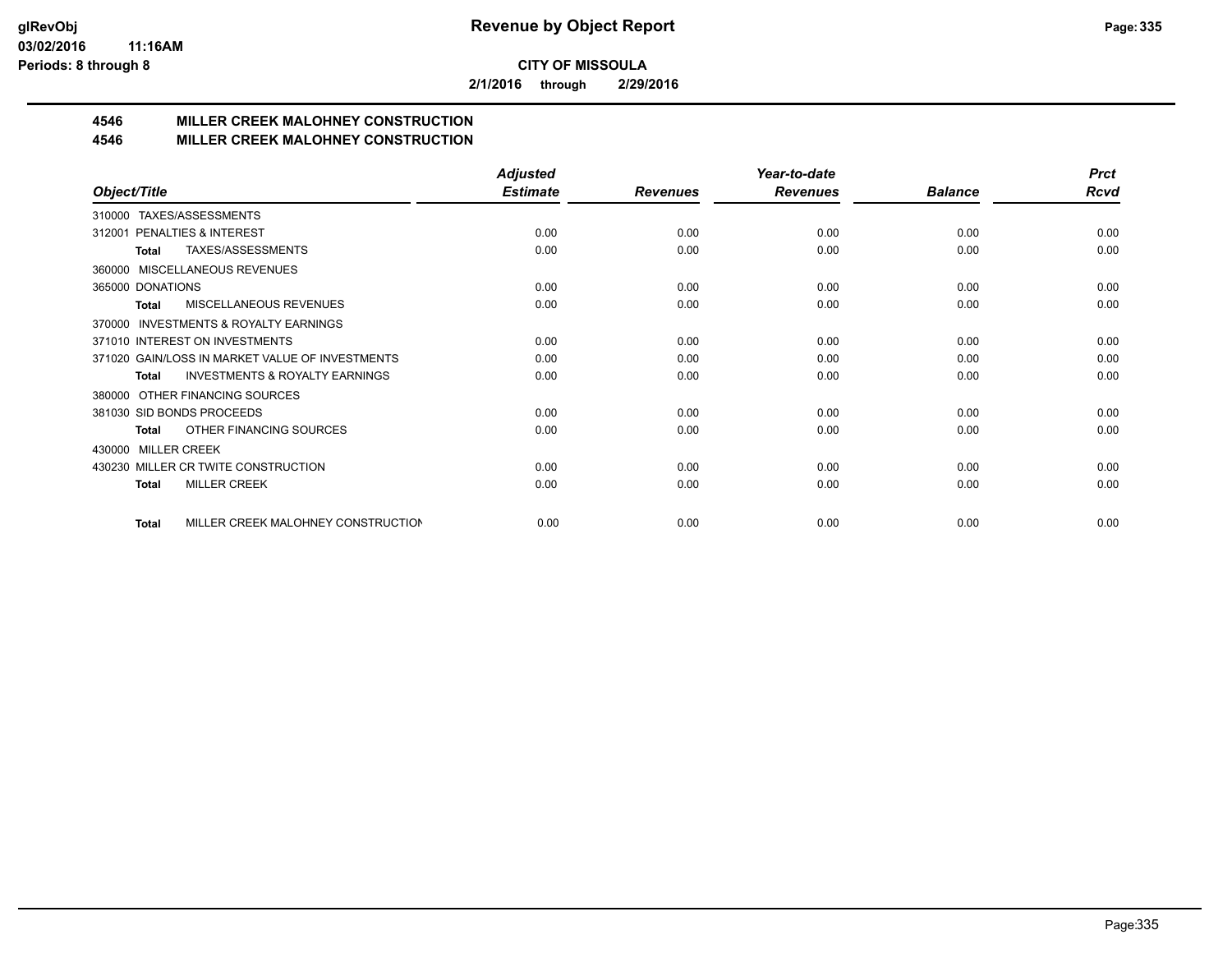**2/1/2016 through 2/29/2016**

## **4546 MILLER CREEK MALOHNEY CONSTRUCTION**

|                                                           | <b>Adjusted</b> |                 | Year-to-date    |                | <b>Prct</b> |
|-----------------------------------------------------------|-----------------|-----------------|-----------------|----------------|-------------|
| Object/Title                                              | <b>Estimate</b> | <b>Revenues</b> | <b>Revenues</b> | <b>Balance</b> | <b>Rcvd</b> |
| <b>TAXES/ASSESSMENTS</b><br>310000                        |                 |                 |                 |                |             |
| PENALTIES & INTEREST<br>312001                            | 0.00            | 0.00            | 0.00            | 0.00           | 0.00        |
| TAXES/ASSESSMENTS<br><b>Total</b>                         | 0.00            | 0.00            | 0.00            | 0.00           | 0.00        |
| 360000 MISCELLANEOUS REVENUES                             |                 |                 |                 |                |             |
| 365000 DONATIONS                                          | 0.00            | 0.00            | 0.00            | 0.00           | 0.00        |
| <b>MISCELLANEOUS REVENUES</b><br><b>Total</b>             | 0.00            | 0.00            | 0.00            | 0.00           | 0.00        |
| INVESTMENTS & ROYALTY EARNINGS<br>370000                  |                 |                 |                 |                |             |
| 371010 INTEREST ON INVESTMENTS                            | 0.00            | 0.00            | 0.00            | 0.00           | 0.00        |
| 371020 GAIN/LOSS IN MARKET VALUE OF INVESTMENT            | 0.00            | 0.00            | 0.00            | 0.00           | 0.00        |
| <b>INVESTMENTS &amp; ROYALTY EARNINGS</b><br><b>Total</b> | 0.00            | 0.00            | 0.00            | 0.00           | 0.00        |
| 380000 OTHER FINANCING SOURCES                            |                 |                 |                 |                |             |
| 381030 SID BONDS PROCEEDS                                 | 0.00            | 0.00            | 0.00            | 0.00           | 0.00        |
| OTHER FINANCING SOURCES<br><b>Total</b>                   | 0.00            | 0.00            | 0.00            | 0.00           | 0.00        |
| <b>MILLER CREEK</b><br>430000                             |                 |                 |                 |                |             |
| 430230 MILLER CR TWITE CONSTRUCTION                       | 0.00            | 0.00            | 0.00            | 0.00           | 0.00        |
| <b>MILLER CREEK</b><br><b>Total</b>                       | 0.00            | 0.00            | 0.00            | 0.00           | 0.00        |
|                                                           |                 |                 |                 |                |             |
| MILLER CREEK MALOHNEY CONSTRUCTIOI<br><b>Total</b>        | 0.00            | 0.00            | 0.00            | 0.00           | 0.00        |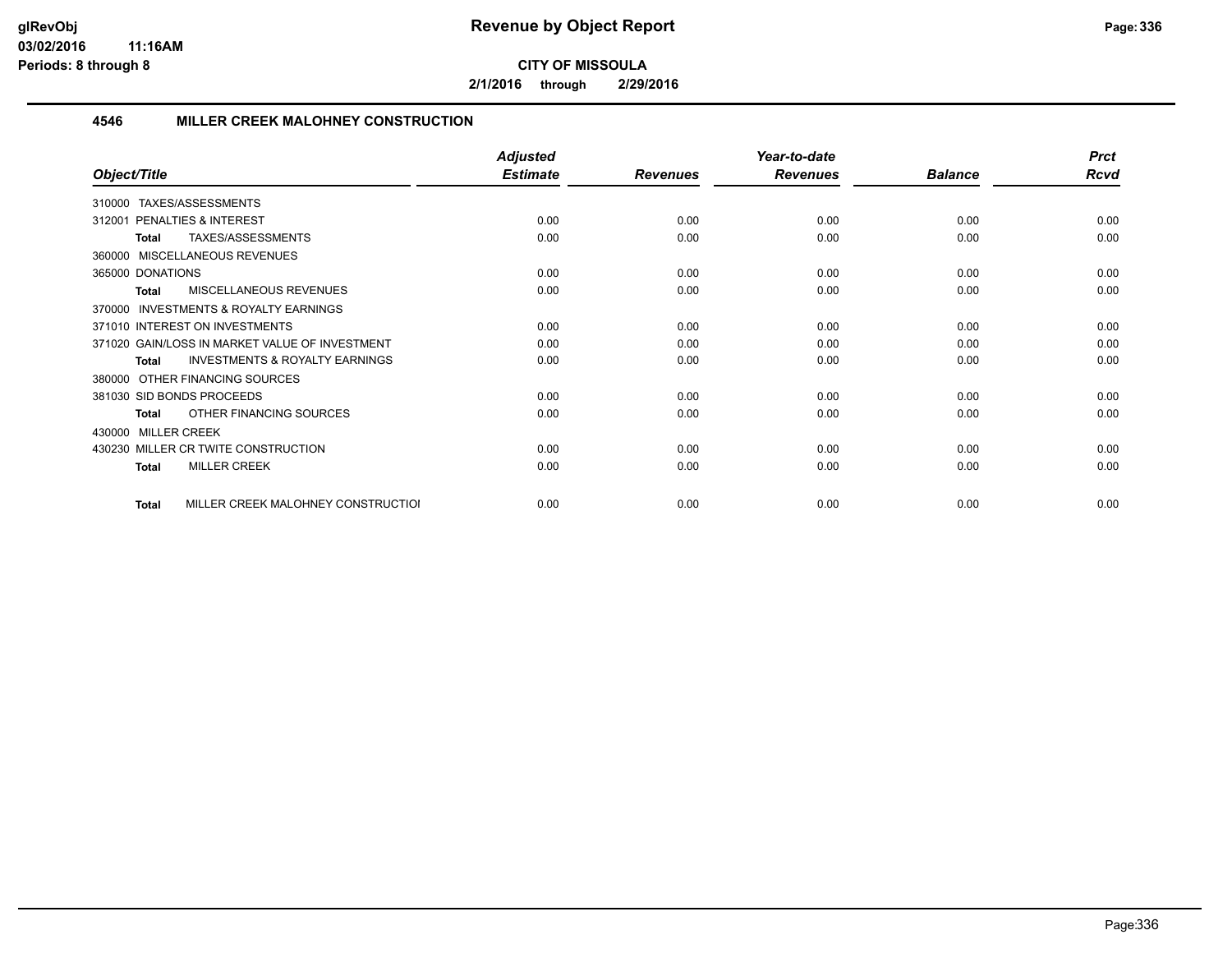**2/1/2016 through 2/29/2016**

## **4547 MILLER CREEK MCCARTHY CONSTRUCTION**

## **4547 MILLER CREEK MCCARTHY CONSTRUCTION**

|                                                    | <b>Adjusted</b> |                 | Year-to-date    |                | <b>Prct</b> |
|----------------------------------------------------|-----------------|-----------------|-----------------|----------------|-------------|
| Object/Title                                       | <b>Estimate</b> | <b>Revenues</b> | <b>Revenues</b> | <b>Balance</b> | <b>Rcvd</b> |
| TAXES/ASSESSMENTS<br>310000                        |                 |                 |                 |                |             |
| <b>PENALTIES &amp; INTEREST</b><br>312001          | 0.00            | 0.00            | 0.00            | 0.00           | 0.00        |
| TAXES/ASSESSMENTS<br>Total                         | 0.00            | 0.00            | 0.00            | 0.00           | 0.00        |
| INVESTMENTS & ROYALTY EARNINGS<br>370000           |                 |                 |                 |                |             |
| 371010 INTEREST ON INVESTMENTS                     | 0.00            | 0.00            | 0.00            | 0.00           | 0.00        |
| 371020 GAIN/LOSS IN MARKET VALUE OF INVESTMENTS    | 0.00            | 0.00            | 0.00            | 0.00           | 0.00        |
| <b>INVESTMENTS &amp; ROYALTY EARNINGS</b><br>Total | 0.00            | 0.00            | 0.00            | 0.00           | 0.00        |
| OTHER FINANCING SOURCES<br>380000                  |                 |                 |                 |                |             |
| 381030 SID BONDS PROCEEDS                          | 0.00            | 0.00            | 0.00            | 0.00           | 0.00        |
| OTHER FINANCING SOURCES<br>Total                   | 0.00            | 0.00            | 0.00            | 0.00           | 0.00        |
| 430000 MILLER CREEK                                |                 |                 |                 |                |             |
| 430230 MILLER CR TWITE CONSTRUCTION                | 0.00            | 0.00            | 0.00            | 0.00           | 0.00        |
| <b>MILLER CREEK</b><br><b>Total</b>                | 0.00            | 0.00            | 0.00            | 0.00           | 0.00        |
|                                                    |                 |                 |                 |                |             |
| MILLER CREEK MCCARTHY CONSTRUCTION<br><b>Total</b> | 0.00            | 0.00            | 0.00            | 0.00           | 0.00        |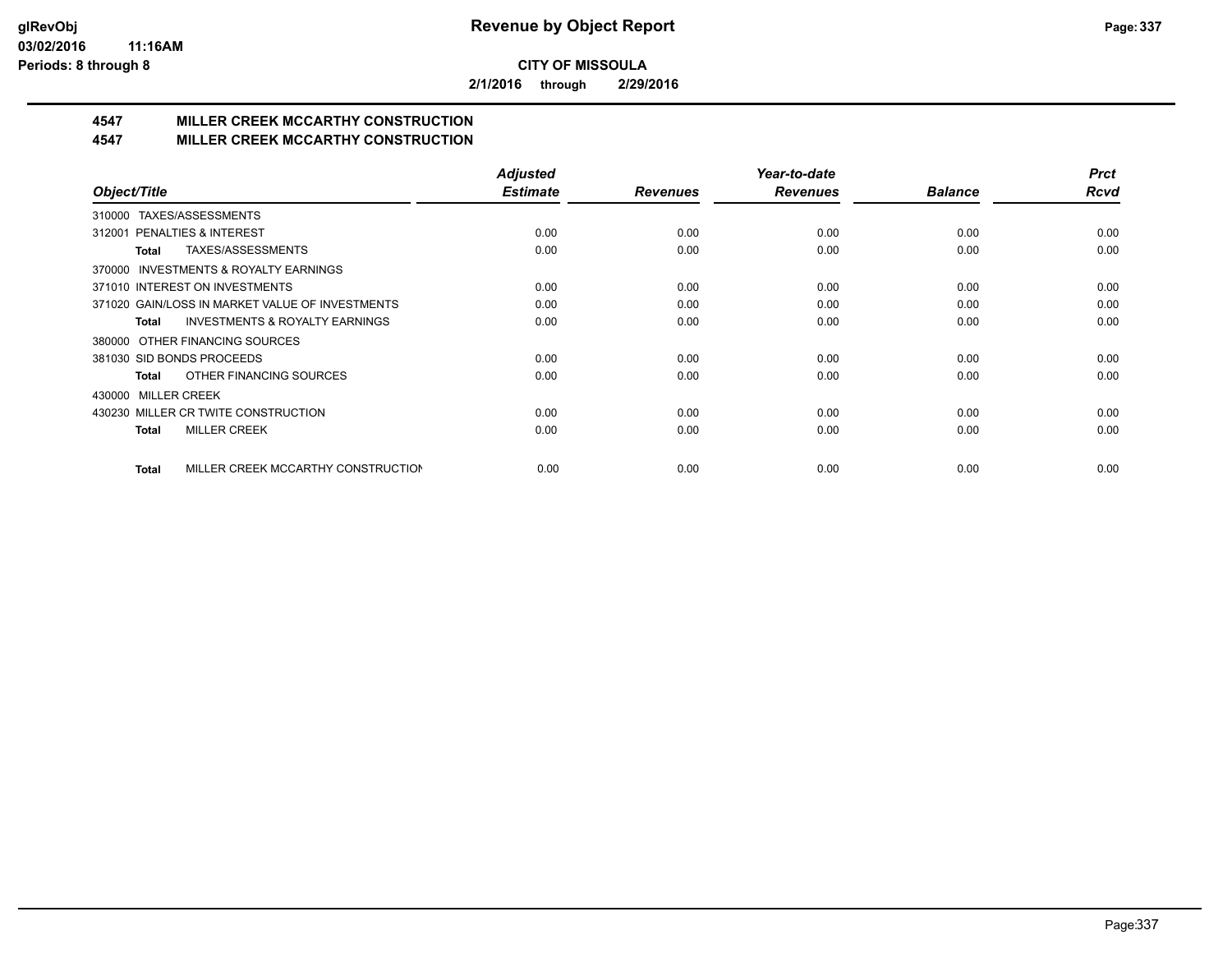**2/1/2016 through 2/29/2016**

#### **4547 MILLER CREEK MCCARTHY CONSTRUCTION**

| Object/Title                                              | <b>Adjusted</b><br><b>Estimate</b> | <b>Revenues</b> | Year-to-date<br><b>Revenues</b> | <b>Balance</b> | <b>Prct</b><br><b>Rcvd</b> |
|-----------------------------------------------------------|------------------------------------|-----------------|---------------------------------|----------------|----------------------------|
| TAXES/ASSESSMENTS<br>310000                               |                                    |                 |                                 |                |                            |
| PENALTIES & INTEREST<br>312001                            | 0.00                               | 0.00            | 0.00                            | 0.00           | 0.00                       |
| TAXES/ASSESSMENTS<br>Total                                | 0.00                               | 0.00            | 0.00                            | 0.00           | 0.00                       |
| 370000 INVESTMENTS & ROYALTY EARNINGS                     |                                    |                 |                                 |                |                            |
| 371010 INTEREST ON INVESTMENTS                            | 0.00                               | 0.00            | 0.00                            | 0.00           | 0.00                       |
| 371020 GAIN/LOSS IN MARKET VALUE OF INVESTMENT            | 0.00                               | 0.00            | 0.00                            | 0.00           | 0.00                       |
| <b>INVESTMENTS &amp; ROYALTY EARNINGS</b><br><b>Total</b> | 0.00                               | 0.00            | 0.00                            | 0.00           | 0.00                       |
| 380000 OTHER FINANCING SOURCES                            |                                    |                 |                                 |                |                            |
| 381030 SID BONDS PROCEEDS                                 | 0.00                               | 0.00            | 0.00                            | 0.00           | 0.00                       |
| OTHER FINANCING SOURCES<br>Total                          | 0.00                               | 0.00            | 0.00                            | 0.00           | 0.00                       |
| 430000 MILLER CREEK                                       |                                    |                 |                                 |                |                            |
| 430230 MILLER CR TWITE CONSTRUCTION                       | 0.00                               | 0.00            | 0.00                            | 0.00           | 0.00                       |
| <b>MILLER CREEK</b><br>Total                              | 0.00                               | 0.00            | 0.00                            | 0.00           | 0.00                       |
|                                                           |                                    |                 |                                 |                |                            |
| MILLER CREEK MCCARTHY CONSTRUCTIOL<br>Total               | 0.00                               | 0.00            | 0.00                            | 0.00           | 0.00                       |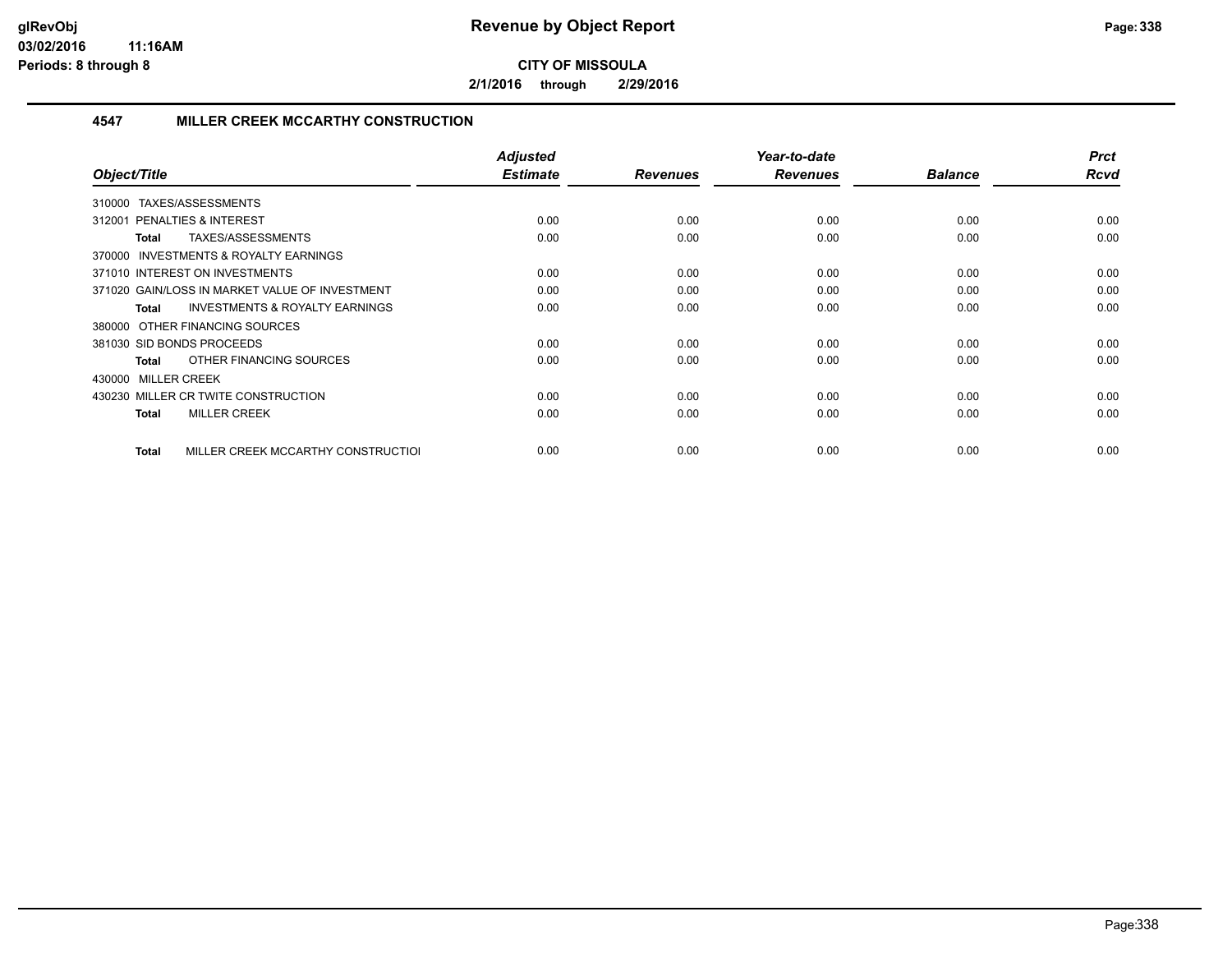**2/1/2016 through 2/29/2016**

## **4548 5TH,6TH & ARTHUR ROAD IMPROVEMENTS**

## **4548 5TH,6TH & ARTHUR ROAD IMPROVEMENTS**

|                                                           | <b>Adjusted</b> |                 | Year-to-date    |                | <b>Prct</b> |
|-----------------------------------------------------------|-----------------|-----------------|-----------------|----------------|-------------|
| Object/Title                                              | <b>Estimate</b> | <b>Revenues</b> | <b>Revenues</b> | <b>Balance</b> | <b>Rcvd</b> |
| 330000 INTERGOVERNMENTAL REVENUES                         |                 |                 |                 |                |             |
| <b>MDT REIMBURSEMENTS</b><br>336001                       | 0.00            | 0.00            | 0.00            | 0.00           | 0.00        |
| <b>INTERGOVERNMENTAL REVENUES</b><br><b>Total</b>         | 0.00            | 0.00            | 0.00            | 0.00           | 0.00        |
| 360000 MISCELLANEOUS REVENUES                             |                 |                 |                 |                |             |
| 363020 PROPERTY ASSESSMENTS                               | 0.00            | 0.00            | 0.00            | 0.00           | 0.00        |
| MISCELLANEOUS REVENUES<br>Total                           | 0.00            | 0.00            | 0.00            | 0.00           | 0.00        |
| 370000 INVESTMENTS & ROYALTY EARNINGS                     |                 |                 |                 |                |             |
| 371010 INTEREST ON INVESTMENTS                            | 0.00            | 0.00            | 0.00            | 0.00           | 0.00        |
| <b>INVESTMENTS &amp; ROYALTY EARNINGS</b><br><b>Total</b> | 0.00            | 0.00            | 0.00            | 0.00           | 0.00        |
| 380000 OTHER FINANCING SOURCES                            |                 |                 |                 |                |             |
| 381010 BOND PROCEEDS                                      | 0.00            | 0.00            | 0.00            | 0.00           | 0.00        |
| 381030 SID BONDS PROCEEDS                                 | 0.00            | 0.00            | 0.00            | 0.00           | 0.00        |
| OTHER FINANCING SOURCES<br>Total                          | 0.00            | 0.00            | 0.00            | 0.00           | 0.00        |
|                                                           |                 |                 |                 |                |             |
| 5TH, 6TH & ARTHUR ROAD IMPROVEMENTS<br><b>Total</b>       | 0.00            | 0.00            | 0.00            | 0.00           | 0.00        |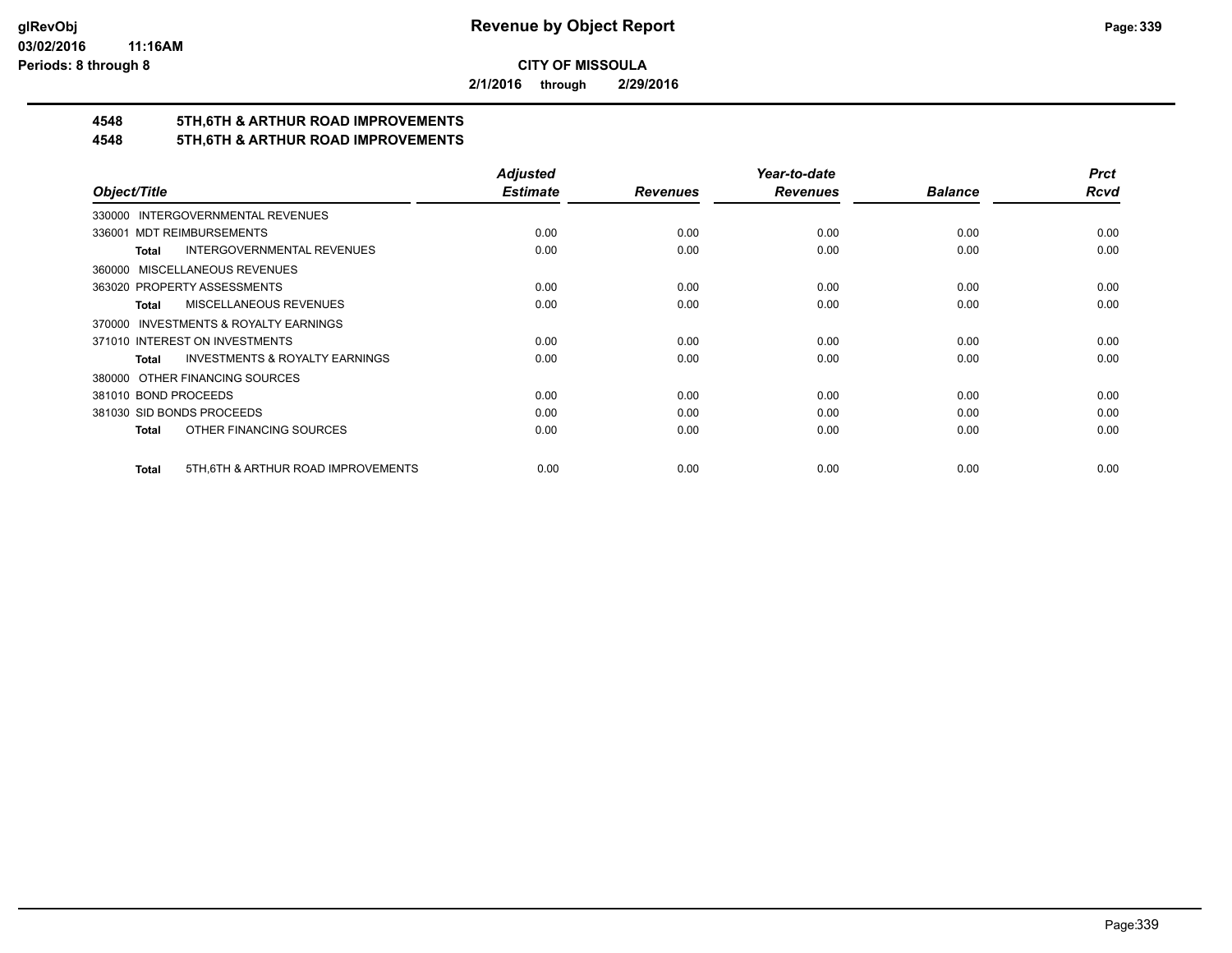**2/1/2016 through 2/29/2016**

#### **4548 5TH,6TH & ARTHUR ROAD IMPROVEMENTS**

|                                                    | <b>Adjusted</b><br><b>Estimate</b> |                 | Year-to-date    | <b>Balance</b> | <b>Prct</b><br>Rcvd |
|----------------------------------------------------|------------------------------------|-----------------|-----------------|----------------|---------------------|
| Object/Title                                       |                                    | <b>Revenues</b> | <b>Revenues</b> |                |                     |
| <b>INTERGOVERNMENTAL REVENUES</b><br>330000        |                                    |                 |                 |                |                     |
| 336001 MDT REIMBURSEMENTS                          | 0.00                               | 0.00            | 0.00            | 0.00           | 0.00                |
| INTERGOVERNMENTAL REVENUES<br>Total                | 0.00                               | 0.00            | 0.00            | 0.00           | 0.00                |
| 360000 MISCELLANEOUS REVENUES                      |                                    |                 |                 |                |                     |
| 363020 PROPERTY ASSESSMENTS                        | 0.00                               | 0.00            | 0.00            | 0.00           | 0.00                |
| <b>MISCELLANEOUS REVENUES</b><br>Total             | 0.00                               | 0.00            | 0.00            | 0.00           | 0.00                |
| 370000 INVESTMENTS & ROYALTY EARNINGS              |                                    |                 |                 |                |                     |
| 371010 INTEREST ON INVESTMENTS                     | 0.00                               | 0.00            | 0.00            | 0.00           | 0.00                |
| <b>INVESTMENTS &amp; ROYALTY EARNINGS</b><br>Total | 0.00                               | 0.00            | 0.00            | 0.00           | 0.00                |
| 380000 OTHER FINANCING SOURCES                     |                                    |                 |                 |                |                     |
| 381010 BOND PROCEEDS                               | 0.00                               | 0.00            | 0.00            | 0.00           | 0.00                |
| 381030 SID BONDS PROCEEDS                          | 0.00                               | 0.00            | 0.00            | 0.00           | 0.00                |
| OTHER FINANCING SOURCES<br><b>Total</b>            | 0.00                               | 0.00            | 0.00            | 0.00           | 0.00                |
|                                                    |                                    |                 |                 |                |                     |
| 5TH, 6TH & ARTHUR ROAD IMPROVEMENTS<br>Total       | 0.00                               | 0.00            | 0.00            | 0.00           | 0.00                |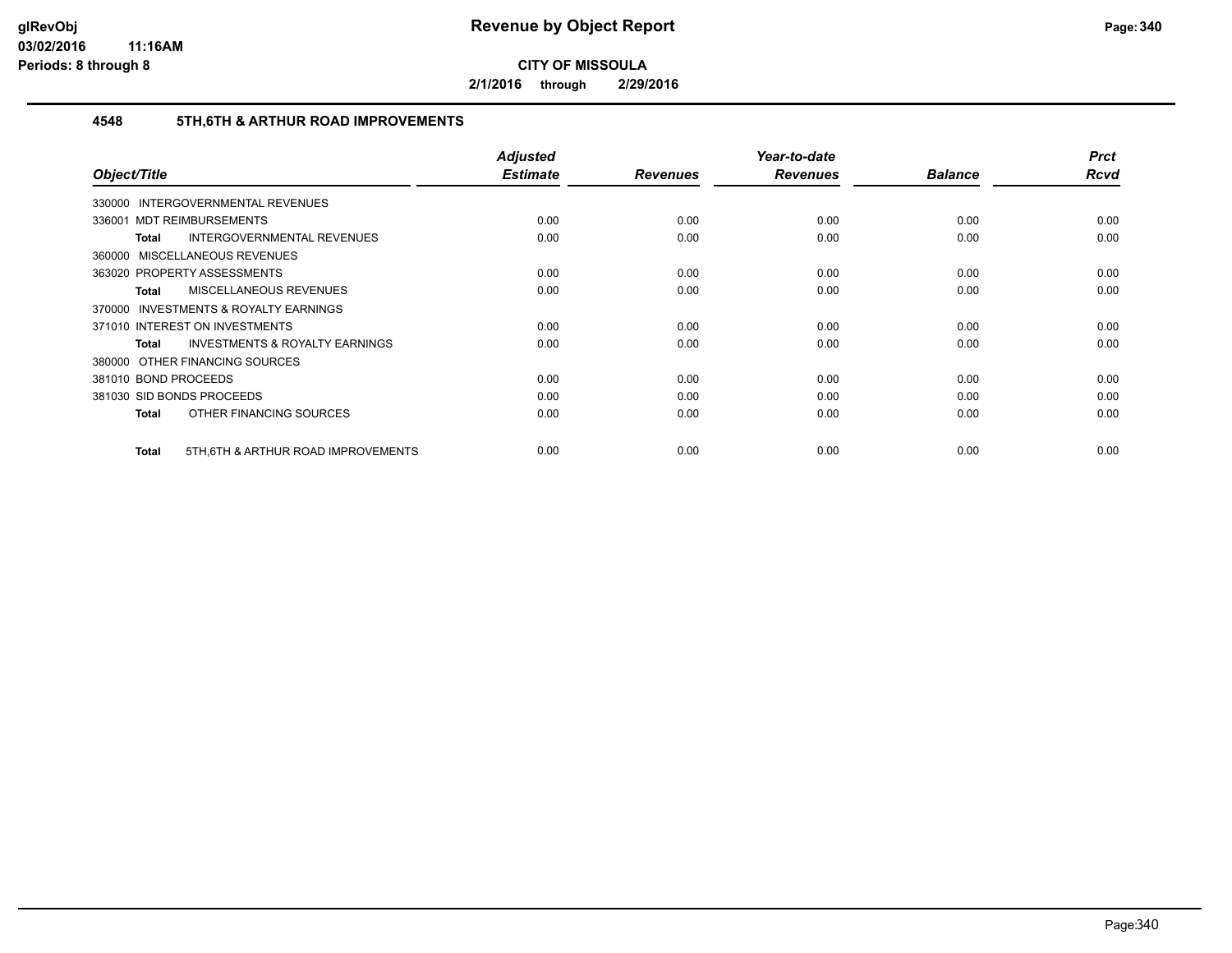**2/1/2016 through 2/29/2016**

# **4745 MALONEY/TWITE MILLER CR \$1.2M CONTRIB**

**4745 MALONEY/TWITE MILLER CR \$1.2M CONTRIB**

|                                                           | <b>Adjusted</b> |                 | Year-to-date    |                | <b>Prct</b> |
|-----------------------------------------------------------|-----------------|-----------------|-----------------|----------------|-------------|
| Object/Title                                              | <b>Estimate</b> | <b>Revenues</b> | <b>Revenues</b> | <b>Balance</b> | <b>Rcvd</b> |
| 310000 TAXES/ASSESSMENTS                                  |                 |                 |                 |                |             |
| 312001 PENALTIES & INTEREST                               | 0.00            | 0.00            | 0.00            | 0.00           | 0.00        |
| TAXES/ASSESSMENTS<br>Total                                | 0.00            | 0.00            | 0.00            | 0.00           | 0.00        |
| 360000 MISCELLANEOUS REVENUES                             |                 |                 |                 |                |             |
| 365000 DONATIONS                                          | 0.00            | 0.00            | 0.00            | 0.00           | 0.00        |
| MISCELLANEOUS REVENUES<br>Total                           | 0.00            | 0.00            | 0.00            | 0.00           | 0.00        |
| 370000 INVESTMENTS & ROYALTY EARNINGS                     |                 |                 |                 |                |             |
| 371010 INTEREST ON INVESTMENTS                            | 0.00            | 0.00            | 0.00            | 0.00           | 0.00        |
| 371020 GAIN/LOSS IN MARKET VALUE OF INVESTMENTS           | 0.00            | 0.00            | 0.00            | 0.00           | 0.00        |
| <b>INVESTMENTS &amp; ROYALTY EARNINGS</b><br><b>Total</b> | 0.00            | 0.00            | 0.00            | 0.00           | 0.00        |
| MALONEY/TWITE MILLER CR \$1.2M CONTRI<br><b>Total</b>     | 0.00            | 0.00            | 0.00            | 0.00           | 0.00        |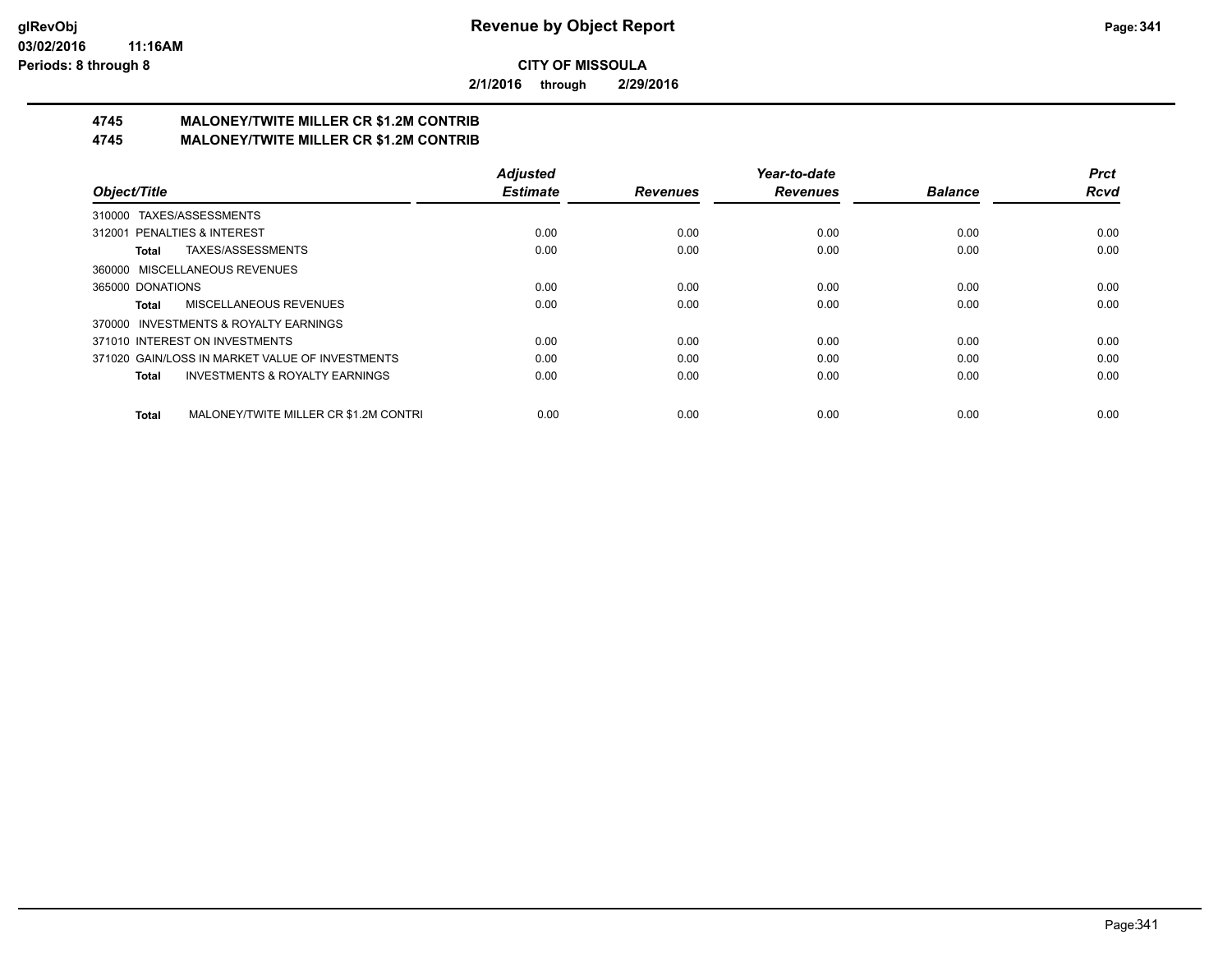**2/1/2016 through 2/29/2016**

## **4745 MALONEY/TWITE MILLER CR \$1.2M CONTRIB**

| Object/Title                                              | <b>Adjusted</b><br><b>Estimate</b> | <b>Revenues</b> | Year-to-date<br><b>Revenues</b> | <b>Balance</b> | <b>Prct</b><br><b>Rcvd</b> |
|-----------------------------------------------------------|------------------------------------|-----------------|---------------------------------|----------------|----------------------------|
| 310000 TAXES/ASSESSMENTS                                  |                                    |                 |                                 |                |                            |
| 312001 PENALTIES & INTEREST                               | 0.00                               | 0.00            | 0.00                            | 0.00           | 0.00                       |
| TAXES/ASSESSMENTS<br>Total                                | 0.00                               | 0.00            | 0.00                            | 0.00           | 0.00                       |
| 360000 MISCELLANEOUS REVENUES                             |                                    |                 |                                 |                |                            |
| 365000 DONATIONS                                          | 0.00                               | 0.00            | 0.00                            | 0.00           | 0.00                       |
| MISCELLANEOUS REVENUES<br>Total                           | 0.00                               | 0.00            | 0.00                            | 0.00           | 0.00                       |
| 370000 INVESTMENTS & ROYALTY EARNINGS                     |                                    |                 |                                 |                |                            |
| 371010 INTEREST ON INVESTMENTS                            | 0.00                               | 0.00            | 0.00                            | 0.00           | 0.00                       |
| 371020 GAIN/LOSS IN MARKET VALUE OF INVESTMENT            | 0.00                               | 0.00            | 0.00                            | 0.00           | 0.00                       |
| <b>INVESTMENTS &amp; ROYALTY EARNINGS</b><br><b>Total</b> | 0.00                               | 0.00            | 0.00                            | 0.00           | 0.00                       |
| MALONEY/TWITE MILLER CR \$1.2M CONTR<br>Total             | 0.00                               | 0.00            | 0.00                            | 0.00           | 0.00                       |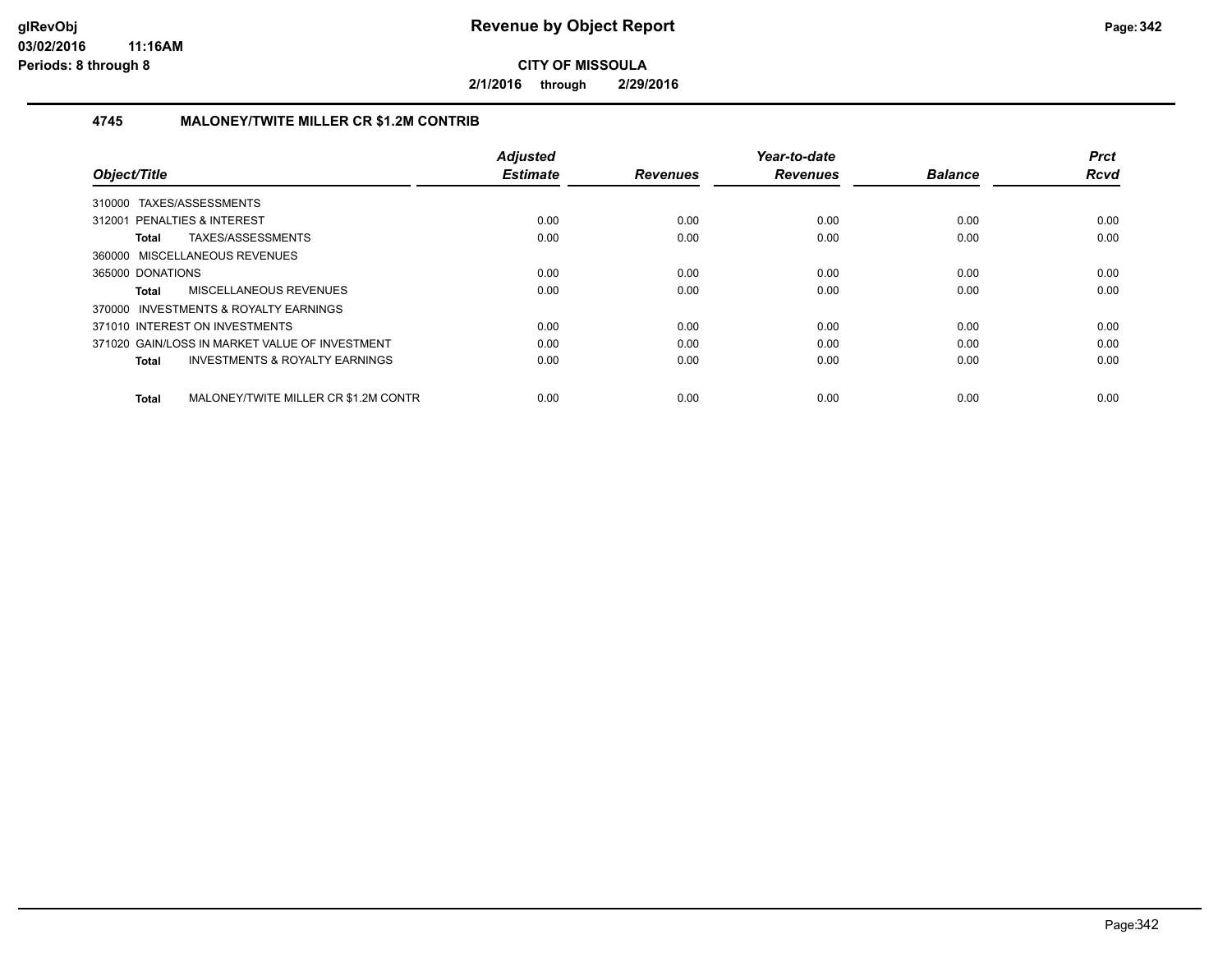**2/1/2016 through 2/29/2016**

## **4941 HILLVIEW WAY CONSTRUCTION**

#### **4941 HILLVIEW WAY CONSTRUCTION**

|              |                                           | <b>Adjusted</b> |                 |                 | <b>Prct</b>    |             |
|--------------|-------------------------------------------|-----------------|-----------------|-----------------|----------------|-------------|
| Object/Title |                                           | <b>Estimate</b> | <b>Revenues</b> | <b>Revenues</b> | <b>Balance</b> | <b>Rcvd</b> |
|              | 370000 INVESTMENTS & ROYALTY EARNINGS     |                 |                 |                 |                |             |
|              | 371010 INTEREST ON INVESTMENTS            | 0.00            | 0.00            | 0.00            | 0.00           | 0.00        |
| Total        | <b>INVESTMENTS &amp; ROYALTY EARNINGS</b> | 0.00            | 0.00            | 0.00            | 0.00           | 0.00        |
| Total        | HILLVIEW WAY CONSTRUCTION                 | 0.00            | 0.00            | 0.00            | 0.00           | 0.00        |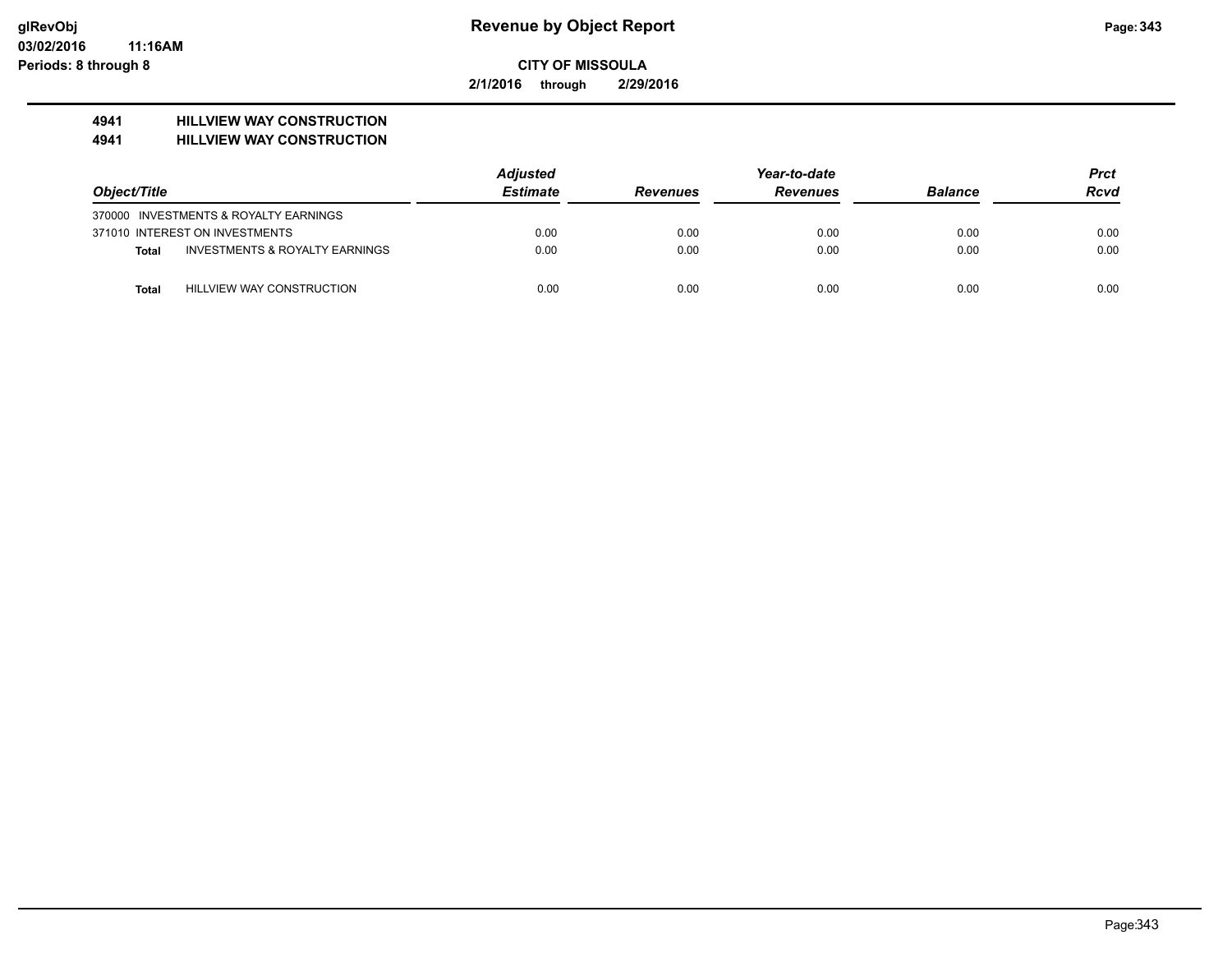**2/1/2016 through 2/29/2016**

## **4941 HILLVIEW WAY CONSTRUCTION**

| Object/Title |                                       | Adjusted<br><b>Estimate</b> | <b>Revenues</b> | Year-to-date<br><b>Revenues</b> | <b>Balance</b> | <b>Prct</b><br><b>Rcvd</b> |
|--------------|---------------------------------------|-----------------------------|-----------------|---------------------------------|----------------|----------------------------|
|              | 370000 INVESTMENTS & ROYALTY EARNINGS |                             |                 |                                 |                |                            |
|              | 371010 INTEREST ON INVESTMENTS        | 0.00                        | 0.00            | 0.00                            | 0.00           | 0.00                       |
| <b>Total</b> | INVESTMENTS & ROYALTY EARNINGS        | 0.00                        | 0.00            | 0.00                            | 0.00           | 0.00                       |
| Total        | <b>HILLVIEW WAY CONSTRUCTION</b>      | 0.00                        | 0.00            | 0.00                            | 0.00           | 0.00                       |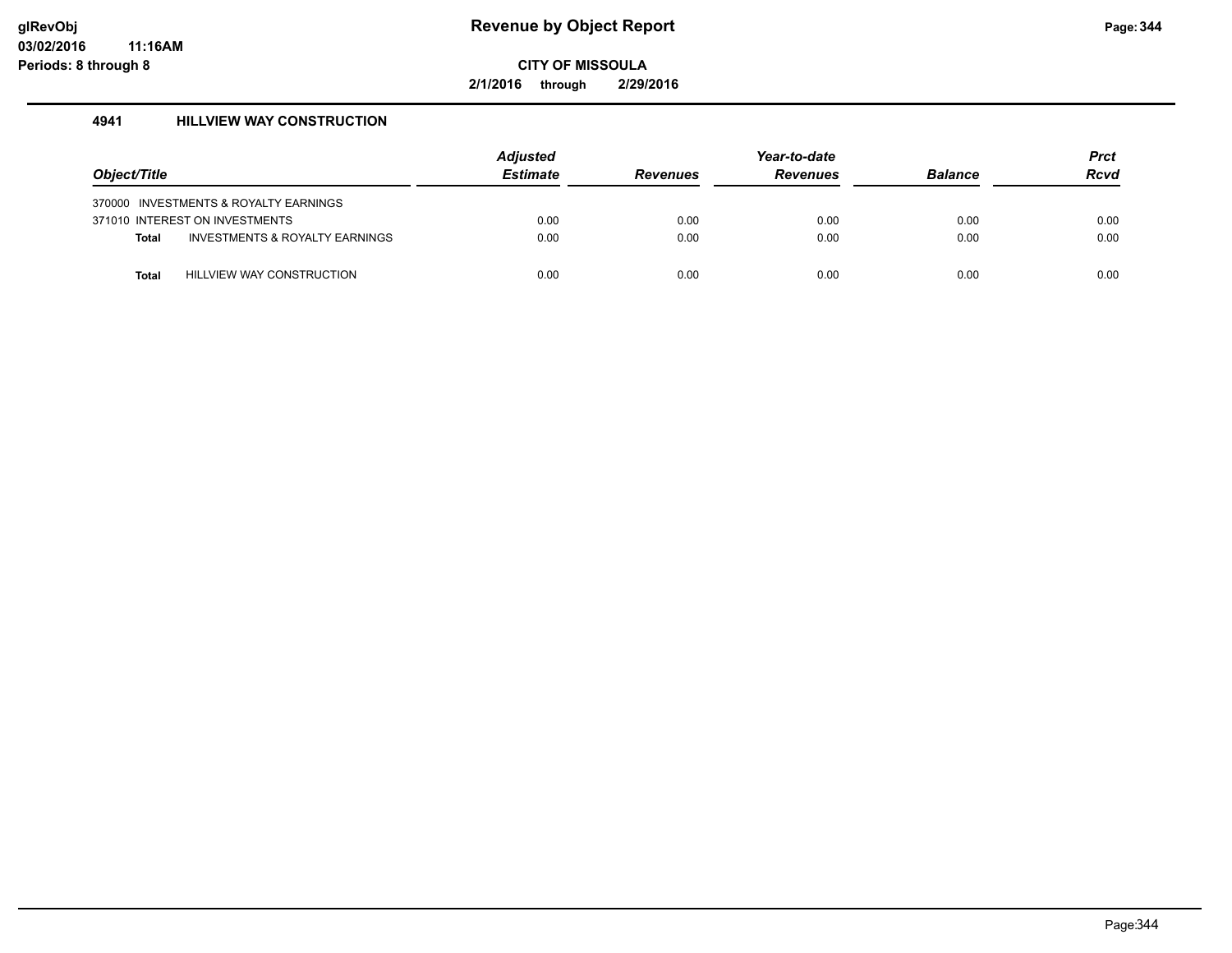**2/1/2016 through 2/29/2016**

## **4944 RATTLESNAKE SEWER COLLECTION (544)**

## **4944 RATTLESNAKE SEWER COLLECTION (544)**

|                                                     | <b>Adjusted</b> |                 | Year-to-date    |                | <b>Prct</b> |
|-----------------------------------------------------|-----------------|-----------------|-----------------|----------------|-------------|
| Object/Title                                        | <b>Estimate</b> | <b>Revenues</b> | <b>Revenues</b> | <b>Balance</b> | <b>Rcvd</b> |
| 330000 INTERGOVERNMENTAL REVENUES                   |                 |                 |                 |                |             |
| 331090 EPA GRANT                                    | 0.00            | 0.00            | 0.00            | 0.00           | 0.00        |
| 334120 TSEP GRANT                                   | 0.00            | 0.00            | 0.00            | 0.00           | 0.00        |
| 334121 DNRC GRANT                                   | 0.00            | 0.00            | 0.00            | 0.00           | 0.00        |
| 334990 ARRA FUNDING                                 | 0.00            | 0.00            | 0.00            | 0.00           | 0.00        |
| 334992 ARRA LOAN                                    | 0.00            | 0.00            | 0.00            | 0.00           | 0.00        |
| INTERGOVERNMENTAL REVENUES<br>Total                 | 0.00            | 0.00            | 0.00            | 0.00           | 0.00        |
| <b>INVESTMENTS &amp; ROYALTY EARNINGS</b><br>370000 |                 |                 |                 |                |             |
| 371010 INTEREST ON INVESTMENTS                      | 0.00            | 0.00            | 0.00            | 0.00           | 0.00        |
| <b>INVESTMENTS &amp; ROYALTY EARNINGS</b><br>Total  | 0.00            | 0.00            | 0.00            | 0.00           | 0.00        |
| 380000 OTHER FINANCING SOURCES                      |                 |                 |                 |                |             |
| 381010 BOND PROCEEDS                                | 0.00            | 0.00            | 0.00            | 0.00           | 0.00        |
| 381020 REVENUE BONDS                                | 0.00            | 0.00            | 0.00            | 0.00           | 0.00        |
| 381030 SID BONDS PROCEEDS                           | 0.00            | 0.00            | 0.00            | 0.00           | 0.00        |
| OTHER FINANCING SOURCES<br>Total                    | 0.00            | 0.00            | 0.00            | 0.00           | 0.00        |
| RATTLESNAKE SEWER COLLECTION (544)<br>Total         | 0.00            | 0.00            | 0.00            | 0.00           | 0.00        |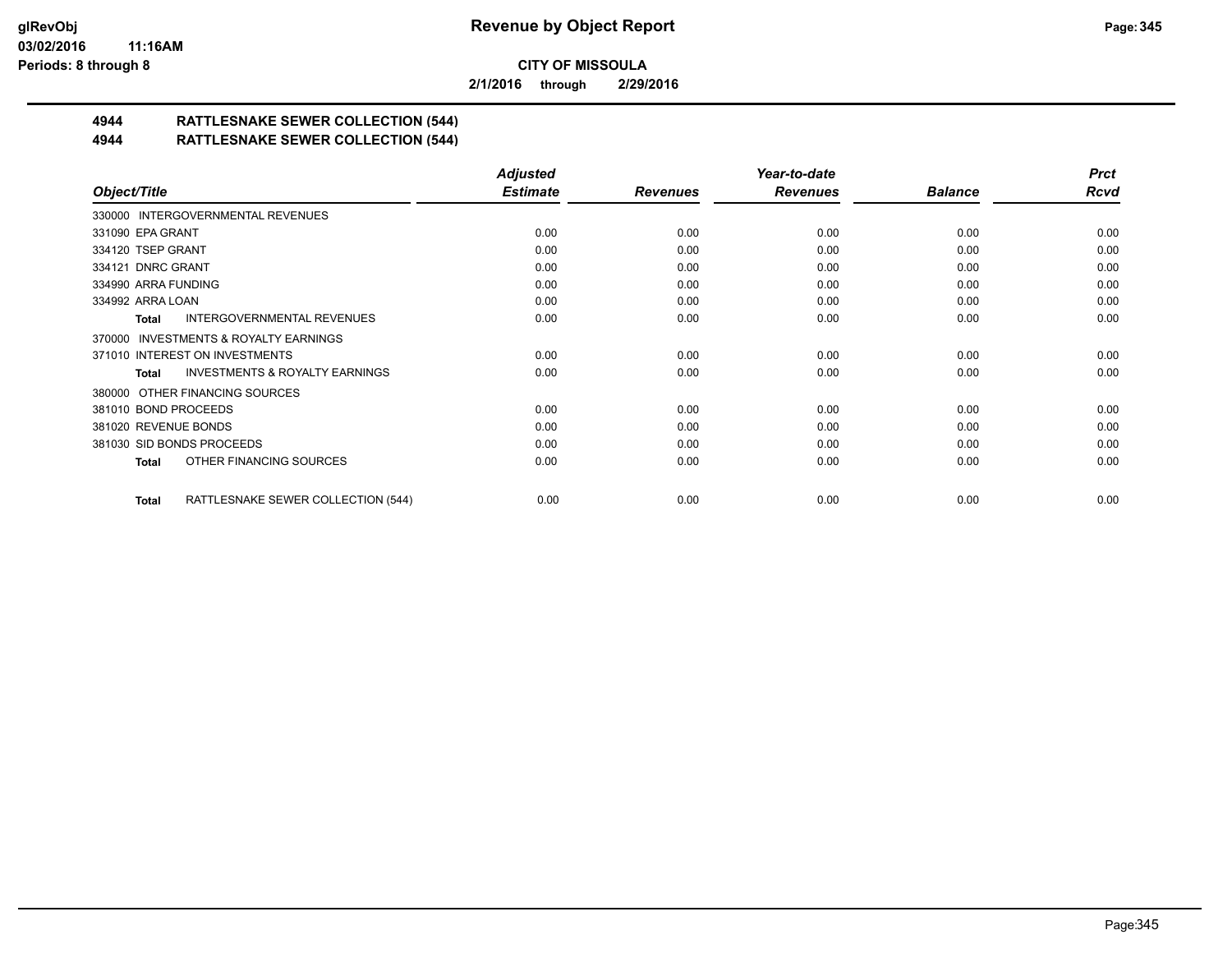**2/1/2016 through 2/29/2016**

## **4944 RATTLESNAKE SEWER COLLECTION (544)**

|                                                     | <b>Adjusted</b> |                 | Year-to-date    |                | <b>Prct</b> |
|-----------------------------------------------------|-----------------|-----------------|-----------------|----------------|-------------|
| Object/Title                                        | <b>Estimate</b> | <b>Revenues</b> | <b>Revenues</b> | <b>Balance</b> | <b>Rcvd</b> |
| 330000 INTERGOVERNMENTAL REVENUES                   |                 |                 |                 |                |             |
| 331090 EPA GRANT                                    | 0.00            | 0.00            | 0.00            | 0.00           | 0.00        |
| 334120 TSEP GRANT                                   | 0.00            | 0.00            | 0.00            | 0.00           | 0.00        |
| 334121 DNRC GRANT                                   | 0.00            | 0.00            | 0.00            | 0.00           | 0.00        |
| 334990 ARRA FUNDING                                 | 0.00            | 0.00            | 0.00            | 0.00           | 0.00        |
| 334992 ARRA LOAN                                    | 0.00            | 0.00            | 0.00            | 0.00           | 0.00        |
| <b>INTERGOVERNMENTAL REVENUES</b><br><b>Total</b>   | 0.00            | 0.00            | 0.00            | 0.00           | 0.00        |
| <b>INVESTMENTS &amp; ROYALTY EARNINGS</b><br>370000 |                 |                 |                 |                |             |
| 371010 INTEREST ON INVESTMENTS                      | 0.00            | 0.00            | 0.00            | 0.00           | 0.00        |
| <b>INVESTMENTS &amp; ROYALTY EARNINGS</b><br>Total  | 0.00            | 0.00            | 0.00            | 0.00           | 0.00        |
| 380000 OTHER FINANCING SOURCES                      |                 |                 |                 |                |             |
| 381010 BOND PROCEEDS                                | 0.00            | 0.00            | 0.00            | 0.00           | 0.00        |
| 381020 REVENUE BONDS                                | 0.00            | 0.00            | 0.00            | 0.00           | 0.00        |
| 381030 SID BONDS PROCEEDS                           | 0.00            | 0.00            | 0.00            | 0.00           | 0.00        |
| OTHER FINANCING SOURCES<br><b>Total</b>             | 0.00            | 0.00            | 0.00            | 0.00           | 0.00        |
| RATTLESNAKE SEWER COLLECTION (544)<br><b>Total</b>  | 0.00            | 0.00            | 0.00            | 0.00           | 0.00        |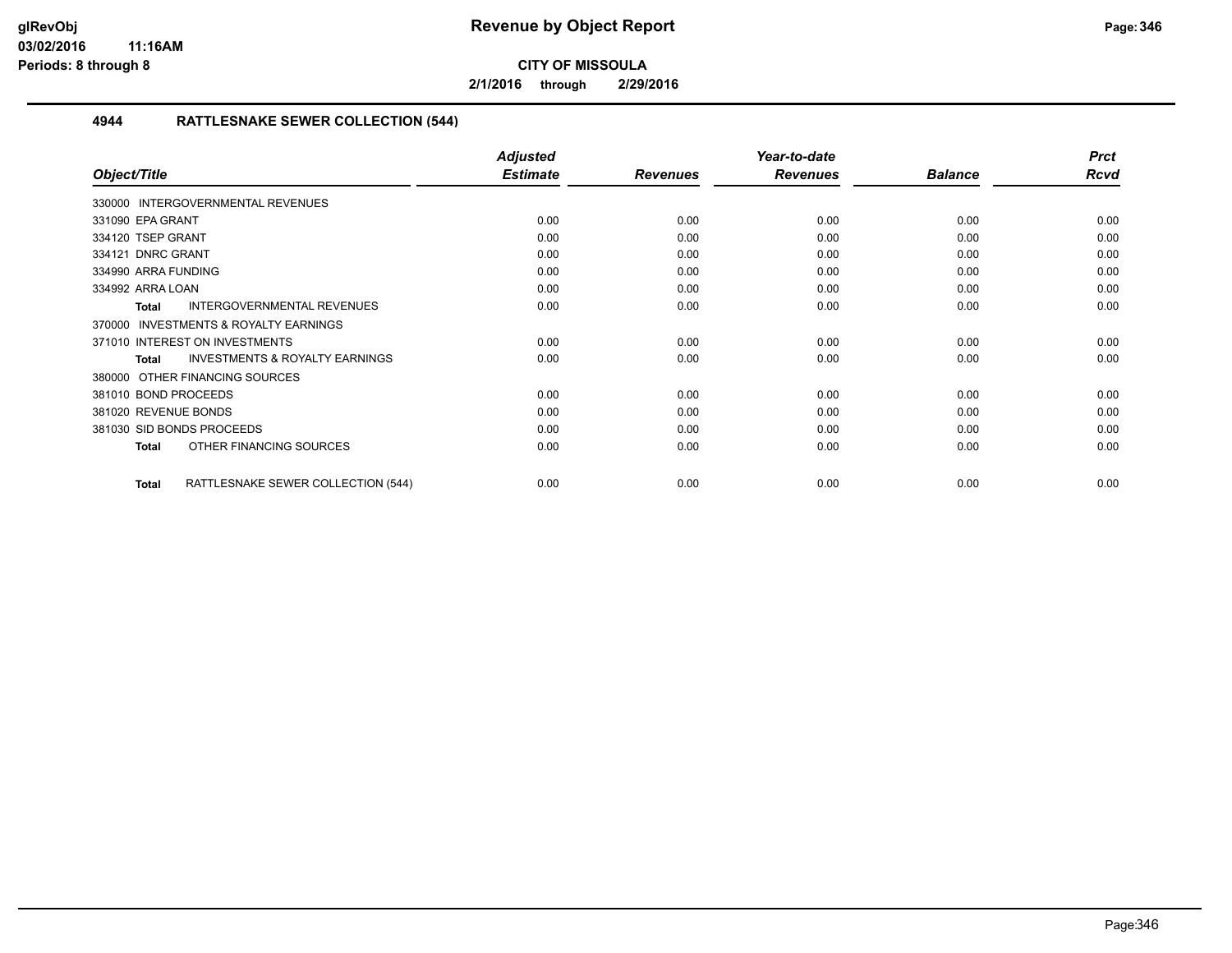**2/1/2016 through 2/29/2016**

## **4945 PHILLIPS ST TRAFFIC CALMING**

**4945 PHILLIPS ST TRAFFIC CALMING**

|                                             | <b>Adjusted</b> |                 | Year-to-date    |                | <b>Prct</b> |
|---------------------------------------------|-----------------|-----------------|-----------------|----------------|-------------|
| Object/Title                                | <b>Estimate</b> | <b>Revenues</b> | <b>Revenues</b> | <b>Balance</b> | <b>Rcvd</b> |
| 370000 INVESTMENTS & ROYALTY EARNINGS       |                 |                 |                 |                |             |
| 371010 INTEREST ON INVESTMENTS              | 0.00            | 0.00            | 0.00            | 0.00           | 0.00        |
| INVESTMENTS & ROYALTY EARNINGS<br>Total     | 0.00            | 0.00            | 0.00            | 0.00           | 0.00        |
| 380000 OTHER FINANCING SOURCES              |                 |                 |                 |                |             |
| 381030 SID BONDS PROCEEDS                   | 0.00            | 0.00            | 0.00            | 0.00           | 0.00        |
| 383000 OPERATING TRANSFERS                  | 0.00            | 0.00            | 0.00            | 0.00           | 0.00        |
| OTHER FINANCING SOURCES<br>Total            | 0.00            | 0.00            | 0.00            | 0.00           | 0.00        |
| <b>Total</b><br>PHILLIPS ST TRAFFIC CALMING | 0.00            | 0.00            | 0.00            | 0.00           | 0.00        |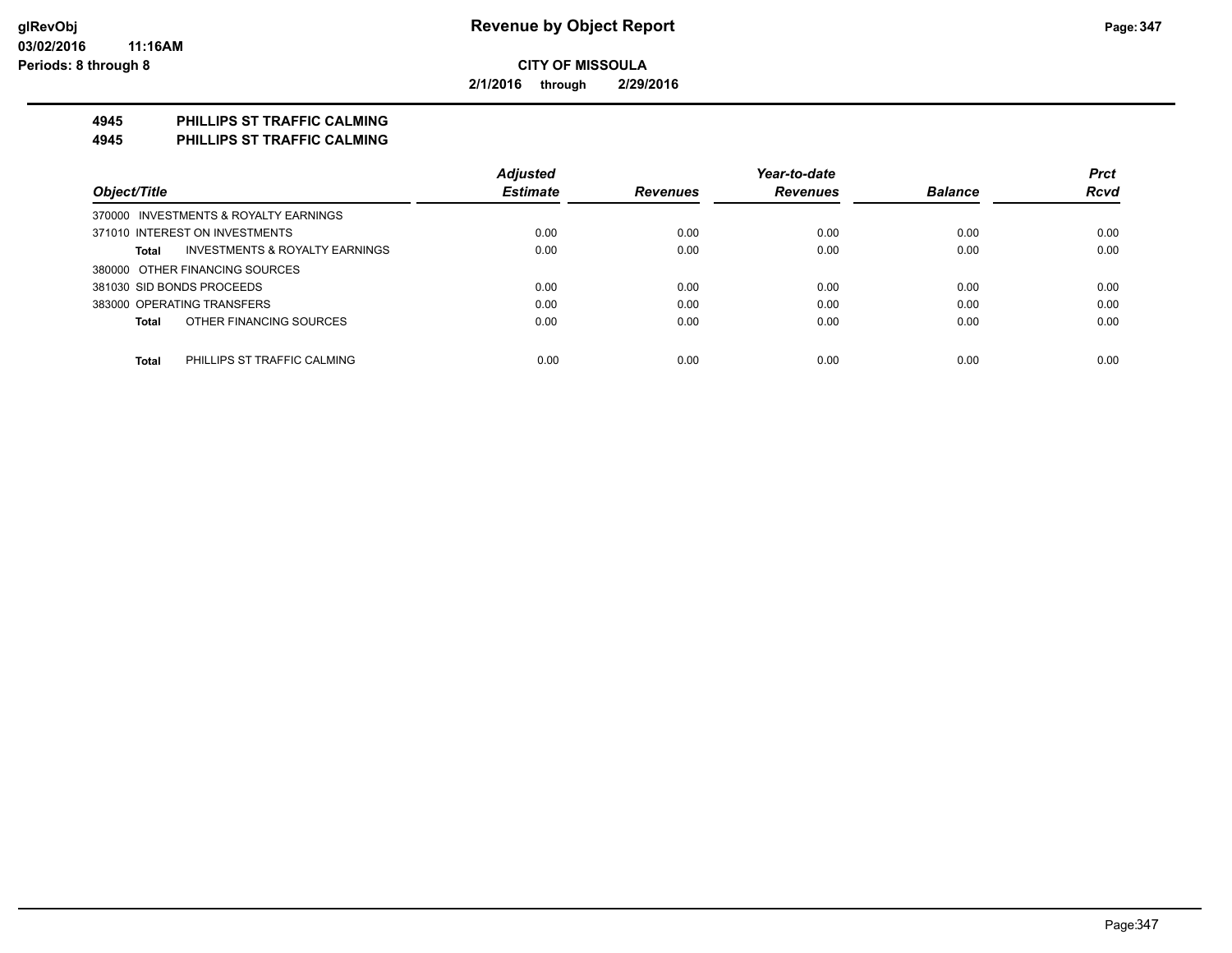**2/1/2016 through 2/29/2016**

## **4945 PHILLIPS ST TRAFFIC CALMING**

|                                                | <b>Adjusted</b> |                 | Year-to-date    |                | <b>Prct</b> |
|------------------------------------------------|-----------------|-----------------|-----------------|----------------|-------------|
| Object/Title                                   | <b>Estimate</b> | <b>Revenues</b> | <b>Revenues</b> | <b>Balance</b> | <b>Rcvd</b> |
| 370000 INVESTMENTS & ROYALTY EARNINGS          |                 |                 |                 |                |             |
| 371010 INTEREST ON INVESTMENTS                 | 0.00            | 0.00            | 0.00            | 0.00           | 0.00        |
| INVESTMENTS & ROYALTY EARNINGS<br><b>Total</b> | 0.00            | 0.00            | 0.00            | 0.00           | 0.00        |
| 380000 OTHER FINANCING SOURCES                 |                 |                 |                 |                |             |
| 381030 SID BONDS PROCEEDS                      | 0.00            | 0.00            | 0.00            | 0.00           | 0.00        |
| 383000 OPERATING TRANSFERS                     | 0.00            | 0.00            | 0.00            | 0.00           | 0.00        |
| OTHER FINANCING SOURCES<br><b>Total</b>        | 0.00            | 0.00            | 0.00            | 0.00           | 0.00        |
|                                                |                 |                 |                 |                |             |
| <b>Total</b><br>PHILLIPS ST TRAFFIC CALMING    | 0.00            | 0.00            | 0.00            | 0.00           | 0.00        |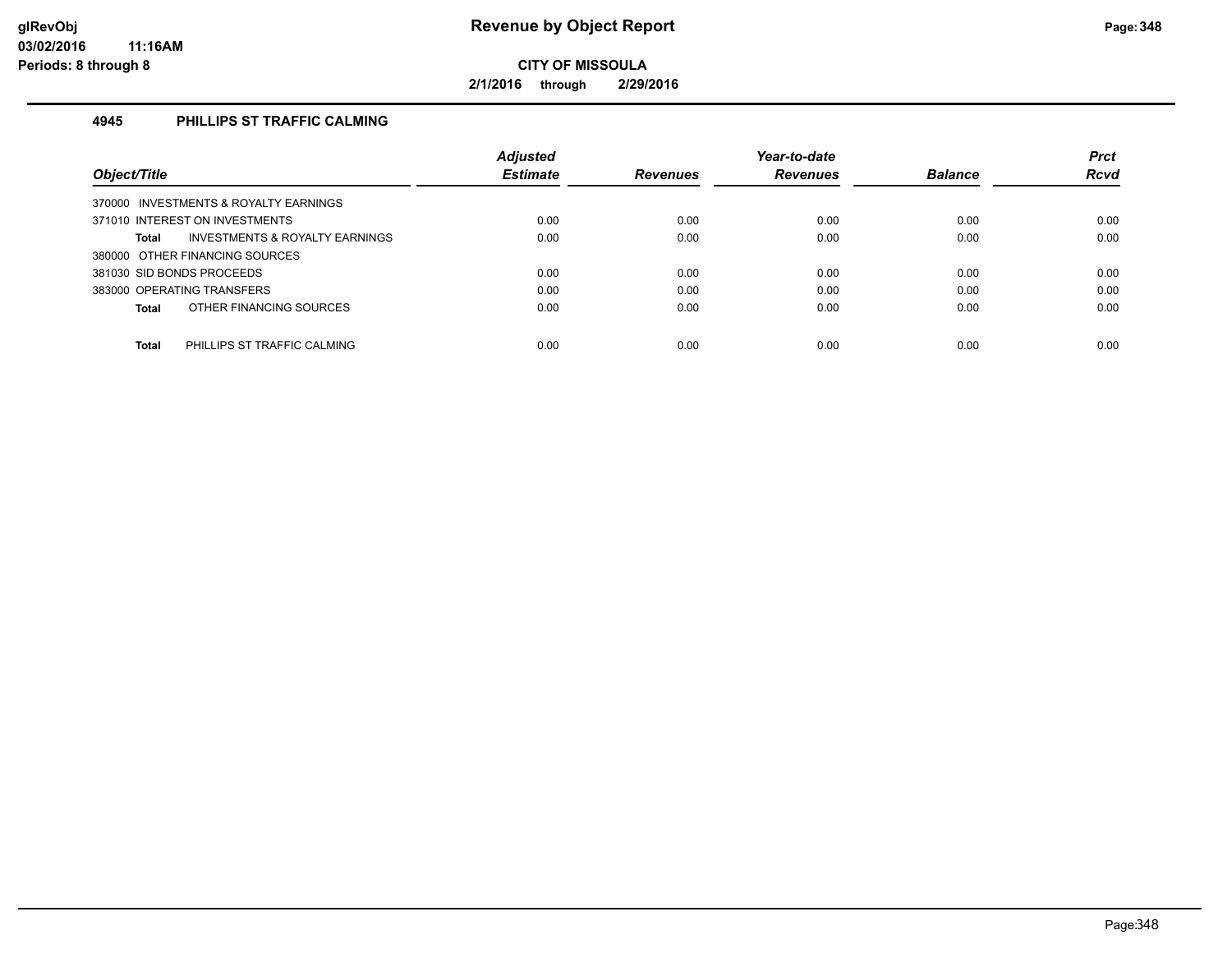**2/1/2016 through 2/29/2016**

# **4946 PATTEE CREEK DR. TRAFFIC CALMING**

**4946 PATTEE CREEK DR. TRAFFIC CALMING**

|                                                    | <b>Adjusted</b> |                 | Year-to-date    |                | <b>Prct</b> |
|----------------------------------------------------|-----------------|-----------------|-----------------|----------------|-------------|
| Object/Title                                       | <b>Estimate</b> | <b>Revenues</b> | <b>Revenues</b> | <b>Balance</b> | <b>Rcvd</b> |
| 370000 INVESTMENTS & ROYALTY EARNINGS              |                 |                 |                 |                |             |
| 371010 INTEREST ON INVESTMENTS                     | 0.00            | 0.00            | 0.00            | 0.00           | 0.00        |
| <b>INVESTMENTS &amp; ROYALTY EARNINGS</b><br>Total | 0.00            | 0.00            | 0.00            | 0.00           | 0.00        |
| 380000 OTHER FINANCING SOURCES                     |                 |                 |                 |                |             |
| 381030 SID BONDS PROCEEDS                          | 0.00            | 0.00            | 0.00            | 0.00           | 0.00        |
| 383000 OPERATING TRANSFERS                         | 0.00            | 0.00            | 0.00            | 0.00           | 0.00        |
| OTHER FINANCING SOURCES<br>Total                   | 0.00            | 0.00            | 0.00            | 0.00           | 0.00        |
|                                                    |                 |                 |                 |                |             |
| PATTEE CREEK DR. TRAFFIC CALMING<br><b>Total</b>   | 0.00            | 0.00            | 0.00            | 0.00           | 0.00        |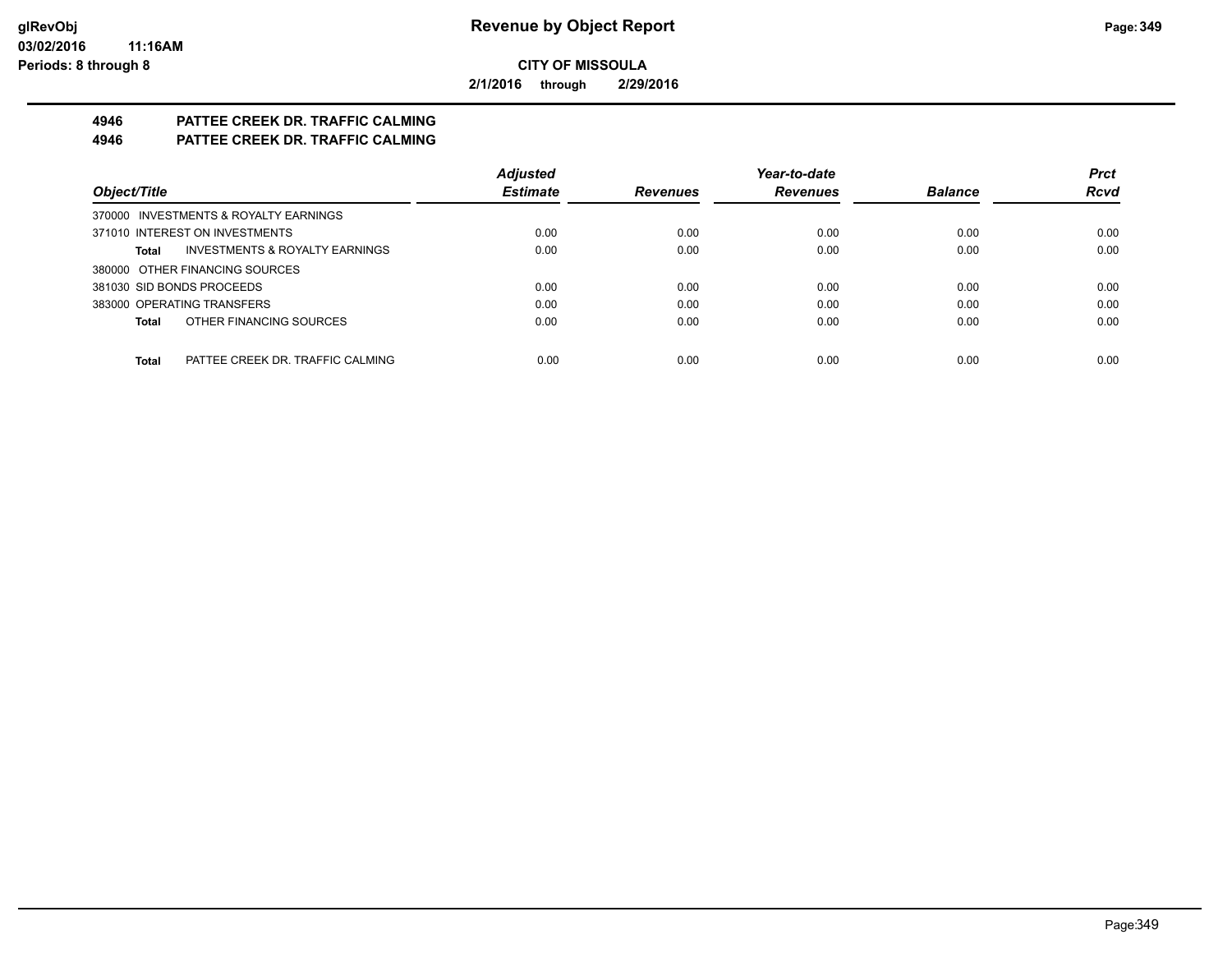**2/1/2016 through 2/29/2016**

## **4946 PATTEE CREEK DR. TRAFFIC CALMING**

| Object/Title                                     | <b>Adjusted</b><br><b>Estimate</b> | <b>Revenues</b> | Year-to-date<br><b>Revenues</b> | <b>Balance</b> | <b>Prct</b><br><b>Rcvd</b> |
|--------------------------------------------------|------------------------------------|-----------------|---------------------------------|----------------|----------------------------|
|                                                  |                                    |                 |                                 |                |                            |
| 370000 INVESTMENTS & ROYALTY EARNINGS            |                                    |                 |                                 |                |                            |
| 371010 INTEREST ON INVESTMENTS                   | 0.00                               | 0.00            | 0.00                            | 0.00           | 0.00                       |
| INVESTMENTS & ROYALTY EARNINGS<br><b>Total</b>   | 0.00                               | 0.00            | 0.00                            | 0.00           | 0.00                       |
| 380000 OTHER FINANCING SOURCES                   |                                    |                 |                                 |                |                            |
| 381030 SID BONDS PROCEEDS                        | 0.00                               | 0.00            | 0.00                            | 0.00           | 0.00                       |
| 383000 OPERATING TRANSFERS                       | 0.00                               | 0.00            | 0.00                            | 0.00           | 0.00                       |
| OTHER FINANCING SOURCES<br><b>Total</b>          | 0.00                               | 0.00            | 0.00                            | 0.00           | 0.00                       |
|                                                  |                                    |                 |                                 |                |                            |
| <b>Total</b><br>PATTEE CREEK DR. TRAFFIC CALMING | 0.00                               | 0.00            | 0.00                            | 0.00           | 0.00                       |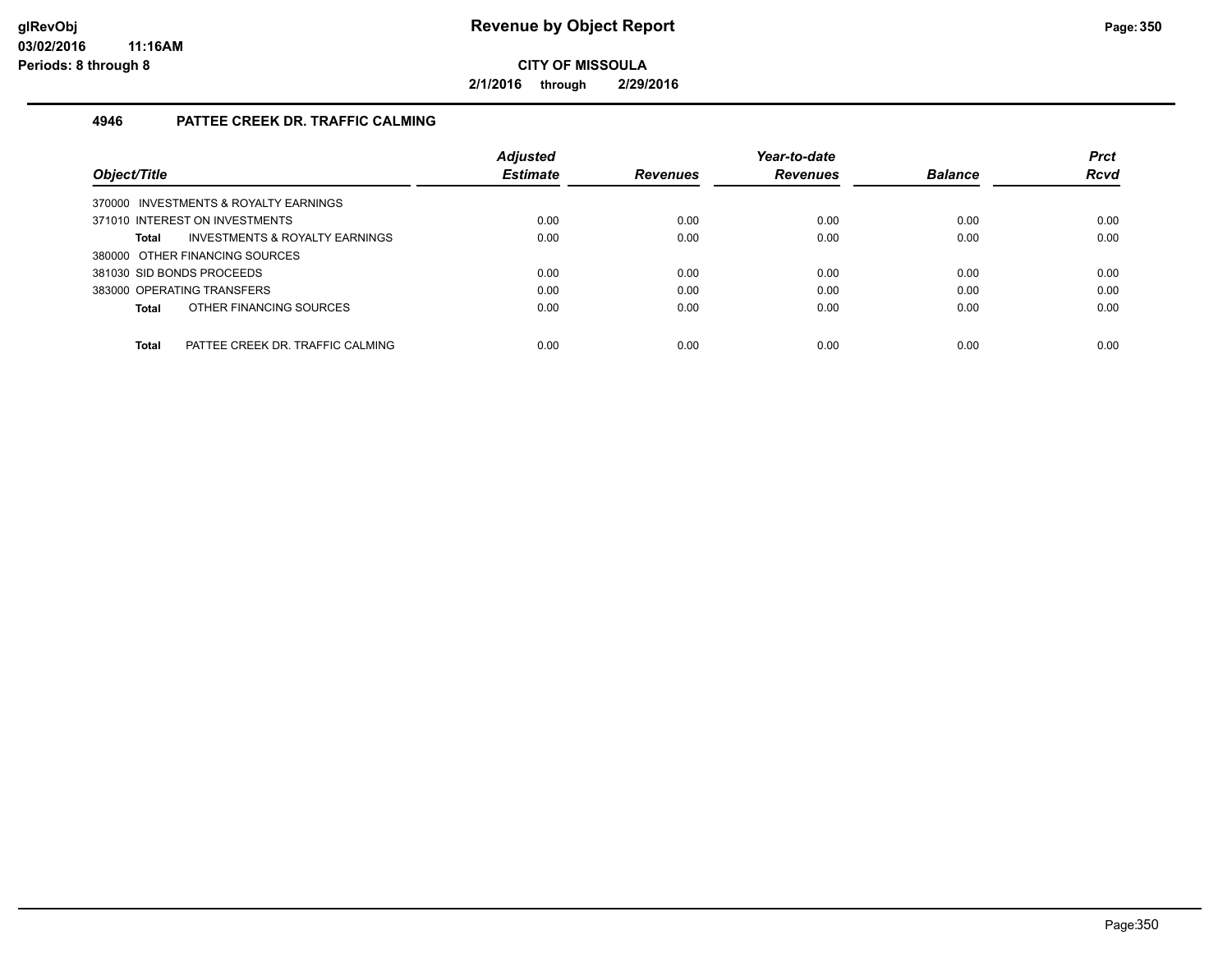**2/1/2016 through 2/29/2016**

## **4948 STORMWATER OUTFALL RETROFITS**

#### **4948 STORMWATER OUTFALL RETROFITS**

|                   |                                     | <b>Adjusted</b> |                 | Year-to-date    |                | <b>Prct</b> |
|-------------------|-------------------------------------|-----------------|-----------------|-----------------|----------------|-------------|
| Object/Title      |                                     | <b>Estimate</b> | <b>Revenues</b> | <b>Revenues</b> | <b>Balance</b> | <b>Rcvd</b> |
|                   | 330000 INTERGOVERNMENTAL REVENUES   |                 |                 |                 |                |             |
| 334121 DNRC GRANT |                                     | 0.00            | 0.00            | 0.00            | 0.00           | 0.00        |
|                   | 337003 HEALTH DEPT-STORM WATER MGMT | 0.00            | 0.00            | 0.00            | 0.00           | 0.00        |
| Total             | INTERGOVERNMENTAL REVENUES          | 0.00            | 0.00            | 0.00            | 0.00           | 0.00        |
|                   |                                     |                 |                 |                 |                |             |
| <b>Total</b>      | STORMWATER OUTFALL RETROFITS        | 0.00            | 0.00            | 0.00            | 0.00           | 0.00        |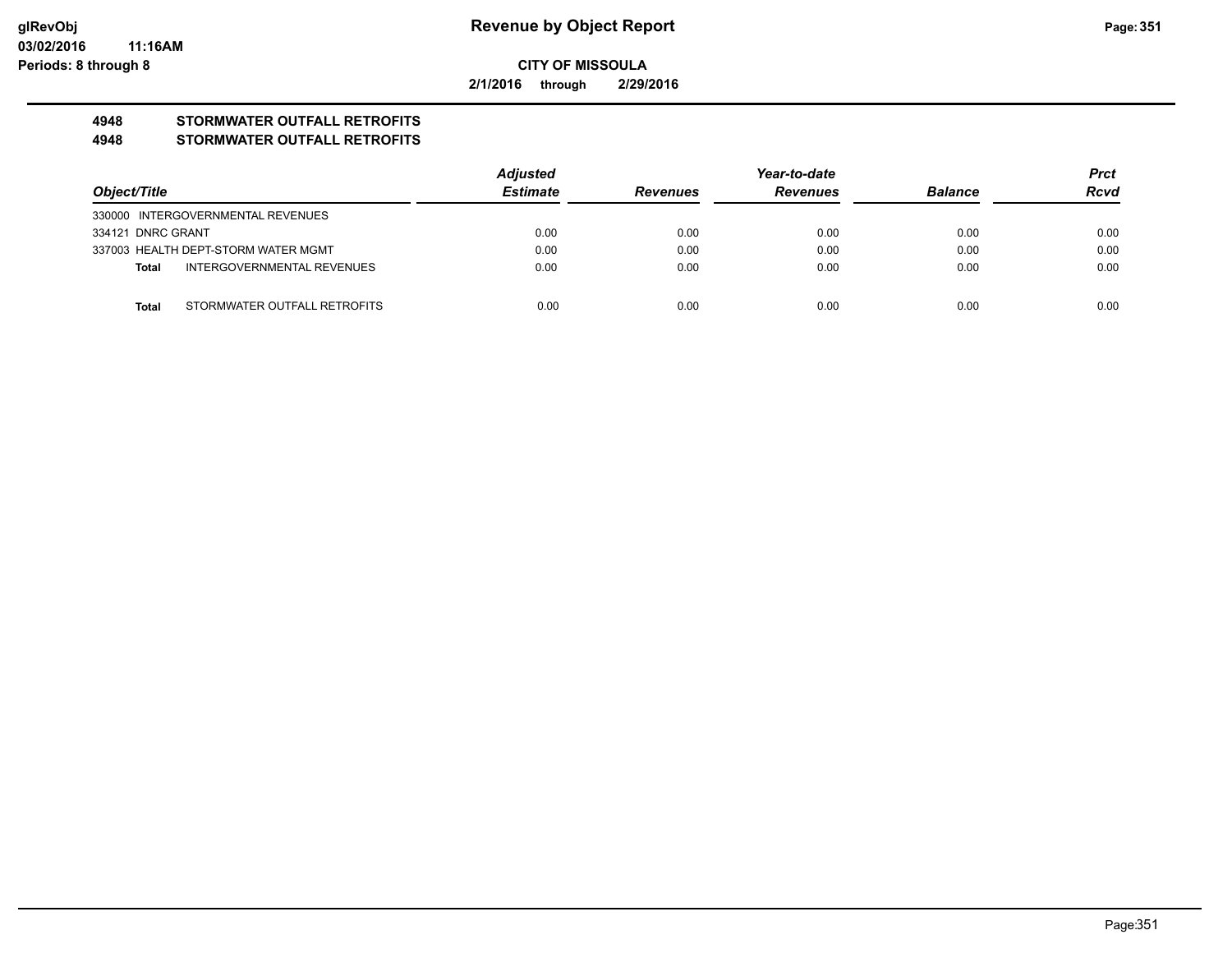**2/1/2016 through 2/29/2016**

## **4948 STORMWATER OUTFALL RETROFITS**

| Object/Title                               | <b>Adjusted</b><br><b>Estimate</b> | <b>Revenues</b> | Year-to-date<br><b>Revenues</b> | <b>Balance</b> | <b>Prct</b><br><b>Rcvd</b> |
|--------------------------------------------|------------------------------------|-----------------|---------------------------------|----------------|----------------------------|
| 330000 INTERGOVERNMENTAL REVENUES          |                                    |                 |                                 |                |                            |
| 334121 DNRC GRANT                          | 0.00                               | 0.00            | 0.00                            | 0.00           | 0.00                       |
| 337003 HEALTH DEPT-STORM WATER MGMT        | 0.00                               | 0.00            | 0.00                            | 0.00           | 0.00                       |
| INTERGOVERNMENTAL REVENUES<br><b>Total</b> | 0.00                               | 0.00            | 0.00                            | 0.00           | 0.00                       |
|                                            |                                    |                 |                                 |                |                            |
| STORMWATER OUTFALL RETROFITS<br>Total      | 0.00                               | 0.00            | 0.00                            | 0.00           | 0.00                       |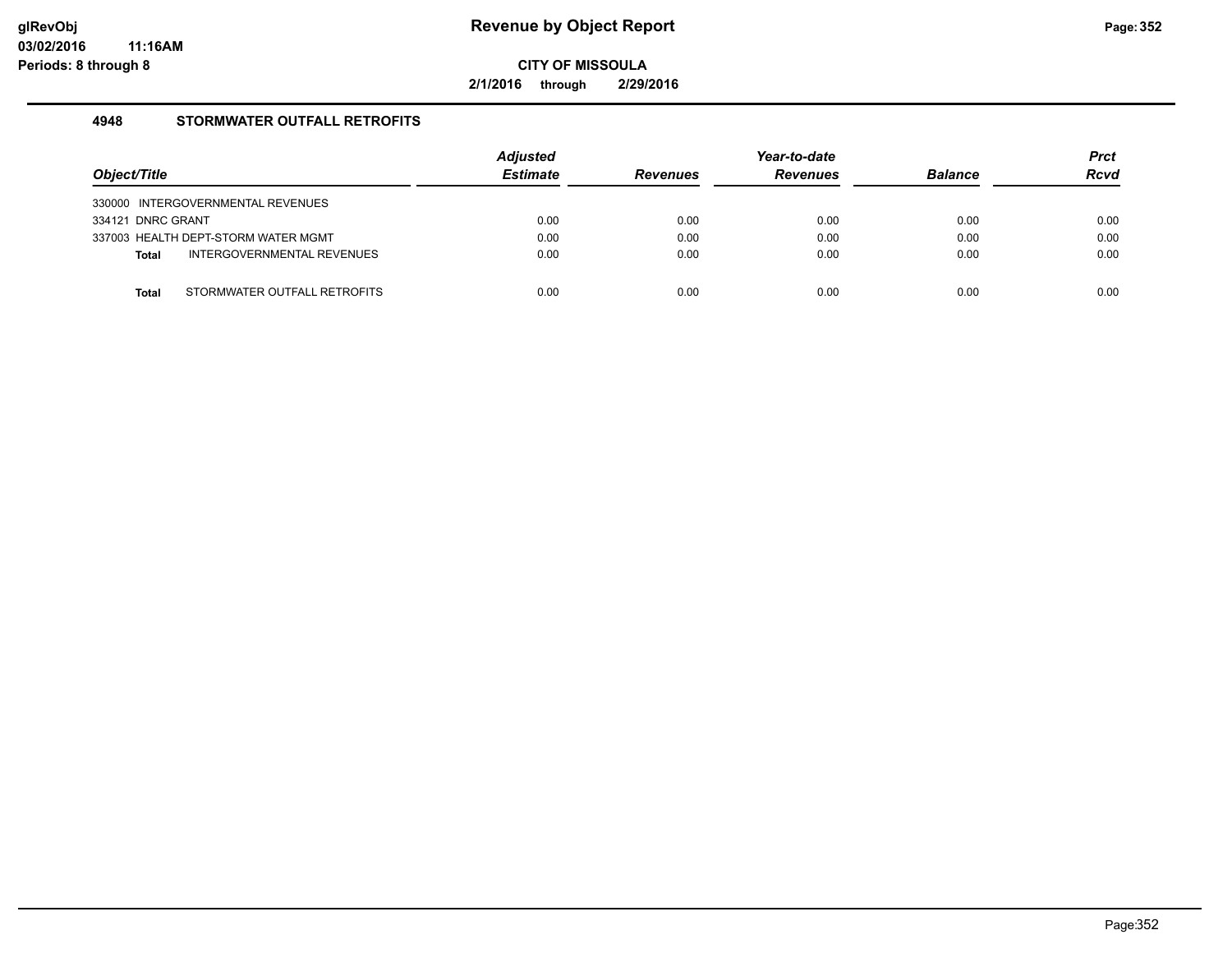*Prct Rcvd*

**CITY OF MISSOULA**

**2/1/2016 through 2/29/2016**

**4949 WAYFINDING PROJECT 4949 WAYFINDING PROJECT**

|                                         | <b>Adjusted</b> |                 | Year-to-date    |                | <b>Prct</b> |
|-----------------------------------------|-----------------|-----------------|-----------------|----------------|-------------|
| Object/Title                            | <b>Estimate</b> | <b>Revenues</b> | <b>Revenues</b> | <b>Balance</b> | Rcva        |
| 360000 MISCELLANEOUS REVENUES           |                 |                 |                 |                |             |
| 365000 DONATIONS                        | 0.00            | 0.00            | 104.534.77      | $-104.534.77$  | 0.00        |
| MISCELLANEOUS REVENUES<br><b>Total</b>  | 0.00            | 0.00            | 104.534.77      | $-104,534.77$  | 0.00        |
| 380000 OTHER FINANCING SOURCES          |                 |                 |                 |                |             |
| 383042 TRANSFERS FROM OTHER FUNDS       | 0.00            | 0.00            | 0.00            | 0.00           | 0.00        |
| OTHER FINANCING SOURCES<br><b>Total</b> | 0.00            | 0.00            | 0.00            | 0.00           | 0.00        |

**Total** WAYFINDING PROJECT 0.00 0.00 104,534.77 -104,534.77 0.00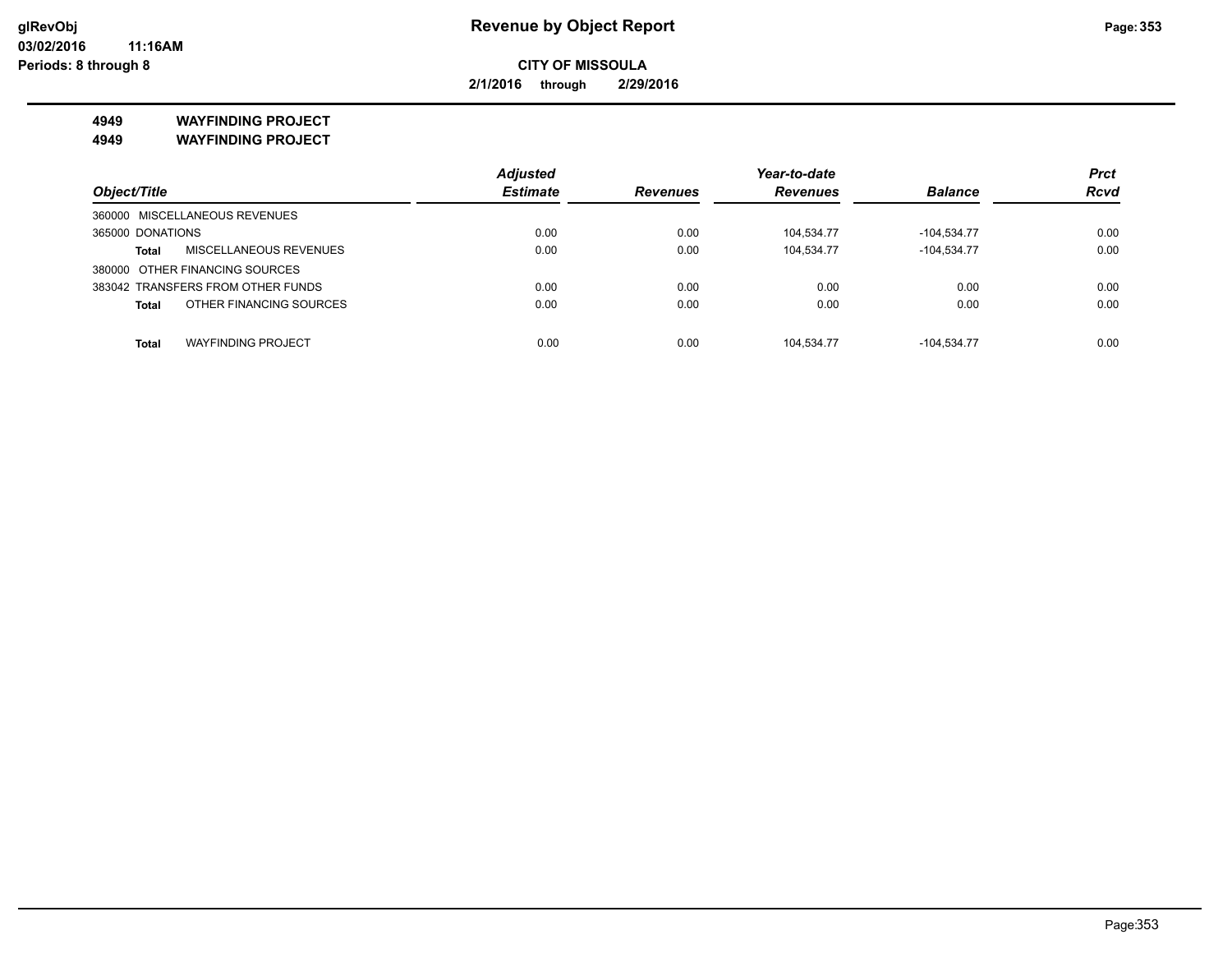## **glRevObj Revenue by Object Report Page:354**

**CITY OF MISSOULA**

**2/1/2016 through 2/29/2016**

#### **4949 WAYFINDING PROJECT**

| Object/Title                            | <b>Adjusted</b><br><b>Estimate</b> | <b>Revenues</b> | Year-to-date<br><b>Revenues</b> | <b>Balance</b> | <b>Prct</b><br><b>Rcvd</b> |
|-----------------------------------------|------------------------------------|-----------------|---------------------------------|----------------|----------------------------|
| 360000 MISCELLANEOUS REVENUES           |                                    |                 |                                 |                |                            |
| 365000 DONATIONS                        | 0.00                               | 0.00            | 104.534.77                      | -104.534.77    | 0.00                       |
| MISCELLANEOUS REVENUES<br>Total         | 0.00                               | 0.00            | 104.534.77                      | $-104.534.77$  | 0.00                       |
| 380000 OTHER FINANCING SOURCES          |                                    |                 |                                 |                |                            |
| 383042 TRANSFERS FROM OTHER FUNDS       | 0.00                               | 0.00            | 0.00                            | 0.00           | 0.00                       |
| OTHER FINANCING SOURCES<br><b>Total</b> | 0.00                               | 0.00            | 0.00                            | 0.00           | 0.00                       |
|                                         |                                    |                 |                                 |                |                            |
| <b>WAYFINDING PROJECT</b><br>Total      | 0.00                               | 0.00            | 104.534.77                      | $-104.534.77$  | 0.00                       |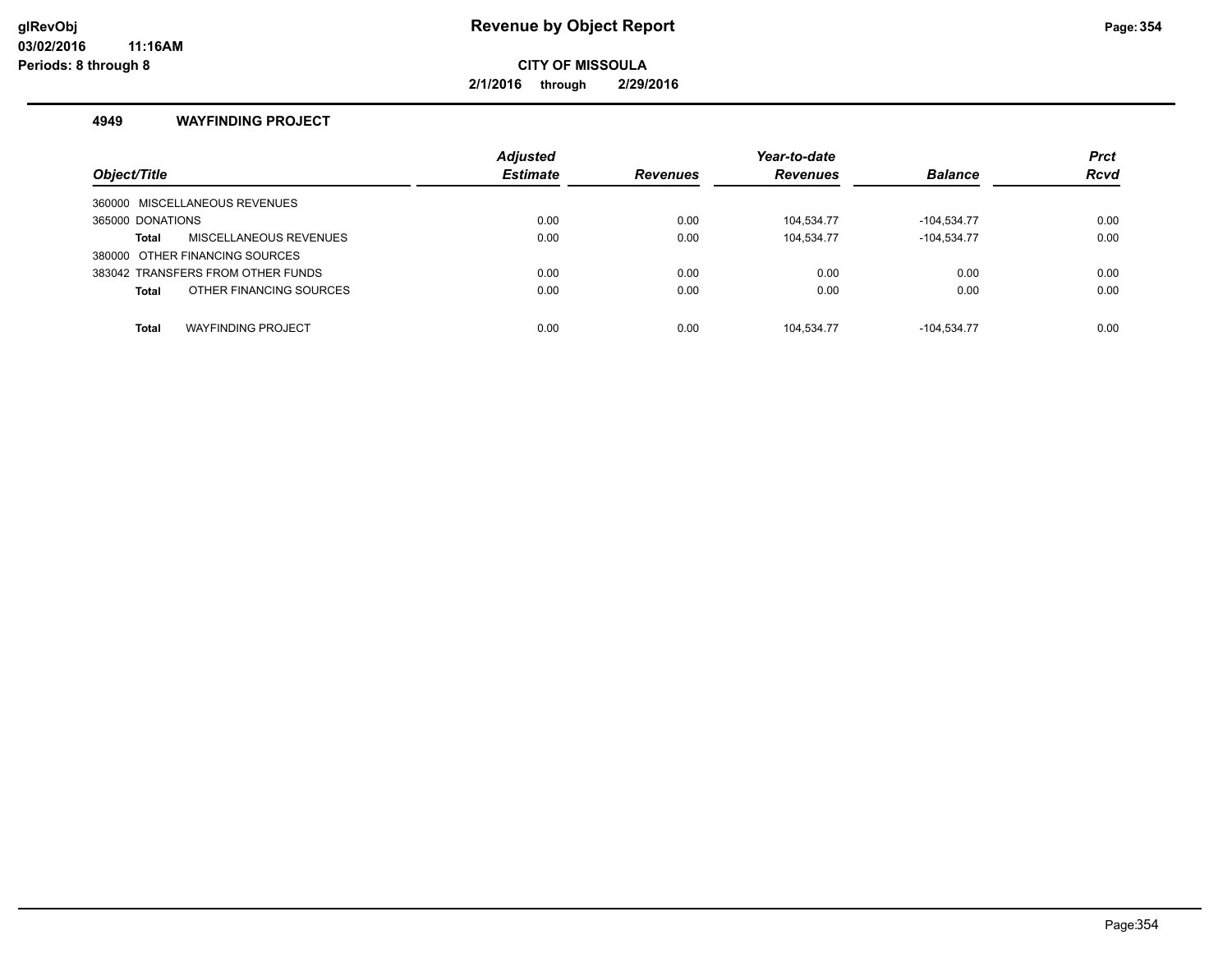**2/1/2016 through 2/29/2016**

#### **4990 ARRA ENHANCEMENTS**

**4990 ARRA ENHANCEMENTS**

|                                                           | <b>Adjusted</b> |                 | Year-to-date    |                | <b>Prct</b> |
|-----------------------------------------------------------|-----------------|-----------------|-----------------|----------------|-------------|
| Object/Title                                              | <b>Estimate</b> | <b>Revenues</b> | <b>Revenues</b> | <b>Balance</b> | <b>Rcvd</b> |
| 330000 INTERGOVERNMENTAL REVENUES                         |                 |                 |                 |                |             |
| 334990 ARRA FUNDING                                       | 0.00            | 0.00            | 0.00            | 0.00           | 0.00        |
| INTERGOVERNMENTAL REVENUES<br><b>Total</b>                | 0.00            | 0.00            | 0.00            | 0.00           | 0.00        |
| 370000 INVESTMENTS & ROYALTY EARNINGS                     |                 |                 |                 |                |             |
| 371010 INTEREST ON INVESTMENTS                            | 0.00            | 0.00            | 0.00            | 0.00           | 0.00        |
| <b>INVESTMENTS &amp; ROYALTY EARNINGS</b><br><b>Total</b> | 0.00            | 0.00            | 0.00            | 0.00           | 0.00        |
|                                                           |                 |                 |                 |                |             |
| ARRA ENHANCEMENTS<br>Total                                | 0.00            | 0.00            | 0.00            | 0.00           | 0.00        |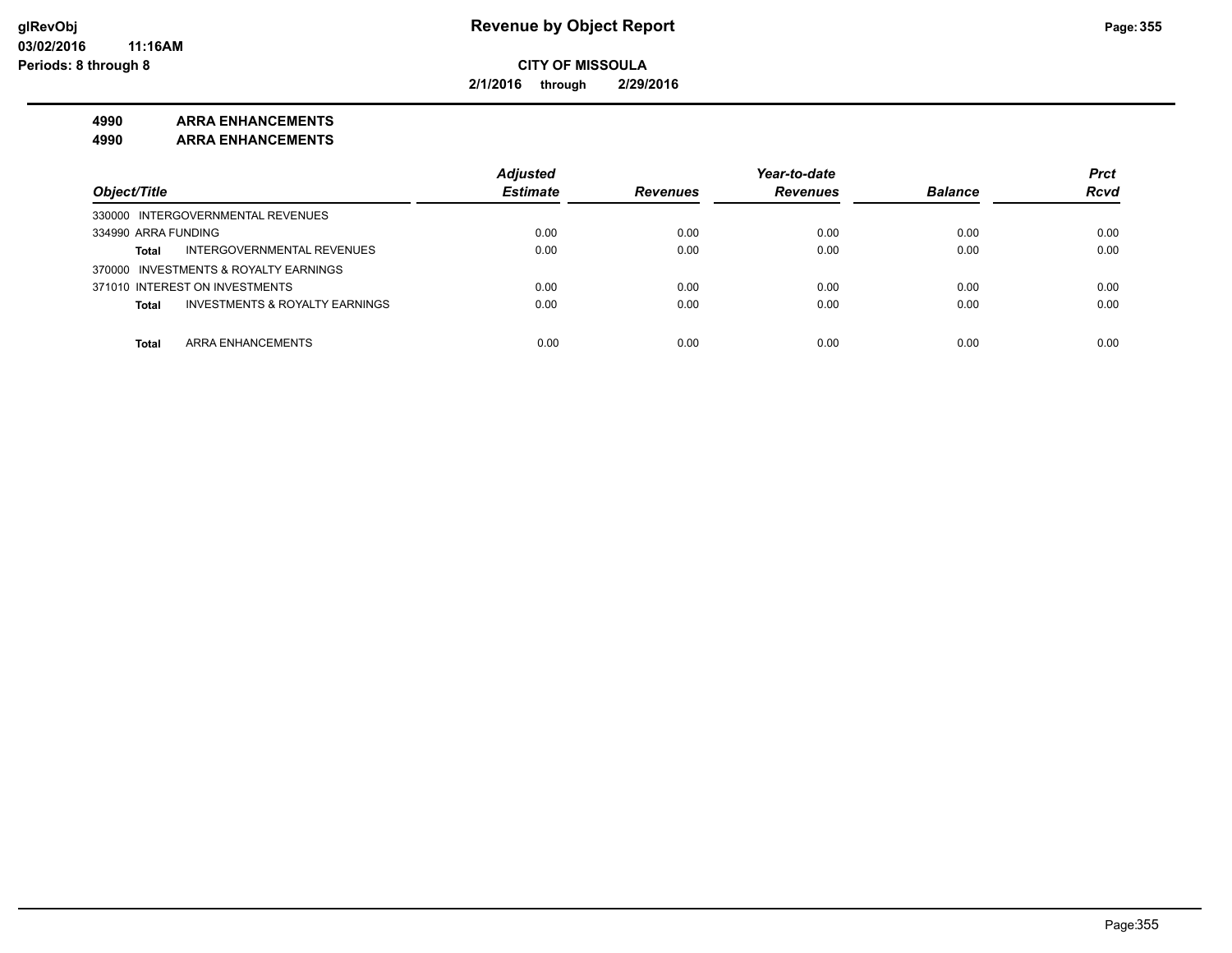**2/1/2016 through 2/29/2016**

#### **4990 ARRA ENHANCEMENTS**

| Object/Title                                   | <b>Adjusted</b><br><b>Estimate</b> | <b>Revenues</b> | Year-to-date<br><b>Revenues</b> | <b>Balance</b> | <b>Prct</b><br><b>Rcvd</b> |
|------------------------------------------------|------------------------------------|-----------------|---------------------------------|----------------|----------------------------|
| 330000 INTERGOVERNMENTAL REVENUES              |                                    |                 |                                 |                |                            |
| 334990 ARRA FUNDING                            | 0.00                               | 0.00            | 0.00                            | 0.00           | 0.00                       |
| INTERGOVERNMENTAL REVENUES<br>Total            | 0.00                               | 0.00            | 0.00                            | 0.00           | 0.00                       |
| 370000 INVESTMENTS & ROYALTY EARNINGS          |                                    |                 |                                 |                |                            |
| 371010 INTEREST ON INVESTMENTS                 | 0.00                               | 0.00            | 0.00                            | 0.00           | 0.00                       |
| INVESTMENTS & ROYALTY EARNINGS<br><b>Total</b> | 0.00                               | 0.00            | 0.00                            | 0.00           | 0.00                       |
|                                                |                                    |                 |                                 |                |                            |
| ARRA ENHANCEMENTS<br><b>Total</b>              | 0.00                               | 0.00            | 0.00                            | 0.00           | 0.00                       |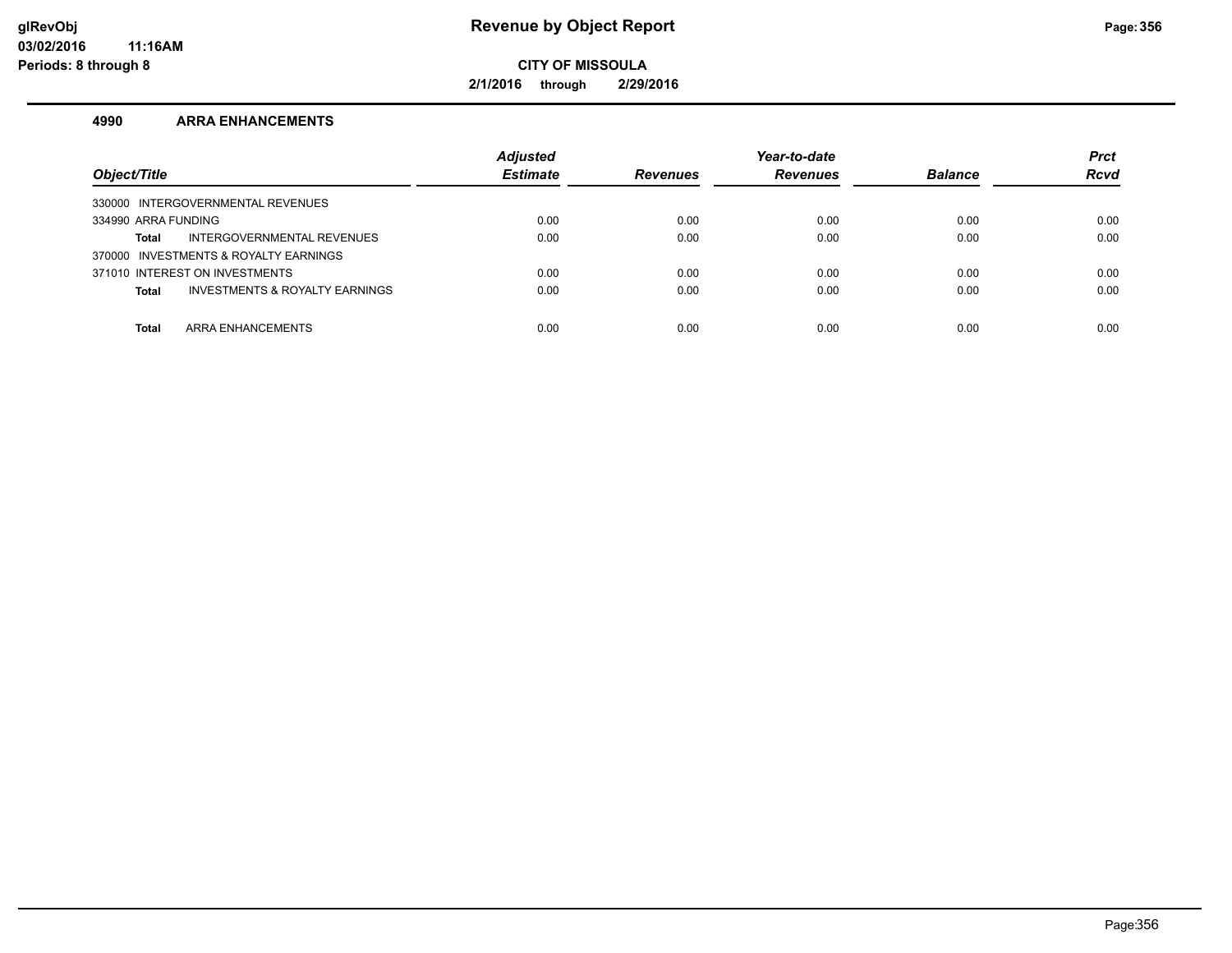**2/1/2016 through 2/29/2016**

#### **4991 ARRA HB645**

**4991 ARRA HB645**

|                                                           | <b>Adjusted</b> |                 | Year-to-date    |                | <b>Prct</b> |
|-----------------------------------------------------------|-----------------|-----------------|-----------------|----------------|-------------|
| Object/Title                                              | <b>Estimate</b> | <b>Revenues</b> | <b>Revenues</b> | <b>Balance</b> | Rcvd        |
| INTERGOVERNMENTAL REVENUES<br>330000                      |                 |                 |                 |                |             |
| 334991 ARRA HB645 FUNDING                                 | 0.00            | 0.00            | 0.00            | 0.00           | 0.00        |
| 336023 STATE CONTRIB. - PERS                              | 0.00            | 0.00            | 0.00            | 0.00           | 0.00        |
| INTERGOVERNMENTAL REVENUES<br><b>Total</b>                | 0.00            | 0.00            | 0.00            | 0.00           | 0.00        |
| 340000 CHARGES FOR SERVICES                               |                 |                 |                 |                |             |
| 343005 NON-ARRA MOUNTAIN WATER CONTRACT                   | 0.00            | 0.00            | 0.00            | 0.00           | 0.00        |
| <b>CHARGES FOR SERVICES</b><br><b>Total</b>               | 0.00            | 0.00            | 0.00            | 0.00           | 0.00        |
| MISCELLANEOUS REVENUES<br>360000                          |                 |                 |                 |                |             |
| 360000 MISCELLANEOUS REVENUES                             | 0.00            | 0.00            | 0.00            | 0.00           | 0.00        |
| MISCELLANEOUS REVENUES<br><b>Total</b>                    | 0.00            | 0.00            | 0.00            | 0.00           | 0.00        |
| <b>INVESTMENTS &amp; ROYALTY EARNINGS</b><br>370000       |                 |                 |                 |                |             |
| 371010 INTEREST ON INVESTMENTS                            | 0.00            | 0.00            | 0.00            | 0.00           | 0.00        |
| <b>INVESTMENTS &amp; ROYALTY EARNINGS</b><br><b>Total</b> | 0.00            | 0.00            | 0.00            | 0.00           | 0.00        |
|                                                           |                 |                 |                 |                |             |
| ARRA HB645<br><b>Total</b>                                | 0.00            | 0.00            | 0.00            | 0.00           | 0.00        |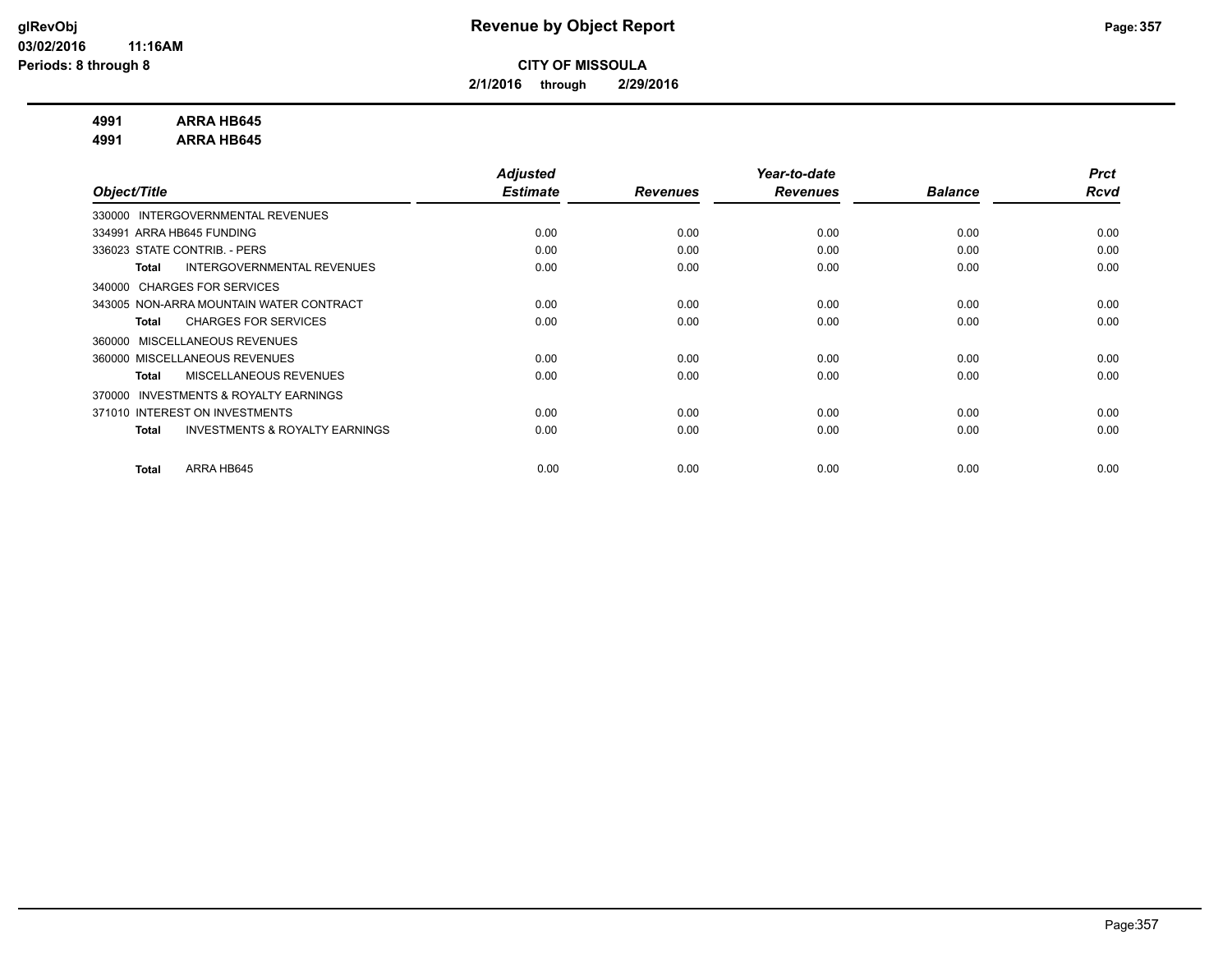**2/1/2016 through 2/29/2016**

#### **4991 ARRA HB645**

| Object/Title                                              | <b>Adjusted</b><br><b>Estimate</b> | <b>Revenues</b> | Year-to-date<br><b>Revenues</b> | <b>Balance</b> | <b>Prct</b><br>Rcvd |
|-----------------------------------------------------------|------------------------------------|-----------------|---------------------------------|----------------|---------------------|
|                                                           |                                    |                 |                                 |                |                     |
| 330000 INTERGOVERNMENTAL REVENUES                         |                                    |                 |                                 |                |                     |
| 334991 ARRA HB645 FUNDING                                 | 0.00                               | 0.00            | 0.00                            | 0.00           | 0.00                |
| 336023 STATE CONTRIB. - PERS                              | 0.00                               | 0.00            | 0.00                            | 0.00           | 0.00                |
| INTERGOVERNMENTAL REVENUES<br><b>Total</b>                | 0.00                               | 0.00            | 0.00                            | 0.00           | 0.00                |
| 340000 CHARGES FOR SERVICES                               |                                    |                 |                                 |                |                     |
| 343005 NON-ARRA MOUNTAIN WATER CONTRACT                   | 0.00                               | 0.00            | 0.00                            | 0.00           | 0.00                |
| <b>CHARGES FOR SERVICES</b><br><b>Total</b>               | 0.00                               | 0.00            | 0.00                            | 0.00           | 0.00                |
| 360000 MISCELLANEOUS REVENUES                             |                                    |                 |                                 |                |                     |
| 360000 MISCELLANEOUS REVENUES                             | 0.00                               | 0.00            | 0.00                            | 0.00           | 0.00                |
| MISCELLANEOUS REVENUES<br><b>Total</b>                    | 0.00                               | 0.00            | 0.00                            | 0.00           | 0.00                |
| <b>INVESTMENTS &amp; ROYALTY EARNINGS</b><br>370000       |                                    |                 |                                 |                |                     |
| 371010 INTEREST ON INVESTMENTS                            | 0.00                               | 0.00            | 0.00                            | 0.00           | 0.00                |
| <b>INVESTMENTS &amp; ROYALTY EARNINGS</b><br><b>Total</b> | 0.00                               | 0.00            | 0.00                            | 0.00           | 0.00                |
| ARRA HB645<br><b>Total</b>                                | 0.00                               | 0.00            | 0.00                            | 0.00           | 0.00                |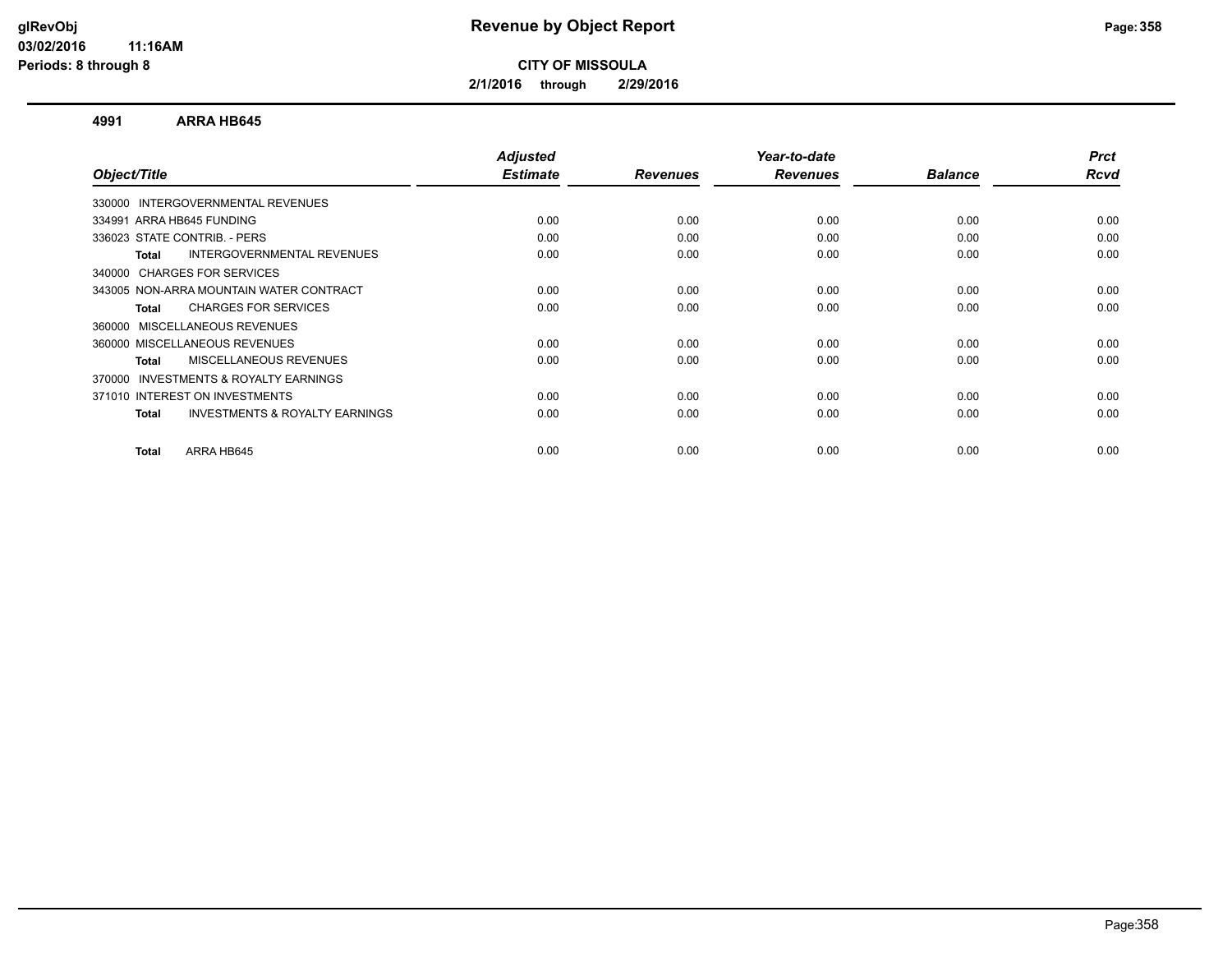**2/1/2016 through 2/29/2016**

## **4992 WFL MILLER CREEK ROAD**

**4992 WFL MILLER CREEK ROAD**

|                                                           | <b>Adiusted</b> |                 | Year-to-date    |                | <b>Prct</b> |
|-----------------------------------------------------------|-----------------|-----------------|-----------------|----------------|-------------|
| Object/Title                                              | <b>Estimate</b> | <b>Revenues</b> | <b>Revenues</b> | <b>Balance</b> | <b>Rcvd</b> |
| 330000 INTERGOVERNMENTAL REVENUES                         |                 |                 |                 |                |             |
| 334990 ARRA FUNDING                                       | 0.00            | 0.00            | 0.00            | 0.00           | 0.00        |
| INTERGOVERNMENTAL REVENUES<br><b>Total</b>                | 0.00            | 0.00            | 0.00            | 0.00           | 0.00        |
| 370000 INVESTMENTS & ROYALTY EARNINGS                     |                 |                 |                 |                |             |
| 371010 INTEREST ON INVESTMENTS                            | 0.00            | 0.00            | 0.00            | 0.00           | 0.00        |
| <b>INVESTMENTS &amp; ROYALTY EARNINGS</b><br><b>Total</b> | 0.00            | 0.00            | 0.00            | 0.00           | 0.00        |
|                                                           |                 |                 |                 |                |             |
| WFL MILLER CREEK ROAD<br><b>Total</b>                     | 0.00            | 0.00            | 0.00            | 0.00           | 0.00        |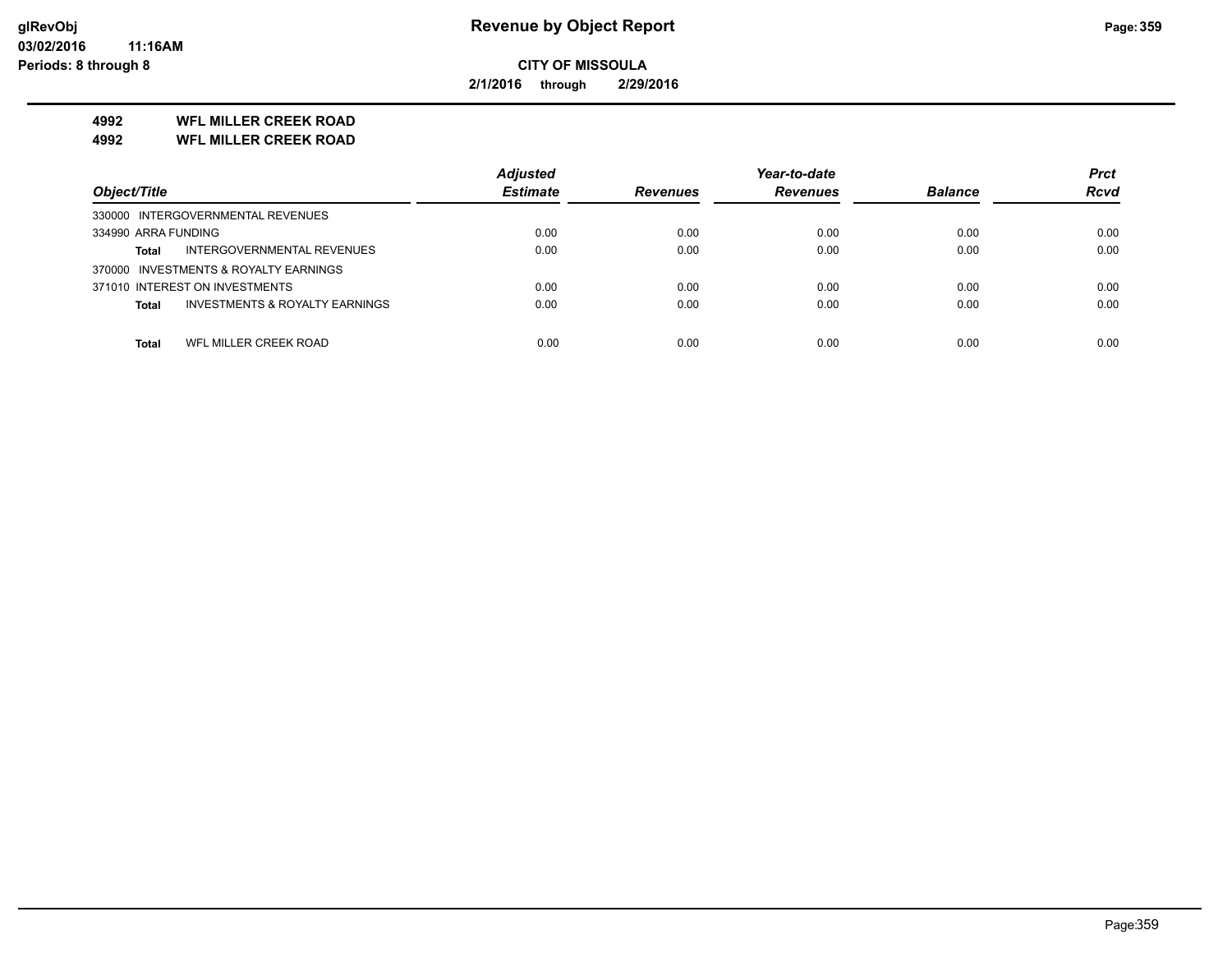**2/1/2016 through 2/29/2016**

## **4992 WFL MILLER CREEK ROAD**

| Object/Title                                              | <b>Adjusted</b><br><b>Estimate</b> | <b>Revenues</b> | Year-to-date<br><b>Revenues</b> | <b>Balance</b> | <b>Prct</b><br><b>Rcvd</b> |
|-----------------------------------------------------------|------------------------------------|-----------------|---------------------------------|----------------|----------------------------|
| 330000 INTERGOVERNMENTAL REVENUES                         |                                    |                 |                                 |                |                            |
| 334990 ARRA FUNDING                                       | 0.00                               | 0.00            | 0.00                            | 0.00           | 0.00                       |
| INTERGOVERNMENTAL REVENUES<br>Total                       | 0.00                               | 0.00            | 0.00                            | 0.00           | 0.00                       |
| 370000 INVESTMENTS & ROYALTY EARNINGS                     |                                    |                 |                                 |                |                            |
| 371010 INTEREST ON INVESTMENTS                            | 0.00                               | 0.00            | 0.00                            | 0.00           | 0.00                       |
| <b>INVESTMENTS &amp; ROYALTY EARNINGS</b><br><b>Total</b> | 0.00                               | 0.00            | 0.00                            | 0.00           | 0.00                       |
|                                                           |                                    |                 |                                 |                |                            |
| WFL MILLER CREEK ROAD<br><b>Total</b>                     | 0.00                               | 0.00            | 0.00                            | 0.00           | 0.00                       |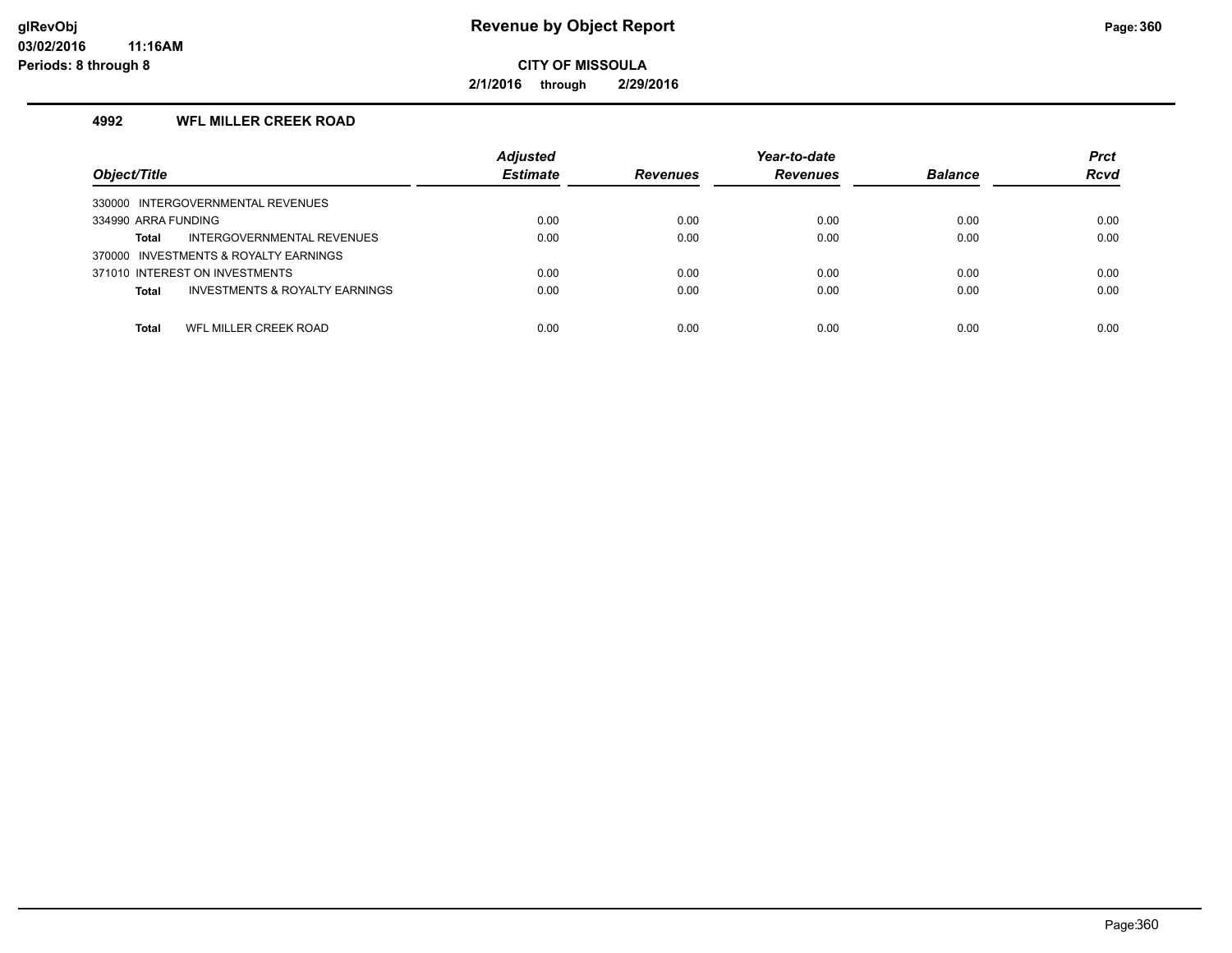**2/1/2016 through 2/29/2016**

**4993 WESTERN FEDERAL LANDS**

**4993 WESTERN FEDERAL LANDS**

|                                              | <b>Adjusted</b> |                 | Year-to-date    |                | <b>Prct</b> |
|----------------------------------------------|-----------------|-----------------|-----------------|----------------|-------------|
| Object/Title                                 | <b>Estimate</b> | <b>Revenues</b> | <b>Revenues</b> | <b>Balance</b> | <b>Rcvd</b> |
| 330000 INTERGOVERNMENTAL REVENUES            |                 |                 |                 |                |             |
| 331005 WESTERN FEDERAL LANDS GRANT           | 0.00            | 0.00            | 0.00            | 0.00           | 0.00        |
| 334125 FWP GRANT                             | 0.00            | 0.00            | 26.175.49       | $-26.175.49$   | 0.00        |
| <b>INTERGOVERNMENTAL REVENUES</b><br>Total   | 0.00            | 0.00            | 26.175.49       | $-26,175.49$   | 0.00        |
| 360000 MISCELLANEOUS REVENUES                |                 |                 |                 |                |             |
| 365010 FRIENDS OF MISSOULA PARKS DONATION    | 0.00            | 0.00            | 0.00            | 0.00           | 0.00        |
| MISCELLANEOUS REVENUES<br>Total              | 0.00            | 0.00            | 0.00            | 0.00           | 0.00        |
| INVESTMENTS & ROYALTY EARNINGS<br>370000     |                 |                 |                 |                |             |
| 371010 INTEREST ON INVESTMENTS               | 0.00            | 0.00            | 0.00            | 0.00           | 0.00        |
| INVESTMENTS & ROYALTY EARNINGS<br>Total      | 0.00            | 0.00            | 0.00            | 0.00           | 0.00        |
| <b>WESTERN FEDERAL LANDS</b><br><b>Total</b> | 0.00            | 0.00            | 26.175.49       | $-26.175.49$   | 0.00        |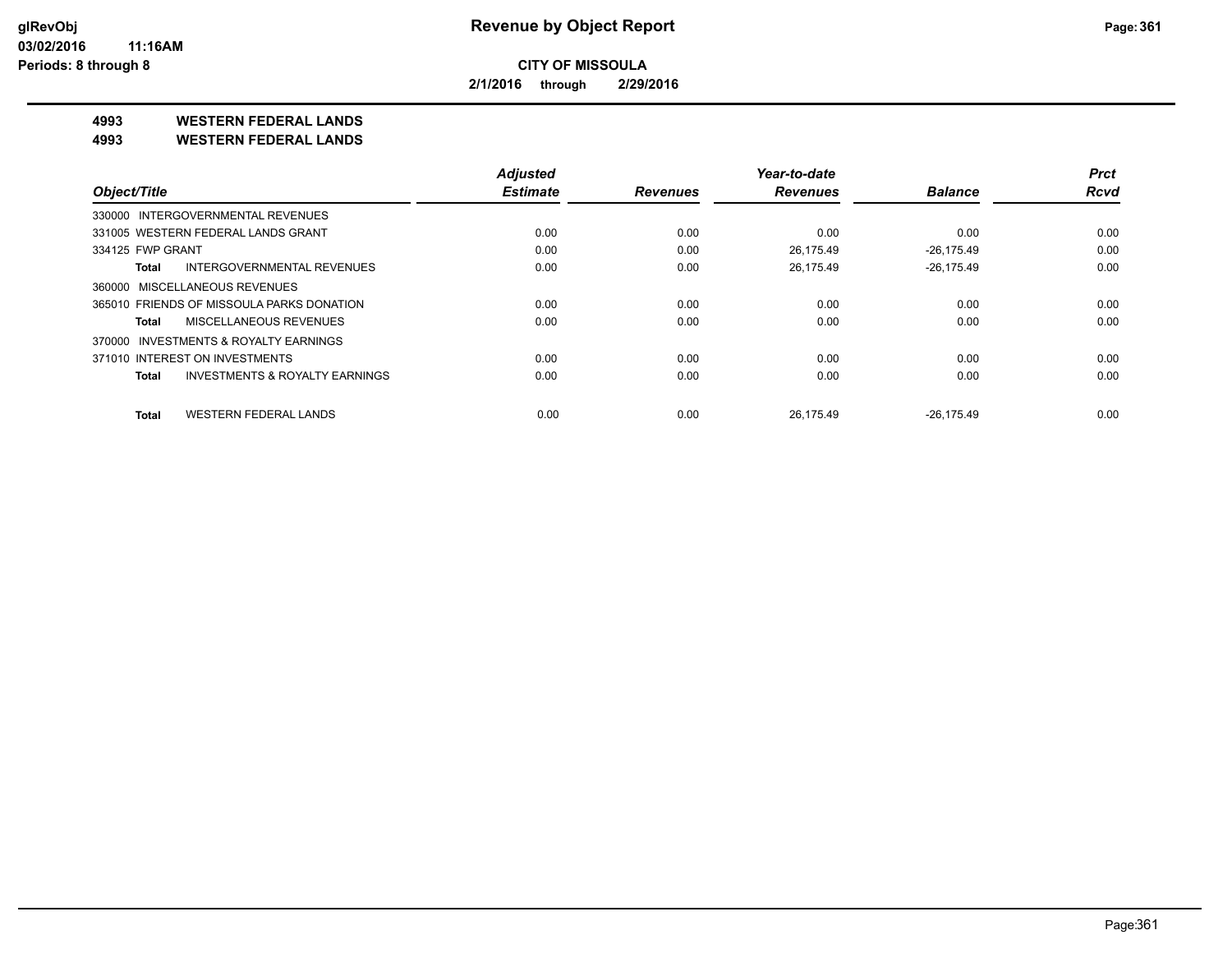**2/1/2016 through 2/29/2016**

#### **4993 WESTERN FEDERAL LANDS**

|                                                           | <b>Adjusted</b> |                 | Year-to-date    |                | <b>Prct</b> |
|-----------------------------------------------------------|-----------------|-----------------|-----------------|----------------|-------------|
| Object/Title                                              | <b>Estimate</b> | <b>Revenues</b> | <b>Revenues</b> | <b>Balance</b> | Rcvd        |
| 330000 INTERGOVERNMENTAL REVENUES                         |                 |                 |                 |                |             |
| 331005 WESTERN FEDERAL LANDS GRANT                        | 0.00            | 0.00            | 0.00            | 0.00           | 0.00        |
| 334125 FWP GRANT                                          | 0.00            | 0.00            | 26.175.49       | $-26.175.49$   | 0.00        |
| <b>INTERGOVERNMENTAL REVENUES</b><br><b>Total</b>         | 0.00            | 0.00            | 26,175.49       | $-26,175.49$   | 0.00        |
| 360000 MISCELLANEOUS REVENUES                             |                 |                 |                 |                |             |
| 365010 FRIENDS OF MISSOULA PARKS DONATION                 | 0.00            | 0.00            | 0.00            | 0.00           | 0.00        |
| MISCELLANEOUS REVENUES<br>Total                           | 0.00            | 0.00            | 0.00            | 0.00           | 0.00        |
| 370000 INVESTMENTS & ROYALTY EARNINGS                     |                 |                 |                 |                |             |
| 371010 INTEREST ON INVESTMENTS                            | 0.00            | 0.00            | 0.00            | 0.00           | 0.00        |
| <b>INVESTMENTS &amp; ROYALTY EARNINGS</b><br><b>Total</b> | 0.00            | 0.00            | 0.00            | 0.00           | 0.00        |
|                                                           |                 |                 |                 |                |             |
| <b>WESTERN FEDERAL LANDS</b><br><b>Total</b>              | 0.00            | 0.00            | 26.175.49       | $-26.175.49$   | 0.00        |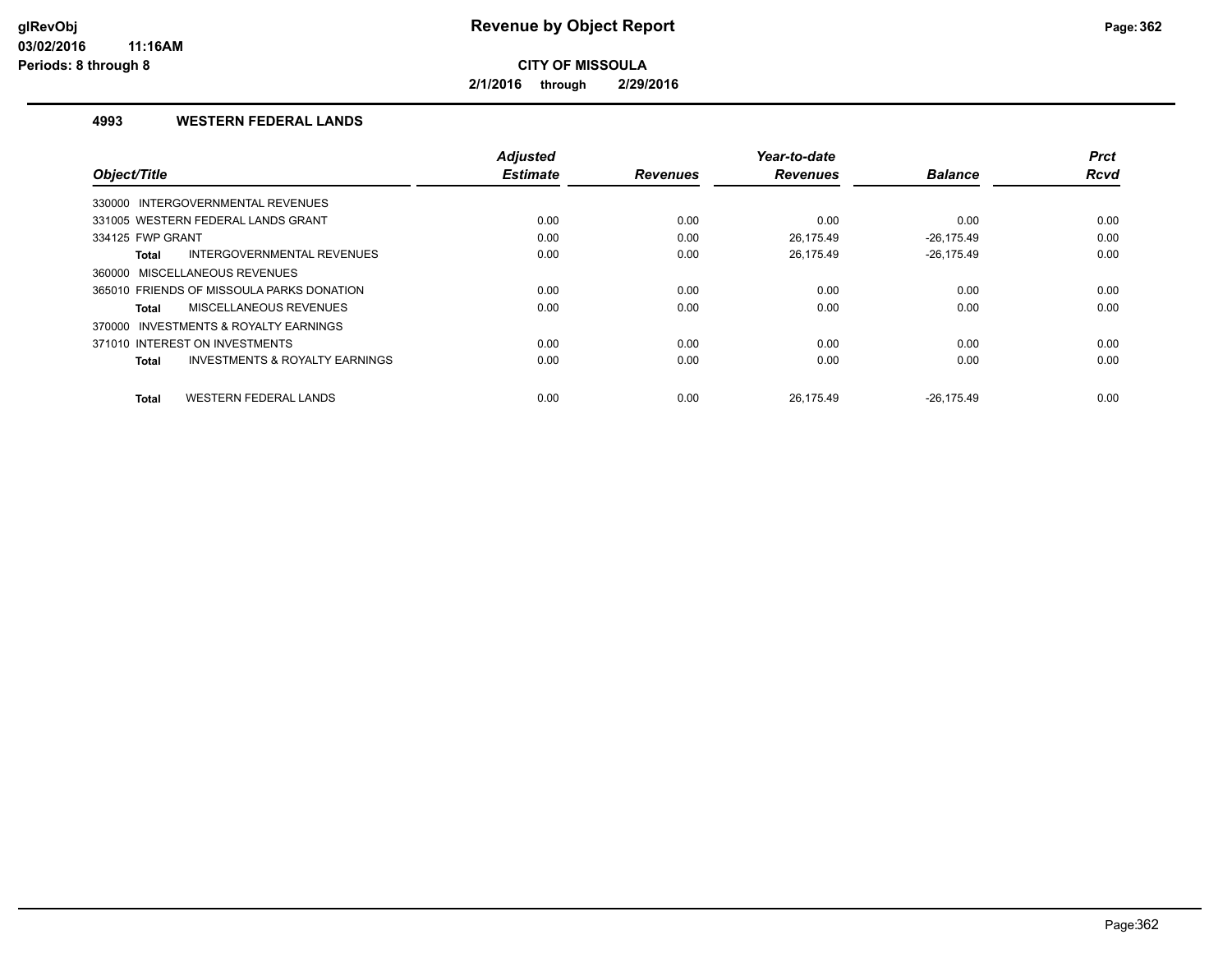**2/1/2016 through 2/29/2016**

**5020 CIVIC STADIUM**

**5020 CIVIC STADIUM**

|                                                    | <b>Adjusted</b> |                 | Year-to-date    |                | <b>Prct</b> |
|----------------------------------------------------|-----------------|-----------------|-----------------|----------------|-------------|
| Object/Title                                       | <b>Estimate</b> | <b>Revenues</b> | <b>Revenues</b> | <b>Balance</b> | <b>Rcvd</b> |
| INTERGOVERNMENTAL REVENUES<br>330000               |                 |                 |                 |                |             |
| 336023 STATE CONTRIB. - PERS                       | 0.00            | 0.00            | 0.00            | 0.00           | 0.00        |
| <b>INTERGOVERNMENTAL REVENUES</b><br>Total         | 0.00            | 0.00            | 0.00            | 0.00           | 0.00        |
| 360000 MISCELLANEOUS REVENUES                      |                 |                 |                 |                |             |
| 360010 MISCELLANEOUS                               | 0.00            | 0.00            | 2,000.00        | $-2,000.00$    | 0.00        |
| 361010 RENTAL REVENUE                              | 120,000.00      | 0.00            | 0.00            | 120,000.00     | 0.00        |
| 362003 US BANK FEE REIMBURSEMENT                   | 0.00            | 0.00            | 0.00            | 0.00           | 0.00        |
| 365030 DONATIONS STADIUM R&D                       | 0.00            | 0.00            | 0.00            | 0.00           | 0.00        |
| MISCELLANEOUS REVENUES<br><b>Total</b>             | 120,000.00      | 0.00            | 2,000.00        | 118,000.00     | 1.67        |
| 370000 INVESTMENTS & ROYALTY EARNINGS              |                 |                 |                 |                |             |
| 371010 INTEREST ON INVESTMENTS                     | 0.00            | 0.00            | 0.00            | 0.00           | 0.00        |
| <b>INVESTMENTS &amp; ROYALTY EARNINGS</b><br>Total | 0.00            | 0.00            | 0.00            | 0.00           | 0.00        |
| 380000 OTHER FINANCING SOURCES                     |                 |                 |                 |                |             |
| 383000 OPERATING TRANSFERS                         | 0.00            | 0.00            | 0.00            | 0.00           | 0.00        |
| 383400 CAPITAL CONTRIBUTION                        | 0.00            | 0.00            | 0.00            | 0.00           | 0.00        |
| OTHER FINANCING SOURCES<br><b>Total</b>            | 0.00            | 0.00            | 0.00            | 0.00           | 0.00        |
|                                                    |                 |                 |                 |                |             |
| <b>CIVIC STADIUM</b><br><b>Total</b>               | 120,000.00      | 0.00            | 2,000.00        | 118,000.00     | 1.67        |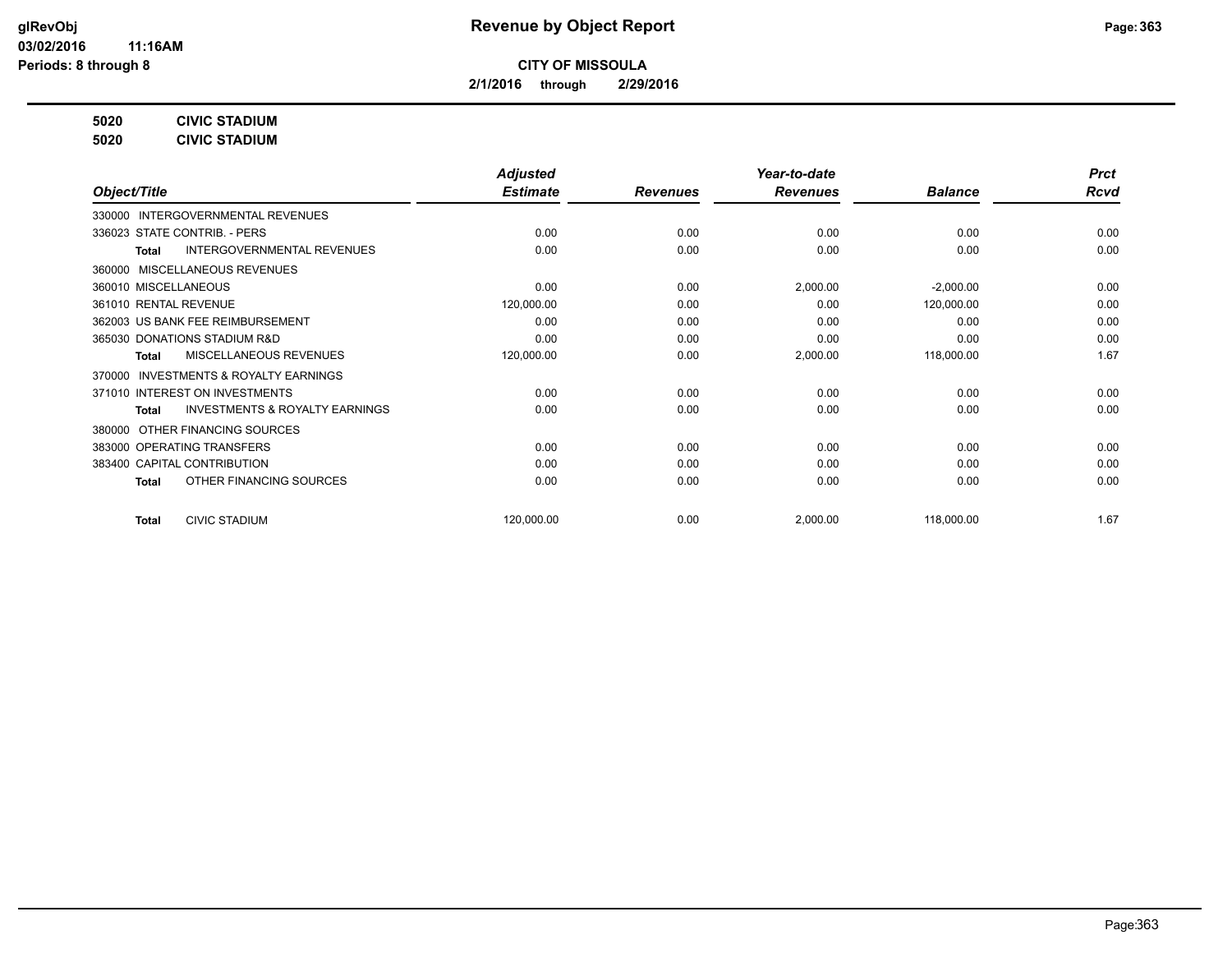**2/1/2016 through 2/29/2016**

#### **5020 CIVIC STADIUM**

|                                                           | <b>Adjusted</b> |                 | Year-to-date    |                | <b>Prct</b> |
|-----------------------------------------------------------|-----------------|-----------------|-----------------|----------------|-------------|
| Object/Title                                              | <b>Estimate</b> | <b>Revenues</b> | <b>Revenues</b> | <b>Balance</b> | <b>Rcvd</b> |
| 330000 INTERGOVERNMENTAL REVENUES                         |                 |                 |                 |                |             |
| 336023 STATE CONTRIB. - PERS                              | 0.00            | 0.00            | 0.00            | 0.00           | 0.00        |
| <b>INTERGOVERNMENTAL REVENUES</b><br>Total                | 0.00            | 0.00            | 0.00            | 0.00           | 0.00        |
| MISCELLANEOUS REVENUES<br>360000                          |                 |                 |                 |                |             |
| 360010 MISCELLANEOUS                                      | 0.00            | 0.00            | 2,000.00        | $-2,000.00$    | 0.00        |
| 361010 RENTAL REVENUE                                     | 120,000.00      | 0.00            | 0.00            | 120,000.00     | 0.00        |
| 362003 US BANK FEE REIMBURSEMENT                          | 0.00            | 0.00            | 0.00            | 0.00           | 0.00        |
| 365030 DONATIONS STADIUM R&D                              | 0.00            | 0.00            | 0.00            | 0.00           | 0.00        |
| <b>MISCELLANEOUS REVENUES</b><br><b>Total</b>             | 120,000.00      | 0.00            | 2,000.00        | 118,000.00     | 1.67        |
| INVESTMENTS & ROYALTY EARNINGS<br>370000                  |                 |                 |                 |                |             |
| 371010 INTEREST ON INVESTMENTS                            | 0.00            | 0.00            | 0.00            | 0.00           | 0.00        |
| <b>INVESTMENTS &amp; ROYALTY EARNINGS</b><br><b>Total</b> | 0.00            | 0.00            | 0.00            | 0.00           | 0.00        |
| OTHER FINANCING SOURCES<br>380000                         |                 |                 |                 |                |             |
| 383000 OPERATING TRANSFERS                                | 0.00            | 0.00            | 0.00            | 0.00           | 0.00        |
| 383400 CAPITAL CONTRIBUTION                               | 0.00            | 0.00            | 0.00            | 0.00           | 0.00        |
| OTHER FINANCING SOURCES<br>Total                          | 0.00            | 0.00            | 0.00            | 0.00           | 0.00        |
| <b>CIVIC STADIUM</b><br><b>Total</b>                      | 120,000.00      | 0.00            | 2,000.00        | 118,000.00     | 1.67        |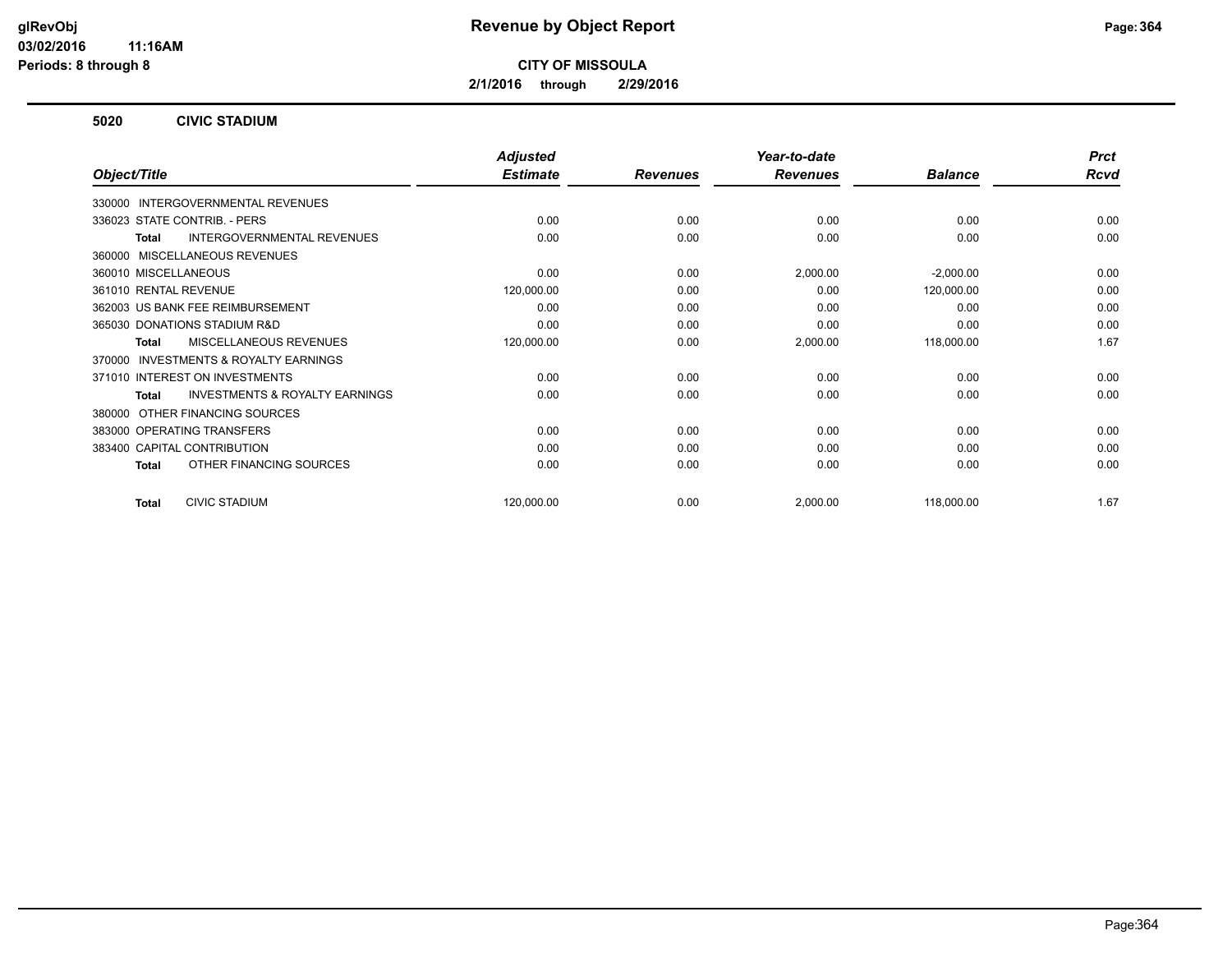#### **glRevObj Revenue by Object Report Page:365**

**CITY OF MISSOULA**

**2/1/2016 through 2/29/2016**

# **5210 WATER**

**5210 WATER**

|                                                | <b>Adjusted</b> |                 | Year-to-date    |                | <b>Prct</b> |
|------------------------------------------------|-----------------|-----------------|-----------------|----------------|-------------|
| Object/Title                                   | <b>Estimate</b> | <b>Revenues</b> | <b>Revenues</b> | <b>Balance</b> | <b>Rcvd</b> |
| 340000 CHARGES FOR SERVICES                    |                 |                 |                 |                |             |
| 343021 WATER FEES                              | 0.00            | 0.00            | 0.00            | 0.00           | 0.00        |
| <b>CHARGES FOR SERVICES</b><br>Total           | 0.00            | 0.00            | 0.00            | 0.00           | 0.00        |
| 370000 INVESTMENTS & ROYALTY EARNINGS          |                 |                 |                 |                |             |
| 371010 INTEREST ON INVESTMENTS                 | 0.00            | 0.00            | 0.00            | 0.00           | 0.00        |
| INVESTMENTS & ROYALTY EARNINGS<br><b>Total</b> | 0.00            | 0.00            | 0.00            | 0.00           | 0.00        |
|                                                |                 |                 |                 |                |             |
| <b>WATER</b><br>Total                          | 0.00            | 0.00            | 0.00            | 0.00           | 0.00        |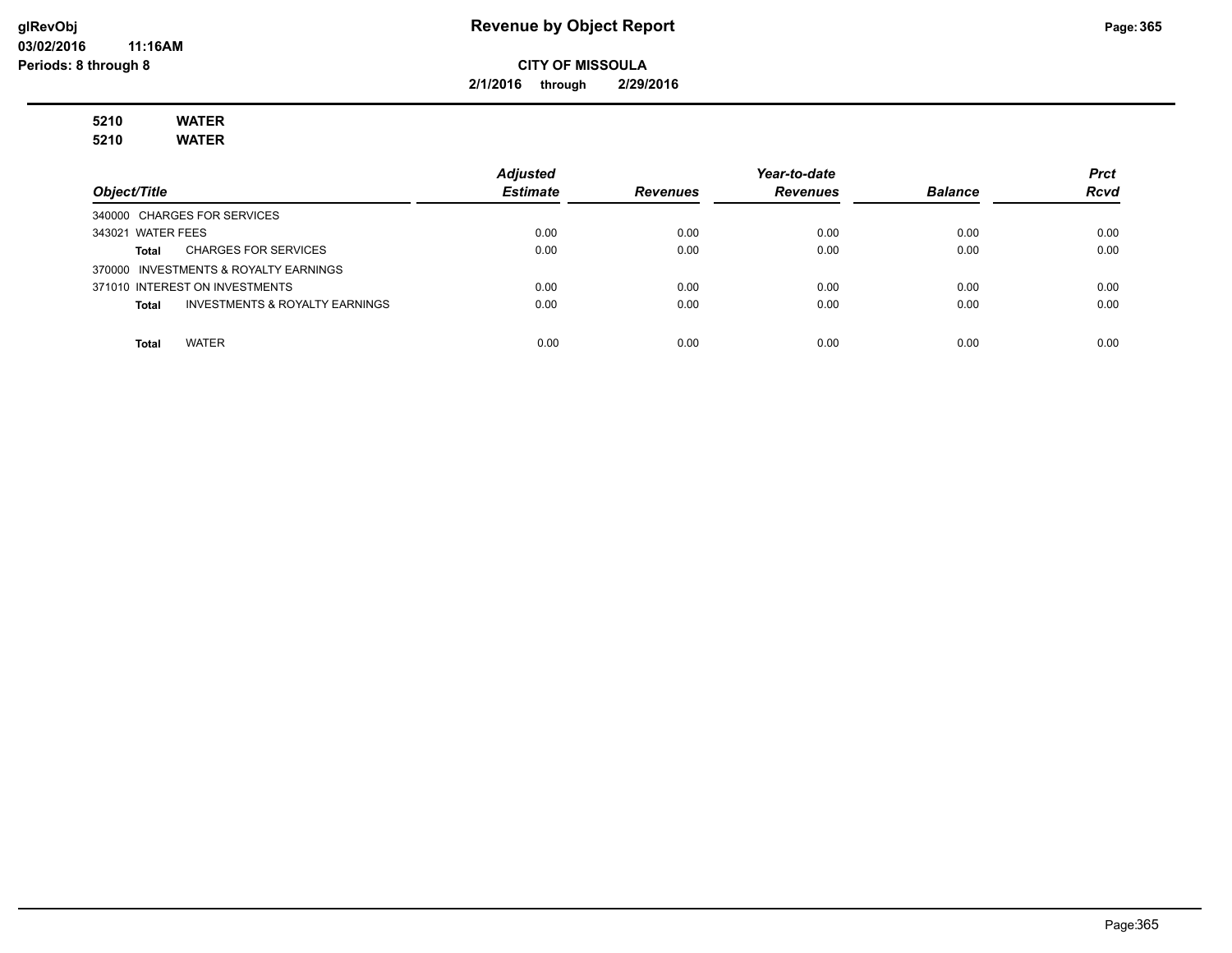#### **glRevObj Revenue by Object Report Page:366**

**CITY OF MISSOULA**

**2/1/2016 through 2/29/2016**

**5210 WATER**

| Object/Title                                       | <b>Adjusted</b><br><b>Estimate</b> | <b>Revenues</b> | Year-to-date<br><b>Revenues</b> | <b>Balance</b> | <b>Prct</b><br><b>Rcvd</b> |
|----------------------------------------------------|------------------------------------|-----------------|---------------------------------|----------------|----------------------------|
| 340000 CHARGES FOR SERVICES                        |                                    |                 |                                 |                |                            |
| 343021 WATER FEES                                  | 0.00                               | 0.00            | 0.00                            | 0.00           | 0.00                       |
| <b>CHARGES FOR SERVICES</b><br>Total               | 0.00                               | 0.00            | 0.00                            | 0.00           | 0.00                       |
| 370000 INVESTMENTS & ROYALTY EARNINGS              |                                    |                 |                                 |                |                            |
| 371010 INTEREST ON INVESTMENTS                     | 0.00                               | 0.00            | 0.00                            | 0.00           | 0.00                       |
| <b>INVESTMENTS &amp; ROYALTY EARNINGS</b><br>Total | 0.00                               | 0.00            | 0.00                            | 0.00           | 0.00                       |
|                                                    |                                    |                 |                                 |                |                            |
| <b>WATER</b><br>Total                              | 0.00                               | 0.00            | 0.00                            | 0.00           | 0.00                       |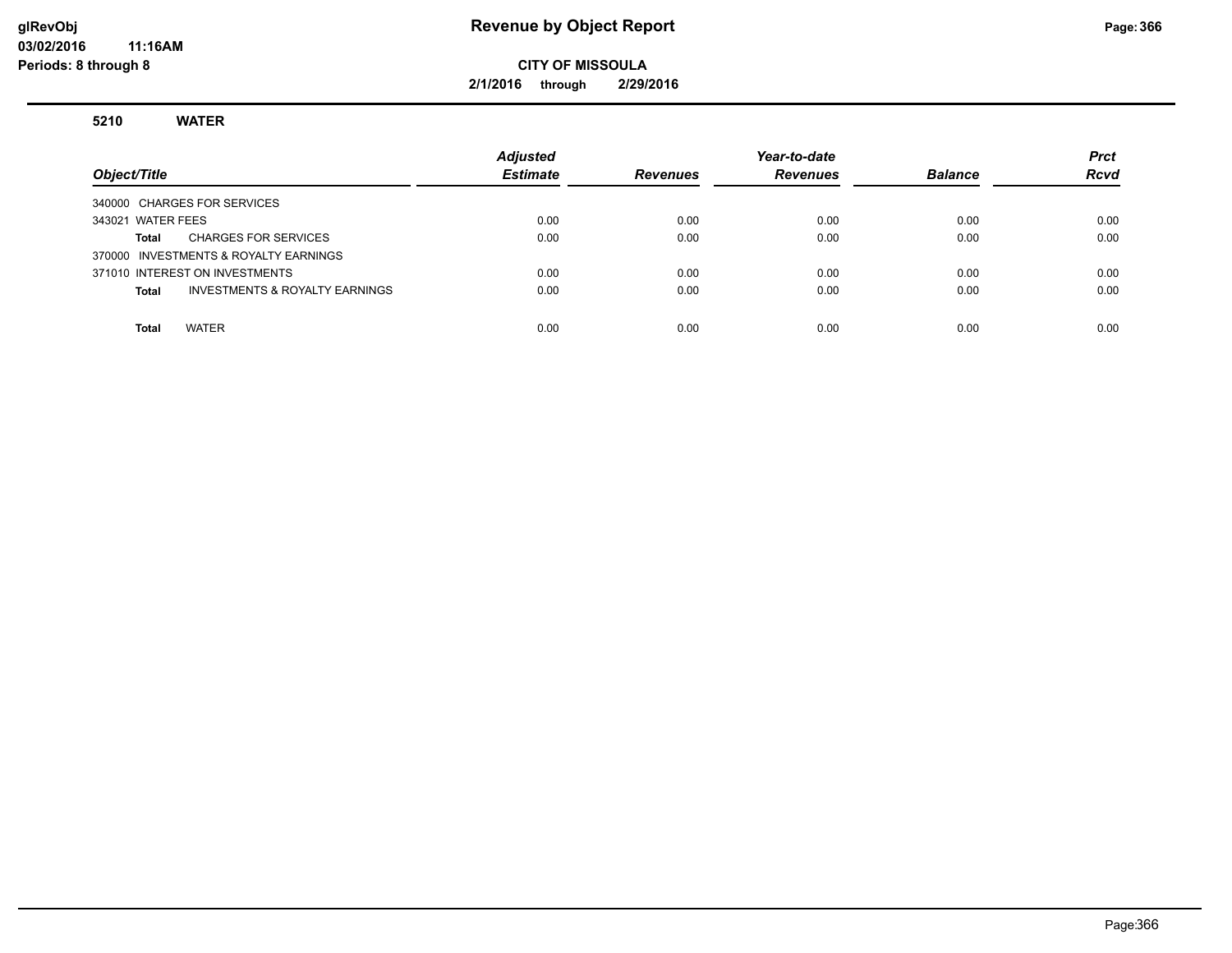**2/1/2016 through 2/29/2016**

## **5211 WATER REVENUE COLLECTION & CLEARING**

**5211 WATER REVENUE COLLECTION & CLEARING**

|                                                     | <b>Adjusted</b> |                 | Year-to-date    |                | <b>Prct</b> |
|-----------------------------------------------------|-----------------|-----------------|-----------------|----------------|-------------|
| Object/Title                                        | <b>Estimate</b> | <b>Revenues</b> | <b>Revenues</b> | <b>Balance</b> | <b>Rcvd</b> |
| 340000 CHARGES FOR SERVICES                         |                 |                 |                 |                |             |
| 343021 WATER FEES                                   | 0.00            | 0.00            | 0.00            | 0.00           | 0.00        |
| <b>CHARGES FOR SERVICES</b><br>Total                | 0.00            | 0.00            | 0.00            | 0.00           | 0.00        |
| 360000 MISCELLANEOUS REVENUES                       |                 |                 |                 |                |             |
| 360010 MISCELLANEOUS                                | 0.00            | 0.00            | 0.00            | 0.00           | 0.00        |
| MISCELLANEOUS REVENUES<br>Total                     | 0.00            | 0.00            | 0.00            | 0.00           | 0.00        |
| 370000 INVESTMENTS & ROYALTY EARNINGS               |                 |                 |                 |                |             |
| 371010 INTEREST ON INVESTMENTS                      | 0.00            | 0.00            | 0.00            | 0.00           | 0.00        |
| 371020 GAIN/LOSS IN MARKET VALUE OF INVESTMENTS     | 0.00            | 0.00            | 0.00            | 0.00           | 0.00        |
| <b>INVESTMENTS &amp; ROYALTY EARNINGS</b><br>Total  | 0.00            | 0.00            | 0.00            | 0.00           | 0.00        |
| WATER REVENUE COLLECTION & CLEARING<br><b>Total</b> | 0.00            | 0.00            | 0.00            | 0.00           | 0.00        |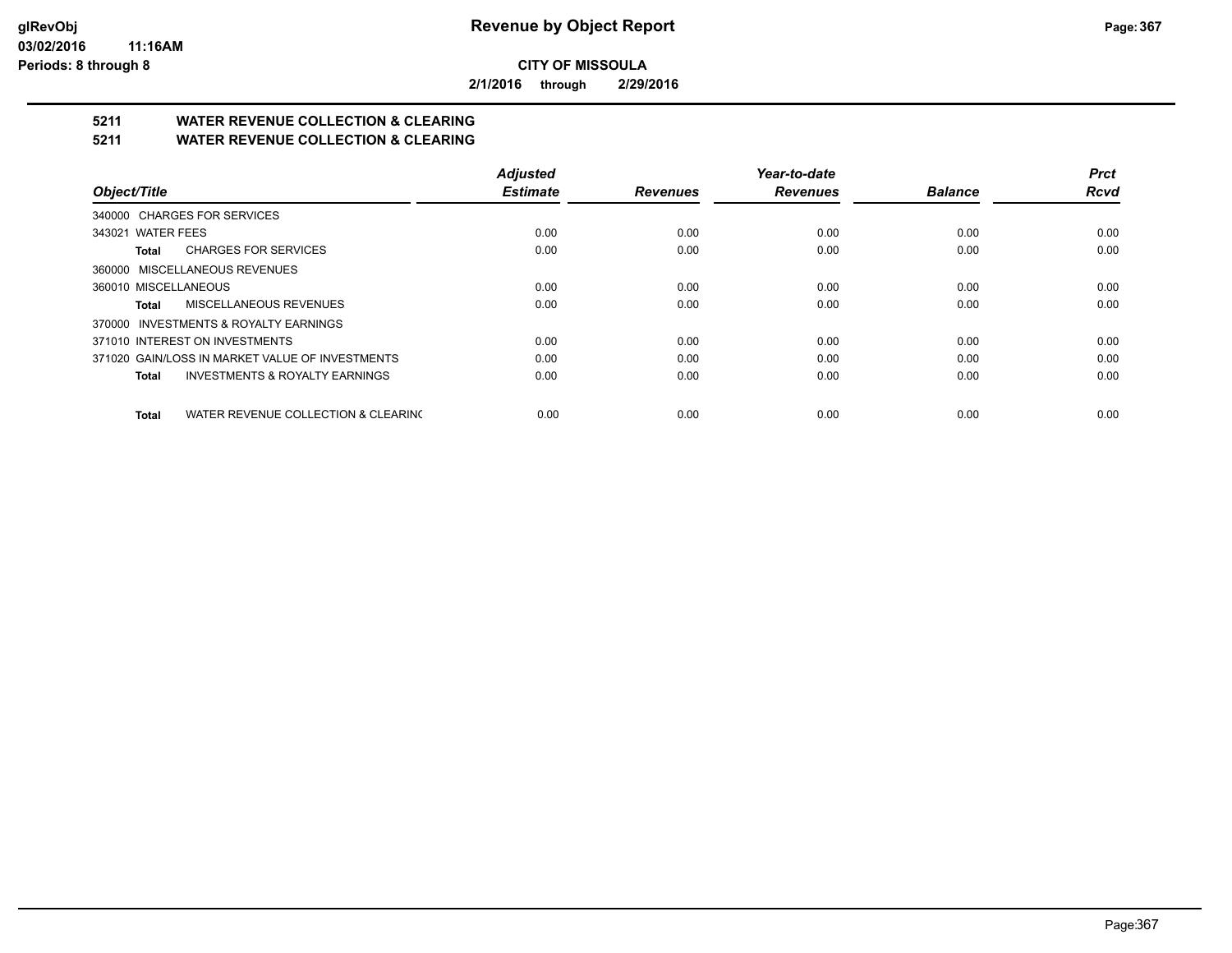**2/1/2016 through 2/29/2016**

#### **5211 WATER REVENUE COLLECTION & CLEARING**

|                                                     | <b>Adjusted</b> |                 | Year-to-date    |                | <b>Prct</b> |
|-----------------------------------------------------|-----------------|-----------------|-----------------|----------------|-------------|
| Object/Title                                        | <b>Estimate</b> | <b>Revenues</b> | <b>Revenues</b> | <b>Balance</b> | <b>Rcvd</b> |
| 340000 CHARGES FOR SERVICES                         |                 |                 |                 |                |             |
| 343021 WATER FEES                                   | 0.00            | 0.00            | 0.00            | 0.00           | 0.00        |
| <b>CHARGES FOR SERVICES</b><br>Total                | 0.00            | 0.00            | 0.00            | 0.00           | 0.00        |
| 360000 MISCELLANEOUS REVENUES                       |                 |                 |                 |                |             |
| 360010 MISCELLANEOUS                                | 0.00            | 0.00            | 0.00            | 0.00           | 0.00        |
| MISCELLANEOUS REVENUES<br><b>Total</b>              | 0.00            | 0.00            | 0.00            | 0.00           | 0.00        |
| 370000 INVESTMENTS & ROYALTY EARNINGS               |                 |                 |                 |                |             |
| 371010 INTEREST ON INVESTMENTS                      | 0.00            | 0.00            | 0.00            | 0.00           | 0.00        |
| 371020 GAIN/LOSS IN MARKET VALUE OF INVESTMENT      | 0.00            | 0.00            | 0.00            | 0.00           | 0.00        |
| <b>INVESTMENTS &amp; ROYALTY EARNINGS</b><br>Total  | 0.00            | 0.00            | 0.00            | 0.00           | 0.00        |
|                                                     |                 |                 |                 |                |             |
| WATER REVENUE COLLECTION & CLEARING<br><b>Total</b> | 0.00            | 0.00            | 0.00            | 0.00           | 0.00        |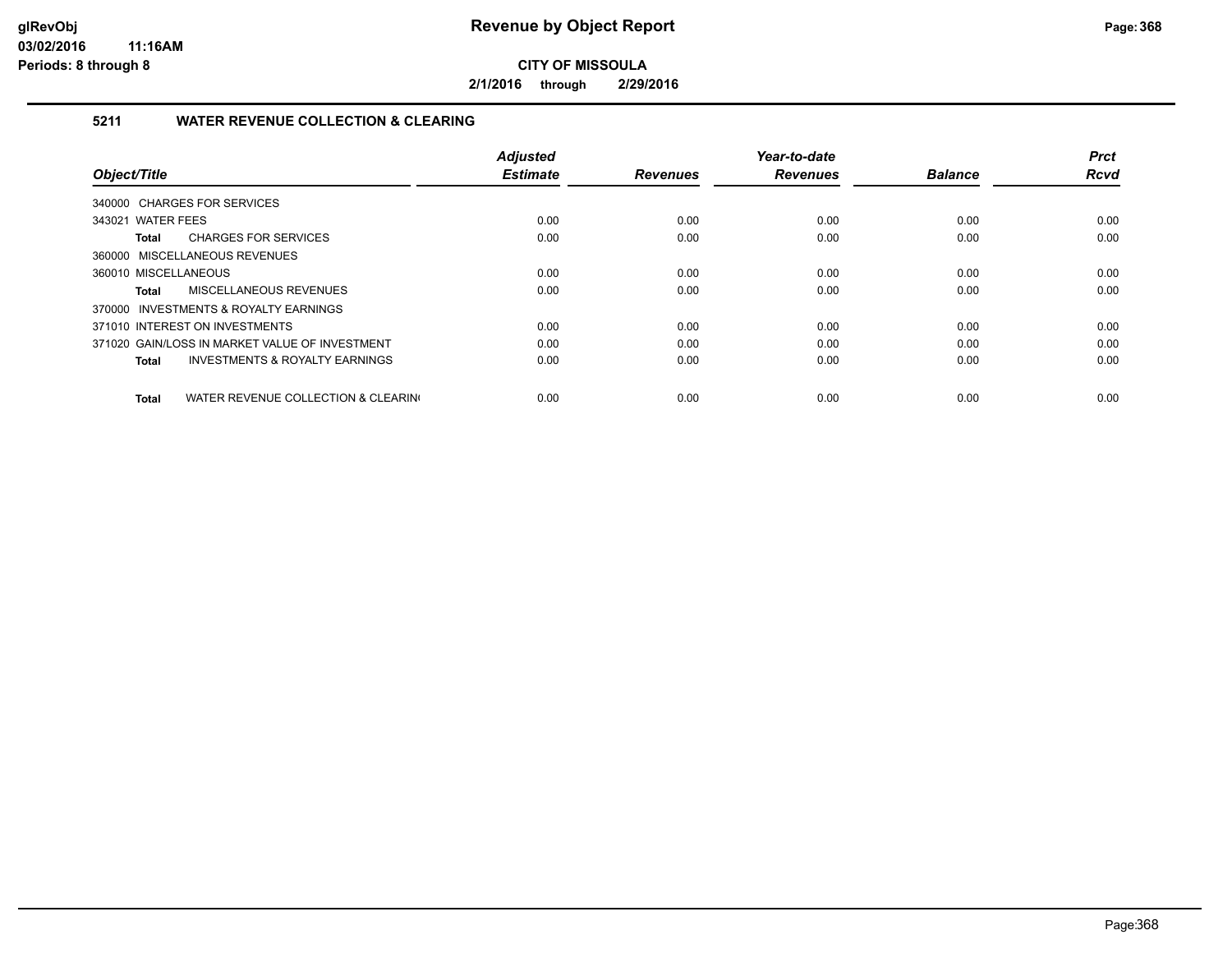**2/1/2016 through 2/29/2016**

**5215 WATER LOAN FUND**

**5215 WATER LOAN FUND**

|                                                    | <b>Adjusted</b> |                 | Year-to-date    |                | <b>Prct</b> |
|----------------------------------------------------|-----------------|-----------------|-----------------|----------------|-------------|
| Object/Title                                       | <b>Estimate</b> | <b>Revenues</b> | <b>Revenues</b> | <b>Balance</b> | <b>Rcvd</b> |
| 340000 CHARGES FOR SERVICES                        |                 |                 |                 |                |             |
| 343021 WATER FEES                                  | 0.00            | 0.00            | 0.00            | 0.00           | 0.00        |
| <b>CHARGES FOR SERVICES</b><br>Total               | 0.00            | 0.00            | 0.00            | 0.00           | 0.00        |
| 360000 MISCELLANEOUS REVENUES                      |                 |                 |                 |                |             |
| 360010 MISCELLANEOUS                               | 0.00            | 0.00            | 0.00            | 0.00           | 0.00        |
| MISCELLANEOUS REVENUES<br>Total                    | 0.00            | 0.00            | 0.00            | 0.00           | 0.00        |
| 370000 INVESTMENTS & ROYALTY EARNINGS              |                 |                 |                 |                |             |
| 371010 INTEREST ON INVESTMENTS                     | 0.00            | 0.00            | 0.00            | 0.00           | 0.00        |
| 371020 GAIN/LOSS IN MARKET VALUE OF INVESTMENTS    | 0.00            | 0.00            | 0.00            | 0.00           | 0.00        |
| <b>INVESTMENTS &amp; ROYALTY EARNINGS</b><br>Total | 0.00            | 0.00            | 0.00            | 0.00           | 0.00        |
| <b>WATER LOAN FUND</b><br>Total                    | 0.00            | 0.00            | 0.00            | 0.00           | 0.00        |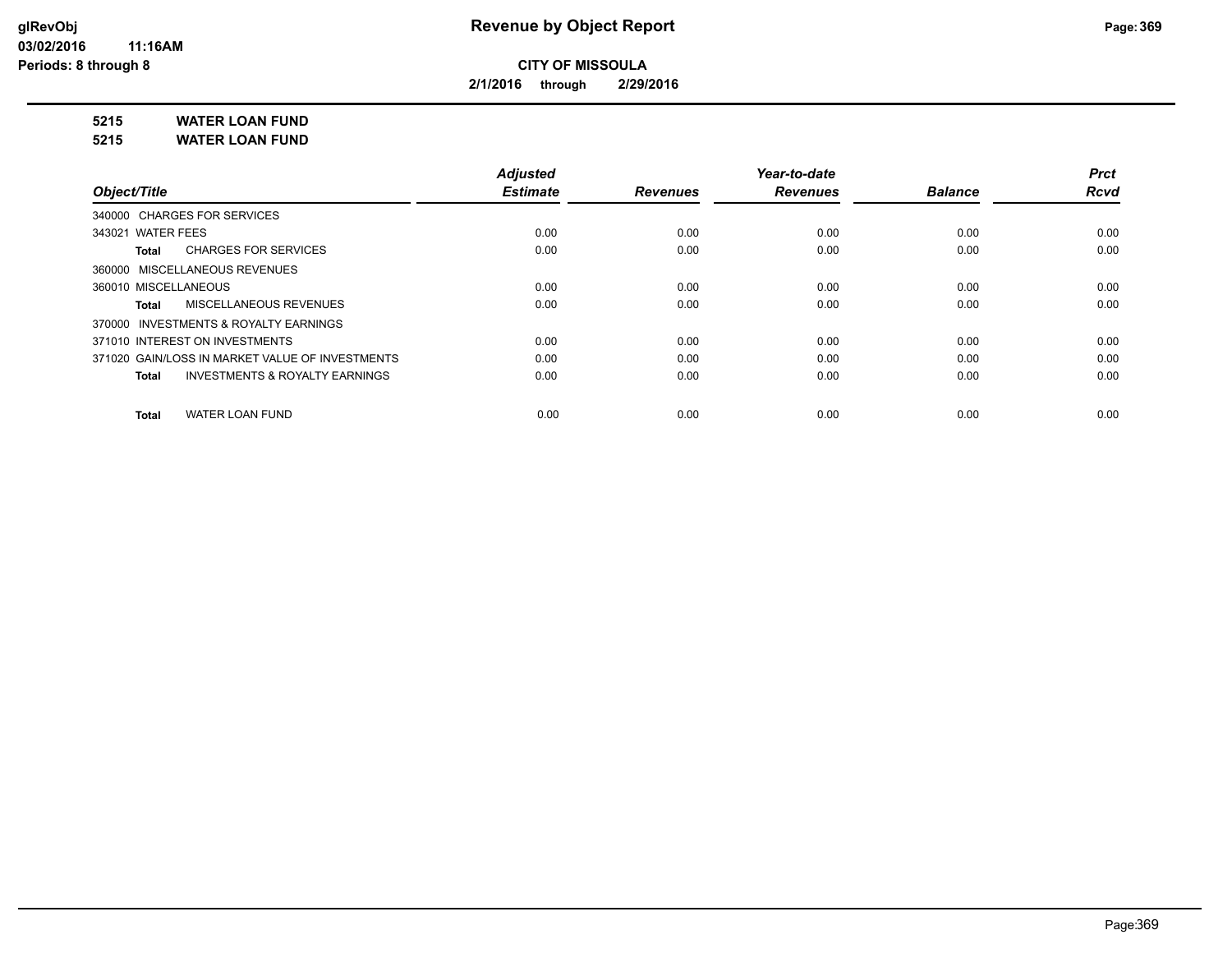**2/1/2016 through 2/29/2016**

#### **5215 WATER LOAN FUND**

|                                                           | <b>Adjusted</b> |                 | Year-to-date    |                | <b>Prct</b> |
|-----------------------------------------------------------|-----------------|-----------------|-----------------|----------------|-------------|
| Object/Title                                              | <b>Estimate</b> | <b>Revenues</b> | <b>Revenues</b> | <b>Balance</b> | <b>Rcvd</b> |
| 340000 CHARGES FOR SERVICES                               |                 |                 |                 |                |             |
| 343021 WATER FEES                                         | 0.00            | 0.00            | 0.00            | 0.00           | 0.00        |
| <b>CHARGES FOR SERVICES</b><br>Total                      | 0.00            | 0.00            | 0.00            | 0.00           | 0.00        |
| 360000 MISCELLANEOUS REVENUES                             |                 |                 |                 |                |             |
| 360010 MISCELLANEOUS                                      | 0.00            | 0.00            | 0.00            | 0.00           | 0.00        |
| MISCELLANEOUS REVENUES<br><b>Total</b>                    | 0.00            | 0.00            | 0.00            | 0.00           | 0.00        |
| 370000 INVESTMENTS & ROYALTY EARNINGS                     |                 |                 |                 |                |             |
| 371010 INTEREST ON INVESTMENTS                            | 0.00            | 0.00            | 0.00            | 0.00           | 0.00        |
| 371020 GAIN/LOSS IN MARKET VALUE OF INVESTMENT            | 0.00            | 0.00            | 0.00            | 0.00           | 0.00        |
| <b>INVESTMENTS &amp; ROYALTY EARNINGS</b><br><b>Total</b> | 0.00            | 0.00            | 0.00            | 0.00           | 0.00        |
|                                                           |                 |                 |                 |                |             |
| <b>WATER LOAN FUND</b><br><b>Total</b>                    | 0.00            | 0.00            | 0.00            | 0.00           | 0.00        |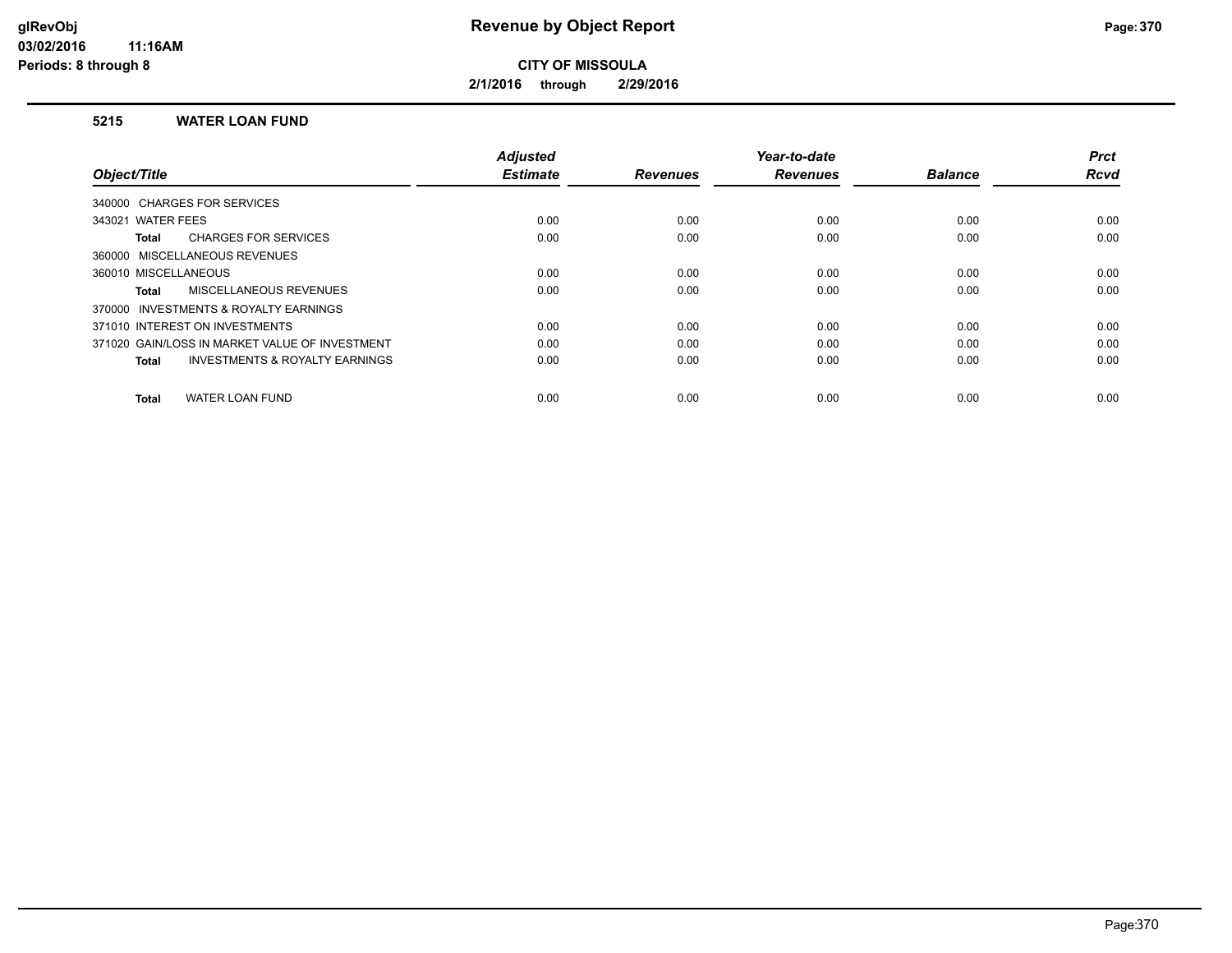**2/1/2016 through 2/29/2016**

**5220 WATER R&D FUND**

**5220 WATER R&D FUND**

|                                                           | <b>Adjusted</b> |                 | Year-to-date    |                | <b>Prct</b> |
|-----------------------------------------------------------|-----------------|-----------------|-----------------|----------------|-------------|
| Object/Title                                              | <b>Estimate</b> | <b>Revenues</b> | <b>Revenues</b> | <b>Balance</b> | <b>Rcvd</b> |
| 340000 CHARGES FOR SERVICES                               |                 |                 |                 |                |             |
| 343032 SEWER INSTALLATION CHARGES                         | 0.00            | 0.00            | 0.00            | 0.00           | 0.00        |
| <b>CHARGES FOR SERVICES</b><br>Total                      | 0.00            | 0.00            | 0.00            | 0.00           | 0.00        |
| 360000 MISCELLANEOUS REVENUES                             |                 |                 |                 |                |             |
| 360000 MISCELLANEOUS REVENUES                             | 0.00            | 0.00            | 0.00            | 0.00           | 0.00        |
| 360010 MISCELLANEOUS                                      | 0.00            | 0.00            | 0.00            | 0.00           | 0.00        |
| MISCELLANEOUS REVENUES<br>Total                           | 0.00            | 0.00            | 0.00            | 0.00           | 0.00        |
| INVESTMENTS & ROYALTY EARNINGS<br>370000                  |                 |                 |                 |                |             |
| 371010 INTEREST ON INVESTMENTS                            | 0.00            | 0.00            | 0.00            | 0.00           | 0.00        |
| 371020 GAIN/LOSS IN MARKET VALUE OF INVESTMENTS           | 0.00            | 0.00            | 0.00            | 0.00           | 0.00        |
| <b>INVESTMENTS &amp; ROYALTY EARNINGS</b><br><b>Total</b> | 0.00            | 0.00            | 0.00            | 0.00           | 0.00        |
| 380000 OTHER FINANCING SOURCES                            |                 |                 |                 |                |             |
| 381090 PROCEEDS FROM CAPITAL LEASE                        | 0.00            | 0.00            | 0.00            | 0.00           | 0.00        |
| 383000 OPERATING TRANSFERS                                | 0.00            | 0.00            | 0.00            | 0.00           | 0.00        |
| OTHER FINANCING SOURCES<br><b>Total</b>                   | 0.00            | 0.00            | 0.00            | 0.00           | 0.00        |
|                                                           |                 |                 |                 |                |             |
| <b>WATER R&amp;D FUND</b><br><b>Total</b>                 | 0.00            | 0.00            | 0.00            | 0.00           | 0.00        |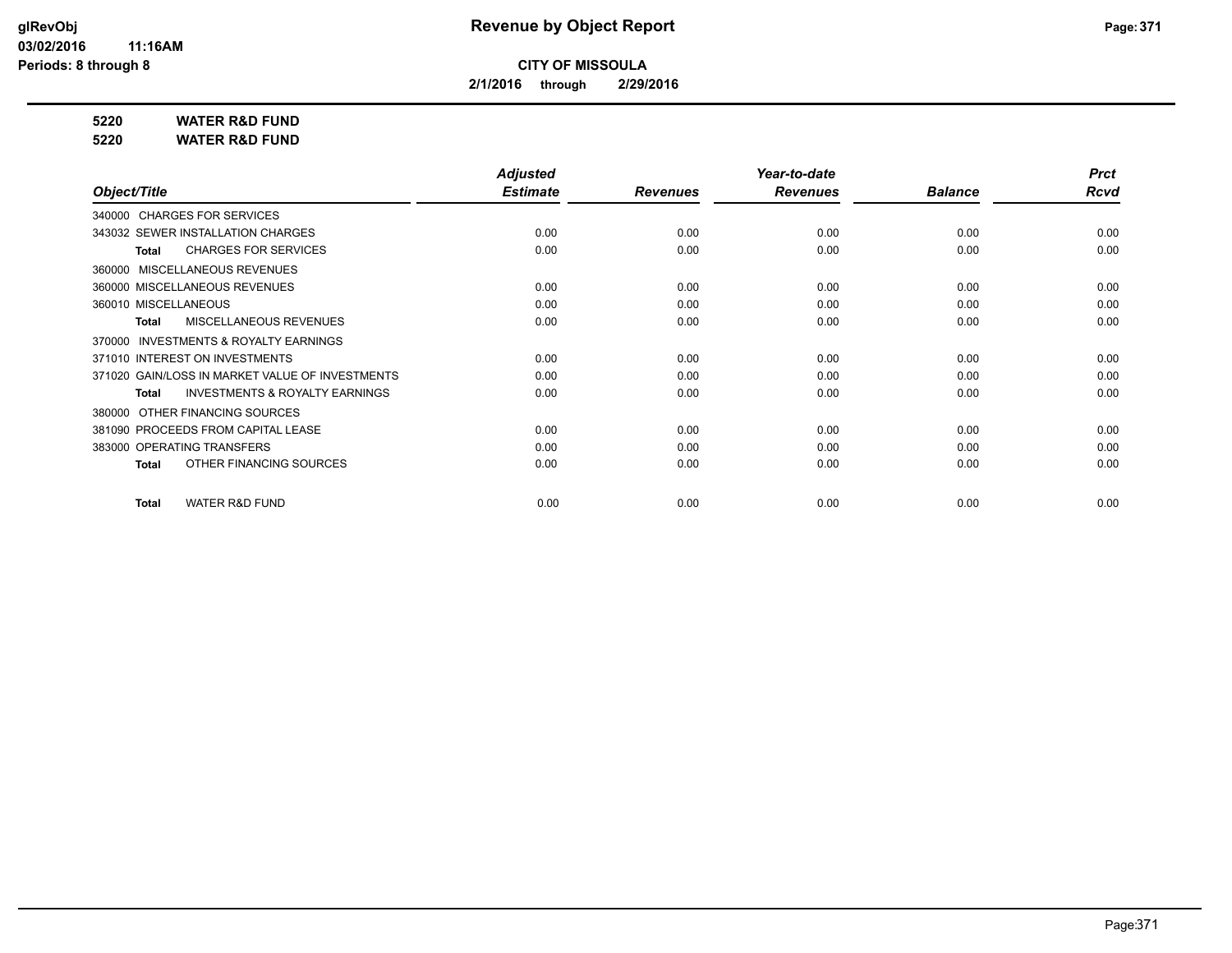**2/1/2016 through 2/29/2016**

#### **5220 WATER R&D FUND**

|                                                           | <b>Adjusted</b> |                 | Year-to-date    |                | <b>Prct</b> |
|-----------------------------------------------------------|-----------------|-----------------|-----------------|----------------|-------------|
| Object/Title                                              | <b>Estimate</b> | <b>Revenues</b> | <b>Revenues</b> | <b>Balance</b> | Rcvd        |
| 340000 CHARGES FOR SERVICES                               |                 |                 |                 |                |             |
| 343032 SEWER INSTALLATION CHARGES                         | 0.00            | 0.00            | 0.00            | 0.00           | 0.00        |
| <b>CHARGES FOR SERVICES</b><br>Total                      | 0.00            | 0.00            | 0.00            | 0.00           | 0.00        |
| 360000 MISCELLANEOUS REVENUES                             |                 |                 |                 |                |             |
| 360000 MISCELLANEOUS REVENUES                             | 0.00            | 0.00            | 0.00            | 0.00           | 0.00        |
| 360010 MISCELLANEOUS                                      | 0.00            | 0.00            | 0.00            | 0.00           | 0.00        |
| <b>MISCELLANEOUS REVENUES</b><br>Total                    | 0.00            | 0.00            | 0.00            | 0.00           | 0.00        |
| INVESTMENTS & ROYALTY EARNINGS<br>370000                  |                 |                 |                 |                |             |
| 371010 INTEREST ON INVESTMENTS                            | 0.00            | 0.00            | 0.00            | 0.00           | 0.00        |
| 371020 GAIN/LOSS IN MARKET VALUE OF INVESTMENT            | 0.00            | 0.00            | 0.00            | 0.00           | 0.00        |
| <b>INVESTMENTS &amp; ROYALTY EARNINGS</b><br><b>Total</b> | 0.00            | 0.00            | 0.00            | 0.00           | 0.00        |
| OTHER FINANCING SOURCES<br>380000                         |                 |                 |                 |                |             |
| 381090 PROCEEDS FROM CAPITAL LEASE                        | 0.00            | 0.00            | 0.00            | 0.00           | 0.00        |
| 383000 OPERATING TRANSFERS                                | 0.00            | 0.00            | 0.00            | 0.00           | 0.00        |
| OTHER FINANCING SOURCES<br><b>Total</b>                   | 0.00            | 0.00            | 0.00            | 0.00           | 0.00        |
|                                                           |                 |                 |                 |                |             |
| <b>WATER R&amp;D FUND</b><br>Total                        | 0.00            | 0.00            | 0.00            | 0.00           | 0.00        |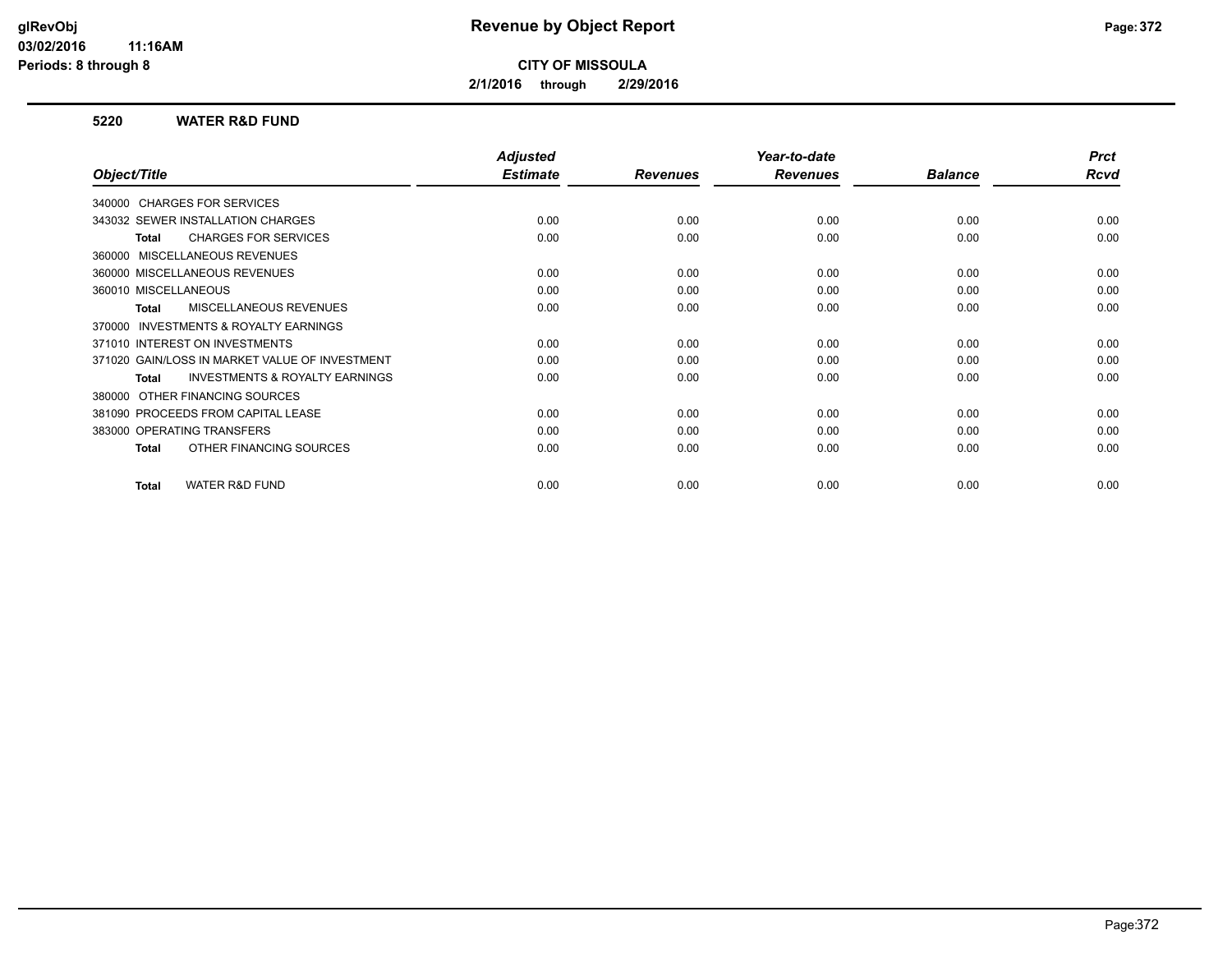**03/02/2016 11:16AM Periods: 8 through 8**

## **CITY OF MISSOULA**

**2/1/2016 through 2/29/2016**

### **5240 WATER CONSTRUCTION FUND**

**5240 WATER CONSTRUCTION FUND**

|                             |                                   | <b>Adjusted</b> | Year-to-date    |                 |                | <b>Prct</b> |
|-----------------------------|-----------------------------------|-----------------|-----------------|-----------------|----------------|-------------|
| Object/Title                |                                   | <b>Estimate</b> | <b>Revenues</b> | <b>Revenues</b> | <b>Balance</b> | <b>Rcvd</b> |
| 340000 CHARGES FOR SERVICES |                                   |                 |                 |                 |                |             |
|                             | 343026 WATER INSTALLATION CHARGES | 0.00            | 0.00            | 0.00            | 0.00           | 0.00        |
| Total                       | <b>CHARGES FOR SERVICES</b>       | 0.00            | 0.00            | 0.00            | 0.00           | 0.00        |
| <b>Total</b>                | WATER CONSTRUCTION FUND           | 0.00            | 0.00            | 0.00            | 0.00           | 0.00        |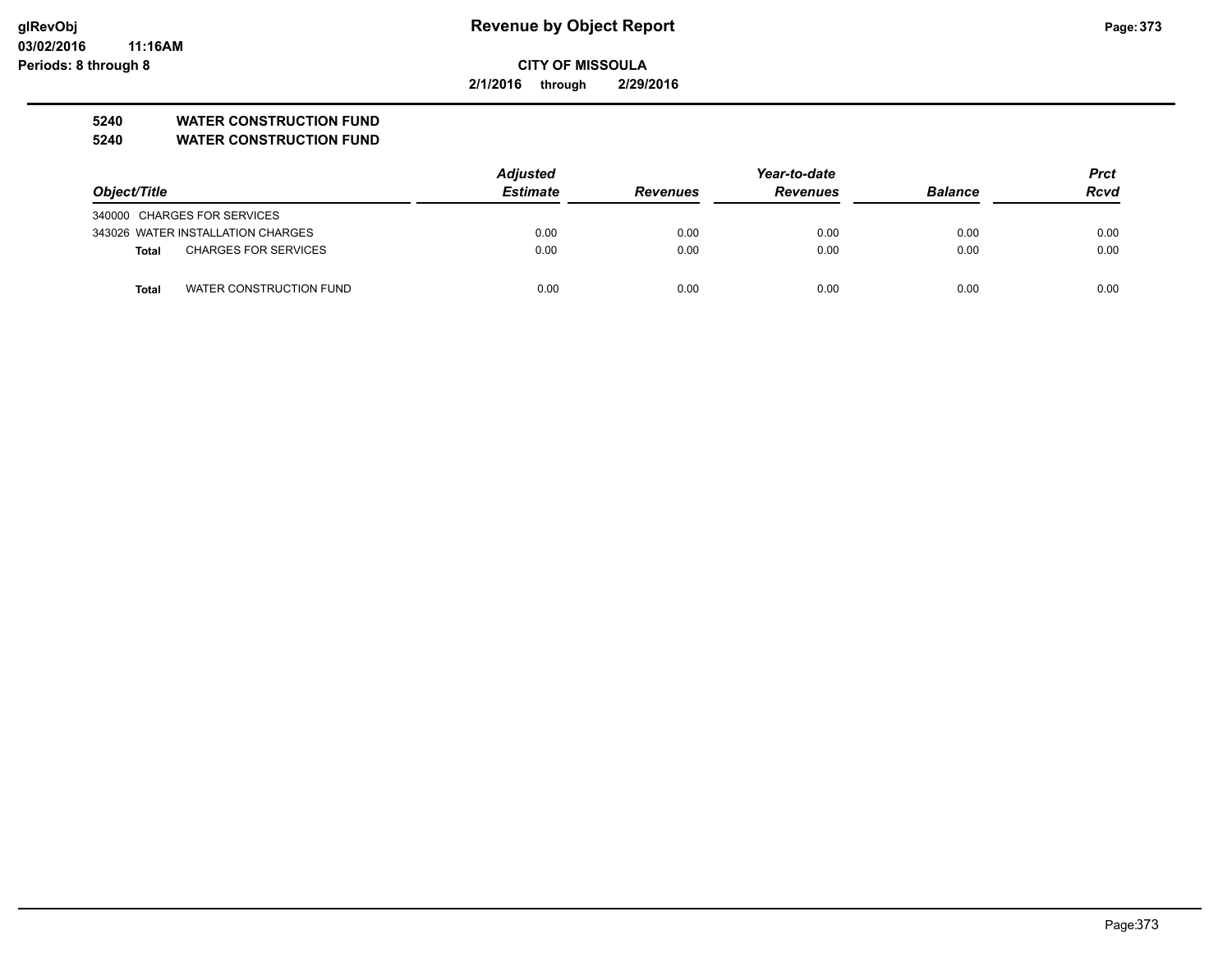**2/1/2016 through 2/29/2016**

#### **5240 WATER CONSTRUCTION FUND**

| Object/Title |                                                                  | <b>Adjusted</b><br><b>Estimate</b> | <b>Revenues</b> | Year-to-date<br><b>Revenues</b> | <b>Balance</b> | <b>Prct</b><br><b>Rcvd</b> |
|--------------|------------------------------------------------------------------|------------------------------------|-----------------|---------------------------------|----------------|----------------------------|
|              |                                                                  |                                    |                 |                                 |                |                            |
|              | 340000 CHARGES FOR SERVICES<br>343026 WATER INSTALLATION CHARGES | 0.00                               | 0.00            | 0.00                            | 0.00           | 0.00                       |
| <b>Total</b> | <b>CHARGES FOR SERVICES</b>                                      | 0.00                               | 0.00            | 0.00                            | 0.00           | 0.00                       |
|              |                                                                  |                                    |                 |                                 |                |                            |
| Total        | WATER CONSTRUCTION FUND                                          | 0.00                               | 0.00            | 0.00                            | 0.00           | 0.00                       |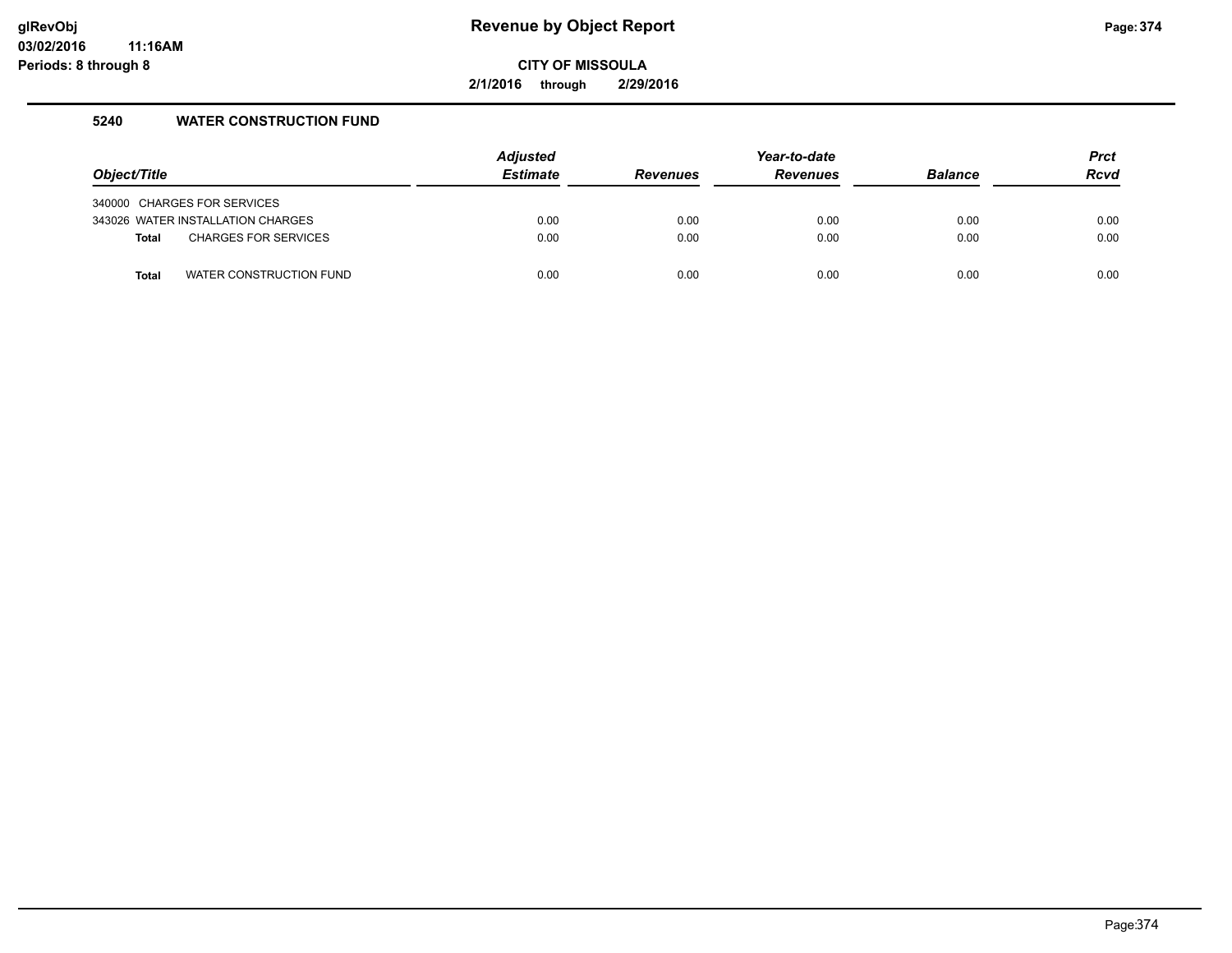**2/1/2016 through 2/29/2016**

**5250 WATER PURCHASE LOAN**

| 5250 | <b>WATER PURCHASE LOAN</b> |
|------|----------------------------|
|------|----------------------------|

|                                                           | <b>Adjusted</b> | Year-to-date                       |      |                | Prct |
|-----------------------------------------------------------|-----------------|------------------------------------|------|----------------|------|
| Object/Title                                              | <b>Estimate</b> | <b>Revenues</b><br><b>Revenues</b> |      | <b>Balance</b> | Rcvd |
| 370000 INVESTMENTS & ROYALTY EARNINGS                     |                 |                                    |      |                |      |
| 371010 INTEREST ON INVESTMENTS                            | 0.00            | 0.00                               | 0.00 | 0.00           | 0.00 |
| 371020 GAIN/LOSS IN MARKET VALUE OF INVESTMENTS           | 0.00            | 0.00                               | 0.00 | 0.00           | 0.00 |
| <b>INVESTMENTS &amp; ROYALTY EARNINGS</b><br><b>Total</b> | 0.00            | 0.00                               | 0.00 | 0.00           | 0.00 |
| <b>WATER PURCHASE LOAN</b><br><b>Total</b>                | 0.00            | 0.00                               | 0.00 | 0.00           | 0.00 |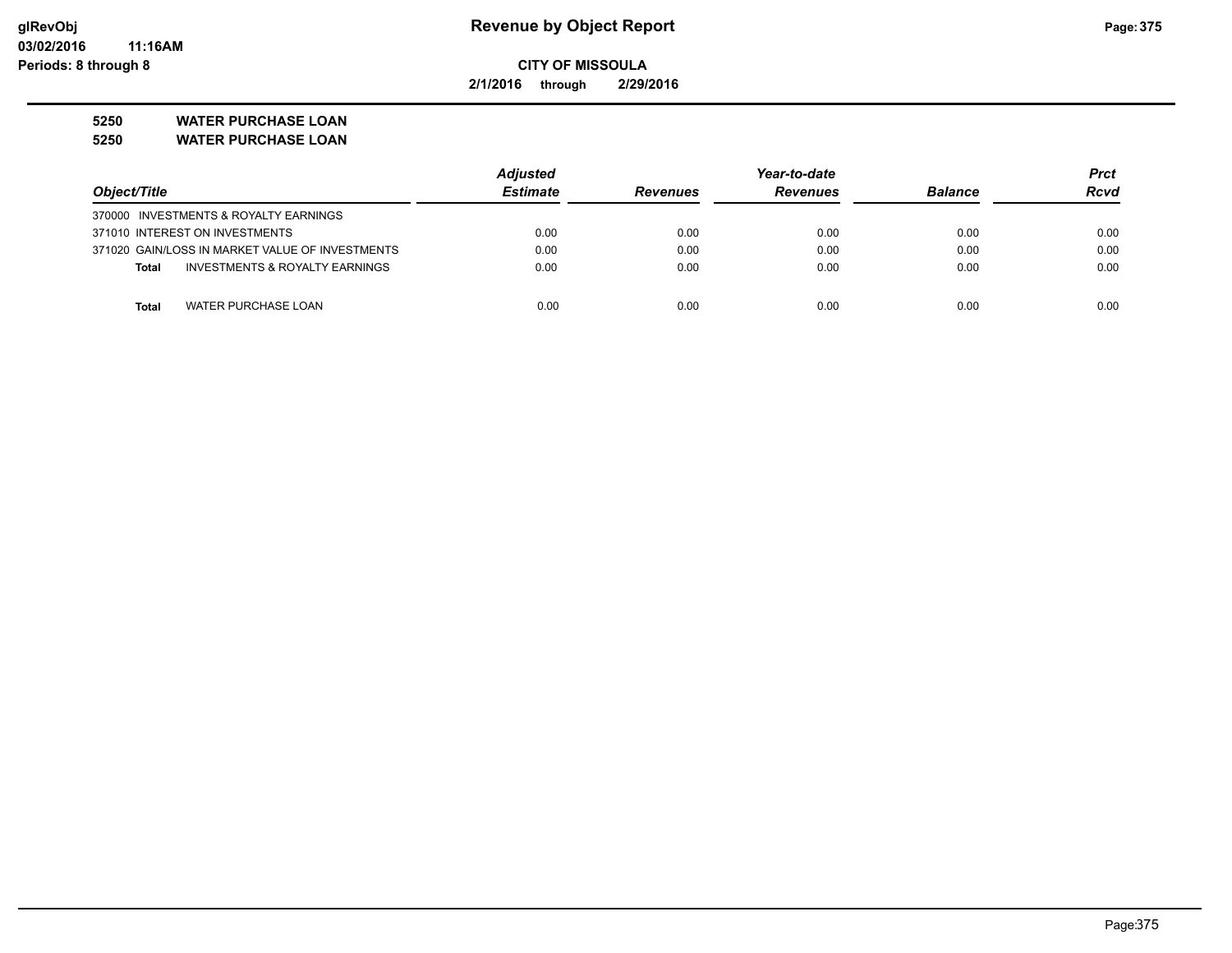#### **glRevObj Revenue by Object Report Page:376**

**CITY OF MISSOULA**

**2/1/2016 through 2/29/2016**

#### **5250 WATER PURCHASE LOAN**

| Object/Title |                                                | <b>Adjusted</b><br><b>Estimate</b> | <b>Revenues</b> | Year-to-date<br><b>Revenues</b> | <b>Balance</b> | <b>Prct</b><br><b>Rcvd</b> |
|--------------|------------------------------------------------|------------------------------------|-----------------|---------------------------------|----------------|----------------------------|
|              | 370000 INVESTMENTS & ROYALTY EARNINGS          |                                    |                 |                                 |                |                            |
|              | 371010 INTEREST ON INVESTMENTS                 | 0.00                               | 0.00            | 0.00                            | 0.00           | 0.00                       |
|              | 371020 GAIN/LOSS IN MARKET VALUE OF INVESTMENT | 0.00                               | 0.00            | 0.00                            | 0.00           | 0.00                       |
| <b>Total</b> | <b>INVESTMENTS &amp; ROYALTY EARNINGS</b>      | 0.00                               | 0.00            | 0.00                            | 0.00           | 0.00                       |
|              |                                                |                                    |                 |                                 |                |                            |
| <b>Total</b> | WATER PURCHASE LOAN                            | 0.00                               | 0.00            | 0.00                            | 0.00           | 0.00                       |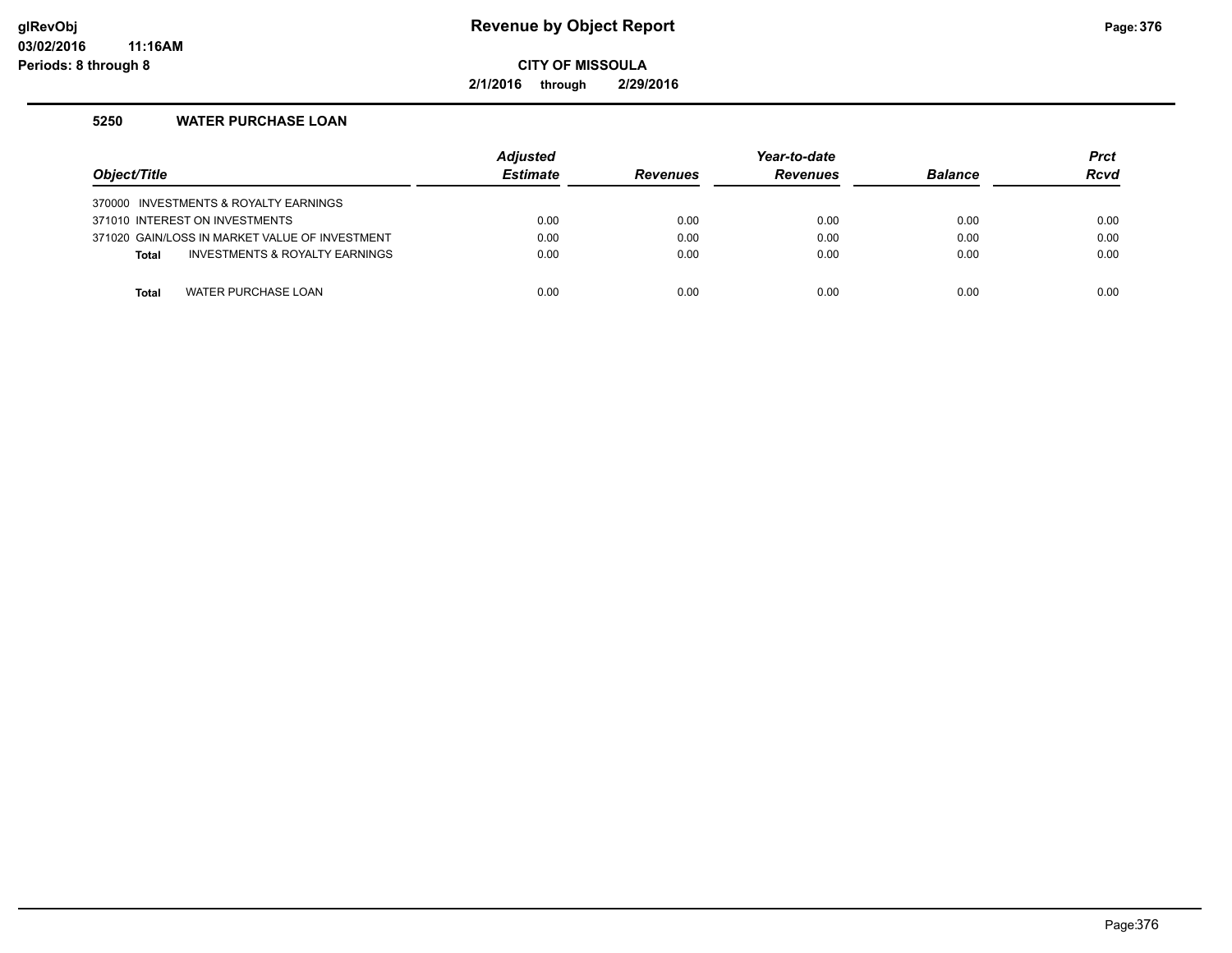**2/1/2016 through 2/29/2016**

## **5251 WATER PURCHASE LOAN RESERVE**

#### **5251 WATER PURCHASE LOAN RESERVE**

|                                                 | <b>Adjusted</b> |                 | Year-to-date    |                | <b>Prct</b> |
|-------------------------------------------------|-----------------|-----------------|-----------------|----------------|-------------|
| Object/Title                                    | <b>Estimate</b> | <b>Revenues</b> | <b>Revenues</b> | <b>Balance</b> | <b>Rcvd</b> |
| 360000 MISCELLANEOUS REVENUES                   |                 |                 |                 |                |             |
| 360010 MISCELLANEOUS                            | 0.00            | 0.00            | 0.00            | 0.00           | 0.00        |
| MISCELLANEOUS REVENUES<br>Total                 | 0.00            | 0.00            | 0.00            | 0.00           | 0.00        |
| 370000 INVESTMENTS & ROYALTY EARNINGS           |                 |                 |                 |                |             |
| 371010 INTEREST ON INVESTMENTS                  | 0.00            | 0.00            | 0.00            | 0.00           | 0.00        |
| 371020 GAIN/LOSS IN MARKET VALUE OF INVESTMENTS | 0.00            | 0.00            | 0.00            | 0.00           | 0.00        |
| INVESTMENTS & ROYALTY EARNINGS<br>Total         | 0.00            | 0.00            | 0.00            | 0.00           | 0.00        |
| 380000 OTHER FINANCING SOURCES                  |                 |                 |                 |                |             |
| 383042 TRANSFERS FROM OTHER FUNDS               | 0.00            | 0.00            | 0.00            | 0.00           | 0.00        |
| OTHER FINANCING SOURCES<br>Total                | 0.00            | 0.00            | 0.00            | 0.00           | 0.00        |
| WATER PURCHASE LOAN RESERVE<br>Total            | 0.00            | 0.00            | 0.00            | 0.00           | 0.00        |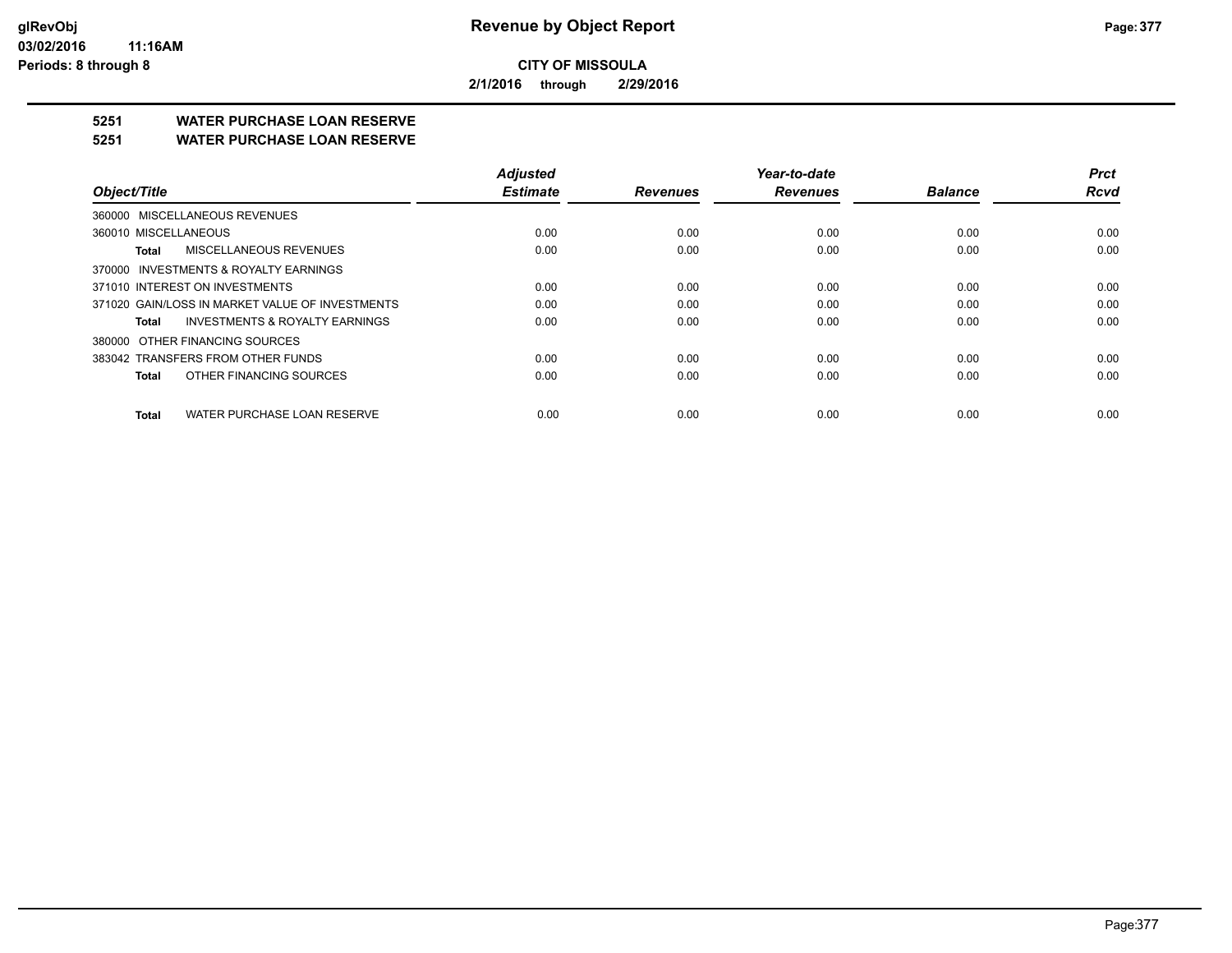**2/1/2016 through 2/29/2016**

#### **5251 WATER PURCHASE LOAN RESERVE**

| Object/Title                                       | <b>Adjusted</b><br><b>Estimate</b> | <b>Revenues</b> | Year-to-date<br><b>Revenues</b> | <b>Balance</b> | <b>Prct</b><br><b>Rcvd</b> |
|----------------------------------------------------|------------------------------------|-----------------|---------------------------------|----------------|----------------------------|
|                                                    |                                    |                 |                                 |                |                            |
| 360000 MISCELLANEOUS REVENUES                      |                                    |                 |                                 |                |                            |
| 360010 MISCELLANEOUS                               | 0.00                               | 0.00            | 0.00                            | 0.00           | 0.00                       |
| MISCELLANEOUS REVENUES<br>Total                    | 0.00                               | 0.00            | 0.00                            | 0.00           | 0.00                       |
| 370000 INVESTMENTS & ROYALTY EARNINGS              |                                    |                 |                                 |                |                            |
| 371010 INTEREST ON INVESTMENTS                     | 0.00                               | 0.00            | 0.00                            | 0.00           | 0.00                       |
| 371020 GAIN/LOSS IN MARKET VALUE OF INVESTMENT     | 0.00                               | 0.00            | 0.00                            | 0.00           | 0.00                       |
| <b>INVESTMENTS &amp; ROYALTY EARNINGS</b><br>Total | 0.00                               | 0.00            | 0.00                            | 0.00           | 0.00                       |
| 380000 OTHER FINANCING SOURCES                     |                                    |                 |                                 |                |                            |
| 383042 TRANSFERS FROM OTHER FUNDS                  | 0.00                               | 0.00            | 0.00                            | 0.00           | 0.00                       |
| OTHER FINANCING SOURCES<br>Total                   | 0.00                               | 0.00            | 0.00                            | 0.00           | 0.00                       |
| WATER PURCHASE LOAN RESERVE<br>Total               | 0.00                               | 0.00            | 0.00                            | 0.00           | 0.00                       |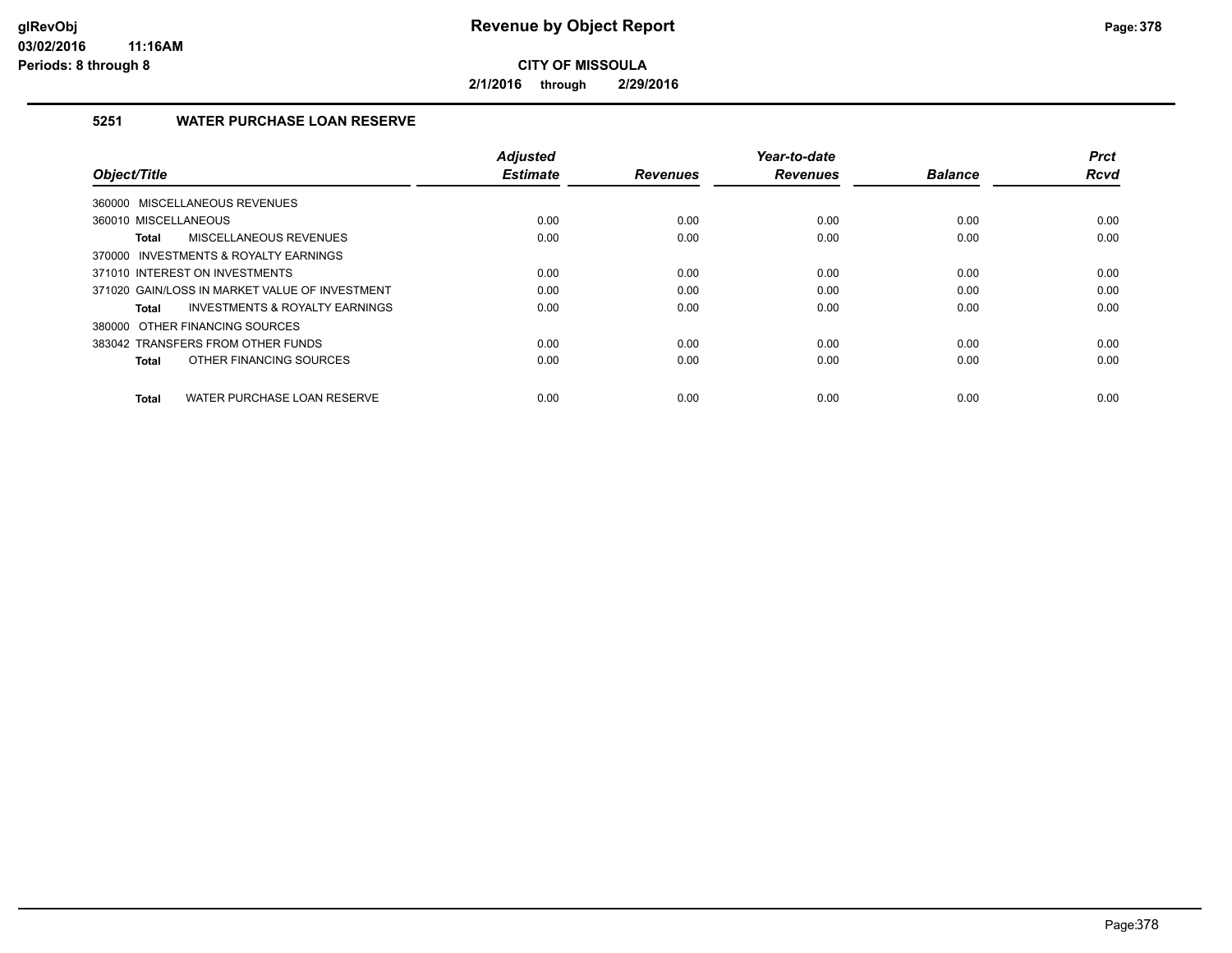**2/1/2016 through 2/29/2016**

### **5310 SEWER OPERATING BUDGET FUND**

#### **5310 SEWER OPERATING BUDGET FUND**

|                                                           | <b>Adjusted</b> |                 | Year-to-date    |                | <b>Prct</b> |
|-----------------------------------------------------------|-----------------|-----------------|-----------------|----------------|-------------|
| Object/Title                                              | <b>Estimate</b> | <b>Revenues</b> | <b>Revenues</b> | <b>Balance</b> | Rcvd        |
| 320000 LICENSES & PERMITS                                 |                 |                 |                 |                |             |
| 323027 HAULER PERMITS                                     | 0.00            | 0.00            | 150.00          | $-150.00$      | 0.00        |
| <b>LICENSES &amp; PERMITS</b><br><b>Total</b>             | 0.00            | 0.00            | 150.00          | $-150.00$      | 0.00        |
| 330000 INTERGOVERNMENTAL REVENUES                         |                 |                 |                 |                |             |
| 334071 DEQ/RIVER WATER SAMPLING                           | 0.00            | 0.00            | 0.00            | 0.00           | 0.00        |
| 336020 STATE PENSION CONTRIBUTION                         | 0.00            | 0.00            | 0.00            | 0.00           | 0.00        |
| 336023 STATE CONTRIB. - PERS                              | 0.00            | 0.00            | 456.48          | $-456.48$      | 0.00        |
| <b>INTERGOVERNMENTAL REVENUES</b><br>Total                | 0.00            | 0.00            | 456.48          | $-456.48$      | 0.00        |
| 340000 CHARGES FOR SERVICES                               |                 |                 |                 |                |             |
| 343031 SEWER SERVICE CHARGES                              | 0.00            | 0.00            | 0.00            | 0.00           | 0.00        |
| 343032 SEWER INSTALLATION CHARGES                         | 79,000.00       | 0.00            | 0.00            | 79,000.00      | 0.00        |
| 343035 SALE OF SEWER MATERIALS AND SUPPLIES               | 0.00            | 0.00            | 0.00            | 0.00           | 0.00        |
| 343039 DISPOSAL FEES                                      | 0.00            | 3,490.00        | 15,106.96       | $-15,106.96$   | 0.00        |
| <b>CHARGES FOR SERVICES</b><br><b>Total</b>               | 79,000.00       | 3,490.00        | 15,106.96       | 63,893.04      | 19.12       |
| 360000 MISCELLANEOUS REVENUES                             |                 |                 |                 |                |             |
| 360010 MISCELLANEOUS                                      | 0.00            | 0.00            | 0.00            | 0.00           | 0.00        |
| 360030 CONTRIBUTIONS FROM PROPERTY OWNERS                 | 0.00            | 0.00            | 0.00            | 0.00           | 0.00        |
| 363040 PENALTY AND INTEREST                               | 0.00            | 218.11          | 1,329.36        | $-1,329.36$    | 0.00        |
| 364012 SALE OF SURPLUS PROPERTY                           | 0.00            | 0.00            | 0.00            | 0.00           | 0.00        |
| MISCELLANEOUS REVENUES<br><b>Total</b>                    | 0.00            | 218.11          | 1,329.36        | $-1,329.36$    | 0.00        |
| 370000 INVESTMENTS & ROYALTY EARNINGS                     |                 |                 |                 |                |             |
| 371010 INTEREST ON INVESTMENTS                            | 0.00            | 0.00            | 0.00            | 0.00           | 0.00        |
| 371020 GAIN/LOSS IN MARKET VALUE OF INVESTMENTS           | 0.00            | 0.00            | 0.00            | 0.00           | 0.00        |
| <b>INVESTMENTS &amp; ROYALTY EARNINGS</b><br><b>Total</b> | 0.00            | 0.00            | 0.00            | 0.00           | 0.00        |
| 380000 OTHER FINANCING SOURCES                            |                 |                 |                 |                |             |
| 381090 PROCEEDS FROM CAPITAL LEASE                        | 0.00            | 0.00            | 0.00            | 0.00           | 0.00        |
| 382010 SALE OF FIXED ASSETS                               | 0.00            | 0.00            | 0.00            | 0.00           | 0.00        |
| 383024 TRANS FR SEWER CLEARING                            | 4,875,239.00    | 0.00            | 0.00            | 4,875,239.00   | 0.00        |
| OTHER FINANCING SOURCES<br><b>Total</b>                   | 4,875,239.00    | 0.00            | 0.00            | 4,875,239.00   | 0.00        |
| SEWER OPERATING BUDGET FUND<br>Total                      | 4.954.239.00    | 3.708.11        | 17.042.80       | 4.937.196.20   | 0.34        |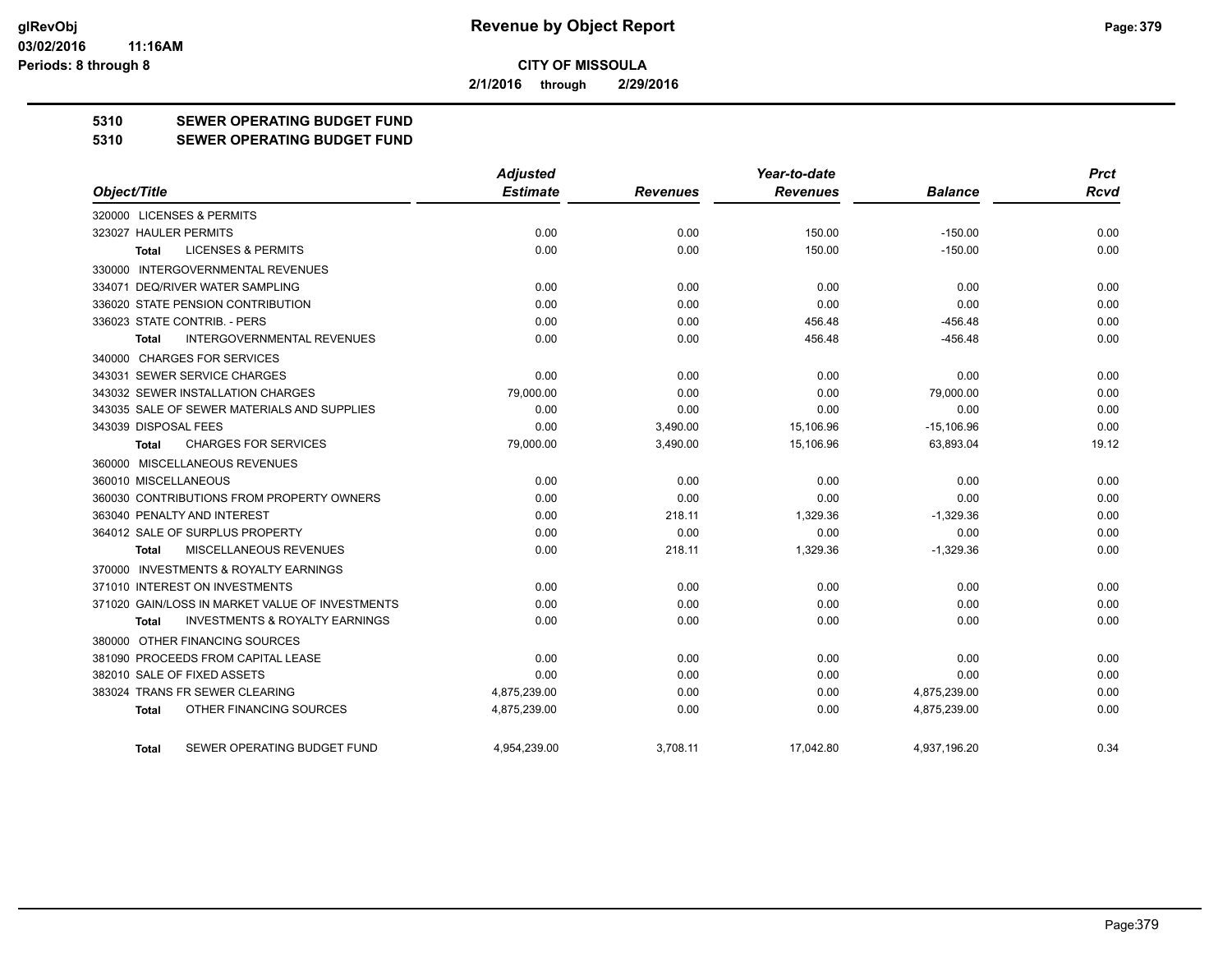**2/1/2016 through 2/29/2016**

#### **5310 SEWER OPERATING BUDGET FUND**

|                                                           | <b>Adjusted</b> |                 | Year-to-date    |                | <b>Prct</b> |
|-----------------------------------------------------------|-----------------|-----------------|-----------------|----------------|-------------|
| Object/Title                                              | <b>Estimate</b> | <b>Revenues</b> | <b>Revenues</b> | <b>Balance</b> | <b>Rcvd</b> |
| 320000 LICENSES & PERMITS                                 |                 |                 |                 |                |             |
| 323027 HAULER PERMITS                                     | 0.00            | 0.00            | 150.00          | $-150.00$      | 0.00        |
| <b>LICENSES &amp; PERMITS</b><br><b>Total</b>             | 0.00            | 0.00            | 150.00          | $-150.00$      | 0.00        |
| 330000 INTERGOVERNMENTAL REVENUES                         |                 |                 |                 |                |             |
| 334071 DEQ/RIVER WATER SAMPLING                           | 0.00            | 0.00            | 0.00            | 0.00           | 0.00        |
| 336020 STATE PENSION CONTRIBUTION                         | 0.00            | 0.00            | 0.00            | 0.00           | 0.00        |
| 336023 STATE CONTRIB. - PERS                              | 0.00            | 0.00            | 456.48          | $-456.48$      | 0.00        |
| <b>INTERGOVERNMENTAL REVENUES</b><br><b>Total</b>         | 0.00            | 0.00            | 456.48          | $-456.48$      | 0.00        |
| 340000 CHARGES FOR SERVICES                               |                 |                 |                 |                |             |
| 343031 SEWER SERVICE CHARGES                              | 0.00            | 0.00            | 0.00            | 0.00           | 0.00        |
| 343032 SEWER INSTALLATION CHARGES                         | 79,000.00       | 0.00            | 0.00            | 79,000.00      | 0.00        |
| 343035 SALE OF SEWER MATERIALS AND SUPPLIES               | 0.00            | 0.00            | 0.00            | 0.00           | 0.00        |
| 343039 DISPOSAL FEES                                      | 0.00            | 3,490.00        | 15,106.96       | $-15,106.96$   | 0.00        |
| <b>CHARGES FOR SERVICES</b><br>Total                      | 79,000.00       | 3,490.00        | 15,106.96       | 63,893.04      | 19.12       |
| 360000 MISCELLANEOUS REVENUES                             |                 |                 |                 |                |             |
| 360010 MISCELLANEOUS                                      | 0.00            | 0.00            | 0.00            | 0.00           | 0.00        |
| 360030 CONTRIBUTIONS FROM PROPERTY OWNERS                 | 0.00            | 0.00            | 0.00            | 0.00           | 0.00        |
| 363040 PENALTY AND INTEREST                               | 0.00            | 218.11          | 1,329.36        | $-1,329.36$    | 0.00        |
| 364012 SALE OF SURPLUS PROPERTY                           | 0.00            | 0.00            | 0.00            | 0.00           | 0.00        |
| MISCELLANEOUS REVENUES<br>Total                           | 0.00            | 218.11          | 1,329.36        | $-1,329.36$    | 0.00        |
| 370000 INVESTMENTS & ROYALTY EARNINGS                     |                 |                 |                 |                |             |
| 371010 INTEREST ON INVESTMENTS                            | 0.00            | 0.00            | 0.00            | 0.00           | 0.00        |
| 371020 GAIN/LOSS IN MARKET VALUE OF INVESTMENT            | 0.00            | 0.00            | 0.00            | 0.00           | 0.00        |
| <b>INVESTMENTS &amp; ROYALTY EARNINGS</b><br><b>Total</b> | 0.00            | 0.00            | 0.00            | 0.00           | 0.00        |
| 380000 OTHER FINANCING SOURCES                            |                 |                 |                 |                |             |
| 381090 PROCEEDS FROM CAPITAL LEASE                        | 0.00            | 0.00            | 0.00            | 0.00           | 0.00        |
| 382010 SALE OF FIXED ASSETS                               | 0.00            | 0.00            | 0.00            | 0.00           | 0.00        |
| 383024 TRANS FR SEWER CLEARING                            | 4,875,239.00    | 0.00            | 0.00            | 4,875,239.00   | 0.00        |
| OTHER FINANCING SOURCES<br>Total                          | 4,875,239.00    | 0.00            | 0.00            | 4,875,239.00   | 0.00        |
| SEWER OPERATING BUDGET FUND<br>Total                      | 4,954,239.00    | 3,708.11        | 17,042.80       | 4,937,196.20   | 0.34        |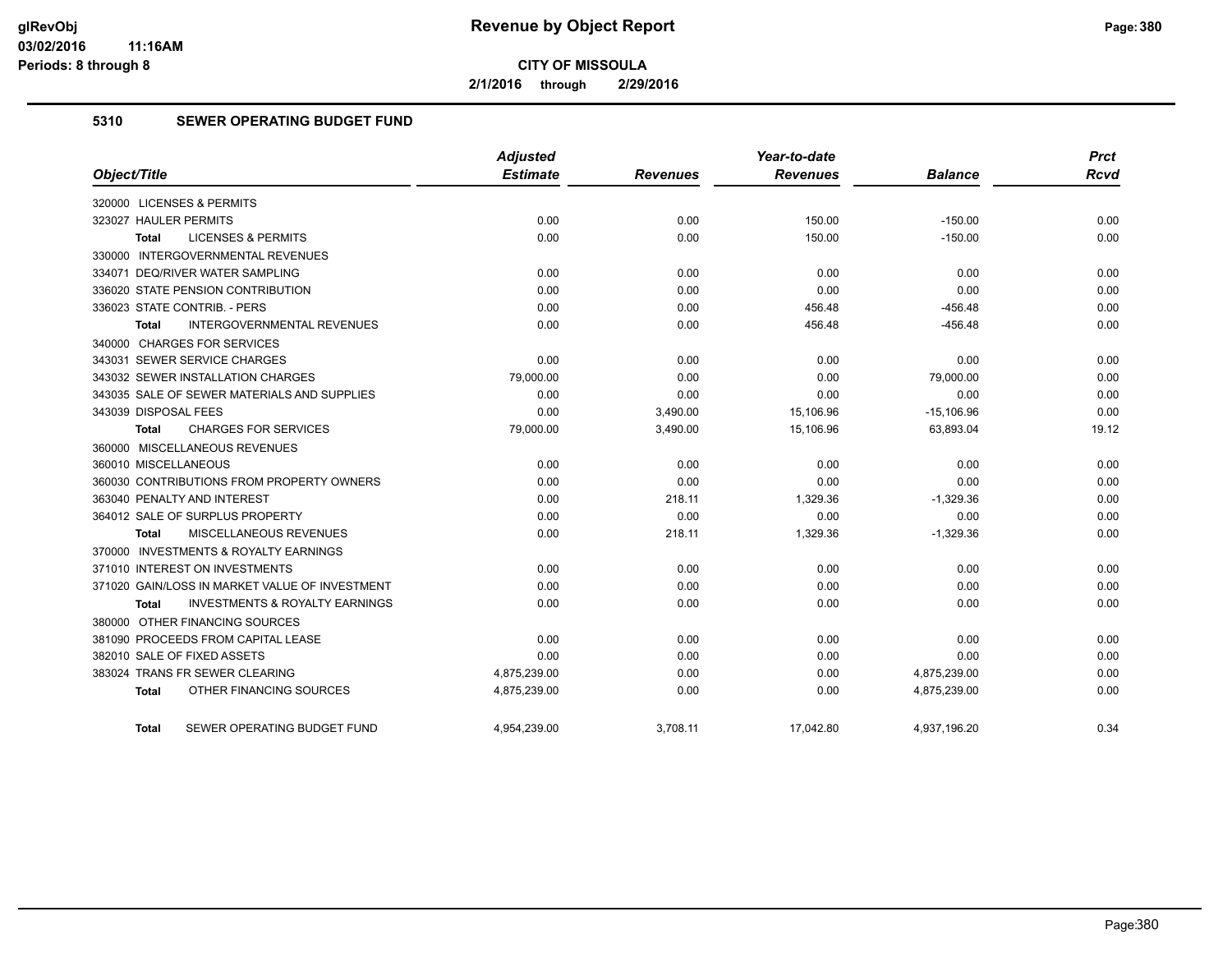**2/1/2016 through 2/29/2016**

# **5311 SEWER REVENUE COLLECTION & CLEARING FUND**

| 5311 | SEWER REVENUE COLLECTION & CLEARING FUND |
|------|------------------------------------------|
|------|------------------------------------------|

|                                                           | <b>Adjusted</b> |                 | Year-to-date    |                | <b>Prct</b> |
|-----------------------------------------------------------|-----------------|-----------------|-----------------|----------------|-------------|
| Object/Title                                              | <b>Estimate</b> | <b>Revenues</b> | <b>Revenues</b> | <b>Balance</b> | <b>Rcvd</b> |
| 330000 INTERGOVERNMENTAL REVENUES                         |                 |                 |                 |                |             |
| 331992 FEDERAL ARRA GRANTS                                | 0.00            | 0.00            | 0.00            | 0.00           | 0.00        |
| <b>INTERGOVERNMENTAL REVENUES</b><br><b>Total</b>         | 0.00            | 0.00            | 0.00            | 0.00           | 0.00        |
| 340000 CHARGES FOR SERVICES                               |                 |                 |                 |                |             |
| 343032 SEWER INSTALLATION CHARGES                         | 0.00            | 0.00            | 0.00            | 0.00           | 0.00        |
| 343034 TREATMENT FACILITIES FEES                          | 7,391,083.00    | 12.408.53       | 7,334,155.21    | 56.927.79      | 99.23       |
| 343037 DELINQUENT SEWER FEES                              | 0.00            | 0.00            | 0.00            | 0.00           | 0.00        |
| 343038 P & I TAX LIENS                                    | 0.00            | 246.29          | 2,561.84        | $-2,561.84$    | 0.00        |
| <b>CHARGES FOR SERVICES</b><br><b>Total</b>               | 7,391,083.00    | 12,654.82       | 7,336,717.05    | 54,365.95      | 99.26       |
| MISCELLANEOUS REVENUES<br>360000                          |                 |                 |                 |                |             |
| 360010 MISCELLANEOUS                                      | 0.00            | 0.00            | 0.00            | 0.00           | 0.00        |
| 361200 RADIO TOWER LEASE PAYMENTS                         | 0.00            | 0.00            | 2,925.00        | $-2,925.00$    | 0.00        |
| 361201 EKO LAND LEASE                                     | 0.00            | 12,661.97       | 25,323.94       | $-25,323.94$   | 0.00        |
| 365023 NORTHWESTERN ENERGY GRANT                          | 0.00            | 0.00            | 0.00            | 0.00           | 0.00        |
| <b>MISCELLANEOUS REVENUES</b><br><b>Total</b>             | 0.00            | 12,661.97       | 28,248.94       | $-28,248.94$   | 0.00        |
| 370000 INVESTMENTS & ROYALTY EARNINGS                     |                 |                 |                 |                |             |
| 371010 INTEREST ON INVESTMENTS                            | 0.00            | 0.00            | 0.00            | 0.00           | 0.00        |
| 371020 GAIN/LOSS IN MARKET VALUE OF INVESTMENTS           | 0.00            | 0.00            | 0.00            | 0.00           | 0.00        |
| <b>INVESTMENTS &amp; ROYALTY EARNINGS</b><br><b>Total</b> | 0.00            | 0.00            | 0.00            | 0.00           | 0.00        |
| OTHER FINANCING SOURCES<br>380000                         |                 |                 |                 |                |             |
| 383034 TRANS FR 01 SERIES DEBT SERVICE                    | 0.00            | 0.00            | 0.00            | 0.00           | 0.00        |
| 383042 TRANSFERS FROM OTHER FUNDS                         | 0.00            | 0.00            | 0.00            | 0.00           | 0.00        |
| OTHER FINANCING SOURCES<br><b>Total</b>                   | 0.00            | 0.00            | 0.00            | 0.00           | 0.00        |
| SEWER REVENUE COLLECTION & CLEARING<br><b>Total</b>       | 7,391,083.00    | 25,316.79       | 7,364,965.99    | 26,117.01      | 99.65       |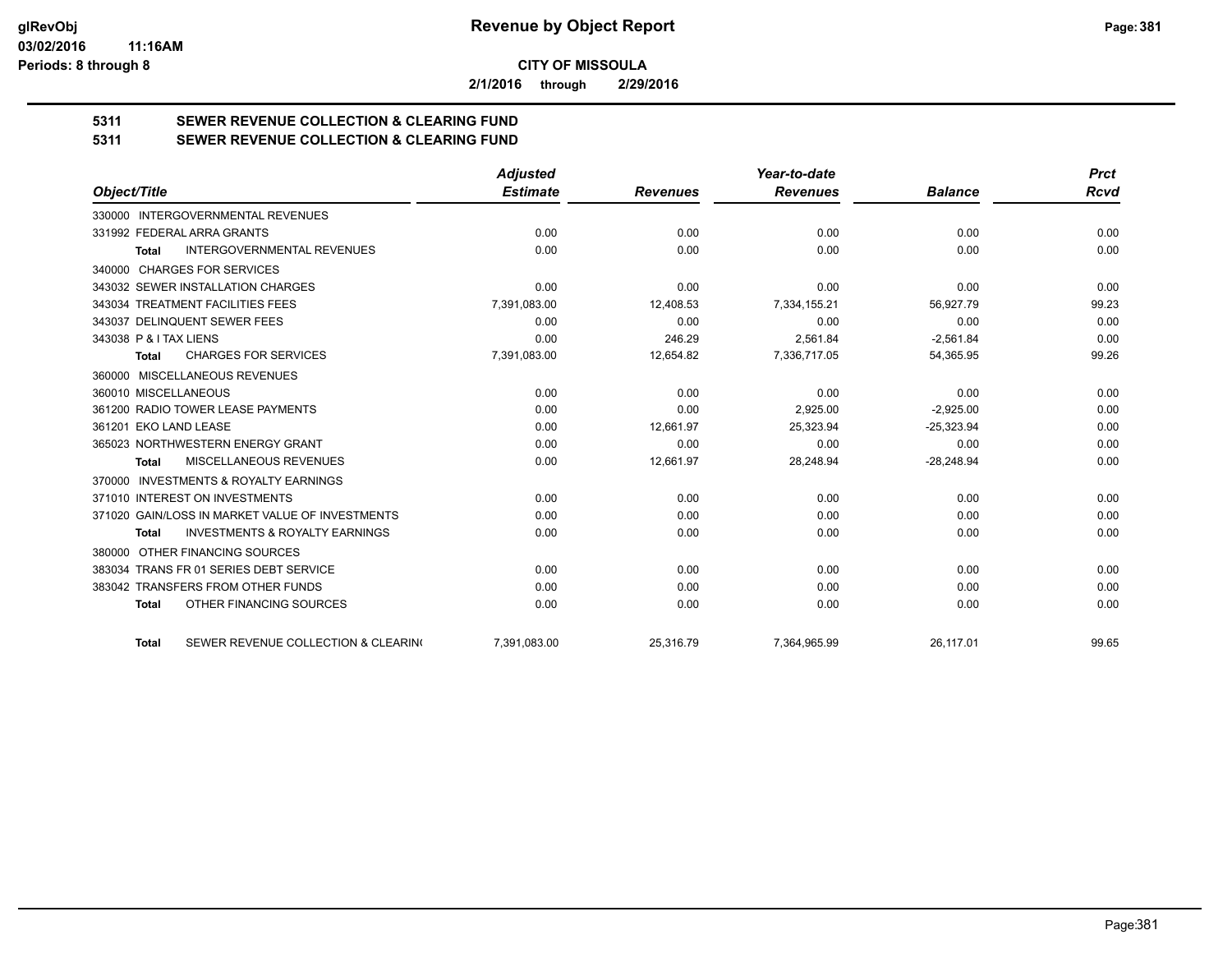**2/1/2016 through 2/29/2016**

#### **5311 SEWER REVENUE COLLECTION & CLEARING FUND**

|                                                           | <b>Adjusted</b> |                 | Year-to-date    |                | <b>Prct</b> |
|-----------------------------------------------------------|-----------------|-----------------|-----------------|----------------|-------------|
| Object/Title                                              | <b>Estimate</b> | <b>Revenues</b> | <b>Revenues</b> | <b>Balance</b> | <b>Rcvd</b> |
| <b>INTERGOVERNMENTAL REVENUES</b><br>330000               |                 |                 |                 |                |             |
| 331992 FEDERAL ARRA GRANTS                                | 0.00            | 0.00            | 0.00            | 0.00           | 0.00        |
| <b>INTERGOVERNMENTAL REVENUES</b><br><b>Total</b>         | 0.00            | 0.00            | 0.00            | 0.00           | 0.00        |
| 340000 CHARGES FOR SERVICES                               |                 |                 |                 |                |             |
| 343032 SEWER INSTALLATION CHARGES                         | 0.00            | 0.00            | 0.00            | 0.00           | 0.00        |
| 343034 TREATMENT FACILITIES FEES                          | 7,391,083.00    | 12,408.53       | 7,334,155.21    | 56,927.79      | 99.23       |
| 343037 DELINQUENT SEWER FEES                              | 0.00            | 0.00            | 0.00            | 0.00           | 0.00        |
| 343038 P & I TAX LIENS                                    | 0.00            | 246.29          | 2.561.84        | $-2.561.84$    | 0.00        |
| <b>CHARGES FOR SERVICES</b><br><b>Total</b>               | 7,391,083.00    | 12,654.82       | 7,336,717.05    | 54,365.95      | 99.26       |
| 360000 MISCELLANEOUS REVENUES                             |                 |                 |                 |                |             |
| 360010 MISCELLANEOUS                                      | 0.00            | 0.00            | 0.00            | 0.00           | 0.00        |
| 361200 RADIO TOWER LEASE PAYMENTS                         | 0.00            | 0.00            | 2,925.00        | $-2,925.00$    | 0.00        |
| 361201 EKO LAND LEASE                                     | 0.00            | 12.661.97       | 25.323.94       | $-25,323.94$   | 0.00        |
| 365023 NORTHWESTERN ENERGY GRANT                          | 0.00            | 0.00            | 0.00            | 0.00           | 0.00        |
| MISCELLANEOUS REVENUES<br><b>Total</b>                    | 0.00            | 12,661.97       | 28,248.94       | $-28,248.94$   | 0.00        |
| 370000 INVESTMENTS & ROYALTY EARNINGS                     |                 |                 |                 |                |             |
| 371010 INTEREST ON INVESTMENTS                            | 0.00            | 0.00            | 0.00            | 0.00           | 0.00        |
| 371020 GAIN/LOSS IN MARKET VALUE OF INVESTMENT            | 0.00            | 0.00            | 0.00            | 0.00           | 0.00        |
| <b>INVESTMENTS &amp; ROYALTY EARNINGS</b><br><b>Total</b> | 0.00            | 0.00            | 0.00            | 0.00           | 0.00        |
| OTHER FINANCING SOURCES<br>380000                         |                 |                 |                 |                |             |
| 383034 TRANS FR 01 SERIES DEBT SERVICE                    | 0.00            | 0.00            | 0.00            | 0.00           | 0.00        |
| 383042 TRANSFERS FROM OTHER FUNDS                         | 0.00            | 0.00            | 0.00            | 0.00           | 0.00        |
| OTHER FINANCING SOURCES<br><b>Total</b>                   | 0.00            | 0.00            | 0.00            | 0.00           | 0.00        |
| SEWER REVENUE COLLECTION & CLEARIN<br><b>Total</b>        | 7,391,083.00    | 25,316.79       | 7,364,965.99    | 26,117.01      | 99.65       |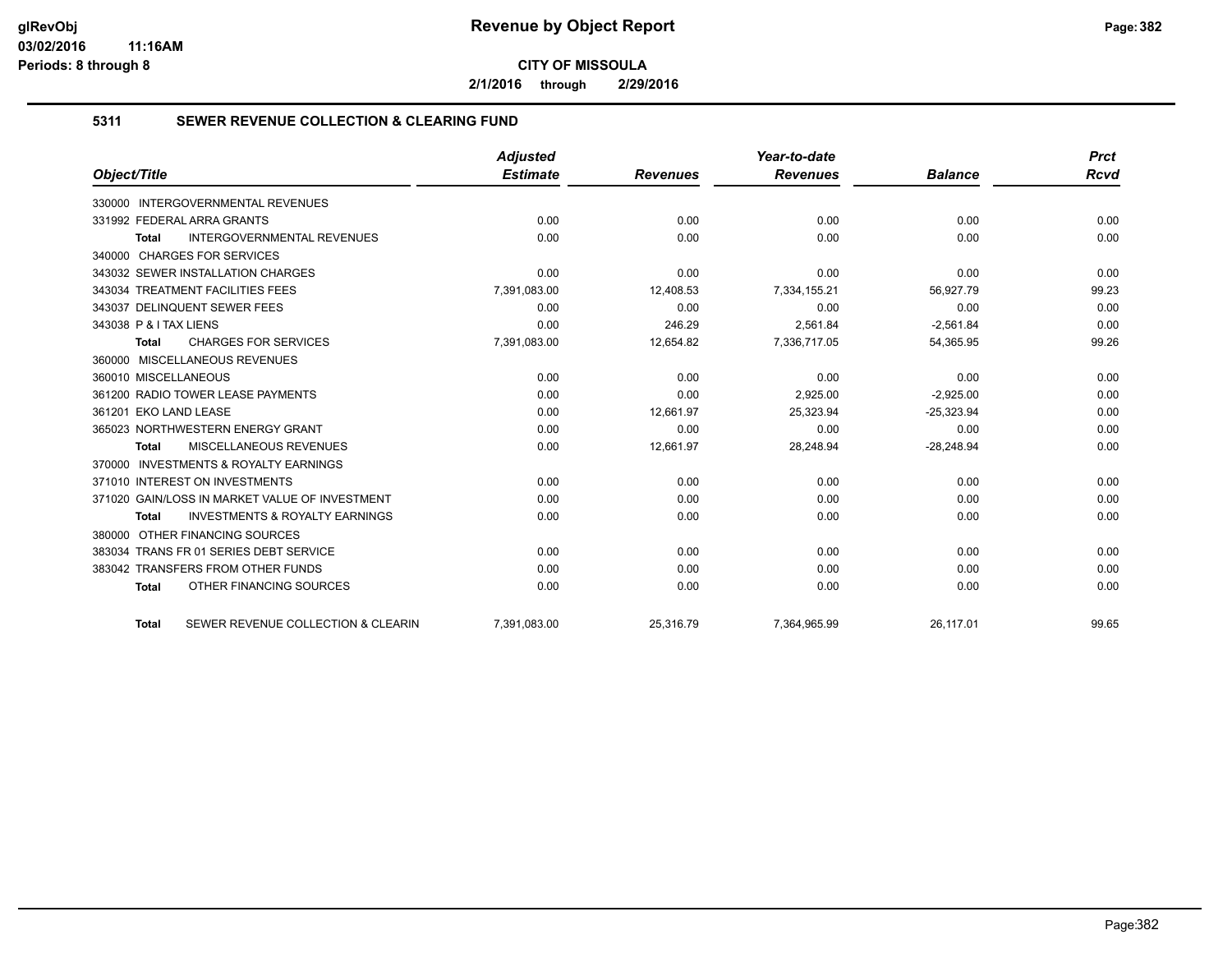**2/1/2016 through 2/29/2016**

**5315 SEWER LOAN FUND**

**5315 SEWER LOAN FUND**

|                                                    | <b>Adjusted</b> |                 | Year-to-date    |                | <b>Prct</b> |
|----------------------------------------------------|-----------------|-----------------|-----------------|----------------|-------------|
| Object/Title                                       | <b>Estimate</b> | <b>Revenues</b> | <b>Revenues</b> | <b>Balance</b> | <b>Rcvd</b> |
| 340000 CHARGES FOR SERVICES                        |                 |                 |                 |                |             |
| 343032 SEWER INSTALLATION CHARGES                  | 0.00            | 4,659.00        | 4,659.00        | $-4,659.00$    | 0.00        |
| 343035 SALE OF SEWER MATERIALS AND SUPPLIES        | 0.00            | 0.00            | $-15,421.44$    | 15,421.44      | 0.00        |
| 343037 GREASE INTERCEPTOR LOANS                    | 0.00            | 0.00            | 0.00            | 0.00           | 0.00        |
| <b>CHARGES FOR SERVICES</b><br>Total               | 0.00            | 4,659.00        | $-10,762.44$    | 10,762.44      | 0.00        |
| MISCELLANEOUS REVENUES<br>360000                   |                 |                 |                 |                |             |
| 360010 MISCELLANEOUS                               | 0.00            | 0.00            | 0.00            | 0.00           | 0.00        |
| MISCELLANEOUS REVENUES<br>Total                    | 0.00            | 0.00            | 0.00            | 0.00           | 0.00        |
| INVESTMENTS & ROYALTY EARNINGS<br>370000           |                 |                 |                 |                |             |
| 371010 INTEREST ON INVESTMENTS                     | 0.00            | 0.00            | 0.00            | 0.00           | 0.00        |
| 371020 GAIN/LOSS IN MARKET VALUE OF INVESTMENTS    | 0.00            | 0.00            | 0.00            | 0.00           | 0.00        |
| <b>INVESTMENTS &amp; ROYALTY EARNINGS</b><br>Total | 0.00            | 0.00            | 0.00            | 0.00           | 0.00        |
| OTHER FINANCING SOURCES<br>380000                  |                 |                 |                 |                |             |
| 383024 TRANS FR SEWER CLEARING                     | 0.00            | 0.00            | 0.00            | 0.00           | 0.00        |
| 383025 TRANS FR SEWER R & D                        | 0.00            | 0.00            | 0.00            | 0.00           | 0.00        |
| OTHER FINANCING SOURCES<br><b>Total</b>            | 0.00            | 0.00            | 0.00            | 0.00           | 0.00        |
| <b>SEWER LOAN FUND</b><br><b>Total</b>             | 0.00            | 4,659.00        | $-10,762.44$    | 10,762.44      | 0.00        |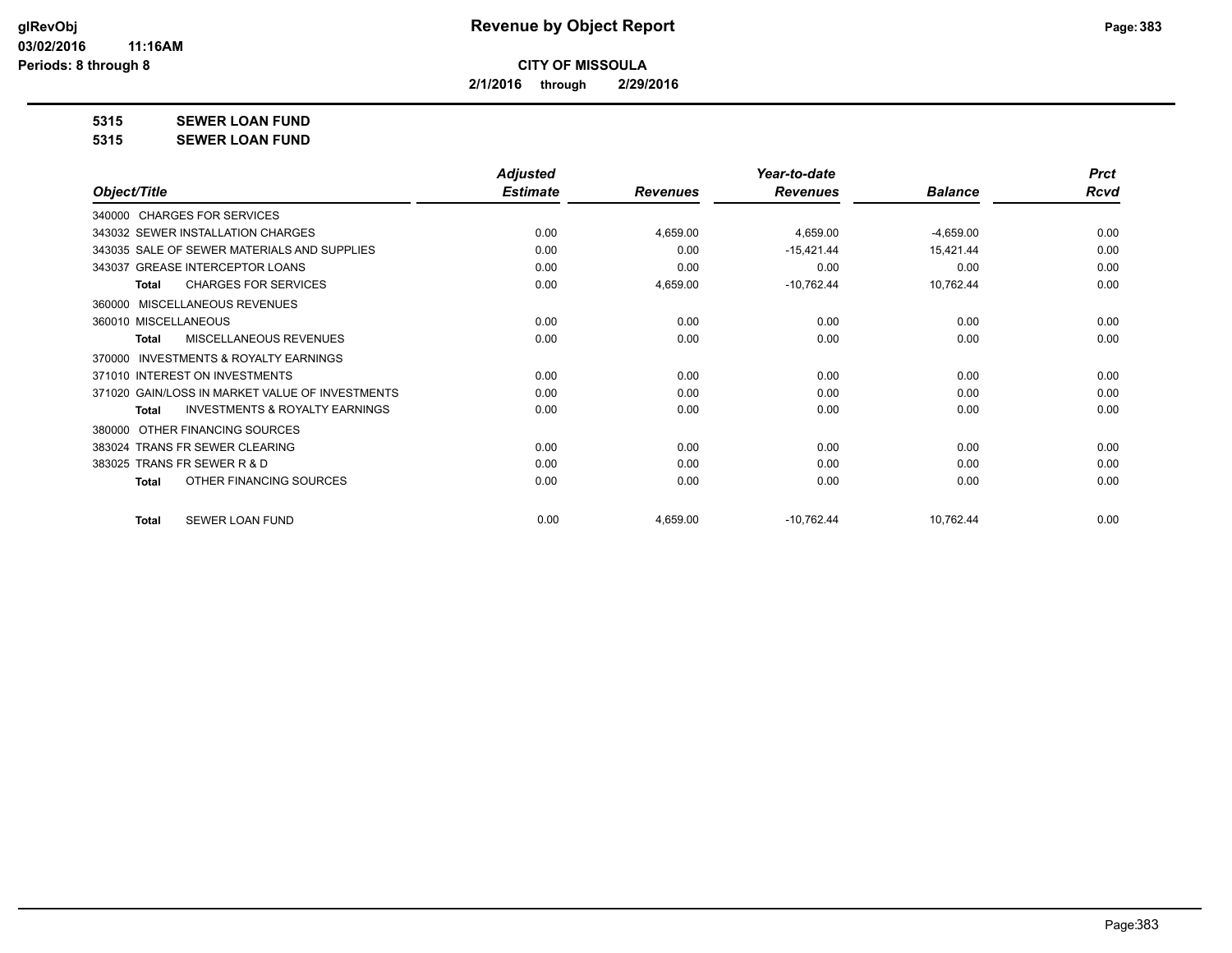**2/1/2016 through 2/29/2016**

#### **5315 SEWER LOAN FUND**

|                                                           | <b>Adjusted</b> |                 | Year-to-date    |                | <b>Prct</b> |
|-----------------------------------------------------------|-----------------|-----------------|-----------------|----------------|-------------|
| Object/Title                                              | <b>Estimate</b> | <b>Revenues</b> | <b>Revenues</b> | <b>Balance</b> | Rcvd        |
| 340000 CHARGES FOR SERVICES                               |                 |                 |                 |                |             |
| 343032 SEWER INSTALLATION CHARGES                         | 0.00            | 4,659.00        | 4,659.00        | $-4,659.00$    | 0.00        |
| 343035 SALE OF SEWER MATERIALS AND SUPPLIES               | 0.00            | 0.00            | $-15,421.44$    | 15,421.44      | 0.00        |
| 343037 GREASE INTERCEPTOR LOANS                           | 0.00            | 0.00            | 0.00            | 0.00           | 0.00        |
| <b>CHARGES FOR SERVICES</b><br><b>Total</b>               | 0.00            | 4,659.00        | $-10,762.44$    | 10,762.44      | 0.00        |
| MISCELLANEOUS REVENUES<br>360000                          |                 |                 |                 |                |             |
| 360010 MISCELLANEOUS                                      | 0.00            | 0.00            | 0.00            | 0.00           | 0.00        |
| <b>MISCELLANEOUS REVENUES</b><br><b>Total</b>             | 0.00            | 0.00            | 0.00            | 0.00           | 0.00        |
| INVESTMENTS & ROYALTY EARNINGS<br>370000                  |                 |                 |                 |                |             |
| 371010 INTEREST ON INVESTMENTS                            | 0.00            | 0.00            | 0.00            | 0.00           | 0.00        |
| 371020 GAIN/LOSS IN MARKET VALUE OF INVESTMENT            | 0.00            | 0.00            | 0.00            | 0.00           | 0.00        |
| <b>INVESTMENTS &amp; ROYALTY EARNINGS</b><br><b>Total</b> | 0.00            | 0.00            | 0.00            | 0.00           | 0.00        |
| OTHER FINANCING SOURCES<br>380000                         |                 |                 |                 |                |             |
| 383024 TRANS FR SEWER CLEARING                            | 0.00            | 0.00            | 0.00            | 0.00           | 0.00        |
| 383025 TRANS FR SEWER R & D                               | 0.00            | 0.00            | 0.00            | 0.00           | 0.00        |
| OTHER FINANCING SOURCES<br><b>Total</b>                   | 0.00            | 0.00            | 0.00            | 0.00           | 0.00        |
| SEWER LOAN FUND<br><b>Total</b>                           | 0.00            | 4,659.00        | $-10,762.44$    | 10,762.44      | 0.00        |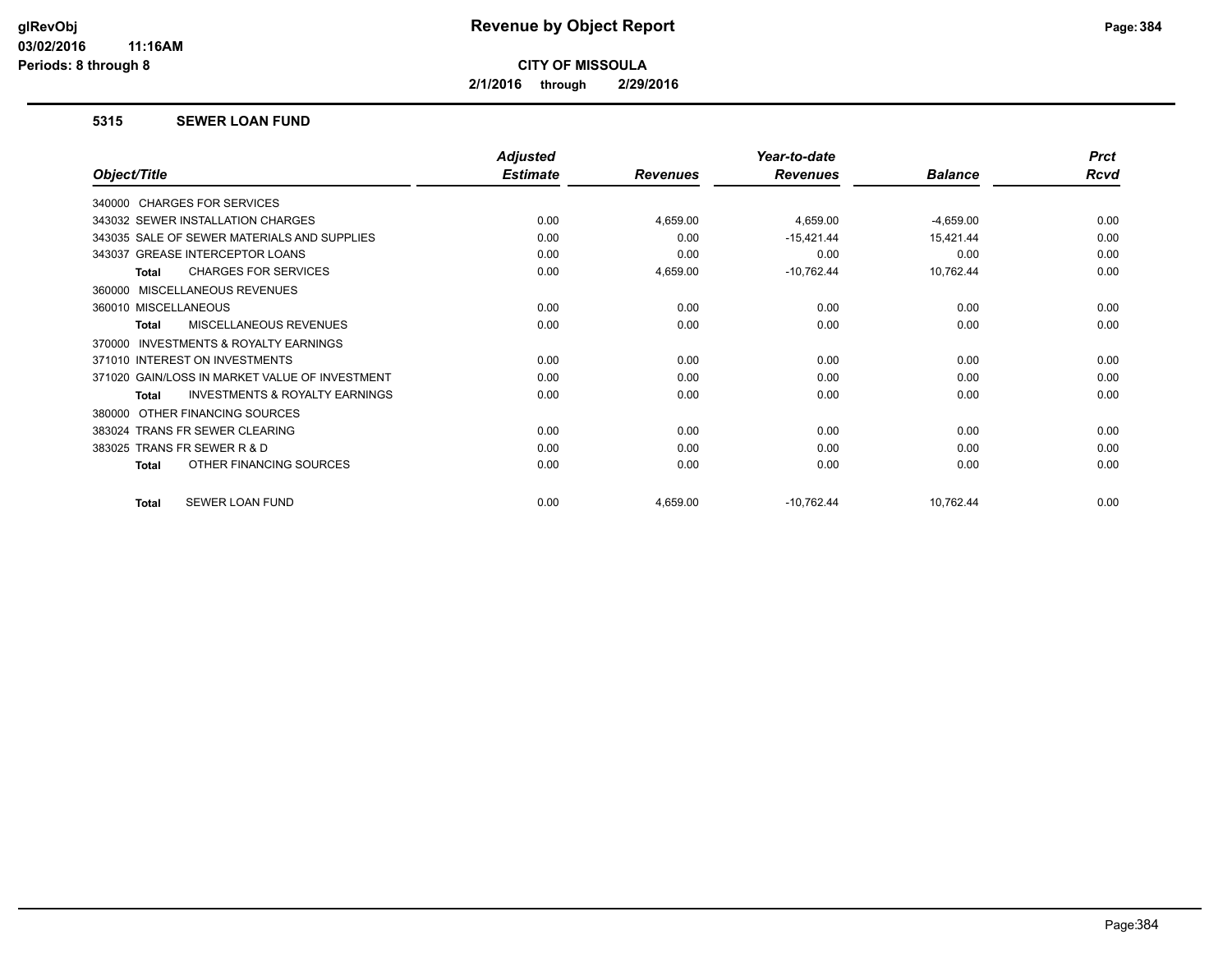**2/1/2016 through 2/29/2016**

# **5320 SEWER REPLACEMENT & DEPRECIATION FUND**

### **5320 SEWER REPLACEMENT & DEPRECIATION FUND**

|                                                           | <b>Adjusted</b> |                 | Year-to-date    |                | <b>Prct</b> |
|-----------------------------------------------------------|-----------------|-----------------|-----------------|----------------|-------------|
| Object/Title                                              | <b>Estimate</b> | <b>Revenues</b> | <b>Revenues</b> | <b>Balance</b> | Rcvd        |
| 330000 INTERGOVERNMENTAL REVENUES                         |                 |                 |                 |                |             |
| 337010 COUNTY REIMBURSEMENT-DEANOS                        | 0.00            | 0.00            | 0.00            | 0.00           | 0.00        |
| <b>INTERGOVERNMENTAL REVENUES</b><br><b>Total</b>         | 0.00            | 0.00            | 0.00            | 0.00           | 0.00        |
| 340000 CHARGES FOR SERVICES                               |                 |                 |                 |                |             |
| 343032 SEWER INSTALLATION CHARGES                         | 0.00            | 0.00            | 9,375.00        | $-9,375.00$    | 0.00        |
| <b>CHARGES FOR SERVICES</b><br><b>Total</b>               | 0.00            | 0.00            | 9,375.00        | $-9,375.00$    | 0.00        |
| 360000 MISCELLANEOUS REVENUES                             |                 |                 |                 |                |             |
| 360000 MISCELLANEOUS REVENUES                             | 0.00            | 0.00            | 0.00            | 0.00           | 0.00        |
| 360010 MISCELLANEOUS                                      | 0.00            | 0.00            | 0.00            | 0.00           | 0.00        |
| 362006 GAIC INSURANCE SETTLEMENT                          | 0.00            | 0.00            | 0.00            | 0.00           | 0.00        |
| MISCELLANEOUS REVENUES<br><b>Total</b>                    | 0.00            | 0.00            | 0.00            | 0.00           | 0.00        |
| 370000 INVESTMENTS & ROYALTY EARNINGS                     |                 |                 |                 |                |             |
| 371010 INTEREST ON INVESTMENTS                            | 0.00            | 0.00            | 0.00            | 0.00           | 0.00        |
| 371020 GAIN/LOSS IN MARKET VALUE OF INVESTMENTS           | 0.00            | 0.00            | 0.00            | 0.00           | 0.00        |
| <b>INVESTMENTS &amp; ROYALTY EARNINGS</b><br><b>Total</b> | 0.00            | 0.00            | 0.00            | 0.00           | 0.00        |
| 380000 OTHER FINANCING SOURCES                            |                 |                 |                 |                |             |
| 381002 SRF LOAN                                           | 0.00            | 0.00            | 0.00            | 0.00           | 0.00        |
| 381090 PROCEEDS FROM CAPITAL LEASE                        | 0.00            | 0.00            | 60,597.00       | $-60.597.00$   | 0.00        |
| 383000 OPERATING TRANSFERS                                | 0.00            | 0.00            | 0.00            | 0.00           | 0.00        |
| 383024 TRANS FR SEWER CLEARING                            | 0.00            | 0.00            | 0.00            | 0.00           | 0.00        |
| 383042 TRANSFERS FROM OTHER FUNDS                         | 777.157.00      | 0.00            | 0.00            | 777,157.00     | 0.00        |
| OTHER FINANCING SOURCES<br><b>Total</b>                   | 777,157.00      | 0.00            | 60,597.00       | 716,560.00     | 7.80        |
| SEWER REPLACEMENT & DEPRECIATION FU<br><b>Total</b>       | 777,157.00      | 0.00            | 69,972.00       | 707,185.00     | 9.00        |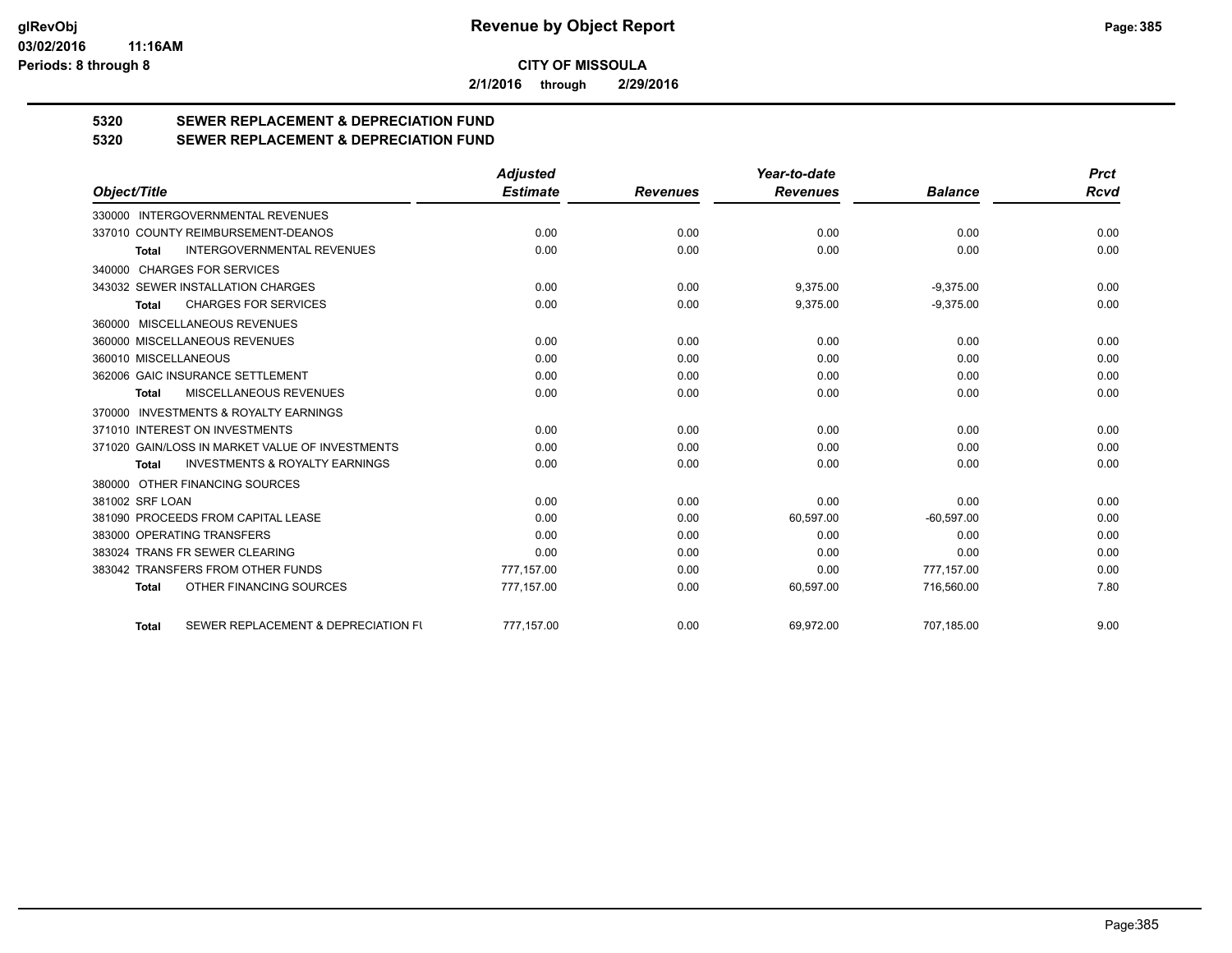**2/1/2016 through 2/29/2016**

#### **5320 SEWER REPLACEMENT & DEPRECIATION FUND**

|                                                           | <b>Adjusted</b> |                 | Year-to-date    |                | <b>Prct</b> |
|-----------------------------------------------------------|-----------------|-----------------|-----------------|----------------|-------------|
| Object/Title                                              | <b>Estimate</b> | <b>Revenues</b> | <b>Revenues</b> | <b>Balance</b> | <b>Rcvd</b> |
| 330000 INTERGOVERNMENTAL REVENUES                         |                 |                 |                 |                |             |
| 337010 COUNTY REIMBURSEMENT-DEANOS                        | 0.00            | 0.00            | 0.00            | 0.00           | 0.00        |
| <b>INTERGOVERNMENTAL REVENUES</b><br><b>Total</b>         | 0.00            | 0.00            | 0.00            | 0.00           | 0.00        |
| 340000 CHARGES FOR SERVICES                               |                 |                 |                 |                |             |
| 343032 SEWER INSTALLATION CHARGES                         | 0.00            | 0.00            | 9,375.00        | $-9,375.00$    | 0.00        |
| <b>CHARGES FOR SERVICES</b><br><b>Total</b>               | 0.00            | 0.00            | 9,375.00        | $-9,375.00$    | 0.00        |
| 360000 MISCELLANEOUS REVENUES                             |                 |                 |                 |                |             |
| 360000 MISCELLANEOUS REVENUES                             | 0.00            | 0.00            | 0.00            | 0.00           | 0.00        |
| 360010 MISCELLANEOUS                                      | 0.00            | 0.00            | 0.00            | 0.00           | 0.00        |
| 362006 GAIC INSURANCE SETTLEMENT                          | 0.00            | 0.00            | 0.00            | 0.00           | 0.00        |
| MISCELLANEOUS REVENUES<br><b>Total</b>                    | 0.00            | 0.00            | 0.00            | 0.00           | 0.00        |
| 370000 INVESTMENTS & ROYALTY EARNINGS                     |                 |                 |                 |                |             |
| 371010 INTEREST ON INVESTMENTS                            | 0.00            | 0.00            | 0.00            | 0.00           | 0.00        |
| 371020 GAIN/LOSS IN MARKET VALUE OF INVESTMENT            | 0.00            | 0.00            | 0.00            | 0.00           | 0.00        |
| <b>INVESTMENTS &amp; ROYALTY EARNINGS</b><br><b>Total</b> | 0.00            | 0.00            | 0.00            | 0.00           | 0.00        |
| 380000 OTHER FINANCING SOURCES                            |                 |                 |                 |                |             |
| 381002 SRF LOAN                                           | 0.00            | 0.00            | 0.00            | 0.00           | 0.00        |
| 381090 PROCEEDS FROM CAPITAL LEASE                        | 0.00            | 0.00            | 60,597.00       | $-60,597.00$   | 0.00        |
| 383000 OPERATING TRANSFERS                                | 0.00            | 0.00            | 0.00            | 0.00           | 0.00        |
| 383024 TRANS FR SEWER CLEARING                            | 0.00            | 0.00            | 0.00            | 0.00           | 0.00        |
| 383042 TRANSFERS FROM OTHER FUNDS                         | 777,157.00      | 0.00            | 0.00            | 777,157.00     | 0.00        |
| OTHER FINANCING SOURCES<br><b>Total</b>                   | 777,157.00      | 0.00            | 60,597.00       | 716,560.00     | 7.80        |
| SEWER REPLACEMENT & DEPRECIATION F<br><b>Total</b>        | 777.157.00      | 0.00            | 69.972.00       | 707.185.00     | 9.00        |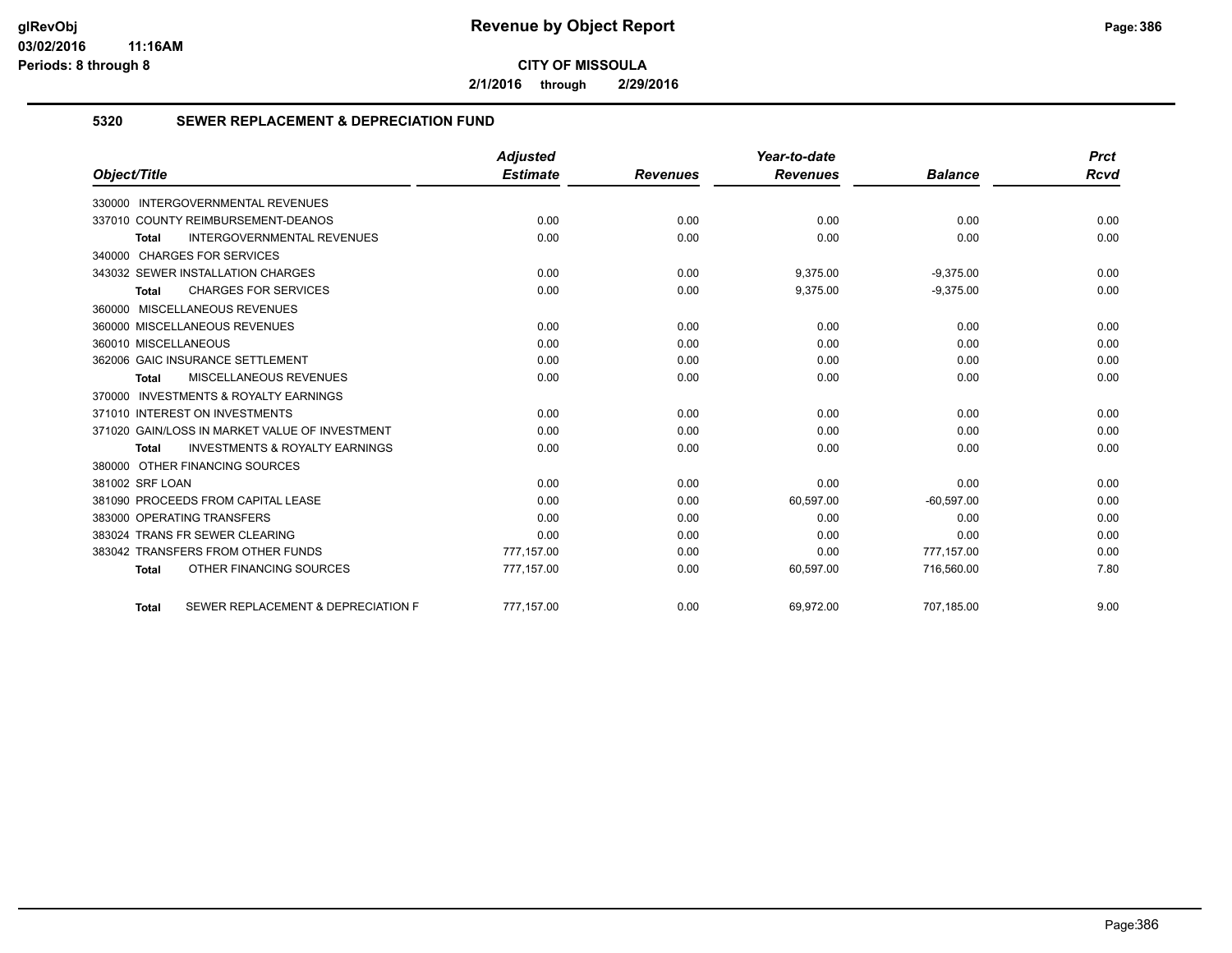**2/1/2016 through 2/29/2016**

**5325 SEWER DEVELOPMENT FEE FUND**

**5325 SEWER DEVELOPMENT FEE FUND**

|                                                           | <b>Adjusted</b> |                 | Year-to-date    |                | <b>Prct</b> |
|-----------------------------------------------------------|-----------------|-----------------|-----------------|----------------|-------------|
| Object/Title                                              | <b>Estimate</b> | <b>Revenues</b> | <b>Revenues</b> | <b>Balance</b> | Rcvd        |
| INTERGOVERNMENTAL REVENUES<br>330000                      |                 |                 |                 |                |             |
| 334120 TSEP GRANT                                         | 0.00            | 0.00            | 0.00            | 0.00           | 0.00        |
| <b>INTERGOVERNMENTAL REVENUES</b><br><b>Total</b>         | 0.00            | 0.00            | 0.00            | 0.00           | 0.00        |
| 340000 CHARGES FOR SERVICES                               |                 |                 |                 |                |             |
| 343032 SEWER INSTALLATION CHARGES                         | 0.00            | 0.00            | 0.00            | 0.00           | 0.00        |
| 343034 TREATMENT FACILITIES FEES                          | 615,558.00      | 25,988.02       | 338,490.35      | 277,067.65     | 54.99       |
| 343036 *** Title Not Found ***                            | 0.00            | 0.00            | 0.00            | 0.00           | 0.00        |
| <b>CHARGES FOR SERVICES</b><br><b>Total</b>               | 615,558.00      | 25,988.02       | 338,490.35      | 277,067.65     | 54.99       |
| 360000 MISCELLANEOUS REVENUES                             |                 |                 |                 |                |             |
| 360010 MISCELLANEOUS                                      | 0.00            | 0.00            | 0.00            | 0.00           | 0.00        |
| 360030 CONTRIBUTIONS FROM PROPERTY OWNERS                 | 0.00            | 0.00            | 0.00            | 0.00           | 0.00        |
| 362000 OTHER MISCELLANEOUS REVENUE                        | 0.00            | 0.00            | 32,310.55       | $-32,310.55$   | 0.00        |
| MISCELLANEOUS REVENUES<br>Total                           | 0.00            | 0.00            | 32,310.55       | $-32,310.55$   | 0.00        |
| <b>INVESTMENTS &amp; ROYALTY EARNINGS</b><br>370000       |                 |                 |                 |                |             |
| 371010 INTEREST ON INVESTMENTS                            | 0.00            | 0.00            | 0.00            | 0.00           | 0.00        |
| 371020 GAIN/LOSS IN MARKET VALUE OF INVESTMENTS           | 0.00            | 0.00            | 0.00            | 0.00           | 0.00        |
| <b>INVESTMENTS &amp; ROYALTY EARNINGS</b><br><b>Total</b> | 0.00            | 0.00            | 0.00            | 0.00           | 0.00        |
| 380000 OTHER FINANCING SOURCES                            |                 |                 |                 |                |             |
| 383042 TRANSFERS FROM OTHER FUNDS                         | 0.00            | 0.00            | 0.00            | 0.00           | 0.00        |
| OTHER FINANCING SOURCES<br>Total                          | 0.00            | 0.00            | 0.00            | 0.00           | 0.00        |
| SEWER DEVELOPMENT FEE FUND<br><b>Total</b>                | 615.558.00      | 25,988.02       | 370.800.90      | 244.757.10     | 60.24       |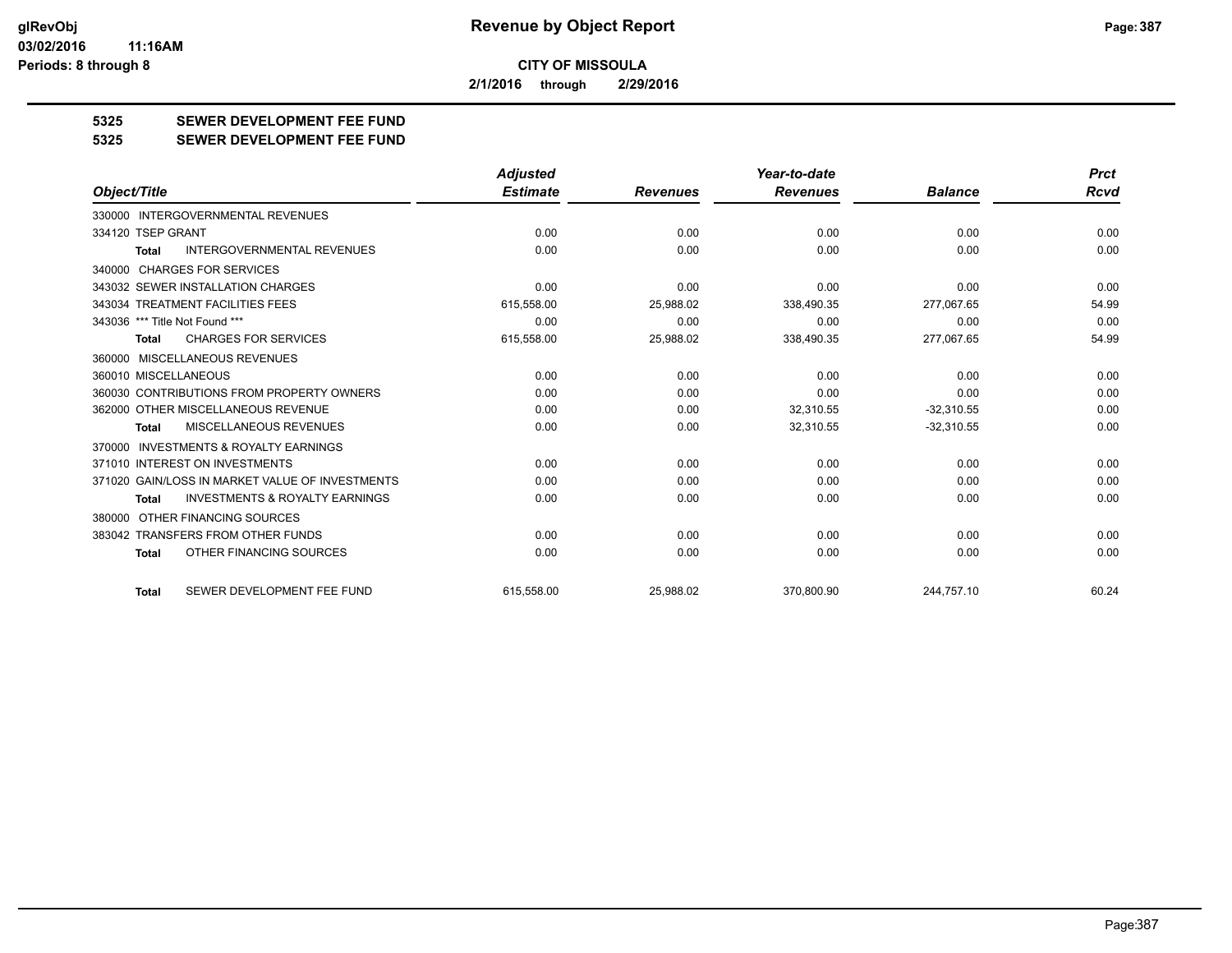**2/1/2016 through 2/29/2016**

#### **5325 SEWER DEVELOPMENT FEE FUND**

|                                                    | <b>Adjusted</b> |                 | Year-to-date    |                | <b>Prct</b> |
|----------------------------------------------------|-----------------|-----------------|-----------------|----------------|-------------|
| Object/Title                                       | <b>Estimate</b> | <b>Revenues</b> | <b>Revenues</b> | <b>Balance</b> | Rcvd        |
| 330000 INTERGOVERNMENTAL REVENUES                  |                 |                 |                 |                |             |
| 334120 TSEP GRANT                                  | 0.00            | 0.00            | 0.00            | 0.00           | 0.00        |
| <b>INTERGOVERNMENTAL REVENUES</b><br><b>Total</b>  | 0.00            | 0.00            | 0.00            | 0.00           | 0.00        |
| 340000 CHARGES FOR SERVICES                        |                 |                 |                 |                |             |
| 343032 SEWER INSTALLATION CHARGES                  | 0.00            | 0.00            | 0.00            | 0.00           | 0.00        |
| 343034 TREATMENT FACILITIES FEES                   | 615,558.00      | 25,988.02       | 338,490.35      | 277.067.65     | 54.99       |
| 343036 *** Title Not Found ***                     | 0.00            | 0.00            | 0.00            | 0.00           | 0.00        |
| <b>CHARGES FOR SERVICES</b><br><b>Total</b>        | 615,558.00      | 25,988.02       | 338,490.35      | 277,067.65     | 54.99       |
| 360000 MISCELLANEOUS REVENUES                      |                 |                 |                 |                |             |
| 360010 MISCELLANEOUS                               | 0.00            | 0.00            | 0.00            | 0.00           | 0.00        |
| 360030 CONTRIBUTIONS FROM PROPERTY OWNERS          | 0.00            | 0.00            | 0.00            | 0.00           | 0.00        |
| 362000 OTHER MISCELLANEOUS REVENUE                 | 0.00            | 0.00            | 32,310.55       | $-32,310.55$   | 0.00        |
| MISCELLANEOUS REVENUES<br><b>Total</b>             | 0.00            | 0.00            | 32,310.55       | $-32,310.55$   | 0.00        |
| 370000 INVESTMENTS & ROYALTY EARNINGS              |                 |                 |                 |                |             |
| 371010 INTEREST ON INVESTMENTS                     | 0.00            | 0.00            | 0.00            | 0.00           | 0.00        |
| 371020 GAIN/LOSS IN MARKET VALUE OF INVESTMENT     | 0.00            | 0.00            | 0.00            | 0.00           | 0.00        |
| <b>INVESTMENTS &amp; ROYALTY EARNINGS</b><br>Total | 0.00            | 0.00            | 0.00            | 0.00           | 0.00        |
| 380000 OTHER FINANCING SOURCES                     |                 |                 |                 |                |             |
| 383042 TRANSFERS FROM OTHER FUNDS                  | 0.00            | 0.00            | 0.00            | 0.00           | 0.00        |
| OTHER FINANCING SOURCES<br><b>Total</b>            | 0.00            | 0.00            | 0.00            | 0.00           | 0.00        |
| SEWER DEVELOPMENT FEE FUND<br><b>Total</b>         | 615.558.00      | 25,988.02       | 370,800.90      | 244,757.10     | 60.24       |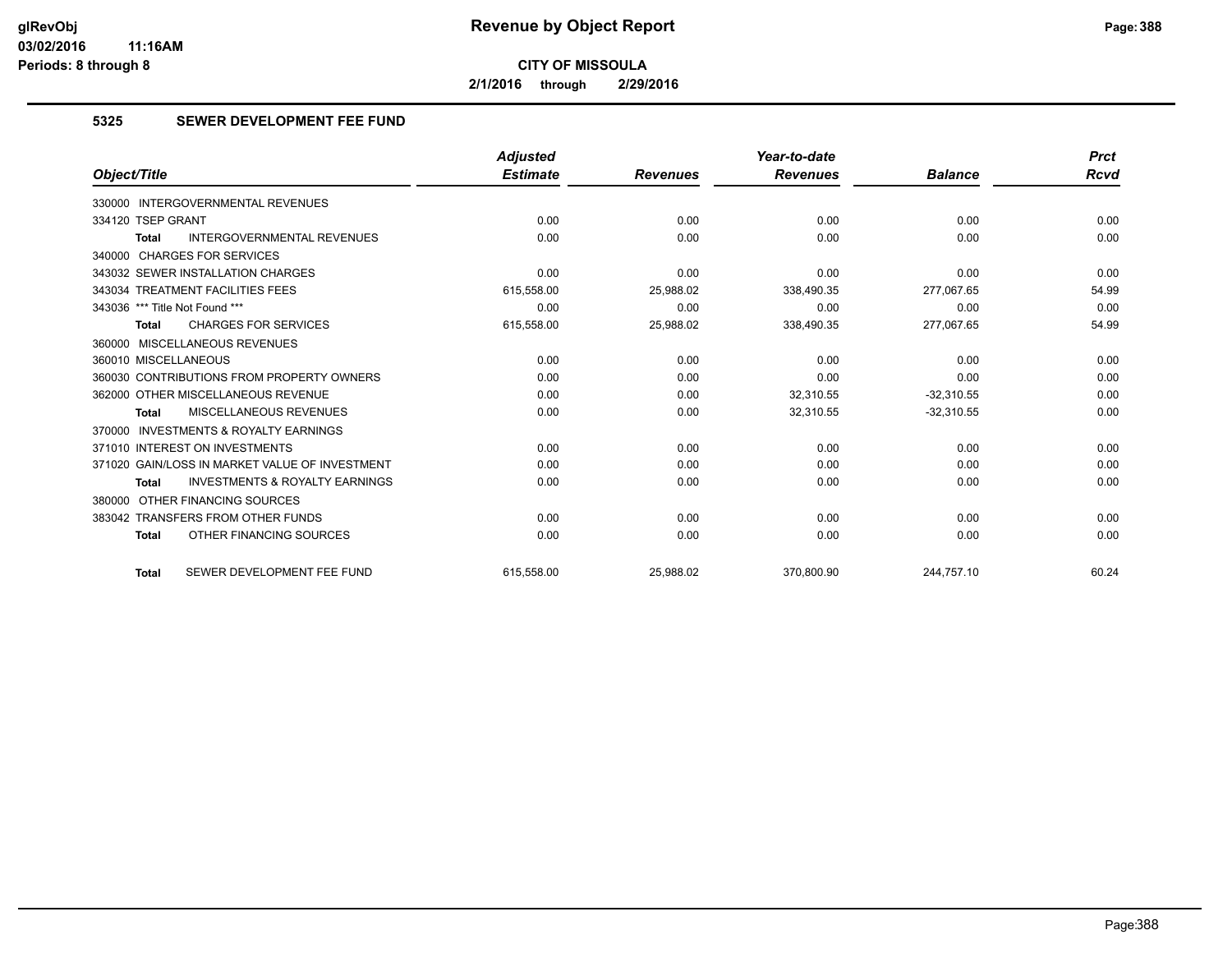**2/1/2016 through 2/29/2016**

#### **5340 SEWER CONSTRUCTION FUND**

**5340 SEWER CONSTRUCTION FUND**

|                                                     | <b>Adjusted</b> |                 | Year-to-date    |                | <b>Prct</b> |
|-----------------------------------------------------|-----------------|-----------------|-----------------|----------------|-------------|
| Object/Title                                        | <b>Estimate</b> | <b>Revenues</b> | <b>Revenues</b> | <b>Balance</b> | <b>Rcvd</b> |
| 330000 INTERGOVERNMENTAL REVENUES                   |                 |                 |                 |                |             |
| 331090 EPA GRANT                                    | 0.00            | 0.00            | 0.00            | 0.00           | 0.00        |
| 334120 TSEP GRANT                                   | 0.00            | 0.00            | 0.00            | 0.00           | 0.00        |
| 334140 DNRC GRANT                                   | 0.00            | 0.00            | 0.00            | 0.00           | 0.00        |
| 337000 LOCAL GRANTS                                 | 0.00            | 0.00            | 0.00            | 0.00           | 0.00        |
| <b>INTERGOVERNMENTAL REVENUES</b><br><b>Total</b>   | 0.00            | 0.00            | 0.00            | 0.00           | 0.00        |
| 340000 CHARGES FOR SERVICES                         |                 |                 |                 |                |             |
| 343032 SEWER INSTALLATION CHARGES                   | 0.00            | 0.00            | 596.00          | $-596.00$      | 0.00        |
| <b>CHARGES FOR SERVICES</b><br>Total                | 0.00            | 0.00            | 596.00          | $-596.00$      | 0.00        |
| 360000 MISCELLANEOUS REVENUES                       |                 |                 |                 |                |             |
| 360030 CONTRIBUTIONS FROM PROPERTY OWNERS           | 0.00            | 0.00            | 0.00            | 0.00           | 0.00        |
| 363020 PROPERTY ASSESSMENTS                         | 0.00            | 0.00            | 0.00            | 0.00           | 0.00        |
| 365000 DONATIONS                                    | 0.00            | 0.00            | 0.00            | 0.00           | 0.00        |
| MISCELLANEOUS REVENUES<br>Total                     | 0.00            | 0.00            | 0.00            | 0.00           | 0.00        |
| <b>INVESTMENTS &amp; ROYALTY EARNINGS</b><br>370000 |                 |                 |                 |                |             |
| 371010 INTEREST ON INVESTMENTS                      | 0.00            | 0.00            | 0.00            | 0.00           | 0.00        |
| 371020 GAIN/LOSS IN MARKET VALUE OF INVESTMENTS     | 0.00            | 0.00            | 0.00            | 0.00           | 0.00        |
| <b>INVESTMENTS &amp; ROYALTY EARNINGS</b><br>Total  | 0.00            | 0.00            | 0.00            | 0.00           | 0.00        |
| 380000 OTHER FINANCING SOURCES                      |                 |                 |                 |                |             |
| 381002 SRF LOAN                                     | 0.00            | 0.00            | 0.00            | 0.00           | 0.00        |
| 381020 REVENUE BONDS                                | 3,496,300.00    | 0.00            | 0.00            | 3,496,300.00   | 0.00        |
| 383011 TRANS FR SID REVOLVING                       | 0.00            | 0.00            | 0.00            | 0.00           | 0.00        |
| 383024 TRANS FR SEWER CLEARING                      | 0.00            | 0.00            | 0.00            | 0.00           | 0.00        |
| 383025 TRANS FR SEWER R & D                         | 0.00            | 0.00            | 0.00            | 0.00           | 0.00        |
| 383026 TRANS FR CDBG                                | 0.00            | 0.00            | 0.00            | 0.00           | 0.00        |
| 383040 TRANSFER FROM CITY GRANTS                    | 0.00            | 0.00            | 0.00            | 0.00           | 0.00        |
| OTHER FINANCING SOURCES<br><b>Total</b>             | 3,496,300.00    | 0.00            | 0.00            | 3,496,300.00   | 0.00        |
| SEWER CONSTRUCTION FUND<br>Total                    | 3.496.300.00    | 0.00            | 596.00          | 3.495.704.00   | 0.02        |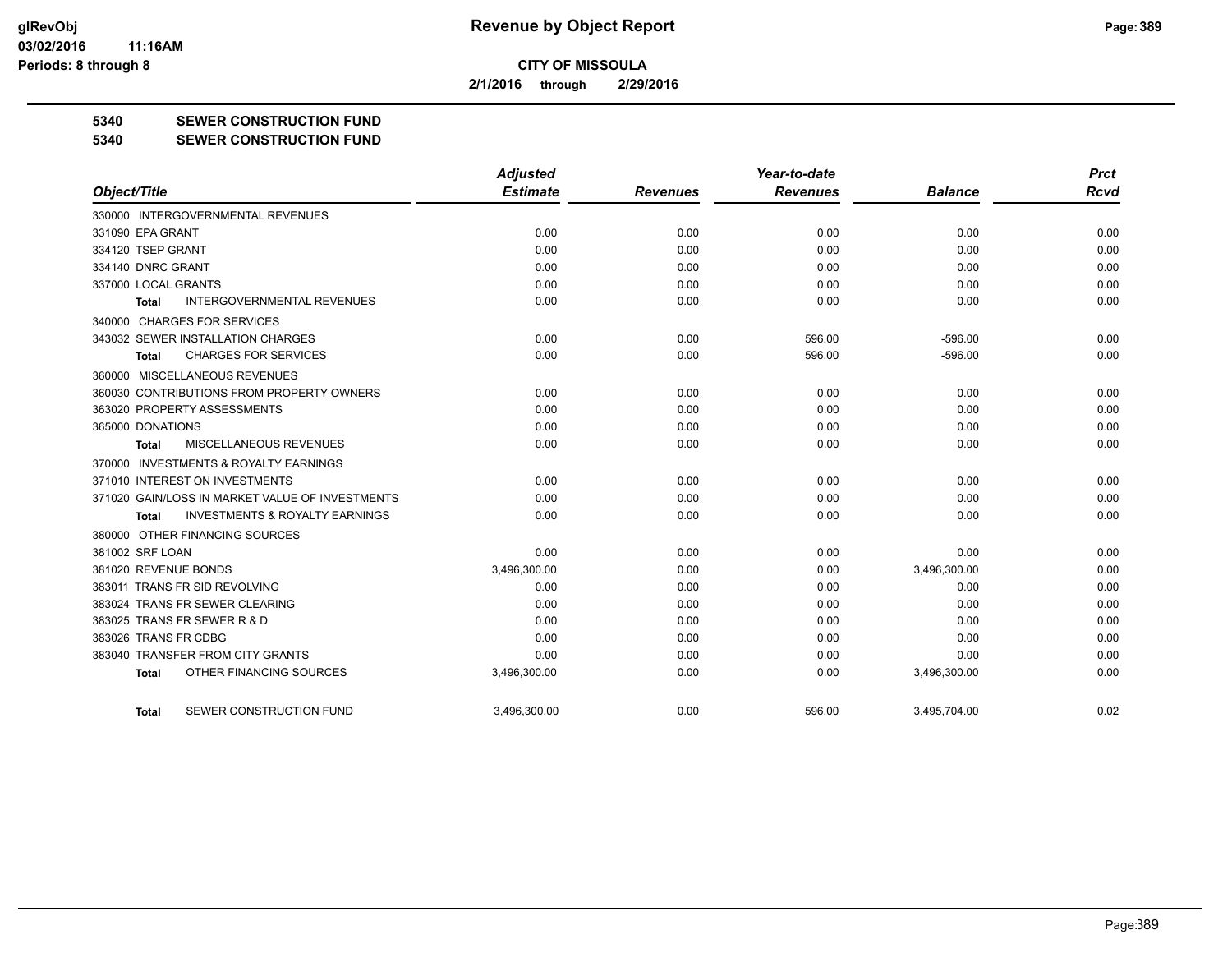**2/1/2016 through 2/29/2016**

#### **5340 SEWER CONSTRUCTION FUND**

|                                                    | <b>Adjusted</b> |                 | Year-to-date    |                | <b>Prct</b> |
|----------------------------------------------------|-----------------|-----------------|-----------------|----------------|-------------|
| Object/Title                                       | <b>Estimate</b> | <b>Revenues</b> | <b>Revenues</b> | <b>Balance</b> | <b>Rcvd</b> |
| 330000 INTERGOVERNMENTAL REVENUES                  |                 |                 |                 |                |             |
| 331090 EPA GRANT                                   | 0.00            | 0.00            | 0.00            | 0.00           | 0.00        |
| 334120 TSEP GRANT                                  | 0.00            | 0.00            | 0.00            | 0.00           | 0.00        |
| 334140 DNRC GRANT                                  | 0.00            | 0.00            | 0.00            | 0.00           | 0.00        |
| 337000 LOCAL GRANTS                                | 0.00            | 0.00            | 0.00            | 0.00           | 0.00        |
| <b>INTERGOVERNMENTAL REVENUES</b><br>Total         | 0.00            | 0.00            | 0.00            | 0.00           | 0.00        |
| 340000 CHARGES FOR SERVICES                        |                 |                 |                 |                |             |
| 343032 SEWER INSTALLATION CHARGES                  | 0.00            | 0.00            | 596.00          | $-596.00$      | 0.00        |
| <b>CHARGES FOR SERVICES</b><br>Total               | 0.00            | 0.00            | 596.00          | $-596.00$      | 0.00        |
| 360000 MISCELLANEOUS REVENUES                      |                 |                 |                 |                |             |
| 360030 CONTRIBUTIONS FROM PROPERTY OWNERS          | 0.00            | 0.00            | 0.00            | 0.00           | 0.00        |
| 363020 PROPERTY ASSESSMENTS                        | 0.00            | 0.00            | 0.00            | 0.00           | 0.00        |
| 365000 DONATIONS                                   | 0.00            | 0.00            | 0.00            | 0.00           | 0.00        |
| <b>MISCELLANEOUS REVENUES</b><br>Total             | 0.00            | 0.00            | 0.00            | 0.00           | 0.00        |
| 370000 INVESTMENTS & ROYALTY EARNINGS              |                 |                 |                 |                |             |
| 371010 INTEREST ON INVESTMENTS                     | 0.00            | 0.00            | 0.00            | 0.00           | 0.00        |
| 371020 GAIN/LOSS IN MARKET VALUE OF INVESTMENT     | 0.00            | 0.00            | 0.00            | 0.00           | 0.00        |
| <b>INVESTMENTS &amp; ROYALTY EARNINGS</b><br>Total | 0.00            | 0.00            | 0.00            | 0.00           | 0.00        |
| 380000 OTHER FINANCING SOURCES                     |                 |                 |                 |                |             |
| 381002 SRF LOAN                                    | 0.00            | 0.00            | 0.00            | 0.00           | 0.00        |
| 381020 REVENUE BONDS                               | 3,496,300.00    | 0.00            | 0.00            | 3,496,300.00   | 0.00        |
| 383011 TRANS FR SID REVOLVING                      | 0.00            | 0.00            | 0.00            | 0.00           | 0.00        |
| 383024 TRANS FR SEWER CLEARING                     | 0.00            | 0.00            | 0.00            | 0.00           | 0.00        |
| 383025 TRANS FR SEWER R & D                        | 0.00            | 0.00            | 0.00            | 0.00           | 0.00        |
| 383026 TRANS FR CDBG                               | 0.00            | 0.00            | 0.00            | 0.00           | 0.00        |
| 383040 TRANSFER FROM CITY GRANTS                   | 0.00            | 0.00            | 0.00            | 0.00           | 0.00        |
| OTHER FINANCING SOURCES<br><b>Total</b>            | 3,496,300.00    | 0.00            | 0.00            | 3,496,300.00   | 0.00        |
| SEWER CONSTRUCTION FUND<br><b>Total</b>            | 3,496,300.00    | 0.00            | 596.00          | 3,495,704.00   | 0.02        |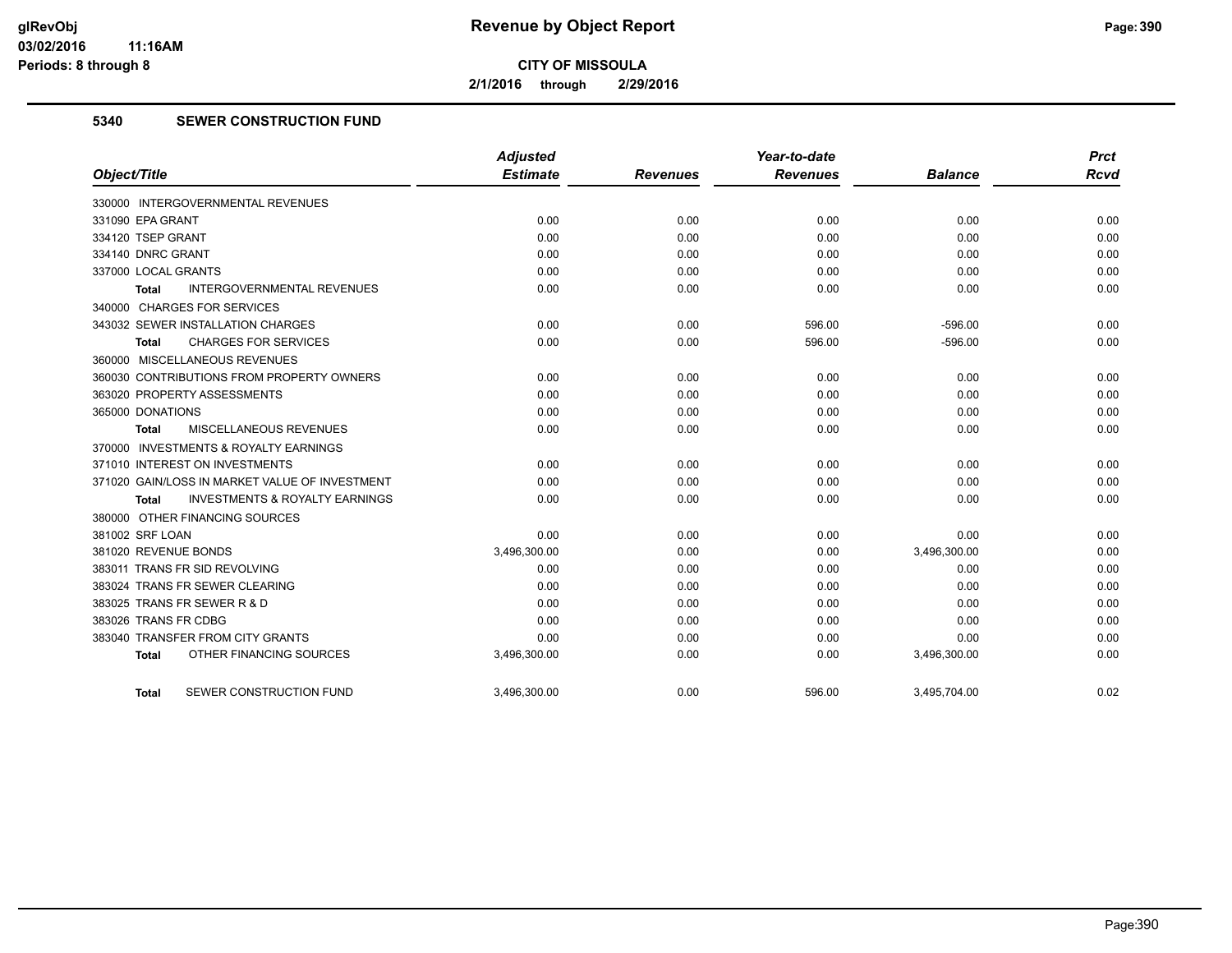**2/1/2016 through 2/29/2016**

## **5361 2001 SEWER REVENUE BONDS-DEBT SERVICE**

**5361 2001 SEWER REVENUE BONDS-DEBT SERVICE**

|                                                           | <b>Adjusted</b> |                 | Year-to-date    |                | <b>Prct</b> |
|-----------------------------------------------------------|-----------------|-----------------|-----------------|----------------|-------------|
| Object/Title                                              | <b>Estimate</b> | <b>Revenues</b> | <b>Revenues</b> | <b>Balance</b> | <b>Rcvd</b> |
| 340000 CHARGES FOR SERVICES                               |                 |                 |                 |                |             |
| SEWER SERVICE CHARGES<br>343031                           | 0.00            | 0.00            | 0.00            | 0.00           | 0.00        |
| 343032 SEWER INSTALLATION CHARGES                         | 0.00            | 0.00            | 0.00            | 0.00           | 0.00        |
| 343035 SALE OF SEWER MATERIALS AND SUPPLIES               | 0.00            | 0.00            | 0.00            | 0.00           | 0.00        |
| <b>CHARGES FOR SERVICES</b><br><b>Total</b>               | 0.00            | 0.00            | 0.00            | 0.00           | 0.00        |
| <b>MISCELLANEOUS REVENUES</b><br>360000                   |                 |                 |                 |                |             |
| 360010 MISCELLANEOUS                                      | 0.00            | 0.00            | 0.00            | 0.00           | 0.00        |
| <b>MISCELLANEOUS REVENUES</b><br>Total                    | 0.00            | 0.00            | 0.00            | 0.00           | 0.00        |
| INVESTMENTS & ROYALTY EARNINGS<br>370000                  |                 |                 |                 |                |             |
| 371010 INTEREST ON INVESTMENTS                            | 0.00            | 0.00            | 0.00            | 0.00           | 0.00        |
| 371020 GAIN/LOSS IN MARKET VALUE OF INVESTMENTS           | 0.00            | 0.00            | 0.00            | 0.00           | 0.00        |
| <b>INVESTMENTS &amp; ROYALTY EARNINGS</b><br><b>Total</b> | 0.00            | 0.00            | 0.00            | 0.00           | 0.00        |
| OTHER FINANCING SOURCES<br>380000                         |                 |                 |                 |                |             |
| 382010 SALE OF FIXED ASSETS                               | 0.00            | 0.00            | 0.00            | 0.00           | 0.00        |
| 383024 TRANS FR SEWER CLEARING                            | 31,040.00       | 0.00            | 0.00            | 31,040.00      | 0.00        |
| OTHER FINANCING SOURCES<br>Total                          | 31,040.00       | 0.00            | 0.00            | 31,040.00      | 0.00        |
| 2001 SEWER REVENUE BONDS-DEBT SERVI<br><b>Total</b>       | 31,040.00       | 0.00            | 0.00            | 31,040.00      | 0.00        |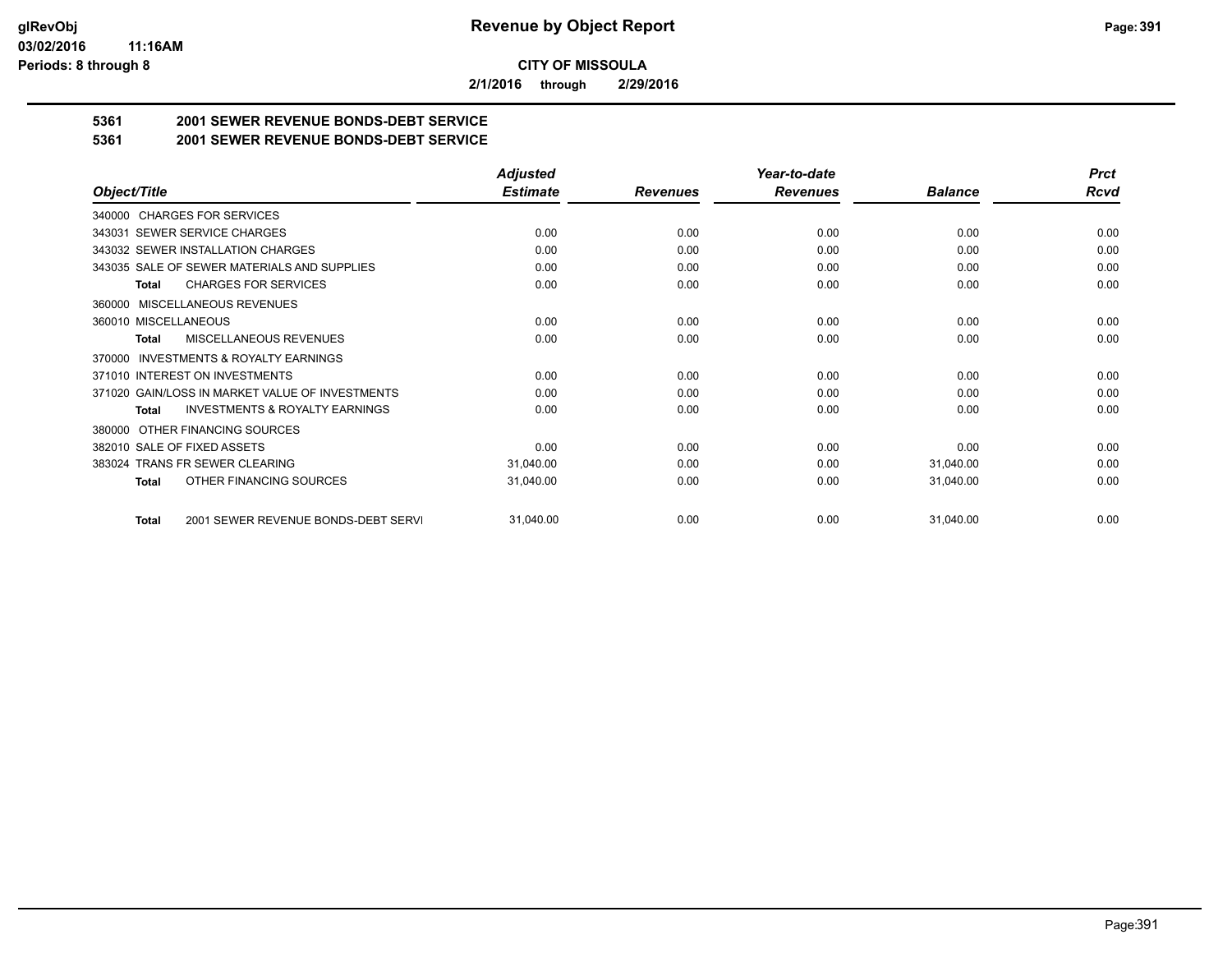**2/1/2016 through 2/29/2016**

#### **5361 2001 SEWER REVENUE BONDS-DEBT SERVICE**

|                                                           | <b>Adjusted</b> |                 | Year-to-date    |                | <b>Prct</b> |
|-----------------------------------------------------------|-----------------|-----------------|-----------------|----------------|-------------|
| Object/Title                                              | <b>Estimate</b> | <b>Revenues</b> | <b>Revenues</b> | <b>Balance</b> | <b>Rcvd</b> |
| 340000 CHARGES FOR SERVICES                               |                 |                 |                 |                |             |
| 343031 SEWER SERVICE CHARGES                              | 0.00            | 0.00            | 0.00            | 0.00           | 0.00        |
| 343032 SEWER INSTALLATION CHARGES                         | 0.00            | 0.00            | 0.00            | 0.00           | 0.00        |
| 343035 SALE OF SEWER MATERIALS AND SUPPLIES               | 0.00            | 0.00            | 0.00            | 0.00           | 0.00        |
| <b>CHARGES FOR SERVICES</b><br><b>Total</b>               | 0.00            | 0.00            | 0.00            | 0.00           | 0.00        |
| 360000 MISCELLANEOUS REVENUES                             |                 |                 |                 |                |             |
| 360010 MISCELLANEOUS                                      | 0.00            | 0.00            | 0.00            | 0.00           | 0.00        |
| MISCELLANEOUS REVENUES<br><b>Total</b>                    | 0.00            | 0.00            | 0.00            | 0.00           | 0.00        |
| <b>INVESTMENTS &amp; ROYALTY EARNINGS</b><br>370000       |                 |                 |                 |                |             |
| 371010 INTEREST ON INVESTMENTS                            | 0.00            | 0.00            | 0.00            | 0.00           | 0.00        |
| 371020 GAIN/LOSS IN MARKET VALUE OF INVESTMENT            | 0.00            | 0.00            | 0.00            | 0.00           | 0.00        |
| <b>INVESTMENTS &amp; ROYALTY EARNINGS</b><br><b>Total</b> | 0.00            | 0.00            | 0.00            | 0.00           | 0.00        |
| OTHER FINANCING SOURCES<br>380000                         |                 |                 |                 |                |             |
| 382010 SALE OF FIXED ASSETS                               | 0.00            | 0.00            | 0.00            | 0.00           | 0.00        |
| 383024 TRANS FR SEWER CLEARING                            | 31,040.00       | 0.00            | 0.00            | 31,040.00      | 0.00        |
| OTHER FINANCING SOURCES<br><b>Total</b>                   | 31,040.00       | 0.00            | 0.00            | 31,040.00      | 0.00        |
| 2001 SEWER REVENUE BONDS-DEBT SERV<br><b>Total</b>        | 31,040.00       | 0.00            | 0.00            | 31,040.00      | 0.00        |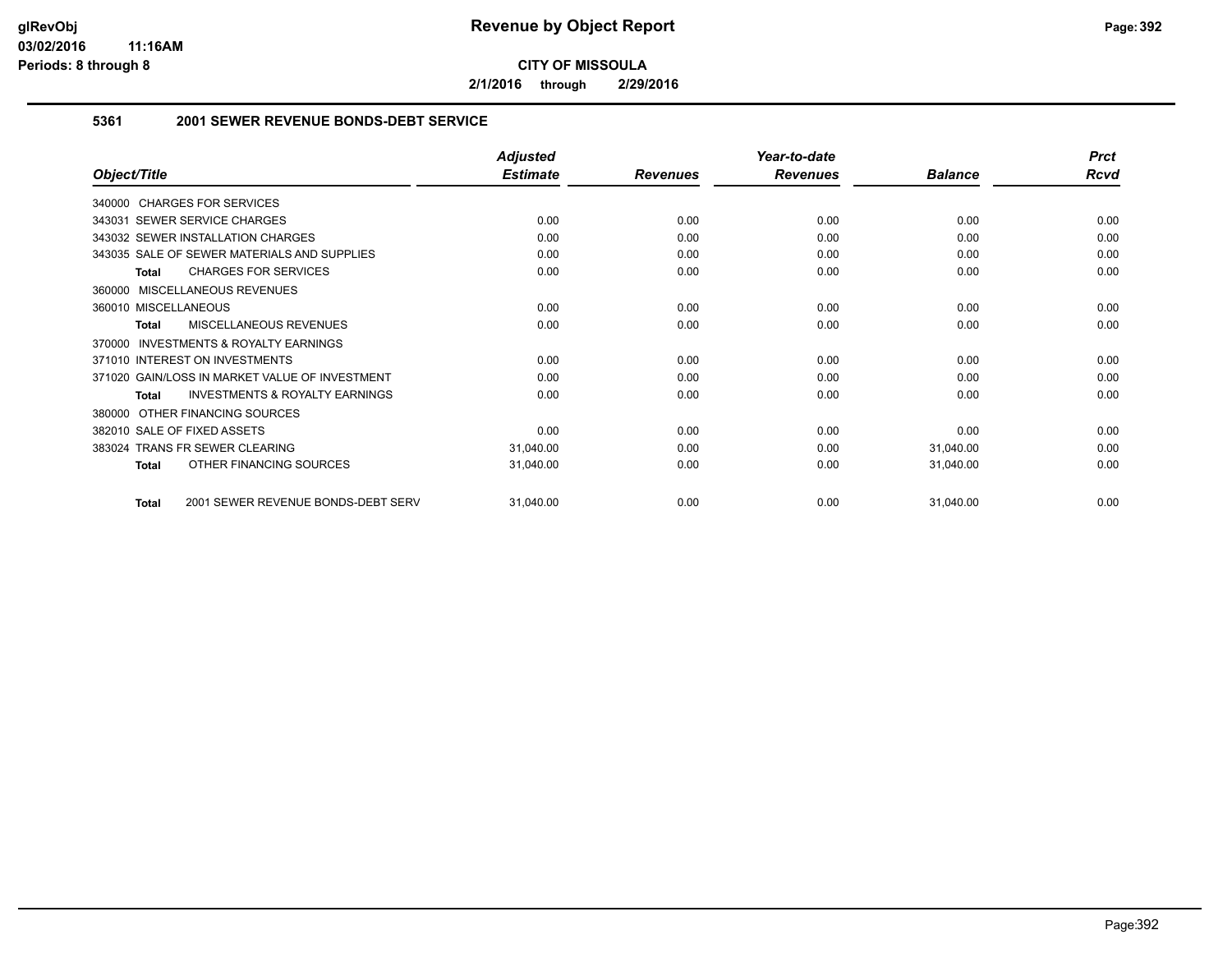**2/1/2016 through 2/29/2016**

## **5362 00 SEWER REVENUE BOND - SERIES B DEBT SE**

**5362 00 SEWER REVENUE BOND - SERIES B DEBT SE**

|                                                           | <b>Adjusted</b> |                 | Year-to-date    |                | <b>Prct</b> |
|-----------------------------------------------------------|-----------------|-----------------|-----------------|----------------|-------------|
| Object/Title                                              | <b>Estimate</b> | <b>Revenues</b> | <b>Revenues</b> | <b>Balance</b> | Rcvd        |
| 340000 CHARGES FOR SERVICES                               |                 |                 |                 |                |             |
| 343032 SEWER INSTALLATION CHARGES                         | 0.00            | 0.00            | 0.00            | 0.00           | 0.00        |
| <b>CHARGES FOR SERVICES</b><br><b>Total</b>               | 0.00            | 0.00            | 0.00            | 0.00           | 0.00        |
| MISCELLANEOUS REVENUES<br>360000                          |                 |                 |                 |                |             |
| 360010 MISCELLANEOUS                                      | 0.00            | 0.00            | 0.00            | 0.00           | 0.00        |
| MISCELLANEOUS REVENUES<br>Total                           | 0.00            | 0.00            | 0.00            | 0.00           | 0.00        |
| <b>INVESTMENTS &amp; ROYALTY EARNINGS</b><br>370000       |                 |                 |                 |                |             |
| 371010 INTEREST ON INVESTMENTS                            | 0.00            | 0.00            | 0.00            | 0.00           | 0.00        |
| 371020 GAIN/LOSS IN MARKET VALUE OF INVESTMENTS           | 0.00            | 0.00            | 0.00            | 0.00           | 0.00        |
| <b>INVESTMENTS &amp; ROYALTY EARNINGS</b><br><b>Total</b> | 0.00            | 0.00            | 0.00            | 0.00           | 0.00        |
| OTHER FINANCING SOURCES<br>380000                         |                 |                 |                 |                |             |
| 383024 TRANS FR SEWER CLEARING                            | 48,360.00       | 0.00            | 0.00            | 48,360.00      | 0.00        |
| OTHER FINANCING SOURCES<br><b>Total</b>                   | 48,360.00       | 0.00            | 0.00            | 48,360.00      | 0.00        |
| 00 SEWER REVENUE BOND - SERIES B DEB<br><b>Total</b>      | 48,360.00       | 0.00            | 0.00            | 48,360.00      | 0.00        |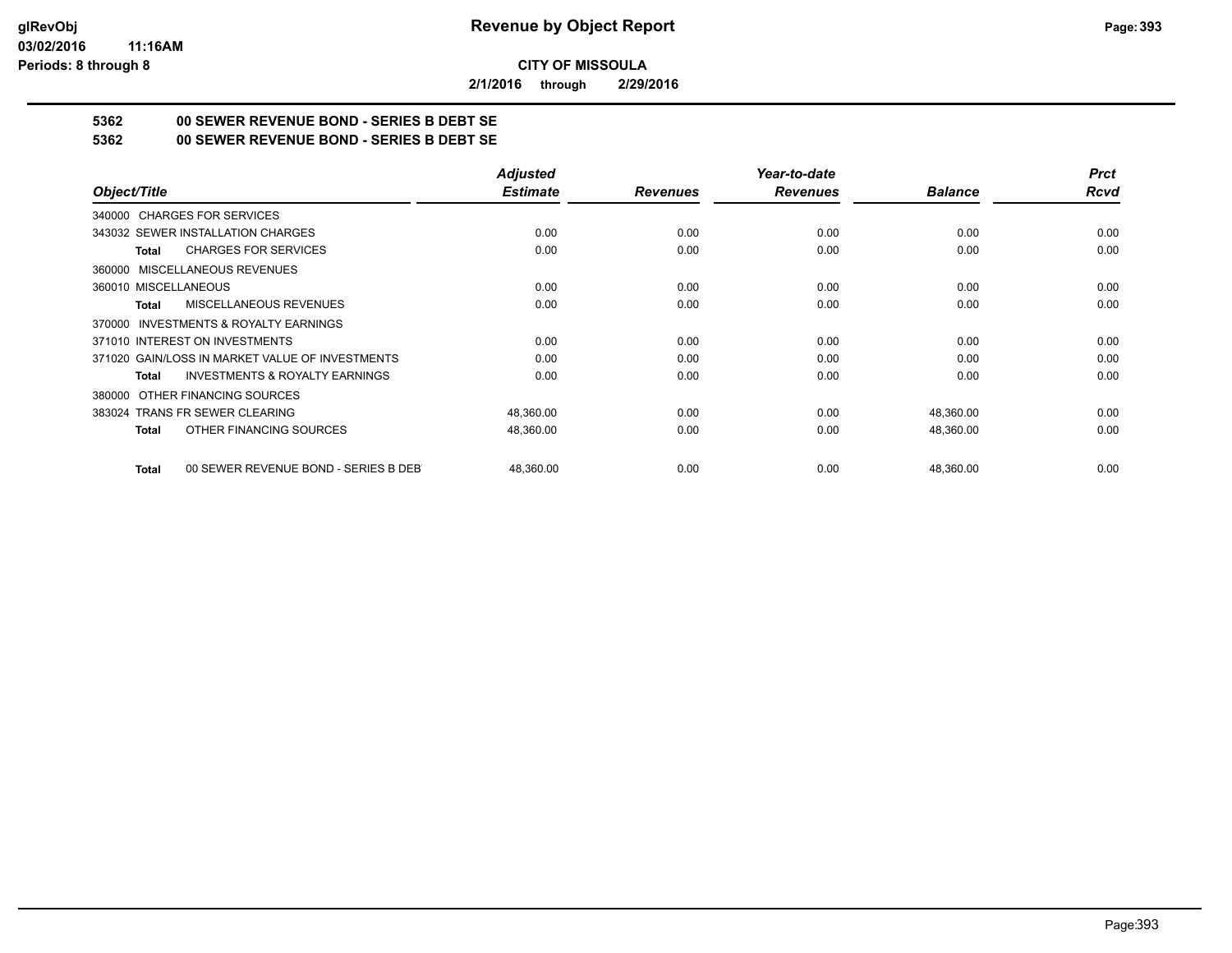**2/1/2016 through 2/29/2016**

#### **5362 00 SEWER REVENUE BOND - SERIES B DEBT SE**

| Object/Title                                              | <b>Adjusted</b><br><b>Estimate</b> | <b>Revenues</b> | Year-to-date<br><b>Revenues</b> | <b>Balance</b> | <b>Prct</b><br><b>Rcvd</b> |
|-----------------------------------------------------------|------------------------------------|-----------------|---------------------------------|----------------|----------------------------|
| 340000 CHARGES FOR SERVICES                               |                                    |                 |                                 |                |                            |
| 343032 SEWER INSTALLATION CHARGES                         | 0.00                               | 0.00            | 0.00                            | 0.00           | 0.00                       |
| <b>CHARGES FOR SERVICES</b><br>Total                      | 0.00                               | 0.00            | 0.00                            | 0.00           | 0.00                       |
| 360000 MISCELLANEOUS REVENUES                             |                                    |                 |                                 |                |                            |
| 360010 MISCELLANEOUS                                      | 0.00                               | 0.00            | 0.00                            | 0.00           | 0.00                       |
| MISCELLANEOUS REVENUES<br><b>Total</b>                    | 0.00                               | 0.00            | 0.00                            | 0.00           | 0.00                       |
| <b>INVESTMENTS &amp; ROYALTY EARNINGS</b><br>370000       |                                    |                 |                                 |                |                            |
| 371010 INTEREST ON INVESTMENTS                            | 0.00                               | 0.00            | 0.00                            | 0.00           | 0.00                       |
| 371020 GAIN/LOSS IN MARKET VALUE OF INVESTMENT            | 0.00                               | 0.00            | 0.00                            | 0.00           | 0.00                       |
| <b>INVESTMENTS &amp; ROYALTY EARNINGS</b><br><b>Total</b> | 0.00                               | 0.00            | 0.00                            | 0.00           | 0.00                       |
| OTHER FINANCING SOURCES<br>380000                         |                                    |                 |                                 |                |                            |
| 383024 TRANS FR SEWER CLEARING                            | 48,360.00                          | 0.00            | 0.00                            | 48,360.00      | 0.00                       |
| OTHER FINANCING SOURCES<br><b>Total</b>                   | 48,360.00                          | 0.00            | 0.00                            | 48,360.00      | 0.00                       |
| 00 SEWER REVENUE BOND - SERIES B DEE<br><b>Total</b>      | 48,360.00                          | 0.00            | 0.00                            | 48,360.00      | 0.00                       |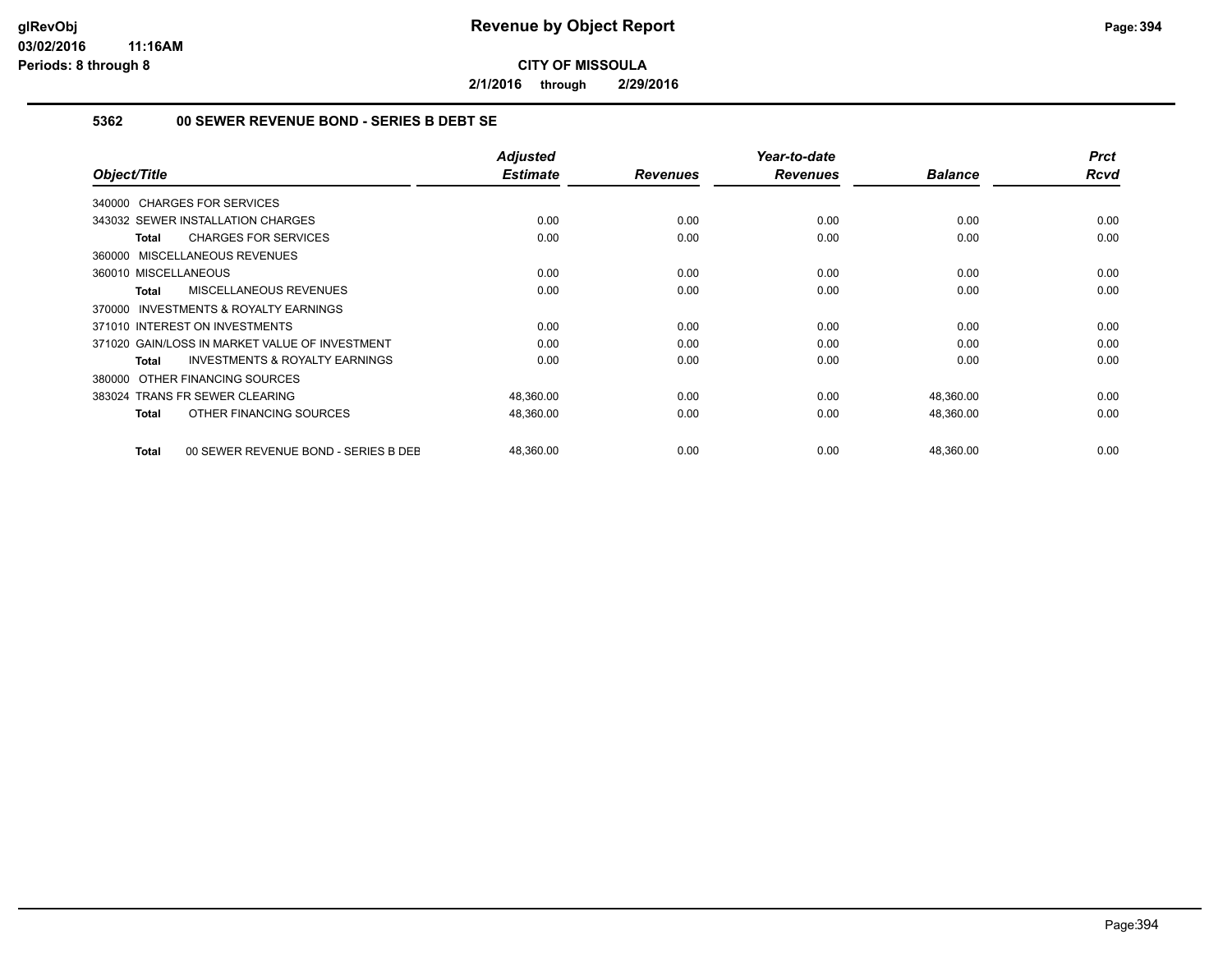**2/1/2016 through 2/29/2016**

## **5364 92 SEWER REVENUE BOND - SERIES B DEBT S**

**5364 92 SEWER REVENUE BOND - SERIES B DEBT S**

| Object/Title                                         | <b>Adjusted</b> |                 | Year-to-date    |                | <b>Prct</b> |
|------------------------------------------------------|-----------------|-----------------|-----------------|----------------|-------------|
|                                                      | <b>Estimate</b> | <b>Revenues</b> | <b>Revenues</b> | <b>Balance</b> | <b>Rcvd</b> |
| 340000 CHARGES FOR SERVICES                          |                 |                 |                 |                |             |
| 343032 SEWER INSTALLATION CHARGES                    | 0.00            | 0.00            | 0.00            | 0.00           | 0.00        |
| <b>CHARGES FOR SERVICES</b><br>Total                 | 0.00            | 0.00            | 0.00            | 0.00           | 0.00        |
| 370000 INVESTMENTS & ROYALTY EARNINGS                |                 |                 |                 |                |             |
| 371010 INTEREST ON INVESTMENTS                       | 0.00            | 0.00            | 0.00            | 0.00           | 0.00        |
| 371020 GAIN/LOSS IN MARKET VALUE OF INVESTMENTS      | 0.00            | 0.00            | 0.00            | 0.00           | 0.00        |
| <b>INVESTMENTS &amp; ROYALTY EARNINGS</b><br>Total   | 0.00            | 0.00            | 0.00            | 0.00           | 0.00        |
| 380000 OTHER FINANCING SOURCES                       |                 |                 |                 |                |             |
| 383024 TRANS FR SEWER CLEARING                       | 0.00            | 0.00            | 0.00            | 0.00           | 0.00        |
| 383042 TRANSFERS FROM OTHER FUNDS                    | 0.00            | 0.00            | 0.00            | 0.00           | 0.00        |
| OTHER FINANCING SOURCES<br><b>Total</b>              | 0.00            | 0.00            | 0.00            | 0.00           | 0.00        |
| 92 SEWER REVENUE BOND - SERIES B DEE<br><b>Total</b> | 0.00            | 0.00            | 0.00            | 0.00           | 0.00        |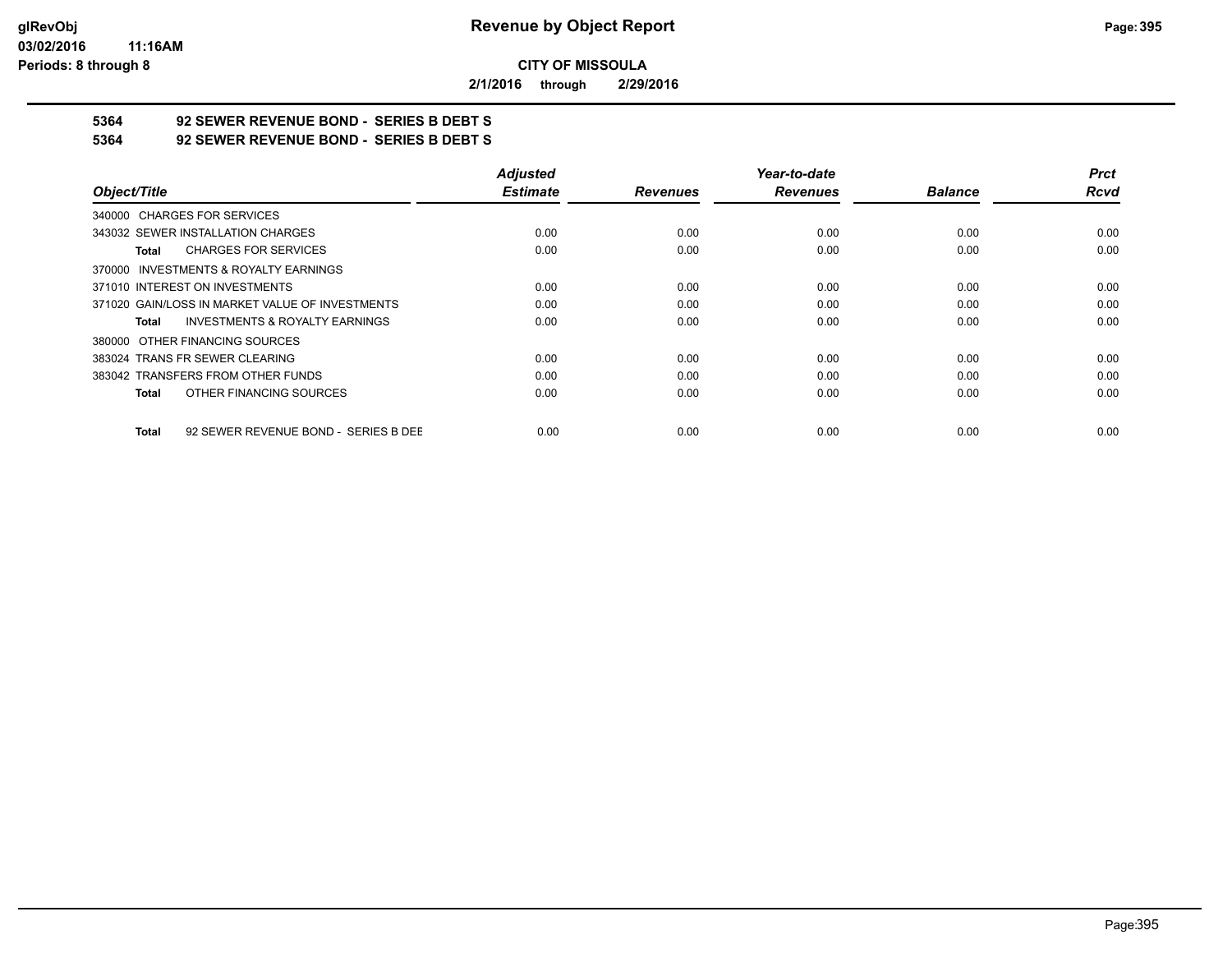**2/1/2016 through 2/29/2016**

#### **5364 92 SEWER REVENUE BOND - SERIES B DEBT S**

| Object/Title                                         | <b>Adjusted</b><br><b>Estimate</b> | <b>Revenues</b> | Year-to-date<br><b>Revenues</b> | <b>Balance</b> | <b>Prct</b><br>Rcvd |
|------------------------------------------------------|------------------------------------|-----------------|---------------------------------|----------------|---------------------|
| 340000 CHARGES FOR SERVICES                          |                                    |                 |                                 |                |                     |
| 343032 SEWER INSTALLATION CHARGES                    | 0.00                               | 0.00            | 0.00                            | 0.00           | 0.00                |
| <b>CHARGES FOR SERVICES</b><br>Total                 | 0.00                               | 0.00            | 0.00                            | 0.00           | 0.00                |
| 370000 INVESTMENTS & ROYALTY EARNINGS                |                                    |                 |                                 |                |                     |
| 371010 INTEREST ON INVESTMENTS                       | 0.00                               | 0.00            | 0.00                            | 0.00           | 0.00                |
| 371020 GAIN/LOSS IN MARKET VALUE OF INVESTMENT       | 0.00                               | 0.00            | 0.00                            | 0.00           | 0.00                |
| <b>INVESTMENTS &amp; ROYALTY EARNINGS</b><br>Total   | 0.00                               | 0.00            | 0.00                            | 0.00           | 0.00                |
| 380000 OTHER FINANCING SOURCES                       |                                    |                 |                                 |                |                     |
| 383024 TRANS FR SEWER CLEARING                       | 0.00                               | 0.00            | 0.00                            | 0.00           | 0.00                |
| 383042 TRANSFERS FROM OTHER FUNDS                    | 0.00                               | 0.00            | 0.00                            | 0.00           | 0.00                |
| OTHER FINANCING SOURCES<br>Total                     | 0.00                               | 0.00            | 0.00                            | 0.00           | 0.00                |
| 92 SEWER REVENUE BOND - SERIES B DEI<br><b>Total</b> | 0.00                               | 0.00            | 0.00                            | 0.00           | 0.00                |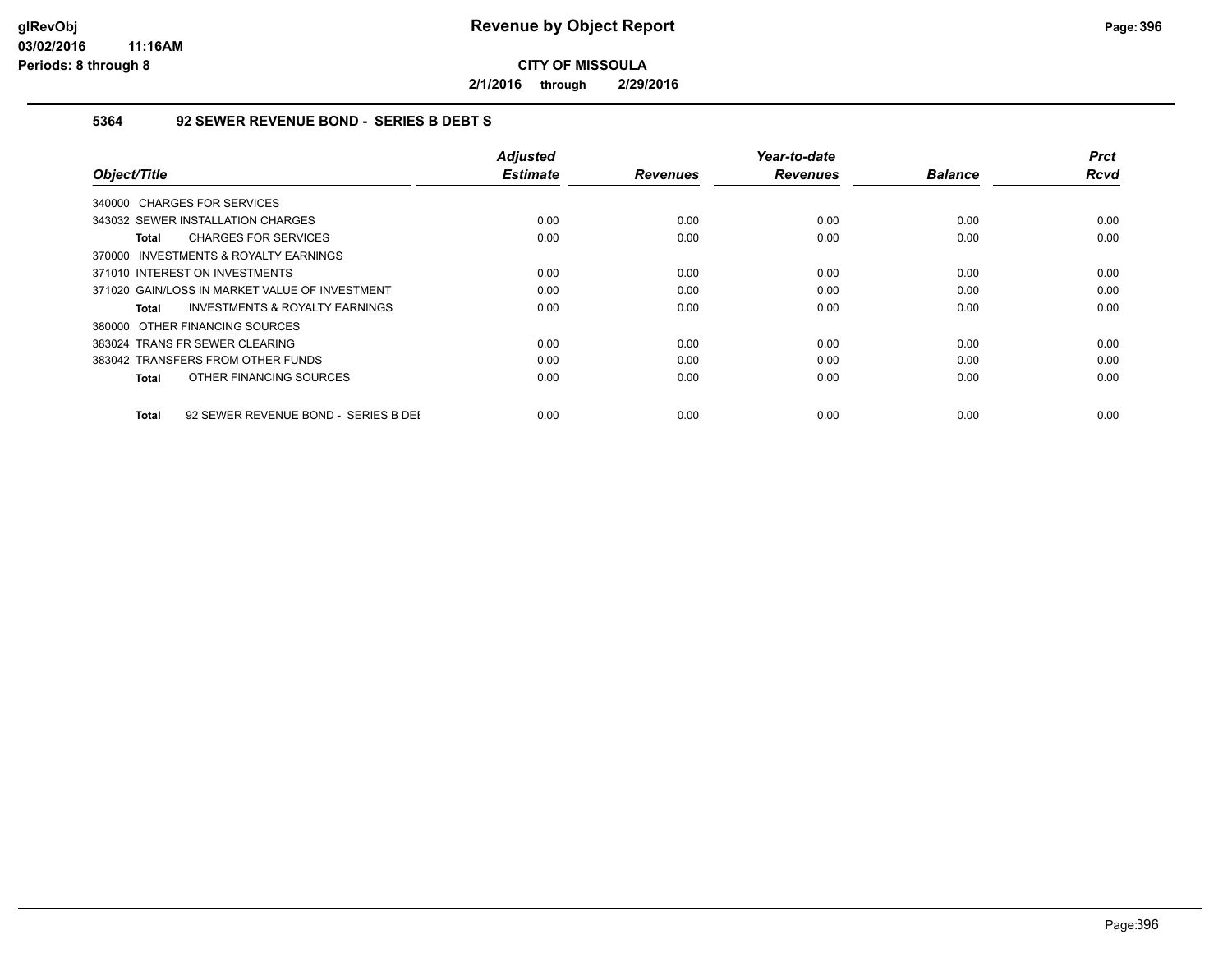**2/1/2016 through 2/29/2016**

# **5365 99 SEWER REVENUE BONDS DEBT SERVICE FUND**

**5365 99 SEWER REVENUE BONDS DEBT SERVICE FUND**

|                                                     | <b>Adjusted</b> |                 | Year-to-date    |                | <b>Prct</b> |
|-----------------------------------------------------|-----------------|-----------------|-----------------|----------------|-------------|
| Object/Title                                        | <b>Estimate</b> | <b>Revenues</b> | <b>Revenues</b> | <b>Balance</b> | <b>Rcvd</b> |
| 340000 CHARGES FOR SERVICES                         |                 |                 |                 |                |             |
| 343032 SEWER INSTALLATION CHARGES                   | 0.00            | 0.00            | 0.00            | 0.00           | 0.00        |
| <b>CHARGES FOR SERVICES</b><br>Total                | 0.00            | 0.00            | 0.00            | 0.00           | 0.00        |
| 370000 INVESTMENTS & ROYALTY EARNINGS               |                 |                 |                 |                |             |
| 371010 INTEREST ON INVESTMENTS                      | 0.00            | 0.00            | 0.00            | 0.00           | 0.00        |
| 371020 GAIN/LOSS IN MARKET VALUE OF INVESTMENTS     | 0.00            | 0.00            | 0.00            | 0.00           | 0.00        |
| <b>INVESTMENTS &amp; ROYALTY EARNINGS</b><br>Total  | 0.00            | 0.00            | 0.00            | 0.00           | 0.00        |
| 380000 OTHER FINANCING SOURCES                      |                 |                 |                 |                |             |
| 383024 TRANS FR SEWER CLEARING                      | 123.910.00      | 0.00            | 0.00            | 123.910.00     | 0.00        |
| OTHER FINANCING SOURCES<br>Total                    | 123,910.00      | 0.00            | 0.00            | 123,910.00     | 0.00        |
| 99 SEWER REVENUE BONDS DEBT SERVICE<br><b>Total</b> | 123.910.00      | 0.00            | 0.00            | 123.910.00     | 0.00        |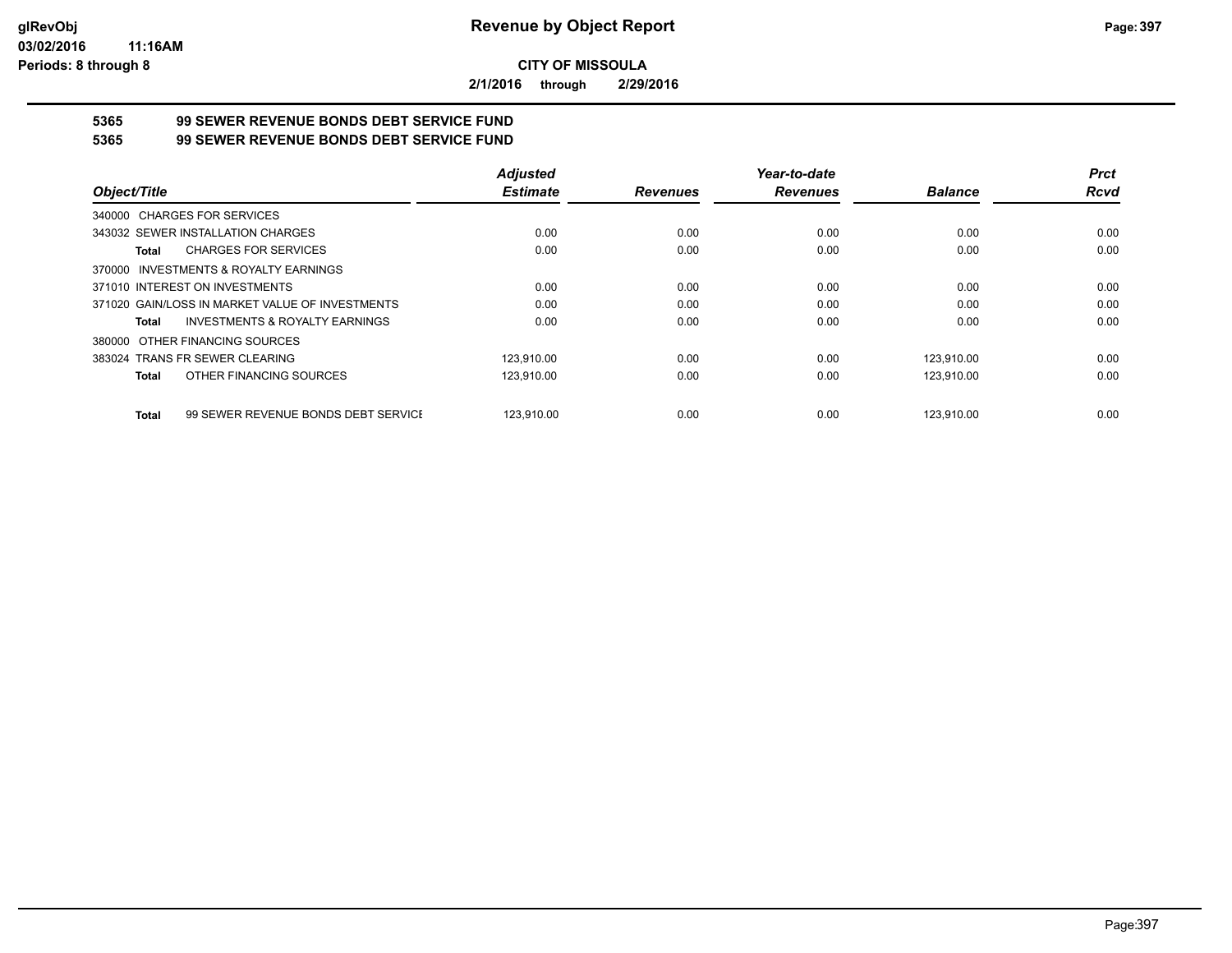**2/1/2016 through 2/29/2016**

#### **5365 99 SEWER REVENUE BONDS DEBT SERVICE FUND**

|              |                                                | <b>Adjusted</b> |                 | Year-to-date    |                | <b>Prct</b> |
|--------------|------------------------------------------------|-----------------|-----------------|-----------------|----------------|-------------|
| Object/Title |                                                | <b>Estimate</b> | <b>Revenues</b> | <b>Revenues</b> | <b>Balance</b> | <b>Rcvd</b> |
|              | 340000 CHARGES FOR SERVICES                    |                 |                 |                 |                |             |
|              | 343032 SEWER INSTALLATION CHARGES              | 0.00            | 0.00            | 0.00            | 0.00           | 0.00        |
| Total        | <b>CHARGES FOR SERVICES</b>                    | 0.00            | 0.00            | 0.00            | 0.00           | 0.00        |
|              | 370000 INVESTMENTS & ROYALTY EARNINGS          |                 |                 |                 |                |             |
|              | 371010 INTEREST ON INVESTMENTS                 | 0.00            | 0.00            | 0.00            | 0.00           | 0.00        |
|              | 371020 GAIN/LOSS IN MARKET VALUE OF INVESTMENT | 0.00            | 0.00            | 0.00            | 0.00           | 0.00        |
| Total        | INVESTMENTS & ROYALTY EARNINGS                 | 0.00            | 0.00            | 0.00            | 0.00           | 0.00        |
|              | 380000 OTHER FINANCING SOURCES                 |                 |                 |                 |                |             |
|              | 383024 TRANS FR SEWER CLEARING                 | 123.910.00      | 0.00            | 0.00            | 123.910.00     | 0.00        |
| Total        | OTHER FINANCING SOURCES                        | 123,910.00      | 0.00            | 0.00            | 123,910.00     | 0.00        |
| Total        | 99 SEWER REVENUE BONDS DEBT SERVIC             | 123.910.00      | 0.00            | 0.00            | 123.910.00     | 0.00        |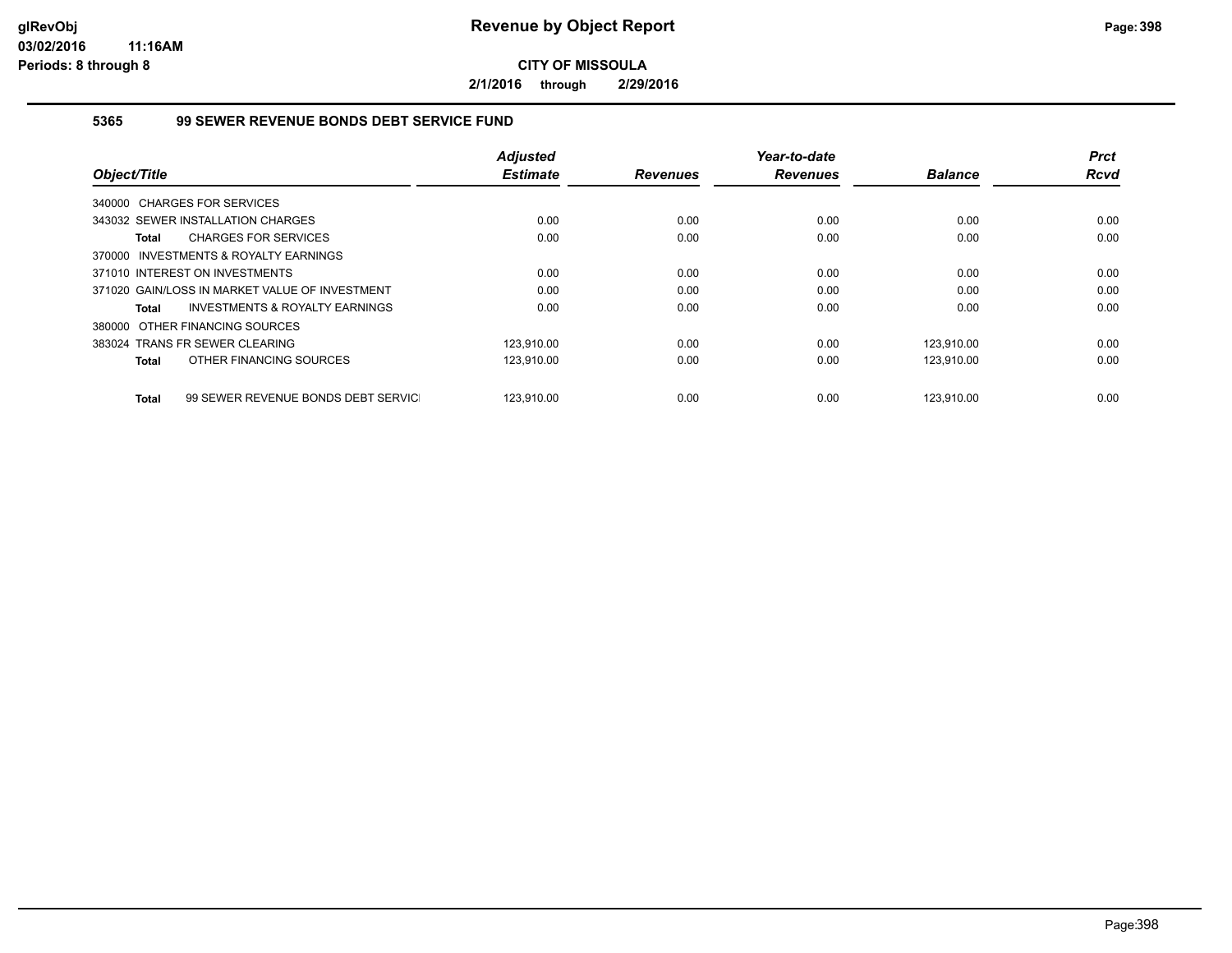**2/1/2016 through 2/29/2016**

# **5367 92 SEWER REVENUE BOND - SERIES B BOND RE**

**5367 92 SEWER REVENUE BOND - SERIES B BOND RE**

|                                                    | <b>Adjusted</b> |                 | Year-to-date    |                | <b>Prct</b> |
|----------------------------------------------------|-----------------|-----------------|-----------------|----------------|-------------|
| Object/Title                                       | <b>Estimate</b> | <b>Revenues</b> | <b>Revenues</b> | <b>Balance</b> | <b>Rcvd</b> |
| 370000 INVESTMENTS & ROYALTY EARNINGS              |                 |                 |                 |                |             |
| 371010 INTEREST ON INVESTMENTS                     | 0.00            | 0.00            | 0.00            | 0.00           | 0.00        |
| 371020 GAIN/LOSS IN MARKET VALUE OF INVESTMENTS    | 0.00            | 0.00            | 0.00            | 0.00           | 0.00        |
| <b>INVESTMENTS &amp; ROYALTY EARNINGS</b><br>Total | 0.00            | 0.00            | 0.00            | 0.00           | 0.00        |
| 380000 OTHER FINANCING SOURCES                     |                 |                 |                 |                |             |
| 383042 TRANSFERS FROM OTHER FUNDS                  | 0.00            | 0.00            | 0.00            | 0.00           | 0.00        |
| OTHER FINANCING SOURCES<br>Total                   | 0.00            | 0.00            | 0.00            | 0.00           | 0.00        |
|                                                    |                 |                 |                 |                |             |
| 92 SEWER REVENUE BOND - SERIES B BON<br>Total      | 0.00            | 0.00            | 0.00            | 0.00           | 0.00        |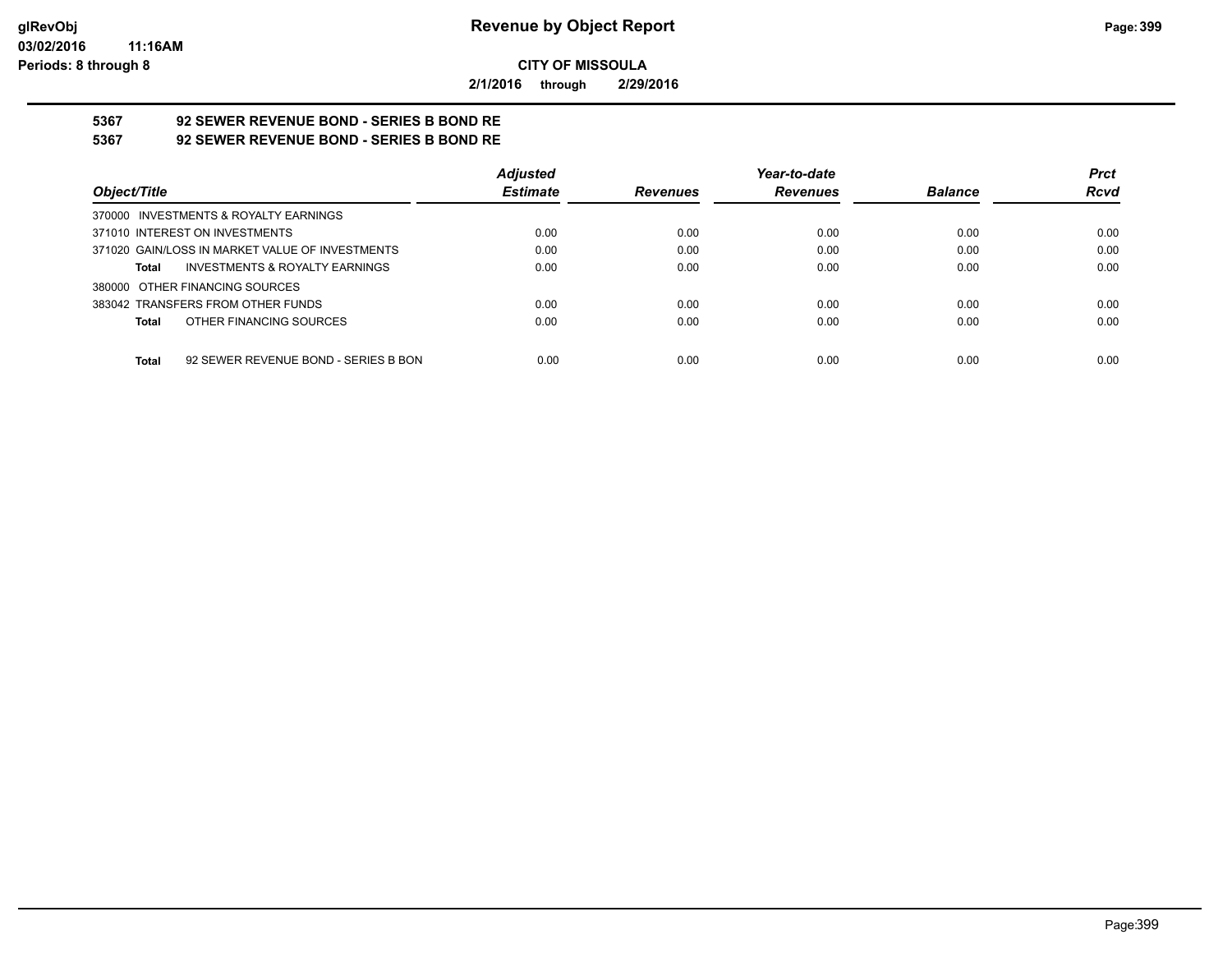**2/1/2016 through 2/29/2016**

#### **5367 92 SEWER REVENUE BOND - SERIES B BOND RE**

|                                                      | <b>Adjusted</b> |                 | Year-to-date    |                | <b>Prct</b> |
|------------------------------------------------------|-----------------|-----------------|-----------------|----------------|-------------|
| Object/Title                                         | <b>Estimate</b> | <b>Revenues</b> | <b>Revenues</b> | <b>Balance</b> | <b>Rcvd</b> |
| 370000 INVESTMENTS & ROYALTY EARNINGS                |                 |                 |                 |                |             |
| 371010 INTEREST ON INVESTMENTS                       | 0.00            | 0.00            | 0.00            | 0.00           | 0.00        |
| 371020 GAIN/LOSS IN MARKET VALUE OF INVESTMENT       | 0.00            | 0.00            | 0.00            | 0.00           | 0.00        |
| INVESTMENTS & ROYALTY EARNINGS<br><b>Total</b>       | 0.00            | 0.00            | 0.00            | 0.00           | 0.00        |
| 380000 OTHER FINANCING SOURCES                       |                 |                 |                 |                |             |
| 383042 TRANSFERS FROM OTHER FUNDS                    | 0.00            | 0.00            | 0.00            | 0.00           | 0.00        |
| OTHER FINANCING SOURCES<br><b>Total</b>              | 0.00            | 0.00            | 0.00            | 0.00           | 0.00        |
|                                                      |                 |                 |                 |                |             |
| 92 SEWER REVENUE BOND - SERIES B BON<br><b>Total</b> | 0.00            | 0.00            | 0.00            | 0.00           | 0.00        |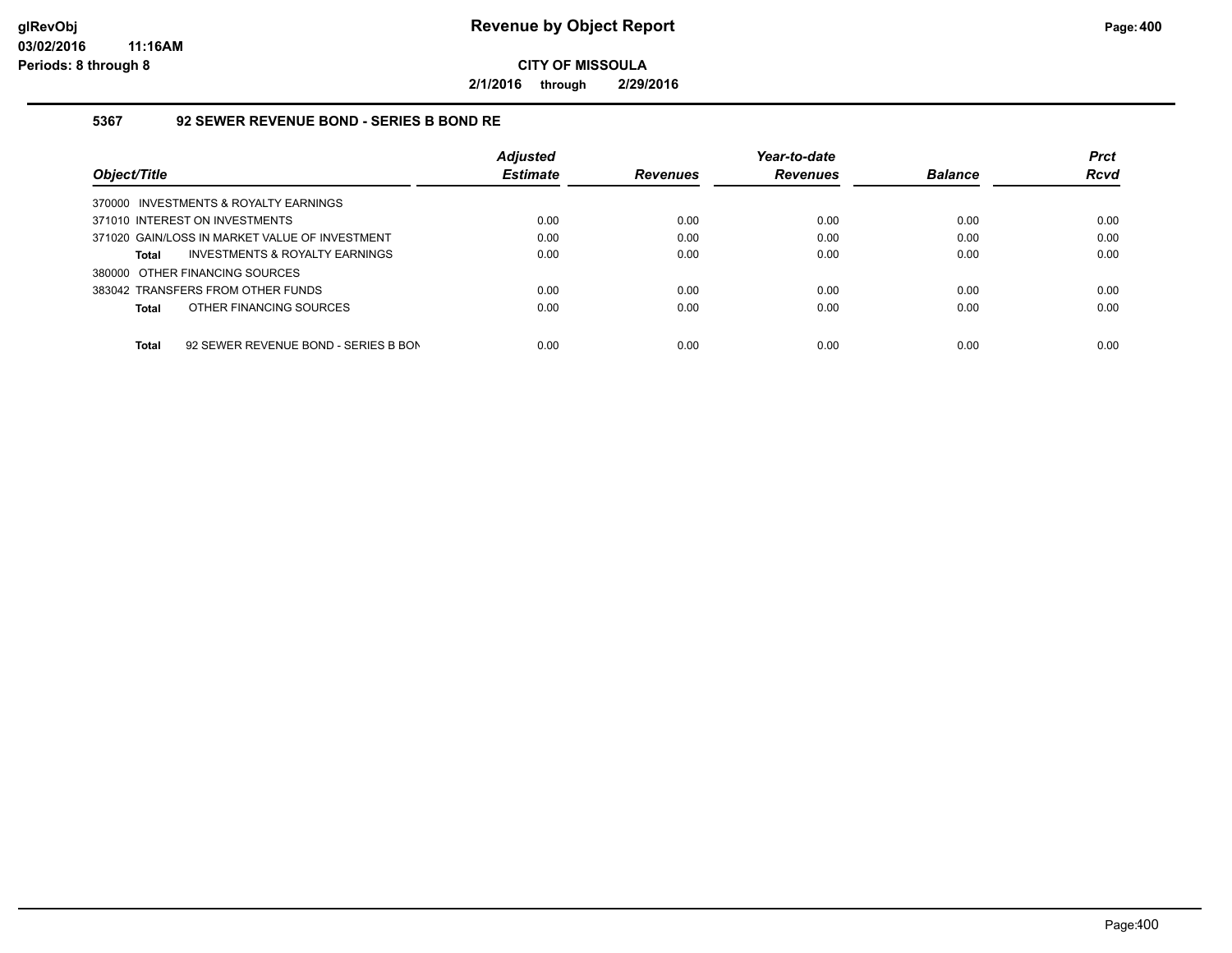**2/1/2016 through 2/29/2016**

## **5368 00 SEWER REVENUE BOND RESERVE FUND**

## **5368 00 SEWER REVENUE BOND RESERVE FUND**

|                                                    | <b>Adjusted</b> |                 | Year-to-date    |                | <b>Prct</b> |
|----------------------------------------------------|-----------------|-----------------|-----------------|----------------|-------------|
| Object/Title                                       | <b>Estimate</b> | <b>Revenues</b> | <b>Revenues</b> | <b>Balance</b> | <b>Rcvd</b> |
| 370000 INVESTMENTS & ROYALTY EARNINGS              |                 |                 |                 |                |             |
| 371010 INTEREST ON INVESTMENTS                     | 0.00            | 0.00            | 0.00            | 0.00           | 0.00        |
| 371020 GAIN/LOSS IN MARKET VALUE OF INVESTMENTS    | 0.00            | 0.00            | 0.00            | 0.00           | 0.00        |
| <b>INVESTMENTS &amp; ROYALTY EARNINGS</b><br>Total | 0.00            | 0.00            | 0.00            | 0.00           | 0.00        |
| 380000 OTHER FINANCING SOURCES                     |                 |                 |                 |                |             |
| 383042 TRANSFERS FROM OTHER FUNDS                  | 310.00          | 0.00            | 0.00            | 310.00         | 0.00        |
| OTHER FINANCING SOURCES<br>Total                   | 310.00          | 0.00            | 0.00            | 310.00         | 0.00        |
|                                                    |                 |                 |                 |                |             |
| <b>Total</b><br>00 SEWER REVENUE BOND RESERVE FUND | 310.00          | 0.00            | 0.00            | 310.00         | 0.00        |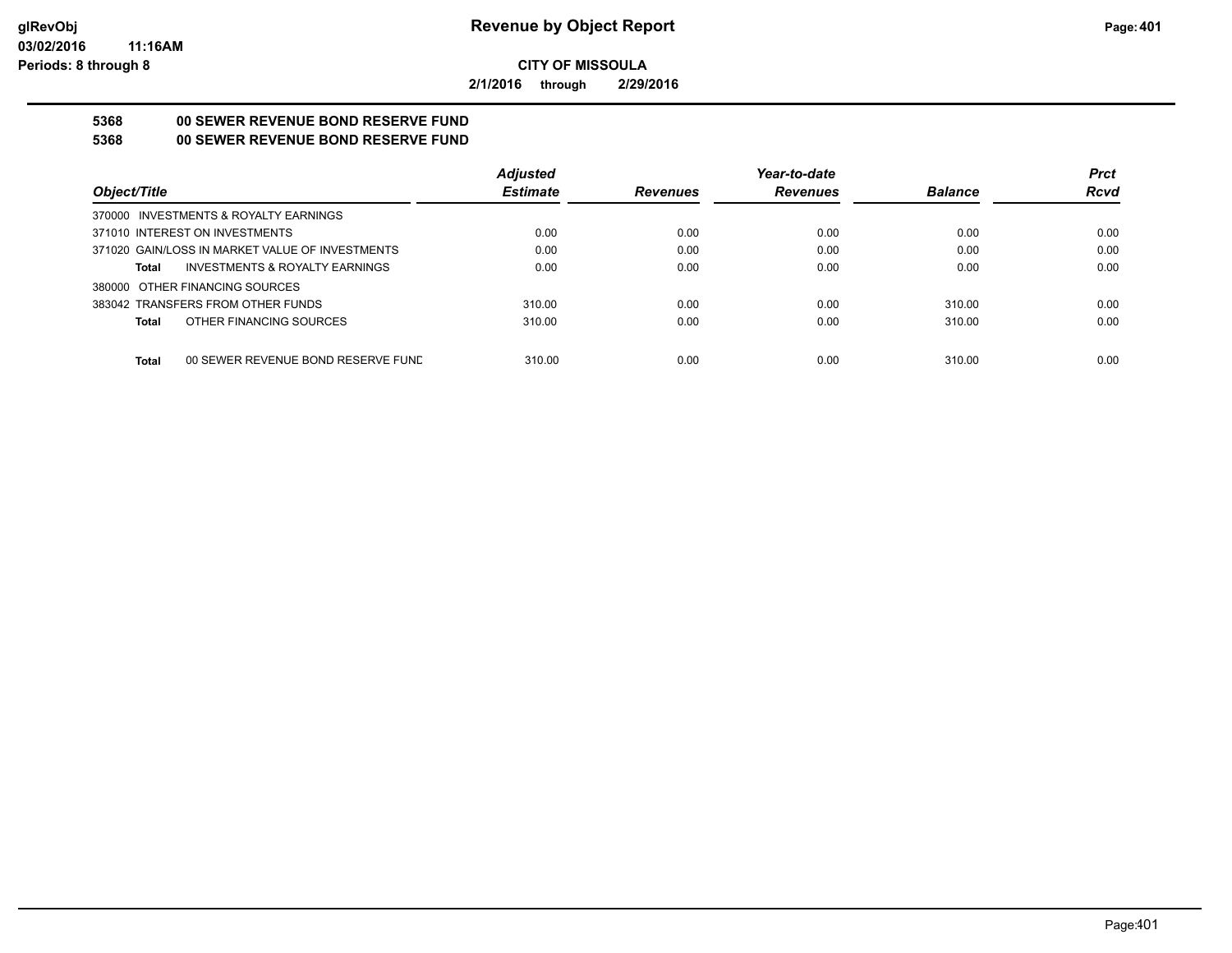**2/1/2016 through 2/29/2016**

#### **5368 00 SEWER REVENUE BOND RESERVE FUND**

| Object/Title                                       | <b>Adjusted</b><br><b>Estimate</b> | <b>Revenues</b> | Year-to-date<br><b>Revenues</b> | <b>Balance</b> | <b>Prct</b><br><b>Rcvd</b> |
|----------------------------------------------------|------------------------------------|-----------------|---------------------------------|----------------|----------------------------|
| 370000 INVESTMENTS & ROYALTY EARNINGS              |                                    |                 |                                 |                |                            |
| 371010 INTEREST ON INVESTMENTS                     | 0.00                               | 0.00            | 0.00                            | 0.00           | 0.00                       |
| 371020 GAIN/LOSS IN MARKET VALUE OF INVESTMENT     | 0.00                               | 0.00            | 0.00                            | 0.00           | 0.00                       |
| INVESTMENTS & ROYALTY EARNINGS<br>Total            | 0.00                               | 0.00            | 0.00                            | 0.00           | 0.00                       |
| 380000 OTHER FINANCING SOURCES                     |                                    |                 |                                 |                |                            |
| 383042 TRANSFERS FROM OTHER FUNDS                  | 310.00                             | 0.00            | 0.00                            | 310.00         | 0.00                       |
| OTHER FINANCING SOURCES<br>Total                   | 310.00                             | 0.00            | 0.00                            | 310.00         | 0.00                       |
| <b>Total</b><br>00 SEWER REVENUE BOND RESERVE FUNI | 310.00                             | 0.00            | 0.00                            | 310.00         | 0.00                       |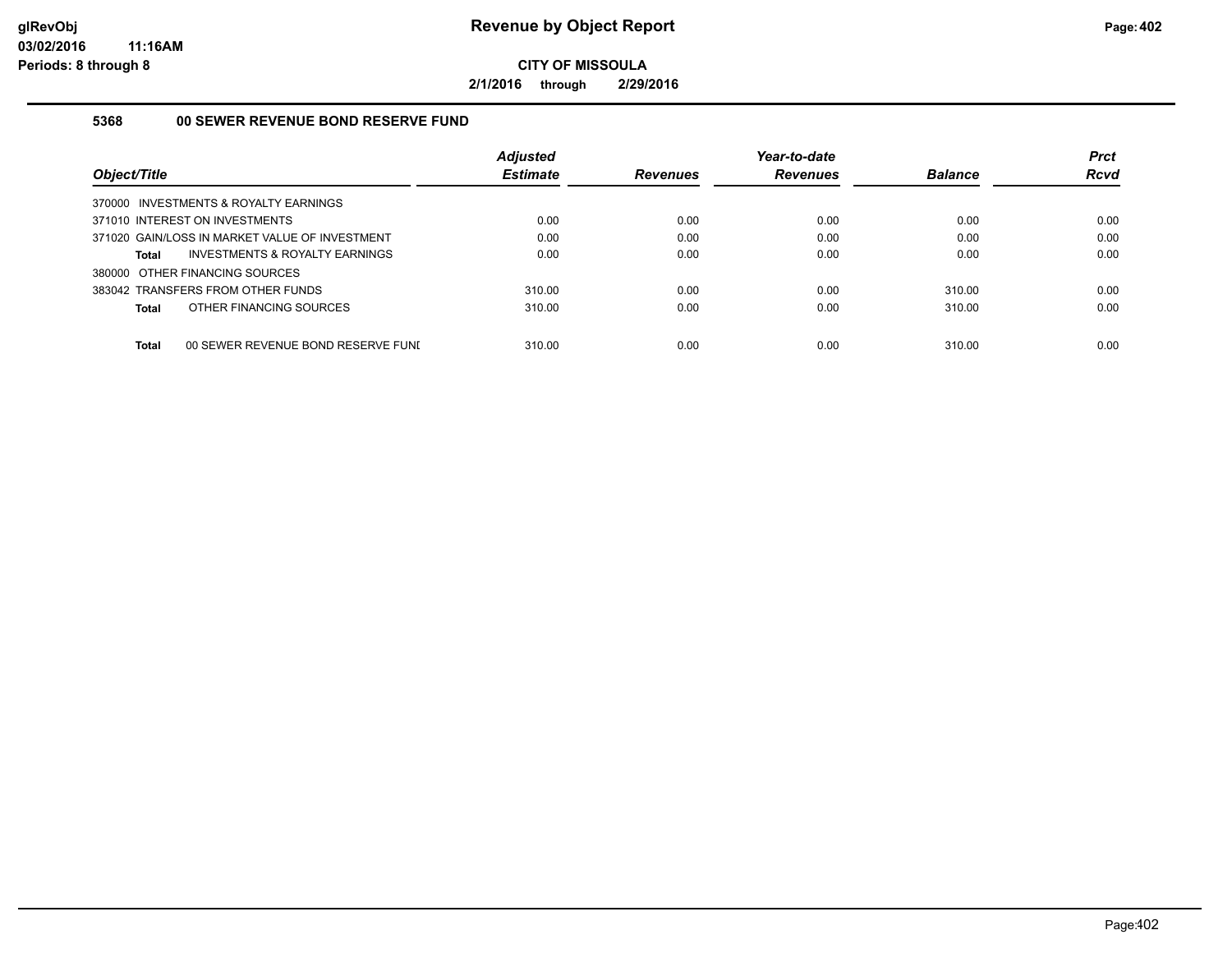**2/1/2016 through 2/29/2016**

#### **5369 2001 SEWER REVENUE BOND**

**5369 2001 SEWER REVENUE BOND**

|                                                 | <b>Adjusted</b> |                 | Year-to-date    |                | <b>Prct</b> |
|-------------------------------------------------|-----------------|-----------------|-----------------|----------------|-------------|
| Object/Title                                    | <b>Estimate</b> | <b>Revenues</b> | <b>Revenues</b> | <b>Balance</b> | <b>Rcvd</b> |
| 370000 INVESTMENTS & ROYALTY EARNINGS           |                 |                 |                 |                |             |
| 371010 INTEREST ON INVESTMENTS                  | 0.00            | 0.00            | 0.00            | 0.00           | 0.00        |
| 371020 GAIN/LOSS IN MARKET VALUE OF INVESTMENTS | 0.00            | 0.00            | 0.00            | 0.00           | 0.00        |
| INVESTMENTS & ROYALTY EARNINGS<br>Total         | 0.00            | 0.00            | 0.00            | 0.00           | 0.00        |
| 380000 OTHER FINANCING SOURCES                  |                 |                 |                 |                |             |
| 383042 TRANSFERS FROM OTHER FUNDS               | 0.00            | 0.00            | 0.00            | 0.00           | 0.00        |
| OTHER FINANCING SOURCES<br><b>Total</b>         | 0.00            | 0.00            | 0.00            | 0.00           | 0.00        |
|                                                 |                 |                 |                 |                |             |
| <b>Total</b><br>2001 SEWER REVENUE BOND         | 0.00            | 0.00            | 0.00            | 0.00           | 0.00        |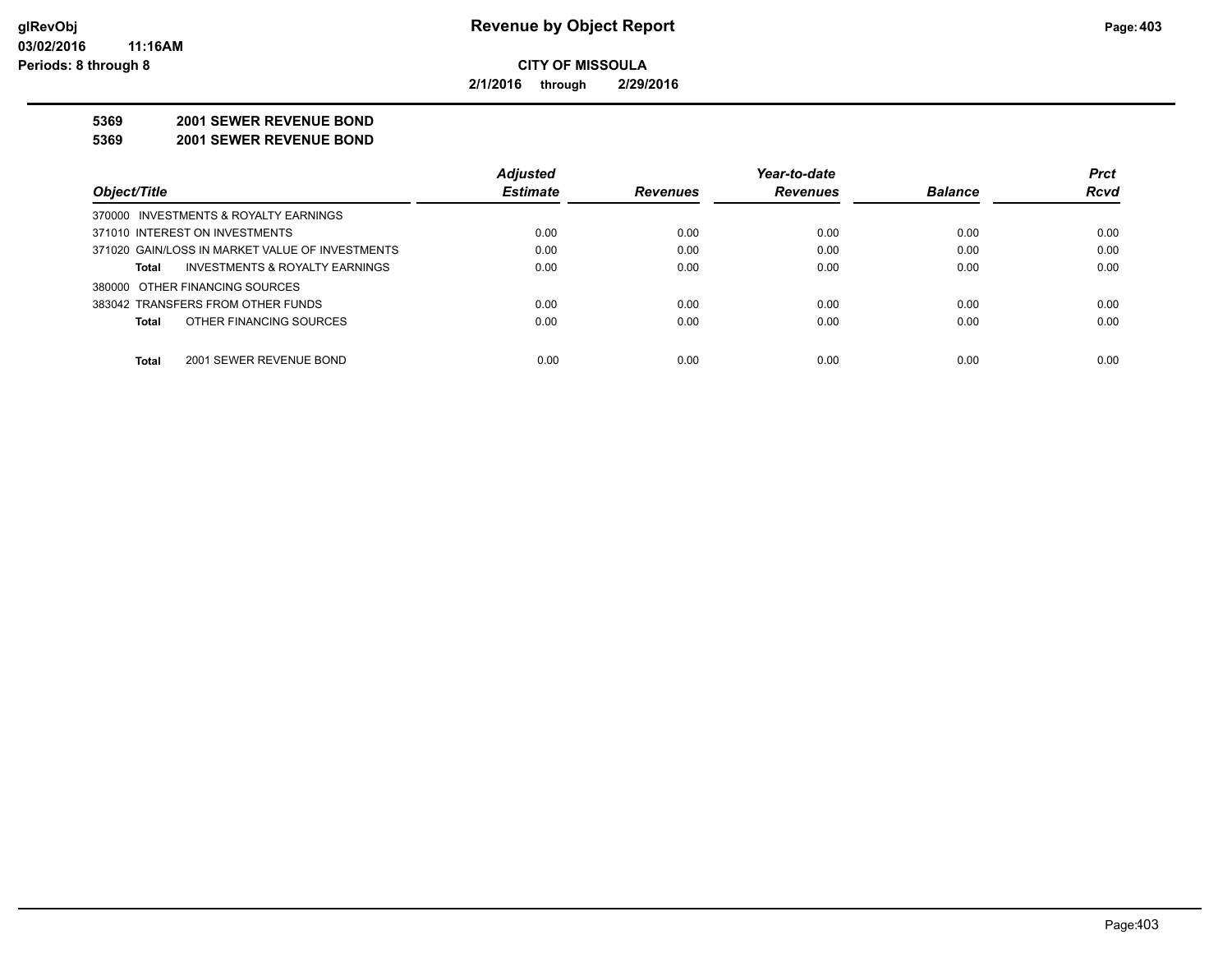**2/1/2016 through 2/29/2016**

## **5369 2001 SEWER REVENUE BOND**

|                                                    | <b>Adjusted</b> |                 | Year-to-date    |                | <b>Prct</b> |
|----------------------------------------------------|-----------------|-----------------|-----------------|----------------|-------------|
| Object/Title                                       | <b>Estimate</b> | <b>Revenues</b> | <b>Revenues</b> | <b>Balance</b> | <b>Rcvd</b> |
| 370000 INVESTMENTS & ROYALTY EARNINGS              |                 |                 |                 |                |             |
| 371010 INTEREST ON INVESTMENTS                     | 0.00            | 0.00            | 0.00            | 0.00           | 0.00        |
| 371020 GAIN/LOSS IN MARKET VALUE OF INVESTMENT     | 0.00            | 0.00            | 0.00            | 0.00           | 0.00        |
| <b>INVESTMENTS &amp; ROYALTY EARNINGS</b><br>Total | 0.00            | 0.00            | 0.00            | 0.00           | 0.00        |
| 380000 OTHER FINANCING SOURCES                     |                 |                 |                 |                |             |
| 383042 TRANSFERS FROM OTHER FUNDS                  | 0.00            | 0.00            | 0.00            | 0.00           | 0.00        |
| OTHER FINANCING SOURCES<br>Total                   | 0.00            | 0.00            | 0.00            | 0.00           | 0.00        |
| <b>Total</b><br>2001 SEWER REVENUE BOND            | 0.00            | 0.00            | 0.00            | 0.00           | 0.00        |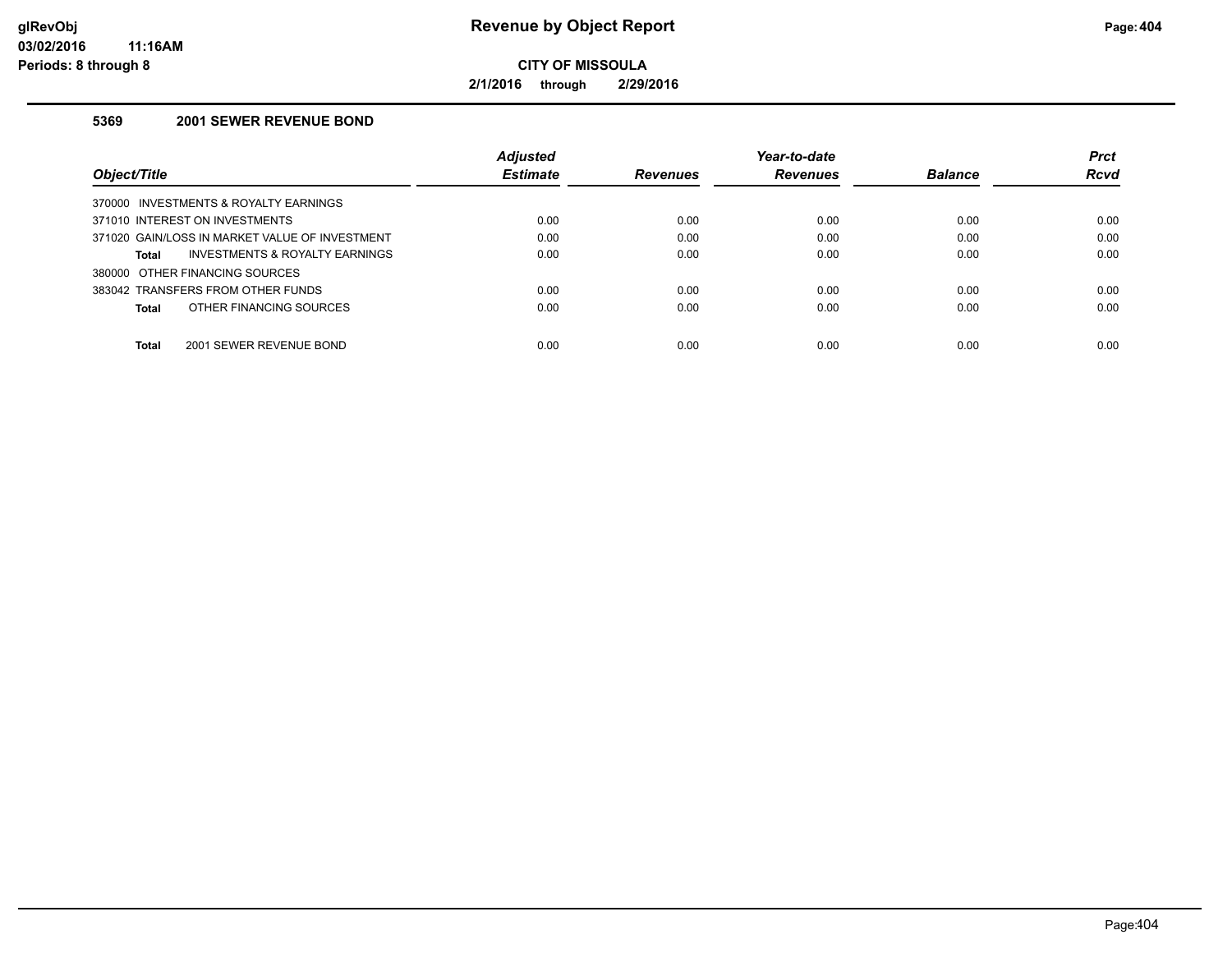**2/1/2016 through 2/29/2016**

## **5370 99 SEWER REVENUE BOND RESERVE FUND**

#### **5370 99 SEWER REVENUE BOND RESERVE FUND**

|                                                    | <b>Adjusted</b> |                 | Year-to-date    |                | <b>Prct</b> |
|----------------------------------------------------|-----------------|-----------------|-----------------|----------------|-------------|
| Object/Title                                       | <b>Estimate</b> | <b>Revenues</b> | <b>Revenues</b> | <b>Balance</b> | Rcvd        |
| 360000 MISCELLANEOUS REVENUES                      |                 |                 |                 |                |             |
| 360010 MISCELLANEOUS                               | 0.00            | 0.00            | 0.00            | 0.00           | 0.00        |
| MISCELLANEOUS REVENUES<br>Total                    | 0.00            | 0.00            | 0.00            | 0.00           | 0.00        |
| 370000 INVESTMENTS & ROYALTY EARNINGS              |                 |                 |                 |                |             |
| 371010 INTEREST ON INVESTMENTS                     | 0.00            | 0.00            | 0.00            | 0.00           | 0.00        |
| 371020 GAIN/LOSS IN MARKET VALUE OF INVESTMENTS    | 0.00            | 0.00            | 0.00            | 0.00           | 0.00        |
| <b>INVESTMENTS &amp; ROYALTY EARNINGS</b><br>Total | 0.00            | 0.00            | 0.00            | 0.00           | 0.00        |
| 380000 OTHER FINANCING SOURCES                     |                 |                 |                 |                |             |
| 383042 TRANSFERS FROM OTHER FUNDS                  | 0.00            | 0.00            | 0.00            | 0.00           | 0.00        |
| OTHER FINANCING SOURCES<br>Total                   | 0.00            | 0.00            | 0.00            | 0.00           | 0.00        |
| 99 SEWER REVENUE BOND RESERVE FUND<br>Total        | 0.00            | 0.00            | 0.00            | 0.00           | 0.00        |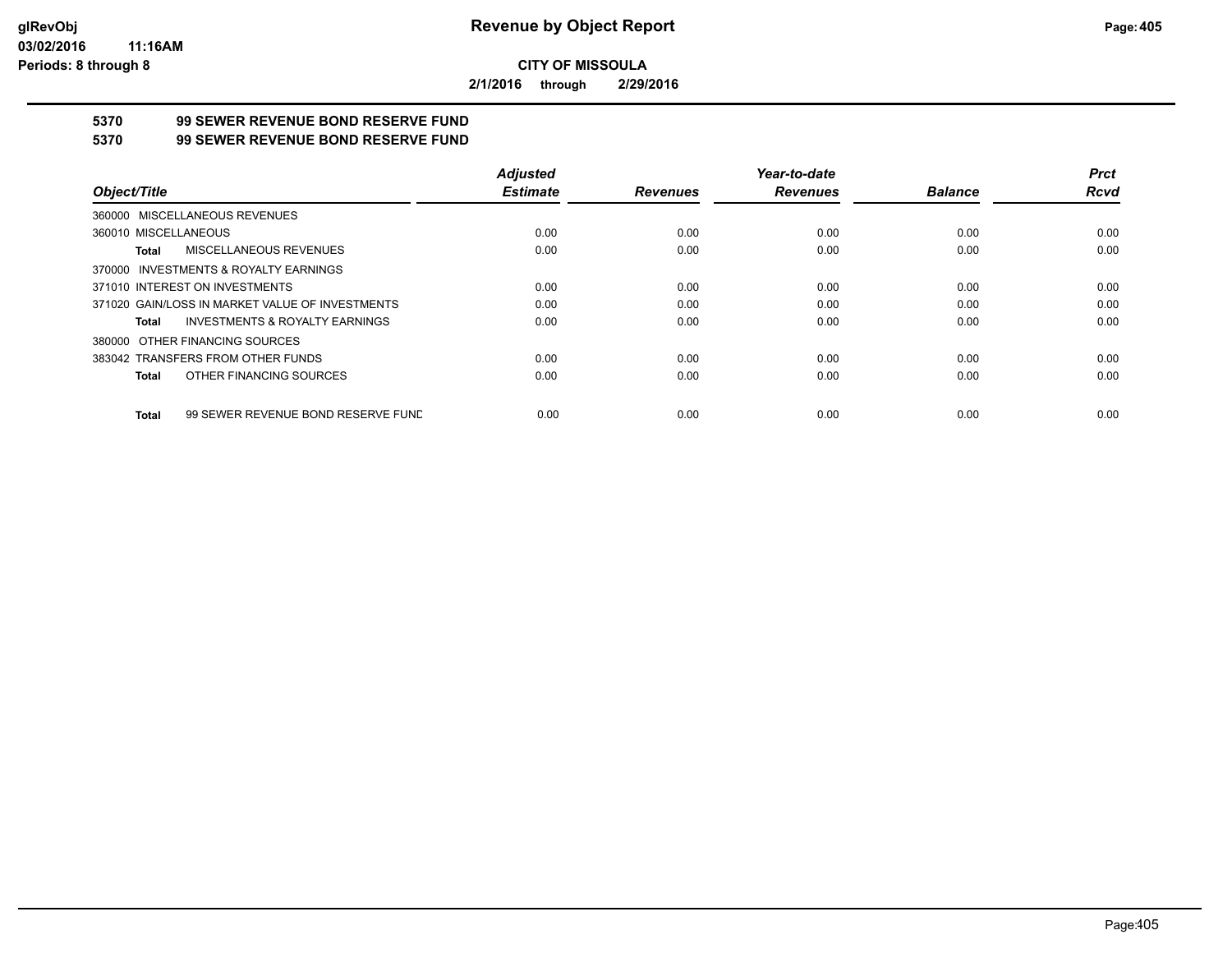**2/1/2016 through 2/29/2016**

### **5370 99 SEWER REVENUE BOND RESERVE FUND**

|                                                    | <b>Adjusted</b> |                 | Year-to-date    |                | <b>Prct</b> |
|----------------------------------------------------|-----------------|-----------------|-----------------|----------------|-------------|
| Object/Title                                       | <b>Estimate</b> | <b>Revenues</b> | <b>Revenues</b> | <b>Balance</b> | <b>Rcvd</b> |
| 360000 MISCELLANEOUS REVENUES                      |                 |                 |                 |                |             |
| 360010 MISCELLANEOUS                               | 0.00            | 0.00            | 0.00            | 0.00           | 0.00        |
| MISCELLANEOUS REVENUES<br><b>Total</b>             | 0.00            | 0.00            | 0.00            | 0.00           | 0.00        |
| 370000 INVESTMENTS & ROYALTY EARNINGS              |                 |                 |                 |                |             |
| 371010 INTEREST ON INVESTMENTS                     | 0.00            | 0.00            | 0.00            | 0.00           | 0.00        |
| 371020 GAIN/LOSS IN MARKET VALUE OF INVESTMENT     | 0.00            | 0.00            | 0.00            | 0.00           | 0.00        |
| INVESTMENTS & ROYALTY EARNINGS<br>Total            | 0.00            | 0.00            | 0.00            | 0.00           | 0.00        |
| 380000 OTHER FINANCING SOURCES                     |                 |                 |                 |                |             |
| 383042 TRANSFERS FROM OTHER FUNDS                  | 0.00            | 0.00            | 0.00            | 0.00           | 0.00        |
| OTHER FINANCING SOURCES<br><b>Total</b>            | 0.00            | 0.00            | 0.00            | 0.00           | 0.00        |
|                                                    |                 |                 |                 |                |             |
| 99 SEWER REVENUE BOND RESERVE FUNI<br><b>Total</b> | 0.00            | 0.00            | 0.00            | 0.00           | 0.00        |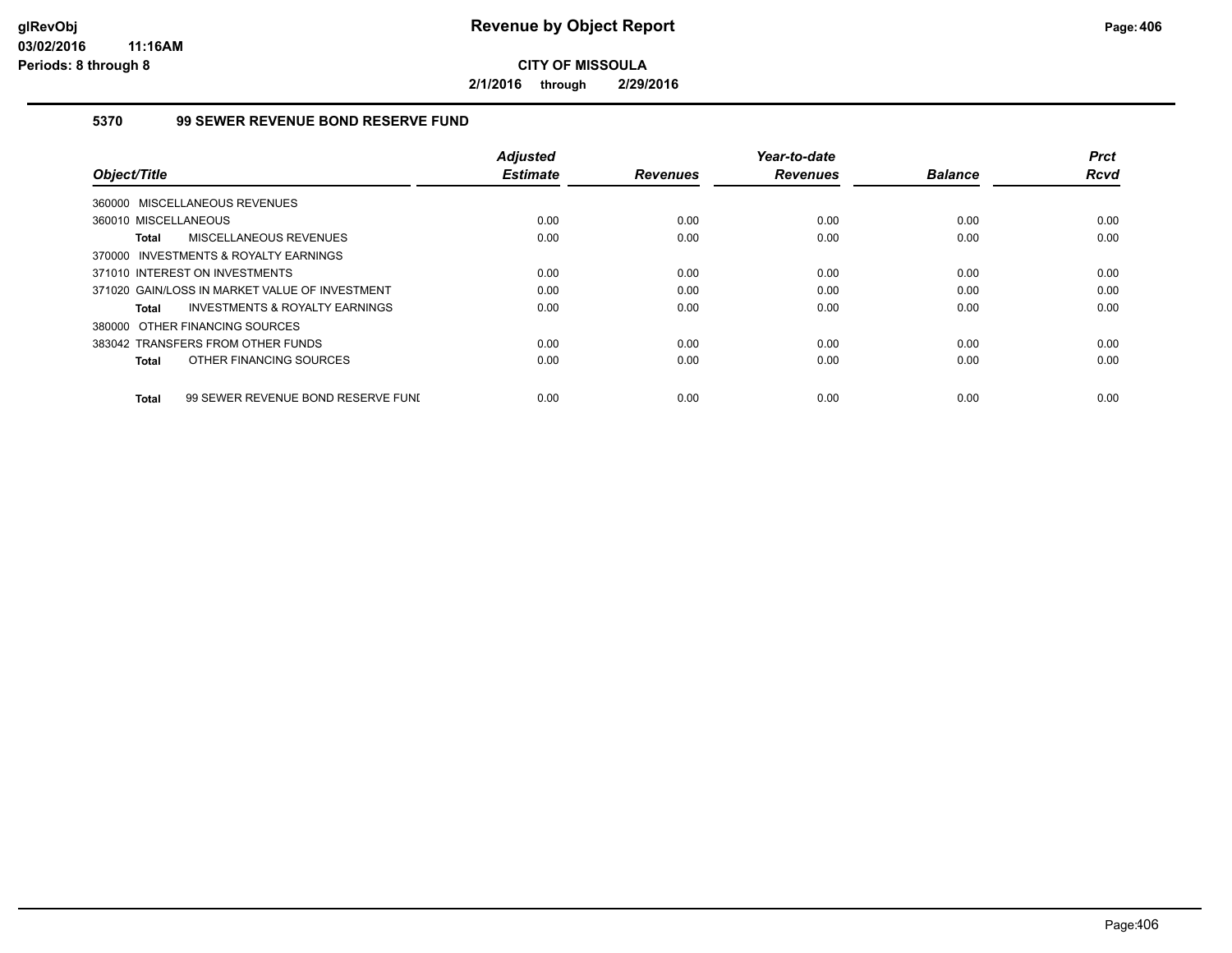**2/1/2016 through 2/29/2016**

**5371 2002 SEWER BONDS**

**5371 2002 SEWER BONDS**

|                                                 | <b>Adjusted</b> |                 | Year-to-date    |                | <b>Prct</b> |
|-------------------------------------------------|-----------------|-----------------|-----------------|----------------|-------------|
| Object/Title                                    | <b>Estimate</b> | <b>Revenues</b> | <b>Revenues</b> | <b>Balance</b> | <b>Rcvd</b> |
| 370000 INVESTMENTS & ROYALTY EARNINGS           |                 |                 |                 |                |             |
| 371010 INTEREST ON INVESTMENTS                  | 0.00            | 0.00            | 0.00            | 0.00           | 0.00        |
| 371020 GAIN/LOSS IN MARKET VALUE OF INVESTMENTS | 0.00            | 0.00            | 0.00            | 0.00           | 0.00        |
| INVESTMENTS & ROYALTY EARNINGS<br>Total         | 0.00            | 0.00            | 0.00            | 0.00           | 0.00        |
| 380000 OTHER FINANCING SOURCES                  |                 |                 |                 |                |             |
| 383024 TRANS FR SEWER CLEARING                  | 84.930.00       | 0.00            | 0.00            | 84.930.00      | 0.00        |
| OTHER FINANCING SOURCES<br>Total                | 84.930.00       | 0.00            | 0.00            | 84.930.00      | 0.00        |
|                                                 |                 |                 |                 |                |             |
| 2002 SEWER BONDS<br>Total                       | 84.930.00       | 0.00            | 0.00            | 84.930.00      | 0.00        |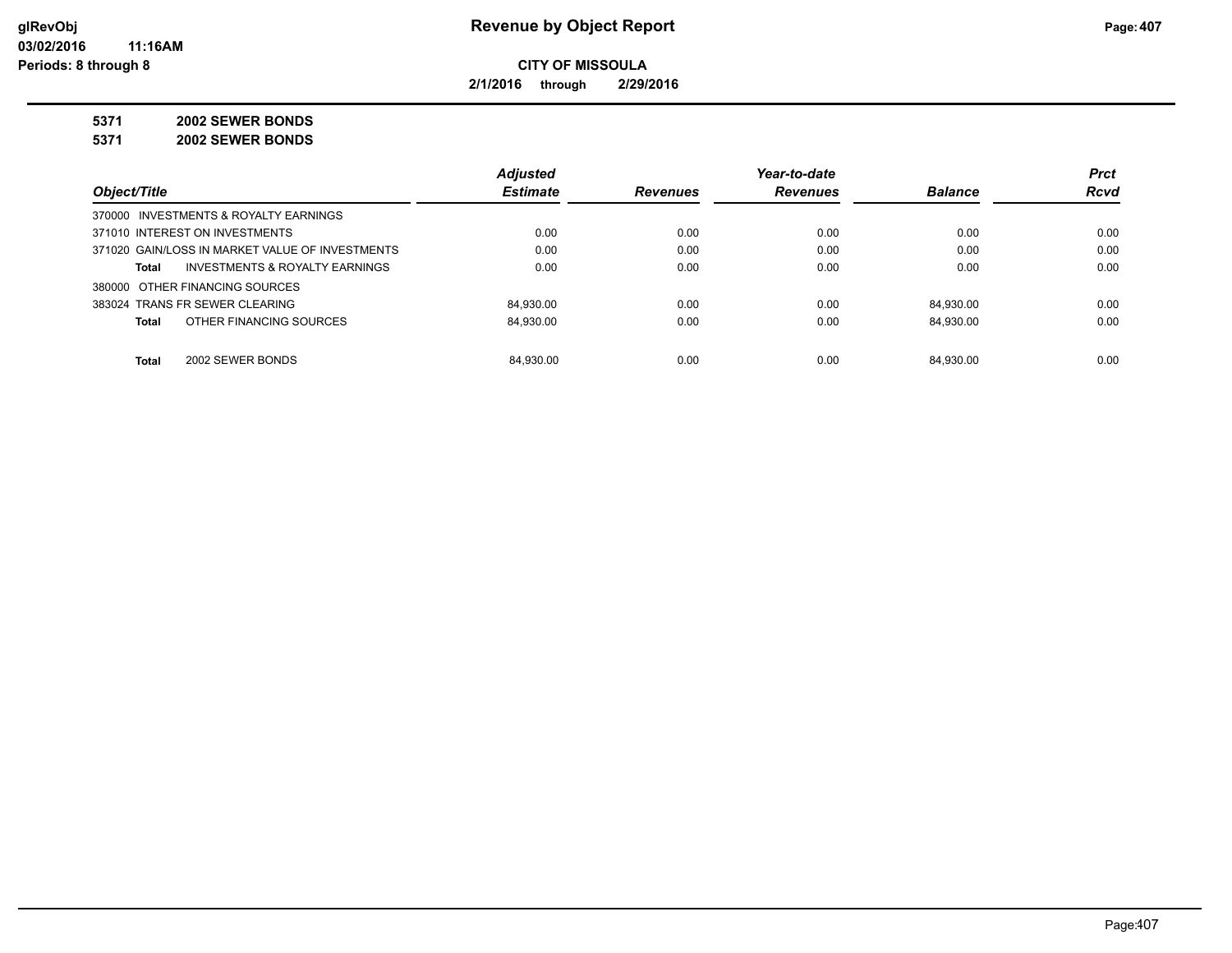**2/1/2016 through 2/29/2016**

#### **5371 2002 SEWER BONDS**

|                                                    | <b>Adjusted</b> |                 | Year-to-date    |                | <b>Prct</b> |
|----------------------------------------------------|-----------------|-----------------|-----------------|----------------|-------------|
| Object/Title                                       | <b>Estimate</b> | <b>Revenues</b> | <b>Revenues</b> | <b>Balance</b> | <b>Rcvd</b> |
| 370000 INVESTMENTS & ROYALTY EARNINGS              |                 |                 |                 |                |             |
| 371010 INTEREST ON INVESTMENTS                     | 0.00            | 0.00            | 0.00            | 0.00           | 0.00        |
| 371020 GAIN/LOSS IN MARKET VALUE OF INVESTMENT     | 0.00            | 0.00            | 0.00            | 0.00           | 0.00        |
| <b>INVESTMENTS &amp; ROYALTY EARNINGS</b><br>Total | 0.00            | 0.00            | 0.00            | 0.00           | 0.00        |
| 380000 OTHER FINANCING SOURCES                     |                 |                 |                 |                |             |
| 383024 TRANS FR SEWER CLEARING                     | 84.930.00       | 0.00            | 0.00            | 84.930.00      | 0.00        |
| OTHER FINANCING SOURCES<br><b>Total</b>            | 84.930.00       | 0.00            | 0.00            | 84.930.00      | 0.00        |
|                                                    |                 |                 |                 |                |             |
| <b>Total</b><br>2002 SEWER BONDS                   | 84.930.00       | 0.00            | 0.00            | 84.930.00      | 0.00        |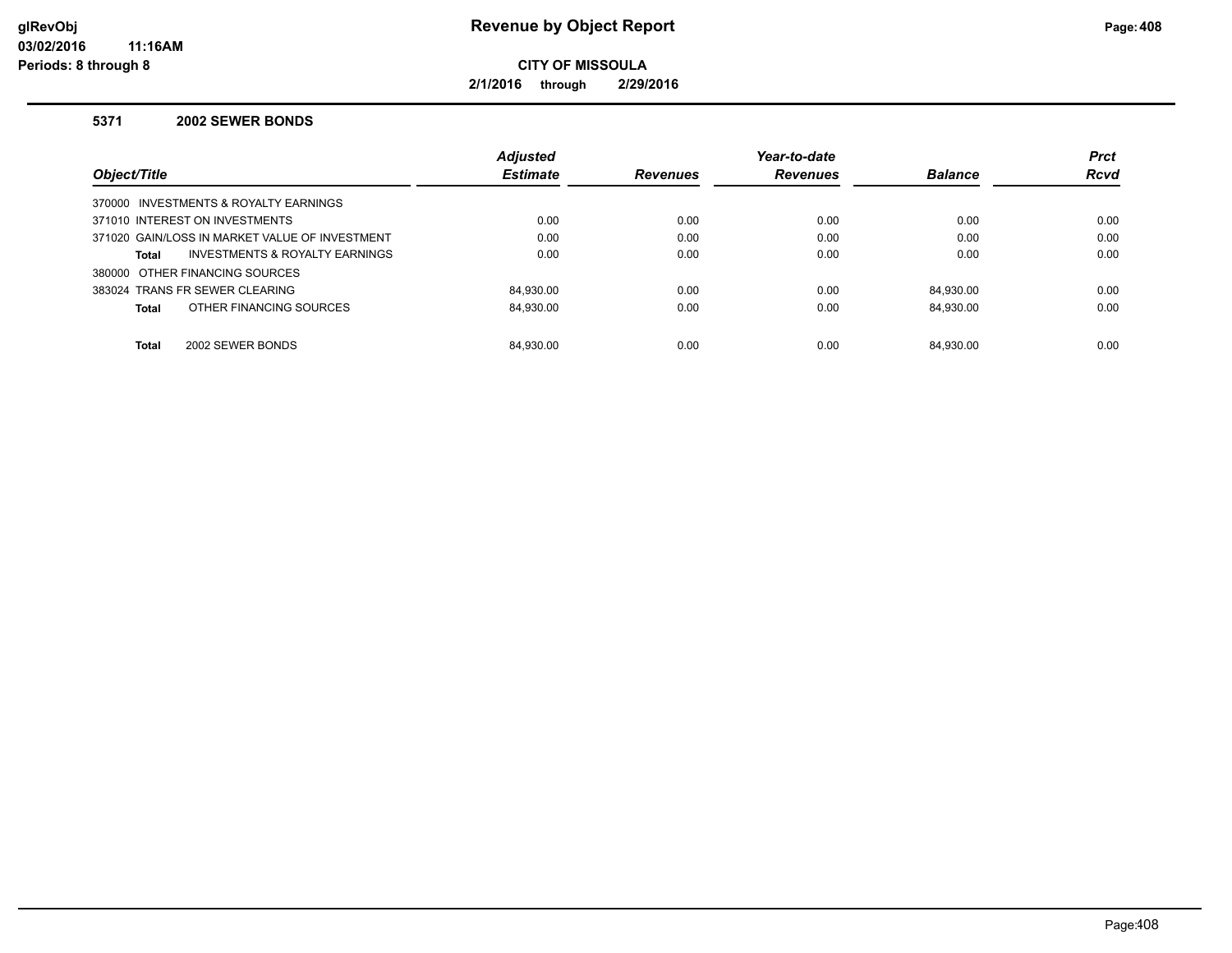**2/1/2016 through 2/29/2016**

#### **5372 2002 SEWER REVENUE BOND**

#### **5372 2002 SEWER REVENUE BOND**

| Object/Title                                       | <b>Adjusted</b><br><b>Estimate</b> | <b>Revenues</b> | Year-to-date<br><b>Revenues</b> | <b>Balance</b> | <b>Prct</b><br><b>Rcvd</b> |
|----------------------------------------------------|------------------------------------|-----------------|---------------------------------|----------------|----------------------------|
|                                                    |                                    |                 |                                 |                |                            |
| 360000 MISCELLANEOUS REVENUES                      |                                    |                 |                                 |                |                            |
| 360000 MISCELLANEOUS REVENUES                      | 0.00                               | 0.00            | 0.00                            | 0.00           | 0.00                       |
| MISCELLANEOUS REVENUES<br>Total                    | 0.00                               | 0.00            | 0.00                            | 0.00           | 0.00                       |
| 370000 INVESTMENTS & ROYALTY EARNINGS              |                                    |                 |                                 |                |                            |
| 371010 INTEREST ON INVESTMENTS                     | 0.00                               | 0.00            | 0.00                            | 0.00           | 0.00                       |
| 371020 GAIN/LOSS IN MARKET VALUE OF INVESTMENTS    | 0.00                               | 0.00            | 0.00                            | 0.00           | 0.00                       |
| <b>INVESTMENTS &amp; ROYALTY EARNINGS</b><br>Total | 0.00                               | 0.00            | 0.00                            | 0.00           | 0.00                       |
| 380000 OTHER FINANCING SOURCES                     |                                    |                 |                                 |                |                            |
| 383024 TRANS FR SEWER CLEARING                     | 0.00                               | 0.00            | 0.00                            | 0.00           | 0.00                       |
| 383042 TRANSFERS FROM OTHER FUNDS                  | 0.00                               | 0.00            | 0.00                            | 0.00           | 0.00                       |
| OTHER FINANCING SOURCES<br>Total                   | 0.00                               | 0.00            | 0.00                            | 0.00           | 0.00                       |
| 2002 SEWER REVENUE BOND<br>Total                   | 0.00                               | 0.00            | 0.00                            | 0.00           | 0.00                       |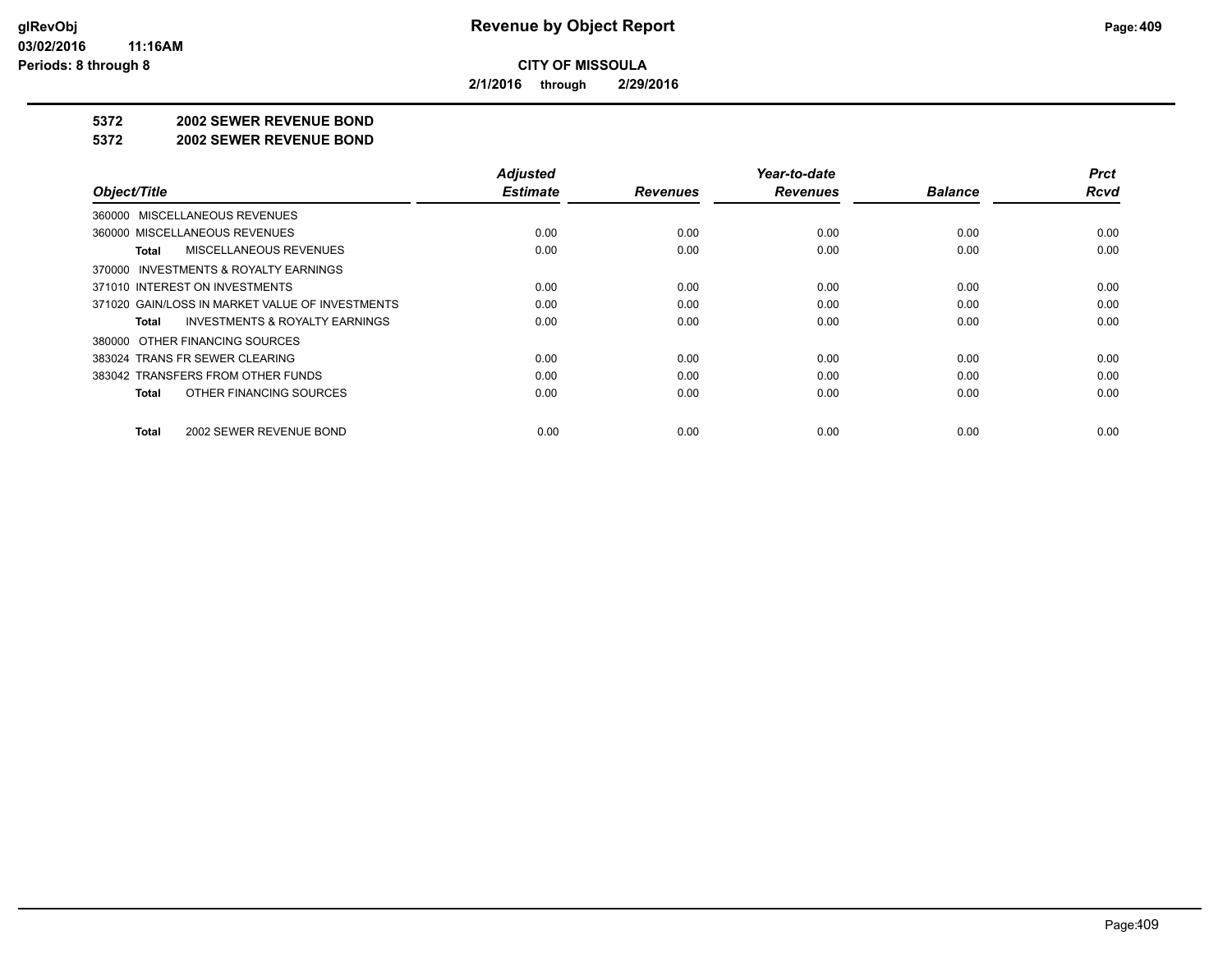**2/1/2016 through 2/29/2016**

## **5372 2002 SEWER REVENUE BOND**

| Object/Title                                   | <b>Adjusted</b><br><b>Estimate</b> | <b>Revenues</b> | Year-to-date<br><b>Revenues</b> | <b>Balance</b> | <b>Prct</b><br>Rcvd |
|------------------------------------------------|------------------------------------|-----------------|---------------------------------|----------------|---------------------|
| 360000 MISCELLANEOUS REVENUES                  |                                    |                 |                                 |                |                     |
| 360000 MISCELLANEOUS REVENUES                  | 0.00                               | 0.00            | 0.00                            | 0.00           | 0.00                |
| MISCELLANEOUS REVENUES<br>Total                | 0.00                               | 0.00            | 0.00                            | 0.00           | 0.00                |
| 370000 INVESTMENTS & ROYALTY EARNINGS          |                                    |                 |                                 |                |                     |
| 371010 INTEREST ON INVESTMENTS                 | 0.00                               | 0.00            | 0.00                            | 0.00           | 0.00                |
| 371020 GAIN/LOSS IN MARKET VALUE OF INVESTMENT | 0.00                               | 0.00            | 0.00                            | 0.00           | 0.00                |
| INVESTMENTS & ROYALTY EARNINGS<br>Total        | 0.00                               | 0.00            | 0.00                            | 0.00           | 0.00                |
| 380000 OTHER FINANCING SOURCES                 |                                    |                 |                                 |                |                     |
| 383024 TRANS FR SEWER CLEARING                 | 0.00                               | 0.00            | 0.00                            | 0.00           | 0.00                |
| 383042 TRANSFERS FROM OTHER FUNDS              | 0.00                               | 0.00            | 0.00                            | 0.00           | 0.00                |
| OTHER FINANCING SOURCES<br><b>Total</b>        | 0.00                               | 0.00            | 0.00                            | 0.00           | 0.00                |
| 2002 SEWER REVENUE BOND<br><b>Total</b>        | 0.00                               | 0.00            | 0.00                            | 0.00           | 0.00                |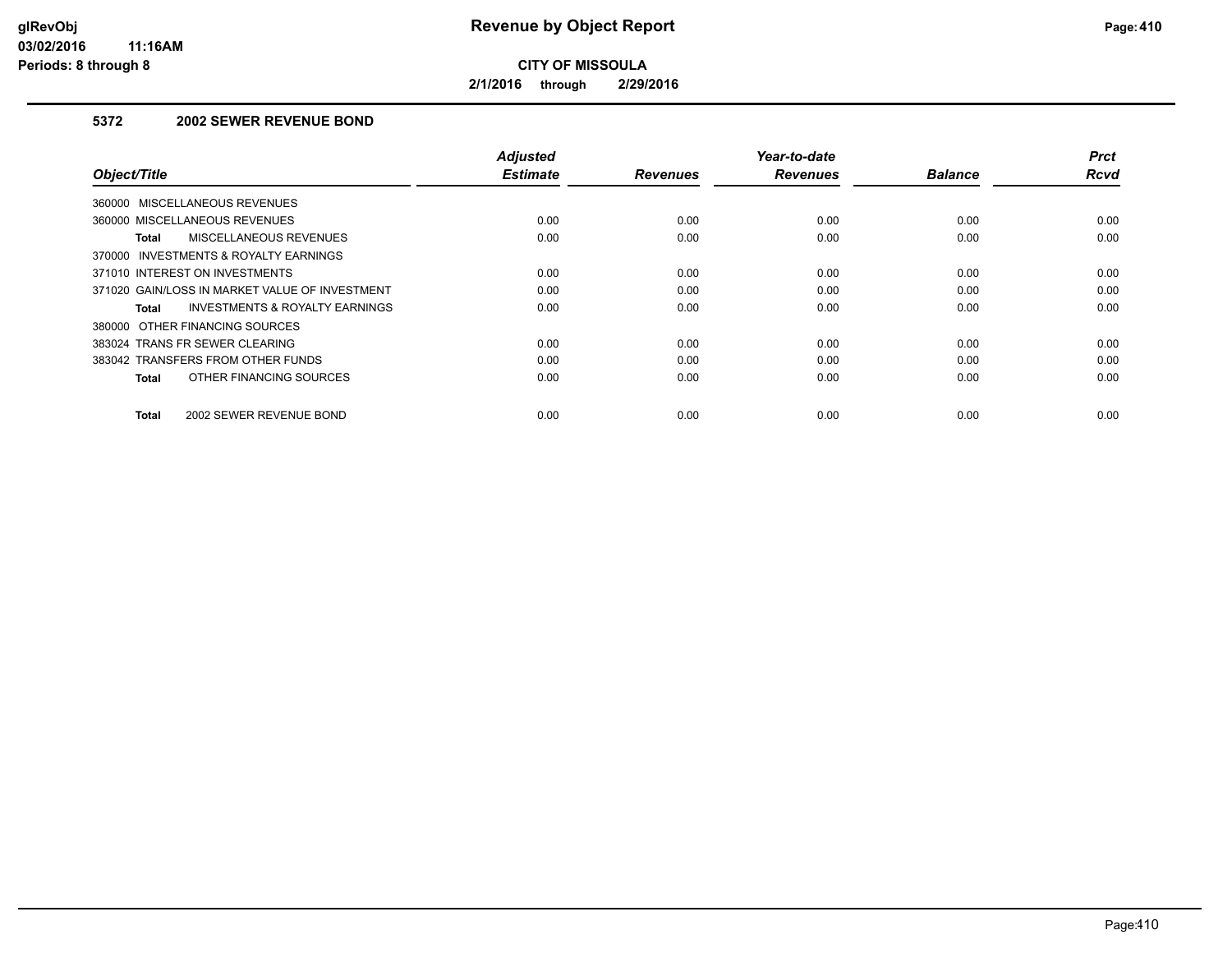**2/1/2016 through 2/29/2016**

## **5373 2002 WWTP UPGRADE REVENUE BOND**

### **5373 2002 WWTP UPGRADE REVENUE BOND**

|                                                 | <b>Adjusted</b> |                 | Year-to-date    |                | <b>Prct</b> |
|-------------------------------------------------|-----------------|-----------------|-----------------|----------------|-------------|
| Object/Title                                    | <b>Estimate</b> | <b>Revenues</b> | <b>Revenues</b> | <b>Balance</b> | <b>Rcvd</b> |
| 370000 INVESTMENTS & ROYALTY EARNINGS           |                 |                 |                 |                |             |
| 371010 INTEREST ON INVESTMENTS                  | 0.00            | 0.00            | 0.00            | 0.00           | 0.00        |
| 371020 GAIN/LOSS IN MARKET VALUE OF INVESTMENTS | 0.00            | 0.00            | 0.00            | 0.00           | 0.00        |
| INVESTMENTS & ROYALTY EARNINGS<br>Total         | 0.00            | 0.00            | 0.00            | 0.00           | 0.00        |
| 380000 OTHER FINANCING SOURCES                  |                 |                 |                 |                |             |
| 383024 TRANS FR SEWER CLEARING                  | 331.640.00      | 0.00            | 0.00            | 331.640.00     | 0.00        |
| OTHER FINANCING SOURCES<br>Total                | 331.640.00      | 0.00            | 0.00            | 331,640.00     | 0.00        |
|                                                 |                 |                 |                 |                |             |
| 2002 WWTP UPGRADE REVENUE BOND<br>Total         | 331.640.00      | 0.00            | 0.00            | 331.640.00     | 0.00        |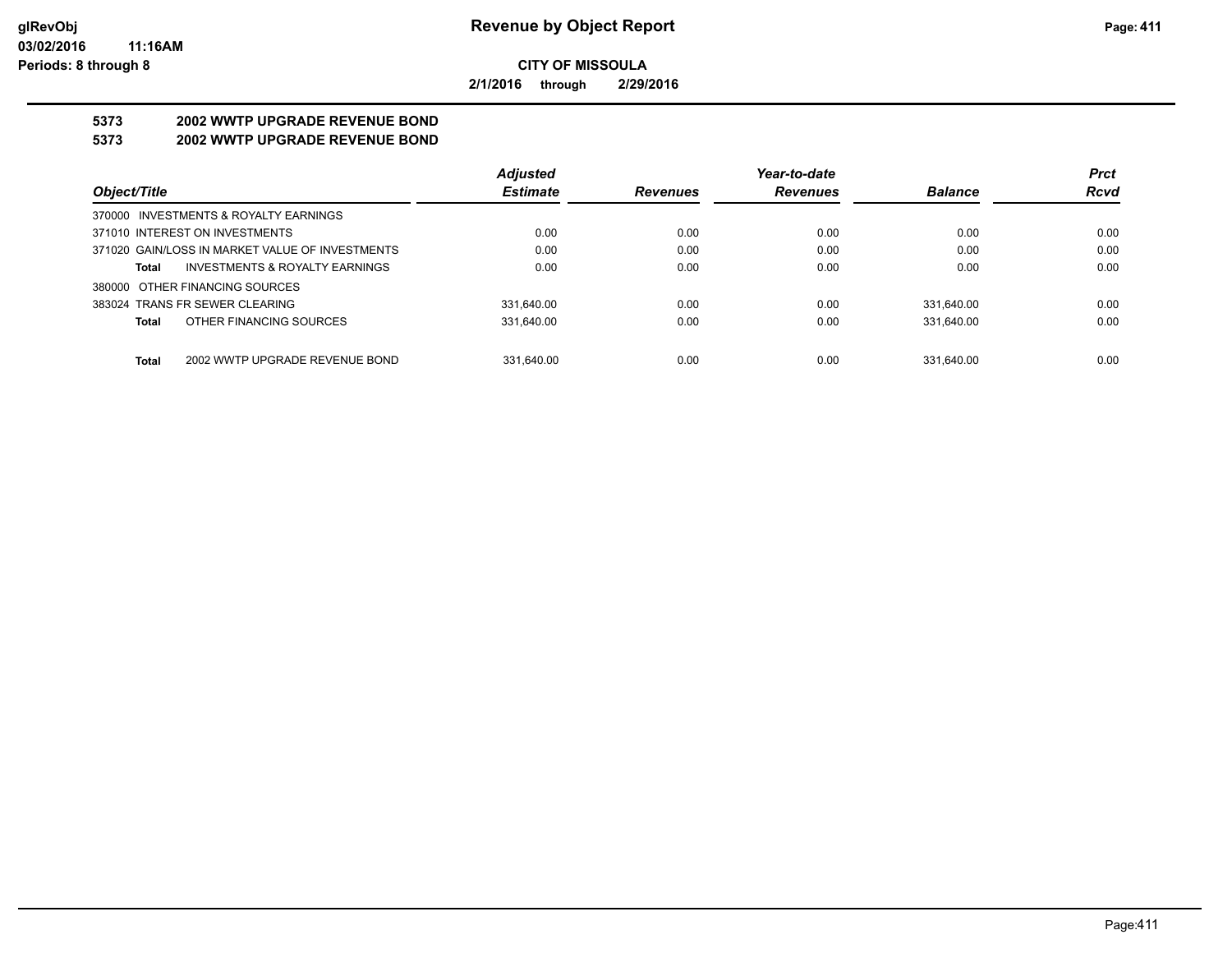**2/1/2016 through 2/29/2016**

## **5373 2002 WWTP UPGRADE REVENUE BOND**

|                                                    | <b>Adjusted</b> |                 | Year-to-date    |                | <b>Prct</b> |
|----------------------------------------------------|-----------------|-----------------|-----------------|----------------|-------------|
| Object/Title                                       | <b>Estimate</b> | <b>Revenues</b> | <b>Revenues</b> | <b>Balance</b> | <b>Rcvd</b> |
| 370000 INVESTMENTS & ROYALTY EARNINGS              |                 |                 |                 |                |             |
| 371010 INTEREST ON INVESTMENTS                     | 0.00            | 0.00            | 0.00            | 0.00           | 0.00        |
| 371020 GAIN/LOSS IN MARKET VALUE OF INVESTMENT     | 0.00            | 0.00            | 0.00            | 0.00           | 0.00        |
| <b>INVESTMENTS &amp; ROYALTY EARNINGS</b><br>Total | 0.00            | 0.00            | 0.00            | 0.00           | 0.00        |
| 380000 OTHER FINANCING SOURCES                     |                 |                 |                 |                |             |
| 383024 TRANS FR SEWER CLEARING                     | 331.640.00      | 0.00            | 0.00            | 331.640.00     | 0.00        |
| OTHER FINANCING SOURCES<br>Total                   | 331.640.00      | 0.00            | 0.00            | 331.640.00     | 0.00        |
|                                                    |                 |                 |                 |                |             |
| <b>Total</b><br>2002 WWTP UPGRADE REVENUE BOND     | 331.640.00      | 0.00            | 0.00            | 331.640.00     | 0.00        |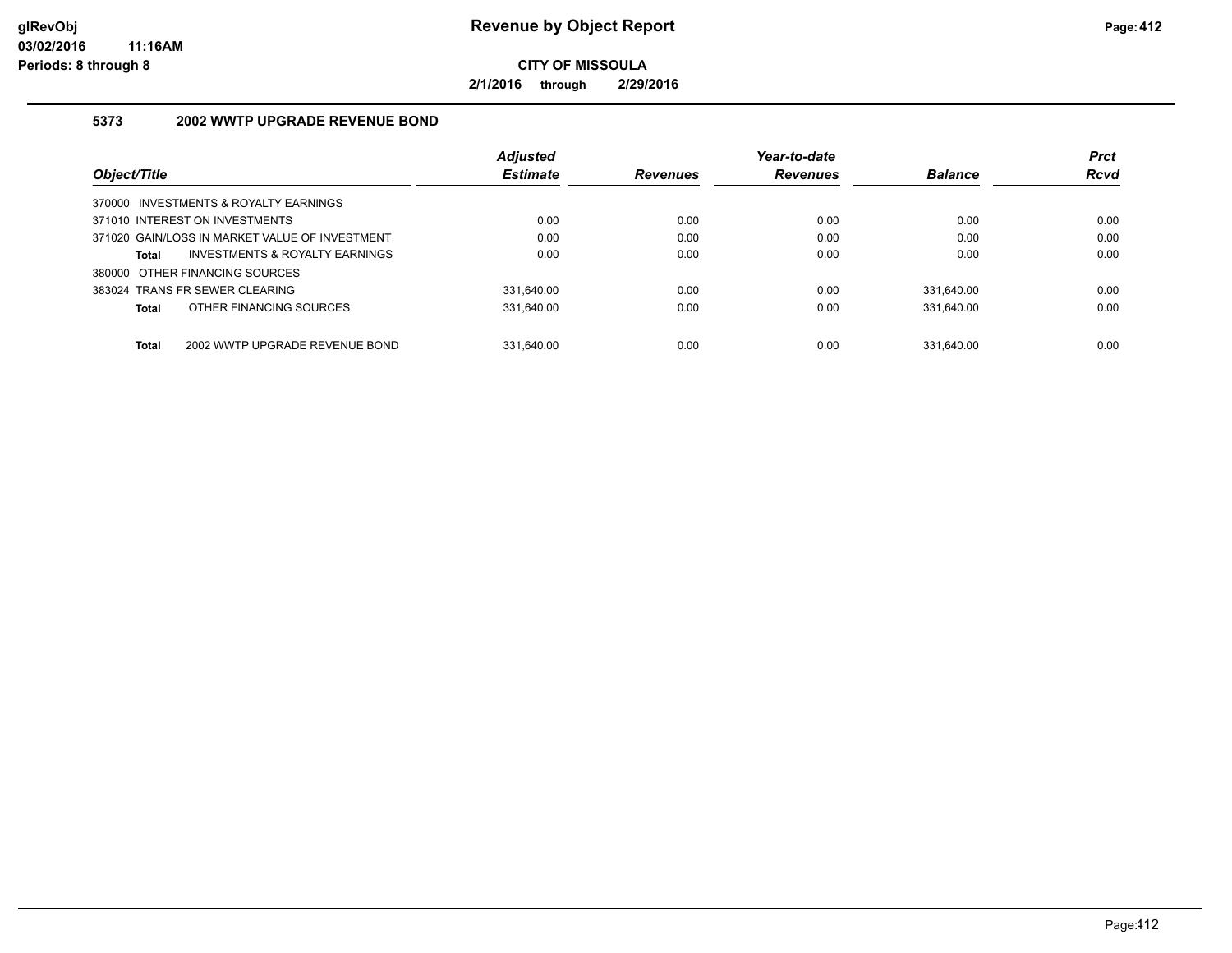**2/1/2016 through 2/29/2016**

## **5374 2002 WWTP UPGRADE RESERVE**

#### **5374 2002 WWTP UPGRADE RESERVE**

|                                                    | <b>Adjusted</b> |                 | Year-to-date    |                | <b>Prct</b> |
|----------------------------------------------------|-----------------|-----------------|-----------------|----------------|-------------|
| Object/Title                                       | <b>Estimate</b> | <b>Revenues</b> | <b>Revenues</b> | <b>Balance</b> | <b>Rcvd</b> |
| 360000 MISCELLANEOUS REVENUES                      |                 |                 |                 |                |             |
| 360000 MISCELLANEOUS REVENUES                      | 0.00            | 0.00            | 0.00            | 0.00           | 0.00        |
| <b>MISCELLANEOUS REVENUES</b><br>Total             | 0.00            | 0.00            | 0.00            | 0.00           | 0.00        |
| 370000 INVESTMENTS & ROYALTY EARNINGS              |                 |                 |                 |                |             |
| 371010 INTEREST ON INVESTMENTS                     | 0.00            | 0.00            | 0.00            | 0.00           | 0.00        |
| 371020 GAIN/LOSS IN MARKET VALUE OF INVESTMENTS    | 0.00            | 0.00            | 0.00            | 0.00           | 0.00        |
| <b>INVESTMENTS &amp; ROYALTY EARNINGS</b><br>Total | 0.00            | 0.00            | 0.00            | 0.00           | 0.00        |
| 380000 OTHER FINANCING SOURCES                     |                 |                 |                 |                |             |
| 381002 SRF LOAN                                    | 0.00            | 0.00            | 0.00            | 0.00           | 0.00        |
| 383042 TRANSFERS FROM OTHER FUNDS                  | 0.00            | 0.00            | 0.00            | 0.00           | 0.00        |
| OTHER FINANCING SOURCES<br>Total                   | 0.00            | 0.00            | 0.00            | 0.00           | 0.00        |
| 2002 WWTP UPGRADE RESERVE<br>Total                 | 0.00            | 0.00            | 0.00            | 0.00           | 0.00        |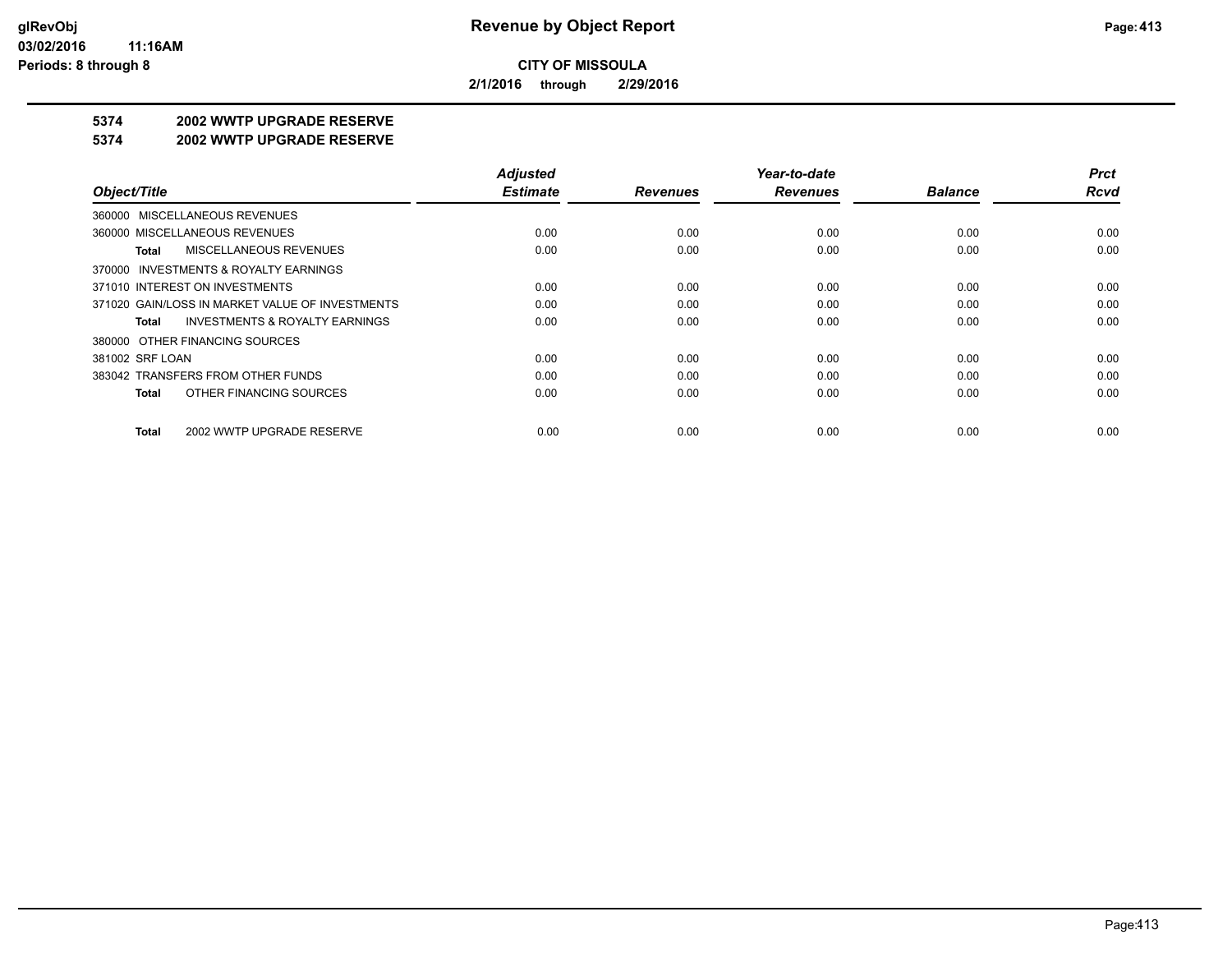**2/1/2016 through 2/29/2016**

## **5374 2002 WWTP UPGRADE RESERVE**

| Object/Title                                   | <b>Adjusted</b><br><b>Estimate</b> | <b>Revenues</b> | Year-to-date<br><b>Revenues</b> | <b>Balance</b> | <b>Prct</b><br><b>Rcvd</b> |
|------------------------------------------------|------------------------------------|-----------------|---------------------------------|----------------|----------------------------|
| 360000 MISCELLANEOUS REVENUES                  |                                    |                 |                                 |                |                            |
| 360000 MISCELLANEOUS REVENUES                  | 0.00                               | 0.00            | 0.00                            | 0.00           | 0.00                       |
| MISCELLANEOUS REVENUES<br>Total                | 0.00                               | 0.00            | 0.00                            | 0.00           | 0.00                       |
| 370000 INVESTMENTS & ROYALTY EARNINGS          |                                    |                 |                                 |                |                            |
| 371010 INTEREST ON INVESTMENTS                 | 0.00                               | 0.00            | 0.00                            | 0.00           | 0.00                       |
| 371020 GAIN/LOSS IN MARKET VALUE OF INVESTMENT | 0.00                               | 0.00            | 0.00                            | 0.00           | 0.00                       |
| INVESTMENTS & ROYALTY EARNINGS<br>Total        | 0.00                               | 0.00            | 0.00                            | 0.00           | 0.00                       |
| 380000 OTHER FINANCING SOURCES                 |                                    |                 |                                 |                |                            |
| 381002 SRF LOAN                                | 0.00                               | 0.00            | 0.00                            | 0.00           | 0.00                       |
| 383042 TRANSFERS FROM OTHER FUNDS              | 0.00                               | 0.00            | 0.00                            | 0.00           | 0.00                       |
| OTHER FINANCING SOURCES<br><b>Total</b>        | 0.00                               | 0.00            | 0.00                            | 0.00           | 0.00                       |
| 2002 WWTP UPGRADE RESERVE<br><b>Total</b>      | 0.00                               | 0.00            | 0.00                            | 0.00           | 0.00                       |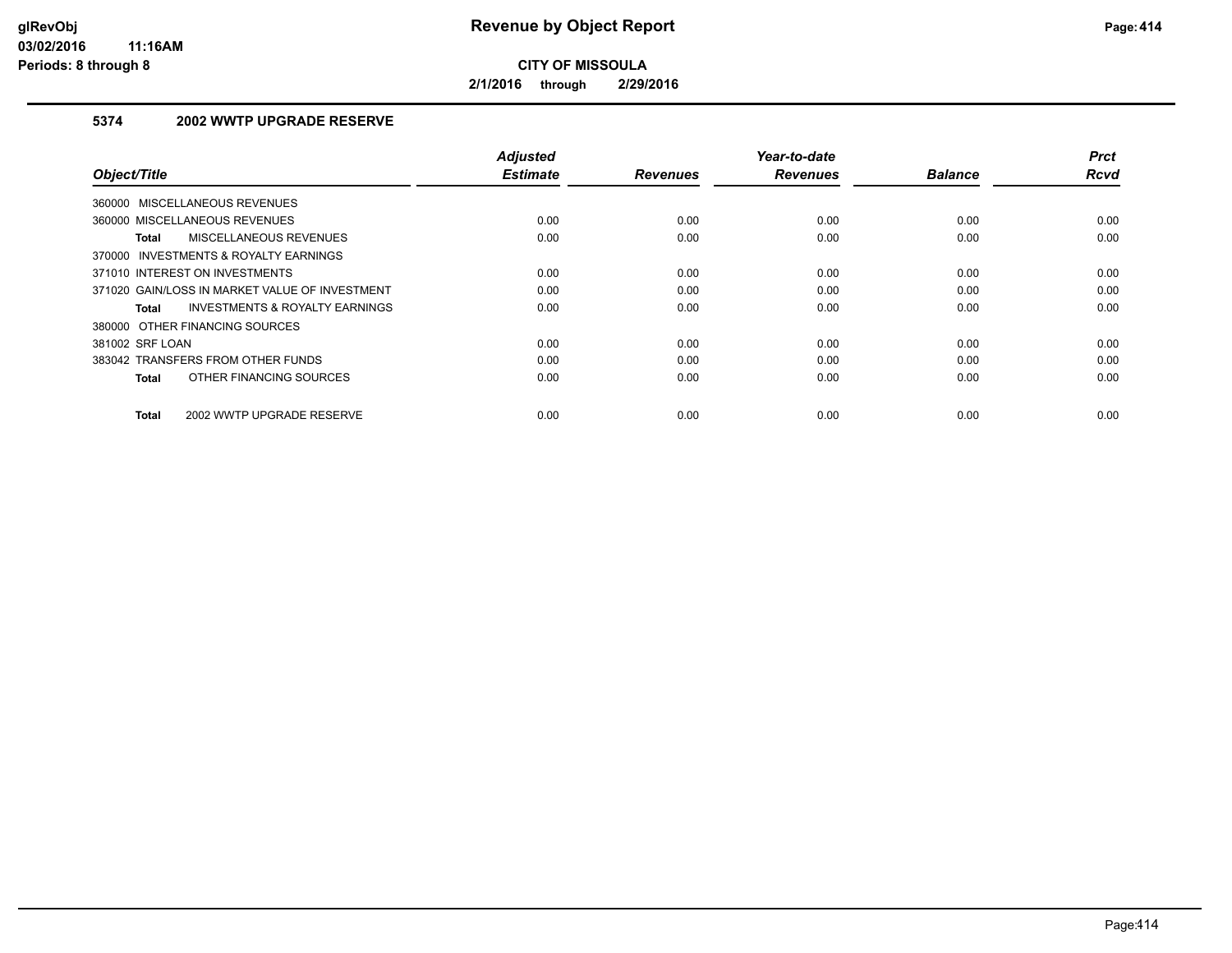**2/1/2016 through 2/29/2016**

### **5375 2003 WWTP SRF \$3.8M EPA DEBT**

**5375 2003 WWTP SRF \$3.8M EPA DEBT**

|                                                    | <b>Adjusted</b> |                 | Year-to-date    |                | <b>Prct</b> |
|----------------------------------------------------|-----------------|-----------------|-----------------|----------------|-------------|
| Object/Title                                       | <b>Estimate</b> | <b>Revenues</b> | <b>Revenues</b> | <b>Balance</b> | Rcvd        |
| 340000 CHARGES FOR SERVICES                        |                 |                 |                 |                |             |
| 343032 SEWER INSTALLATION CHARGES                  | 0.00            | 0.00            | 0.00            | 0.00           | 0.00        |
| <b>CHARGES FOR SERVICES</b><br>Total               | 0.00            | 0.00            | 0.00            | 0.00           | 0.00        |
| 370000 INVESTMENTS & ROYALTY EARNINGS              |                 |                 |                 |                |             |
| 371010 INTEREST ON INVESTMENTS                     | 0.00            | 0.00            | 0.00            | 0.00           | 0.00        |
| 371020 GAIN/LOSS IN MARKET VALUE OF INVESTMENTS    | 0.00            | 0.00            | 0.00            | 0.00           | 0.00        |
| <b>INVESTMENTS &amp; ROYALTY EARNINGS</b><br>Total | 0.00            | 0.00            | 0.00            | 0.00           | 0.00        |
| 380000 OTHER FINANCING SOURCES                     |                 |                 |                 |                |             |
| 383024 TRANS FR SEWER CLEARING                     | 250.926.00      | 0.00            | 0.00            | 250,926.00     | 0.00        |
| OTHER FINANCING SOURCES<br>Total                   | 250,926.00      | 0.00            | 0.00            | 250,926.00     | 0.00        |
| 2003 WWTP SRF \$3.8M EPA DEBT<br><b>Total</b>      | 250.926.00      | 0.00            | 0.00            | 250.926.00     | 0.00        |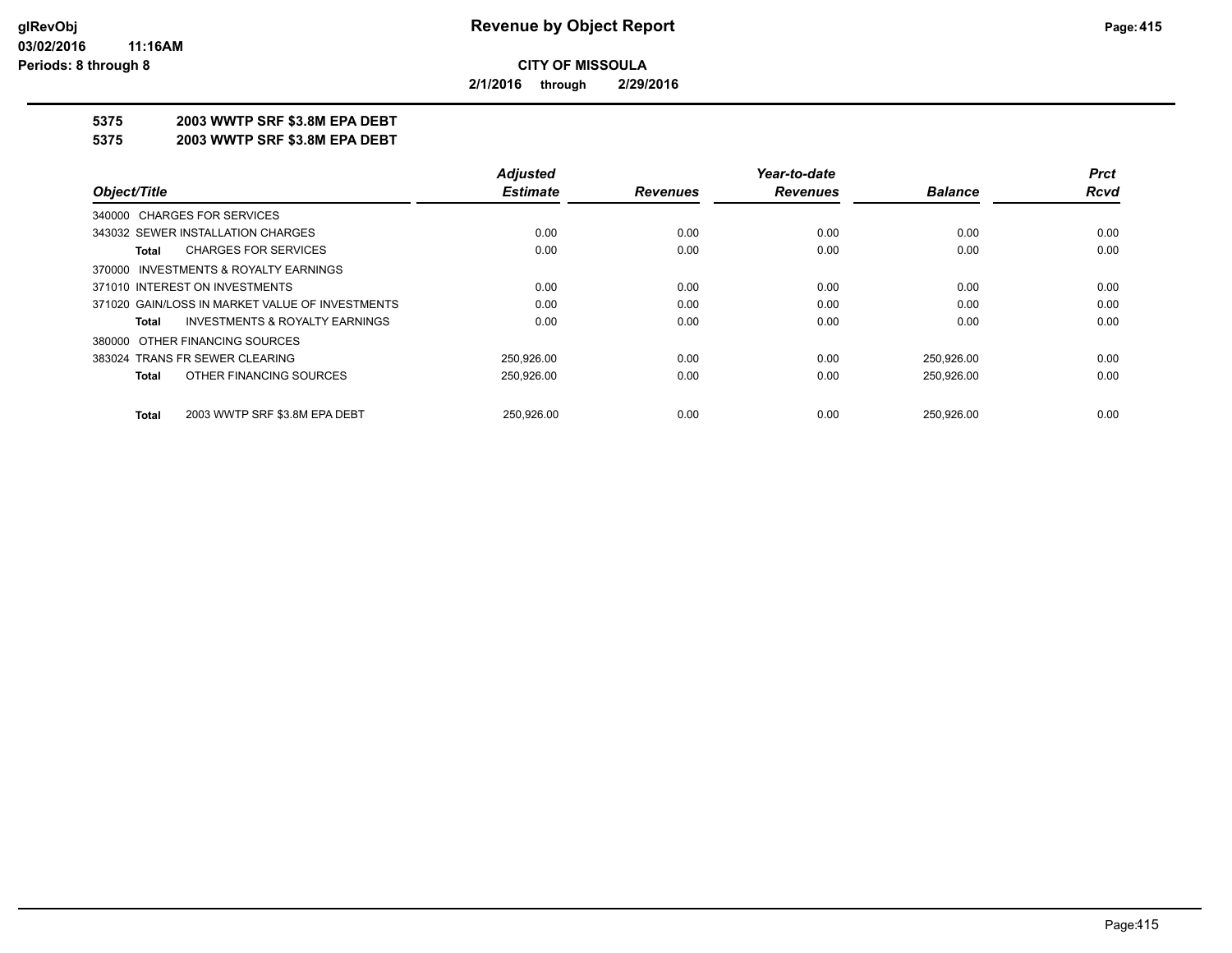**2/1/2016 through 2/29/2016**

## **5375 2003 WWTP SRF \$3.8M EPA DEBT**

| Object/Title                                       | <b>Adjusted</b><br><b>Estimate</b> | <b>Revenues</b> | Year-to-date<br><b>Revenues</b> | <b>Balance</b> | <b>Prct</b><br><b>Rcvd</b> |
|----------------------------------------------------|------------------------------------|-----------------|---------------------------------|----------------|----------------------------|
| 340000 CHARGES FOR SERVICES                        |                                    |                 |                                 |                |                            |
| 343032 SEWER INSTALLATION CHARGES                  | 0.00                               | 0.00            | 0.00                            | 0.00           | 0.00                       |
| <b>CHARGES FOR SERVICES</b><br>Total               | 0.00                               | 0.00            | 0.00                            | 0.00           | 0.00                       |
| 370000 INVESTMENTS & ROYALTY EARNINGS              |                                    |                 |                                 |                |                            |
| 371010 INTEREST ON INVESTMENTS                     | 0.00                               | 0.00            | 0.00                            | 0.00           | 0.00                       |
| 371020 GAIN/LOSS IN MARKET VALUE OF INVESTMENT     | 0.00                               | 0.00            | 0.00                            | 0.00           | 0.00                       |
| <b>INVESTMENTS &amp; ROYALTY EARNINGS</b><br>Total | 0.00                               | 0.00            | 0.00                            | 0.00           | 0.00                       |
| 380000 OTHER FINANCING SOURCES                     |                                    |                 |                                 |                |                            |
| 383024 TRANS FR SEWER CLEARING                     | 250.926.00                         | 0.00            | 0.00                            | 250.926.00     | 0.00                       |
| OTHER FINANCING SOURCES<br>Total                   | 250,926.00                         | 0.00            | 0.00                            | 250,926.00     | 0.00                       |
| 2003 WWTP SRF \$3.8M EPA DEBT<br>Total             | 250.926.00                         | 0.00            | 0.00                            | 250,926.00     | 0.00                       |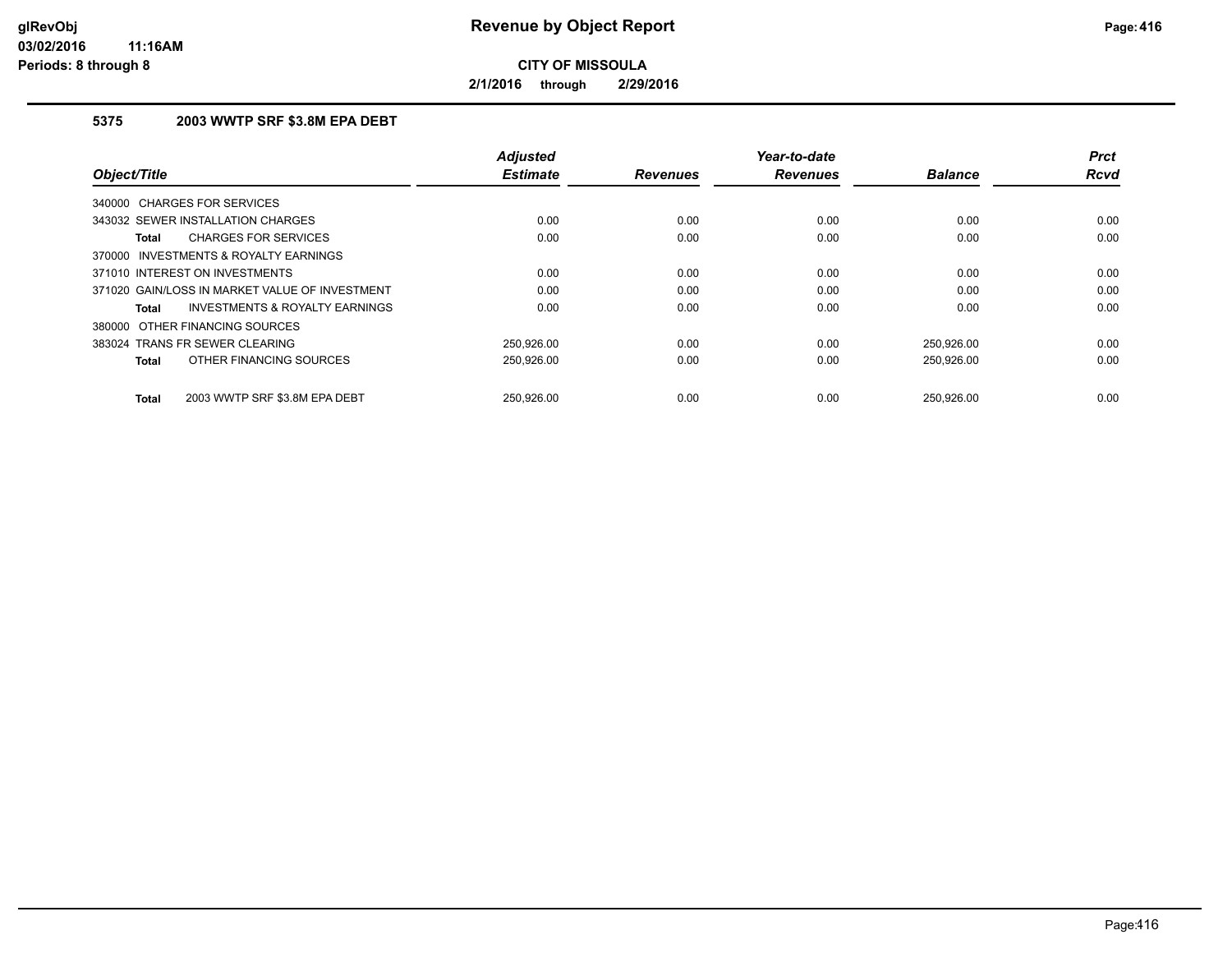**2/1/2016 through 2/29/2016**

## **5376 2003 WWTP SRF \$3.8M EPA RESERVE**

#### **5376 2003 WWTP SRF \$3.8M EPA RESERVE**

|                                                    | <b>Adjusted</b> |                 | Year-to-date    |                | <b>Prct</b> |
|----------------------------------------------------|-----------------|-----------------|-----------------|----------------|-------------|
| Object/Title                                       | <b>Estimate</b> | <b>Revenues</b> | <b>Revenues</b> | <b>Balance</b> | <b>Rcvd</b> |
| 360000 MISCELLANEOUS REVENUES                      |                 |                 |                 |                |             |
| 360000 MISCELLANEOUS REVENUES                      | 0.00            | 0.00            | 0.00            | 0.00           | 0.00        |
| 360010 MISCELLANEOUS                               | 0.00            | 0.00            | 0.00            | 0.00           | 0.00        |
| <b>MISCELLANEOUS REVENUES</b><br>Total             | 0.00            | 0.00            | 0.00            | 0.00           | 0.00        |
| 370000 INVESTMENTS & ROYALTY EARNINGS              |                 |                 |                 |                |             |
| 371010 INTEREST ON INVESTMENTS                     | 0.00            | 0.00            | 0.00            | 0.00           | 0.00        |
| 371020 GAIN/LOSS IN MARKET VALUE OF INVESTMENTS    | 0.00            | 0.00            | 0.00            | 0.00           | 0.00        |
| <b>INVESTMENTS &amp; ROYALTY EARNINGS</b><br>Total | 0.00            | 0.00            | 0.00            | 0.00           | 0.00        |
| 380000 OTHER FINANCING SOURCES                     |                 |                 |                 |                |             |
| 381002 SRF LOAN                                    | 0.00            | 0.00            | 0.00            | 0.00           | 0.00        |
| 383042 TRANSFERS FROM OTHER FUNDS                  | 146.00          | 0.00            | 0.00            | 146.00         | 0.00        |
| OTHER FINANCING SOURCES<br><b>Total</b>            | 146.00          | 0.00            | 0.00            | 146.00         | 0.00        |
| 2003 WWTP SRF \$3.8M EPA RESERVE<br><b>Total</b>   | 146.00          | 0.00            | 0.00            | 146.00         | 0.00        |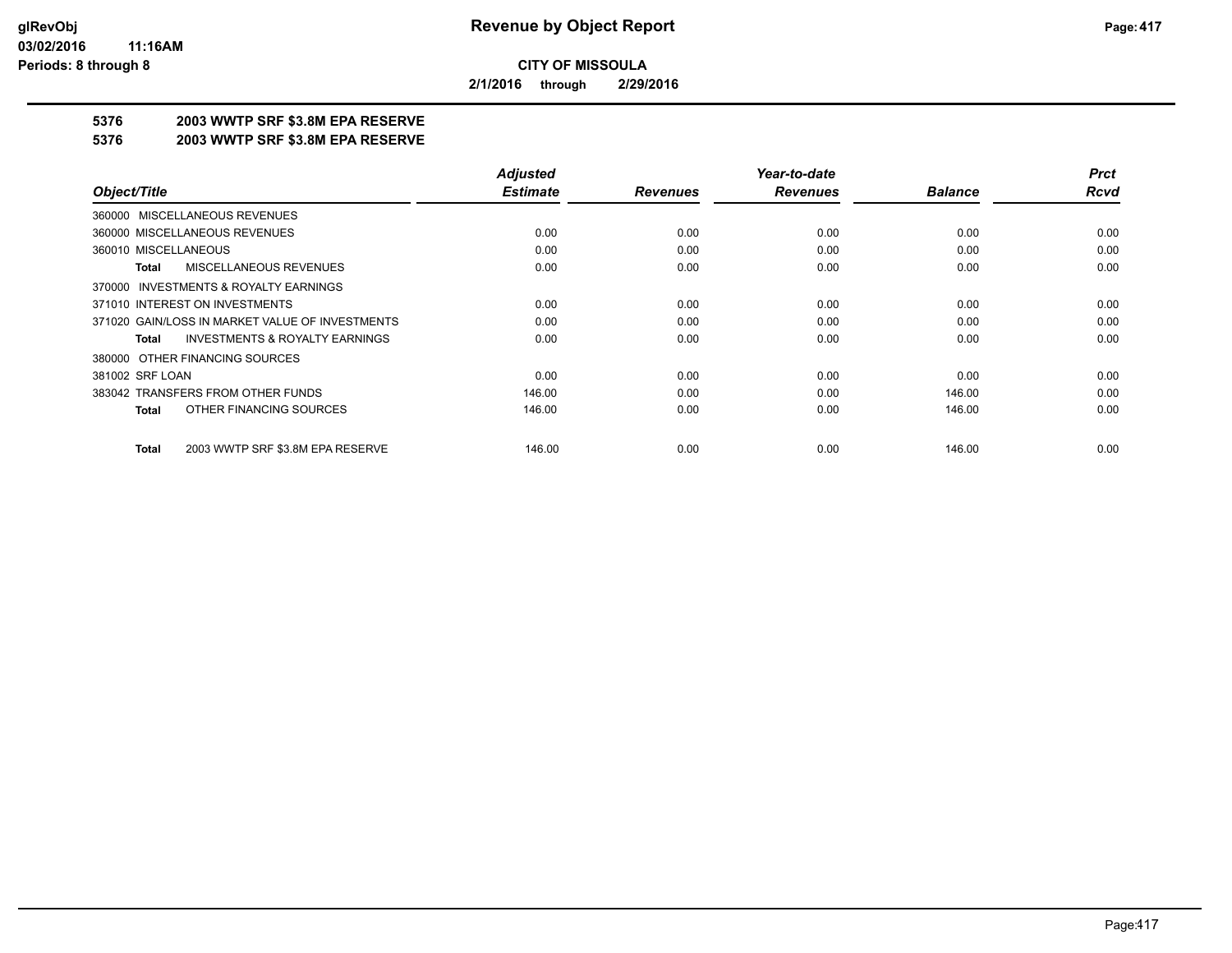**2/1/2016 through 2/29/2016**

## **5376 2003 WWTP SRF \$3.8M EPA RESERVE**

| Object/Title                                       | <b>Adjusted</b><br><b>Estimate</b> | <b>Revenues</b> | Year-to-date<br><b>Revenues</b> | <b>Balance</b> | <b>Prct</b><br><b>Rcvd</b> |
|----------------------------------------------------|------------------------------------|-----------------|---------------------------------|----------------|----------------------------|
|                                                    |                                    |                 |                                 |                |                            |
| 360000 MISCELLANEOUS REVENUES                      |                                    |                 |                                 |                |                            |
| 360000 MISCELLANEOUS REVENUES                      | 0.00                               | 0.00            | 0.00                            | 0.00           | 0.00                       |
| 360010 MISCELLANEOUS                               | 0.00                               | 0.00            | 0.00                            | 0.00           | 0.00                       |
| MISCELLANEOUS REVENUES<br>Total                    | 0.00                               | 0.00            | 0.00                            | 0.00           | 0.00                       |
| 370000 INVESTMENTS & ROYALTY EARNINGS              |                                    |                 |                                 |                |                            |
| 371010 INTEREST ON INVESTMENTS                     | 0.00                               | 0.00            | 0.00                            | 0.00           | 0.00                       |
| 371020 GAIN/LOSS IN MARKET VALUE OF INVESTMENT     | 0.00                               | 0.00            | 0.00                            | 0.00           | 0.00                       |
| <b>INVESTMENTS &amp; ROYALTY EARNINGS</b><br>Total | 0.00                               | 0.00            | 0.00                            | 0.00           | 0.00                       |
| 380000 OTHER FINANCING SOURCES                     |                                    |                 |                                 |                |                            |
| 381002 SRF LOAN                                    | 0.00                               | 0.00            | 0.00                            | 0.00           | 0.00                       |
| 383042 TRANSFERS FROM OTHER FUNDS                  | 146.00                             | 0.00            | 0.00                            | 146.00         | 0.00                       |
| OTHER FINANCING SOURCES<br><b>Total</b>            | 146.00                             | 0.00            | 0.00                            | 146.00         | 0.00                       |
|                                                    |                                    |                 |                                 |                |                            |
| 2003 WWTP SRF \$3.8M EPA RESERVE<br><b>Total</b>   | 146.00                             | 0.00            | 0.00                            | 146.00         | 0.00                       |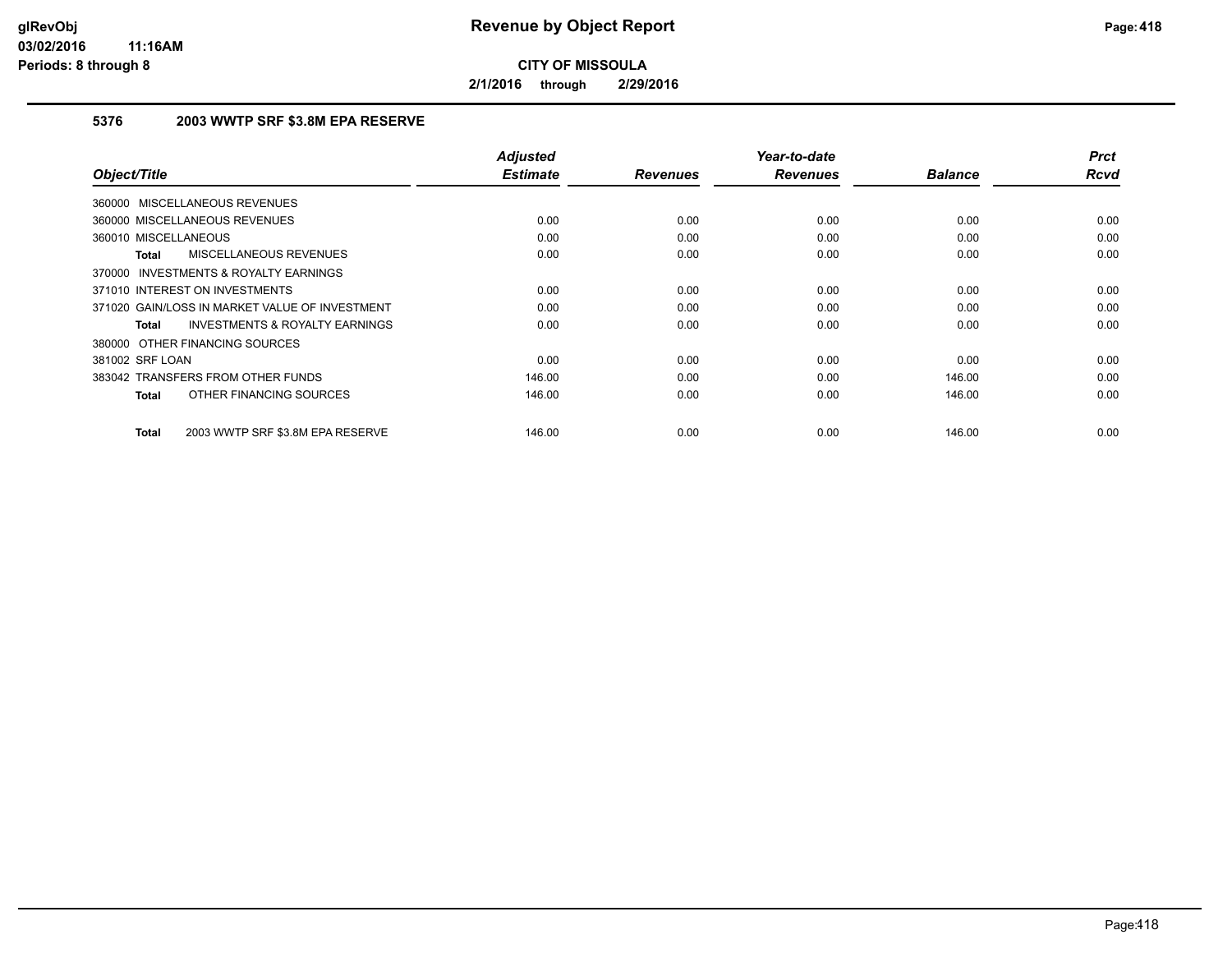**2/1/2016 through 2/29/2016**

## **5377 2004 WWTP \$3.023 LOAN DEBT SERVICE**

### **5377 2004 WWTP \$3.023 LOAN DEBT SERVICE**

|                                                     | <b>Adjusted</b> |                 | Year-to-date    |                | <b>Prct</b> |
|-----------------------------------------------------|-----------------|-----------------|-----------------|----------------|-------------|
| Object/Title                                        | <b>Estimate</b> | <b>Revenues</b> | <b>Revenues</b> | <b>Balance</b> | Rcvd        |
| 340000 CHARGES FOR SERVICES                         |                 |                 |                 |                |             |
| 343032 SEWER INSTALLATION CHARGES                   | 0.00            | 0.00            | 0.00            | 0.00           | 0.00        |
| <b>CHARGES FOR SERVICES</b><br>Total                | 0.00            | 0.00            | 0.00            | 0.00           | 0.00        |
| 370000 INVESTMENTS & ROYALTY EARNINGS               |                 |                 |                 |                |             |
| 371010 INTEREST ON INVESTMENTS                      | 0.00            | 0.00            | 0.00            | 0.00           | 0.00        |
| 371020 GAIN/LOSS IN MARKET VALUE OF INVESTMENTS     | 0.00            | 0.00            | 0.00            | 0.00           | 0.00        |
| <b>INVESTMENTS &amp; ROYALTY EARNINGS</b><br>Total  | 0.00            | 0.00            | 0.00            | 0.00           | 0.00        |
| 380000 OTHER FINANCING SOURCES                      |                 |                 |                 |                |             |
| 383024 TRANS FR SEWER CLEARING                      | 244.006.00      | 0.00            | 0.00            | 244,006.00     | 0.00        |
| OTHER FINANCING SOURCES<br>Total                    | 244,006.00      | 0.00            | 0.00            | 244,006.00     | 0.00        |
| 2004 WWTP \$3.023 LOAN DEBT SERVICE<br><b>Total</b> | 244.006.00      | 0.00            | 0.00            | 244.006.00     | 0.00        |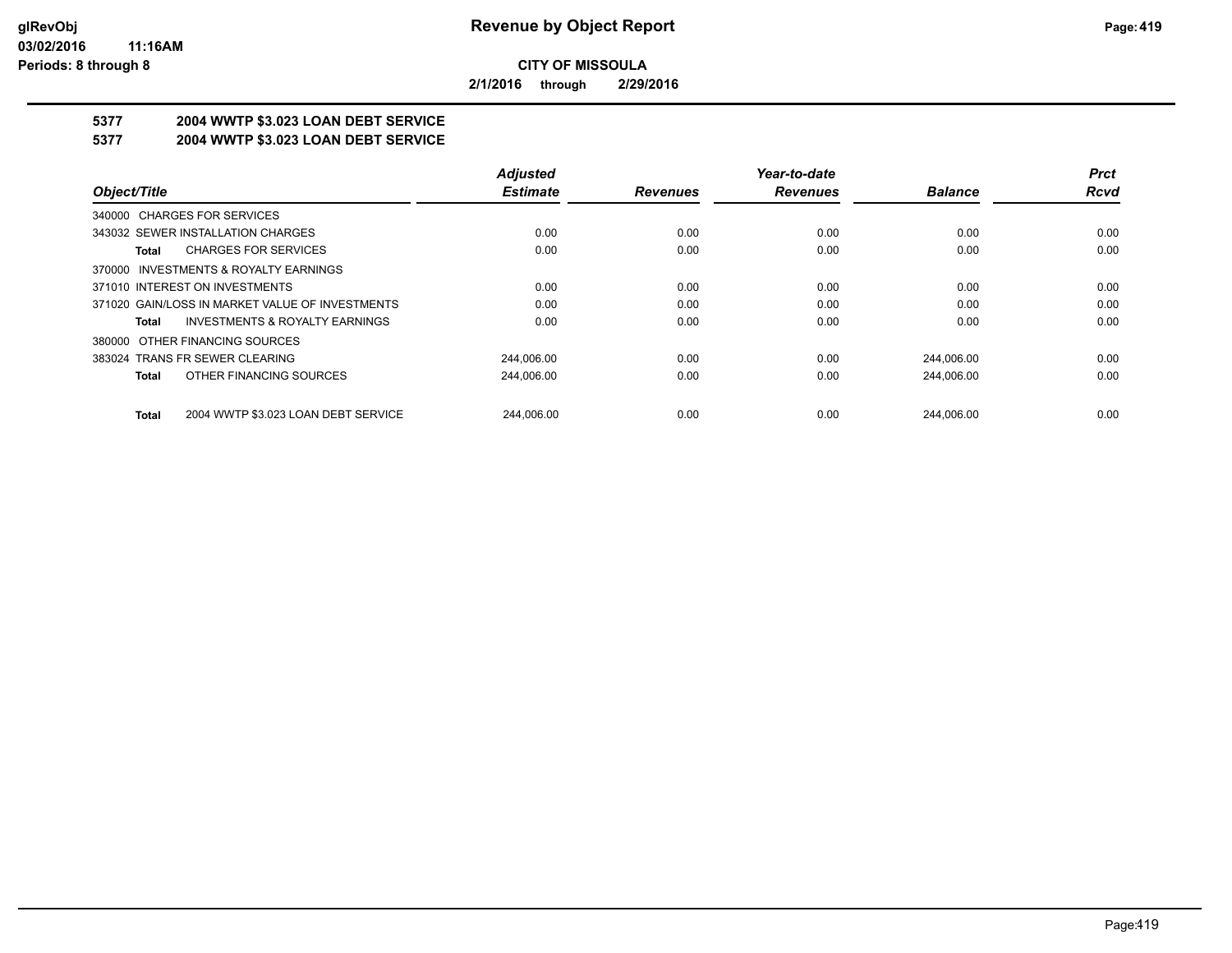**2/1/2016 through 2/29/2016**

## **5377 2004 WWTP \$3.023 LOAN DEBT SERVICE**

| Object/Title                                              | <b>Adjusted</b><br><b>Estimate</b> | <b>Revenues</b> | Year-to-date<br><b>Revenues</b> | <b>Balance</b> | <b>Prct</b><br><b>Rcvd</b> |
|-----------------------------------------------------------|------------------------------------|-----------------|---------------------------------|----------------|----------------------------|
|                                                           |                                    |                 |                                 |                |                            |
| 340000 CHARGES FOR SERVICES                               |                                    |                 |                                 |                |                            |
| 343032 SEWER INSTALLATION CHARGES                         | 0.00                               | 0.00            | 0.00                            | 0.00           | 0.00                       |
| <b>CHARGES FOR SERVICES</b><br>Total                      | 0.00                               | 0.00            | 0.00                            | 0.00           | 0.00                       |
| INVESTMENTS & ROYALTY EARNINGS<br>370000                  |                                    |                 |                                 |                |                            |
| 371010 INTEREST ON INVESTMENTS                            | 0.00                               | 0.00            | 0.00                            | 0.00           | 0.00                       |
| 371020 GAIN/LOSS IN MARKET VALUE OF INVESTMENT            | 0.00                               | 0.00            | 0.00                            | 0.00           | 0.00                       |
| <b>INVESTMENTS &amp; ROYALTY EARNINGS</b><br><b>Total</b> | 0.00                               | 0.00            | 0.00                            | 0.00           | 0.00                       |
| 380000 OTHER FINANCING SOURCES                            |                                    |                 |                                 |                |                            |
| 383024 TRANS FR SEWER CLEARING                            | 244.006.00                         | 0.00            | 0.00                            | 244.006.00     | 0.00                       |
| OTHER FINANCING SOURCES<br>Total                          | 244,006.00                         | 0.00            | 0.00                            | 244.006.00     | 0.00                       |
| 2004 WWTP \$3.023 LOAN DEBT SERVICE<br><b>Total</b>       | 244.006.00                         | 0.00            | 0.00                            | 244.006.00     | 0.00                       |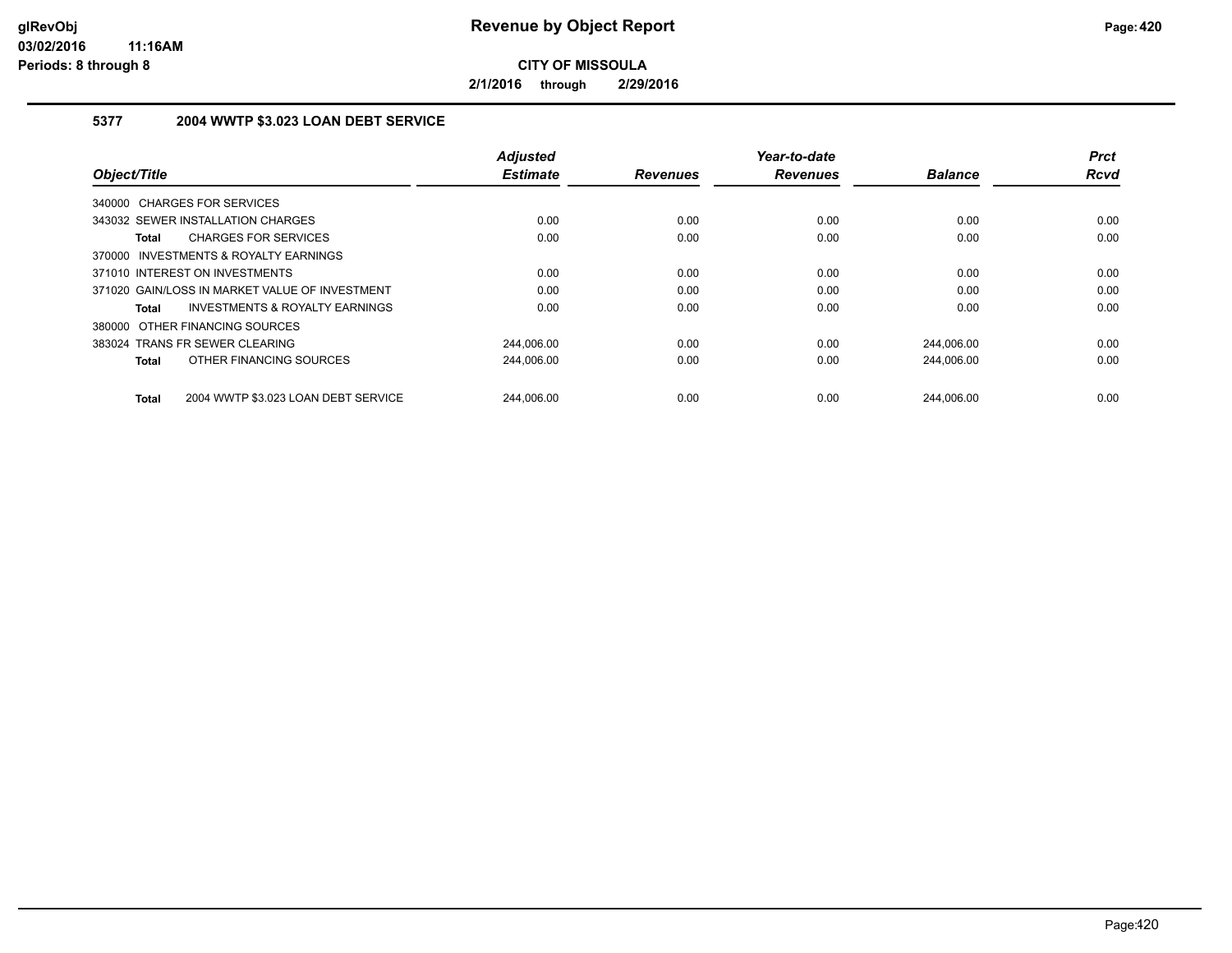**2/1/2016 through 2/29/2016**

## **5378 2004 WWTP \$3.023 LOAN RESERVE**

#### **5378 2004 WWTP \$3.023 LOAN RESERVE**

|                                                    | <b>Adjusted</b> |                 | Year-to-date    |                | <b>Prct</b> |
|----------------------------------------------------|-----------------|-----------------|-----------------|----------------|-------------|
| Object/Title                                       | <b>Estimate</b> | <b>Revenues</b> | <b>Revenues</b> | <b>Balance</b> | <b>Rcvd</b> |
| 360000 MISCELLANEOUS REVENUES                      |                 |                 |                 |                |             |
| 360000 MISCELLANEOUS REVENUES                      | 0.00            | 0.00            | 0.00            | 0.00           | 0.00        |
| MISCELLANEOUS REVENUES<br>Total                    | 0.00            | 0.00            | 0.00            | 0.00           | 0.00        |
| 370000 INVESTMENTS & ROYALTY EARNINGS              |                 |                 |                 |                |             |
| 371010 INTEREST ON INVESTMENTS                     | 0.00            | 0.00            | 0.00            | 0.00           | 0.00        |
| 371020 GAIN/LOSS IN MARKET VALUE OF INVESTMENTS    | 0.00            | 0.00            | 0.00            | 0.00           | 0.00        |
| <b>INVESTMENTS &amp; ROYALTY EARNINGS</b><br>Total | 0.00            | 0.00            | 0.00            | 0.00           | 0.00        |
| 380000 OTHER FINANCING SOURCES                     |                 |                 |                 |                |             |
| 381002 SRF LOAN                                    | 0.00            | 0.00            | 0.00            | 0.00           | 0.00        |
| 383024 TRANS FR SEWER CLEARING                     | 0.00            | 0.00            | 0.00            | 0.00           | 0.00        |
| 383042 TRANSFERS FROM OTHER FUNDS                  | 0.00            | 0.00            | 0.00            | 0.00           | 0.00        |
| OTHER FINANCING SOURCES<br>Total                   | 0.00            | 0.00            | 0.00            | 0.00           | 0.00        |
|                                                    |                 |                 |                 |                |             |
| 2004 WWTP \$3.023 LOAN RESERVE<br>Total            | 0.00            | 0.00            | 0.00            | 0.00           | 0.00        |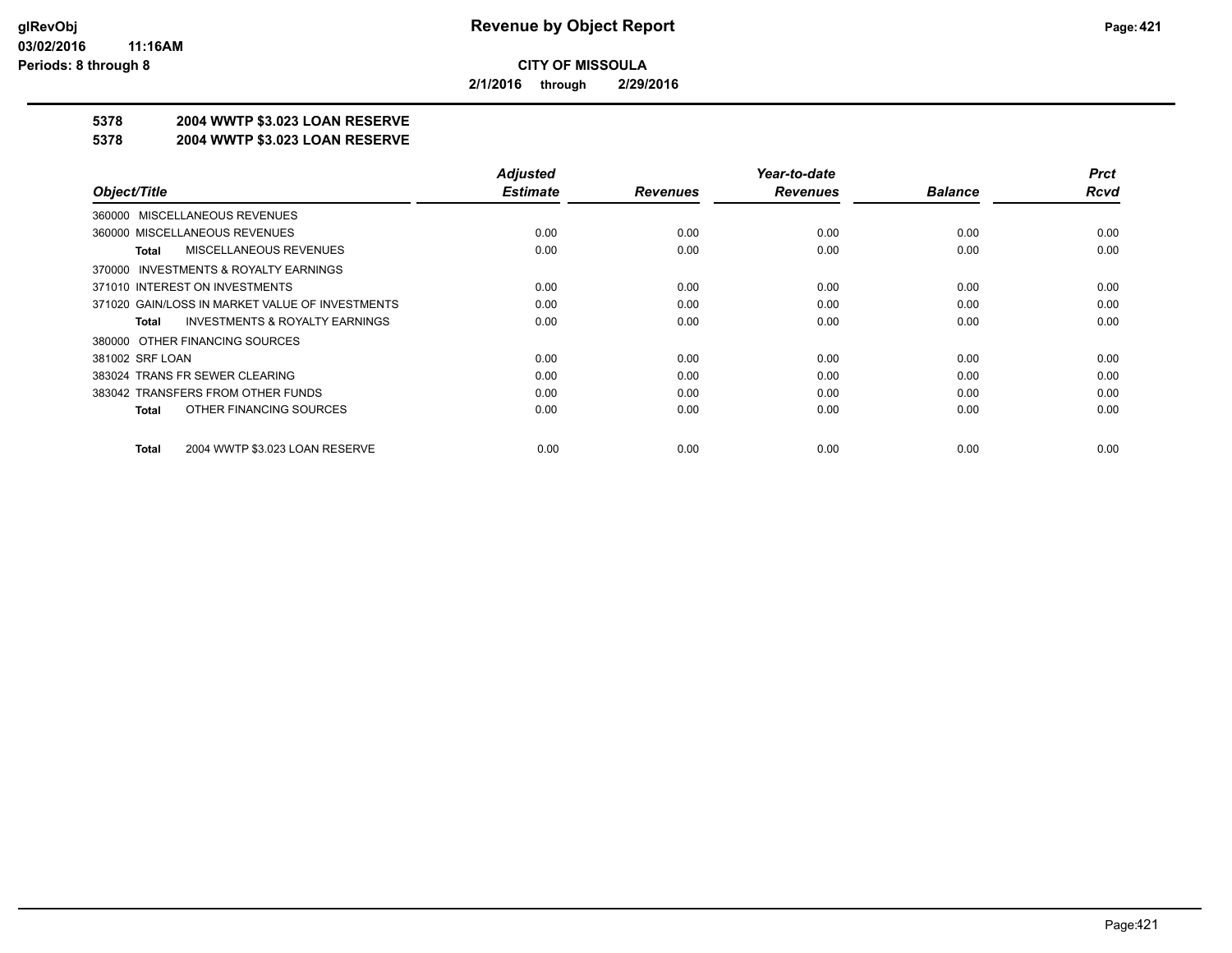**2/1/2016 through 2/29/2016**

## **5378 2004 WWTP \$3.023 LOAN RESERVE**

| Object/Title                                       | <b>Adjusted</b><br><b>Estimate</b> | <b>Revenues</b> | Year-to-date<br><b>Revenues</b> | <b>Balance</b> | <b>Prct</b><br><b>Rcvd</b> |
|----------------------------------------------------|------------------------------------|-----------------|---------------------------------|----------------|----------------------------|
|                                                    |                                    |                 |                                 |                |                            |
| <b>MISCELLANEOUS REVENUES</b><br>360000            |                                    |                 |                                 |                |                            |
| 360000 MISCELLANEOUS REVENUES                      | 0.00                               | 0.00            | 0.00                            | 0.00           | 0.00                       |
| MISCELLANEOUS REVENUES<br><b>Total</b>             | 0.00                               | 0.00            | 0.00                            | 0.00           | 0.00                       |
| INVESTMENTS & ROYALTY EARNINGS<br>370000           |                                    |                 |                                 |                |                            |
| 371010 INTEREST ON INVESTMENTS                     | 0.00                               | 0.00            | 0.00                            | 0.00           | 0.00                       |
| 371020 GAIN/LOSS IN MARKET VALUE OF INVESTMENT     | 0.00                               | 0.00            | 0.00                            | 0.00           | 0.00                       |
| <b>INVESTMENTS &amp; ROYALTY EARNINGS</b><br>Total | 0.00                               | 0.00            | 0.00                            | 0.00           | 0.00                       |
| 380000 OTHER FINANCING SOURCES                     |                                    |                 |                                 |                |                            |
| 381002 SRF LOAN                                    | 0.00                               | 0.00            | 0.00                            | 0.00           | 0.00                       |
| 383024 TRANS FR SEWER CLEARING                     | 0.00                               | 0.00            | 0.00                            | 0.00           | 0.00                       |
| 383042 TRANSFERS FROM OTHER FUNDS                  | 0.00                               | 0.00            | 0.00                            | 0.00           | 0.00                       |
| OTHER FINANCING SOURCES<br><b>Total</b>            | 0.00                               | 0.00            | 0.00                            | 0.00           | 0.00                       |
| 2004 WWTP \$3.023 LOAN RESERVE<br><b>Total</b>     | 0.00                               | 0.00            | 0.00                            | 0.00           | 0.00                       |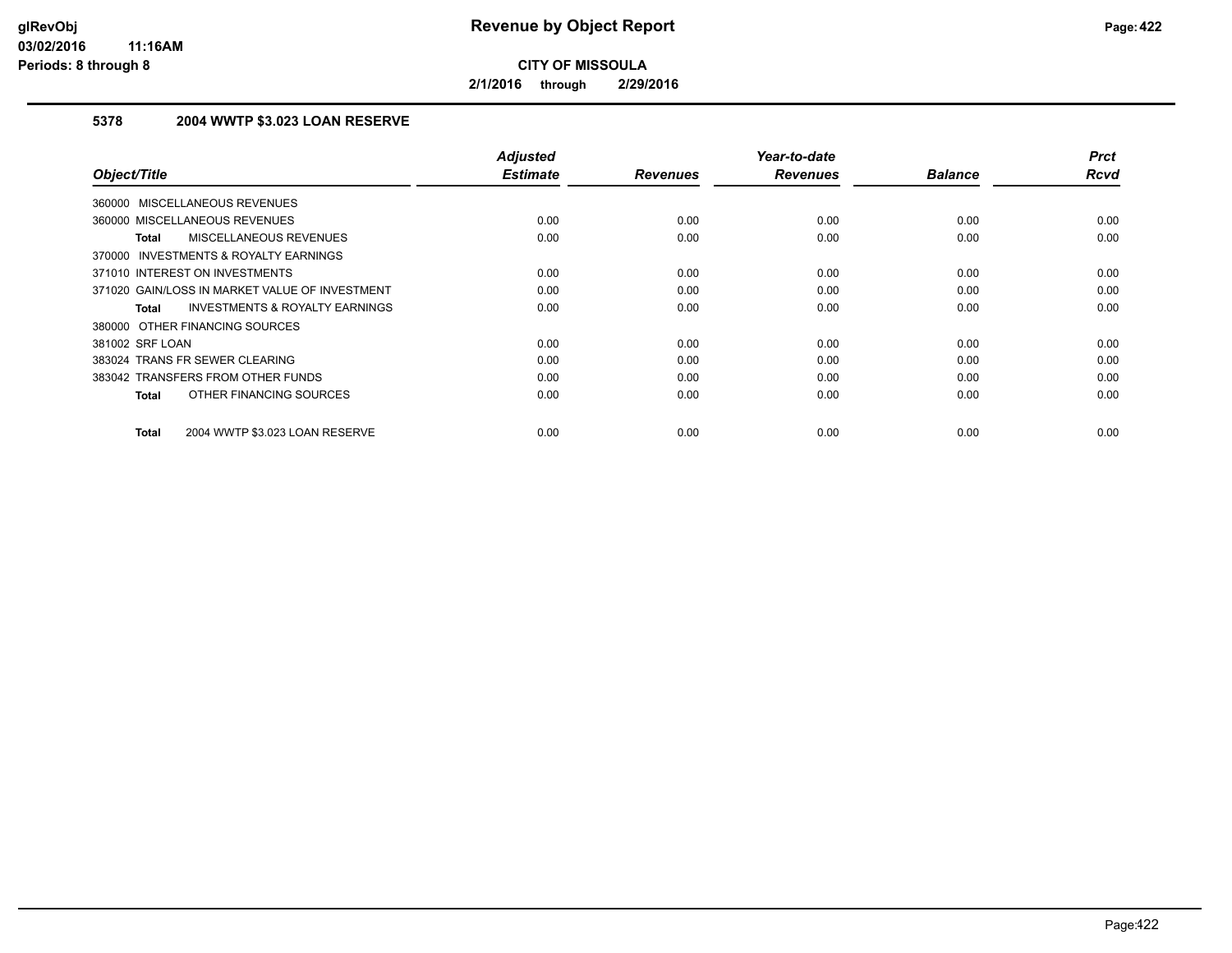**2/1/2016 through 2/29/2016**

## **5379 2005 BRICH/BRDY/LIN/GIL SRF DEBT**

**5379 2005 BRICH/BRDY/LIN/GIL SRF DEBT**

|                                                  | <b>Adjusted</b> |                 | Year-to-date    |                | <b>Prct</b> |
|--------------------------------------------------|-----------------|-----------------|-----------------|----------------|-------------|
| Object/Title                                     | <b>Estimate</b> | <b>Revenues</b> | <b>Revenues</b> | <b>Balance</b> | <b>Rcvd</b> |
| 370000 INVESTMENTS & ROYALTY EARNINGS            |                 |                 |                 |                |             |
| 371010 INTEREST ON INVESTMENTS                   | 0.00            | 0.00            | 0.00            | 0.00           | 0.00        |
| 371020 GAIN/LOSS IN MARKET VALUE OF INVESTMENTS  | 0.00            | 0.00            | 0.00            | 0.00           | 0.00        |
| INVESTMENTS & ROYALTY EARNINGS<br>Total          | 0.00            | 0.00            | 0.00            | 0.00           | 0.00        |
| 380000 OTHER FINANCING SOURCES                   |                 |                 |                 |                |             |
| 383024 TRANS FR SEWER CLEARING                   | 109.443.00      | 0.00            | 0.00            | 109.443.00     | 0.00        |
| OTHER FINANCING SOURCES<br>Total                 | 109.443.00      | 0.00            | 0.00            | 109.443.00     | 0.00        |
|                                                  |                 |                 |                 |                |             |
| <b>Total</b><br>2005 BRICH/BRDY/LIN/GIL SRF DEBT | 109.443.00      | 0.00            | 0.00            | 109.443.00     | 0.00        |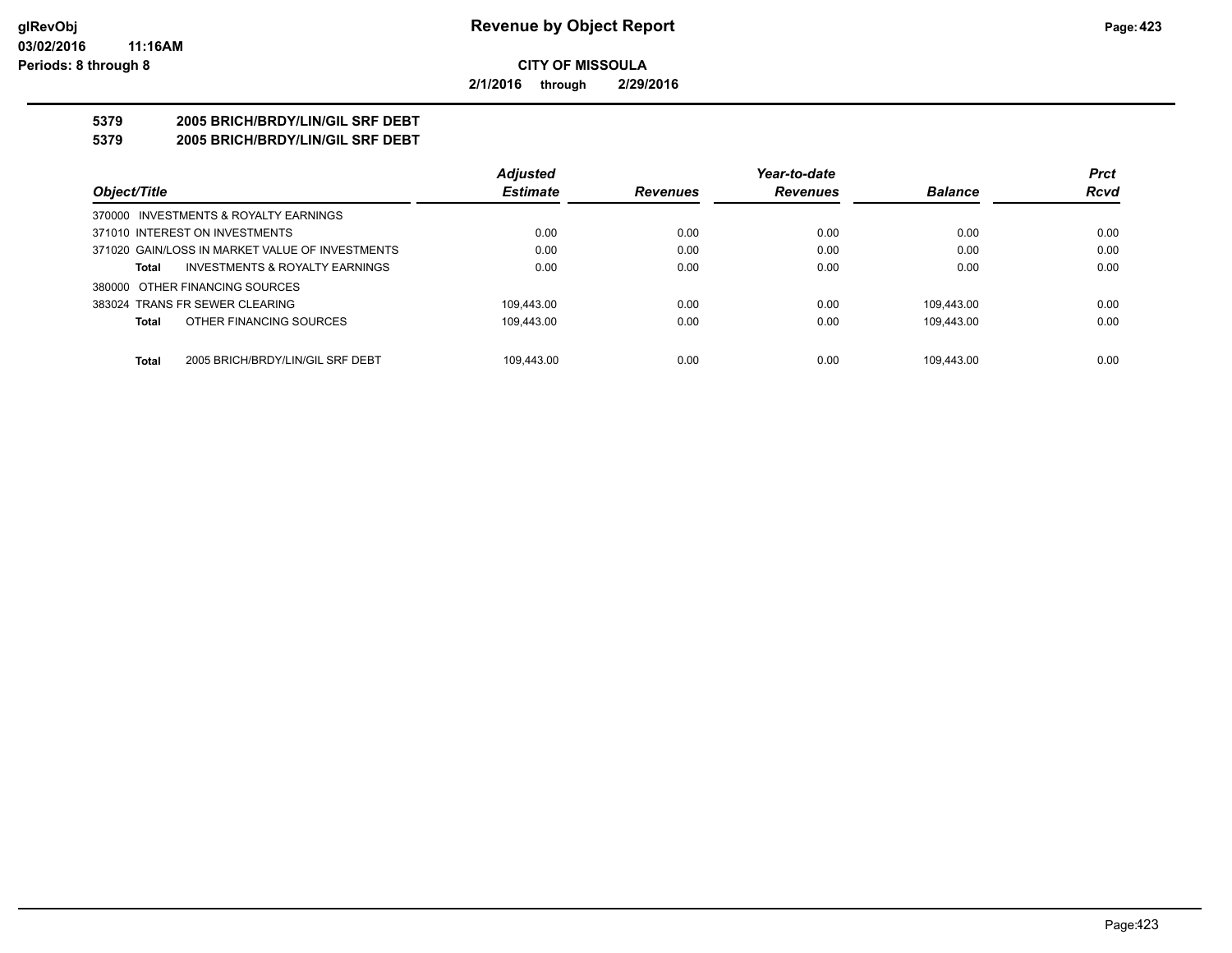**2/1/2016 through 2/29/2016**

#### **5379 2005 BRICH/BRDY/LIN/GIL SRF DEBT**

|                                       |                                                | <b>Adjusted</b> | Year-to-date    |                 |                | <b>Prct</b> |
|---------------------------------------|------------------------------------------------|-----------------|-----------------|-----------------|----------------|-------------|
| Object/Title                          |                                                | <b>Estimate</b> | <b>Revenues</b> | <b>Revenues</b> | <b>Balance</b> | <b>Rcvd</b> |
| 370000 INVESTMENTS & ROYALTY EARNINGS |                                                |                 |                 |                 |                |             |
| 371010 INTEREST ON INVESTMENTS        |                                                | 0.00            | 0.00            | 0.00            | 0.00           | 0.00        |
|                                       | 371020 GAIN/LOSS IN MARKET VALUE OF INVESTMENT | 0.00            | 0.00            | 0.00            | 0.00           | 0.00        |
| Total                                 | INVESTMENTS & ROYALTY EARNINGS                 | 0.00            | 0.00            | 0.00            | 0.00           | 0.00        |
| 380000 OTHER FINANCING SOURCES        |                                                |                 |                 |                 |                |             |
| 383024 TRANS FR SEWER CLEARING        |                                                | 109.443.00      | 0.00            | 0.00            | 109.443.00     | 0.00        |
| Total                                 | OTHER FINANCING SOURCES                        | 109.443.00      | 0.00            | 0.00            | 109.443.00     | 0.00        |
| <b>Total</b>                          | 2005 BRICH/BRDY/LIN/GIL SRF DEBT               | 109.443.00      | 0.00            | 0.00            | 109.443.00     | 0.00        |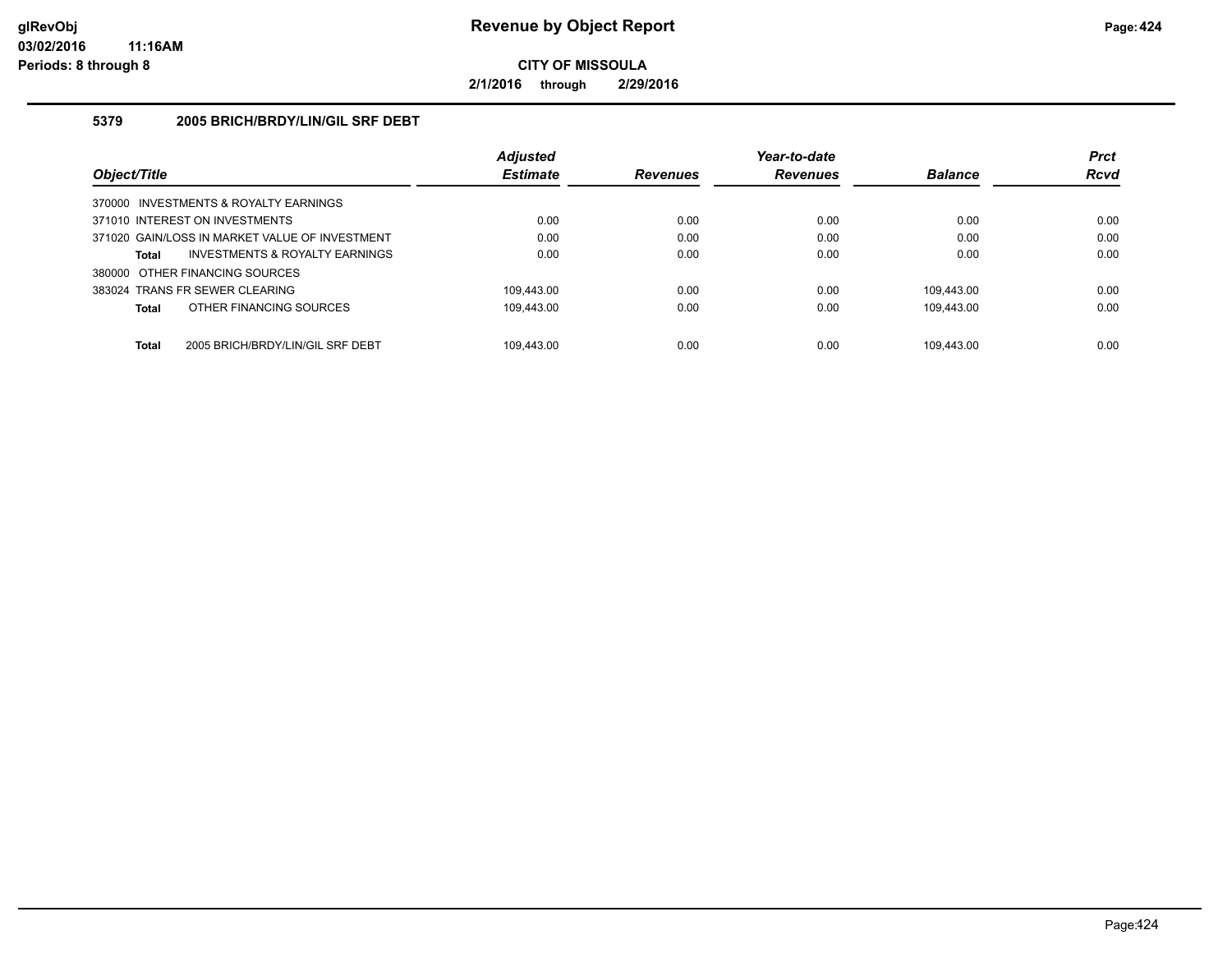**2/1/2016 through 2/29/2016**

#### **5380 BRDWY/BIRCH/GILBERT/LINCOLNWOOD 5380 BRDWY/BIRCH/GILBERT/LINCOLNWOOD**

|                                |                                                 | <b>Adjusted</b> |                 | Year-to-date    |                | Prct        |
|--------------------------------|-------------------------------------------------|-----------------|-----------------|-----------------|----------------|-------------|
| Object/Title                   |                                                 | <b>Estimate</b> | <b>Revenues</b> | <b>Revenues</b> | <b>Balance</b> | <b>Rcvd</b> |
|                                | 370000 INVESTMENTS & ROYALTY EARNINGS           |                 |                 |                 |                |             |
| 371010 INTEREST ON INVESTMENTS |                                                 | 0.00            | 0.00            | 0.00            | 0.00           | 0.00        |
|                                | 371020 GAIN/LOSS IN MARKET VALUE OF INVESTMENTS | 0.00            | 0.00            | 0.00            | 0.00           | 0.00        |
| Total                          | <b>INVESTMENTS &amp; ROYALTY EARNINGS</b>       | 0.00            | 0.00            | 0.00            | 0.00           | 0.00        |
| 380000 OTHER FINANCING SOURCES |                                                 |                 |                 |                 |                |             |
| 381002 SRF LOAN                |                                                 | 0.00            | 0.00            | 0.00            | 0.00           | 0.00        |
|                                | 383042 TRANSFERS FROM OTHER FUNDS               | 203.00          | 0.00            | 0.00            | 203.00         | 0.00        |
| Total                          | OTHER FINANCING SOURCES                         | 203.00          | 0.00            | 0.00            | 203.00         | 0.00        |
|                                |                                                 |                 |                 |                 |                |             |
| Total                          | BRDWY/BIRCH/GILBERT/LINCOLNWOOD                 | 203.00          | 0.00            | 0.00            | 203.00         | 0.00        |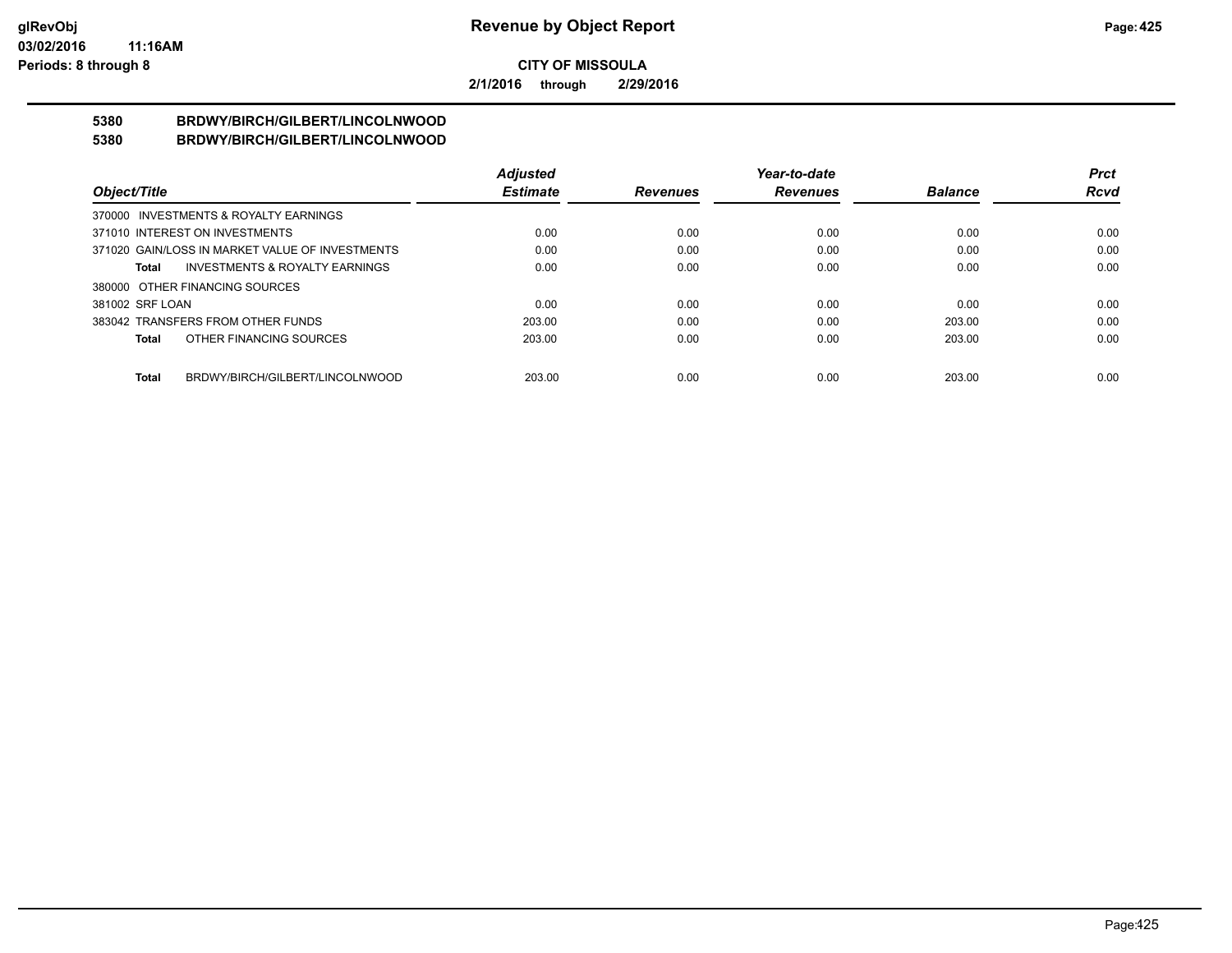**2/1/2016 through 2/29/2016**

#### **5380 BRDWY/BIRCH/GILBERT/LINCOLNWOOD**

|                                                 | <b>Adiusted</b> |                 | Year-to-date    |                | <b>Prct</b> |
|-------------------------------------------------|-----------------|-----------------|-----------------|----------------|-------------|
| Object/Title                                    | <b>Estimate</b> | <b>Revenues</b> | <b>Revenues</b> | <b>Balance</b> | <b>Rcvd</b> |
| 370000 INVESTMENTS & ROYALTY EARNINGS           |                 |                 |                 |                |             |
| 371010 INTEREST ON INVESTMENTS                  | 0.00            | 0.00            | 0.00            | 0.00           | 0.00        |
| 371020 GAIN/LOSS IN MARKET VALUE OF INVESTMENT  | 0.00            | 0.00            | 0.00            | 0.00           | 0.00        |
| INVESTMENTS & ROYALTY EARNINGS<br>Total         | 0.00            | 0.00            | 0.00            | 0.00           | 0.00        |
| 380000 OTHER FINANCING SOURCES                  |                 |                 |                 |                |             |
| 381002 SRF LOAN                                 | 0.00            | 0.00            | 0.00            | 0.00           | 0.00        |
| 383042 TRANSFERS FROM OTHER FUNDS               | 203.00          | 0.00            | 0.00            | 203.00         | 0.00        |
| OTHER FINANCING SOURCES<br><b>Total</b>         | 203.00          | 0.00            | 0.00            | 203.00         | 0.00        |
|                                                 |                 |                 |                 |                |             |
| BRDWY/BIRCH/GILBERT/LINCOLNWOOD<br><b>Total</b> | 203.00          | 0.00            | 0.00            | 203.00         | 0.00        |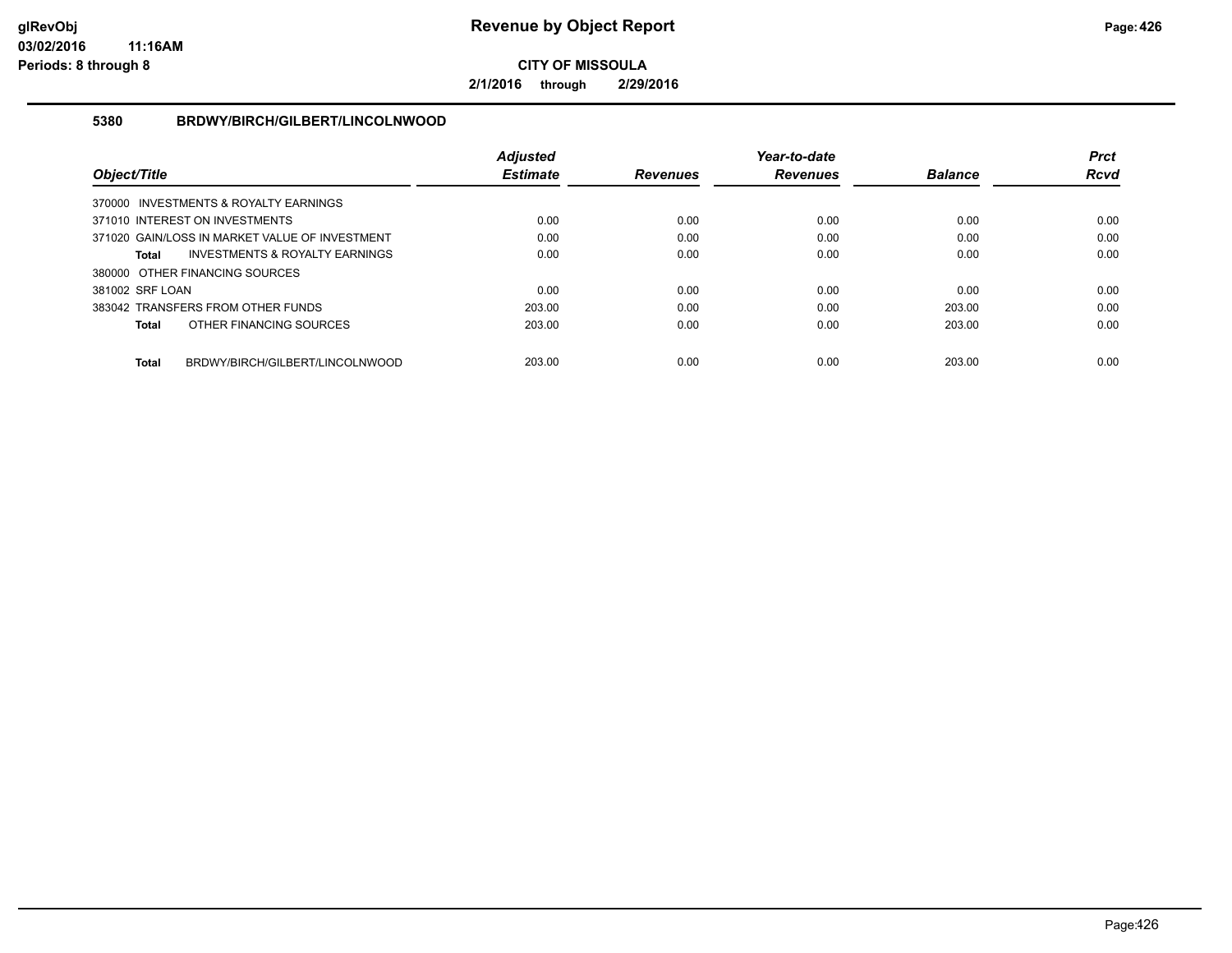**2/1/2016 through 2/29/2016**

## **5382 LINCOLNWOOD PH2 RESERVE FUND**

#### **5382 LINCOLNWOOD PH2 RESERVE FUND**

|                                                    | <b>Adjusted</b> |                 | Year-to-date    |                | <b>Prct</b> |
|----------------------------------------------------|-----------------|-----------------|-----------------|----------------|-------------|
| Object/Title                                       | <b>Estimate</b> | <b>Revenues</b> | <b>Revenues</b> | <b>Balance</b> | <b>Rcvd</b> |
| INVESTMENTS & ROYALTY EARNINGS<br>370000           |                 |                 |                 |                |             |
| 371010 INTEREST ON INVESTMENTS                     | 0.00            | 0.00            | 0.00            | 0.00           | 0.00        |
| 371020 GAIN/LOSS IN MARKET VALUE OF INVESTMENTS    | 0.00            | 0.00            | 0.00            | 0.00           | 0.00        |
| <b>INVESTMENTS &amp; ROYALTY EARNINGS</b><br>Total | 0.00            | 0.00            | 0.00            | 0.00           | 0.00        |
| 380000 OTHER FINANCING SOURCES                     |                 |                 |                 |                |             |
| 381002 SRF LOAN                                    | 0.00            | 0.00            | 0.00            | 0.00           | 0.00        |
| 381030 SID BONDS PROCEEDS                          | 0.00            | 0.00            | 0.00            | 0.00           | 0.00        |
| 383024 TRANS FR SEWER CLEARING                     | 0.00            | 0.00            | 0.00            | 0.00           | 0.00        |
| 383042 TRANSFERS FROM OTHER FUNDS                  | 0.00            | 0.00            | 0.00            | 0.00           | 0.00        |
| OTHER FINANCING SOURCES<br>Total                   | 0.00            | 0.00            | 0.00            | 0.00           | 0.00        |
| LINCOLNWOOD PH2 RESERVE FUND<br><b>Total</b>       | 0.00            | 0.00            | 0.00            | 0.00           | 0.00        |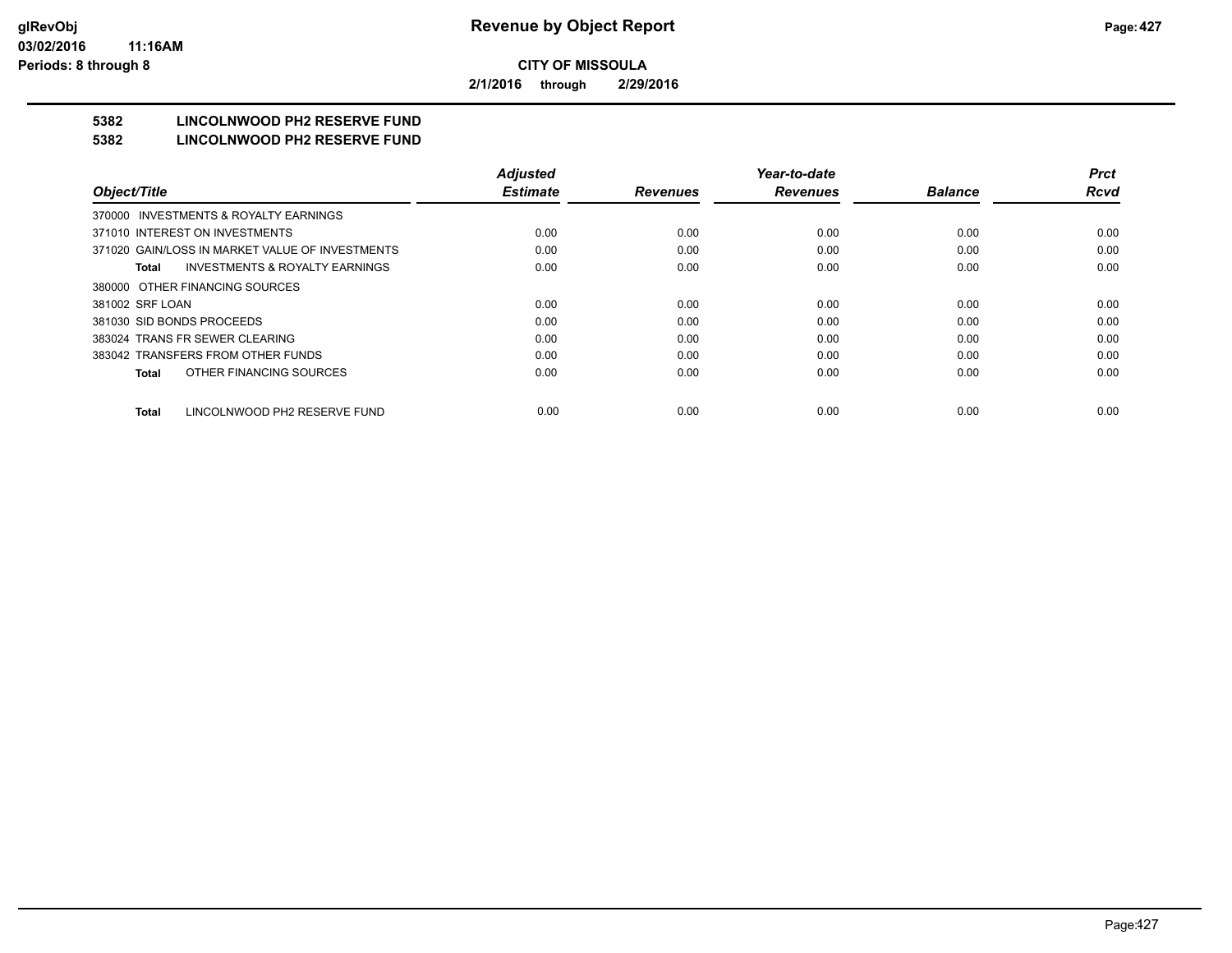**2/1/2016 through 2/29/2016**

## **5382 LINCOLNWOOD PH2 RESERVE FUND**

|                                                    | <b>Adjusted</b> |                 | Year-to-date    |                | <b>Prct</b> |
|----------------------------------------------------|-----------------|-----------------|-----------------|----------------|-------------|
| Object/Title                                       | <b>Estimate</b> | <b>Revenues</b> | <b>Revenues</b> | <b>Balance</b> | <b>Rcvd</b> |
| 370000 INVESTMENTS & ROYALTY EARNINGS              |                 |                 |                 |                |             |
| 371010 INTEREST ON INVESTMENTS                     | 0.00            | 0.00            | 0.00            | 0.00           | 0.00        |
| 371020 GAIN/LOSS IN MARKET VALUE OF INVESTMENT     | 0.00            | 0.00            | 0.00            | 0.00           | 0.00        |
| <b>INVESTMENTS &amp; ROYALTY EARNINGS</b><br>Total | 0.00            | 0.00            | 0.00            | 0.00           | 0.00        |
| 380000 OTHER FINANCING SOURCES                     |                 |                 |                 |                |             |
| 381002 SRF LOAN                                    | 0.00            | 0.00            | 0.00            | 0.00           | 0.00        |
| 381030 SID BONDS PROCEEDS                          | 0.00            | 0.00            | 0.00            | 0.00           | 0.00        |
| 383024 TRANS FR SEWER CLEARING                     | 0.00            | 0.00            | 0.00            | 0.00           | 0.00        |
| 383042 TRANSFERS FROM OTHER FUNDS                  | 0.00            | 0.00            | 0.00            | 0.00           | 0.00        |
| OTHER FINANCING SOURCES<br>Total                   | 0.00            | 0.00            | 0.00            | 0.00           | 0.00        |
|                                                    |                 |                 |                 |                |             |
| LINCOLNWOOD PH2 RESERVE FUND<br>Total              | 0.00            | 0.00            | 0.00            | 0.00           | 0.00        |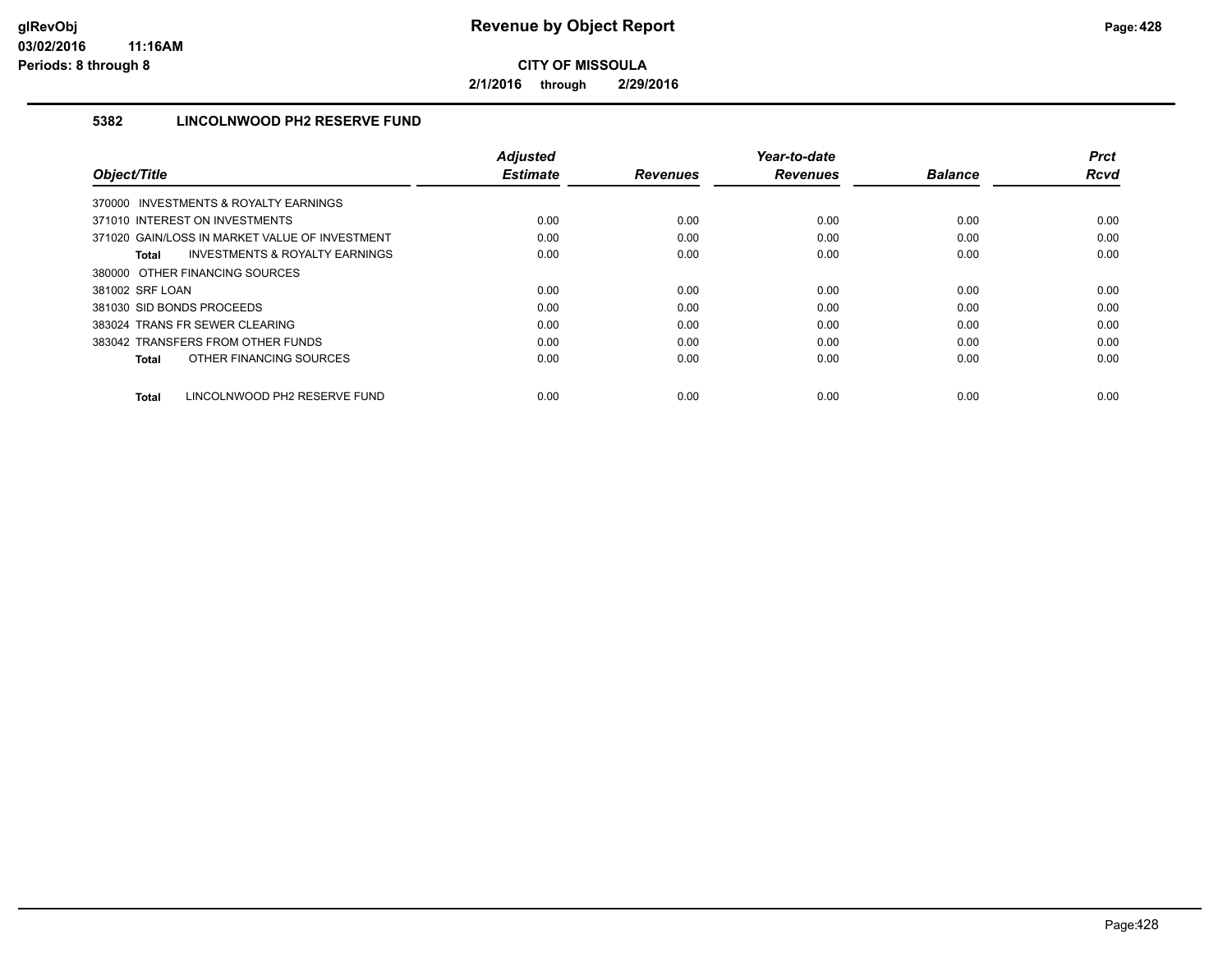**2/1/2016 through 2/29/2016**

## **5383 FY09 RATTLESNAKE SEWER DEBT SVS**

**5383 FY09 RATTLESNAKE SEWER DEBT SVS**

|                                                           | <b>Adjusted</b> |                 | Year-to-date    |                | <b>Prct</b> |
|-----------------------------------------------------------|-----------------|-----------------|-----------------|----------------|-------------|
| Object/Title                                              | <b>Estimate</b> | <b>Revenues</b> | <b>Revenues</b> | <b>Balance</b> | <b>Rcvd</b> |
| <b>CHARGES FOR SERVICES</b><br>340000                     |                 |                 |                 |                |             |
| 343032 SEWER INSTALLATION CHARGES                         | 0.00            | 0.00            | 0.00            | 0.00           | 0.00        |
| <b>CHARGES FOR SERVICES</b><br><b>Total</b>               | 0.00            | 0.00            | 0.00            | 0.00           | 0.00        |
| INVESTMENTS & ROYALTY EARNINGS<br>370000                  |                 |                 |                 |                |             |
| 371010 INTEREST ON INVESTMENTS                            | 0.00            | 0.00            | 0.00            | 0.00           | 0.00        |
| 371020 GAIN/LOSS IN MARKET VALUE OF INVESTMENTS           | 0.00            | 0.00            | 0.00            | 0.00           | 0.00        |
| <b>INVESTMENTS &amp; ROYALTY EARNINGS</b><br><b>Total</b> | 0.00            | 0.00            | 0.00            | 0.00           | 0.00        |
| OTHER FINANCING SOURCES<br>380000                         |                 |                 |                 |                |             |
| 381002 SRF LOAN                                           | 0.00            | 0.00            | 0.00            | 0.00           | 0.00        |
| 381020 REVENUE BONDS                                      | 0.00            | 0.00            | 0.00            | 0.00           | 0.00        |
| 383024 TRANS FR SEWER CLEARING                            | 30,950.00       | 0.00            | 0.00            | 30,950.00      | 0.00        |
| 383042 TRANSFERS FROM OTHER FUNDS                         | 0.00            | 0.00            | 0.00            | 0.00           | 0.00        |
| OTHER FINANCING SOURCES<br><b>Total</b>                   | 30,950.00       | 0.00            | 0.00            | 30,950.00      | 0.00        |
| <b>FY09 RATTLESNAKE SEWER DEBT SVS</b><br><b>Total</b>    | 30,950.00       | 0.00            | 0.00            | 30,950.00      | 0.00        |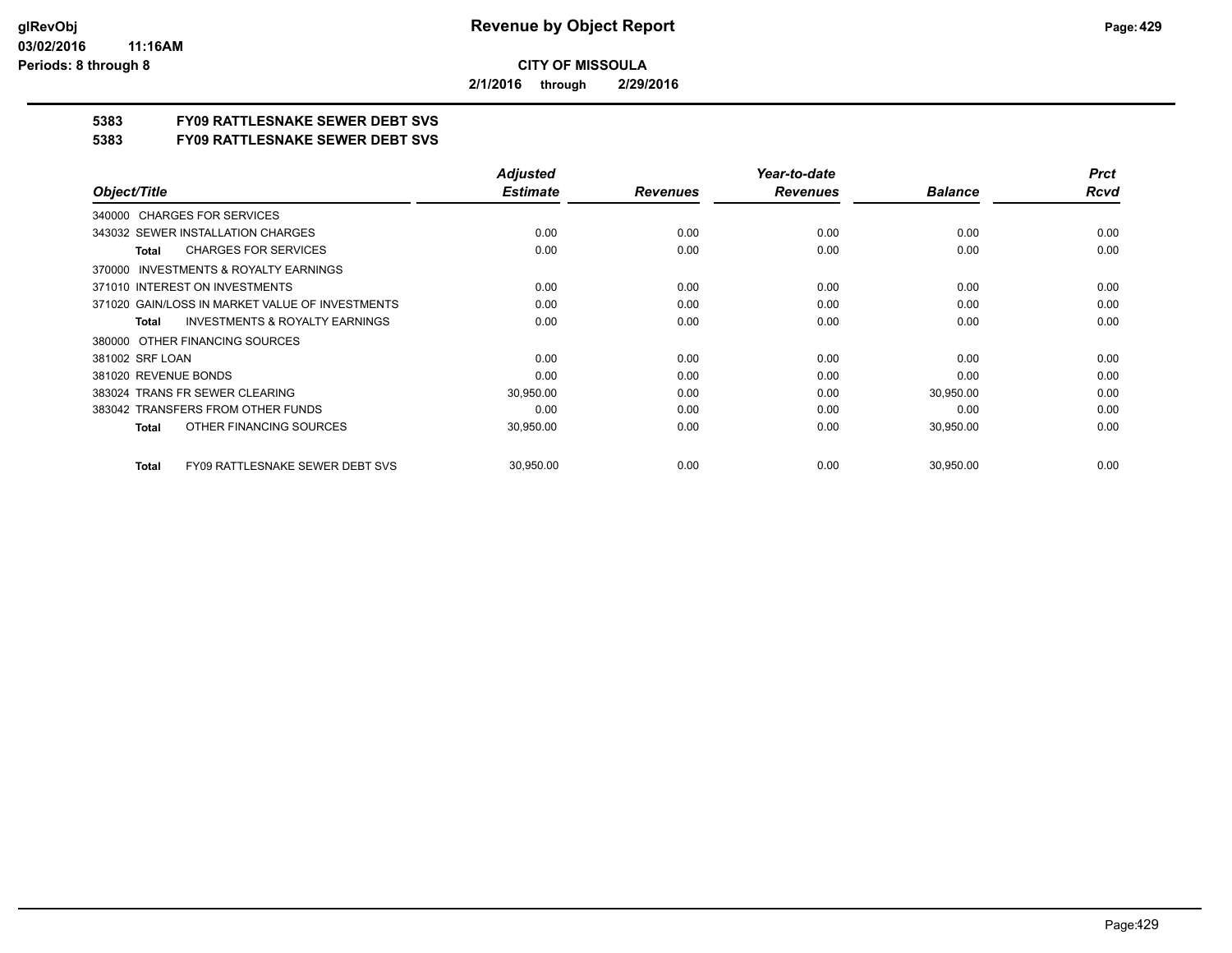**2/1/2016 through 2/29/2016**

### **5383 FY09 RATTLESNAKE SEWER DEBT SVS**

|                                                           | <b>Adjusted</b> |                 | Year-to-date    |                | <b>Prct</b> |
|-----------------------------------------------------------|-----------------|-----------------|-----------------|----------------|-------------|
| Object/Title                                              | <b>Estimate</b> | <b>Revenues</b> | <b>Revenues</b> | <b>Balance</b> | Rcvd        |
| 340000 CHARGES FOR SERVICES                               |                 |                 |                 |                |             |
| 343032 SEWER INSTALLATION CHARGES                         | 0.00            | 0.00            | 0.00            | 0.00           | 0.00        |
| <b>CHARGES FOR SERVICES</b><br><b>Total</b>               | 0.00            | 0.00            | 0.00            | 0.00           | 0.00        |
| <b>INVESTMENTS &amp; ROYALTY EARNINGS</b><br>370000       |                 |                 |                 |                |             |
| 371010 INTEREST ON INVESTMENTS                            | 0.00            | 0.00            | 0.00            | 0.00           | 0.00        |
| 371020 GAIN/LOSS IN MARKET VALUE OF INVESTMENT            | 0.00            | 0.00            | 0.00            | 0.00           | 0.00        |
| <b>INVESTMENTS &amp; ROYALTY EARNINGS</b><br><b>Total</b> | 0.00            | 0.00            | 0.00            | 0.00           | 0.00        |
| 380000 OTHER FINANCING SOURCES                            |                 |                 |                 |                |             |
| 381002 SRF LOAN                                           | 0.00            | 0.00            | 0.00            | 0.00           | 0.00        |
| 381020 REVENUE BONDS                                      | 0.00            | 0.00            | 0.00            | 0.00           | 0.00        |
| 383024 TRANS FR SEWER CLEARING                            | 30,950.00       | 0.00            | 0.00            | 30,950.00      | 0.00        |
| 383042 TRANSFERS FROM OTHER FUNDS                         | 0.00            | 0.00            | 0.00            | 0.00           | 0.00        |
| OTHER FINANCING SOURCES<br><b>Total</b>                   | 30,950.00       | 0.00            | 0.00            | 30,950.00      | 0.00        |
| FY09 RATTLESNAKE SEWER DEBT SVS<br><b>Total</b>           | 30,950.00       | 0.00            | 0.00            | 30,950.00      | 0.00        |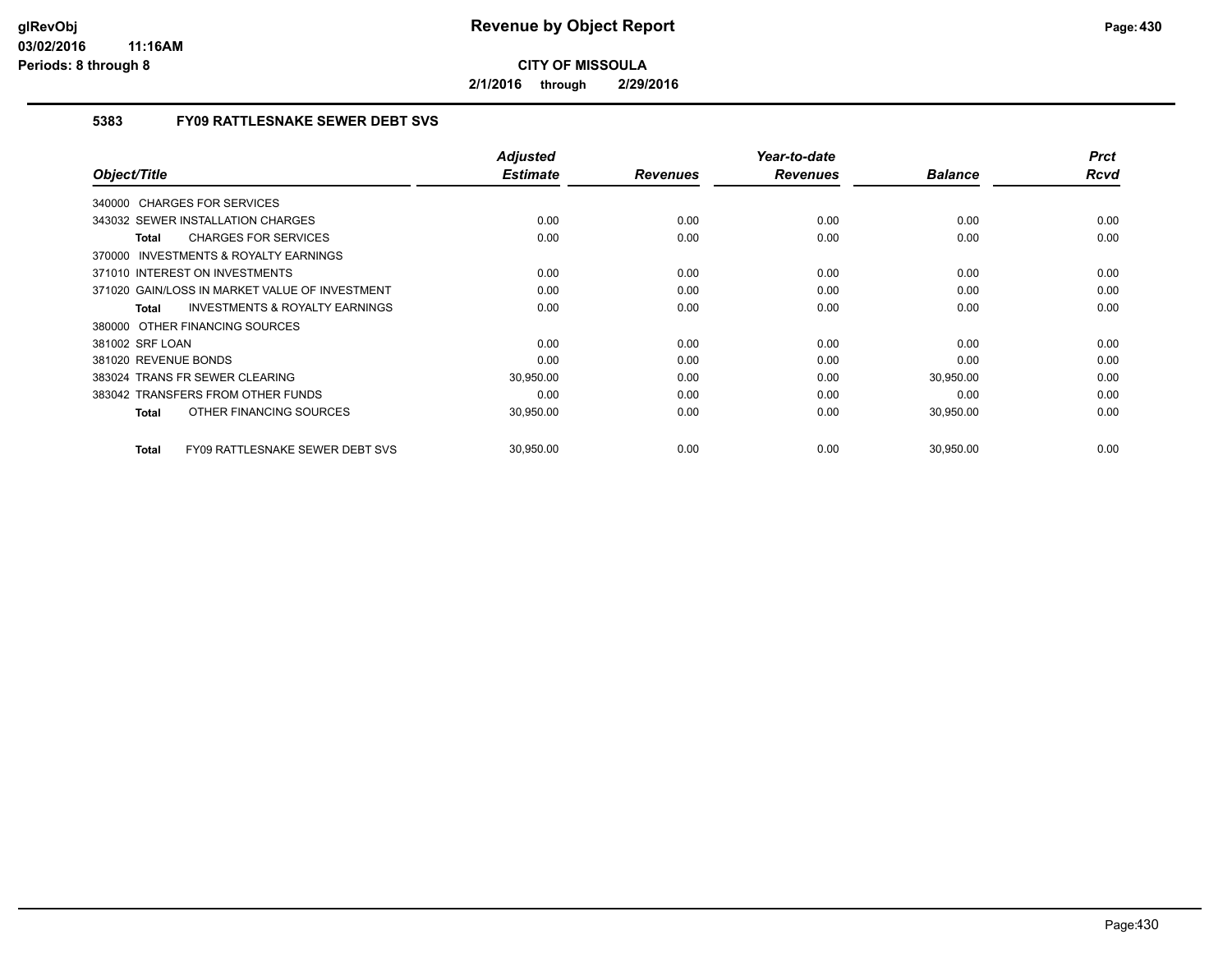**2/1/2016 through 2/29/2016**

#### **5384 09 LOLO BOND RESERVE**

**5384 09 LOLO BOND RESERVE**

|                                                    | <b>Adjusted</b> |                 | Year-to-date    |                | <b>Prct</b> |
|----------------------------------------------------|-----------------|-----------------|-----------------|----------------|-------------|
| Object/Title                                       | <b>Estimate</b> | <b>Revenues</b> | <b>Revenues</b> | <b>Balance</b> | <b>Rcvd</b> |
| 370000 INVESTMENTS & ROYALTY EARNINGS              |                 |                 |                 |                |             |
| 371010 INTEREST ON INVESTMENTS                     | 0.00            | 0.00            | 0.00            | 0.00           | 0.00        |
| 371020 GAIN/LOSS IN MARKET VALUE OF INVESTMENTS    | 0.00            | 0.00            | 0.00            | 0.00           | 0.00        |
| <b>INVESTMENTS &amp; ROYALTY EARNINGS</b><br>Total | 0.00            | 0.00            | 0.00            | 0.00           | 0.00        |
| 380000 OTHER FINANCING SOURCES                     |                 |                 |                 |                |             |
| 381002 SRF LOAN                                    | 0.00            | 0.00            | 0.00            | 0.00           | 0.00        |
| 383024 TRANS FR SEWER CLEARING                     | 0.00            | 0.00            | 0.00            | 0.00           | 0.00        |
| OTHER FINANCING SOURCES<br>Total                   | 0.00            | 0.00            | 0.00            | 0.00           | 0.00        |
|                                                    |                 |                 |                 |                |             |
| 09 LOLO BOND RESERVE<br>Total                      | 0.00            | 0.00            | 0.00            | 0.00           | 0.00        |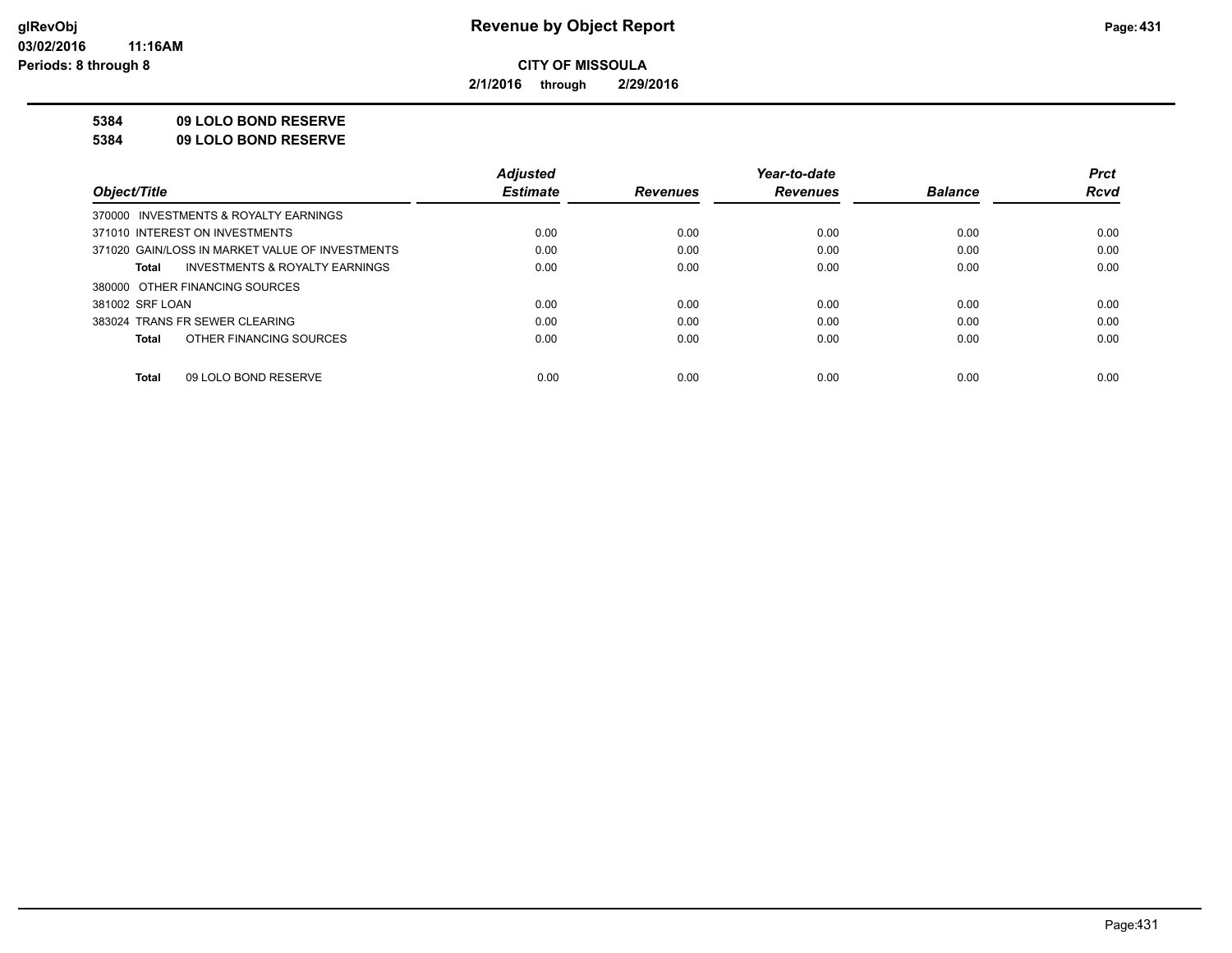**2/1/2016 through 2/29/2016**

#### **5384 09 LOLO BOND RESERVE**

| <b>Rcvd</b> |
|-------------|
|             |
|             |
| 0.00        |
| 0.00        |
| 0.00        |
|             |
| 0.00        |
| 0.00        |
| 0.00        |
| 0.00        |
|             |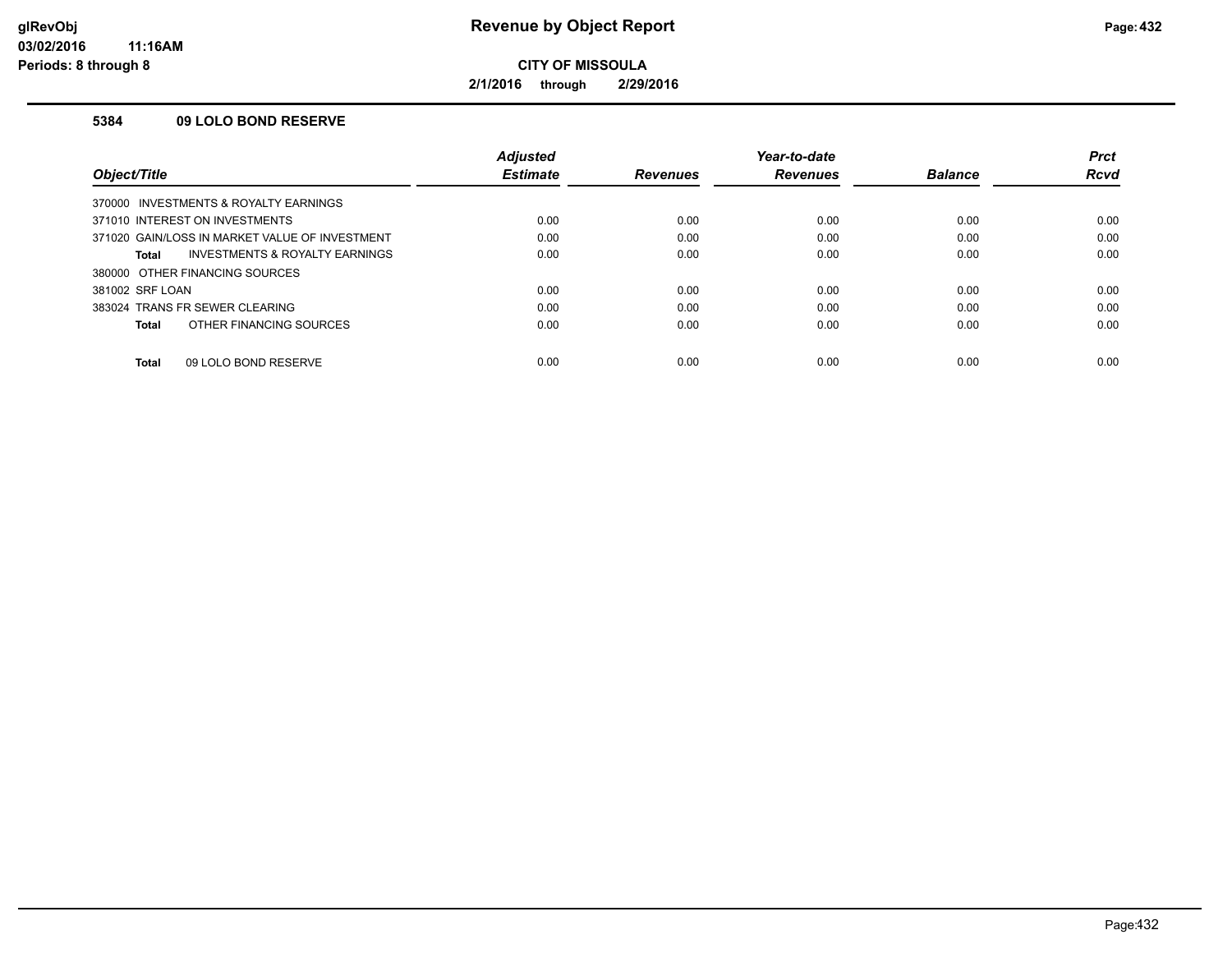**2/1/2016 through 2/29/2016**

## **5385 HEADWORKS 2010 BOND RESERVE**

### **5385 HEADWORKS 2010 BOND RESERVE**

| Object/Title    |                                    | <b>Adjusted</b> |                 | Year-to-date    |                | <b>Prct</b> |
|-----------------|------------------------------------|-----------------|-----------------|-----------------|----------------|-------------|
|                 |                                    | <b>Estimate</b> | <b>Revenues</b> | <b>Revenues</b> | <b>Balance</b> | <b>Rcvd</b> |
|                 | 380000 OTHER FINANCING SOURCES     |                 |                 |                 |                |             |
| 381002 SRF LOAN |                                    | 0.00            | 0.00            | 0.00            | 0.00           | 0.00        |
| Total           | OTHER FINANCING SOURCES            | 0.00            | 0.00            | 0.00            | 0.00           | 0.00        |
| <b>Total</b>    | <b>HEADWORKS 2010 BOND RESERVE</b> | 0.00            | 0.00            | 0.00            | 0.00           | 0.00        |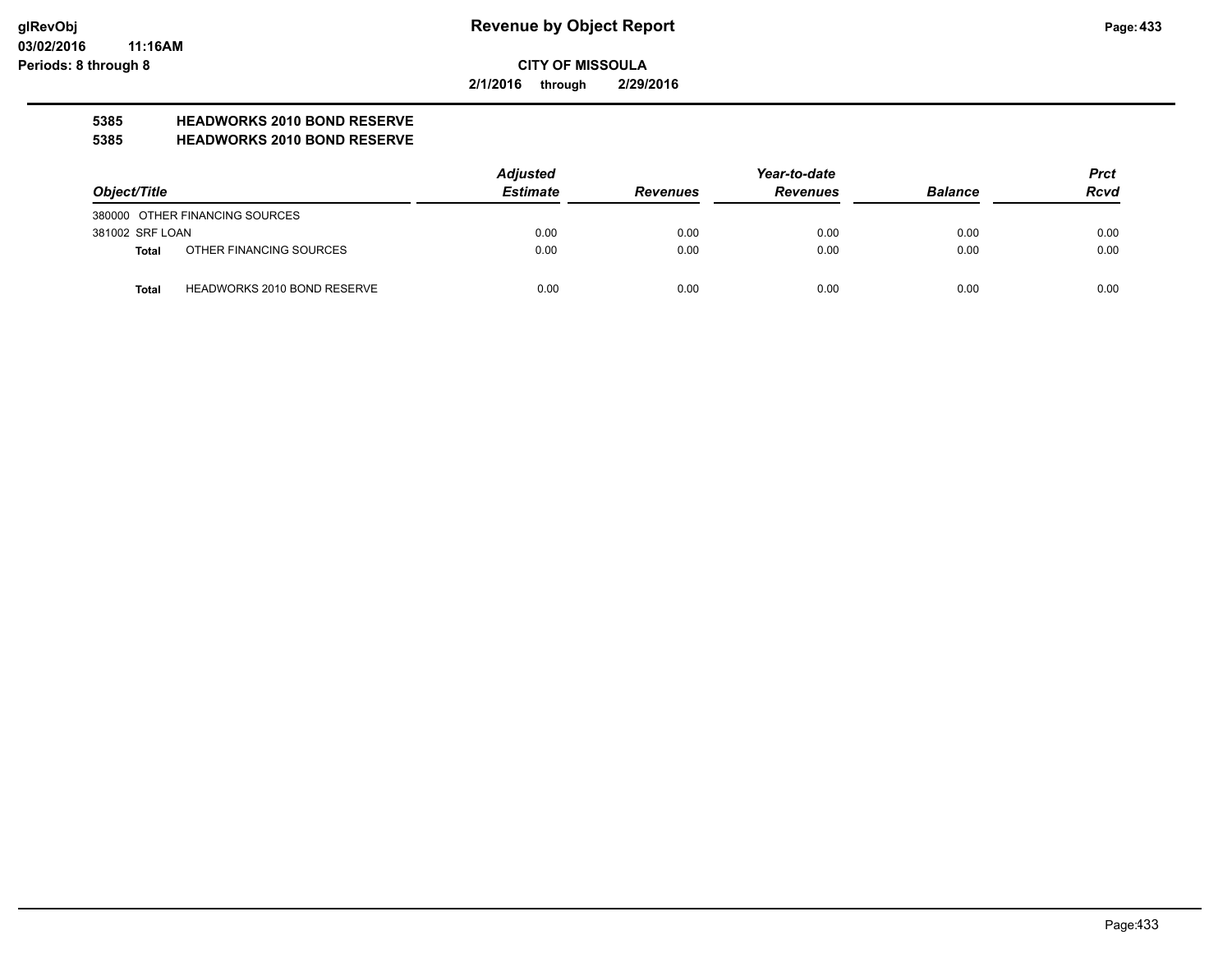**2/1/2016 through 2/29/2016**

### **5385 HEADWORKS 2010 BOND RESERVE**

| Object/Title    |                                | <b>Adjusted</b><br><b>Estimate</b> | <b>Revenues</b> | Year-to-date<br><b>Revenues</b> | <b>Balance</b> | <b>Prct</b><br><b>Rcvd</b> |
|-----------------|--------------------------------|------------------------------------|-----------------|---------------------------------|----------------|----------------------------|
|                 | 380000 OTHER FINANCING SOURCES |                                    |                 |                                 |                |                            |
| 381002 SRF LOAN |                                | 0.00                               | 0.00            | 0.00                            | 0.00           | 0.00                       |
| <b>Total</b>    | OTHER FINANCING SOURCES        | 0.00                               | 0.00            | 0.00                            | 0.00           | 0.00                       |
| <b>Total</b>    | HEADWORKS 2010 BOND RESERVE    | 0.00                               | 0.00            | 0.00                            | 0.00           | 0.00                       |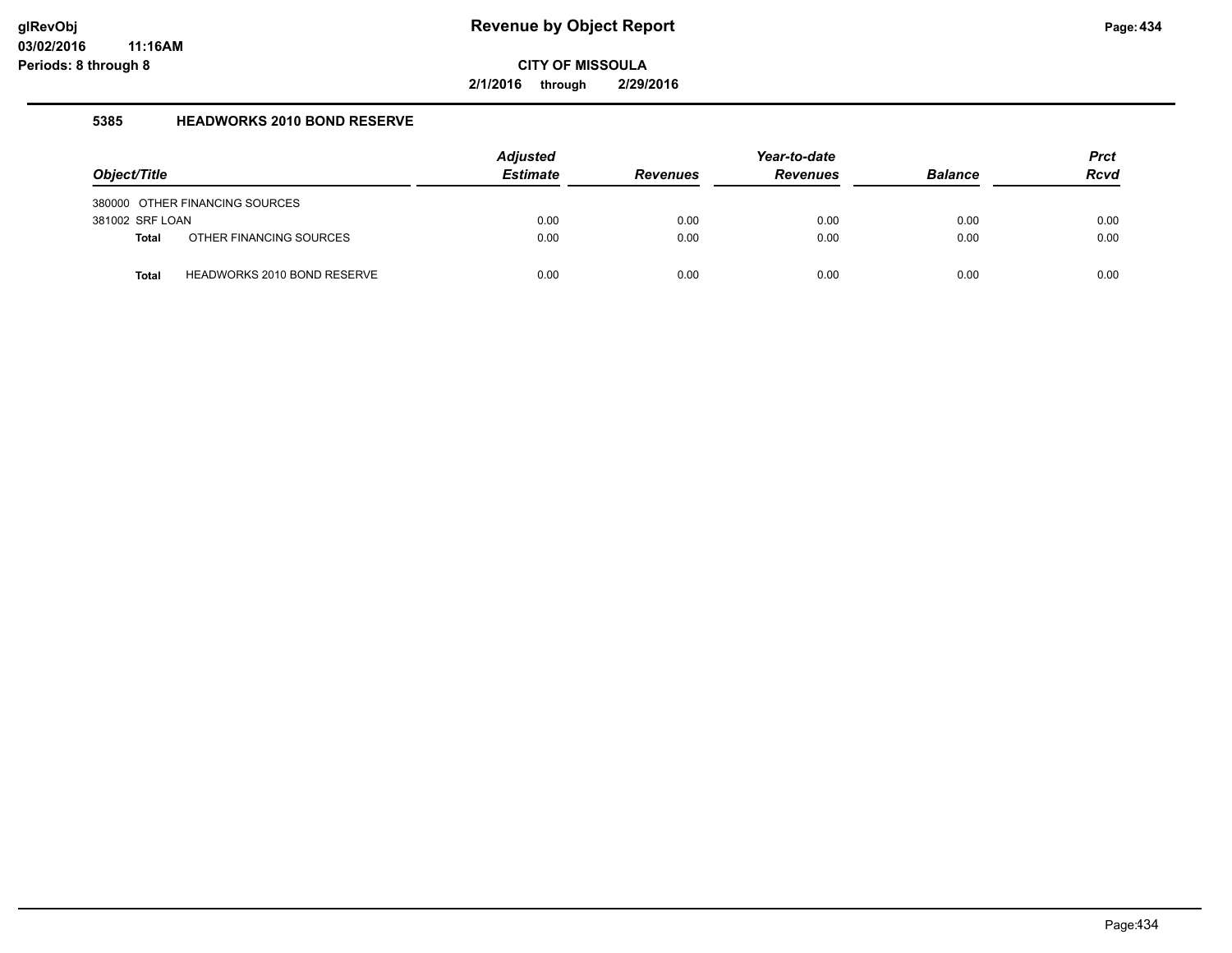**2/1/2016 through 2/29/2016**

## **5386 FY10 HEADWORKS DEBT SERVICE**

#### **5386 FY10 HEADWORKS DEBT SERVICE**

|                                             | <b>Adjusted</b> |                 | Year-to-date    |                | <b>Prct</b> |
|---------------------------------------------|-----------------|-----------------|-----------------|----------------|-------------|
| Object/Title                                | <b>Estimate</b> | <b>Revenues</b> | <b>Revenues</b> | <b>Balance</b> | <b>Rcvd</b> |
| 330000 INTERGOVERNMENTAL REVENUES           |                 |                 |                 |                |             |
| 331990 IRS REIMB/DEBT SVS INTEREST          | 253.177.00      | 0.00            | 117.980.65      | 135.196.35     | 46.60       |
| INTERGOVERNMENTAL REVENUES<br>Total         | 253,177.00      | 0.00            | 117,980.65      | 135,196.35     | 46.60       |
| 380000 OTHER FINANCING SOURCES              |                 |                 |                 |                |             |
| 383024 TRANS FR SEWER CLEARING              | 445.139.00      | 0.00            | 0.00            | 445.139.00     | 0.00        |
| OTHER FINANCING SOURCES<br><b>Total</b>     | 445.139.00      | 0.00            | 0.00            | 445.139.00     | 0.00        |
|                                             |                 |                 |                 |                |             |
| FY10 HEADWORKS DEBT SERVICE<br><b>Total</b> | 698.316.00      | 0.00            | 117.980.65      | 580.335.35     | 16.90       |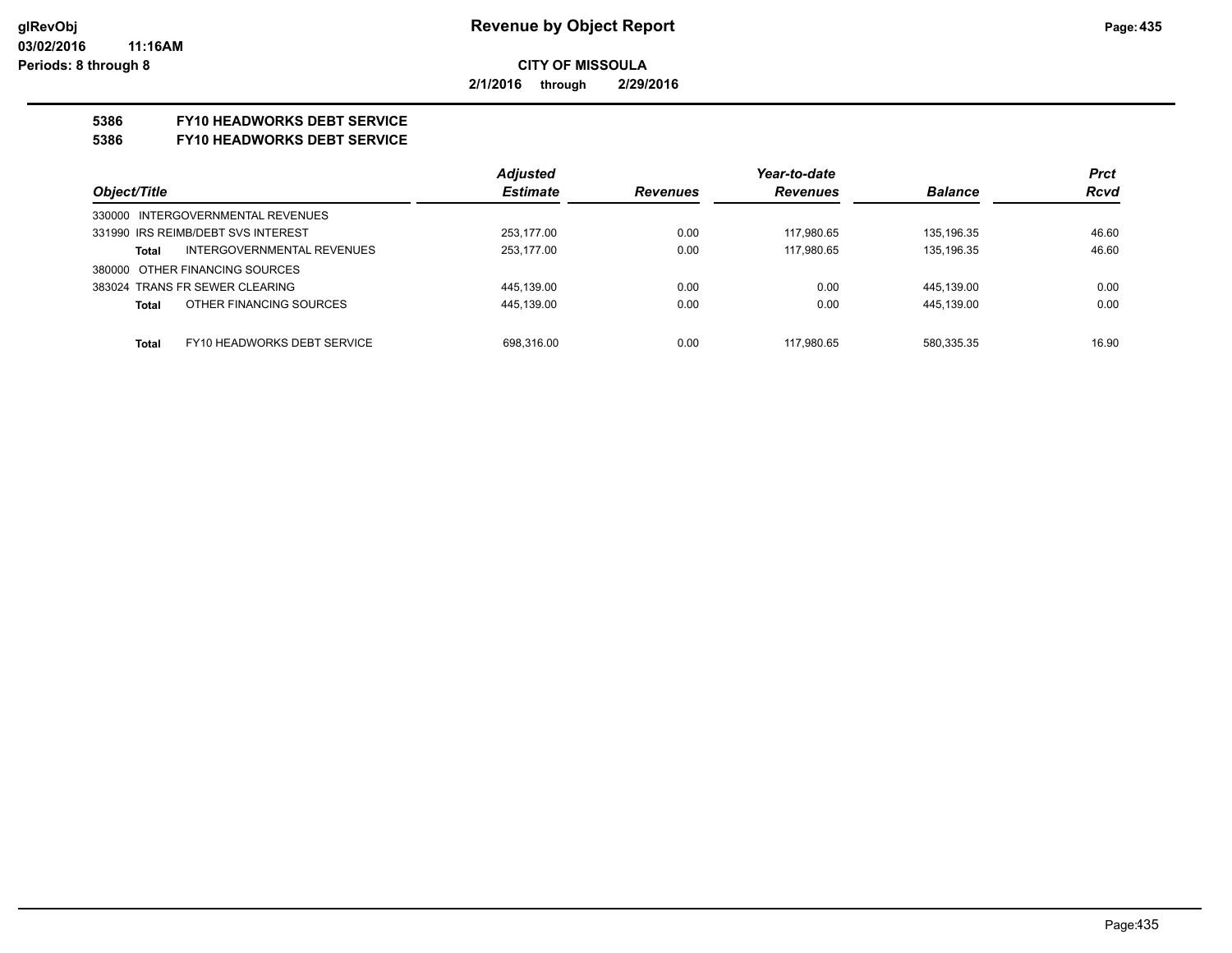**2/1/2016 through 2/29/2016**

### **5386 FY10 HEADWORKS DEBT SERVICE**

| Object/Title                                | <b>Adjusted</b><br><b>Estimate</b> | <b>Revenues</b> | Year-to-date<br><b>Revenues</b> | <b>Balance</b> | <b>Prct</b><br><b>Rcvd</b> |
|---------------------------------------------|------------------------------------|-----------------|---------------------------------|----------------|----------------------------|
| 330000 INTERGOVERNMENTAL REVENUES           |                                    |                 |                                 |                |                            |
| 331990 IRS REIMB/DEBT SVS INTEREST          | 253.177.00                         | 0.00            | 117.980.65                      | 135.196.35     | 46.60                      |
| INTERGOVERNMENTAL REVENUES<br><b>Total</b>  | 253,177.00                         | 0.00            | 117.980.65                      | 135.196.35     | 46.60                      |
| OTHER FINANCING SOURCES<br>380000           |                                    |                 |                                 |                |                            |
| 383024 TRANS FR SEWER CLEARING              | 445.139.00                         | 0.00            | 0.00                            | 445.139.00     | 0.00                       |
| OTHER FINANCING SOURCES<br><b>Total</b>     | 445,139.00                         | 0.00            | 0.00                            | 445,139.00     | 0.00                       |
|                                             |                                    |                 |                                 |                |                            |
| FY10 HEADWORKS DEBT SERVICE<br><b>Total</b> | 698.316.00                         | 0.00            | 117.980.65                      | 580,335.35     | 16.90                      |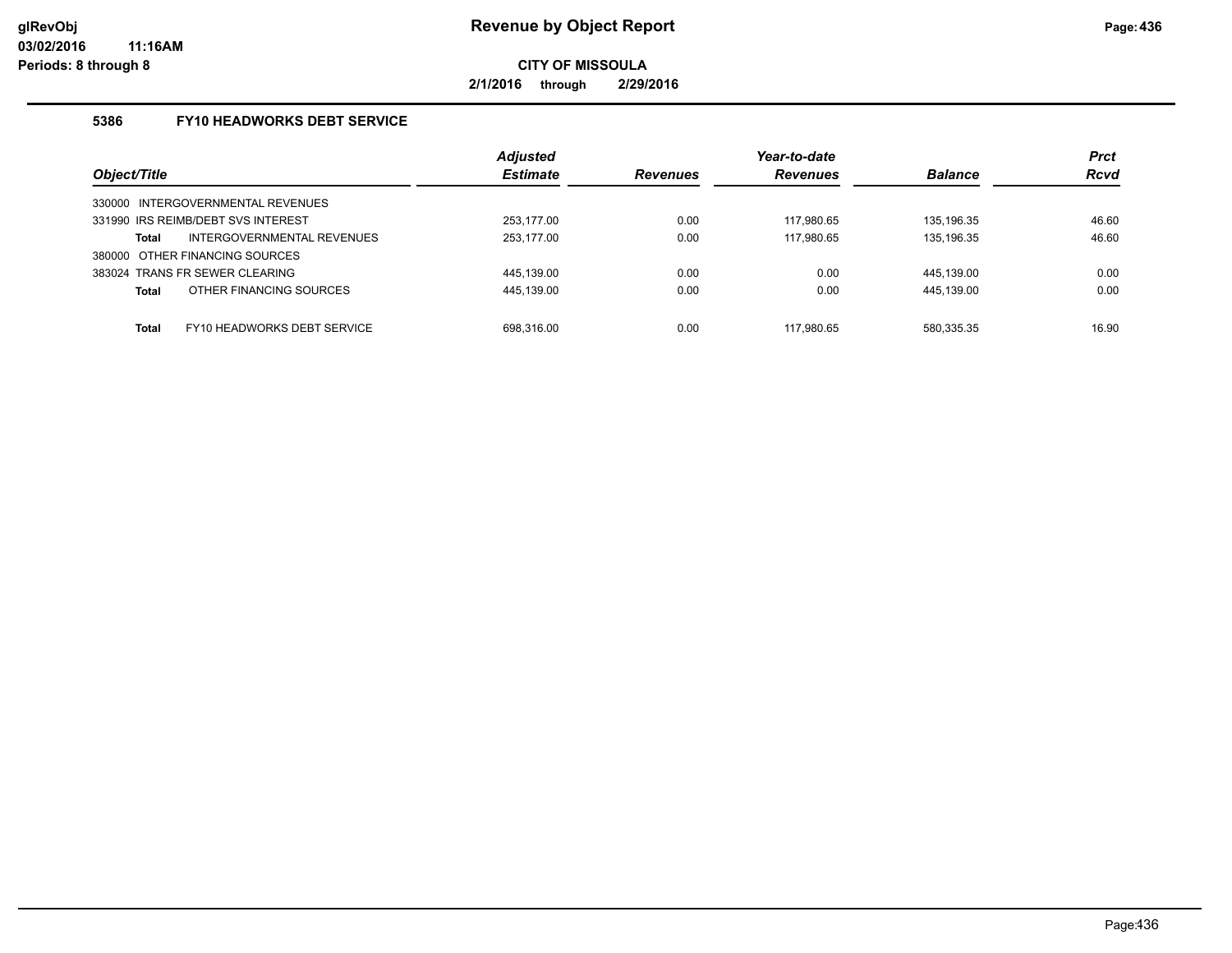**2/1/2016 through 2/29/2016**

# **5387 FY11 SEWER \$1.29M BOND DEBT SERVICE**

## **5387 FY11 SEWER \$1.29M BOND DEBT SERVICE**

|                                                      | <b>Adjusted</b> |                 | Year-to-date    |                | <b>Prct</b> |
|------------------------------------------------------|-----------------|-----------------|-----------------|----------------|-------------|
| Object/Title                                         | <b>Estimate</b> | <b>Revenues</b> | <b>Revenues</b> | <b>Balance</b> | <b>Rcvd</b> |
| 370000 INVESTMENTS & ROYALTY EARNINGS                |                 |                 |                 |                |             |
| 371010 INTEREST ON INVESTMENTS                       | 0.00            | 0.00            | 0.00            | 0.00           | 0.00        |
| 371020 GAIN/LOSS IN MARKET VALUE OF INVESTMENTS      | 0.00            | 0.00            | 0.00            | 0.00           | 0.00        |
| <b>INVESTMENTS &amp; ROYALTY EARNINGS</b><br>Total   | 0.00            | 0.00            | 0.00            | 0.00           | 0.00        |
| 380000 OTHER FINANCING SOURCES                       |                 |                 |                 |                |             |
| 383024 TRANS FR SEWER CLEARING                       | 102.080.00      | 0.00            | 0.00            | 102.080.00     | 0.00        |
| OTHER FINANCING SOURCES<br>Total                     | 102.080.00      | 0.00            | 0.00            | 102.080.00     | 0.00        |
|                                                      |                 |                 |                 |                |             |
| FY11 SEWER \$1.29M BOND DEBT SERVICE<br><b>Total</b> | 102.080.00      | 0.00            | 0.00            | 102.080.00     | 0.00        |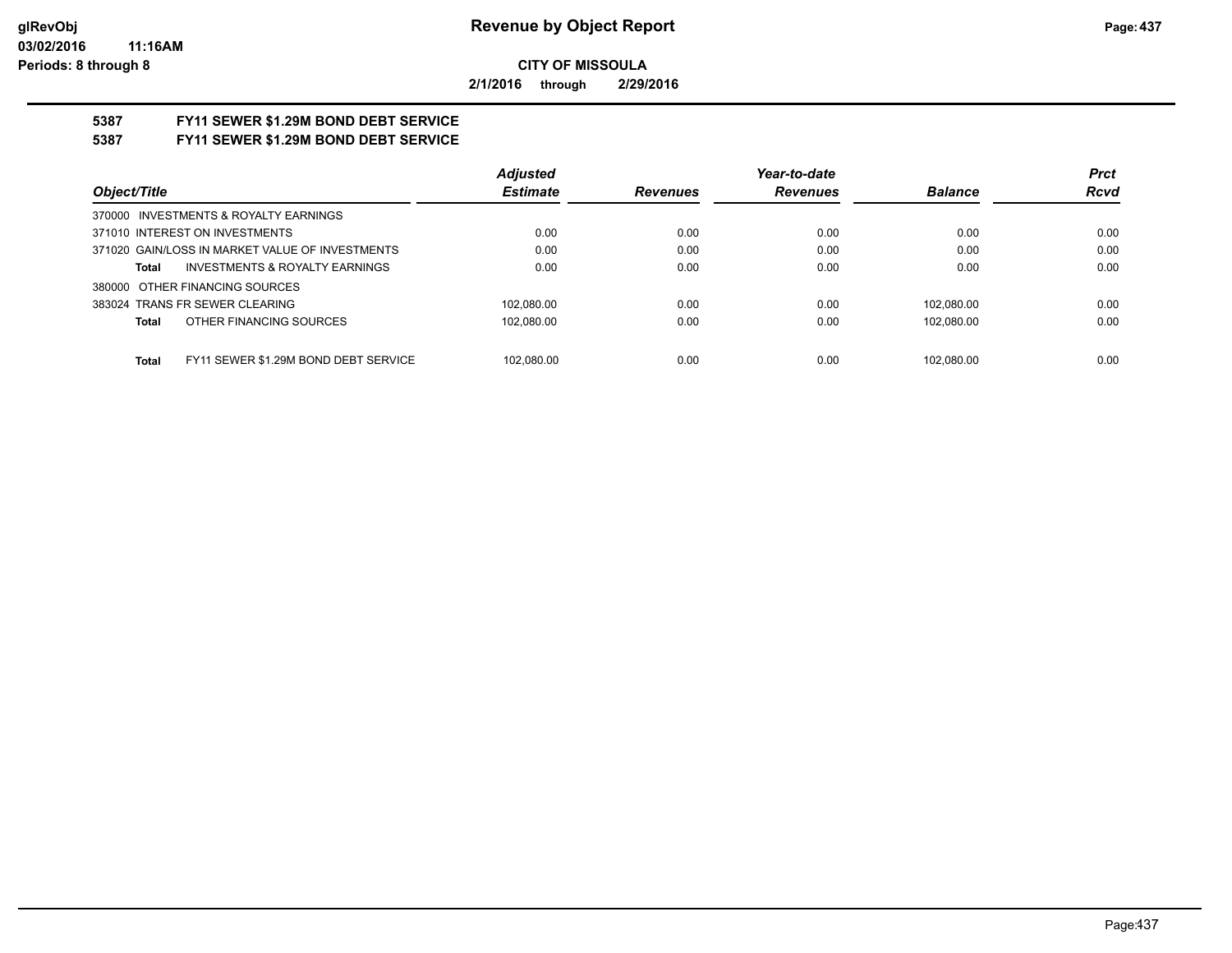**2/1/2016 through 2/29/2016**

### **5387 FY11 SEWER \$1.29M BOND DEBT SERVICE**

|                                                      | <b>Adjusted</b> |                 | Year-to-date    |                | <b>Prct</b> |
|------------------------------------------------------|-----------------|-----------------|-----------------|----------------|-------------|
| Object/Title                                         | <b>Estimate</b> | <b>Revenues</b> | <b>Revenues</b> | <b>Balance</b> | <b>Rcvd</b> |
| 370000 INVESTMENTS & ROYALTY EARNINGS                |                 |                 |                 |                |             |
| 371010 INTEREST ON INVESTMENTS                       | 0.00            | 0.00            | 0.00            | 0.00           | 0.00        |
| 371020 GAIN/LOSS IN MARKET VALUE OF INVESTMENT       | 0.00            | 0.00            | 0.00            | 0.00           | 0.00        |
| INVESTMENTS & ROYALTY EARNINGS<br><b>Total</b>       | 0.00            | 0.00            | 0.00            | 0.00           | 0.00        |
| 380000 OTHER FINANCING SOURCES                       |                 |                 |                 |                |             |
| 383024 TRANS FR SEWER CLEARING                       | 102.080.00      | 0.00            | 0.00            | 102.080.00     | 0.00        |
| OTHER FINANCING SOURCES<br><b>Total</b>              | 102.080.00      | 0.00            | 0.00            | 102.080.00     | 0.00        |
|                                                      |                 |                 |                 |                |             |
| FY11 SEWER \$1.29M BOND DEBT SERVICE<br><b>Total</b> | 102.080.00      | 0.00            | 0.00            | 102.080.00     | 0.00        |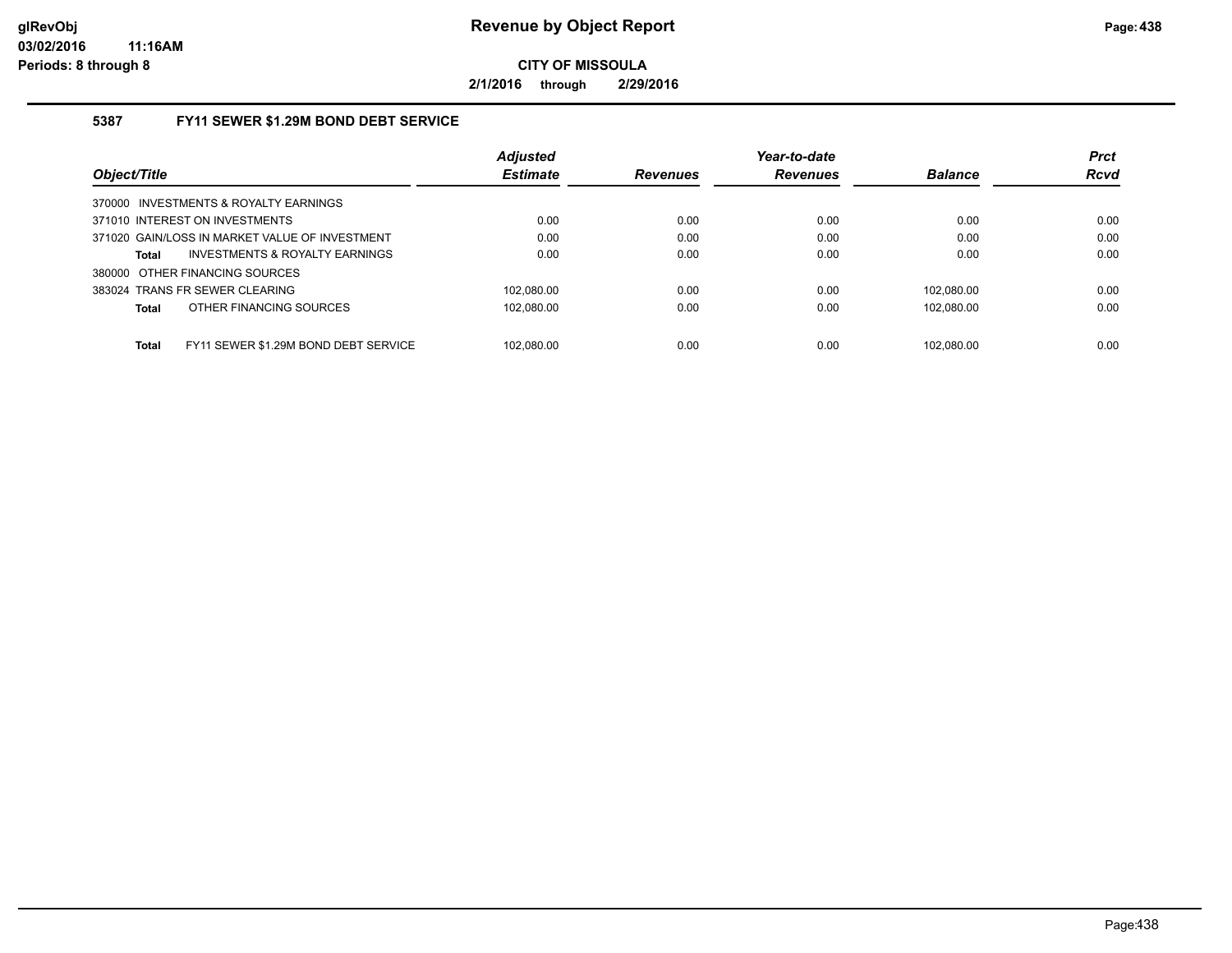**2/1/2016 through 2/29/2016**

## **5388 FY11 \$1.29M SEWER BOND RESERVE**

**5388 FY11 \$1.29M SEWER BOND RESERVE**

|                                                 | <b>Adiusted</b> |                 | Year-to-date    |                | <b>Prct</b> |
|-------------------------------------------------|-----------------|-----------------|-----------------|----------------|-------------|
| Object/Title                                    | <b>Estimate</b> | <b>Revenues</b> | <b>Revenues</b> | <b>Balance</b> | Rcvd        |
| 370000 INVESTMENTS & ROYALTY EARNINGS           |                 |                 |                 |                |             |
| 371010 INTEREST ON INVESTMENTS                  | 0.00            | 0.00            | 0.00            | 0.00           | 0.00        |
| 371020 GAIN/LOSS IN MARKET VALUE OF INVESTMENTS | 0.00            | 0.00            | 0.00            | 0.00           | 0.00        |
| INVESTMENTS & ROYALTY EARNINGS<br>Total         | 0.00            | 0.00            | 0.00            | 0.00           | 0.00        |
| 380000 OTHER FINANCING SOURCES                  |                 |                 |                 |                |             |
| 381002 SRF LOAN                                 | 0.00            | 0.00            | 0.00            | 0.00           | 0.00        |
| 383024 TRANS FR SEWER CLEARING                  | 0.00            | 0.00            | 0.00            | 0.00           | 0.00        |
| 383042 TRANSFERS FROM OTHER FUNDS               | 0.00            | 0.00            | 0.00            | 0.00           | 0.00        |
| OTHER FINANCING SOURCES<br>Total                | 0.00            | 0.00            | 0.00            | 0.00           | 0.00        |
| FY11 \$1.29M SEWER BOND RESERVE<br><b>Total</b> | 0.00            | 0.00            | 0.00            | 0.00           | 0.00        |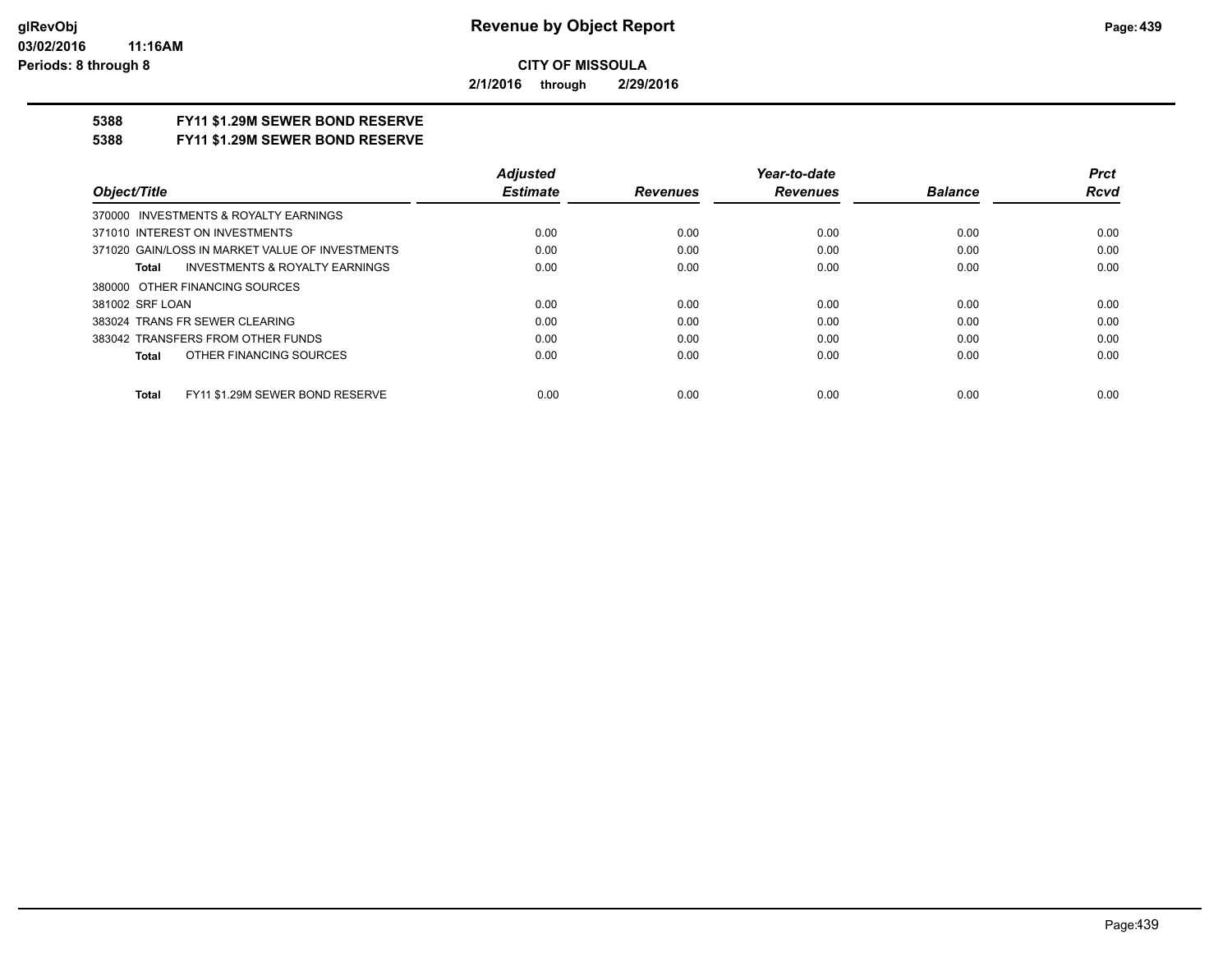**2/1/2016 through 2/29/2016**

### **5388 FY11 \$1.29M SEWER BOND RESERVE**

| Object/Title                                    | <b>Adjusted</b><br><b>Estimate</b> | <b>Revenues</b> | Year-to-date<br><b>Revenues</b> | <b>Balance</b> | <b>Prct</b><br>Rcvd |
|-------------------------------------------------|------------------------------------|-----------------|---------------------------------|----------------|---------------------|
| 370000 INVESTMENTS & ROYALTY EARNINGS           |                                    |                 |                                 |                |                     |
| 371010 INTEREST ON INVESTMENTS                  | 0.00                               | 0.00            | 0.00                            | 0.00           | 0.00                |
| 371020 GAIN/LOSS IN MARKET VALUE OF INVESTMENT  | 0.00                               | 0.00            | 0.00                            | 0.00           | 0.00                |
| INVESTMENTS & ROYALTY EARNINGS<br>Total         | 0.00                               | 0.00            | 0.00                            | 0.00           | 0.00                |
| 380000 OTHER FINANCING SOURCES                  |                                    |                 |                                 |                |                     |
| 381002 SRF LOAN                                 | 0.00                               | 0.00            | 0.00                            | 0.00           | 0.00                |
| 383024 TRANS FR SEWER CLEARING                  | 0.00                               | 0.00            | 0.00                            | 0.00           | 0.00                |
| 383042 TRANSFERS FROM OTHER FUNDS               | 0.00                               | 0.00            | 0.00                            | 0.00           | 0.00                |
| OTHER FINANCING SOURCES<br><b>Total</b>         | 0.00                               | 0.00            | 0.00                            | 0.00           | 0.00                |
| FY11 \$1.29M SEWER BOND RESERVE<br><b>Total</b> | 0.00                               | 0.00            | 0.00                            | 0.00           | 0.00                |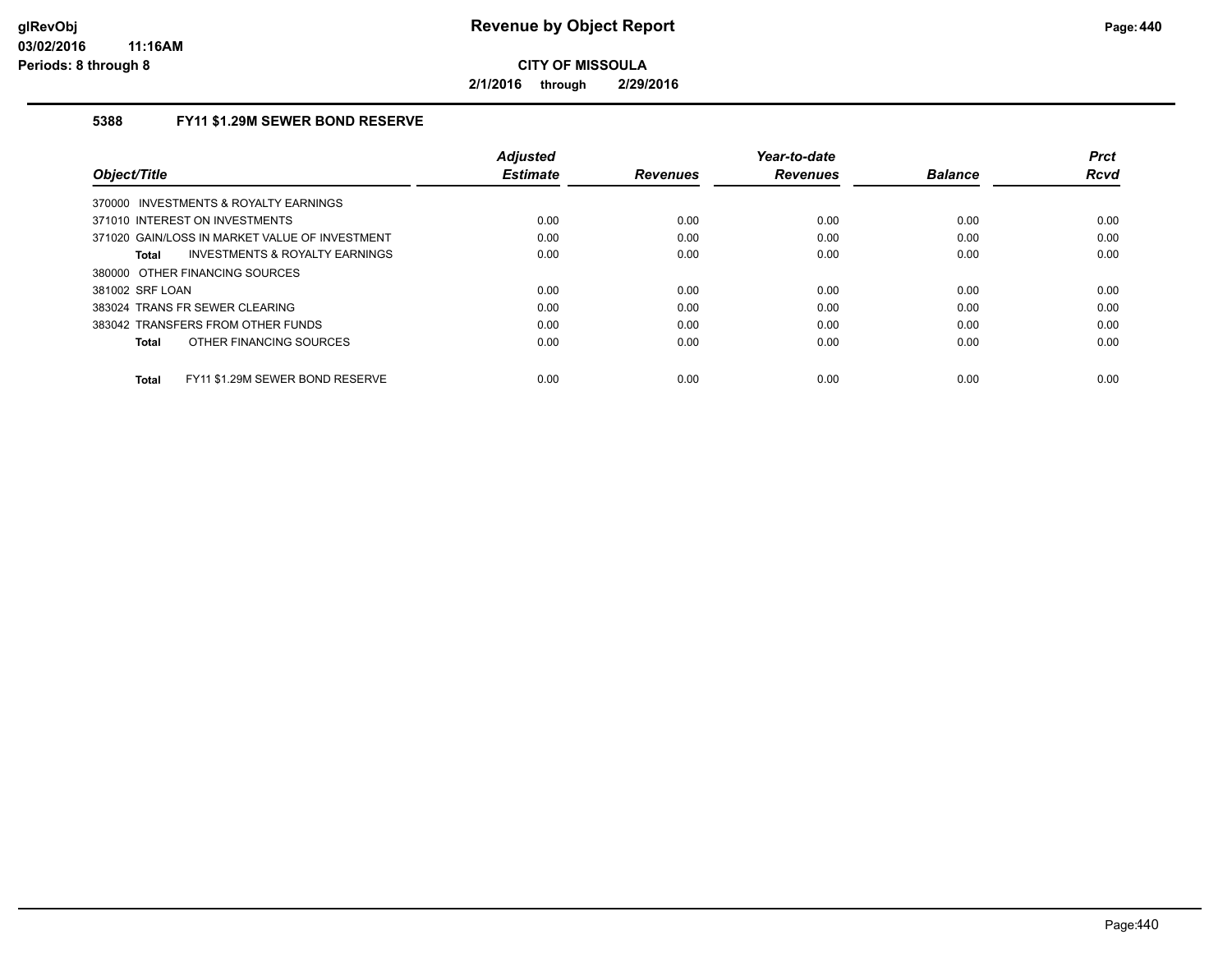**2/1/2016 through 2/29/2016**

# **5389 FY15 SEWER REVENUE BOND DEBT SERVICE**

## **5389 FY15 SEWER REVENUE BOND DEBT SERVICE**

|                                                 | <b>Adjusted</b> |                 | Year-to-date    |                | <b>Prct</b> |
|-------------------------------------------------|-----------------|-----------------|-----------------|----------------|-------------|
| Object/Title                                    | <b>Estimate</b> | <b>Revenues</b> | <b>Revenues</b> | <b>Balance</b> | <b>Rcvd</b> |
| 370000 INVESTMENTS & ROYALTY EARNINGS           |                 |                 |                 |                |             |
| 371010 INTEREST ON INVESTMENTS                  | 0.00            | 0.00            | 0.00            | 0.00           | 0.00        |
| 371020 GAIN/LOSS IN MARKET VALUE OF INVESTMENTS | 0.00            | 0.00            | 0.00            | 0.00           | 0.00        |
| INVESTMENTS & ROYALTY EARNINGS<br>Total         | 0.00            | 0.00            | 0.00            | 0.00           | 0.00        |
| 380000 OTHER FINANCING SOURCES                  |                 |                 |                 |                |             |
| 381010 BOND PROCEEDS                            | 0.00            | 0.00            | 460.002.00      | $-460.002.00$  | 0.00        |
| 383024 TRANS FR SEWER CLEARING                  | 0.00            | 0.00            | 0.00            | 0.00           | 0.00        |
| OTHER FINANCING SOURCES<br>Total                | 0.00            | 0.00            | 460,002.00      | $-460.002.00$  | 0.00        |
|                                                 |                 |                 |                 |                |             |
| FY15 SEWER REVENUE BOND DEBT SERVIC<br>Total    | 0.00            | 0.00            | 460.002.00      | $-460.002.00$  | 0.00        |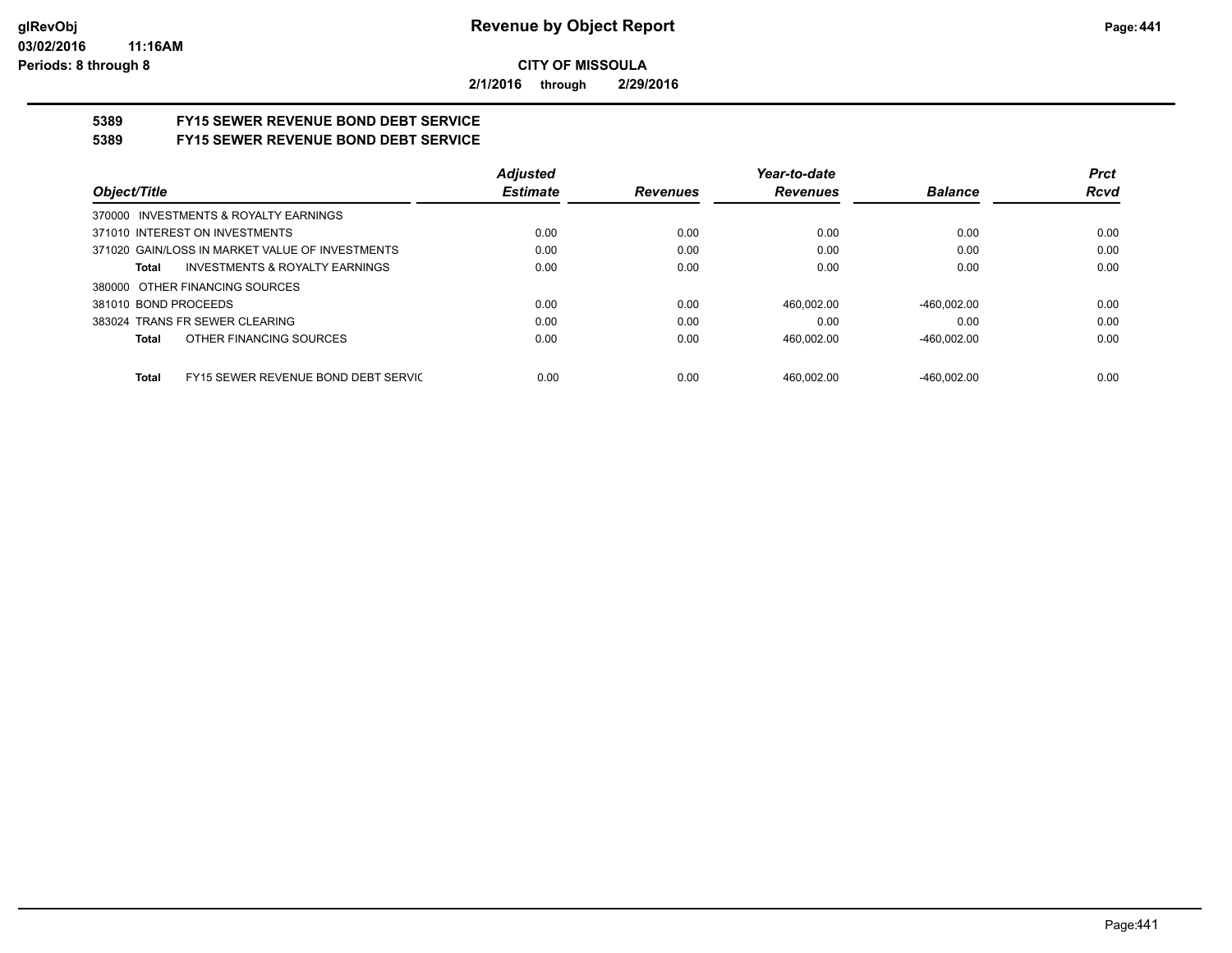**2/1/2016 through 2/29/2016**

### **5389 FY15 SEWER REVENUE BOND DEBT SERVICE**

|                                                     | <b>Adjusted</b> |                 | Year-to-date    |                | <b>Prct</b> |
|-----------------------------------------------------|-----------------|-----------------|-----------------|----------------|-------------|
| Object/Title                                        | <b>Estimate</b> | <b>Revenues</b> | <b>Revenues</b> | <b>Balance</b> | <b>Rcvd</b> |
| 370000 INVESTMENTS & ROYALTY EARNINGS               |                 |                 |                 |                |             |
| 371010 INTEREST ON INVESTMENTS                      | 0.00            | 0.00            | 0.00            | 0.00           | 0.00        |
| 371020 GAIN/LOSS IN MARKET VALUE OF INVESTMENT      | 0.00            | 0.00            | 0.00            | 0.00           | 0.00        |
| INVESTMENTS & ROYALTY EARNINGS<br><b>Total</b>      | 0.00            | 0.00            | 0.00            | 0.00           | 0.00        |
| 380000 OTHER FINANCING SOURCES                      |                 |                 |                 |                |             |
| 381010 BOND PROCEEDS                                | 0.00            | 0.00            | 460.002.00      | $-460.002.00$  | 0.00        |
| 383024 TRANS FR SEWER CLEARING                      | 0.00            | 0.00            | 0.00            | 0.00           | 0.00        |
| OTHER FINANCING SOURCES<br><b>Total</b>             | 0.00            | 0.00            | 460.002.00      | $-460.002.00$  | 0.00        |
| FY15 SEWER REVENUE BOND DEBT SERVIC<br><b>Total</b> | 0.00            | 0.00            | 460.002.00      | $-460.002.00$  | 0.00        |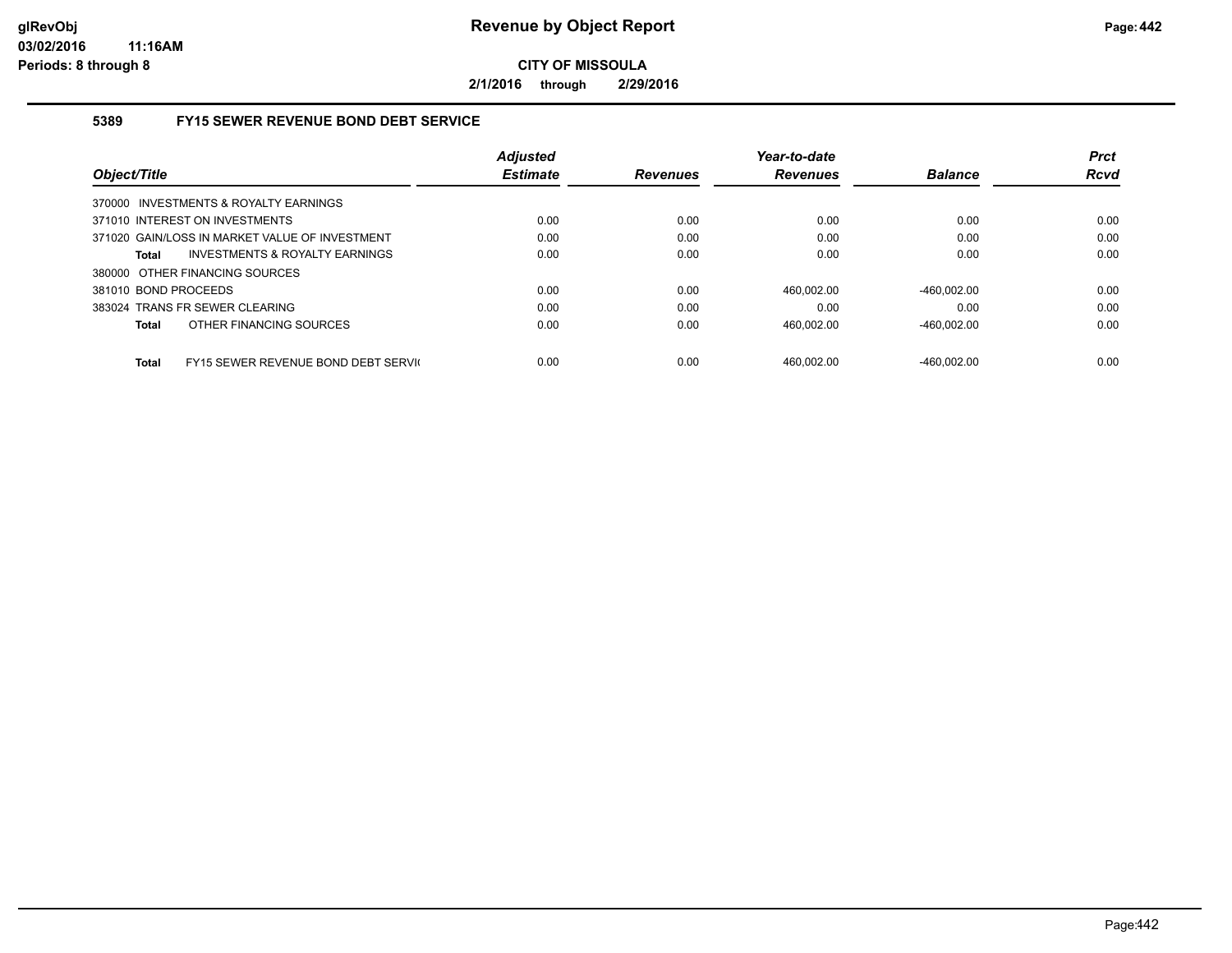**2/1/2016 through 2/29/2016**

## **5390 FY15 SEWER BOND DEBT RESERVE**

#### **5390 FY15 SEWER BOND DEBT RESERVE**

|                                                    | <b>Adjusted</b> |                 | Year-to-date    |                | <b>Prct</b> |
|----------------------------------------------------|-----------------|-----------------|-----------------|----------------|-------------|
| Object/Title                                       | <b>Estimate</b> | <b>Revenues</b> | <b>Revenues</b> | <b>Balance</b> | <b>Rcvd</b> |
| 370000 INVESTMENTS & ROYALTY EARNINGS              |                 |                 |                 |                |             |
| 371010 INTEREST ON INVESTMENTS                     | 0.00            | 0.00            | 0.00            | 0.00           | 0.00        |
| 371020 GAIN/LOSS IN MARKET VALUE OF INVESTMENTS    | 0.00            | 0.00            | 0.00            | 0.00           | 0.00        |
| <b>INVESTMENTS &amp; ROYALTY EARNINGS</b><br>Total | 0.00            | 0.00            | 0.00            | 0.00           | 0.00        |
| 380000 OTHER FINANCING SOURCES                     |                 |                 |                 |                |             |
| 381002 SRF LOAN                                    | 0.00            | 0.00            | 0.00            | 0.00           | 0.00        |
| 383024 TRANS FR SEWER CLEARING                     | 0.00            | 0.00            | 0.00            | 0.00           | 0.00        |
| 383042 TRANSFERS FROM OTHER FUNDS                  | 0.00            | 0.00            | 0.00            | 0.00           | 0.00        |
| OTHER FINANCING SOURCES<br>Total                   | 0.00            | 0.00            | 0.00            | 0.00           | 0.00        |
|                                                    |                 |                 |                 |                |             |
| FY15 SEWER BOND DEBT RESERVE<br><b>Total</b>       | 0.00            | 0.00            | 0.00            | 0.00           | 0.00        |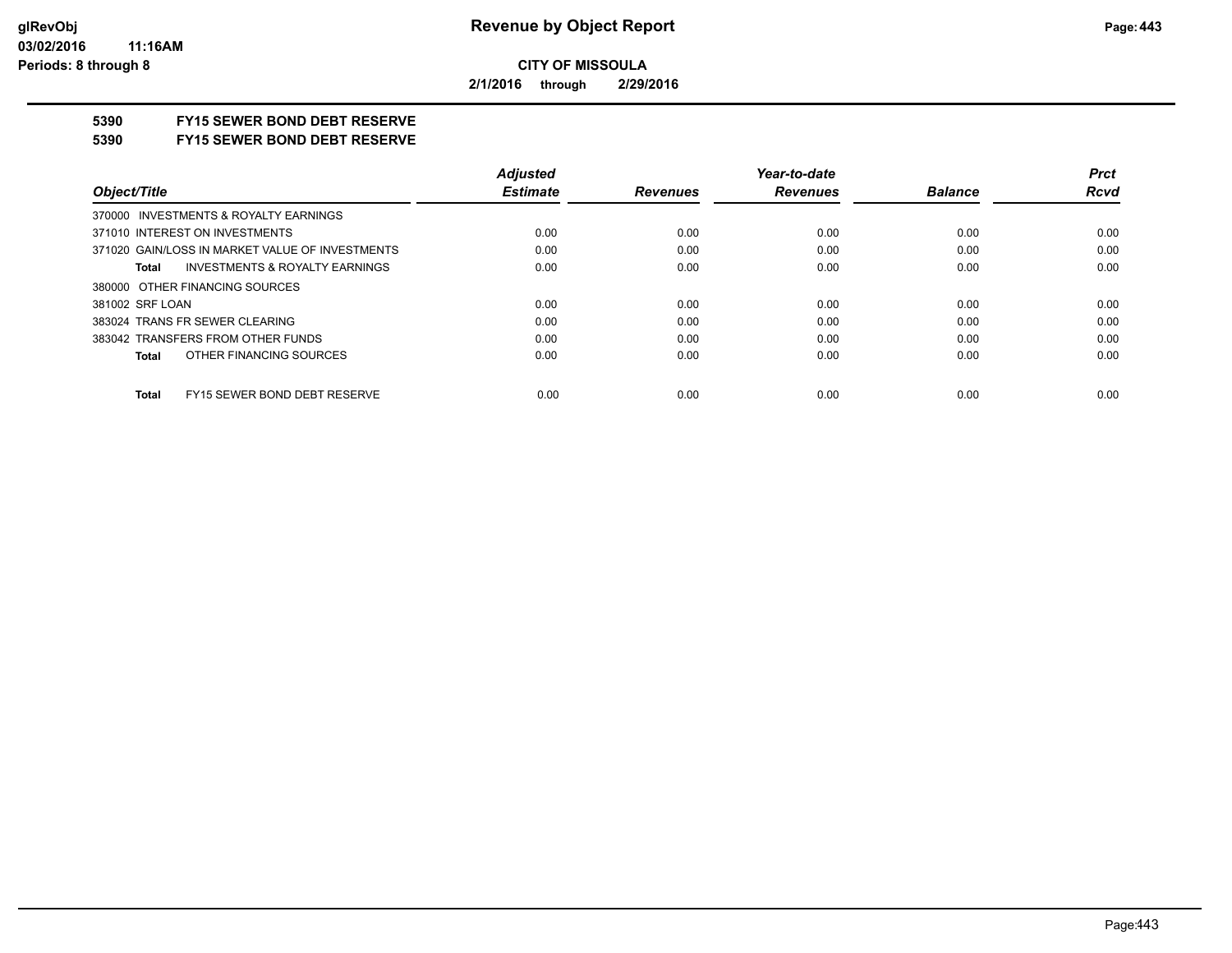**2/1/2016 through 2/29/2016**

### **5390 FY15 SEWER BOND DEBT RESERVE**

| Object/Title                                   | <b>Adiusted</b><br><b>Estimate</b> | <b>Revenues</b> | Year-to-date<br><b>Revenues</b> | <b>Balance</b> | <b>Prct</b><br><b>Rcvd</b> |
|------------------------------------------------|------------------------------------|-----------------|---------------------------------|----------------|----------------------------|
| 370000 INVESTMENTS & ROYALTY EARNINGS          |                                    |                 |                                 |                |                            |
| 371010 INTEREST ON INVESTMENTS                 | 0.00                               | 0.00            | 0.00                            | 0.00           | 0.00                       |
| 371020 GAIN/LOSS IN MARKET VALUE OF INVESTMENT | 0.00                               | 0.00            | 0.00                            | 0.00           | 0.00                       |
| INVESTMENTS & ROYALTY EARNINGS<br>Total        | 0.00                               | 0.00            | 0.00                            | 0.00           | 0.00                       |
| 380000 OTHER FINANCING SOURCES                 |                                    |                 |                                 |                |                            |
| 381002 SRF LOAN                                | 0.00                               | 0.00            | 0.00                            | 0.00           | 0.00                       |
| 383024 TRANS FR SEWER CLEARING                 | 0.00                               | 0.00            | 0.00                            | 0.00           | 0.00                       |
| 383042 TRANSFERS FROM OTHER FUNDS              | 0.00                               | 0.00            | 0.00                            | 0.00           | 0.00                       |
| OTHER FINANCING SOURCES<br>Total               | 0.00                               | 0.00            | 0.00                            | 0.00           | 0.00                       |
| FY15 SEWER BOND DEBT RESERVE<br>Total          | 0.00                               | 0.00            | 0.00                            | 0.00           | 0.00                       |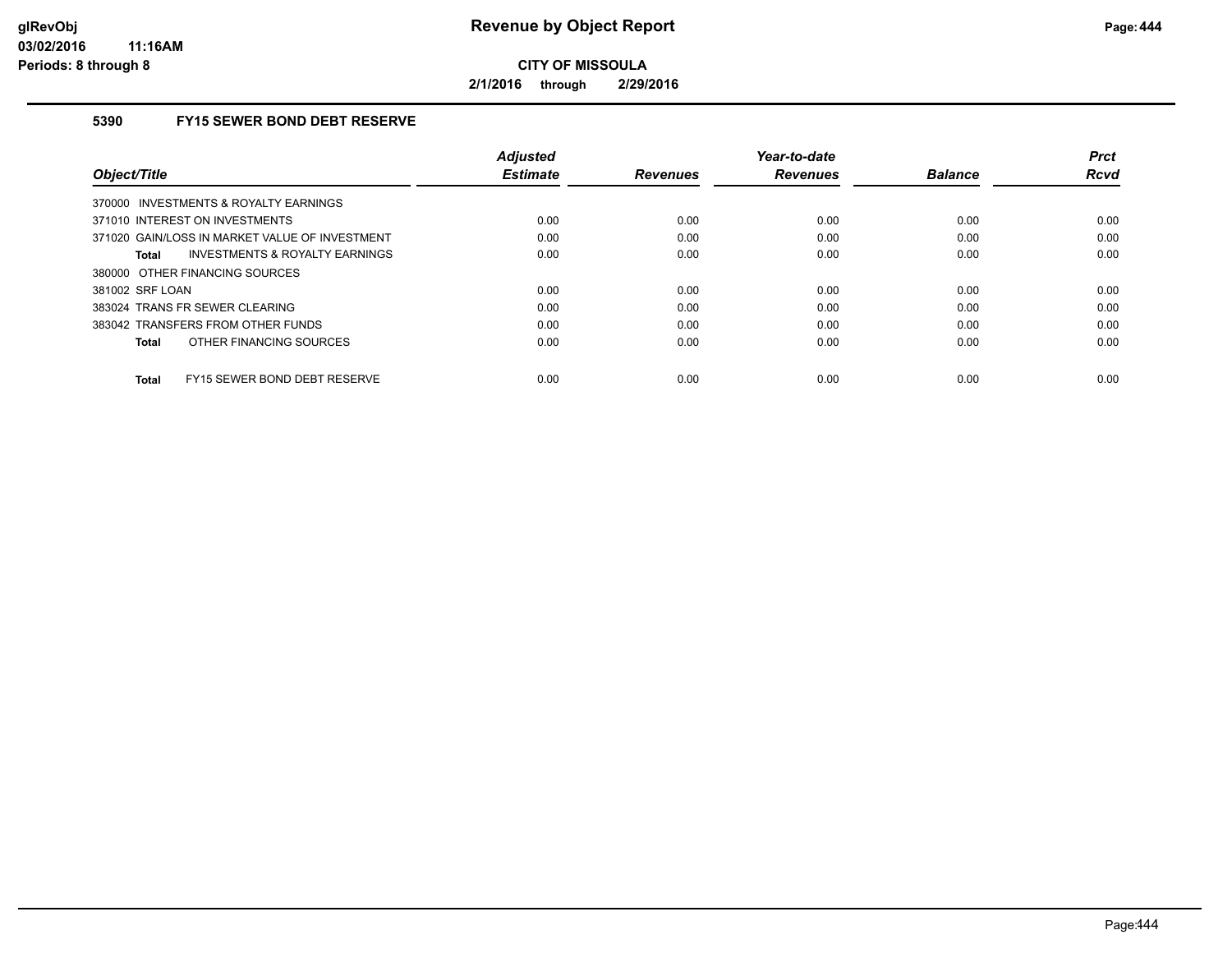**2/1/2016 through 2/29/2016**

## **5711 AQUATICS**

**5711 AQUATICS**

|                                                           | <b>Adjusted</b> |                 | Year-to-date    |                | <b>Prct</b> |
|-----------------------------------------------------------|-----------------|-----------------|-----------------|----------------|-------------|
| Object/Title                                              | <b>Estimate</b> | <b>Revenues</b> | <b>Revenues</b> | <b>Balance</b> | <b>Rcvd</b> |
| 330000 INTERGOVERNMENTAL REVENUES                         |                 |                 |                 |                |             |
| 336020 STATE PENSION CONTRIBUTION                         | 0.00            | 0.00            | 0.00            | 0.00           | 0.00        |
| 336023 STATE CONTRIB. - PERS                              | 0.00            | 0.00            | 511.50          | $-511.50$      | 0.00        |
| <b>INTERGOVERNMENTAL REVENUES</b><br>Total                | 0.00            | 0.00            | 511.50          | $-511.50$      | 0.00        |
| <b>CHARGES FOR SERVICES</b><br>340000                     |                 |                 |                 |                |             |
| 340051 GRILL VAN CONCESSIONS                              | 0.00            | 0.00            | 20,386.90       | $-20,386.90$   | 0.00        |
| 346030 SWIMMING POOL FEES                                 | 1,298,086.00    | 855.38          | 298,585.76      | 999,500.24     | 23.00       |
| 346060 CURRENTS SWIMMING FACILITY                         | 0.00            | 26,738.41       | 255,544.95      | $-255,544.95$  | 0.00        |
| 346061 CURRENTS ENTERPRISE                                | 0.00            | 0.00            | 0.00            | 0.00           | 0.00        |
| 346062 SPLASH ENTERPRISE                                  | 0.00            | 0.00            | 0.00            | 0.00           | 0.00        |
| <b>CHARGES FOR SERVICES</b><br><b>Total</b>               | 1,298,086.00    | 27,593.79       | 574,517.61      | 723,568.39     | 44.26       |
| 360000 MISCELLANEOUS REVENUES                             |                 |                 |                 |                |             |
| 360010 MISCELLANEOUS                                      | 0.00            | 0.00            | 0.00            | 0.00           | 0.00        |
| 365000 DONATIONS                                          | 0.00            | 0.00            | 0.00            | 0.00           | 0.00        |
| 365019 AQUATICS DONATIONS & GRANTS                        | 75,000.00       | 0.00            | 0.00            | 75,000.00      | 0.00        |
| MISCELLANEOUS REVENUES<br>Total                           | 75,000.00       | 0.00            | 0.00            | 75,000.00      | 0.00        |
| <b>INVESTMENTS &amp; ROYALTY EARNINGS</b><br>370000       |                 |                 |                 |                |             |
| 371010 INTEREST ON INVESTMENTS                            | 0.00            | 0.00            | 0.00            | 0.00           | 0.00        |
| <b>INVESTMENTS &amp; ROYALTY EARNINGS</b><br><b>Total</b> | 0.00            | 0.00            | 0.00            | 0.00           | 0.00        |
| OTHER FINANCING SOURCES<br>380000                         |                 |                 |                 |                |             |
| 383029 TRANS FR GENERAL                                   | 203,000.00      | 0.00            | 0.00            | 203,000.00     | 0.00        |
| 383043 TRANSFERS FROM IMPACT FEES                         | 0.00            | 0.00            | 0.00            | 0.00           | 0.00        |
| 383400 CAPITAL CONTRIBUTION                               | 0.00            | 0.00            | 0.00            | 0.00           | 0.00        |
| OTHER FINANCING SOURCES<br><b>Total</b>                   | 203,000.00      | 0.00            | 0.00            | 203,000.00     | 0.00        |
| <b>AQUATICS</b><br><b>Total</b>                           | 1,576,086.00    | 27,593.79       | 575,029.11      | 1,001,056.89   | 36.48       |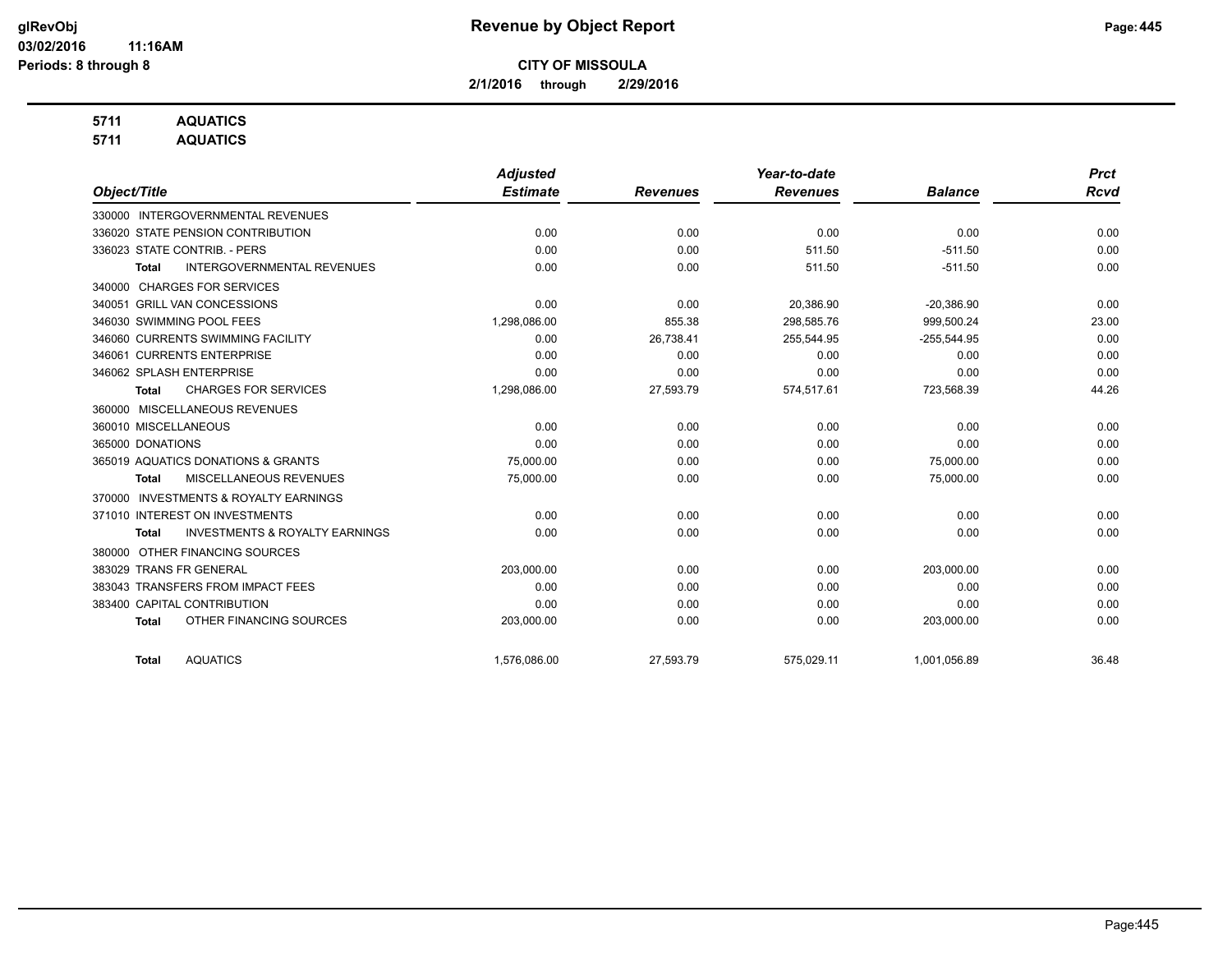**2/1/2016 through 2/29/2016**

### **5711 AQUATICS**

|                                                     | <b>Adjusted</b> |                 | Year-to-date    |                | <b>Prct</b> |
|-----------------------------------------------------|-----------------|-----------------|-----------------|----------------|-------------|
| Object/Title                                        | <b>Estimate</b> | <b>Revenues</b> | <b>Revenues</b> | <b>Balance</b> | <b>Rcvd</b> |
| 330000 INTERGOVERNMENTAL REVENUES                   |                 |                 |                 |                |             |
| 336020 STATE PENSION CONTRIBUTION                   | 0.00            | 0.00            | 0.00            | 0.00           | 0.00        |
| 336023 STATE CONTRIB. - PERS                        | 0.00            | 0.00            | 511.50          | $-511.50$      | 0.00        |
| <b>INTERGOVERNMENTAL REVENUES</b><br><b>Total</b>   | 0.00            | 0.00            | 511.50          | $-511.50$      | 0.00        |
| <b>CHARGES FOR SERVICES</b><br>340000               |                 |                 |                 |                |             |
| 340051 GRILL VAN CONCESSIONS                        | 0.00            | 0.00            | 20,386.90       | $-20,386.90$   | 0.00        |
| 346030 SWIMMING POOL FEES                           | 1,298,086.00    | 855.38          | 298,585.76      | 999,500.24     | 23.00       |
| 346060 CURRENTS SWIMMING FACILITY                   | 0.00            | 26,738.41       | 255,544.95      | $-255,544.95$  | 0.00        |
| 346061 CURRENTS ENTERPRISE                          | 0.00            | 0.00            | 0.00            | 0.00           | 0.00        |
| 346062 SPLASH ENTERPRISE                            | 0.00            | 0.00            | 0.00            | 0.00           | 0.00        |
| <b>CHARGES FOR SERVICES</b><br><b>Total</b>         | 1,298,086.00    | 27,593.79       | 574,517.61      | 723,568.39     | 44.26       |
| 360000 MISCELLANEOUS REVENUES                       |                 |                 |                 |                |             |
| 360010 MISCELLANEOUS                                | 0.00            | 0.00            | 0.00            | 0.00           | 0.00        |
| 365000 DONATIONS                                    | 0.00            | 0.00            | 0.00            | 0.00           | 0.00        |
| 365019 AQUATICS DONATIONS & GRANTS                  | 75.000.00       | 0.00            | 0.00            | 75.000.00      | 0.00        |
| MISCELLANEOUS REVENUES<br><b>Total</b>              | 75,000.00       | 0.00            | 0.00            | 75,000.00      | 0.00        |
| <b>INVESTMENTS &amp; ROYALTY EARNINGS</b><br>370000 |                 |                 |                 |                |             |
| 371010 INTEREST ON INVESTMENTS                      | 0.00            | 0.00            | 0.00            | 0.00           | 0.00        |
| <b>INVESTMENTS &amp; ROYALTY EARNINGS</b><br>Total  | 0.00            | 0.00            | 0.00            | 0.00           | 0.00        |
| OTHER FINANCING SOURCES<br>380000                   |                 |                 |                 |                |             |
| 383029 TRANS FR GENERAL                             | 203,000.00      | 0.00            | 0.00            | 203,000.00     | 0.00        |
| 383043 TRANSFERS FROM IMPACT FEES                   | 0.00            | 0.00            | 0.00            | 0.00           | 0.00        |
| 383400 CAPITAL CONTRIBUTION                         | 0.00            | 0.00            | 0.00            | 0.00           | 0.00        |
| OTHER FINANCING SOURCES<br><b>Total</b>             | 203,000.00      | 0.00            | 0.00            | 203,000.00     | 0.00        |
| <b>AQUATICS</b><br><b>Total</b>                     | 1,576,086.00    | 27,593.79       | 575,029.11      | 1,001,056.89   | 36.48       |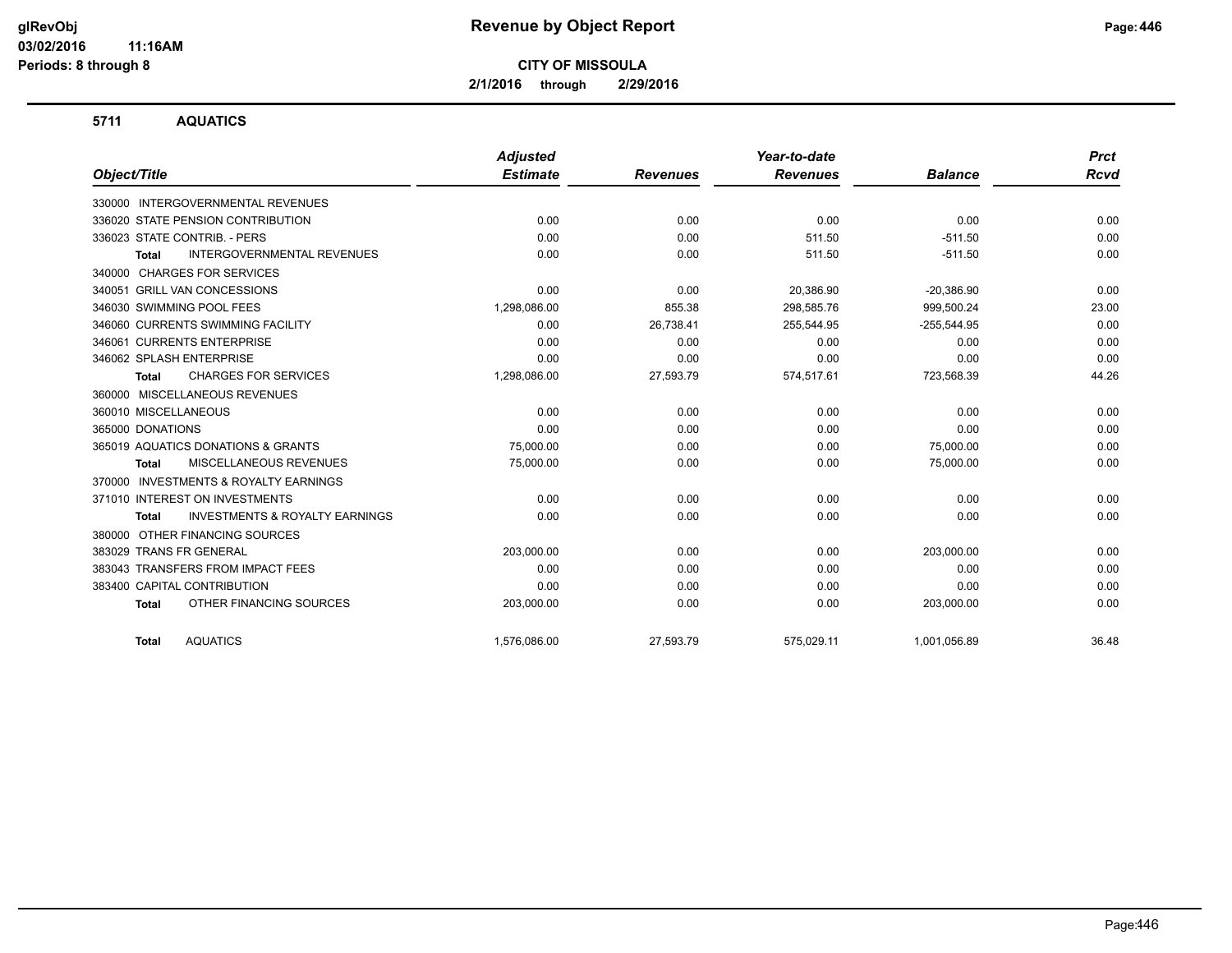**2/1/2016 through 2/29/2016**

## **6050 EMPLOYEE BENEFIT PLAN FUND**

#### **6050 EMPLOYEE BENEFIT PLAN FUND**

|                                                           | <b>Adjusted</b> |                 | Year-to-date    |                | <b>Prct</b> |
|-----------------------------------------------------------|-----------------|-----------------|-----------------|----------------|-------------|
| Object/Title                                              | <b>Estimate</b> | <b>Revenues</b> | <b>Revenues</b> | <b>Balance</b> | Rcvd        |
| 330000 INTERGOVERNMENTAL REVENUES                         |                 |                 |                 |                |             |
| 334112 WELLNESS GRANT                                     | 0.00            | 0.00            | 0.00            | 0.00           | 0.00        |
| <b>INTERGOVERNMENTAL REVENUES</b><br><b>Total</b>         | 0.00            | 0.00            | 0.00            | 0.00           | 0.00        |
| 360000 MISCELLANEOUS REVENUES                             |                 |                 |                 |                |             |
| 360010 MISCELLANEOUS                                      | 0.00            | 0.00            | 0.00            | 0.00           | 0.00        |
| MISCELLANEOUS REVENUES<br><b>Total</b>                    | 0.00            | 0.00            | 0.00            | 0.00           | 0.00        |
| 370000 INVESTMENTS & ROYALTY EARNINGS                     |                 |                 |                 |                |             |
| 371010 INTEREST ON INVESTMENTS                            | 0.00            | 0.00            | 0.00            | 0.00           | 0.00        |
| <b>INVESTMENTS &amp; ROYALTY EARNINGS</b><br><b>Total</b> | 0.00            | 0.00            | 0.00            | 0.00           | 0.00        |
| 380000 OTHER FINANCING SOURCES                            |                 |                 |                 |                |             |
| 383028 TRANS FROM GF FOR HEALTH RESERVE                   | 0.00            | 36,833.33       | 294,666.68      | $-294,666.68$  | 0.00        |
| 383029 TRANS FR GENERAL                                   | 442,000.00      | 0.00            | 51.649.36       | 390,350.64     | 11.69       |
| OTHER FINANCING SOURCES<br><b>Total</b>                   | 442,000.00      | 36,833.33       | 346.316.04      | 95.683.96      | 78.35       |
| 390000 INTERNAL SERVICES                                  |                 |                 |                 |                |             |
| 396001 INSURANCE REIMBURSEMENTS                           | 0.00            | 0.00            | 0.00            | 0.00           | 0.00        |
| 396002 CITY CONTRIBUTIONS                                 | 3,210,660.00    | 241,324.50      | 2,371,011.80    | 839,648.20     | 73.85       |
| 396003 EMPLOYEE DEDUCTION CONTRIBUTIONS                   | 734,400.00      | 63,198.18       | 767,431.48      | $-33,031.48$   | 104.50      |
| 396004 RETIREE CONTRIBUTIONS                              | 436,800.00      | 38,479.72       | 261,345.18      | 175,454.82     | 59.83       |
| 396005 FIRE + POLICE ADDTL HEALTH CONTRIB                 | 1,340,640.00    | 123,384.00      | 1,056,524.00    | 284,116.00     | 78.81       |
| 396006 RX REBATES                                         | 0.00            | 0.00            | 32.148.78       | $-32,148.78$   | 0.00        |
| 396007 OTHER PARTICIPANT HEALTH PREM CONTRIB              | 0.00            | 140.48          | 2,231.40        | $-2,231.40$    | 0.00        |
| 396008 COBRA CONTRIBUTIONS                                | 0.00            | 16.30           | 4,212.01        | $-4,212.01$    | 0.00        |
| 396009 WELLNESS PROGRAM CONTRIBUTIONS                     | 0.00            | 0.00            | 0.00            | 0.00           | 0.00        |
| 396010 EMPLOYEE SUPPLI LIFE INSURANCE CONTRI              | 0.00            | 2,579.60        | 20.043.86       | $-20,043.86$   | 0.00        |
| <b>EMPLOYEE VISION INSURANCE CONTRIBUTIONS</b><br>396011  | 0.00            | 98.79           | 836.90          | $-836.90$      | 0.00        |
| <b>INTERNAL SERVICES</b><br><b>Total</b>                  | 5,722,500.00    | 469,221.57      | 4,515,785.41    | 1,206,714.59   | 78.91       |
| <b>EMPLOYEE BENEFIT PLAN FUND</b><br><b>Total</b>         | 6,164,500.00    | 506,054.90      | 4,862,101.45    | 1,302,398.55   | 78.87       |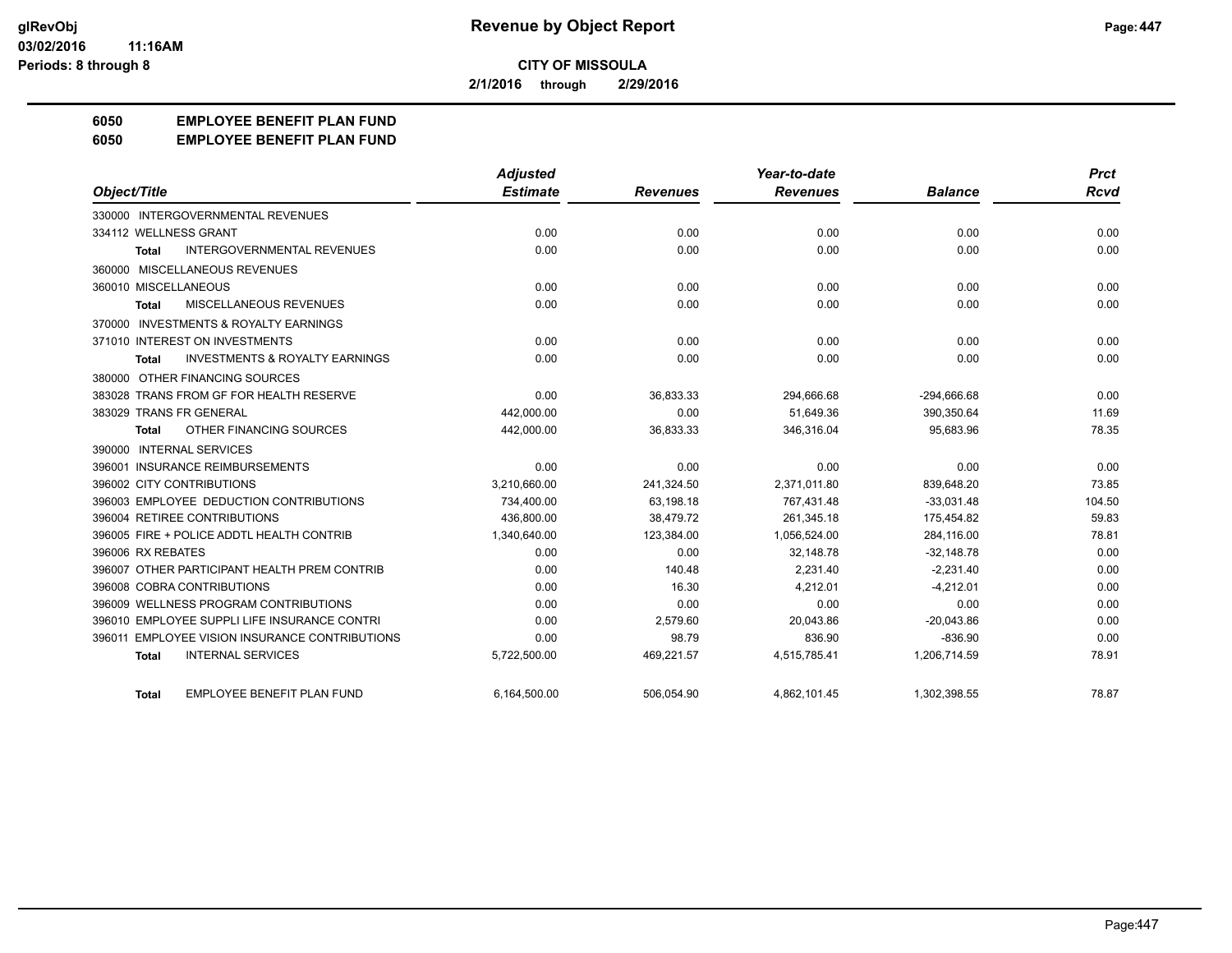**2/1/2016 through 2/29/2016**

## **6050 EMPLOYEE BENEFIT PLAN FUND**

|                                                           | <b>Adjusted</b> |                 | Year-to-date    |                | <b>Prct</b> |
|-----------------------------------------------------------|-----------------|-----------------|-----------------|----------------|-------------|
| Object/Title                                              | <b>Estimate</b> | <b>Revenues</b> | <b>Revenues</b> | <b>Balance</b> | <b>Rcvd</b> |
| 330000 INTERGOVERNMENTAL REVENUES                         |                 |                 |                 |                |             |
| 334112 WELLNESS GRANT                                     | 0.00            | 0.00            | 0.00            | 0.00           | 0.00        |
| <b>INTERGOVERNMENTAL REVENUES</b><br><b>Total</b>         | 0.00            | 0.00            | 0.00            | 0.00           | 0.00        |
| 360000 MISCELLANEOUS REVENUES                             |                 |                 |                 |                |             |
| 360010 MISCELLANEOUS                                      | 0.00            | 0.00            | 0.00            | 0.00           | 0.00        |
| MISCELLANEOUS REVENUES<br><b>Total</b>                    | 0.00            | 0.00            | 0.00            | 0.00           | 0.00        |
| 370000 INVESTMENTS & ROYALTY EARNINGS                     |                 |                 |                 |                |             |
| 371010 INTEREST ON INVESTMENTS                            | 0.00            | 0.00            | 0.00            | 0.00           | 0.00        |
| <b>INVESTMENTS &amp; ROYALTY EARNINGS</b><br><b>Total</b> | 0.00            | 0.00            | 0.00            | 0.00           | 0.00        |
| 380000 OTHER FINANCING SOURCES                            |                 |                 |                 |                |             |
| 383028 TRANS FROM GF FOR HEALTH RESERVE                   | 0.00            | 36,833.33       | 294,666.68      | $-294,666.68$  | 0.00        |
| 383029 TRANS FR GENERAL                                   | 442.000.00      | 0.00            | 51.649.36       | 390,350.64     | 11.69       |
| OTHER FINANCING SOURCES<br><b>Total</b>                   | 442,000.00      | 36,833.33       | 346,316.04      | 95,683.96      | 78.35       |
| 390000 INTERNAL SERVICES                                  |                 |                 |                 |                |             |
| 396001 INSURANCE REIMBURSEMENTS                           | 0.00            | 0.00            | 0.00            | 0.00           | 0.00        |
| 396002 CITY CONTRIBUTIONS                                 | 3,210,660.00    | 241,324.50      | 2,371,011.80    | 839,648.20     | 73.85       |
| 396003 EMPLOYEE DEDUCTION CONTRIBUTIONS                   | 734,400.00      | 63.198.18       | 767,431.48      | $-33,031.48$   | 104.50      |
| 396004 RETIREE CONTRIBUTIONS                              | 436,800.00      | 38,479.72       | 261,345.18      | 175,454.82     | 59.83       |
| 396005 FIRE + POLICE ADDTL HEALTH CONTRIB                 | 1,340,640.00    | 123,384.00      | 1,056,524.00    | 284,116.00     | 78.81       |
| 396006 RX REBATES                                         | 0.00            | 0.00            | 32,148.78       | $-32,148.78$   | 0.00        |
| 396007 OTHER PARTICIPANT HEALTH PREM CONTRIB              | 0.00            | 140.48          | 2.231.40        | $-2.231.40$    | 0.00        |
| 396008 COBRA CONTRIBUTIONS                                | 0.00            | 16.30           | 4.212.01        | $-4,212.01$    | 0.00        |
| 396009 WELLNESS PROGRAM CONTRIBUTIONS                     | 0.00            | 0.00            | 0.00            | 0.00           | 0.00        |
| 396010 EMPLOYEE SUPPLI LIFE INSURANCE CONTRI              | 0.00            | 2,579.60        | 20,043.86       | $-20,043.86$   | 0.00        |
| 396011 EMPLOYEE VISION INSURANCE CONTRIBUTION             | 0.00            | 98.79           | 836.90          | $-836.90$      | 0.00        |
| <b>INTERNAL SERVICES</b><br><b>Total</b>                  | 5,722,500.00    | 469,221.57      | 4,515,785.41    | 1,206,714.59   | 78.91       |
| EMPLOYEE BENEFIT PLAN FUND<br><b>Total</b>                | 6,164,500.00    | 506,054.90      | 4,862,101.45    | 1,302,398.55   | 78.87       |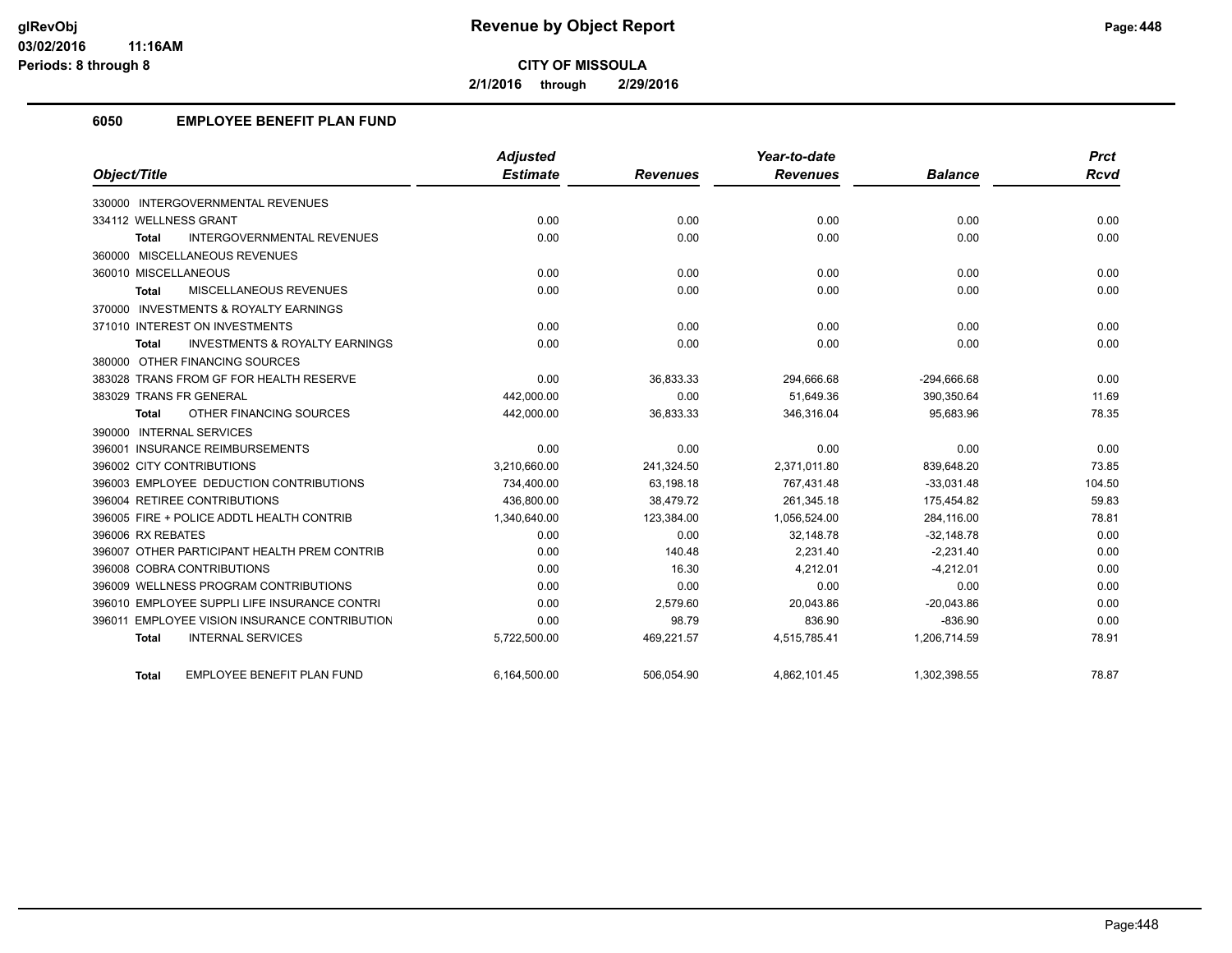**2/1/2016 through 2/29/2016**

**7370 PARKING COMMISSION FUND**

**7370 PARKING COMMISSION FUND**

|                                                    | <b>Adjusted</b> |                 | Year-to-date    |                | <b>Prct</b> |
|----------------------------------------------------|-----------------|-----------------|-----------------|----------------|-------------|
| Object/Title                                       | <b>Estimate</b> | <b>Revenues</b> | <b>Revenues</b> | <b>Balance</b> | Rcvd        |
| 330000 INTERGOVERNMENTAL REVENUES                  |                 |                 |                 |                |             |
| 336020 STATE PENSION CONTRIBUTION                  | 0.00            | 0.00            | 0.00            | 0.00           | 0.00        |
| 336023 STATE CONTRIB. - PERS                       | 0.00            | 0.00            | 223.35          | $-223.35$      | 0.00        |
| <b>INTERGOVERNMENTAL REVENUES</b><br><b>Total</b>  | 0.00            | 0.00            | 223.35          | $-223.35$      | 0.00        |
| 340000 CHARGES FOR SERVICES                        |                 |                 |                 |                |             |
| 343009 TOW CHARGES                                 | 0.00            | 0.00            | 0.00            | 0.00           | 0.00        |
| 343015 PARKING                                     | 1,598,000.00    | 0.00            | 0.00            | 1,598,000.00   | 0.00        |
| 343016 METER MONEY                                 | 0.00            | 76,433.36       | 407,795.52      | -407,795.52    | 0.00        |
| 343017 PARKING LEASE REVENUE                       | 0.00            | 45,261.00       | 508,268.50      | -508,268.50    | 0.00        |
| 343018 *** Title Not Found ***                     | 0.00            | 9,223.65        | 69,431.54       | $-69,431.54$   | 0.00        |
| 343301 BOOT REMOVAL                                | 0.00            | 940.00          | 4,250.00        | $-4,250.00$    | 0.00        |
| <b>CHARGES FOR SERVICES</b><br><b>Total</b>        | 1,598,000.00    | 131,858.01      | 989,745.56      | 608,254.44     | 61.94       |
| 350000 FINES & FORFEITURES                         |                 |                 |                 |                |             |
| 352000 TICKETS                                     | 0.00            | 0.00            | 0.00            | 0.00           | 0.00        |
| 352001 PARKING TICKET REVENUE                      | 270,000.00      | 12,643.00       | 102,353.10      | 167,646.90     | 37.91       |
| 352002 PARKING FINES                               | 0.00            | 0.00            | $-40.00$        | 40.00          | 0.00        |
| <b>FINES &amp; FORFEITURES</b><br><b>Total</b>     | 270,000.00      | 12.643.00       | 102.313.10      | 167.686.90     | 37.89       |
| 360000 MISCELLANEOUS REVENUES                      |                 |                 |                 |                |             |
| 360010 MISCELLANEOUS                               | 0.00            | 13,169.00       | 40,408.75       | $-40,408.75$   | 0.00        |
| 360018 MARKET ON FRONT UTILITY PAYMENTS            | 0.00            | 192.42          | 1,008.45        | $-1,008.45$    | 0.00        |
| 360019 GARBAGE-MARKET ON FRONT                     | 0.00            | 0.00            | 975.10          | $-975.10$      | 0.00        |
| 362002 BAD CHECK CHARGES                           | 0.00            | 0.00            | 0.00            | 0.00           | 0.00        |
| 362005 LEASE LATE PAYMENT PENALTY                  | 0.00            | 0.00            | 0.00            | 0.00           | 0.00        |
| 364040 INSURANCE AND DAMAGE RECOVERY               | 0.00            | 0.00            | 229.05          | $-229.05$      | 0.00        |
| MISCELLANEOUS REVENUES<br><b>Total</b>             | 0.00            | 13,361.42       | 42,621.35       | -42,621.35     | 0.00        |
| 370000 INVESTMENTS & ROYALTY EARNINGS              |                 |                 |                 |                |             |
| 371010 INTEREST ON INVESTMENTS                     | 20,000.00       | 0.00            | 0.00            | 20,000.00      | 0.00        |
| 371020 GAIN/LOSS IN MARKET VALUE OF INVESTMENTS    | 0.00            | 0.00            | 0.00            | 0.00           | 0.00        |
| <b>INVESTMENTS &amp; ROYALTY EARNINGS</b><br>Total | 20,000.00       | 0.00            | 0.00            | 20,000.00      | 0.00        |
| 380000 OTHER FINANCING SOURCES                     |                 |                 |                 |                |             |
| 381010 BOND PROCEEDS                               | 0.00            | 0.00            | 0.00            | 0.00           | 0.00        |
| 381090 PROCEEDS FROM CAPITAL LEASE                 | 1,400,000.00    | 0.00            | 1,400,000.00    | 0.00           | 100.00      |
| 382010 SALE OF FIXED ASSETS                        | 0.00            | 0.00            | 0.00            | 0.00           | 0.00        |
| 383013 TRANS FR SID DEBT SERVICE                   | 0.00            | 0.00            | 0.00            | 0.00           | 0.00        |
| 383400 CAPITAL CONTRIBUTION                        | 0.00            | 0.00            | 0.00            | 0.00           | 0.00        |
| OTHER FINANCING SOURCES<br>Total                   | 1,400,000.00    | 0.00            | 1,400,000.00    | 0.00           | 100.00      |
| PARKING COMMISSION FUND<br><b>Total</b>            | 3,288,000.00    | 157,862.43      | 2,534,903.36    | 753.096.64     | 77.10       |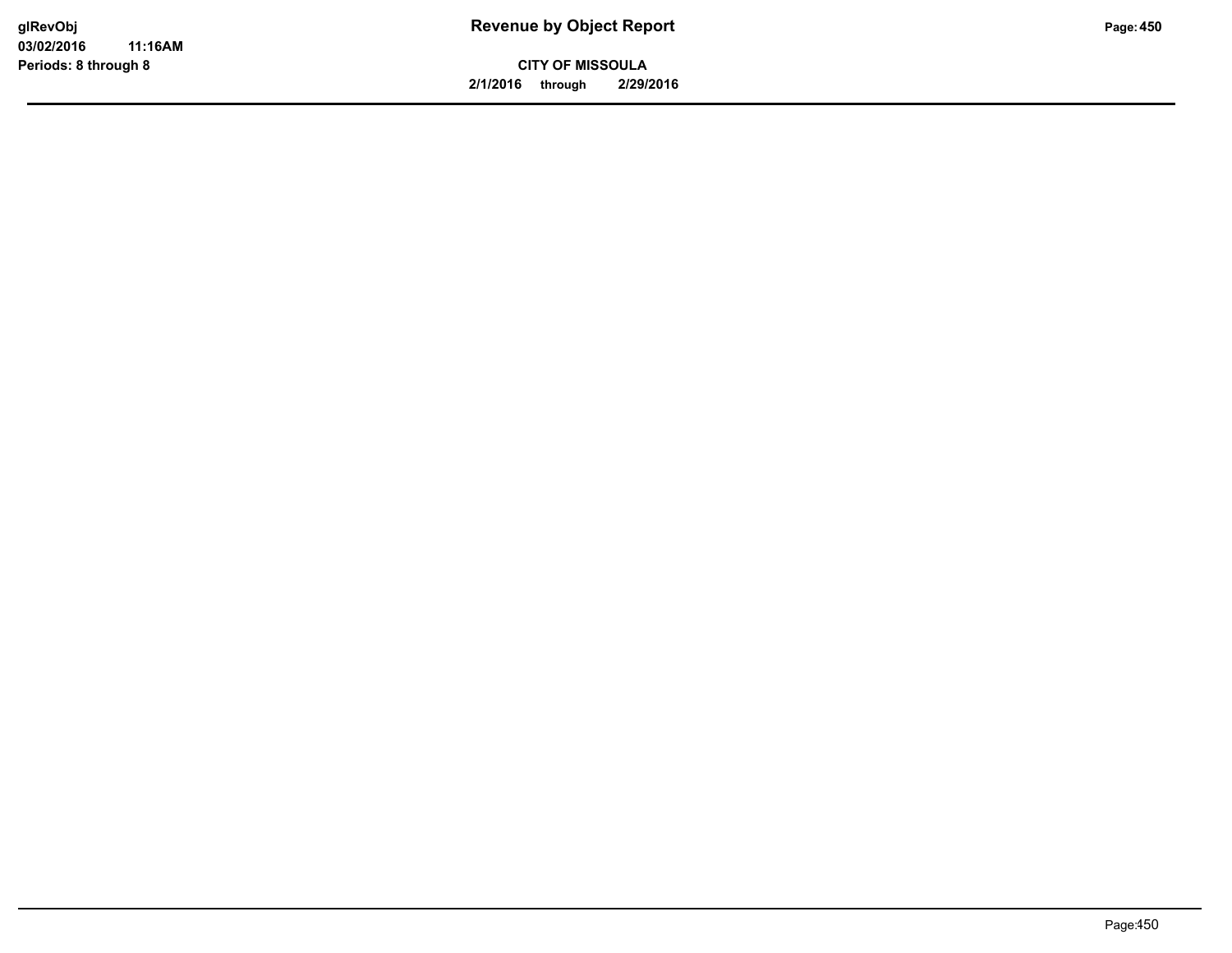**2/1/2016 through 2/29/2016**

### **7370 PARKING COMMISSION FUND**

|                                                           | <b>Adjusted</b> | Year-to-date |                 |                | <b>Prct</b> |
|-----------------------------------------------------------|-----------------|--------------|-----------------|----------------|-------------|
| Object/Title                                              | <b>Estimate</b> | Revenues     | <b>Revenues</b> | <b>Balance</b> | Rcvd        |
| 330000 INTERGOVERNMENTAL REVENUES                         |                 |              |                 |                |             |
| 336020 STATE PENSION CONTRIBUTION                         | 0.00            | 0.00         | 0.00            | 0.00           | 0.00        |
| 336023 STATE CONTRIB. - PERS                              | 0.00            | 0.00         | 223.35          | $-223.35$      | 0.00        |
| <b>INTERGOVERNMENTAL REVENUES</b><br><b>Total</b>         | 0.00            | 0.00         | 223.35          | $-223.35$      | 0.00        |
| 340000 CHARGES FOR SERVICES                               |                 |              |                 |                |             |
| 343009 TOW CHARGES                                        | 0.00            | 0.00         | 0.00            | 0.00           | 0.00        |
| 343015 PARKING                                            | 1,598,000.00    | 0.00         | 0.00            | 1,598,000.00   | 0.00        |
| 343016 METER MONEY                                        | 0.00            | 76,433.36    | 407,795.52      | -407,795.52    | 0.00        |
| 343017 PARKING LEASE REVENUE                              | 0.00            | 45,261.00    | 508,268.50      | $-508,268.50$  | 0.00        |
| 343018 *** Title Not Found ***                            | 0.00            | 9,223.65     | 69,431.54       | $-69,431.54$   | 0.00        |
| 343301 BOOT REMOVAL                                       | 0.00            | 940.00       | 4,250.00        | $-4,250.00$    | 0.00        |
| <b>CHARGES FOR SERVICES</b><br>Total                      | 1,598,000.00    | 131,858.01   | 989,745.56      | 608,254.44     | 61.94       |
| 350000 FINES & FORFEITURES                                |                 |              |                 |                |             |
| 352000 TICKETS                                            | 0.00            | 0.00         | 0.00            | 0.00           | 0.00        |
| 352001 PARKING TICKET REVENUE                             | 270,000.00      | 12,643.00    | 102,353.10      | 167,646.90     | 37.91       |
| 352002 PARKING FINES                                      | 0.00            | 0.00         | $-40.00$        | 40.00          | 0.00        |
| <b>FINES &amp; FORFEITURES</b><br><b>Total</b>            | 270,000.00      | 12,643.00    | 102,313.10      | 167,686.90     | 37.89       |
| 360000 MISCELLANEOUS REVENUES                             |                 |              |                 |                |             |
| 360010 MISCELLANEOUS                                      | 0.00            | 13,169.00    | 40,408.75       | $-40,408.75$   | 0.00        |
| 360018 MARKET ON FRONT UTILITY PAYMENTS                   | 0.00            | 192.42       | 1,008.45        | $-1,008.45$    | 0.00        |
| 360019 GARBAGE-MARKET ON FRONT                            | 0.00            | 0.00         | 975.10          | $-975.10$      | 0.00        |
| 362002 BAD CHECK CHARGES                                  | 0.00            | 0.00         | 0.00            | 0.00           | 0.00        |
| 362005 LEASE LATE PAYMENT PENALTY                         | 0.00            | 0.00         | 0.00            | 0.00           | 0.00        |
| 364040 INSURANCE AND DAMAGE RECOVERY                      | 0.00            | 0.00         | 229.05          | $-229.05$      | 0.00        |
| MISCELLANEOUS REVENUES<br><b>Total</b>                    | 0.00            | 13,361.42    | 42,621.35       | $-42,621.35$   | 0.00        |
| 370000 INVESTMENTS & ROYALTY EARNINGS                     |                 |              |                 |                |             |
| 371010 INTEREST ON INVESTMENTS                            | 20,000.00       | 0.00         | 0.00            | 20,000.00      | 0.00        |
| 371020 GAIN/LOSS IN MARKET VALUE OF INVESTMENT            | 0.00            | 0.00         | 0.00            | 0.00           | 0.00        |
| <b>INVESTMENTS &amp; ROYALTY EARNINGS</b><br><b>Total</b> | 20,000.00       | 0.00         | 0.00            | 20,000.00      | 0.00        |
| 380000 OTHER FINANCING SOURCES                            |                 |              |                 |                |             |
| 381010 BOND PROCEEDS                                      | 0.00            | 0.00         | 0.00            | 0.00           | 0.00        |
| 381090 PROCEEDS FROM CAPITAL LEASE                        | 1,400,000.00    | 0.00         | 1,400,000.00    | 0.00           | 100.00      |
| 382010 SALE OF FIXED ASSETS                               | 0.00            | 0.00         | 0.00            | 0.00           | 0.00        |
| 383013 TRANS FR SID DEBT SERVICE                          | 0.00            | 0.00         | 0.00            | 0.00           | 0.00        |
| 383400 CAPITAL CONTRIBUTION                               | 0.00            | 0.00         | 0.00            | 0.00           | 0.00        |
| OTHER FINANCING SOURCES<br><b>Total</b>                   | 1,400,000.00    | 0.00         | 1,400,000.00    | 0.00           | 100.00      |
| PARKING COMMISSION FUND<br><b>Total</b>                   | 3.288.000.00    | 157.862.43   | 2,534,903.36    | 753.096.64     | 77.10       |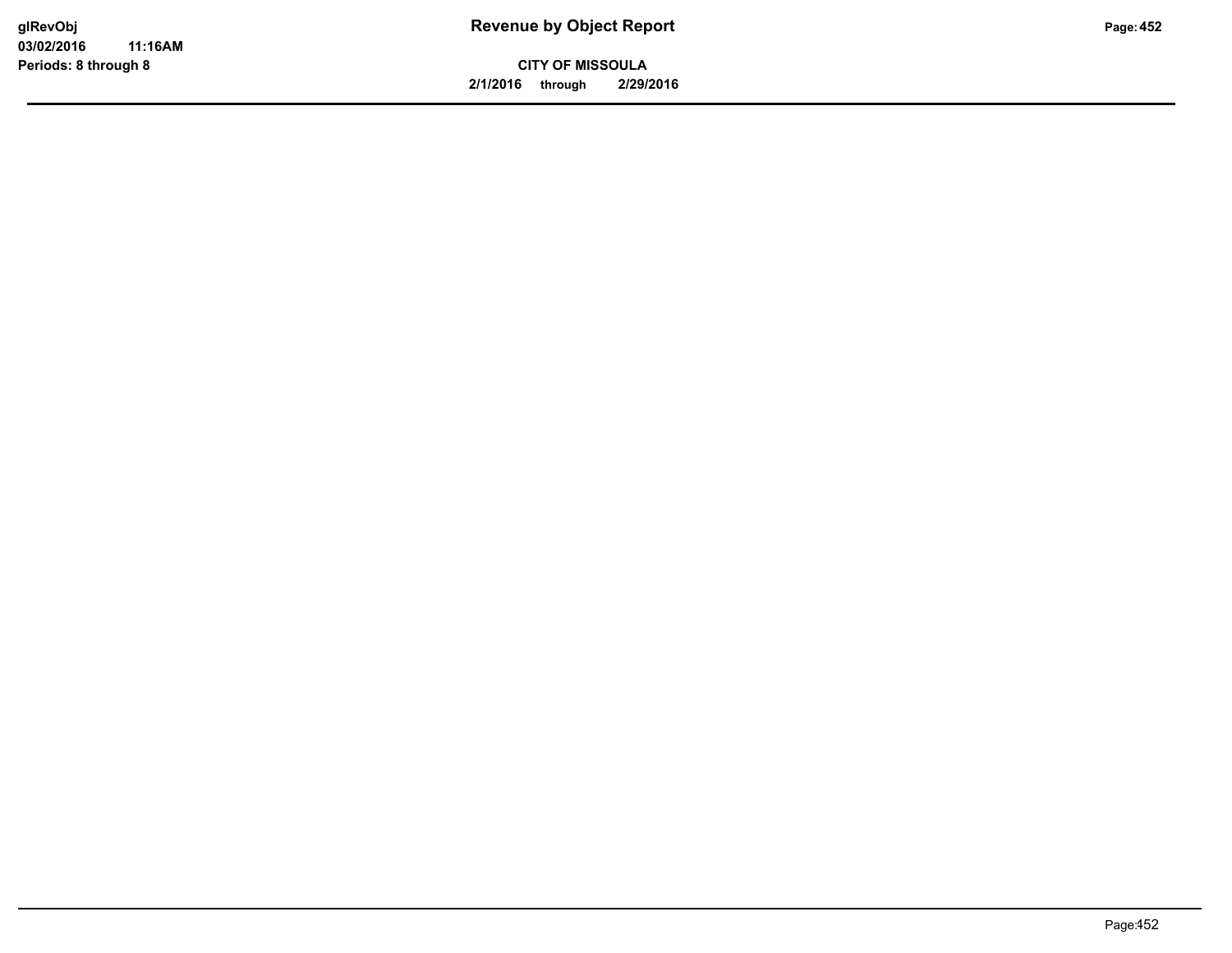**2/1/2016 through 2/29/2016**

**7371 FRONT STREET PARKING BONDS**

**7371 FRONT STREET PARKING BONDS**

|                                                           | <b>Adjusted</b> |                 | Year-to-date    |                | <b>Prct</b> |
|-----------------------------------------------------------|-----------------|-----------------|-----------------|----------------|-------------|
| Object/Title                                              | <b>Estimate</b> | <b>Revenues</b> | <b>Revenues</b> | <b>Balance</b> | <b>Rcvd</b> |
| 330000 INTERGOVERNMENTAL REVENUES                         |                 |                 |                 |                |             |
| 331990 IRS REIMB/DEBT SVS INTEREST                        | 0.00            | 0.00            | 0.00            | 0.00           | 0.00        |
| 338000 LOCAL SHARING OF TAX INCREMENT                     | 0.00            | 0.00            | 0.00            | 0.00           | 0.00        |
| <b>INTERGOVERNMENTAL REVENUES</b><br>Total                | 0.00            | 0.00            | 0.00            | 0.00           | 0.00        |
| 360000 MISCELLANEOUS REVENUES                             |                 |                 |                 |                |             |
| 360010 MISCELLANEOUS                                      | 0.00            | 0.00            | 0.00            | 0.00           | 0.00        |
| MISCELLANEOUS REVENUES<br>Total                           | 0.00            | 0.00            | 0.00            | 0.00           | 0.00        |
| 370000 INVESTMENTS & ROYALTY EARNINGS                     |                 |                 |                 |                |             |
| 371010 INTEREST ON INVESTMENTS                            | 0.00            | 0.00            | 0.00            | 0.00           | 0.00        |
| <b>INVESTMENTS &amp; ROYALTY EARNINGS</b><br><b>Total</b> | 0.00            | 0.00            | 0.00            | 0.00           | 0.00        |
| 380000 OTHER FINANCING SOURCES                            |                 |                 |                 |                |             |
| 381009 TRANSFERS IN                                       | 0.00            | 0.00            | 0.00            | 0.00           | 0.00        |
| 381010 BOND PROCEEDS                                      | 0.00            | 0.00            | 0.00            | 0.00           | 0.00        |
| 383000 OPERATING TRANSFERS                                | 0.00            | 13,536.25       | 108,845.00      | $-108,845.00$  | 0.00        |
| OTHER FINANCING SOURCES<br>Total                          | 0.00            | 13,536.25       | 108,845.00      | $-108,845.00$  | 0.00        |
| <b>FRONT STREET PARKING BONDS</b><br><b>Total</b>         | 0.00            | 13,536.25       | 108,845.00      | $-108,845.00$  | 0.00        |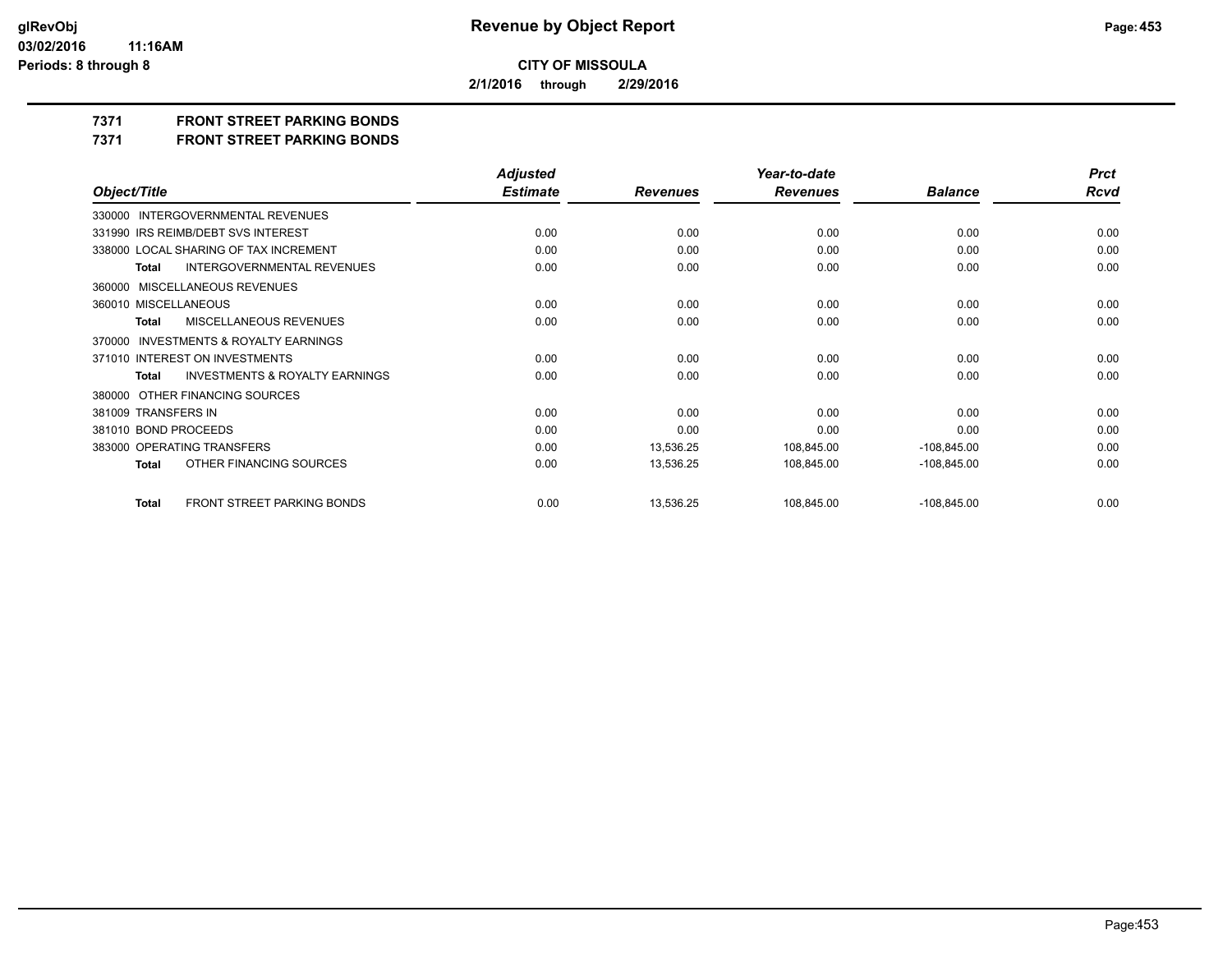**2/1/2016 through 2/29/2016**

## **7371 FRONT STREET PARKING BONDS**

|                                                   | <b>Adjusted</b> |                 | Year-to-date    |                | <b>Prct</b> |
|---------------------------------------------------|-----------------|-----------------|-----------------|----------------|-------------|
| Object/Title                                      | <b>Estimate</b> | <b>Revenues</b> | <b>Revenues</b> | <b>Balance</b> | Rcvd        |
| 330000 INTERGOVERNMENTAL REVENUES                 |                 |                 |                 |                |             |
| 331990 IRS REIMB/DEBT SVS INTEREST                | 0.00            | 0.00            | 0.00            | 0.00           | 0.00        |
| 338000 LOCAL SHARING OF TAX INCREMENT             | 0.00            | 0.00            | 0.00            | 0.00           | 0.00        |
| INTERGOVERNMENTAL REVENUES<br><b>Total</b>        | 0.00            | 0.00            | 0.00            | 0.00           | 0.00        |
| 360000 MISCELLANEOUS REVENUES                     |                 |                 |                 |                |             |
| 360010 MISCELLANEOUS                              | 0.00            | 0.00            | 0.00            | 0.00           | 0.00        |
| MISCELLANEOUS REVENUES<br><b>Total</b>            | 0.00            | 0.00            | 0.00            | 0.00           | 0.00        |
| INVESTMENTS & ROYALTY EARNINGS<br>370000          |                 |                 |                 |                |             |
| 371010 INTEREST ON INVESTMENTS                    | 0.00            | 0.00            | 0.00            | 0.00           | 0.00        |
| INVESTMENTS & ROYALTY EARNINGS<br><b>Total</b>    | 0.00            | 0.00            | 0.00            | 0.00           | 0.00        |
| 380000 OTHER FINANCING SOURCES                    |                 |                 |                 |                |             |
| 381009 TRANSFERS IN                               | 0.00            | 0.00            | 0.00            | 0.00           | 0.00        |
| 381010 BOND PROCEEDS                              | 0.00            | 0.00            | 0.00            | 0.00           | 0.00        |
| 383000 OPERATING TRANSFERS                        | 0.00            | 13,536.25       | 108,845.00      | $-108,845.00$  | 0.00        |
| OTHER FINANCING SOURCES<br><b>Total</b>           | 0.00            | 13,536.25       | 108,845.00      | $-108,845.00$  | 0.00        |
| <b>FRONT STREET PARKING BONDS</b><br><b>Total</b> | 0.00            | 13,536.25       | 108,845.00      | $-108,845.00$  | 0.00        |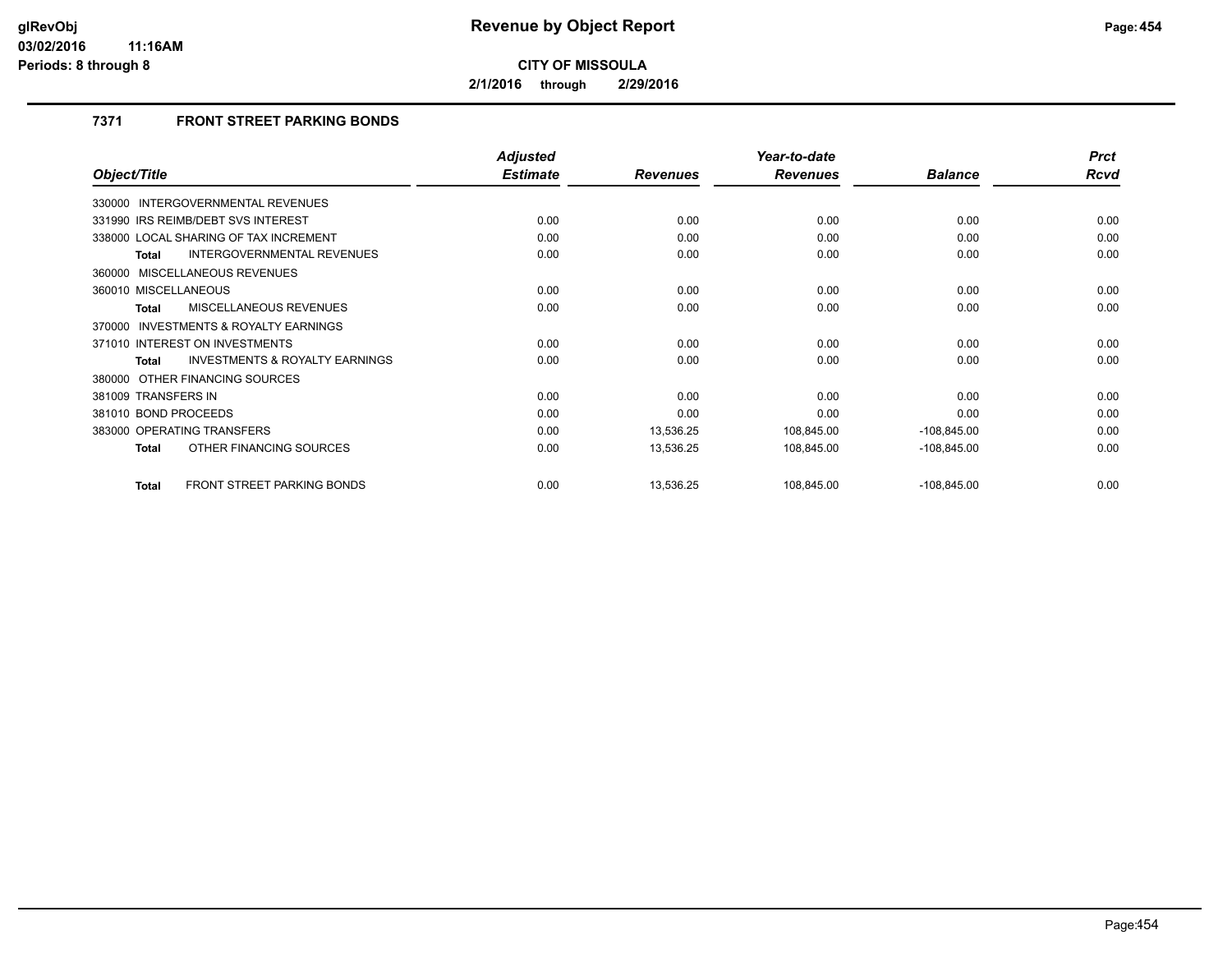**2/1/2016 through 2/29/2016**

## **7372 SINKING FUND/FRONT ST PARKING BONDS**

**7372 SINKING FUND/FRONT ST PARKING BONDS**

|                                              | <b>Adjusted</b> |                 | Year-to-date    |                | <b>Prct</b> |
|----------------------------------------------|-----------------|-----------------|-----------------|----------------|-------------|
| Object/Title                                 | <b>Estimate</b> | <b>Revenues</b> | <b>Revenues</b> | <b>Balance</b> | <b>Rcvd</b> |
| 330000 INTERGOVERNMENTAL REVENUES            |                 |                 |                 |                |             |
| 338000 LOCAL SHARING OF TAX INCREMENT        | 0.00            | 0.00            | 0.00            | 0.00           | 0.00        |
| INTERGOVERNMENTAL REVENUES<br>Total          | 0.00            | 0.00            | 0.00            | 0.00           | 0.00        |
| 370000 INVESTMENTS & ROYALTY EARNINGS        |                 |                 |                 |                |             |
| 371010 INTEREST ON INVESTMENTS               | 0.00            | 0.00            | 0.00            | 0.00           | 0.00        |
| INVESTMENTS & ROYALTY EARNINGS<br>Total      | 0.00            | 0.00            | 0.00            | 0.00           | 0.00        |
| 380000 OTHER FINANCING SOURCES               |                 |                 |                 |                |             |
| 381009 TRANSFERS IN                          | 457,925.00      | 0.00            | 0.00            | 457,925.00     | 0.00        |
| 381010 BOND PROCEEDS                         | 0.00            | 0.00            | 0.00            | 0.00           | 0.00        |
| 383000 OPERATING TRANSFERS                   | 0.00            | 12.500.00       | 90.250.00       | $-90,250.00$   | 0.00        |
| OTHER FINANCING SOURCES<br>Total             | 457,925.00      | 12,500.00       | 90,250.00       | 367,675.00     | 19.71       |
| SINKING FUND/FRONT ST PARKING BONDS<br>Total | 457.925.00      | 12,500.00       | 90.250.00       | 367.675.00     | 19.71       |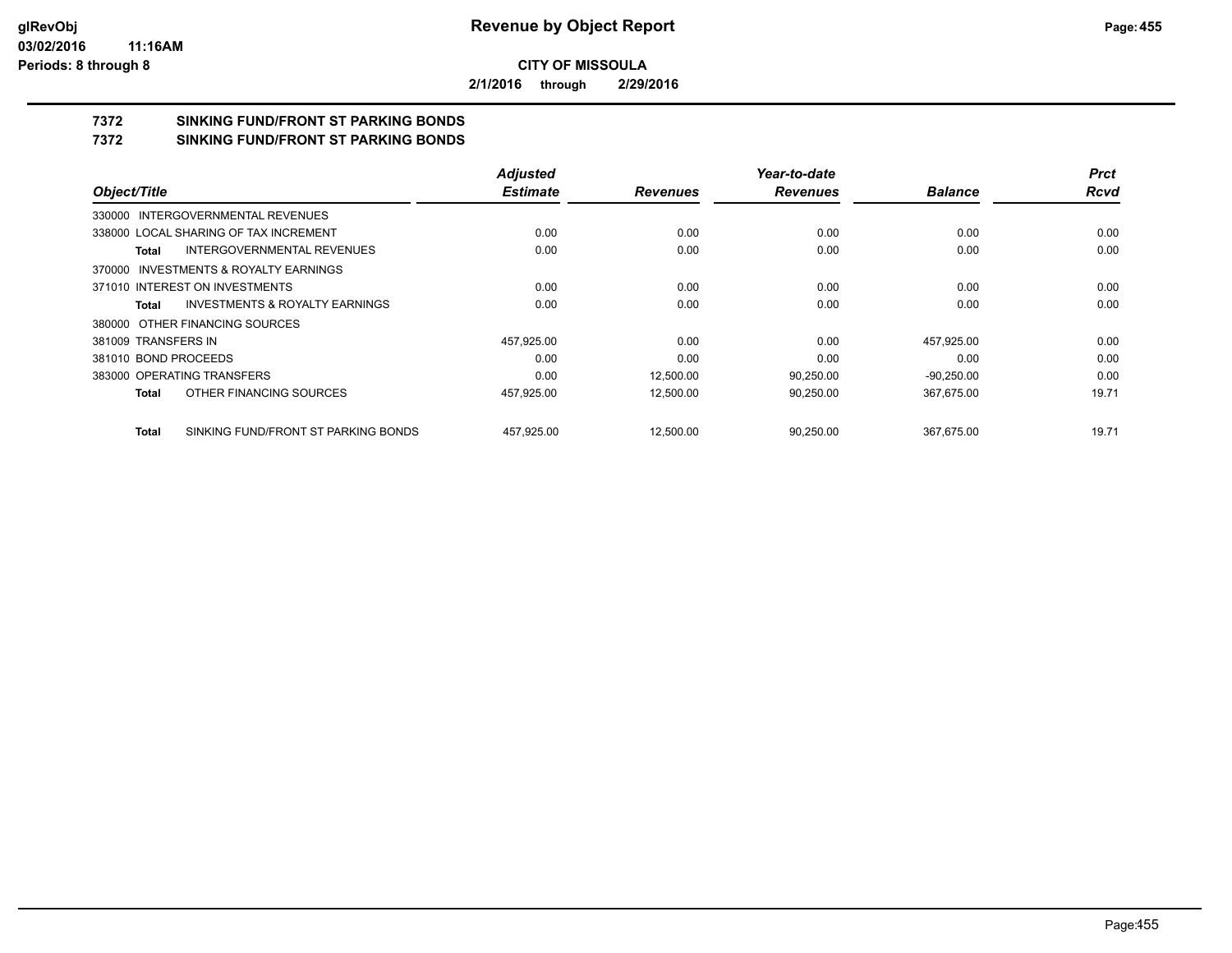**2/1/2016 through 2/29/2016**

### **7372 SINKING FUND/FRONT ST PARKING BONDS**

| Object/Title         |                                           | <b>Adjusted</b><br><b>Estimate</b> | <b>Revenues</b> | Year-to-date<br><b>Revenues</b> | <b>Balance</b> | <b>Prct</b><br>Rcvd |
|----------------------|-------------------------------------------|------------------------------------|-----------------|---------------------------------|----------------|---------------------|
|                      |                                           |                                    |                 |                                 |                |                     |
|                      | 330000 INTERGOVERNMENTAL REVENUES         |                                    |                 |                                 |                |                     |
|                      | 338000 LOCAL SHARING OF TAX INCREMENT     | 0.00                               | 0.00            | 0.00                            | 0.00           | 0.00                |
| Total                | <b>INTERGOVERNMENTAL REVENUES</b>         | 0.00                               | 0.00            | 0.00                            | 0.00           | 0.00                |
|                      | 370000 INVESTMENTS & ROYALTY EARNINGS     |                                    |                 |                                 |                |                     |
|                      | 371010 INTEREST ON INVESTMENTS            | 0.00                               | 0.00            | 0.00                            | 0.00           | 0.00                |
| Total                | <b>INVESTMENTS &amp; ROYALTY EARNINGS</b> | 0.00                               | 0.00            | 0.00                            | 0.00           | 0.00                |
|                      | 380000 OTHER FINANCING SOURCES            |                                    |                 |                                 |                |                     |
| 381009 TRANSFERS IN  |                                           | 457,925.00                         | 0.00            | 0.00                            | 457,925.00     | 0.00                |
| 381010 BOND PROCEEDS |                                           | 0.00                               | 0.00            | 0.00                            | 0.00           | 0.00                |
|                      | 383000 OPERATING TRANSFERS                | 0.00                               | 12,500.00       | 90,250.00                       | $-90,250.00$   | 0.00                |
| Total                | OTHER FINANCING SOURCES                   | 457,925.00                         | 12.500.00       | 90,250.00                       | 367,675.00     | 19.71               |
| <b>Total</b>         | SINKING FUND/FRONT ST PARKING BONDS       | 457.925.00                         | 12.500.00       | 90.250.00                       | 367.675.00     | 19.71               |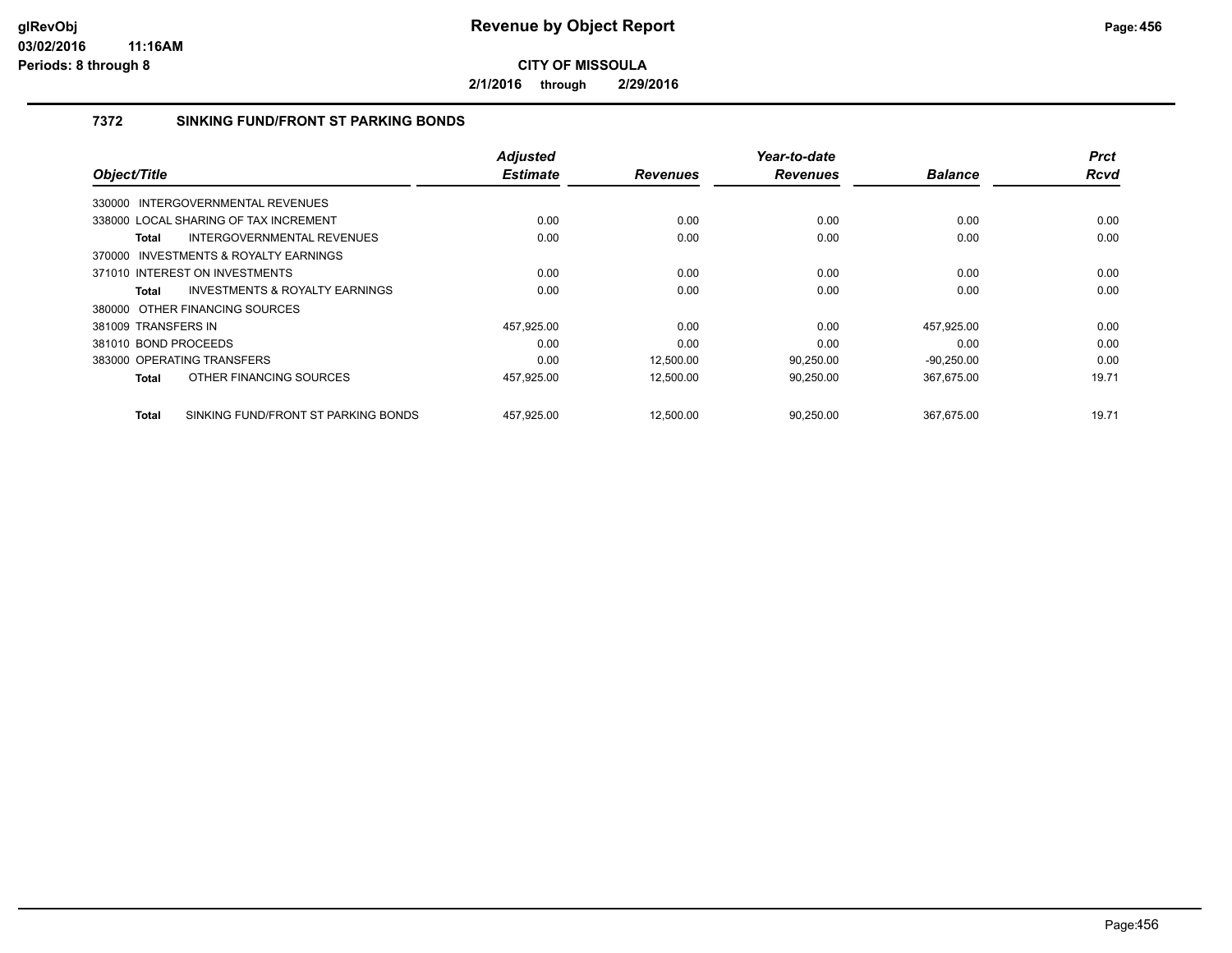**2/1/2016 through 2/29/2016**

## **7373 MPC SERIES 2010B CONSTRUCTION**

#### **7373 MPC SERIES 2010B CONSTRUCTION**

|                                                     | <b>Adjusted</b> |                 | Year-to-date    |                | <b>Prct</b> |
|-----------------------------------------------------|-----------------|-----------------|-----------------|----------------|-------------|
| Object/Title                                        | <b>Estimate</b> | <b>Revenues</b> | <b>Revenues</b> | <b>Balance</b> | Rcvd        |
| TAXES/ASSESSMENTS<br>310000                         |                 |                 |                 |                |             |
| PENALTIES & INTEREST<br>312001                      | 0.00            | 0.00            | 0.00            | 0.00           | 0.00        |
| TAXES/ASSESSMENTS<br>Total                          | 0.00            | 0.00            | 0.00            | 0.00           | 0.00        |
| MISCELLANEOUS REVENUES<br>360000                    |                 |                 |                 |                |             |
| 360010 MISCELLANEOUS                                | 0.00            | 0.00            | 0.00            | 0.00           | 0.00        |
| <b>MISCELLANEOUS REVENUES</b><br>Total              | 0.00            | 0.00            | 0.00            | 0.00           | 0.00        |
| <b>INVESTMENTS &amp; ROYALTY EARNINGS</b><br>370000 |                 |                 |                 |                |             |
| 371010 INTEREST ON INVESTMENTS                      | 0.00            | 0.00            | 0.00            | 0.00           | 0.00        |
| <b>INVESTMENTS &amp; ROYALTY EARNINGS</b><br>Total  | 0.00            | 0.00            | 0.00            | 0.00           | 0.00        |
| OTHER FINANCING SOURCES<br>380000                   |                 |                 |                 |                |             |
| 381010 BOND PROCEEDS                                | 0.00            | 0.00            | 0.00            | 0.00           | 0.00        |
| 383000 OPERATING TRANSFERS                          | 0.00            | 0.00            | 0.00            | 0.00           | 0.00        |
| 383042 TRANSFERS FROM OTHER FUNDS                   | 0.00            | 0.00            | 0.00            | 0.00           | 0.00        |
| 383400 CAPITAL CONTRIBUTION                         | 0.00            | 0.00            | 0.00            | 0.00           | 0.00        |
| OTHER FINANCING SOURCES<br><b>Total</b>             | 0.00            | 0.00            | 0.00            | 0.00           | 0.00        |
| MPC SERIES 2010B CONSTRUCTION<br>Total              | 0.00            | 0.00            | 0.00            | 0.00           | 0.00        |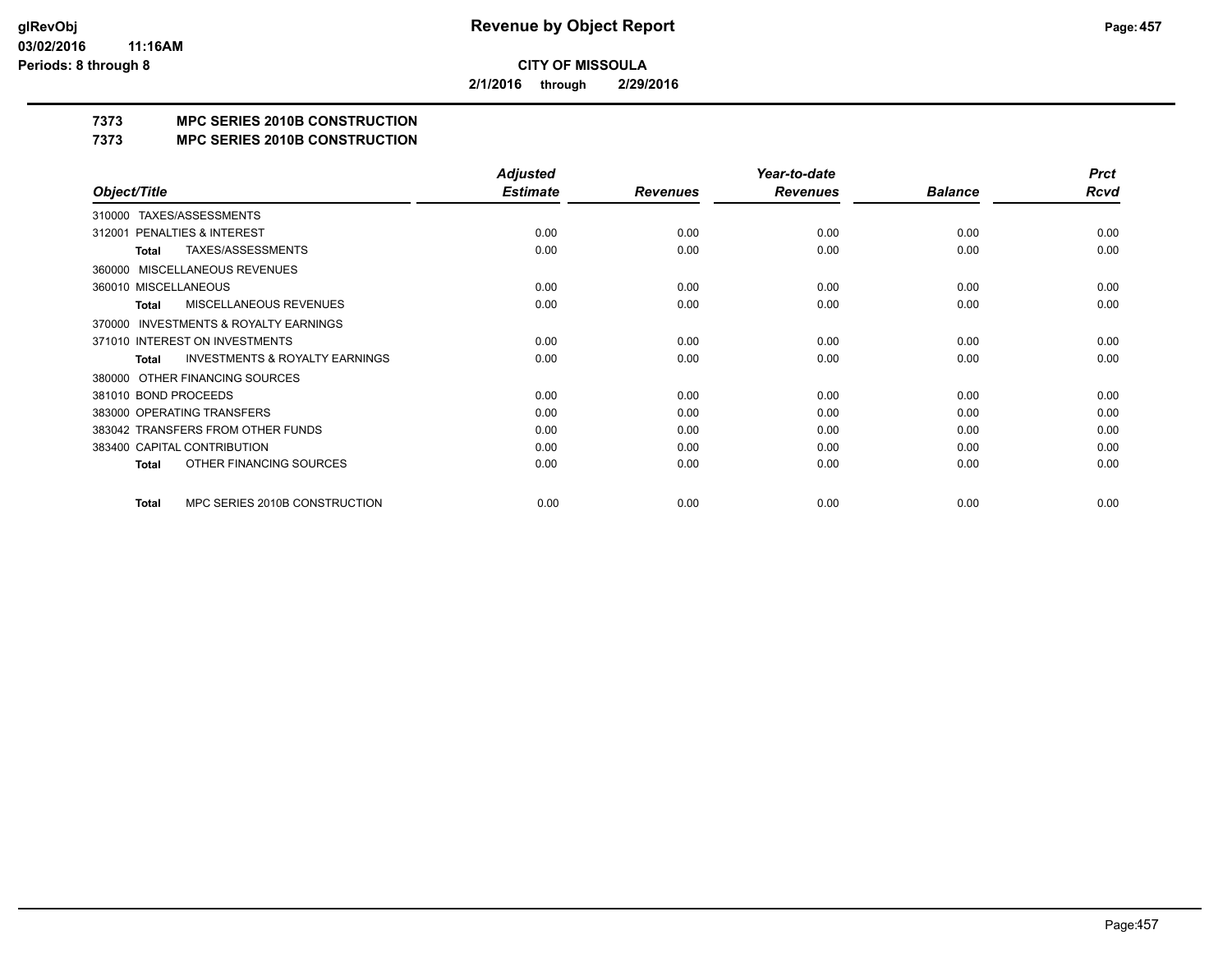**2/1/2016 through 2/29/2016**

### **7373 MPC SERIES 2010B CONSTRUCTION**

|                                                    | <b>Adjusted</b> |                 | Year-to-date    |                | <b>Prct</b> |
|----------------------------------------------------|-----------------|-----------------|-----------------|----------------|-------------|
| Object/Title                                       | <b>Estimate</b> | <b>Revenues</b> | <b>Revenues</b> | <b>Balance</b> | Rcvd        |
| TAXES/ASSESSMENTS<br>310000                        |                 |                 |                 |                |             |
| <b>PENALTIES &amp; INTEREST</b><br>312001          | 0.00            | 0.00            | 0.00            | 0.00           | 0.00        |
| TAXES/ASSESSMENTS<br>Total                         | 0.00            | 0.00            | 0.00            | 0.00           | 0.00        |
| 360000 MISCELLANEOUS REVENUES                      |                 |                 |                 |                |             |
| 360010 MISCELLANEOUS                               | 0.00            | 0.00            | 0.00            | 0.00           | 0.00        |
| MISCELLANEOUS REVENUES<br>Total                    | 0.00            | 0.00            | 0.00            | 0.00           | 0.00        |
| 370000 INVESTMENTS & ROYALTY EARNINGS              |                 |                 |                 |                |             |
| 371010 INTEREST ON INVESTMENTS                     | 0.00            | 0.00            | 0.00            | 0.00           | 0.00        |
| <b>INVESTMENTS &amp; ROYALTY EARNINGS</b><br>Total | 0.00            | 0.00            | 0.00            | 0.00           | 0.00        |
| 380000 OTHER FINANCING SOURCES                     |                 |                 |                 |                |             |
| 381010 BOND PROCEEDS                               | 0.00            | 0.00            | 0.00            | 0.00           | 0.00        |
| 383000 OPERATING TRANSFERS                         | 0.00            | 0.00            | 0.00            | 0.00           | 0.00        |
| 383042 TRANSFERS FROM OTHER FUNDS                  | 0.00            | 0.00            | 0.00            | 0.00           | 0.00        |
| 383400 CAPITAL CONTRIBUTION                        | 0.00            | 0.00            | 0.00            | 0.00           | 0.00        |
| OTHER FINANCING SOURCES<br><b>Total</b>            | 0.00            | 0.00            | 0.00            | 0.00           | 0.00        |
|                                                    |                 |                 |                 |                |             |
| MPC SERIES 2010B CONSTRUCTION<br><b>Total</b>      | 0.00            | 0.00            | 0.00            | 0.00           | 0.00        |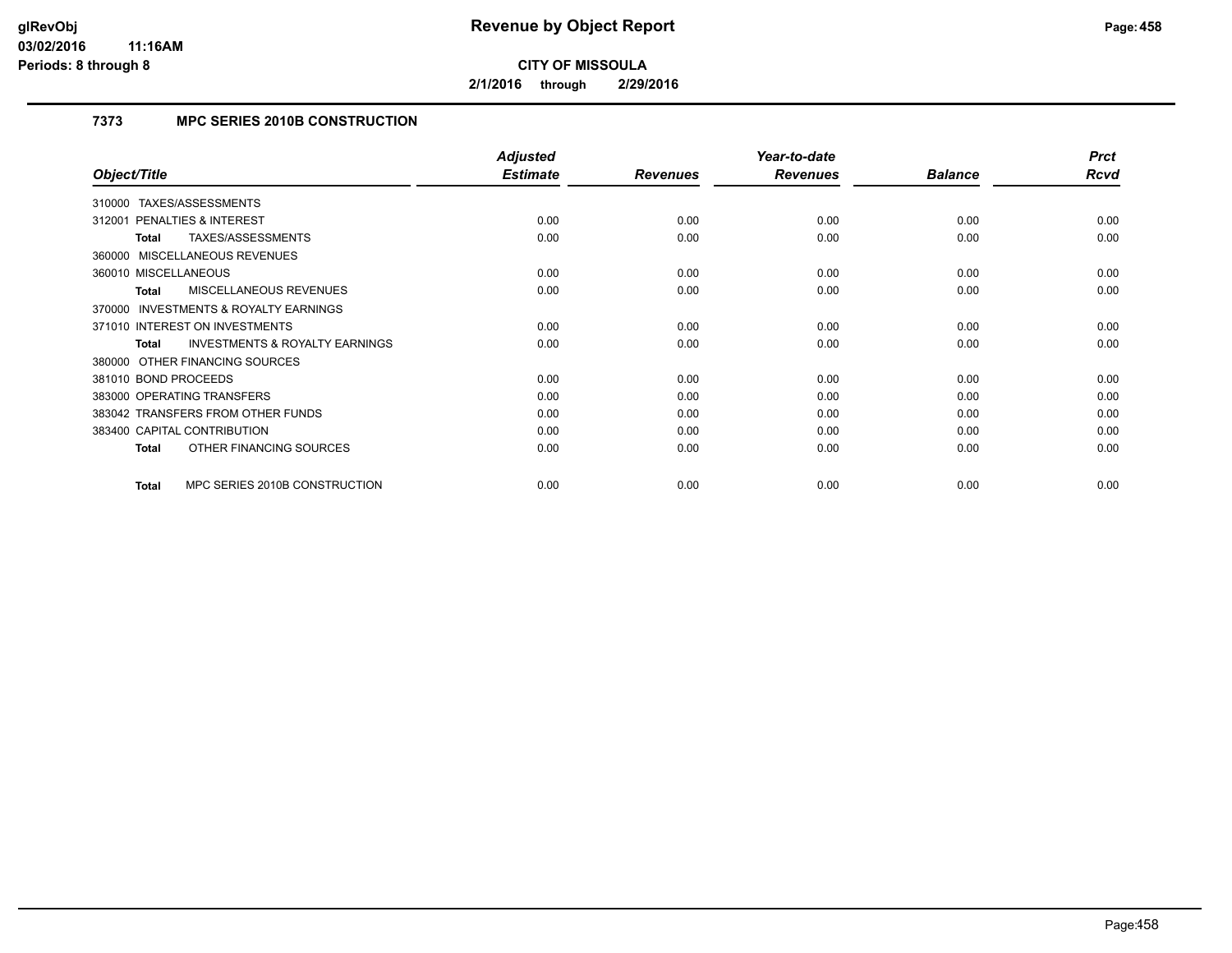**2/1/2016 through 2/29/2016**

### **7374 RESERVE FUND-PARKING BONDS**

#### **7374 RESERVE FUND-PARKING BONDS**

|                            |                                           | <b>Adjusted</b> |                 | Year-to-date    |                | <b>Prct</b> |
|----------------------------|-------------------------------------------|-----------------|-----------------|-----------------|----------------|-------------|
| Object/Title               |                                           | <b>Estimate</b> | <b>Revenues</b> | <b>Revenues</b> | <b>Balance</b> | <b>Rcvd</b> |
|                            | 370000 INVESTMENTS & ROYALTY EARNINGS     |                 |                 |                 |                |             |
|                            | 371010 INTEREST ON INVESTMENTS            | 0.00            | 0.00            | 0.00            | 0.00           | 0.00        |
| Total                      | <b>INVESTMENTS &amp; ROYALTY EARNINGS</b> | 0.00            | 0.00            | 0.00            | 0.00           | 0.00        |
|                            | 380000 OTHER FINANCING SOURCES            |                 |                 |                 |                |             |
| 381009 TRANSFERS IN        |                                           | 0.00            | 0.00            | 0.00            | 0.00           | 0.00        |
| 381010 BOND PROCEEDS       |                                           | 0.00            | 0.00            | 0.00            | 0.00           | 0.00        |
| 383000 OPERATING TRANSFERS |                                           | 0.00            | 0.00            | 0.00            | 0.00           | 0.00        |
| <b>Total</b>               | OTHER FINANCING SOURCES                   | 0.00            | 0.00            | 0.00            | 0.00           | 0.00        |
|                            |                                           |                 |                 |                 |                |             |
| <b>Total</b>               | RESERVE FUND-PARKING BONDS                | 0.00            | 0.00            | 0.00            | 0.00           | 0.00        |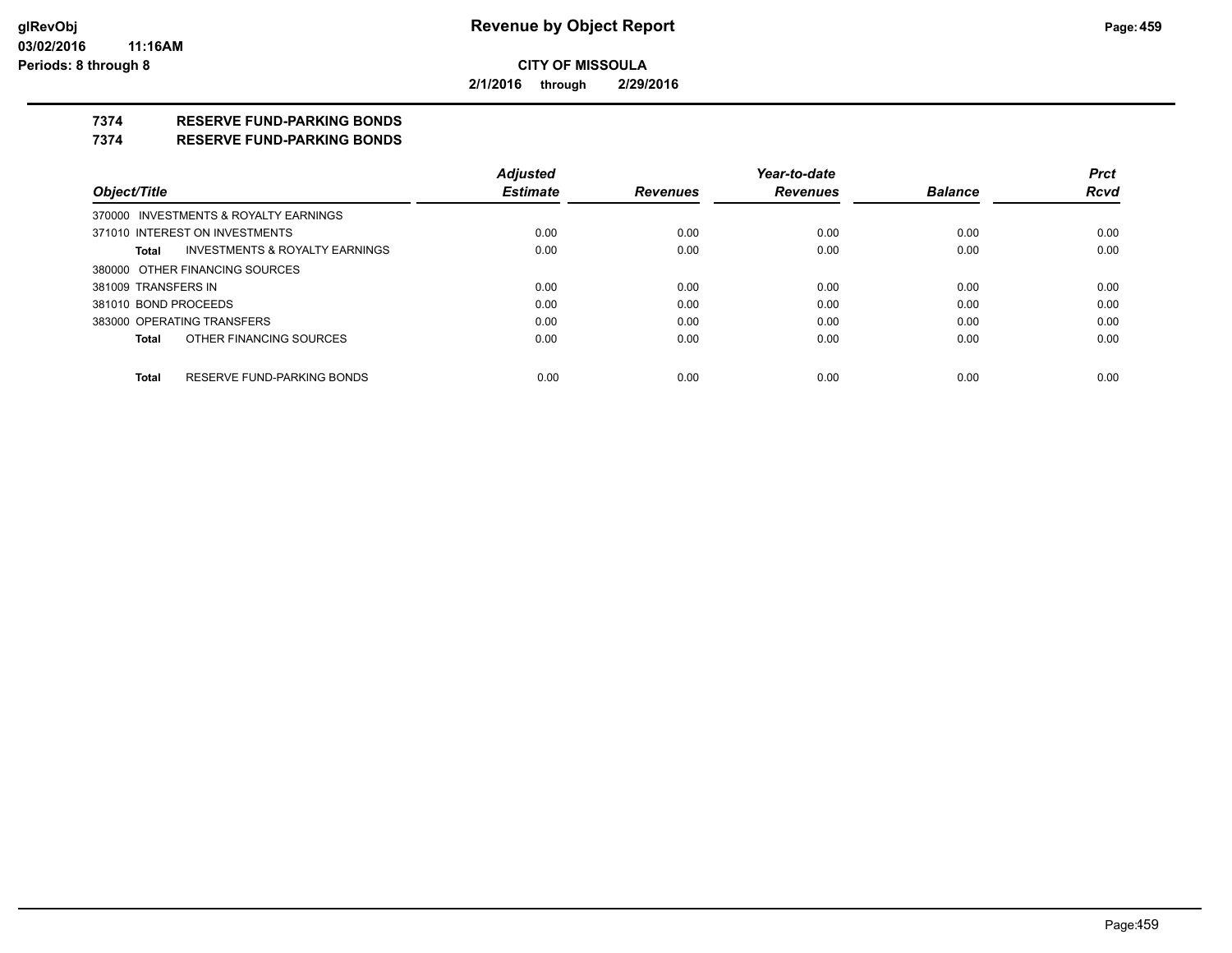**2/1/2016 through 2/29/2016**

### **7374 RESERVE FUND-PARKING BONDS**

|                                                           | <b>Adiusted</b> |                 | Year-to-date    |                | <b>Prct</b> |
|-----------------------------------------------------------|-----------------|-----------------|-----------------|----------------|-------------|
| Object/Title                                              | <b>Estimate</b> | <b>Revenues</b> | <b>Revenues</b> | <b>Balance</b> | <b>Rcvd</b> |
| 370000 INVESTMENTS & ROYALTY EARNINGS                     |                 |                 |                 |                |             |
| 371010 INTEREST ON INVESTMENTS                            | 0.00            | 0.00            | 0.00            | 0.00           | 0.00        |
| <b>INVESTMENTS &amp; ROYALTY EARNINGS</b><br><b>Total</b> | 0.00            | 0.00            | 0.00            | 0.00           | 0.00        |
| 380000 OTHER FINANCING SOURCES                            |                 |                 |                 |                |             |
| 381009 TRANSFERS IN                                       | 0.00            | 0.00            | 0.00            | 0.00           | 0.00        |
| 381010 BOND PROCEEDS                                      | 0.00            | 0.00            | 0.00            | 0.00           | 0.00        |
| 383000 OPERATING TRANSFERS                                | 0.00            | 0.00            | 0.00            | 0.00           | 0.00        |
| OTHER FINANCING SOURCES<br><b>Total</b>                   | 0.00            | 0.00            | 0.00            | 0.00           | 0.00        |
| RESERVE FUND-PARKING BONDS<br><b>Total</b>                | 0.00            | 0.00            | 0.00            | 0.00           | 0.00        |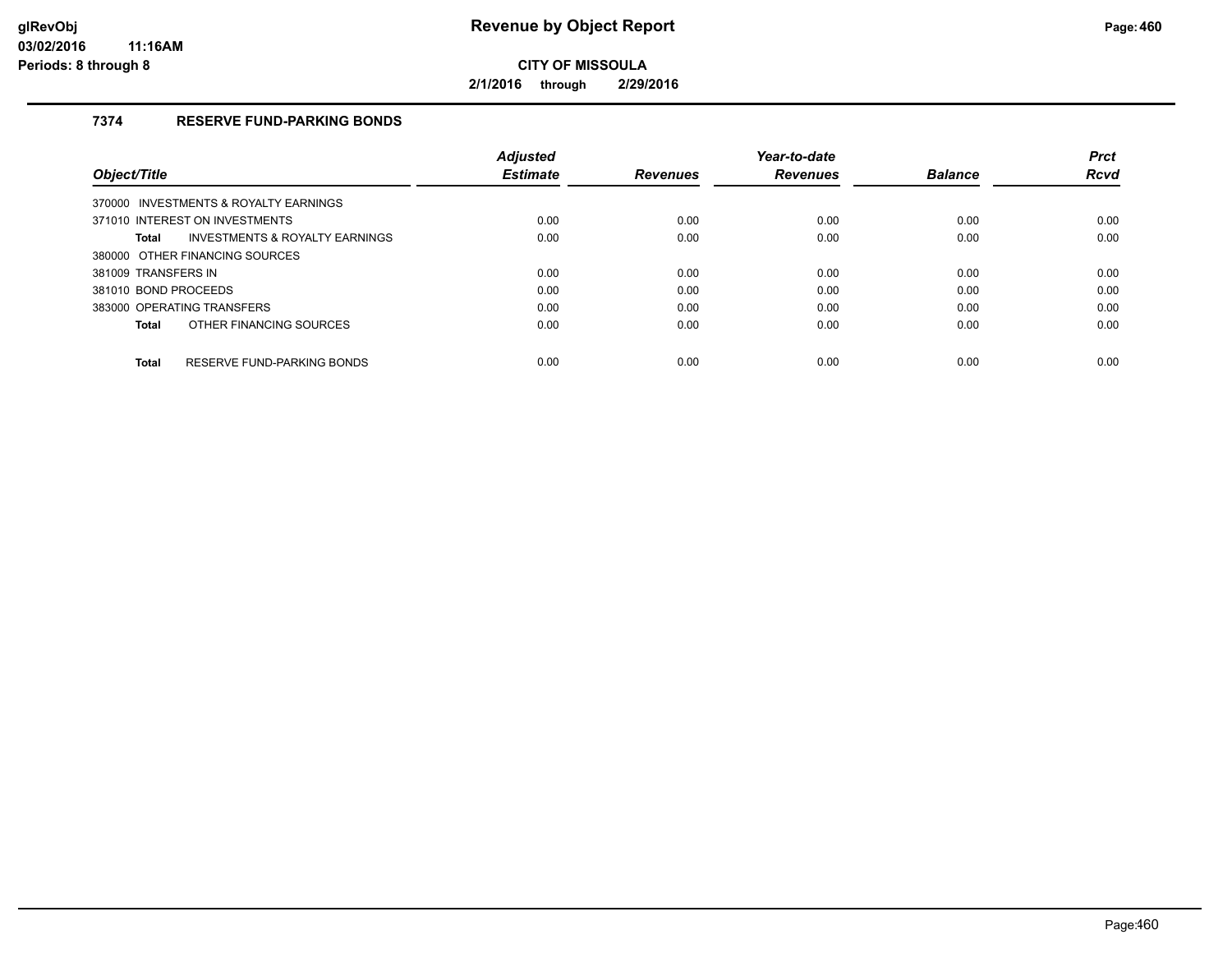**2/1/2016 through 2/29/2016**

# **7375 PLEDGED TAX INCREMENT-2010B BOND**

## **7375 PLEDGED TAX INCREMENT-2010B BOND**

|                                                    | <b>Adjusted</b> |                 | Year-to-date    |                | <b>Prct</b> |
|----------------------------------------------------|-----------------|-----------------|-----------------|----------------|-------------|
| Object/Title                                       | <b>Estimate</b> | <b>Revenues</b> | <b>Revenues</b> | <b>Balance</b> | <b>Rcvd</b> |
| 330000 INTERGOVERNMENTAL REVENUES                  |                 |                 |                 |                |             |
| 338000 LOCAL SHARING OF TAX INCREMENT              | 266.850.00      | 0.00            | 133.425.29      | 133.424.71     | 50.00       |
| <b>INTERGOVERNMENTAL REVENUES</b><br>Total         | 266,850.00      | 0.00            | 133.425.29      | 133.424.71     | 50.00       |
| 370000 INVESTMENTS & ROYALTY EARNINGS              |                 |                 |                 |                |             |
| 371010 INTEREST ON INVESTMENTS                     | 0.00            | 0.00            | $-27.140.93$    | 27.140.93      | 0.00        |
| <b>INVESTMENTS &amp; ROYALTY EARNINGS</b><br>Total | 0.00            | 0.00            | $-27.140.93$    | 27,140.93      | 0.00        |
| 380000 OTHER FINANCING SOURCES                     |                 |                 |                 |                |             |
| 383000 OPERATING TRANSFERS                         | 0.00            | 0.00            | 0.00            | 0.00           | 0.00        |
| OTHER FINANCING SOURCES<br><b>Total</b>            | 0.00            | 0.00            | 0.00            | 0.00           | 0.00        |
| PLEDGED TAX INCREMENT-2010B BOND<br><b>Total</b>   | 266.850.00      | 0.00            | 106.284.36      | 160.565.64     | 39.83       |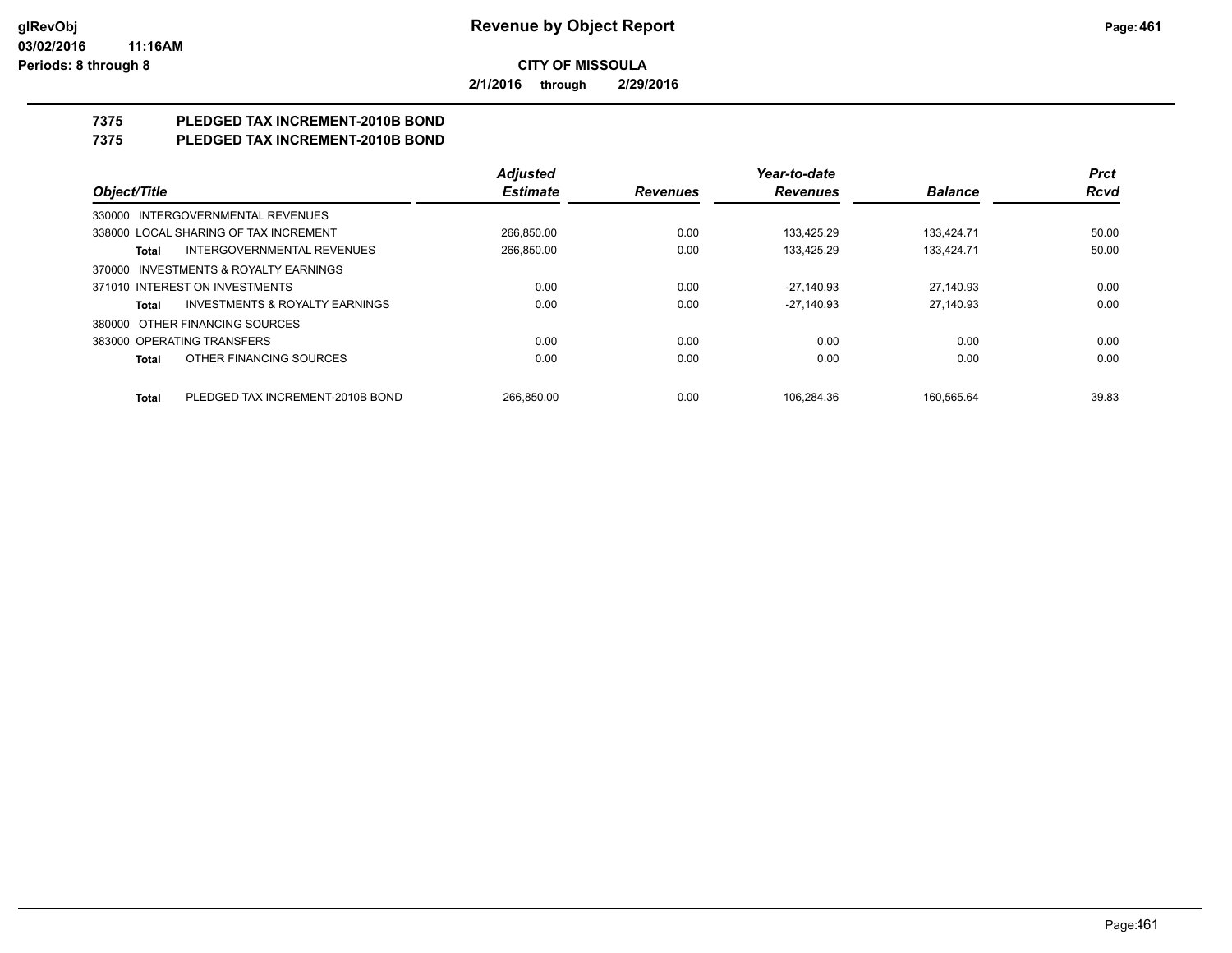**2/1/2016 through 2/29/2016**

### **7375 PLEDGED TAX INCREMENT-2010B BOND**

| Object/Title                          |                                           | <b>Adjusted</b><br><b>Estimate</b> | <b>Revenues</b> | Year-to-date<br><b>Revenues</b> | <b>Balance</b> | <b>Prct</b><br>Rcvd |
|---------------------------------------|-------------------------------------------|------------------------------------|-----------------|---------------------------------|----------------|---------------------|
| 330000 INTERGOVERNMENTAL REVENUES     |                                           |                                    |                 |                                 |                |                     |
| 338000 LOCAL SHARING OF TAX INCREMENT |                                           | 266.850.00                         | 0.00            | 133.425.29                      | 133.424.71     | 50.00               |
| <b>Total</b>                          | INTERGOVERNMENTAL REVENUES                | 266.850.00                         | 0.00            | 133.425.29                      | 133.424.71     | 50.00               |
| 370000 INVESTMENTS & ROYALTY EARNINGS |                                           |                                    |                 |                                 |                |                     |
| 371010 INTEREST ON INVESTMENTS        |                                           | 0.00                               | 0.00            | -27,140.93                      | 27,140.93      | 0.00                |
| <b>Total</b>                          | <b>INVESTMENTS &amp; ROYALTY EARNINGS</b> | 0.00                               | 0.00            | $-27.140.93$                    | 27,140.93      | 0.00                |
| 380000 OTHER FINANCING SOURCES        |                                           |                                    |                 |                                 |                |                     |
| 383000 OPERATING TRANSFERS            |                                           | 0.00                               | 0.00            | 0.00                            | 0.00           | 0.00                |
| <b>Total</b>                          | OTHER FINANCING SOURCES                   | 0.00                               | 0.00            | 0.00                            | 0.00           | 0.00                |
| <b>Total</b>                          | PLEDGED TAX INCREMENT-2010B BOND          | 266.850.00                         | 0.00            | 106.284.36                      | 160.565.64     | 39.83               |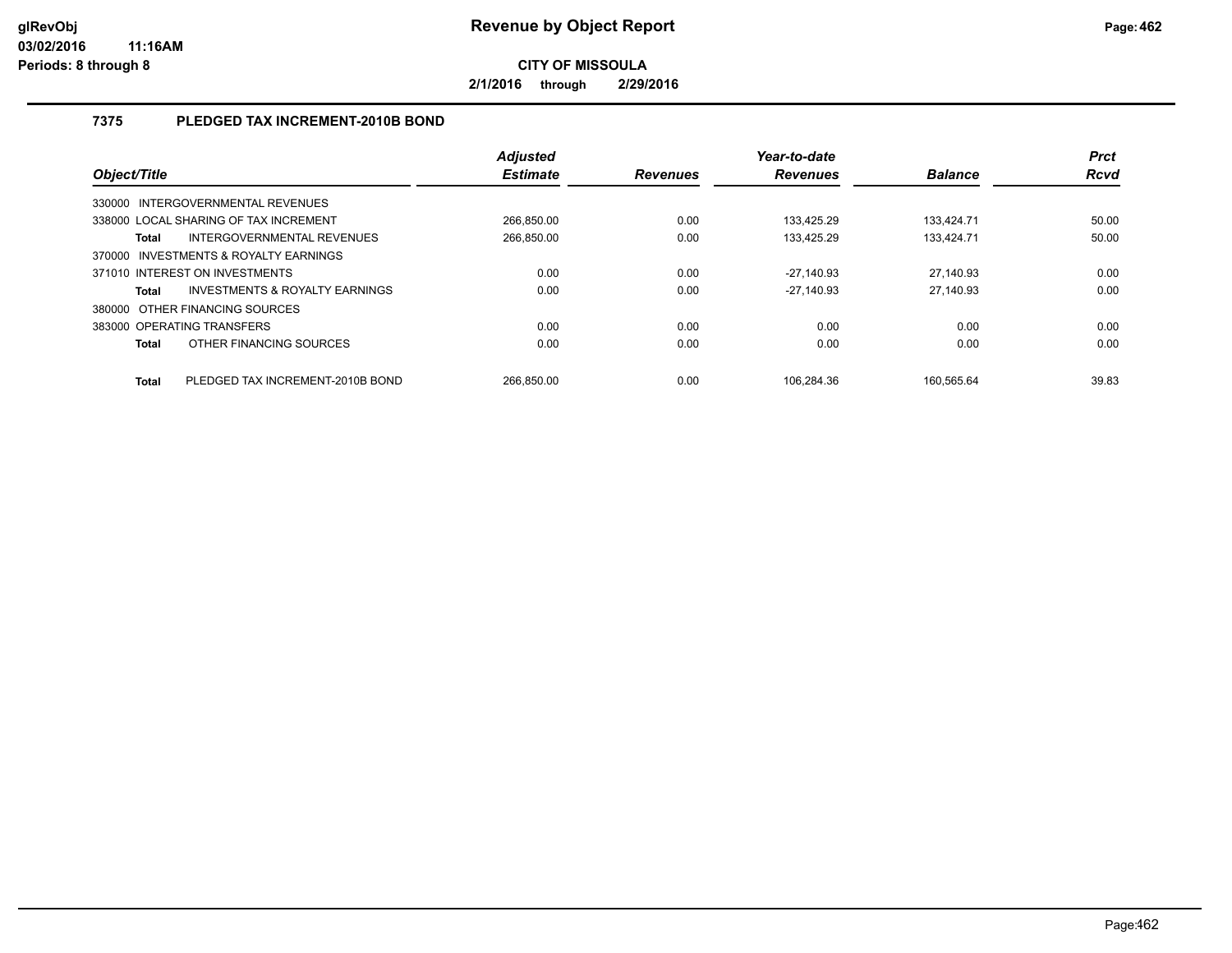**2/1/2016 through 2/29/2016**

### **7376 MPC 2010A BONDS DEBT INTEREST**

#### **7376 MPC 2010A BONDS DEBT INTEREST**

|                            |                                           | <b>Adjusted</b> |                 | Year-to-date    |                | <b>Prct</b> |
|----------------------------|-------------------------------------------|-----------------|-----------------|-----------------|----------------|-------------|
| Object/Title               |                                           | <b>Estimate</b> | <b>Revenues</b> | <b>Revenues</b> | <b>Balance</b> | <b>Rcvd</b> |
|                            | 370000 INVESTMENTS & ROYALTY EARNINGS     |                 |                 |                 |                |             |
|                            | 371010 INTEREST ON INVESTMENTS            | 0.00            | 0.00            | 0.00            | 0.00           | 0.00        |
| Total                      | <b>INVESTMENTS &amp; ROYALTY EARNINGS</b> | 0.00            | 0.00            | 0.00            | 0.00           | 0.00        |
|                            | 380000 OTHER FINANCING SOURCES            |                 |                 |                 |                |             |
| 381009 TRANSFERS IN        |                                           | 0.00            | 0.00            | 0.00            | 0.00           | 0.00        |
| 381010 BOND PROCEEDS       |                                           | 0.00            | 0.00            | 0.00            | 0.00           | 0.00        |
| 383000 OPERATING TRANSFERS |                                           | 0.00            | 0.00            | 0.00            | 0.00           | 0.00        |
| Total                      | OTHER FINANCING SOURCES                   | 0.00            | 0.00            | 0.00            | 0.00           | 0.00        |
|                            |                                           |                 |                 |                 |                |             |
| Total                      | MPC 2010A BONDS DEBT INTEREST             | 0.00            | 0.00            | 0.00            | 0.00           | 0.00        |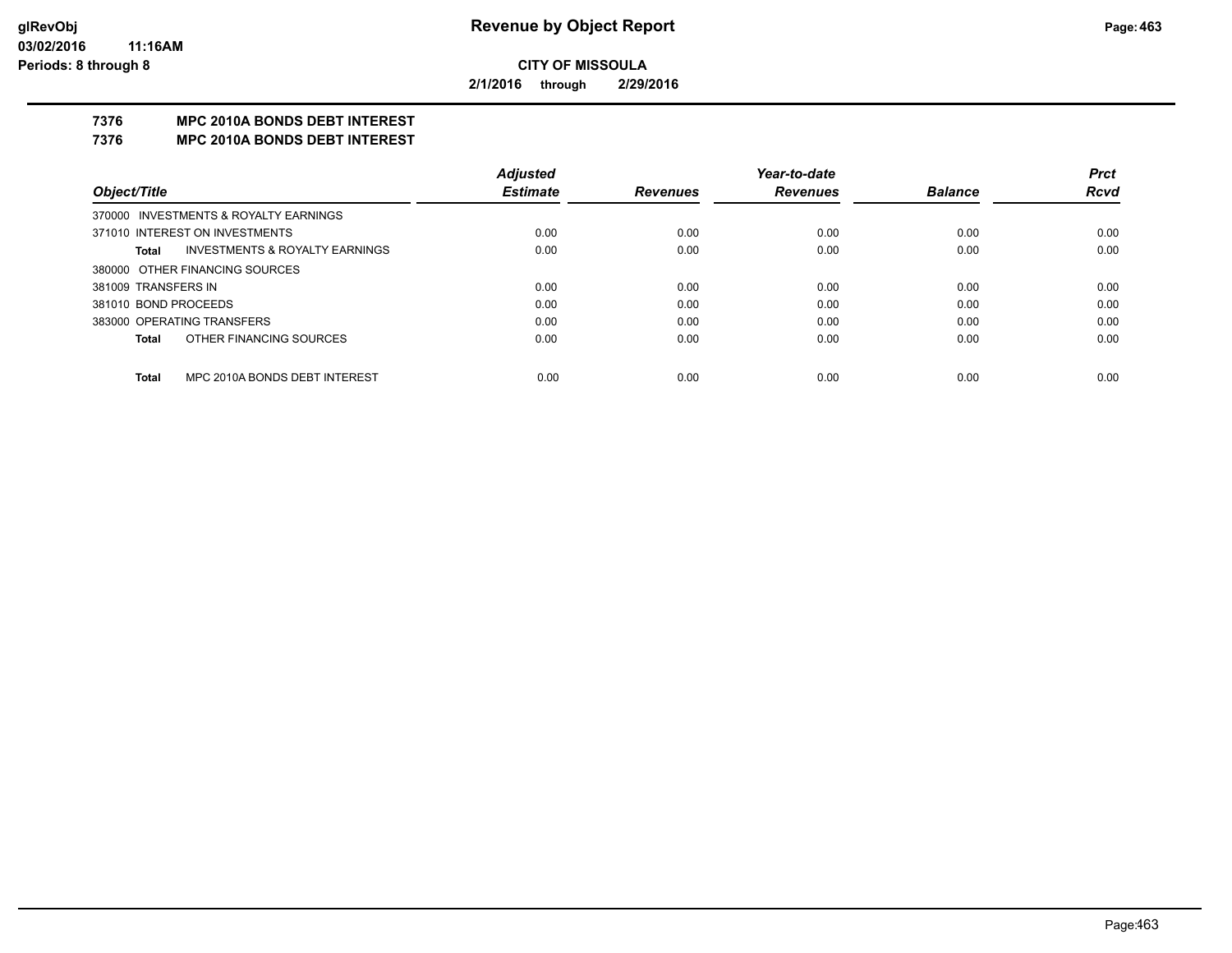**2/1/2016 through 2/29/2016**

### **7376 MPC 2010A BONDS DEBT INTEREST**

| <b>Adiusted</b> |                 | Year-to-date    |                | <b>Prct</b> |
|-----------------|-----------------|-----------------|----------------|-------------|
| <b>Estimate</b> | <b>Revenues</b> | <b>Revenues</b> | <b>Balance</b> | <b>Rcvd</b> |
|                 |                 |                 |                |             |
| 0.00            | 0.00            | 0.00            | 0.00           | 0.00        |
| 0.00            | 0.00            | 0.00            | 0.00           | 0.00        |
|                 |                 |                 |                |             |
| 0.00            | 0.00            | 0.00            | 0.00           | 0.00        |
| 0.00            | 0.00            | 0.00            | 0.00           | 0.00        |
| 0.00            | 0.00            | 0.00            | 0.00           | 0.00        |
| 0.00            | 0.00            | 0.00            | 0.00           | 0.00        |
|                 |                 |                 |                | 0.00        |
|                 | 0.00            | 0.00            | 0.00           | 0.00        |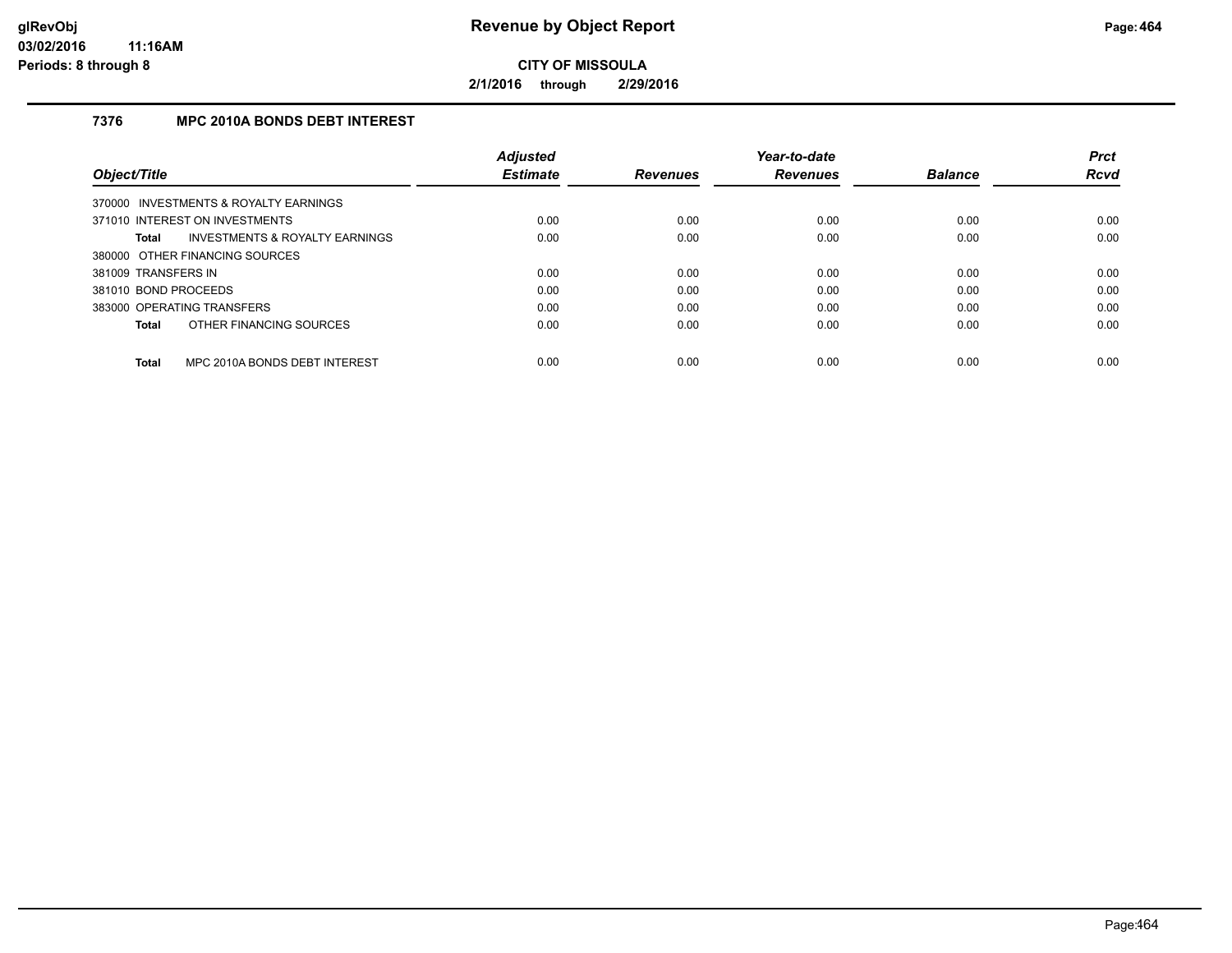**2/1/2016 through 2/29/2016**

## **7377 MPC 2010A BONDS SINKING FUND**

**7377 MPC 2010A BONDS SINKING FUND**

|                                         | <b>Adjusted</b> |                 | Year-to-date    |                | <b>Prct</b> |
|-----------------------------------------|-----------------|-----------------|-----------------|----------------|-------------|
| Object/Title                            | <b>Estimate</b> | <b>Revenues</b> | <b>Revenues</b> | <b>Balance</b> | <b>Rcvd</b> |
| 370000 INVESTMENTS & ROYALTY EARNINGS   |                 |                 |                 |                |             |
| 371010 INTEREST ON INVESTMENTS          | 0.00            | 0.00            | 0.00            | 0.00           | 0.00        |
| INVESTMENTS & ROYALTY EARNINGS<br>Total | 0.00            | 0.00            | 0.00            | 0.00           | 0.00        |
| 380000 OTHER FINANCING SOURCES          |                 |                 |                 |                |             |
| 381009 TRANSFERS IN                     | 0.00            | 0.00            | 0.00            | 0.00           | 0.00        |
| 381010 BOND PROCEEDS                    | 0.00            | 0.00            | 0.00            | 0.00           | 0.00        |
| 383000 OPERATING TRANSFERS              | 0.00            | 0.00            | 0.00            | 0.00           | 0.00        |
| OTHER FINANCING SOURCES<br><b>Total</b> | 0.00            | 0.00            | 0.00            | 0.00           | 0.00        |
|                                         |                 |                 |                 |                |             |
| MPC 2010A BONDS SINKING FUND<br>Total   | 0.00            | 0.00            | 0.00            | 0.00           | 0.00        |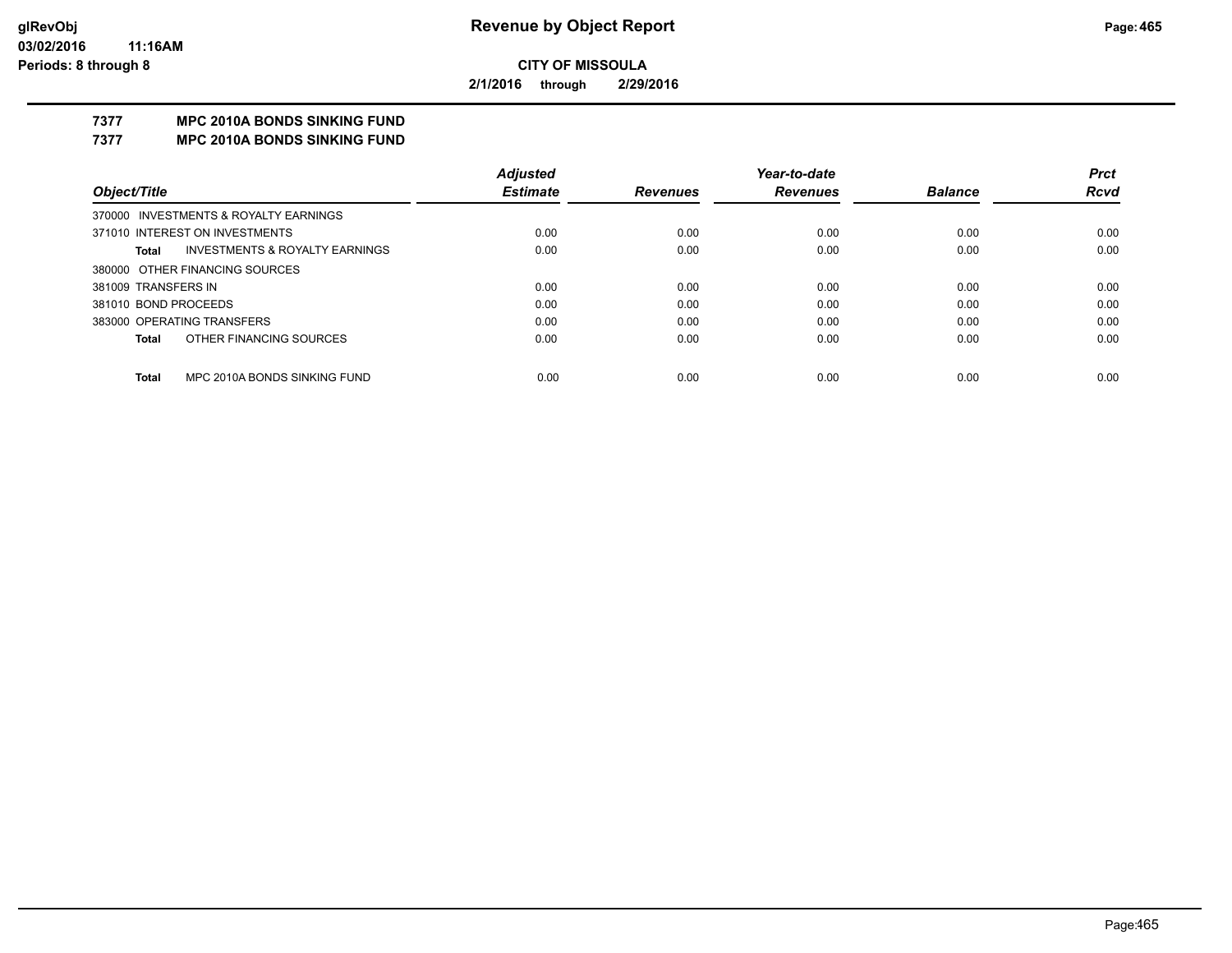**2/1/2016 through 2/29/2016**

### **7377 MPC 2010A BONDS SINKING FUND**

|                                                | <b>Adjusted</b> |                 | Year-to-date    |                | <b>Prct</b> |
|------------------------------------------------|-----------------|-----------------|-----------------|----------------|-------------|
| Object/Title                                   | <b>Estimate</b> | <b>Revenues</b> | <b>Revenues</b> | <b>Balance</b> | <b>Rcvd</b> |
| 370000 INVESTMENTS & ROYALTY EARNINGS          |                 |                 |                 |                |             |
| 371010 INTEREST ON INVESTMENTS                 | 0.00            | 0.00            | 0.00            | 0.00           | 0.00        |
| INVESTMENTS & ROYALTY EARNINGS<br><b>Total</b> | 0.00            | 0.00            | 0.00            | 0.00           | 0.00        |
| 380000 OTHER FINANCING SOURCES                 |                 |                 |                 |                |             |
| 381009 TRANSFERS IN                            | 0.00            | 0.00            | 0.00            | 0.00           | 0.00        |
| 381010 BOND PROCEEDS                           | 0.00            | 0.00            | 0.00            | 0.00           | 0.00        |
| 383000 OPERATING TRANSFERS                     | 0.00            | 0.00            | 0.00            | 0.00           | 0.00        |
| OTHER FINANCING SOURCES<br><b>Total</b>        | 0.00            | 0.00            | 0.00            | 0.00           | 0.00        |
| MPC 2010A BONDS SINKING FUND<br><b>Total</b>   | 0.00            | 0.00            | 0.00            | 0.00           | 0.00        |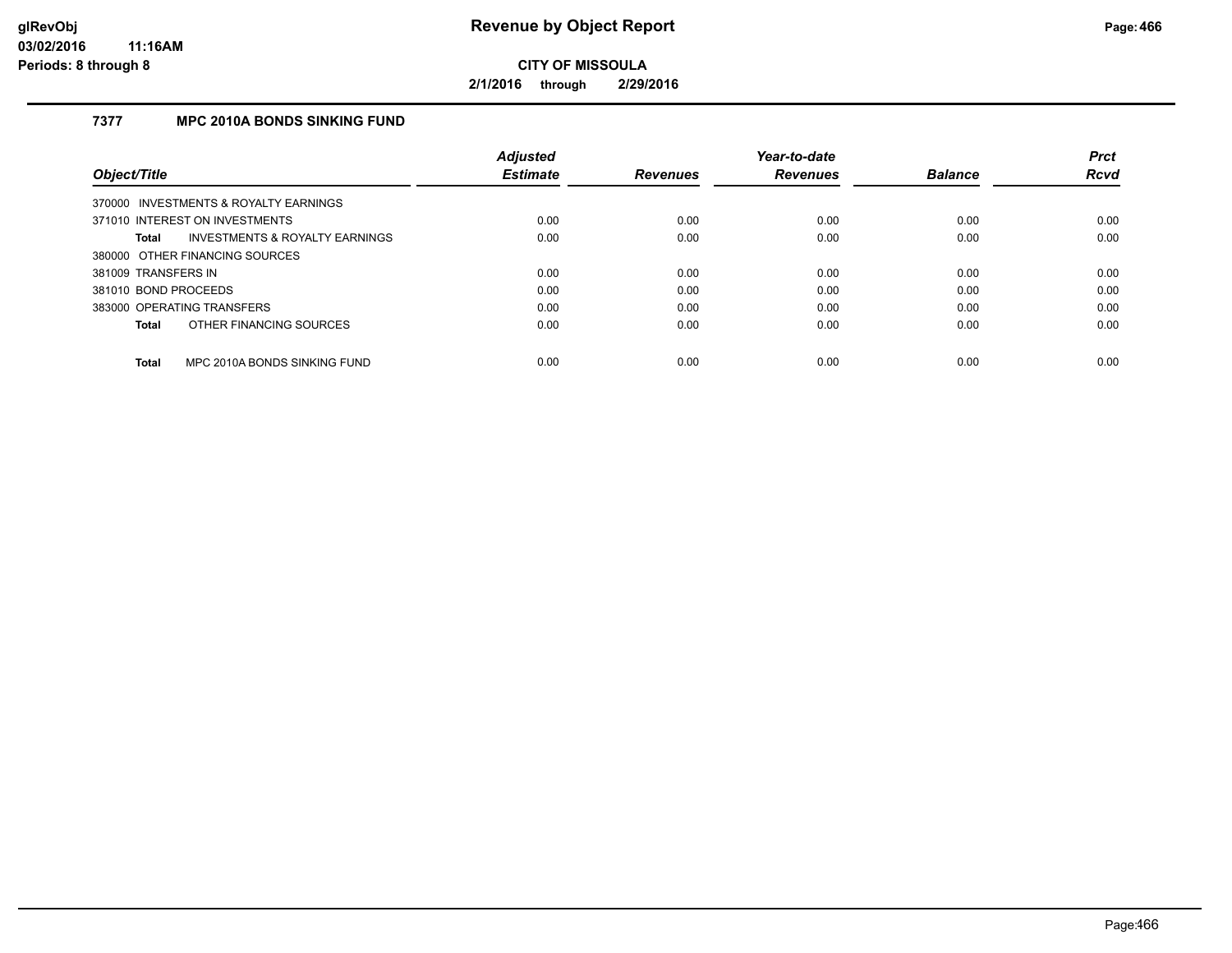**2/1/2016 through 2/29/2016**

#### **7378 MPC 2010A BOND RESERVE**

**7378 MPC 2010A BOND RESERVE**

|                      |                                           | <b>Adjusted</b> |                 | Year-to-date    |                | <b>Prct</b> |
|----------------------|-------------------------------------------|-----------------|-----------------|-----------------|----------------|-------------|
| Object/Title         |                                           | <b>Estimate</b> | <b>Revenues</b> | <b>Revenues</b> | <b>Balance</b> | <b>Rcvd</b> |
|                      | 370000 INVESTMENTS & ROYALTY EARNINGS     |                 |                 |                 |                |             |
|                      | 371010 INTEREST ON INVESTMENTS            | 0.00            | 0.00            | 0.00            | 0.00           | 0.00        |
| Total                | <b>INVESTMENTS &amp; ROYALTY EARNINGS</b> | 0.00            | 0.00            | 0.00            | 0.00           | 0.00        |
|                      | 380000 OTHER FINANCING SOURCES            |                 |                 |                 |                |             |
| 381009 TRANSFERS IN  |                                           | 0.00            | 0.00            | 0.00            | 0.00           | 0.00        |
| 381010 BOND PROCEEDS |                                           | 0.00            | 0.00            | 0.00            | 0.00           | 0.00        |
|                      | 383000 OPERATING TRANSFERS                | 0.00            | 0.00            | 0.00            | 0.00           | 0.00        |
| <b>Total</b>         | OTHER FINANCING SOURCES                   | 0.00            | 0.00            | 0.00            | 0.00           | 0.00        |
|                      |                                           |                 |                 |                 |                |             |
| <b>Total</b>         | MPC 2010A BOND RESERVE                    | 0.00            | 0.00            | 0.00            | 0.00           | 0.00        |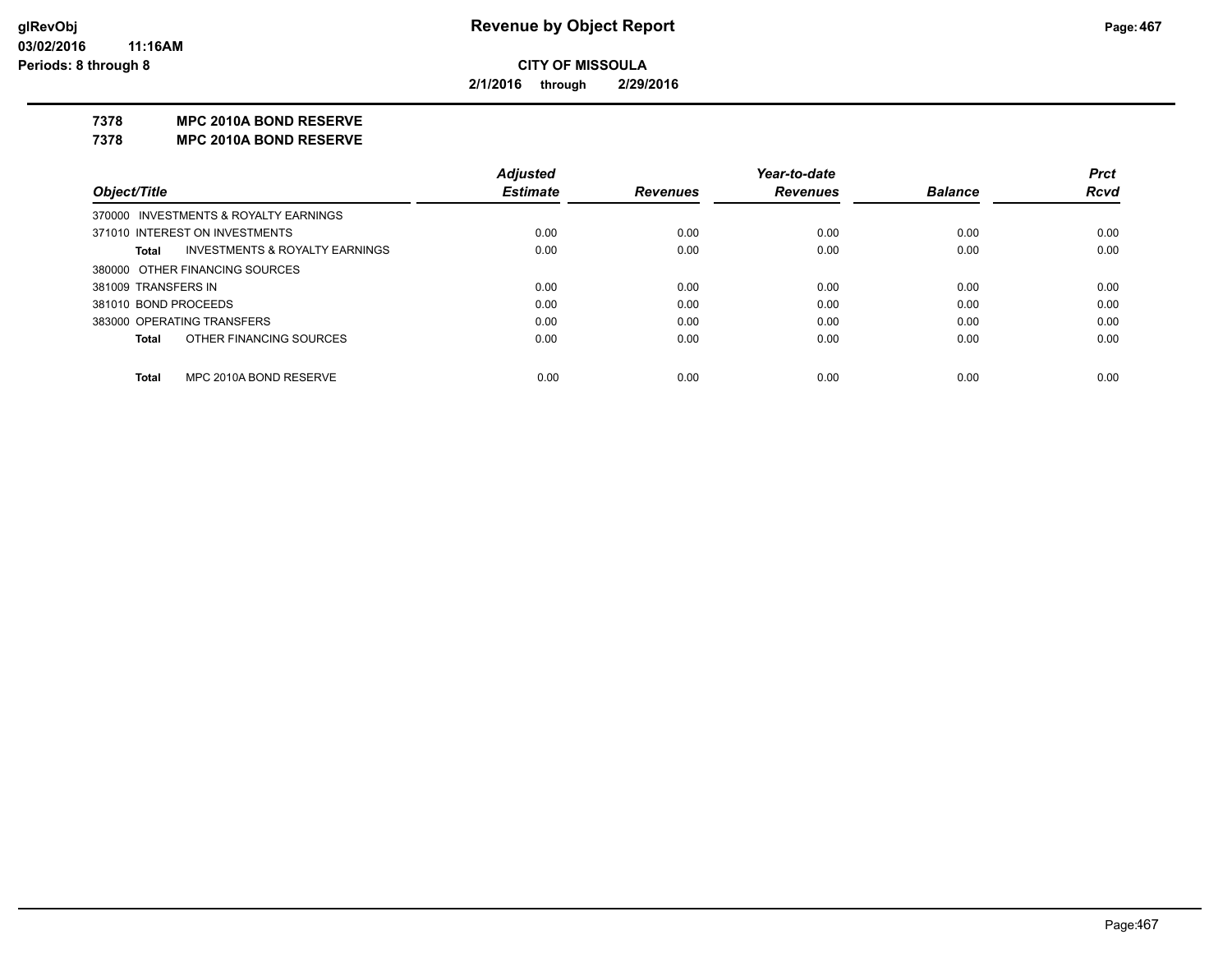**2/1/2016 through 2/29/2016**

### **7378 MPC 2010A BOND RESERVE**

|                                         | <b>Adjusted</b> |                 | Year-to-date    |                | <b>Prct</b> |
|-----------------------------------------|-----------------|-----------------|-----------------|----------------|-------------|
| Object/Title                            | <b>Estimate</b> | <b>Revenues</b> | <b>Revenues</b> | <b>Balance</b> | <b>Rcvd</b> |
| 370000 INVESTMENTS & ROYALTY EARNINGS   |                 |                 |                 |                |             |
| 371010 INTEREST ON INVESTMENTS          | 0.00            | 0.00            | 0.00            | 0.00           | 0.00        |
| INVESTMENTS & ROYALTY EARNINGS<br>Total | 0.00            | 0.00            | 0.00            | 0.00           | 0.00        |
| 380000 OTHER FINANCING SOURCES          |                 |                 |                 |                |             |
| 381009 TRANSFERS IN                     | 0.00            | 0.00            | 0.00            | 0.00           | 0.00        |
| 381010 BOND PROCEEDS                    | 0.00            | 0.00            | 0.00            | 0.00           | 0.00        |
| 383000 OPERATING TRANSFERS              | 0.00            | 0.00            | 0.00            | 0.00           | 0.00        |
| OTHER FINANCING SOURCES<br>Total        | 0.00            | 0.00            | 0.00            | 0.00           | 0.00        |
| MPC 2010A BOND RESERVE<br><b>Total</b>  | 0.00            | 0.00            | 0.00            | 0.00           | 0.00        |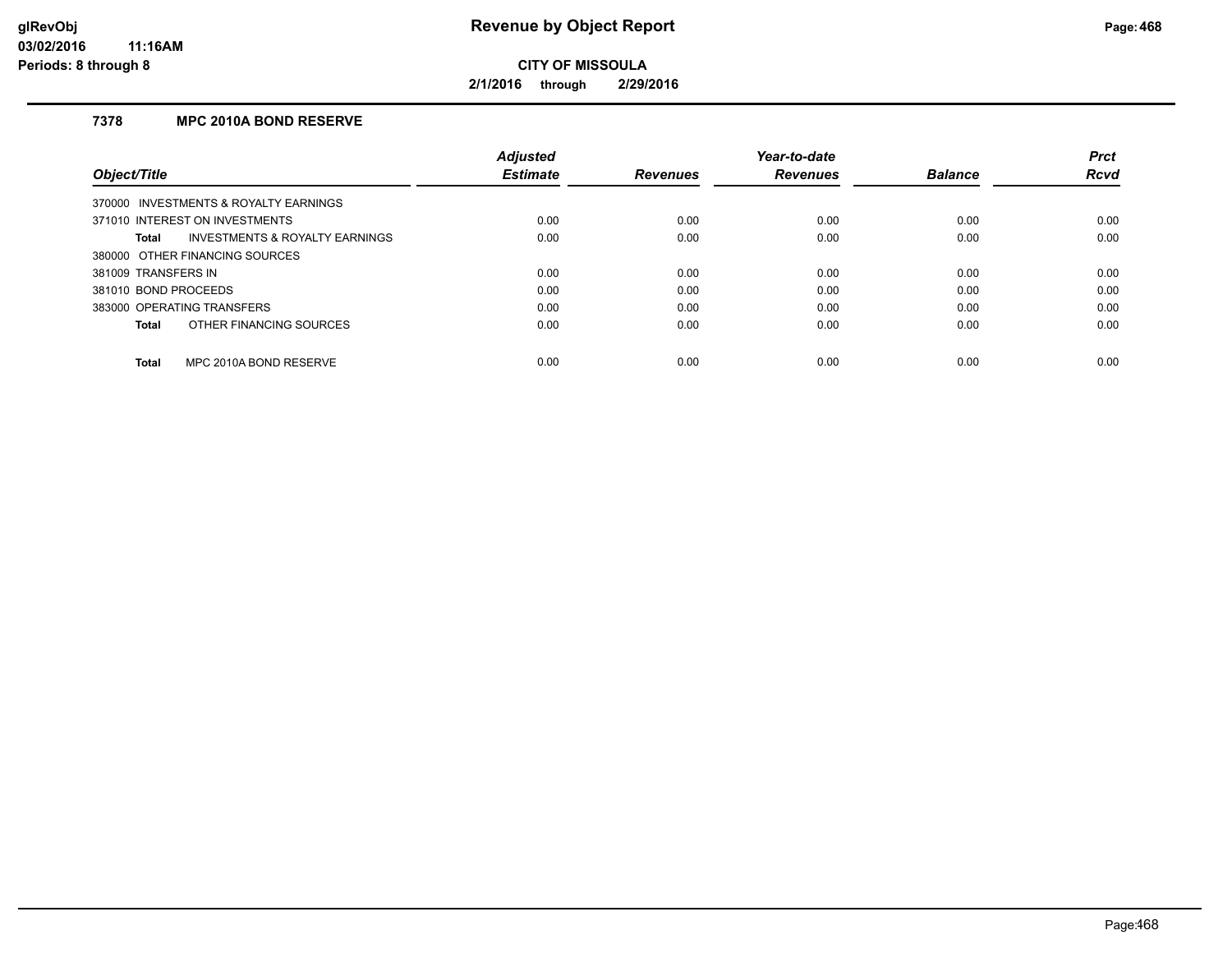**2/1/2016 through 2/29/2016**

# **7379 MPC 2010A BOND CONSTRUCTION**

#### **7379 MPC 2010A BOND CONSTRUCTION**

|                      |                                       | <b>Adjusted</b> |                 | Year-to-date    |                | <b>Prct</b> |
|----------------------|---------------------------------------|-----------------|-----------------|-----------------|----------------|-------------|
| Object/Title         |                                       | <b>Estimate</b> | <b>Revenues</b> | <b>Revenues</b> | <b>Balance</b> | <b>Rcvd</b> |
|                      | 370000 INVESTMENTS & ROYALTY EARNINGS |                 |                 |                 |                |             |
|                      | 371010 INTEREST ON INVESTMENTS        | 0.00            | 0.00            | 0.00            | 0.00           | 0.00        |
| Total                | INVESTMENTS & ROYALTY EARNINGS        | 0.00            | 0.00            | 0.00            | 0.00           | 0.00        |
|                      | 380000 OTHER FINANCING SOURCES        |                 |                 |                 |                |             |
| 381009 TRANSFERS IN  |                                       | 0.00            | 0.00            | 0.00            | 0.00           | 0.00        |
| 381010 BOND PROCEEDS |                                       | 0.00            | 0.00            | 0.00            | 0.00           | 0.00        |
|                      | 383000 OPERATING TRANSFERS            | 0.00            | 0.00            | 0.00            | 0.00           | 0.00        |
| <b>Total</b>         | OTHER FINANCING SOURCES               | 0.00            | 0.00            | 0.00            | 0.00           | 0.00        |
|                      |                                       |                 |                 |                 |                |             |
| <b>Total</b>         | MPC 2010A BOND CONSTRUCTION           | 0.00            | 0.00            | 0.00            | 0.00           | 0.00        |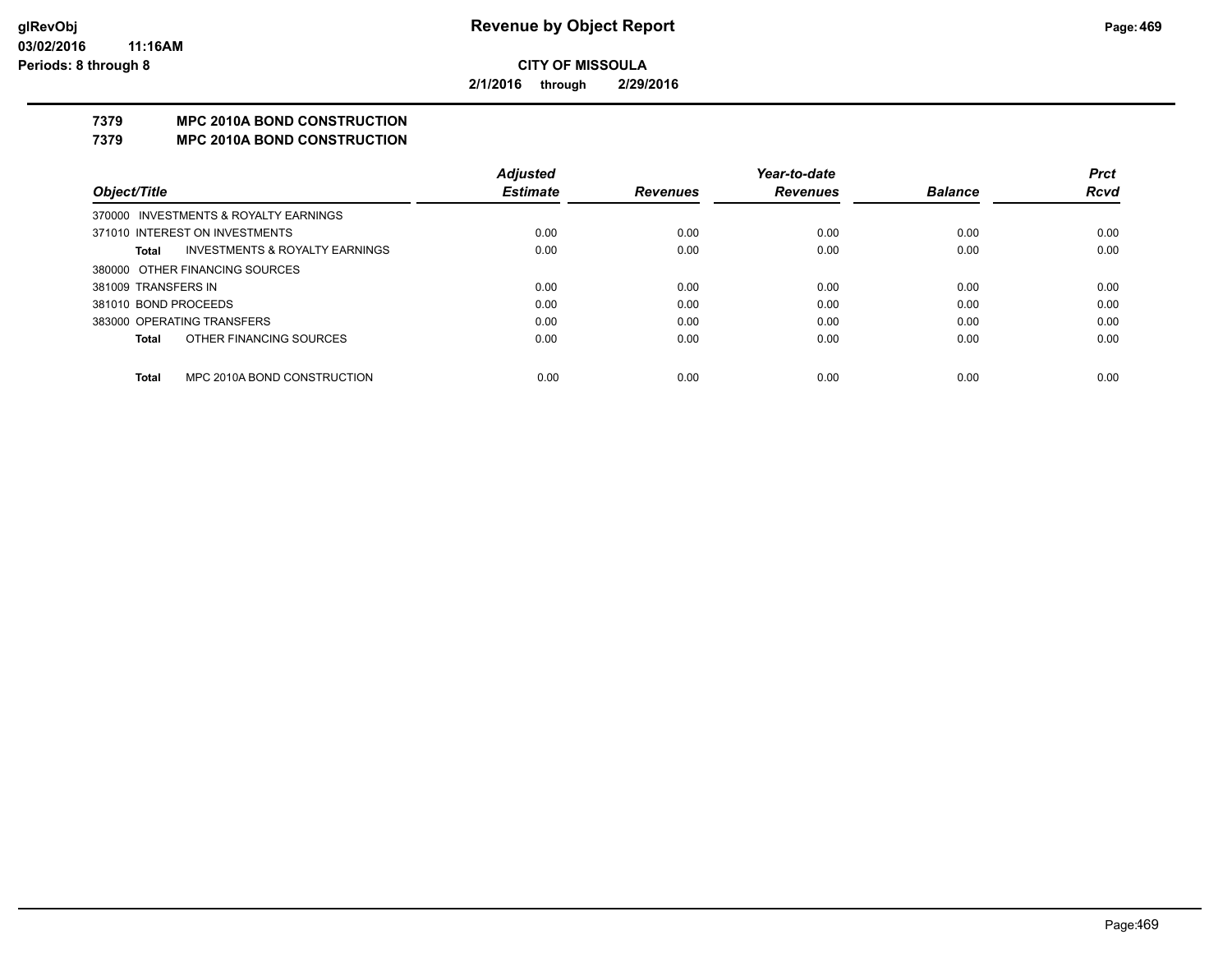**2/1/2016 through 2/29/2016**

# **7379 MPC 2010A BOND CONSTRUCTION**

|                                                    | <b>Adjusted</b> |                 | Year-to-date    |                | <b>Prct</b> |
|----------------------------------------------------|-----------------|-----------------|-----------------|----------------|-------------|
| Object/Title                                       | <b>Estimate</b> | <b>Revenues</b> | <b>Revenues</b> | <b>Balance</b> | <b>Rcvd</b> |
| 370000 INVESTMENTS & ROYALTY EARNINGS              |                 |                 |                 |                |             |
| 371010 INTEREST ON INVESTMENTS                     | 0.00            | 0.00            | 0.00            | 0.00           | 0.00        |
| <b>INVESTMENTS &amp; ROYALTY EARNINGS</b><br>Total | 0.00            | 0.00            | 0.00            | 0.00           | 0.00        |
| 380000 OTHER FINANCING SOURCES                     |                 |                 |                 |                |             |
| 381009 TRANSFERS IN                                | 0.00            | 0.00            | 0.00            | 0.00           | 0.00        |
| 381010 BOND PROCEEDS                               | 0.00            | 0.00            | 0.00            | 0.00           | 0.00        |
| 383000 OPERATING TRANSFERS                         | 0.00            | 0.00            | 0.00            | 0.00           | 0.00        |
| OTHER FINANCING SOURCES<br><b>Total</b>            | 0.00            | 0.00            | 0.00            | 0.00           | 0.00        |
| MPC 2010A BOND CONSTRUCTION<br><b>Total</b>        | 0.00            | 0.00            | 0.00            | 0.00           | 0.00        |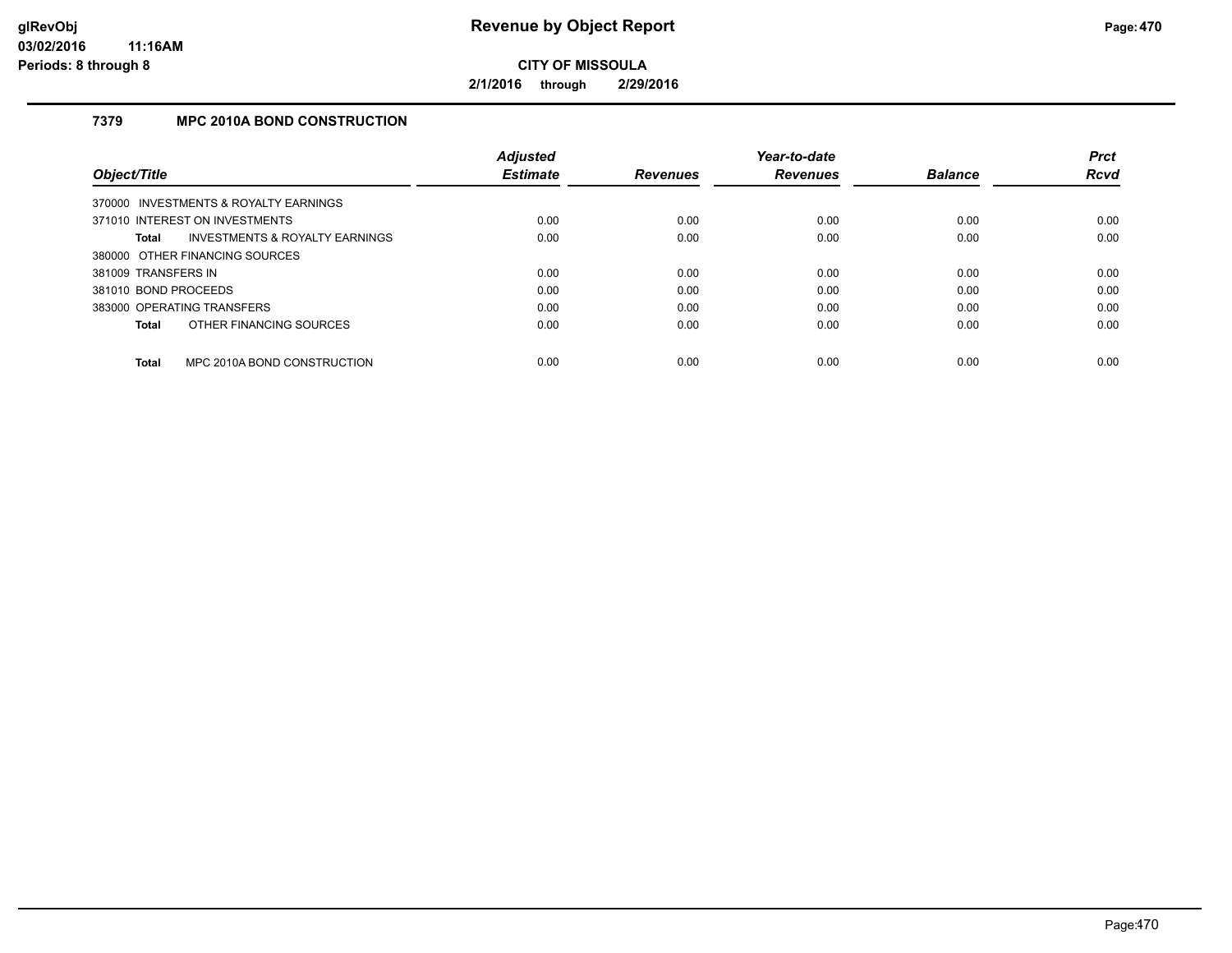**2/1/2016 through 2/29/2016**

# **7380 BUSINESS IMPROVEMENT DISTRICT**

#### **7380 BUSINESS IMPROVEMENT DISTRICT**

|                                                     | <b>Adjusted</b> |                 | Year-to-date    |                | <b>Prct</b> |
|-----------------------------------------------------|-----------------|-----------------|-----------------|----------------|-------------|
| Object/Title                                        | <b>Estimate</b> | <b>Revenues</b> | <b>Revenues</b> | <b>Balance</b> | Rcvd        |
| TAXES/ASSESSMENTS<br>310000                         |                 |                 |                 |                |             |
| 311011 TAX INCREMENT                                | 364,322.00      | 3,327.05        | 175,822.78      | 188,499.22     | 48.26       |
| <b>PENALTIES &amp; INTEREST</b><br>312001           | 0.00            | 54.96           | 598.66          | $-598.66$      | 0.00        |
| <b>TAXES/ASSESSMENTS</b><br><b>Total</b>            | 364,322.00      | 3,382.01        | 176,421.44      | 187,900.56     | 48.42       |
| <b>CHARGES FOR SERVICES</b><br>340000               |                 |                 |                 |                |             |
| <b>GARBAGE COLLECTION SERVICES</b><br>343041        | 5,000.00        | 1,332.59        | 13,377.44       | $-8,377.44$    | 267.55      |
| <b>CHARGES FOR SERVICES</b><br><b>Total</b>         | 5,000.00        | 1,332.59        | 13,377.44       | $-8,377.44$    | 267.55      |
| <b>MISCELLANEOUS REVENUES</b><br>360000             |                 |                 |                 |                |             |
| 363010 LIGHTING ASSESSMENTS                         | 0.00            | 0.00            | 0.00            | 0.00           | 0.00        |
| 363020 PROPERTY ASSESSMENTS                         | 0.00            | 0.00            | 0.00            | 0.00           | 0.00        |
| MISCELLANEOUS REVENUES<br>Total                     | 0.00            | 0.00            | 0.00            | 0.00           | 0.00        |
| <b>INVESTMENTS &amp; ROYALTY EARNINGS</b><br>370000 |                 |                 |                 |                |             |
| 371010 INTEREST ON INVESTMENTS                      | 0.00            | 0.00            | 0.00            | 0.00           | 0.00        |
| 371020 GAIN/LOSS IN MARKET VALUE OF INVESTMENTS     | 0.00            | 0.00            | 0.00            | 0.00           | 0.00        |
| <b>INVESTMENTS &amp; ROYALTY EARNINGS</b><br>Total  | 0.00            | 0.00            | 0.00            | 0.00           | 0.00        |
| <b>BUSINESS IMPROVEMENT DISTRICT</b><br>Total       | 369,322.00      | 4,714.60        | 189,798.88      | 179,523.12     | 51.39       |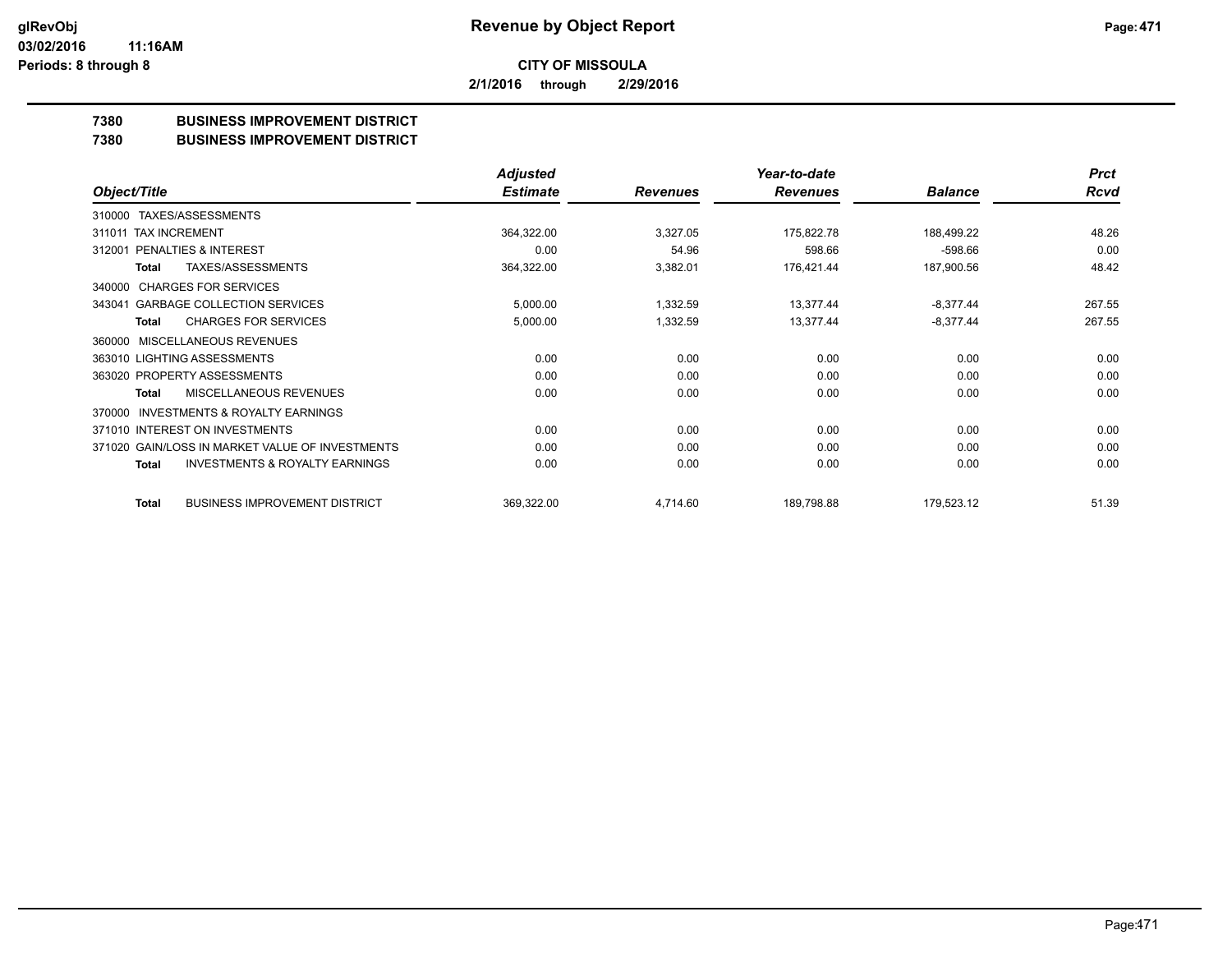**2/1/2016 through 2/29/2016**

# **7380 BUSINESS IMPROVEMENT DISTRICT**

|                                                           | <b>Adjusted</b> |                 | Year-to-date    |                | <b>Prct</b> |
|-----------------------------------------------------------|-----------------|-----------------|-----------------|----------------|-------------|
| Object/Title                                              | <b>Estimate</b> | <b>Revenues</b> | <b>Revenues</b> | <b>Balance</b> | <b>Rcvd</b> |
| 310000 TAXES/ASSESSMENTS                                  |                 |                 |                 |                |             |
| 311011 TAX INCREMENT                                      | 364,322.00      | 3,327.05        | 175,822.78      | 188,499.22     | 48.26       |
| <b>PENALTIES &amp; INTEREST</b><br>312001                 | 0.00            | 54.96           | 598.66          | $-598.66$      | 0.00        |
| TAXES/ASSESSMENTS<br>Total                                | 364,322.00      | 3,382.01        | 176,421.44      | 187,900.56     | 48.42       |
| 340000 CHARGES FOR SERVICES                               |                 |                 |                 |                |             |
| 343041 GARBAGE COLLECTION SERVICES                        | 5,000.00        | 1,332.59        | 13,377.44       | $-8,377.44$    | 267.55      |
| <b>CHARGES FOR SERVICES</b><br><b>Total</b>               | 5,000.00        | 1,332.59        | 13,377.44       | $-8,377.44$    | 267.55      |
| MISCELLANEOUS REVENUES<br>360000                          |                 |                 |                 |                |             |
| 363010 LIGHTING ASSESSMENTS                               | 0.00            | 0.00            | 0.00            | 0.00           | 0.00        |
| 363020 PROPERTY ASSESSMENTS                               | 0.00            | 0.00            | 0.00            | 0.00           | 0.00        |
| <b>MISCELLANEOUS REVENUES</b><br><b>Total</b>             | 0.00            | 0.00            | 0.00            | 0.00           | 0.00        |
| <b>INVESTMENTS &amp; ROYALTY EARNINGS</b><br>370000       |                 |                 |                 |                |             |
| 371010 INTEREST ON INVESTMENTS                            | 0.00            | 0.00            | 0.00            | 0.00           | 0.00        |
| 371020 GAIN/LOSS IN MARKET VALUE OF INVESTMENT            | 0.00            | 0.00            | 0.00            | 0.00           | 0.00        |
| <b>INVESTMENTS &amp; ROYALTY EARNINGS</b><br><b>Total</b> | 0.00            | 0.00            | 0.00            | 0.00           | 0.00        |
| <b>BUSINESS IMPROVEMENT DISTRICT</b><br><b>Total</b>      | 369,322.00      | 4,714.60        | 189,798.88      | 179,523.12     | 51.39       |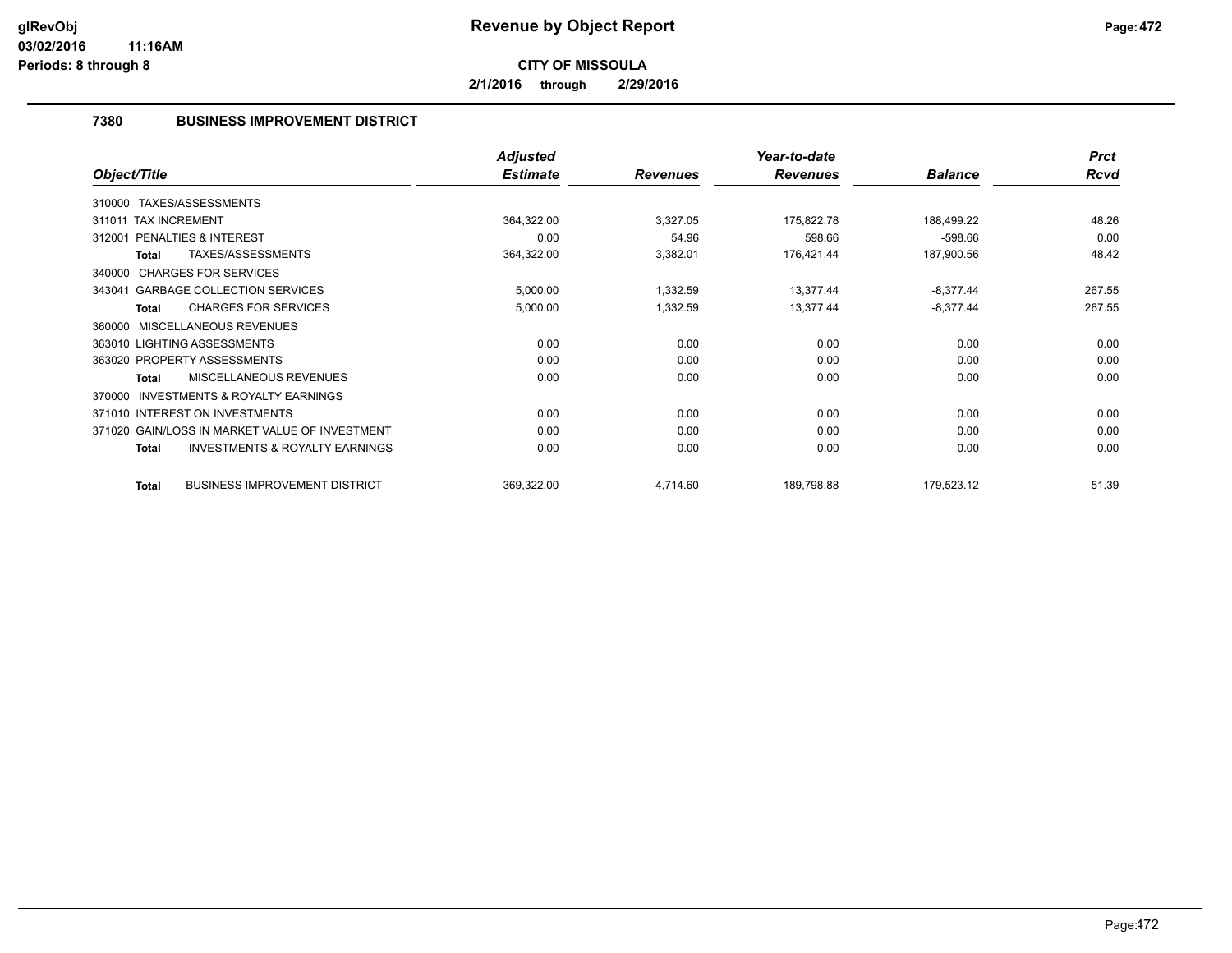**2/1/2016 through 2/29/2016**

#### **7381 TOURISM BUSINESS IMPROVEMENT DISTRICT 7381 TOURISM BUSINESS IMPROVEMENT DISTRICT**

|                                                    | <b>Adjusted</b> |                 | Year-to-date    |                | <b>Prct</b> |
|----------------------------------------------------|-----------------|-----------------|-----------------|----------------|-------------|
| Object/Title                                       | <b>Estimate</b> | <b>Revenues</b> | <b>Revenues</b> | <b>Balance</b> | <b>Rcvd</b> |
| 310000 TAXES/ASSESSMENTS                           |                 |                 |                 |                |             |
| 314100 TBID REVENUE                                | 680,350.00      | 0.00            | 0.00            | 680,350.00     | 0.00        |
| TAXES/ASSESSMENTS<br>Total                         | 680,350.00      | 0.00            | 0.00            | 680,350.00     | 0.00        |
| 370000 INVESTMENTS & ROYALTY EARNINGS              |                 |                 |                 |                |             |
| 371010 INTEREST ON INVESTMENTS                     | 0.00            | 0.00            | 0.00            | 0.00           | 0.00        |
| <b>INVESTMENTS &amp; ROYALTY EARNINGS</b><br>Total | 0.00            | 0.00            | 0.00            | 0.00           | 0.00        |
|                                                    |                 |                 |                 |                |             |
| TOURISM BUSINESS IMPROVEMENT DISTRI<br>Total       | 680.350.00      | 0.00            | 0.00            | 680.350.00     | 0.00        |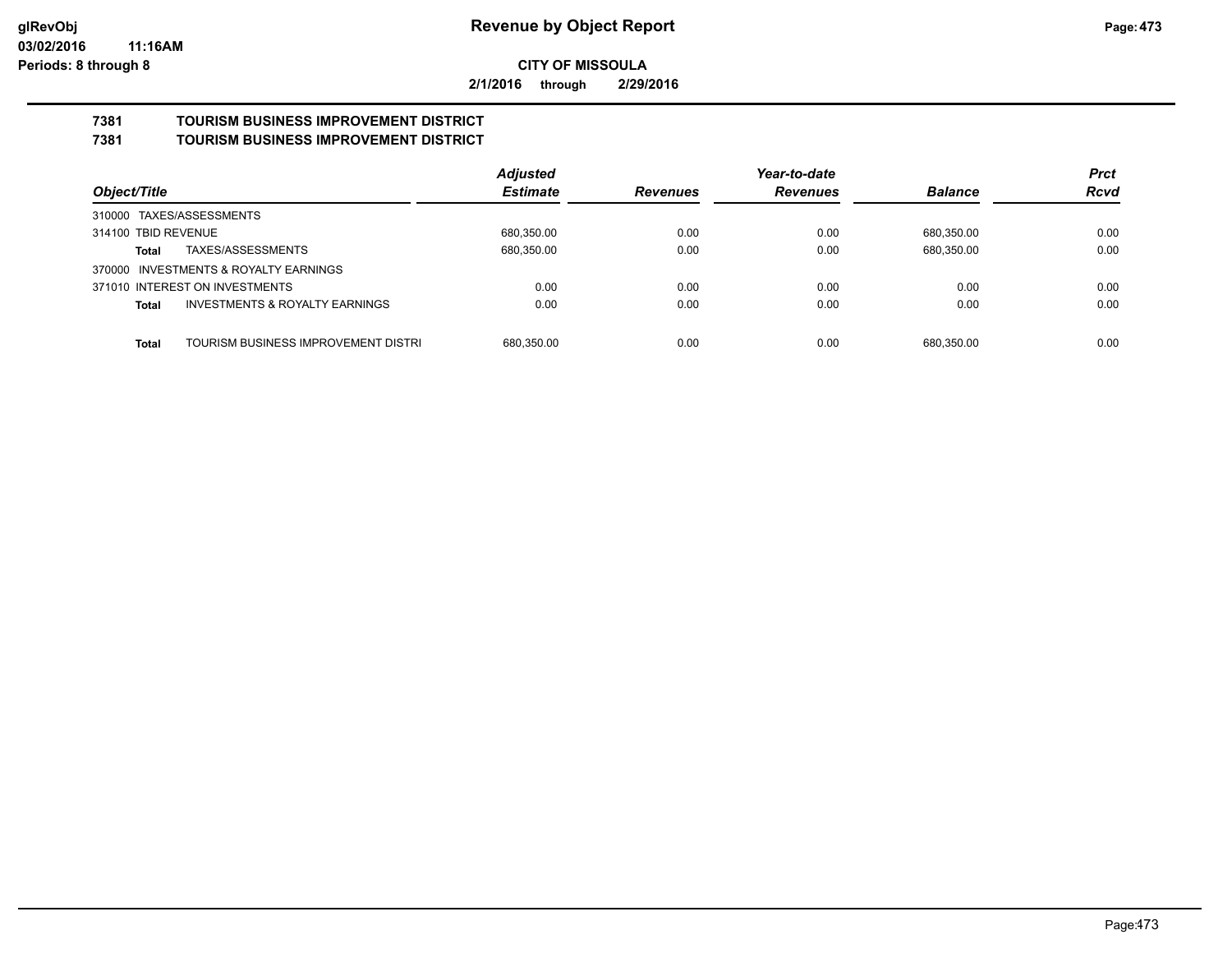**2/1/2016 through 2/29/2016**

# **7381 TOURISM BUSINESS IMPROVEMENT DISTRICT**

| Object/Title                                              | <b>Adjusted</b><br><b>Estimate</b> | <b>Revenues</b> | Year-to-date<br><b>Revenues</b> | <b>Balance</b> | <b>Prct</b><br><b>Rcvd</b> |
|-----------------------------------------------------------|------------------------------------|-----------------|---------------------------------|----------------|----------------------------|
| 310000 TAXES/ASSESSMENTS                                  |                                    |                 |                                 |                |                            |
| 314100 TBID REVENUE                                       | 680,350.00                         | 0.00            | 0.00                            | 680.350.00     | 0.00                       |
| TAXES/ASSESSMENTS<br><b>Total</b>                         | 680,350.00                         | 0.00            | 0.00                            | 680,350.00     | 0.00                       |
| 370000 INVESTMENTS & ROYALTY EARNINGS                     |                                    |                 |                                 |                |                            |
| 371010 INTEREST ON INVESTMENTS                            | 0.00                               | 0.00            | 0.00                            | 0.00           | 0.00                       |
| <b>INVESTMENTS &amp; ROYALTY EARNINGS</b><br><b>Total</b> | 0.00                               | 0.00            | 0.00                            | 0.00           | 0.00                       |
|                                                           |                                    |                 |                                 |                |                            |
| TOURISM BUSINESS IMPROVEMENT DISTR<br><b>Total</b>        | 680.350.00                         | 0.00            | 0.00                            | 680.350.00     | 0.00                       |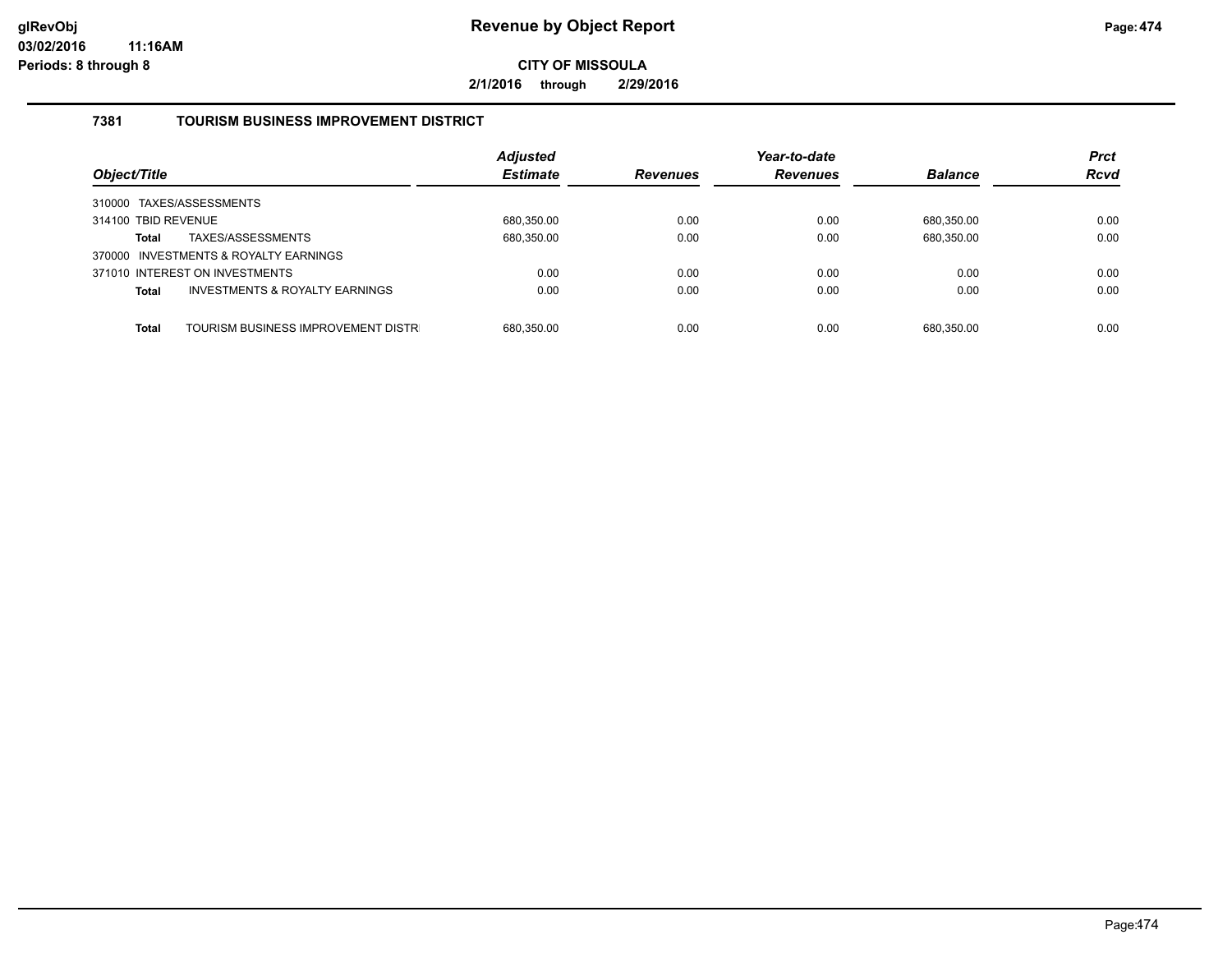**2/1/2016 through 2/29/2016**

## **7382 5.75M TIF RESERVE**

**7382 5.75M TIF RESERVE**

|                                                    | <b>Adjusted</b> |                 | Year-to-date    |                | <b>Prct</b> |
|----------------------------------------------------|-----------------|-----------------|-----------------|----------------|-------------|
| Object/Title                                       | <b>Estimate</b> | <b>Revenues</b> | <b>Revenues</b> | <b>Balance</b> | <b>Rcvd</b> |
| 370000 INVESTMENTS & ROYALTY EARNINGS              |                 |                 |                 |                |             |
| 371010 INTEREST ON INVESTMENTS                     | 0.00            | 0.00            | 0.00            | 0.00           | 0.00        |
| <b>INVESTMENTS &amp; ROYALTY EARNINGS</b><br>Total | 0.00            | 0.00            | 0.00            | 0.00           | 0.00        |
| 380000 OTHER FINANCING SOURCES                     |                 |                 |                 |                |             |
| 381025 BOND PROCEEDS                               | 0.00            | 0.00            | 0.00            | 0.00           | 0.00        |
| 383014 TRANS FR MRA                                | 0.00            | 0.00            | 0.00            | 0.00           | 0.00        |
| 383040 TRANSFER FROM CITY GRANTS                   | 0.00            | 0.00            | 0.00            | 0.00           | 0.00        |
| OTHER FINANCING SOURCES<br>Total                   | 0.00            | 0.00            | 0.00            | 0.00           | 0.00        |
|                                                    |                 |                 |                 |                |             |
| 5.75M TIF RESERVE<br>Total                         | 0.00            | 0.00            | 0.00            | 0.00           | 0.00        |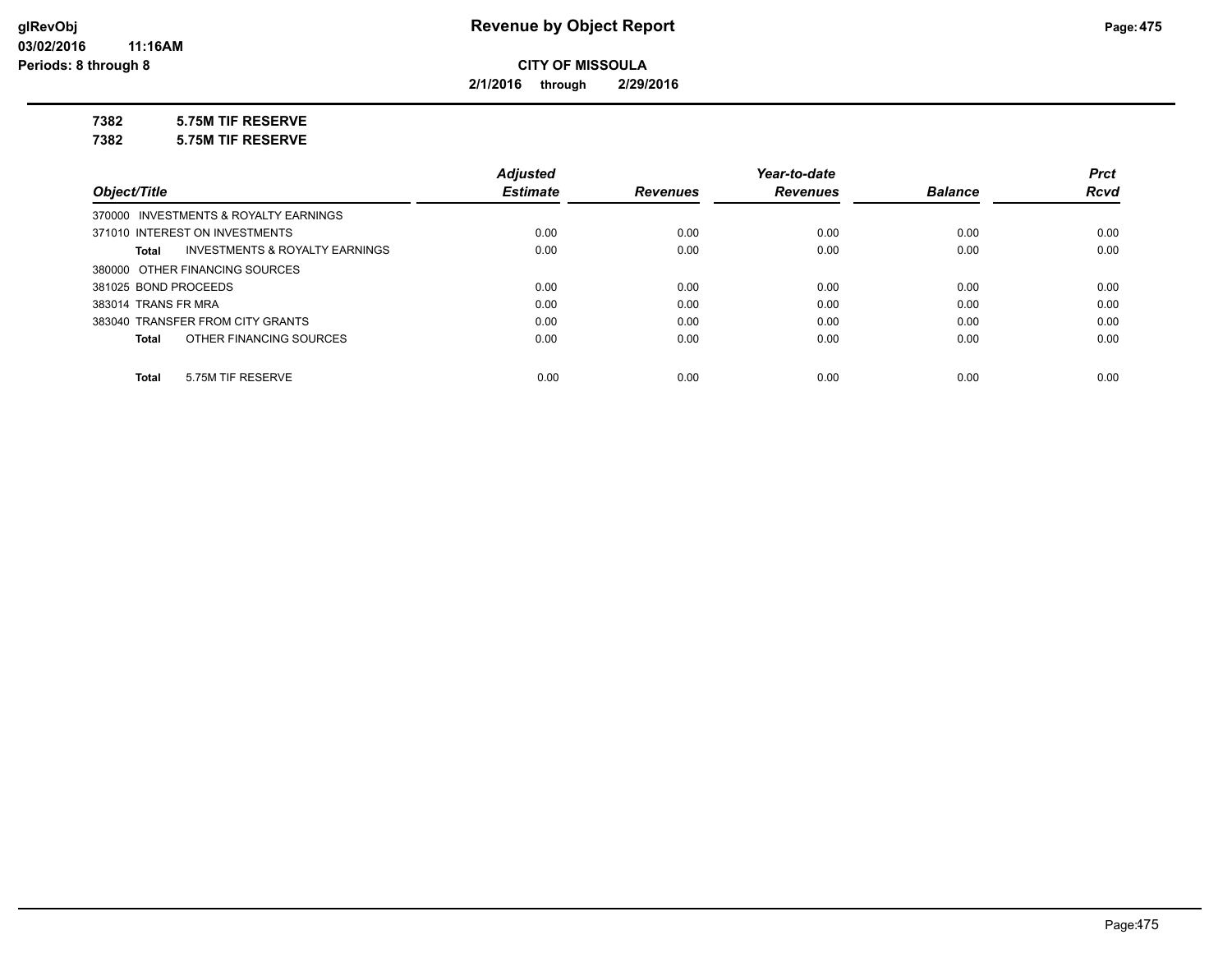**2/1/2016 through 2/29/2016**

### **7382 5.75M TIF RESERVE**

|                                                           | <b>Adiusted</b> |                 | Year-to-date    |                | <b>Prct</b> |
|-----------------------------------------------------------|-----------------|-----------------|-----------------|----------------|-------------|
| Object/Title                                              | <b>Estimate</b> | <b>Revenues</b> | <b>Revenues</b> | <b>Balance</b> | <b>Rcvd</b> |
| 370000 INVESTMENTS & ROYALTY EARNINGS                     |                 |                 |                 |                |             |
| 371010 INTEREST ON INVESTMENTS                            | 0.00            | 0.00            | 0.00            | 0.00           | 0.00        |
| <b>INVESTMENTS &amp; ROYALTY EARNINGS</b><br><b>Total</b> | 0.00            | 0.00            | 0.00            | 0.00           | 0.00        |
| 380000 OTHER FINANCING SOURCES                            |                 |                 |                 |                |             |
| 381025 BOND PROCEEDS                                      | 0.00            | 0.00            | 0.00            | 0.00           | 0.00        |
| 383014 TRANS FR MRA                                       | 0.00            | 0.00            | 0.00            | 0.00           | 0.00        |
| 383040 TRANSFER FROM CITY GRANTS                          | 0.00            | 0.00            | 0.00            | 0.00           | 0.00        |
| OTHER FINANCING SOURCES<br><b>Total</b>                   | 0.00            | 0.00            | 0.00            | 0.00           | 0.00        |
| 5.75M TIF RESERVE<br><b>Total</b>                         | 0.00            | 0.00            | 0.00            | 0.00           | 0.00        |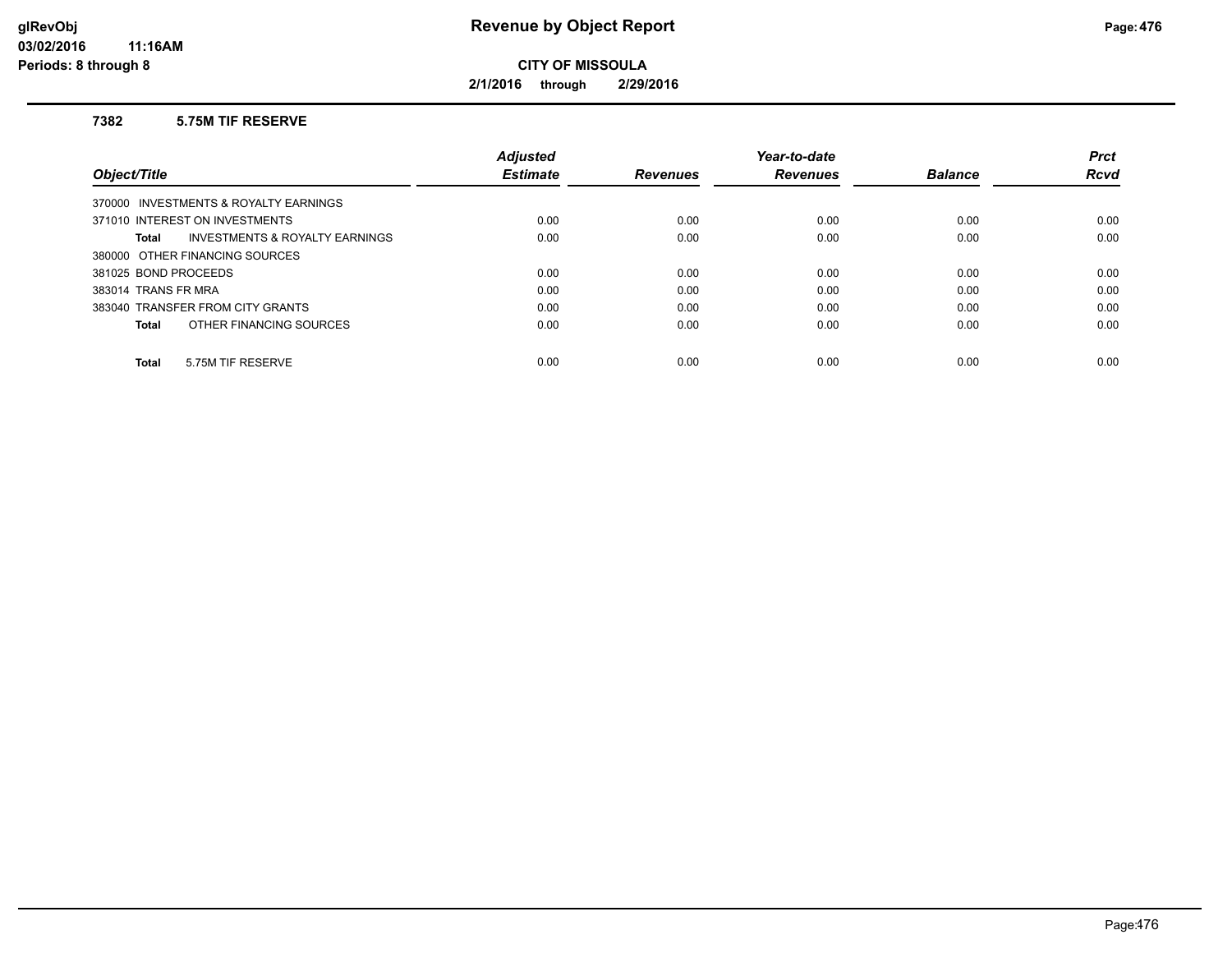**2/1/2016 through 2/29/2016**

## **7383 RIVERFRONT TRIANGLE URD**

**7383 RIVERFRONT TRIANGLE URD**

|                                                    | <b>Adjusted</b> |                 | Year-to-date    |                | <b>Prct</b> |
|----------------------------------------------------|-----------------|-----------------|-----------------|----------------|-------------|
| Object/Title                                       | <b>Estimate</b> | <b>Revenues</b> | <b>Revenues</b> | <b>Balance</b> | <b>Rcvd</b> |
| 310000 TAXES/ASSESSMENTS                           |                 |                 |                 |                |             |
| 311011 TAX INCREMENT                               | 0.00            | 0.00            | 0.00            | 0.00           | 0.00        |
| 312001 PENALTIES & INTEREST                        | 0.00            | 0.00            | 0.14            | $-0.14$        | 0.00        |
| TAXES/ASSESSMENTS<br>Total                         | 0.00            | 0.00            | 0.14            | $-0.14$        | 0.00        |
| 330000 INTERGOVERNMENTAL REVENUES                  |                 |                 |                 |                |             |
| 335210 PERSONAL PROPERTY TAX REIMBURSEMENT         | 11,862.00       | 0.00            | 4,657.92        | 7,204.08       | 39.27       |
| <b>INTERGOVERNMENTAL REVENUES</b><br>Total         | 11.862.00       | 0.00            | 4.657.92        | 7.204.08       | 39.27       |
| 370000 INVESTMENTS & ROYALTY EARNINGS              |                 |                 |                 |                |             |
| 371010 INTEREST ON INVESTMENTS                     | 0.00            | 0.00            | 0.00            | 0.00           | 0.00        |
| <b>INVESTMENTS &amp; ROYALTY EARNINGS</b><br>Total | 0.00            | 0.00            | 0.00            | 0.00           | 0.00        |
| RIVERFRONT TRIANGLE URD<br><b>Total</b>            | 11.862.00       | 0.00            | 4.658.06        | 7,203.94       | 39.27       |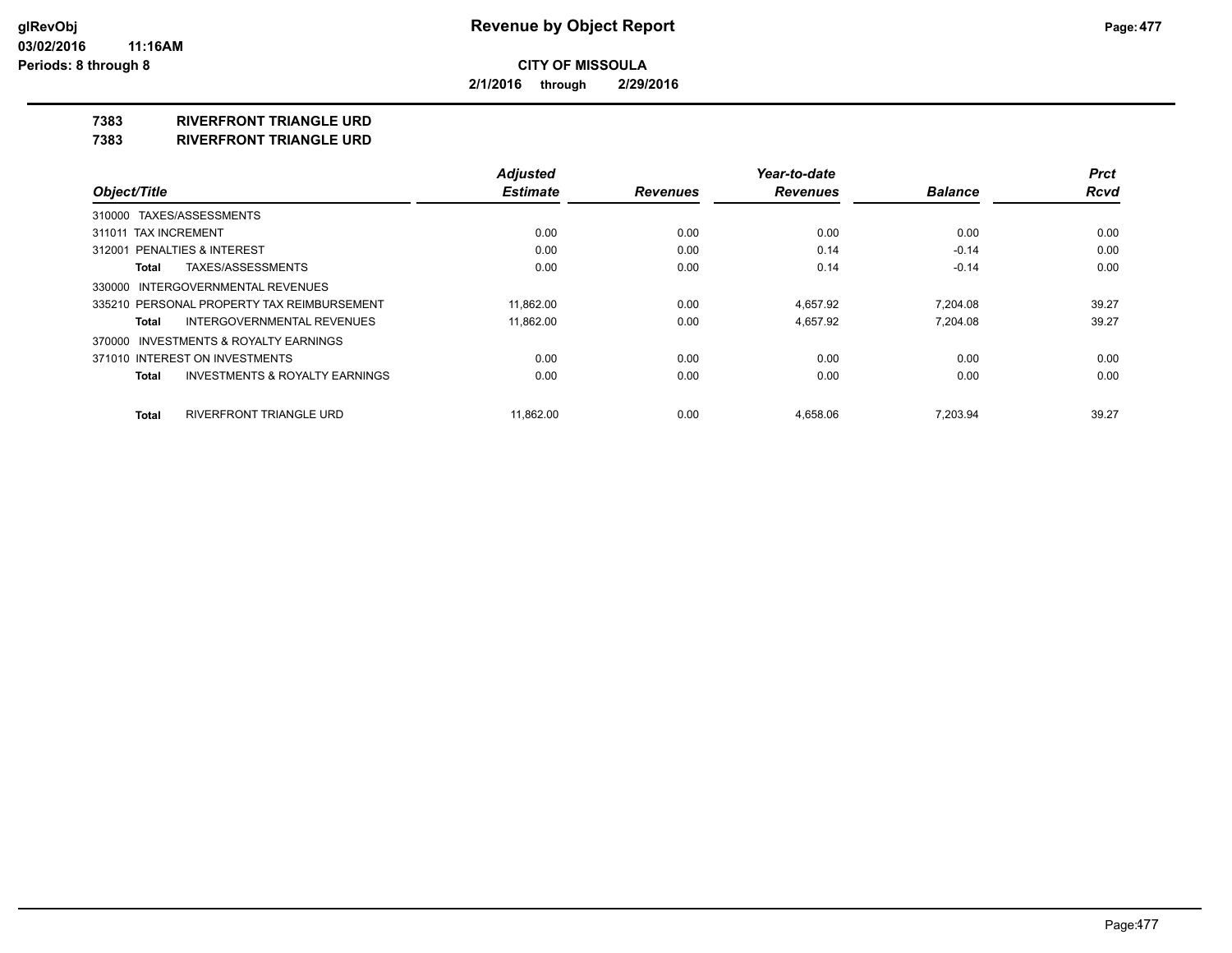**2/1/2016 through 2/29/2016**

# **7383 RIVERFRONT TRIANGLE URD**

|                                                           | <b>Adjusted</b> |                 | Year-to-date    |                | <b>Prct</b> |
|-----------------------------------------------------------|-----------------|-----------------|-----------------|----------------|-------------|
| Object/Title                                              | <b>Estimate</b> | <b>Revenues</b> | <b>Revenues</b> | <b>Balance</b> | <b>Rcvd</b> |
| 310000 TAXES/ASSESSMENTS                                  |                 |                 |                 |                |             |
| 311011 TAX INCREMENT                                      | 0.00            | 0.00            | 0.00            | 0.00           | 0.00        |
| PENALTIES & INTEREST<br>312001                            | 0.00            | 0.00            | 0.14            | $-0.14$        | 0.00        |
| TAXES/ASSESSMENTS<br><b>Total</b>                         | 0.00            | 0.00            | 0.14            | $-0.14$        | 0.00        |
| INTERGOVERNMENTAL REVENUES<br>330000                      |                 |                 |                 |                |             |
| 335210 PERSONAL PROPERTY TAX REIMBURSEMENT                | 11.862.00       | 0.00            | 4,657.92        | 7.204.08       | 39.27       |
| INTERGOVERNMENTAL REVENUES<br><b>Total</b>                | 11.862.00       | 0.00            | 4.657.92        | 7.204.08       | 39.27       |
| 370000 INVESTMENTS & ROYALTY EARNINGS                     |                 |                 |                 |                |             |
| 371010 INTEREST ON INVESTMENTS                            | 0.00            | 0.00            | 0.00            | 0.00           | 0.00        |
| <b>INVESTMENTS &amp; ROYALTY EARNINGS</b><br><b>Total</b> | 0.00            | 0.00            | 0.00            | 0.00           | 0.00        |
| <b>RIVERFRONT TRIANGLE URD</b><br><b>Total</b>            | 11.862.00       | 0.00            | 4.658.06        | 7.203.94       | 39.27       |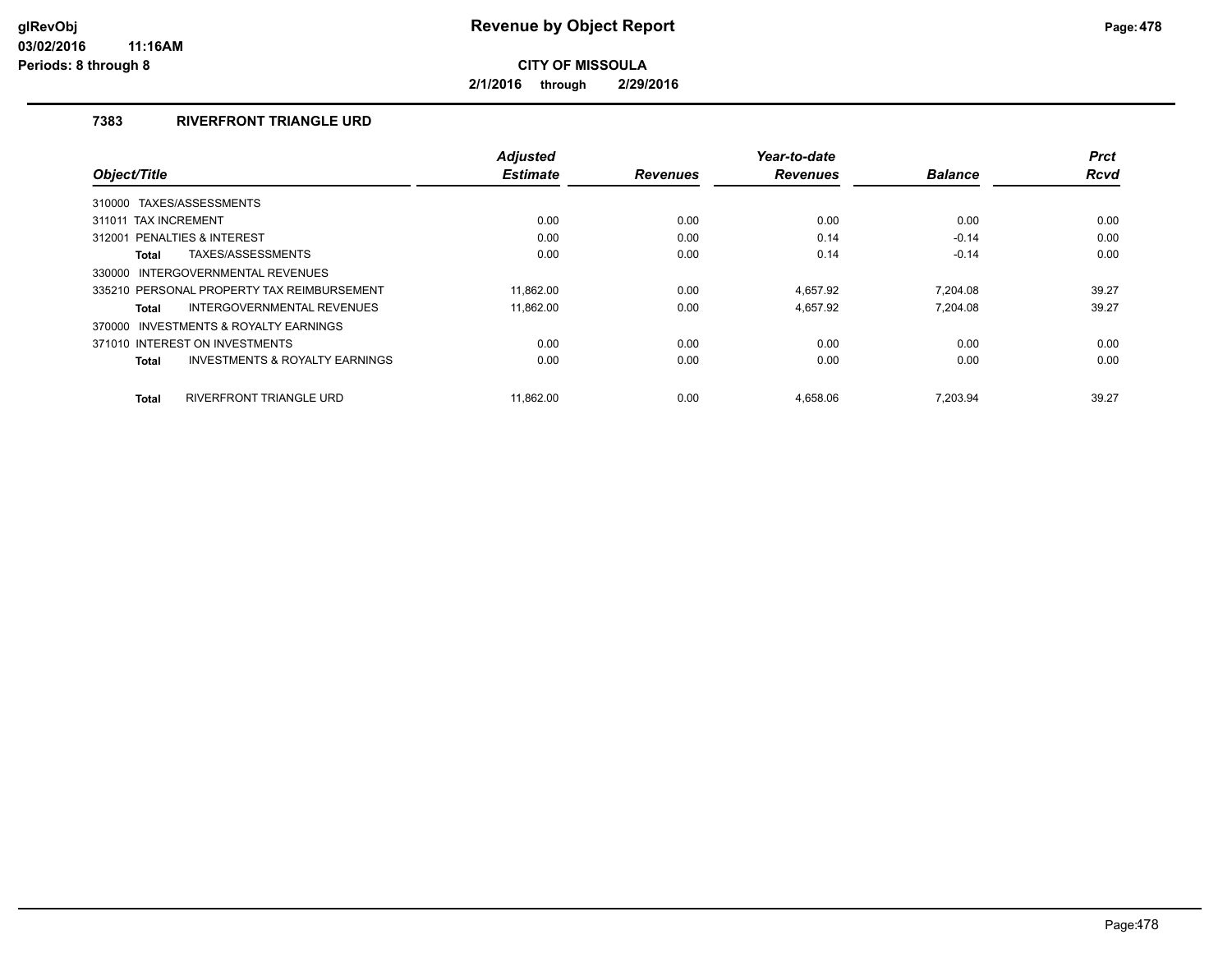**2/1/2016 through 2/29/2016**

## **7384 NRSS DEBT SERVICE CLEARING**

**7384 NRSS DEBT SERVICE CLEARING**

|                                         | <b>Adjusted</b> |                 | Year-to-date    |                | <b>Prct</b> |
|-----------------------------------------|-----------------|-----------------|-----------------|----------------|-------------|
| Object/Title                            | <b>Estimate</b> | <b>Revenues</b> | <b>Revenues</b> | <b>Balance</b> | <b>Rcvd</b> |
| 310000 TAXES/ASSESSMENTS                |                 |                 |                 |                |             |
| 311011 TAX INCREMENT                    | 0.00            | 0.00            | 0.00            | 0.00           | 0.00        |
| TAXES/ASSESSMENTS<br>Total              | 0.00            | 0.00            | 0.00            | 0.00           | 0.00        |
| 370000 INVESTMENTS & ROYALTY EARNINGS   |                 |                 |                 |                |             |
| 371010 INTEREST ON INVESTMENTS          | 0.00            | 0.00            | 0.00            | 0.00           | 0.00        |
| INVESTMENTS & ROYALTY EARNINGS<br>Total | 0.00            | 0.00            | 0.00            | 0.00           | 0.00        |
| 380000 OTHER FINANCING SOURCES          |                 |                 |                 |                |             |
| 383014 TRANS FR MRA                     | 0.00            | 0.00            | 0.00            | 0.00           | 0.00        |
| OTHER FINANCING SOURCES<br>Total        | 0.00            | 0.00            | 0.00            | 0.00           | 0.00        |
| NRSS DEBT SERVICE CLEARING<br>Total     | 0.00            | 0.00            | 0.00            | 0.00           | 0.00        |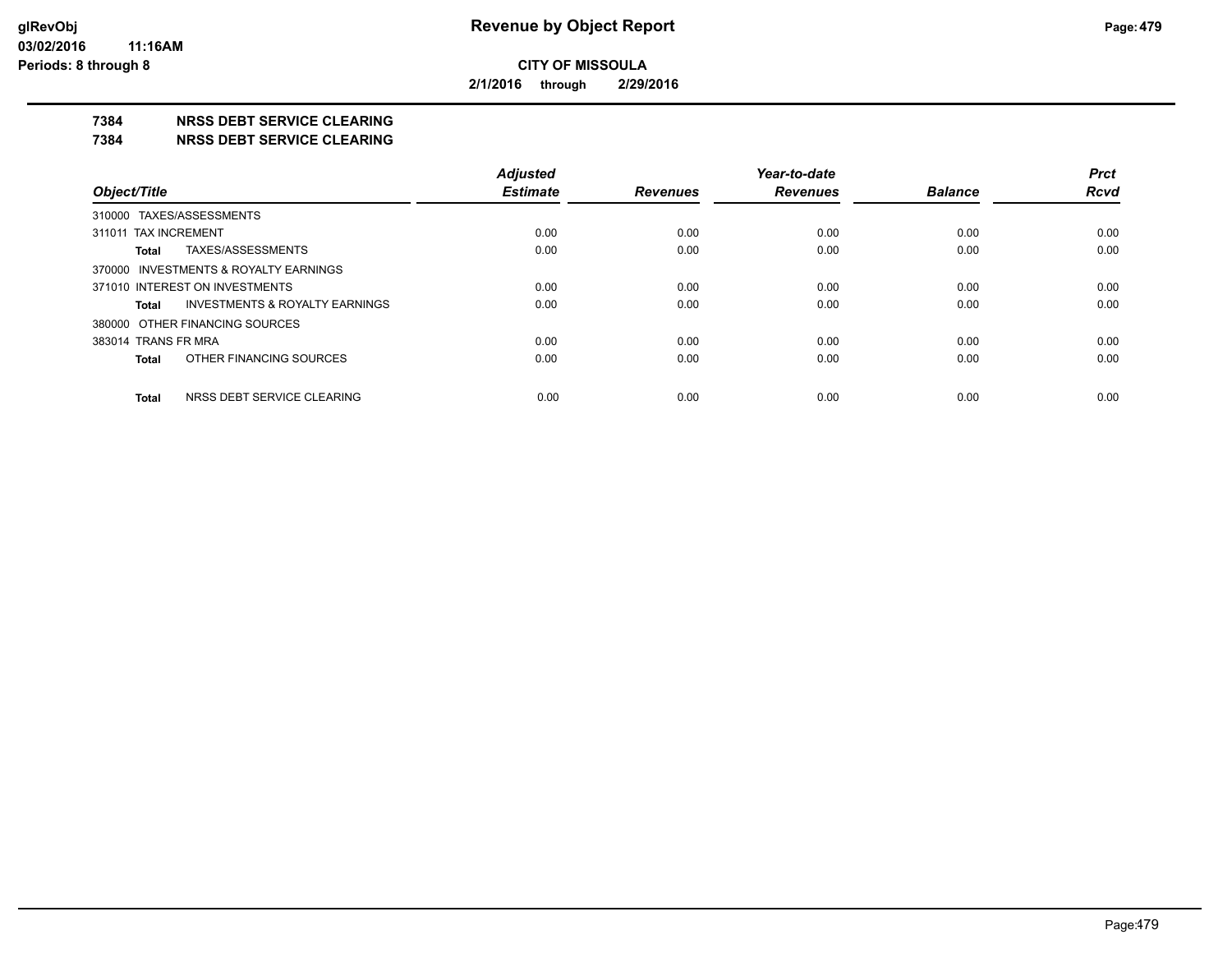**2/1/2016 through 2/29/2016**

# **7384 NRSS DEBT SERVICE CLEARING**

| Object/Title                                       | <b>Adjusted</b><br><b>Estimate</b> | <b>Revenues</b> | Year-to-date<br><b>Revenues</b> | <b>Balance</b> | <b>Prct</b><br><b>Rcvd</b> |
|----------------------------------------------------|------------------------------------|-----------------|---------------------------------|----------------|----------------------------|
| TAXES/ASSESSMENTS<br>310000                        |                                    |                 |                                 |                |                            |
| 311011 TAX INCREMENT                               | 0.00                               | 0.00            | 0.00                            | 0.00           | 0.00                       |
| TAXES/ASSESSMENTS<br>Total                         | 0.00                               | 0.00            | 0.00                            | 0.00           | 0.00                       |
| 370000 INVESTMENTS & ROYALTY EARNINGS              |                                    |                 |                                 |                |                            |
| 371010 INTEREST ON INVESTMENTS                     | 0.00                               | 0.00            | 0.00                            | 0.00           | 0.00                       |
| <b>INVESTMENTS &amp; ROYALTY EARNINGS</b><br>Total | 0.00                               | 0.00            | 0.00                            | 0.00           | 0.00                       |
| 380000 OTHER FINANCING SOURCES                     |                                    |                 |                                 |                |                            |
| 383014 TRANS FR MRA                                | 0.00                               | 0.00            | 0.00                            | 0.00           | 0.00                       |
| OTHER FINANCING SOURCES<br><b>Total</b>            | 0.00                               | 0.00            | 0.00                            | 0.00           | 0.00                       |
| NRSS DEBT SERVICE CLEARING<br><b>Total</b>         | 0.00                               | 0.00            | 0.00                            | 0.00           | 0.00                       |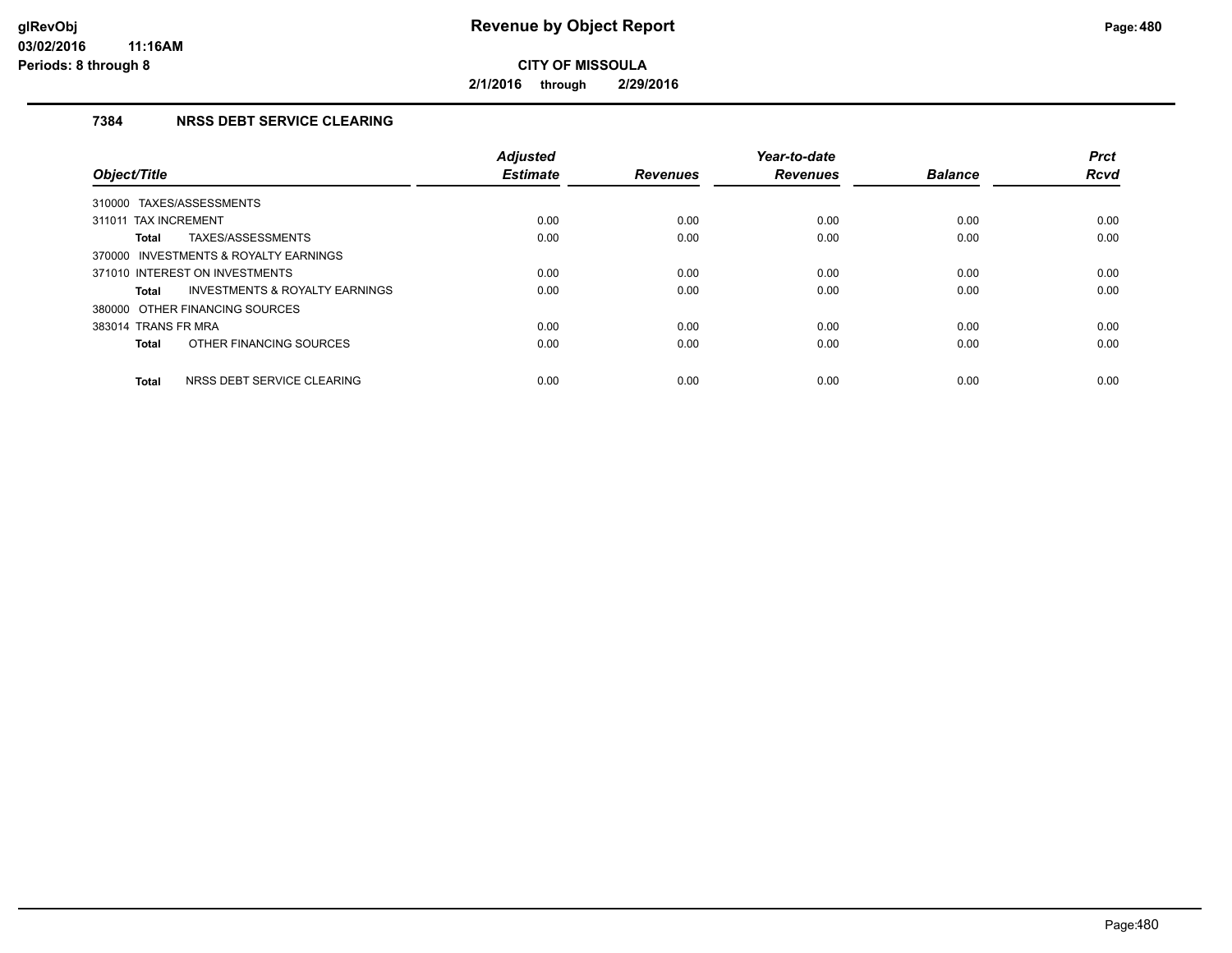**2/1/2016 through 2/29/2016**

**7385 FRONT STREET URD**

| 7385 | <b>FRONT STREET URD</b> |  |
|------|-------------------------|--|
|------|-------------------------|--|

|                                                     | <b>Adjusted</b> |                 | Year-to-date    |                | <b>Prct</b> |
|-----------------------------------------------------|-----------------|-----------------|-----------------|----------------|-------------|
| Object/Title                                        | <b>Estimate</b> | <b>Revenues</b> | <b>Revenues</b> | <b>Balance</b> | <b>Rcvd</b> |
| 310000 TAXES/ASSESSMENTS                            |                 |                 |                 |                |             |
| 311011 TAX INCREMENT                                | 0.00            | 0.00            | 0.00            | 0.00           | 0.00        |
| TAXES/ASSESSMENTS<br><b>Total</b>                   | 0.00            | 0.00            | 0.00            | 0.00           | 0.00        |
| <b>INTERGOVERNMENTAL REVENUES</b><br>330000         |                 |                 |                 |                |             |
| 331056 MDT FEDERAL CMAQ                             | 0.00            | 0.00            | 0.00            | 0.00           | 0.00        |
| 335210 PERSONAL PROPERTY TAX REIMBURSEMENT          | 0.00            | 0.00            | 0.00            | 0.00           | 0.00        |
| <b>INTERGOVERNMENTAL REVENUES</b><br><b>Total</b>   | 0.00            | 0.00            | 0.00            | 0.00           | 0.00        |
| 360000 MISCELLANEOUS REVENUES                       |                 |                 |                 |                |             |
| 365000 DONATIONS                                    | 0.00            | 0.00            | 0.00            | 0.00           | 0.00        |
| MISCELLANEOUS REVENUES<br>Total                     | 0.00            | 0.00            | 0.00            | 0.00           | 0.00        |
| <b>INVESTMENTS &amp; ROYALTY EARNINGS</b><br>370000 |                 |                 |                 |                |             |
| 371010 INTEREST ON INVESTMENTS                      | 0.00            | 0.00            | 0.00            | 0.00           | 0.00        |
| <b>INVESTMENTS &amp; ROYALTY EARNINGS</b><br>Total  | 0.00            | 0.00            | 0.00            | 0.00           | 0.00        |
| OTHER FINANCING SOURCES<br>380000                   |                 |                 |                 |                |             |
| 381029 PARKING STRUCTURE BOND PROCEEDS              | 0.00            | 0.00            | 0.00            | 0.00           | 0.00        |
| 381071 WILMA NOTE PROCEEDS                          | 0.00            | 0.00            | 0.00            | 0.00           | 0.00        |
| 381072 FIB NOTE PROCEEDS                            | 0.00            | 0.00            | 0.00            | 0.00           | 0.00        |
| 383066 TRANSFER FROM FRONT ST CLEARING              | 164,160.00      | 0.00            | 0.00            | 164,160.00     | 0.00        |
| 383067 TRANSFER FROM FSPS                           | 0.00            | 0.00            | 0.00            | 0.00           | 0.00        |
| 383068 TRANSFER FROM SUBORDINATE LIEN               | 0.00            | 0.00            | 0.00            | 0.00           | 0.00        |
| OTHER FINANCING SOURCES<br><b>Total</b>             | 164,160.00      | 0.00            | 0.00            | 164,160.00     | 0.00        |
| <b>FRONT STREET URD</b><br><b>Total</b>             | 164,160.00      | 0.00            | 0.00            | 164,160.00     | 0.00        |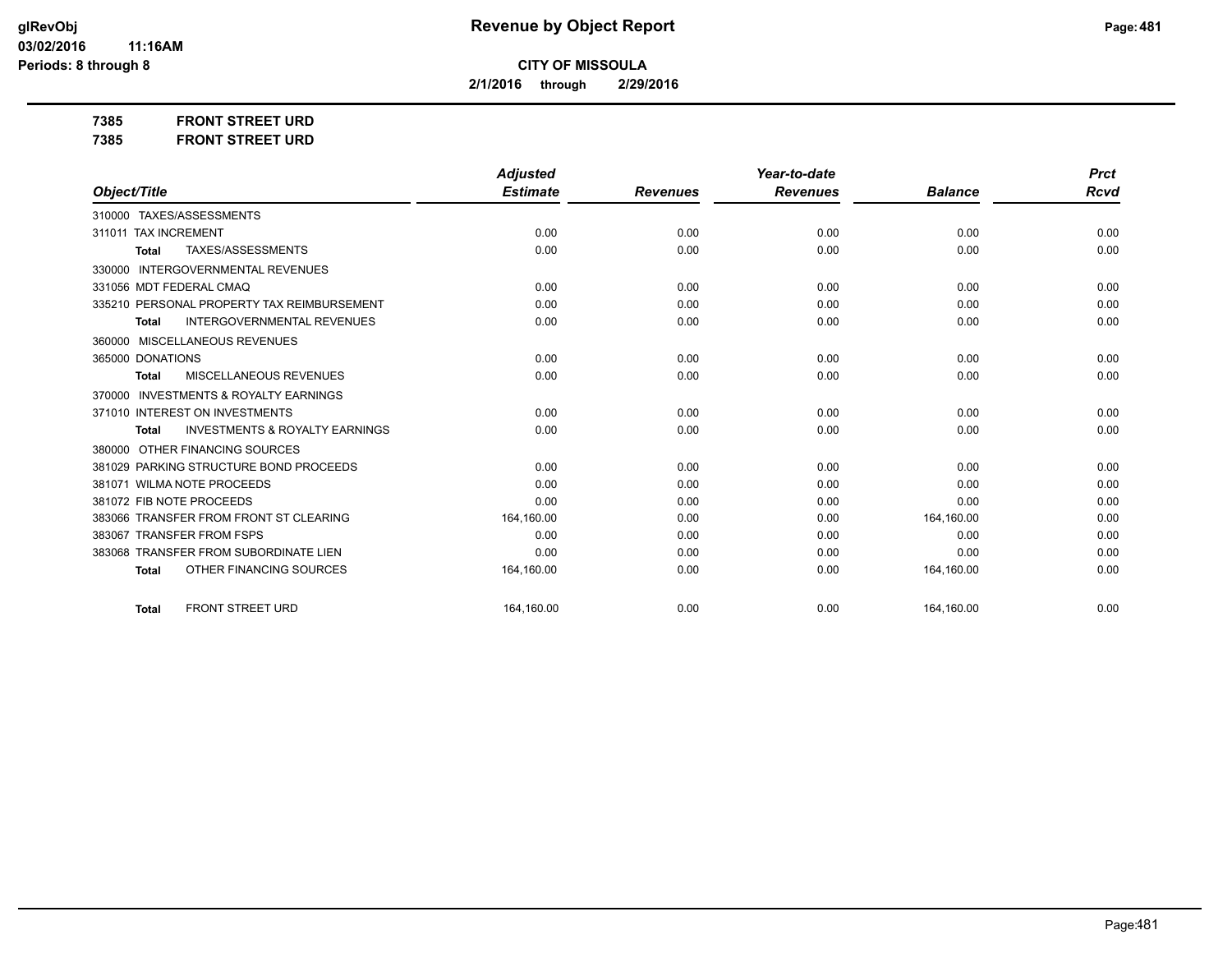**2/1/2016 through 2/29/2016**

### **7385 FRONT STREET URD**

|                                                           | <b>Adjusted</b> |                 | Year-to-date    |                | <b>Prct</b> |
|-----------------------------------------------------------|-----------------|-----------------|-----------------|----------------|-------------|
| Object/Title                                              | <b>Estimate</b> | <b>Revenues</b> | <b>Revenues</b> | <b>Balance</b> | Rcvd        |
| 310000 TAXES/ASSESSMENTS                                  |                 |                 |                 |                |             |
| 311011 TAX INCREMENT                                      | 0.00            | 0.00            | 0.00            | 0.00           | 0.00        |
| TAXES/ASSESSMENTS<br><b>Total</b>                         | 0.00            | 0.00            | 0.00            | 0.00           | 0.00        |
| <b>INTERGOVERNMENTAL REVENUES</b><br>330000               |                 |                 |                 |                |             |
| 331056 MDT FEDERAL CMAQ                                   | 0.00            | 0.00            | 0.00            | 0.00           | 0.00        |
| 335210 PERSONAL PROPERTY TAX REIMBURSEMENT                | 0.00            | 0.00            | 0.00            | 0.00           | 0.00        |
| <b>INTERGOVERNMENTAL REVENUES</b><br><b>Total</b>         | 0.00            | 0.00            | 0.00            | 0.00           | 0.00        |
| 360000 MISCELLANEOUS REVENUES                             |                 |                 |                 |                |             |
| 365000 DONATIONS                                          | 0.00            | 0.00            | 0.00            | 0.00           | 0.00        |
| MISCELLANEOUS REVENUES<br><b>Total</b>                    | 0.00            | 0.00            | 0.00            | 0.00           | 0.00        |
| 370000 INVESTMENTS & ROYALTY EARNINGS                     |                 |                 |                 |                |             |
| 371010 INTEREST ON INVESTMENTS                            | 0.00            | 0.00            | 0.00            | 0.00           | 0.00        |
| <b>INVESTMENTS &amp; ROYALTY EARNINGS</b><br><b>Total</b> | 0.00            | 0.00            | 0.00            | 0.00           | 0.00        |
| 380000 OTHER FINANCING SOURCES                            |                 |                 |                 |                |             |
| 381029 PARKING STRUCTURE BOND PROCEEDS                    | 0.00            | 0.00            | 0.00            | 0.00           | 0.00        |
| 381071 WILMA NOTE PROCEEDS                                | 0.00            | 0.00            | 0.00            | 0.00           | 0.00        |
| 381072 FIB NOTE PROCEEDS                                  | 0.00            | 0.00            | 0.00            | 0.00           | 0.00        |
| 383066 TRANSFER FROM FRONT ST CLEARING                    | 164,160.00      | 0.00            | 0.00            | 164,160.00     | 0.00        |
| 383067 TRANSFER FROM FSPS                                 | 0.00            | 0.00            | 0.00            | 0.00           | 0.00        |
| 383068 TRANSFER FROM SUBORDINATE LIEN                     | 0.00            | 0.00            | 0.00            | 0.00           | 0.00        |
| OTHER FINANCING SOURCES<br><b>Total</b>                   | 164,160.00      | 0.00            | 0.00            | 164,160.00     | 0.00        |
| <b>FRONT STREET URD</b><br><b>Total</b>                   | 164.160.00      | 0.00            | 0.00            | 164,160.00     | 0.00        |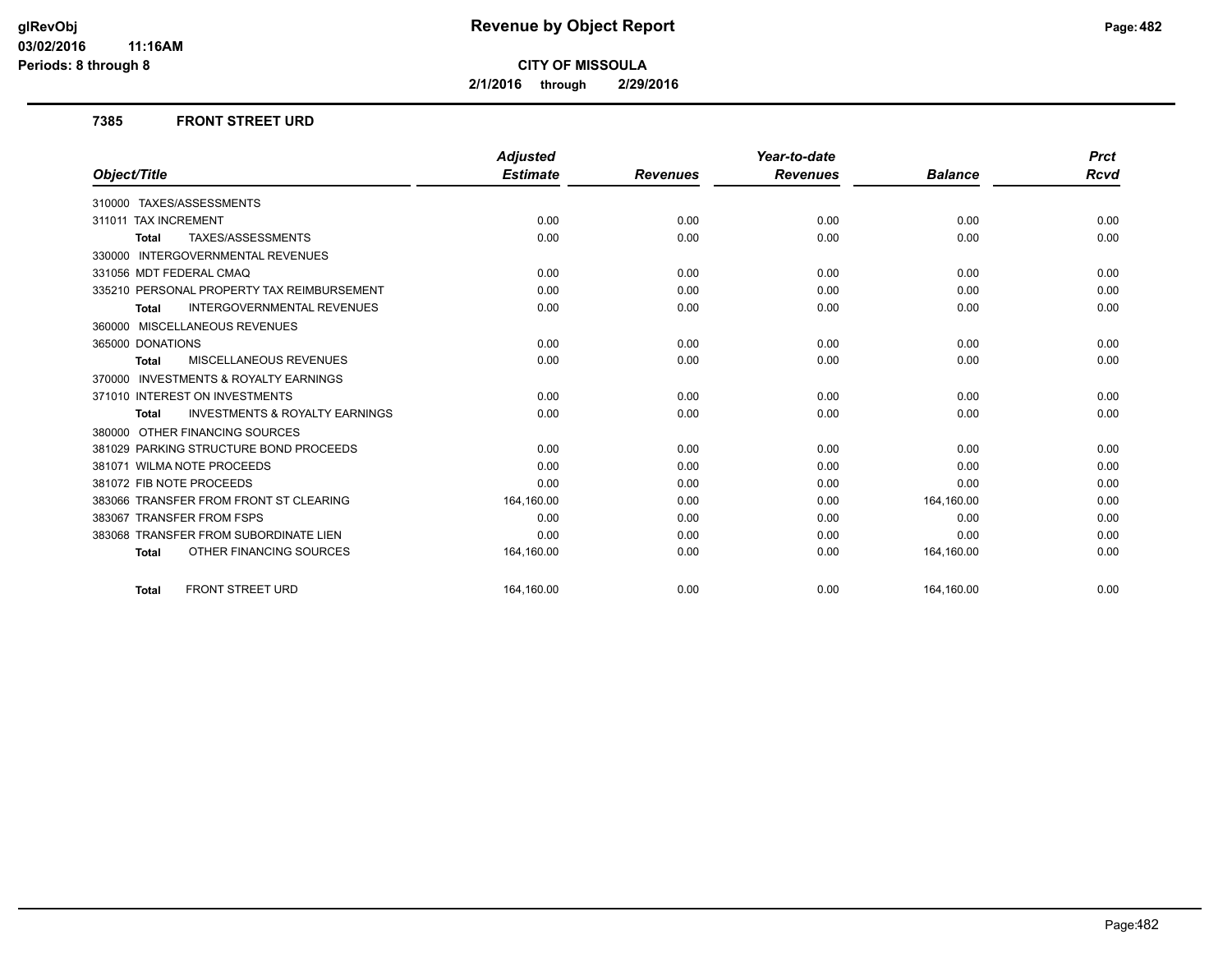**2/1/2016 through 2/29/2016**

# **7386 DEBT SERVICE-SAFEWAY/ST PAT 1.5M**

**7386 DEBT SERVICE-SAFEWAY/ST PAT 1.5M**

|                                                    | <b>Adjusted</b> |                 | Year-to-date    |                | <b>Prct</b> |
|----------------------------------------------------|-----------------|-----------------|-----------------|----------------|-------------|
| Object/Title                                       | <b>Estimate</b> | <b>Revenues</b> | <b>Revenues</b> | <b>Balance</b> | <b>Rcvd</b> |
| 310000 TAXES/ASSESSMENTS                           |                 |                 |                 |                |             |
| <b>TAX INCREMENT</b><br>311011                     | 0.00            | 0.00            | 0.00            | 0.00           | 0.00        |
| TAXES/ASSESSMENTS<br>Total                         | 0.00            | 0.00            | 0.00            | 0.00           | 0.00        |
| 360000 MISCELLANEOUS REVENUES                      |                 |                 |                 |                |             |
| 365000 DONATIONS                                   | 0.00            | 0.00            | 0.00            | 0.00           | 0.00        |
| <b>MISCELLANEOUS REVENUES</b><br>Total             | 0.00            | 0.00            | 0.00            | 0.00           | 0.00        |
| 370000 INVESTMENTS & ROYALTY EARNINGS              |                 |                 |                 |                |             |
| 371010 INTEREST ON INVESTMENTS                     | 0.00            | 0.00            | 0.00            | 0.00           | 0.00        |
| <b>INVESTMENTS &amp; ROYALTY EARNINGS</b><br>Total | 0.00            | 0.00            | 0.00            | 0.00           | 0.00        |
| OTHER FINANCING SOURCES<br>380000                  |                 |                 |                 |                |             |
| 383014 TRANS FR MRA                                | 155,875.00      | 0.00            | 0.00            | 155,875.00     | 0.00        |
| 383037 TRANSFER - URD II                           | 0.00            | 0.00            | 0.00            | 0.00           | 0.00        |
| 384000 GUARANTOR REVENUE                           | 0.00            | 0.00            | 0.00            | 0.00           | 0.00        |
| OTHER FINANCING SOURCES<br>Total                   | 155,875.00      | 0.00            | 0.00            | 155,875.00     | 0.00        |
| DEBT SERVICE-SAFEWAY/ST PAT 1.5M<br><b>Total</b>   | 155,875.00      | 0.00            | 0.00            | 155,875.00     | 0.00        |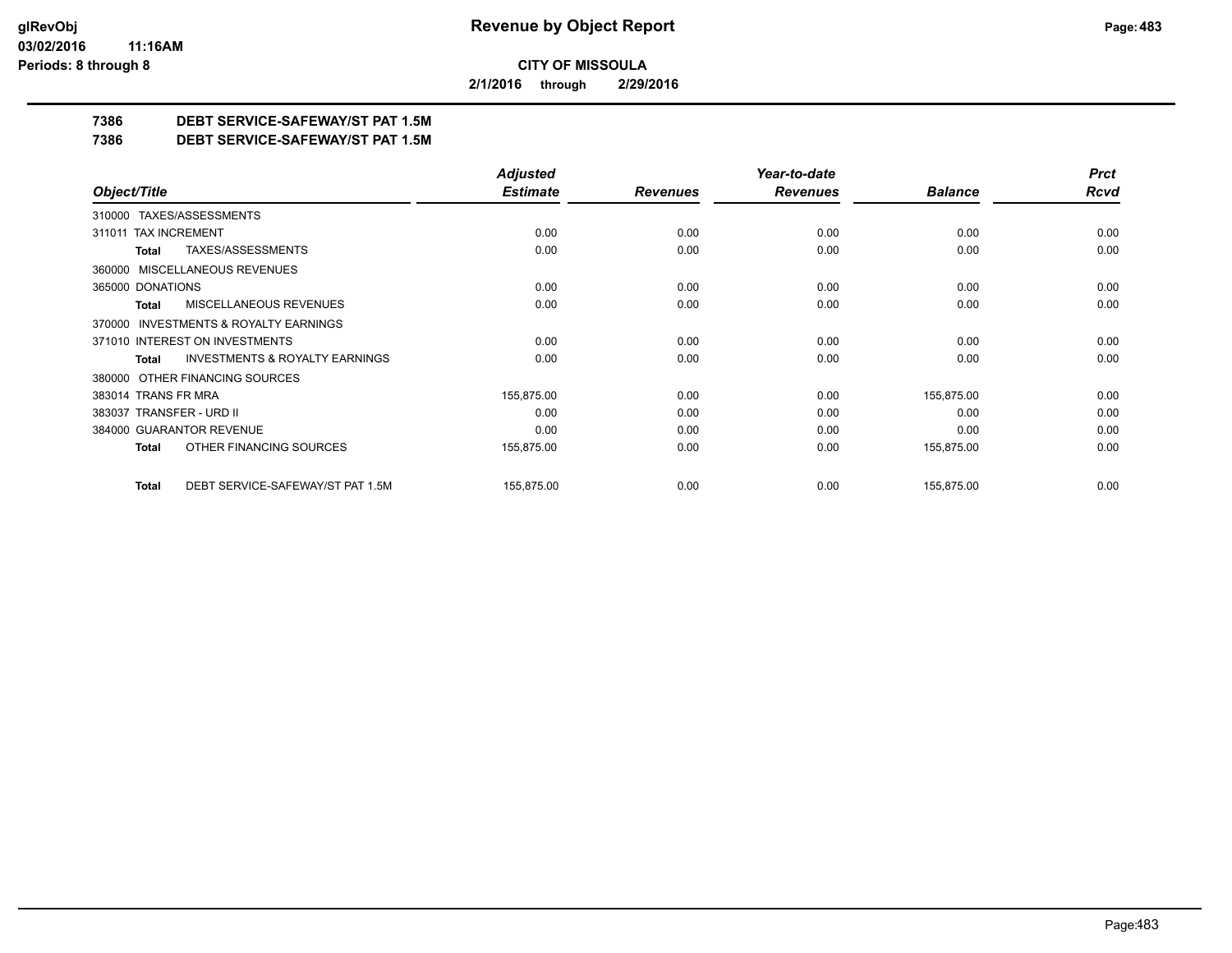**2/1/2016 through 2/29/2016**

# **7386 DEBT SERVICE-SAFEWAY/ST PAT 1.5M**

|                                                           | <b>Adjusted</b> |                 | Year-to-date    |                | <b>Prct</b> |
|-----------------------------------------------------------|-----------------|-----------------|-----------------|----------------|-------------|
| Object/Title                                              | <b>Estimate</b> | <b>Revenues</b> | <b>Revenues</b> | <b>Balance</b> | <b>Rcvd</b> |
| 310000 TAXES/ASSESSMENTS                                  |                 |                 |                 |                |             |
| 311011 TAX INCREMENT                                      | 0.00            | 0.00            | 0.00            | 0.00           | 0.00        |
| TAXES/ASSESSMENTS<br><b>Total</b>                         | 0.00            | 0.00            | 0.00            | 0.00           | 0.00        |
| 360000 MISCELLANEOUS REVENUES                             |                 |                 |                 |                |             |
| 365000 DONATIONS                                          | 0.00            | 0.00            | 0.00            | 0.00           | 0.00        |
| MISCELLANEOUS REVENUES<br><b>Total</b>                    | 0.00            | 0.00            | 0.00            | 0.00           | 0.00        |
| <b>INVESTMENTS &amp; ROYALTY EARNINGS</b><br>370000       |                 |                 |                 |                |             |
| 371010 INTEREST ON INVESTMENTS                            | 0.00            | 0.00            | 0.00            | 0.00           | 0.00        |
| <b>INVESTMENTS &amp; ROYALTY EARNINGS</b><br><b>Total</b> | 0.00            | 0.00            | 0.00            | 0.00           | 0.00        |
| 380000 OTHER FINANCING SOURCES                            |                 |                 |                 |                |             |
| 383014 TRANS FR MRA                                       | 155,875.00      | 0.00            | 0.00            | 155,875.00     | 0.00        |
| 383037 TRANSFER - URD II                                  | 0.00            | 0.00            | 0.00            | 0.00           | 0.00        |
| 384000 GUARANTOR REVENUE                                  | 0.00            | 0.00            | 0.00            | 0.00           | 0.00        |
| OTHER FINANCING SOURCES<br><b>Total</b>                   | 155,875.00      | 0.00            | 0.00            | 155,875.00     | 0.00        |
| DEBT SERVICE-SAFEWAY/ST PAT 1.5M<br><b>Total</b>          | 155,875.00      | 0.00            | 0.00            | 155,875.00     | 0.00        |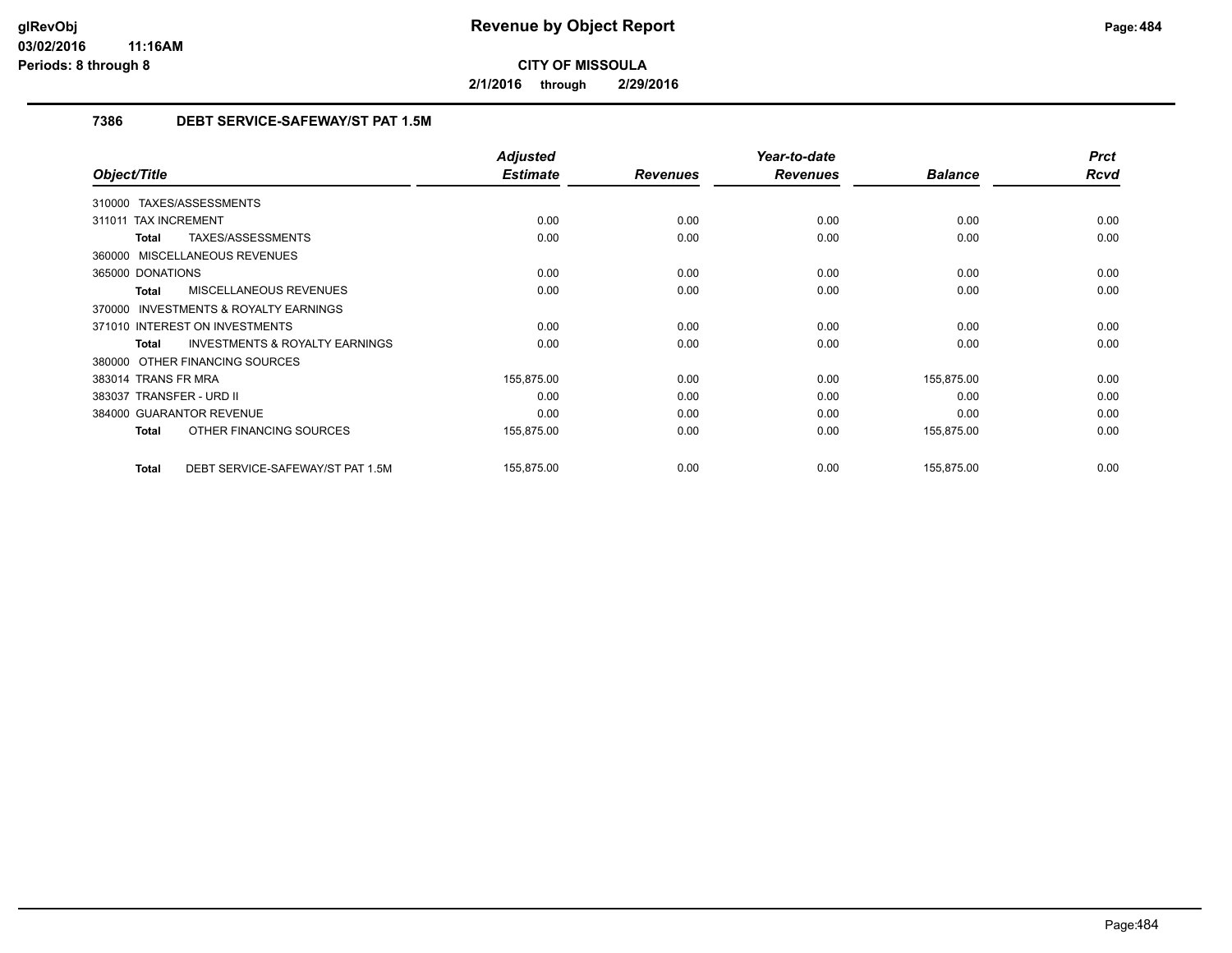**2/1/2016 through 2/29/2016**

# **7387 DEBT SERVICE-BROWNFIELD RLF 1.125M**

**7387 DEBT SERVICE-BROWNFIELD RLF 1.125M**

|                                                    | <b>Adjusted</b> |                 | Year-to-date    |                | <b>Prct</b> |
|----------------------------------------------------|-----------------|-----------------|-----------------|----------------|-------------|
| Object/Title                                       | <b>Estimate</b> | <b>Revenues</b> | <b>Revenues</b> | <b>Balance</b> | Rcvd        |
| 310000 TAXES/ASSESSMENTS                           |                 |                 |                 |                |             |
| 311011 TAX INCREMENT                               | 0.00            | 0.00            | 0.00            | 0.00           | 0.00        |
| TAXES/ASSESSMENTS<br>Total                         | 0.00            | 0.00            | 0.00            | 0.00           | 0.00        |
| 370000 INVESTMENTS & ROYALTY EARNINGS              |                 |                 |                 |                |             |
| 371010 INTEREST ON INVESTMENTS                     | 0.00            | 0.00            | 0.00            | 0.00           | 0.00        |
| <b>INVESTMENTS &amp; ROYALTY EARNINGS</b><br>Total | 0.00            | 0.00            | 0.00            | 0.00           | 0.00        |
| 380000 OTHER FINANCING SOURCES                     |                 |                 |                 |                |             |
| 383014 TRANS FR MRA                                | 31.941.00       | 0.00            | 0.00            | 31.941.00      | 0.00        |
| 383016 TRANS FR TAX INCREMENT BOND                 | 0.00            | 0.00            | 0.00            | 0.00           | 0.00        |
| OTHER FINANCING SOURCES<br>Total                   | 31.941.00       | 0.00            | 0.00            | 31,941.00      | 0.00        |
| DEBT SERVICE-BROWNFIELD RLF 1.125M<br>Total        | 31.941.00       | 0.00            | 0.00            | 31.941.00      | 0.00        |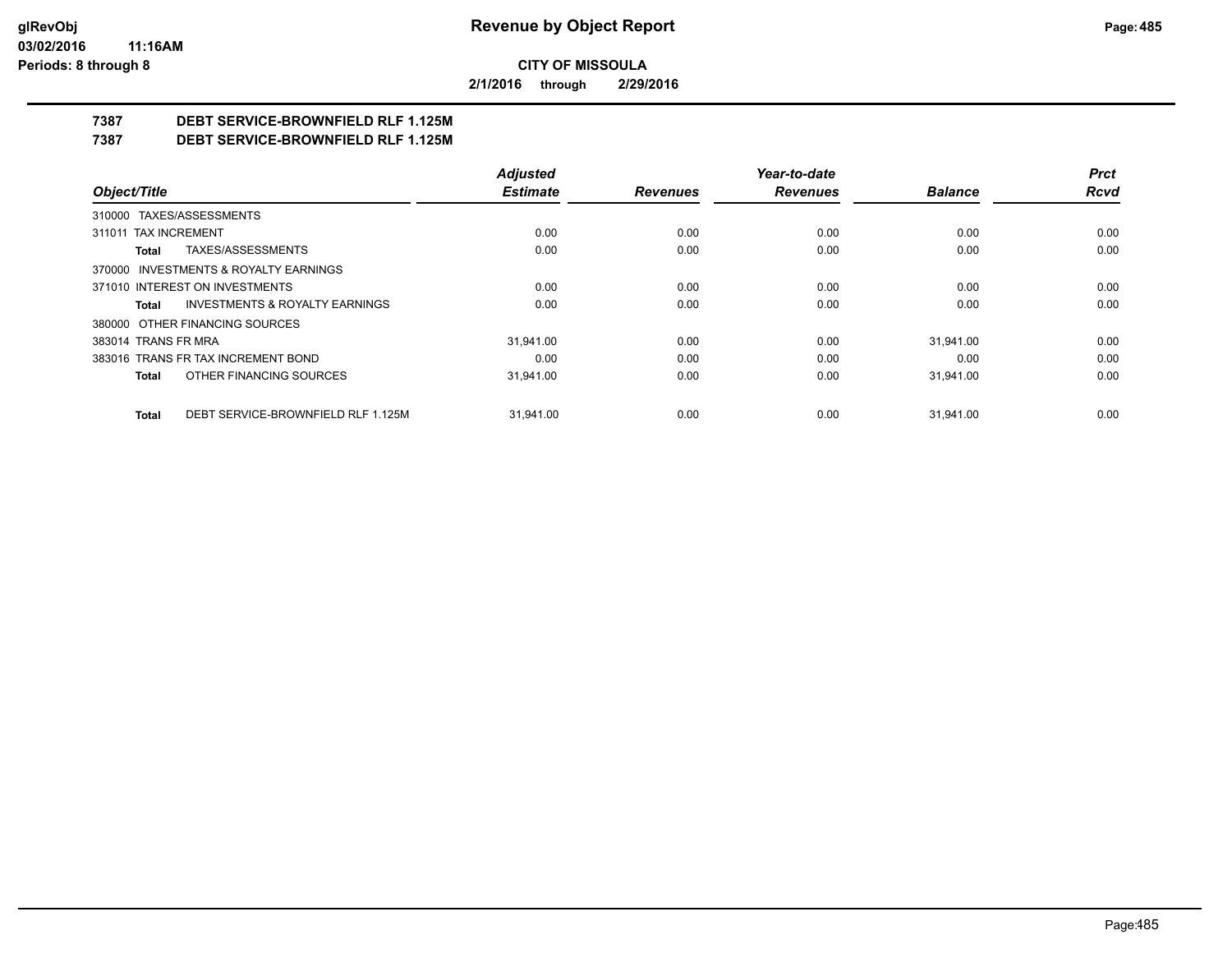**2/1/2016 through 2/29/2016**

# **7387 DEBT SERVICE-BROWNFIELD RLF 1.125M**

|                                                    | <b>Adjusted</b> |                 | Year-to-date    |                | <b>Prct</b> |
|----------------------------------------------------|-----------------|-----------------|-----------------|----------------|-------------|
| Object/Title                                       | <b>Estimate</b> | <b>Revenues</b> | <b>Revenues</b> | <b>Balance</b> | <b>Rcvd</b> |
| TAXES/ASSESSMENTS<br>310000                        |                 |                 |                 |                |             |
| 311011 TAX INCREMENT                               | 0.00            | 0.00            | 0.00            | 0.00           | 0.00        |
| TAXES/ASSESSMENTS<br>Total                         | 0.00            | 0.00            | 0.00            | 0.00           | 0.00        |
| 370000 INVESTMENTS & ROYALTY EARNINGS              |                 |                 |                 |                |             |
| 371010 INTEREST ON INVESTMENTS                     | 0.00            | 0.00            | 0.00            | 0.00           | 0.00        |
| <b>INVESTMENTS &amp; ROYALTY EARNINGS</b><br>Total | 0.00            | 0.00            | 0.00            | 0.00           | 0.00        |
| 380000 OTHER FINANCING SOURCES                     |                 |                 |                 |                |             |
| 383014 TRANS FR MRA                                | 31.941.00       | 0.00            | 0.00            | 31.941.00      | 0.00        |
| 383016 TRANS FR TAX INCREMENT BOND                 | 0.00            | 0.00            | 0.00            | 0.00           | 0.00        |
| OTHER FINANCING SOURCES<br>Total                   | 31,941.00       | 0.00            | 0.00            | 31,941.00      | 0.00        |
|                                                    |                 |                 |                 |                |             |
| DEBT SERVICE-BROWNFIELD RLF 1.125M<br>Total        | 31.941.00       | 0.00            | 0.00            | 31.941.00      | 0.00        |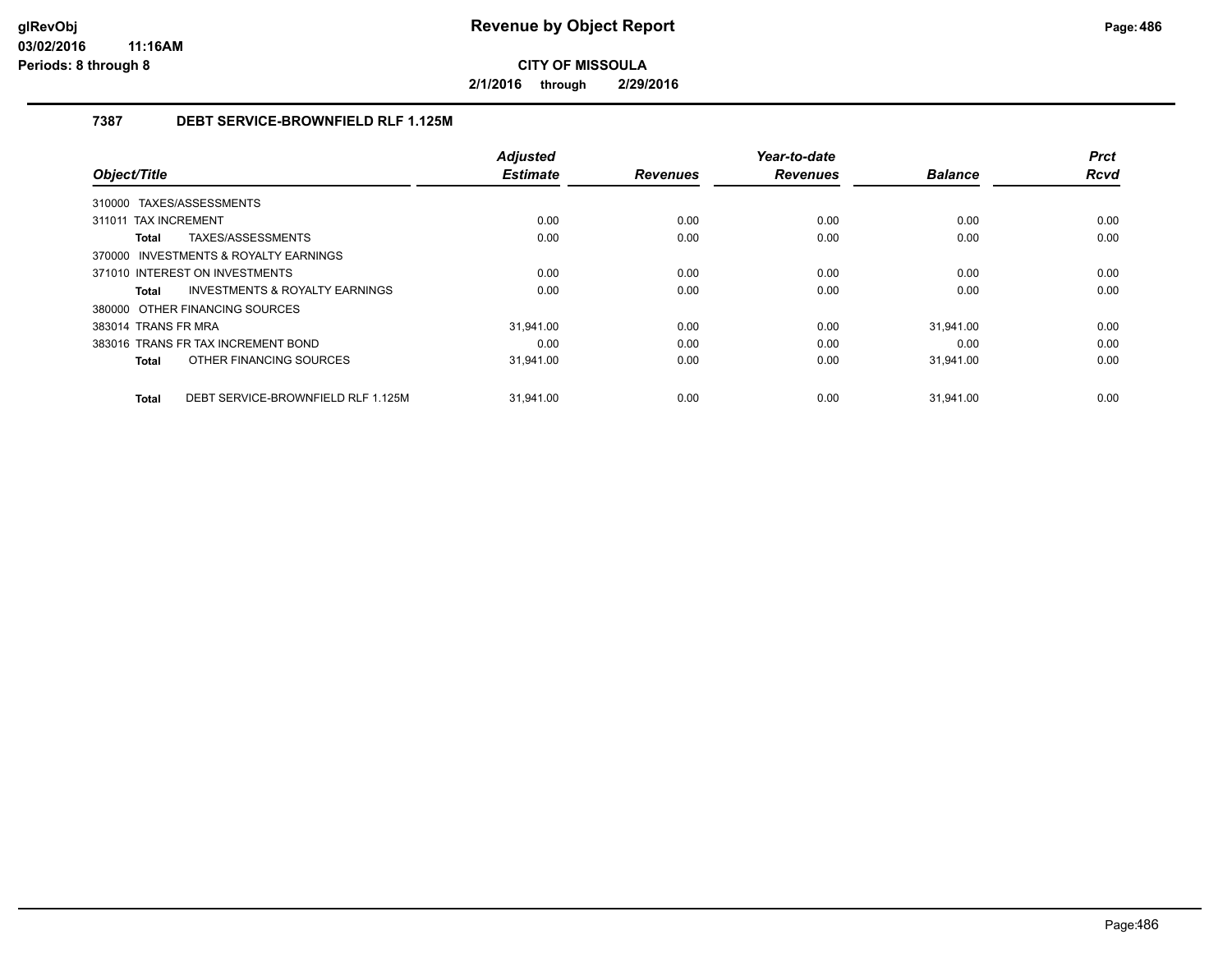**2/1/2016 through 2/29/2016**

**7388 RESERVE-3.6m TIF**

**7388 RESERVE-3.6m TIF**

|                                                 | <b>Adjusted</b> |                 | Year-to-date    |                | <b>Prct</b> |
|-------------------------------------------------|-----------------|-----------------|-----------------|----------------|-------------|
| Object/Title                                    | <b>Estimate</b> | <b>Revenues</b> | <b>Revenues</b> | <b>Balance</b> | <b>Rcvd</b> |
| 370000 INVESTMENTS & ROYALTY EARNINGS           |                 |                 |                 |                |             |
| 371010 INTEREST ON INVESTMENTS                  | 0.00            | 0.00            | 0.00            | 0.00           | 0.00        |
| 371020 GAIN/LOSS IN MARKET VALUE OF INVESTMENTS | 0.00            | 0.00            | 0.00            | 0.00           | 0.00        |
| INVESTMENTS & ROYALTY EARNINGS<br>Total         | 0.00            | 0.00            | 0.00            | 0.00           | 0.00        |
| 380000 OTHER FINANCING SOURCES                  |                 |                 |                 |                |             |
| 381025 BOND PROCEEDS                            | 0.00            | 0.00            | 0.00            | 0.00           | 0.00        |
| 383014 TRANS FR MRA                             | 0.00            | 0.00            | 0.00            | 0.00           | 0.00        |
| 383037 TRANSFER - URD II                        | 0.00            | 0.00            | 0.00            | 0.00           | 0.00        |
| 383040 TRANSFER FROM CITY GRANTS                | 0.00            | 0.00            | 0.00            | 0.00           | 0.00        |
| OTHER FINANCING SOURCES<br>Total                | 0.00            | 0.00            | 0.00            | 0.00           | 0.00        |
| RESERVE-3.6m TIF<br>Total                       | 0.00            | 0.00            | 0.00            | 0.00           | 0.00        |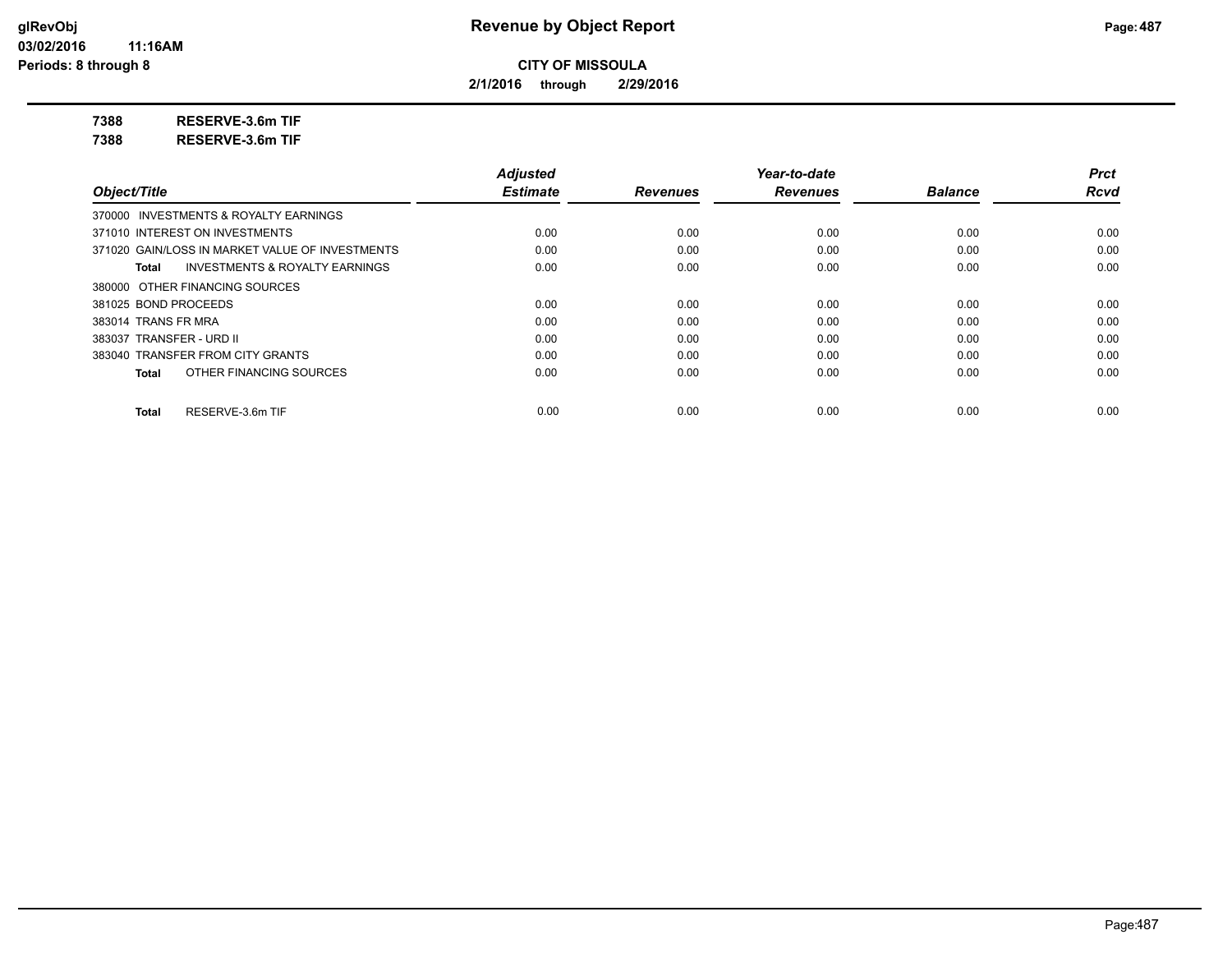**2/1/2016 through 2/29/2016**

### **7388 RESERVE-3.6m TIF**

| <b>Adjusted</b> |                 | Year-to-date    |                | <b>Prct</b> |
|-----------------|-----------------|-----------------|----------------|-------------|
| <b>Estimate</b> | <b>Revenues</b> | <b>Revenues</b> | <b>Balance</b> | <b>Rcvd</b> |
|                 |                 |                 |                |             |
| 0.00            | 0.00            | 0.00            | 0.00           | 0.00        |
| 0.00            | 0.00            | 0.00            | 0.00           | 0.00        |
| 0.00            | 0.00            | 0.00            | 0.00           | 0.00        |
|                 |                 |                 |                |             |
| 0.00            | 0.00            | 0.00            | 0.00           | 0.00        |
| 0.00            | 0.00            | 0.00            | 0.00           | 0.00        |
| 0.00            | 0.00            | 0.00            | 0.00           | 0.00        |
| 0.00            | 0.00            | 0.00            | 0.00           | 0.00        |
| 0.00            | 0.00            | 0.00            | 0.00           | 0.00        |
|                 |                 |                 |                | 0.00        |
|                 | 0.00            | 0.00            | 0.00           | 0.00        |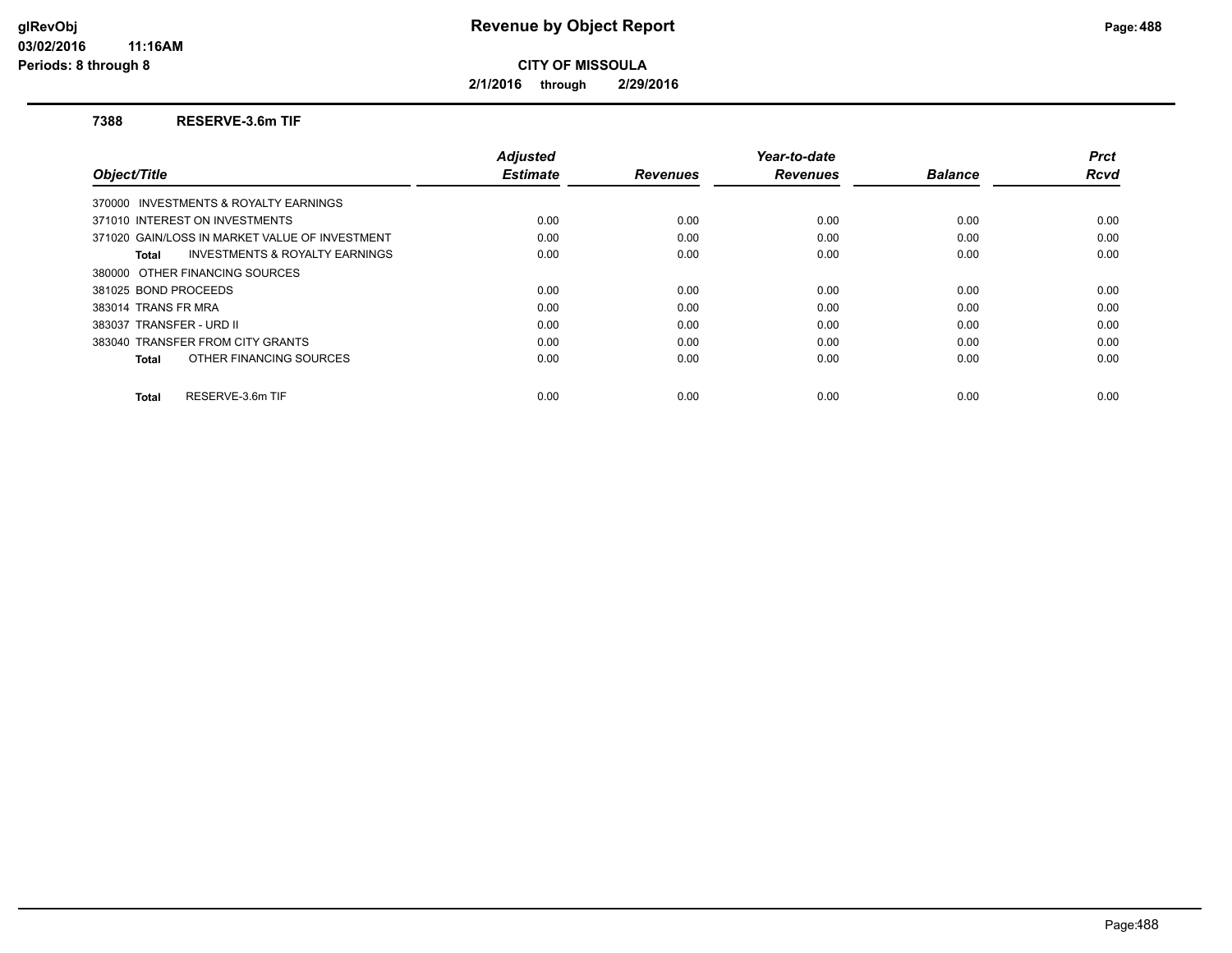**2/1/2016 through 2/29/2016**

**7389 DEBT SERVICE - 3.6M/5.75M**

**7389 DEBT SERVICE - 3.6M/5.75M**

|                      |                                                 | <b>Adjusted</b> |                 | Year-to-date    |                | <b>Prct</b> |
|----------------------|-------------------------------------------------|-----------------|-----------------|-----------------|----------------|-------------|
| Object/Title         |                                                 | <b>Estimate</b> | <b>Revenues</b> | <b>Revenues</b> | <b>Balance</b> | Rcvd        |
|                      | 370000 INVESTMENTS & ROYALTY EARNINGS           |                 |                 |                 |                |             |
|                      | 371010 INTEREST ON INVESTMENTS                  | 0.00            | 0.00            | 0.00            | 0.00           | 0.00        |
|                      | 371020 GAIN/LOSS IN MARKET VALUE OF INVESTMENTS | 0.00            | 0.00            | 0.00            | 0.00           | 0.00        |
| Total                | <b>INVESTMENTS &amp; ROYALTY EARNINGS</b>       | 0.00            | 0.00            | 0.00            | 0.00           | 0.00        |
|                      | 380000 OTHER FINANCING SOURCES                  |                 |                 |                 |                |             |
|                      | 381009 TRANSFER FROM CLEARING                   | 0.00            | 0.00            | 0.00            | 0.00           | 0.00        |
| 381025 BOND PROCEEDS |                                                 | 0.00            | 0.00            | 0.00            | 0.00           | 0.00        |
| 383014 TRANS FR MRA  |                                                 | 921,916.00      | 0.00            | 0.00            | 921,916.00     | 0.00        |
| Total                | OTHER FINANCING SOURCES                         | 921.916.00      | 0.00            | 0.00            | 921.916.00     | 0.00        |
| Total                | DEBT SERVICE - 3.6M/5.75M                       | 921.916.00      | 0.00            | 0.00            | 921.916.00     | 0.00        |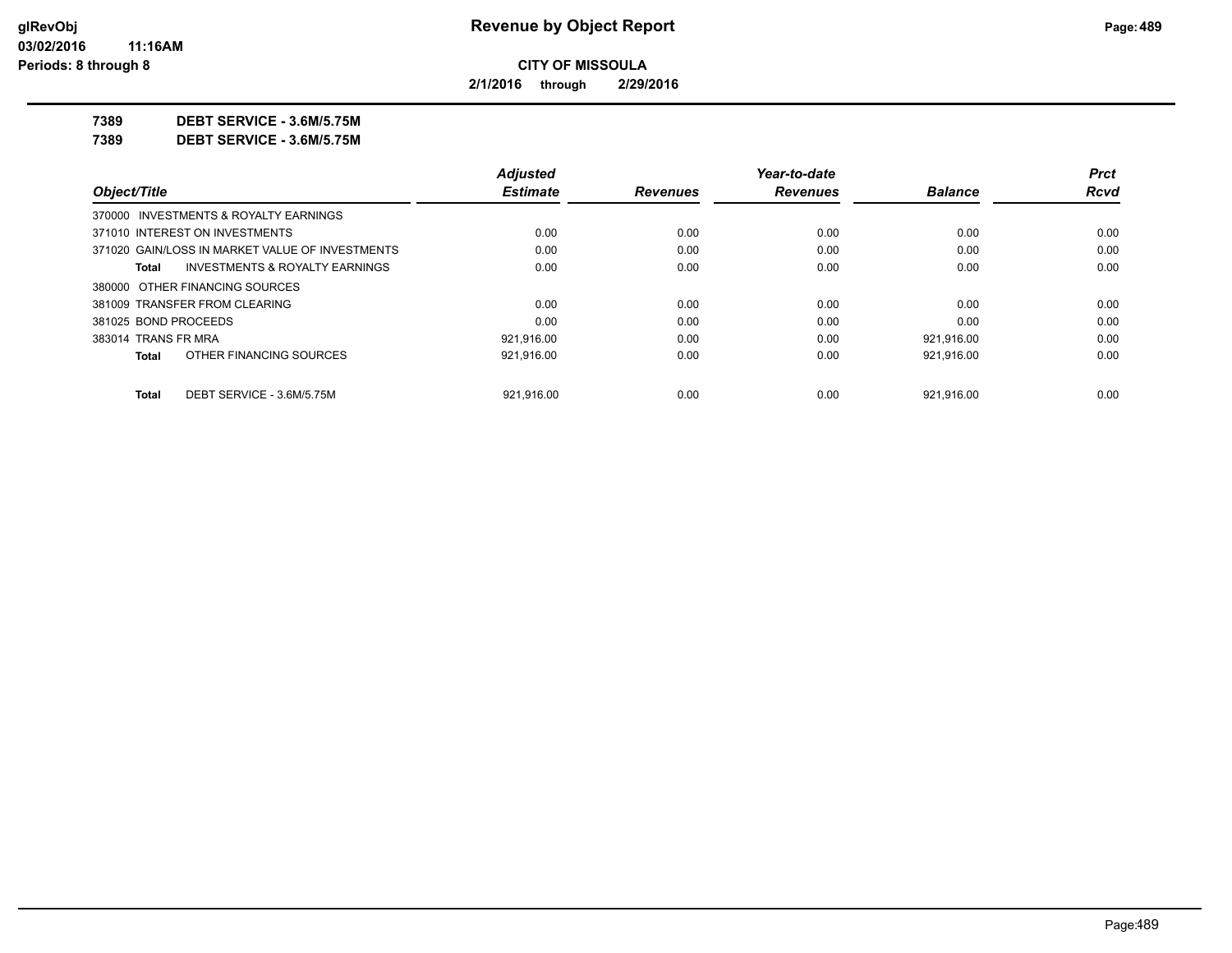**2/1/2016 through 2/29/2016**

# **7389 DEBT SERVICE - 3.6M/5.75M**

| Object/Title                                       | <b>Adjusted</b><br><b>Estimate</b> | <b>Revenues</b> | Year-to-date<br><b>Revenues</b> | <b>Balance</b> | <b>Prct</b><br><b>Rcvd</b> |
|----------------------------------------------------|------------------------------------|-----------------|---------------------------------|----------------|----------------------------|
| 370000 INVESTMENTS & ROYALTY EARNINGS              |                                    |                 |                                 |                |                            |
| 371010 INTEREST ON INVESTMENTS                     | 0.00                               | 0.00            | 0.00                            | 0.00           | 0.00                       |
| 371020 GAIN/LOSS IN MARKET VALUE OF INVESTMENT     | 0.00                               | 0.00            | 0.00                            | 0.00           | 0.00                       |
| <b>INVESTMENTS &amp; ROYALTY EARNINGS</b><br>Total | 0.00                               | 0.00            | 0.00                            | 0.00           | 0.00                       |
| 380000 OTHER FINANCING SOURCES                     |                                    |                 |                                 |                |                            |
| 381009 TRANSFER FROM CLEARING                      | 0.00                               | 0.00            | 0.00                            | 0.00           | 0.00                       |
| 381025 BOND PROCEEDS                               | 0.00                               | 0.00            | 0.00                            | 0.00           | 0.00                       |
| 383014 TRANS FR MRA                                | 921.916.00                         | 0.00            | 0.00                            | 921.916.00     | 0.00                       |
| OTHER FINANCING SOURCES<br><b>Total</b>            | 921,916.00                         | 0.00            | 0.00                            | 921,916.00     | 0.00                       |
| DEBT SERVICE - 3.6M/5.75M<br><b>Total</b>          | 921.916.00                         | 0.00            | 0.00                            | 921.916.00     | 0.00                       |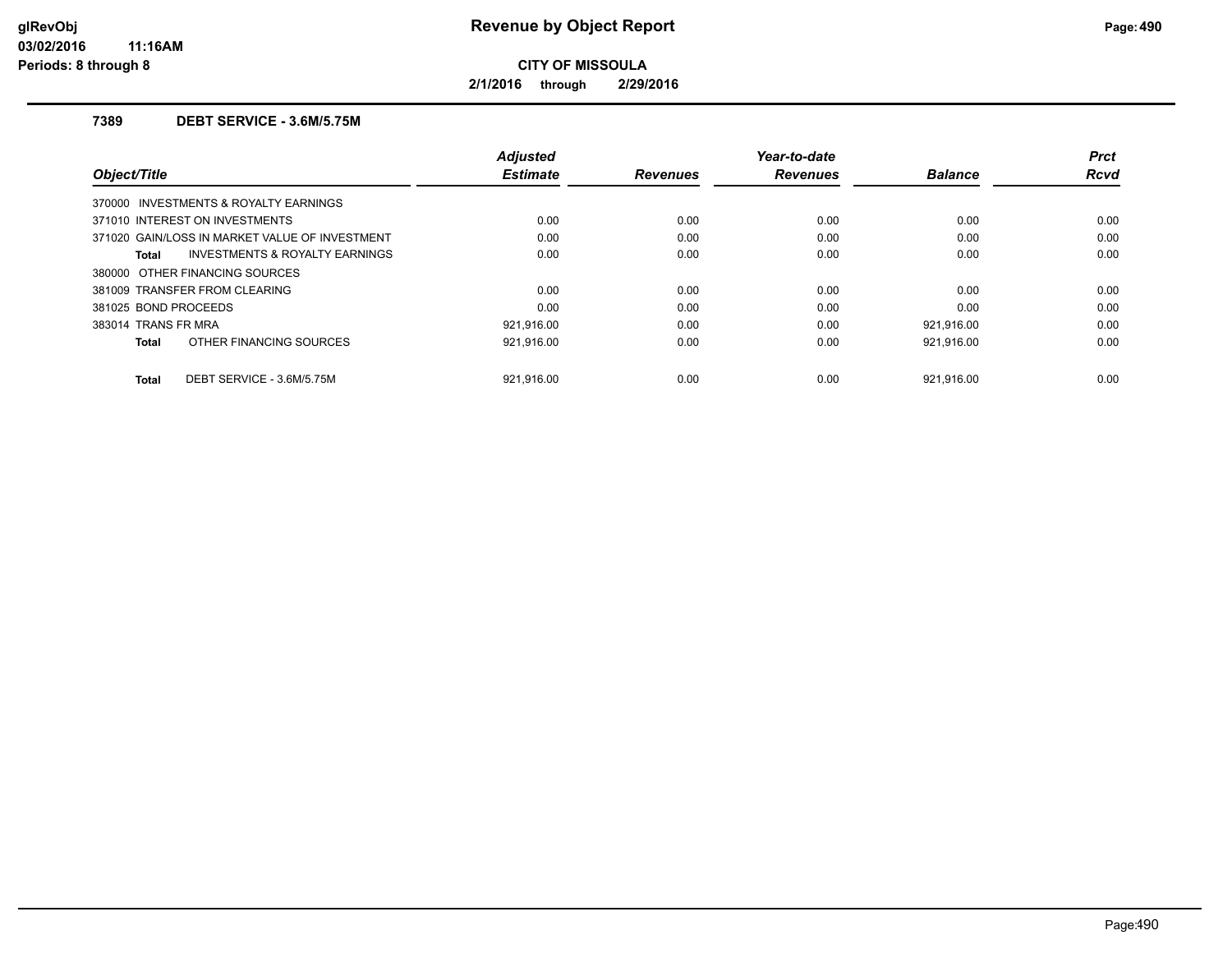**2/1/2016 through 2/29/2016**

**7390 URDII CLEARING - 3.6M TIF**

|                                                           | <b>Adjusted</b> |                 | Year-to-date    |                | <b>Prct</b> |
|-----------------------------------------------------------|-----------------|-----------------|-----------------|----------------|-------------|
| Object/Title                                              | <b>Estimate</b> | <b>Revenues</b> | <b>Revenues</b> | <b>Balance</b> | Rcvd        |
| TAXES/ASSESSMENTS<br>310000                               |                 |                 |                 |                |             |
| 310000 TAXES/ASSESSMENTS                                  | 0.00            | 0.00            | 0.00            | 0.00           | 0.00        |
| 311011 TAX INCREMENT                                      | 1,617,625.00    | 26,799.08       | 834,819.85      | 782,805.15     | 51.61       |
| PENALTIES & INTEREST<br>312001                            | 0.00            | 218.04          | 1,382.35        | $-1,382.35$    | 0.00        |
| TAXES/ASSESSMENTS<br><b>Total</b>                         | 1,617,625.00    | 27,017.12       | 836,202.20      | 781,422.80     | 51.69       |
| <b>INTERGOVERNMENTAL REVENUES</b><br>330000               |                 |                 |                 |                |             |
| 335210 PERSONAL PROPERTY TAX REIMBURSEMENT                | 0.00            | 0.00            | 93,665.65       | $-93,665.65$   | 0.00        |
| 335230 HB 124 REVENUE                                     | 255,260.00      | 0.00            | 127,630.00      | 127,630.00     | 50.00       |
| <b>INTERGOVERNMENTAL REVENUES</b><br>Total                | 255,260.00      | 0.00            | 221,295.65      | 33,964.35      | 86.69       |
| <b>INVESTMENTS &amp; ROYALTY EARNINGS</b><br>370000       |                 |                 |                 |                |             |
| 371010 INTEREST ON INVESTMENTS                            | 0.00            | 0.00            | 0.00            | 0.00           | 0.00        |
| 371020 GAIN/LOSS IN MARKET VALUE OF INVESTMENTS           | 0.00            | 0.00            | 0.00            | 0.00           | 0.00        |
| <b>INVESTMENTS &amp; ROYALTY EARNINGS</b><br><b>Total</b> | 0.00            | 0.00            | 0.00            | 0.00           | 0.00        |
| OTHER FINANCING SOURCES<br>380000                         |                 |                 |                 |                |             |
| 383037 TRANSFER FROM URD II                               | 0.00            | 0.00            | 0.00            | 0.00           | 0.00        |
| OTHER FINANCING SOURCES<br>Total                          | 0.00            | 0.00            | 0.00            | 0.00           | 0.00        |
| URDII CLEARING - 3.6M TIF<br><b>Total</b>                 | 1,872,885.00    | 27,017.12       | 1,057,497.85    | 815,387.15     | 56.46       |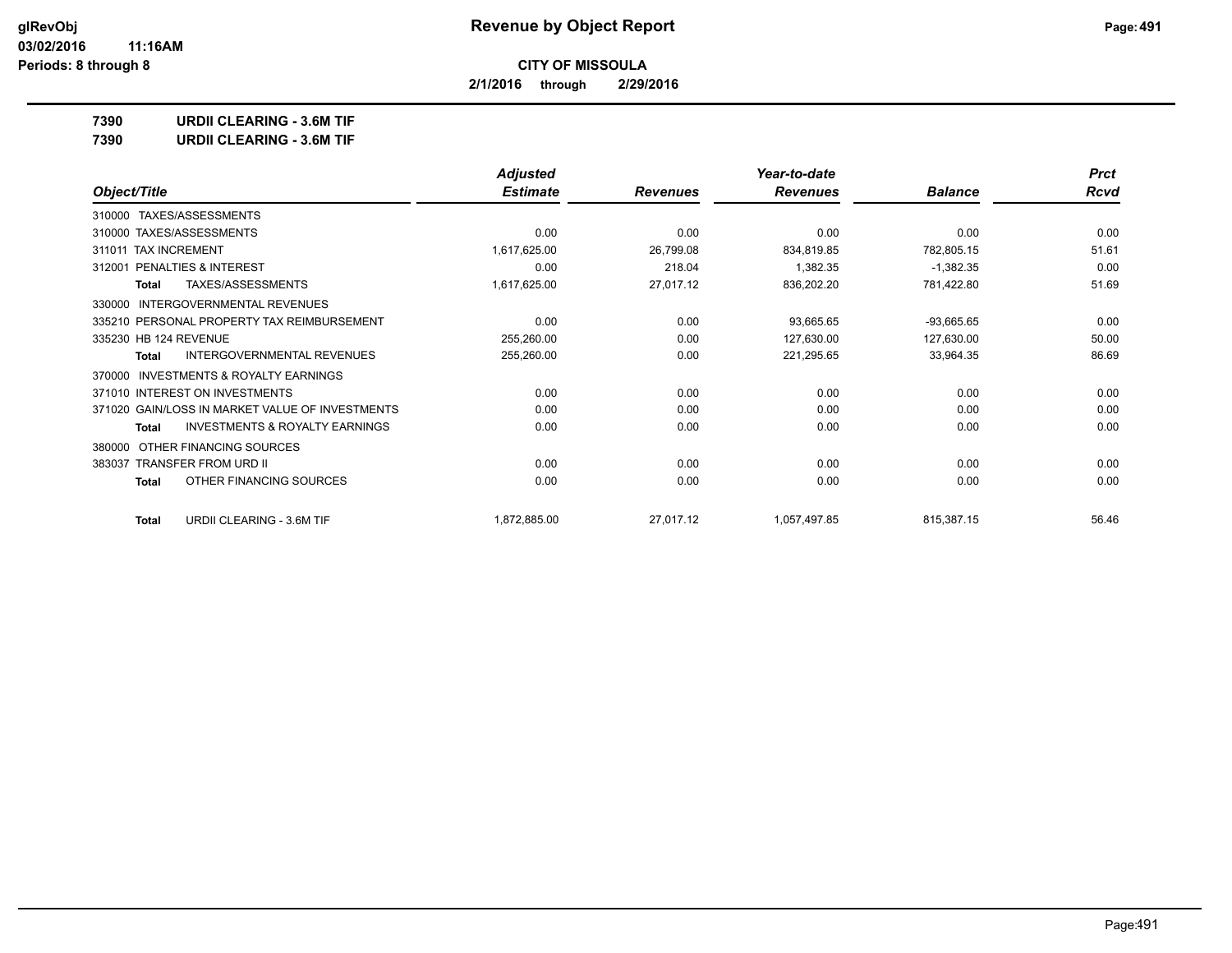**2/1/2016 through 2/29/2016**

## **7390 URDII CLEARING - 3.6M TIF**

|                                                    | <b>Adjusted</b> |                 | Year-to-date    |                | <b>Prct</b> |
|----------------------------------------------------|-----------------|-----------------|-----------------|----------------|-------------|
| Object/Title                                       | <b>Estimate</b> | <b>Revenues</b> | <b>Revenues</b> | <b>Balance</b> | <b>Rcvd</b> |
| TAXES/ASSESSMENTS<br>310000                        |                 |                 |                 |                |             |
| 310000 TAXES/ASSESSMENTS                           | 0.00            | 0.00            | 0.00            | 0.00           | 0.00        |
| <b>TAX INCREMENT</b><br>311011                     | 1,617,625.00    | 26,799.08       | 834,819.85      | 782,805.15     | 51.61       |
| PENALTIES & INTEREST<br>312001                     | 0.00            | 218.04          | 1,382.35        | $-1,382.35$    | 0.00        |
| TAXES/ASSESSMENTS<br><b>Total</b>                  | 1,617,625.00    | 27,017.12       | 836,202.20      | 781,422.80     | 51.69       |
| <b>INTERGOVERNMENTAL REVENUES</b><br>330000        |                 |                 |                 |                |             |
| 335210 PERSONAL PROPERTY TAX REIMBURSEMENT         | 0.00            | 0.00            | 93,665.65       | $-93,665.65$   | 0.00        |
| 335230 HB 124 REVENUE                              | 255,260.00      | 0.00            | 127,630.00      | 127,630.00     | 50.00       |
| INTERGOVERNMENTAL REVENUES<br>Total                | 255,260.00      | 0.00            | 221,295.65      | 33,964.35      | 86.69       |
| INVESTMENTS & ROYALTY EARNINGS<br>370000           |                 |                 |                 |                |             |
| 371010 INTEREST ON INVESTMENTS                     | 0.00            | 0.00            | 0.00            | 0.00           | 0.00        |
| 371020 GAIN/LOSS IN MARKET VALUE OF INVESTMENT     | 0.00            | 0.00            | 0.00            | 0.00           | 0.00        |
| <b>INVESTMENTS &amp; ROYALTY EARNINGS</b><br>Total | 0.00            | 0.00            | 0.00            | 0.00           | 0.00        |
| OTHER FINANCING SOURCES<br>380000                  |                 |                 |                 |                |             |
| <b>TRANSFER FROM URD II</b><br>383037              | 0.00            | 0.00            | 0.00            | 0.00           | 0.00        |
| OTHER FINANCING SOURCES<br>Total                   | 0.00            | 0.00            | 0.00            | 0.00           | 0.00        |
| <b>URDII CLEARING - 3.6M TIF</b><br><b>Total</b>   | 1,872,885.00    | 27,017.12       | 1,057,497.85    | 815,387.15     | 56.46       |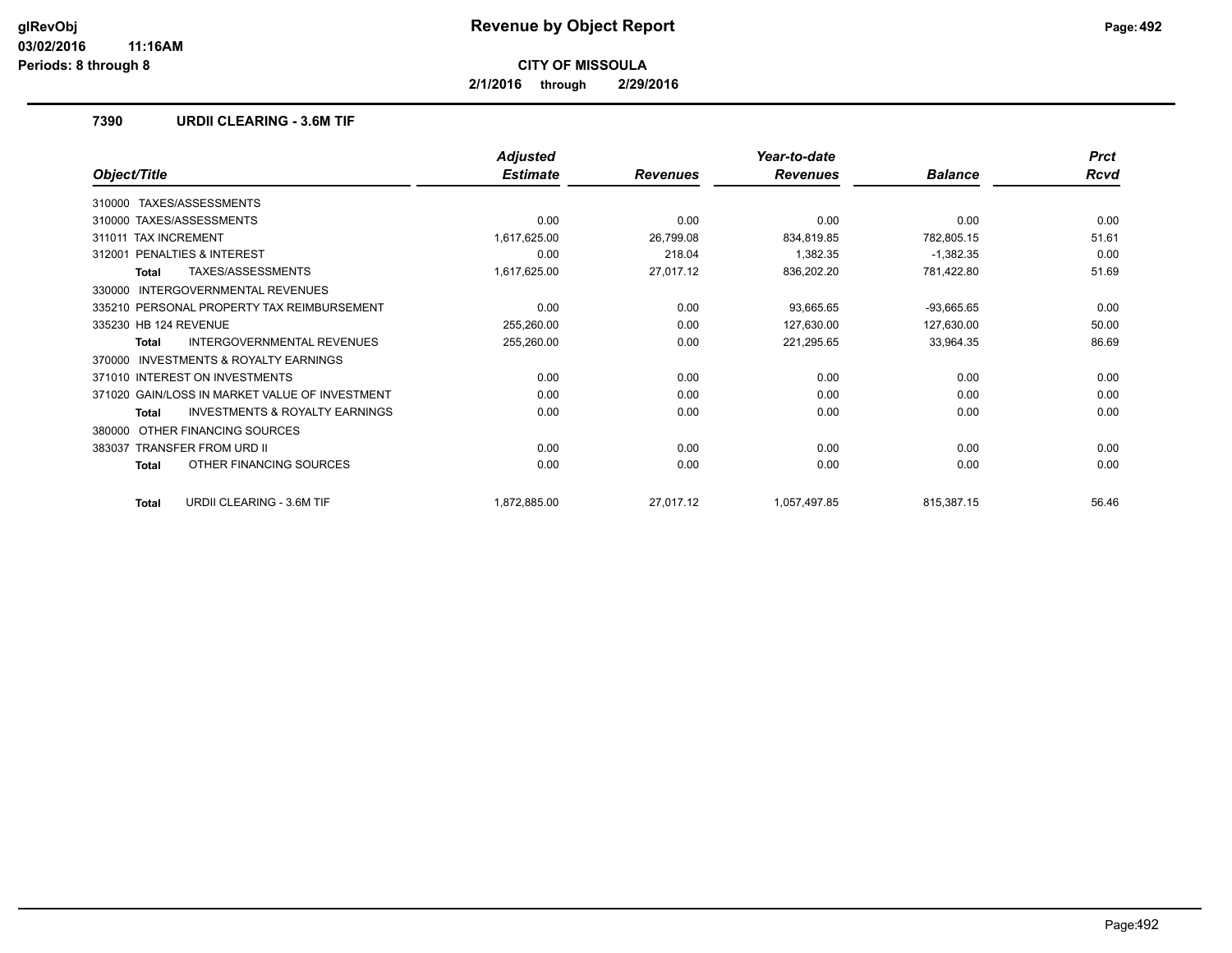**2/1/2016 through 2/29/2016**

**7391 MRA - URD I FUND 7391 MRA - URD I FUND**

|                                                           | <b>Adjusted</b> |                 | Year-to-date    |                | <b>Prct</b> |
|-----------------------------------------------------------|-----------------|-----------------|-----------------|----------------|-------------|
| Object/Title                                              | <b>Estimate</b> | <b>Revenues</b> | <b>Revenues</b> | <b>Balance</b> | Rcvd        |
| 310000 TAXES/ASSESSMENTS                                  |                 |                 |                 |                |             |
| 311011 TAX INCREMENT                                      | 0.00            | 0.00            | 0.00            | 0.00           | 0.00        |
| 312001 PENALTIES & INTEREST                               | 0.00            | 0.00            | 0.00            | 0.00           | 0.00        |
| TAXES/ASSESSMENTS<br><b>Total</b>                         | 0.00            | 0.00            | 0.00            | 0.00           | 0.00        |
| 330000 INTERGOVERNMENTAL REVENUES                         |                 |                 |                 |                |             |
| 331050 ISTEA/CTEP GRANT                                   | 0.00            | 0.00            | 0.00            | 0.00           | 0.00        |
| 336023 STATE CONTRIB. - PERS                              | 0.00            | 0.00            | 0.00            | 0.00           | 0.00        |
| <b>INTERGOVERNMENTAL REVENUES</b><br>Total                | 0.00            | 0.00            | 0.00            | 0.00           | 0.00        |
| 360000 MISCELLANEOUS REVENUES                             |                 |                 |                 |                |             |
| 360000 MISCELLANEOUS REVENUES                             | 0.00            | 0.00            | 0.00            | 0.00           | 0.00        |
| 360010 MISCELLANEOUS                                      | 0.00            | 0.00            | 0.00            | 0.00           | 0.00        |
| 364012 SALE OF SURPLUS PROPERTY                           | 0.00            | 0.00            | 0.00            | 0.00           | 0.00        |
| 365000 DONATIONS                                          | 0.00            | 0.00            | 0.00            | 0.00           | 0.00        |
| <b>MISCELLANEOUS REVENUES</b><br>Total                    | 0.00            | 0.00            | 0.00            | 0.00           | 0.00        |
| 370000 INVESTMENTS & ROYALTY EARNINGS                     |                 |                 |                 |                |             |
| 371010 INTEREST ON INVESTMENTS                            | 0.00            | 0.00            | 0.00            | 0.00           | 0.00        |
| 371020 GAIN/LOSS IN MARKET VALUE OF INVESTMENTS           | 0.00            | 0.00            | 0.00            | 0.00           | 0.00        |
| <b>INVESTMENTS &amp; ROYALTY EARNINGS</b><br><b>Total</b> | 0.00            | 0.00            | 0.00            | 0.00           | 0.00        |
| 380000 OTHER FINANCING SOURCES                            |                 |                 |                 |                |             |
| 382010 SALE OF FIXED ASSETS                               | 0.00            | 0.00            | 0.00            | 0.00           | 0.00        |
| 383001 TRANS FR FLUSHING DISTRICT                         | 0.00            | 0.00            | 0.00            | 0.00           | 0.00        |
| 383016 TRANS FR TAX INCREMENT BOND                        | 0.00            | 0.00            | 0.00            | 0.00           | 0.00        |
| 383029 TRANS FR GENERAL                                   | 0.00            | 0.00            | 0.00            | 0.00           | 0.00        |
| 383037 TRANSFER - URD II                                  | 0.00            | 0.00            | 0.00            | 0.00           | 0.00        |
| 383038 TRANSFER - URD III                                 | 0.00            | 0.00            | 0.00            | 0.00           | 0.00        |
| OTHER FINANCING SOURCES<br><b>Total</b>                   | 0.00            | 0.00            | 0.00            | 0.00           | 0.00        |
|                                                           |                 |                 |                 |                |             |
| <b>MRA - URD I FUND</b><br>Total                          | 0.00            | 0.00            | 0.00            | 0.00           | 0.00        |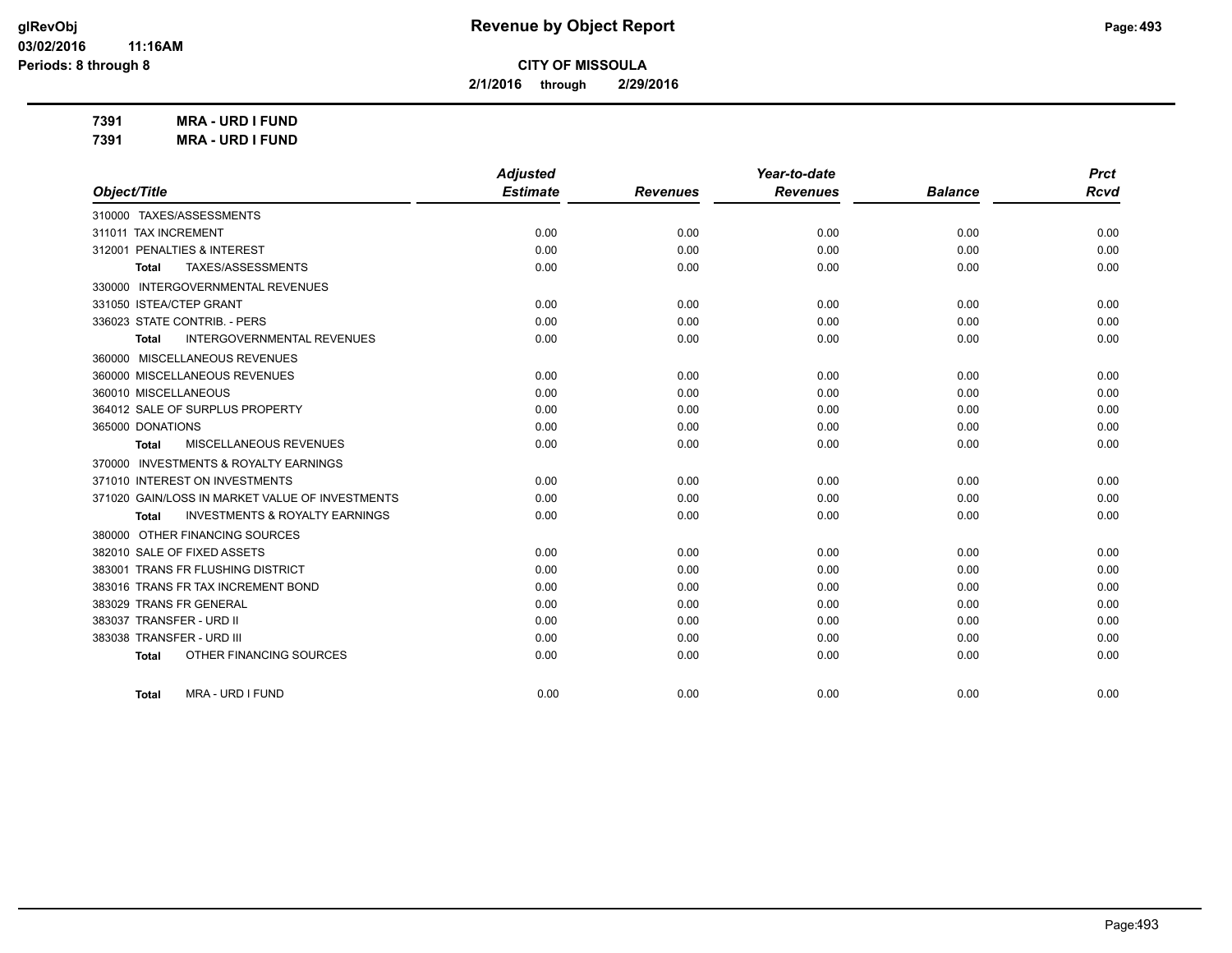**2/1/2016 through 2/29/2016**

### **7391 MRA - URD I FUND**

|                                                    | <b>Adjusted</b> |                 | Year-to-date    |                | <b>Prct</b> |
|----------------------------------------------------|-----------------|-----------------|-----------------|----------------|-------------|
| Object/Title                                       | <b>Estimate</b> | <b>Revenues</b> | <b>Revenues</b> | <b>Balance</b> | <b>Rcvd</b> |
| 310000 TAXES/ASSESSMENTS                           |                 |                 |                 |                |             |
| 311011 TAX INCREMENT                               | 0.00            | 0.00            | 0.00            | 0.00           | 0.00        |
| 312001 PENALTIES & INTEREST                        | 0.00            | 0.00            | 0.00            | 0.00           | 0.00        |
| TAXES/ASSESSMENTS<br><b>Total</b>                  | 0.00            | 0.00            | 0.00            | 0.00           | 0.00        |
| 330000 INTERGOVERNMENTAL REVENUES                  |                 |                 |                 |                |             |
| 331050 ISTEA/CTEP GRANT                            | 0.00            | 0.00            | 0.00            | 0.00           | 0.00        |
| 336023 STATE CONTRIB. - PERS                       | 0.00            | 0.00            | 0.00            | 0.00           | 0.00        |
| <b>INTERGOVERNMENTAL REVENUES</b><br><b>Total</b>  | 0.00            | 0.00            | 0.00            | 0.00           | 0.00        |
| 360000 MISCELLANEOUS REVENUES                      |                 |                 |                 |                |             |
| 360000 MISCELLANEOUS REVENUES                      | 0.00            | 0.00            | 0.00            | 0.00           | 0.00        |
| 360010 MISCELLANEOUS                               | 0.00            | 0.00            | 0.00            | 0.00           | 0.00        |
| 364012 SALE OF SURPLUS PROPERTY                    | 0.00            | 0.00            | 0.00            | 0.00           | 0.00        |
| 365000 DONATIONS                                   | 0.00            | 0.00            | 0.00            | 0.00           | 0.00        |
| MISCELLANEOUS REVENUES<br><b>Total</b>             | 0.00            | 0.00            | 0.00            | 0.00           | 0.00        |
| 370000 INVESTMENTS & ROYALTY EARNINGS              |                 |                 |                 |                |             |
| 371010 INTEREST ON INVESTMENTS                     | 0.00            | 0.00            | 0.00            | 0.00           | 0.00        |
| 371020 GAIN/LOSS IN MARKET VALUE OF INVESTMENT     | 0.00            | 0.00            | 0.00            | 0.00           | 0.00        |
| <b>INVESTMENTS &amp; ROYALTY EARNINGS</b><br>Total | 0.00            | 0.00            | 0.00            | 0.00           | 0.00        |
| 380000 OTHER FINANCING SOURCES                     |                 |                 |                 |                |             |
| 382010 SALE OF FIXED ASSETS                        | 0.00            | 0.00            | 0.00            | 0.00           | 0.00        |
| 383001 TRANS FR FLUSHING DISTRICT                  | 0.00            | 0.00            | 0.00            | 0.00           | 0.00        |
| 383016 TRANS FR TAX INCREMENT BOND                 | 0.00            | 0.00            | 0.00            | 0.00           | 0.00        |
| 383029 TRANS FR GENERAL                            | 0.00            | 0.00            | 0.00            | 0.00           | 0.00        |
| 383037 TRANSFER - URD II                           | 0.00            | 0.00            | 0.00            | 0.00           | 0.00        |
| 383038 TRANSFER - URD III                          | 0.00            | 0.00            | 0.00            | 0.00           | 0.00        |
| OTHER FINANCING SOURCES<br><b>Total</b>            | 0.00            | 0.00            | 0.00            | 0.00           | 0.00        |
| <b>MRA - URD I FUND</b><br><b>Total</b>            | 0.00            | 0.00            | 0.00            | 0.00           | 0.00        |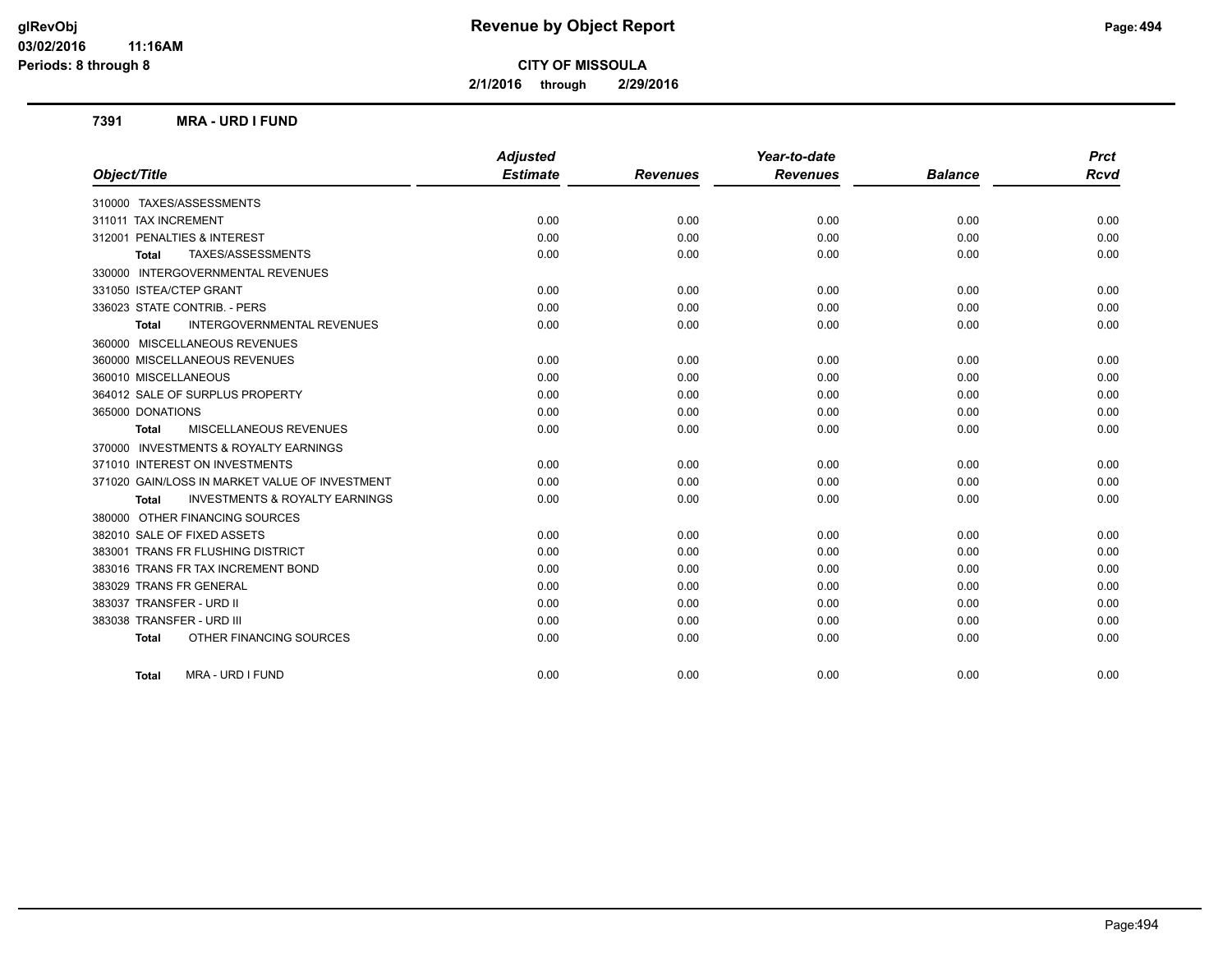**2/1/2016 through 2/29/2016**

**7392 MRA - URD II FUND**

**7392 MRA - URD II FUND**

|                                                           | <b>Adjusted</b> |                 | Year-to-date    |                | <b>Prct</b> |
|-----------------------------------------------------------|-----------------|-----------------|-----------------|----------------|-------------|
| Object/Title                                              | <b>Estimate</b> | <b>Revenues</b> | <b>Revenues</b> | <b>Balance</b> | <b>Rcvd</b> |
| 310000 TAXES/ASSESSMENTS                                  |                 |                 |                 |                |             |
| 311011 TAX INCREMENT                                      | 0.00            | 0.00            | 0.00            | 0.00           | 0.00        |
| TAXES/ASSESSMENTS<br><b>Total</b>                         | 0.00            | 0.00            | 0.00            | 0.00           | 0.00        |
| 330000 INTERGOVERNMENTAL REVENUES                         |                 |                 |                 |                |             |
| 330000 INTERGOVERNMENTAL REVENUES                         | 0.00            | 0.00            | 0.00            | 0.00           | 0.00        |
| 331050 ISTEA/CTEP GRANT                                   | 200,000.00      | 0.00            | 0.00            | 200,000.00     | 0.00        |
| 331060 NATL RECREATION TRAILS GRANTS                      | 0.00            | 0.00            | 0.00            | 0.00           | 0.00        |
| 335210 PERSONAL PROPERTY TAX REIMBURSEMENT                | 0.00            | 0.00            | 0.00            | 0.00           | 0.00        |
| 335230 HB 124 REVENUE                                     | 0.00            | 0.00            | 0.00            | 0.00           | 0.00        |
| 335250 STATE REIMB - SB #184                              | 0.00            | 0.00            | 0.00            | 0.00           | 0.00        |
| 336023 STATE CONTRIB. - PERS                              | 0.00            | 0.00            | 0.00            | 0.00           | 0.00        |
| <b>INTERGOVERNMENTAL REVENUES</b><br>Total                | 200,000.00      | 0.00            | 0.00            | 200,000.00     | 0.00        |
| 340000 CHARGES FOR SERVICES                               |                 |                 |                 |                |             |
| 343300 MISC CHARGES FOR SERVICES                          | 0.00            | 0.00            | 0.00            | 0.00           | 0.00        |
| <b>CHARGES FOR SERVICES</b><br><b>Total</b>               | 0.00            | 0.00            | 0.00            | 0.00           | 0.00        |
| 360000 MISCELLANEOUS REVENUES                             |                 |                 |                 |                |             |
| 360000 MISCELLANEOUS REVENUES                             | 0.00            | 0.00            | 237,869.88      | -237,869.88    | 0.00        |
| 360007 RLF REVENUES                                       | 0.00            | 0.00            | 0.00            | 0.00           | 0.00        |
| 360010 MISCELLANEOUS                                      | 0.00            | 0.00            | 0.00            | 0.00           | 0.00        |
| 365000 DONATIONS                                          | 0.00            | 0.00            | 0.00            | 0.00           | 0.00        |
| MISCELLANEOUS REVENUES<br><b>Total</b>                    | 0.00            | 0.00            | 237,869.88      | -237,869.88    | 0.00        |
| 370000 INVESTMENTS & ROYALTY EARNINGS                     |                 |                 |                 |                |             |
| 371010 INTEREST ON INVESTMENTS                            | 0.00            | 0.00            | 0.00            | 0.00           | 0.00        |
| 371020 GAIN/LOSS IN MARKET VALUE OF INVESTMENTS           | 0.00            | 0.00            | 0.00            | 0.00           | 0.00        |
| <b>INVESTMENTS &amp; ROYALTY EARNINGS</b><br><b>Total</b> | 0.00            | 0.00            | 0.00            | 0.00           | 0.00        |
| 380000 OTHER FINANCING SOURCES                            |                 |                 |                 |                |             |
| 381009 TRANSFERS IN                                       | 0.00            | 0.00            | 0.00            | 0.00           | 0.00        |
| 381025 BOND PROCEEDS                                      | 0.00            | 0.00            | 0.00            | 0.00           | 0.00        |
| 381026 DEBT SERVICE/BROWNSFIELD RLF 1.125M                | 0.00            | 0.00            | 0.00            | 0.00           | 0.00        |
| 381027 SOUTH RESERVE TRAIL CROSSING 5.M                   | 0.00            | 0.00            | 0.00            | 0.00           | 0.00        |
| 381028 BOND PROCEEDS-MILL SITE                            | 0.00            | 0.00            | 0.00            | 0.00           | 0.00        |
| 381074 CIVIC STADIUM TIF NOTES 1.5M                       | 0.00            | 0.00            | 0.00            | 0.00           | 0.00        |
| 383014 TRANS FR MRA                                       | 616,365.00      | 0.00            | 0.00            | 616,365.00     | 0.00        |
| 383037 TRANSFER - URD II                                  | 0.00            | 0.00            | 0.00            | 0.00           | 0.00        |
| 383038 TRANSFER - URD III                                 | 0.00            | 0.00            | 0.00            | 0.00           | 0.00        |
| 383039 FROM SID TRANSFERS                                 | 0.00            | 0.00            | 0.00            | 0.00           | 0.00        |
| 383060 TRANSFERS FROM FRONT ST URD                        | 0.00            | 0.00            | 0.00            | 0.00           | 0.00        |
| 383061 TRANSFERS FROM PARK IMPACT FEES                    | 0.00            | 0.00            | 0.00            | 0.00           | 0.00        |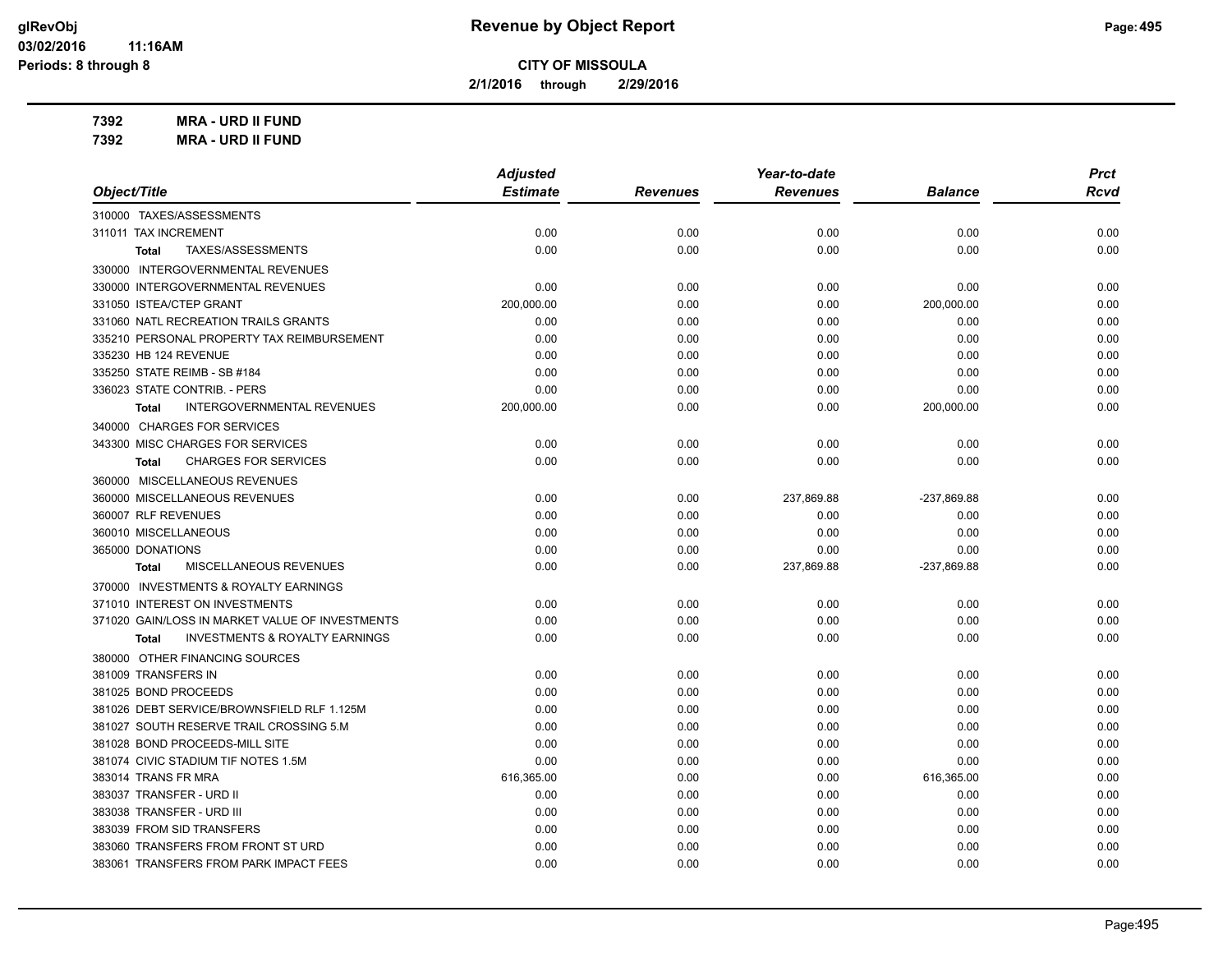**2/1/2016 through 2/29/2016**

**7392 MRA - URD II FUND 7392 MRA - URD II FUND**

|                                         | <b>Adjusted</b> |                 | Prct            |                |       |
|-----------------------------------------|-----------------|-----------------|-----------------|----------------|-------|
| Object/Title                            | <b>Estimate</b> | <b>Revenues</b> | <b>Revenues</b> | <b>Balance</b> | Rcvd  |
| 383062 TRANSFERS FROM PARK SIDS         | 0.00            | 0.00            | 0.00            | 0.00           | 0.00  |
| 383063 TRANSF FROM SAFETY-LU (CTEP)FUND | 0.00            | 0.00            | 0.00            | 0.00           | 0.00  |
| OTHER FINANCING SOURCES<br><b>Total</b> | 616.365.00      | 0.00            | 0.00            | 616.365.00     | 0.00  |
| MRA - URD II FUND<br><b>Total</b>       | 816,365.00      | 0.00            | 237.869.88      | 578.495.12     | 29.14 |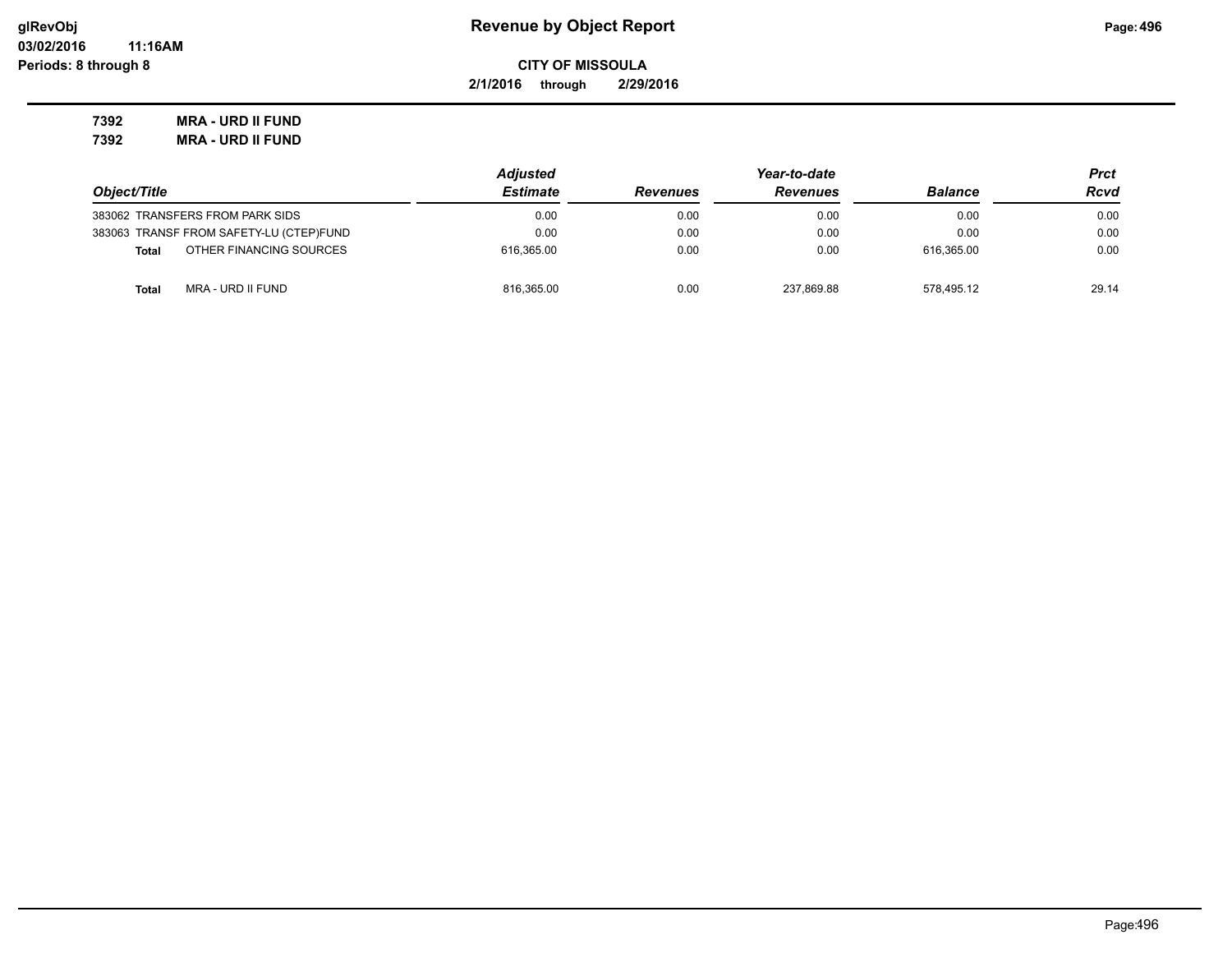**2/1/2016 through 2/29/2016**

### **7392 MRA - URD II FUND**

|                                                    | <b>Adjusted</b> |                 | Year-to-date    |             | <b>Prct</b> |  |
|----------------------------------------------------|-----------------|-----------------|-----------------|-------------|-------------|--|
| Object/Title                                       | <b>Estimate</b> | <b>Revenues</b> | <b>Revenues</b> | Balance     | <b>Rcvd</b> |  |
| 310000 TAXES/ASSESSMENTS                           |                 |                 |                 |             |             |  |
| 311011 TAX INCREMENT                               | 0.00            | 0.00            | 0.00            | 0.00        | 0.00        |  |
| TAXES/ASSESSMENTS<br><b>Total</b>                  | 0.00            | 0.00            | 0.00            | 0.00        | 0.00        |  |
| 330000 INTERGOVERNMENTAL REVENUES                  |                 |                 |                 |             |             |  |
| 330000 INTERGOVERNMENTAL REVENUES                  | 0.00            | 0.00            | 0.00            | 0.00        | 0.00        |  |
| 331050 ISTEA/CTEP GRANT                            | 200,000.00      | 0.00            | 0.00            | 200,000.00  | 0.00        |  |
| 331060 NATL RECREATION TRAILS GRANTS               | 0.00            | 0.00            | 0.00            | 0.00        | 0.00        |  |
| 335210 PERSONAL PROPERTY TAX REIMBURSEMENT         | 0.00            | 0.00            | 0.00            | 0.00        | 0.00        |  |
| 335230 HB 124 REVENUE                              | 0.00            | 0.00            | 0.00            | 0.00        | 0.00        |  |
| 335250 STATE REIMB - SB #184                       | 0.00            | 0.00            | 0.00            | 0.00        | 0.00        |  |
| 336023 STATE CONTRIB. - PERS                       | 0.00            | 0.00            | 0.00            | 0.00        | 0.00        |  |
| <b>INTERGOVERNMENTAL REVENUES</b><br><b>Total</b>  | 200,000.00      | 0.00            | 0.00            | 200,000.00  | 0.00        |  |
| 340000 CHARGES FOR SERVICES                        |                 |                 |                 |             |             |  |
| 343300 MISC CHARGES FOR SERVICES                   | 0.00            | 0.00            | 0.00            | 0.00        | 0.00        |  |
| <b>CHARGES FOR SERVICES</b><br><b>Total</b>        | 0.00            | 0.00            | 0.00            | 0.00        | 0.00        |  |
| 360000 MISCELLANEOUS REVENUES                      |                 |                 |                 |             |             |  |
| 360000 MISCELLANEOUS REVENUES                      | 0.00            | 0.00            | 237,869.88      | -237,869.88 | 0.00        |  |
| 360007 RLF REVENUES                                | 0.00            | 0.00            | 0.00            | 0.00        | 0.00        |  |
| 360010 MISCELLANEOUS                               | 0.00            | 0.00            | 0.00            | 0.00        | 0.00        |  |
| 365000 DONATIONS                                   | 0.00            | 0.00            | 0.00            | 0.00        | 0.00        |  |
| MISCELLANEOUS REVENUES<br><b>Total</b>             | 0.00            | 0.00            | 237,869.88      | -237,869.88 | 0.00        |  |
| 370000 INVESTMENTS & ROYALTY EARNINGS              |                 |                 |                 |             |             |  |
| 371010 INTEREST ON INVESTMENTS                     | 0.00            | 0.00            | 0.00            | 0.00        | 0.00        |  |
| 371020 GAIN/LOSS IN MARKET VALUE OF INVESTMENT     | 0.00            | 0.00            | 0.00            | 0.00        | 0.00        |  |
| <b>INVESTMENTS &amp; ROYALTY EARNINGS</b><br>Total | 0.00            | 0.00            | 0.00            | 0.00        | 0.00        |  |
| 380000 OTHER FINANCING SOURCES                     |                 |                 |                 |             |             |  |
| 381009 TRANSFERS IN                                | 0.00            | 0.00            | 0.00            | 0.00        | 0.00        |  |
| 381025 BOND PROCEEDS                               | 0.00            | 0.00            | 0.00            | 0.00        | 0.00        |  |
| 381026 DEBT SERVICE/BROWNSFIELD RLF 1.125M         | 0.00            | 0.00            | 0.00            | 0.00        | 0.00        |  |
| 381027 SOUTH RESERVE TRAIL CROSSING 5.M            | 0.00            | 0.00            | 0.00            | 0.00        | 0.00        |  |
| 381028 BOND PROCEEDS-MILL SITE                     | 0.00            | 0.00            | 0.00            | 0.00        | 0.00        |  |
| 381074 CIVIC STADIUM TIF NOTES 1.5M                | 0.00            | 0.00            | 0.00            | 0.00        | 0.00        |  |
| 383014 TRANS FR MRA                                | 616,365.00      | 0.00            | 0.00            | 616,365.00  | 0.00        |  |
| 383037 TRANSFER - URD II                           | 0.00            | 0.00            | 0.00            | 0.00        | 0.00        |  |
| 383038 TRANSFER - URD III                          | 0.00            | 0.00            | 0.00            | 0.00        | 0.00        |  |
| 383039 FROM SID TRANSFERS                          | 0.00            | 0.00            | 0.00            | 0.00        | 0.00        |  |
| 383060 TRANSFERS FROM FRONT ST URD                 | 0.00            | 0.00            | 0.00            | 0.00        | 0.00        |  |
| 383061 TRANSFERS FROM PARK IMPACT FEES             | 0.00            | 0.00            | 0.00            | 0.00        | 0.00        |  |
| 383062 TRANSFERS FROM PARK SIDS                    | 0.00            | 0.00            | 0.00            | 0.00        | 0.00        |  |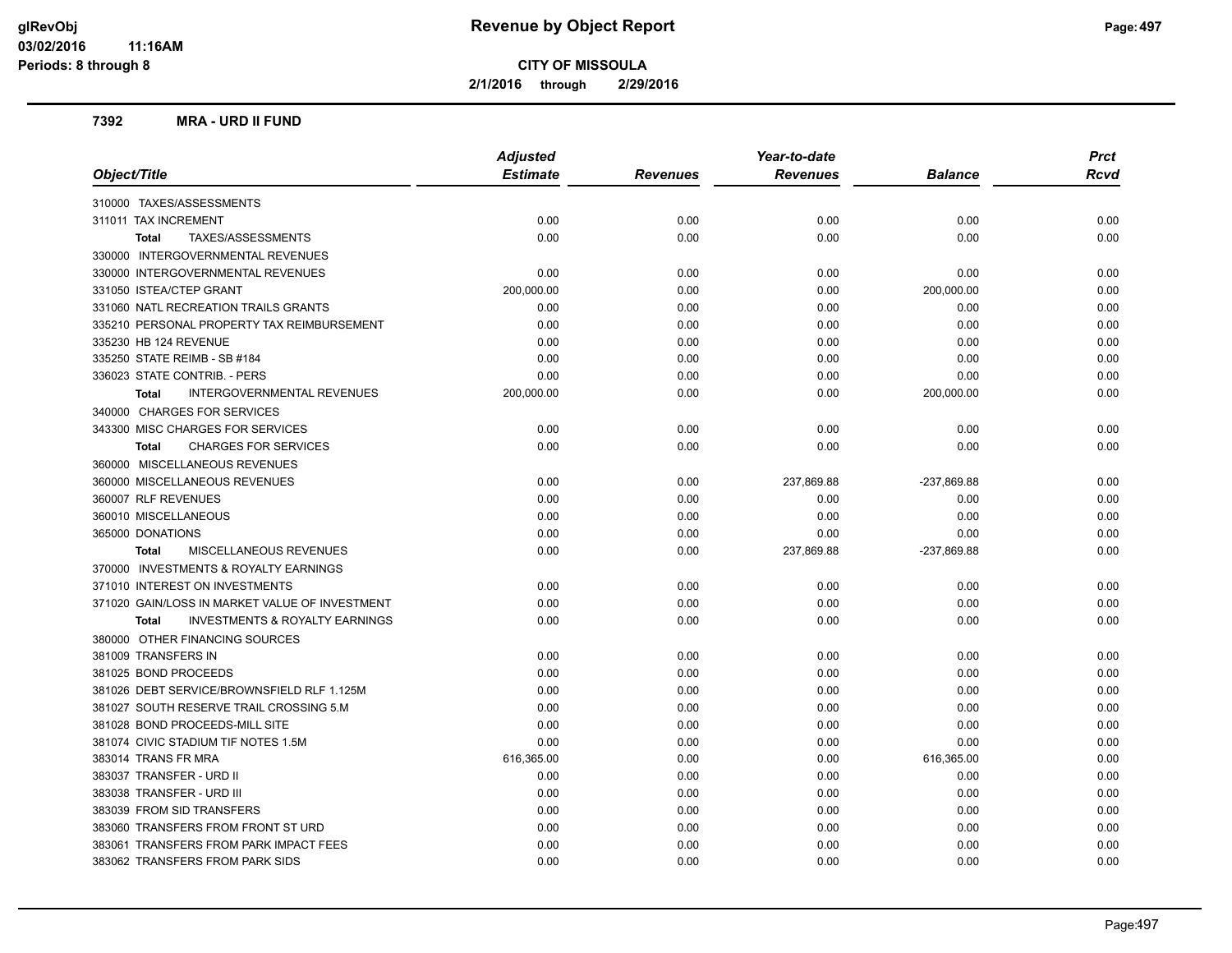**2/1/2016 through 2/29/2016**

### **7392 MRA - URD II FUND**

|              |                                         | <b>Adjusted</b> | Year-to-date    |                 |                | <b>Prct</b> |
|--------------|-----------------------------------------|-----------------|-----------------|-----------------|----------------|-------------|
| Object/Title |                                         | <b>Estimate</b> | <b>Revenues</b> | <b>Revenues</b> | <b>Balance</b> | <b>Rcvd</b> |
|              | 383063 TRANSF FROM SAFETY-LU (CTEP)FUND | 0.00            | 0.00            | 0.00            | 0.00           | 0.00        |
| Total        | OTHER FINANCING SOURCES                 | 616.365.00      | 0.00            | 0.00            | 616.365.00     | 0.00        |
| Total        | MRA - URD II FUND                       | 816,365.00      | 0.00            | 237.869.88      | 578.495.12     | 29.14       |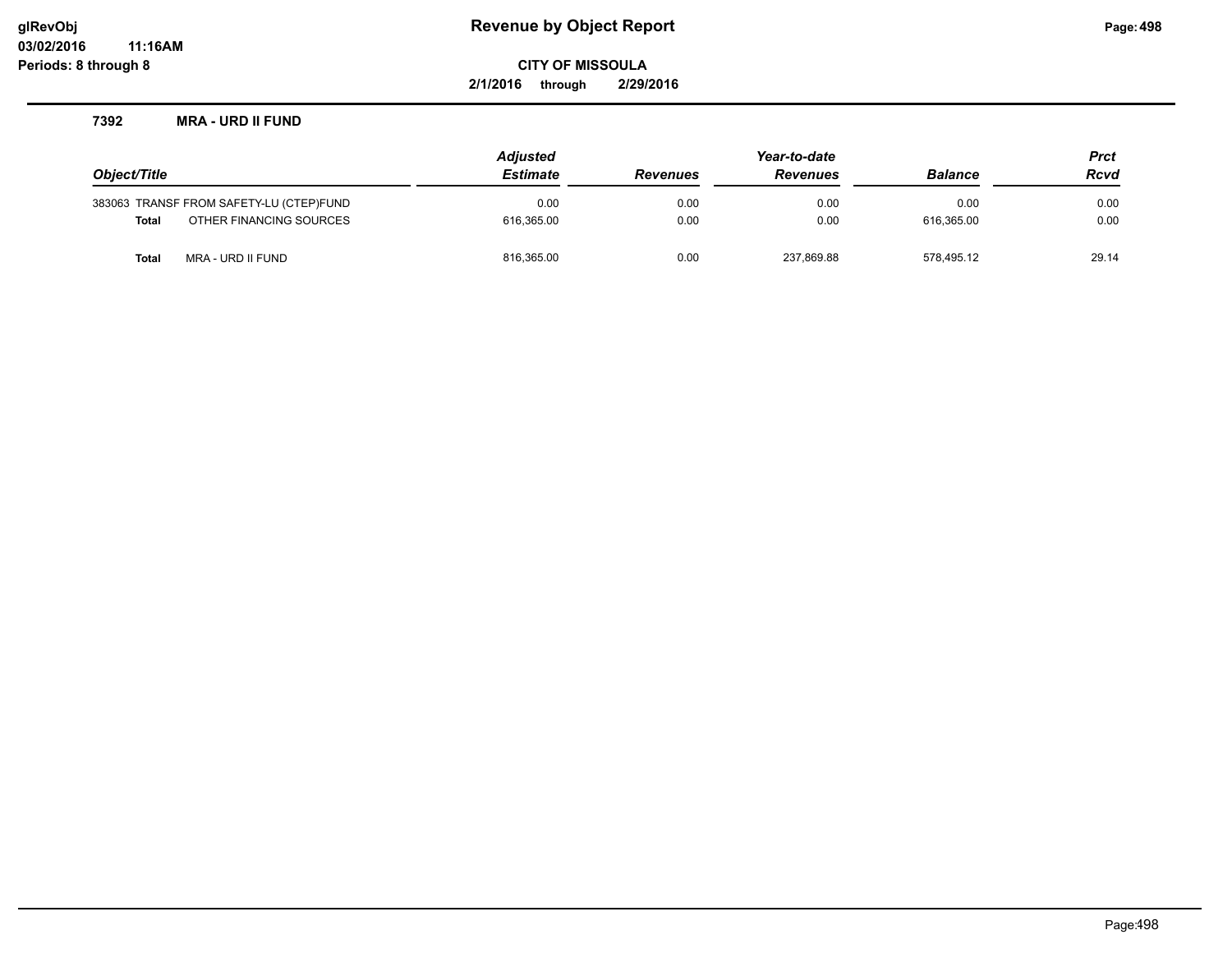**2/1/2016 through 2/29/2016**

**7393 MRA - URD III FUND**

| <b>MRA - URD III FUND</b> |
|---------------------------|
|                           |

|                                                           | <b>Adjusted</b> |                 | Year-to-date    |                | <b>Prct</b> |
|-----------------------------------------------------------|-----------------|-----------------|-----------------|----------------|-------------|
| Object/Title                                              | <b>Estimate</b> | <b>Revenues</b> | <b>Revenues</b> | <b>Balance</b> | Rcvd        |
| 310000 TAXES/ASSESSMENTS                                  |                 |                 |                 |                |             |
| 311011 TAX INCREMENT                                      | 1,837,654.00    | 20,895.21       | 770,162.84      | 1,067,491.16   | 41.91       |
| 312001 PENALTIES & INTEREST                               | 0.00            | 1,659.11        | 2,022.82        | $-2,022.82$    | 0.00        |
| TAXES/ASSESSMENTS<br><b>Total</b>                         | 1,837,654.00    | 22,554.32       | 772,185.66      | 1,065,468.34   | 42.02       |
| 330000 INTERGOVERNMENTAL REVENUES                         |                 |                 |                 |                |             |
| 331050 ISTEA/CTEP GRANT                                   | 0.00            | 0.00            | 0.00            | 0.00           | 0.00        |
| 331060 NATL RECREATION TRAILS GRANTS                      | 0.00            | 0.00            | 0.00            | 0.00           | 0.00        |
| 335210 PERSONAL PROPERTY TAX REIMBURSEMENT                | 121,116.00      | 0.00            | 138,925.02      | $-17,809.02$   | 114.70      |
| 336020 STATE PENSION CONTRIBUTION                         | 0.00            | 0.00            | 0.00            | 0.00           | 0.00        |
| 336023 STATE CONTRIB. - PERS                              | 0.00            | 0.00            | 214.90          | $-214.90$      | 0.00        |
| <b>INTERGOVERNMENTAL REVENUES</b><br><b>Total</b>         | 121,116.00      | 0.00            | 139,139.92      | $-18,023.92$   | 114.88      |
| 360000 MISCELLANEOUS REVENUES                             |                 |                 |                 |                |             |
| 360000 MISCELLANEOUS REVENUES                             | 0.00            | 0.00            | 4.50            | $-4.50$        | 0.00        |
| 360010 MISCELLANEOUS                                      | 0.00            | 0.00            | 0.00            | 0.00           | 0.00        |
| 362000 OTHER MISCELLANEOUS REVENUE                        | 0.00            | 0.00            | 0.00            | 0.00           | 0.00        |
| 362004 URD III FACADE IMPROVEMENT LOAN REC                | 0.00            | 0.00            | 0.00            | 0.00           | 0.00        |
| 365000 DONATIONS                                          | 0.00            | 3,500.00        | 3,500.00        | $-3,500.00$    | 0.00        |
| MISCELLANEOUS REVENUES<br><b>Total</b>                    | 0.00            | 3,500.00        | 3,504.50        | $-3,504.50$    | 0.00        |
| 370000 INVESTMENTS & ROYALTY EARNINGS                     |                 |                 |                 |                |             |
| 371010 INTEREST ON INVESTMENTS                            | 0.00            | 0.00            | 0.00            | 0.00           | 0.00        |
| 371020 GAIN/LOSS IN MARKET VALUE OF INVESTMENTS           | 0.00            | 0.00            | 0.00            | 0.00           | 0.00        |
| <b>INVESTMENTS &amp; ROYALTY EARNINGS</b><br><b>Total</b> | 0.00            | 0.00            | 0.00            | 0.00           | 0.00        |
| 380000 OTHER FINANCING SOURCES                            |                 |                 |                 |                |             |
| 381000 LOAN PROCEEDS                                      | 0.00            | 0.00            | 0.00            | 0.00           | 0.00        |
| 381027 5M SO RESERVE TRAIL CROSSING                       | 0.00            | 0.00            | 54,454.00       | $-54,454.00$   | 0.00        |
| 383037 TRANSFER - URD II                                  | 250,000.00      | 0.00            | 0.00            | 250,000.00     | 0.00        |
| OTHER FINANCING SOURCES<br><b>Total</b>                   | 250,000.00      | 0.00            | 54,454.00       | 195,546.00     | 21.78       |
| MRA - URD III FUND<br><b>Total</b>                        | 2,208,770.00    | 26,054.32       | 969,284.08      | 1,239,485.92   | 43.88       |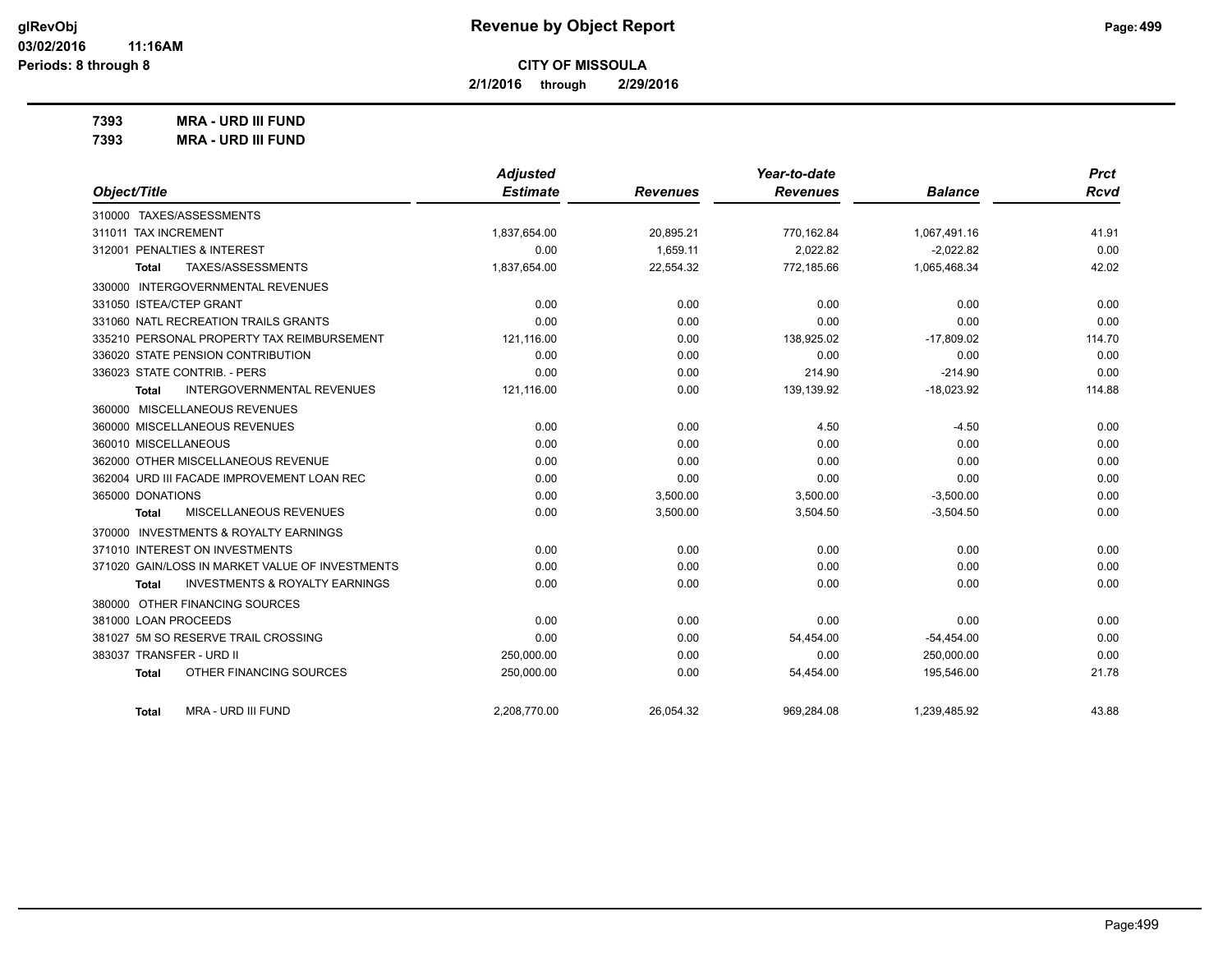**2/1/2016 through 2/29/2016**

### **7393 MRA - URD III FUND**

|                                                           | <b>Adjusted</b> |                 | Year-to-date    |                | <b>Prct</b> |
|-----------------------------------------------------------|-----------------|-----------------|-----------------|----------------|-------------|
| Object/Title                                              | <b>Estimate</b> | <b>Revenues</b> | <b>Revenues</b> | <b>Balance</b> | <b>Rcvd</b> |
| 310000 TAXES/ASSESSMENTS                                  |                 |                 |                 |                |             |
| 311011 TAX INCREMENT                                      | 1,837,654.00    | 20,895.21       | 770,162.84      | 1,067,491.16   | 41.91       |
| 312001 PENALTIES & INTEREST                               | 0.00            | 1.659.11        | 2,022.82        | $-2.022.82$    | 0.00        |
| TAXES/ASSESSMENTS<br><b>Total</b>                         | 1,837,654.00    | 22,554.32       | 772,185.66      | 1,065,468.34   | 42.02       |
| 330000 INTERGOVERNMENTAL REVENUES                         |                 |                 |                 |                |             |
| 331050 ISTEA/CTEP GRANT                                   | 0.00            | 0.00            | 0.00            | 0.00           | 0.00        |
| 331060 NATL RECREATION TRAILS GRANTS                      | 0.00            | 0.00            | 0.00            | 0.00           | 0.00        |
| 335210 PERSONAL PROPERTY TAX REIMBURSEMENT                | 121,116.00      | 0.00            | 138,925.02      | $-17,809.02$   | 114.70      |
| 336020 STATE PENSION CONTRIBUTION                         | 0.00            | 0.00            | 0.00            | 0.00           | 0.00        |
| 336023 STATE CONTRIB. - PERS                              | 0.00            | 0.00            | 214.90          | $-214.90$      | 0.00        |
| <b>INTERGOVERNMENTAL REVENUES</b><br><b>Total</b>         | 121,116.00      | 0.00            | 139,139.92      | $-18,023.92$   | 114.88      |
| 360000 MISCELLANEOUS REVENUES                             |                 |                 |                 |                |             |
| 360000 MISCELLANEOUS REVENUES                             | 0.00            | 0.00            | 4.50            | $-4.50$        | 0.00        |
| 360010 MISCELLANEOUS                                      | 0.00            | 0.00            | 0.00            | 0.00           | 0.00        |
| 362000 OTHER MISCELLANEOUS REVENUE                        | 0.00            | 0.00            | 0.00            | 0.00           | 0.00        |
| 362004 URD III FACADE IMPROVEMENT LOAN REC                | 0.00            | 0.00            | 0.00            | 0.00           | 0.00        |
| 365000 DONATIONS                                          | 0.00            | 3,500.00        | 3,500.00        | $-3,500.00$    | 0.00        |
| MISCELLANEOUS REVENUES<br><b>Total</b>                    | 0.00            | 3,500.00        | 3,504.50        | $-3,504.50$    | 0.00        |
| 370000 INVESTMENTS & ROYALTY EARNINGS                     |                 |                 |                 |                |             |
| 371010 INTEREST ON INVESTMENTS                            | 0.00            | 0.00            | 0.00            | 0.00           | 0.00        |
| 371020 GAIN/LOSS IN MARKET VALUE OF INVESTMENT            | 0.00            | 0.00            | 0.00            | 0.00           | 0.00        |
| <b>INVESTMENTS &amp; ROYALTY EARNINGS</b><br><b>Total</b> | 0.00            | 0.00            | 0.00            | 0.00           | 0.00        |
| 380000 OTHER FINANCING SOURCES                            |                 |                 |                 |                |             |
| 381000 LOAN PROCEEDS                                      | 0.00            | 0.00            | 0.00            | 0.00           | 0.00        |
| 381027 5M SO RESERVE TRAIL CROSSING                       | 0.00            | 0.00            | 54,454.00       | $-54,454.00$   | 0.00        |
| 383037 TRANSFER - URD II                                  | 250,000.00      | 0.00            | 0.00            | 250,000.00     | 0.00        |
| OTHER FINANCING SOURCES<br><b>Total</b>                   | 250,000.00      | 0.00            | 54,454.00       | 195,546.00     | 21.78       |
| MRA - URD III FUND<br>Total                               | 2,208,770.00    | 26,054.32       | 969,284.08      | 1,239,485.92   | 43.88       |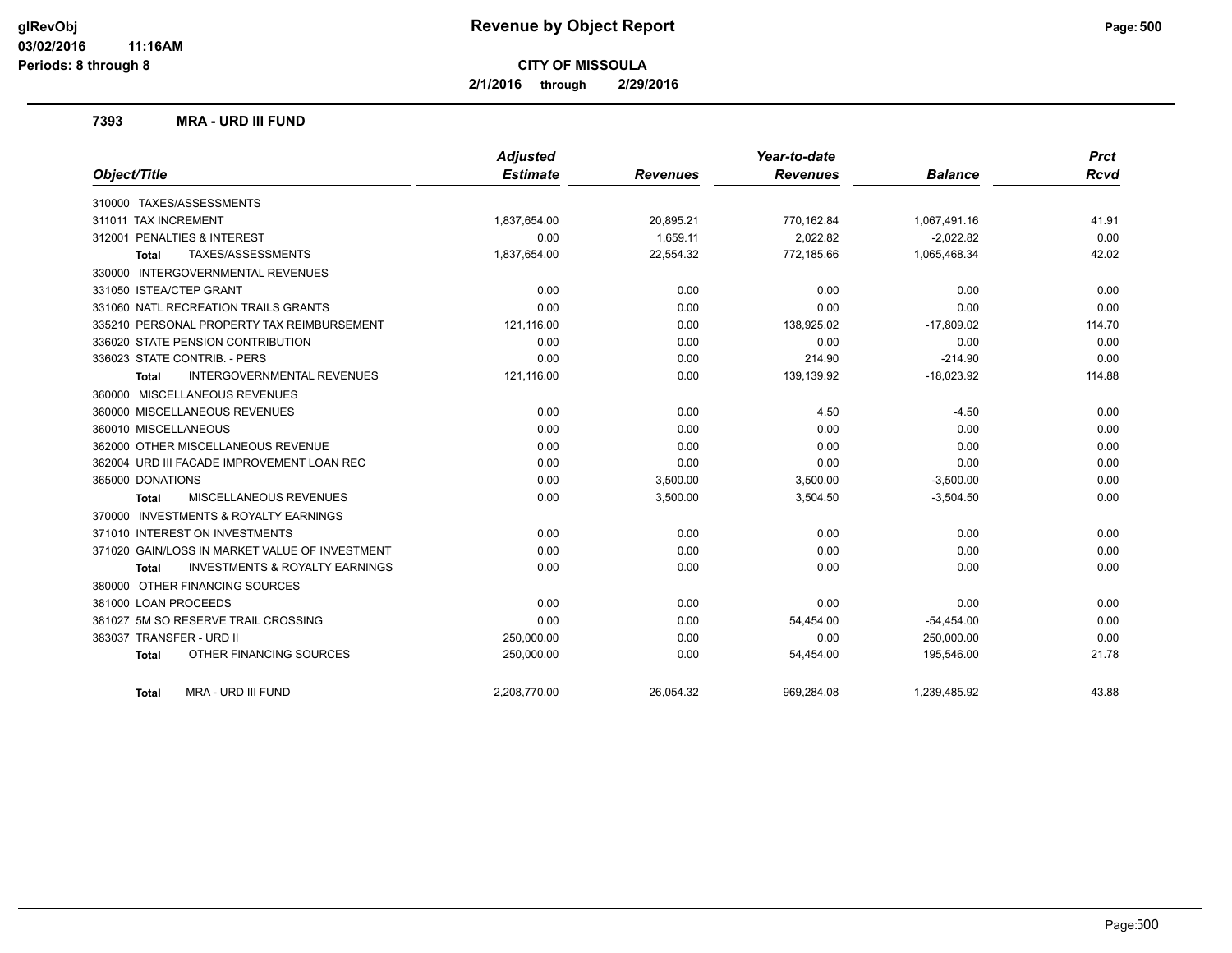**2/1/2016 through 2/29/2016**

# **7394 MRA URD III TI DEBT CLEARING FUND**

**7394 MRA URD III TI DEBT CLEARING FUND**

|                                                           | <b>Adjusted</b> |                 | Year-to-date    |                | <b>Prct</b> |
|-----------------------------------------------------------|-----------------|-----------------|-----------------|----------------|-------------|
| Object/Title                                              | <b>Estimate</b> | <b>Revenues</b> | <b>Revenues</b> | <b>Balance</b> | <b>Rcvd</b> |
| 310000 TAXES/ASSESSMENTS                                  |                 |                 |                 |                |             |
| <b>TAX INCREMENT</b><br>311011                            | 0.00            | 0.00            | 0.00            | 0.00           | 0.00        |
| TAXES/ASSESSMENTS<br><b>Total</b>                         | 0.00            | 0.00            | 0.00            | 0.00           | 0.00        |
| <b>INTERGOVERNMENTAL REVENUES</b><br>330000               |                 |                 |                 |                |             |
| 335210 PERSONAL PROPERTY TAX REIMBURSEMENT                | 0.00            | 0.00            | 0.00            | 0.00           | 0.00        |
| 335230 HB 124 REVENUE                                     | 0.00            | 0.00            | 0.00            | 0.00           | 0.00        |
| 335250 STATE REIMB - SB #184                              | 0.00            | 0.00            | 0.00            | 0.00           | 0.00        |
| INTERGOVERNMENTAL REVENUES<br><b>Total</b>                | 0.00            | 0.00            | 0.00            | 0.00           | 0.00        |
| <b>INVESTMENTS &amp; ROYALTY EARNINGS</b><br>370000       |                 |                 |                 |                |             |
| 371010 INTEREST ON INVESTMENTS                            | 0.00            | 0.00            | 0.00            | 0.00           | 0.00        |
| 371020 GAIN/LOSS IN MARKET VALUE OF INVESTMENTS           | 0.00            | 0.00            | 0.00            | 0.00           | 0.00        |
| <b>INVESTMENTS &amp; ROYALTY EARNINGS</b><br><b>Total</b> | 0.00            | 0.00            | 0.00            | 0.00           | 0.00        |
| OTHER FINANCING SOURCES<br>380000                         |                 |                 |                 |                |             |
| 383014 TRANS FR MRA                                       | 0.00            | 0.00            | 0.00            | 0.00           | 0.00        |
| OTHER FINANCING SOURCES<br><b>Total</b>                   | 0.00            | 0.00            | 0.00            | 0.00           | 0.00        |
| MRA URD III TI DEBT CLEARING FUND<br><b>Total</b>         | 0.00            | 0.00            | 0.00            | 0.00           | 0.00        |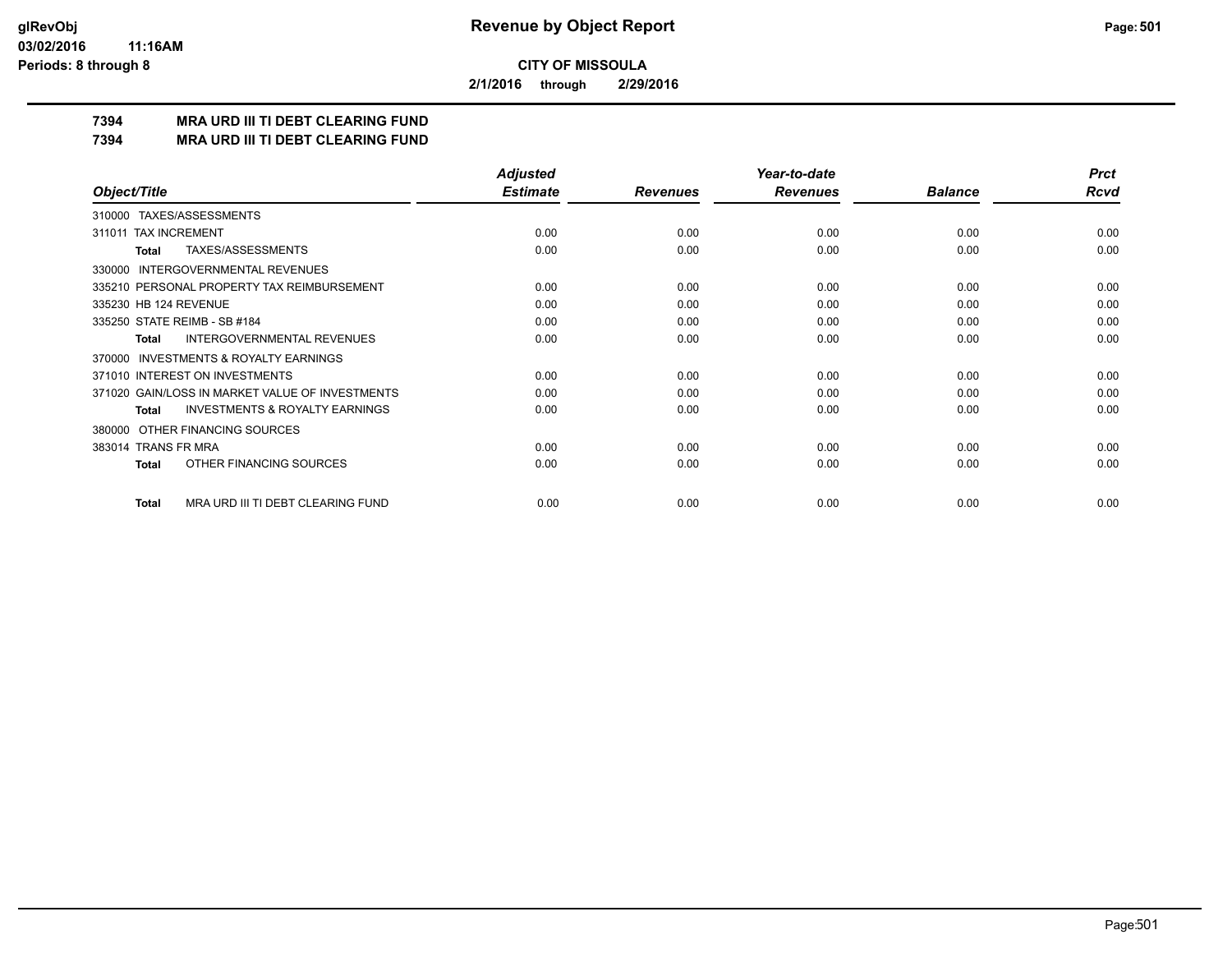**2/1/2016 through 2/29/2016**

# **7394 MRA URD III TI DEBT CLEARING FUND**

|                                                           | <b>Adjusted</b> |                 | Year-to-date    |                | <b>Prct</b> |
|-----------------------------------------------------------|-----------------|-----------------|-----------------|----------------|-------------|
| Object/Title                                              | <b>Estimate</b> | <b>Revenues</b> | <b>Revenues</b> | <b>Balance</b> | Rcvd        |
| TAXES/ASSESSMENTS<br>310000                               |                 |                 |                 |                |             |
| 311011 TAX INCREMENT                                      | 0.00            | 0.00            | 0.00            | 0.00           | 0.00        |
| <b>TAXES/ASSESSMENTS</b><br><b>Total</b>                  | 0.00            | 0.00            | 0.00            | 0.00           | 0.00        |
| 330000 INTERGOVERNMENTAL REVENUES                         |                 |                 |                 |                |             |
| 335210 PERSONAL PROPERTY TAX REIMBURSEMENT                | 0.00            | 0.00            | 0.00            | 0.00           | 0.00        |
| 335230 HB 124 REVENUE                                     | 0.00            | 0.00            | 0.00            | 0.00           | 0.00        |
| 335250 STATE REIMB - SB #184                              | 0.00            | 0.00            | 0.00            | 0.00           | 0.00        |
| <b>INTERGOVERNMENTAL REVENUES</b><br><b>Total</b>         | 0.00            | 0.00            | 0.00            | 0.00           | 0.00        |
| <b>INVESTMENTS &amp; ROYALTY EARNINGS</b><br>370000       |                 |                 |                 |                |             |
| 371010 INTEREST ON INVESTMENTS                            | 0.00            | 0.00            | 0.00            | 0.00           | 0.00        |
| 371020 GAIN/LOSS IN MARKET VALUE OF INVESTMENT            | 0.00            | 0.00            | 0.00            | 0.00           | 0.00        |
| <b>INVESTMENTS &amp; ROYALTY EARNINGS</b><br><b>Total</b> | 0.00            | 0.00            | 0.00            | 0.00           | 0.00        |
| 380000 OTHER FINANCING SOURCES                            |                 |                 |                 |                |             |
| 383014 TRANS FR MRA                                       | 0.00            | 0.00            | 0.00            | 0.00           | 0.00        |
| OTHER FINANCING SOURCES<br><b>Total</b>                   | 0.00            | 0.00            | 0.00            | 0.00           | 0.00        |
| MRA URD III TI DEBT CLEARING FUND<br><b>Total</b>         | 0.00            | 0.00            | 0.00            | 0.00           | 0.00        |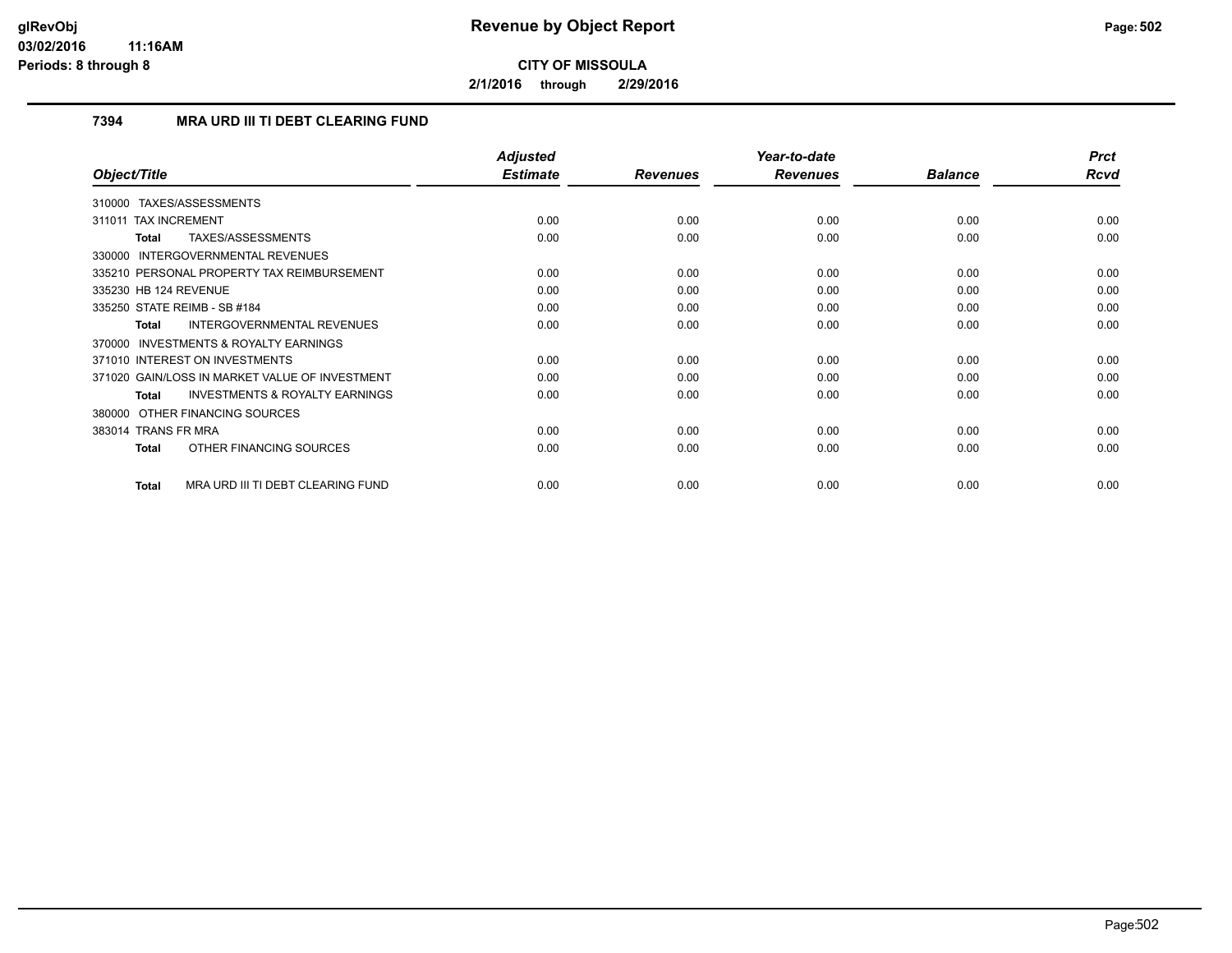**2/1/2016 through 2/29/2016**

# **7395 MRA TAX INCREMENT DEBT SERVICE**

# **7395 MRA TAX INCREMENT DEBT SERVICE**

|                                                | <b>Adjusted</b> | Year-to-date    |                 |                | <b>Prct</b> |
|------------------------------------------------|-----------------|-----------------|-----------------|----------------|-------------|
| Object/Title                                   | <b>Estimate</b> | <b>Revenues</b> | <b>Revenues</b> | <b>Balance</b> | <b>Rcvd</b> |
| 370000 INVESTMENTS & ROYALTY EARNINGS          |                 |                 |                 |                |             |
| 371010 INTEREST ON INVESTMENTS                 | 0.00            | 0.00            | 0.00            | 0.00           | 0.00        |
| INVESTMENTS & ROYALTY EARNINGS<br><b>Total</b> | 0.00            | 0.00            | 0.00            | 0.00           | 0.00        |
| 380000 OTHER FINANCING SOURCES                 |                 |                 |                 |                |             |
| 383014 TRANS FR MRA                            | 0.00            | 0.00            | 0.00            | 0.00           | 0.00        |
| OTHER FINANCING SOURCES<br><b>Total</b>        | 0.00            | 0.00            | 0.00            | 0.00           | 0.00        |
|                                                |                 |                 |                 |                |             |
| MRA TAX INCREMENT DEBT SERVICE<br><b>Total</b> | 0.00            | 0.00            | 0.00            | 0.00           | 0.00        |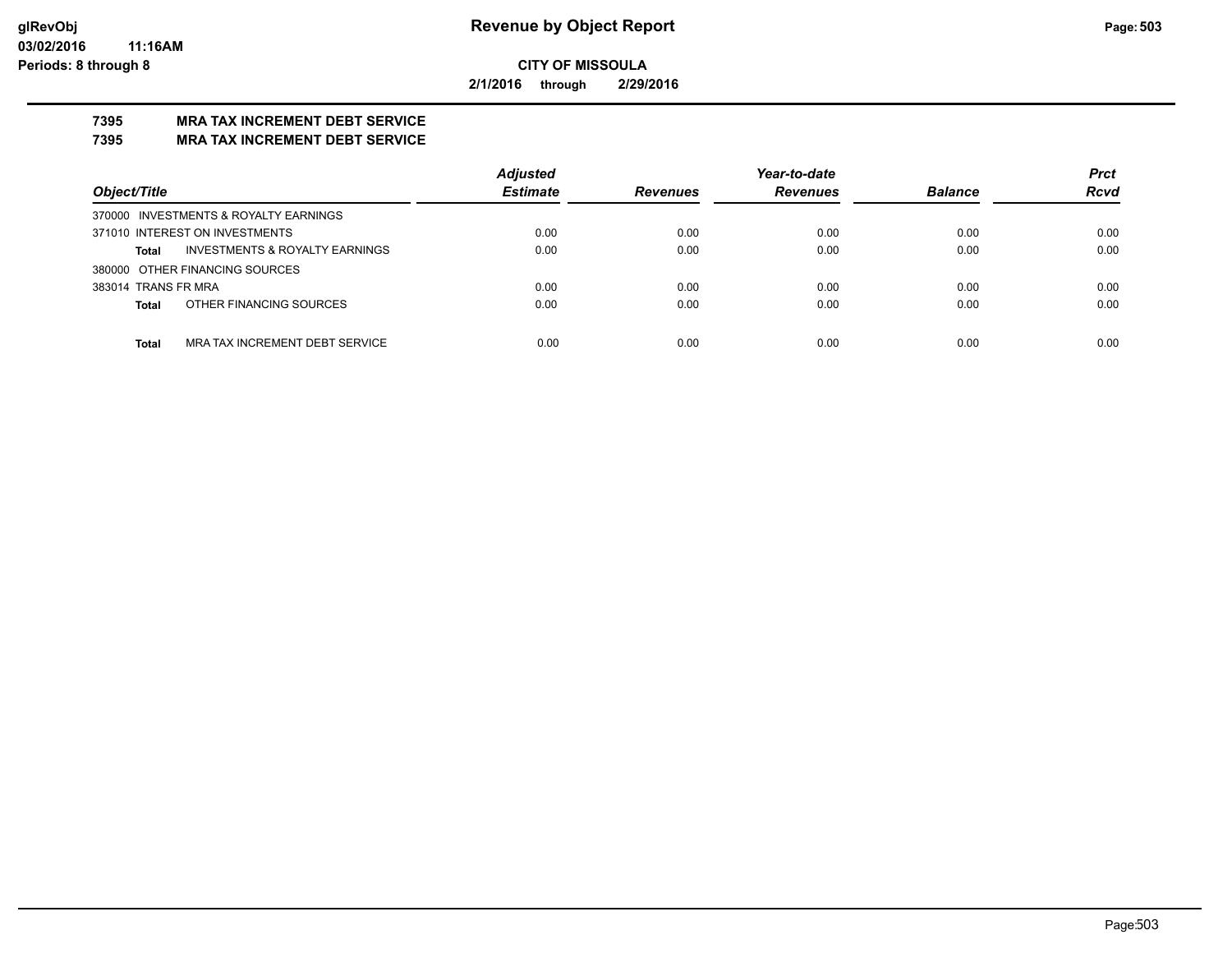**2/1/2016 through 2/29/2016**

# **7395 MRA TAX INCREMENT DEBT SERVICE**

| Object/Title                                   | <b>Adjusted</b><br><b>Estimate</b> | <b>Revenues</b> | Year-to-date<br><b>Revenues</b> | <b>Balance</b> | <b>Prct</b><br><b>Rcvd</b> |
|------------------------------------------------|------------------------------------|-----------------|---------------------------------|----------------|----------------------------|
| 370000 INVESTMENTS & ROYALTY EARNINGS          |                                    |                 |                                 |                |                            |
| 371010 INTEREST ON INVESTMENTS                 | 0.00                               | 0.00            | 0.00                            | 0.00           | 0.00                       |
| INVESTMENTS & ROYALTY EARNINGS<br>Total        | 0.00                               | 0.00            | 0.00                            | 0.00           | 0.00                       |
| 380000 OTHER FINANCING SOURCES                 |                                    |                 |                                 |                |                            |
| 383014 TRANS FR MRA                            | 0.00                               | 0.00            | 0.00                            | 0.00           | 0.00                       |
| OTHER FINANCING SOURCES<br><b>Total</b>        | 0.00                               | 0.00            | 0.00                            | 0.00           | 0.00                       |
|                                                |                                    |                 |                                 |                |                            |
| MRA TAX INCREMENT DEBT SERVICE<br><b>Total</b> | 0.00                               | 0.00            | 0.00                            | 0.00           | 0.00                       |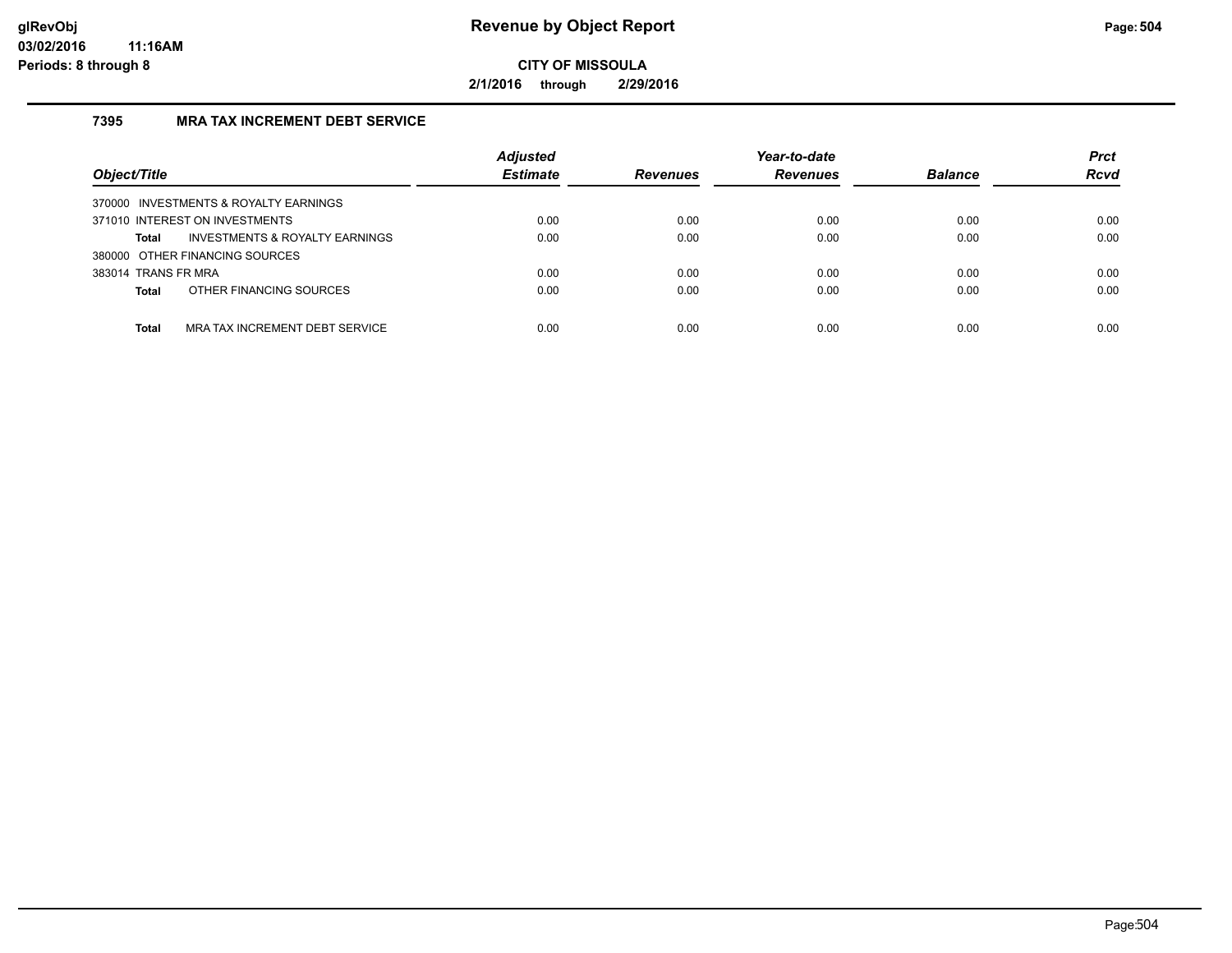**2/1/2016 through 2/29/2016**

# **7396 NRSS DEBT SERVICE SINKING FUND**

**7396 NRSS DEBT SERVICE SINKING FUND**

|                                                 | <b>Adjusted</b> |                 | Year-to-date    |                | <b>Prct</b> |
|-------------------------------------------------|-----------------|-----------------|-----------------|----------------|-------------|
| Object/Title                                    | <b>Estimate</b> | <b>Revenues</b> | <b>Revenues</b> | <b>Balance</b> | <b>Rcvd</b> |
| 370000 INVESTMENTS & ROYALTY EARNINGS           |                 |                 |                 |                |             |
| 371010 INTEREST ON INVESTMENTS                  | 0.00            | 0.00            | 0.00            | 0.00           | 0.00        |
| 371020 GAIN/LOSS IN MARKET VALUE OF INVESTMENTS | 0.00            | 0.00            | 0.00            | 0.00           | 0.00        |
| INVESTMENTS & ROYALTY EARNINGS<br><b>Total</b>  | 0.00            | 0.00            | 0.00            | 0.00           | 0.00        |
| 380000 OTHER FINANCING SOURCES                  |                 |                 |                 |                |             |
| 383014 TRANS FR MRA                             | 0.00            | 0.00            | 0.00            | 0.00           | 0.00        |
| OTHER FINANCING SOURCES<br><b>Total</b>         | 0.00            | 0.00            | 0.00            | 0.00           | 0.00        |
|                                                 |                 |                 |                 |                |             |
| <b>Total</b><br>NRSS DEBT SERVICE SINKING FUND  | 0.00            | 0.00            | 0.00            | 0.00           | 0.00        |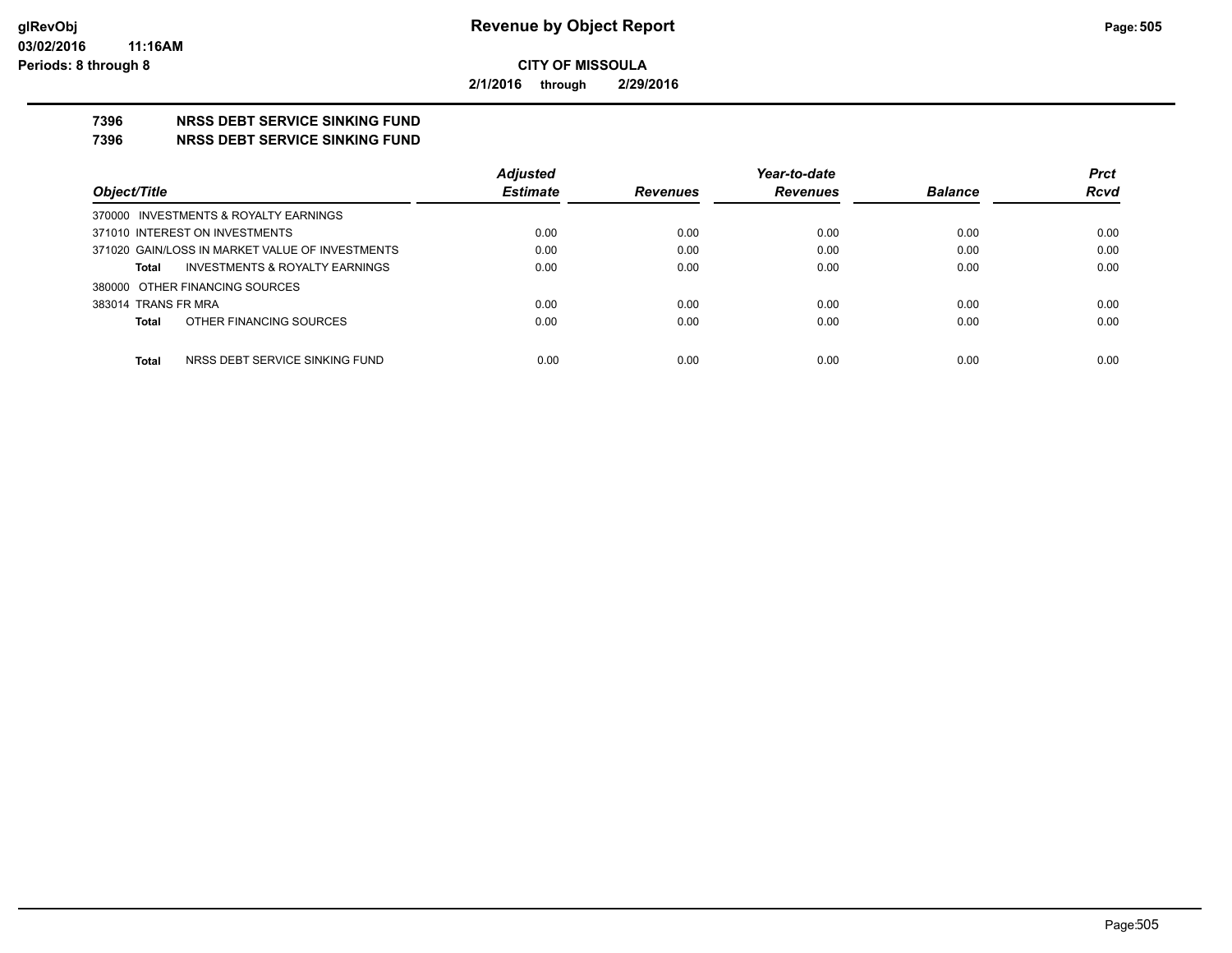**2/1/2016 through 2/29/2016**

## **7396 NRSS DEBT SERVICE SINKING FUND**

|                                                    | <b>Adjusted</b> |                 | Year-to-date    |                | <b>Prct</b> |
|----------------------------------------------------|-----------------|-----------------|-----------------|----------------|-------------|
| Object/Title                                       | <b>Estimate</b> | <b>Revenues</b> | <b>Revenues</b> | <b>Balance</b> | <b>Rcvd</b> |
| 370000 INVESTMENTS & ROYALTY EARNINGS              |                 |                 |                 |                |             |
| 371010 INTEREST ON INVESTMENTS                     | 0.00            | 0.00            | 0.00            | 0.00           | 0.00        |
| 371020 GAIN/LOSS IN MARKET VALUE OF INVESTMENT     | 0.00            | 0.00            | 0.00            | 0.00           | 0.00        |
| <b>INVESTMENTS &amp; ROYALTY EARNINGS</b><br>Total | 0.00            | 0.00            | 0.00            | 0.00           | 0.00        |
| 380000 OTHER FINANCING SOURCES                     |                 |                 |                 |                |             |
| 383014 TRANS FR MRA                                | 0.00            | 0.00            | 0.00            | 0.00           | 0.00        |
| OTHER FINANCING SOURCES<br>Total                   | 0.00            | 0.00            | 0.00            | 0.00           | 0.00        |
|                                                    |                 |                 |                 |                |             |
| Total<br>NRSS DEBT SERVICE SINKING FUND            | 0.00            | 0.00            | 0.00            | 0.00           | 0.00        |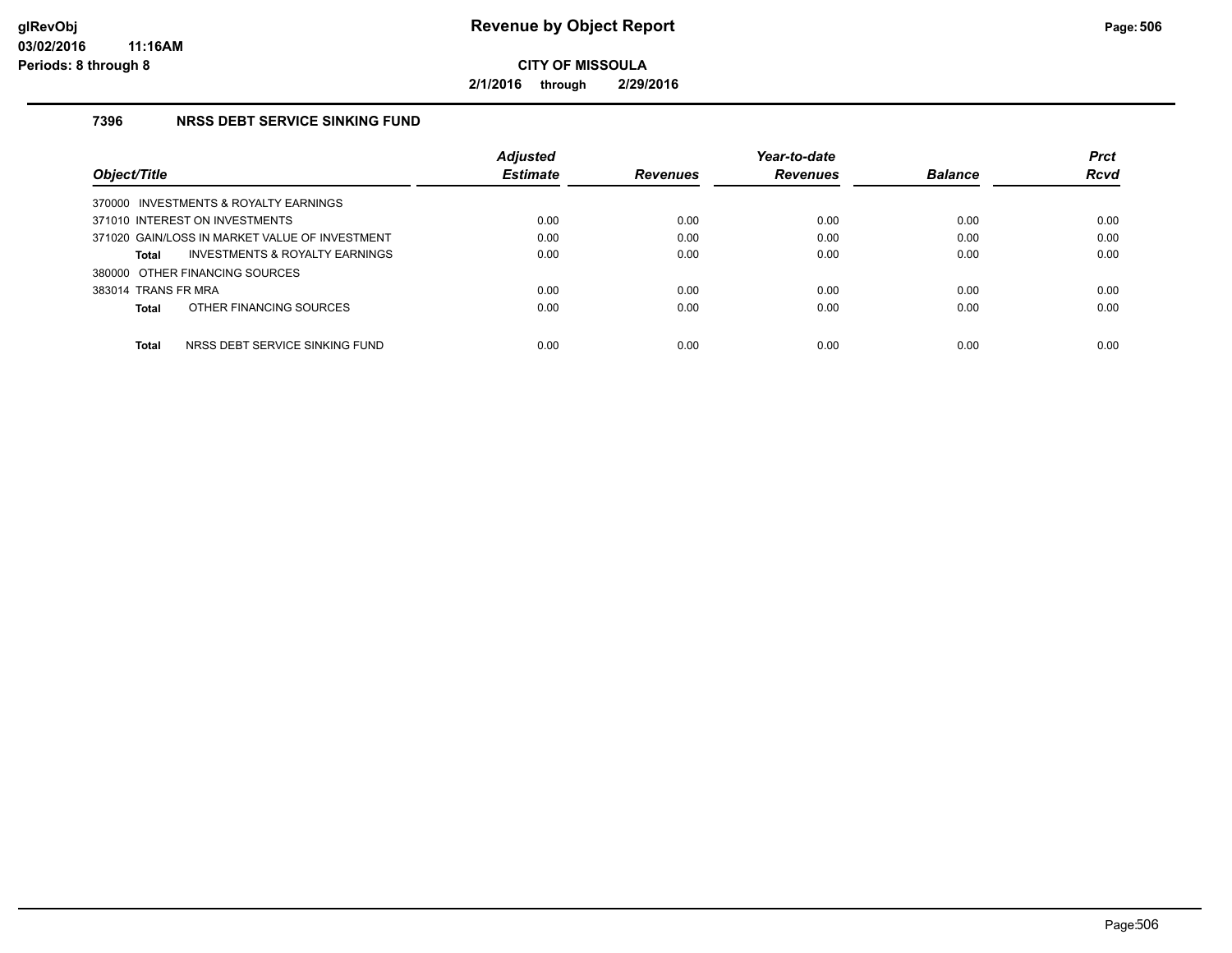**2/1/2016 through 2/29/2016**

**7397 NORTH RESERVE/SCOTT ST URD**

**7397 NORTH RESERVE/SCOTT ST URD**

|                                                           | <b>Adjusted</b> |                 | Year-to-date    |                | <b>Prct</b> |
|-----------------------------------------------------------|-----------------|-----------------|-----------------|----------------|-------------|
| Object/Title                                              | <b>Estimate</b> | <b>Revenues</b> | <b>Revenues</b> | <b>Balance</b> | Rcvd        |
| TAXES/ASSESSMENTS<br>310000                               |                 |                 |                 |                |             |
| <b>TAX INCREMENT</b><br>311011                            | 0.00            | 1,932.93        | 33,445.91       | $-33,445.91$   | 0.00        |
| PENALTIES & INTEREST<br>312001                            | 0.00            | 0.81            | 2.85            | $-2.85$        | 0.00        |
| TAXES/ASSESSMENTS<br><b>Total</b>                         | 0.00            | 1,933.74        | 33,448.76       | $-33,448.76$   | 0.00        |
| INTERGOVERNMENTAL REVENUES<br>330000                      |                 |                 |                 |                |             |
| 335210 PERSONAL PROPERTY TAX REIMBURSEMENT                | 0.00            | 0.00            | 0.00            | 0.00           | 0.00        |
| <b>INTERGOVERNMENTAL REVENUES</b><br><b>Total</b>         | 0.00            | 0.00            | 0.00            | 0.00           | 0.00        |
| MISCELLANEOUS REVENUES<br>360000                          |                 |                 |                 |                |             |
| 360000 MISCELLANEOUS REVENUES                             | 0.00            | 0.00            | 0.00            | 0.00           | 0.00        |
| MISCELLANEOUS REVENUES<br>Total                           | 0.00            | 0.00            | 0.00            | 0.00           | 0.00        |
| INVESTMENTS & ROYALTY EARNINGS<br>370000                  |                 |                 |                 |                |             |
| 371010 INTEREST ON INVESTMENTS                            | 0.00            | 0.00            | 0.00            | 0.00           | 0.00        |
| <b>INVESTMENTS &amp; ROYALTY EARNINGS</b><br><b>Total</b> | 0.00            | 0.00            | 0.00            | 0.00           | 0.00        |
| OTHER FINANCING SOURCES<br>380000                         |                 |                 |                 |                |             |
| 381010 BOND PROCEEDS                                      | 0.00            | 0.00            | 162,082.00      | $-162,082.00$  | 0.00        |
| 383014 TRANS FR MRA                                       | 0.00            | 0.00            | 0.00            | 0.00           | 0.00        |
| OTHER FINANCING SOURCES<br><b>Total</b>                   | 0.00            | 0.00            | 162,082.00      | $-162,082.00$  | 0.00        |
| NORTH RESERVE/SCOTT ST URD<br><b>Total</b>                | 0.00            | 1,933.74        | 195,530.76      | $-195,530.76$  | 0.00        |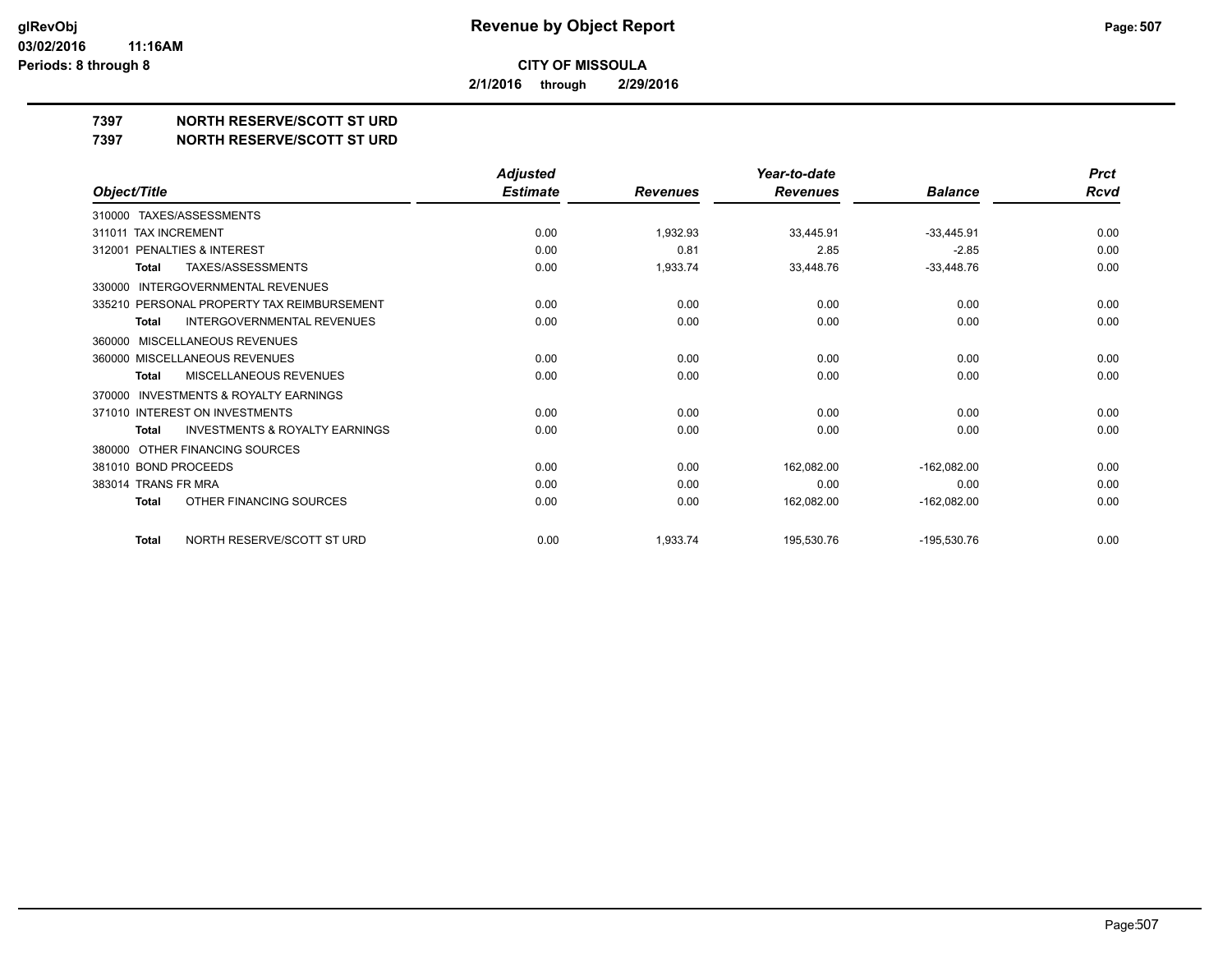**2/1/2016 through 2/29/2016**

# **7397 NORTH RESERVE/SCOTT ST URD**

|                                                           | <b>Adjusted</b> |                 | Year-to-date    |                | <b>Prct</b> |
|-----------------------------------------------------------|-----------------|-----------------|-----------------|----------------|-------------|
| Object/Title                                              | <b>Estimate</b> | <b>Revenues</b> | <b>Revenues</b> | <b>Balance</b> | <b>Rcvd</b> |
| 310000 TAXES/ASSESSMENTS                                  |                 |                 |                 |                |             |
| 311011 TAX INCREMENT                                      | 0.00            | 1,932.93        | 33,445.91       | $-33,445.91$   | 0.00        |
| 312001 PENALTIES & INTEREST                               | 0.00            | 0.81            | 2.85            | $-2.85$        | 0.00        |
| <b>TAXES/ASSESSMENTS</b><br><b>Total</b>                  | 0.00            | 1,933.74        | 33,448.76       | $-33,448.76$   | 0.00        |
| <b>INTERGOVERNMENTAL REVENUES</b><br>330000               |                 |                 |                 |                |             |
| 335210 PERSONAL PROPERTY TAX REIMBURSEMENT                | 0.00            | 0.00            | 0.00            | 0.00           | 0.00        |
| <b>INTERGOVERNMENTAL REVENUES</b><br><b>Total</b>         | 0.00            | 0.00            | 0.00            | 0.00           | 0.00        |
| 360000 MISCELLANEOUS REVENUES                             |                 |                 |                 |                |             |
| 360000 MISCELLANEOUS REVENUES                             | 0.00            | 0.00            | 0.00            | 0.00           | 0.00        |
| MISCELLANEOUS REVENUES<br><b>Total</b>                    | 0.00            | 0.00            | 0.00            | 0.00           | 0.00        |
| <b>INVESTMENTS &amp; ROYALTY EARNINGS</b><br>370000       |                 |                 |                 |                |             |
| 371010 INTEREST ON INVESTMENTS                            | 0.00            | 0.00            | 0.00            | 0.00           | 0.00        |
| <b>INVESTMENTS &amp; ROYALTY EARNINGS</b><br><b>Total</b> | 0.00            | 0.00            | 0.00            | 0.00           | 0.00        |
| OTHER FINANCING SOURCES<br>380000                         |                 |                 |                 |                |             |
| 381010 BOND PROCEEDS                                      | 0.00            | 0.00            | 162,082.00      | $-162,082.00$  | 0.00        |
| 383014 TRANS FR MRA                                       | 0.00            | 0.00            | 0.00            | 0.00           | 0.00        |
| OTHER FINANCING SOURCES<br>Total                          | 0.00            | 0.00            | 162,082.00      | $-162,082.00$  | 0.00        |
| NORTH RESERVE/SCOTT ST URD<br><b>Total</b>                | 0.00            | 1,933.74        | 195,530.76      | $-195,530.76$  | 0.00        |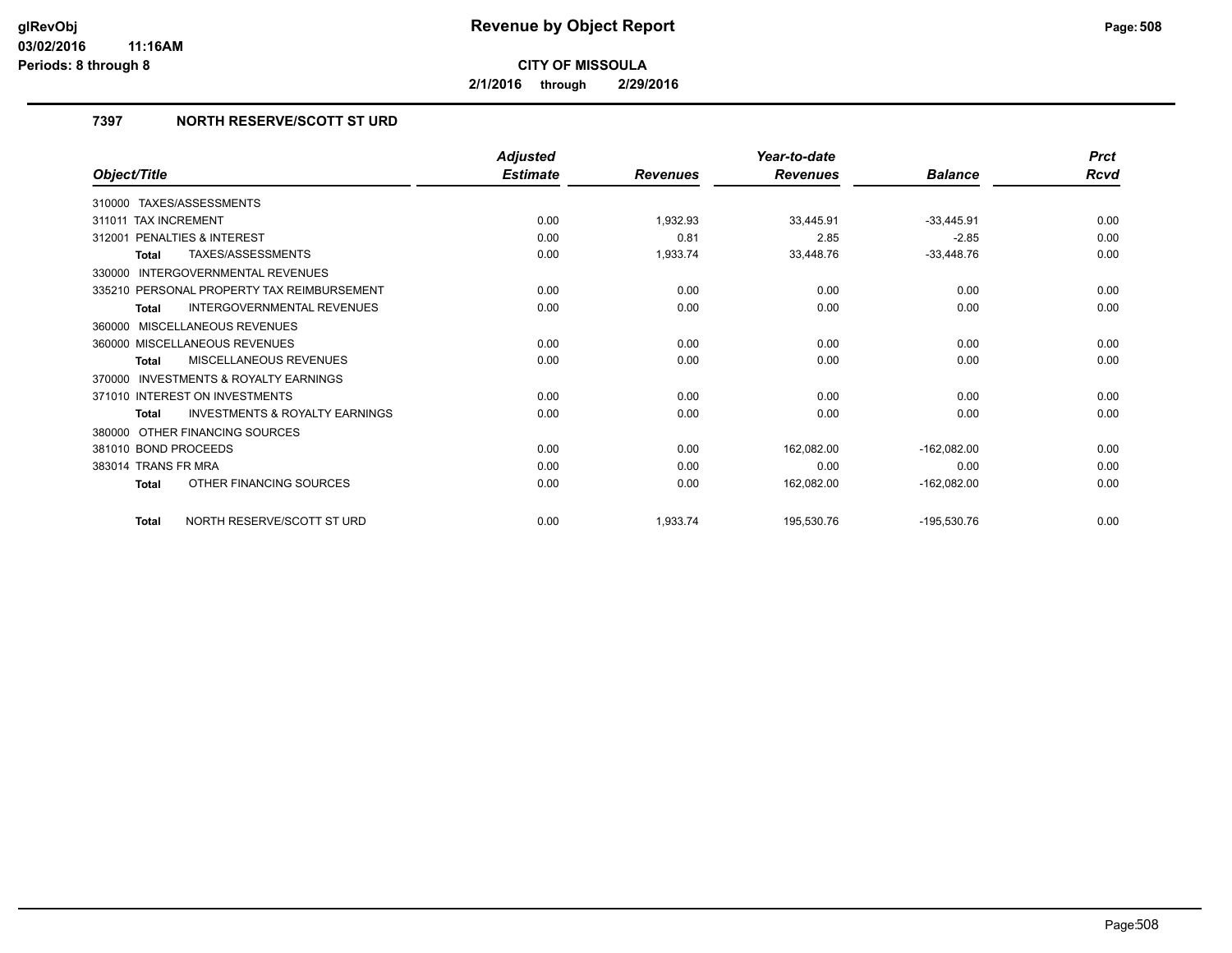**2/1/2016 through 2/29/2016**

# **7399 INTERMOUNTAIN BOND DEBT SERVICE**

#### **7399 INTERMOUNTAIN BOND DEBT SERVICE**

|                                                           | <b>Adjusted</b> |                 | Year-to-date    |                | <b>Prct</b> |
|-----------------------------------------------------------|-----------------|-----------------|-----------------|----------------|-------------|
| Object/Title                                              | <b>Estimate</b> | <b>Revenues</b> | <b>Revenues</b> | <b>Balance</b> | <b>Rcvd</b> |
| TAXES/ASSESSMENTS<br>310000                               |                 |                 |                 |                |             |
| 311011 TAX INCREMENT                                      | 0.00            | 0.00            | 0.00            | 0.00           | 0.00        |
| TAXES/ASSESSMENTS<br>Total                                | 0.00            | 0.00            | 0.00            | 0.00           | 0.00        |
| 370000 INVESTMENTS & ROYALTY EARNINGS                     |                 |                 |                 |                |             |
| 371010 INTEREST ON INVESTMENTS                            | 0.00            | 0.00            | 0.00            | 0.00           | 0.00        |
| <b>INVESTMENTS &amp; ROYALTY EARNINGS</b><br><b>Total</b> | 0.00            | 0.00            | 0.00            | 0.00           | 0.00        |
| 380000 OTHER FINANCING SOURCES                            |                 |                 |                 |                |             |
| 381025 BOND PROCEEDS                                      | 0.00            | 0.00            | 0.00            | 0.00           | 0.00        |
| 383000 OPERATING TRANSFERS                                | 146,788.00      | 0.00            | 0.00            | 146,788.00     | 0.00        |
| 383014 TRANS FR MRA                                       | 0.00            | 0.00            | 0.00            | 0.00           | 0.00        |
| OTHER FINANCING SOURCES<br><b>Total</b>                   | 146,788.00      | 0.00            | 0.00            | 146,788.00     | 0.00        |
| <b>INTERMOUNTAIN BOND DEBT SERVICE</b><br><b>Total</b>    | 146.788.00      | 0.00            | 0.00            | 146.788.00     | 0.00        |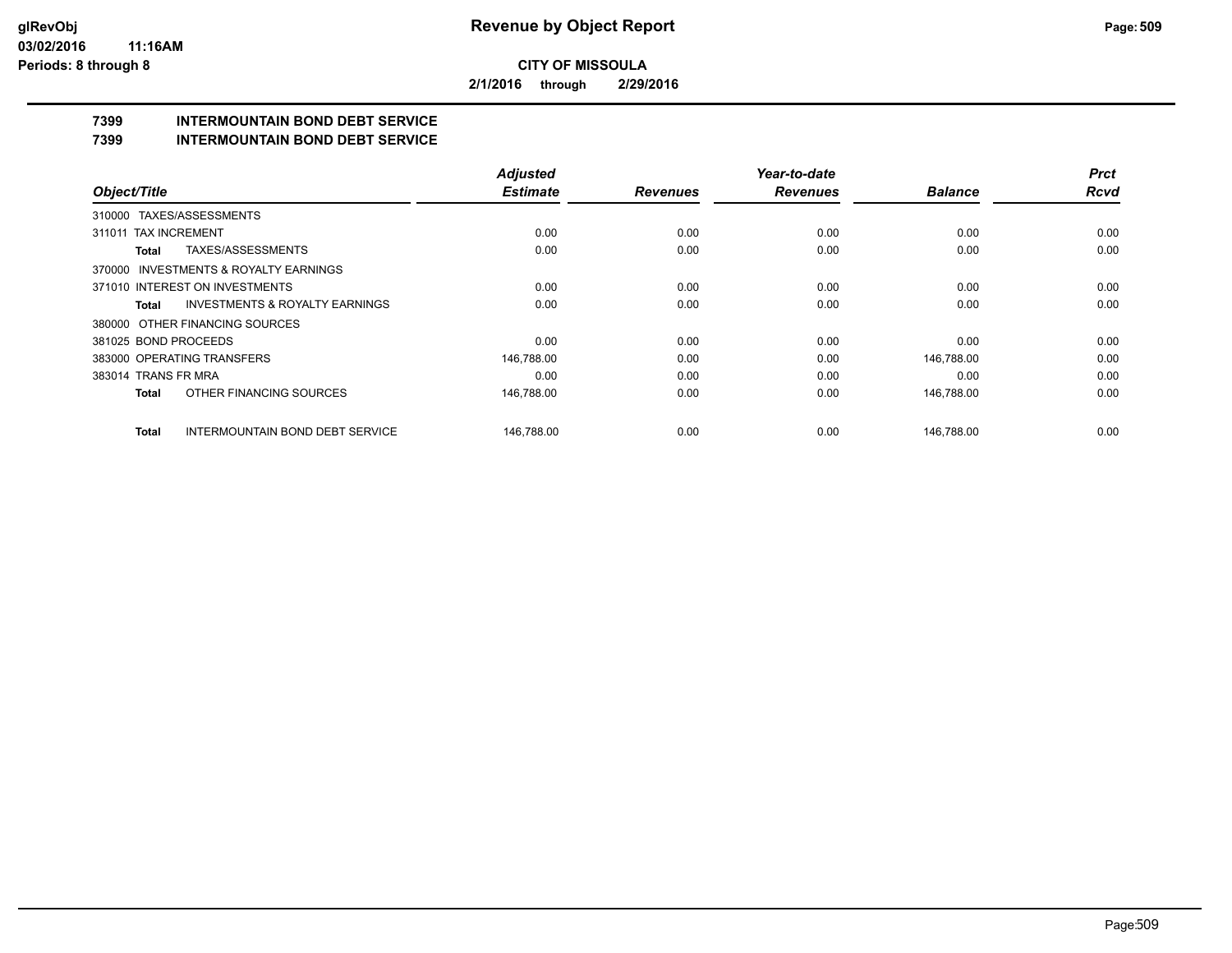**2/1/2016 through 2/29/2016**

## **7399 INTERMOUNTAIN BOND DEBT SERVICE**

| Object/Title         |                                           | <b>Adjusted</b><br><b>Estimate</b> | <b>Revenues</b> | Year-to-date<br><b>Revenues</b> | <b>Balance</b> | <b>Prct</b><br>Rcvd |
|----------------------|-------------------------------------------|------------------------------------|-----------------|---------------------------------|----------------|---------------------|
|                      |                                           |                                    |                 |                                 |                |                     |
|                      | 310000 TAXES/ASSESSMENTS                  |                                    |                 |                                 |                |                     |
| 311011               | <b>TAX INCREMENT</b>                      | 0.00                               | 0.00            | 0.00                            | 0.00           | 0.00                |
| Total                | <b>TAXES/ASSESSMENTS</b>                  | 0.00                               | 0.00            | 0.00                            | 0.00           | 0.00                |
|                      | 370000 INVESTMENTS & ROYALTY EARNINGS     |                                    |                 |                                 |                |                     |
|                      | 371010 INTEREST ON INVESTMENTS            | 0.00                               | 0.00            | 0.00                            | 0.00           | 0.00                |
| Total                | <b>INVESTMENTS &amp; ROYALTY EARNINGS</b> | 0.00                               | 0.00            | 0.00                            | 0.00           | 0.00                |
|                      | 380000 OTHER FINANCING SOURCES            |                                    |                 |                                 |                |                     |
| 381025 BOND PROCEEDS |                                           | 0.00                               | 0.00            | 0.00                            | 0.00           | 0.00                |
|                      | 383000 OPERATING TRANSFERS                | 146,788.00                         | 0.00            | 0.00                            | 146,788.00     | 0.00                |
| 383014 TRANS FR MRA  |                                           | 0.00                               | 0.00            | 0.00                            | 0.00           | 0.00                |
| <b>Total</b>         | OTHER FINANCING SOURCES                   | 146,788.00                         | 0.00            | 0.00                            | 146,788.00     | 0.00                |
| <b>Total</b>         | INTERMOUNTAIN BOND DEBT SERVICE           | 146,788.00                         | 0.00            | 0.00                            | 146,788.00     | 0.00                |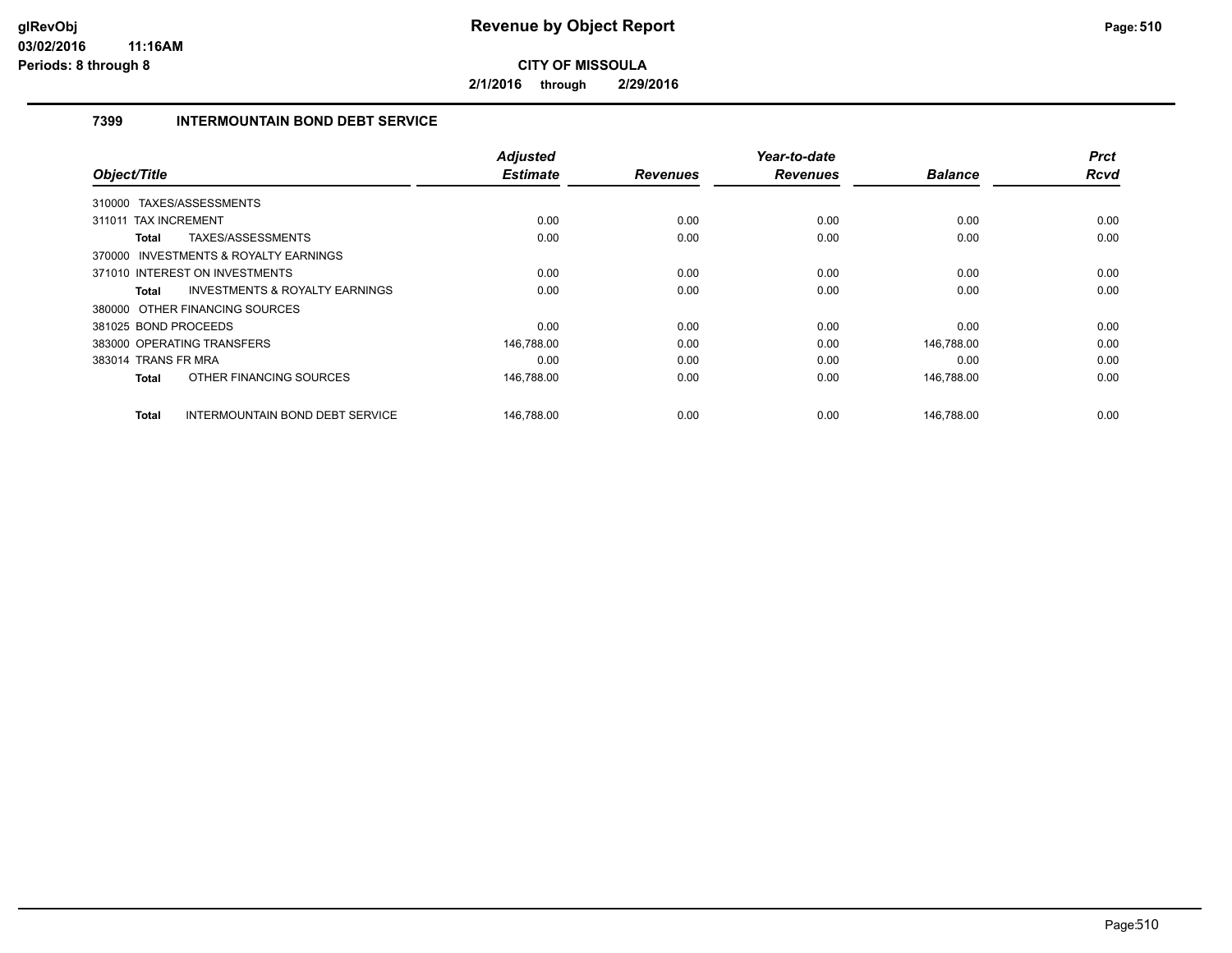**2/1/2016 through 2/29/2016**

#### **7400 FRONT ST BOND CLEARING**

**7400 FRONT ST BOND CLEARING**

|                                                    | <b>Adjusted</b> |                 | Year-to-date    |                | <b>Prct</b> |
|----------------------------------------------------|-----------------|-----------------|-----------------|----------------|-------------|
| Object/Title                                       | <b>Estimate</b> | <b>Revenues</b> | <b>Revenues</b> | <b>Balance</b> | <b>Rcvd</b> |
| 310000 TAXES/ASSESSMENTS                           |                 |                 |                 |                |             |
| 311011 TAX INCREMENT                               | 453.262.00      | 3.895.04        | 183.331.36      | 269.930.64     | 40.45       |
| 312001 PENALTIES & INTEREST                        | 0.00            | 86.06           | 142.15          | $-142.15$      | 0.00        |
| TAXES/ASSESSMENTS<br>Total                         | 453,262.00      | 3.981.10        | 183,473.51      | 269,788.49     | 40.48       |
| 330000 INTERGOVERNMENTAL REVENUES                  |                 |                 |                 |                |             |
| 335210 PERSONAL PROPERTY TAX REIMBURSEMENT         | 0.00            | 0.00            | 26.987.29       | $-26,987.29$   | 0.00        |
| INTERGOVERNMENTAL REVENUES<br>Total                | 0.00            | 0.00            | 26.987.29       | $-26.987.29$   | 0.00        |
| 370000 INVESTMENTS & ROYALTY EARNINGS              |                 |                 |                 |                |             |
| 371010 INTEREST ON INVESTMENTS                     | 0.00            | 0.00            | 0.00            | 0.00           | 0.00        |
| <b>INVESTMENTS &amp; ROYALTY EARNINGS</b><br>Total | 0.00            | 0.00            | 0.00            | 0.00           | 0.00        |
| <b>FRONT ST BOND CLEARING</b><br>Total             | 453.262.00      | 3.981.10        | 210.460.80      | 242.801.20     | 46.43       |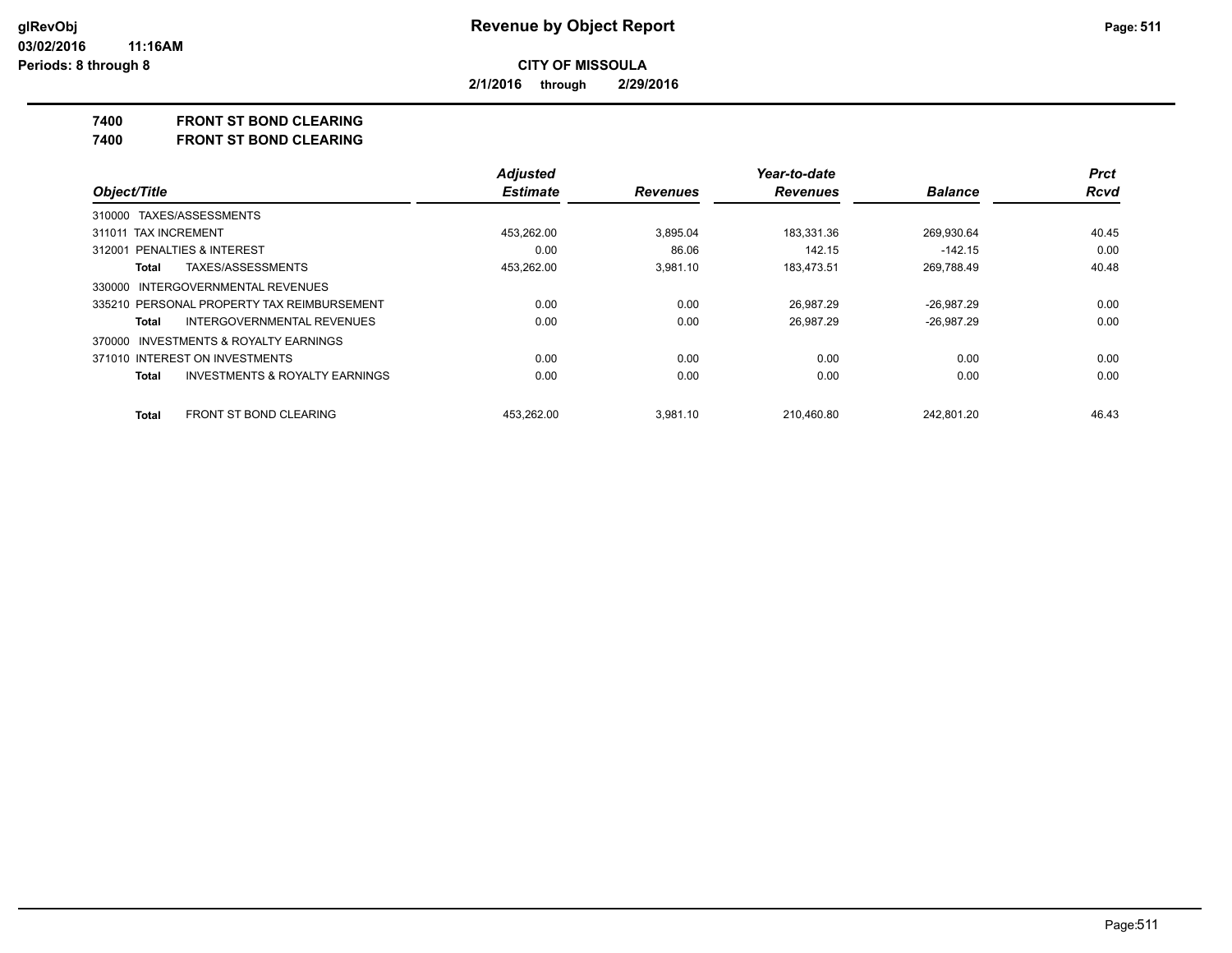**2/1/2016 through 2/29/2016**

## **7400 FRONT ST BOND CLEARING**

|                                                    | <b>Adjusted</b> |                 | Year-to-date    |                | <b>Prct</b> |
|----------------------------------------------------|-----------------|-----------------|-----------------|----------------|-------------|
| Object/Title                                       | <b>Estimate</b> | <b>Revenues</b> | <b>Revenues</b> | <b>Balance</b> | Rcvd        |
| TAXES/ASSESSMENTS<br>310000                        |                 |                 |                 |                |             |
| 311011 TAX INCREMENT                               | 453,262.00      | 3.895.04        | 183.331.36      | 269.930.64     | 40.45       |
| PENALTIES & INTEREST<br>312001                     | 0.00            | 86.06           | 142.15          | $-142.15$      | 0.00        |
| TAXES/ASSESSMENTS<br>Total                         | 453,262.00      | 3.981.10        | 183,473.51      | 269,788.49     | 40.48       |
| INTERGOVERNMENTAL REVENUES<br>330000               |                 |                 |                 |                |             |
| 335210 PERSONAL PROPERTY TAX REIMBURSEMENT         | 0.00            | 0.00            | 26.987.29       | $-26,987.29$   | 0.00        |
| <b>INTERGOVERNMENTAL REVENUES</b><br>Total         | 0.00            | 0.00            | 26.987.29       | $-26,987.29$   | 0.00        |
| INVESTMENTS & ROYALTY EARNINGS<br>370000           |                 |                 |                 |                |             |
| 371010 INTEREST ON INVESTMENTS                     | 0.00            | 0.00            | 0.00            | 0.00           | 0.00        |
| <b>INVESTMENTS &amp; ROYALTY EARNINGS</b><br>Total | 0.00            | 0.00            | 0.00            | 0.00           | 0.00        |
| <b>FRONT ST BOND CLEARING</b><br>Total             | 453.262.00      | 3.981.10        | 210.460.80      | 242.801.20     | 46.43       |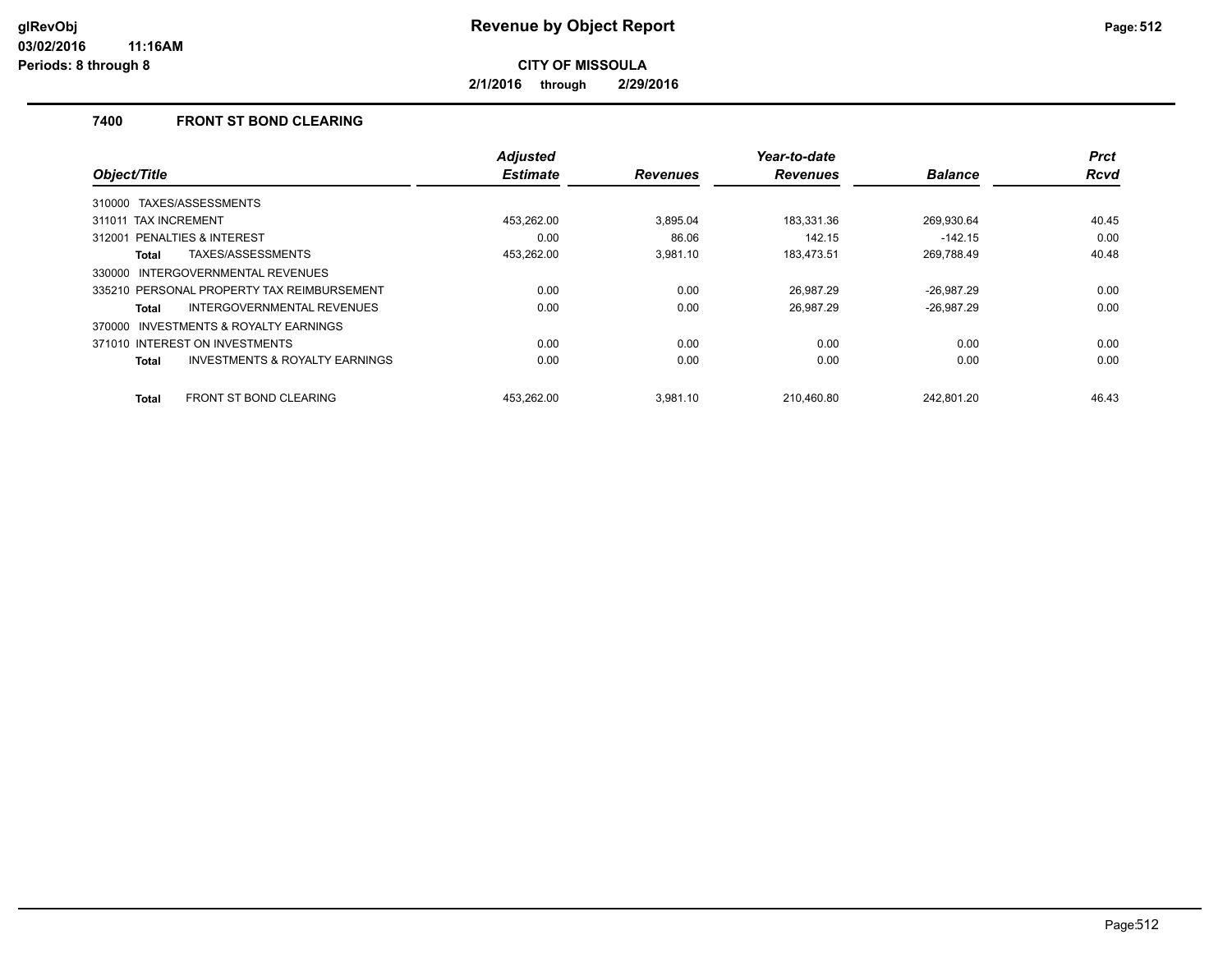**2/1/2016 through 2/29/2016**

# **7401 FRONT ST PARKING STRUCTURE**

**7401 FRONT ST PARKING STRUCTURE**

|                                         | <b>Adjusted</b> |                 | Year-to-date    |                | <b>Prct</b> |
|-----------------------------------------|-----------------|-----------------|-----------------|----------------|-------------|
| Object/Title                            | <b>Estimate</b> | <b>Revenues</b> | <b>Revenues</b> | <b>Balance</b> | Rcvd        |
| 370000 INVESTMENTS & ROYALTY EARNINGS   |                 |                 |                 |                |             |
| 371010 INTEREST ON INVESTMENTS          | 0.00            | 0.00            | 0.00            | 0.00           | 0.00        |
| INVESTMENTS & ROYALTY EARNINGS<br>Total | 0.00            | 0.00            | 0.00            | 0.00           | 0.00        |
| 380000 OTHER FINANCING SOURCES          |                 |                 |                 |                |             |
| 383066 TRANSFER FROM FRONT ST CLEARING  | 146.472.00      | 0.00            | 0.00            | 146.472.00     | 0.00        |
| OTHER FINANCING SOURCES<br>Total        | 146.472.00      | 0.00            | 0.00            | 146.472.00     | 0.00        |
|                                         |                 |                 |                 |                |             |
| FRONT ST PARKING STRUCTURE<br>Total     | 146.472.00      | 0.00            | 0.00            | 146.472.00     | 0.00        |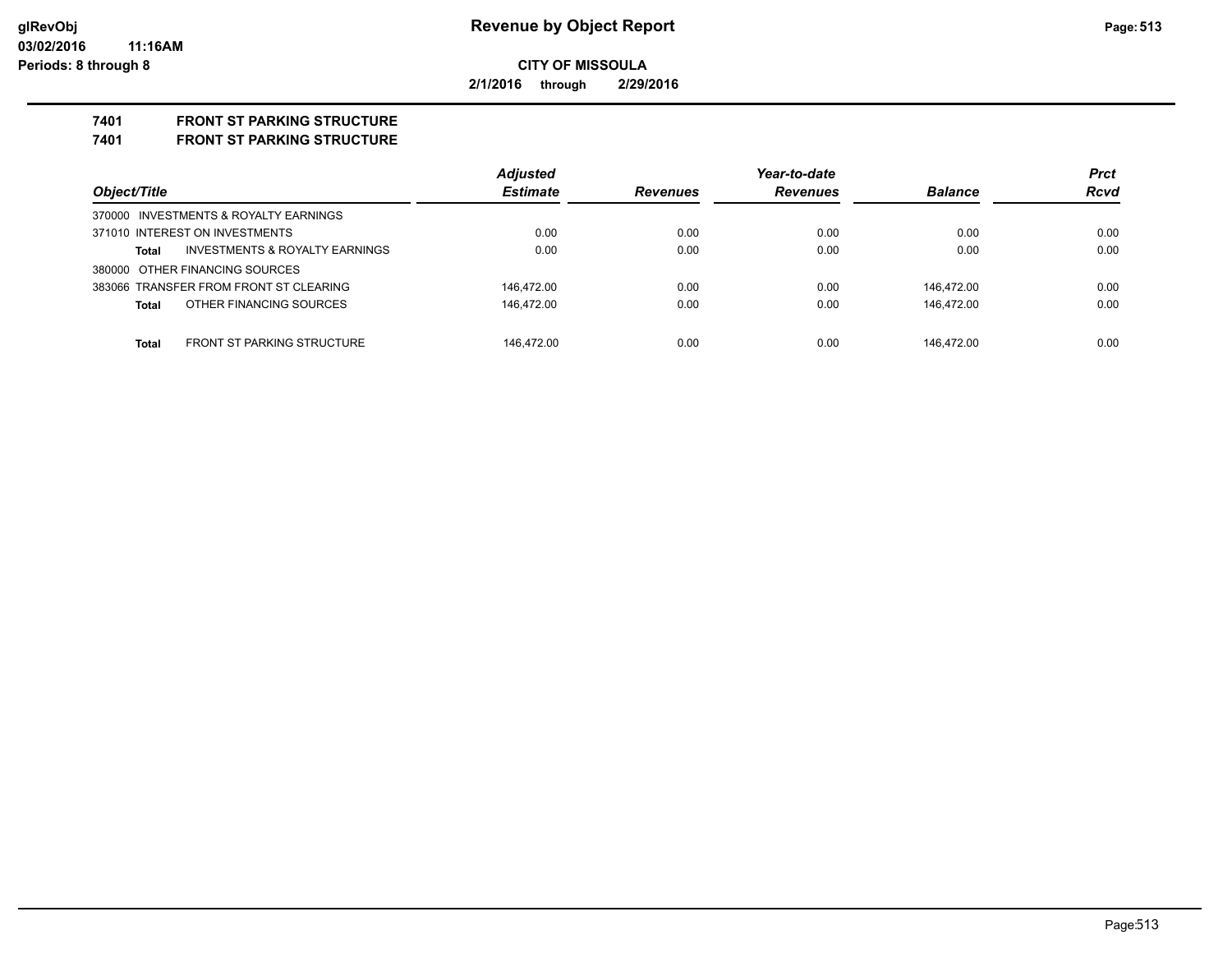**2/1/2016 through 2/29/2016**

# **7401 FRONT ST PARKING STRUCTURE**

| Object/Title                                      | <b>Adjusted</b><br><b>Estimate</b> | <b>Revenues</b> | Year-to-date<br><b>Revenues</b> | <b>Balance</b> | <b>Prct</b><br><b>Rcvd</b> |
|---------------------------------------------------|------------------------------------|-----------------|---------------------------------|----------------|----------------------------|
| 370000 INVESTMENTS & ROYALTY EARNINGS             |                                    |                 |                                 |                |                            |
| 371010 INTEREST ON INVESTMENTS                    | 0.00                               | 0.00            | 0.00                            | 0.00           | 0.00                       |
| INVESTMENTS & ROYALTY EARNINGS<br>Total           | 0.00                               | 0.00            | 0.00                            | 0.00           | 0.00                       |
| 380000 OTHER FINANCING SOURCES                    |                                    |                 |                                 |                |                            |
| 383066 TRANSFER FROM FRONT ST CLEARING            | 146,472.00                         | 0.00            | 0.00                            | 146.472.00     | 0.00                       |
| OTHER FINANCING SOURCES<br>Total                  | 146,472.00                         | 0.00            | 0.00                            | 146,472.00     | 0.00                       |
|                                                   |                                    |                 |                                 |                |                            |
| <b>FRONT ST PARKING STRUCTURE</b><br><b>Total</b> | 146.472.00                         | 0.00            | 0.00                            | 146.472.00     | 0.00                       |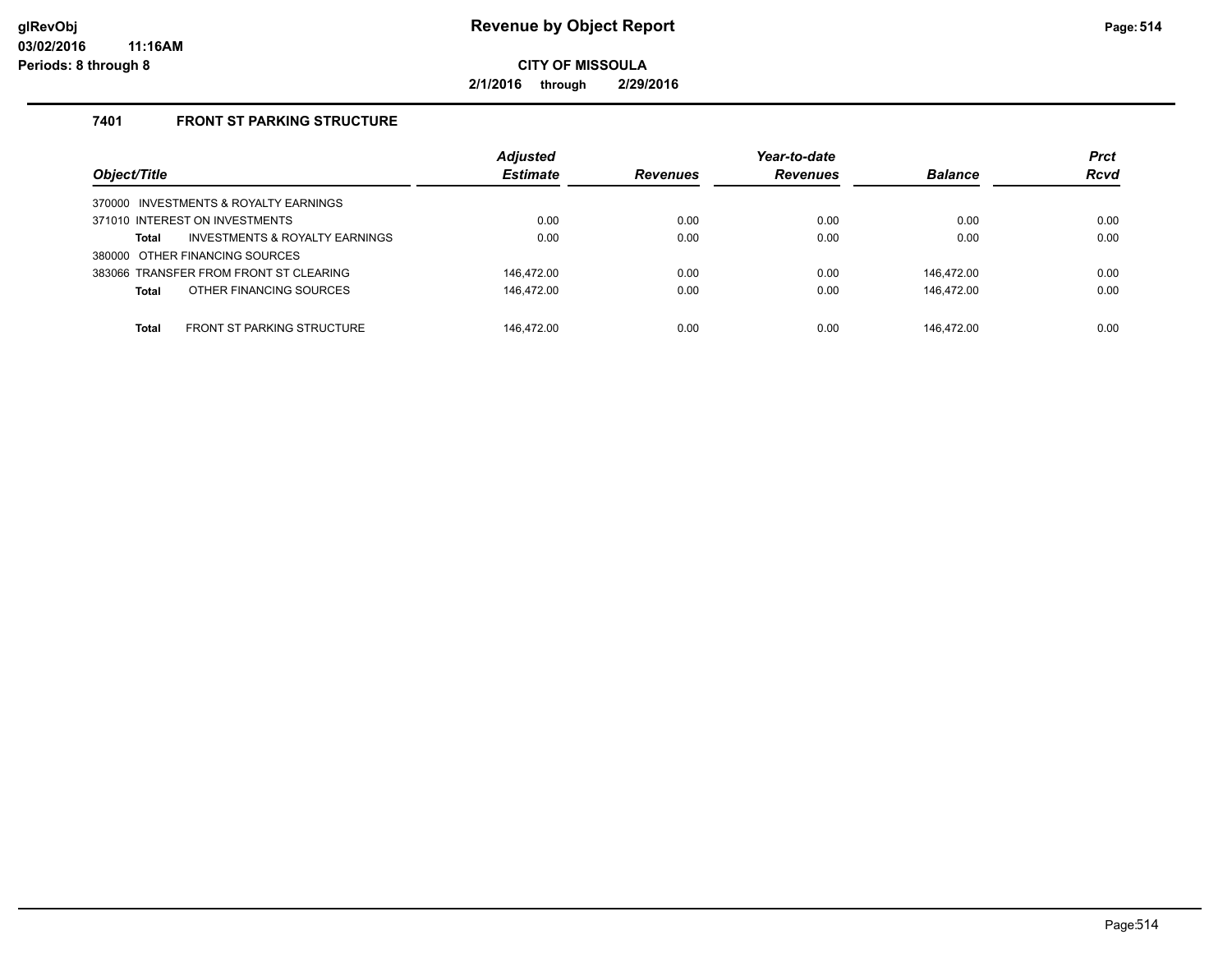**2/1/2016 through 2/29/2016**

# **7402 FRONT ST SUBORDINATE LIEN NOTE**

**7402 FRONT ST SUBORDINATE LIEN NOTE**

|                                                    | <b>Adjusted</b> |                 | Year-to-date    |                | <b>Prct</b> |
|----------------------------------------------------|-----------------|-----------------|-----------------|----------------|-------------|
| Object/Title                                       | <b>Estimate</b> | <b>Revenues</b> | <b>Revenues</b> | <b>Balance</b> | Rcvd        |
| 330000 INTERGOVERNMENTAL REVENUES                  |                 |                 |                 |                |             |
| 338001 EXCESS PLEDGED TAX INCREMENT RETURNED       | 0.00            | 0.00            | 0.00            | 0.00           | 0.00        |
| <b>INTERGOVERNMENTAL REVENUES</b><br>Total         | 0.00            | 0.00            | 0.00            | 0.00           | 0.00        |
| 370000 INVESTMENTS & ROYALTY EARNINGS              |                 |                 |                 |                |             |
| 371010 INTEREST ON INVESTMENTS                     | 0.00            | 0.00            | 0.00            | 0.00           | 0.00        |
| <b>INVESTMENTS &amp; ROYALTY EARNINGS</b><br>Total | 0.00            | 0.00            | 0.00            | 0.00           | 0.00        |
| 380000 OTHER FINANCING SOURCES                     |                 |                 |                 |                |             |
| 383066 TRANSFER FROM FRONT ST CLEARING             | 142.630.00      | 0.00            | 0.00            | 142.630.00     | 0.00        |
| 383067 TRANSFER FROM FSPS                          | 0.00            | 0.00            | 0.00            | 0.00           | 0.00        |
| OTHER FINANCING SOURCES<br>Total                   | 142,630.00      | 0.00            | 0.00            | 142,630.00     | 0.00        |
| FRONT ST SUBORDINATE LIEN NOTE<br>Total            | 142.630.00      | 0.00            | 0.00            | 142.630.00     | 0.00        |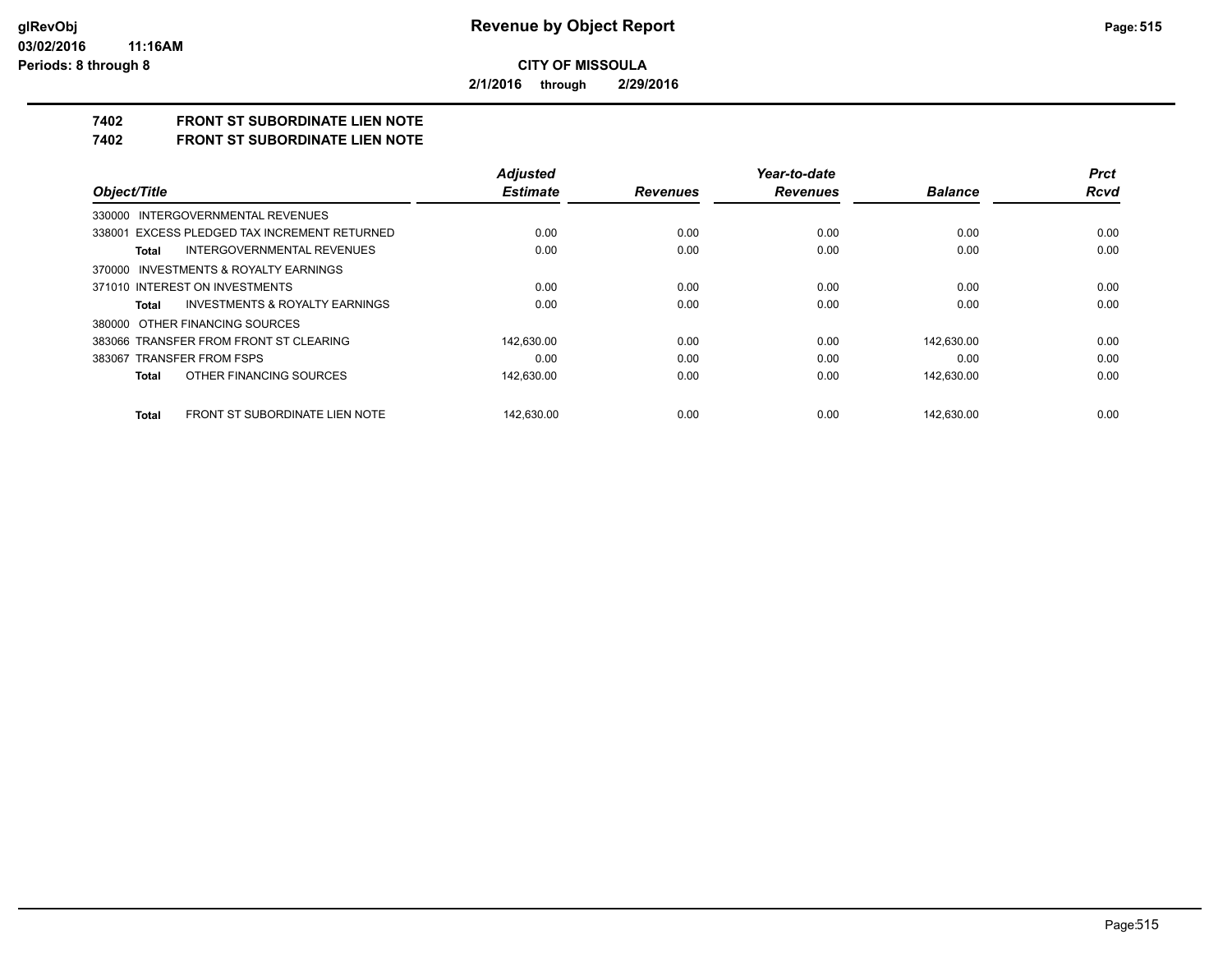**2/1/2016 through 2/29/2016**

## **7402 FRONT ST SUBORDINATE LIEN NOTE**

|                                                | <b>Adjusted</b> |                 | Year-to-date    |                | <b>Prct</b> |
|------------------------------------------------|-----------------|-----------------|-----------------|----------------|-------------|
| Object/Title                                   | <b>Estimate</b> | <b>Revenues</b> | <b>Revenues</b> | <b>Balance</b> | <b>Rcvd</b> |
| INTERGOVERNMENTAL REVENUES<br>330000           |                 |                 |                 |                |             |
| 338001 EXCESS PLEDGED TAX INCREMENT RETURNED   | 0.00            | 0.00            | 0.00            | 0.00           | 0.00        |
| INTERGOVERNMENTAL REVENUES<br><b>Total</b>     | 0.00            | 0.00            | 0.00            | 0.00           | 0.00        |
| 370000 INVESTMENTS & ROYALTY EARNINGS          |                 |                 |                 |                |             |
| 371010 INTEREST ON INVESTMENTS                 | 0.00            | 0.00            | 0.00            | 0.00           | 0.00        |
| INVESTMENTS & ROYALTY EARNINGS<br>Total        | 0.00            | 0.00            | 0.00            | 0.00           | 0.00        |
| 380000 OTHER FINANCING SOURCES                 |                 |                 |                 |                |             |
| 383066 TRANSFER FROM FRONT ST CLEARING         | 142.630.00      | 0.00            | 0.00            | 142.630.00     | 0.00        |
| 383067 TRANSFER FROM FSPS                      | 0.00            | 0.00            | 0.00            | 0.00           | 0.00        |
| OTHER FINANCING SOURCES<br><b>Total</b>        | 142,630.00      | 0.00            | 0.00            | 142,630.00     | 0.00        |
| FRONT ST SUBORDINATE LIEN NOTE<br><b>Total</b> | 142.630.00      | 0.00            | 0.00            | 142.630.00     | 0.00        |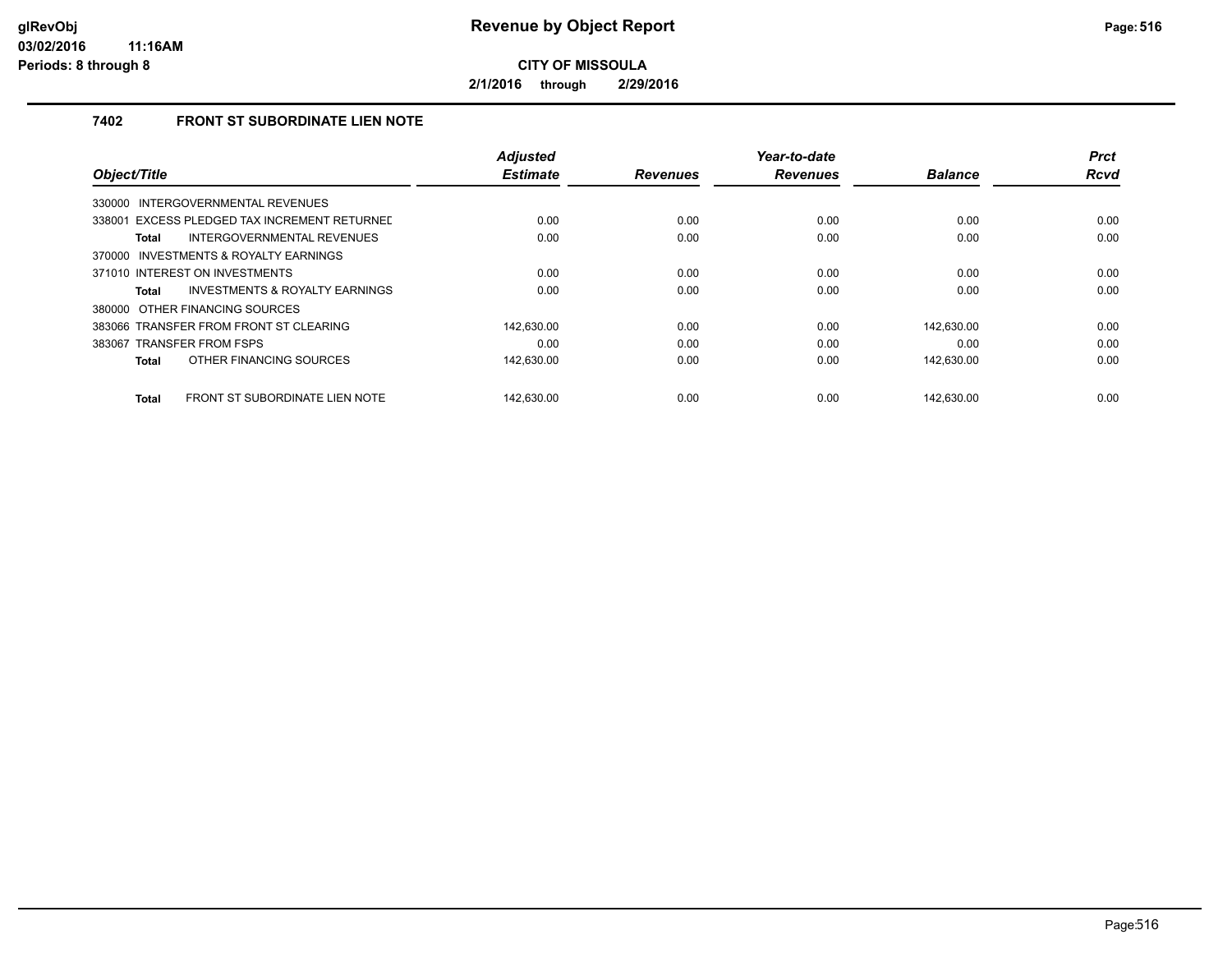**2/1/2016 through 2/29/2016**

# **7447 COURT COLLECTED PARKING FINES**

**7447 COURT COLLECTED PARKING FINES**

|                                                | <b>Adjusted</b> |                 | Year-to-date    |                | <b>Prct</b> |
|------------------------------------------------|-----------------|-----------------|-----------------|----------------|-------------|
| Object/Title                                   | <b>Estimate</b> | <b>Revenues</b> | <b>Revenues</b> | <b>Balance</b> | <b>Rcvd</b> |
| 350000 FINES & FORFEITURES                     |                 |                 |                 |                |             |
| 352002 PARKING FINES                           | 0.00            | 0.00            | 0.00            | 0.00           | 0.00        |
| <b>FINES &amp; FORFEITURES</b><br><b>Total</b> | 0.00            | 0.00            | 0.00            | 0.00           | 0.00        |
| 370000 INVESTMENTS & ROYALTY EARNINGS          |                 |                 |                 |                |             |
| 371010 INTEREST ON INVESTMENTS                 | 0.00            | 0.00            | 0.00            | 0.00           | 0.00        |
| INVESTMENTS & ROYALTY EARNINGS<br><b>Total</b> | 0.00            | 0.00            | 0.00            | 0.00           | 0.00        |
|                                                |                 |                 |                 |                |             |
| COURT COLLECTED PARKING FINES<br><b>Total</b>  | 0.00            | 0.00            | 0.00            | 0.00           | 0.00        |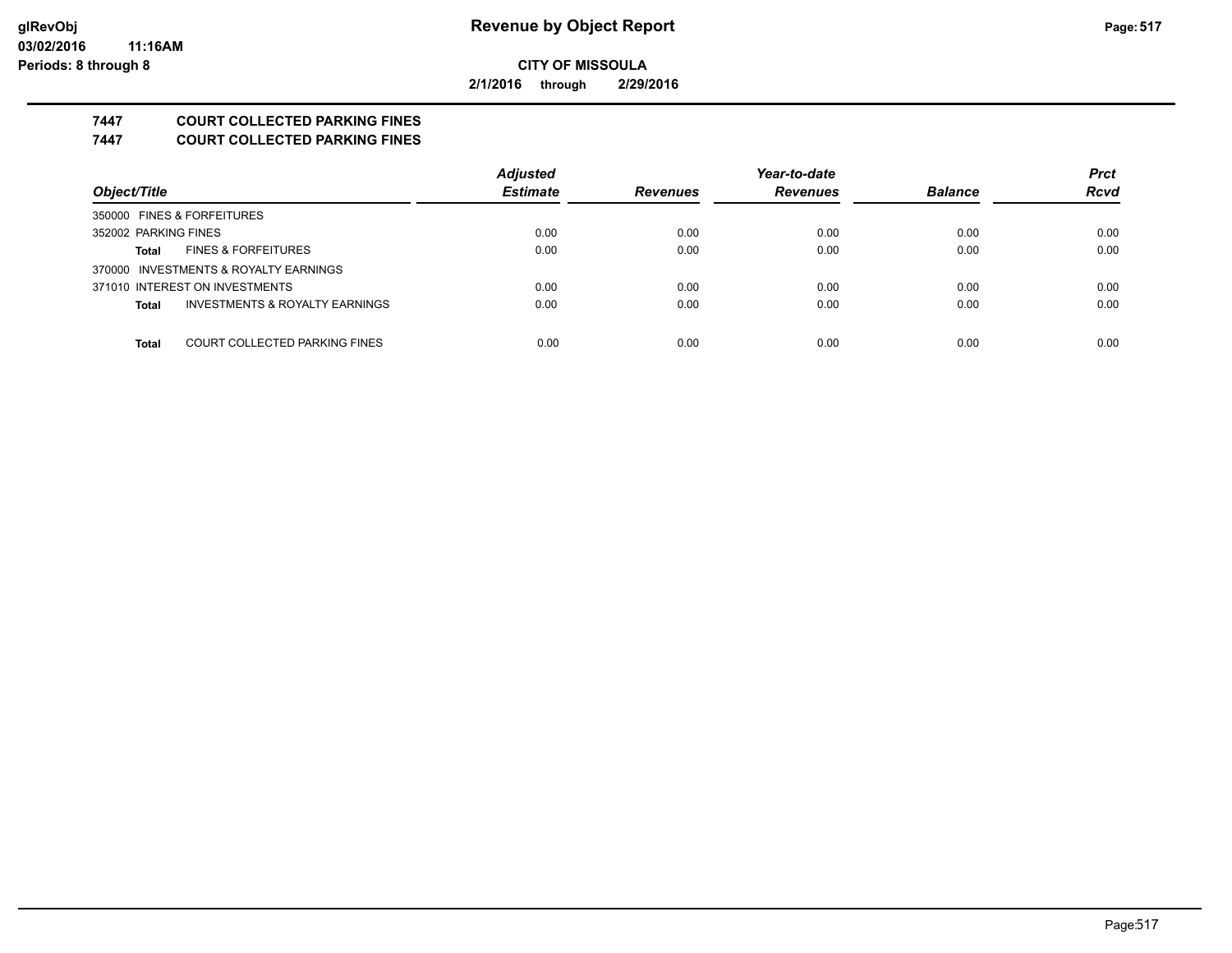**2/1/2016 through 2/29/2016**

## **7447 COURT COLLECTED PARKING FINES**

| Object/Title                                              | <b>Adjusted</b><br><b>Estimate</b> | <b>Revenues</b> | Year-to-date<br><b>Revenues</b> | <b>Balance</b> | <b>Prct</b><br><b>Rcvd</b> |
|-----------------------------------------------------------|------------------------------------|-----------------|---------------------------------|----------------|----------------------------|
| 350000 FINES & FORFEITURES                                |                                    |                 |                                 |                |                            |
| 352002 PARKING FINES                                      | 0.00                               | 0.00            | 0.00                            | 0.00           | 0.00                       |
| <b>FINES &amp; FORFEITURES</b><br>Total                   | 0.00                               | 0.00            | 0.00                            | 0.00           | 0.00                       |
| 370000 INVESTMENTS & ROYALTY EARNINGS                     |                                    |                 |                                 |                |                            |
| 371010 INTEREST ON INVESTMENTS                            | 0.00                               | 0.00            | 0.00                            | 0.00           | 0.00                       |
| <b>INVESTMENTS &amp; ROYALTY EARNINGS</b><br><b>Total</b> | 0.00                               | 0.00            | 0.00                            | 0.00           | 0.00                       |
|                                                           |                                    |                 |                                 |                |                            |
| COURT COLLECTED PARKING FINES<br><b>Total</b>             | 0.00                               | 0.00            | 0.00                            | 0.00           | 0.00                       |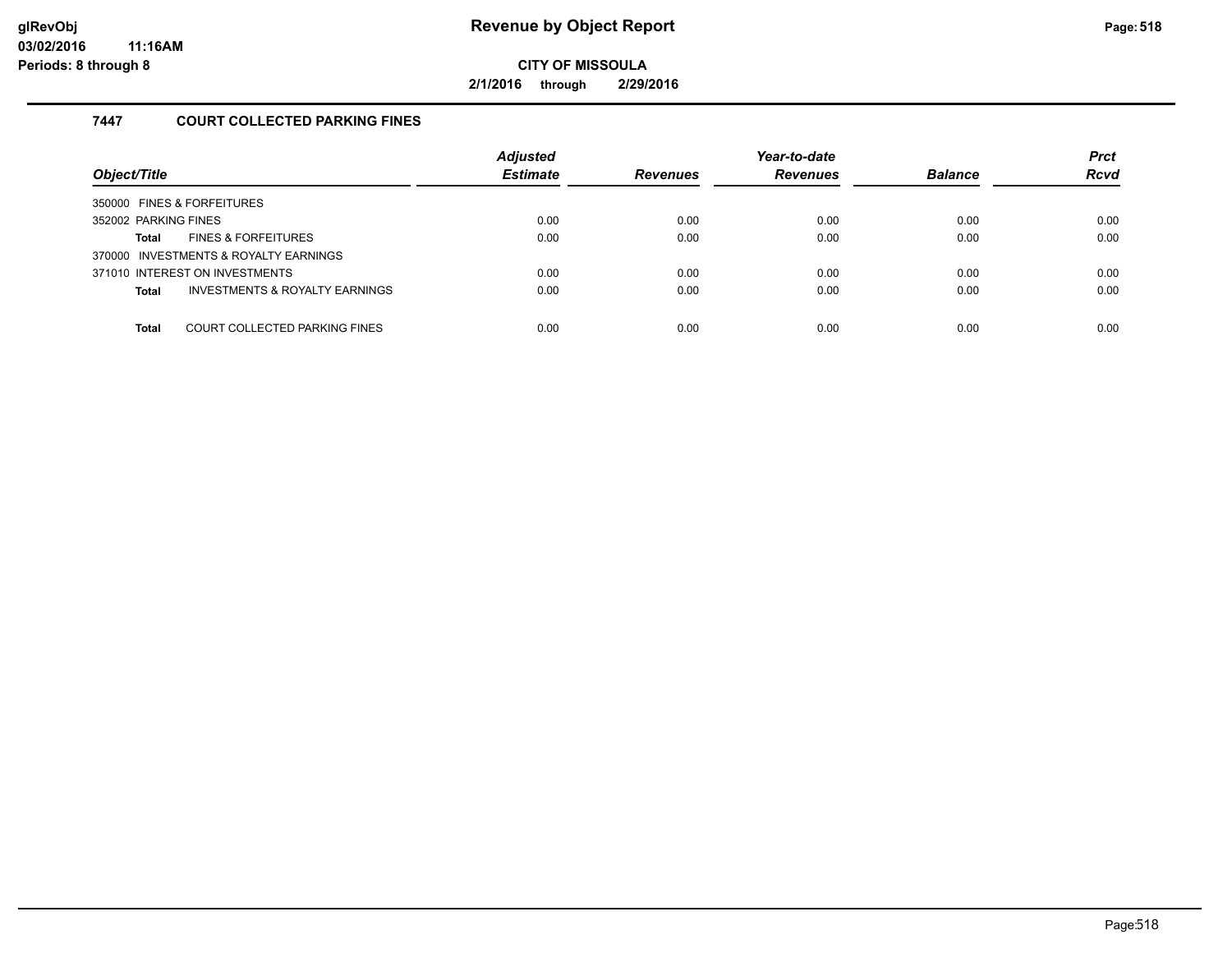**2/1/2016 through 2/29/2016**

**7458 COURT SURCHARGE**

**7458 COURT SURCHARGE**

|                                                    | <b>Adjusted</b> |                 | Year-to-date    |                | <b>Prct</b> |
|----------------------------------------------------|-----------------|-----------------|-----------------|----------------|-------------|
| Object/Title                                       | <b>Estimate</b> | <b>Revenues</b> | <b>Revenues</b> | <b>Balance</b> | <b>Rcvd</b> |
| 350000 FINES & FORFEITURES                         |                 |                 |                 |                |             |
| 351032 SURCHARGE ON FINES                          | 0.00            | 0.00            | 16.849.61       | $-16.849.61$   | 0.00        |
| <b>FINES &amp; FORFEITURES</b><br>Total            | 0.00            | 0.00            | 16.849.61       | $-16.849.61$   | 0.00        |
| 370000 INVESTMENTS & ROYALTY EARNINGS              |                 |                 |                 |                |             |
| 371010 INTEREST ON INVESTMENTS                     | 0.00            | 0.00            | 0.00            | 0.00           | 0.00        |
| 371020 GAIN/LOSS IN MARKET VALUE OF INVESTMENTS    | 0.00            | 0.00            | 0.00            | 0.00           | 0.00        |
| <b>INVESTMENTS &amp; ROYALTY EARNINGS</b><br>Total | 0.00            | 0.00            | 0.00            | 0.00           | 0.00        |
| <b>COURT SURCHARGE</b><br><b>Total</b>             | 0.00            | 0.00            | 16.849.61       | $-16.849.61$   | 0.00        |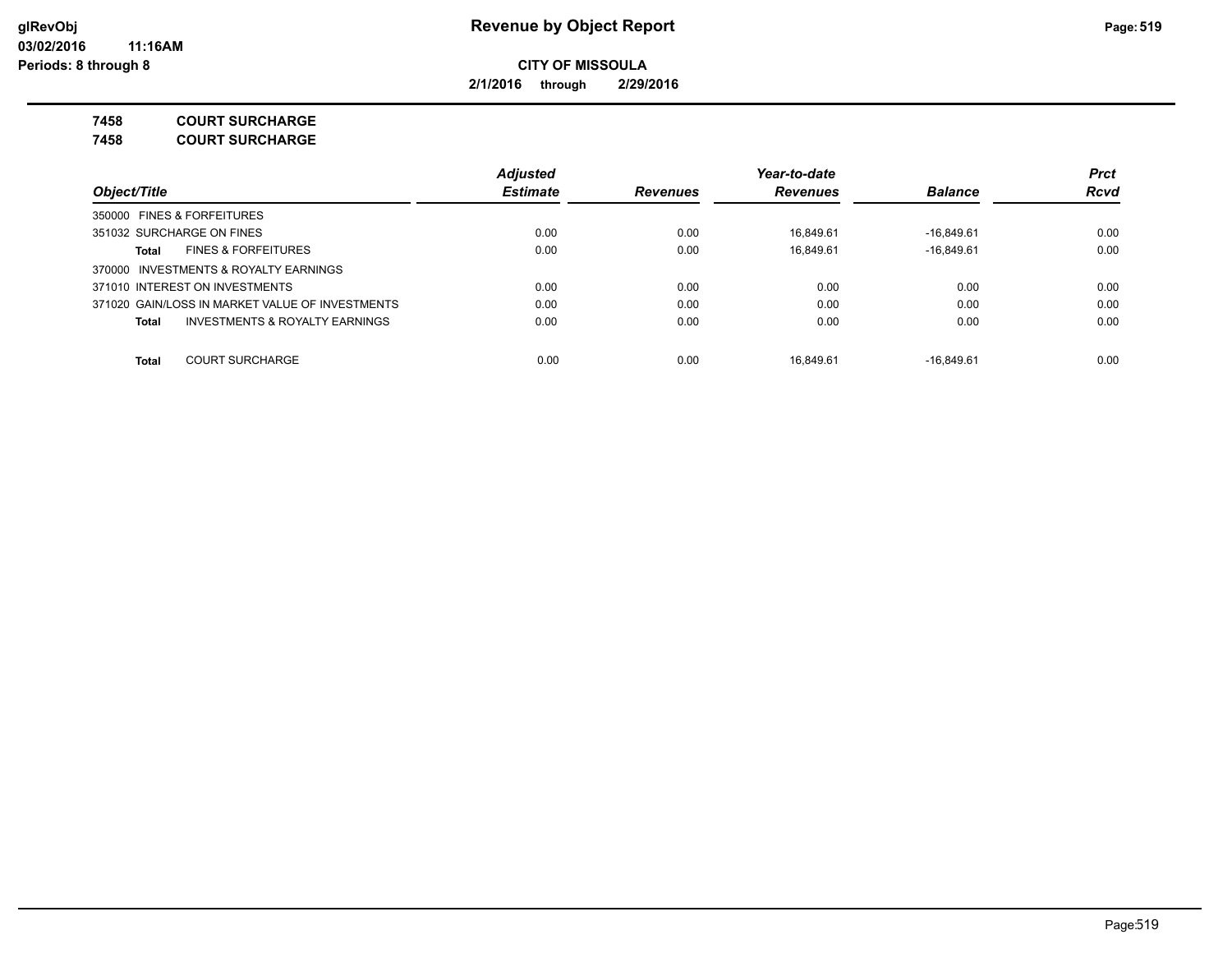**2/1/2016 through 2/29/2016**

#### **7458 COURT SURCHARGE**

|                                                | <b>Adjusted</b> |                 | Year-to-date    |                | <b>Prct</b> |
|------------------------------------------------|-----------------|-----------------|-----------------|----------------|-------------|
| Object/Title                                   | <b>Estimate</b> | <b>Revenues</b> | <b>Revenues</b> | <b>Balance</b> | <b>Rcvd</b> |
| 350000 FINES & FORFEITURES                     |                 |                 |                 |                |             |
| 351032 SURCHARGE ON FINES                      | 0.00            | 0.00            | 16.849.61       | $-16.849.61$   | 0.00        |
| <b>FINES &amp; FORFEITURES</b><br><b>Total</b> | 0.00            | 0.00            | 16.849.61       | $-16,849.61$   | 0.00        |
| 370000 INVESTMENTS & ROYALTY EARNINGS          |                 |                 |                 |                |             |
| 371010 INTEREST ON INVESTMENTS                 | 0.00            | 0.00            | 0.00            | 0.00           | 0.00        |
| 371020 GAIN/LOSS IN MARKET VALUE OF INVESTMENT | 0.00            | 0.00            | 0.00            | 0.00           | 0.00        |
| INVESTMENTS & ROYALTY EARNINGS<br>Total        | 0.00            | 0.00            | 0.00            | 0.00           | 0.00        |
|                                                |                 |                 |                 |                |             |
| <b>COURT SURCHARGE</b><br><b>Total</b>         | 0.00            | 0.00            | 16.849.61       | $-16.849.61$   | 0.00        |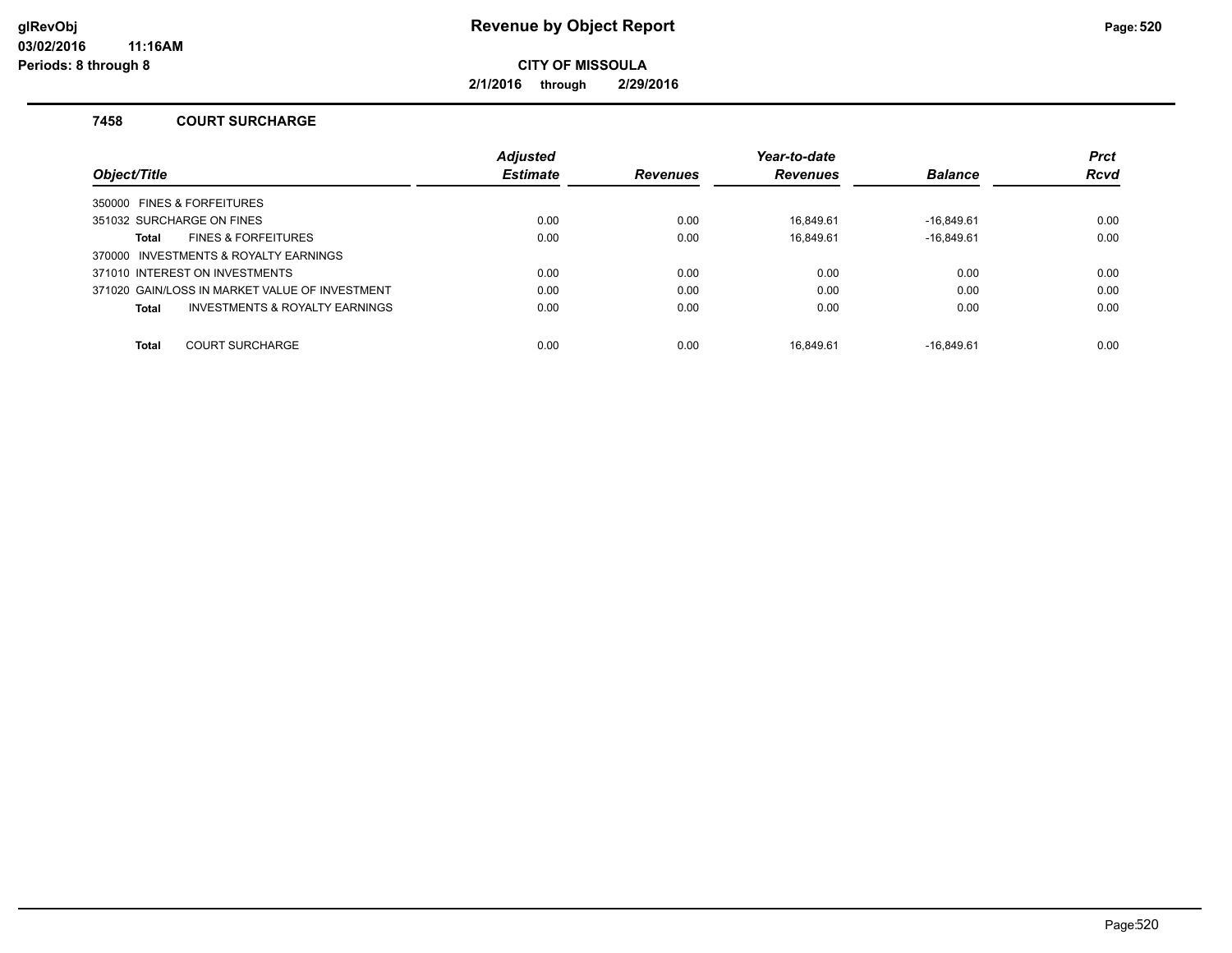**2/1/2016 through 2/29/2016**

**7469 PUBLIC DEFENDER FEES**

**7469 PUBLIC DEFENDER FEES**

|                                                    | <b>Adjusted</b> |                 | Year-to-date    |                | <b>Prct</b> |
|----------------------------------------------------|-----------------|-----------------|-----------------|----------------|-------------|
| Object/Title                                       | <b>Estimate</b> | <b>Revenues</b> | <b>Revenues</b> | <b>Balance</b> | <b>Rcvd</b> |
| 350000 FINES & FORFEITURES                         |                 |                 |                 |                |             |
| 351032 SURCHARGE ON FINES                          | 0.00            | 0.00            | 0.00            | 0.00           | 0.00        |
| 351033 PUBLIC DEFENDER FEES                        | 0.00            | 0.00            | 2.077.00        | $-2.077.00$    | 0.00        |
| <b>FINES &amp; FORFEITURES</b><br>Total            | 0.00            | 0.00            | 2.077.00        | $-2.077.00$    | 0.00        |
| 370000 INVESTMENTS & ROYALTY EARNINGS              |                 |                 |                 |                |             |
| 371010 INTEREST ON INVESTMENTS                     | 0.00            | 0.00            | 0.00            | 0.00           | 0.00        |
| 371020 GAIN/LOSS IN MARKET VALUE OF INVESTMENTS    | 0.00            | 0.00            | 0.00            | 0.00           | 0.00        |
| <b>INVESTMENTS &amp; ROYALTY EARNINGS</b><br>Total | 0.00            | 0.00            | 0.00            | 0.00           | 0.00        |
| PUBLIC DEFENDER FEES<br>Total                      | 0.00            | 0.00            | 2.077.00        | $-2.077.00$    | 0.00        |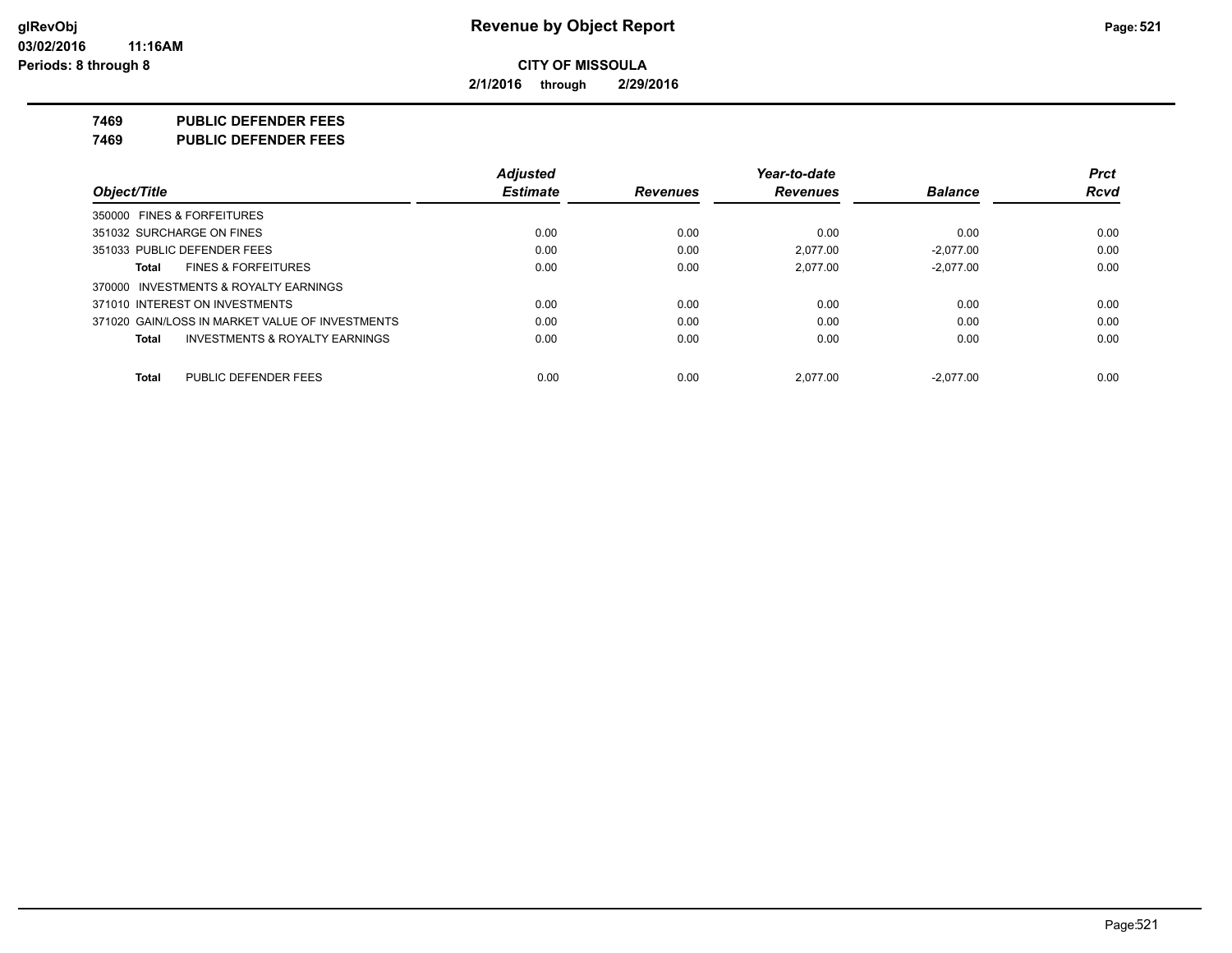**2/1/2016 through 2/29/2016**

## **7469 PUBLIC DEFENDER FEES**

|                                                    | <b>Adjusted</b> |                 | Year-to-date    |                | <b>Prct</b> |
|----------------------------------------------------|-----------------|-----------------|-----------------|----------------|-------------|
| Object/Title                                       | <b>Estimate</b> | <b>Revenues</b> | <b>Revenues</b> | <b>Balance</b> | <b>Rcvd</b> |
| 350000 FINES & FORFEITURES                         |                 |                 |                 |                |             |
| 351032 SURCHARGE ON FINES                          | 0.00            | 0.00            | 0.00            | 0.00           | 0.00        |
| 351033 PUBLIC DEFENDER FEES                        | 0.00            | 0.00            | 2.077.00        | $-2.077.00$    | 0.00        |
| <b>FINES &amp; FORFEITURES</b><br><b>Total</b>     | 0.00            | 0.00            | 2.077.00        | $-2.077.00$    | 0.00        |
| 370000 INVESTMENTS & ROYALTY EARNINGS              |                 |                 |                 |                |             |
| 371010 INTEREST ON INVESTMENTS                     | 0.00            | 0.00            | 0.00            | 0.00           | 0.00        |
| 371020 GAIN/LOSS IN MARKET VALUE OF INVESTMENT     | 0.00            | 0.00            | 0.00            | 0.00           | 0.00        |
| <b>INVESTMENTS &amp; ROYALTY EARNINGS</b><br>Total | 0.00            | 0.00            | 0.00            | 0.00           | 0.00        |
| PUBLIC DEFENDER FEES<br><b>Total</b>               | 0.00            | 0.00            | 2.077.00        | $-2.077.00$    | 0.00        |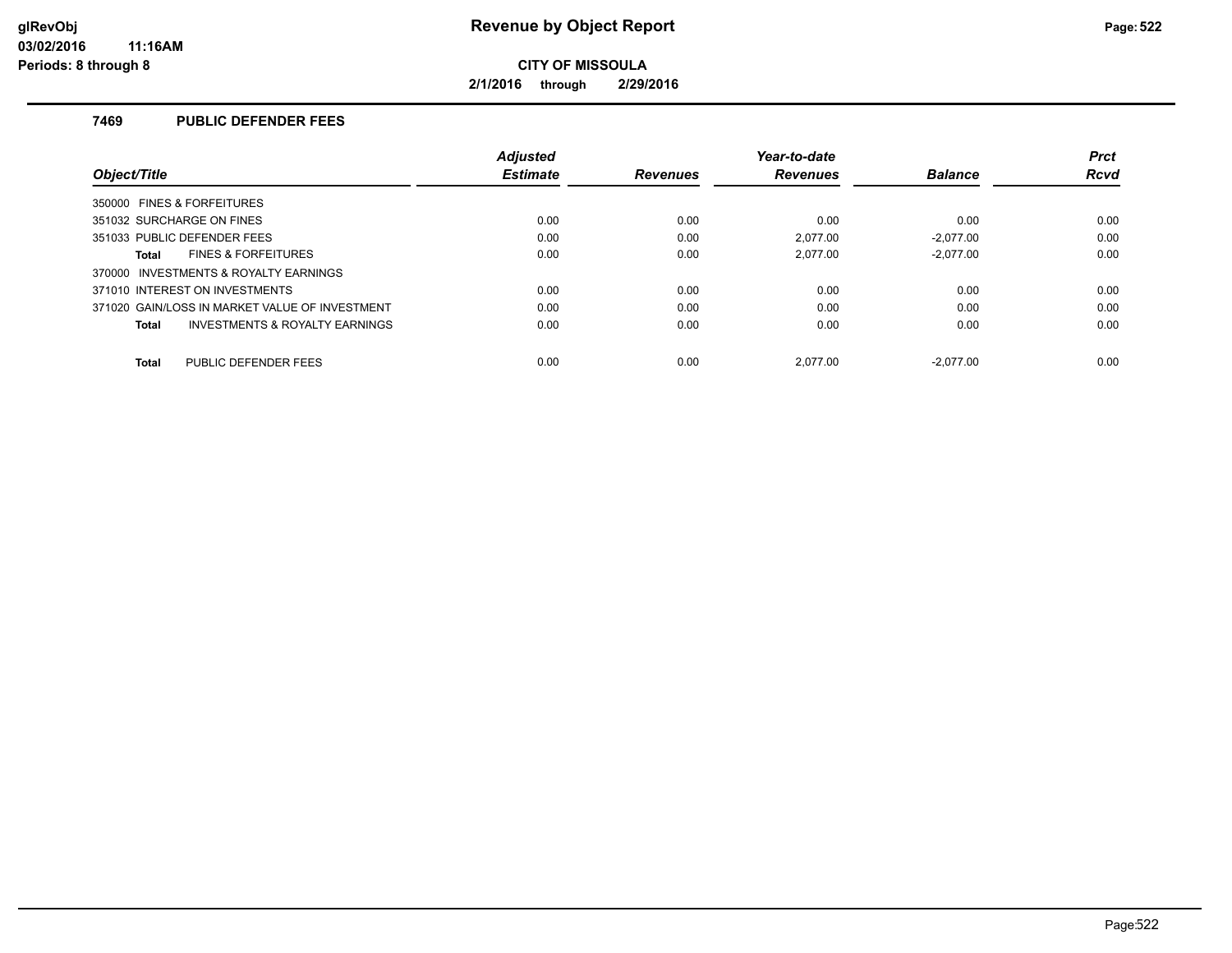**2/1/2016 through 2/29/2016**

**7900 PAYROLL CLEARING FUND 7900 PAYROLL CLEARING FUND**

|                                                    | <b>Adjusted</b> |                 | Year-to-date    |                | Prct |
|----------------------------------------------------|-----------------|-----------------|-----------------|----------------|------|
| Object/Title                                       | <b>Estimate</b> | <b>Revenues</b> | <b>Revenues</b> | <b>Balance</b> | Rcvd |
| 370000 INVESTMENTS & ROYALTY EARNINGS              |                 |                 |                 |                |      |
| 371010 INTEREST ON INVESTMENTS                     | 0.00            | 0.00            | 0.00            | 0.00           | 0.00 |
| 371020 GAIN/LOSS IN MARKET VALUE OF INVESTMENTS    | 0.00            | 0.00            | 0.00            | 0.00           | 0.00 |
| <b>INVESTMENTS &amp; ROYALTY EARNINGS</b><br>Total | 0.00            | 0.00            | 0.00            | 0.00           | 0.00 |
| PAYROLL CLEARING FUND<br>Total                     | 0.00            | 0.00            | 0.00            | 0.00           | 0.00 |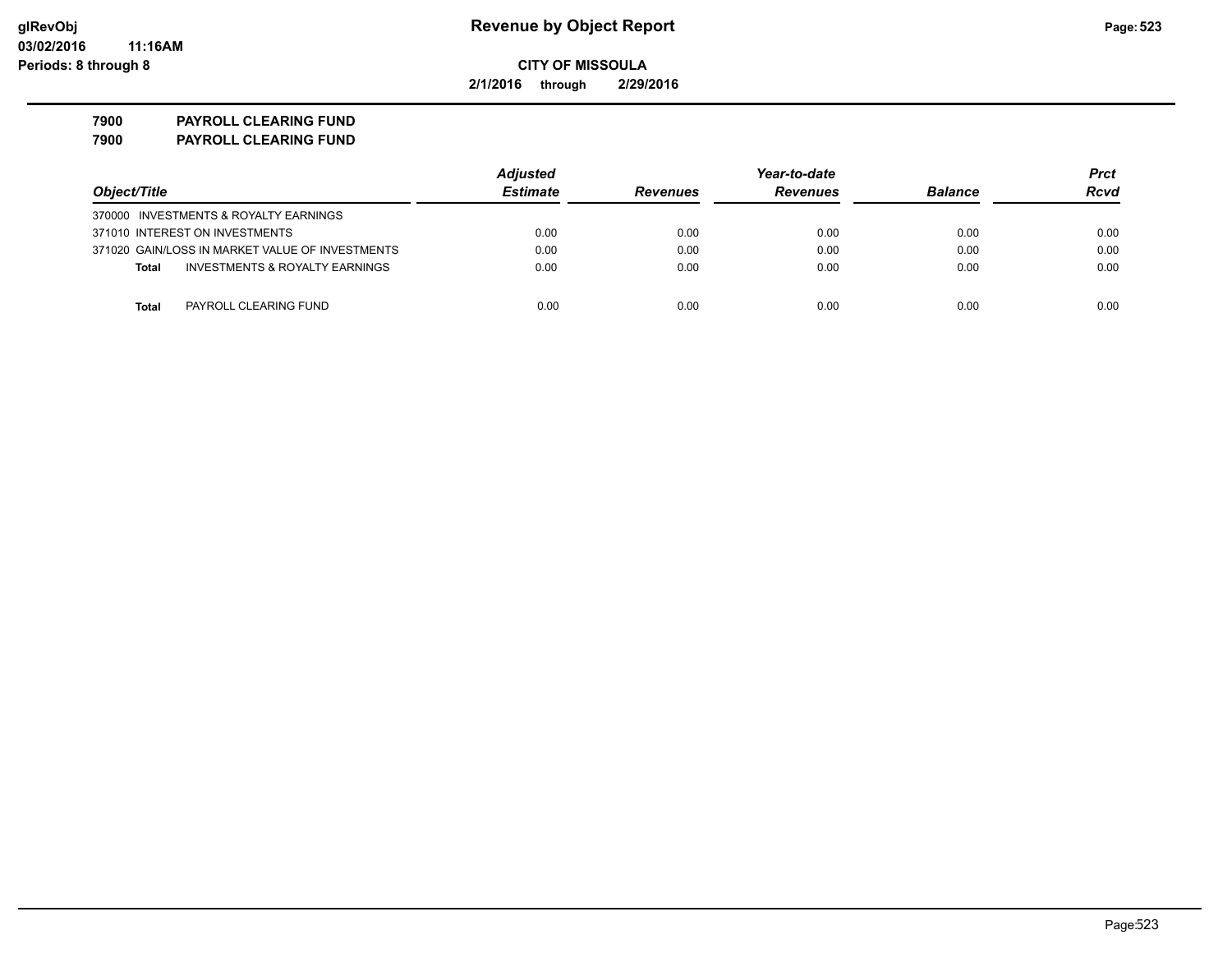# **glRevObj Revenue by Object Report Page:524**

**CITY OF MISSOULA**

**2/1/2016 through 2/29/2016**

### **7900 PAYROLL CLEARING FUND**

| Object/Title |                                                | <b>Adjusted</b><br><b>Estimate</b> | <b>Revenues</b> | Year-to-date<br><b>Revenues</b> | <b>Balance</b> | <b>Prct</b><br><b>Rcvd</b> |
|--------------|------------------------------------------------|------------------------------------|-----------------|---------------------------------|----------------|----------------------------|
|              | 370000 INVESTMENTS & ROYALTY EARNINGS          |                                    |                 |                                 |                |                            |
|              | 371010 INTEREST ON INVESTMENTS                 | 0.00                               | 0.00            | 0.00                            | 0.00           | 0.00                       |
|              | 371020 GAIN/LOSS IN MARKET VALUE OF INVESTMENT | 0.00                               | 0.00            | 0.00                            | 0.00           | 0.00                       |
| <b>Total</b> | INVESTMENTS & ROYALTY EARNINGS                 | 0.00                               | 0.00            | 0.00                            | 0.00           | 0.00                       |
|              |                                                |                                    |                 |                                 |                |                            |
| Total        | PAYROLL CLEARING FUND                          | 0.00                               | 0.00            | 0.00                            | 0.00           | 0.00                       |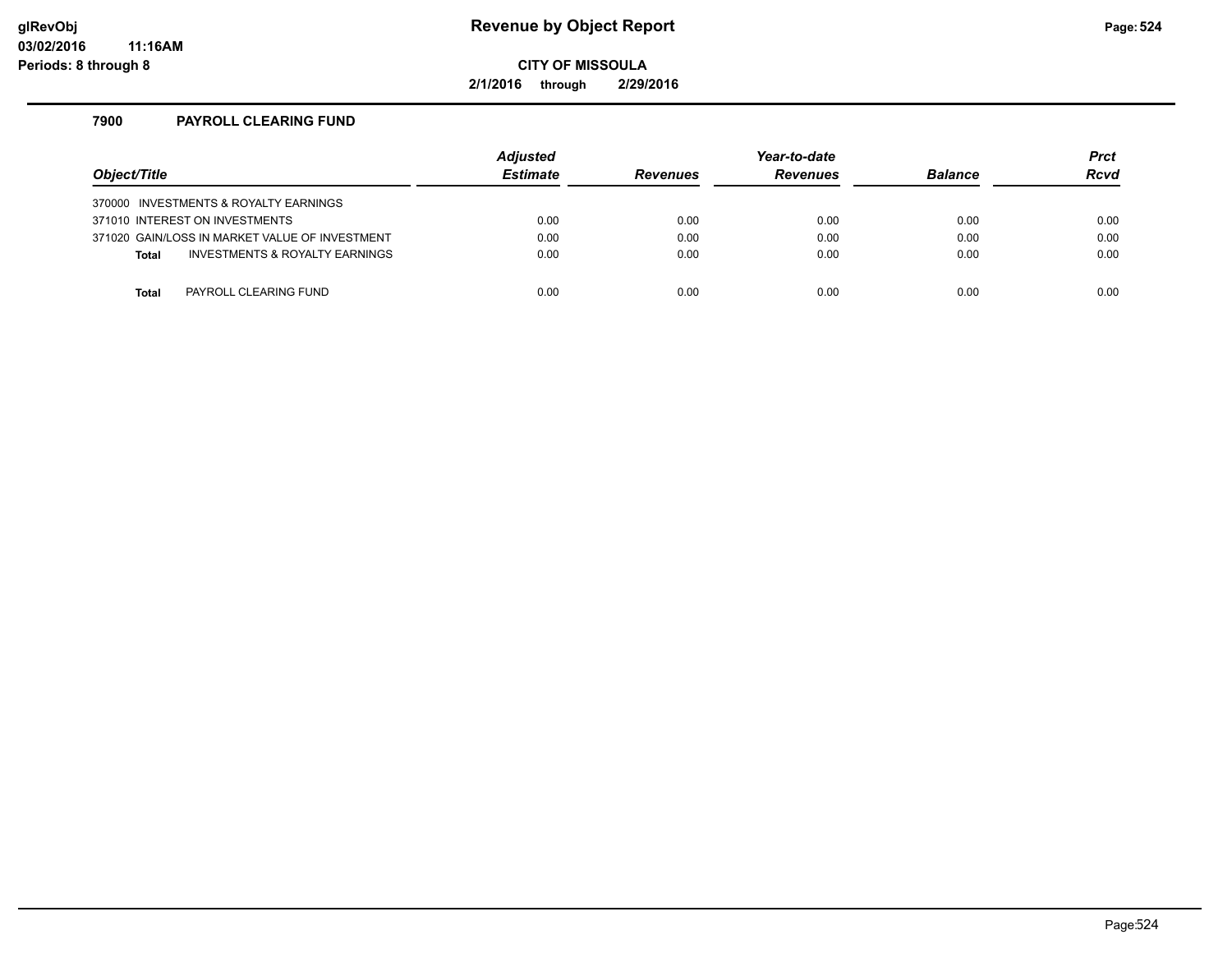**2/1/2016 through 2/29/2016**

**7903 COUNTY CLEARING**

**7903 COUNTY CLEARING**

|                                                    | <b>Adjusted</b> |                 | Year-to-date    |                | <b>Prct</b> |
|----------------------------------------------------|-----------------|-----------------|-----------------|----------------|-------------|
| Object/Title                                       | <b>Estimate</b> | <b>Revenues</b> | <b>Revenues</b> | <b>Balance</b> | <b>Rcvd</b> |
| 320000 LICENSES & PERMITS                          |                 |                 |                 |                |             |
| 323030 ANIMAL LICENSES                             | 0.00            | 734.00          | 6.151.85        | $-6.151.85$    | 0.00        |
| LICENSES & PERMITS<br>Total                        | 0.00            | 734.00          | 6.151.85        | $-6,151.85$    | 0.00        |
| 360000 MISCELLANEOUS REVENUES                      |                 |                 |                 |                |             |
| 360010 MISCELLANEOUS                               | 0.00            | 0.00            | 0.00            | 0.00           | 0.00        |
| MISCELLANEOUS REVENUES<br>Total                    | 0.00            | 0.00            | 0.00            | 0.00           | 0.00        |
| 370000 INVESTMENTS & ROYALTY EARNINGS              |                 |                 |                 |                |             |
| 371010 INTEREST ON INVESTMENTS                     | 0.00            | 0.00            | 0.00            | 0.00           | 0.00        |
| 371020 GAIN/LOSS IN MARKET VALUE OF INVESTMENTS    | 0.00            | 0.00            | 0.00            | 0.00           | 0.00        |
| <b>INVESTMENTS &amp; ROYALTY EARNINGS</b><br>Total | 0.00            | 0.00            | 0.00            | 0.00           | 0.00        |
| <b>COUNTY CLEARING</b><br><b>Total</b>             | 0.00            | 734.00          | 6.151.85        | $-6.151.85$    | 0.00        |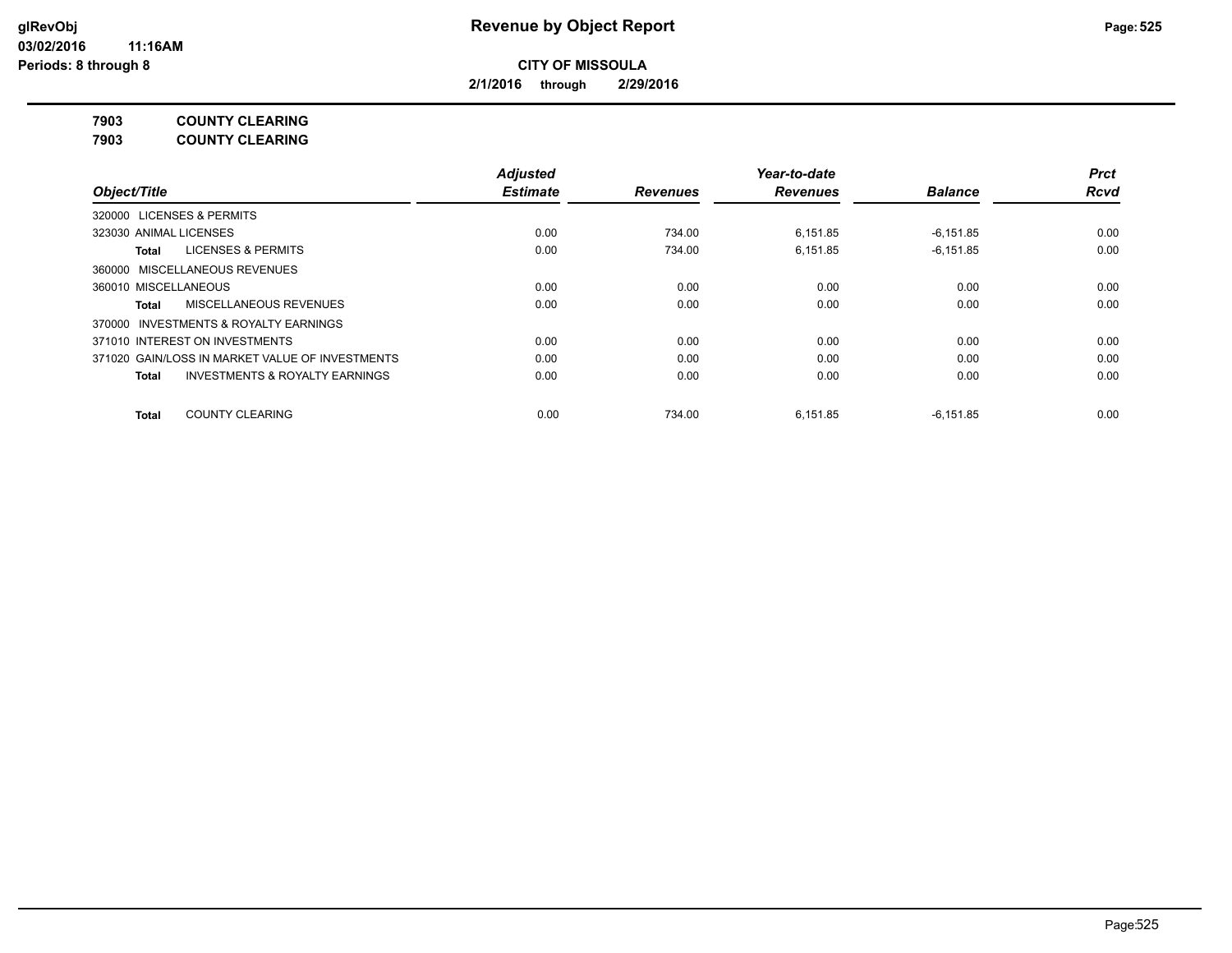**2/1/2016 through 2/29/2016**

#### **7903 COUNTY CLEARING**

|                                                    | <b>Adjusted</b> |                 | Year-to-date    |                | <b>Prct</b> |
|----------------------------------------------------|-----------------|-----------------|-----------------|----------------|-------------|
| Object/Title                                       | <b>Estimate</b> | <b>Revenues</b> | <b>Revenues</b> | <b>Balance</b> | Rcvd        |
| 320000 LICENSES & PERMITS                          |                 |                 |                 |                |             |
| 323030 ANIMAL LICENSES                             | 0.00            | 734.00          | 6,151.85        | $-6,151.85$    | 0.00        |
| <b>LICENSES &amp; PERMITS</b><br>Total             | 0.00            | 734.00          | 6.151.85        | $-6.151.85$    | 0.00        |
| 360000 MISCELLANEOUS REVENUES                      |                 |                 |                 |                |             |
| 360010 MISCELLANEOUS                               | 0.00            | 0.00            | 0.00            | 0.00           | 0.00        |
| <b>MISCELLANEOUS REVENUES</b><br>Total             | 0.00            | 0.00            | 0.00            | 0.00           | 0.00        |
| 370000 INVESTMENTS & ROYALTY EARNINGS              |                 |                 |                 |                |             |
| 371010 INTEREST ON INVESTMENTS                     | 0.00            | 0.00            | 0.00            | 0.00           | 0.00        |
| 371020 GAIN/LOSS IN MARKET VALUE OF INVESTMENT     | 0.00            | 0.00            | 0.00            | 0.00           | 0.00        |
| <b>INVESTMENTS &amp; ROYALTY EARNINGS</b><br>Total | 0.00            | 0.00            | 0.00            | 0.00           | 0.00        |
| <b>COUNTY CLEARING</b><br>Total                    | 0.00            | 734.00          | 6,151.85        | $-6,151.85$    | 0.00        |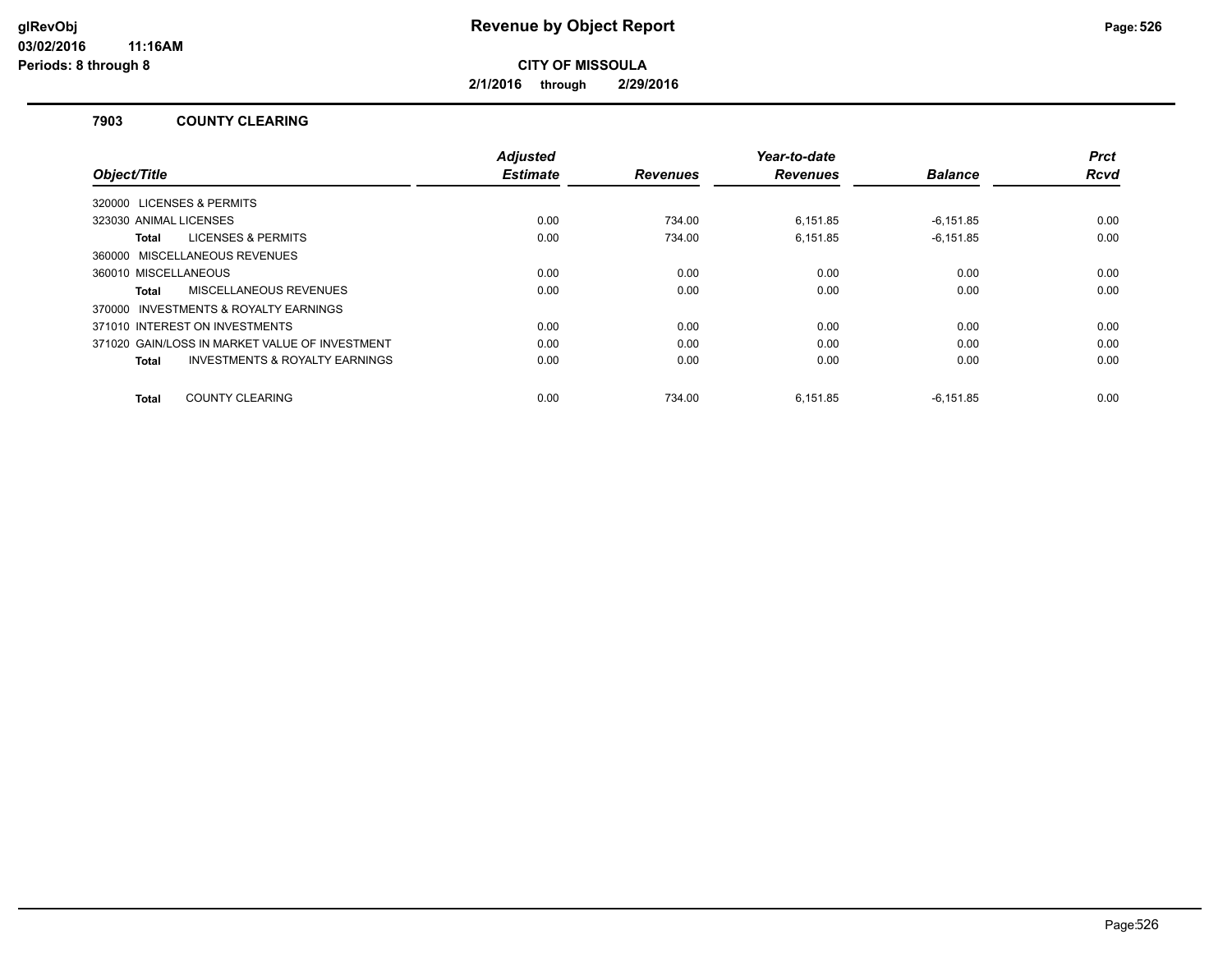**2/1/2016 through 2/29/2016**

**7904 SEWER REBATE**

**7904 SEWER REBATE**

|                                                    | <b>Adjusted</b> |                 | Year-to-date    |                | <b>Prct</b> |
|----------------------------------------------------|-----------------|-----------------|-----------------|----------------|-------------|
| Object/Title                                       | <b>Estimate</b> | <b>Revenues</b> | <b>Revenues</b> | <b>Balance</b> | <b>Rcvd</b> |
| 340000 CHARGES FOR SERVICES                        |                 |                 |                 |                |             |
| 343036 *** Title Not Found ***                     | 0.00            | 0.00            | 0.00            | 0.00           | 0.00        |
| <b>CHARGES FOR SERVICES</b><br>Total               | 0.00            | 0.00            | 0.00            | 0.00           | 0.00        |
| 360000 MISCELLANEOUS REVENUES                      |                 |                 |                 |                |             |
| 360010 MISCELLANEOUS                               | 0.00            | 0.00            | 0.00            | 0.00           | 0.00        |
| MISCELLANEOUS REVENUES<br>Total                    | 0.00            | 0.00            | 0.00            | 0.00           | 0.00        |
| 370000 INVESTMENTS & ROYALTY EARNINGS              |                 |                 |                 |                |             |
| 371010 INTEREST ON INVESTMENTS                     | 0.00            | 0.00            | 0.00            | 0.00           | 0.00        |
| 371020 GAIN/LOSS IN MARKET VALUE OF INVESTMENTS    | 0.00            | 0.00            | 0.00            | 0.00           | 0.00        |
| <b>INVESTMENTS &amp; ROYALTY EARNINGS</b><br>Total | 0.00            | 0.00            | 0.00            | 0.00           | 0.00        |
| <b>SEWER REBATE</b><br><b>Total</b>                | 0.00            | 0.00            | 0.00            | 0.00           | 0.00        |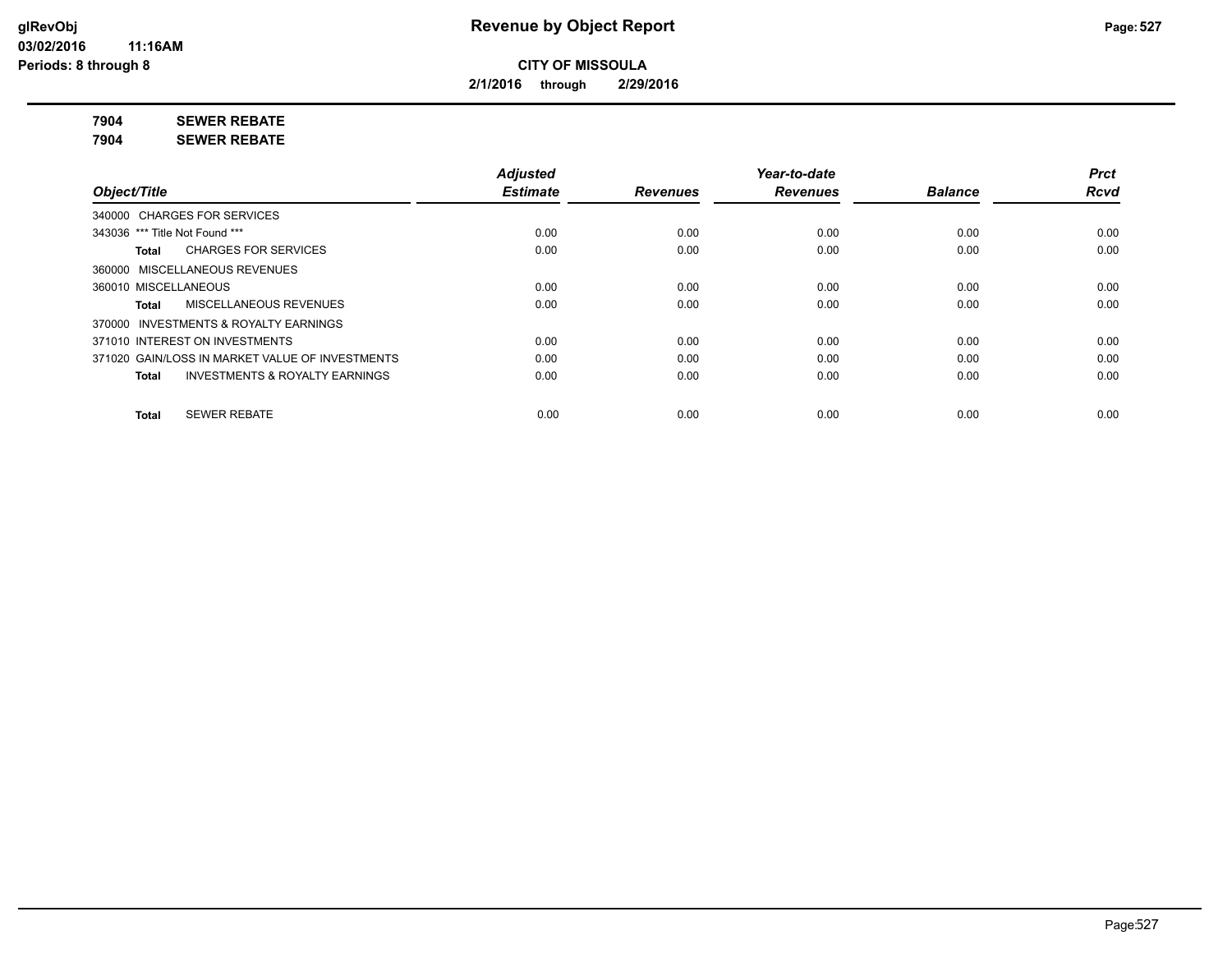**2/1/2016 through 2/29/2016**

#### **7904 SEWER REBATE**

|                                                    | <b>Adjusted</b> |                 | Year-to-date    |                | <b>Prct</b> |
|----------------------------------------------------|-----------------|-----------------|-----------------|----------------|-------------|
| Object/Title                                       | <b>Estimate</b> | <b>Revenues</b> | <b>Revenues</b> | <b>Balance</b> | <b>Rcvd</b> |
| 340000 CHARGES FOR SERVICES                        |                 |                 |                 |                |             |
| 343036 *** Title Not Found ***                     | 0.00            | 0.00            | 0.00            | 0.00           | 0.00        |
| <b>CHARGES FOR SERVICES</b><br>Total               | 0.00            | 0.00            | 0.00            | 0.00           | 0.00        |
| 360000 MISCELLANEOUS REVENUES                      |                 |                 |                 |                |             |
| 360010 MISCELLANEOUS                               | 0.00            | 0.00            | 0.00            | 0.00           | 0.00        |
| MISCELLANEOUS REVENUES<br>Total                    | 0.00            | 0.00            | 0.00            | 0.00           | 0.00        |
| 370000 INVESTMENTS & ROYALTY EARNINGS              |                 |                 |                 |                |             |
| 371010 INTEREST ON INVESTMENTS                     | 0.00            | 0.00            | 0.00            | 0.00           | 0.00        |
| 371020 GAIN/LOSS IN MARKET VALUE OF INVESTMENT     | 0.00            | 0.00            | 0.00            | 0.00           | 0.00        |
| <b>INVESTMENTS &amp; ROYALTY EARNINGS</b><br>Total | 0.00            | 0.00            | 0.00            | 0.00           | 0.00        |
|                                                    |                 |                 |                 |                |             |
| <b>SEWER REBATE</b><br>Total                       | 0.00            | 0.00            | 0.00            | 0.00           | 0.00        |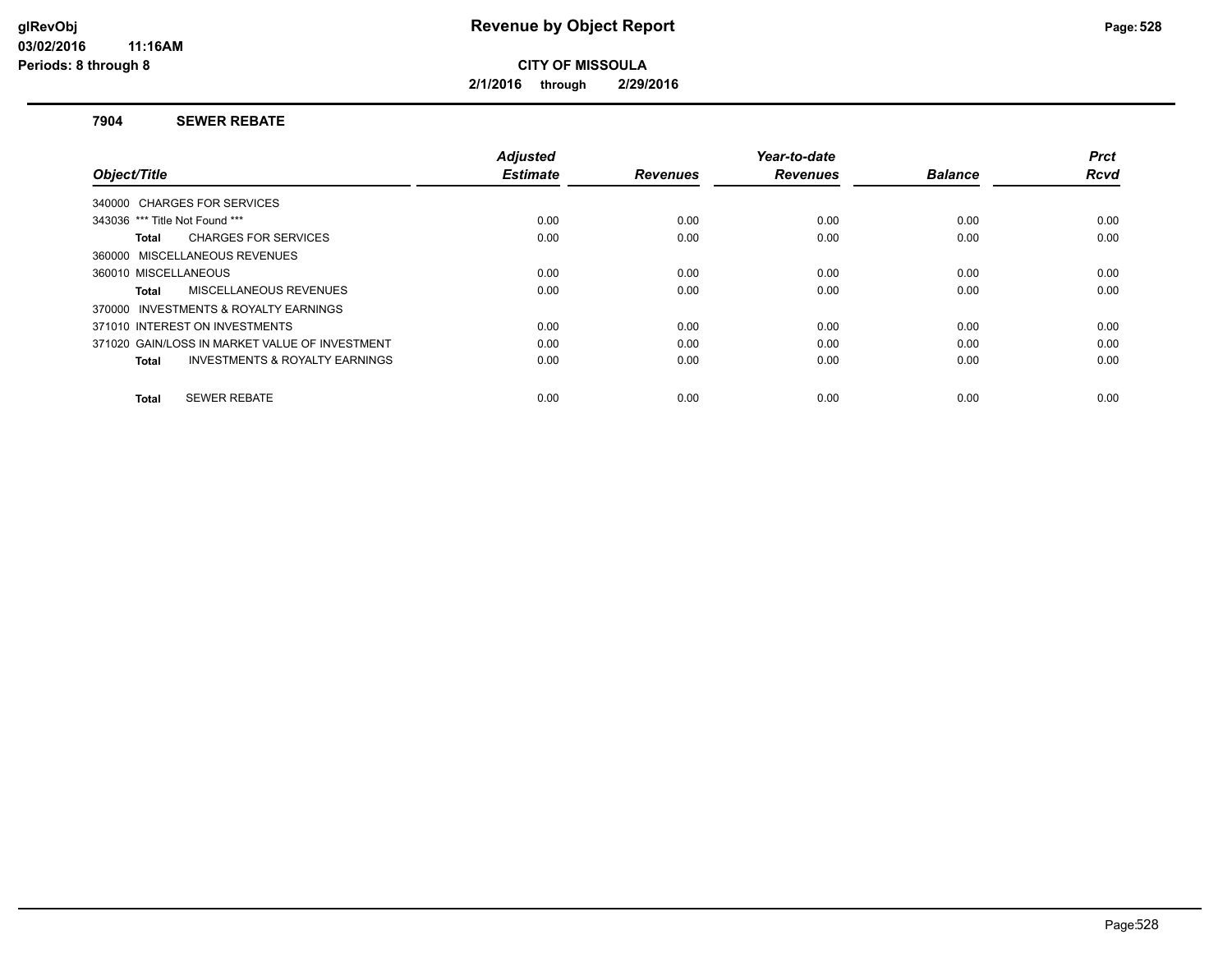**2/1/2016 through 2/29/2016**

**7905 WYE SEWER RSID 8489**

**7905 WYE SEWER RSID 8489**

|                                                 | <b>Adjusted</b> |                 | Year-to-date    |                | <b>Prct</b> |
|-------------------------------------------------|-----------------|-----------------|-----------------|----------------|-------------|
| Object/Title                                    | <b>Estimate</b> | <b>Revenues</b> | <b>Revenues</b> | <b>Balance</b> | <b>Rcvd</b> |
| 360000 MISCELLANEOUS REVENUES                   |                 |                 |                 |                |             |
| 360010 MISCELLANEOUS                            | 0.00            | 0.00            | 0.00            | 0.00           | 0.00        |
| MISCELLANEOUS REVENUES<br>Total                 | 0.00            | 0.00            | 0.00            | 0.00           | 0.00        |
| 370000 INVESTMENTS & ROYALTY EARNINGS           |                 |                 |                 |                |             |
| 371010 INTEREST ON INVESTMENTS                  | 0.00            | 0.00            | 0.00            | 0.00           | 0.00        |
| 371020 GAIN/LOSS IN MARKET VALUE OF INVESTMENTS | 0.00            | 0.00            | 0.00            | 0.00           | 0.00        |
| INVESTMENTS & ROYALTY EARNINGS<br>Total         | 0.00            | 0.00            | 0.00            | 0.00           | 0.00        |
|                                                 |                 |                 |                 |                |             |
| WYE SEWER RSID 8489<br>Total                    | 0.00            | 0.00            | 0.00            | 0.00           | 0.00        |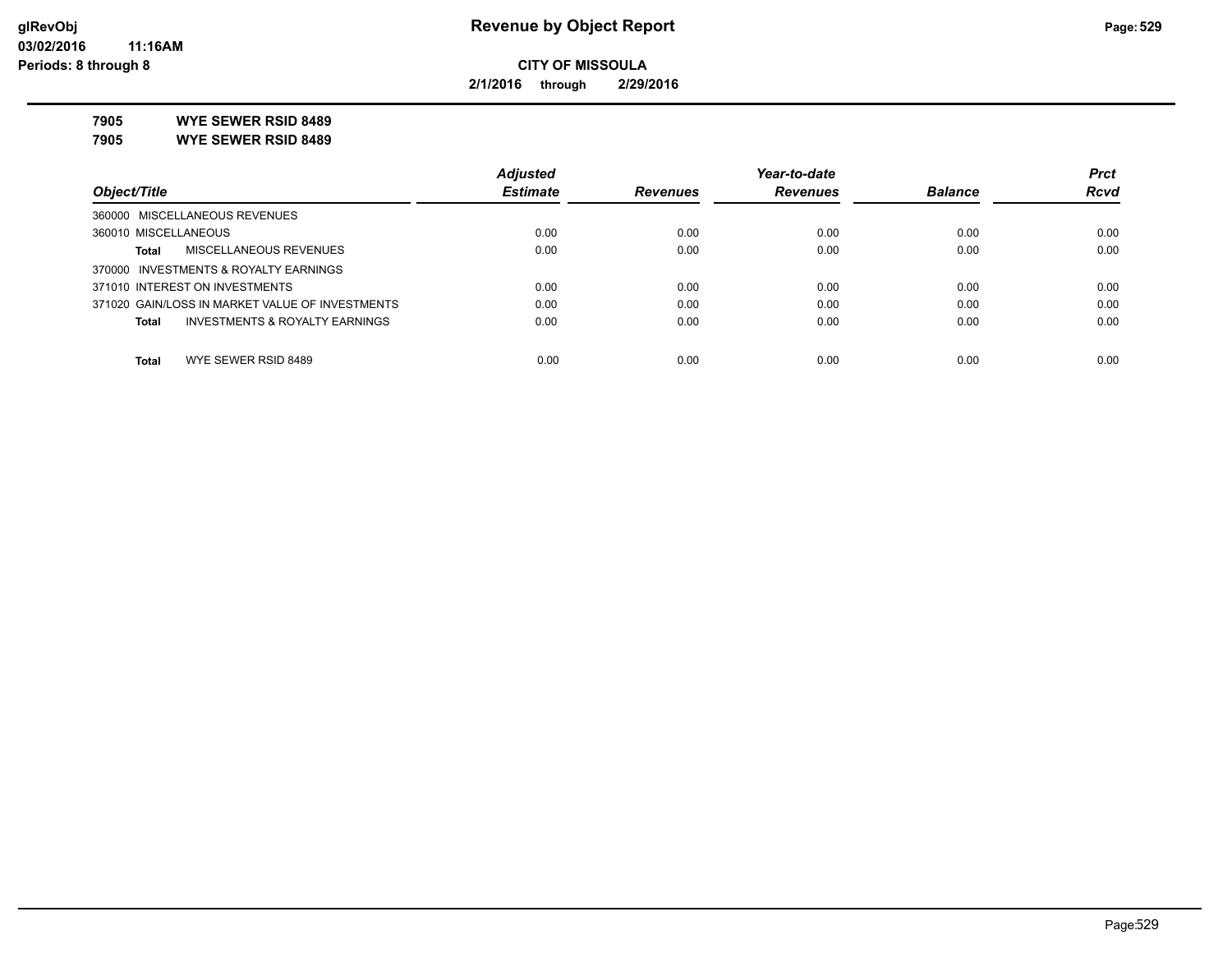**2/1/2016 through 2/29/2016**

#### **7905 WYE SEWER RSID 8489**

|                                                           | <b>Adjusted</b> |                 | Year-to-date    |                | <b>Prct</b> |
|-----------------------------------------------------------|-----------------|-----------------|-----------------|----------------|-------------|
| Object/Title                                              | <b>Estimate</b> | <b>Revenues</b> | <b>Revenues</b> | <b>Balance</b> | <b>Rcvd</b> |
| MISCELLANEOUS REVENUES<br>360000                          |                 |                 |                 |                |             |
| 360010 MISCELLANEOUS                                      | 0.00            | 0.00            | 0.00            | 0.00           | 0.00        |
| MISCELLANEOUS REVENUES<br>Total                           | 0.00            | 0.00            | 0.00            | 0.00           | 0.00        |
| <b>INVESTMENTS &amp; ROYALTY EARNINGS</b><br>370000       |                 |                 |                 |                |             |
| 371010 INTEREST ON INVESTMENTS                            | 0.00            | 0.00            | 0.00            | 0.00           | 0.00        |
| 371020 GAIN/LOSS IN MARKET VALUE OF INVESTMENT            | 0.00            | 0.00            | 0.00            | 0.00           | 0.00        |
| <b>INVESTMENTS &amp; ROYALTY EARNINGS</b><br><b>Total</b> | 0.00            | 0.00            | 0.00            | 0.00           | 0.00        |
| Total<br>WYE SEWER RSID 8489                              | 0.00            | 0.00            | 0.00            | 0.00           | 0.00        |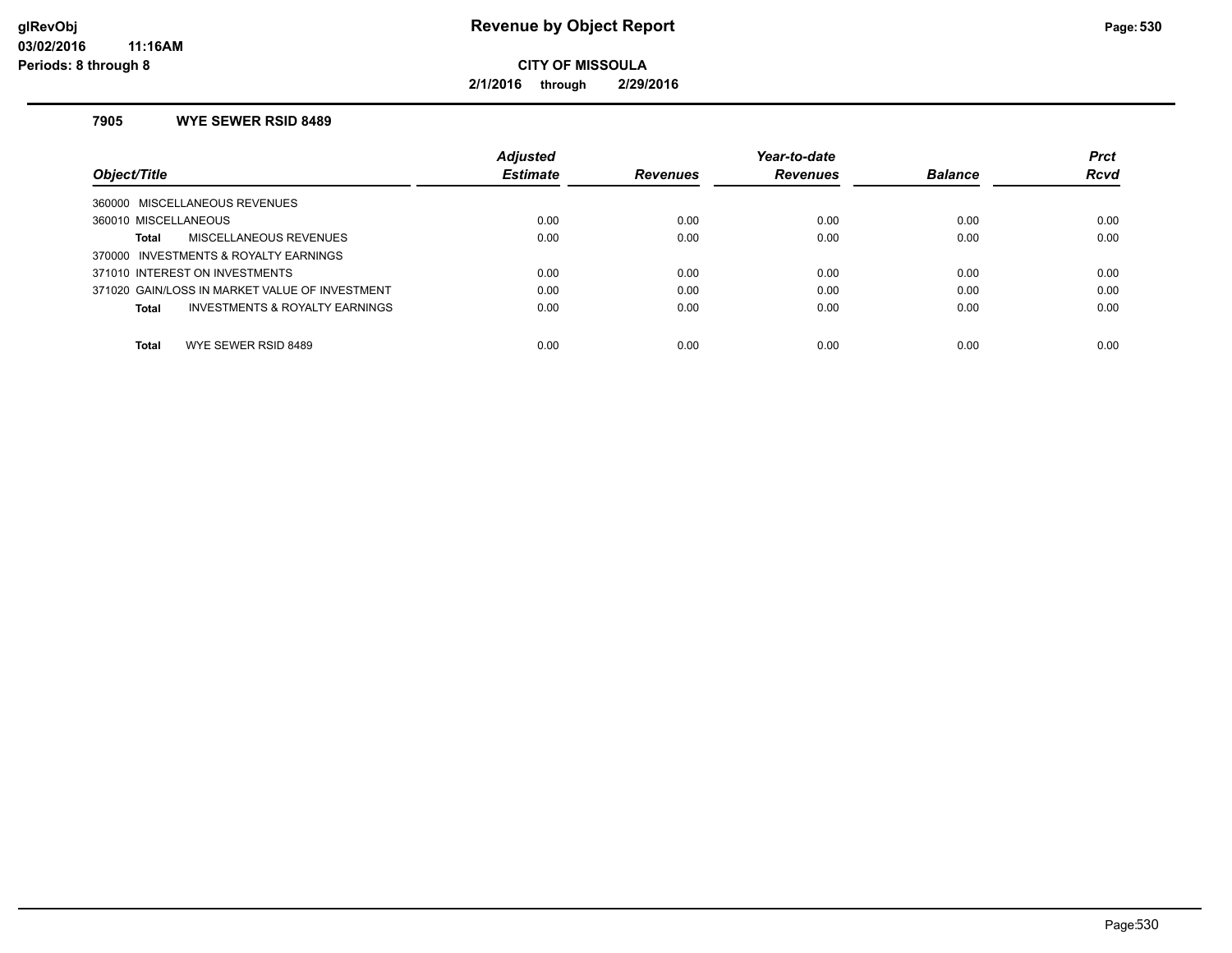**2/1/2016 through 2/29/2016**

**7906 COUNTY PARK BOARD CIP**

**7906 COUNTY PARK BOARD CIP**

|                                                 | <b>Adjusted</b> |                 | Year-to-date    |                | <b>Prct</b> |
|-------------------------------------------------|-----------------|-----------------|-----------------|----------------|-------------|
| Object/Title                                    | <b>Estimate</b> | <b>Revenues</b> | <b>Revenues</b> | <b>Balance</b> | <b>Rcvd</b> |
| 340000 CHARGES FOR SERVICES                     |                 |                 |                 |                |             |
| 346050 COUNTY PLAYGROUND CONTRACT               | 0.00            | 0.00            | 0.00            | 0.00           | 0.00        |
| <b>CHARGES FOR SERVICES</b><br>Total            | 0.00            | 0.00            | 0.00            | 0.00           | 0.00        |
| 370000 INVESTMENTS & ROYALTY EARNINGS           |                 |                 |                 |                |             |
| 371010 INTEREST ON INVESTMENTS                  | 0.00            | 0.00            | 0.00            | 0.00           | 0.00        |
| 371020 GAIN/LOSS IN MARKET VALUE OF INVESTMENTS | 0.00            | 0.00            | 0.00            | 0.00           | 0.00        |
| INVESTMENTS & ROYALTY EARNINGS<br>Total         | 0.00            | 0.00            | 0.00            | 0.00           | 0.00        |
|                                                 |                 |                 |                 |                |             |
| Total<br>COUNTY PARK BOARD CIP                  | 0.00            | 0.00            | 0.00            | 0.00           | 0.00        |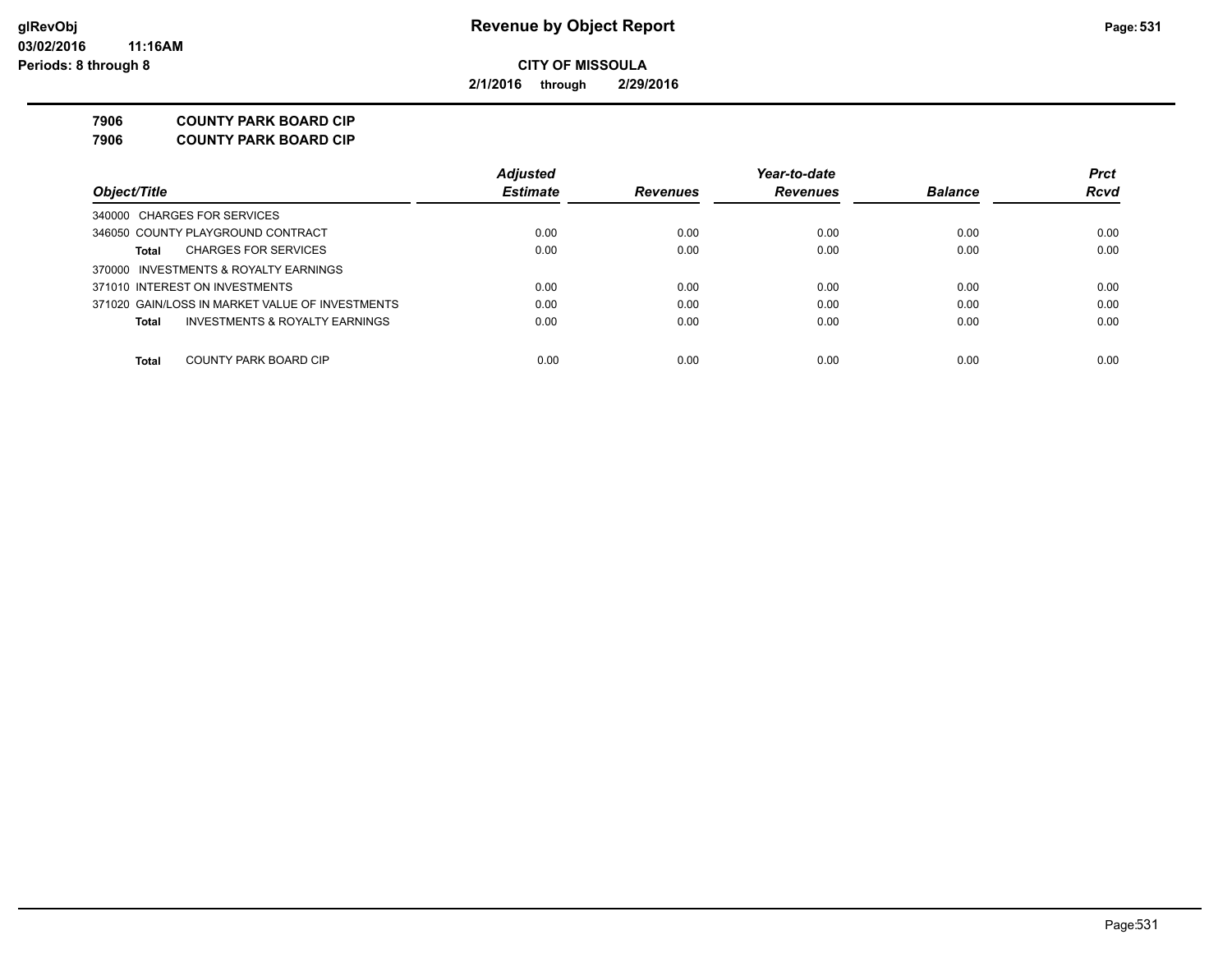**2/1/2016 through 2/29/2016**

## **7906 COUNTY PARK BOARD CIP**

|                                                | <b>Adjusted</b> |                 | Year-to-date    |                | <b>Prct</b> |
|------------------------------------------------|-----------------|-----------------|-----------------|----------------|-------------|
| Object/Title                                   | <b>Estimate</b> | <b>Revenues</b> | <b>Revenues</b> | <b>Balance</b> | <b>Rcvd</b> |
| 340000 CHARGES FOR SERVICES                    |                 |                 |                 |                |             |
| 346050 COUNTY PLAYGROUND CONTRACT              | 0.00            | 0.00            | 0.00            | 0.00           | 0.00        |
| <b>CHARGES FOR SERVICES</b><br><b>Total</b>    | 0.00            | 0.00            | 0.00            | 0.00           | 0.00        |
| 370000 INVESTMENTS & ROYALTY EARNINGS          |                 |                 |                 |                |             |
| 371010 INTEREST ON INVESTMENTS                 | 0.00            | 0.00            | 0.00            | 0.00           | 0.00        |
| 371020 GAIN/LOSS IN MARKET VALUE OF INVESTMENT | 0.00            | 0.00            | 0.00            | 0.00           | 0.00        |
| INVESTMENTS & ROYALTY EARNINGS<br><b>Total</b> | 0.00            | 0.00            | 0.00            | 0.00           | 0.00        |
|                                                |                 |                 |                 |                |             |
| <b>Total</b><br>COUNTY PARK BOARD CIP          | 0.00            | 0.00            | 0.00            | 0.00           | 0.00        |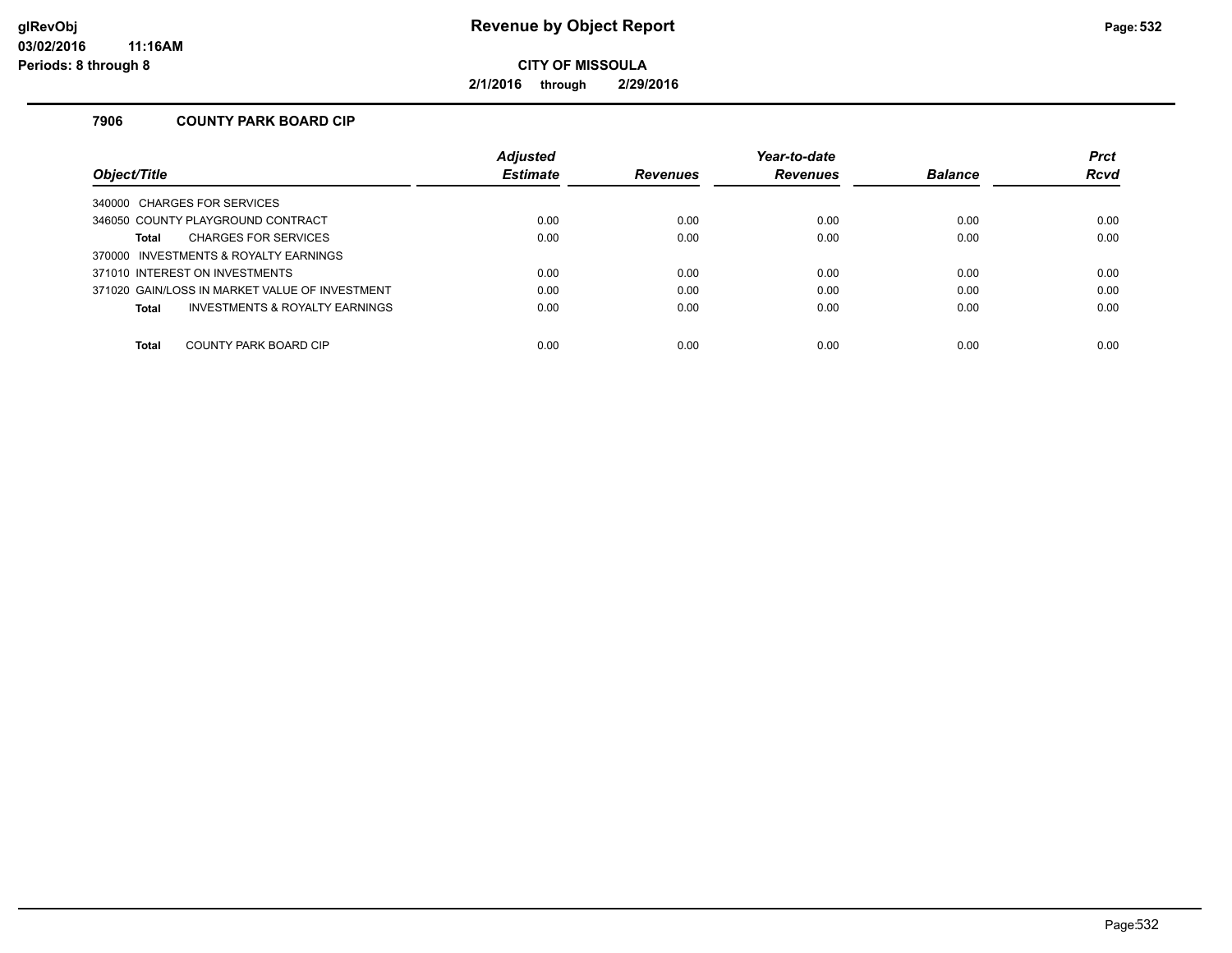**2/1/2016 through 2/29/2016**

#### **7907 ELK HILLS SUBDIVISION**

**7907 ELK HILLS SUBDIVISION**

|                                                 | <b>Adjusted</b> |                 | Year-to-date    |                | Prct |
|-------------------------------------------------|-----------------|-----------------|-----------------|----------------|------|
| Object/Title                                    | <b>Estimate</b> | <b>Revenues</b> | <b>Revenues</b> | <b>Balance</b> | Rcvd |
| 370000 INVESTMENTS & ROYALTY EARNINGS           |                 |                 |                 |                |      |
| 371010 INTEREST ON INVESTMENTS                  | 0.00            | 0.00            | 0.00            | 0.00           | 0.00 |
| 371020 GAIN/LOSS IN MARKET VALUE OF INVESTMENTS | 0.00            | 0.00            | 0.00            | 0.00           | 0.00 |
| INVESTMENTS & ROYALTY EARNINGS<br><b>Total</b>  | 0.00            | 0.00            | 0.00            | 0.00           | 0.00 |
|                                                 |                 |                 |                 |                |      |
| ELK HILLS SUBDIVISION<br><b>Total</b>           | 0.00            | 0.00            | 0.00            | 0.00           | 0.00 |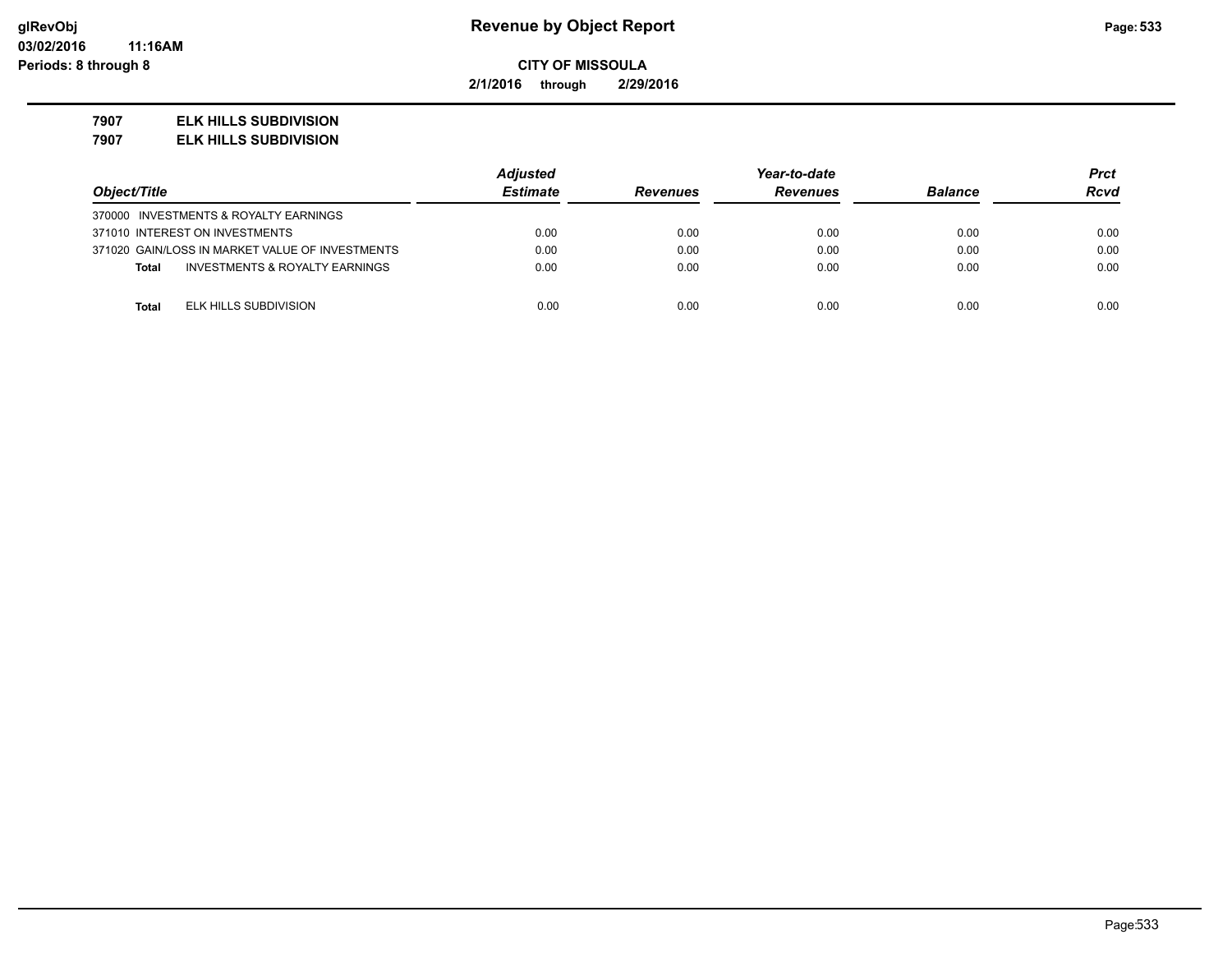# **glRevObj Revenue by Object Report Page:534**

**CITY OF MISSOULA**

**2/1/2016 through 2/29/2016**

#### **7907 ELK HILLS SUBDIVISION**

| Object/Title |                                                | <b>Adjusted</b><br><b>Estimate</b> | <b>Revenues</b> | Year-to-date<br><b>Revenues</b> | <b>Balance</b> | <b>Prct</b><br>Rcvd |
|--------------|------------------------------------------------|------------------------------------|-----------------|---------------------------------|----------------|---------------------|
|              | 370000 INVESTMENTS & ROYALTY EARNINGS          |                                    |                 |                                 |                |                     |
|              | 371010 INTEREST ON INVESTMENTS                 | 0.00                               | 0.00            | 0.00                            | 0.00           | 0.00                |
|              | 371020 GAIN/LOSS IN MARKET VALUE OF INVESTMENT | 0.00                               | 0.00            | 0.00                            | 0.00           | 0.00                |
| <b>Total</b> | INVESTMENTS & ROYALTY EARNINGS                 | 0.00                               | 0.00            | 0.00                            | 0.00           | 0.00                |
|              |                                                |                                    |                 |                                 |                |                     |
| Total        | ELK HILLS SUBDIVISION                          | 0.00                               | 0.00            | 0.00                            | 0.00           | 0.00                |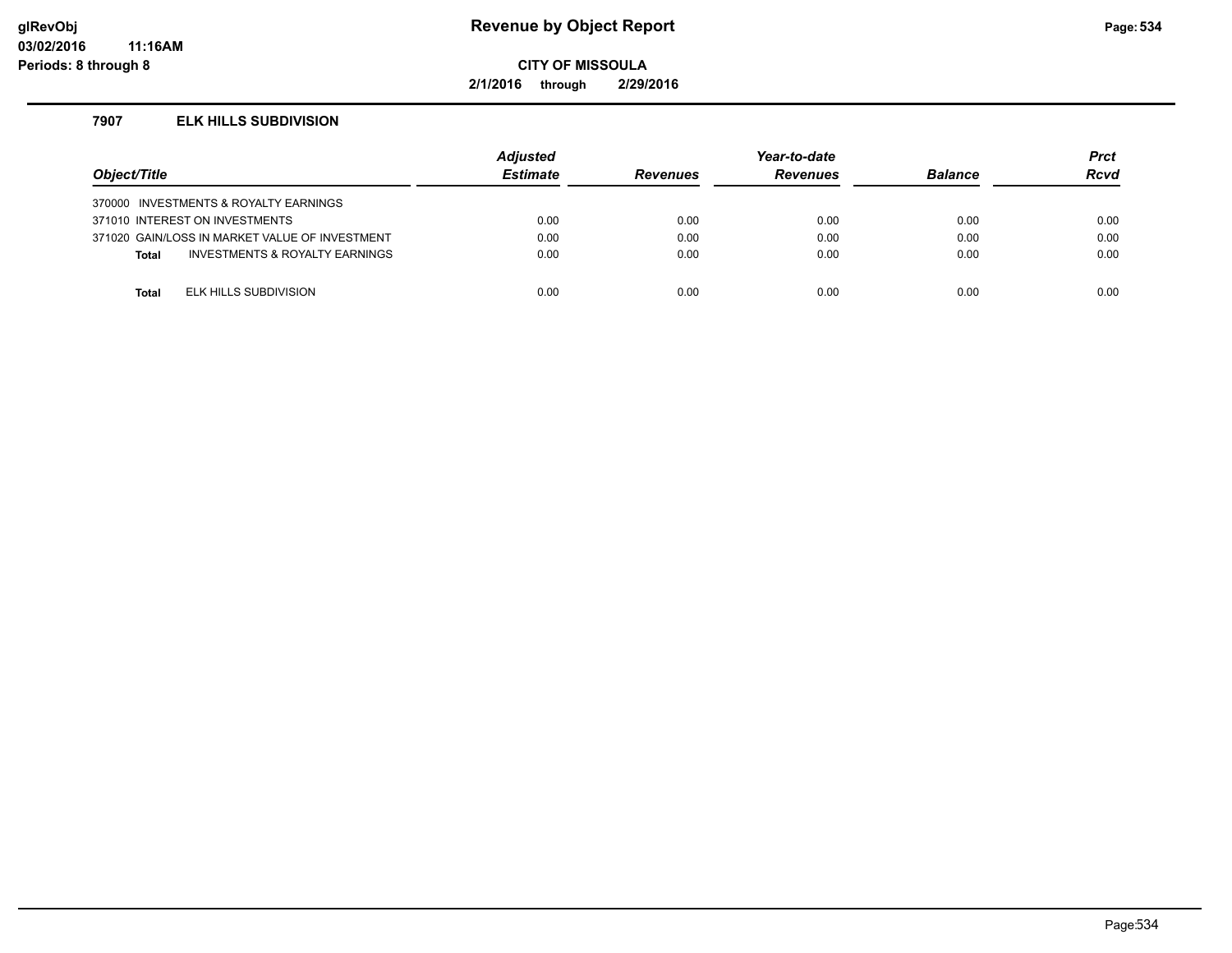**2/1/2016 through 2/29/2016**

# **7908 RATTLESNAKE-CORNERSTONE TRAIL SW**

# **7908 RATTLESNAKE-CORNERSTONE TRAIL SW**

|                                                    | <b>Adjusted</b> |                 | Year-to-date    |                | <b>Prct</b> |
|----------------------------------------------------|-----------------|-----------------|-----------------|----------------|-------------|
| Object/Title                                       | <b>Estimate</b> | <b>Revenues</b> | <b>Revenues</b> | <b>Balance</b> | <b>Rcvd</b> |
| 370000 INVESTMENTS & ROYALTY EARNINGS              |                 |                 |                 |                |             |
| 371010 INTEREST ON INVESTMENTS                     | 0.00            | 0.00            | 0.00            | 0.00           | 0.00        |
| 371020 GAIN/LOSS IN MARKET VALUE OF INVESTMENTS    | 0.00            | 0.00            | 0.00            | 0.00           | 0.00        |
| <b>INVESTMENTS &amp; ROYALTY EARNINGS</b><br>Total | 0.00            | 0.00            | 0.00            | 0.00           | 0.00        |
| 380000 OTHER FINANCING SOURCES                     |                 |                 |                 |                |             |
| 383000 OPERATING TRANSFERS                         | 0.00            | 0.00            | 0.00            | 0.00           | 0.00        |
| OTHER FINANCING SOURCES<br>Total                   | 0.00            | 0.00            | 0.00            | 0.00           | 0.00        |
|                                                    |                 |                 |                 |                |             |
| Total<br>RATTLESNAKE-CORNERSTONE TRAIL SW          | 0.00            | 0.00            | 0.00            | 0.00           | 0.00        |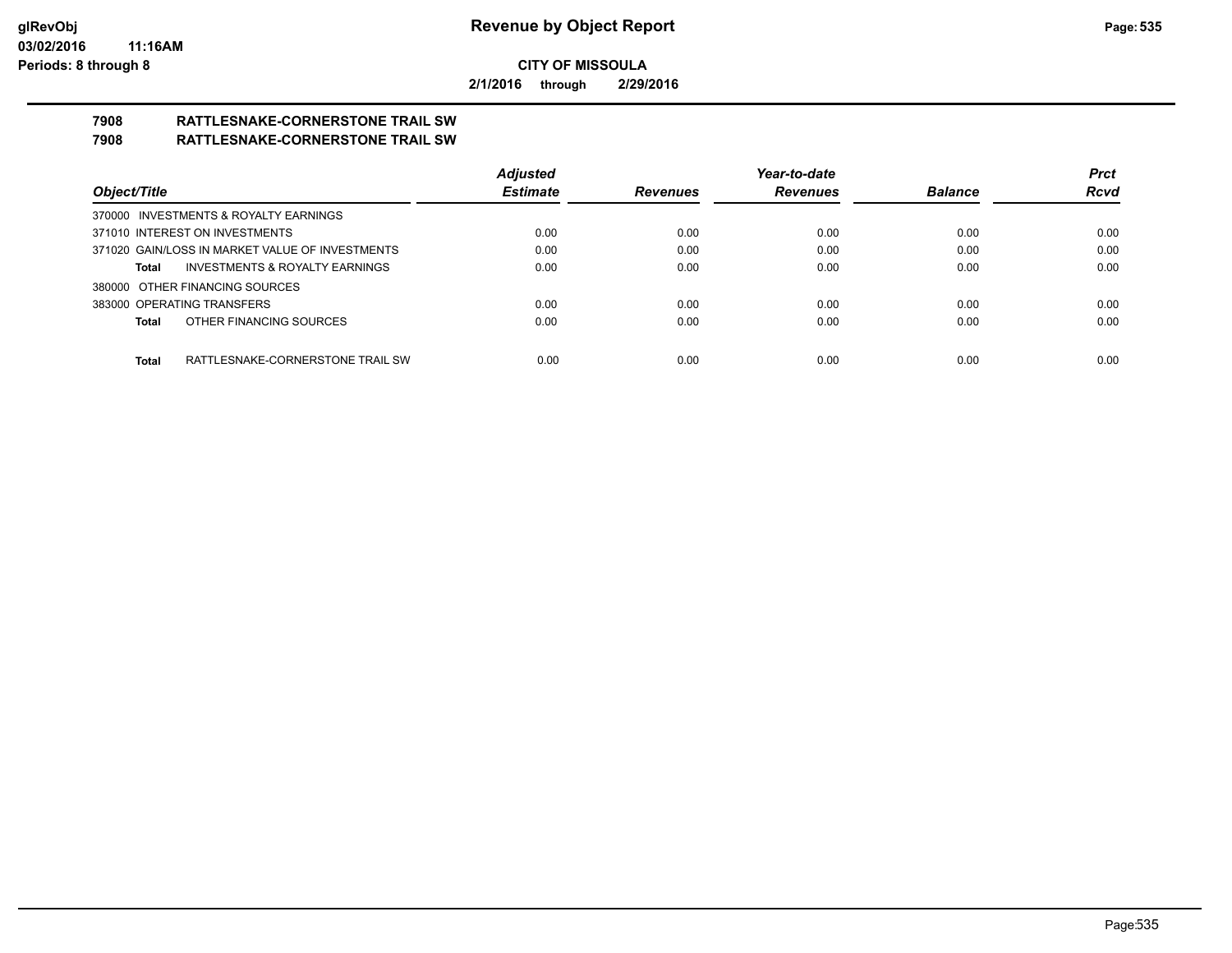**2/1/2016 through 2/29/2016**

### **7908 RATTLESNAKE-CORNERSTONE TRAIL SW**

|                                                |                                  | <b>Adjusted</b> |                 | Year-to-date    |                | <b>Prct</b> |
|------------------------------------------------|----------------------------------|-----------------|-----------------|-----------------|----------------|-------------|
| Object/Title                                   |                                  | <b>Estimate</b> | <b>Revenues</b> | <b>Revenues</b> | <b>Balance</b> | <b>Rcvd</b> |
| 370000 INVESTMENTS & ROYALTY EARNINGS          |                                  |                 |                 |                 |                |             |
| 371010 INTEREST ON INVESTMENTS                 |                                  | 0.00            | 0.00            | 0.00            | 0.00           | 0.00        |
| 371020 GAIN/LOSS IN MARKET VALUE OF INVESTMENT |                                  | 0.00            | 0.00            | 0.00            | 0.00           | 0.00        |
| Total                                          | INVESTMENTS & ROYALTY EARNINGS   | 0.00            | 0.00            | 0.00            | 0.00           | 0.00        |
| 380000 OTHER FINANCING SOURCES                 |                                  |                 |                 |                 |                |             |
| 383000 OPERATING TRANSFERS                     |                                  | 0.00            | 0.00            | 0.00            | 0.00           | 0.00        |
| OTHER FINANCING SOURCES<br>Total               |                                  | 0.00            | 0.00            | 0.00            | 0.00           | 0.00        |
| <b>Total</b>                                   | RATTLESNAKE-CORNERSTONE TRAIL SW | 0.00            | 0.00            | 0.00            | 0.00           | 0.00        |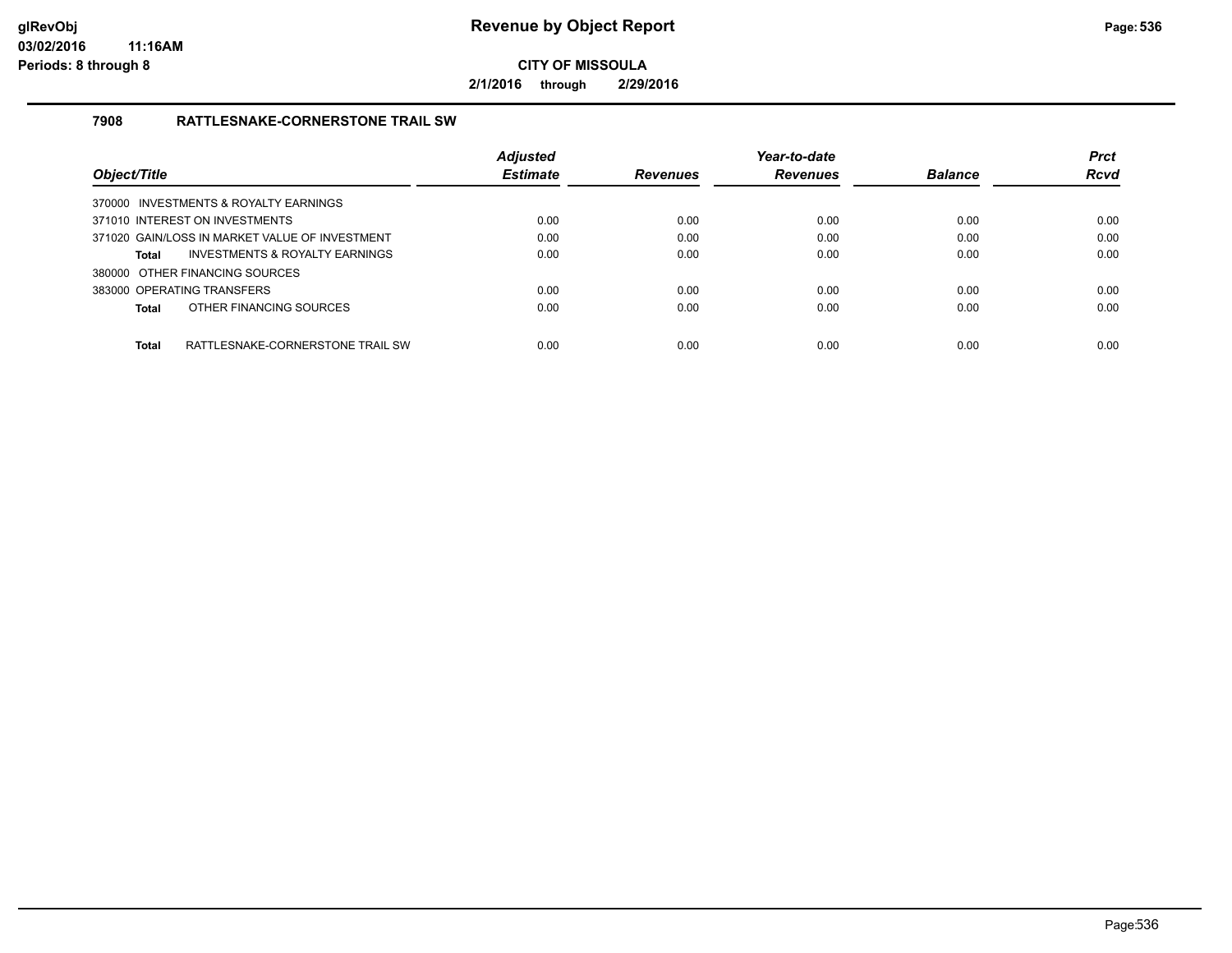**2/1/2016 through 2/29/2016**

**7909 YOUTH PROGRAMS**

**7909 YOUTH PROGRAMS**

|                                                 | <b>Adjusted</b> |                 | Year-to-date    |                | Prct        |
|-------------------------------------------------|-----------------|-----------------|-----------------|----------------|-------------|
| Object/Title                                    | <b>Estimate</b> | <b>Revenues</b> | <b>Revenues</b> | <b>Balance</b> | <b>Rcvd</b> |
| 370000 INVESTMENTS & ROYALTY EARNINGS           |                 |                 |                 |                |             |
| 371010 INTEREST ON INVESTMENTS                  | 0.00            | 0.00            | 0.00            | 0.00           | 0.00        |
| 371020 GAIN/LOSS IN MARKET VALUE OF INVESTMENTS | 0.00            | 0.00            | 0.00            | 0.00           | 0.00        |
| INVESTMENTS & ROYALTY EARNINGS<br><b>Total</b>  | 0.00            | 0.00            | 0.00            | 0.00           | 0.00        |
|                                                 |                 |                 |                 |                |             |
| YOUTH PROGRAMS<br><b>Total</b>                  | 0.00            | 0.00            | 0.00            | 0.00           | 0.00        |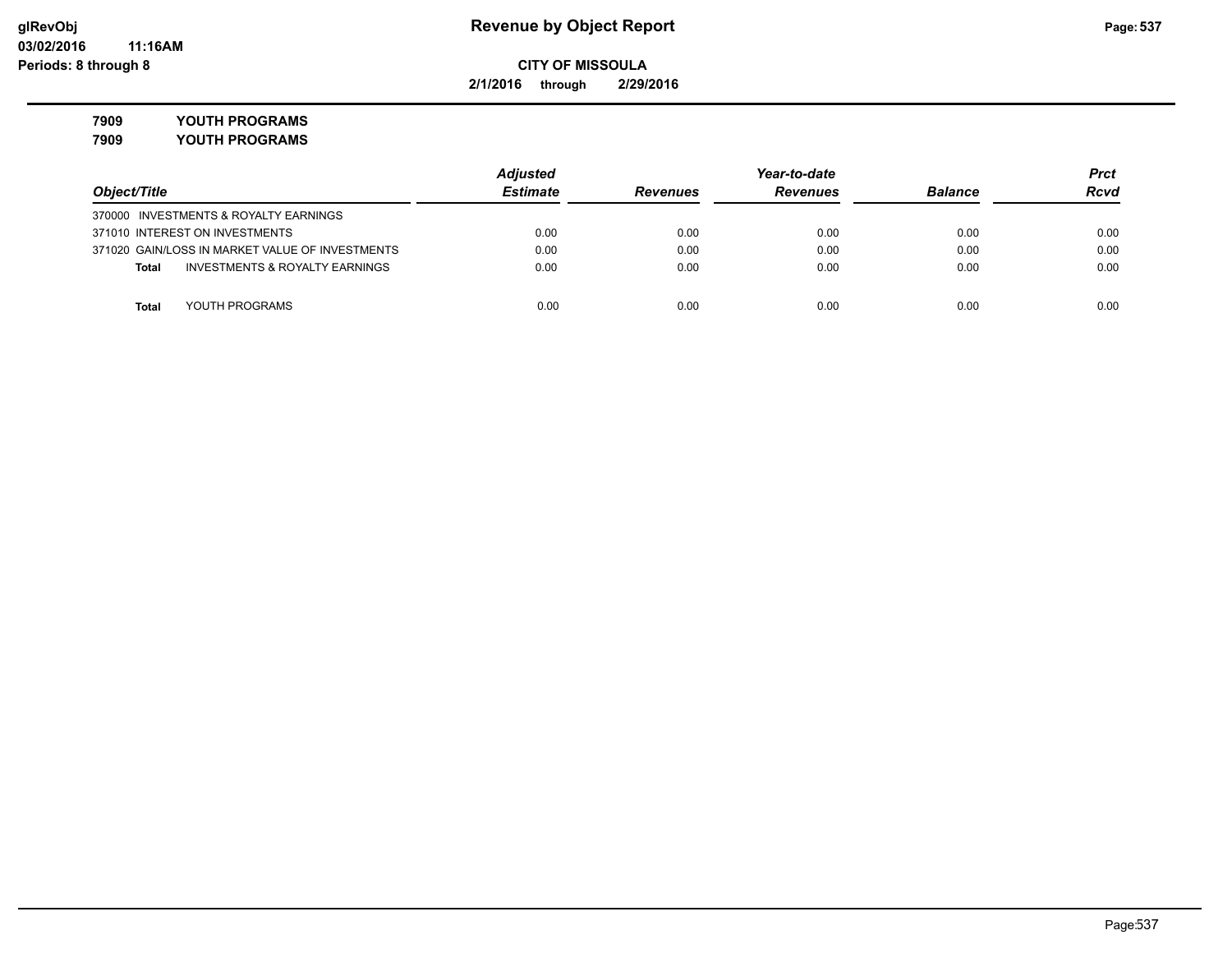# **glRevObj Revenue by Object Report Page:538**

**CITY OF MISSOULA**

**2/1/2016 through 2/29/2016**

#### **7909 YOUTH PROGRAMS**

| Object/Title |                                                | <b>Adjusted</b><br><b>Estimate</b> | <b>Revenues</b> | Year-to-date<br><b>Revenues</b> | <b>Balance</b> | <b>Prct</b><br><b>Rcvd</b> |
|--------------|------------------------------------------------|------------------------------------|-----------------|---------------------------------|----------------|----------------------------|
|              | 370000 INVESTMENTS & ROYALTY EARNINGS          |                                    |                 |                                 |                |                            |
|              | 371010 INTEREST ON INVESTMENTS                 | 0.00                               | 0.00            | 0.00                            | 0.00           | 0.00                       |
|              | 371020 GAIN/LOSS IN MARKET VALUE OF INVESTMENT | 0.00                               | 0.00            | 0.00                            | 0.00           | 0.00                       |
| <b>Total</b> | <b>INVESTMENTS &amp; ROYALTY EARNINGS</b>      | 0.00                               | 0.00            | 0.00                            | 0.00           | 0.00                       |
|              |                                                |                                    |                 |                                 |                |                            |
| Total        | YOUTH PROGRAMS                                 | 0.00                               | 0.00            | 0.00                            | 0.00           | 0.00                       |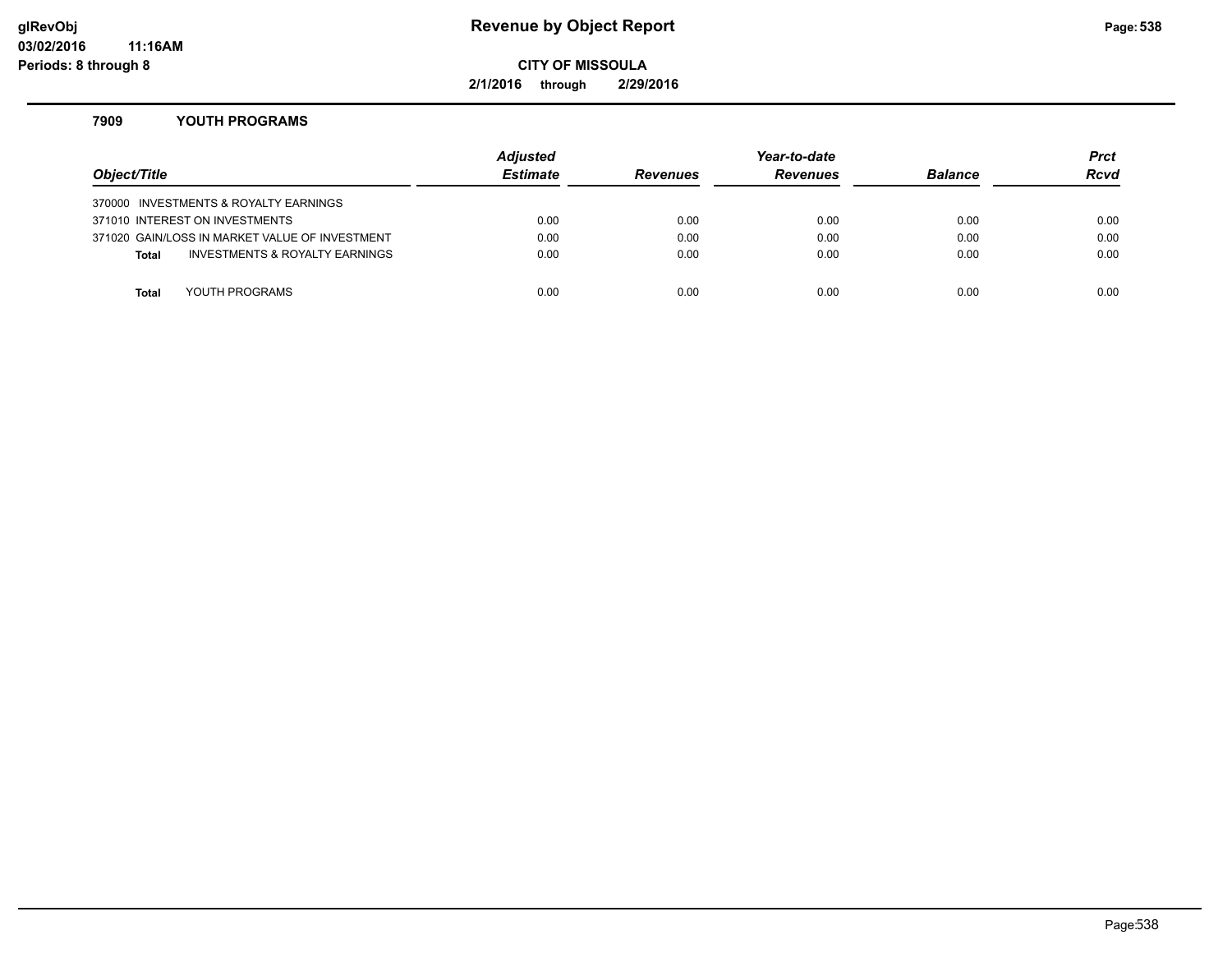**2/1/2016 through 2/29/2016**

# **7910 SIDEWALK & CURB LOAN FUND**

**7910 SIDEWALK & CURB LOAN FUND**

|                                                 | <b>Adjusted</b> |                 | Year-to-date    |                | Prct        |
|-------------------------------------------------|-----------------|-----------------|-----------------|----------------|-------------|
| Object/Title                                    | <b>Estimate</b> | <b>Revenues</b> | <b>Revenues</b> | <b>Balance</b> | <b>Rcvd</b> |
| 370000 INVESTMENTS & ROYALTY EARNINGS           |                 |                 |                 |                |             |
| 371010 INTEREST ON INVESTMENTS                  | 0.00            | 0.00            | 0.00            | 0.00           | 0.00        |
| 371020 GAIN/LOSS IN MARKET VALUE OF INVESTMENTS | 0.00            | 0.00            | 0.00            | 0.00           | 0.00        |
| INVESTMENTS & ROYALTY EARNINGS<br><b>Total</b>  | 0.00            | 0.00            | 0.00            | 0.00           | 0.00        |
|                                                 |                 |                 |                 |                |             |
| SIDEWALK & CURB LOAN FUND<br><b>Total</b>       | 0.00            | 0.00            | 0.00            | 0.00           | 0.00        |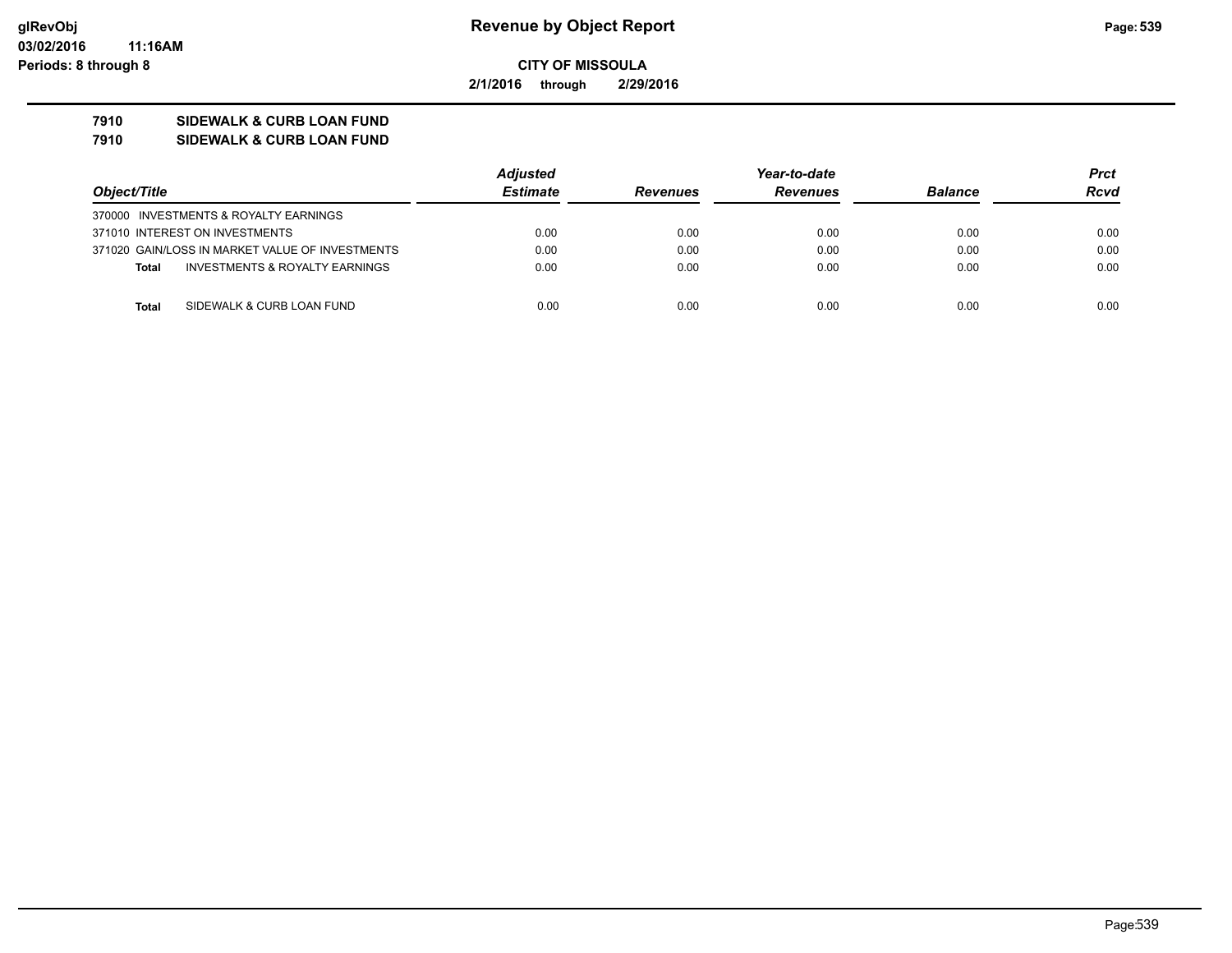**2/1/2016 through 2/29/2016**

# **7910 SIDEWALK & CURB LOAN FUND**

| Object/Title                          |                                                | <b>Adiusted</b><br><b>Estimate</b> | <b>Revenues</b> | Year-to-date<br><b>Revenues</b> | <b>Balance</b> | <b>Prct</b><br><b>Rcvd</b> |
|---------------------------------------|------------------------------------------------|------------------------------------|-----------------|---------------------------------|----------------|----------------------------|
| 370000 INVESTMENTS & ROYALTY EARNINGS |                                                |                                    |                 |                                 |                |                            |
| 371010 INTEREST ON INVESTMENTS        |                                                | 0.00                               | 0.00            | 0.00                            | 0.00           | 0.00                       |
|                                       | 371020 GAIN/LOSS IN MARKET VALUE OF INVESTMENT | 0.00                               | 0.00            | 0.00                            | 0.00           | 0.00                       |
| <b>Total</b>                          | INVESTMENTS & ROYALTY EARNINGS                 | 0.00                               | 0.00            | 0.00                            | 0.00           | 0.00                       |
|                                       |                                                |                                    |                 |                                 |                |                            |
| Total                                 | SIDEWALK & CURB LOAN FUND                      | 0.00                               | 0.00            | 0.00                            | 0.00           | 0.00                       |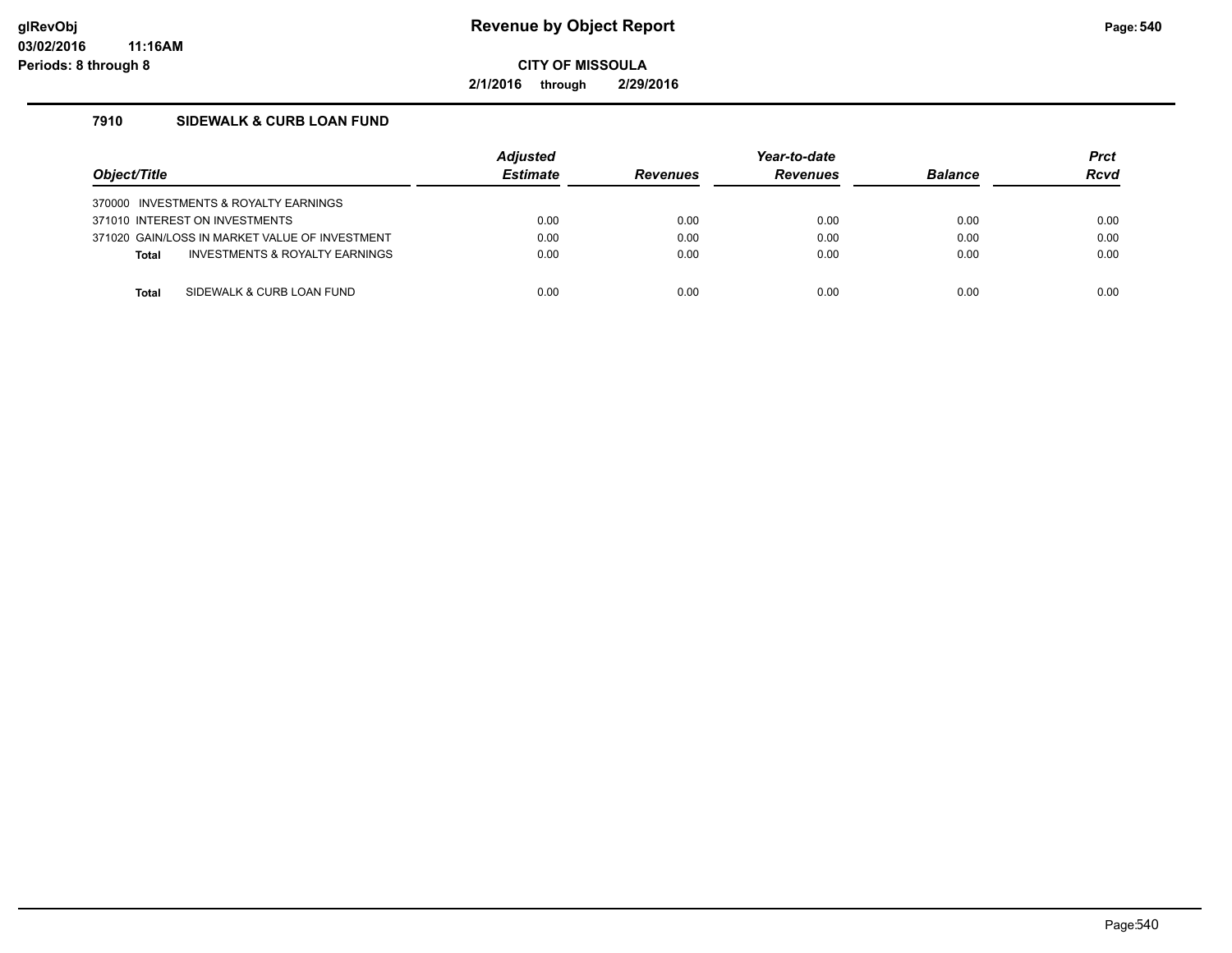**2/1/2016 through 2/29/2016**

### **7911 RESIDENTIAL INSPECTION FUND**

#### **7911 RESIDENTIAL INSPECTION FUND**

|                                                    | <b>Adjusted</b> |                 | Year-to-date    |                | <b>Prct</b> |
|----------------------------------------------------|-----------------|-----------------|-----------------|----------------|-------------|
| Object/Title                                       | <b>Estimate</b> | <b>Revenues</b> | <b>Revenues</b> | <b>Balance</b> | <b>Rcvd</b> |
| 320000 LICENSES & PERMITS                          |                 |                 |                 |                |             |
| 323018 PAVING ASSESSMENTS                          | 0.00            | 0.00            | 0.00            | 0.00           | 0.00        |
| LICENSES & PERMITS<br>Total                        | 0.00            | 0.00            | 0.00            | 0.00           | 0.00        |
| 360000 MISCELLANEOUS REVENUES                      |                 |                 |                 |                |             |
| 360010 MISCELLANEOUS                               | 0.00            | 0.00            | 0.00            | 0.00           | 0.00        |
| 365001 *** Title Not Found ***                     | 0.00            | 0.00            | 0.00            | 0.00           | 0.00        |
| 365002 OTHER RECREATION DONATIONS                  | 0.00            | 0.00            | 0.00            | 0.00           | 0.00        |
| MISCELLANEOUS REVENUES<br>Total                    | 0.00            | 0.00            | 0.00            | 0.00           | 0.00        |
| 370000 INVESTMENTS & ROYALTY EARNINGS              |                 |                 |                 |                |             |
| 371010 INTEREST ON INVESTMENTS                     | 0.00            | 0.00            | 0.00            | 0.00           | 0.00        |
| 371020 GAIN/LOSS IN MARKET VALUE OF INVESTMENTS    | 0.00            | 0.00            | 0.00            | 0.00           | 0.00        |
| <b>INVESTMENTS &amp; ROYALTY EARNINGS</b><br>Total | 0.00            | 0.00            | 0.00            | 0.00           | 0.00        |
| <b>RESIDENTIAL INSPECTION FUND</b><br><b>Total</b> | 0.00            | 0.00            | 0.00            | 0.00           | 0.00        |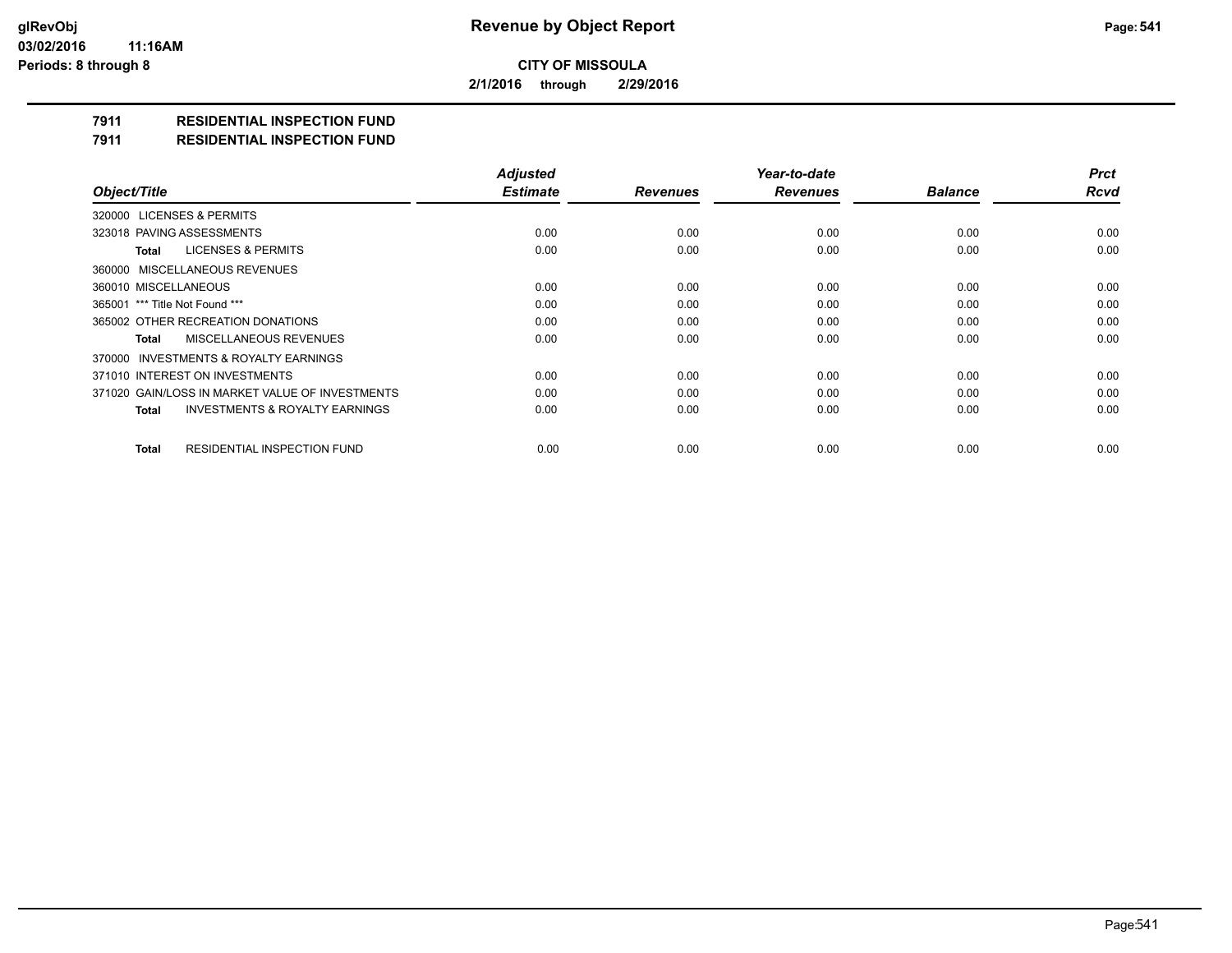**2/1/2016 through 2/29/2016**

### **7911 RESIDENTIAL INSPECTION FUND**

| Object/Title                                              | <b>Adjusted</b><br><b>Estimate</b> | <b>Revenues</b> | Year-to-date<br><b>Revenues</b> | <b>Balance</b> | <b>Prct</b><br><b>Rcvd</b> |
|-----------------------------------------------------------|------------------------------------|-----------------|---------------------------------|----------------|----------------------------|
| 320000 LICENSES & PERMITS                                 |                                    |                 |                                 |                |                            |
|                                                           |                                    |                 |                                 |                |                            |
| 323018 PAVING ASSESSMENTS                                 | 0.00                               | 0.00            | 0.00                            | 0.00           | 0.00                       |
| <b>LICENSES &amp; PERMITS</b><br><b>Total</b>             | 0.00                               | 0.00            | 0.00                            | 0.00           | 0.00                       |
| 360000 MISCELLANEOUS REVENUES                             |                                    |                 |                                 |                |                            |
| 360010 MISCELLANEOUS                                      | 0.00                               | 0.00            | 0.00                            | 0.00           | 0.00                       |
| 365001 *** Title Not Found ***                            | 0.00                               | 0.00            | 0.00                            | 0.00           | 0.00                       |
| 365002 OTHER RECREATION DONATIONS                         | 0.00                               | 0.00            | 0.00                            | 0.00           | 0.00                       |
| <b>MISCELLANEOUS REVENUES</b><br><b>Total</b>             | 0.00                               | 0.00            | 0.00                            | 0.00           | 0.00                       |
| 370000 INVESTMENTS & ROYALTY EARNINGS                     |                                    |                 |                                 |                |                            |
| 371010 INTEREST ON INVESTMENTS                            | 0.00                               | 0.00            | 0.00                            | 0.00           | 0.00                       |
| 371020 GAIN/LOSS IN MARKET VALUE OF INVESTMENT            | 0.00                               | 0.00            | 0.00                            | 0.00           | 0.00                       |
| <b>INVESTMENTS &amp; ROYALTY EARNINGS</b><br><b>Total</b> | 0.00                               | 0.00            | 0.00                            | 0.00           | 0.00                       |
| <b>RESIDENTIAL INSPECTION FUND</b><br><b>Total</b>        | 0.00                               | 0.00            | 0.00                            | 0.00           | 0.00                       |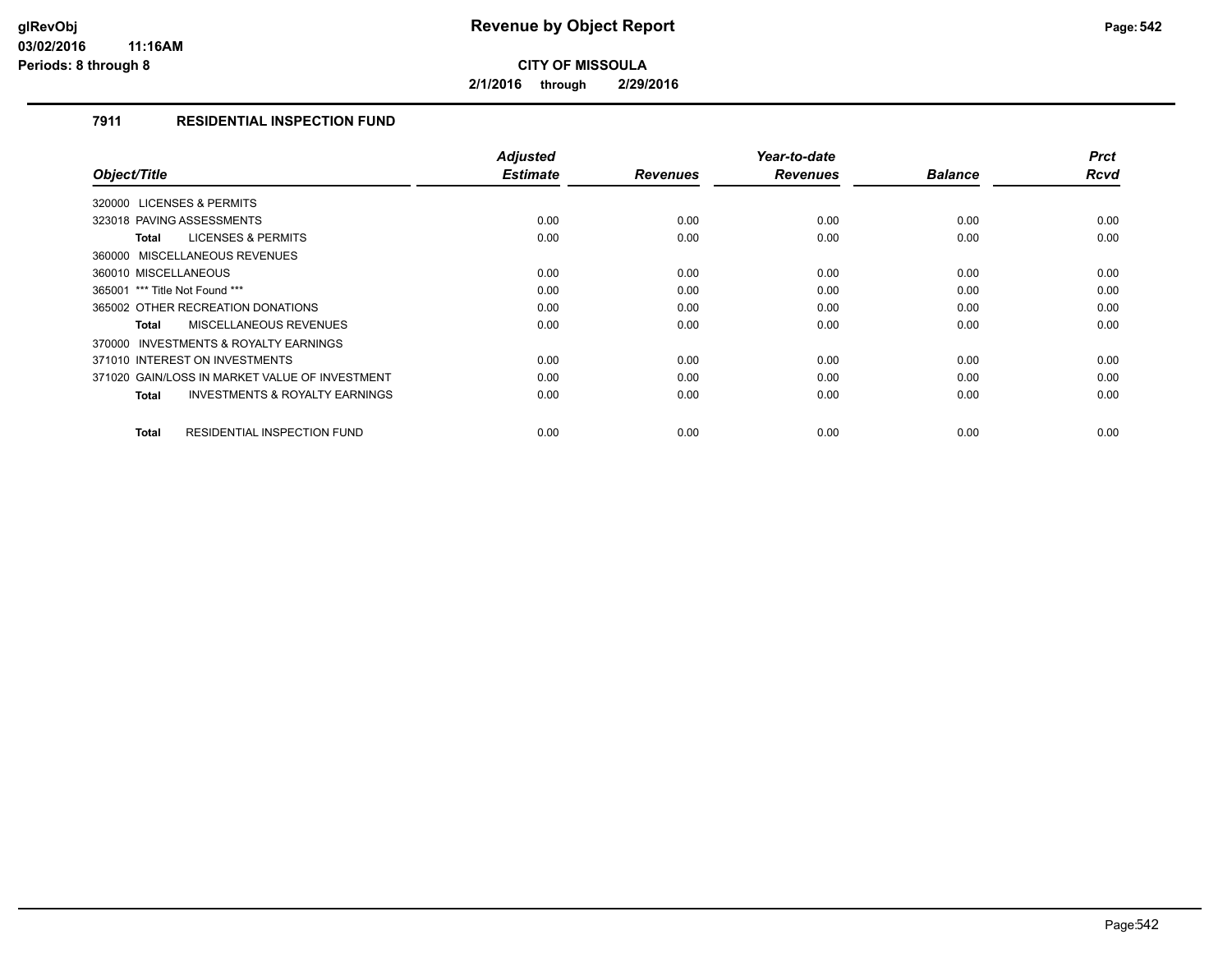**2/1/2016 through 2/29/2016**

#### **9000 GENERAL FIXED ASSETS ACCOUNT GROUP 9000 GENERAL FIXED ASSETS ACCOUNT GROUP**

| Object/Title                   |                                           | <b>Adjusted</b> |                 | Year-to-date    |                | <b>Prct</b> |
|--------------------------------|-------------------------------------------|-----------------|-----------------|-----------------|----------------|-------------|
|                                |                                           | <b>Estimate</b> | <b>Revenues</b> | <b>Revenues</b> | <b>Balance</b> | <b>Rcvd</b> |
|                                | 380000 OTHER FINANCING SOURCES            |                 |                 |                 |                |             |
| 382000 *** Title Not Found *** |                                           | 0.00            | 0.00            | 0.00            | 0.00           | 0.00        |
| <b>Total</b>                   | OTHER FINANCING SOURCES                   | 0.00            | 0.00            | 0.00            | 0.00           | 0.00        |
| <b>Total</b>                   | <b>GENERAL FIXED ASSETS ACCOUNT GROUP</b> | 0.00            | 0.00            | 0.00            | 0.00           | 0.00        |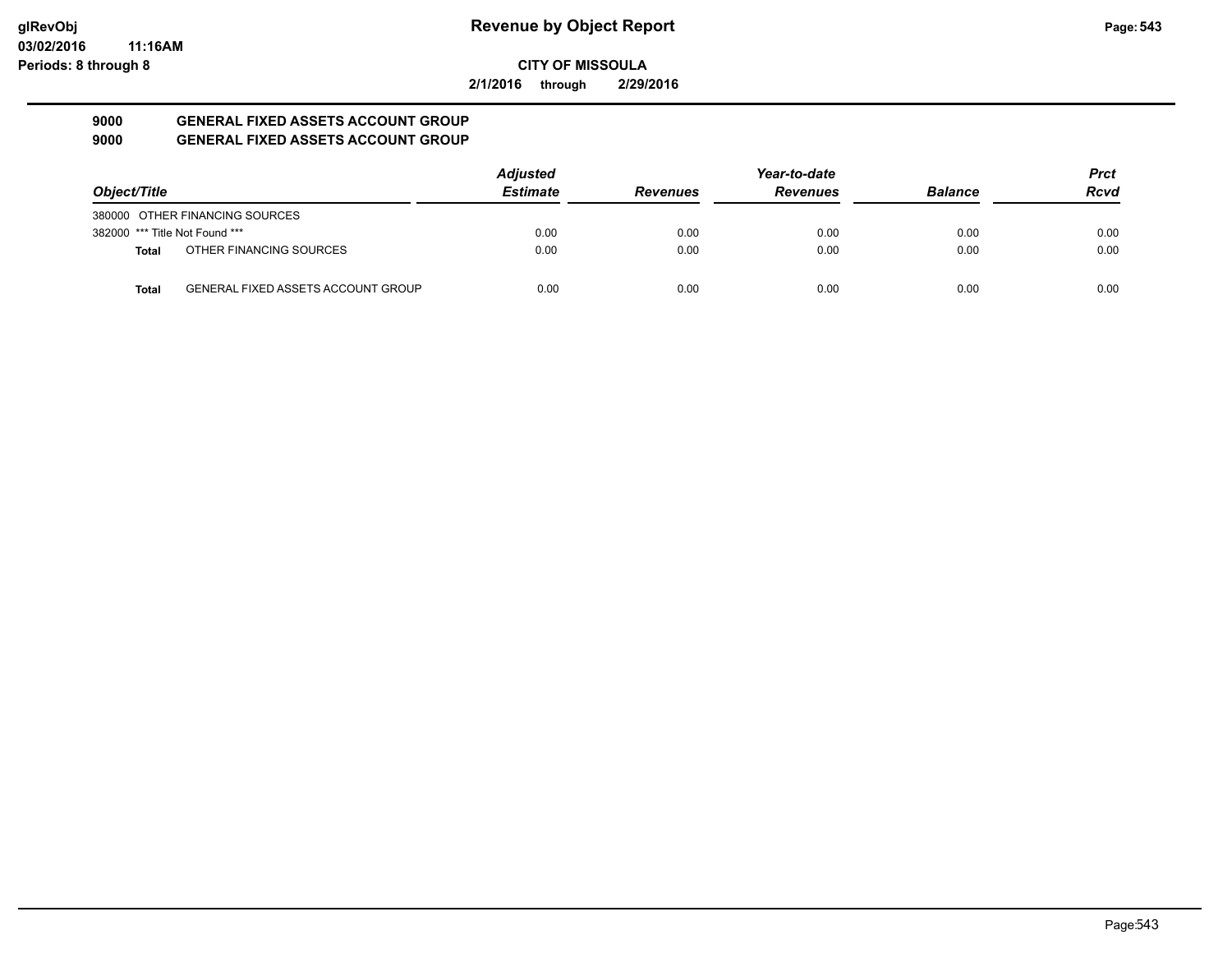**2/1/2016 through 2/29/2016**

#### **9000 GENERAL FIXED ASSETS ACCOUNT GROUP**

| Object/Title                   |                                           | <b>Adjusted</b><br><b>Estimate</b> | <b>Revenues</b> | Year-to-date<br><b>Revenues</b> | <b>Balance</b> | <b>Prct</b><br><b>Rcvd</b> |
|--------------------------------|-------------------------------------------|------------------------------------|-----------------|---------------------------------|----------------|----------------------------|
|                                | 380000 OTHER FINANCING SOURCES            |                                    |                 |                                 |                |                            |
| 382000 *** Title Not Found *** |                                           | 0.00                               | 0.00            | 0.00                            | 0.00           | 0.00                       |
| <b>Total</b>                   | OTHER FINANCING SOURCES                   | 0.00                               | 0.00            | 0.00                            | 0.00           | 0.00                       |
| <b>Total</b>                   | <b>GENERAL FIXED ASSETS ACCOUNT GROUF</b> | 0.00                               | 0.00            | 0.00                            | 0.00           | 0.00                       |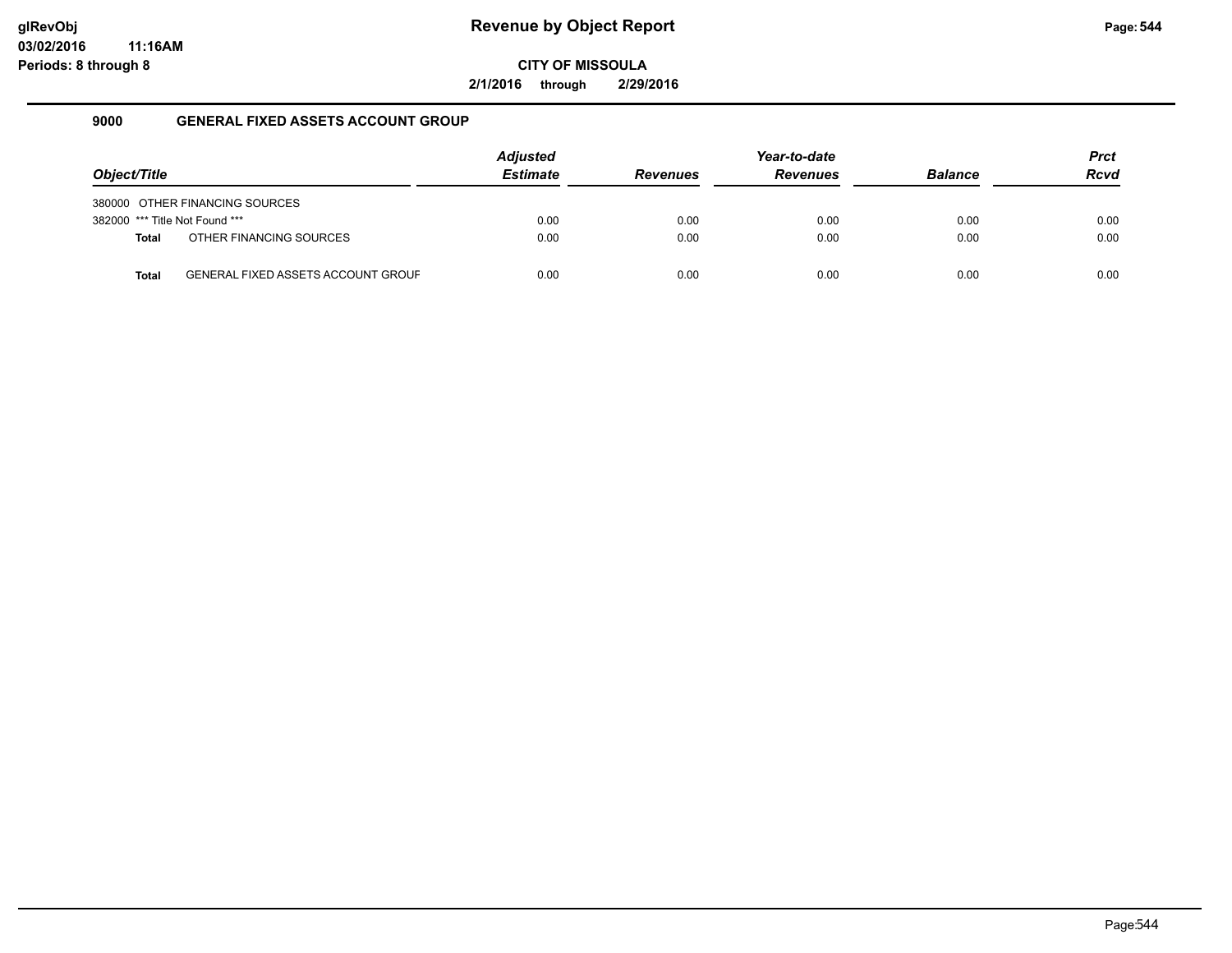**CITY OF MISSOULA 2/1/2016 through 2/29/2016**

#### *Grand Totals*

|                                                | <b>Adjusted</b> |                 | Year-to-date    |                | <b>Prct</b> |
|------------------------------------------------|-----------------|-----------------|-----------------|----------------|-------------|
| Object/Title                                   | <b>Estimate</b> | <b>Revenues</b> | <b>Revenues</b> | <b>Balance</b> | <b>Rcvd</b> |
| 310000 TAXES/ASSESSMENTS                       |                 |                 |                 |                |             |
| 310000 TAXES/ASSESSMENTS                       | 0.00            | 0.00            | 0.00            | 0.00           | 0.00        |
| 311000 GENERAL PROPERTY TAXES                  | 28,202,811.00   | 352,593.54      | 14,610,645.75   | 13,592,165.25  | 51.81       |
| 311001 CURRENT TAXES                           | 0.00            | 0.00            | 0.00            | 0.00           | 0.00        |
| 311005 DELINQUENT TAXES                        | 0.00            | 7,342.23        | 34,727.53       | $-34,727.53$   | 0.00        |
| 311011 TAX INCREMENT                           | 4,272,863.00    | 56,849.31       | 1,997,582.74    | 2,275,280.26   | 46.75       |
| 311030 MOTOR VEHICLE TAXES                     | 1,339,988.00    | 117,443.16      | 604,810.22      | 735,177.78     | 45.14       |
| 312000 PENALTIES & INTEREST - DELINQUENT TAXES | 0.00            | 0.00            | 0.00            | 0.00           | 0.00        |
| 312001 PENALTIES & INTEREST                    | 63,000.00       | 5,854.75        | 19,271.10       | 43,728.90      | 30.59       |
| 314000 PROP TAX - OTHER THAN ASSESSED VAL      | 0.00            | 0.00            | 0.00            | 0.00           | 0.00        |
| 314001 LIGHT VEHICLE TAX                       | 0.00            | 0.00            | 0.00            | 0.00           | 0.00        |
| 314100 TBID REVENUE                            | 680,350.00      | 0.00            | 0.00            | 680,350.00     | 0.00        |
| TAXES/ASSESSMENTS<br><b>Total</b>              | 34,559,012.00   | 540,082.99      | 17,267,037.34   | 17,291,974.66  | 49.96       |
| 320000 LICENSES & PERMITS                      |                 |                 |                 |                |             |
| 322011 LIQUOR LICENSES                         | 33,975.00       | 3,500.00        | 31,813.00       | 2,162.00       | 93.64       |
| 322012 BEER LICENSES                           | 34,900.00       | 5,800.00        | 44,000.00       | $-9,100.00$    | 126.07      |
| 322013 WINE LICENSES                           | 11,700.00       | 0.00            | 0.00            | 11,700.00      | 0.00        |
| 322014 GOING OUT OF BUSINESS LICENSE           | 0.00            | 0.00            | 0.00            | 0.00           | 0.00        |
| 322020 GENERAL BUSINESS/PROF/OCCUPATIONAL LIC  | 642,344.00      | 82,545.50       | 268,469.91      | 373,874.09     | 41.80       |
| 322021 RENTAL LICENSES                         | 60,828.00       | 216.00          | 931.70          | 59,896.30      | 1.53        |
| 322022 BLIC PENALTIES & LICENSES               | 12,360.00       | 60.00           | 8,158.28        | 4,201.72       | 66.01       |
| 322031 FRANCHISE FEE - AT&T                    | 680,000.00      | 174,808.65      | 339,723.62      | 340,276.38     | 49.96       |
| 322034 PEG ACCESS                              | 56,000.00       | 10,045.60       | 19,896.32       | 36,103.68      | 35.53       |
| 323011 BUILDING PERMITS                        | 1,074,058.00    | 78,723.79       | 681,764.52      | 392,293.48     | 63.48       |
| 323012 ELECTRICAL PERMITS                      | 231,537.00      | 17,032.37       | 156,282.37      | 75,254.63      | 67.50       |
| 323013 PLUMBING PERMITS                        | 132,373.00      | 12,310.00       | 81,738.00       | 50,635.00      | 61.75       |
| 323014 BLDG PERMIT REVIEW FEE                  | 0.00            | 0.00            | 0.00            | 0.00           | 0.00        |
| 323015 EXCAVATING PERMITS                      | 396,550.00      | 32,589.00       | 273,589.50      | 122,960.50     | 68.99       |
| 323016 MOVING PERMITS                          | 0.00            | 0.00            | 848.00          | $-848.00$      | 0.00        |
| 323017 MECHANICAL PERMITS                      | 96,891.00       | 7,496.00        | 69,346.00       | 27,545.00      | 71.57       |
| 323018 PAVING ASSESSMENTS                      | 7,000.00        | 0.00            | 0.00            | 7,000.00       | 0.00        |
| 323019 ALARM USERS PERMITS                     | 16,068.00       | 312.00          | 6,499.00        | 9,569.00       | 40.45       |
| 323020 FENCE PERMITS                           | 13,792.00       | 345.00          | 3,025.00        | 10,767.00      | 21.93       |
| 323021 PAVING PERMITS                          | 32,960.00       | 1,794.00        | 20,515.88       | 12,444.12      | 62.24       |
| 323022 GRADING/DRAINAGE PERMITS                | 7,723.00        | 0.00            | 8,645.00        | $-922.00$      | 111.94      |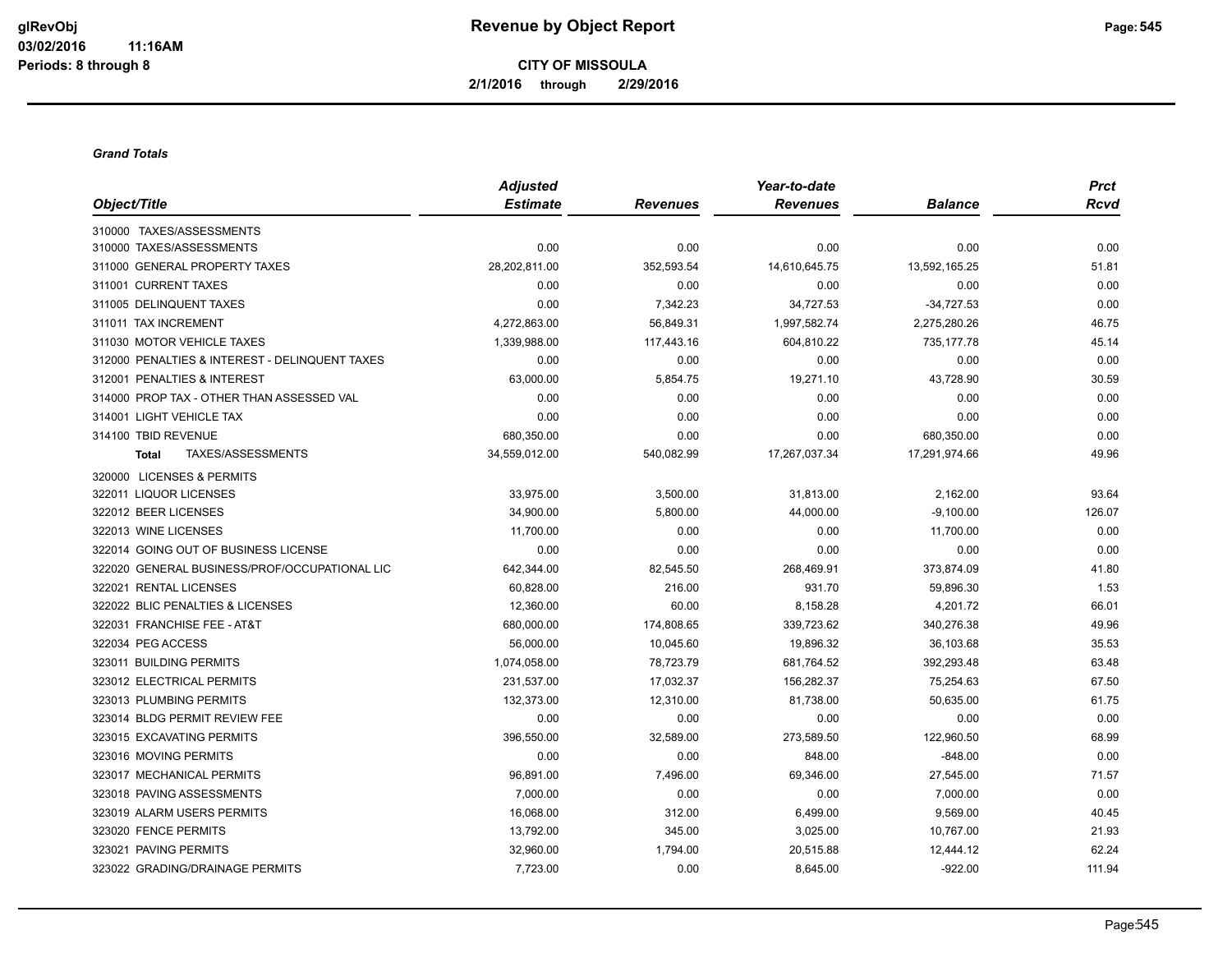**2/1/2016 through 2/29/2016**

| Object/Title                                   | <b>Adjusted</b><br><b>Estimate</b> | <b>Revenues</b> | Year-to-date<br><b>Revenues</b> | <b>Balance</b> | <b>Prct</b><br><b>Rcvd</b> |
|------------------------------------------------|------------------------------------|-----------------|---------------------------------|----------------|----------------------------|
| 323023 ADA ACCESS PERMITS                      | 14.343.00                          | 2,591.00        | 13,071.00                       | 1,272.00       | 91.13                      |
| 323025 STREET USE PERMITS                      | 3,862.00                           | 435.00          | 2,465.00                        | 1,397.00       | 63.83                      |
| 323026 PYROTECHNICS PERMITS                    | 3,000.00                           | 0.00            | 290.00                          | 2,710.00       | 9.67                       |
| 323027 HAULER PERMITS                          | 0.00                               | 0.00            | 150.00                          | $-150.00$      | 0.00                       |
| 323030 ANIMAL LICENSES                         | 0.00                               | 734.00          | 6,151.85                        | $-6, 151.85$   | 0.00                       |
| 323031 CHICKEN LICENSES                        | 477.00                             | 15.00           | 255.00                          | 222.00         | 53.46                      |
| 323051 BICYCLE LICENSES                        | 0.00                               | 0.00            | 0.00                            | 0.00           | 0.00                       |
| 323052 STORM WATER POLLUTION PREVENTION PERMIT | 3,811.00                           | 622.00          | 5,246.00                        | $-1,435.00$    | 137.65                     |
| 323054 ZONING COMPLIANCE PERMITS               | 3,090.00                           | 1,963.00        | 11,681.00                       | $-8,591.00$    | 378.03                     |
| 323055 FLOOD PLAIN PERMITS                     | 0.00                               | 0.00            | 1,182.00                        | $-1,182.00$    | 0.00                       |
| 323056 SIGN PERMITS                            | 10,000.00                          | 1,027.00        | 9,904.00                        | 96.00          | 99.04                      |
| 323057 SIDEWALK CAFE PERMIT                    | 0.00                               | 0.00            | 227.00                          | $-227.00$      | 0.00                       |
| <b>LICENSES &amp; PERMITS</b><br>Total         | 3,579,642.00                       | 434,964.91      | 2,065,868.95                    | 1,513,773.05   | 57.71                      |
| 330000 INTERGOVERNMENTAL REVENUES              |                                    |                 |                                 |                |                            |
| 330000 INTERGOVERNMENTAL REVENUES              | 87,421.00                          | 0.00            | 85,501.44                       | 1,919.56       | 97.80                      |
| 330005 MUTD GRANT ADMIN FEE                    | 0.00                               | 0.00            | 0.00                            | 0.00           | 0.00                       |
| 331000 FEDERAL GRANTS                          | 38,973.00                          | 11,083.06       | 23,466.12                       | 15,506.88      | 60.21                      |
| 331001 GRANTS                                  | 0.00                               | 0.00            | 0.00                            | 0.00           | 0.00                       |
| 331002 COUNTY ASSISTANCE CIP PROJECTS          | 0.00                               | 0.00            | 0.00                            | 0.00           | 0.00                       |
| 331003 STATE HOME PROGRAM INCOME               | 186,935.00                         | 0.00            | 0.00                            | 186,935.00     | 0.00                       |
| 331004 CITY ASSESSMENTS                        | 0.00                               | 0.00            | 0.00                            | 0.00           | 0.00                       |
| 331005 WESTERN FEDERAL LANDS GRANT             | 0.00                               | 0.00            | 0.00                            | 0.00           | 0.00                       |
| 331010 ENTITLEMENT - CDBG                      | 405,605.00                         | 58,399.33       | 475,159.68                      | $-69,554.68$   | 117.15                     |
| 331011 NSP GRANT/SILVERTIP PROJECT             | 0.00                               | 0.00            | 0.00                            | 0.00           | 0.00                       |
| 331012 ARRA/CDBG STIMULUS REVENUE              | 0.00                               | 0.00            | 0.00                            | 0.00           | 0.00                       |
| 331013 NORTHSIDE PED BRIDGE ARRA GRANT         | 0.00                               | 0.00            | 0.00                            | 0.00           | 0.00                       |
| 331014 WHITE PINE PLAYGROUND-CDBG GRANT        | 158,650.00                         | 0.00            | 0.00                            | 158,650.00     | 0.00                       |
| 331016 HOMEWORD 1800 PHILLIPS                  | 0.00                               | 0.00            | 0.00                            | 0.00           | 0.00                       |
| 331017 HUD 6.7M/SILVERTIP APTS                 | 0.00                               | 0.00            | 0.00                            | 0.00           | 0.00                       |
| 331018 MHA 1M/SILVERTIP APTS                   | 0.00                               | 0.00            | 0.00                            | 0.00           | 0.00                       |
| 331020 COPS GRANT                              | 0.00                               | 0.00            | 0.00                            | 0.00           | 0.00                       |
| 331022 EQUIPMENT GRANT                         | 0.00                               | 243,765.60      | 243,765.60                      | $-243,765.60$  | 0.00                       |
| 331023 COPS HIRING GRANT 2011                  | 42,000.00                          | 0.00            | 17,088.57                       | 24,911.43      | 40.69                      |
| 331024 DEPT OF JUSTICE GRANTS                  | 50,000.00                          | 23,683.25       | 46,044.28                       | 3,955.72       | 92.09                      |
| 331025 DV ACCOUNTABILITY PROJECT               | 993,592.00                         | 0.00            | 0.00                            | 993,592.00     | 0.00                       |
| 331026 FY09 POLICE ICAC FEDERAL GRANT          | 0.00                               | 0.00            | $-3.719.25$                     | 3.719.25       | 0.00                       |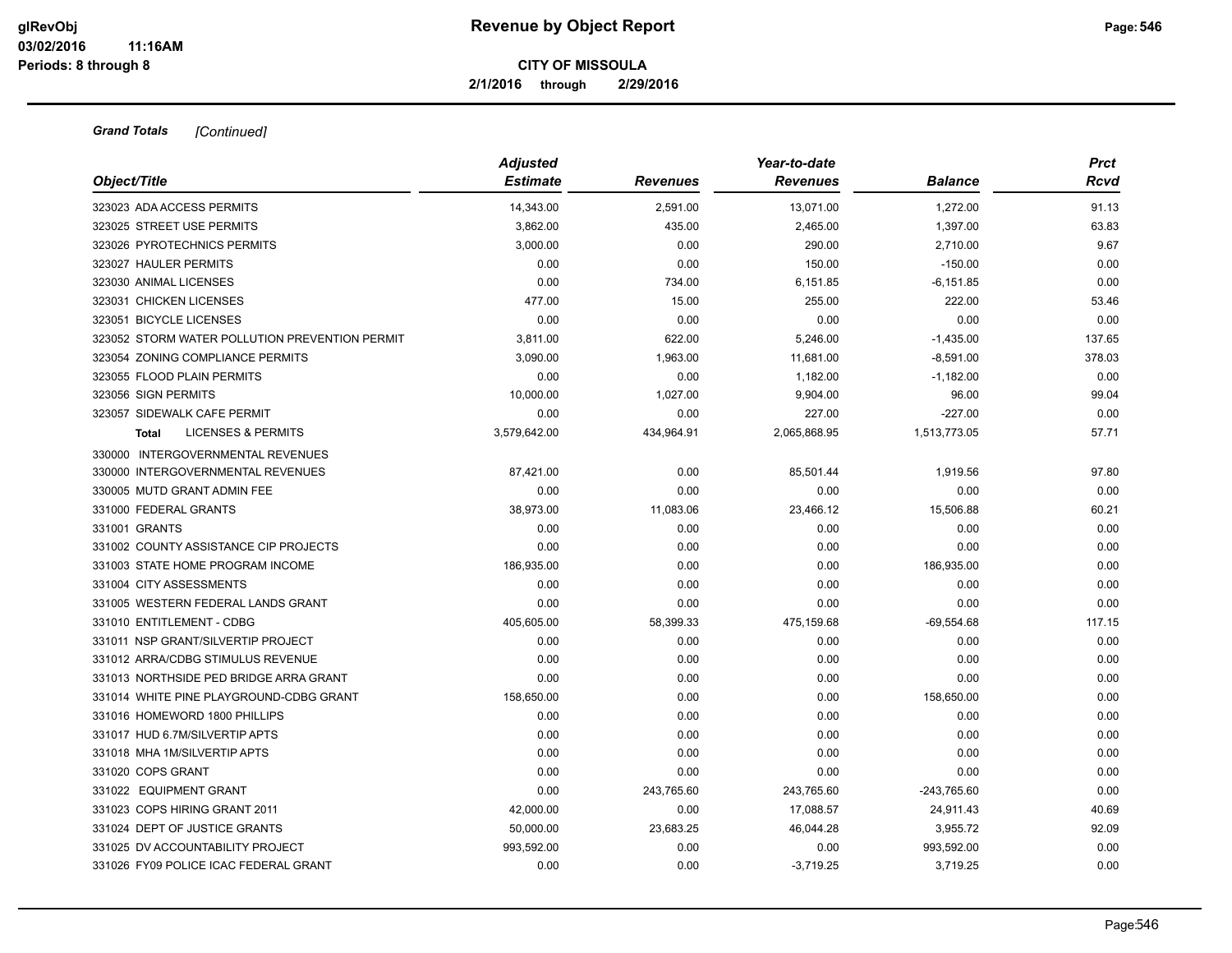**2/1/2016 through 2/29/2016**

|                                             | <b>Adjusted</b> |                 | Year-to-date    | <b>Prct</b>    |         |
|---------------------------------------------|-----------------|-----------------|-----------------|----------------|---------|
| Object/Title                                | <b>Estimate</b> | <b>Revenues</b> | <b>Revenues</b> | <b>Balance</b> | Rcvd    |
| 331027 JAG GRANTS REVENUE                   | 0.00            | 0.00            | 48,482.90       | $-48,482.90$   | 0.00    |
| 331028 DUI-COPS IN SHOPS                    | 5,000.00        | 0.00            | 0.00            | 5,000.00       | 0.00    |
| 331029 CHRP GRANT                           | 0.00            | 0.00            | 0.00            | 0.00           | 0.00    |
| 331030 COMMUNITY RESOURCE OFFICER/MCPS      | 0.00            | 0.00            | 0.00            | 0.00           | 0.00    |
| 331031 EECBG REVOLVING LOAN                 | 0.00            | 0.00            | 0.00            | 0.00           | 0.00    |
| 331033 WORD                                 | 0.00            | 590.00          | 180.09          | $-180.09$      | 0.00    |
| 331050 ISTEA/CTEP GRANT                     | 200,000.00      | 0.00            | 0.00            | 200,000.00     | 0.00    |
| 331051 ISTEA/CTEP-HIGGINS HILL/BECKWITH     | 0.00            | 0.00            | 0.00            | 0.00           | 0.00    |
| 331052 MDT CMAQ STRIPING GRANT              | 0.00            | 0.00            | 0.00            | 0.00           | 0.00    |
| 331053 CTEP PLAYFAIR                        | 0.00            | 0.00            | 5,955.81        | $-5,955.81$    | 0.00    |
| 331054 FHWA PL GRANT                        | 650,194.00      | 159,360.79      | 310,233.79      | 339,960.21     | 47.71   |
| 331055 FTA GRANT                            | 164,937.00      | 34,354.11       | 58,081.11       | 106,855.89     | 35.21   |
| 331056 MDT FEDERAL CMAQ                     | 285,698.00      | 48,374.00       | 135,622.20      | 150,075.80     | 47.47   |
| 331057 TRANSIT-MUTD CMAQ                    | 0.00            | 0.00            | 0.00            | 0.00           | 0.00    |
| 331060 NATL RECREATION TRAILS GRANTS        | 0.00            | 0.00            | 0.00            | 0.00           | 0.00    |
| 331081 GRANTS/DONATIONS - FORT MISSOULA     | 0.00            | 0.00            | 0.00            | 0.00           | 0.00    |
| 331090 EPA GRANT                            | 987,106.00      | 0.00            | $-361.50$       | 987,467.50     | $-0.04$ |
| 331091 US DOT HMEP GRANT                    | 0.00            | 0.00            | 12,000.00       | $-12,000.00$   | 0.00    |
| 331112 SAFER GRANT                          | 0.00            | 0.00            | 0.00            | 0.00           | 0.00    |
| 331113 *** Title Not Found ***              | 0.00            | 0.00            | 86,262.00       | $-86,262.00$   | 0.00    |
| 331114 TITLE III GRANT-MSLA CO              | 14,500.00       | 0.00            | 0.00            | 14,500.00      | 0.00    |
| 331153 RUSSELL S 3RD IMPROVEMENTS           | 0.00            | 0.00            | 0.00            | 0.00           | 0.00    |
| 331154 CTEP-MILWAUKEE RR TRAIL              | 0.00            | 0.00            | 0.00            | 0.00           | 0.00    |
| 331155 CTEP/GRANT CREEK TRAIL BCN           | 0.00            | 0.00            | 76,085.82       | $-76,085.82$   | 0.00    |
| 331156 CTEP GRANTS                          | 375,500.00      | 0.00            | 0.00            | 375,500.00     | 0.00    |
| 331159 CTEP-U OF M CROSSWALK PROJECT        | 0.00            | 0.00            | 0.00            | 0.00           | 0.00    |
| 331160 SAFE ROUTES TO SCHOOLS fY08 \$82,500 | 0.00            | 0.00            | 0.00            | 0.00           | 0.00    |
| 331161 CTEP-LOLO ST/BRIDGE TO DUNCAN S/C    | 0.00            | 0.00            | 0.00            | 0.00           | 0.00    |
| 331170 HISTORICAL PRESERVATION GRANT        | 5,500.00        | 0.00            | 5,500.00        | 0.00           | 100.00  |
| 331178 DUI TASK FORCE                       | 0.00            | 0.00            | 0.00            | 0.00           | 0.00    |
| 331180 LIBRARY LITERACY GRANT               | 0.00            | 0.00            | 0.00            | 0.00           | 0.00    |
| 331181 CTEP/CMAQ MADISON ST TO U CONNECTOR  | 0.00            | 0.00            | 0.00            | 0.00           | 0.00    |
| 331990 IRS REIMB/DEBT SVS INTEREST          | 253,177.00      | 0.00            | 117,980.65      | 135,196.35     | 46.60   |
| 331992 FEDERAL ARRA GRANTS                  | 0.00            | 0.00            | 0.00            | 0.00           | 0.00    |
| 334013 STATE GRANT - OT SEATBELT            | 60,000.00       | 0.00            | 30,042.82       | 29,957.18      | 50.07   |
| 334014 *** Title Not Found ***              | 0.00            | 0.00            | 0.00            | 0.00           | 0.00    |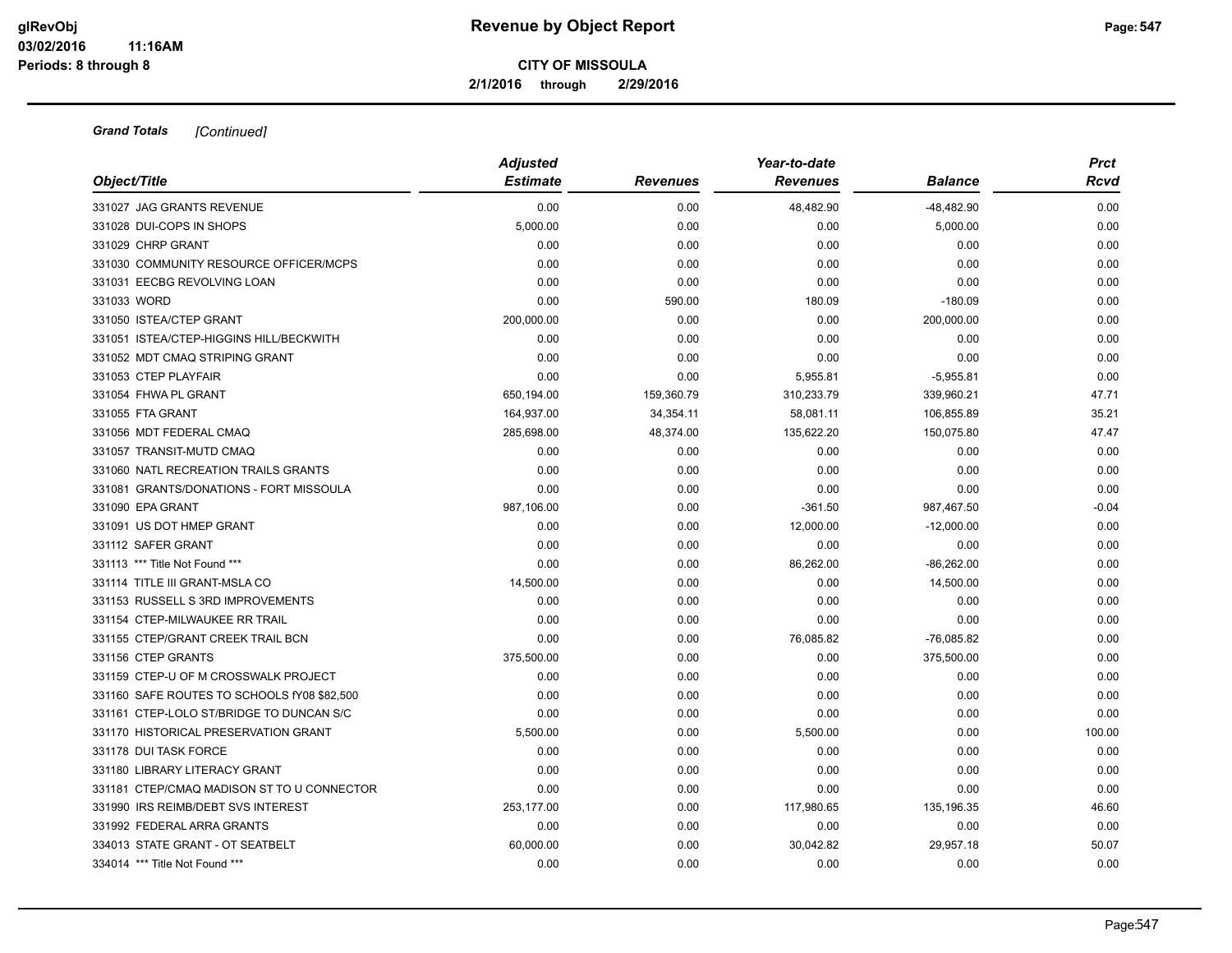**2/1/2016 through 2/29/2016**

| Object/Title                                  | <b>Adjusted</b><br><b>Estimate</b> | <b>Revenues</b> | Year-to-date<br><b>Revenues</b> | <b>Balance</b> | <b>Prct</b><br>Rcvd |
|-----------------------------------------------|------------------------------------|-----------------|---------------------------------|----------------|---------------------|
| 334015 COPS TECHNOLOGY GRANT                  | 299,498.00                         | 61,907.28       | 111,415.23                      | 188,082.77     | 37.20               |
| 334016 BULLETPROOF VEST GRANT                 | 10,500.00                          | 0.00            | 6,317.04                        | 4,182.96       | 60.16               |
| 334017 SCHOOL RESOURCE OFFICER                | 240,000.00                         | 0.00            | 248,850.00                      | $-8,850.00$    | 103.69              |
| 334018 STATE GRANT - CAPITAL                  | 0.00                               | 0.00            | 0.00                            | 0.00           | 0.00                |
| 334020 UNDERAGE DRINKING GRANT                | 0.00                               | 0.00            | 0.00                            | 0.00           | 0.00                |
| 334025 COUNTY WEED                            | 15,000.00                          | 0.00            | 639.73                          | 14,360.27      | 4.26                |
| 334026 FOREST HEALTH GRANT                    | 0.00                               | 0.00            | 0.00                            | 0.00           | 0.00                |
| 334028 DEPT OF AG INTERN GRANT                | 0.00                               | 0.00            | 0.00                            | 0.00           | 0.00                |
| 334040 GAS TAX APPORTIONMENT                  | 1,080,419.00                       | 90,034.88       | 720,279.05                      | 360,139.95     | 66.67               |
| 334045 MONTANA DEPARTMENT TRANSPORTATION      | 0.00                               | 0.00            | 0.00                            | 0.00           | 0.00                |
| 334056 BANK CORP. LIC. TAX - (PREVIOUS YEARS) | 0.00                               | 0.00            | 0.00                            | 0.00           | 0.00                |
| 334061 IMPACT FEES-CLEARING ACCOUNT           | 0.00                               | 0.00            | 0.00                            | 0.00           | 0.00                |
| 334071 DEQ/RIVER WATER SAMPLING               | 0.00                               | 0.00            | 0.00                            | 0.00           | 0.00                |
| 334076 BIG SKY TRUST FUND GRANTS              | 0.00                               | 0.00            | 0.00                            | 0.00           | 0.00                |
| 334112 WELLNESS GRANT                         | 0.00                               | 0.00            | 0.00                            | 0.00           | 0.00                |
| 334120 TSEP GRANT                             | 0.00                               | 0.00            | 0.00                            | 0.00           | 0.00                |
| 334121 DNRC GRANT                             | 59,000.00                          | 0.00            | 30,000.00                       | 29,000.00      | 50.85               |
| 334123 MAQI FEDERAL ASSISTANCE                | 0.00                               | 0.00            | 0.00                            | 0.00           | 0.00                |
| 334124 GRANTS-CIP                             | 0.00                               | 0.00            | 0.00                            | 0.00           | 0.00                |
| 334125 FIRE FIGHTER GRANT                     | 90,000.00                          | 0.00            | 26,175.49                       | 63,824.51      | 29.08               |
| 334126 DEVELOPER ASSESSMENTS                  | 0.00                               | 0.00            | 0.00                            | 0.00           | 0.00                |
| 334127 TONKIN TRAIL - FISH WILDLIFE PARKS     | 0.00                               | 0.00            | 0.00                            | 0.00           | 0.00                |
| 334128 CDBG FIRE HYDRANT GRANT                | 0.00                               | 0.00            | 0.00                            | 0.00           | 0.00                |
| 334140 DNRC GRANT                             | 0.00                               | 0.00            | 0.00                            | 0.00           | 0.00                |
| 334143 MONTANA TOURISM GRANT                  | 0.00                               | 0.00            | 0.00                            | 0.00           | 0.00                |
| 334145 WESTERN MT MENTAL HEALTH CTR           | 0.00                               | 0.00            | 0.00                            | 0.00           | 0.00                |
| 334146 ADDI FUNDS-1ST TIME HOMEBUYERS         | 12,846.00                          | 0.00            | 0.00                            | 12,846.00      | 0.00                |
| 334149 MISSOULA HOMEOWNERSHIP PROGRAM         | 335,666.00                         | 0.00            | 0.00                            | 335,666.00     | 0.00                |
| 334153 FY14 DISTRICT XI HRC TBRA              | 0.00                               | 1,667.00        | 1,667.00                        | $-1,667.00$    | 0.00                |
| 334154 HOMEWORD SWEETGRASS                    | 0.00                               | 156,750.00      | 156,750.00                      | $-156,750.00$  | 0.00                |
| 334155 FY08 NMCDC                             | 0.00                               | 0.00            | 0.00                            | 0.00           | 0.00                |
| 334156 HOME PROGRAM INCOME                    | 31,500.00                          | 0.00            | 0.00                            | 31,500.00      | 0.00                |
| 334157 FY09 MHA                               | 0.00                               | 0.00            | 0.00                            | 0.00           | 0.00                |
| 334159 FY09 HOMEWORD                          | 0.00                               | 0.00            | 0.00                            | 0.00           | 0.00                |
| 334160 FY09 NMCDC                             | 0.00                               | 0.00            | 0.00                            | 0.00           | 0.00                |
| 334161 FY10 DISTRICT XI HRC                   | 0.00                               | 0.00            | 0.00                            | 0.00           | 0.00                |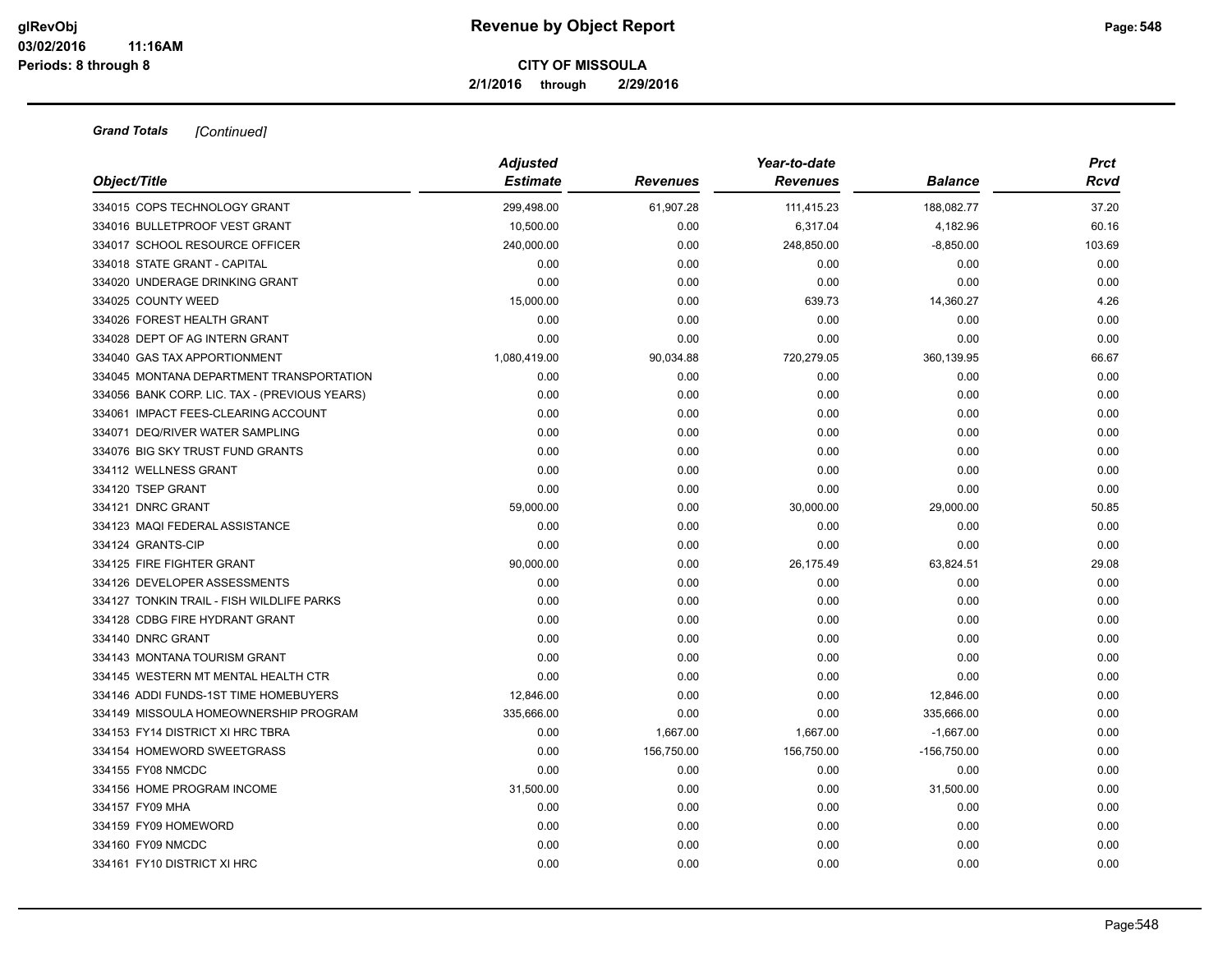**2/1/2016 through 2/29/2016**

|                                                   | <b>Adjusted</b><br><b>Estimate</b> | <b>Revenues</b> | Year-to-date<br><b>Revenues</b> | <b>Balance</b> | <b>Prct</b> |
|---------------------------------------------------|------------------------------------|-----------------|---------------------------------|----------------|-------------|
| Object/Title                                      |                                    |                 |                                 |                | Rcvd        |
| 334163 FY10 homeWORD/SOLSTICE APT                 | 0.00                               | 0.00            | 0.00                            | 0.00           | 0.00        |
| 334251 RTP/TAP STATE GRANTS                       | 0.00                               | 0.00            | 5,000.00                        | $-5,000.00$    | 0.00        |
| 334990 ARRA FUNDING                               | 0.00                               | 0.00            | 0.00                            | 0.00           | 0.00        |
| 334991 ARRA HB645 FUNDING                         | 0.00                               | 0.00            | 0.00                            | 0.00           | 0.00        |
| 334992 ARRA LOAN                                  | 0.00                               | 0.00            | 0.00                            | 0.00           | 0.00        |
| 335075 STATE GAMBLING/VIDEO/KENO/BINGO FEES       | 127,650.00                         | 8,439.19        | 107,689.19                      | 19,960.81      | 84.36       |
| 335076 STATE GAMBLING LICENSE FEES                | 0.00                               | 0.00            | 0.00                            | 0.00           | 0.00        |
| 335077 STATE KENO/BINGO PROCEEDS TAX              | 0.00                               | 0.00            | 0.00                            | 0.00           | 0.00        |
| 335210 PERSONAL PROPERTY TAX REIMBURSEMENT        | 561,664.00                         | 0.00            | 264,235.88                      | 297,428.12     | 47.05       |
| 335230 HB 124 REVENUE                             | 8,029,080.00                       | 0.00            | 4,228,882.88                    | 3,800,197.12   | 52.67       |
| 335250 STATE REIMB - SB #184                      | 0.00                               | 0.00            | 0.00                            | 0.00           | 0.00        |
| 336001 MDT REIMBURSEMENTS                         | 0.00                               | 0.00            | 0.00                            | 0.00           | 0.00        |
| 336020 STATE PENSION CONTRIBUTION                 | 0.00                               | 0.00            | 0.00                            | 0.00           | 0.00        |
| 336021 STATE CONTRIB - POLICE RETIREMENT          | 2,257,772.00                       | 0.00            | 1,296,242.68                    | 961,529.32     | 57.41       |
| 336022 STATE CONTRIB. - FIRE RETIREMENT           | 2,265,164.00                       | 0.00            | 1,287,425.52                    | 977,738.48     | 56.84       |
| 336023 STATE CONTRIB. - PERS                      | 9.986.00                           | 0.00            | 8,521.11                        | 1,464.89       | 85.33       |
| 336030 COUNTY CONTRIBUTION                        | 9,900.00                           | 2,721.67        | 28,621.67                       | $-18,721.67$   | 289.11      |
| 337000 LOCAL GRANTS                               | 0.00                               | 0.00            | 9,000.00                        | $-9,000.00$    | 0.00        |
| 337002 MRA GRANT                                  | 0.00                               | 0.00            | 0.00                            | 0.00           | 0.00        |
| 337003 HEALTH DEPT-STORM WATER MGMT               | 0.00                               | 0.00            | 0.00                            | 0.00           | 0.00        |
| 337009 *** Title Not Found ***                    | 0.00                               | 0.00            | 7,525.00                        | $-7,525.00$    | 0.00        |
| 337010 COUNTY REIMBURSEMENT-DEANOS                | 0.00                               | 0.00            | 0.00                            | 0.00           | 0.00        |
| 337012 LEGAL SERVICES-CONTRACTED/REIMB.           | 0.00                               | 0.00            | 0.00                            | 0.00           | 0.00        |
| 337013 MUTD SIGN MAINTENANCE AGREEMENT            | 3,000.00                           | 0.00            | 0.00                            | 3,000.00       | 0.00        |
| 338000 LOCAL SHARING OF TAX INCREMENT             | 266,850.00                         | 0.00            | 133,425.29                      | 133,424.71     | 50.00       |
| 338001 EXCESS PLEDGED TAX INCREMENT RETURNED      | 0.00                               | 0.00            | 0.00                            | 0.00           | 0.00        |
| 338100 PLANNING MILLS PASSED THRU COUNTY          | 329,157.00                         | 0.00            | 300,000.00                      | 29,157.00      | 91.14       |
| 339000 PAYMENT IN LIEU OF TAXES                   | 34,056.00                          | 0.00            | 14,678.00                       | 19,378.00      | 43.10       |
| <b>INTERGOVERNMENTAL REVENUES</b><br><b>Total</b> | 21,033,496.00                      | 901,130.16      | 10,766,712.89                   | 10,266,783.11  | 51.19       |
| 340000 CHARGES FOR SERVICES                       |                                    |                 |                                 |                |             |
| 340051 GRILL VAN CONCESSIONS                      | 0.00                               | 0.00            | 20,386.90                       | $-20,386.90$   | 0.00        |
| 341009 BLDG ADMIN FEES                            | 310,310.00                         | 0.00            | 155,155.00                      | 155,155.00     | 50.00       |
| 341010 MISCELLANEOUS COLLECTIONS                  | 350.00                             | 0.00            | 0.00                            | 350.00         | 0.00        |
| 341011 TRANSPORTATION ADMIN FEES                  | 24,720.00                          | 0.00            | 12,360.00                       | 12,360.00      | 50.00       |
| 341012 MAYORS PROCLAMATION FEES                   | 100.00                             | 0.00            | 0.00                            | 100.00         | 0.00        |
| 341013 AIR FUND FEES                              | 250.00                             | 0.00            | 0.00                            | 250.00         | 0.00        |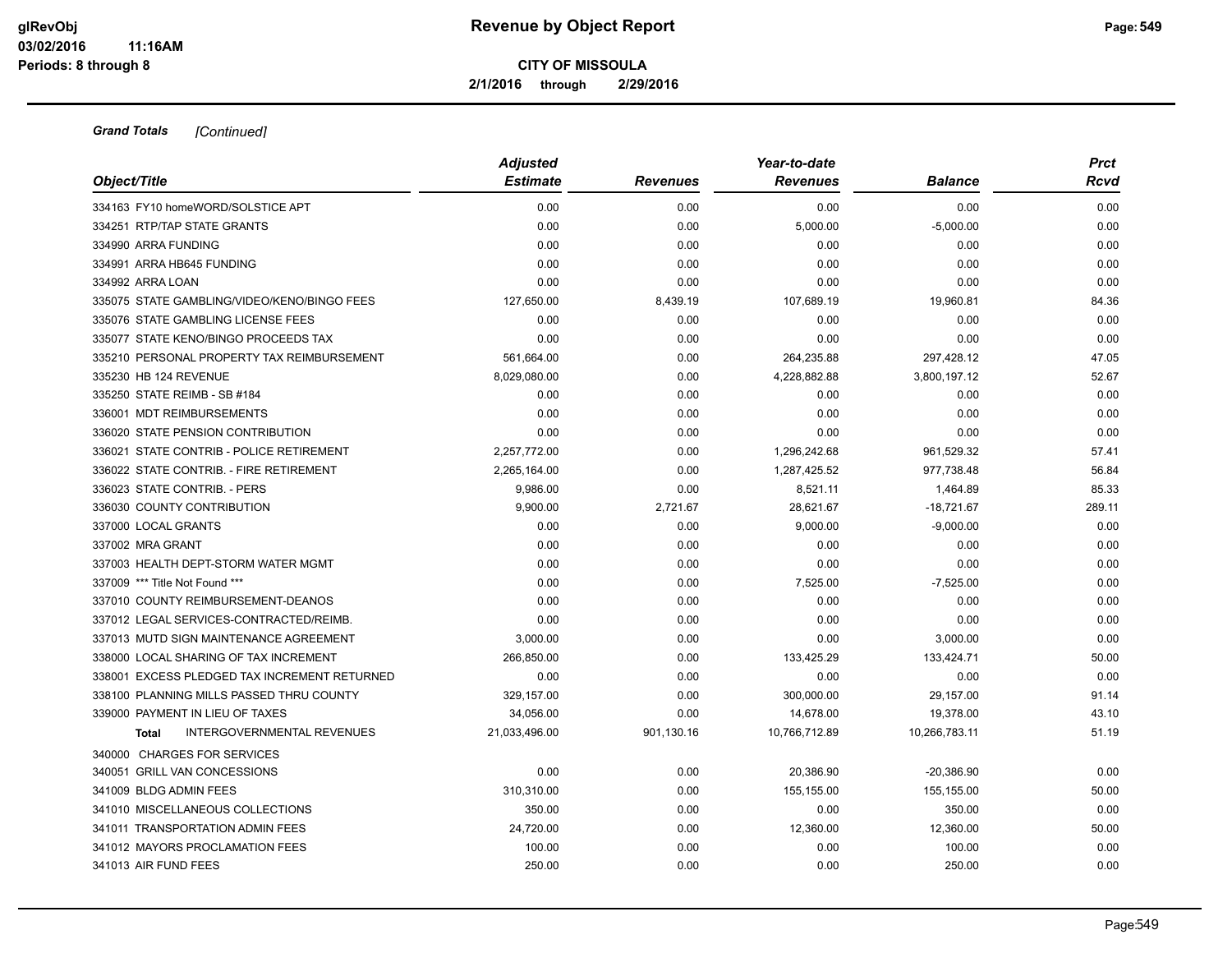**2/1/2016 through 2/29/2016**

| Object/Title                               | <b>Adjusted</b><br><b>Estimate</b> | <b>Revenues</b> | Year-to-date<br><b>Revenues</b> | <b>Balance</b> | <b>Prct</b><br>Rcvd |
|--------------------------------------------|------------------------------------|-----------------|---------------------------------|----------------|---------------------|
| 341015 SEWER ADMINISTRATION FEES           | 1,227,202.00                       | 0.00            | 586,664.00                      | 640,538.00     | 47.81               |
| 341016 MRA ADMINISTRATION FEES             | 138,879.00                         | 0.00            | 69,440.00                       | 69,439.00      | 50.00               |
| 341017 LIGHTING ADMINISTRATION FEES        | 15,452.00                          | 0.00            | 7,726.00                        | 7,726.00       | 50.00               |
| 341018 PARKING COMM ADMIN FEES             | 188.805.00                         | 0.00            | 94,403.00                       | 94,402.00      | 50.00               |
| 341019 *** Title Not Found ***             | 4,512.00                           | 0.00            | 2,256.00                        | 2,256.00       | 50.00               |
| 341021 SID ADMINISTRATION FEES             | 0.00                               | 0.00            | 0.00                            | 0.00           | 0.00                |
| 341022 PROJECT ADMIN FEES                  | 0.00                               | 0.00            | 0.00                            | 0.00           | 0.00                |
| 341023 PLANNING ADMIN FEES                 | 24,720.00                          | 0.00            | 12,000.00                       | 12,720.00      | 48.54               |
| 341031 STATE REIMB MUNI COURT              | 0.00                               | 0.00            | 0.00                            | 0.00           | 0.00                |
| 341032 IMPACT FEE CLEARING ACCOUNT         | 1,200,000.00                       | 53,969.57       | 711,433.93                      | 488,566.07     | 59.29               |
| 341033 IMPACT FEES-PARKS SHARE             | 0.00                               | 0.00            | 0.00                            | 0.00           | 0.00                |
| 341034 IMPACT FEES-FIRE SHARE              | 0.00                               | 0.00            | 0.00                            | 0.00           | 0.00                |
| 341035 IMPACT FEES-POLICE SHARE            | 0.00                               | 0.00            | 0.00                            | 0.00           | 0.00                |
| 341036 IMPACT FEES-COMMUNITY SERVICE SHARE | 0.00                               | 0.00            | 0.00                            | 0.00           | 0.00                |
| 341037 IMPACT FEE-ROAD SHARE               | 0.00                               | 0.00            | 0.00                            | 0.00           | 0.00                |
| 341041 SEWER EXTENSION RECORDING FEES      | 4,500.00                           | 313.00          | 2,176.00                        | 2,324.00       | 48.36               |
| 341052 MUNICIPAL COURT FILING FEES         | 283,400.00                         | 0.00            | 178,856.84                      | 104,543.16     | 63.11               |
| 341055 CRIME VICTIM SURCHARGE              | 2,500.00                           | 0.00            | 785.99                          | 1,714.01       | 31.44               |
| 341067 SUBDIVISION EXEMPTION AFFIDAVITS    | 0.00                               | 1,000.00        | 4,800.00                        | $-4,800.00$    | 0.00                |
| 341068 SUBDIVISON FEES                     | 5,000.00                           | 0.00            | 5,176.00                        | $-176.00$      | 103.52              |
| 341069 REZONING FEES                       | 5,000.00                           | 0.00            | 4,727.00                        | 273.00         | 94.54               |
| 341070 DESIGN REVIEW BOARD                 | 15,000.00                          | 2,866.48        | 21,696.39                       | $-6,696.39$    | 144.64              |
| 341071 BOARD OF ADJUST. ZONING, SIGNS      | 0.00                               | 0.00            | 0.00                            | 0.00           | 0.00                |
| 341072 FLOOD PLAIN-0THER FEES              | 0.00                               | 0.00            | 0.00                            | 0.00           | 0.00                |
| 341073 FIRE PLAN CHECK FEES                | 27,981.00                          | 1,572.00        | 18,462.00                       | 9,519.00       | 65.98               |
| 341074 FIRE INSPECTION FEES                | 25,000.00                          | 4,918.00        | 38,376.49                       | $-13,376.49$   | 153.51              |
| 341076 ENGINEERING PLAN CHECK FEES         | 33,478.00                          | 2,906.00        | 26,173.00                       | 7,305.00       | 78.18               |
| 341077 ZONING COMPLIANCE INSPECTIONS       | 0.00                               | 0.00            | 0.00                            | 0.00           | 0.00                |
| 341078 ENGINEERING MAP FEES                | 120.00                             | 30.00           | 210.00                          | $-90.00$       | 175.00              |
| 341079 GREASE INTERCEPTOR APPEAL FEES      | 2,000.00                           | 0.00            | 463.50                          | 1,536.50       | 23.18               |
| 341090 STREET VACATION PETITION FEES       | 0.00                               | 0.00            | 1,981.00                        | $-1,981.00$    | 0.00                |
| 341091 INSPECTION CODE BOOKS & COPIES      | 1,346.00                           | 5.25            | 124.50                          | 1,221.50       | 9.25                |
| 341100 GRANT ADMINISTRATION SERVICE FEES   | 0.00                               | 0.00            | 0.00                            | 0.00           | 0.00                |
| 341450 *** Title Not Found ***             | 0.00                               | 0.00            | 0.00                            | 0.00           | 0.00                |
| 342000 ANTI-GRAFFITI PROJECT               | 5,000.00                           | 0.00            | 100.00                          | 4,900.00       | 2.00                |
| 342010 POLICE/BID AGREEMENT                | 0.00                               | 23,842.00       | 47,684.00                       | $-47,684.00$   | 0.00                |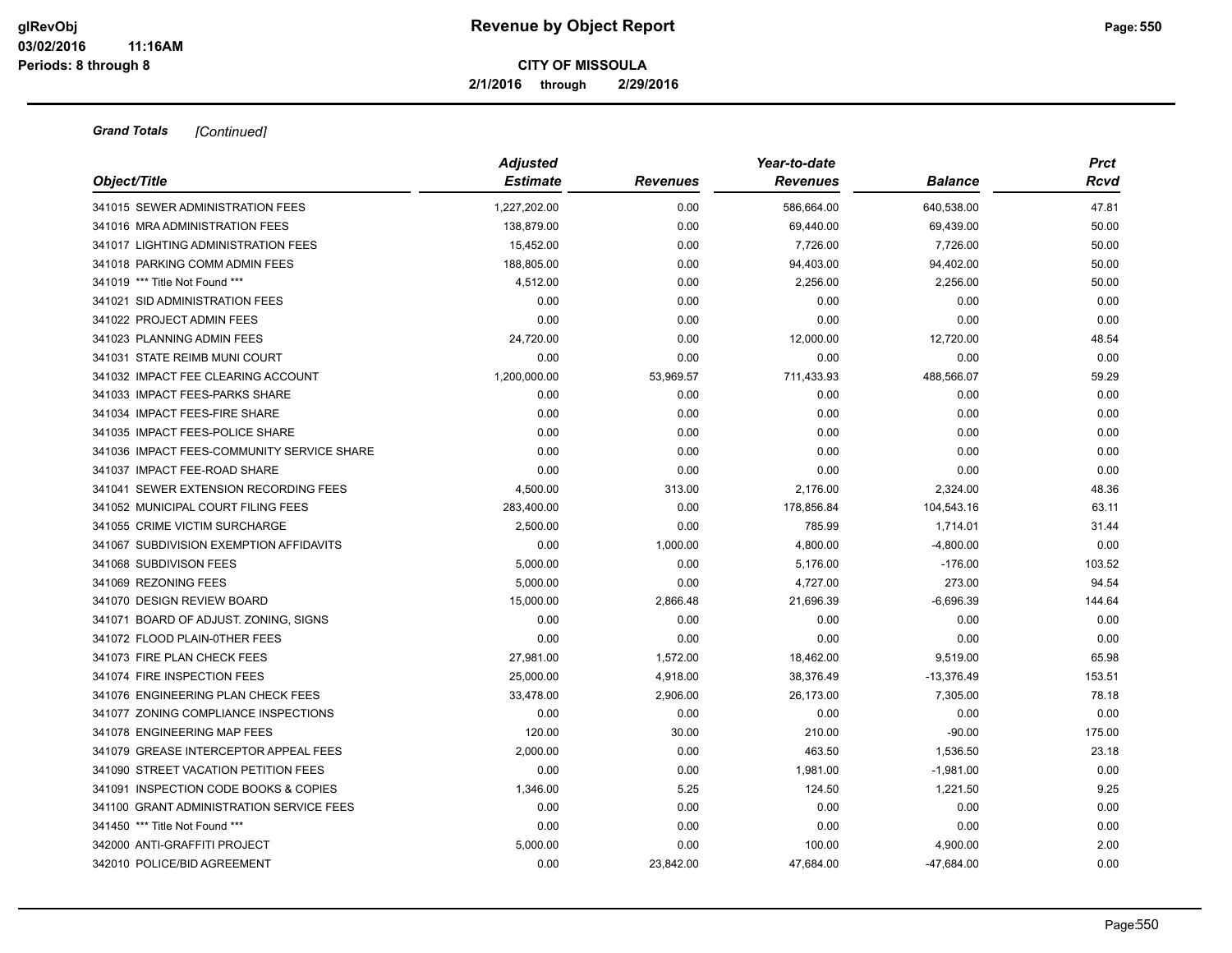**2/1/2016 through 2/29/2016**

| Object/Title                                | <b>Adjusted</b><br><b>Estimate</b> | <b>Revenues</b> | Year-to-date<br><b>Revenues</b> | <b>Balance</b> | Prct<br>Rcvd |
|---------------------------------------------|------------------------------------|-----------------|---------------------------------|----------------|--------------|
| 342012 PD REIMBURSABLE SERVICES             | 0.00                               | 0.00            | 0.00                            | 0.00           | 0.00         |
| 342013 SECURITY INVEST FEES                 | 61,000.00                          | 1,303.00        | 13,976.29                       | 47,023.71      | 22.91        |
| 342014 POLICE DEPARTMENT SERVICE FEES       | 157,300.00                         | 1,793.00        | 19,731.33                       | 137,568.67     | 12.54        |
| 342015 POLICE OVERTIME FEES                 | 84,000.00                          | 906.27          | 71,287.87                       | 12,712.13      | 84.87        |
| 342016 POLICE TRAINING FEES                 | 36,000.00                          | 0.00            | 11,463.31                       | 24,536.69      | 31.84        |
| 342017 CATERING FEES                        | 7,200.00                           | 70.00           | 3,675.00                        | 3,525.00       | 51.04        |
| 342018 DESK REPORTS                         | 20,000.00                          | 1,624.00        | 23,071.00                       | $-3,071.00$    | 115.36       |
| 342019 ABANDONED VEHICLE REVENUE FEES       | 12,500.00                          | 145.00          | 9,635.00                        | 2,865.00       | 77.08        |
| 342020 FIRE DEPARTMENT FEES                 | 100.00                             | 98.50           | 481.50                          | $-381.50$      | 481.50       |
| 342021 CPR EDUCATION PROGRAM                | 7,435.00                           | 875.00          | 4,315.00                        | 3,120.00       | 58.04        |
| 342022 OUTSIDE HIRES                        | 524,890.00                         | 472,891.22      | 499,476.00                      | 25,414.00      | 95.16        |
| 342060 BIKE PROGRAM SALES & FEES            | 2,700.00                           | 0.00            | 0.00                            | 2,700.00       | 0.00         |
| 343000 PW REIMBURSABLE SERVICES             | 31,258.00                          | 0.00            | 11,997.33                       | 19,260.67      | 38.38        |
| 343001 SIGN FABRICATION & CONTRACTS         | 500.00                             | 0.00            | 0.00                            | 500.00         | 0.00         |
| 343002 OTHER AGENCIES - VEH MAINT           | 48,000.00                          | 64.00           | 17,896.90                       | 30,103.10      | 37.29        |
| 343003 STATE PAYMENT - TRAFFIC COUNTS       | 4,450.00                           | 0.00            | 0.00                            | 4,450.00       | 0.00         |
| 343004 SPECIAL STATE CONTRACTS              | 80,000.00                          | 0.00            | 184,223.13                      | $-104,223.13$  | 230.28       |
| 343005 NON-ARRA MOUNTAIN WATER CONTRACT     | 0.00                               | 0.00            | 0.00                            | 0.00           | 0.00         |
| 343006 OTHER GOVT AGENCY-STREET PROJECTS    | 98,318.00                          | 0.00            | 0.00                            | 98,318.00      | 0.00         |
| 343008 PRIVATE COMPANY STREET PAYMENTS      | 0.00                               | 0.00            | 0.00                            | 0.00           | 0.00         |
| 343009 TOW CHARGES                          | 0.00                               | 0.00            | 0.00                            | 0.00           | 0.00         |
| 343010 STREET DEPT SALES & SERVICES         | 19,195.00                          | 0.00            | 0.00                            | 19,195.00      | 0.00         |
| 343011 STREET AND ROADWAY REPAIR CHARGES    | 0.00                               | 0.00            | 0.00                            | 0.00           | 0.00         |
| 343013 SNOW REMOVAL FEES                    | 1,500.00                           | 217.50          | 868.76                          | 631.24         | 57.92        |
| 343015 PARKING                              | 1,598,000.00                       | 0.00            | 0.00                            | 1,598,000.00   | 0.00         |
| 343016 METER MONEY                          | 0.00                               | 76,433.36       | 407,795.52                      | $-407,795.52$  | 0.00         |
| 343017 PARKING LEASE REVENUE                | 0.00                               | 45,261.00       | 508,268.50                      | $-508,268.50$  | 0.00         |
| 343018 *** Title Not Found ***              | 0.00                               | 9,223.65        | 70,254.89                       | $-70,254.89$   | 0.00         |
| 343021 WATER FEES                           | 0.00                               | 0.00            | 0.00                            | 0.00           | 0.00         |
| 343026 WATER INSTALLATION CHARGES           | 0.00                               | 0.00            | 0.00                            | 0.00           | 0.00         |
| 343031 SEWER SERVICE CHARGES                | 0.00                               | 0.00            | 0.00                            | 0.00           | 0.00         |
| 343032 SEWER INSTALLATION CHARGES           | 79,000.00                          | 4,659.00        | 14,630.00                       | 64,370.00      | 18.52        |
| 343034 TREATMENT FACILITIES FEES            | 8,006,641.00                       | 38,396.55       | 7,672,645.56                    | 333,995.44     | 95.83        |
| 343035 SALE OF SEWER MATERIALS AND SUPPLIES | 0.00                               | 0.00            | $-15,421.44$                    | 15,421.44      | 0.00         |
| 343036 *** Title Not Found ***              | 0.00                               | 0.00            | 0.00                            | 0.00           | 0.00         |
| 343037 DELINQUENT SEWER FEES                | 0.00                               | 0.00            | 0.00                            | 0.00           | 0.00         |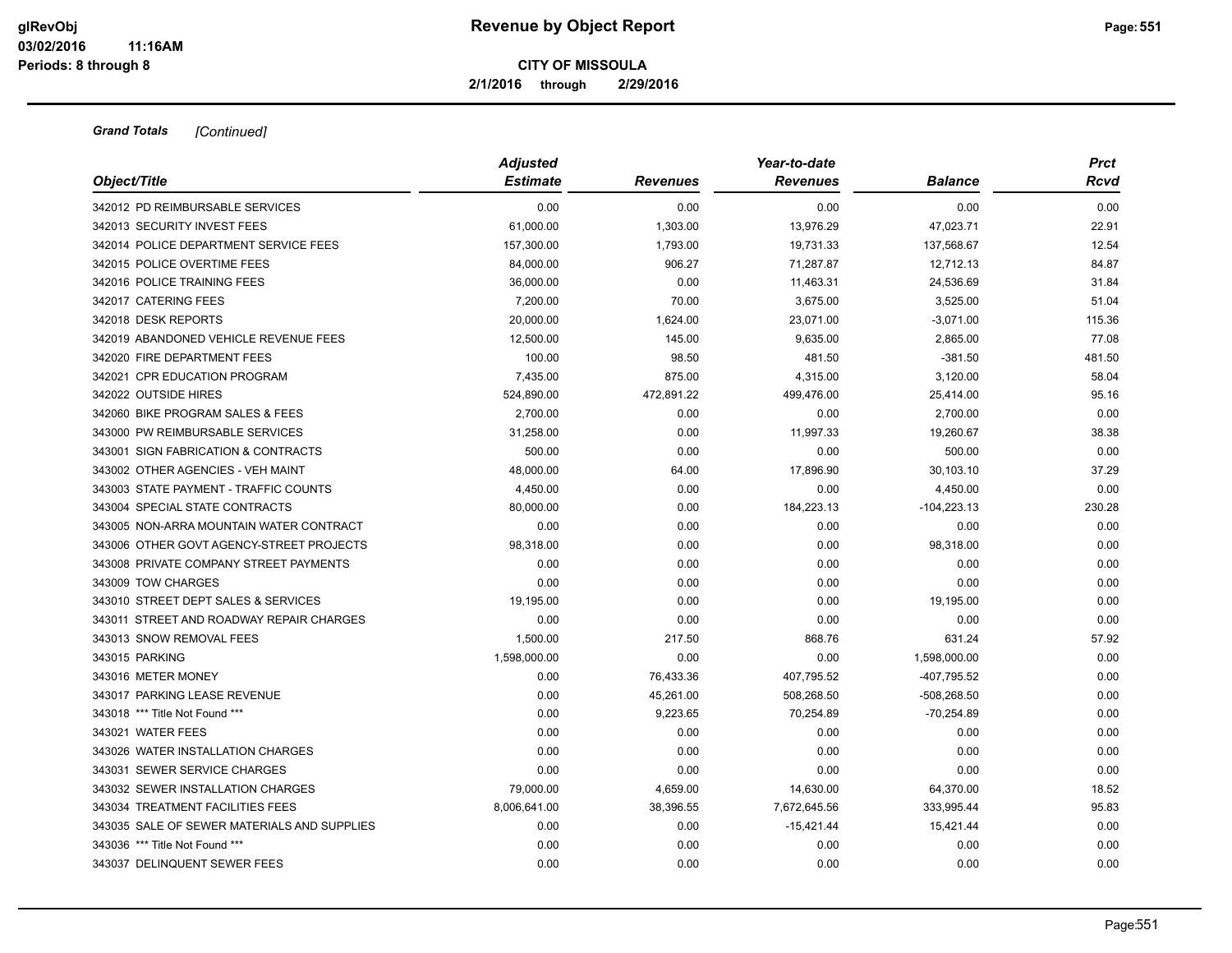**2/1/2016 through 2/29/2016**

| Object/Title                              | <b>Adjusted</b> |                 | Year-to-date    |                |        |  |
|-------------------------------------------|-----------------|-----------------|-----------------|----------------|--------|--|
|                                           | <b>Estimate</b> | <b>Revenues</b> | <b>Revenues</b> | <b>Balance</b> | Rcvd   |  |
| 343038 P & I TAX LIENS                    | 0.00            | 246.29          | 2,561.84        | $-2,561.84$    | 0.00   |  |
| 343039 DISPOSAL FEES                      | 0.00            | 3,490.00        | 15,106.96       | $-15,106.96$   | 0.00   |  |
| 343041 GARBAGE COLLECTION SERVICES        | 5,000.00        | 1,332.59        | 13,377.44       | $-8,377.44$    | 267.55 |  |
| 343065 BUILDING RENTALS                   | 0.00            | 0.00            | 0.00            | 0.00           | 0.00   |  |
| 343080 STATE MAINTENANCE CONTRACT         | 530,082.00      | 0.00            | 251,492.09      | 278,589.91     | 47.44  |  |
| 343082 MDT URBAN PROJECTS                 | 0.00            | 0.00            | 0.00            | 0.00           | 0.00   |  |
| 343083 CONTRACT SEWER APPLICATIONS        | 0.00            | 0.00            | 0.00            | 0.00           | 0.00   |  |
| 343084 STREET MAINTENANCE MATERIALS REIMB | 55,500.00       | 0.00            | 81,932.31       | $-26,432.31$   | 147.63 |  |
| 343097 SIDEWALK AND CURB FEES             | 340,000.00      | 899.00          | 239,560.03      | 100,439.97     | 70.46  |  |
| 343300 MISC CHARGES FOR SERVICES          | 0.00            | 0.00            | 0.00            | 0.00           | 0.00   |  |
| 343301 BOOT REMOVAL                       | 0.00            | 940.00          | 4,250.00        | $-4,250.00$    | 0.00   |  |
| 343302 PARKS SOIL PROJECT                 | 0.00            | 0.00            | 0.00            | 0.00           | 0.00   |  |
| 343310 SALE OF NICHE NAMEPLATES & VASES   | 0.00            | 1,000.00        | 11,100.00       | $-11,100.00$   | 0.00   |  |
| 343311 SALE OF NICHES                     | 3,200.00        | 0.00            | 0.00            | 3,200.00       | 0.00   |  |
| 343320 CEMETERY - SALE OF PLOTS           | 12,870.00       | 1,900.00        | 19,700.00       | $-6,830.00$    | 153.07 |  |
| 343321 CEMETERY FOUNDATIONS               | 1,570.00        | 0.00            | 2,480.00        | $-910.00$      | 157.96 |  |
| 343322 CEMETERY FLOWER CARE               | 4,250.00        | 120.00          | 120.00          | 4,130.00       | 2.82   |  |
| 343323 CEMETERY - LINER INSTALL FEES      | 5,580.00        | 3,000.00        | 16,500.00       | $-10,920.00$   | 295.70 |  |
| 343324 OTHER CEMETERY FEES                | 1,500.00        | 300.00          | 2,400.00        | $-900.00$      | 160.00 |  |
| 343325 2ND INTERMENT RIGHT                | 0.00            | 400.00          | 2,400.00        | $-2,400.00$    | 0.00   |  |
| 343340 CEMETERY - OPENINGS & CLOSINGS     | 10,950.00       | 2,750.00        | 16,500.00       | $-5,550.00$    | 150.68 |  |
| 343350 CEMETERY CARE, FEES                | 99,000.00       | 0.00            | 0.00            | 99,000.00      | 0.00   |  |
| 343360 WEED CONTROL                       | 3,000.00        | 0.00            | 1,024.93        | 1,975.07       | 34.16  |  |
| 346000 FEES                               | 220,000.00      | 1,493.56        | 22,792.45       | 197,207.55     | 10.36  |  |
| 346001 TENNIS FEE                         | 0.00            | 0.00            | 1,410.00        | $-1,410.00$    | 0.00   |  |
| 346029 PARKS PETTY CASH FUND              | 0.00            | 0.00            | 0.00            | 0.00           | 0.00   |  |
| 346030 SWIMMING POOL FEES                 | 1,298,086.00    | 855.38          | 299,335.76      | 998,750.24     | 23.06  |  |
| 346031 RECREATION FEES                    | 273,988.00      | 3,750.00        | 122,913.50      | 151,074.50     | 44.86  |  |
| 346032 PRESCHOOL PROGRAMS                 | 0.00            | 0.00            | 0.00            | 0.00           | 0.00   |  |
| 346033 PARK FEES/FACILITY RENTALS         | 170,000.00      | 5,025.44        | 43,285.85       | 126,714.15     | 25.46  |  |
| 346034 GROUNDS MAINTENANCE CONTRACT       | 0.00            | 0.00            | 48,367.20       | -48,367.20     | 0.00   |  |
| 346036 PARK CONCESSION FEES               | 3,000.00        | 0.00            | 666.44          | 2,333.56       | 22.21  |  |
| 346037 YOUTH DRUG COURT CONTRACT          | 11,700.00       | 0.00            | 0.00            | 11,700.00      | 0.00   |  |
| 346040 MCCORMICK SWIMMING POOL            | 0.00            | 0.00            | 0.00            | 0.00           | 0.00   |  |
| 346050 COUNTY PLAYGROUND CONTRACT         | 3,150.00        | 0.00            | 0.00            | 3,150.00       | 0.00   |  |
| 346051 MONTANA PARKS/REC CONFERENCE 2012  | 4,500.00        | 0.00            | 1,779.45        | 2,720.55       | 39.54  |  |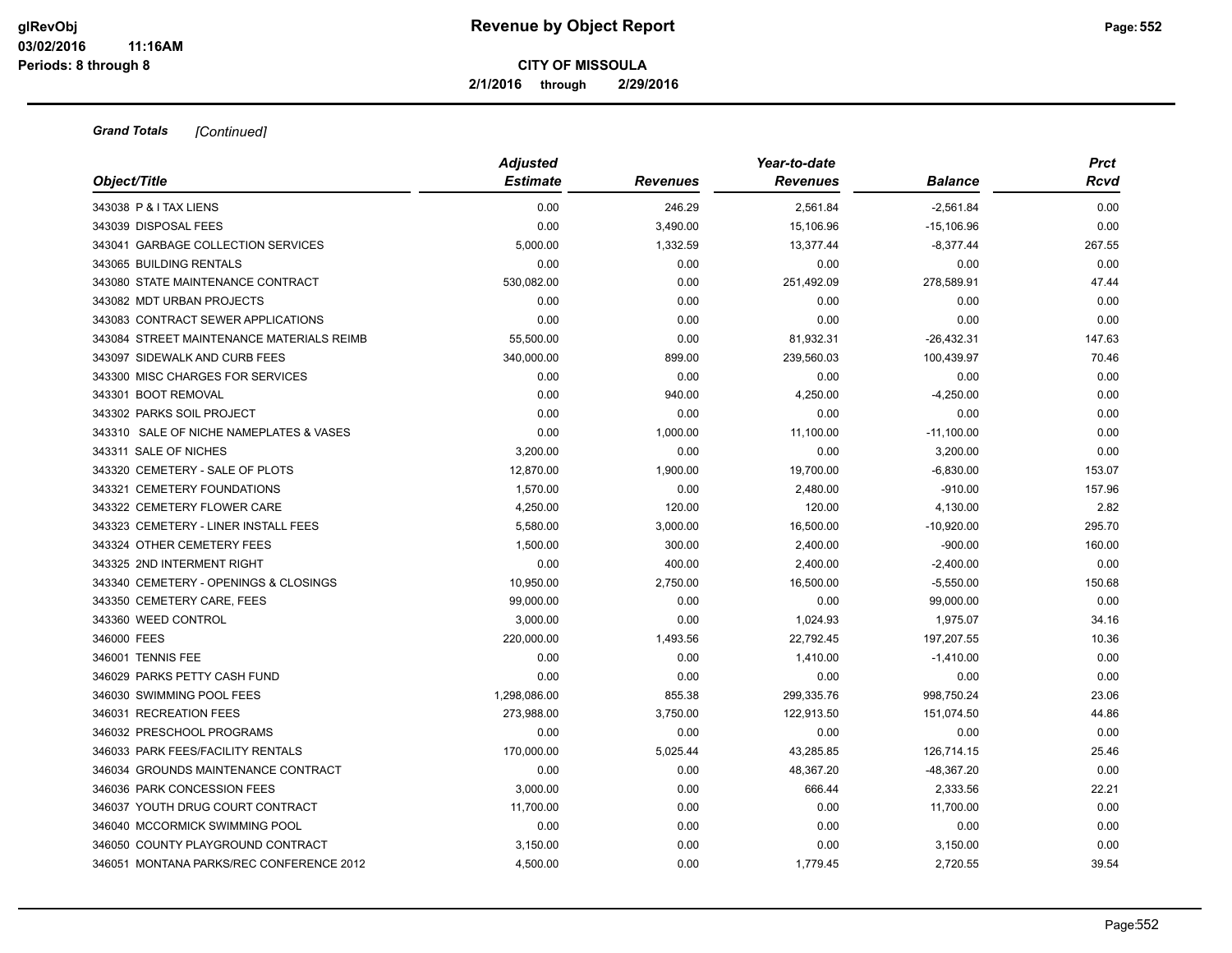**2/1/2016 through 2/29/2016**

| Object/Title                                   | <b>Adjusted</b><br><b>Estimate</b> | <b>Revenues</b> | Year-to-date<br><b>Revenues</b> | Balance       | <b>Prct</b><br>Rcvd |
|------------------------------------------------|------------------------------------|-----------------|---------------------------------|---------------|---------------------|
|                                                |                                    |                 |                                 |               |                     |
| 346052 PLAYGROUND SAFETY TRAINING              | 0.00                               | 0.00            | 6,931.65                        | $-6,931.65$   | 0.00                |
| 346053 CITY LIFE PROGRAMS                      | 12,500.00                          | 795.00          | 6,120.00                        | 6,380.00      | 48.96               |
| 346055 COUNTY PARK SUPPORT                     | 0.00                               | 0.00            | 0.00                            | 0.00          | 0.00                |
| 346056 PICNIC SITE FEES                        | 0.00                               | 0.00            | 0.00                            | 0.00          | 0.00                |
| 346060 CURRENTS SWIMMING FACILITY              | 0.00                               | 26,738.41       | 255,544.95                      | $-255,544.95$ | 0.00                |
| 346061 CURRENTS ENTERPRISE                     | 0.00                               | 0.00            | 0.00                            | 0.00          | 0.00                |
| 346062 SPLASH ENTERPRISE                       | 0.00                               | 0.00            | 0.00                            | 0.00          | 0.00                |
| 346070 RECREATION GENERAL MERCHANDISE          | 0.00                               | 0.00            | 0.00                            | 0.00          | 0.00                |
| 346080 PAYMENT IN LIEU OF PARKS                | 213,578.00                         | 0.00            | 4,822.25                        | 208,755.75    | 2.26                |
| 346082 HIGH PARK EASEMENT EXCHANGE             | 0.00                               | 0.00            | 0.00                            | 0.00          | 0.00                |
| <b>CHARGES FOR SERVICES</b><br>Total           | 17,708,616.00                      | 800,419.02      | 13,048,364.09                   | 4,660,251.91  | 73.68               |
| 350000 FINES & FORFEITURES                     |                                    |                 |                                 |               |                     |
| 351013 DRUG FORFEITURES                        | 16,800.00                          | 620.00          | 7,575.20                        | 9,224.80      | 45.09               |
| 351022 LAW ENFORCEMENT ACADEMY SURCHARGE #5    | 0.00                               | 0.00            | 16,266.21                       | $-16,266.21$  | 0.00                |
| 351031 TRAFFIC FINES                           | 1,325,000.00                       | 0.00            | 622,570.35                      | 702,429.65    | 46.99               |
| 351032 SURCHARGE ON FINES                      | 129,089.00                         | 19,233.12       | 110,518.42                      | 18,570.58     | 85.61               |
| 351033 PUBLIC DEFENDER FEES                    | 0.00                               | 0.00            | 2.077.00                        | $-2,077.00$   | 0.00                |
| 351034 CELLULAR PHONE FINES                    | 80,000.00                          | 0.00            | 43,402.00                       | 36,598.00     | 54.25               |
| 351035 CELL PHONE FINES: EDUCATION             | 0.00                               | 0.00            | 43,402.00                       | $-43,402.00$  | 0.00                |
| 352000 TICKETS                                 | 0.00                               | 0.00            | 0.00                            | 0.00          | 0.00                |
| 352001 PARKING TICKET REVENUE                  | 270,000.00                         | 12,643.00       | 102,353.10                      | 167,646.90    | 37.91               |
| 352002 PARKING FINES                           | 0.00                               | 0.00            | $-40.00$                        | 40.00         | 0.00                |
| 355000 FALSE ALARM PENALTY                     | 10,000.00                          | 208.00          | 5,980.00                        | 4,020.00      | 59.80               |
| <b>FINES &amp; FORFEITURES</b><br><b>Total</b> | 1,830,889.00                       | 32,704.12       | 954,104.28                      | 876,784.72    | 52.11               |
| 360000 MISCELLANEOUS REVENUES                  |                                    |                 |                                 |               |                     |
| 360000 MISCELLANEOUS REVENUES                  | 25,000.00                          | 0.00            | 237,874.38                      | -212,874.38   | 951.50              |
| 360001 COPIES                                  | 2,200.00                           | 0.00            | 1,484.24                        | 715.76        | 67.47               |
| 360002 PHONES                                  | 0.00                               | 0.00            | 0.00                            | 0.00          | 0.00                |
| 360003 MMIA REIMBURSEMENT-ATTORNEY             | 0.00                               | 0.00            | 203.37                          | $-203.37$     | 0.00                |
| 360005 LOAN REPAYMENTS                         | 0.00                               | 0.00            | 45,242.50                       | $-45,242.50$  | 0.00                |
| 360007 RLF REVENUES                            | 0.00                               | 0.00            | 0.00                            | 0.00          | 0.00                |
| 360010 MISCELLANEOUS                           | 15,000.00                          | 14,451.97       | 169,641.30                      | $-154,641.30$ | 1,130.94            |
| 360011 YOUTH COUNCIL FUNDS                     | 9,010.00                           | 0.00            | 0.00                            | 9,010.00      | 0.00                |
| 360012 SEWER GRANT REPAYMENTS                  | 0.00                               | 0.00            | 0.00                            | 0.00          | 0.00                |
| 360013 REPAYMENT OF SEWER GRANT                | 7,000.00                           | 0.00            | 5,390.00                        | 1,610.00      | 77.00               |
| 360014 REPAYMENT OF LOAN/MHA                   | 0.00                               | 0.00            | 0.00                            | 0.00          | 0.00                |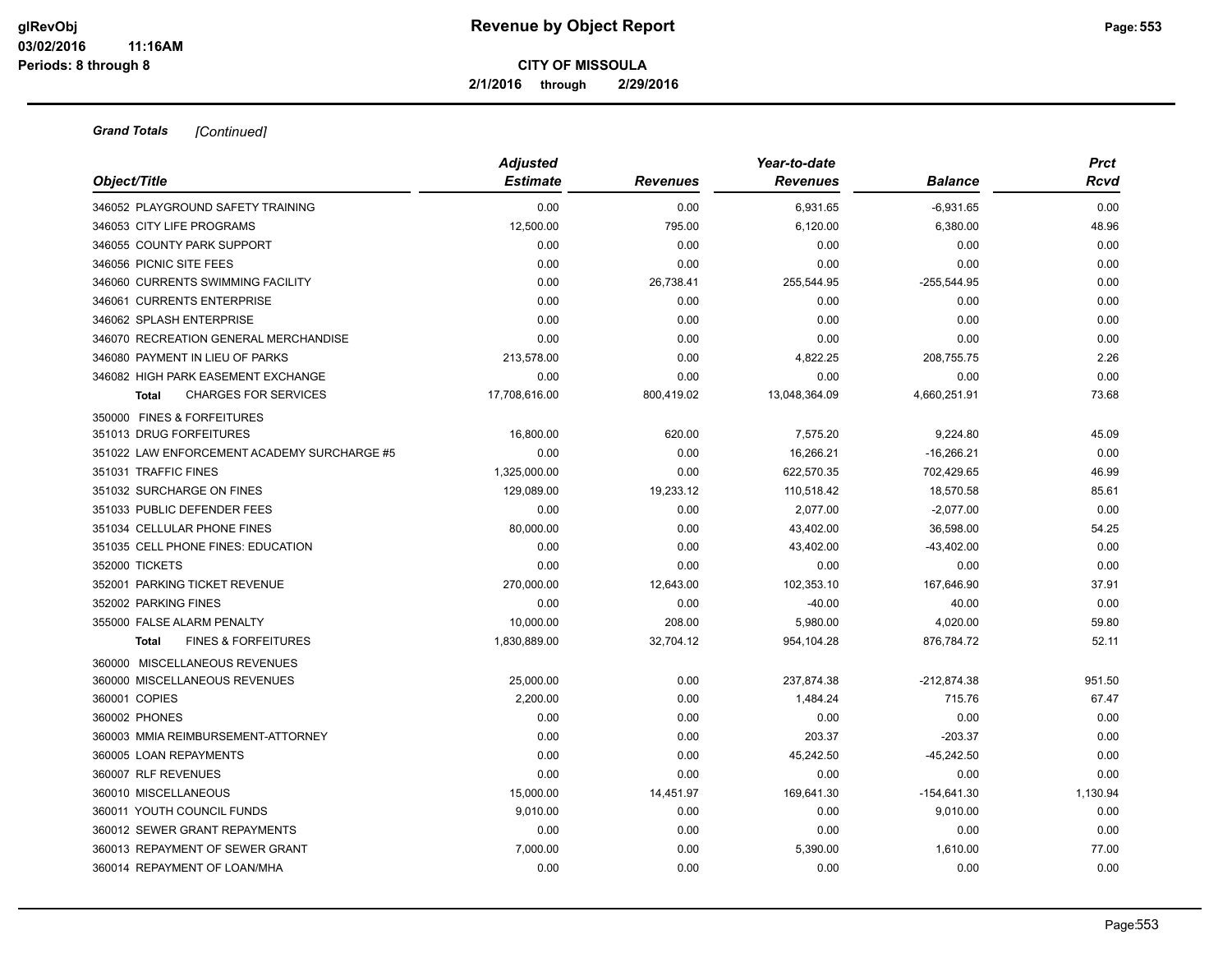**2/1/2016 through 2/29/2016**

| Object/Title                               | <b>Adjusted</b> |                 | Year-to-date    |                | <b>Prct</b> |
|--------------------------------------------|-----------------|-----------------|-----------------|----------------|-------------|
|                                            | <b>Estimate</b> | <b>Revenues</b> | <b>Revenues</b> | <b>Balance</b> | Rcvd        |
| 360015 CONFERENCE REVENUES - BUILDING      | 0.00            | 0.00            | 0.00            | 0.00           | 0.00        |
| 360016 MRA SHARE OF CIVIC STADIUM PARKING  | 0.00            | 0.00            | 0.00            | 0.00           | 0.00        |
| 360017 PARK PLANS FORFEITURE               | 0.00            | 0.00            | 860.00          | $-860.00$      | 0.00        |
| 360018 MARKET ON FRONT UTILITY PAYMENTS    | 0.00            | 192.42          | 1,008.45        | $-1,008.45$    | 0.00        |
| 360019 GARBAGE-MARKET ON FRONT             | 0.00            | 0.00            | 975.10          | $-975.10$      | 0.00        |
| 360020 GREENOUGH PARK ENCROACHMENTS        | 0.00            | 0.00            | 0.00            | 0.00           | 0.00        |
| 360030 CONTRIBUTIONS FROM PROPERTY OWNERS  | 0.00            | 0.00            | 0.00            | 0.00           | 0.00        |
| 360050 OVER/SHORT                          | 0.00            | 0.00            | $-20.00$        | 20.00          | 0.00        |
| 360100 REFUNDS                             | 200.00          | 0.00            | 0.00            | 200.00         | 0.00        |
| 361000 RATTLESNAKE LAND LEASES             | 1,100.00        | 0.00            | 100.00          | 1,000.00       | 9.09        |
| 361003 CARAS PARK CONCERT REVENUE          | 0.00            | 0.00            | 0.00            | 0.00           | 0.00        |
| 361010 RENTAL REVENUE                      | 120,000.00      | 0.00            | 0.00            | 120,000.00     | 0.00        |
| 361013 CLOSED GRANT REPAYMENTS             | 0.00            | 0.00            | 0.00            | 0.00           | 0.00        |
| 361200 RADIO TOWER LEASE PAYMENTS          | 0.00            | 0.00            | 2,925.00        | $-2,925.00$    | 0.00        |
| 361201 EKO LAND LEASE                      | 0.00            | 12,661.97       | 25,323.94       | $-25,323.94$   | 0.00        |
| 362000 OTHER MISCELLANEOUS REVENUE         | 18,000.00       | 0.00            | 32,310.55       | $-14,310.55$   | 179.50      |
| 362001 MUNICIPAL COURT BAD CHECK CHARGES   | 0.00            | 0.00            | 0.00            | 0.00           | 0.00        |
| 362002 BAD CHECK CHARGES                   | 500.00          | 90.00           | 270.00          | 230.00         | 54.00       |
| 362003 US BANK FEE REIMBURSEMENT           | 0.00            | 0.00            | 0.00            | 0.00           | 0.00        |
| 362004 URD III FACADE IMPROVEMENT LOAN REC | 0.00            | 0.00            | 0.00            | 0.00           | 0.00        |
| 362005 LEASE LATE PAYMENT PENALTY          | 0.00            | 0.00            | 0.00            | 0.00           | 0.00        |
| 362006 GAIC INSURANCE SETTLEMENT           | 0.00            | 0.00            | 0.00            | 0.00           | 0.00        |
| 362007 *** Title Not Found ***             | 0.00            | 0.00            | 920.00          | $-920.00$      | 0.00        |
| 362011 SALE OF UNCLAIMED PROPERTY          | 0.00            | 0.00            | 0.00            | 0.00           | 0.00        |
| 362012 REC/GREEN TAG PROGRAM               | 300.00          | 0.00            | 0.00            | 300.00         | 0.00        |
| 363000 ASSESSMENTS PAID                    | 15,000.00       | 0.00            | 0.00            | 15,000.00      | 0.00        |
| 363010 LIGHTING ASSESSMENTS                | 404,652.00      | 5,632.69        | 342,612.47      | 62,039.53      | 84.67       |
| 363020 PROPERTY ASSESSMENTS                | 4,272,171.00    | 45,376.68       | 2,157,907.65    | 2,114,263.35   | 50.51       |
| 363021 PAYOFF PRINCIPAL ASSESSMENTS        | 0.00            | 8,857.45        | 41,267.28       | $-41,267.28$   | 0.00        |
| 363022 BOND INTEREST ASSESSMENTS           | 0.00            | 0.00            | 0.00            | 0.00           | 0.00        |
| 363030 SIDEWALK AND CURB ASSESSMENTS       | 0.00            | 0.00            | 0.00            | 0.00           | 0.00        |
| 363040 PENALTY AND INTEREST                | 0.00            | 841.05          | 41,350.35       | $-41,350.35$   | 0.00        |
| 364012 SALE OF SURPLUS PROPERTY            | 40,000.00       | 0.00            | 0.00            | 40,000.00      | 0.00        |
| 364040 INSURANCE AND DAMAGE RECOVERY       | 40,000.00       | 383.86          | 9,185.41        | 30,814.59      | 22.96       |
| 364041 WORKERS COMPENSATION REIMBURSEMENT  | 2,500.00        | 0.00            | 0.00            | 2,500.00       | 0.00        |
| 364042 EXPENDITURE REIMBURSEMENTS          | 1,200.00        | 266.26          | 7,883.49        | $-6,683.49$    | 656.96      |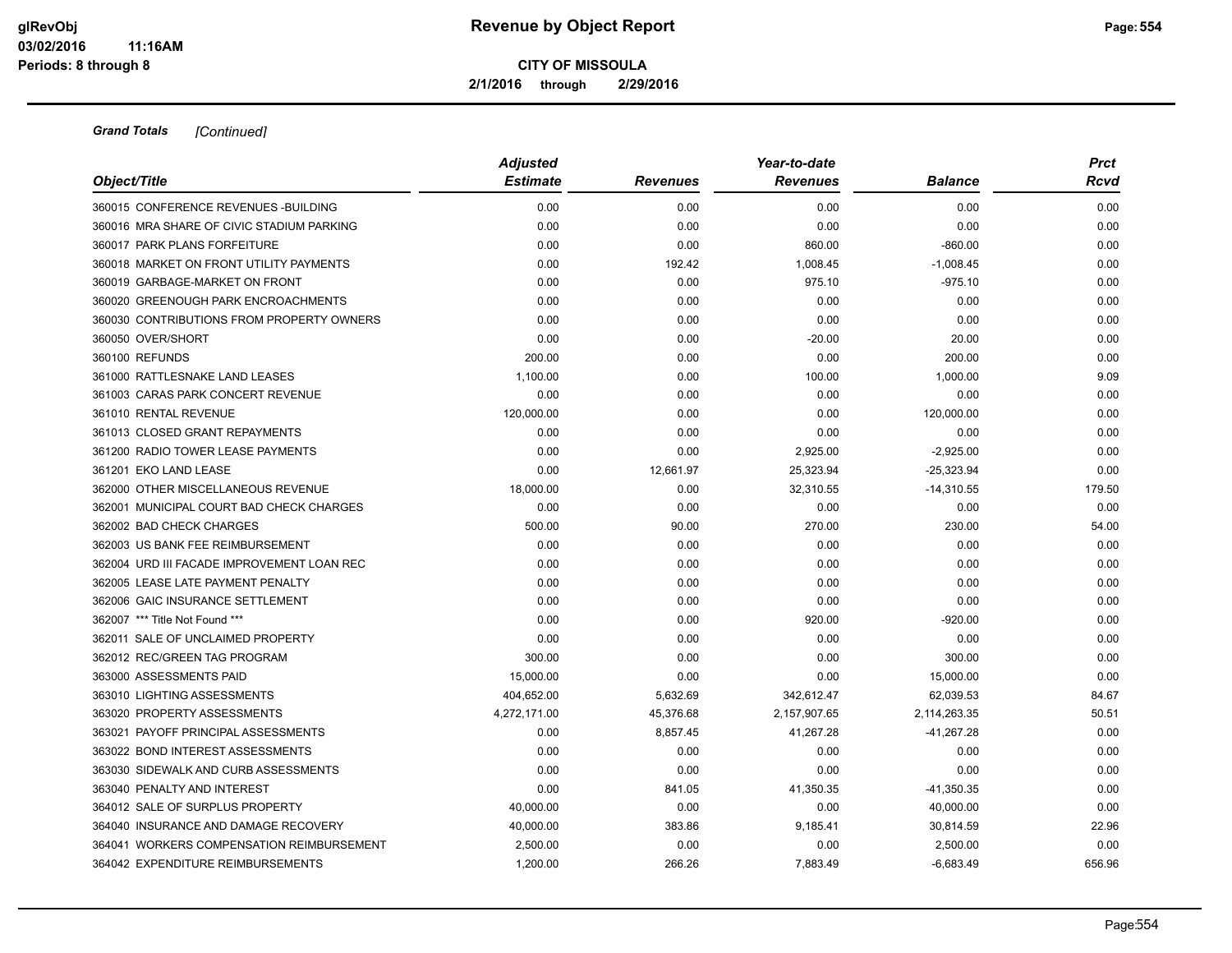**2/1/2016 through 2/29/2016**

| Object/Title                               | <b>Adjusted</b><br><b>Estimate</b> | <b>Revenues</b> | Year-to-date<br><b>Revenues</b> | <b>Balance</b> | <b>Prct</b><br>Rcvd |
|--------------------------------------------|------------------------------------|-----------------|---------------------------------|----------------|---------------------|
| 364043 RATTLESNAKE CORRIDOR REIMBURSEMENT  | 10.000.00                          | 572.00          | 4,004.00                        | 5,996.00       | 40.04               |
| 364044 EMERGENCY RESPONSE REIMBURSEMENT    | 50,000.00                          | 0.00            | 0.00                            | 50,000.00      | 0.00                |
| 364047 MMIA EXPENDITURE REIMBURSEMENT      | 0.00                               | 0.00            | 0.00                            | 0.00           | 0.00                |
| 364051 DOT RADAR GRANT                     | 0.00                               | 0.00            | 0.00                            | 0.00           | 0.00                |
| 364053 EXPENDITURE REIMB-FIRE SERVICES     | 0.00                               | 0.00            | 0.00                            | 0.00           | 0.00                |
| 364060 REIMB LETTER OF CREDIT-709 PARKVIEW | 0.00                               | 0.00            | 0.00                            | 0.00           | 0.00                |
| 364061 REIMB LETTER OF CREDIT-LINNEA LANE  | 0.00                               | 0.00            | 0.00                            | 0.00           | 0.00                |
| 365000 DONATIONS                           | 453,527.00                         | 3,500.00        | 117,975.56                      | 335,551.44     | 26.01               |
| 365001 *** Title Not Found ***             | 0.00                               | 500.00          | 110,000.00                      | $-110,000.00$  | 0.00                |
| 365002 OTHER RECREATION DONATIONS          | 70,000.00                          | 1,351.41        | 12,058.50                       | 57,941.50      | 17.23               |
| 365003 DONATIONS - SMOKE ALARMS            | 0.00                               | 0.00            | 99.45                           | $-99.45$       | 0.00                |
| 365004 GRANT CR TRAIL ASSN DONATION        | 0.00                               | 0.00            | 0.00                            | 0.00           | 0.00                |
| 365005 DONATIONS - ARCO                    | 157,270.00                         | 0.00            | 15,000.00                       | 142,270.00     | 9.54                |
| 365009 DONATIONS - BASKETBALL/TENNIS COURT | 65,000.00                          | 0.00            | 7,000.00                        | 58,000.00      | 10.77               |
| 365010 FRIENDS OF MISSOULA PARKS DONATION  | 0.00                               | 0.00            | 0.00                            | 0.00           | 0.00                |
| 365015 GREEN BLOCK PILOT PROJECT           | 0.00                               | 0.00            | 0.00                            | 0.00           | 0.00                |
| 365016 LOCAL MATCH MDT                     | 30,000.00                          | 600.00          | 9,427.70                        | 20,572.30      | 31.43               |
| 365017 LOCAL MATCH TRANSIT                 | 0.00                               | 0.00            | 0.00                            | 0.00           | 0.00                |
| 365018 DONATIONS - THERMAL IMAGING         | 0.00                               | 0.00            | 0.00                            | 0.00           | 0.00                |
| 365019 PARKS DONATIONS                     | 715,861.00                         | 32,841.88       | 44,695.02                       | 671,165.98     | 6.24                |
| 365020 OPEN SPACE DONATIONS                | 10,000.00                          | 0.00            | 25.00                           | 9,975.00       | 0.25                |
| 365021 COMBAT CHALLENGE DONATIONS          | 0.00                               | 0.00            | 0.00                            | 0.00           | 0.00                |
| 365022 NEIGHBORHOOD COUNCIL DONATIONS      | 0.00                               | 0.00            | 0.00                            | 0.00           | 0.00                |
| 365023 NORTHWESTERN ENERGY GRANT           | 0.00                               | 0.00            | 0.00                            | 0.00           | 0.00                |
| 365030 DONATIONS STADIUM R&D               | 0.00                               | 0.00            | 0.00                            | 0.00           | 0.00                |
| 365100 RECREATION OUTDOOR                  | 30,000.00                          | 0.00            | 3,216.00                        | 26,784.00      | 10.72               |
| 365101 RECREATION SCHOLARSHIP              | 0.00                               | 294.31          | 7,330.05                        | $-7,330.05$    | 0.00                |
| 365102 RECREATION YOUTH & ADULT SPORTS     | 60,000.00                          | 0.00            | 8.00                            | 59,992.00      | 0.01                |
| 365103 URBAN FORESTRY PROGRAMS             | 55,000.00                          | 640.00          | 16,651.62                       | 38,348.38      | 30.28               |
| 365109 CONSERVATION LANDS DONATIONS        | 0.00                               | 0.00            | 0.00                            | 0.00           | 0.00                |
| 368000 SALE OF COINS                       | 0.00                               | 0.00            | 0.00                            | 0.00           | 0.00                |
| 368001 SALE OF POLICE PROMOTIONS           | 0.00                               | 0.00            | 0.00                            | 0.00           | 0.00                |
| 368002 SALE OF FIRE PROMOTIONS             | 0.00                               | 0.00            | 0.00                            | 0.00           | 0.00                |
| 368010 SALE OF T-SHIRTS                    | 0.00                               | 0.00            | 0.00                            | 0.00           | 0.00                |
| MISCELLANEOUS REVENUES<br><b>Total</b>     | 6,680,491.00                       | 129,053.95      | 3,472,206.38                    | 3,208,284.62   | 51.98               |
| 370000 INVESTMENTS & ROYALTY EARNINGS      |                                    |                 |                                 |                |                     |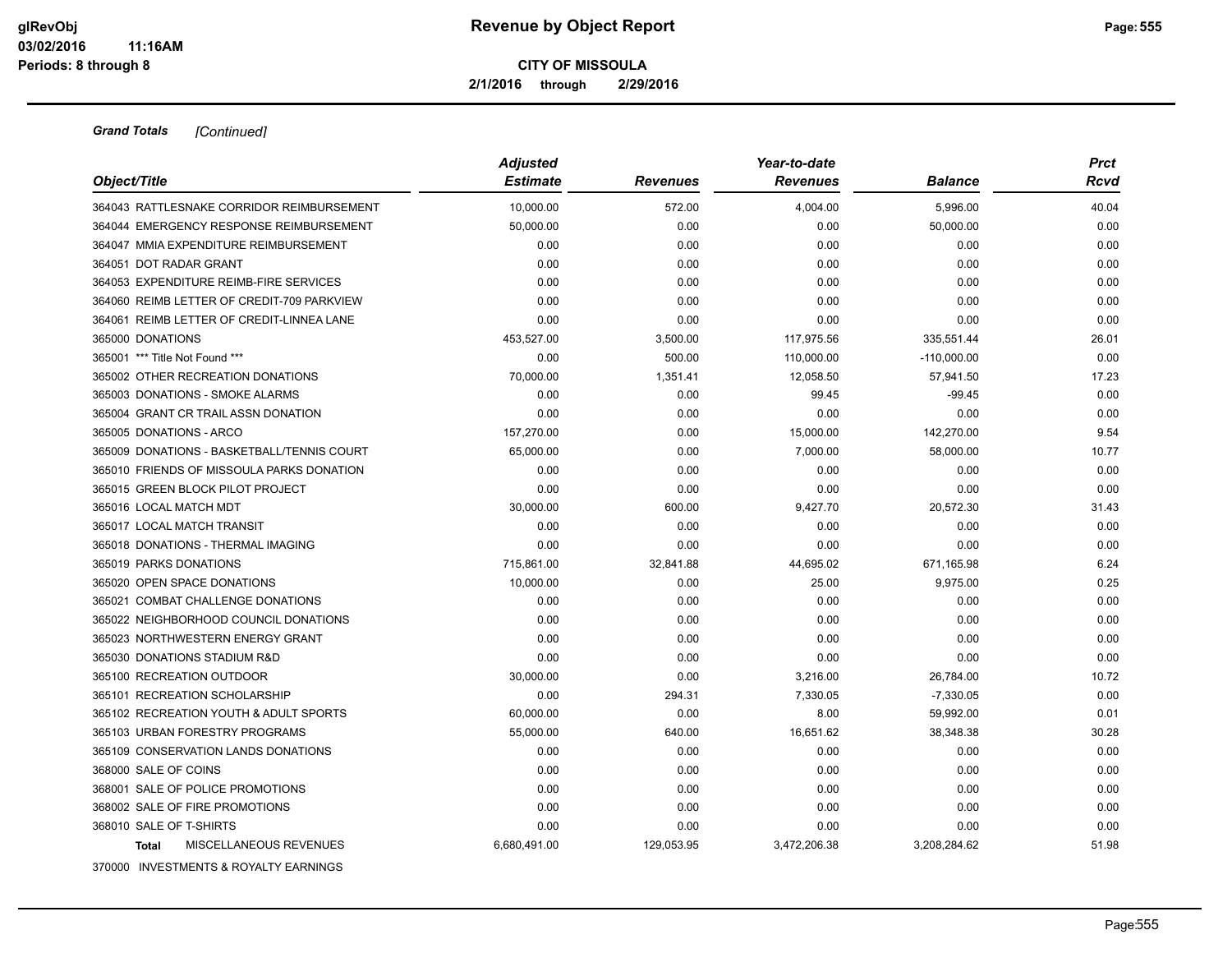**2/1/2016 through 2/29/2016**

| Object/Title                                              | <b>Adjusted</b> |                 | Year-to-date    |                 | <b>Prct</b> |
|-----------------------------------------------------------|-----------------|-----------------|-----------------|-----------------|-------------|
|                                                           | <b>Estimate</b> | <b>Revenues</b> | <b>Revenues</b> | <b>Balance</b>  | Rcvd        |
| 371010 INTEREST ON INVESTMENTS                            | 23.500.00       | 0.00            | $-26,313.52$    | 49,813.52       | $-111.97$   |
| 371020 GAIN/LOSS IN MARKET VALUE OF INVESTMENTS           | 0.00            | 0.00            | 0.00            | 0.00            | 0.00        |
| 371500 INTEREST ON INTERFUND LOAN                         | 0.00            | 0.00            | 0.00            | 0.00            | 0.00        |
| 373002 LOAN REPAYMENT - FAMILY SERVICES                   | 70,000.00       | 0.00            | 0.00            | 70,000.00       | 0.00        |
| 373006 BURNS ST COMMONS                                   | 0.00            | 0.00            | 0.00            | 0.00            | 0.00        |
| <b>INVESTMENTS &amp; ROYALTY EARNINGS</b><br><b>Total</b> | 93,500.00       | 0.00            | $-26,313.52$    | 119,813.52      | $-28.14$    |
| 380000 OTHER FINANCING SOURCES                            |                 |                 |                 |                 |             |
| 380000 OTHER FINANCING SOURCES                            | 0.00            | 0.00            | 0.00            | 0.00            | 0.00        |
| 381000 LOAN PROCEEDS                                      | 0.00            | 0.00            | 0.00            | 0.00            | 0.00        |
| 381002 SRF LOAN                                           | 0.00            | 0.00            | 0.00            | 0.00            | 0.00        |
| 381009 TRANSFERS IN                                       | 457,925.00      | 0.00            | 0.00            | 457,925.00      | 0.00        |
| 381010 BOND PROCEEDS                                      | 0.00            | 1,579,240.64    | 2,201,324.64    | $-2,201,324.64$ | 0.00        |
| 381011 OPEN SPACE REVENUE                                 | 0.00            | 0.00            | 0.00            | 0.00            | 0.00        |
| 381012 \$680,000 FIRE GF DEBT                             | 0.00            | 0.00            | 0.00            | 0.00            | 0.00        |
| 381015 \$1,010,000 LIMITED TAX GO BONDS 2010C             | 0.00            | 0.00            | 0.00            | 0.00            | 0.00        |
| 381020 REVENUE BONDS                                      | 3,496,300.00    | 0.00            | 0.00            | 3,496,300.00    | 0.00        |
| 381023 DOMESTIC VIOLENCE ACCOUNTABILITY GRANT             | 0.00            | 0.00            | 0.00            | 0.00            | 0.00        |
| 381025 BOND PROCEEDS                                      | 0.00            | 0.00            | 0.00            | 0.00            | 0.00        |
| 381026 DEBT SERVICE/BROWNSFIELD RLF 1.125M                | 0.00            | 0.00            | 0.00            | 0.00            | 0.00        |
| 381027 SOUTH RESERVE TRAIL CROSSING 5.M                   | 0.00            | 0.00            | 54,454.00       | $-54,454.00$    | 0.00        |
| 381028 BOND PROCEEDS-MILL SITE                            | 0.00            | 0.00            | 0.00            | 0.00            | 0.00        |
| 381029 PARKING STRUCTURE BOND PROCEEDS                    | 0.00            | 0.00            | 0.00            | 0.00            | 0.00        |
| 381030 SID BONDS PROCEEDS                                 | 0.00            | 0.00            | 628,530.00      | $-628,530.00$   | 0.00        |
| 381070 PROCEEDS FROM NOTES/LOANS/INTERCAP                 | 0.00            | 0.00            | 0.00            | 0.00            | 0.00        |
| 381071 WILMA NOTE PROCEEDS                                | 0.00            | 0.00            | 0.00            | 0.00            | 0.00        |
| 381072 FIB NOTE PROCEEDS                                  | 0.00            | 0.00            | 0.00            | 0.00            | 0.00        |
| 381074 CIVIC STADIUM TIF NOTES 1.5M                       | 0.00            | 0.00            | 0.00            | 0.00            | 0.00        |
| 381090 PROCEEDS FROM CAPITAL LEASE                        | 1,400,000.00    | 0.00            | 3,046,953.53    | $-1,646,953.53$ | 217.64      |
| 382000 *** Title Not Found ***                            | 0.00            | 0.00            | 0.00            | 0.00            | 0.00        |
| 382010 SALE OF FIXED ASSETS                               | 0.00            | 0.00            | 0.00            | 0.00            | 0.00        |
| 383000 OPERATING TRANSFERS                                | 325,338.00      | 26,036.25       | 228,300.98      | 97,037.02       | 70.17       |
| 383001 TRANS FR FLUSHING DISTRICT                         | 27.281.00       | 0.00            | 13,641.00       | 13,640.00       | 50.00       |
| 383002 TRANS FR GAS TAX                                   | 564,000.00      | 0.00            | 282,000.00      | 282,000.00      | 50.00       |
| 383003 TRANS FR COMPREHENSIVE INSURANCE LEVY              | 0.00            | 0.00            | 0.00            | 0.00            | 0.00        |
| 383004 TRANS FR EMPLOYEE HEALTH INSURANCE LEVY            | 4,409,908.00    | 0.00            | 2,204,954.00    | 2,204,954.00    | 50.00       |
| 383007 TRANS FR CABLE FRANCHISE                           | 251,433.00      | 0.00            | 125.717.00      | 125.716.00      | 50.00       |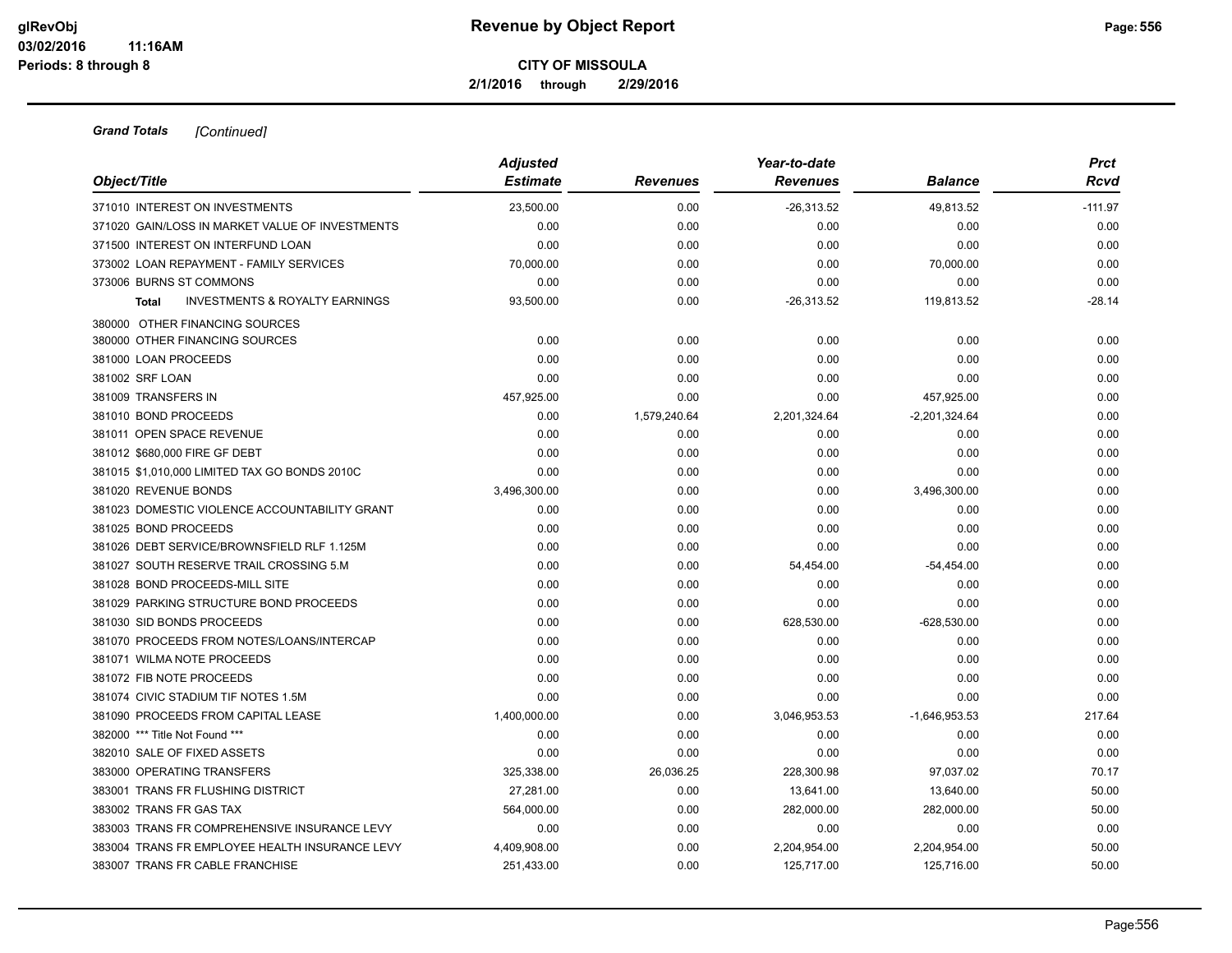**2/1/2016 through 2/29/2016**

| Object/Title                                | <b>Adjusted</b> | Year-to-date    |                 |                | <b>Prct</b> |
|---------------------------------------------|-----------------|-----------------|-----------------|----------------|-------------|
|                                             | <b>Estimate</b> | <b>Revenues</b> | <b>Revenues</b> | <b>Balance</b> | Rcvd        |
| 383008 TRANS FR RUSSELL PARK DISTRICT       | 0.00            | 0.00            | 0.00            | 0.00           | 0.00        |
| 383009 TRANS FR TITLE I                     | 0.00            | 0.00            | 0.00            | 0.00           | 0.00        |
| 383010 TRANS FR CIP                         | 0.00            | 0.00            | 0.00            | 0.00           | 0.00        |
| 383011 TRANS FR SID REVOLVING               | 100,000.00      | 0.00            | 0.00            | 100,000.00     | 0.00        |
| 383013 TRANS FR SID DEBT SERVICE            | 0.00            | 0.00            | 0.00            | 0.00           | 0.00        |
| 383014 TRANS FR MRA                         | 1,726,097.00    | 0.00            | 0.00            | 1,726,097.00   | 0.00        |
| 383015 TRANS FR MPC                         | 0.00            | 0.00            | 0.00            | 0.00           | 0.00        |
| 383016 TRANS FR TAX INCREMENT BOND          | 0.00            | 0.00            | 0.00            | 0.00           | 0.00        |
| 383017 TRANS FR BUILDING                    | 0.00            | 0.00            | 0.00            | 0.00           | 0.00        |
| 383018 TRANS FR WILLOWWOOD PARK DISTRICT    | 0.00            | 0.00            | 0.00            | 0.00           | 0.00        |
| 383020 TRANS FR CEMETERY CARE               | 9,545.00        | 0.00            | 0.00            | 9,545.00       | 0.00        |
| 383021 TRANS FR P&R TRAILS DEVLP            | 50,000.00       | 0.00            | 0.00            | 50,000.00      | 0.00        |
| 383022 TRANS FR OPEN SPACE BOND             | 0.00            | 0.00            | 0.00            | 0.00           | 0.00        |
| 383023 TRANS FR DRUG FORFEITURE             | 0.00            | 0.00            | 0.00            | 0.00           | 0.00        |
| 383024 TRANS FR SEWER CLEARING              | 6,677,663.00    | 0.00            | 0.00            | 6,677,663.00   | 0.00        |
| 383025 TRANS FR SEWER R & D                 | 0.00            | 0.00            | 0.00            | 0.00           | 0.00        |
| 383026 TRANS FR CDBG                        | 0.00            | 0.00            | 0.00            | 0.00           | 0.00        |
| 383027 TRANS FR URD                         | 0.00            | 0.00            | 0.00            | 0.00           | 0.00        |
| 383028 TRANS FROM GF FOR HEALTH RESERVE     | 0.00            | 36,833.33       | 294,666.68      | -294,666.68    | 0.00        |
| 383029 TRANS FR GENERAL                     | 1,901,385.00    | 0.00            | 60,349.36       | 1,841,035.64   | 3.17        |
| 383034 TRANS FR 01 SERIES DEBT SERVICE      | 0.00            | 0.00            | 0.00            | 0.00           | 0.00        |
| 383036 TRANSFER - GRANT                     | 0.00            | 0.00            | 0.00            | 0.00           | 0.00        |
| 383037 TRANSFER FROM URD II                 | 250,000.00      | 0.00            | 0.00            | 250,000.00     | 0.00        |
| 383038 TRANSFER - URD III                   | 0.00            | 0.00            | 0.00            | 0.00           | 0.00        |
| 383039 FROM SID TRANSFERS                   | 0.00            | 0.00            | 0.00            | 0.00           | 0.00        |
| 383040 TRANSFER FROM CITY GRANTS            | 0.00            | 0.00            | 0.00            | 0.00           | 0.00        |
| 383041 TRANS FR CDBG                        | 0.00            | 0.00            | 0.00            | 0.00           | 0.00        |
| 383042 TRANSFERS FROM OTHER FUNDS           | 777,816.00      | 0.00            | 0.00            | 777,816.00     | 0.00        |
| 383043 TRANSFERS FROM IMPACT FEES           | 0.00            | 0.00            | 0.00            | 0.00           | 0.00        |
| 383044 TRANSFER FROM PYMT IN LIEU OF PARKS  | 0.00            | 0.00            | 0.00            | 0.00           | 0.00        |
| 383045 TRANSFER FROM PARK ENTERPRISE        | 0.00            | 0.00            | 0.00            | 0.00           | 0.00        |
| 383046 TRANS FR PARKS MAINTENANCE DIST      | 0.00            | 0.00            | 0.00            | 0.00           | 0.00        |
| 383047 TRANS FR STREET MAINTENANCE DISTRICT | 0.00            | 0.00            | 0.00            | 0.00           | 0.00        |
| 383050 TRANSFER FROM IMPACT FEES            | 0.00            | 0.00            | 0.00            | 0.00           | 0.00        |
| 383060 TRANSFERS FROM FRONT ST URD          | 0.00            | 0.00            | 0.00            | 0.00           | 0.00        |
| 383061 TRANSFERS FROM PARK IMPACT FEES      | 0.00            | 0.00            | 0.00            | 0.00           | 0.00        |